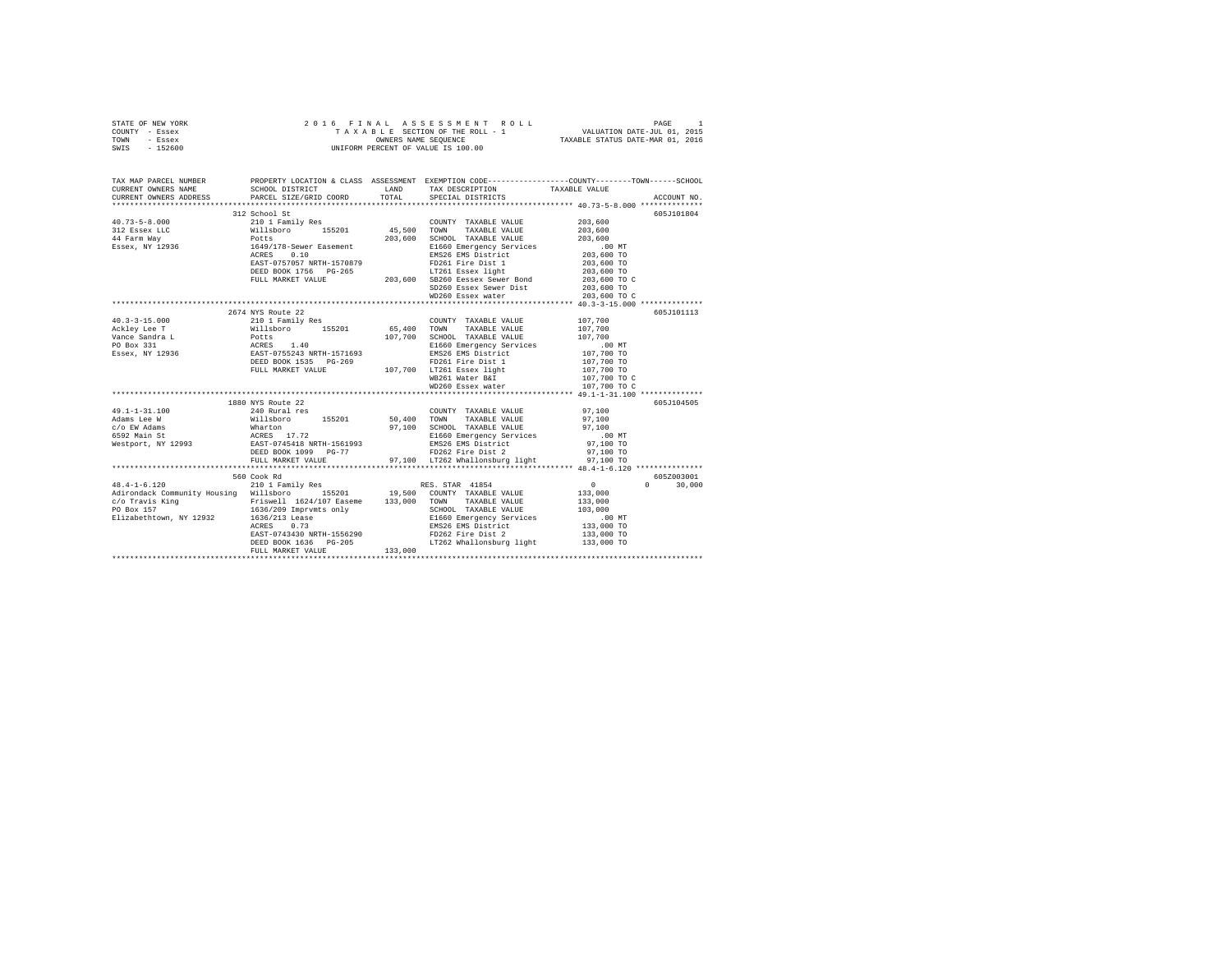| STATE OF NEW YORK<br>COUNTY - Essex<br>TOWN<br>- Essex<br>SWIS - 152600                                                                                                                                                                                                                                                                                                                        | 5 FINAL ASSESSMENT ROLL (PAGE 2<br>TAXABLE SECTION OF THE ROLL - 1 (VALUATION DATE-JUL 01, 2015)<br>OWNERS NAME SEQUENCE (TAXABLE STATUS DATE-MAR 01, 2016<br>2016 FINAL ASSESSMENT ROLL<br>UNIFORM PERCENT OF VALUE IS 100.00         |         |                                                                                                                                                                 |                                                           |                                |  |  |
|------------------------------------------------------------------------------------------------------------------------------------------------------------------------------------------------------------------------------------------------------------------------------------------------------------------------------------------------------------------------------------------------|----------------------------------------------------------------------------------------------------------------------------------------------------------------------------------------------------------------------------------------|---------|-----------------------------------------------------------------------------------------------------------------------------------------------------------------|-----------------------------------------------------------|--------------------------------|--|--|
| TAX MAP PARCEL NUMBER PROPERTY LOCATION & CLASS ASSESSMENT EXEMPTION CODE--------------COUNTY-------TOWN------SCHOOL<br>CURRENT OWNERS NAME<br>CURRENT OWNERS ADDRESS                                                                                                                                                                                                                          | SCHOOL DISTRICT<br>PARCEL SIZE/GRID COORD                                                                                                                                                                                              | TOTAL   | LAND TAX DESCRIPTION<br>SPECIAL DISTRICTS                                                                                                                       | TAXABLE VALUE                                             | ACCOUNT NO.                    |  |  |
|                                                                                                                                                                                                                                                                                                                                                                                                | 1858 Lake Shore Rd                                                                                                                                                                                                                     |         |                                                                                                                                                                 |                                                           | 605J100904                     |  |  |
| $\begin{tabular}{l c c c c c c c c} \multicolumn{3}{c c c c} \multicolumn{3}{c c c} \multicolumn{3}{c c c} \multicolumn{3}{c c c} \multicolumn{3}{c c c} \multicolumn{3}{c c c} \multicolumn{3}{c c c} \multicolumn{3}{c c c} \multicolumn{3}{c c c} \multicolumn{3}{c c c} \multicolumn{3}{c c c} \multicolumn{3}{c c c} \multicolumn{3}{c c c} \multicolumn{3}{c c c} \multicolumn{3}{c c c$ |                                                                                                                                                                                                                                        |         |                                                                                                                                                                 | .00 MT<br>611,400 TO<br>611,400 TO                        |                                |  |  |
|                                                                                                                                                                                                                                                                                                                                                                                                | FULL MARKET VALUE                                                                                                                                                                                                                      | 611,400 |                                                                                                                                                                 |                                                           |                                |  |  |
| 49.11-1-61.000                                                                                                                                                                                                                                                                                                                                                                                 | Lake Shore Rd<br>311 Res vac land                                                                                                                                                                                                      |         | COUNTY TAXABLE VALUE                                                                                                                                            | 1,700                                                     | 605J174005                     |  |  |
| Albright Lawson A Williaboro 155201 1,700 TOMM<br>Arbeid Walker A Marten 155201 1,700 SCHOOL<br>C/O Lawson P Allen ACRES 0.04 1,700 SCHOOL<br>2010 SOUth St RAST-075738 NRTH-1561048 11 1640<br>Meedham, MA 02492 DEED BOOK 1471 PG-32                                                                                                                                                         |                                                                                                                                                                                                                                        |         | TAXABLE VALUE<br>1,700 SCHOOL TAXABLE VALUE<br>E1660 Emergency Services                                                                                         | 1,700<br>1,700<br>.00 MT                                  |                                |  |  |
|                                                                                                                                                                                                                                                                                                                                                                                                | FULL MARKET VALUE                                                                                                                                                                                                                      | 1,700   | E1660 EMeryency Correct<br>FD261 Fire Dist 1                                                                                                                    | 1,700 TO<br>1,700 TO                                      |                                |  |  |
|                                                                                                                                                                                                                                                                                                                                                                                                |                                                                                                                                                                                                                                        |         |                                                                                                                                                                 |                                                           |                                |  |  |
| $49.15 - 3 - 3.000$<br>Alexander Olive<br>112 Albee Ln<br>Essex, NY 12936                                                                                                                                                                                                                                                                                                                      | 112 Albee Ln<br>210 1 Family Res - WTRFNT NES. STAR 41854<br>210 1 ramsiy Res - Wikinst 292,700 VETCOM CTS 41130<br>Friswell 118boro 155201 292,700 VETCOM CTS 41130<br>Triswell 499,400 VETDTS CTS 41140<br>1632/45-Restrictive Coven |         | 292,700 VETCOM CTS 41130                                                                                                                                        | $0$ 0 30,000<br>25,000 25,000 25,000<br>50,000<br>424,400 | 605J102115<br>50,000<br>50,000 |  |  |
|                                                                                                                                                                                                                                                                                                                                                                                                | ACRES 3.20<br>EAST-0759579 NRTH-1556597<br>DEED BOOK 929 PG-69<br>FULL MARKET VALUE                                                                                                                                                    |         | TOWN TAXABLE VALUE<br>SCHOOL TAXABLE VALUE<br>E1660 Emergency Services .00 MT<br>499,400 EMS26 EMS District 499,400 TO<br>FD261 Fire Dist 1                     | 424,400<br>394,400<br>499,400 TO                          |                                |  |  |
|                                                                                                                                                                                                                                                                                                                                                                                                |                                                                                                                                                                                                                                        |         |                                                                                                                                                                 |                                                           |                                |  |  |
|                                                                                                                                                                                                                                                                                                                                                                                                | 1855 Lake Shore Rd<br>EAST-0757672 NRTH-1561075<br>DEED BOOK 1779 PG-49<br>FULL MARKET VALUE                                                                                                                                           | 437,700 | COUNTY TAXABLE VALUE 437,700<br>TAXABLE VALUE<br>437,700 SCHOOL TAXABLE VALUE<br>E1660 Emergency Services<br>EMS26 EMS District<br>FD261 Fire Dist 1 437,700 TO | 437,700<br>437,700<br>.00MT<br>437,700 TO                 | 605J103315                     |  |  |
|                                                                                                                                                                                                                                                                                                                                                                                                |                                                                                                                                                                                                                                        |         |                                                                                                                                                                 |                                                           |                                |  |  |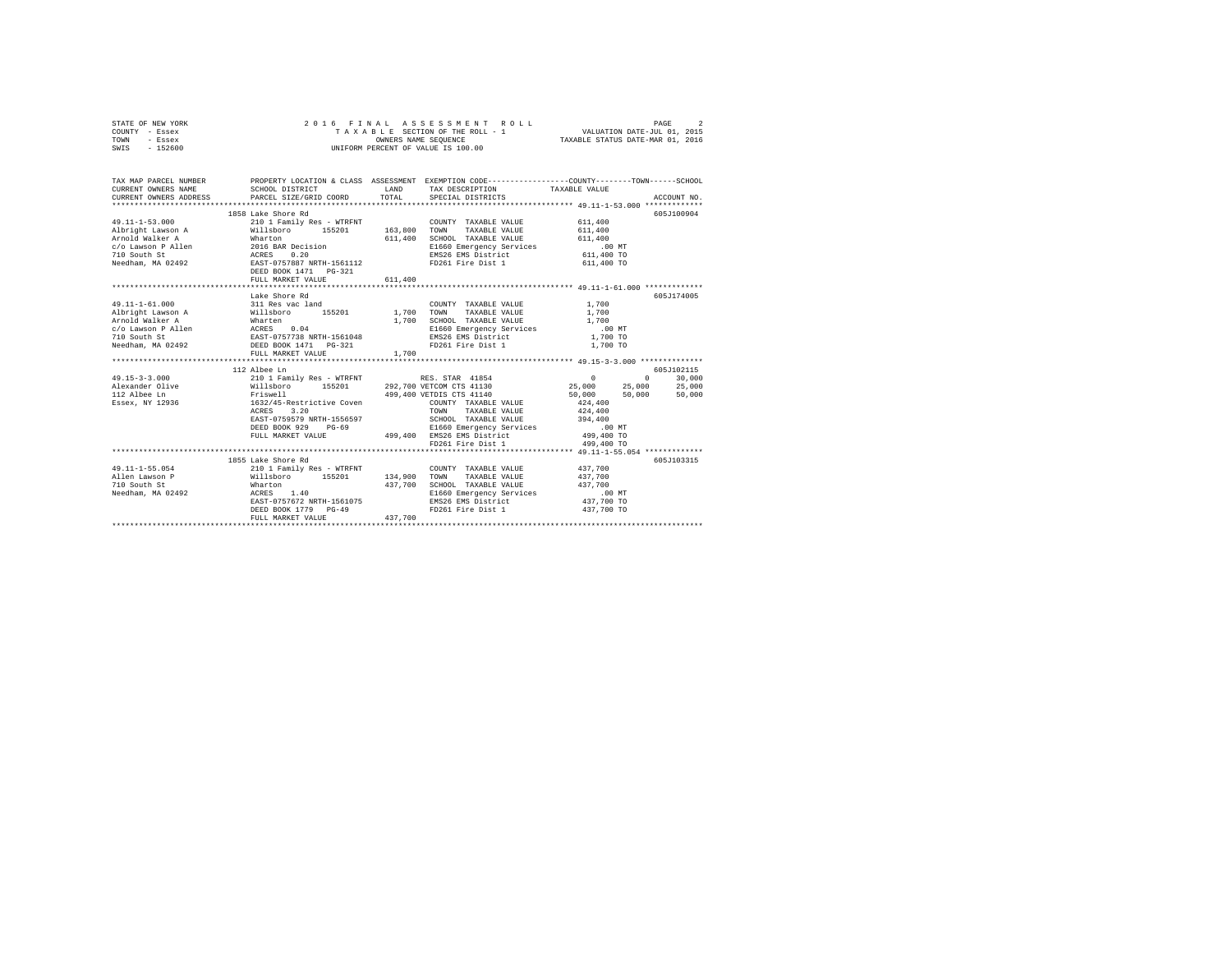| STATE OF NEW YORK | 2016 FINAL ASSESSMENT ROLL         | PAGE                             |
|-------------------|------------------------------------|----------------------------------|
| COUNTY - Essex    | TAXABLE SECTION OF THE ROLL - 1    | VALUATION DATE-JUL 01, 2015      |
| TOWN<br>- Essex   | OWNERS NAME SEOUENCE               | TAXABLE STATUS DATE-MAR 01, 2016 |
| $-152600$<br>SWIS | UNIFORM PERCENT OF VALUE IS 100.00 |                                  |

| TAX MAP PARCEL NUMBER<br>CURRENT OWNERS NAME                                                                                                                | SCHOOL DISTRICT                               | <b>T.AND</b>        | PROPERTY LOCATION & CLASS ASSESSMENT EXEMPTION CODE---------------COUNTY-------TOWN------SCHOOL<br>TAX DESCRIPTION | TAXABLE VALUE              |             |
|-------------------------------------------------------------------------------------------------------------------------------------------------------------|-----------------------------------------------|---------------------|--------------------------------------------------------------------------------------------------------------------|----------------------------|-------------|
| CURRENT OWNERS ADDRESS                                                                                                                                      | PARCEL SIZE/GRID COORD                        | TOTAL               | SPECIAL DISTRICTS                                                                                                  |                            | ACCOUNT NO. |
|                                                                                                                                                             | Harbor View Way                               |                     |                                                                                                                    |                            | 605J197002  |
| 40.73-6-11.220                                                                                                                                              | 311 Res vac land - WTRFNT                     |                     | COUNTY TAXABLE VALUE                                                                                               | 235,100                    |             |
|                                                                                                                                                             |                                               | 155201 235,100 TOWN | TAXABLE VALUE                                                                                                      | 235,100                    |             |
| Native School and Millsboro 155201<br>Alverson Katherine G Potts Pat<br>282 Beacon St Apt 2 1652/6-Sewer Easement<br>Boston, MA 02116 1672/6-Sewer Easement |                                               | 235,100             | SCHOOL TAXABLE VALUE                                                                                               | 235,100                    |             |
|                                                                                                                                                             |                                               |                     | E1660 Emergency Services                                                                                           | $.00$ MT                   |             |
|                                                                                                                                                             |                                               |                     | EMS26 EMS District                                                                                                 | 00 MT.<br>235,100 TO       |             |
|                                                                                                                                                             | EAST-0757602 NRTH-1570217                     |                     | FD261 Fire Dist 1                                                                                                  | 235,100 TO                 |             |
|                                                                                                                                                             | DEED BOOK 1530 PG-46                          |                     | LT261 Essex light                                                                                                  | 235,100 TO                 |             |
|                                                                                                                                                             | FULL MARKET VALUE                             |                     | 235,100 SB260 Eessex Sewer Bond                                                                                    | 235,100 TO C               |             |
|                                                                                                                                                             |                                               |                     | SD260 Essex Sewer Dist                                                                                             | 235,100 TO                 |             |
|                                                                                                                                                             |                                               |                     | WD260 Essex water                                                                                                  | 235,100 TO C               |             |
|                                                                                                                                                             |                                               |                     |                                                                                                                    |                            |             |
|                                                                                                                                                             | Harbor View Way                               |                     |                                                                                                                    |                            | 605J102614  |
| $40.73 - 6 - 13.100$                                                                                                                                        | 311 Res vac land - WTRFNT                     |                     | COUNTY TAXABLE VALUE                                                                                               | 483,900                    |             |
| Alverson Harry L III                                                                                                                                        | Willsboro<br>155201                           |                     | 483,900 TOWN<br>TAXABLE VALUE                                                                                      | 483,900                    |             |
| Alverson Katherine G                                                                                                                                        |                                               | 483,900             | SCHOOL TAXABLE VALUE                                                                                               | 483,900                    |             |
| 282 Beacon St Apt 2                                                                                                                                         | Potts<br>1652/46-Sewer Easement               |                     | E1660 Emergency Services                                                                                           | .00MT                      |             |
| Boston, MA 02116                                                                                                                                            | ACRES 1.70                                    |                     | EMS26 EMS District                                                                                                 | 483,900 TO                 |             |
|                                                                                                                                                             | EAST-0757831 NRTH-1570280                     |                     | FD261 Fire Dist 1                                                                                                  | 483,900 TO                 |             |
|                                                                                                                                                             | DEED BOOK 1530 PG-54                          |                     | LT261 Essex light                                                                                                  |                            |             |
|                                                                                                                                                             | FULL MARKET VALUE                             |                     | LT261 Essex light<br>483,900 SB260 Eessex Sewer Bond                                                               | 483,900 TO<br>483,900 TO C |             |
|                                                                                                                                                             |                                               |                     | SD260 Essex Sewer Dist<br>WD260 Essex water                                                                        | 483,900 TO                 |             |
|                                                                                                                                                             |                                               |                     |                                                                                                                    | 483,900 TO C               |             |
|                                                                                                                                                             |                                               |                     |                                                                                                                    |                            |             |
|                                                                                                                                                             | Harbor View Way                               |                     |                                                                                                                    |                            | 605J197006  |
| $40.73 - 6 - 13.200$                                                                                                                                        | 311 Res vac land - WTRFNT<br>Willsboro 155201 |                     | COUNTY TAXABLE VALUE                                                                                               | 263,200                    |             |
| Alverson Harry L III                                                                                                                                        |                                               |                     | 263, 200 TOWN TAXABLE VALUE                                                                                        | 263,200                    |             |
| Alverson Katherine G<br>282 Beacon St Apt 2 2 1652/11–Sewer Easement<br>Boston, MA 02116 2 2 1652/11–Sewer Easement                                         |                                               | 263,200             | SCHOOL TAXABLE VALUE                                                                                               | 263,200                    |             |
|                                                                                                                                                             |                                               |                     | E1660 Emergency Services                                                                                           | $.00$ MT                   |             |
|                                                                                                                                                             |                                               |                     | EMS26 EMS District                                                                                                 | 263,200 TO                 |             |
|                                                                                                                                                             | EAST-0757544 NRTH-1570034                     |                     | FD261 Fire Dist 1                                                                                                  | 263,200 TO                 |             |
|                                                                                                                                                             | DEED BOOK 1530 PG-60                          |                     | LT261 Essex light<br>LT261 Essex light<br>263,200 SB260 Eessex Sewer Bond                                          | 263,200 TO                 |             |
|                                                                                                                                                             | FULL MARKET VALUE                             |                     |                                                                                                                    | 263,200 TO C               |             |
|                                                                                                                                                             |                                               |                     | SD260 Essex Sewer Dist                                                                                             | 263,200 TO                 |             |
|                                                                                                                                                             |                                               |                     | WD260 Essex water                                                                                                  | 263,200 TO C               |             |
|                                                                                                                                                             |                                               |                     |                                                                                                                    |                            |             |
|                                                                                                                                                             | 410 Leaning Rd                                |                     |                                                                                                                    |                            | 605J101504  |
| $39.4 - 1 - 32.000$                                                                                                                                         | 260 Seasonal res                              |                     | COUNTY TAXABLE VALUE                                                                                               | 57,000                     |             |
| Amadon William R                                                                                                                                            | Willsboro<br>Potts<br>155201                  | 32,900 TOWN         | TAXABLE VALUE                                                                                                      | 57,000                     |             |
| PO Box 105                                                                                                                                                  |                                               | 57,000              | SCHOOL TAXABLE VALUE                                                                                               | 57,000                     |             |
| Essex, NY 12936                                                                                                                                             | ACRES 1.90                                    |                     | E1660 Emergency Services                                                                                           | $.00$ MT                   |             |
|                                                                                                                                                             | EAST-0742838 NRTH-1569359                     |                     | EMS26 EMS District                                                                                                 | 57,000 TO                  |             |
|                                                                                                                                                             | DEED BOOK 1493 PG-5                           |                     | FD261 Fire Dist 1                                                                                                  | 57,000 TO                  |             |
|                                                                                                                                                             | FULL MARKET VALUE                             | 57,000              |                                                                                                                    |                            |             |
|                                                                                                                                                             |                                               |                     |                                                                                                                    |                            |             |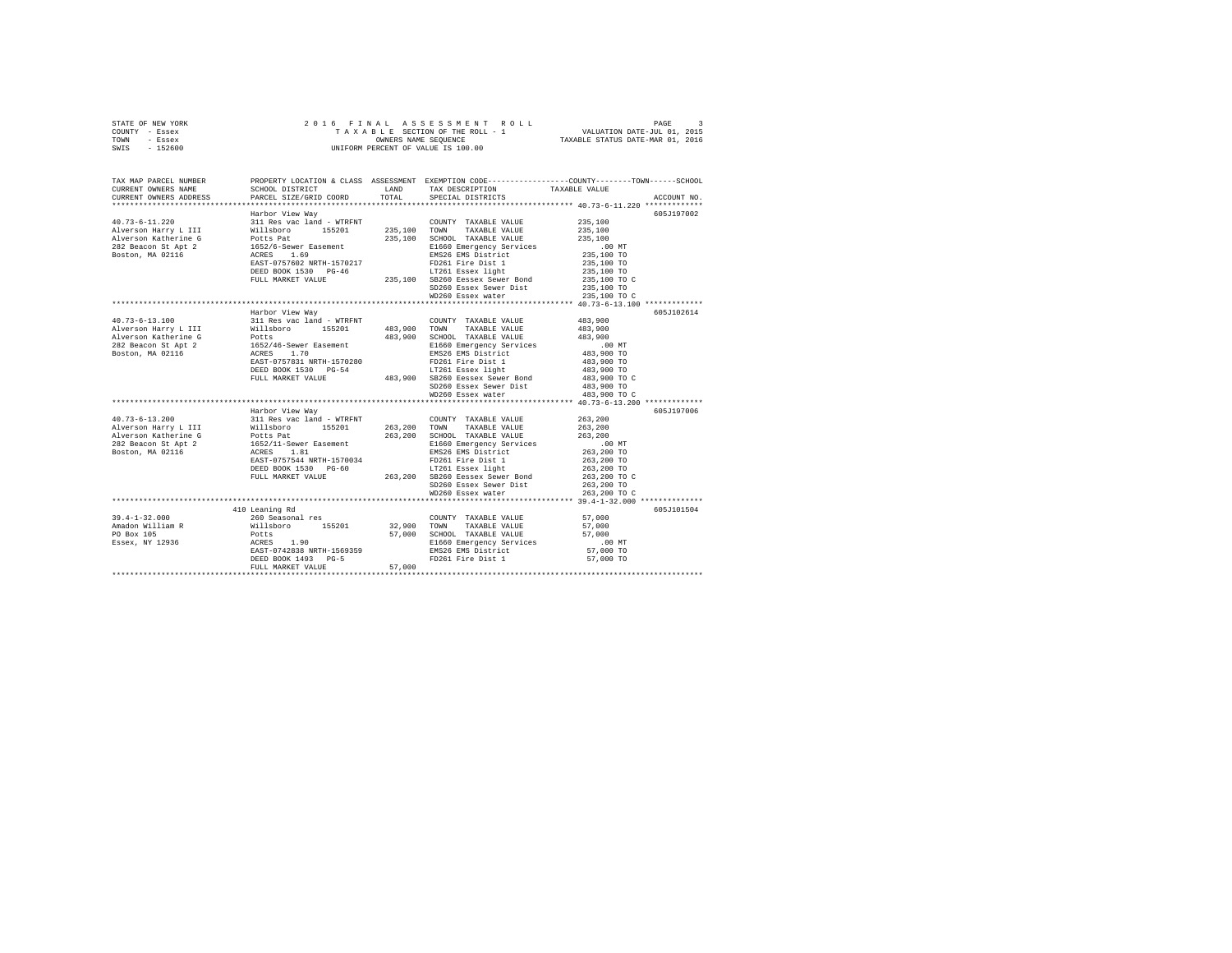| STATE OF NEW YORK<br>COUNTY - Essex<br>TOWN - Essex<br>SWIS - 152600                                                                                                                                                                                                                                                                                                                                                                                                 | 2016 FINAL ASSESSMENT I<br>TAXABLE SCTION OF THE ROLL -<br>UNIFORM PERCENT OF VALUE IS 100.00 |         |                                                                     |                      |                             |
|----------------------------------------------------------------------------------------------------------------------------------------------------------------------------------------------------------------------------------------------------------------------------------------------------------------------------------------------------------------------------------------------------------------------------------------------------------------------|-----------------------------------------------------------------------------------------------|---------|---------------------------------------------------------------------|----------------------|-----------------------------|
| TAX MAP PARCEL NUMBER PROPERTY LOCATION & CLASS ASSESSMENT EXEMPTION CODE--------------COUNTY-------TOWN-----SCHOOL<br>CURRENT OWNERS NAME                                                                                                                                                                                                                                                                                                                           | SCHOOL DISTRICT LAND                                                                          |         | TAX DESCRIPTION                                                     | TAXABLE VALUE        |                             |
| CURRENT OWNERS NAME SCHOOL DISINICI<br>CURRENT OWNERS ADDRESS PARCEL SIZE/GRID COORD                                                                                                                                                                                                                                                                                                                                                                                 |                                                                                               | TOTAL   | SPECIAL DISTRICTS                                                   |                      | ACCOUNT NO.                 |
|                                                                                                                                                                                                                                                                                                                                                                                                                                                                      |                                                                                               |         |                                                                     |                      |                             |
|                                                                                                                                                                                                                                                                                                                                                                                                                                                                      | 408 Leaning Rd                                                                                |         |                                                                     |                      | 605J100310                  |
|                                                                                                                                                                                                                                                                                                                                                                                                                                                                      |                                                                                               |         | COUNTY TAXABLE VALUE                                                | 156,200              |                             |
|                                                                                                                                                                                                                                                                                                                                                                                                                                                                      |                                                                                               |         | TAXABLE VALUE                                                       | 156,200              |                             |
|                                                                                                                                                                                                                                                                                                                                                                                                                                                                      |                                                                                               |         | 156,200 SCHOOL TAXABLE VALUE                                        | 156,200              |                             |
|                                                                                                                                                                                                                                                                                                                                                                                                                                                                      |                                                                                               |         | E1660 Emergency Services 6.00 MT<br>EMS26 EMS District 156,200 TO   |                      |                             |
|                                                                                                                                                                                                                                                                                                                                                                                                                                                                      |                                                                                               |         |                                                                     |                      |                             |
|                                                                                                                                                                                                                                                                                                                                                                                                                                                                      |                                                                                               |         | FD261 Fire Dist 1                                                   | 156,200 TO           |                             |
|                                                                                                                                                                                                                                                                                                                                                                                                                                                                      | EAST-0742768 NRTH-1569060                                                                     |         |                                                                     |                      |                             |
|                                                                                                                                                                                                                                                                                                                                                                                                                                                                      | DEED BOOK 1539    PG-71                                                                       |         |                                                                     |                      |                             |
|                                                                                                                                                                                                                                                                                                                                                                                                                                                                      | FULL MARKET VALUE                                                                             | 156,200 |                                                                     |                      |                             |
|                                                                                                                                                                                                                                                                                                                                                                                                                                                                      | 400 Leaning Rd                                                                                |         |                                                                     |                      | 605J177001                  |
|                                                                                                                                                                                                                                                                                                                                                                                                                                                                      |                                                                                               |         |                                                                     | 33,100               |                             |
|                                                                                                                                                                                                                                                                                                                                                                                                                                                                      |                                                                                               |         |                                                                     |                      |                             |
|                                                                                                                                                                                                                                                                                                                                                                                                                                                                      |                                                                                               |         |                                                                     | 33,100<br>33,100     |                             |
|                                                                                                                                                                                                                                                                                                                                                                                                                                                                      |                                                                                               |         |                                                                     |                      |                             |
|                                                                                                                                                                                                                                                                                                                                                                                                                                                                      |                                                                                               |         |                                                                     | .00 MT.<br>33,100 TO |                             |
|                                                                                                                                                                                                                                                                                                                                                                                                                                                                      |                                                                                               |         |                                                                     | 33,100 TO            |                             |
|                                                                                                                                                                                                                                                                                                                                                                                                                                                                      |                                                                                               |         |                                                                     |                      |                             |
|                                                                                                                                                                                                                                                                                                                                                                                                                                                                      |                                                                                               |         |                                                                     |                      |                             |
|                                                                                                                                                                                                                                                                                                                                                                                                                                                                      | 2215 Lake Shore Rd                                                                            |         |                                                                     |                      | 605J102409                  |
| $\begin{array}{cccccc} & & & & 2215\text{ Lake Since }\mathbb{R}\text{d} & \\ 40.81-1-4.000 && 311\text{ Res}\text{ vac}\cdot\text{land} & & & \text{COUNTY}\text{ TAXABLE VALUE}\\ \text{Ames Cynthia J} && 311\text{ Res}\text{ vac}\cdot\text{land} & & 155201 && 58,500\text{ TOWN} & \text{TAXABLE VALUE} \\ 26\text{ Adams }\mathbb{R}\text{d} & & & & \text{Potts} & & \\ & & & & & \text{Potts} & & & 58,500\text{ SCHOLD}\text{ TAXABLE VALUE} \end{array}$ |                                                                                               |         |                                                                     | 58,500               |                             |
|                                                                                                                                                                                                                                                                                                                                                                                                                                                                      |                                                                                               |         |                                                                     | 58,500               |                             |
|                                                                                                                                                                                                                                                                                                                                                                                                                                                                      |                                                                                               |         |                                                                     | 58,500               |                             |
| New Braintree, MA 01531 1663/185-Easement                                                                                                                                                                                                                                                                                                                                                                                                                            |                                                                                               |         |                                                                     | $.00$ MT             |                             |
|                                                                                                                                                                                                                                                                                                                                                                                                                                                                      | 68s X 178S Xirr<br>ACRES 0.30                                                                 |         | E1660 Emergency Services<br>EMS26 EMS District<br>FD261 Fire Dist 1 | 58,500 TO            |                             |
|                                                                                                                                                                                                                                                                                                                                                                                                                                                                      |                                                                                               |         |                                                                     | 58,500 TO            |                             |
|                                                                                                                                                                                                                                                                                                                                                                                                                                                                      |                                                                                               |         |                                                                     | 58,500 TO            |                             |
|                                                                                                                                                                                                                                                                                                                                                                                                                                                                      |                                                                                               |         |                                                                     | 58,500 TO C          |                             |
|                                                                                                                                                                                                                                                                                                                                                                                                                                                                      |                                                                                               |         | FULL MARKET VALUE 58,500 SD260 Essex Sewer Dist 58,500 TO           |                      |                             |
|                                                                                                                                                                                                                                                                                                                                                                                                                                                                      |                                                                                               |         | WD260 Essex water                                                   | 58,500 TO C          |                             |
|                                                                                                                                                                                                                                                                                                                                                                                                                                                                      |                                                                                               |         |                                                                     |                      |                             |
|                                                                                                                                                                                                                                                                                                                                                                                                                                                                      | 2162 NYS Route 22                                                                             |         |                                                                     | $\sim$ 0             | 605J104006<br>$0 \t 30,000$ |
|                                                                                                                                                                                                                                                                                                                                                                                                                                                                      |                                                                                               |         |                                                                     |                      |                             |
|                                                                                                                                                                                                                                                                                                                                                                                                                                                                      |                                                                                               |         |                                                                     |                      |                             |
|                                                                                                                                                                                                                                                                                                                                                                                                                                                                      |                                                                                               |         |                                                                     |                      |                             |
|                                                                                                                                                                                                                                                                                                                                                                                                                                                                      |                                                                                               |         |                                                                     | .00MT                |                             |
|                                                                                                                                                                                                                                                                                                                                                                                                                                                                      |                                                                                               |         |                                                                     | 94,900 TO            |                             |
|                                                                                                                                                                                                                                                                                                                                                                                                                                                                      |                                                                                               |         |                                                                     |                      |                             |
|                                                                                                                                                                                                                                                                                                                                                                                                                                                                      |                                                                                               |         |                                                                     |                      |                             |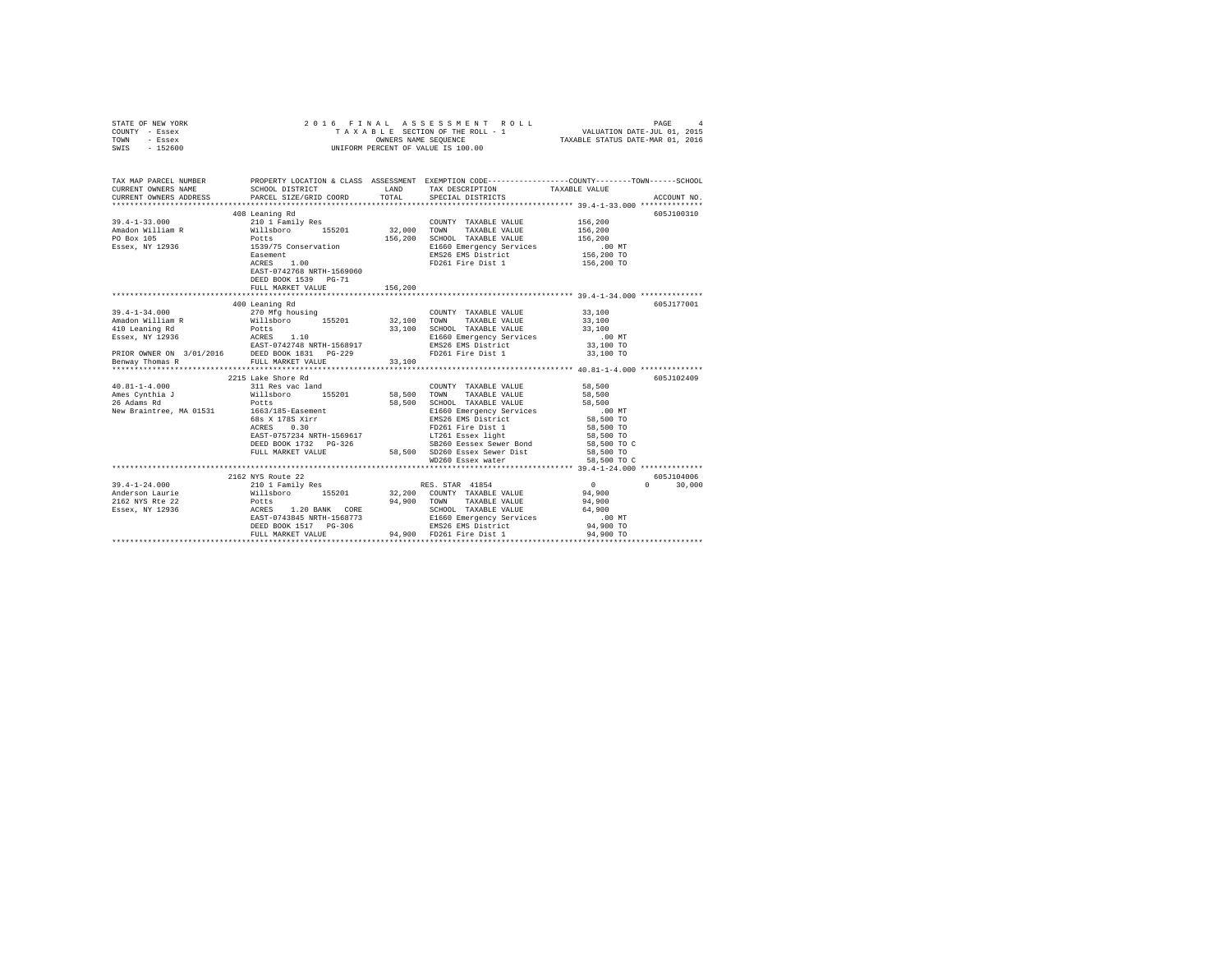| STATE OF NEW YORK | 2016 FINAL ASSESSMENT ROLL         | PAGE                             |
|-------------------|------------------------------------|----------------------------------|
| COUNTY - Essex    | TAXABLE SECTION OF THE ROLL - 1    | VALUATION DATE-JUL 01, 2015      |
| TOWN<br>- Essex   | OWNERS NAME SEOUENCE               | TAXABLE STATUS DATE-MAR 01, 2016 |
| $-152600$<br>SWIS | UNIFORM PERCENT OF VALUE IS 100.00 |                                  |

| TAX MAP PARCEL NUMBER<br>CURRENT OWNERS NAME<br>CURRENT OWNERS ADDRESS | SCHOOL DISTRICT<br>PARCEL SIZE/GRID COORD                                                                                                                                                                                      | LAND<br>TOTAL | TAX DESCRIPTION<br>SPECIAL DISTRICTS                                | PROPERTY LOCATION & CLASS ASSESSMENT EXEMPTION CODE----------------COUNTY-------TOWN-----SCHOOL<br>TAXABLE VALUE<br>ACCOUNT NO. |
|------------------------------------------------------------------------|--------------------------------------------------------------------------------------------------------------------------------------------------------------------------------------------------------------------------------|---------------|---------------------------------------------------------------------|---------------------------------------------------------------------------------------------------------------------------------|
|                                                                        |                                                                                                                                                                                                                                |               |                                                                     |                                                                                                                                 |
|                                                                        | Mason Rd                                                                                                                                                                                                                       |               |                                                                     | 605J179009<br>23,300                                                                                                            |
|                                                                        |                                                                                                                                                                                                                                |               |                                                                     | 23,300                                                                                                                          |
|                                                                        |                                                                                                                                                                                                                                |               |                                                                     | 23,300                                                                                                                          |
|                                                                        |                                                                                                                                                                                                                                |               |                                                                     | $.00$ MT                                                                                                                        |
|                                                                        |                                                                                                                                                                                                                                |               |                                                                     | 23,300 TO                                                                                                                       |
|                                                                        | EAST-0725108 NRTH-1567462                                                                                                                                                                                                      |               | EMS26 EMS District<br>FD262 Fire Dist 2                             | 23,300 TO                                                                                                                       |
|                                                                        | FULL MARKET VALUE                                                                                                                                                                                                              | 23,300        |                                                                     |                                                                                                                                 |
|                                                                        |                                                                                                                                                                                                                                |               |                                                                     |                                                                                                                                 |
|                                                                        | 562 Cook Rd                                                                                                                                                                                                                    |               |                                                                     | 605Z003002                                                                                                                      |
| $48.4 - 1 - 6.130$                                                     | 210 1 Family Res                                                                                                                                                                                                               |               | RES. STAR 41854                                                     | $\mathbf{0}$<br>30,000<br>$\Omega$                                                                                              |
| Anson Marguerite                                                       | 210 1 Family kes<br>Willsboro 155201 20,100<br>Friswell 102,700<br>1633/183-Easement 102,700<br>ACRES 0.66                                                                                                                     |               | 20,100 COUNTY TAXABLE VALUE                                         | 102,700                                                                                                                         |
| Anson Bruce                                                            |                                                                                                                                                                                                                                |               | 102,700 TOWN TAXABLE VALUE                                          | 102,700                                                                                                                         |
| $c$ /o Chuck Hughes                                                    |                                                                                                                                                                                                                                |               |                                                                     |                                                                                                                                 |
|                                                                        |                                                                                                                                                                                                                                |               |                                                                     |                                                                                                                                 |
|                                                                        |                                                                                                                                                                                                                                |               |                                                                     |                                                                                                                                 |
|                                                                        |                                                                                                                                                                                                                                |               |                                                                     |                                                                                                                                 |
|                                                                        |                                                                                                                                                                                                                                |               |                                                                     |                                                                                                                                 |
|                                                                        |                                                                                                                                                                                                                                |               |                                                                     | ****************** 49.69-3-3.000 ************                                                                                   |
|                                                                        | 651 Angier Hill Rd                                                                                                                                                                                                             |               |                                                                     | 605J103712                                                                                                                      |
| $49.69 - 3 - 3.000$                                                    |                                                                                                                                                                                                                                |               | COUNTY TAXABLE VALUE                                                | 73,300                                                                                                                          |
|                                                                        |                                                                                                                                                                                                                                |               | TAXABLE VALUE                                                       | 73,300                                                                                                                          |
| Aubin Linnie L<br>5225 Main Rd                                         |                                                                                                                                                                                                                                |               | 73,300 SCHOOL TAXABLE VALUE                                         | 73,300                                                                                                                          |
| Huntington, VT 05462                                                   |                                                                                                                                                                                                                                |               |                                                                     | $.00$ MT                                                                                                                        |
|                                                                        | EAST-0744078 NRTH-1554802                                                                                                                                                                                                      |               |                                                                     | 73,300 TO                                                                                                                       |
|                                                                        | DEED BOOK 1403 PG-133                                                                                                                                                                                                          |               | E1660 Emergency Services<br>EMS26 EMS District<br>FD262 Fire Dist 2 | 73,300 TO                                                                                                                       |
|                                                                        | FULL MARKET VALUE                                                                                                                                                                                                              |               | 73,300 LT262 Whallonsburg light                                     | 73,300 TO                                                                                                                       |
|                                                                        |                                                                                                                                                                                                                                |               |                                                                     |                                                                                                                                 |
|                                                                        | 24 Ridge Way                                                                                                                                                                                                                   |               |                                                                     | 605J100204                                                                                                                      |
| $49.7 - 5 - 3.000$                                                     | 210 1 Family Res                                                                                                                                                                                                               |               | COUNTY TAXABLE VALUE 210,100                                        |                                                                                                                                 |
|                                                                        | Willsboro 155201                                                                                                                                                                                                               | 151,100 TOWN  | TAXABLE VALUE                                                       | 210,100                                                                                                                         |
| 49.775 - 10<br>Babcock Dana H<br>^^ Bidde Way                          |                                                                                                                                                                                                                                |               |                                                                     | 210,100                                                                                                                         |
|                                                                        |                                                                                                                                                                                                                                |               | 210,100 SCHOOL TAXABLE VALUE<br>E1660 Emergency Services            | $.00$ MT                                                                                                                        |
|                                                                        | AMUCOLA DEMI MATERIAL MATERIAL PROPERTY AND THE SERVICE SERVICE SERVICE SERVICE SERVICE SERVICE SERVICE SERVICE SERVICE SERVICE SERVICE SERVICE SERVICE SERVICE SERVICE SERVICE SERVICE SERVICE SERVICE SERVICE SERVICE SERVIC |               | EMS26 EMS District                                                  | 210,100 TO                                                                                                                      |
|                                                                        |                                                                                                                                                                                                                                |               | FD261 Fire Dist 1                                                   | 210,100 TO                                                                                                                      |
|                                                                        |                                                                                                                                                                                                                                |               |                                                                     |                                                                                                                                 |
|                                                                        | FULL MARKET VALUE                                                                                                                                                                                                              | 210,100       |                                                                     |                                                                                                                                 |
|                                                                        |                                                                                                                                                                                                                                |               |                                                                     |                                                                                                                                 |
|                                                                        | 10 Tuttle Way                                                                                                                                                                                                                  |               |                                                                     | 605J101305                                                                                                                      |
| $49.7 - 2 - 1.000$                                                     | 260 Seasonal res                                                                                                                                                                                                               |               | COUNTY TAXABLE VALUE                                                | 183,300                                                                                                                         |
|                                                                        |                                                                                                                                                                                                                                |               | 155201 128,900 TOWN TAXABLE VALUE                                   | 183,300                                                                                                                         |
|                                                                        |                                                                                                                                                                                                                                |               | 183,300 SCHOOL TAXABLE VALUE                                        | 183,300                                                                                                                         |
|                                                                        | Babcock Family Trust Millsboro 155201<br>24 Ridge Way Mharton 0.60<br>24 Ridge Way 12936 12857-0756782 NRTH-1564017<br>25 Ridge Way 12936 12857-0756782 NRTH-1564017                                                           |               | E1660 Emergency Services                                            | $.00$ MT                                                                                                                        |
|                                                                        |                                                                                                                                                                                                                                |               | EMS26 EMS District                                                  | 183,300 TO                                                                                                                      |
|                                                                        |                                                                                                                                                                                                                                |               |                                                                     | 183,300 TO                                                                                                                      |
|                                                                        | DEED BOOK 1762 PG-326 FD261 Fire Dist 1<br>PRIOR OWNER ON 3/01/2016 FULL MARKET VALUE 183,300 LT261 Essex light                                                                                                                |               |                                                                     | 183,300 TO                                                                                                                      |
| Babcock Family Trust                                                   |                                                                                                                                                                                                                                |               |                                                                     |                                                                                                                                 |
|                                                                        |                                                                                                                                                                                                                                |               |                                                                     |                                                                                                                                 |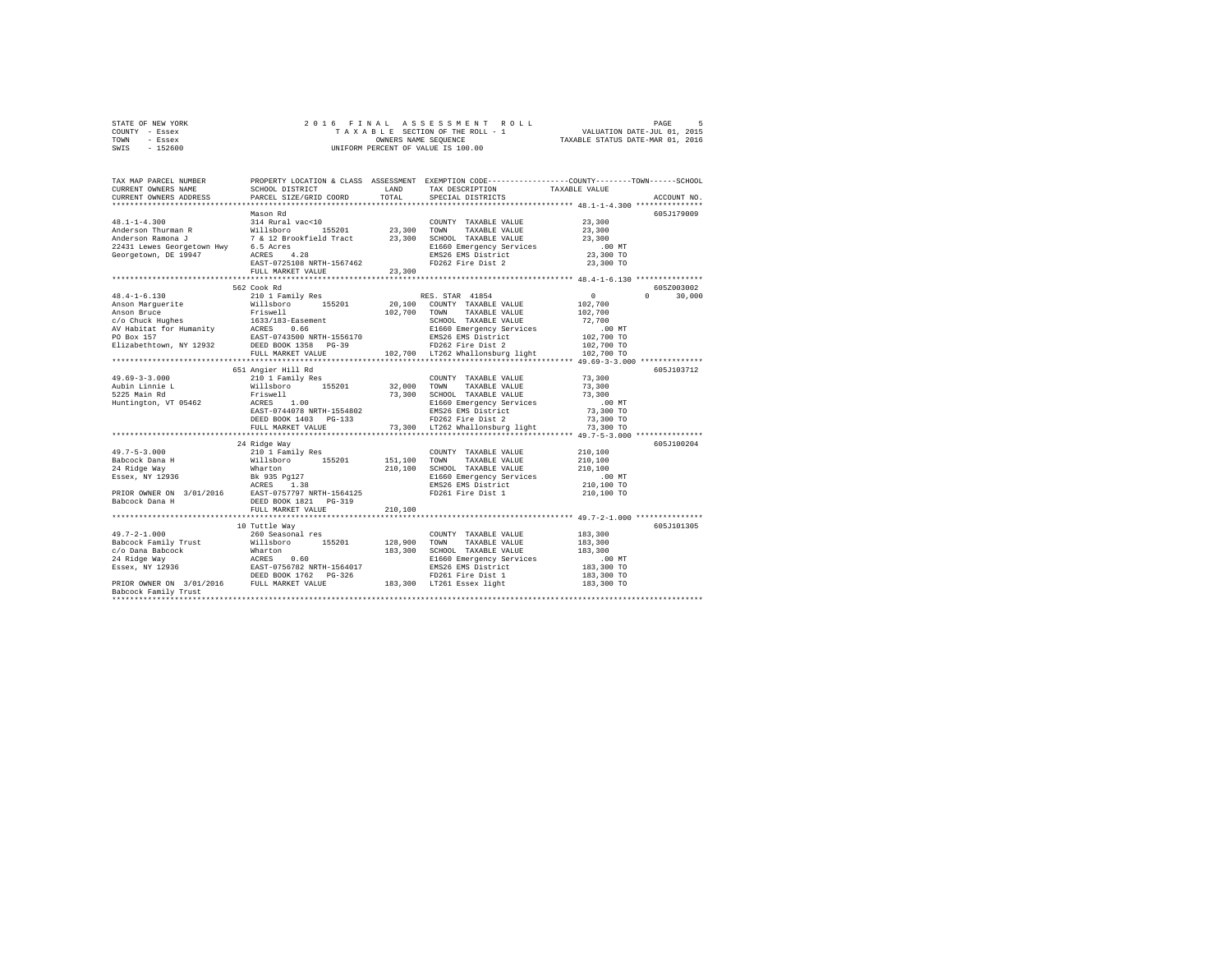| STATE OF NEW YORK |          |  |  | 2016 FINAL ASSESSMENT ROLL         |                                  | PAGE                        |  |
|-------------------|----------|--|--|------------------------------------|----------------------------------|-----------------------------|--|
| COUNTY - Essex    |          |  |  | TAXABLE SECTION OF THE ROLL - 1    |                                  | VALUATION DATE-JUL 01, 2015 |  |
| TOWN              | - Essex  |  |  | OWNERS NAME SEOUENCE               | TAXABLE STATUS DATE-MAR 01, 2016 |                             |  |
| SWIS              | - 152600 |  |  | UNIFORM PERCENT OF VALUE IS 100.00 |                                  |                             |  |

| 605J101114<br>3 Ross Way<br>$\begin{tabular}{lllllll} \multicolumn{2}{l}{{\text{COUNTY}}} & \multicolumn{2}{l}{\text{TAXABLE VALUE}} & \multicolumn{2}{l}{\text{YALUE}} & \multicolumn{2}{l}{\text{130,000}} \\ \multicolumn{2}{l}{\text{COUNTY}} & \multicolumn{2}{l}{\text{TAXABLE VALUE}} & \multicolumn{2}{l}{\text{YALUE}} & \multicolumn{2}{l}{\text{130,000}} \\ \multicolumn{2}{l}{\text{130}} & \multicolumn{2}{l}{\text{130}} & \multicolumn{2}{l}{\text{130}} & \multicolumn{2}{l}{\text{1$<br>130,000<br>130,000<br>SCHOOL TAXABLE VALUE<br>$1678/258\hbox{\hbox{Easement}}$ 1678/258 Easement 1131.02 MT<br>115s X11S Xirr 168 E1660 Energency Services 1131.02 MT<br>2000 TO 2010 ENS26 EMS District 130,000 TO<br>115s X 311S Xirr<br>${\tt BASET-0756836 \,\, {\tt NRTH-1570692}} \hskip 3.2cm {\tt FD261 \,\, Fire \,\, {\tt Dist\,\, 1} \qquad \qquad 130,000 \,\, {\tt TO} \, {\tt TO} \, {\tt TO} \, {\tt SU\,\, 000 \,\, {\tt TO}} \nonumber \, {\tt FUL\,\, \, \tt MARKEY \,\, {\tt NLDI\,\, 001 \,\, TO}} \hskip 3.2cm {\tt U30,001 \,\, TO} \, {\tt SU\,\, 001 \,\, TO} \, {\tt SU\,\, 002 \,\, TO} \, {\tt SU\,\, 001$<br>SD260 Essex Sewer Dist 130,000 TO<br>WD260 Essex water<br>130,000 TO C<br>605J175002<br>Jersey St<br>39.4-1-9.000 99.52 - 14 Aural vac-10<br>Bailey Livingston 314 Rural vac-10<br>Pailey Livingston 111.<br>PO Box 13 - Hicks 5.40 24,300 TOND TAXABLE VALUE 24,300<br>PO Box 13 - Hicks 5.40 24,300 BL660 Bareyency Services<br>Essex, NY 1<br>$$\tt DEED\ BOK\ 1399\  \  \, PG-67$ \hspace{3.2cm}$ FD261\  \,  Fire\  \, Dist\  \, 1\qquad \qquad 24\, , 300\  \, TO\  \,$<br>605.T104515<br>2347 Jersey St<br>240 Rural res 60 RES. STAR 41854<br>$39.4 - 1 - 10.100$<br>$\sim$ 0<br>$0 \t 30,000$<br>Bailey Livingston H Willsboro 155201 56,100 COUNTY TAXABLE VALUE 109,200<br>The South Sector of the Same of the Same of the Same of the Same of the Same of the Same of the Same of the Same of the Same of the Same of the Same of the Same of the Same of the Same of the Same of the Same of the Same o<br>PO Box 13<br>Essex, NY 12936<br>SCHOOL TAXABLE VALUE 79,200<br>E1660 Emergency Services .00 MT<br>EAST-0742121 NRTH-1570880<br>DEED BOOK 994 PG-20<br>FULL MARKET VALUE 109,200 PD261 Fire District 109,200 TO<br>FULL MARKET VALUE 109,200 FD261 Fire Dist 1 109,200 TO<br>605J102912<br>Jersey St<br>28,400 SCHOOL TAXABLE VALUE 28,400<br>E1660 Emergency Services 200 MT<br>EMS26 EMS District 28,400 TO<br>EAST-0742556 NRTH-1570432<br>FD261 Fire Dist 1<br>28,400 TO<br>DEED BOOK 1377 PG-317<br>28.400<br>FULL MARKET VALUE | TAX MAP PARCEL NUMBER |  | PROPERTY LOCATION & CLASS ASSESSMENT EXEMPTION CODE----------------COUNTY-------TOWN-----SCHOOL |  |
|----------------------------------------------------------------------------------------------------------------------------------------------------------------------------------------------------------------------------------------------------------------------------------------------------------------------------------------------------------------------------------------------------------------------------------------------------------------------------------------------------------------------------------------------------------------------------------------------------------------------------------------------------------------------------------------------------------------------------------------------------------------------------------------------------------------------------------------------------------------------------------------------------------------------------------------------------------------------------------------------------------------------------------------------------------------------------------------------------------------------------------------------------------------------------------------------------------------------------------------------------------------------------------------------------------------------------------------------------------------------------------------------------------------------------------------------------------------------------------------------------------------------------------------------------------------------------------------------------------------------------------------------------------------------------------------------------------------------------------------------------------------------------------------------------------------------------------------------------------------------------------------------------------------------------------------------------------------------------------------------------------------------------------------------------------------------------------------------------------------------------------------------------------------------------------------------------------------------------------------------------------------------------------------------------------------------------------------------------------------------------------------------------------------------------------------------------------------------------------------------------------------------------------------------------------------------------------------------------------------|-----------------------|--|-------------------------------------------------------------------------------------------------|--|
|                                                                                                                                                                                                                                                                                                                                                                                                                                                                                                                                                                                                                                                                                                                                                                                                                                                                                                                                                                                                                                                                                                                                                                                                                                                                                                                                                                                                                                                                                                                                                                                                                                                                                                                                                                                                                                                                                                                                                                                                                                                                                                                                                                                                                                                                                                                                                                                                                                                                                                                                                                                                                |                       |  |                                                                                                 |  |
|                                                                                                                                                                                                                                                                                                                                                                                                                                                                                                                                                                                                                                                                                                                                                                                                                                                                                                                                                                                                                                                                                                                                                                                                                                                                                                                                                                                                                                                                                                                                                                                                                                                                                                                                                                                                                                                                                                                                                                                                                                                                                                                                                                                                                                                                                                                                                                                                                                                                                                                                                                                                                |                       |  |                                                                                                 |  |
|                                                                                                                                                                                                                                                                                                                                                                                                                                                                                                                                                                                                                                                                                                                                                                                                                                                                                                                                                                                                                                                                                                                                                                                                                                                                                                                                                                                                                                                                                                                                                                                                                                                                                                                                                                                                                                                                                                                                                                                                                                                                                                                                                                                                                                                                                                                                                                                                                                                                                                                                                                                                                |                       |  |                                                                                                 |  |
|                                                                                                                                                                                                                                                                                                                                                                                                                                                                                                                                                                                                                                                                                                                                                                                                                                                                                                                                                                                                                                                                                                                                                                                                                                                                                                                                                                                                                                                                                                                                                                                                                                                                                                                                                                                                                                                                                                                                                                                                                                                                                                                                                                                                                                                                                                                                                                                                                                                                                                                                                                                                                |                       |  |                                                                                                 |  |
|                                                                                                                                                                                                                                                                                                                                                                                                                                                                                                                                                                                                                                                                                                                                                                                                                                                                                                                                                                                                                                                                                                                                                                                                                                                                                                                                                                                                                                                                                                                                                                                                                                                                                                                                                                                                                                                                                                                                                                                                                                                                                                                                                                                                                                                                                                                                                                                                                                                                                                                                                                                                                |                       |  |                                                                                                 |  |
|                                                                                                                                                                                                                                                                                                                                                                                                                                                                                                                                                                                                                                                                                                                                                                                                                                                                                                                                                                                                                                                                                                                                                                                                                                                                                                                                                                                                                                                                                                                                                                                                                                                                                                                                                                                                                                                                                                                                                                                                                                                                                                                                                                                                                                                                                                                                                                                                                                                                                                                                                                                                                |                       |  |                                                                                                 |  |
|                                                                                                                                                                                                                                                                                                                                                                                                                                                                                                                                                                                                                                                                                                                                                                                                                                                                                                                                                                                                                                                                                                                                                                                                                                                                                                                                                                                                                                                                                                                                                                                                                                                                                                                                                                                                                                                                                                                                                                                                                                                                                                                                                                                                                                                                                                                                                                                                                                                                                                                                                                                                                |                       |  |                                                                                                 |  |
|                                                                                                                                                                                                                                                                                                                                                                                                                                                                                                                                                                                                                                                                                                                                                                                                                                                                                                                                                                                                                                                                                                                                                                                                                                                                                                                                                                                                                                                                                                                                                                                                                                                                                                                                                                                                                                                                                                                                                                                                                                                                                                                                                                                                                                                                                                                                                                                                                                                                                                                                                                                                                |                       |  |                                                                                                 |  |
|                                                                                                                                                                                                                                                                                                                                                                                                                                                                                                                                                                                                                                                                                                                                                                                                                                                                                                                                                                                                                                                                                                                                                                                                                                                                                                                                                                                                                                                                                                                                                                                                                                                                                                                                                                                                                                                                                                                                                                                                                                                                                                                                                                                                                                                                                                                                                                                                                                                                                                                                                                                                                |                       |  |                                                                                                 |  |
|                                                                                                                                                                                                                                                                                                                                                                                                                                                                                                                                                                                                                                                                                                                                                                                                                                                                                                                                                                                                                                                                                                                                                                                                                                                                                                                                                                                                                                                                                                                                                                                                                                                                                                                                                                                                                                                                                                                                                                                                                                                                                                                                                                                                                                                                                                                                                                                                                                                                                                                                                                                                                |                       |  |                                                                                                 |  |
|                                                                                                                                                                                                                                                                                                                                                                                                                                                                                                                                                                                                                                                                                                                                                                                                                                                                                                                                                                                                                                                                                                                                                                                                                                                                                                                                                                                                                                                                                                                                                                                                                                                                                                                                                                                                                                                                                                                                                                                                                                                                                                                                                                                                                                                                                                                                                                                                                                                                                                                                                                                                                |                       |  |                                                                                                 |  |
|                                                                                                                                                                                                                                                                                                                                                                                                                                                                                                                                                                                                                                                                                                                                                                                                                                                                                                                                                                                                                                                                                                                                                                                                                                                                                                                                                                                                                                                                                                                                                                                                                                                                                                                                                                                                                                                                                                                                                                                                                                                                                                                                                                                                                                                                                                                                                                                                                                                                                                                                                                                                                |                       |  |                                                                                                 |  |
|                                                                                                                                                                                                                                                                                                                                                                                                                                                                                                                                                                                                                                                                                                                                                                                                                                                                                                                                                                                                                                                                                                                                                                                                                                                                                                                                                                                                                                                                                                                                                                                                                                                                                                                                                                                                                                                                                                                                                                                                                                                                                                                                                                                                                                                                                                                                                                                                                                                                                                                                                                                                                |                       |  |                                                                                                 |  |
|                                                                                                                                                                                                                                                                                                                                                                                                                                                                                                                                                                                                                                                                                                                                                                                                                                                                                                                                                                                                                                                                                                                                                                                                                                                                                                                                                                                                                                                                                                                                                                                                                                                                                                                                                                                                                                                                                                                                                                                                                                                                                                                                                                                                                                                                                                                                                                                                                                                                                                                                                                                                                |                       |  |                                                                                                 |  |
|                                                                                                                                                                                                                                                                                                                                                                                                                                                                                                                                                                                                                                                                                                                                                                                                                                                                                                                                                                                                                                                                                                                                                                                                                                                                                                                                                                                                                                                                                                                                                                                                                                                                                                                                                                                                                                                                                                                                                                                                                                                                                                                                                                                                                                                                                                                                                                                                                                                                                                                                                                                                                |                       |  |                                                                                                 |  |
|                                                                                                                                                                                                                                                                                                                                                                                                                                                                                                                                                                                                                                                                                                                                                                                                                                                                                                                                                                                                                                                                                                                                                                                                                                                                                                                                                                                                                                                                                                                                                                                                                                                                                                                                                                                                                                                                                                                                                                                                                                                                                                                                                                                                                                                                                                                                                                                                                                                                                                                                                                                                                |                       |  |                                                                                                 |  |
|                                                                                                                                                                                                                                                                                                                                                                                                                                                                                                                                                                                                                                                                                                                                                                                                                                                                                                                                                                                                                                                                                                                                                                                                                                                                                                                                                                                                                                                                                                                                                                                                                                                                                                                                                                                                                                                                                                                                                                                                                                                                                                                                                                                                                                                                                                                                                                                                                                                                                                                                                                                                                |                       |  |                                                                                                 |  |
|                                                                                                                                                                                                                                                                                                                                                                                                                                                                                                                                                                                                                                                                                                                                                                                                                                                                                                                                                                                                                                                                                                                                                                                                                                                                                                                                                                                                                                                                                                                                                                                                                                                                                                                                                                                                                                                                                                                                                                                                                                                                                                                                                                                                                                                                                                                                                                                                                                                                                                                                                                                                                |                       |  |                                                                                                 |  |
|                                                                                                                                                                                                                                                                                                                                                                                                                                                                                                                                                                                                                                                                                                                                                                                                                                                                                                                                                                                                                                                                                                                                                                                                                                                                                                                                                                                                                                                                                                                                                                                                                                                                                                                                                                                                                                                                                                                                                                                                                                                                                                                                                                                                                                                                                                                                                                                                                                                                                                                                                                                                                |                       |  |                                                                                                 |  |
|                                                                                                                                                                                                                                                                                                                                                                                                                                                                                                                                                                                                                                                                                                                                                                                                                                                                                                                                                                                                                                                                                                                                                                                                                                                                                                                                                                                                                                                                                                                                                                                                                                                                                                                                                                                                                                                                                                                                                                                                                                                                                                                                                                                                                                                                                                                                                                                                                                                                                                                                                                                                                |                       |  |                                                                                                 |  |
|                                                                                                                                                                                                                                                                                                                                                                                                                                                                                                                                                                                                                                                                                                                                                                                                                                                                                                                                                                                                                                                                                                                                                                                                                                                                                                                                                                                                                                                                                                                                                                                                                                                                                                                                                                                                                                                                                                                                                                                                                                                                                                                                                                                                                                                                                                                                                                                                                                                                                                                                                                                                                |                       |  |                                                                                                 |  |
|                                                                                                                                                                                                                                                                                                                                                                                                                                                                                                                                                                                                                                                                                                                                                                                                                                                                                                                                                                                                                                                                                                                                                                                                                                                                                                                                                                                                                                                                                                                                                                                                                                                                                                                                                                                                                                                                                                                                                                                                                                                                                                                                                                                                                                                                                                                                                                                                                                                                                                                                                                                                                |                       |  |                                                                                                 |  |
|                                                                                                                                                                                                                                                                                                                                                                                                                                                                                                                                                                                                                                                                                                                                                                                                                                                                                                                                                                                                                                                                                                                                                                                                                                                                                                                                                                                                                                                                                                                                                                                                                                                                                                                                                                                                                                                                                                                                                                                                                                                                                                                                                                                                                                                                                                                                                                                                                                                                                                                                                                                                                |                       |  |                                                                                                 |  |
|                                                                                                                                                                                                                                                                                                                                                                                                                                                                                                                                                                                                                                                                                                                                                                                                                                                                                                                                                                                                                                                                                                                                                                                                                                                                                                                                                                                                                                                                                                                                                                                                                                                                                                                                                                                                                                                                                                                                                                                                                                                                                                                                                                                                                                                                                                                                                                                                                                                                                                                                                                                                                |                       |  |                                                                                                 |  |
|                                                                                                                                                                                                                                                                                                                                                                                                                                                                                                                                                                                                                                                                                                                                                                                                                                                                                                                                                                                                                                                                                                                                                                                                                                                                                                                                                                                                                                                                                                                                                                                                                                                                                                                                                                                                                                                                                                                                                                                                                                                                                                                                                                                                                                                                                                                                                                                                                                                                                                                                                                                                                |                       |  |                                                                                                 |  |
|                                                                                                                                                                                                                                                                                                                                                                                                                                                                                                                                                                                                                                                                                                                                                                                                                                                                                                                                                                                                                                                                                                                                                                                                                                                                                                                                                                                                                                                                                                                                                                                                                                                                                                                                                                                                                                                                                                                                                                                                                                                                                                                                                                                                                                                                                                                                                                                                                                                                                                                                                                                                                |                       |  |                                                                                                 |  |
|                                                                                                                                                                                                                                                                                                                                                                                                                                                                                                                                                                                                                                                                                                                                                                                                                                                                                                                                                                                                                                                                                                                                                                                                                                                                                                                                                                                                                                                                                                                                                                                                                                                                                                                                                                                                                                                                                                                                                                                                                                                                                                                                                                                                                                                                                                                                                                                                                                                                                                                                                                                                                |                       |  |                                                                                                 |  |
|                                                                                                                                                                                                                                                                                                                                                                                                                                                                                                                                                                                                                                                                                                                                                                                                                                                                                                                                                                                                                                                                                                                                                                                                                                                                                                                                                                                                                                                                                                                                                                                                                                                                                                                                                                                                                                                                                                                                                                                                                                                                                                                                                                                                                                                                                                                                                                                                                                                                                                                                                                                                                |                       |  |                                                                                                 |  |
|                                                                                                                                                                                                                                                                                                                                                                                                                                                                                                                                                                                                                                                                                                                                                                                                                                                                                                                                                                                                                                                                                                                                                                                                                                                                                                                                                                                                                                                                                                                                                                                                                                                                                                                                                                                                                                                                                                                                                                                                                                                                                                                                                                                                                                                                                                                                                                                                                                                                                                                                                                                                                |                       |  |                                                                                                 |  |
|                                                                                                                                                                                                                                                                                                                                                                                                                                                                                                                                                                                                                                                                                                                                                                                                                                                                                                                                                                                                                                                                                                                                                                                                                                                                                                                                                                                                                                                                                                                                                                                                                                                                                                                                                                                                                                                                                                                                                                                                                                                                                                                                                                                                                                                                                                                                                                                                                                                                                                                                                                                                                |                       |  |                                                                                                 |  |
|                                                                                                                                                                                                                                                                                                                                                                                                                                                                                                                                                                                                                                                                                                                                                                                                                                                                                                                                                                                                                                                                                                                                                                                                                                                                                                                                                                                                                                                                                                                                                                                                                                                                                                                                                                                                                                                                                                                                                                                                                                                                                                                                                                                                                                                                                                                                                                                                                                                                                                                                                                                                                |                       |  |                                                                                                 |  |
|                                                                                                                                                                                                                                                                                                                                                                                                                                                                                                                                                                                                                                                                                                                                                                                                                                                                                                                                                                                                                                                                                                                                                                                                                                                                                                                                                                                                                                                                                                                                                                                                                                                                                                                                                                                                                                                                                                                                                                                                                                                                                                                                                                                                                                                                                                                                                                                                                                                                                                                                                                                                                |                       |  |                                                                                                 |  |
|                                                                                                                                                                                                                                                                                                                                                                                                                                                                                                                                                                                                                                                                                                                                                                                                                                                                                                                                                                                                                                                                                                                                                                                                                                                                                                                                                                                                                                                                                                                                                                                                                                                                                                                                                                                                                                                                                                                                                                                                                                                                                                                                                                                                                                                                                                                                                                                                                                                                                                                                                                                                                |                       |  |                                                                                                 |  |
|                                                                                                                                                                                                                                                                                                                                                                                                                                                                                                                                                                                                                                                                                                                                                                                                                                                                                                                                                                                                                                                                                                                                                                                                                                                                                                                                                                                                                                                                                                                                                                                                                                                                                                                                                                                                                                                                                                                                                                                                                                                                                                                                                                                                                                                                                                                                                                                                                                                                                                                                                                                                                |                       |  |                                                                                                 |  |
|                                                                                                                                                                                                                                                                                                                                                                                                                                                                                                                                                                                                                                                                                                                                                                                                                                                                                                                                                                                                                                                                                                                                                                                                                                                                                                                                                                                                                                                                                                                                                                                                                                                                                                                                                                                                                                                                                                                                                                                                                                                                                                                                                                                                                                                                                                                                                                                                                                                                                                                                                                                                                |                       |  |                                                                                                 |  |
|                                                                                                                                                                                                                                                                                                                                                                                                                                                                                                                                                                                                                                                                                                                                                                                                                                                                                                                                                                                                                                                                                                                                                                                                                                                                                                                                                                                                                                                                                                                                                                                                                                                                                                                                                                                                                                                                                                                                                                                                                                                                                                                                                                                                                                                                                                                                                                                                                                                                                                                                                                                                                |                       |  |                                                                                                 |  |
|                                                                                                                                                                                                                                                                                                                                                                                                                                                                                                                                                                                                                                                                                                                                                                                                                                                                                                                                                                                                                                                                                                                                                                                                                                                                                                                                                                                                                                                                                                                                                                                                                                                                                                                                                                                                                                                                                                                                                                                                                                                                                                                                                                                                                                                                                                                                                                                                                                                                                                                                                                                                                |                       |  |                                                                                                 |  |
|                                                                                                                                                                                                                                                                                                                                                                                                                                                                                                                                                                                                                                                                                                                                                                                                                                                                                                                                                                                                                                                                                                                                                                                                                                                                                                                                                                                                                                                                                                                                                                                                                                                                                                                                                                                                                                                                                                                                                                                                                                                                                                                                                                                                                                                                                                                                                                                                                                                                                                                                                                                                                |                       |  |                                                                                                 |  |
|                                                                                                                                                                                                                                                                                                                                                                                                                                                                                                                                                                                                                                                                                                                                                                                                                                                                                                                                                                                                                                                                                                                                                                                                                                                                                                                                                                                                                                                                                                                                                                                                                                                                                                                                                                                                                                                                                                                                                                                                                                                                                                                                                                                                                                                                                                                                                                                                                                                                                                                                                                                                                |                       |  |                                                                                                 |  |
|                                                                                                                                                                                                                                                                                                                                                                                                                                                                                                                                                                                                                                                                                                                                                                                                                                                                                                                                                                                                                                                                                                                                                                                                                                                                                                                                                                                                                                                                                                                                                                                                                                                                                                                                                                                                                                                                                                                                                                                                                                                                                                                                                                                                                                                                                                                                                                                                                                                                                                                                                                                                                |                       |  |                                                                                                 |  |
|                                                                                                                                                                                                                                                                                                                                                                                                                                                                                                                                                                                                                                                                                                                                                                                                                                                                                                                                                                                                                                                                                                                                                                                                                                                                                                                                                                                                                                                                                                                                                                                                                                                                                                                                                                                                                                                                                                                                                                                                                                                                                                                                                                                                                                                                                                                                                                                                                                                                                                                                                                                                                |                       |  |                                                                                                 |  |
|                                                                                                                                                                                                                                                                                                                                                                                                                                                                                                                                                                                                                                                                                                                                                                                                                                                                                                                                                                                                                                                                                                                                                                                                                                                                                                                                                                                                                                                                                                                                                                                                                                                                                                                                                                                                                                                                                                                                                                                                                                                                                                                                                                                                                                                                                                                                                                                                                                                                                                                                                                                                                |                       |  |                                                                                                 |  |
|                                                                                                                                                                                                                                                                                                                                                                                                                                                                                                                                                                                                                                                                                                                                                                                                                                                                                                                                                                                                                                                                                                                                                                                                                                                                                                                                                                                                                                                                                                                                                                                                                                                                                                                                                                                                                                                                                                                                                                                                                                                                                                                                                                                                                                                                                                                                                                                                                                                                                                                                                                                                                |                       |  |                                                                                                 |  |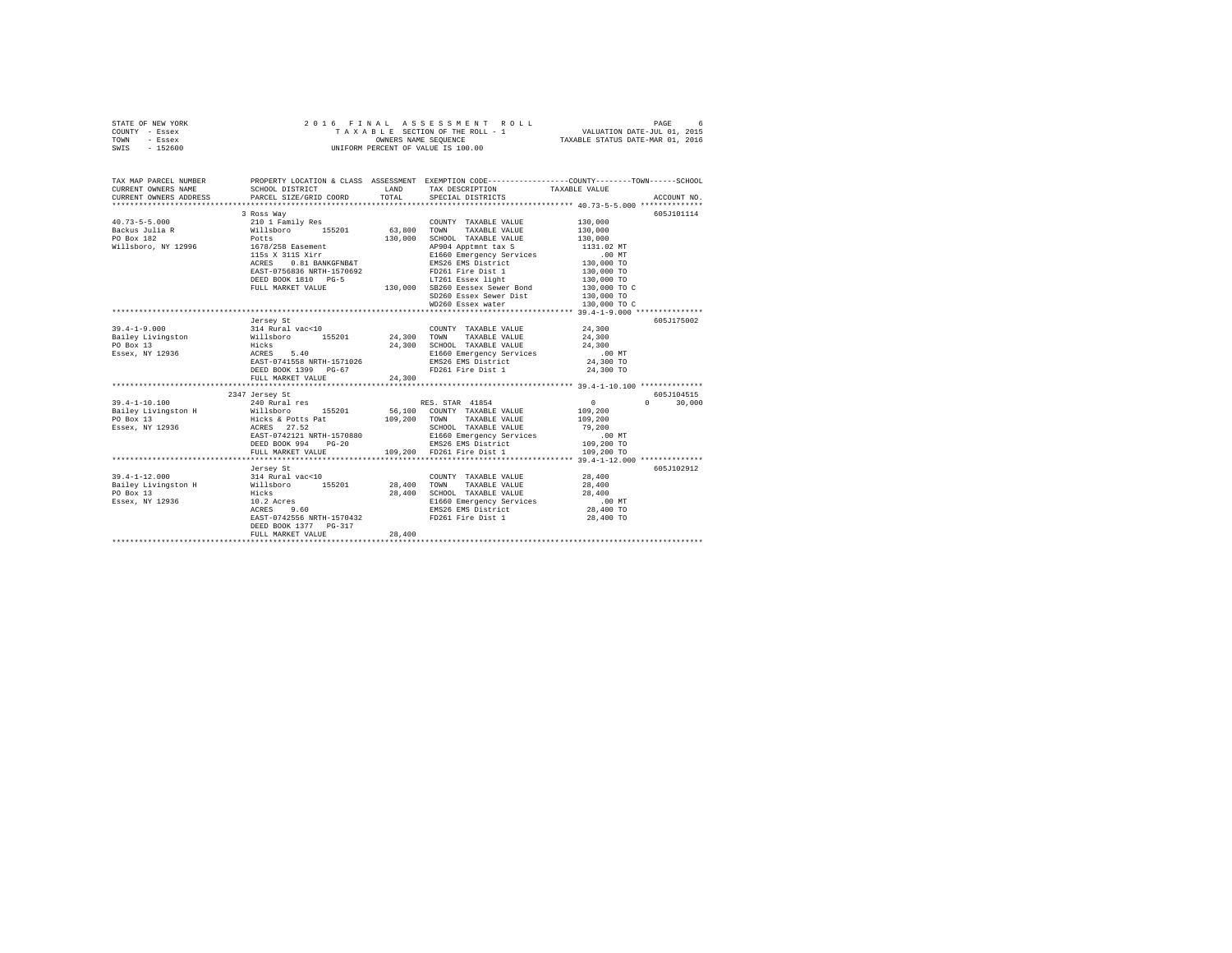| STATE OF NEW YORK | 2016 FINAL ASSESSMENT ROLL         | PAGE                             |
|-------------------|------------------------------------|----------------------------------|
| COUNTY - Essex    | TAXABLE SECTION OF THE ROLL - 1    | VALUATION DATE-JUL 01, 2015      |
| TOWN<br>- Essex   | OWNERS NAME SEOUENCE               | TAXABLE STATUS DATE-MAR 01, 2016 |
| - 152600<br>SWIS  | UNIFORM PERCENT OF VALUE IS 100.00 |                                  |

| TAX MAP PARCEL NUMBER<br>CURRENT OWNERS NAME                                                                                                                                                                                     | SCHOOL DISTRICT                                                                          |              | PROPERTY LOCATION & CLASS ASSESSMENT EXEMPTION CODE-----------------COUNTY-------TOWN------SCHOOL<br>LAND TAX DESCRIPTION                                                                                                                      | TAXABLE VALUE                         |            |
|----------------------------------------------------------------------------------------------------------------------------------------------------------------------------------------------------------------------------------|------------------------------------------------------------------------------------------|--------------|------------------------------------------------------------------------------------------------------------------------------------------------------------------------------------------------------------------------------------------------|---------------------------------------|------------|
|                                                                                                                                                                                                                                  |                                                                                          |              |                                                                                                                                                                                                                                                |                                       |            |
|                                                                                                                                                                                                                                  | NYS Route 22                                                                             |              |                                                                                                                                                                                                                                                |                                       | 605J191002 |
| 57, 2-4-2.200<br>Bailey Russell B = 822 = 824 = 85201 = 85201 = 842 = 85201 = 85201 = 85201 = 85201 = 85201 = 85201 = 85201 =<br>39.800 = 8525 = 8525 = 8525 = 8529 = 8525 = 8525 = 8525 = 8525 = 8525 = 8525 = 8525 = 8525 = 85 |                                                                                          |              | COUNTY TAXABLE VALUE 29,800                                                                                                                                                                                                                    |                                       |            |
|                                                                                                                                                                                                                                  |                                                                                          |              |                                                                                                                                                                                                                                                | 29,800                                |            |
|                                                                                                                                                                                                                                  |                                                                                          |              | $155201 \qquad 29,800 \qquad \text{TOWN} \qquad \text{TAXABLE VALUE}$ ck Tract $29,800 \qquad \text{SCHOOL} \qquad \text{TAXABLE VALUE}$                                                                                                       | 29,800                                |            |
|                                                                                                                                                                                                                                  |                                                                                          |              |                                                                                                                                                                                                                                                |                                       |            |
|                                                                                                                                                                                                                                  |                                                                                          |              | E1660 Emergency Services .00 MT<br>EMS26 EMS District 29,800 TO                                                                                                                                                                                |                                       |            |
|                                                                                                                                                                                                                                  |                                                                                          |              | DEED BOOK 1769 PG-127 FD262 Fire Dist 2                                                                                                                                                                                                        | 29,800 TO                             |            |
|                                                                                                                                                                                                                                  | FULL MARKET VALUE                                                                        |              | 29,800 LT262 Whallonsburg light 29,800 TO                                                                                                                                                                                                      |                                       |            |
|                                                                                                                                                                                                                                  |                                                                                          |              |                                                                                                                                                                                                                                                |                                       |            |
|                                                                                                                                                                                                                                  | 1354 NYS Route 22                                                                        |              |                                                                                                                                                                                                                                                |                                       | 605J178524 |
| $57.2 - 6 - 4.000$                                                                                                                                                                                                               | 240 Rural res                                                                            |              | RES. STAR 41854                                                                                                                                                                                                                                | $\mathbf{0}$<br>$\Omega$ and $\Omega$ | 30,000     |
|                                                                                                                                                                                                                                  |                                                                                          |              |                                                                                                                                                                                                                                                |                                       |            |
|                                                                                                                                                                                                                                  |                                                                                          |              | TAXABLE VALUE 61,500                                                                                                                                                                                                                           |                                       |            |
|                                                                                                                                                                                                                                  |                                                                                          |              | SCHOOL TAXABLE VALUE                                                                                                                                                                                                                           | 31,500                                |            |
|                                                                                                                                                                                                                                  | EAST-0739548 NRTH-1549675                                                                |              | E1660 Emergency Services .00 MT                                                                                                                                                                                                                |                                       |            |
|                                                                                                                                                                                                                                  | DEED BOOK 1769 PG-127                                                                    |              | EMS26 EMS District<br>61,500 FD262 Fire Dist 2                                                                                                                                                                                                 | 61,500 TO                             |            |
|                                                                                                                                                                                                                                  | FULL MARKET VALUE                                                                        |              |                                                                                                                                                                                                                                                | 61,500 TO                             |            |
|                                                                                                                                                                                                                                  |                                                                                          |              | LT262 Whallonsburg light 61,500 TO                                                                                                                                                                                                             |                                       |            |
|                                                                                                                                                                                                                                  |                                                                                          |              |                                                                                                                                                                                                                                                |                                       |            |
|                                                                                                                                                                                                                                  | 2210 Lake Shore Rd                                                                       |              |                                                                                                                                                                                                                                                |                                       | 605J100206 |
| $40.81 - 3 - 4.200$                                                                                                                                                                                                              | 210 1 Family Res - WTRFNT SR STAR 41834<br>Willsboro 155201 208,400 COUNTY TAXABLE VALUE |              |                                                                                                                                                                                                                                                | $\sim$ 0<br>$\Omega$<br>274,200       | 65,300     |
| Bailey Wayne R                                                                                                                                                                                                                   |                                                                                          |              |                                                                                                                                                                                                                                                |                                       |            |
|                                                                                                                                                                                                                                  |                                                                                          | 274.200 TOWN | TAXABLE VALUE                                                                                                                                                                                                                                  | 274,200                               |            |
| Bailey Wayne R<br>Bailey Donna L<br>Do Box 12 1646/244-Life Use to Wayn<br>Essex, NY 12936 Donna L Bailey<br>ACRES 1.20                                                                                                          |                                                                                          |              | SCHOOL TAXABLE VALUE 208,900<br>E1660 Emergency Services .00 MT                                                                                                                                                                                |                                       |            |
|                                                                                                                                                                                                                                  |                                                                                          |              |                                                                                                                                                                                                                                                |                                       |            |
|                                                                                                                                                                                                                                  |                                                                                          |              | EMS26 EMS District 274,200 TO<br>EMS26 EMS District<br>FD261 Fire Dist 1<br>LT261 Essex light<br>And Best Times Sewer Bond                                                                                                                     |                                       |            |
|                                                                                                                                                                                                                                  |                                                                                          |              |                                                                                                                                                                                                                                                | 274,200 TO<br>274,200 TO              |            |
|                                                                                                                                                                                                                                  |                                                                                          |              |                                                                                                                                                                                                                                                |                                       |            |
|                                                                                                                                                                                                                                  |                                                                                          |              |                                                                                                                                                                                                                                                | 274,200 TO C<br>274,200 TO            |            |
|                                                                                                                                                                                                                                  |                                                                                          |              | ACRES 1.20<br>EAST-0757545 NRTH-1569569 PD261 Fire Dist 1<br>DEED BOOK 1680 PG-65 274,200 SB260 Eesexx Sewer Bond<br>FULL MARKET VALUE 274,200 SB260 Essex Sewer Dist<br>SD260 Essex Sewer Dist<br>SD260 Essex Sewer Dist<br>WD260 Essex water | 274,200 TO C                          |            |
|                                                                                                                                                                                                                                  |                                                                                          |              |                                                                                                                                                                                                                                                |                                       |            |
|                                                                                                                                                                                                                                  | 512 Middle Rd                                                                            |              |                                                                                                                                                                                                                                                |                                       | 605J176004 |
| $40.3 - 3 - 7.000$                                                                                                                                                                                                               |                                                                                          |              | RES. STAR 41854                                                                                                                                                                                                                                | $\sim$ 0 $\sim$<br>$0 \qquad \qquad$  | 30,000     |
| Baker Dorothy E                                                                                                                                                                                                                  | 210 1 Family Res<br>Willsboro 155201                                                     |              | 35,300 COUNTY TAXABLE VALUE                                                                                                                                                                                                                    | 144,400                               |            |
|                                                                                                                                                                                                                                  |                                                                                          |              | 144,400 TOWN TAXABLE VALUE                                                                                                                                                                                                                     | 144,400                               |            |
|                                                                                                                                                                                                                                  |                                                                                          |              |                                                                                                                                                                                                                                                | 114,400                               |            |
|                                                                                                                                                                                                                                  |                                                                                          |              | SCHOOL TAXABLE VALUE<br>E1660 Emergency Services<br>EMS26 EMS District                                                                                                                                                                         | $.00$ MT                              |            |
|                                                                                                                                                                                                                                  | DEED BOOK 1102 PG-173                                                                    |              |                                                                                                                                                                                                                                                | 144,400 TO                            |            |
|                                                                                                                                                                                                                                  | FULL MARKET VALUE                                                                        |              |                                                                                                                                                                                                                                                | 144,400 TO                            |            |
|                                                                                                                                                                                                                                  |                                                                                          |              |                                                                                                                                                                                                                                                | 144,400 TO                            |            |
|                                                                                                                                                                                                                                  |                                                                                          |              |                                                                                                                                                                                                                                                |                                       |            |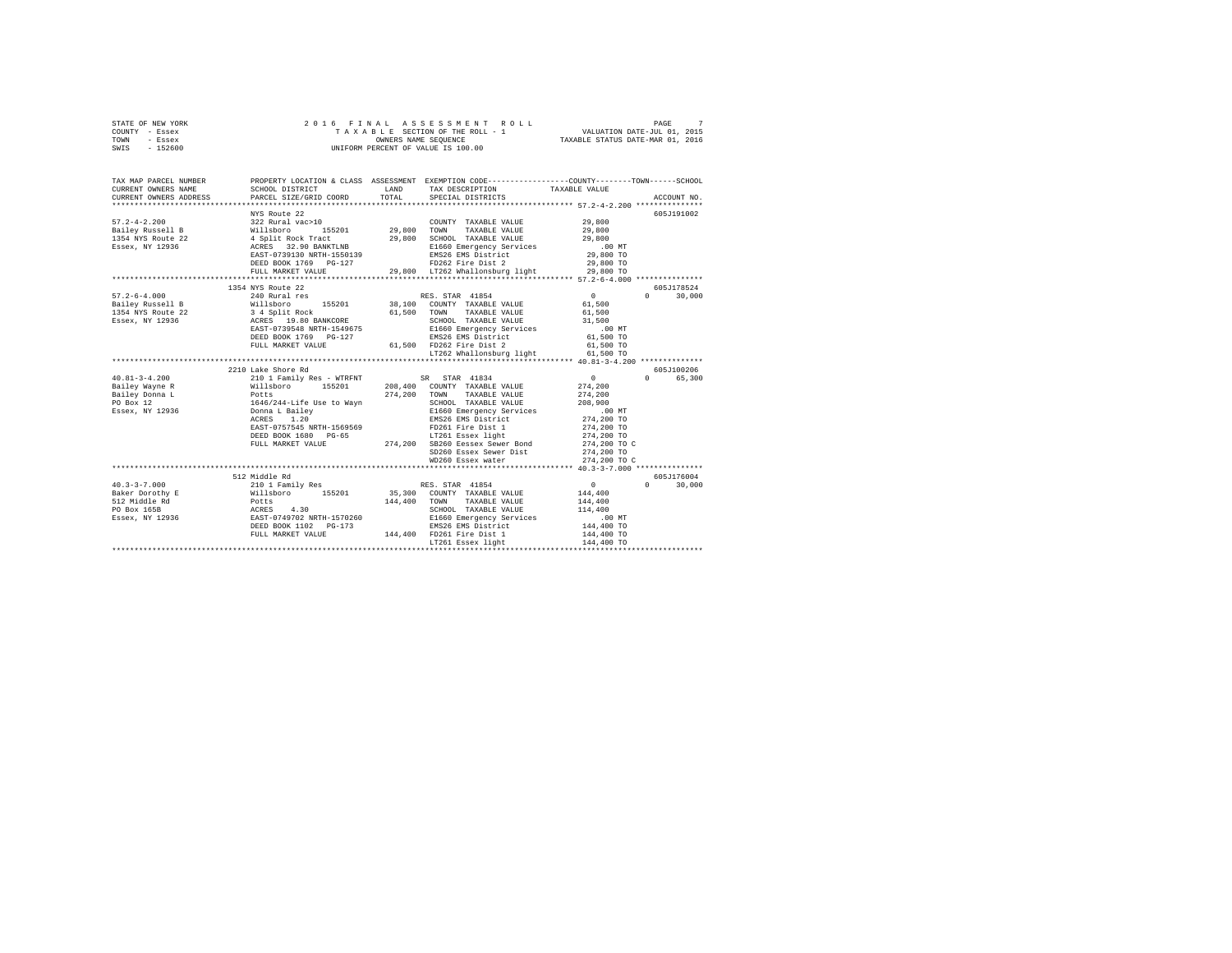| STATE OF NEW YORK                                                                                                                                                                                                                                                                                                                                                                           |                                                    |                                                    |                                                                                                                                                                                                |
|---------------------------------------------------------------------------------------------------------------------------------------------------------------------------------------------------------------------------------------------------------------------------------------------------------------------------------------------------------------------------------------------|----------------------------------------------------|----------------------------------------------------|------------------------------------------------------------------------------------------------------------------------------------------------------------------------------------------------|
| COUNTY - Essex                                                                                                                                                                                                                                                                                                                                                                              |                                                    |                                                    | 2016 FINAL ASSESSMENT ROLL PAGE 8<br>TAXABLE SECTION OF THE ROLL - 1 VALUATION DATE-JUL 01, 2015<br>OWNERS NAME SEQUENCE<br>UNIFORM PERCENT OF VALUE IS 100.00                                 |
| TOWN - Essex                                                                                                                                                                                                                                                                                                                                                                                |                                                    |                                                    |                                                                                                                                                                                                |
| SWIS - 152600                                                                                                                                                                                                                                                                                                                                                                               |                                                    |                                                    |                                                                                                                                                                                                |
|                                                                                                                                                                                                                                                                                                                                                                                             |                                                    |                                                    |                                                                                                                                                                                                |
|                                                                                                                                                                                                                                                                                                                                                                                             |                                                    |                                                    |                                                                                                                                                                                                |
|                                                                                                                                                                                                                                                                                                                                                                                             |                                                    |                                                    |                                                                                                                                                                                                |
|                                                                                                                                                                                                                                                                                                                                                                                             |                                                    |                                                    | TAX MAP PARCEL NUMBER PROPERTY LOCATION & CLASS ASSESSMENT EXEMPTION CODE--------------COUNTY-------TOWN------SCHOOL<br>CURRENT OWNERS NAME SCHOOL DISTRICT LAND TAX DESCRIPTION TAXARIR VALUE |
|                                                                                                                                                                                                                                                                                                                                                                                             |                                                    | SCHOOL DISTRICT LAND TAX DESCRIPTION TAXABLE VALUE |                                                                                                                                                                                                |
| CURRENT OWNERS ADDRESS PARCEL SIZE/GRID COORD TOTAL                                                                                                                                                                                                                                                                                                                                         |                                                    | SPECIAL DISTRICTS                                  | ACCOUNT NO.                                                                                                                                                                                    |
|                                                                                                                                                                                                                                                                                                                                                                                             |                                                    |                                                    |                                                                                                                                                                                                |
|                                                                                                                                                                                                                                                                                                                                                                                             | 2220 NYS Route 22                                  |                                                    | 605J100209                                                                                                                                                                                     |
|                                                                                                                                                                                                                                                                                                                                                                                             |                                                    |                                                    | $0 \t 30.000$                                                                                                                                                                                  |
|                                                                                                                                                                                                                                                                                                                                                                                             |                                                    |                                                    |                                                                                                                                                                                                |
|                                                                                                                                                                                                                                                                                                                                                                                             |                                                    |                                                    |                                                                                                                                                                                                |
|                                                                                                                                                                                                                                                                                                                                                                                             |                                                    |                                                    |                                                                                                                                                                                                |
|                                                                                                                                                                                                                                                                                                                                                                                             |                                                    |                                                    |                                                                                                                                                                                                |
|                                                                                                                                                                                                                                                                                                                                                                                             |                                                    |                                                    |                                                                                                                                                                                                |
|                                                                                                                                                                                                                                                                                                                                                                                             |                                                    |                                                    |                                                                                                                                                                                                |
|                                                                                                                                                                                                                                                                                                                                                                                             |                                                    |                                                    |                                                                                                                                                                                                |
|                                                                                                                                                                                                                                                                                                                                                                                             |                                                    |                                                    |                                                                                                                                                                                                |
|                                                                                                                                                                                                                                                                                                                                                                                             |                                                    |                                                    |                                                                                                                                                                                                |
|                                                                                                                                                                                                                                                                                                                                                                                             | NYS Route 22                                       |                                                    | 605J102303                                                                                                                                                                                     |
|                                                                                                                                                                                                                                                                                                                                                                                             |                                                    |                                                    |                                                                                                                                                                                                |
|                                                                                                                                                                                                                                                                                                                                                                                             |                                                    |                                                    |                                                                                                                                                                                                |
|                                                                                                                                                                                                                                                                                                                                                                                             |                                                    |                                                    |                                                                                                                                                                                                |
|                                                                                                                                                                                                                                                                                                                                                                                             |                                                    |                                                    |                                                                                                                                                                                                |
|                                                                                                                                                                                                                                                                                                                                                                                             |                                                    |                                                    |                                                                                                                                                                                                |
|                                                                                                                                                                                                                                                                                                                                                                                             |                                                    |                                                    |                                                                                                                                                                                                |
|                                                                                                                                                                                                                                                                                                                                                                                             |                                                    |                                                    |                                                                                                                                                                                                |
|                                                                                                                                                                                                                                                                                                                                                                                             |                                                    |                                                    |                                                                                                                                                                                                |
|                                                                                                                                                                                                                                                                                                                                                                                             |                                                    |                                                    |                                                                                                                                                                                                |
|                                                                                                                                                                                                                                                                                                                                                                                             | 1806 Lake Shore Rd                                 |                                                    | 605J102802                                                                                                                                                                                     |
|                                                                                                                                                                                                                                                                                                                                                                                             |                                                    |                                                    |                                                                                                                                                                                                |
|                                                                                                                                                                                                                                                                                                                                                                                             |                                                    |                                                    |                                                                                                                                                                                                |
|                                                                                                                                                                                                                                                                                                                                                                                             |                                                    |                                                    |                                                                                                                                                                                                |
|                                                                                                                                                                                                                                                                                                                                                                                             |                                                    |                                                    |                                                                                                                                                                                                |
|                                                                                                                                                                                                                                                                                                                                                                                             |                                                    |                                                    |                                                                                                                                                                                                |
|                                                                                                                                                                                                                                                                                                                                                                                             |                                                    |                                                    |                                                                                                                                                                                                |
|                                                                                                                                                                                                                                                                                                                                                                                             | DEED BOOK 1644 PG-279<br>FULL MARKET VALUE 413,200 |                                                    |                                                                                                                                                                                                |
|                                                                                                                                                                                                                                                                                                                                                                                             |                                                    |                                                    |                                                                                                                                                                                                |
|                                                                                                                                                                                                                                                                                                                                                                                             |                                                    |                                                    |                                                                                                                                                                                                |
| $\begin{tabular}{l c c c c c} \multicolumn{1}{c}{\textbf{40.81--2-1.000}} & \multicolumn{1}{c}{21/5} & \multicolumn{1}{c}{\textbf{210.81--2-1.000}} & \multicolumn{1}{c}{21/5} & \multicolumn{1}{c}{\textbf{210.81--2-1.000}} & \multicolumn{1}{c}{\textbf{210.82--2}} & \multicolumn{1}{c}{\textbf{210.83--2}} & \multicolumn{1}{c}{\textbf{210.84--2}} & \multicolumn{1}{c}{\textbf{210.$ | 2175 Lake Shore Rd                                 |                                                    | 605J102004                                                                                                                                                                                     |
|                                                                                                                                                                                                                                                                                                                                                                                             |                                                    |                                                    |                                                                                                                                                                                                |
|                                                                                                                                                                                                                                                                                                                                                                                             |                                                    |                                                    |                                                                                                                                                                                                |
|                                                                                                                                                                                                                                                                                                                                                                                             |                                                    |                                                    |                                                                                                                                                                                                |
|                                                                                                                                                                                                                                                                                                                                                                                             |                                                    |                                                    |                                                                                                                                                                                                |
|                                                                                                                                                                                                                                                                                                                                                                                             |                                                    |                                                    |                                                                                                                                                                                                |
|                                                                                                                                                                                                                                                                                                                                                                                             |                                                    |                                                    |                                                                                                                                                                                                |
|                                                                                                                                                                                                                                                                                                                                                                                             |                                                    |                                                    |                                                                                                                                                                                                |
|                                                                                                                                                                                                                                                                                                                                                                                             |                                                    |                                                    | 206,900 TO C                                                                                                                                                                                   |
|                                                                                                                                                                                                                                                                                                                                                                                             |                                                    |                                                    |                                                                                                                                                                                                |
|                                                                                                                                                                                                                                                                                                                                                                                             |                                                    |                                                    | 206,900 TO C                                                                                                                                                                                   |
|                                                                                                                                                                                                                                                                                                                                                                                             |                                                    |                                                    |                                                                                                                                                                                                |
|                                                                                                                                                                                                                                                                                                                                                                                             | 1535 Jersey St                                     |                                                    | 605J103714                                                                                                                                                                                     |
|                                                                                                                                                                                                                                                                                                                                                                                             |                                                    |                                                    |                                                                                                                                                                                                |
|                                                                                                                                                                                                                                                                                                                                                                                             |                                                    |                                                    |                                                                                                                                                                                                |
|                                                                                                                                                                                                                                                                                                                                                                                             |                                                    |                                                    |                                                                                                                                                                                                |
|                                                                                                                                                                                                                                                                                                                                                                                             |                                                    |                                                    |                                                                                                                                                                                                |
|                                                                                                                                                                                                                                                                                                                                                                                             |                                                    |                                                    |                                                                                                                                                                                                |
|                                                                                                                                                                                                                                                                                                                                                                                             |                                                    |                                                    |                                                                                                                                                                                                |
|                                                                                                                                                                                                                                                                                                                                                                                             |                                                    |                                                    |                                                                                                                                                                                                |
|                                                                                                                                                                                                                                                                                                                                                                                             |                                                    |                                                    |                                                                                                                                                                                                |
|                                                                                                                                                                                                                                                                                                                                                                                             |                                                    |                                                    |                                                                                                                                                                                                |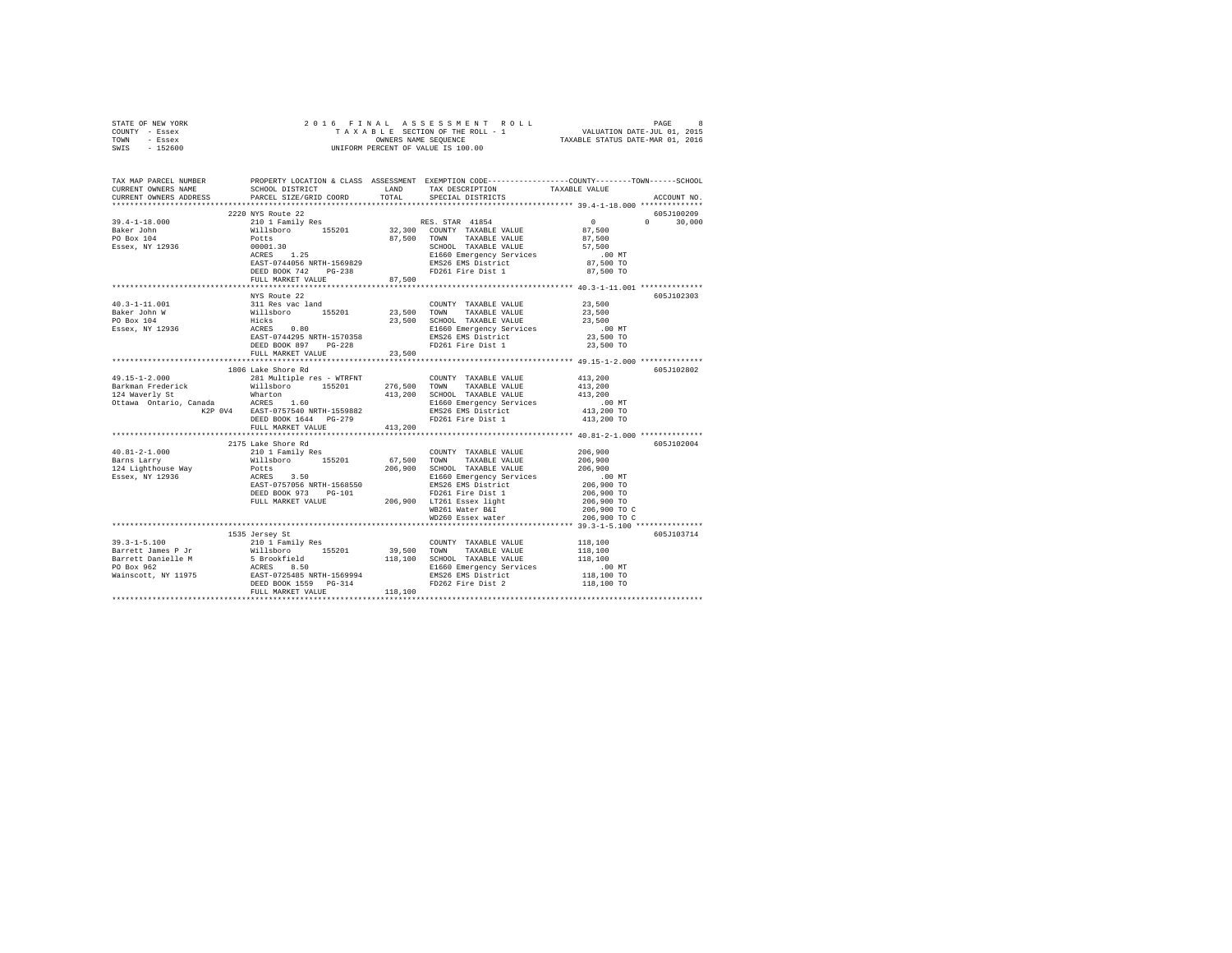| STATE OF NEW YORK |  | 2016 FINAL ASSESSMENT ROLL         | PAGE                             |  |
|-------------------|--|------------------------------------|----------------------------------|--|
| COUNTY - Essex    |  | TAXABLE SECTION OF THE ROLL - 1    | VALUATION DATE-JUL 01, 2015      |  |
| TOWN<br>- Essex   |  | OWNERS NAME SEOUENCE               | TAXABLE STATUS DATE-MAR 01, 2016 |  |
| $-152600$<br>SWIS |  | UNIFORM PERCENT OF VALUE IS 100.00 |                                  |  |

| 605J193003<br>Jersey St<br>27,400<br>FULL MARKET VALUE<br>605J103713<br>Mason Rd<br>605J104109<br>Orchard Ln<br>SCHOOL TAAABLE value<br>E1660 Emergency Services (00 MT<br>EMS26 EMS District (1,900 TO<br>FD261 Fire Dist 1 (1,900 TO<br>EMS26 EMS District<br>FD261 Fire Dist 1<br>11 Orchard Ln<br>605L102914<br>SB260 Eessex Sewer Bond 169,600 TO C<br>SD260 Essex Sewer Dist<br>169,600 TO<br>WD260 Essex water<br>169,600 TO C | TAX MAP PARCEL NUMBER |  | TAX DESCRIPTION TAXABLE VALUE SPECIAL DISTRICTS | PROPERTY LOCATION & CLASS ASSESSMENT EXEMPTION CODE----------------COUNTY-------TOWN------SCHOOL<br>ACCOUNT NO. |
|---------------------------------------------------------------------------------------------------------------------------------------------------------------------------------------------------------------------------------------------------------------------------------------------------------------------------------------------------------------------------------------------------------------------------------------|-----------------------|--|-------------------------------------------------|-----------------------------------------------------------------------------------------------------------------|
|                                                                                                                                                                                                                                                                                                                                                                                                                                       |                       |  |                                                 |                                                                                                                 |
|                                                                                                                                                                                                                                                                                                                                                                                                                                       |                       |  |                                                 |                                                                                                                 |
|                                                                                                                                                                                                                                                                                                                                                                                                                                       |                       |  |                                                 |                                                                                                                 |
|                                                                                                                                                                                                                                                                                                                                                                                                                                       |                       |  |                                                 |                                                                                                                 |
|                                                                                                                                                                                                                                                                                                                                                                                                                                       |                       |  |                                                 |                                                                                                                 |
|                                                                                                                                                                                                                                                                                                                                                                                                                                       |                       |  |                                                 |                                                                                                                 |
|                                                                                                                                                                                                                                                                                                                                                                                                                                       |                       |  |                                                 |                                                                                                                 |
|                                                                                                                                                                                                                                                                                                                                                                                                                                       |                       |  |                                                 |                                                                                                                 |
|                                                                                                                                                                                                                                                                                                                                                                                                                                       |                       |  |                                                 |                                                                                                                 |
|                                                                                                                                                                                                                                                                                                                                                                                                                                       |                       |  |                                                 |                                                                                                                 |
|                                                                                                                                                                                                                                                                                                                                                                                                                                       |                       |  |                                                 |                                                                                                                 |
|                                                                                                                                                                                                                                                                                                                                                                                                                                       |                       |  |                                                 |                                                                                                                 |
|                                                                                                                                                                                                                                                                                                                                                                                                                                       |                       |  |                                                 |                                                                                                                 |
|                                                                                                                                                                                                                                                                                                                                                                                                                                       |                       |  |                                                 |                                                                                                                 |
|                                                                                                                                                                                                                                                                                                                                                                                                                                       |                       |  |                                                 |                                                                                                                 |
|                                                                                                                                                                                                                                                                                                                                                                                                                                       |                       |  |                                                 |                                                                                                                 |
|                                                                                                                                                                                                                                                                                                                                                                                                                                       |                       |  |                                                 |                                                                                                                 |
|                                                                                                                                                                                                                                                                                                                                                                                                                                       |                       |  |                                                 |                                                                                                                 |
|                                                                                                                                                                                                                                                                                                                                                                                                                                       |                       |  |                                                 |                                                                                                                 |
|                                                                                                                                                                                                                                                                                                                                                                                                                                       |                       |  |                                                 |                                                                                                                 |
|                                                                                                                                                                                                                                                                                                                                                                                                                                       |                       |  |                                                 |                                                                                                                 |
|                                                                                                                                                                                                                                                                                                                                                                                                                                       |                       |  |                                                 |                                                                                                                 |
|                                                                                                                                                                                                                                                                                                                                                                                                                                       |                       |  |                                                 |                                                                                                                 |
|                                                                                                                                                                                                                                                                                                                                                                                                                                       |                       |  |                                                 |                                                                                                                 |
|                                                                                                                                                                                                                                                                                                                                                                                                                                       |                       |  |                                                 |                                                                                                                 |
|                                                                                                                                                                                                                                                                                                                                                                                                                                       |                       |  |                                                 |                                                                                                                 |
|                                                                                                                                                                                                                                                                                                                                                                                                                                       |                       |  |                                                 |                                                                                                                 |
|                                                                                                                                                                                                                                                                                                                                                                                                                                       |                       |  |                                                 |                                                                                                                 |
|                                                                                                                                                                                                                                                                                                                                                                                                                                       |                       |  |                                                 |                                                                                                                 |
|                                                                                                                                                                                                                                                                                                                                                                                                                                       |                       |  |                                                 |                                                                                                                 |
|                                                                                                                                                                                                                                                                                                                                                                                                                                       |                       |  |                                                 |                                                                                                                 |
|                                                                                                                                                                                                                                                                                                                                                                                                                                       |                       |  |                                                 |                                                                                                                 |
|                                                                                                                                                                                                                                                                                                                                                                                                                                       |                       |  |                                                 |                                                                                                                 |
|                                                                                                                                                                                                                                                                                                                                                                                                                                       |                       |  |                                                 |                                                                                                                 |
|                                                                                                                                                                                                                                                                                                                                                                                                                                       |                       |  |                                                 |                                                                                                                 |
|                                                                                                                                                                                                                                                                                                                                                                                                                                       |                       |  |                                                 |                                                                                                                 |
|                                                                                                                                                                                                                                                                                                                                                                                                                                       |                       |  |                                                 |                                                                                                                 |
|                                                                                                                                                                                                                                                                                                                                                                                                                                       |                       |  |                                                 |                                                                                                                 |
|                                                                                                                                                                                                                                                                                                                                                                                                                                       |                       |  |                                                 |                                                                                                                 |
|                                                                                                                                                                                                                                                                                                                                                                                                                                       |                       |  |                                                 |                                                                                                                 |
|                                                                                                                                                                                                                                                                                                                                                                                                                                       |                       |  |                                                 |                                                                                                                 |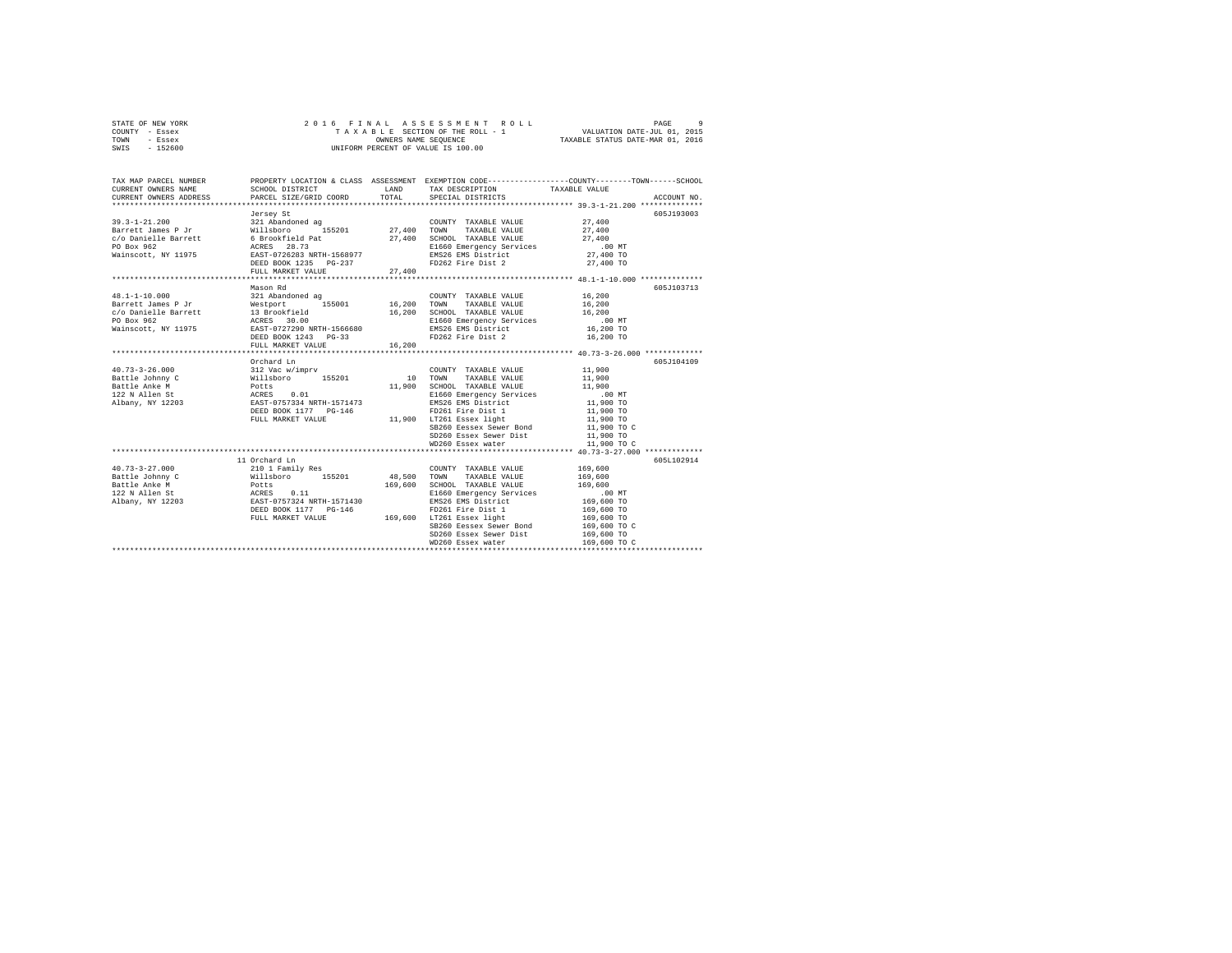|      | STATE OF NEW YORK |  |  | 2016 FINAL ASSESSMENT ROLL         | PAGE                             | 10 |
|------|-------------------|--|--|------------------------------------|----------------------------------|----|
|      | COUNTY - Essex    |  |  | TAXABLE SECTION OF THE ROLL - 1    | VALUATION DATE-JUL 01, 2015      |    |
| TOWN | - Essex           |  |  | OWNERS NAME SEOUENCE               | TAXABLE STATUS DATE-MAR 01, 2016 |    |
| SWIS | - 152600          |  |  | UNIFORM PERCENT OF VALUE IS 100.00 |                                  |    |

| TAX MAP PARCEL NUMBER<br>CURRENT OWNERS NAME<br>-CONNER TO THE SERVICE STATE OF THE SERVICE STATE OF THE SERVICE SERVICE SERVICE SERVICE SERVICE SERVICE SERVICE SERVICE SERVICES ADDRESS ADDRESS PRACED STATE OF THE SERVICE SERVICE SERVICES ARCOUNT NO. | SCHOOL DISTRICT                                                                            | LAND    | PROPERTY LOCATION & CLASS ASSESSMENT EXEMPTION CODE---------------COUNTY-------TOWN-----SCHOOL<br>TAX DESCRIPTION TAXABLE VALUE |            |                    |
|------------------------------------------------------------------------------------------------------------------------------------------------------------------------------------------------------------------------------------------------------------|--------------------------------------------------------------------------------------------|---------|---------------------------------------------------------------------------------------------------------------------------------|------------|--------------------|
|                                                                                                                                                                                                                                                            |                                                                                            |         |                                                                                                                                 |            |                    |
|                                                                                                                                                                                                                                                            | Ridge Way                                                                                  |         |                                                                                                                                 |            | 605J104306         |
| $49.11 - 1 - 2.000$                                                                                                                                                                                                                                        | 311 Res vac land                                                                           |         | COUNTY TAXABLE VALUE                                                                                                            | 131,200    |                    |
| Bayne Sarah Collins                                                                                                                                                                                                                                        | Willsboro 155201 131,200                                                                   |         | TOWN<br>TAXABLE VALUE                                                                                                           | 131,200    |                    |
| Bayne Nicholas A                                                                                                                                                                                                                                           | Wharton                                                                                    | 131,200 | SCHOOL TAXABLE VALUE                                                                                                            | 131,200    |                    |
| ACRES<br>854 Route 9D                                                                                                                                                                                                                                      | 1.40                                                                                       |         | E1660 Emergency Services                                                                                                        | $.00$ MT   |                    |
| Garrison, NY 10524 EAST-0756117 NRTH-1563385                                                                                                                                                                                                               |                                                                                            |         | EMS26 EMS District                                                                                                              | 131,200 TO |                    |
|                                                                                                                                                                                                                                                            | DEED BOOK 1731    PG-232                                                                   |         | FD261 Fire Dist 1                                                                                                               | 131,200 TO |                    |
|                                                                                                                                                                                                                                                            | FULL MARKET VALUE                                                                          | 131,200 |                                                                                                                                 |            |                    |
|                                                                                                                                                                                                                                                            |                                                                                            |         |                                                                                                                                 |            |                    |
| $49.11 - 1 - 3.000$                                                                                                                                                                                                                                        | 102 Ridge Way<br>260 Seasonal res                                                          |         | COUNTY TAXABLE VALUE                                                                                                            | 233,600    | 605J104307         |
| Bayne Sarah Collins                                                                                                                                                                                                                                        |                                                                                            |         | TAXABLE VALUE<br>TOWN                                                                                                           | 233,600    |                    |
|                                                                                                                                                                                                                                                            |                                                                                            | 233,600 | SCHOOL TAXABLE VALUE                                                                                                            | 233,600    |                    |
|                                                                                                                                                                                                                                                            |                                                                                            |         | E1660 Emergency Services                                                                                                        | . 00 MT    |                    |
| Express and terms of the methods and the methods and the methods of the methods of the methods of the methods o<br>Sayne Micholas A acres 0.60<br>Carrison, NY 10524 EAST-0756117 NRTH-1563227                                                             |                                                                                            |         | EMS26 EMS District                                                                                                              | 233,600 TO |                    |
|                                                                                                                                                                                                                                                            |                                                                                            |         | FD261 Fire Dist 1                                                                                                               | 233,600 TO |                    |
|                                                                                                                                                                                                                                                            | FULL MARKET VALUE                                                                          | 233,600 |                                                                                                                                 |            |                    |
|                                                                                                                                                                                                                                                            |                                                                                            |         |                                                                                                                                 |            |                    |
|                                                                                                                                                                                                                                                            | 149 Albee Ln                                                                               |         |                                                                                                                                 |            | 605J100114         |
| 49.15-3-11.000                                                                                                                                                                                                                                             | 210 1 Family Res - WTRFNT RES. STAR 41854<br>Willsboro 155201 313,700 COUNTY TAXABLE VALUE |         |                                                                                                                                 | $\sim$     | 30,000<br>$\Omega$ |
| Bechta Donald J                                                                                                                                                                                                                                            |                                                                                            |         |                                                                                                                                 | 514,200    |                    |
| and the state of the state of the state of the state of the state of the state of the state of the state of the<br>Bechta Carol M                                                                                                                          |                                                                                            | 514,200 | TOWN<br>TAXABLE VALUE                                                                                                           | 514,200    |                    |
| 149 Albee Ln                                                                                                                                                                                                                                               | 1304/157 Agreement                                                                         |         | SCHOOL TAXABLE VALUE                                                                                                            | 484,200    |                    |
| Essex, NY 12936                                                                                                                                                                                                                                            | 1.30<br>ACRES                                                                              |         | E1660 Emergency Services                                                                                                        | .00 MT     |                    |
|                                                                                                                                                                                                                                                            | EAST-0760557 NRTH-1556560                                                                  |         | EMS26 EMS District                                                                                                              | 514,200 TO |                    |
|                                                                                                                                                                                                                                                            | DEED BOOK 931<br>$PG-116$                                                                  |         | FD262 Fire Dist 2                                                                                                               | 514,200 TO |                    |
|                                                                                                                                                                                                                                                            | FULL MARKET VALUE                                                                          | 514,200 |                                                                                                                                 |            |                    |
|                                                                                                                                                                                                                                                            |                                                                                            |         |                                                                                                                                 |            | 605J102010         |
| $49.69 - 2 - 1.000$                                                                                                                                                                                                                                        | 889 Whallons Bay Rd<br>210 1 Family Res                                                    |         | RES. STAR 41854                                                                                                                 | $\sim$ 0   | $\Omega$<br>30,000 |
| Benway Eugene                                                                                                                                                                                                                                              | Willsboro 155201 28,600 COUNTY TAXABLE VALUE                                               |         |                                                                                                                                 | 57,900     |                    |
| 889 Whallons Bay Rd Friswell                                                                                                                                                                                                                               |                                                                                            | 57,900  | TOWN<br>TAXABLE VALUE                                                                                                           | 57,900     |                    |
| ACRES<br>Essex, NY 12936                                                                                                                                                                                                                                   | 0.83 BANK1STARSG                                                                           |         | SCHOOL TAXABLE VALUE                                                                                                            | 27,900     |                    |
|                                                                                                                                                                                                                                                            | EAST-0744690 NRTH-1555748                                                                  |         | E1660 Emergency Services                                                                                                        | $.00$ MT   |                    |
|                                                                                                                                                                                                                                                            | DEED BOOK 1439 PG-235                                                                      |         | EMS26 EMS District                                                                                                              | 57,900 TO  |                    |
|                                                                                                                                                                                                                                                            | FULL MARKET VALUE                                                                          |         | 57,900 FD262 Fire Dist 2                                                                                                        | 57,900 TO  |                    |
|                                                                                                                                                                                                                                                            |                                                                                            |         | LT262 Whallonsburg light                                                                                                        | 57,900 TO  |                    |
|                                                                                                                                                                                                                                                            |                                                                                            |         |                                                                                                                                 |            |                    |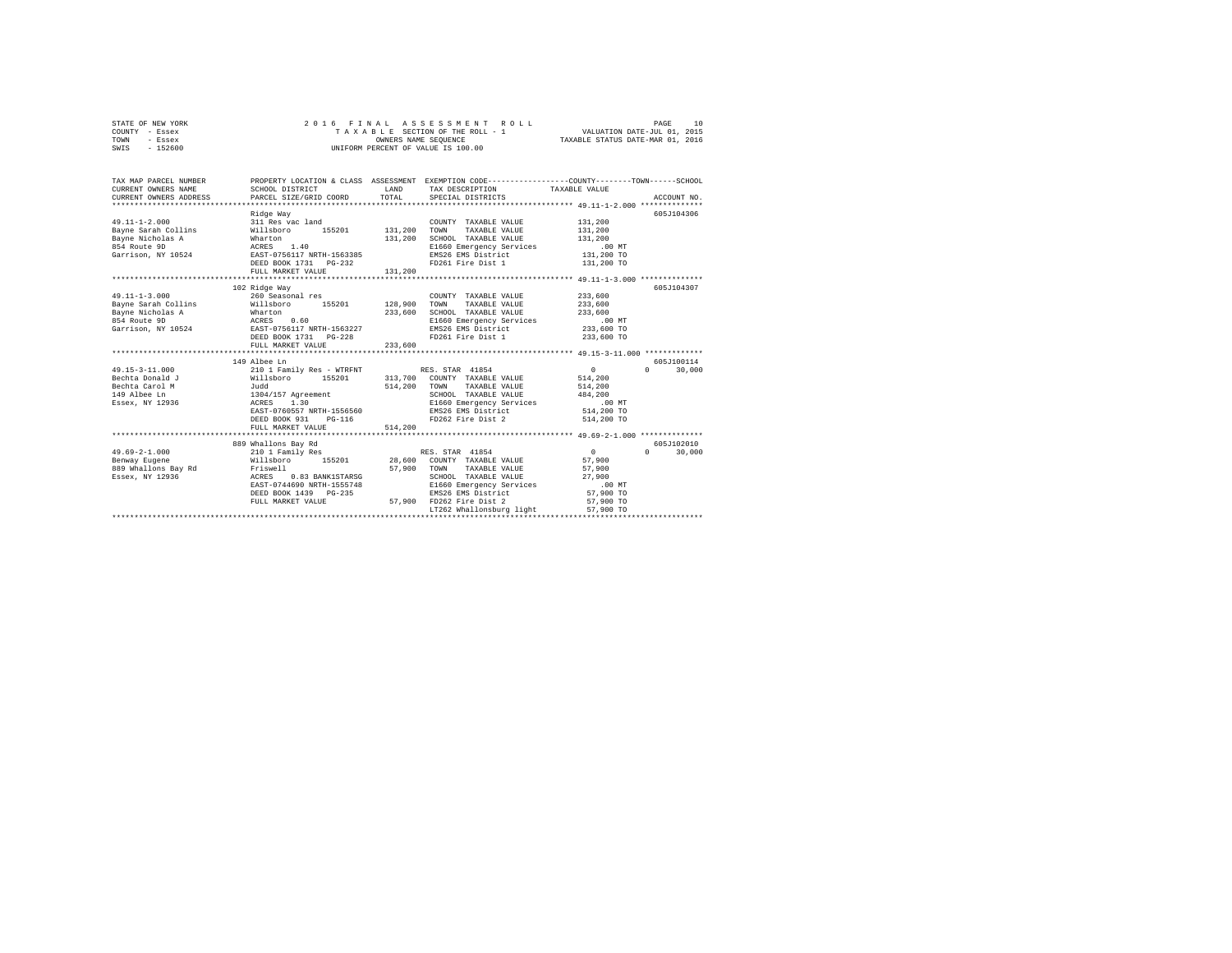| STATE OF NEW YORK |                                                                                                                                                                                                                                                                                                                                                                                                                                                     |       |                                                    |               |
|-------------------|-----------------------------------------------------------------------------------------------------------------------------------------------------------------------------------------------------------------------------------------------------------------------------------------------------------------------------------------------------------------------------------------------------------------------------------------------------|-------|----------------------------------------------------|---------------|
| COUNTY - Essex    |                                                                                                                                                                                                                                                                                                                                                                                                                                                     |       |                                                    |               |
| TOWN - Essex      |                                                                                                                                                                                                                                                                                                                                                                                                                                                     |       |                                                    |               |
| SWIS - 152600     |                                                                                                                                                                                                                                                                                                                                                                                                                                                     |       |                                                    |               |
|                   |                                                                                                                                                                                                                                                                                                                                                                                                                                                     |       |                                                    |               |
|                   |                                                                                                                                                                                                                                                                                                                                                                                                                                                     |       |                                                    |               |
|                   |                                                                                                                                                                                                                                                                                                                                                                                                                                                     |       |                                                    |               |
|                   | TAX MAP PARCEL NUMBER PROPERTY LOCATION & CLASS ASSESSMENT EXEMPTION CODE---------------COUNTY-------TOWN------SCHOOL<br>CURRENT OWNERS NAME SCHOOL DISTRICT LAND TAX DESCRIPTION TAXARLE VALUE                                                                                                                                                                                                                                                     |       |                                                    |               |
|                   |                                                                                                                                                                                                                                                                                                                                                                                                                                                     |       | SCHOOL DISTRICT LAND TAX DESCRIPTION TAXABLE VALUE |               |
|                   | CURRENT OWNERS ADDRESS PARCEL SIZE/GRID COORD                                                                                                                                                                                                                                                                                                                                                                                                       | TOTAL | SPECIAL DISTRICTS                                  | ACCOUNT NO.   |
|                   |                                                                                                                                                                                                                                                                                                                                                                                                                                                     |       |                                                    |               |
|                   | 126 School St                                                                                                                                                                                                                                                                                                                                                                                                                                       |       |                                                    | 605J102414    |
|                   |                                                                                                                                                                                                                                                                                                                                                                                                                                                     |       |                                                    | $0 \t 30,000$ |
|                   |                                                                                                                                                                                                                                                                                                                                                                                                                                                     |       |                                                    |               |
|                   |                                                                                                                                                                                                                                                                                                                                                                                                                                                     |       |                                                    |               |
|                   |                                                                                                                                                                                                                                                                                                                                                                                                                                                     |       |                                                    |               |
|                   |                                                                                                                                                                                                                                                                                                                                                                                                                                                     |       |                                                    |               |
|                   |                                                                                                                                                                                                                                                                                                                                                                                                                                                     |       |                                                    |               |
|                   |                                                                                                                                                                                                                                                                                                                                                                                                                                                     |       |                                                    |               |
|                   |                                                                                                                                                                                                                                                                                                                                                                                                                                                     |       |                                                    |               |
|                   |                                                                                                                                                                                                                                                                                                                                                                                                                                                     |       |                                                    |               |
|                   |                                                                                                                                                                                                                                                                                                                                                                                                                                                     |       |                                                    |               |
|                   | 395 Cook Rd                                                                                                                                                                                                                                                                                                                                                                                                                                         |       |                                                    | 605J181001    |
|                   | $\begin{tabular}{ccccc} 48.4-1-8.120 & 395\, \mbox{conver} {\small 35,000~mm} & 240~\mbox{Rural res} & 200\, \mbox{K,} & 41,900\, \mbox{N,} \\ \end{tabular} \begin{tabular}{ccccc} 395\, \mbox{conver} {\small 35,000~mm} & 35,000~\mbox{TOMN} & 34.8445\, \mbox{N,} \\ \end{tabular} \begin{tabular}{ccccc} 41,900 & 41,900 & 41,900 & 41,900 & 41$                                                                                               |       |                                                    |               |
|                   |                                                                                                                                                                                                                                                                                                                                                                                                                                                     |       |                                                    |               |
|                   |                                                                                                                                                                                                                                                                                                                                                                                                                                                     |       |                                                    |               |
|                   |                                                                                                                                                                                                                                                                                                                                                                                                                                                     |       |                                                    |               |
|                   |                                                                                                                                                                                                                                                                                                                                                                                                                                                     |       |                                                    |               |
|                   |                                                                                                                                                                                                                                                                                                                                                                                                                                                     |       |                                                    |               |
|                   |                                                                                                                                                                                                                                                                                                                                                                                                                                                     |       |                                                    |               |
|                   |                                                                                                                                                                                                                                                                                                                                                                                                                                                     |       |                                                    |               |
|                   |                                                                                                                                                                                                                                                                                                                                                                                                                                                     |       |                                                    |               |
|                   |                                                                                                                                                                                                                                                                                                                                                                                                                                                     |       |                                                    | 605J190003    |
|                   |                                                                                                                                                                                                                                                                                                                                                                                                                                                     |       |                                                    | $0 \t 30,000$ |
|                   |                                                                                                                                                                                                                                                                                                                                                                                                                                                     |       |                                                    |               |
|                   |                                                                                                                                                                                                                                                                                                                                                                                                                                                     |       |                                                    |               |
|                   |                                                                                                                                                                                                                                                                                                                                                                                                                                                     |       |                                                    |               |
|                   |                                                                                                                                                                                                                                                                                                                                                                                                                                                     |       |                                                    |               |
|                   |                                                                                                                                                                                                                                                                                                                                                                                                                                                     |       |                                                    |               |
|                   |                                                                                                                                                                                                                                                                                                                                                                                                                                                     |       |                                                    |               |
|                   |                                                                                                                                                                                                                                                                                                                                                                                                                                                     |       |                                                    |               |
|                   |                                                                                                                                                                                                                                                                                                                                                                                                                                                     |       |                                                    |               |
|                   | 1855 NYS Route 22<br>$\begin{tabular}{l c c c c c} \multicolumn{3}{c}{\textbf{49.1--1-37.200}} & \multicolumn{3}{c}{1855}{{\,\text{NTS}}&\text{ROLIC}} & \multicolumn{3}{c}{29.500} & \multicolumn{3}{c}{\text{COMITY}} & \multicolumn{3}{c}{\textbf{YANABLE VALUE}} & \multicolumn{3}{c}{124.000} \\ \multicolumn{3}{c}{\textbf{Benway} of ffrey J} & \multicolumn{3}{c}{433}{{\,\text{A10b}}{\,\text{B10b}}{\,\text{YO}}}} & \multicolumn{3}{c}{$ |       |                                                    | 605J188001    |
|                   |                                                                                                                                                                                                                                                                                                                                                                                                                                                     |       |                                                    |               |
|                   |                                                                                                                                                                                                                                                                                                                                                                                                                                                     |       |                                                    |               |
|                   |                                                                                                                                                                                                                                                                                                                                                                                                                                                     |       |                                                    |               |
|                   |                                                                                                                                                                                                                                                                                                                                                                                                                                                     |       |                                                    |               |
|                   |                                                                                                                                                                                                                                                                                                                                                                                                                                                     |       |                                                    |               |
|                   |                                                                                                                                                                                                                                                                                                                                                                                                                                                     |       |                                                    |               |
|                   |                                                                                                                                                                                                                                                                                                                                                                                                                                                     |       |                                                    |               |
|                   |                                                                                                                                                                                                                                                                                                                                                                                                                                                     |       |                                                    |               |
|                   |                                                                                                                                                                                                                                                                                                                                                                                                                                                     |       |                                                    |               |
|                   |                                                                                                                                                                                                                                                                                                                                                                                                                                                     |       |                                                    |               |
|                   |                                                                                                                                                                                                                                                                                                                                                                                                                                                     |       |                                                    |               |
|                   |                                                                                                                                                                                                                                                                                                                                                                                                                                                     |       |                                                    |               |
|                   |                                                                                                                                                                                                                                                                                                                                                                                                                                                     |       |                                                    |               |
|                   |                                                                                                                                                                                                                                                                                                                                                                                                                                                     |       |                                                    |               |
|                   |                                                                                                                                                                                                                                                                                                                                                                                                                                                     |       |                                                    |               |
|                   |                                                                                                                                                                                                                                                                                                                                                                                                                                                     |       |                                                    |               |
|                   |                                                                                                                                                                                                                                                                                                                                                                                                                                                     |       |                                                    |               |
|                   |                                                                                                                                                                                                                                                                                                                                                                                                                                                     |       |                                                    |               |
|                   |                                                                                                                                                                                                                                                                                                                                                                                                                                                     |       |                                                    |               |
|                   |                                                                                                                                                                                                                                                                                                                                                                                                                                                     |       |                                                    |               |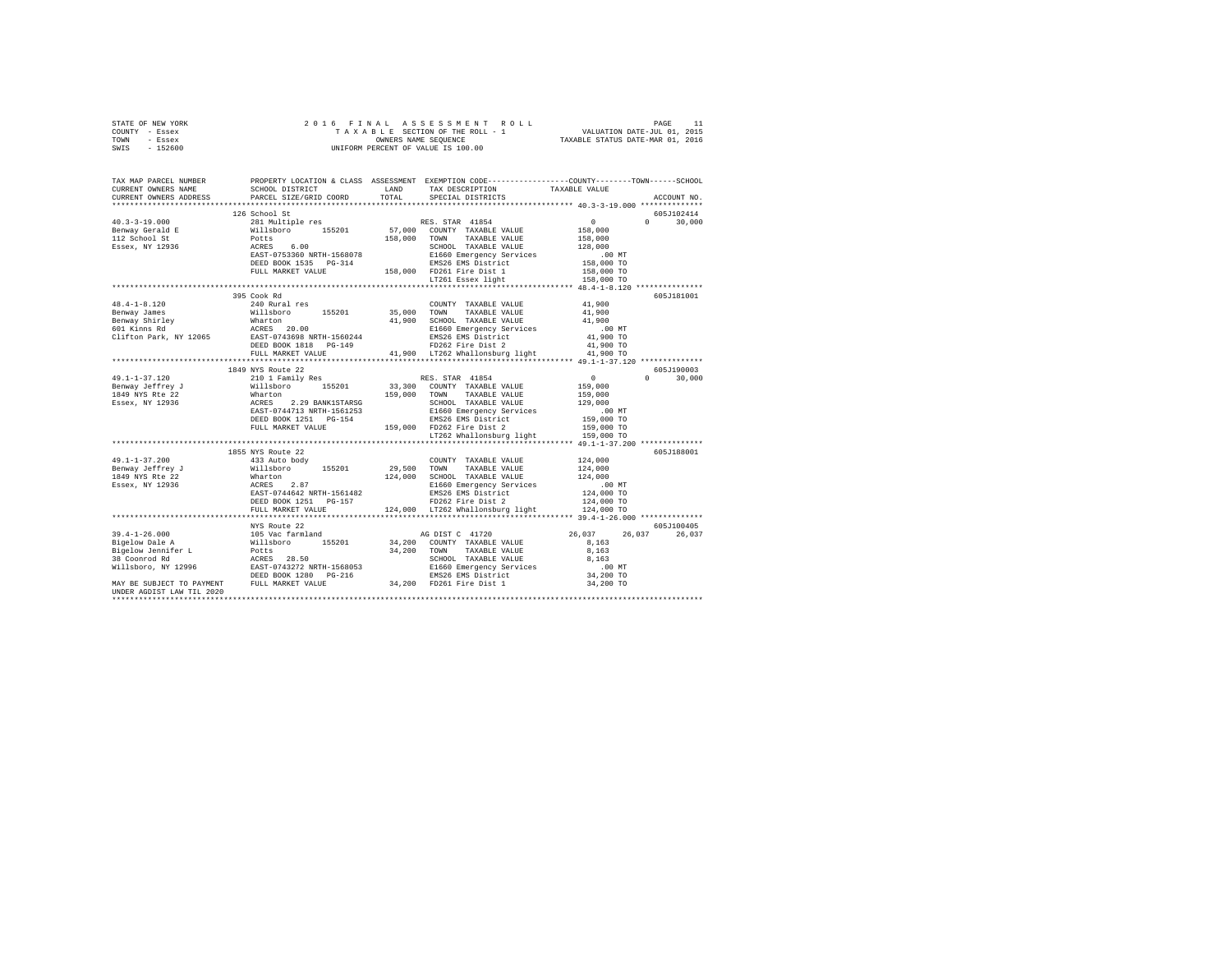| STATE OF NEW YORK<br>COUNTY - Essex                                                                                                                     | 2016 FINAL                                                                                  | ASSESSMENT<br>ROLL<br>TAXABLE SECTION OF THE ROLL - 1                                           | VALUATION DATE-JUL 01, 2015 | PAGE<br>12           |
|---------------------------------------------------------------------------------------------------------------------------------------------------------|---------------------------------------------------------------------------------------------|-------------------------------------------------------------------------------------------------|-----------------------------|----------------------|
| TOWN<br>- Essex                                                                                                                                         |                                                                                             | TAXABLE STATUS DATE-MAR 01, 2016                                                                |                             |                      |
| SWIS<br>$-152600$                                                                                                                                       |                                                                                             | UNIFORM PERCENT OF VALUE IS 100.00                                                              |                             |                      |
| TAX MAP PARCEL NUMBER                                                                                                                                   |                                                                                             | PROPERTY LOCATION & CLASS ASSESSMENT EXEMPTION CODE---------------COUNTY-------TOWN------SCHOOL |                             |                      |
| CURRENT OWNERS NAME                                                                                                                                     | SCHOOL DISTRICT                                                                             | LAND<br>TAX DESCRIPTION                                                                         | TAXABLE VALUE               |                      |
| CURRENT OWNERS ADDRESS                                                                                                                                  | PARCEL SIZE/GRID COORD                                                                      | TOTAL<br>SPECIAL DISTRICTS                                                                      |                             | ACCOUNT NO.          |
|                                                                                                                                                         |                                                                                             |                                                                                                 |                             |                      |
| $40.3 - 1 - 10.003$                                                                                                                                     | NYS Route 22<br>105 Vac farmland                                                            | AG DIST C 41720                                                                                 | 50,746<br>50.746            | 605J100414<br>50.746 |
| Bigelow Dale A                                                                                                                                          |                                                                                             | 91,900 COUNTY TAXABLE VALUE                                                                     | 41,154                      |                      |
| Bigelow Jennifer L                                                                                                                                      | Willsboro<br>Potts<br>ACRES 75.30<br>EAST-0746552 NRTH-1568732<br>EAST-0746552 NRTH-1568732 | 91,900<br>TOWN<br>TAXABLE VALUE                                                                 | 41.154                      |                      |
| 38 Coonrod Rd                                                                                                                                           |                                                                                             | SCHOOL TAXABLE VALUE                                                                            | 41.154                      |                      |
| Willsboro, NY 12996                                                                                                                                     |                                                                                             | E1660 Emergency Services                                                                        | $.00$ MT                    |                      |
|                                                                                                                                                         | DEED BOOK 1280 PG-216                                                                       | EMS26 EMS District                                                                              | 91,900 TO                   |                      |
| MAY BE SUBJECT TO PAYMENT FULL MARKET VALUE                                                                                                             |                                                                                             | 91,900 FD261 Fire Dist 1                                                                        | 91,900 TO                   |                      |
| UNDER AGDIST LAW TIL 2020                                                                                                                               |                                                                                             |                                                                                                 |                             |                      |
|                                                                                                                                                         |                                                                                             |                                                                                                 |                             |                      |
|                                                                                                                                                         | 2098 NYS Route 22                                                                           |                                                                                                 |                             | 605J100502           |
| $49.1 - 1 - 1.000$                                                                                                                                      | 112 Dairy farm                                                                              | AG DIST C 41720                                                                                 | 115,701<br>115,701          | 115,701              |
| Bigelow Dale A                                                                                                                                          | Willsboro 155201                                                                            | 234,400<br>COUNTY TAXABLE VALUE                                                                 | 200,399                     |                      |
| Bigelow Jennifer L                                                                                                                                      | Potts                                                                                       | 316,100<br>TOWN<br>TAXABLE VALUE                                                                | 200,399                     |                      |
| 38 Coonrod Rd                                                                                                                                           | 153ac                                                                                       | SCHOOL TAXABLE VALUE                                                                            | 200,399                     |                      |
|                                                                                                                                                         |                                                                                             | E1660 Emergency Services<br>EMS26 EMS District                                                  | $.00$ MT<br>316,100 TO      |                      |
|                                                                                                                                                         |                                                                                             | FD261 Fire Dist 1                                                                               | 316,100 TO                  |                      |
| WILLENDOW NY 12996<br>WAY BE SUBJECT TO PAYMENT<br>MAY BE SUBJECT TO PAYMENT<br>DEED BOOK 1266 PG-286<br>UNDER AGDIST LAN TIL 2020<br>PULL MARKET VALUE |                                                                                             | 316,100                                                                                         |                             |                      |
|                                                                                                                                                         | NYS Route 22                                                                                |                                                                                                 |                             | 605J100406           |
| $49.1 - 1 - 2.000$                                                                                                                                      | 105 Vac farmland                                                                            | AG DIST C 41720                                                                                 | 65,388<br>65,388            | 65,388               |
| Bigelow Dale A                                                                                                                                          | 155201<br>Willsboro                                                                         | 106,300<br>COUNTY TAXABLE VALUE                                                                 | 40,912                      |                      |
| Bigelow Jennifer L                                                                                                                                      | Potts                                                                                       | 106,300<br>TAXABLE VALUE<br>TOWN                                                                | 40,912                      |                      |
| 38 Coonrod Rd                                                                                                                                           |                                                                                             | SCHOOL TAXABLE VALUE                                                                            | 40.912                      |                      |
| Willsboro, NY 12996                                                                                                                                     | ACRES 77.20<br>EAST-0745025 NRTH-1565735                                                    | E1660 Emergency Services                                                                        | $.00$ MT                    |                      |
|                                                                                                                                                         | DEED BOOK 1280 PG-216                                                                       | EMS26 EMS District                                                                              | 106,300 TO                  |                      |
| MAY BE SUBJECT TO PAYMENT                                                                                                                               | FULL MARKET VALUE                                                                           | 106,300 FD261 Fire Dist 1                                                                       | 106,300 TO                  |                      |
| UNDER AGDIST LAW TIL 2020                                                                                                                               |                                                                                             |                                                                                                 |                             |                      |
|                                                                                                                                                         |                                                                                             |                                                                                                 |                             |                      |
|                                                                                                                                                         | 718 Brookfield Rd                                                                           |                                                                                                 |                             | 605J187003           |
| $48.2 - 1 - 2.200$                                                                                                                                      | 210 1 Family Res                                                                            | RES. STAR 41854                                                                                 | $\sim$ 0<br>$\Omega$        | 30,000               |
| Bigelow Donald R                                                                                                                                        | Westport 155001<br>15 Brookfield Patent<br>ACRES 3.00<br>EAST-0732227 NRTH-1568058          | 34,000<br>COUNTY TAXABLE VALUE                                                                  | 53,200                      |                      |
| 718 Brookfield Rd                                                                                                                                       |                                                                                             | 53,200<br>TAXABLE VALUE<br>TOWN                                                                 | 53,200                      |                      |
| PO Box 41                                                                                                                                               |                                                                                             | SCHOOL TAXABLE VALUE                                                                            | 23,200                      |                      |
| Essex, NY 12936                                                                                                                                         | DEED BOOK 886<br>$PG-008$                                                                   | E1660 Emergency Services<br>EMS26 EMS District                                                  | $.00$ MT                    |                      |
|                                                                                                                                                         | FULL MARKET VALUE                                                                           | 53,200<br>FD262 Fire Dist 2                                                                     | 53,200 TO                   |                      |
|                                                                                                                                                         |                                                                                             |                                                                                                 | 53,200 TO                   |                      |
|                                                                                                                                                         |                                                                                             |                                                                                                 |                             |                      |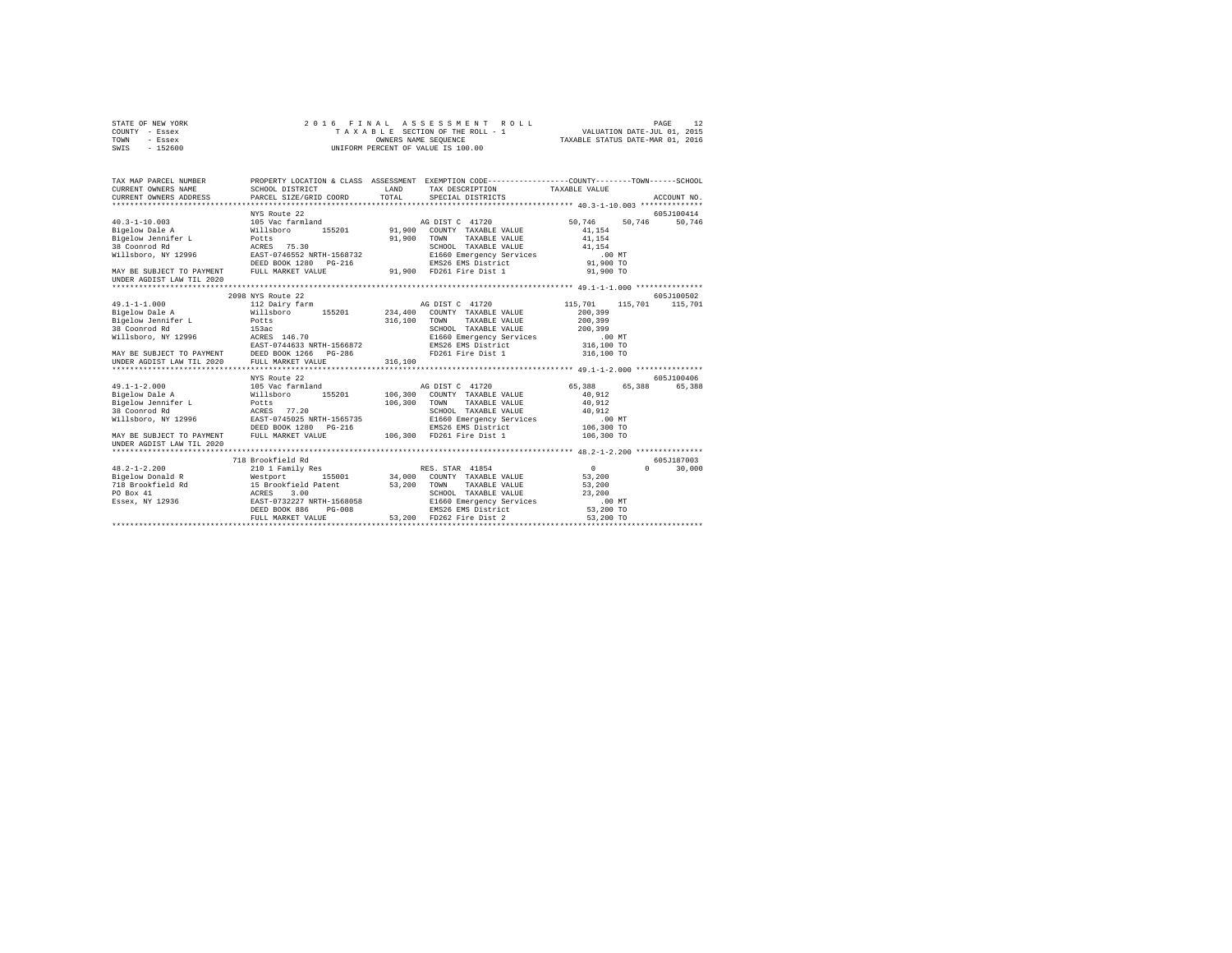|      | STATE OF NEW YORK |  | 2016 FINAL ASSESSMENT ROLL         | PAGE                             |  |
|------|-------------------|--|------------------------------------|----------------------------------|--|
|      | COUNTY - Essex    |  | TAXABLE SECTION OF THE ROLL - 1    | VALUATION DATE-JUL 01, 2015      |  |
| TOWN | - Essex           |  | OWNERS NAME SEOUENCE               | TAXABLE STATUS DATE-MAR 01, 2016 |  |
| SWIS | - 152600          |  | UNIFORM PERCENT OF VALUE IS 100.00 |                                  |  |

| TAX MAP PARCEL NUMBER<br>CURRENT OWNERS NAME<br>CURRENT OWNERS ADDRESS | SCHOOL DISTRICT<br>PARCEL SIZE/GRID COORD                           | LAND<br>TOTAL | TAX DESCRIPTION<br>SPECIAL DISTRICTS           | PROPERTY LOCATION & CLASS ASSESSMENT EXEMPTION CODE---------------COUNTY-------TOWN-----SCHOOL<br>TAXABLE VALUE<br>ACCOUNT NO. |  |
|------------------------------------------------------------------------|---------------------------------------------------------------------|---------------|------------------------------------------------|--------------------------------------------------------------------------------------------------------------------------------|--|
| ************************                                               |                                                                     |               |                                                |                                                                                                                                |  |
|                                                                        | 339 Leaning Rd                                                      |               |                                                | 605J100314                                                                                                                     |  |
| $48.2 - 1 - 8.000$                                                     | 210 1 Family Res                                                    |               | COUNTY TAXABLE VALUE                           | 78,200                                                                                                                         |  |
| Bigelow Fay P                                                          | Willsboro 155201                                                    | 32,200        | TOWN<br>TAXABLE VALUE                          | 78,200                                                                                                                         |  |
| c/o Stacey Lobdell                                                     |                                                                     |               | 78,200 SCHOOL TAXABLE VALUE                    | 78,200                                                                                                                         |  |
| 880 Mountain View Dr                                                   | Potts<br>ACRES 1.20                                                 |               | E1660 Emergency Services                       | $.00$ MT                                                                                                                       |  |
| Willsboro, NY 12996                                                    | EAST-0742275 NRTH-1567402                                           |               | EMS26 EMS District                             | 78,200 TO                                                                                                                      |  |
|                                                                        | DEED BOOK 443<br>PG-383                                             |               | FD261 Fire Dist 1                              | 78,200 TO                                                                                                                      |  |
| PRIOR OWNER ON 3/01/2016 FULL MARKET VALUE                             |                                                                     |               | 78,200 OT904 Omitted tax S                     | 732.61 MT                                                                                                                      |  |
| Bigelow Fay P                                                          |                                                                     |               |                                                |                                                                                                                                |  |
|                                                                        |                                                                     |               |                                                |                                                                                                                                |  |
|                                                                        | 105 Reynolds Rd                                                     |               |                                                | 605J103312                                                                                                                     |  |
| $48.1 - 1 - 12.000$                                                    | 910 Priv forest                                                     |               | COUNTY TAXABLE VALUE                           | 54,000                                                                                                                         |  |
| Bigelow Keith                                                          |                                                                     | 54,000        | TOWN<br>TAXABLE VALUE                          | 54,000                                                                                                                         |  |
| Bigelow Tammy                                                          | Westport 155001<br>13 Brookfield                                    | 54,000        | SCHOOL TAXABLE VALUE                           | 54,000                                                                                                                         |  |
| Woodlawn Ln                                                            | 00050.00                                                            |               | E1660 Emergency Services                       | .00 MT                                                                                                                         |  |
| Willsboro, NY 12996                                                    | ACRES 50.00                                                         |               | EMS26 EMS District                             | 54,000 TO                                                                                                                      |  |
|                                                                        | EAST-0728616 NRTH-1566838                                           |               | FD262 Fire Dist 2                              | 54,000 TO                                                                                                                      |  |
|                                                                        | DEED BOOK 1818 PG-284                                               |               |                                                |                                                                                                                                |  |
|                                                                        | FULL MARKET VALUE                                                   | 54,000        |                                                |                                                                                                                                |  |
|                                                                        |                                                                     |               |                                                |                                                                                                                                |  |
|                                                                        | Mason Rd                                                            |               |                                                | 605J103311                                                                                                                     |  |
| $48.1 - 1 - 17.000$                                                    | 321 Abandoned ag                                                    |               | COUNTY TAXABLE VALUE                           | 38,500                                                                                                                         |  |
| Bigelow Keith L                                                        |                                                                     | 38,500        | TOWN<br>TAXABLE VALUE                          | 38,500                                                                                                                         |  |
| Bigelow Tammy F                                                        |                                                                     |               | 38,500 SCHOOL TAXABLE VALUE                    | 38,500                                                                                                                         |  |
| 22 Woodlawn Dr                                                         |                                                                     |               | E1660 Emergency Services<br>EMS26 EMS District | $.00$ MT<br>38,500 TO                                                                                                          |  |
| Willsboro, NY 12996                                                    | DEED BOOK 1107 PG-188                                               |               | FD262 Fire Dist 2                              | 38,500 TO                                                                                                                      |  |
|                                                                        | FULL MARKET VALUE                                                   | 38,500        |                                                |                                                                                                                                |  |
|                                                                        |                                                                     |               |                                                |                                                                                                                                |  |
|                                                                        | 357 Leaning Rd                                                      |               |                                                | 605J100504                                                                                                                     |  |
| $48.2 - 1 - 7.000$                                                     | 210 1 Family Res                                                    |               | SR STAR 41834                                  | $\sim$ 0<br>$\Omega$<br>65,300                                                                                                 |  |
| Bigelow Ronald V                                                       | Willsboro 155201                                                    | 32,000        | COUNTY TAXABLE VALUE                           | 90,900                                                                                                                         |  |
| 357 Leaning Rd                                                         | Potts                                                               | 90,900        | TAXABLE VALUE<br>TOWN                          | 90,900                                                                                                                         |  |
| Essex, NY 12936                                                        | ACRES<br>1.00                                                       |               | SCHOOL TAXABLE VALUE                           | 25,600                                                                                                                         |  |
|                                                                        | EAST-0742353 NRTH-1567851                                           |               | E1660 Emergency Services                       | $.00$ MT                                                                                                                       |  |
|                                                                        | DEED BOOK 1318 PG-10                                                |               |                                                | 90,900 TO                                                                                                                      |  |
|                                                                        | FULL MARKET VALUE                                                   |               | EMS26 EMS District<br>90,900 FD261 Fire Dist 1 | 90,900 TO                                                                                                                      |  |
|                                                                        | ***************************                                         |               |                                                |                                                                                                                                |  |
|                                                                        | 1707 Jersey St                                                      |               |                                                | 605J101509                                                                                                                     |  |
| $39.3 - 1 - 11.110$                                                    | 240 Rural res                                                       |               | AG DIST C 41720                                | 63,546<br>63.546<br>63,546                                                                                                     |  |
| Bingham Rachel                                                         | 155201<br>Willsboro<br>2 Brookfield<br>1751/18 Lease<br>ACRES 88.00 | 162,900       | COUNTY TAXABLE VALUE                           | 174,354                                                                                                                        |  |
| Henderson Nathan                                                       |                                                                     | 237,900       | TOWN TAXABLE VALUE                             | 174,354                                                                                                                        |  |
| 1699 Jersey St                                                         |                                                                     |               | SCHOOL TAXABLE VALUE                           | 174,354                                                                                                                        |  |
| Essex, NY 12936                                                        |                                                                     |               | E1660 Emergency Services                       | $.00$ MT                                                                                                                       |  |
|                                                                        | EAST-0729470 NRTH-1571510                                           |               | EMS26 EMS District                             | 237,900 TO                                                                                                                     |  |
| MAY BE SUBJECT TO PAYMENT                                              | DEED BOOK 1773 PG-1<br>FULL MARKET VALUE                            |               | FD262 Fire Dist 2                              | 237,900 TO                                                                                                                     |  |
| UNDER AGDIST LAW TIL 2020                                              |                                                                     | 237,900       |                                                |                                                                                                                                |  |
|                                                                        |                                                                     |               |                                                |                                                                                                                                |  |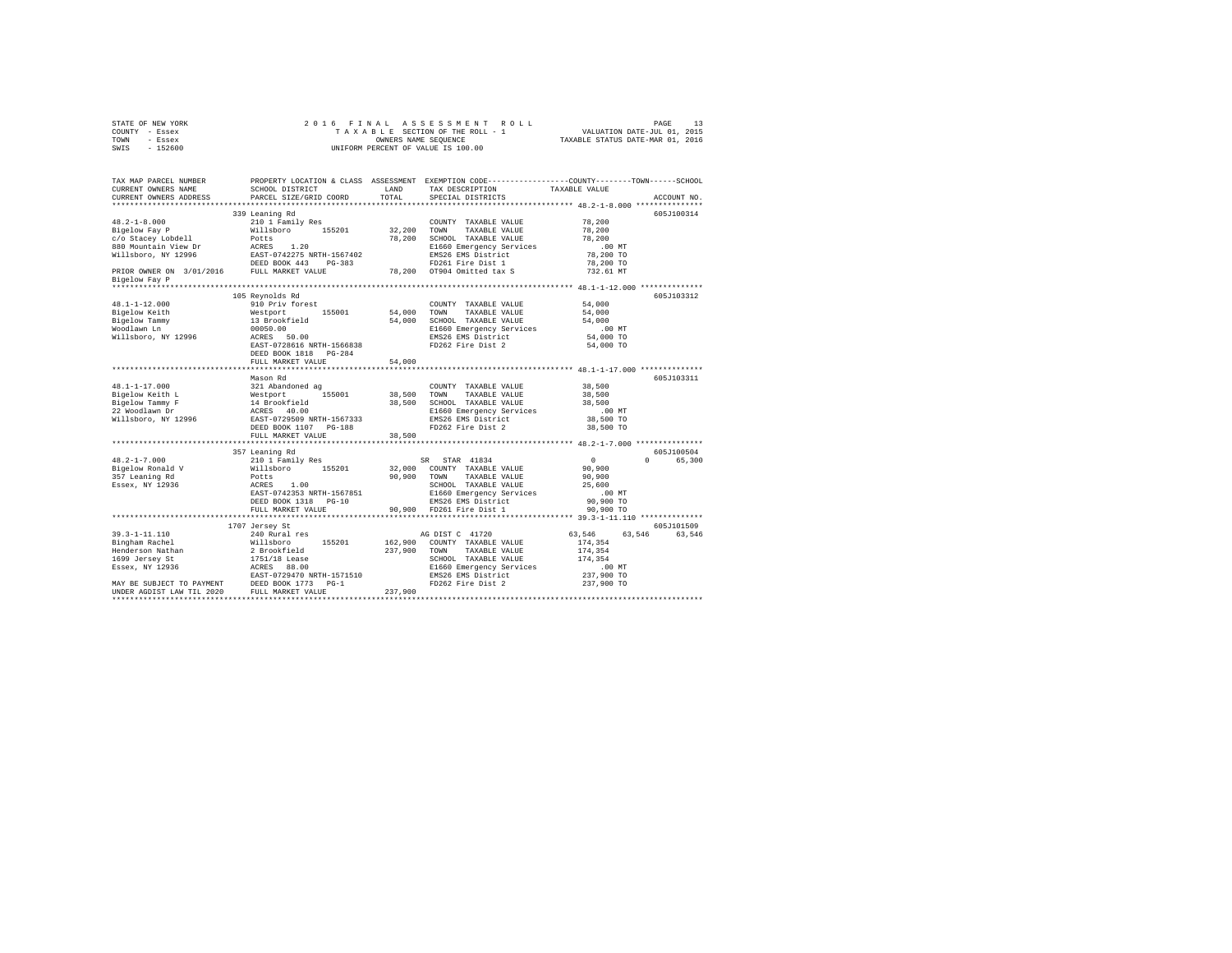| STATE OF NEW YORK<br>COUNTY - Essex | 2016 FINAL ASSESSMENT R<br>TAXABLE SECTION OF THE ROLL - 1<br>ONNERS NAME SEQUENCE<br>UNIFORM PERCENT OF VALUE IS 100.00 |                   |               |             |
|-------------------------------------|--------------------------------------------------------------------------------------------------------------------------|-------------------|---------------|-------------|
| TOWN - Essex                        |                                                                                                                          |                   |               |             |
| SWIS - 152600                       |                                                                                                                          |                   |               |             |
|                                     |                                                                                                                          |                   |               |             |
|                                     |                                                                                                                          |                   |               |             |
| CURRENT OWNERS ADDRESS              | PARCEL SIZE/GRID COORD TOTAL SPECIAL DISTRICTS                                                                           |                   | TAXABLE VALUE |             |
|                                     |                                                                                                                          |                   |               | ACCOUNT NO. |
|                                     |                                                                                                                          |                   |               |             |
|                                     |                                                                                                                          |                   |               |             |
|                                     |                                                                                                                          |                   |               |             |
|                                     |                                                                                                                          |                   |               |             |
|                                     |                                                                                                                          |                   |               |             |
|                                     |                                                                                                                          |                   |               |             |
|                                     |                                                                                                                          |                   |               |             |
|                                     |                                                                                                                          |                   |               |             |
| UNDER AGDIST LAW TIL 2020           |                                                                                                                          |                   |               |             |
|                                     |                                                                                                                          |                   |               |             |
|                                     | Lake Shore Rd                                                                                                            |                   |               | 605Z004001  |
|                                     |                                                                                                                          |                   |               |             |
|                                     |                                                                                                                          |                   |               |             |
|                                     |                                                                                                                          |                   |               |             |
|                                     |                                                                                                                          |                   |               |             |
|                                     |                                                                                                                          |                   |               |             |
|                                     | DEED BOOK 1371 PG-88<br>FULL MARKET VALUE 79.700                                                                         | FD261 Fire Dist 1 | 79,700 TO     |             |
|                                     |                                                                                                                          |                   |               |             |
|                                     | 30 Lila Wav                                                                                                              |                   |               | 605J101408  |
|                                     |                                                                                                                          |                   |               |             |
|                                     |                                                                                                                          |                   |               |             |
|                                     |                                                                                                                          |                   |               |             |
|                                     |                                                                                                                          |                   |               |             |
|                                     |                                                                                                                          |                   |               |             |
|                                     | DEED BOOK 1297 PG-4                                                                                                      | FD261 Fire Dist 1 | 346,800 TO    |             |
|                                     | FULL MARKET VALUE 346,800                                                                                                |                   |               |             |
|                                     |                                                                                                                          |                   |               |             |
|                                     | 2496 NYS Route 22                                                                                                        |                   |               | 605J102214  |
|                                     |                                                                                                                          |                   |               | 0 65,300    |
|                                     |                                                                                                                          |                   |               |             |
|                                     |                                                                                                                          |                   |               |             |
|                                     |                                                                                                                          |                   |               |             |
|                                     |                                                                                                                          |                   |               |             |
|                                     |                                                                                                                          |                   |               |             |
|                                     |                                                                                                                          | LT261 Essex light | 85,000 TO     |             |
|                                     |                                                                                                                          |                   |               |             |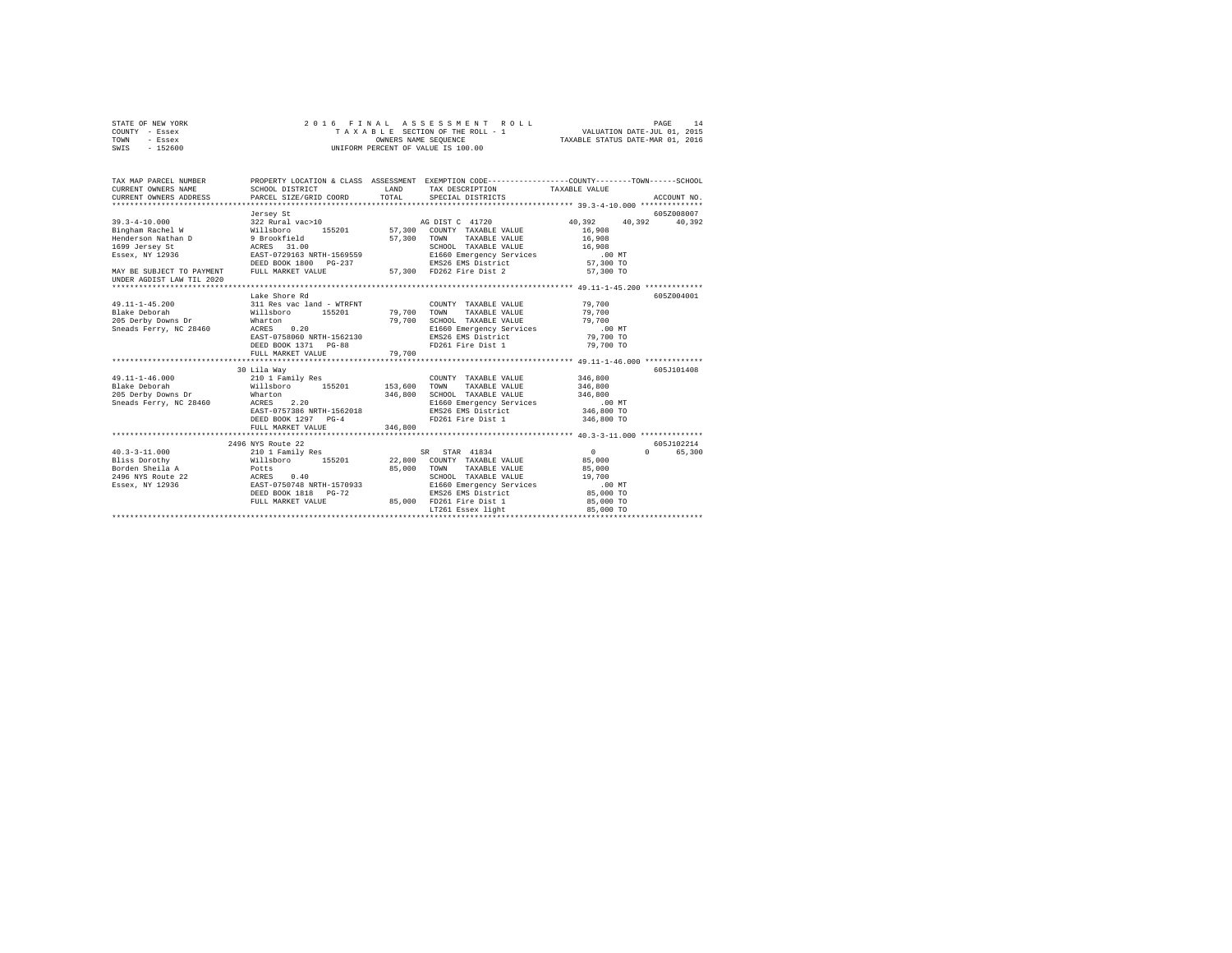| STATE OF NEW YORK<br>COUNTY - Essex<br>TOWN - Essex<br>SWIS - 152600                                                                                                                                                                                                                                                                                                                  | 2016 FINAL                                                                                                                              |              | ASSESSMENT ROLL<br>UNIFORM PERCENT OF VALUE IS 100.00 |                     | PAGE<br>15                       |
|---------------------------------------------------------------------------------------------------------------------------------------------------------------------------------------------------------------------------------------------------------------------------------------------------------------------------------------------------------------------------------------|-----------------------------------------------------------------------------------------------------------------------------------------|--------------|-------------------------------------------------------|---------------------|----------------------------------|
| CURRENT OWNERS NAME                                                                                                                                                                                                                                                                                                                                                                   | TAX MAP PARCEL NUMBER PROPERTY LOCATION & CLASS ASSESSMENT EXEMPTION CODE--------------COUNTY-------TOWN------SCHOOL<br>SCHOOL DISTRICT | LAND         | TAX DESCRIPTION                                       | TAXABLE VALUE       |                                  |
| CURRENT OWNERS ADDRESS                                                                                                                                                                                                                                                                                                                                                                | PARCEL SIZE/GRID COORD                                                                                                                  | TOTAL        | SPECIAL DISTRICTS                                     |                     | ACCOUNT NO.                      |
|                                                                                                                                                                                                                                                                                                                                                                                       |                                                                                                                                         |              |                                                       |                     |                                  |
| 49.69-1-12.000                                                                                                                                                                                                                                                                                                                                                                        | 14 Willett Ln<br>210 1 Family Res                                                                                                       |              | RES. STAR 41854                                       | $\sim$ 0            | 605J103910<br>$\Omega$<br>30,000 |
| $\begin{tabular}{l c c c c c c} \hline 49.69-1 & 14.7000 & 15.7000 & 15.7000 & 15.7000 & 15.7000 & 15.7000 & 15.7000 & 15.7000 & 15.7000 & 15.7000 & 15.7000 & 15.7000 & 15.7000 & 15.7000 & 15.7000 & 15.7000 & 15.7000 & 15.7000 & 15.7000 & 15.7000 & 15.7000$                                                                                                                     |                                                                                                                                         |              |                                                       | 93,400              |                                  |
|                                                                                                                                                                                                                                                                                                                                                                                       |                                                                                                                                         |              |                                                       | 93,400              |                                  |
|                                                                                                                                                                                                                                                                                                                                                                                       |                                                                                                                                         |              |                                                       | 63,400              |                                  |
|                                                                                                                                                                                                                                                                                                                                                                                       |                                                                                                                                         |              |                                                       | $.00$ MT            |                                  |
|                                                                                                                                                                                                                                                                                                                                                                                       |                                                                                                                                         |              |                                                       | 93,400 TO           |                                  |
|                                                                                                                                                                                                                                                                                                                                                                                       | FULL MARKET VALUE                                                                                                                       |              | EMS26 EMS District<br>93,400 FD262 Fire Dist 2        | 93,400 TO           |                                  |
|                                                                                                                                                                                                                                                                                                                                                                                       |                                                                                                                                         |              | LT262 Whallonsburg light                              | 93,400 TO           |                                  |
|                                                                                                                                                                                                                                                                                                                                                                                       |                                                                                                                                         |              |                                                       |                     |                                  |
|                                                                                                                                                                                                                                                                                                                                                                                       | 2263 Lake Shore Rd                                                                                                                      |              |                                                       |                     | 605J103512                       |
| $40.73 - 5 - 9.000$                                                                                                                                                                                                                                                                                                                                                                   | 210 1 Family Res                                                                                                                        |              | RES. STAR 41854                                       | $0 \qquad \qquad$   | $\Omega$<br>30,000               |
| Boisen Bruce A                                                                                                                                                                                                                                                                                                                                                                        |                                                                                                                                         |              | 58,500 COUNTY TAXABLE VALUE                           | 257,500             |                                  |
| Boisen Sharon                                                                                                                                                                                                                                                                                                                                                                         |                                                                                                                                         |              | 257,500 TOWN TAXABLE VALUE                            | 257,500             |                                  |
| PO Box 201                                                                                                                                                                                                                                                                                                                                                                            |                                                                                                                                         |              | SCHOOL TAXABLE VALUE                                  | 227,500<br>$.00$ MT |                                  |
| Essex, NY 12936                                                                                                                                                                                                                                                                                                                                                                       | EAST-0757033 NRTH-1570806                                                                                                               |              | E1660 Emergency Services<br>EMS26 EMS District        | 257,500 TO          |                                  |
|                                                                                                                                                                                                                                                                                                                                                                                       | DEED BOOK 1045 PG-308                                                                                                                   |              |                                                       | 257,500 TO          |                                  |
|                                                                                                                                                                                                                                                                                                                                                                                       | FULL MARKET VALUE                                                                                                                       |              | FD261 Fire Dist 1<br>257,500 LT261 Essex light        | 257,500 TO          |                                  |
|                                                                                                                                                                                                                                                                                                                                                                                       |                                                                                                                                         |              | SB260 Eessex Sewer Bond                               | 257,500 TO C        |                                  |
|                                                                                                                                                                                                                                                                                                                                                                                       |                                                                                                                                         |              | SD260 Essex Sewer Dist                                | 257,500 TO          |                                  |
|                                                                                                                                                                                                                                                                                                                                                                                       |                                                                                                                                         |              | WD260 Essex water                                     | 257,500 TO C        |                                  |
|                                                                                                                                                                                                                                                                                                                                                                                       |                                                                                                                                         |              |                                                       |                     |                                  |
|                                                                                                                                                                                                                                                                                                                                                                                       | 38 Burt Way                                                                                                                             |              |                                                       |                     | 605J101212                       |
| $49.11 - 1 - 35.000$                                                                                                                                                                                                                                                                                                                                                                  | 260 Seasonal res                                                                                                                        |              | COUNTY TAXABLE VALUE                                  | 172,300             |                                  |
| Boucher Thomas                                                                                                                                                                                                                                                                                                                                                                        | Willsboro 155201                                                                                                                        | 146,800 TOWN | TAXABLE VALUE                                         | 172,300             |                                  |
| Boucher Rebecca<br>225 Kane St                                                                                                                                                                                                                                                                                                                                                        | wharton<br>Wharton<br>ACRES 1.50<br>EAST-0757264 NRTH-1562595                                                                           | 172,300      | SCHOOL TAXABLE VALUE                                  | 172,300             |                                  |
|                                                                                                                                                                                                                                                                                                                                                                                       |                                                                                                                                         |              | E1660 Emergency Services                              | $.00$ MT            |                                  |
| Brooklyn, NY 11231                                                                                                                                                                                                                                                                                                                                                                    |                                                                                                                                         |              | EMS26 EMS District                                    | 172,300 TO          |                                  |
|                                                                                                                                                                                                                                                                                                                                                                                       | DEED BOOK 1078 PG-179<br>FULL MARKET VALUE                                                                                              | 172,300      | FD261 Fire Dist 1                                     | 172,300 TO          |                                  |
|                                                                                                                                                                                                                                                                                                                                                                                       |                                                                                                                                         |              |                                                       |                     |                                  |
|                                                                                                                                                                                                                                                                                                                                                                                       | 1962 Lake Shore Rd                                                                                                                      |              |                                                       |                     | 605J104309                       |
| $49.11 - 1 - 22.000$                                                                                                                                                                                                                                                                                                                                                                  |                                                                                                                                         |              | COUNTY TAXABLE VALUE                                  | 102,700             |                                  |
| Boucher Thomas O                                                                                                                                                                                                                                                                                                                                                                      | 260 Seasonal res - WTRFNT<br>Willsboro 155201                                                                                           | 91,000       | TOWN<br>TAXABLE VALUE                                 | 102,700             |                                  |
| $\begin{tabular}{lllllllllll} \hline Bourcir\mbox{ Tnonimes $v$} & \mbox{m--} & \mbox{m--} & \mbox{m--} & \mbox{m--} & \mbox{m--} & \mbox{m--} & \mbox{m--} & \mbox{m--} & \mbox{m--} & \mbox{m--} & \mbox{m--} & \mbox{m--} & \mbox{m--} & \mbox{m--} & \mbox{m--} & \mbox{m--} & \mbox{m--} & \mbox{m--} & \mbox{m--} & \mbox{m--} & \mbox{m--} & \mbox{m--} & \mbox{m--} & \mbox{$ |                                                                                                                                         |              | 102.700 SCHOOL TAXABLE VALUE                          | 102,700             |                                  |
|                                                                                                                                                                                                                                                                                                                                                                                       |                                                                                                                                         |              | E1660 Emergency Services                              | .00 MT              |                                  |
|                                                                                                                                                                                                                                                                                                                                                                                       | EAST-0758381 NRTH-1563703                                                                                                               |              | EMS26 EMS District                                    | 102,700 TO          |                                  |
|                                                                                                                                                                                                                                                                                                                                                                                       |                                                                                                                                         |              | FD261 Fire Dist 1                                     | 102,700 TO          |                                  |
|                                                                                                                                                                                                                                                                                                                                                                                       |                                                                                                                                         | 102,700      |                                                       |                     |                                  |
| *********************                                                                                                                                                                                                                                                                                                                                                                 |                                                                                                                                         |              |                                                       |                     |                                  |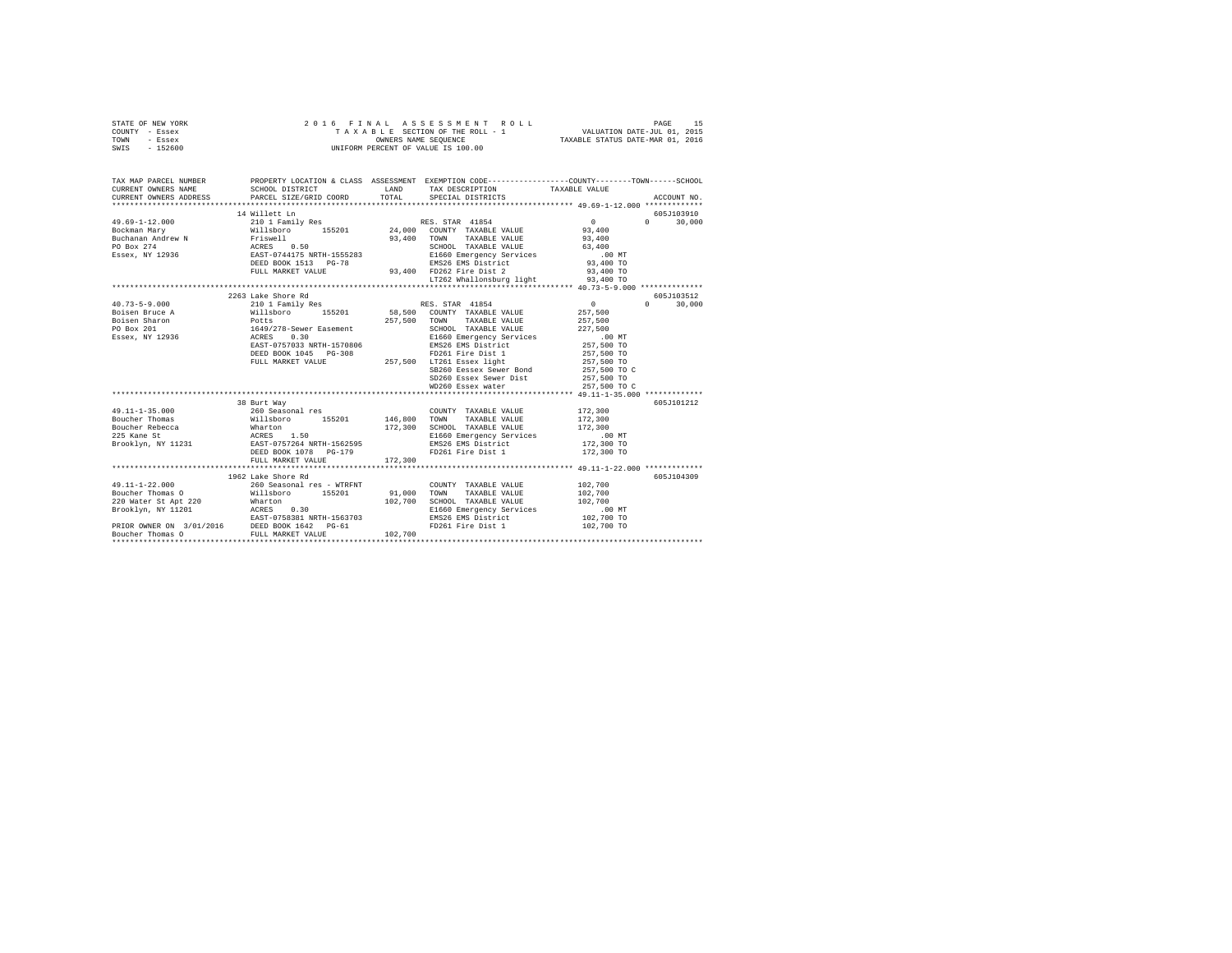| STATE OF NEW YORK<br>COUNTY - Essex<br>TOWN<br>- Essex<br>SWIS - 152600 | 2016 FINAL                                                                                     |                     | ASSESSMENT ROLL<br>T A X A B L E SECTION OF THE ROLL - 1<br>OWNERS NAME SEQUENCE<br>UNIFORM PERCENT OF VALUE IS 100.00                       | VALUATION DATE-JUL 01, 2015<br>TAXABLE STATUS DATE-MAR 01, 2016 | PAGE<br>16  |
|-------------------------------------------------------------------------|------------------------------------------------------------------------------------------------|---------------------|----------------------------------------------------------------------------------------------------------------------------------------------|-----------------------------------------------------------------|-------------|
| TAX MAP PARCEL NUMBER<br>CURRENT OWNERS NAME<br>CURRENT OWNERS ADDRESS  | SCHOOL DISTRICT<br>PARCEL SIZE/GRID COORD                                                      | TOTAL               | PROPERTY LOCATION & CLASS ASSESSMENT EXEMPTION CODE---------------COUNTY-------TOWN------SCHOOL<br>LAND TAX DESCRIPTION<br>SPECIAL DISTRICTS | TAXABLE VALUE                                                   | ACCOUNT NO. |
|                                                                         | Burt Way                                                                                       |                     |                                                                                                                                              |                                                                 | 605J186001  |
| $49.11 - 1 - 34.200$                                                    | 311 Res vac land                                                                               | COUNT<br>1,000 TOWN | COUNTY TAXABLE VALUE                                                                                                                         | $1\,,000$                                                       |             |
| Boucher Thomas O Jr                                                     | 311 Res vac land<br>Willsboro - 155201<br>Wharton Patent<br>Bk 946 Pg 312 (Easement)           |                     | TAXABLE VALUE                                                                                                                                | 1,000                                                           |             |
| 225 Kane St                                                             |                                                                                                | 1,000               | SCHOOL TAXABLE VALUE                                                                                                                         | 1,000                                                           |             |
| Brooklyn, NY 11231                                                      |                                                                                                |                     | E1660 Emergency Services                                                                                                                     | $.00$ MT                                                        |             |
|                                                                         | ACRES 0.47                                                                                     |                     | EMS26 EMS District                                                                                                                           | 1,000 TO                                                        |             |
|                                                                         | EAST-0757524 NRTH-1562620<br>DEED BOOK 1084 PG-10                                              |                     | FD261 Fire Dist 1                                                                                                                            | 1,000 TO                                                        |             |
|                                                                         | FULL MARKET VALUE                                                                              | 1,000               |                                                                                                                                              |                                                                 |             |
|                                                                         |                                                                                                |                     |                                                                                                                                              |                                                                 |             |
|                                                                         | 150 Alden Rd                                                                                   |                     |                                                                                                                                              |                                                                 | 605J197011  |
| $48.3 - 1 - 22.200$                                                     | 210 1 Family Res                                                                               |                     | SR STAR 41834                                                                                                                                | $\sim$ 0                                                        | 0 65,300    |
| Boyle Nancy                                                             | Westport 155001 199,700 COUNTY TAXABLE VALUE<br>35 Taylor & Kimball 131,200 TOWN TAXABLE VALUE |                     |                                                                                                                                              | 131,200                                                         |             |
| 150 Alden Rd                                                            |                                                                                                |                     |                                                                                                                                              | 131,200                                                         |             |
| Westport, NY 12993                                                      | 10ac Deed                                                                                      |                     | SCHOOL TAXABLE VALUE                                                                                                                         | 65,900                                                          |             |
|                                                                         |                                                                                                |                     | E1660 Emergency Services                                                                                                                     | .00 MT                                                          |             |
|                                                                         | EAST-0727356 NRTH-1552502                                                                      |                     | EMS26 EMS District<br>FD262 Fire Dist 2                                                                                                      | 131,200 TO                                                      |             |
|                                                                         | DEED BOOK 1127 PG-250<br>FULL MARKET VALUE                                                     | 131,200             |                                                                                                                                              | 131,200 TO                                                      |             |
|                                                                         |                                                                                                |                     |                                                                                                                                              |                                                                 |             |
|                                                                         | 17 Derby Way                                                                                   |                     |                                                                                                                                              |                                                                 | 605J101901  |
| $49.11 - 1 - 39.000$                                                    |                                                                                                |                     | COUNTY TAXABLE VALUE                                                                                                                         | 174,100                                                         |             |
| Brady Peter C                                                           | 260 Seasonal res<br>Willsboro 155201                                                           | 128,900 TOWN        | TAXABLE VALUE                                                                                                                                | 174,100                                                         |             |
| 513 Higbee Rd                                                           | Wharton                                                                                        | 174,100             | SCHOOL TAXABLE VALUE                                                                                                                         | 174,100                                                         |             |
| Charlotte, VT 05445                                                     | ACRES 0.60                                                                                     |                     | E1660 Emergency Services                                                                                                                     | $.00$ MT                                                        |             |
|                                                                         | EAST-0757676 NRTH-1562519                                                                      |                     | EMS26 EMS District                                                                                                                           | 174,100 TO                                                      |             |
|                                                                         | DEED BOOK 1182 PG-108                                                                          |                     | FD261 Fire Dist 1                                                                                                                            | 174,100 TO                                                      |             |
|                                                                         | FULL MARKET VALUE                                                                              | 174,100             |                                                                                                                                              |                                                                 |             |
|                                                                         |                                                                                                |                     |                                                                                                                                              |                                                                 |             |
|                                                                         | Block House Rd                                                                                 |                     |                                                                                                                                              |                                                                 | 605J100707  |
| $40.3 - 2 - 6.000$                                                      | 321 Abandoned ag                                                                               |                     | COUNTY TAXABLE VALUE                                                                                                                         | 101,200                                                         |             |
|                                                                         |                                                                                                | 101,200             | TOWN<br>TAXABLE VALUE                                                                                                                        | 101,200                                                         |             |
|                                                                         |                                                                                                | 101,200             | SCHOOL TAXABLE VALUE                                                                                                                         | 101,200                                                         |             |
|                                                                         |                                                                                                |                     | E1660 Emergency Services                                                                                                                     | .00 MT                                                          |             |
|                                                                         | EAST-0753384 NRTH-1575725                                                                      |                     | EMS26 EMS District                                                                                                                           | 101,200 TO                                                      |             |
|                                                                         | DEED BOOK 1755 PG-76                                                                           |                     | FD261 Fire Dist 1                                                                                                                            | 101,200 TO                                                      |             |
|                                                                         | FULL MARKET VALUE                                                                              |                     | 101,200 LT261 Essex light                                                                                                                    | 101,200 TO                                                      |             |
|                                                                         |                                                                                                |                     | WB261 Water B&I                                                                                                                              | 101,200 TO C                                                    |             |
|                                                                         |                                                                                                |                     | WD260 Essex water                                                                                                                            | 101,200 TO C                                                    |             |
|                                                                         |                                                                                                |                     |                                                                                                                                              |                                                                 |             |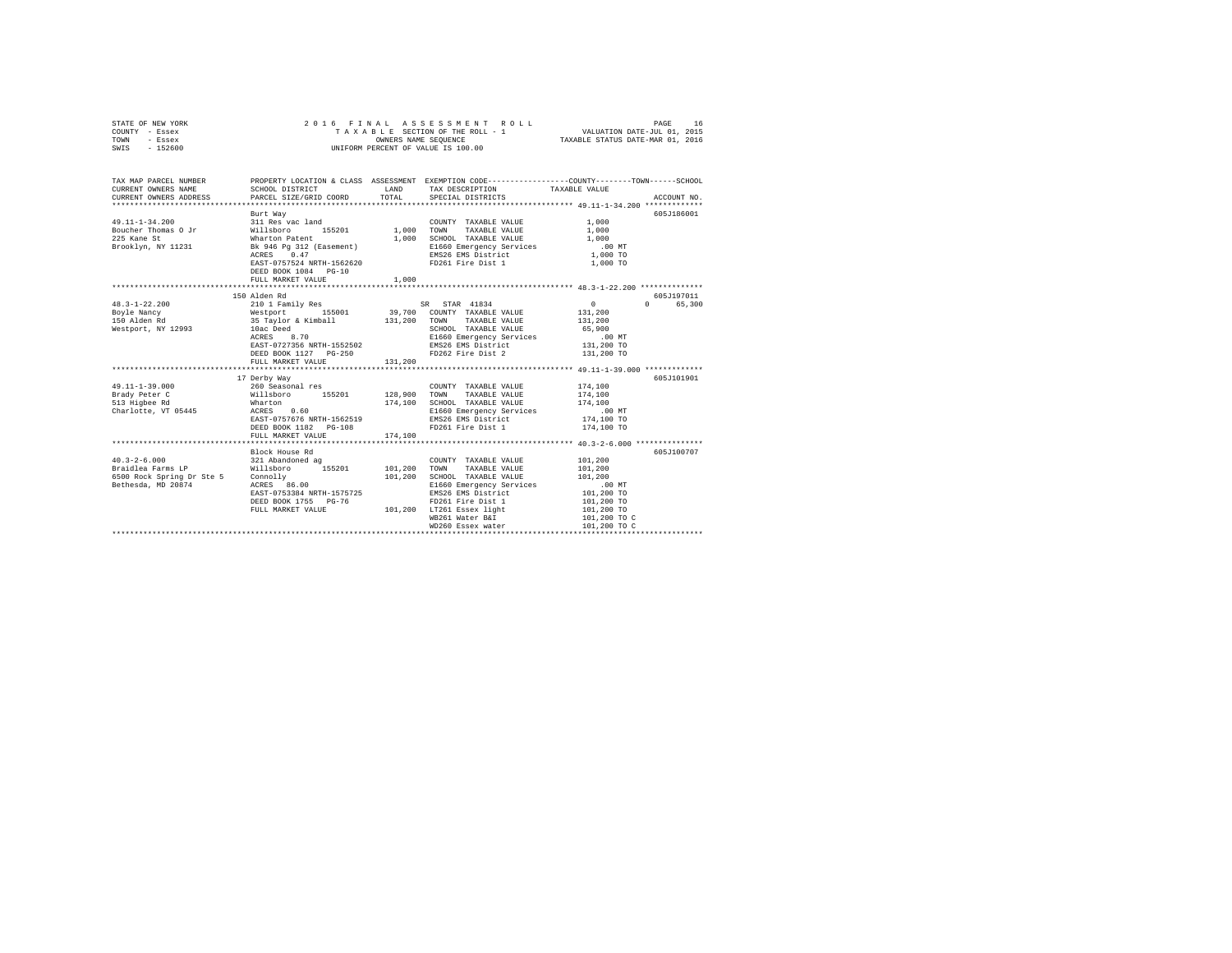| STATE OF NEW YORK | 2016 FINAL ASSESSMENT ROLL         | PAGE                             |
|-------------------|------------------------------------|----------------------------------|
| COUNTY - Essex    | TAXABLE SECTION OF THE ROLL - 1    | VALUATION DATE-JUL 01, 2015      |
| TOWN<br>- Essex   | OWNERS NAME SEOUENCE               | TAXABLE STATUS DATE-MAR 01, 2016 |
| $-152600$<br>SWIS | UNIFORM PERCENT OF VALUE IS 100.00 |                                  |

| TAX MAP PARCEL NUMBER<br>CURRENT OWNERS NAME<br>CURRENT OWNERS ADDRESS                                                                                              | SCHOOL DISTRICT<br>PARCEL SIZE/GRID COORD                                                                                                                                                                                                                                             | LAND<br>TOTAL    | PROPERTY LOCATION & CLASS ASSESSMENT EXEMPTION CODE---------------COUNTY-------TOWN-----SCHOOL<br>TAX DESCRIPTION TAXABLE VALUE<br>SPECIAL DISTRICTS                                 |                                                                                                                      | ACCOUNT NO.                               |
|---------------------------------------------------------------------------------------------------------------------------------------------------------------------|---------------------------------------------------------------------------------------------------------------------------------------------------------------------------------------------------------------------------------------------------------------------------------------|------------------|--------------------------------------------------------------------------------------------------------------------------------------------------------------------------------------|----------------------------------------------------------------------------------------------------------------------|-------------------------------------------|
| $48.1 - 1 - 26.000$                                                                                                                                                 | Daniels Rd<br>910 Priv forest<br>Bridge Anthony J Jr Mestport 155001 39,100 TOWN<br>DEED BOOK 1300 PG-9<br>FULL MARKET VALUE                                                                                                                                                          | 62,000           | COUNTY TAXABLE VALUE<br>TAXABLE VALUE 62,000<br>SCHOOL TAXABLE VALUE 62,000<br>E1660 Emergency Services .00 MT<br>EMS26 EMS District 62,000 TO<br>FD262 Fire Dist 2 62,000 TO        | 62,000                                                                                                               | 605J100815                                |
| $49.1 - 1 - 19.220$<br>Bridge Laura<br>Bridge Scott<br>166 Middle Rd<br>Essex, NY 12936<br>MAY BE SUBJECT TO PAYMENT FULL MARKET VALUE<br>UNDER AGDIST LAW TIL 2017 | Middle Rd<br>105 Vac farmland<br>Willsboro<br>155201 58,700 TOWN<br>Wharton<br>ACRES 52.32<br>EAST-0750741 NRTH-1562865<br>DEED BOOK 1468 PG-24                                                                                                                                       | 58,700<br>58,700 | COUNTY TAXABLE VALUE<br>TAXABLE VALUE<br>SCHOOL TAXABLE VALUE 58,700<br>E1660 Emergency Services .00 MT<br>EMS26 EMS District 58,700 TO<br>FD261 Fire Dist 1                         | 58,700<br>58,700<br>58,700 TO                                                                                        | 605Z006003                                |
| MAY BE SUBJECT TO PAYMENT FULL MARKET VALUE<br>UNDER AGDIST LAW TIL 2020                                                                                            | 166 Middle Rd<br>DEED BOOK 1410 PG-231                                                                                                                                                                                                                                                |                  | 281,000 RES. STAR 41854<br>COUNTY TAXABLE VALUE<br>TOWN TAXABLE VALUE<br>SCHOOL TAXABLE VALUE 188,941<br>281,000 E1660 Emergency Services<br>EMS26 EMS District<br>FD261 Fire Dist 1 | 15,000 15,000 15,000<br>47,059 47,059 47,059<br>$\sim$ 0<br>218,941<br>218,941<br>00 MT.<br>281,000 TO<br>281,000 TO | 605J103209<br>$0 \t 30,000$               |
| $39.4 - 1 - 40.002$                                                                                                                                                 | 2324 Jersey St<br>Bridge Steven A $\texttt{W11sboro}$ 155201 22,000 VETWAR CTS 41120<br>224 Jersey A Hicks 112,800 COUNTY TAXABLE VALUE<br>2324 Jersey St ACRES 0.33 TOWN TAXABLE VALUE<br>2324 Jersey St ACRES 0.33 TOWN TAXABLE VALUE<br>DEED BOOK 1139 PG-202<br>FULL MARKET VALUE |                  | SCHOOL TAXABLE VALUE 97,800<br>3-202 E1660 Emergency Services<br>142,800 EMS26 EMS District<br>FD262 Fire Dist 2                                                                     | 15,000 15,000 15,000<br>127,800<br>127,800<br>$.00$ MT<br>142,800 TO<br>142,800 TO                                   | 605J104514<br>$0 \qquad \qquad$<br>30,000 |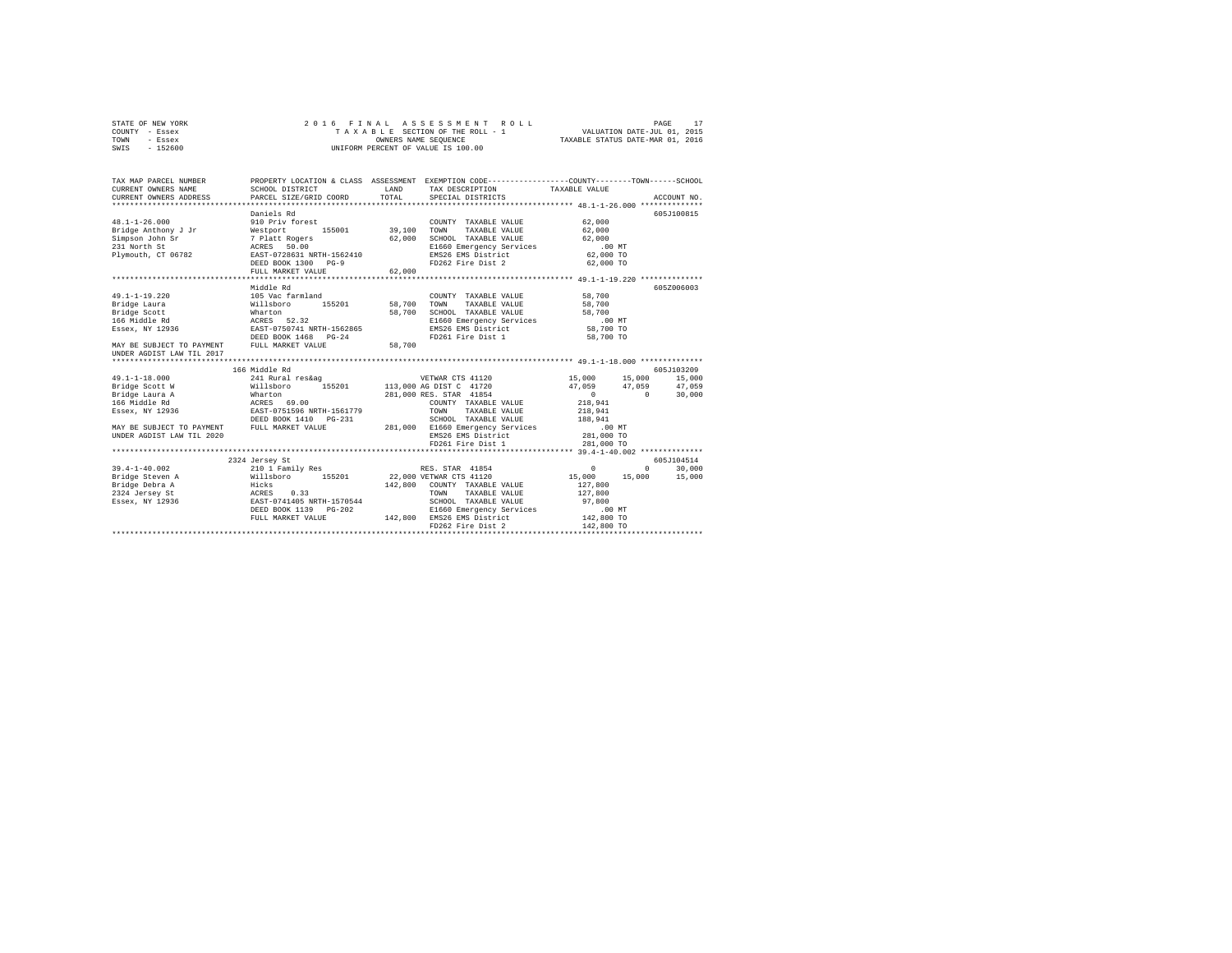|      | STATE OF NEW YORK |  | 2016 FINAL ASSESSMENT ROLL         |                                  | PAGE | 18 |
|------|-------------------|--|------------------------------------|----------------------------------|------|----|
|      | COUNTY - Essex    |  | TAXABLE SECTION OF THE ROLL - 1    | VALUATION DATE-JUL 01, 2015      |      |    |
| TOWN | - Essex           |  | OWNERS NAME SEOUENCE               | TAXABLE STATUS DATE-MAR 01, 2016 |      |    |
| SWIS | $-152600$         |  | UNIFORM PERCENT OF VALUE IS 100.00 |                                  |      |    |

| TAX MAP PARCEL NUMBER<br>CURRENT OWNERS NAME<br>CURRENT OWNERS ADDRESS                                                                                                                                                                                                                                                                                                                                                                                                                            | SCHOOL DISTRICT<br>PARCEL SIZE/GRID COORD | TOTAL  | PROPERTY LOCATION & CLASS ASSESSMENT EXEMPTION CODE---------------COUNTY-------TOWN-----SCHOOL<br>LAND TAX DESCRIPTION<br>SPECIAL DISTRICTS                                                                                                                                                                                                                | TAXABLE VALUE        | ACCOUNT NO.                 |
|---------------------------------------------------------------------------------------------------------------------------------------------------------------------------------------------------------------------------------------------------------------------------------------------------------------------------------------------------------------------------------------------------------------------------------------------------------------------------------------------------|-------------------------------------------|--------|------------------------------------------------------------------------------------------------------------------------------------------------------------------------------------------------------------------------------------------------------------------------------------------------------------------------------------------------------------|----------------------|-----------------------------|
|                                                                                                                                                                                                                                                                                                                                                                                                                                                                                                   |                                           |        |                                                                                                                                                                                                                                                                                                                                                            |                      |                             |
|                                                                                                                                                                                                                                                                                                                                                                                                                                                                                                   | 77 Alden Rd                               |        |                                                                                                                                                                                                                                                                                                                                                            |                      | 605Z001006                  |
|                                                                                                                                                                                                                                                                                                                                                                                                                                                                                                   |                                           |        |                                                                                                                                                                                                                                                                                                                                                            |                      | $0 \qquad \qquad$<br>65,300 |
|                                                                                                                                                                                                                                                                                                                                                                                                                                                                                                   |                                           |        |                                                                                                                                                                                                                                                                                                                                                            |                      |                             |
|                                                                                                                                                                                                                                                                                                                                                                                                                                                                                                   |                                           |        |                                                                                                                                                                                                                                                                                                                                                            |                      |                             |
|                                                                                                                                                                                                                                                                                                                                                                                                                                                                                                   |                                           |        |                                                                                                                                                                                                                                                                                                                                                            |                      |                             |
|                                                                                                                                                                                                                                                                                                                                                                                                                                                                                                   |                                           |        |                                                                                                                                                                                                                                                                                                                                                            |                      |                             |
|                                                                                                                                                                                                                                                                                                                                                                                                                                                                                                   |                                           |        |                                                                                                                                                                                                                                                                                                                                                            |                      |                             |
|                                                                                                                                                                                                                                                                                                                                                                                                                                                                                                   |                                           |        |                                                                                                                                                                                                                                                                                                                                                            |                      |                             |
|                                                                                                                                                                                                                                                                                                                                                                                                                                                                                                   |                                           |        |                                                                                                                                                                                                                                                                                                                                                            |                      |                             |
|                                                                                                                                                                                                                                                                                                                                                                                                                                                                                                   | 236 Christian Rd                          |        |                                                                                                                                                                                                                                                                                                                                                            |                      | 605J186004                  |
| $49.1 - 1 - 27.300$                                                                                                                                                                                                                                                                                                                                                                                                                                                                               | 260 Seasonal res                          |        | COUNTY TAXABLE VALUE 100,800                                                                                                                                                                                                                                                                                                                               |                      |                             |
|                                                                                                                                                                                                                                                                                                                                                                                                                                                                                                   |                                           |        |                                                                                                                                                                                                                                                                                                                                                            | 100,800              |                             |
|                                                                                                                                                                                                                                                                                                                                                                                                                                                                                                   |                                           |        |                                                                                                                                                                                                                                                                                                                                                            | 100,800              |                             |
|                                                                                                                                                                                                                                                                                                                                                                                                                                                                                                   |                                           |        |                                                                                                                                                                                                                                                                                                                                                            | .00 MT<br>100,800 TO |                             |
|                                                                                                                                                                                                                                                                                                                                                                                                                                                                                                   |                                           |        |                                                                                                                                                                                                                                                                                                                                                            |                      |                             |
|                                                                                                                                                                                                                                                                                                                                                                                                                                                                                                   |                                           |        |                                                                                                                                                                                                                                                                                                                                                            | 100,800 TO           |                             |
|                                                                                                                                                                                                                                                                                                                                                                                                                                                                                                   | FULL MARKET VALUE 100.800                 |        |                                                                                                                                                                                                                                                                                                                                                            |                      |                             |
|                                                                                                                                                                                                                                                                                                                                                                                                                                                                                                   |                                           |        |                                                                                                                                                                                                                                                                                                                                                            |                      |                             |
|                                                                                                                                                                                                                                                                                                                                                                                                                                                                                                   | 2201 Jersey St                            |        | COUNTY TAXABLE VALUE 58,100                                                                                                                                                                                                                                                                                                                                |                      | 605Z014005                  |
|                                                                                                                                                                                                                                                                                                                                                                                                                                                                                                   |                                           |        |                                                                                                                                                                                                                                                                                                                                                            |                      |                             |
|                                                                                                                                                                                                                                                                                                                                                                                                                                                                                                   |                                           |        |                                                                                                                                                                                                                                                                                                                                                            |                      |                             |
| $\texttt{39.4-1-5.222}\footnotesize \begin{array}{c}{2444\textwidth} \begin{array}{c}{2444\textwidth} \begin{array}{c}{2444\textwidth} \begin{array}{c}{2444\textwidth} \begin{array}{c}{2444\textwidth} \begin{array}{c}{2444\textwidth} \begin{array}{c}{2444\textwidth} \begin{array}{c}{244\textwidth} \begin{array}{c}{244\textwidth} \begin{array}{c}{244\textwidth} \begin{array}{c}{244\textwidth} \begin{array}{c}{244\textwidth} \begin{array}{c}{244\textwidth} \begin{array}{c}{244\$ |                                           |        |                                                                                                                                                                                                                                                                                                                                                            |                      |                             |
|                                                                                                                                                                                                                                                                                                                                                                                                                                                                                                   |                                           |        |                                                                                                                                                                                                                                                                                                                                                            |                      |                             |
|                                                                                                                                                                                                                                                                                                                                                                                                                                                                                                   | DEED BOOK 1170 PG-52                      |        | FD262 Fire Dist 2                                                                                                                                                                                                                                                                                                                                          | 58,100 TO            |                             |
|                                                                                                                                                                                                                                                                                                                                                                                                                                                                                                   | FULL MARKET VALUE                         | 58,100 |                                                                                                                                                                                                                                                                                                                                                            |                      |                             |
|                                                                                                                                                                                                                                                                                                                                                                                                                                                                                                   |                                           |        |                                                                                                                                                                                                                                                                                                                                                            |                      |                             |
| $\begin{tabular}{l c c c c c} \multicolumn{1}{c}{48.3-1-6.000} & \multicolumn{1}{c}{168\;B{\footnotesize{2-10.00}} & \multicolumn{1}{c}{168\;B{\footnotesize{2-10.00}} & \multicolumn{1}{c}{18.8\;B{\footnotesize{2-10.00}} & \multicolumn{1}{c}{18.8\;B{\footnotesize{2-10.00}} & \multicolumn{1}{c}{18.8\;B{\footnotesize{2-10.00}} & \multicolumn{1}{c}{18.8\;B{\footnotesize{2-10.00}} & \$                                                                                                   |                                           |        |                                                                                                                                                                                                                                                                                                                                                            |                      | 605J103105                  |
|                                                                                                                                                                                                                                                                                                                                                                                                                                                                                                   |                                           |        |                                                                                                                                                                                                                                                                                                                                                            |                      | $0 \t 30.000$               |
|                                                                                                                                                                                                                                                                                                                                                                                                                                                                                                   |                                           |        |                                                                                                                                                                                                                                                                                                                                                            |                      |                             |
|                                                                                                                                                                                                                                                                                                                                                                                                                                                                                                   |                                           |        |                                                                                                                                                                                                                                                                                                                                                            |                      |                             |
|                                                                                                                                                                                                                                                                                                                                                                                                                                                                                                   |                                           |        |                                                                                                                                                                                                                                                                                                                                                            |                      |                             |
|                                                                                                                                                                                                                                                                                                                                                                                                                                                                                                   |                                           |        |                                                                                                                                                                                                                                                                                                                                                            |                      |                             |
|                                                                                                                                                                                                                                                                                                                                                                                                                                                                                                   |                                           |        |                                                                                                                                                                                                                                                                                                                                                            |                      |                             |
|                                                                                                                                                                                                                                                                                                                                                                                                                                                                                                   |                                           |        |                                                                                                                                                                                                                                                                                                                                                            |                      |                             |
|                                                                                                                                                                                                                                                                                                                                                                                                                                                                                                   |                                           |        |                                                                                                                                                                                                                                                                                                                                                            |                      |                             |
|                                                                                                                                                                                                                                                                                                                                                                                                                                                                                                   | Jersey St                                 |        |                                                                                                                                                                                                                                                                                                                                                            |                      | 605Z005002                  |
|                                                                                                                                                                                                                                                                                                                                                                                                                                                                                                   |                                           |        |                                                                                                                                                                                                                                                                                                                                                            |                      |                             |
|                                                                                                                                                                                                                                                                                                                                                                                                                                                                                                   |                                           |        |                                                                                                                                                                                                                                                                                                                                                            |                      |                             |
|                                                                                                                                                                                                                                                                                                                                                                                                                                                                                                   |                                           |        | $\begin{array}{cccc} \text{COUNTY} & \text{TAXABLE VALUE} & 27,000 \\ 27,000 & \text{TOWN} & \text{TAXABLE VALUE} & 27,000 \\ 27,000 & \text{SCHOOL} & \text{TAXABLE VALUE} & 27,000 \\ \text{E1660 Emegereory Services} & .00 \text{ MT} \\ \text{ENS26 EMS District} & 27,000 \text{ TO} \\ \text{EN262 Fire Dist 2} & 27,000 \text{ TO} \\ \end{array}$ |                      |                             |
|                                                                                                                                                                                                                                                                                                                                                                                                                                                                                                   |                                           |        |                                                                                                                                                                                                                                                                                                                                                            |                      |                             |
|                                                                                                                                                                                                                                                                                                                                                                                                                                                                                                   | John D Simmons<br>ACRES 8.00              |        |                                                                                                                                                                                                                                                                                                                                                            |                      |                             |
|                                                                                                                                                                                                                                                                                                                                                                                                                                                                                                   | EAST-0728630 NRTH-1572195                 |        |                                                                                                                                                                                                                                                                                                                                                            |                      |                             |
|                                                                                                                                                                                                                                                                                                                                                                                                                                                                                                   | DEED BOOK 1759 PG-92                      |        |                                                                                                                                                                                                                                                                                                                                                            |                      |                             |
|                                                                                                                                                                                                                                                                                                                                                                                                                                                                                                   | FULL MARKET VALUE                         | 27,000 |                                                                                                                                                                                                                                                                                                                                                            |                      |                             |
|                                                                                                                                                                                                                                                                                                                                                                                                                                                                                                   |                                           |        |                                                                                                                                                                                                                                                                                                                                                            |                      |                             |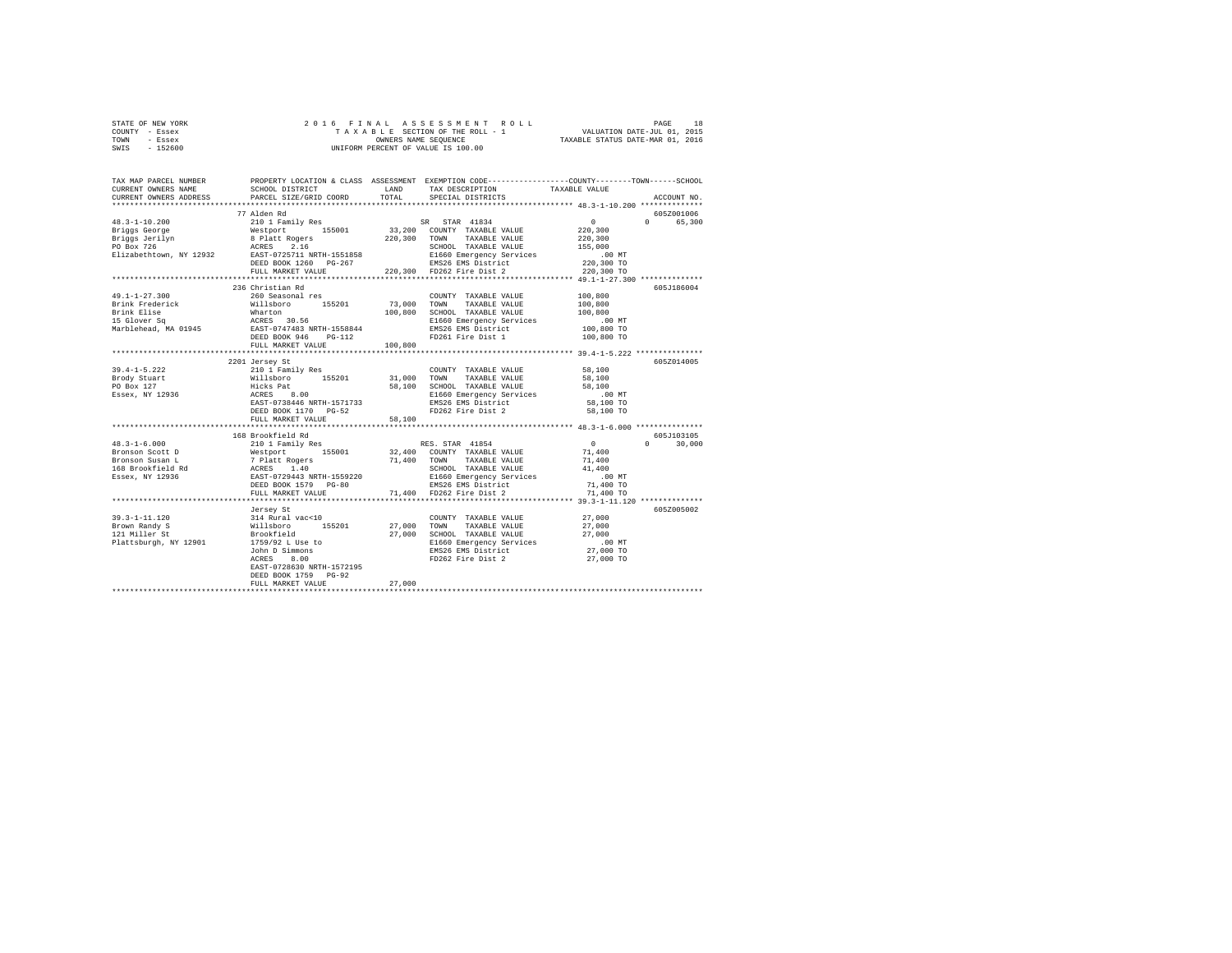| STATE OF NEW YORK | 2016 FINAL ASSESSMENT ROLL         | 19<br>PAGE                       |
|-------------------|------------------------------------|----------------------------------|
| COUNTY - Essex    | TAXABLE SECTION OF THE ROLL - 1    | VALUATION DATE-JUL 01, 2015      |
| TOWN<br>- Essex   | OWNERS NAME SEOUENCE               | TAXABLE STATUS DATE-MAR 01, 2016 |
| - 152600<br>SWIS  | UNIFORM PERCENT OF VALUE IS 100.00 |                                  |

| TAX MAP PARCEL NUMBER<br>CURRENT OWNERS NAME | SCHOOL DISTRICT TAND TAX DESCRIPTION<br>CURRENT OWNERS ADDRESS PARCEL SIZE/GRID COORD TOTAL                                                                                                                                           |        | SPECIAL DISTRICTS                                                | PROPERTY LOCATION & CLASS ASSESSMENT EXEMPTION CODE---------------COUNTY-------TOWN------SCHOOL<br>TAXABLE VALUE<br>ACCOUNT NO. |  |
|----------------------------------------------|---------------------------------------------------------------------------------------------------------------------------------------------------------------------------------------------------------------------------------------|--------|------------------------------------------------------------------|---------------------------------------------------------------------------------------------------------------------------------|--|
|                                              |                                                                                                                                                                                                                                       |        |                                                                  |                                                                                                                                 |  |
|                                              |                                                                                                                                                                                                                                       |        |                                                                  | 605J174004                                                                                                                      |  |
|                                              |                                                                                                                                                                                                                                       |        |                                                                  | 6,225 6,225<br>6,225                                                                                                            |  |
|                                              |                                                                                                                                                                                                                                       |        |                                                                  | $\sim$ 0<br>$\sim$ 0<br>18,675                                                                                                  |  |
|                                              |                                                                                                                                                                                                                                       |        |                                                                  | 18,675                                                                                                                          |  |
|                                              |                                                                                                                                                                                                                                       |        | TAXABLE VALUE                                                    | 18,675                                                                                                                          |  |
|                                              | John D Simmons<br>$n \times n \times n$ 0.30                                                                                                                                                                                          |        |                                                                  |                                                                                                                                 |  |
|                                              |                                                                                                                                                                                                                                       |        |                                                                  |                                                                                                                                 |  |
|                                              | EAST-0728477 NRTH-1571949                                                                                                                                                                                                             |        |                                                                  |                                                                                                                                 |  |
|                                              | DEED BOOK 1759 PG-92                                                                                                                                                                                                                  |        | FD262 Fire Dist 2 24,900 TO                                      |                                                                                                                                 |  |
|                                              | FULL MARKET VALUE                                                                                                                                                                                                                     | 24,900 |                                                                  |                                                                                                                                 |  |
|                                              | 2726 NYS Route 22                                                                                                                                                                                                                     |        |                                                                  | 605J102511                                                                                                                      |  |
| $40.73 - 1 - 5.000$                          |                                                                                                                                                                                                                                       |        | COUNTY TAXABLE VALUE 166,500                                     |                                                                                                                                 |  |
|                                              |                                                                                                                                                                                                                                       |        |                                                                  | 166,500                                                                                                                         |  |
| Brown Sarah H<br>3 Tally Ho Ln               |                                                                                                                                                                                                                                       |        | 166,500 SCHOOL TAXABLE VALUE                                     | 166,500                                                                                                                         |  |
| Blue Bell, PA 19422                          | 1465/248 Easement                                                                                                                                                                                                                     |        |                                                                  |                                                                                                                                 |  |
|                                              | 1649/228-Sewer Easement                                                                                                                                                                                                               |        |                                                                  |                                                                                                                                 |  |
|                                              |                                                                                                                                                                                                                                       |        |                                                                  |                                                                                                                                 |  |
|                                              |                                                                                                                                                                                                                                       |        |                                                                  |                                                                                                                                 |  |
|                                              | DEED BOOK 1670 PG-133                                                                                                                                                                                                                 |        | PG-133 SB260 Eessex Sewer Bond<br>166,500 SD260 Essex Sewer Dist | 166,500 TO C<br>166,500 TO                                                                                                      |  |
|                                              | FULL MARKET VALUE                                                                                                                                                                                                                     |        |                                                                  |                                                                                                                                 |  |
|                                              |                                                                                                                                                                                                                                       |        | WD260 Essex water                                                | 166,500 TO C                                                                                                                    |  |
|                                              |                                                                                                                                                                                                                                       |        |                                                                  |                                                                                                                                 |  |
|                                              | 39 Elm St                                                                                                                                                                                                                             |        |                                                                  | 605J102507                                                                                                                      |  |
| $40.73 - 1 - 7.000$                          | 260 Seasonal res                                                                                                                                                                                                                      |        | COUNTY TAXABLE VALUE 148,300                                     |                                                                                                                                 |  |
|                                              |                                                                                                                                                                                                                                       |        | TAXABLE VALUE                                                    | 148,300                                                                                                                         |  |
|                                              |                                                                                                                                                                                                                                       |        | 148,300 SCHOOL TAXABLE VALUE<br>E1660 Emergency Services         | 148,300                                                                                                                         |  |
|                                              |                                                                                                                                                                                                                                       |        | EMS26 EMS District                                               | .00 MT<br>148,300 TO                                                                                                            |  |
|                                              |                                                                                                                                                                                                                                       |        |                                                                  |                                                                                                                                 |  |
|                                              |                                                                                                                                                                                                                                       |        |                                                                  |                                                                                                                                 |  |
|                                              | EAST-0756414 NRTH-1571808 PD261 Fire Dist 1 148,300 TO<br>DEED BOOK 1097 PG-38 179261 ESSEX 11ght 148,300 TO<br>PULL MARKET VALUE 148,300 148,300 SB260 Eessex Sewer Bond 148,300 TO C                                                |        |                                                                  |                                                                                                                                 |  |
|                                              |                                                                                                                                                                                                                                       |        | SD260 Essex Sewer Dist                                           | 148,300 TO                                                                                                                      |  |
|                                              |                                                                                                                                                                                                                                       |        | WD260 Essex water                                                | 148,300 TO C                                                                                                                    |  |
|                                              |                                                                                                                                                                                                                                       |        |                                                                  |                                                                                                                                 |  |
|                                              | 307 Daniels Rd                                                                                                                                                                                                                        |        |                                                                  | 605J103215                                                                                                                      |  |
| $39.3 - 1 - 25.100$                          | 240 Rural res                                                                                                                                                                                                                         |        | COUNTY TAXABLE VALUE                                             | 149,800                                                                                                                         |  |
|                                              |                                                                                                                                                                                                                                       |        |                                                                  | 149,800                                                                                                                         |  |
|                                              |                                                                                                                                                                                                                                       |        |                                                                  | 149,800                                                                                                                         |  |
|                                              | 39.3-1-25.100<br>Bruce David Willshoro 155201 108,100 TOWN TAXABLE VALUE Young Catherine L<br>FOUR CALLE TO BOX 211 199,800 SCRIP 200 SCRIP 200 SCRIP 201<br>FO BOX 211 201<br>PD BOX 211 22557 92.47 22527 NETH-1568248 21660 Emerge |        |                                                                  | $149,800$ TO                                                                                                                    |  |
|                                              |                                                                                                                                                                                                                                       |        |                                                                  |                                                                                                                                 |  |
|                                              |                                                                                                                                                                                                                                       |        |                                                                  | 149,800 TO                                                                                                                      |  |
| Bruce David W                                |                                                                                                                                                                                                                                       |        |                                                                  |                                                                                                                                 |  |
|                                              |                                                                                                                                                                                                                                       |        |                                                                  |                                                                                                                                 |  |
|                                              |                                                                                                                                                                                                                                       |        |                                                                  |                                                                                                                                 |  |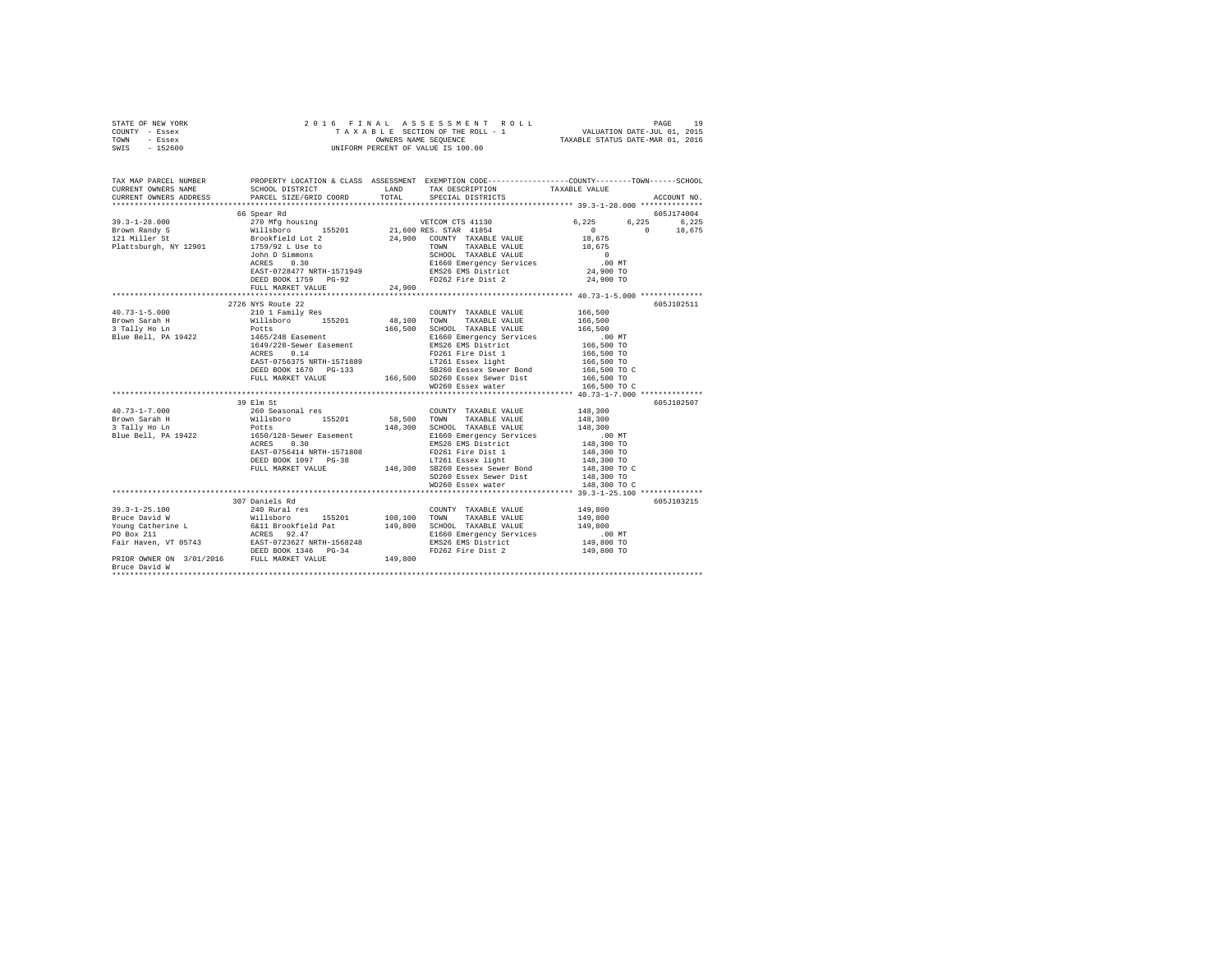|      | STATE OF NEW YORK |  |  | 2016 FINAL ASSESSMENT ROLL         | PAGE                             | 20 |
|------|-------------------|--|--|------------------------------------|----------------------------------|----|
|      | COUNTY - Essex    |  |  | TAXABLE SECTION OF THE ROLL - 1    | VALUATION DATE-JUL 01, 2015      |    |
| TOWN | - Essex           |  |  | OWNERS NAME SEOUENCE               | TAXABLE STATUS DATE-MAR 01, 2016 |    |
| SWIS | $-152600$         |  |  | UNIFORM PERCENT OF VALUE IS 100.00 |                                  |    |

| TAX MAP PARCEL NUMBER            | PROPERTY LOCATION & CLASS ASSESSMENT EXEMPTION CODE---------------COUNTY-------TOWN------SCHOOL<br>CURRENT OWNERS NAME SCHOOL DISTRICT LAND TAX DESCRIPTION TAXABLE VALUE                                                                                                                                                                                                                                                                   |                                                                 |                          |               |
|----------------------------------|---------------------------------------------------------------------------------------------------------------------------------------------------------------------------------------------------------------------------------------------------------------------------------------------------------------------------------------------------------------------------------------------------------------------------------------------|-----------------------------------------------------------------|--------------------------|---------------|
|                                  |                                                                                                                                                                                                                                                                                                                                                                                                                                             |                                                                 |                          |               |
|                                  | 2854 Essex Rd                                                                                                                                                                                                                                                                                                                                                                                                                               |                                                                 |                          | 605J176012    |
|                                  |                                                                                                                                                                                                                                                                                                                                                                                                                                             |                                                                 |                          |               |
|                                  |                                                                                                                                                                                                                                                                                                                                                                                                                                             |                                                                 |                          |               |
|                                  |                                                                                                                                                                                                                                                                                                                                                                                                                                             |                                                                 |                          |               |
|                                  |                                                                                                                                                                                                                                                                                                                                                                                                                                             |                                                                 |                          |               |
|                                  |                                                                                                                                                                                                                                                                                                                                                                                                                                             |                                                                 |                          |               |
|                                  |                                                                                                                                                                                                                                                                                                                                                                                                                                             |                                                                 |                          |               |
|                                  |                                                                                                                                                                                                                                                                                                                                                                                                                                             | LT261 Essex light                                               |                          |               |
|                                  | DEED BOOK 1822 PG-21 LT261 Essex light<br>FULL MARKET VALUE 453,600 WB261 Water B&I                                                                                                                                                                                                                                                                                                                                                         |                                                                 |                          |               |
|                                  |                                                                                                                                                                                                                                                                                                                                                                                                                                             |                                                                 |                          |               |
|                                  |                                                                                                                                                                                                                                                                                                                                                                                                                                             |                                                                 |                          |               |
|                                  | 77 Leaning Rd<br>209,800<br>2010 I Family Res<br>2010 I Family Res<br>2010 I Family Res<br>2010 155201<br>209,800<br>209,800<br>209,800<br>209,800<br>209,800<br>209,800<br>209,800<br>209,800<br>209,800<br>209,800<br>209,800<br>209,800<br>209,800<br>209,800<br>209,800<br>209,800<br>                                                                                                                                                  |                                                                 |                          | 605J100614    |
| $48.2 - 1 - 16.000$              |                                                                                                                                                                                                                                                                                                                                                                                                                                             |                                                                 |                          |               |
| Budd Ann F                       |                                                                                                                                                                                                                                                                                                                                                                                                                                             |                                                                 |                          |               |
| 77 Leaning Rd<br>Essex, NY 12936 |                                                                                                                                                                                                                                                                                                                                                                                                                                             |                                                                 |                          |               |
|                                  |                                                                                                                                                                                                                                                                                                                                                                                                                                             |                                                                 |                          |               |
|                                  |                                                                                                                                                                                                                                                                                                                                                                                                                                             |                                                                 |                          |               |
|                                  | DEED BOOK 1340 PG-196                                                                                                                                                                                                                                                                                                                                                                                                                       |                                                                 |                          |               |
|                                  | FULL MARKET VALUE 209,800                                                                                                                                                                                                                                                                                                                                                                                                                   |                                                                 |                          |               |
|                                  |                                                                                                                                                                                                                                                                                                                                                                                                                                             |                                                                 |                          |               |
|                                  | 306 School St                                                                                                                                                                                                                                                                                                                                                                                                                               |                                                                 |                          | 605J104114    |
|                                  |                                                                                                                                                                                                                                                                                                                                                                                                                                             |                                                                 |                          | $0 \t 30,000$ |
|                                  |                                                                                                                                                                                                                                                                                                                                                                                                                                             |                                                                 |                          |               |
|                                  |                                                                                                                                                                                                                                                                                                                                                                                                                                             |                                                                 |                          |               |
|                                  |                                                                                                                                                                                                                                                                                                                                                                                                                                             |                                                                 |                          |               |
|                                  |                                                                                                                                                                                                                                                                                                                                                                                                                                             |                                                                 |                          |               |
|                                  |                                                                                                                                                                                                                                                                                                                                                                                                                                             |                                                                 |                          |               |
|                                  |                                                                                                                                                                                                                                                                                                                                                                                                                                             |                                                                 |                          |               |
|                                  |                                                                                                                                                                                                                                                                                                                                                                                                                                             |                                                                 |                          |               |
|                                  |                                                                                                                                                                                                                                                                                                                                                                                                                                             |                                                                 |                          |               |
|                                  |                                                                                                                                                                                                                                                                                                                                                                                                                                             |                                                                 |                          |               |
|                                  | $\begin{tabular}{l c c c c} \multicolumn{3}{c}{\textbf{40.73--5-6.000}} & \multicolumn{3}{c}{306\text{ school St}} & \multicolumn{3}{c}{201\text{ and }\text{201.1400}} & \multicolumn{3}{c}{306\text{ school St}} & \multicolumn{3}{c}{201\text{ and }\text{201.400}} & \multicolumn{3}{c}{308\text{ school St}} & \multicolumn{3}{c}{301\text{ and }\text{201.400}} & \multicolumn{3}{c}{301\text{ and }\text{201.400}} & \multicolumn{3$ |                                                                 |                          |               |
|                                  |                                                                                                                                                                                                                                                                                                                                                                                                                                             | ************************************ 40.73-5-7.000 ************ |                          |               |
|                                  |                                                                                                                                                                                                                                                                                                                                                                                                                                             |                                                                 |                          | 605J104201    |
|                                  |                                                                                                                                                                                                                                                                                                                                                                                                                                             |                                                                 |                          |               |
|                                  |                                                                                                                                                                                                                                                                                                                                                                                                                                             |                                                                 |                          |               |
|                                  |                                                                                                                                                                                                                                                                                                                                                                                                                                             |                                                                 |                          |               |
|                                  |                                                                                                                                                                                                                                                                                                                                                                                                                                             |                                                                 |                          |               |
|                                  |                                                                                                                                                                                                                                                                                                                                                                                                                                             |                                                                 |                          |               |
|                                  |                                                                                                                                                                                                                                                                                                                                                                                                                                             |                                                                 |                          |               |
|                                  |                                                                                                                                                                                                                                                                                                                                                                                                                                             |                                                                 | 45,500 TO<br>45,500 TO C |               |
|                                  |                                                                                                                                                                                                                                                                                                                                                                                                                                             |                                                                 |                          |               |
|                                  | 1973-5-7.000 (1979)<br>Behool St<br>Behool St (1973-5-7.000 311 Res vac land (1973-5-7.000 311 Res vac land (1973-5-7.000 311 Res vac land (1974)<br>Burke Bryan J Potts (1982/138 Release Of Lien 1974)<br>Ficher and 1972/5 Rese                                                                                                                                                                                                          |                                                                 | 45,500 TO C              |               |
|                                  |                                                                                                                                                                                                                                                                                                                                                                                                                                             |                                                                 |                          |               |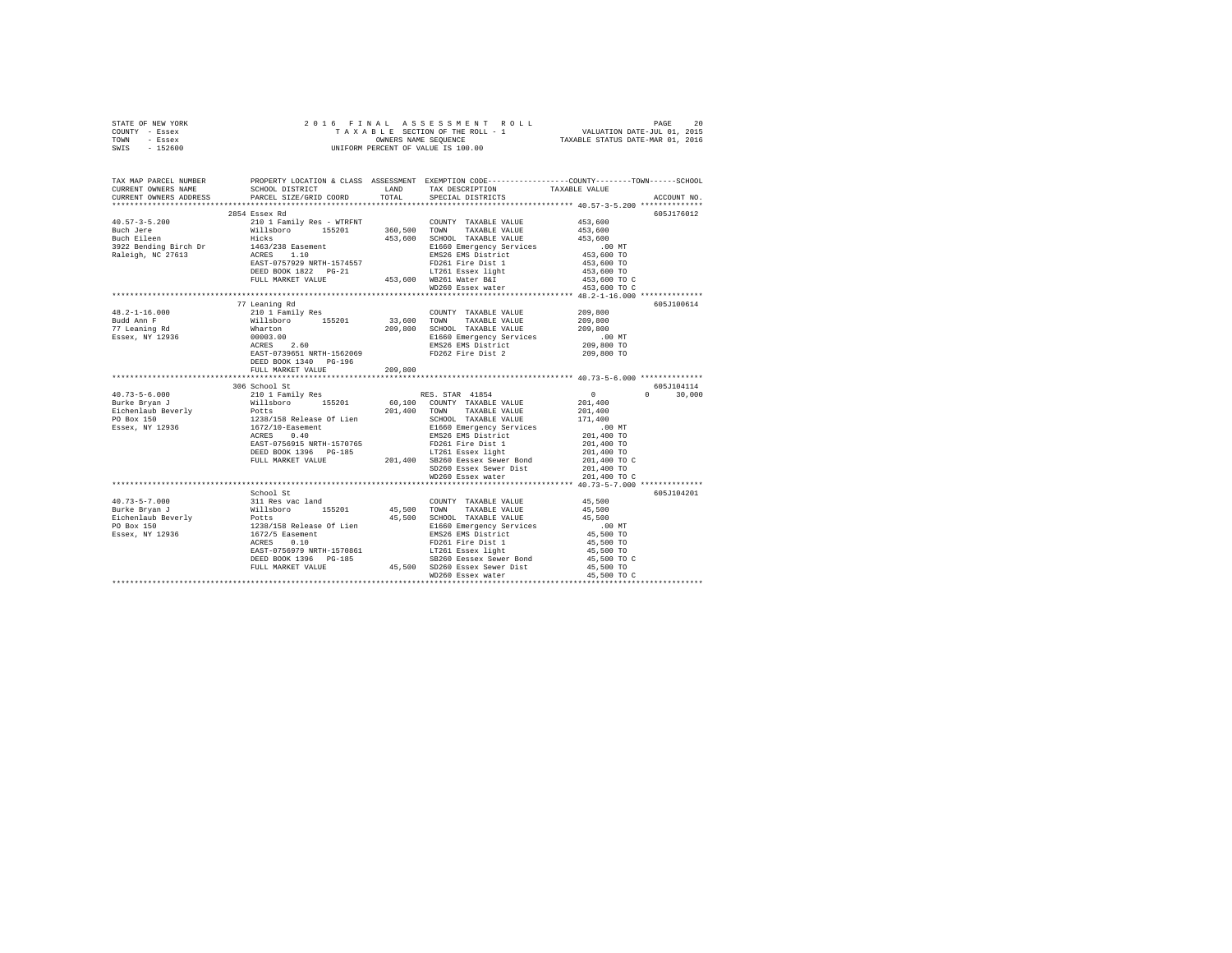| STATE OF NEW YORK<br>COUNTY - Essex<br>TOWN - Essex<br>SWIS<br>$-152600$ |                                                                          |             |                                                                                                                                                                                                                  |                                  |             |
|--------------------------------------------------------------------------|--------------------------------------------------------------------------|-------------|------------------------------------------------------------------------------------------------------------------------------------------------------------------------------------------------------------------|----------------------------------|-------------|
| TAX MAP PARCEL NUMBER<br>CURRENT OWNERS NAME<br>CURRENT OWNERS ADDRESS   |                                                                          |             | PROPERTY LOCATION & CLASS ASSESSMENT EXEMPTION CODE---------------COUNTY-------TOWN-----SCHOOL                                                                                                                   |                                  | ACCOUNT NO. |
|                                                                          |                                                                          |             |                                                                                                                                                                                                                  |                                  | 605J104405  |
|                                                                          |                                                                          |             |                                                                                                                                                                                                                  |                                  | 0 65,300    |
|                                                                          |                                                                          |             |                                                                                                                                                                                                                  |                                  |             |
|                                                                          |                                                                          |             |                                                                                                                                                                                                                  |                                  |             |
|                                                                          |                                                                          |             |                                                                                                                                                                                                                  |                                  |             |
|                                                                          |                                                                          |             |                                                                                                                                                                                                                  |                                  |             |
|                                                                          |                                                                          |             |                                                                                                                                                                                                                  |                                  |             |
|                                                                          |                                                                          |             |                                                                                                                                                                                                                  |                                  |             |
|                                                                          |                                                                          |             |                                                                                                                                                                                                                  |                                  |             |
|                                                                          |                                                                          |             |                                                                                                                                                                                                                  |                                  |             |
|                                                                          | Main St                                                                  |             |                                                                                                                                                                                                                  |                                  | 605J100304  |
| $40.73 - 4 - 7.000$                                                      |                                                                          |             | COUNTY TAXABLE VALUE 52.700                                                                                                                                                                                      |                                  |             |
|                                                                          |                                                                          | 52,700 TOWN | TAXABLE VALUE                                                                                                                                                                                                    | 52,700                           |             |
|                                                                          |                                                                          |             | 52,700 SCHOOL TAXABLE VALUE                                                                                                                                                                                      | 52,700                           |             |
| Burley Robert A<br>Burley Patricia A<br>831 Mill Brook Rd                | 311 Res vac land<br>Willsboro 155201<br>Potts<br>1651/289-Sewer Easement |             |                                                                                                                                                                                                                  |                                  |             |
| Waitsfield, VT 05673                                                     |                                                                          |             | E1660 Emergency Services<br>EMS26 EMS District                                                                                                                                                                   |                                  |             |
|                                                                          | ACRES 0.30<br>EAST-0756917 NRTH-1571086                                  |             |                                                                                                                                                                                                                  | 00 MT.<br>52,700 TO<br>52,700 TO |             |
|                                                                          | DEED BOOK 1276 PG-182                                                    |             | FD261 Fire Dist 1<br>LT261 Essex light                                                                                                                                                                           | 52,700 TO<br>52,700 TO C         |             |
|                                                                          |                                                                          |             | FULL MARKET VALUE 52,700 SB260 Eessex Sewer Bond                                                                                                                                                                 |                                  |             |
|                                                                          |                                                                          |             | SD260 Essex Sewer Dist<br>WD260 Essex water                                                                                                                                                                      | 52,700 TO                        |             |
|                                                                          |                                                                          |             |                                                                                                                                                                                                                  | 52,700 TO C                      |             |
|                                                                          |                                                                          |             |                                                                                                                                                                                                                  |                                  |             |
|                                                                          | 2273 Main St                                                             |             |                                                                                                                                                                                                                  |                                  | 605J100303  |
| $40.73 - 4 - 9.000$                                                      | 210 1 Family Res<br>Willsboro 155201                                     |             | COUNTY TAXABLE VALUE 230,500                                                                                                                                                                                     |                                  |             |
| Burley Robert A                                                          |                                                                          |             | 63,100 TOWN TAXABLE VALUE                                                                                                                                                                                        | 230,500                          |             |
| Burley Patricia A<br>831 Mill Brook Rd                                   | Potts<br>1651/284-Sewer Easement                                         |             | 230,500 SCHOOL TAXABLE VALUE                                                                                                                                                                                     | 230,500<br>.00 MT                |             |
|                                                                          |                                                                          |             | E1660 Emergency Services<br>EMS26 EMS District                                                                                                                                                                   |                                  |             |
| Waitsfield, VT 05673                                                     | ACRES 0.70<br>EAST-0756928 NRTH-1570997                                  |             |                                                                                                                                                                                                                  | 230,500 TO                       |             |
|                                                                          |                                                                          |             | FD261 Fire Dist 1<br>LT261 Essex light                                                                                                                                                                           | 230,500 TO<br>230,500 TO         |             |
|                                                                          |                                                                          |             |                                                                                                                                                                                                                  |                                  |             |
|                                                                          |                                                                          |             |                                                                                                                                                                                                                  | 230,500 TO C                     |             |
|                                                                          |                                                                          |             |                                                                                                                                                                                                                  | 230,500 TO                       |             |
|                                                                          |                                                                          |             | WD260 Essex water                                                                                                                                                                                                | 230,500 TO C                     |             |
|                                                                          | 2270 Main St                                                             |             |                                                                                                                                                                                                                  |                                  | 605J101307  |
| $40.73 - 6 - 6.100$                                                      | 421 Restaurant - WTRFNT                                                  |             | COUNTY TAXABLE VALUE 204,900                                                                                                                                                                                     |                                  |             |
|                                                                          |                                                                          |             | 82,600 TOWN TAXABLE VALUE                                                                                                                                                                                        | 204,900                          |             |
|                                                                          |                                                                          |             |                                                                                                                                                                                                                  | 204,900                          |             |
|                                                                          |                                                                          |             | 204,900 SCHOOL TAXABLE VALUE<br>E1660 Emergency Services                                                                                                                                                         | .00 MT                           |             |
| Waittsfield, VT 05673                                                    |                                                                          |             | EMS26 EMS District                                                                                                                                                                                               | 204,900 TO                       |             |
|                                                                          | 1651/280-Sewer Easement<br>ACRES 0.50                                    |             |                                                                                                                                                                                                                  | 204,900 TO                       |             |
|                                                                          |                                                                          |             |                                                                                                                                                                                                                  | 204,900 TO                       |             |
|                                                                          |                                                                          |             |                                                                                                                                                                                                                  | 204,900 TO C                     |             |
|                                                                          |                                                                          |             | ACRES 0.50 - PD261 Fire Dist 1<br>EAST-O757280 NRTH-1570989<br>DEED BOOK 1276 PG-187<br>DEED BOOK 1276 PG-187<br>PULL MARKET VALUE 204,900 SD260 Essex Sewer Dist<br>PULL MARKET VALUE 204,900 SD260 Essex water | 204,900 TO                       |             |
|                                                                          |                                                                          |             |                                                                                                                                                                                                                  | 204,900 TO C                     |             |
|                                                                          |                                                                          |             |                                                                                                                                                                                                                  |                                  |             |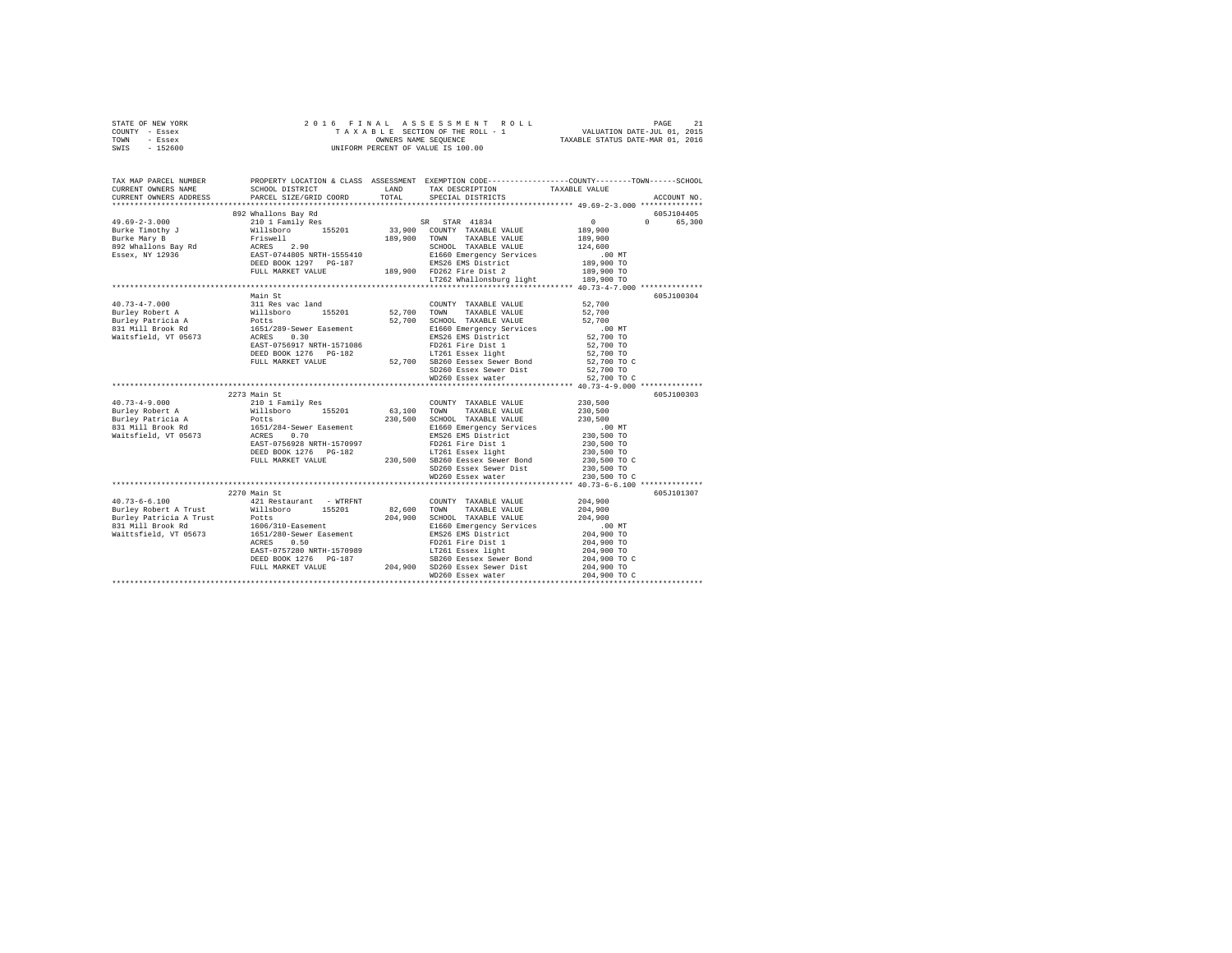| STATE OF NEW YORK<br>COUNTY - Essex<br>TOWN<br>- Essex<br>SWIS - 152600 |                                                               |         | 2016 FINAL ASSESSMENT ROLL<br>UNIFORM PERCENT OF VALUE IS 100.00 | PAGE<br>22                                                                                                                            |
|-------------------------------------------------------------------------|---------------------------------------------------------------|---------|------------------------------------------------------------------|---------------------------------------------------------------------------------------------------------------------------------------|
| CURRENT OWNERS NAME<br>CURRENT OWNERS ADDRESS PARCEL SIZE/GRID COORD    | SCHOOL DISTRICT                                               | LAND    | TAX DESCRIPTION                                                  | TAX MAP PARCEL NUMBER PROPERTY LOCATION & CLASS ASSESSMENT EXEMPTION CODE--------------COUNTY-------TOWN------SCHOOL<br>TAXABLE VALUE |
|                                                                         |                                                               | TOTAL   | SPECIAL DISTRICTS                                                | ACCOUNT NO.                                                                                                                           |
|                                                                         | 2291 Jersey St                                                |         |                                                                  | 605J103602                                                                                                                            |
| $39.4 - 1 - 5.100$                                                      | 270 Mfg housing                                               |         | COUNTY TAXABLE VALUE                                             | 56,500                                                                                                                                |
| Burt Robert H                                                           |                                                               |         |                                                                  | 56,500                                                                                                                                |
| Burt Charlotte A                                                        |                                                               |         |                                                                  | 56,500                                                                                                                                |
| 16 Burt Way<br>Willsboro, NY 12996                                      |                                                               |         |                                                                  | $.00$ MT                                                                                                                              |
|                                                                         |                                                               |         |                                                                  | $56,500$ TO                                                                                                                           |
|                                                                         |                                                               |         |                                                                  | 56,500 TO                                                                                                                             |
|                                                                         | DEED BOOK 1688 PG-241                                         |         |                                                                  |                                                                                                                                       |
|                                                                         | FULL MARKET VALUE                                             | 56,500  |                                                                  |                                                                                                                                       |
|                                                                         |                                                               |         |                                                                  |                                                                                                                                       |
| 49.11-1-42.000                                                          | 13 Derby Way                                                  |         |                                                                  | 605J102513                                                                                                                            |
| Cammack Ann                                                             | 260 Seasonal res - WTRFNT<br>Willsboro 155201                 | 206,000 | COUNTY TAXABLE VALUE<br>TOWN<br>TAXABLE VALUE                    | 289,000<br>289,000                                                                                                                    |
|                                                                         |                                                               |         | 289,000 SCHOOL TAXABLE VALUE                                     | 289,000                                                                                                                               |
| 1401 N Taft St Apt 1418 Wharton<br>Arlington, VA 22201 ACRES 1.20       |                                                               |         | E1660 Emergency Services                                         | .00 MT                                                                                                                                |
|                                                                         | EAST-0757808 NRTH-1562364                                     |         |                                                                  |                                                                                                                                       |
|                                                                         | DEED BOOK 1785 PG-136                                         |         | EMS26 EMS District<br>FD261 Fire Dist 1                          | 289,000 TO<br>289,000 TO                                                                                                              |
|                                                                         | FULL MARKET VALUE                                             | 289,000 |                                                                  |                                                                                                                                       |
|                                                                         |                                                               |         |                                                                  |                                                                                                                                       |
|                                                                         | 2874 Essex Rd                                                 |         |                                                                  | 605J100213                                                                                                                            |
|                                                                         |                                                               |         | COUNTY TAXABLE VALUE                                             | 621,900                                                                                                                               |
|                                                                         |                                                               |         | TOWN TAXABLE VALUE                                               | 621,900                                                                                                                               |
|                                                                         |                                                               |         | SCHOOL TAXABLE VALUE                                             | 621,900                                                                                                                               |
|                                                                         |                                                               |         | E1660 Emergency Services                                         | .00MT                                                                                                                                 |
|                                                                         |                                                               |         | EMS26 EMS District<br>FD261 Fire Dist 1                          | 621,900 TO<br>621,900 TO                                                                                                              |
|                                                                         | FULL MARKET VALUE                                             |         |                                                                  | 621,900 TO                                                                                                                            |
|                                                                         |                                                               |         | 621,900 LT261 Essex light<br>WB261 Water B&I                     | 621,900 TO C                                                                                                                          |
|                                                                         |                                                               |         | WD260 Essex water                                                | 621,900 TO C                                                                                                                          |
|                                                                         |                                                               |         |                                                                  |                                                                                                                                       |
|                                                                         | Jersey St                                                     |         |                                                                  | 605J100712                                                                                                                            |
| $39.4 - 1 - 1.000$                                                      | 910 Priv forest COUNTY COUNTY<br>Westport 155001 142,400 TOWN |         | COUNTY TAXABLE VALUE                                             | 142,400                                                                                                                               |
| Cardarelli Lori<br>9 Doris Rd                                           |                                                               |         | TAXABLE VALUE                                                    | 142,400                                                                                                                               |
|                                                                         | Connolly                                                      |         | 142,400 SCHOOL TAXABLE VALUE                                     | 142,400                                                                                                                               |
| Framingham, MA 01701 1584/105 Release of lien                           |                                                               |         | E1660 Emergency Services<br>EMS26 Emergency Services             | .00 MT                                                                                                                                |
|                                                                         | 112.0a                                                        |         | EMS26 EMS District                                               | 142,400 TO                                                                                                                            |
| PRIOR OWNER ON 3/01/2016 ACRES 143.90                                   |                                                               |         | FD262 Fire Dist 2                                                | 142,400 TO                                                                                                                            |
| Cardarelli Lori                                                         | EAST-0734063 NRTH-1571698                                     |         |                                                                  |                                                                                                                                       |
|                                                                         | DEED BOOK 1585 PG-94<br>FULL MARKET VALUE                     | 142,400 |                                                                  |                                                                                                                                       |
|                                                                         |                                                               |         |                                                                  |                                                                                                                                       |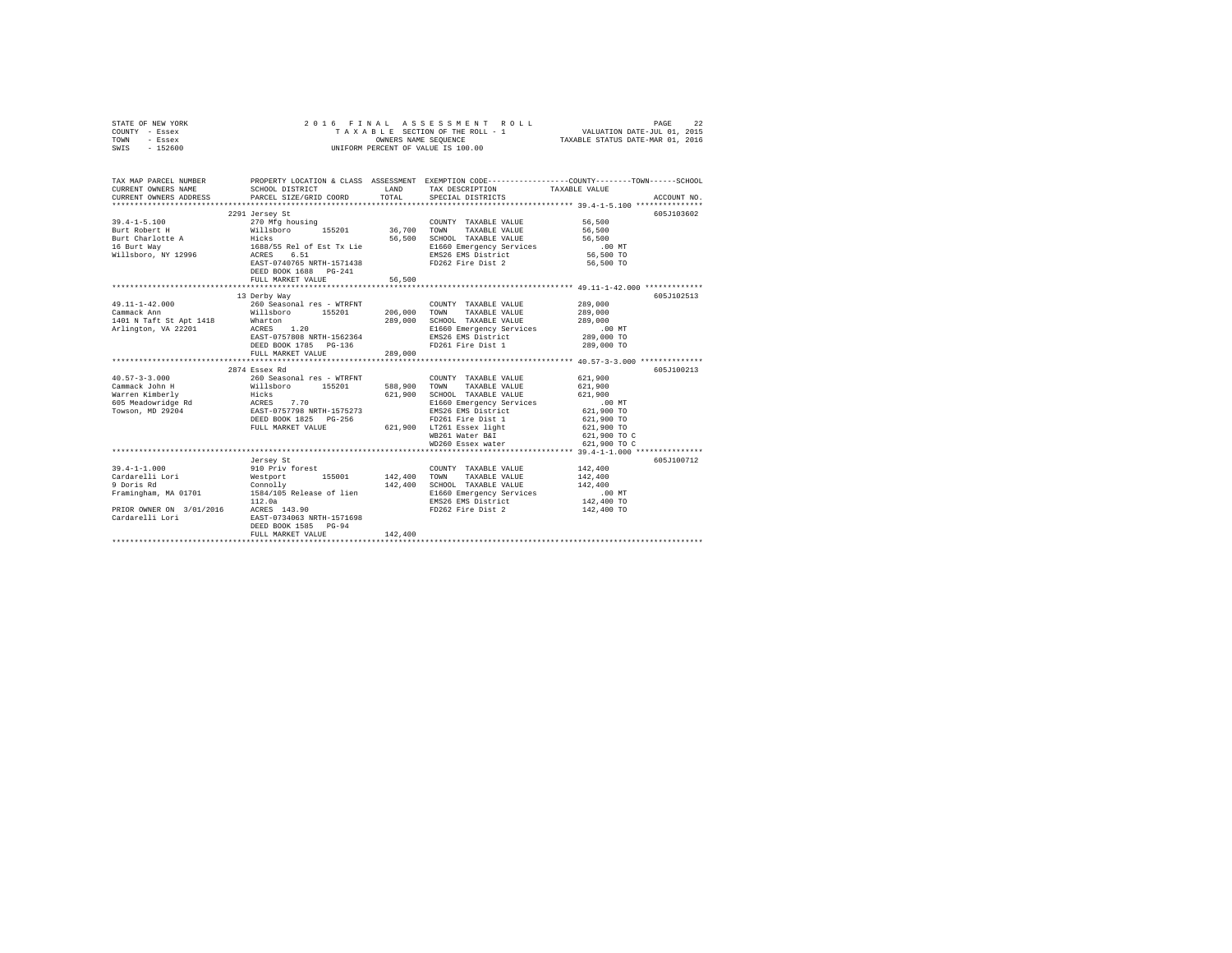| STATE OF NEW YORK | 2016 FINAL ASSESSMENT ROLL         | 23<br>PAGE                       |
|-------------------|------------------------------------|----------------------------------|
| COUNTY - Essex    | TAXABLE SECTION OF THE ROLL - 1    | VALUATION DATE-JUL 01, 2015      |
| TOWN<br>- Essex   | OWNERS NAME SEOUENCE               | TAXABLE STATUS DATE-MAR 01, 2016 |
| $-152600$<br>SWIS | UNIFORM PERCENT OF VALUE IS 100.00 |                                  |

| TAX MAP PARCEL NUMBER<br>CURRENT OWNERS NAME<br>CURRENT OWNERS ADDRESS                                                                                                                                                                                                                                                                                                                                                                                                                                                                                                                   | SCHOOL DISTRICT LAND<br>PARCEL SIZE/GRID COORD     | TOTAL   | PROPERTY LOCATION & CLASS ASSESSMENT EXEMPTION CODE---------------COUNTY-------TOWN------SCHOOL<br>TAX DESCRIPTION<br>SPECIAL DISTRICTS | TAXABLE VALUE | ACCOUNT NO.        |
|------------------------------------------------------------------------------------------------------------------------------------------------------------------------------------------------------------------------------------------------------------------------------------------------------------------------------------------------------------------------------------------------------------------------------------------------------------------------------------------------------------------------------------------------------------------------------------------|----------------------------------------------------|---------|-----------------------------------------------------------------------------------------------------------------------------------------|---------------|--------------------|
|                                                                                                                                                                                                                                                                                                                                                                                                                                                                                                                                                                                          |                                                    |         |                                                                                                                                         |               |                    |
|                                                                                                                                                                                                                                                                                                                                                                                                                                                                                                                                                                                          | 28 School St                                       |         |                                                                                                                                         |               | 605J102814         |
| $\begin{tabular}{lcccc} $\texttt{1.11} & $\color{red}$ & $\color{red}$ & $\color{red}$ & $\color{red}$ & $\color{red}$ & $\color{red}$ & $\color{red}$ & $\color{red}$ & $\color{red}$ & $\color{red}$ & $\color{red}$ & $\color{red}$ & $\color{red}$ & $\color{red}$ & $\color{red}$ & $\color{red}$ & $\color{red}$ & $\color{red}$ & $\color{red}$ & $\color{red}$ & $\color{red}$ & $\color{red}$ & $\color{red}$ & $\color{red}$ \\ \textbf{Case 1 1.1} & $\color{red}$ & $\color{red}$ & $\color{red}$ & $\color{red}$ & $\color{red}$ & $\color{red}$ & $\color{red}$ & $\color$ |                                                    |         |                                                                                                                                         |               | $0 \t 30.000$      |
|                                                                                                                                                                                                                                                                                                                                                                                                                                                                                                                                                                                          |                                                    |         |                                                                                                                                         |               |                    |
|                                                                                                                                                                                                                                                                                                                                                                                                                                                                                                                                                                                          |                                                    |         |                                                                                                                                         |               |                    |
|                                                                                                                                                                                                                                                                                                                                                                                                                                                                                                                                                                                          |                                                    |         |                                                                                                                                         |               |                    |
|                                                                                                                                                                                                                                                                                                                                                                                                                                                                                                                                                                                          |                                                    |         | E1660 Emergency Services<br>EMS26 EMS District<br>70,100 FD261 Fire Dist 1                                                              |               |                    |
|                                                                                                                                                                                                                                                                                                                                                                                                                                                                                                                                                                                          | DEED BOOK 1530 PG-76                               |         |                                                                                                                                         | 70,100 TO     |                    |
|                                                                                                                                                                                                                                                                                                                                                                                                                                                                                                                                                                                          | FULL MARKET VALUE                                  |         |                                                                                                                                         | 70,100 TO     |                    |
|                                                                                                                                                                                                                                                                                                                                                                                                                                                                                                                                                                                          |                                                    |         |                                                                                                                                         |               |                    |
|                                                                                                                                                                                                                                                                                                                                                                                                                                                                                                                                                                                          | 1835 NYS Route 22                                  |         |                                                                                                                                         |               | 6057015002         |
| $49.1 - 1 - 37.112$                                                                                                                                                                                                                                                                                                                                                                                                                                                                                                                                                                      |                                                    |         | COUNTY TAXABLE VALUE 105,100                                                                                                            |               |                    |
| Cerny John Henry<br>Annabody Ed                                                                                                                                                                                                                                                                                                                                                                                                                                                                                                                                                          |                                                    |         |                                                                                                                                         | 105,100       |                    |
|                                                                                                                                                                                                                                                                                                                                                                                                                                                                                                                                                                                          |                                                    |         | 105,100 SCHOOL TAXABLE VALUE $105,100$<br>R1660 Emergency Services 00                                                                   |               |                    |
| East Chatham, NY 12060                                                                                                                                                                                                                                                                                                                                                                                                                                                                                                                                                                   | EAST-0744134 NRTH-1561466<br>DEED ROOK 1799 -- - - |         |                                                                                                                                         |               |                    |
|                                                                                                                                                                                                                                                                                                                                                                                                                                                                                                                                                                                          |                                                    |         |                                                                                                                                         |               |                    |
|                                                                                                                                                                                                                                                                                                                                                                                                                                                                                                                                                                                          |                                                    |         |                                                                                                                                         |               |                    |
|                                                                                                                                                                                                                                                                                                                                                                                                                                                                                                                                                                                          |                                                    |         |                                                                                                                                         |               |                    |
|                                                                                                                                                                                                                                                                                                                                                                                                                                                                                                                                                                                          |                                                    |         |                                                                                                                                         |               |                    |
|                                                                                                                                                                                                                                                                                                                                                                                                                                                                                                                                                                                          | 325 Daniels Rd                                     |         |                                                                                                                                         |               | 605J100615         |
|                                                                                                                                                                                                                                                                                                                                                                                                                                                                                                                                                                                          |                                                    |         |                                                                                                                                         |               | 30,000<br>$\Omega$ |
|                                                                                                                                                                                                                                                                                                                                                                                                                                                                                                                                                                                          |                                                    |         |                                                                                                                                         |               |                    |
|                                                                                                                                                                                                                                                                                                                                                                                                                                                                                                                                                                                          |                                                    |         |                                                                                                                                         |               |                    |
|                                                                                                                                                                                                                                                                                                                                                                                                                                                                                                                                                                                          |                                                    |         |                                                                                                                                         |               |                    |
|                                                                                                                                                                                                                                                                                                                                                                                                                                                                                                                                                                                          |                                                    |         |                                                                                                                                         |               |                    |
|                                                                                                                                                                                                                                                                                                                                                                                                                                                                                                                                                                                          |                                                    |         |                                                                                                                                         |               |                    |
|                                                                                                                                                                                                                                                                                                                                                                                                                                                                                                                                                                                          |                                                    |         |                                                                                                                                         |               |                    |
|                                                                                                                                                                                                                                                                                                                                                                                                                                                                                                                                                                                          |                                                    |         |                                                                                                                                         |               |                    |
|                                                                                                                                                                                                                                                                                                                                                                                                                                                                                                                                                                                          | 157 Brookfield Rd                                  |         |                                                                                                                                         |               | 605J100715         |
|                                                                                                                                                                                                                                                                                                                                                                                                                                                                                                                                                                                          |                                                    |         |                                                                                                                                         |               |                    |
|                                                                                                                                                                                                                                                                                                                                                                                                                                                                                                                                                                                          |                                                    |         |                                                                                                                                         |               |                    |
|                                                                                                                                                                                                                                                                                                                                                                                                                                                                                                                                                                                          |                                                    |         |                                                                                                                                         |               |                    |
|                                                                                                                                                                                                                                                                                                                                                                                                                                                                                                                                                                                          |                                                    |         |                                                                                                                                         |               |                    |
|                                                                                                                                                                                                                                                                                                                                                                                                                                                                                                                                                                                          |                                                    |         |                                                                                                                                         |               |                    |
|                                                                                                                                                                                                                                                                                                                                                                                                                                                                                                                                                                                          | FULL MARKET VALUE                                  | 232,700 |                                                                                                                                         |               |                    |
|                                                                                                                                                                                                                                                                                                                                                                                                                                                                                                                                                                                          |                                                    |         |                                                                                                                                         |               |                    |
|                                                                                                                                                                                                                                                                                                                                                                                                                                                                                                                                                                                          | 243 Brookfield Rd                                  |         |                                                                                                                                         |               | 605Z013004         |
|                                                                                                                                                                                                                                                                                                                                                                                                                                                                                                                                                                                          |                                                    |         |                                                                                                                                         |               |                    |
|                                                                                                                                                                                                                                                                                                                                                                                                                                                                                                                                                                                          |                                                    |         |                                                                                                                                         |               |                    |
|                                                                                                                                                                                                                                                                                                                                                                                                                                                                                                                                                                                          |                                                    |         |                                                                                                                                         |               |                    |
|                                                                                                                                                                                                                                                                                                                                                                                                                                                                                                                                                                                          |                                                    |         |                                                                                                                                         |               |                    |
|                                                                                                                                                                                                                                                                                                                                                                                                                                                                                                                                                                                          |                                                    |         |                                                                                                                                         |               |                    |
|                                                                                                                                                                                                                                                                                                                                                                                                                                                                                                                                                                                          |                                                    |         | FD262 Fire Dist 2 71,600 TO                                                                                                             |               |                    |
|                                                                                                                                                                                                                                                                                                                                                                                                                                                                                                                                                                                          | DEED BOOK 1094 PG-206<br>FULL MARKET VALUE 71,600  |         |                                                                                                                                         |               |                    |
|                                                                                                                                                                                                                                                                                                                                                                                                                                                                                                                                                                                          |                                                    |         |                                                                                                                                         |               |                    |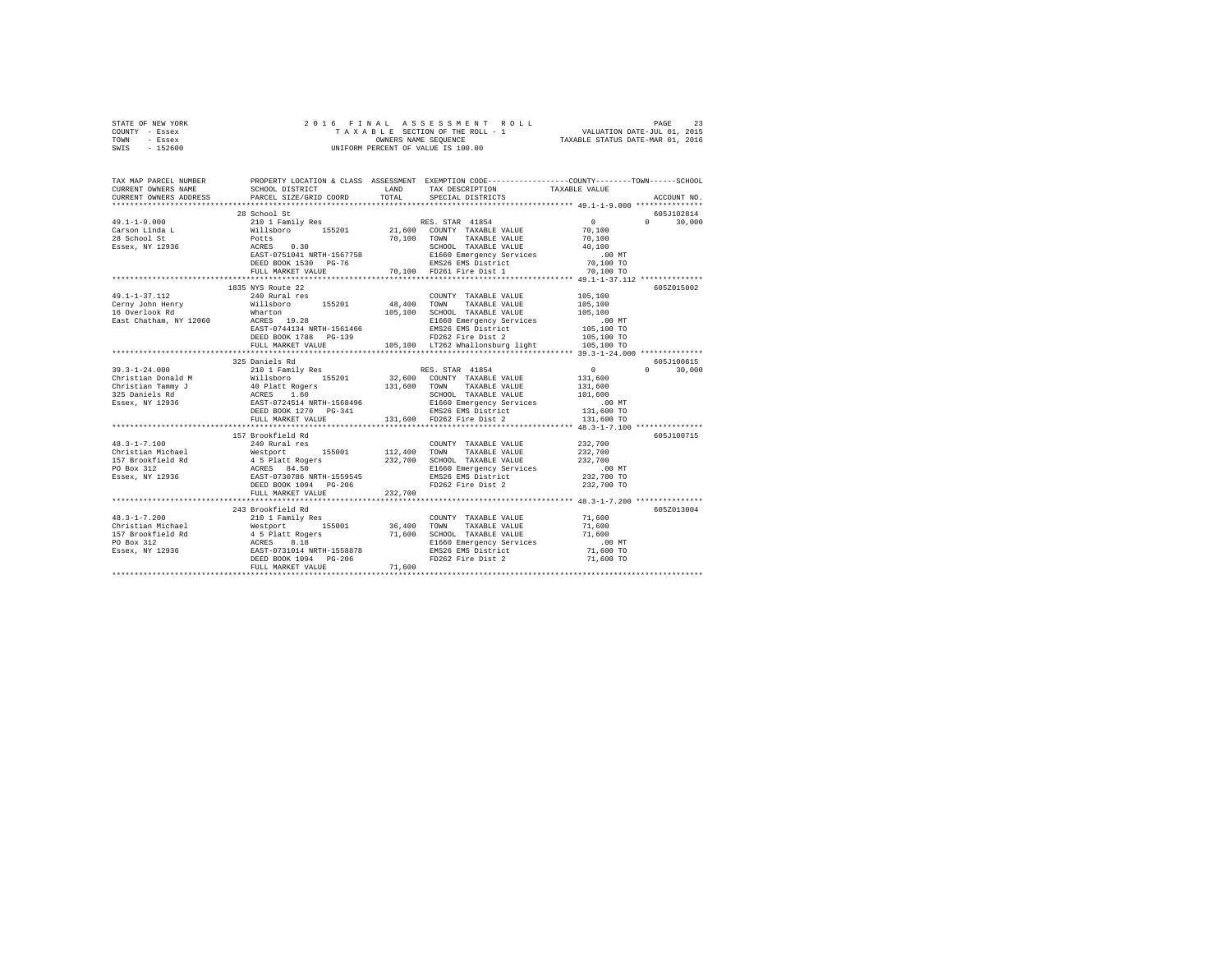| TAX MAP PARCEL NUMBER PROPERTY LOCATION & CLASS ASSESSMENT EXEMPTION CODE---------------COUNTY-------TOWN------SCHOOL<br>SCHOOL DISTRICT LAND TAX DESCRIPTION TAXABLE VALUE<br>CURRENT OWNERS NAME<br>PARCEL SIZE/GRID COORD TOTAL<br>SPECIAL DISTRICTS<br>CURRENT OWNERS ADDRESS<br>ACCOUNT NO.<br>605J104001<br>Brookfield Rd<br>Erookiela ka<br>131 Rural vac<br>-10<br>Westport 155001 26,000 TOWN TAXABLE VALUE Splatt Rogers 26,000 SCHOOL TAXABLE VALUE Splatt Rogers 9<br>26,000 SCHOOL TAXABLE VALUE Splatt CONSTRAINER PRODUCE 26,000 E1660 Emergency Servic<br> | STATE OF NEW YORK<br>COUNTY - Essex<br>TOWN - Essex | 2016 FINAL ASSESSMENT ROLL 1<br>TAXABLE SECTION OF THE ROLL -1<br>ONIFORM PERCENT OF VALUE IS 100.00 | 5 FINAL ASSESSMENT ROLL (2015)<br>TAXABLE SECTION OF THE ROLL - 1 (2015)<br>OWNERS NAME SEQUENCE (2015) TAXABLE STATUS DATE-JUL (2016) |  |
|----------------------------------------------------------------------------------------------------------------------------------------------------------------------------------------------------------------------------------------------------------------------------------------------------------------------------------------------------------------------------------------------------------------------------------------------------------------------------------------------------------------------------------------------------------------------------|-----------------------------------------------------|------------------------------------------------------------------------------------------------------|----------------------------------------------------------------------------------------------------------------------------------------|--|
|                                                                                                                                                                                                                                                                                                                                                                                                                                                                                                                                                                            | SWIS - 152600                                       |                                                                                                      |                                                                                                                                        |  |
|                                                                                                                                                                                                                                                                                                                                                                                                                                                                                                                                                                            |                                                     |                                                                                                      |                                                                                                                                        |  |
|                                                                                                                                                                                                                                                                                                                                                                                                                                                                                                                                                                            |                                                     |                                                                                                      |                                                                                                                                        |  |
|                                                                                                                                                                                                                                                                                                                                                                                                                                                                                                                                                                            |                                                     |                                                                                                      |                                                                                                                                        |  |
|                                                                                                                                                                                                                                                                                                                                                                                                                                                                                                                                                                            |                                                     |                                                                                                      |                                                                                                                                        |  |
|                                                                                                                                                                                                                                                                                                                                                                                                                                                                                                                                                                            |                                                     |                                                                                                      |                                                                                                                                        |  |
|                                                                                                                                                                                                                                                                                                                                                                                                                                                                                                                                                                            |                                                     |                                                                                                      |                                                                                                                                        |  |
|                                                                                                                                                                                                                                                                                                                                                                                                                                                                                                                                                                            |                                                     |                                                                                                      |                                                                                                                                        |  |
|                                                                                                                                                                                                                                                                                                                                                                                                                                                                                                                                                                            |                                                     |                                                                                                      |                                                                                                                                        |  |
|                                                                                                                                                                                                                                                                                                                                                                                                                                                                                                                                                                            |                                                     |                                                                                                      |                                                                                                                                        |  |
|                                                                                                                                                                                                                                                                                                                                                                                                                                                                                                                                                                            |                                                     |                                                                                                      |                                                                                                                                        |  |
|                                                                                                                                                                                                                                                                                                                                                                                                                                                                                                                                                                            |                                                     |                                                                                                      |                                                                                                                                        |  |
|                                                                                                                                                                                                                                                                                                                                                                                                                                                                                                                                                                            |                                                     |                                                                                                      |                                                                                                                                        |  |
|                                                                                                                                                                                                                                                                                                                                                                                                                                                                                                                                                                            |                                                     |                                                                                                      |                                                                                                                                        |  |
|                                                                                                                                                                                                                                                                                                                                                                                                                                                                                                                                                                            |                                                     |                                                                                                      |                                                                                                                                        |  |
|                                                                                                                                                                                                                                                                                                                                                                                                                                                                                                                                                                            |                                                     |                                                                                                      |                                                                                                                                        |  |
|                                                                                                                                                                                                                                                                                                                                                                                                                                                                                                                                                                            |                                                     |                                                                                                      |                                                                                                                                        |  |
|                                                                                                                                                                                                                                                                                                                                                                                                                                                                                                                                                                            |                                                     |                                                                                                      |                                                                                                                                        |  |
|                                                                                                                                                                                                                                                                                                                                                                                                                                                                                                                                                                            |                                                     |                                                                                                      |                                                                                                                                        |  |
|                                                                                                                                                                                                                                                                                                                                                                                                                                                                                                                                                                            |                                                     |                                                                                                      |                                                                                                                                        |  |
|                                                                                                                                                                                                                                                                                                                                                                                                                                                                                                                                                                            |                                                     |                                                                                                      |                                                                                                                                        |  |
|                                                                                                                                                                                                                                                                                                                                                                                                                                                                                                                                                                            |                                                     |                                                                                                      |                                                                                                                                        |  |
|                                                                                                                                                                                                                                                                                                                                                                                                                                                                                                                                                                            |                                                     |                                                                                                      |                                                                                                                                        |  |
|                                                                                                                                                                                                                                                                                                                                                                                                                                                                                                                                                                            |                                                     |                                                                                                      |                                                                                                                                        |  |
|                                                                                                                                                                                                                                                                                                                                                                                                                                                                                                                                                                            |                                                     |                                                                                                      |                                                                                                                                        |  |
|                                                                                                                                                                                                                                                                                                                                                                                                                                                                                                                                                                            |                                                     |                                                                                                      |                                                                                                                                        |  |
|                                                                                                                                                                                                                                                                                                                                                                                                                                                                                                                                                                            |                                                     |                                                                                                      |                                                                                                                                        |  |
|                                                                                                                                                                                                                                                                                                                                                                                                                                                                                                                                                                            |                                                     |                                                                                                      |                                                                                                                                        |  |
|                                                                                                                                                                                                                                                                                                                                                                                                                                                                                                                                                                            |                                                     |                                                                                                      |                                                                                                                                        |  |
|                                                                                                                                                                                                                                                                                                                                                                                                                                                                                                                                                                            |                                                     |                                                                                                      |                                                                                                                                        |  |
|                                                                                                                                                                                                                                                                                                                                                                                                                                                                                                                                                                            |                                                     |                                                                                                      |                                                                                                                                        |  |
|                                                                                                                                                                                                                                                                                                                                                                                                                                                                                                                                                                            |                                                     |                                                                                                      |                                                                                                                                        |  |
|                                                                                                                                                                                                                                                                                                                                                                                                                                                                                                                                                                            |                                                     |                                                                                                      |                                                                                                                                        |  |
|                                                                                                                                                                                                                                                                                                                                                                                                                                                                                                                                                                            |                                                     |                                                                                                      |                                                                                                                                        |  |
|                                                                                                                                                                                                                                                                                                                                                                                                                                                                                                                                                                            |                                                     |                                                                                                      |                                                                                                                                        |  |
|                                                                                                                                                                                                                                                                                                                                                                                                                                                                                                                                                                            |                                                     |                                                                                                      |                                                                                                                                        |  |
|                                                                                                                                                                                                                                                                                                                                                                                                                                                                                                                                                                            |                                                     |                                                                                                      |                                                                                                                                        |  |
| 46.1-1-1-0.000 COUNTY TAXABLE VALUE 27,000 COUNTY TAXABLE VALUE 27,700 COUNTY TAXABLE VALUE 27,700 COUNTY TAXABLE VALUE 27,700 POPPING CHITING AT 14 REVENUE 27,700 COUNTY TAXABLE VALUE 27,700 POPPING CHITING ACRES 12.00 20                                                                                                                                                                                                                                                                                                                                             |                                                     |                                                                                                      |                                                                                                                                        |  |
|                                                                                                                                                                                                                                                                                                                                                                                                                                                                                                                                                                            |                                                     |                                                                                                      |                                                                                                                                        |  |
| 605J103003<br>1793 Lake Shore Rd                                                                                                                                                                                                                                                                                                                                                                                                                                                                                                                                           |                                                     |                                                                                                      |                                                                                                                                        |  |
| $0 \t 30,000$                                                                                                                                                                                                                                                                                                                                                                                                                                                                                                                                                              |                                                     |                                                                                                      |                                                                                                                                        |  |
|                                                                                                                                                                                                                                                                                                                                                                                                                                                                                                                                                                            |                                                     |                                                                                                      |                                                                                                                                        |  |
|                                                                                                                                                                                                                                                                                                                                                                                                                                                                                                                                                                            |                                                     |                                                                                                      |                                                                                                                                        |  |
|                                                                                                                                                                                                                                                                                                                                                                                                                                                                                                                                                                            |                                                     |                                                                                                      |                                                                                                                                        |  |
|                                                                                                                                                                                                                                                                                                                                                                                                                                                                                                                                                                            |                                                     |                                                                                                      |                                                                                                                                        |  |
| $\begin{tabular}{ccccc} 49.15-1-5.000 & 1793 \text{ Lase Score} & 100 \text{ Family Res - WTRENT} & \text{RES. STAR } 41854 & 0 \\\hline \text{Coffin Linda L} & 21011 \text{Family Res - WTRENT} & \text{RES. STAR } 41854 & 297,100 \\\hline \text{1793 Lake Shorte Rd} & 1793 \text{ Lake for } 297,100 \\\text{ESsex, NY } 12936 & \text{ACRES} & 1.50 BANNISTARSG & \text{SCHODL } TAKABLE VALUE & 297,100 \\\text$                                                                                                                                                   |                                                     |                                                                                                      |                                                                                                                                        |  |
|                                                                                                                                                                                                                                                                                                                                                                                                                                                                                                                                                                            |                                                     |                                                                                                      |                                                                                                                                        |  |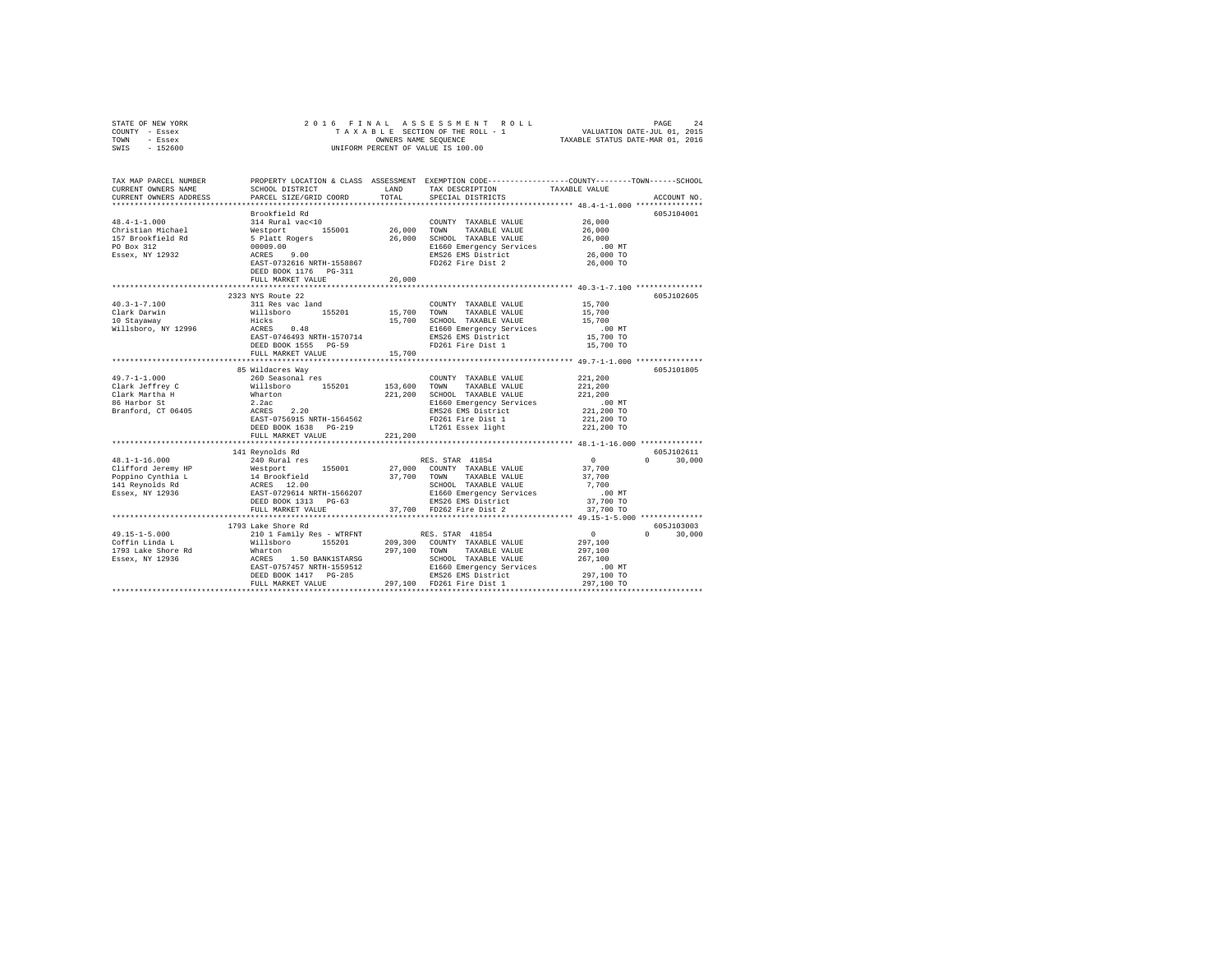| COUNTY - Essex<br>TOWN - Essex<br>SWIS - 152600                                                                                            | UNIFORM PERCENT OF VALUE IS 100.00        |        |                                                                                                                                                                                                                                                                                                                                                                                    |                                    |               |
|--------------------------------------------------------------------------------------------------------------------------------------------|-------------------------------------------|--------|------------------------------------------------------------------------------------------------------------------------------------------------------------------------------------------------------------------------------------------------------------------------------------------------------------------------------------------------------------------------------------|------------------------------------|---------------|
| TAX MAP PARCEL NUMBER<br>CURRENT OWNERS NAME<br>CURRENT OWNERS ADDRESS                                                                     | SCHOOL DISTRICT<br>PARCEL SIZE/GRID COORD |        | PROPERTY LOCATION & CLASS ASSESSMENT EXEMPTION CODE---------------COUNTY-------TOWN------SCHOOL<br>LAND TAX DESCRIPTION TAXABLE VALUE<br>TOTAL SPECIAL DISTRICTS                                                                                                                                                                                                                   |                                    | ACCOUNT NO.   |
|                                                                                                                                            |                                           |        |                                                                                                                                                                                                                                                                                                                                                                                    |                                    |               |
|                                                                                                                                            | 693 Walker Rd                             |        |                                                                                                                                                                                                                                                                                                                                                                                    |                                    | 6079978515    |
|                                                                                                                                            |                                           |        | COUNTY TAXABLE VALUE<br>TAXABLE VALUE                                                                                                                                                                                                                                                                                                                                              | $\scriptstyle{271,500}$<br>271,500 |               |
|                                                                                                                                            |                                           |        |                                                                                                                                                                                                                                                                                                                                                                                    |                                    |               |
|                                                                                                                                            |                                           |        | 271,500 SCHOOL TAXABLE VALUE 1600 271,500<br>E1660 Energency Services 271,500<br>ENS26 EMS District 271,500 TO<br>FD262 Fire Dist 271,500 TO<br>F262 Whallonsburg light 271,500 TO<br>LT262 Whallonsburg light 271,500 TO                                                                                                                                                          |                                    |               |
|                                                                                                                                            |                                           |        |                                                                                                                                                                                                                                                                                                                                                                                    |                                    |               |
|                                                                                                                                            | 1615/274-Easement<br>ACRES 31.90          |        |                                                                                                                                                                                                                                                                                                                                                                                    |                                    |               |
|                                                                                                                                            | EAST-0739745 NRTH-1554899                 |        |                                                                                                                                                                                                                                                                                                                                                                                    |                                    |               |
|                                                                                                                                            | DEED BOOK 1035 PG-269                     |        |                                                                                                                                                                                                                                                                                                                                                                                    |                                    |               |
|                                                                                                                                            | FULL MARKET VALUE 271,500                 |        |                                                                                                                                                                                                                                                                                                                                                                                    |                                    |               |
|                                                                                                                                            |                                           |        |                                                                                                                                                                                                                                                                                                                                                                                    |                                    |               |
|                                                                                                                                            | Main St                                   |        |                                                                                                                                                                                                                                                                                                                                                                                    |                                    | 6057014002    |
| $40.73 - 2 - 11.000 / 1$                                                                                                                   | 464 Office bldg.                          |        | COUNTY TAXABLE VALUE                                                                                                                                                                                                                                                                                                                                                               | 185,000                            |               |
| College for Every Student Inc Willsboro 155201 100 TOWN 2303 Main St Potts 2003 2009 20100                                                 |                                           |        |                                                                                                                                                                                                                                                                                                                                                                                    | 185,000<br>185,000                 |               |
|                                                                                                                                            |                                           |        |                                                                                                                                                                                                                                                                                                                                                                                    |                                    |               |
|                                                                                                                                            |                                           |        |                                                                                                                                                                                                                                                                                                                                                                                    |                                    |               |
|                                                                                                                                            |                                           |        | $\begin{tabular}{l c c c} \hline \texttt{E1660} & Remmeron P. & \texttt{S241} & \texttt{S241} & \texttt{0.0} & \texttt{MT} \\ \hline \texttt{R1826} & \texttt{R183} & \texttt{B184} & \texttt{10.0} & \texttt{10.0} & \texttt{10.0} & \texttt{10.0} & \texttt{10.0} \\ \texttt{F1261} & \texttt{F1F} & \texttt{D181} & \texttt{10.0} & \texttt{10.0} & \texttt{10.0} & \texttt{10$ |                                    |               |
|                                                                                                                                            |                                           |        |                                                                                                                                                                                                                                                                                                                                                                                    |                                    |               |
| College for Every Student Inc                                                                                                              |                                           |        |                                                                                                                                                                                                                                                                                                                                                                                    |                                    |               |
|                                                                                                                                            |                                           |        |                                                                                                                                                                                                                                                                                                                                                                                    |                                    |               |
|                                                                                                                                            |                                           |        |                                                                                                                                                                                                                                                                                                                                                                                    |                                    |               |
|                                                                                                                                            |                                           |        |                                                                                                                                                                                                                                                                                                                                                                                    |                                    |               |
| $57.1 - 2 - 6.000$                                                                                                                         |                                           |        |                                                                                                                                                                                                                                                                                                                                                                                    | 20,418 20,418 20,418               | 605J100606    |
|                                                                                                                                            |                                           |        |                                                                                                                                                                                                                                                                                                                                                                                    |                                    |               |
|                                                                                                                                            |                                           |        |                                                                                                                                                                                                                                                                                                                                                                                    |                                    |               |
|                                                                                                                                            |                                           |        |                                                                                                                                                                                                                                                                                                                                                                                    |                                    |               |
|                                                                                                                                            |                                           |        |                                                                                                                                                                                                                                                                                                                                                                                    |                                    |               |
|                                                                                                                                            |                                           |        |                                                                                                                                                                                                                                                                                                                                                                                    |                                    |               |
| MAY BE SUBJECT TO PAYMENT FULL MARKET VALUE 64,900 64,900 FD262 Fire Dist 2 64,900 TO<br>UNDER AGDIST LAW TIL 2020                         |                                           |        |                                                                                                                                                                                                                                                                                                                                                                                    |                                    |               |
|                                                                                                                                            |                                           |        |                                                                                                                                                                                                                                                                                                                                                                                    |                                    |               |
|                                                                                                                                            | 68 Reynolds Rd<br>240 Rural res           |        |                                                                                                                                                                                                                                                                                                                                                                                    |                                    | 605J102612    |
| 48.1-1-13.000                                                                                                                              |                                           |        | RES. STAR 41854                                                                                                                                                                                                                                                                                                                                                                    | $\overline{a}$                     | $0 \t 30,000$ |
| Connor Andrea E and Mestport 155001 38,900 COUNTY TAXABLE VALUE 73,700<br>68 Reynolds Rd 17 18 Brookfield 73,700 TOWN TAXABLE VALUE 73,700 |                                           |        |                                                                                                                                                                                                                                                                                                                                                                                    |                                    |               |
|                                                                                                                                            |                                           |        |                                                                                                                                                                                                                                                                                                                                                                                    |                                    |               |
| Essex, NY 12936 20.0 A                                                                                                                     |                                           |        |                                                                                                                                                                                                                                                                                                                                                                                    |                                    |               |
|                                                                                                                                            |                                           |        |                                                                                                                                                                                                                                                                                                                                                                                    |                                    |               |
|                                                                                                                                            |                                           |        |                                                                                                                                                                                                                                                                                                                                                                                    |                                    |               |
|                                                                                                                                            | FULL MARKET VALUE                         | 73,700 |                                                                                                                                                                                                                                                                                                                                                                                    |                                    |               |
|                                                                                                                                            |                                           |        |                                                                                                                                                                                                                                                                                                                                                                                    |                                    |               |

STATE OF NEW YORK 25 2016 FINAL ASSESSMENT ROLL CHARGE 25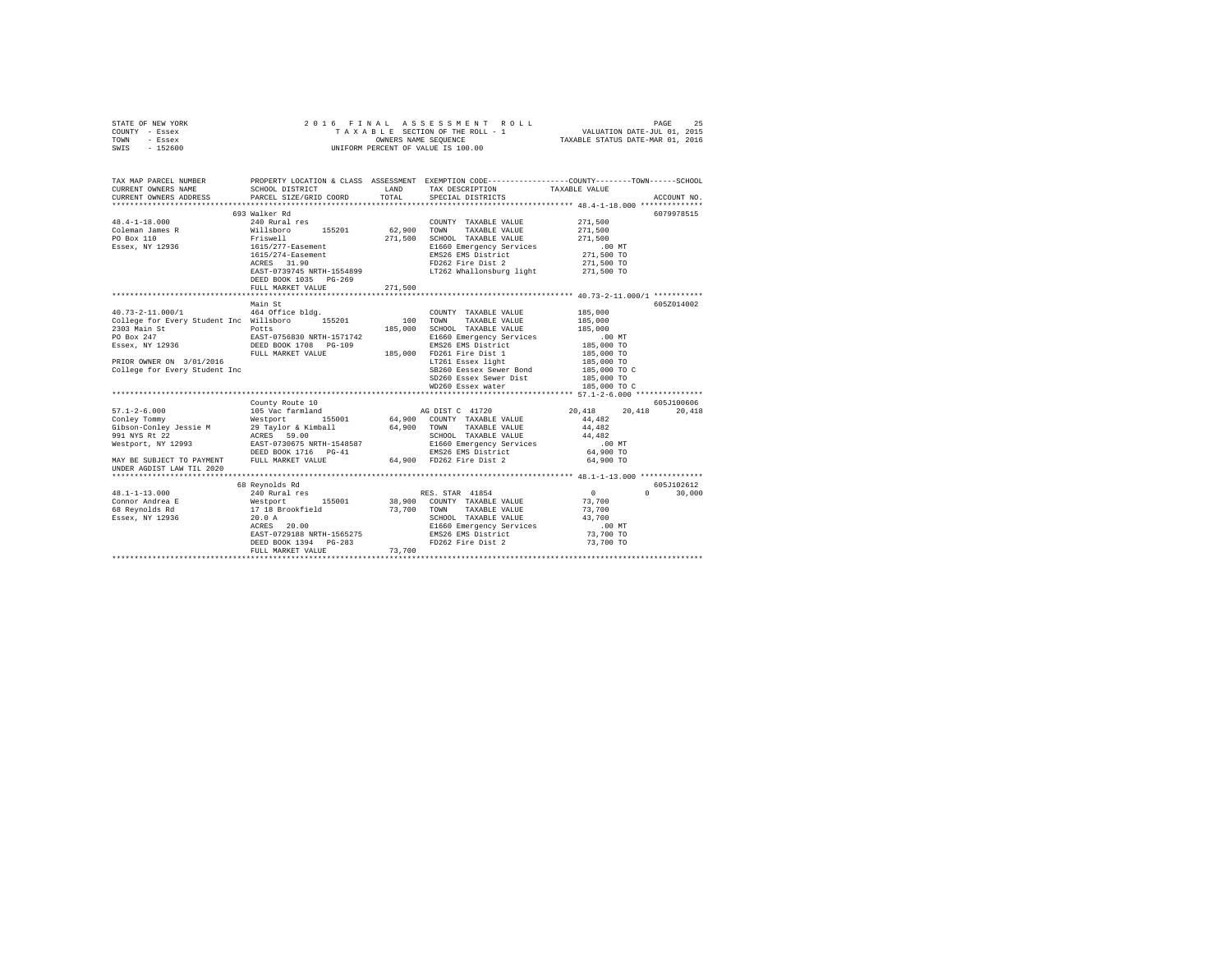|      | STATE OF NEW YORK |  |                      | 2016 FINAL ASSESSMENT ROLL         | 26<br>PAGE                  |
|------|-------------------|--|----------------------|------------------------------------|-----------------------------|
|      | COUNTY - Essex    |  |                      | TAXABLE SECTION OF THE ROLL - 1    | VALUATION DATE-JUL 01, 2015 |
| TOWN | - Essex           |  | OWNERS NAME SEOUENCE | TAXABLE STATUS DATE-MAR 01, 2016   |                             |
| SWIS | - 152600          |  |                      | UNIFORM PERCENT OF VALUE IS 100.00 |                             |

| TAX MAP PARCEL NUMBER<br>CURRENT OWNERS NAME<br>CURRENT OWNERS ADDRESS PARCEL SIZE/GRID COORD             | SCHOOL DISTRICT                                                                                                                                                                   | LAND<br>TOTAL               | TAX DESCRIPTION TAXABLE VALUE<br>SPECIAL DISTRICTS                                                                                                                                                                                                                    | PROPERTY LOCATION & CLASS ASSESSMENT EXEMPTION CODE---------------COUNTY-------TOWN------SCHOOL                                                      | ACCOUNT NO.           |
|-----------------------------------------------------------------------------------------------------------|-----------------------------------------------------------------------------------------------------------------------------------------------------------------------------------|-----------------------------|-----------------------------------------------------------------------------------------------------------------------------------------------------------------------------------------------------------------------------------------------------------------------|------------------------------------------------------------------------------------------------------------------------------------------------------|-----------------------|
| $39.4 - 1 - 4.000$<br>Conway James J<br>Conway Rita J<br>300 Sanders Rd<br>Willsboro, NY 12996            | Jersey St<br>910 Priv forest<br>155201 25,200<br>Willsboro<br>Hicks<br>ACRES 25.20<br>EAST-0737577 NRTH-1573219<br>DEED BOOK 1155 PG-219<br>FULL MARKET VALUE                     | 25,200                      | COUNTY TAXABLE VALUE<br>TAXABLE VALUE<br>TOWN<br>SCHOOL TAXABLE VALUE<br>E1660 Emergency Services<br>EMS26 EMS District<br>FD262 Fire Dist 2                                                                                                                          | 25,200<br>25,200<br>25,200<br>$.00$ MT<br>25,200 TO<br>25,200 TO                                                                                     | 605J103612            |
| $39.4 - 1 - 6.000$<br>Conway James J                                                                      | McAuliffe Way<br>105 Vac farmland<br>Willsboro 155201 41,500<br>DEED BOOK 1665 PG-1<br>FULL MARKET VALUE<br>*************************                                             | 25, 200<br>41,500<br>41,500 | COUNTY TAXABLE VALUE<br>TAXABLE VALUE<br>TOWN<br>SCHOOL TAXABLE VALUE<br>E1660 Emergency Services<br>EMS26 EMS District<br>FD262 Fire Dist 2                                                                                                                          | 41,500<br>41,500<br>41,500<br>.00 MT<br>41,500 TO<br>41,500 TO                                                                                       | 605J103006            |
| $48.76 - 1 - 2.000$<br>Coonrod Emmett J III<br>577 Cook Rd<br>Essex, NY 12936                             | 577 Cook Rd<br>210 1 Family Res<br>Willsboro 155201<br>Friswell<br>0.80<br>ACRES<br>EAST-0743851 NRTH-1555843<br>DEED BOOK 1205 PG-68<br>FULL MARKET VALUE                        |                             | RES. STAR 41854<br>28,000 VETWAR CTS 41120<br>122,800 COUNTY TAXABLE VALUE<br>TOWN<br>TAXABLE VALUE<br>SCHOOL TAXABLE VALUE<br>E1660 Emergency Services<br>122,800 EMS26 EMS District<br>FD262 Fire Dist 2<br>LT262 Whallonsburg light 122,800 TO                     | $^{\circ}$<br>$\circ$<br>15,000<br>15,000 15,000<br>107,800<br>107,800<br>77,800<br>$.00$ MT<br>122,800 TO<br>122,800 TO                             | 605-7100602<br>30,000 |
| $40.73 - 5 - 3.210$<br>Cordasco Joseph<br>PO Box 181<br>PRIOR OWNER ON 3/01/2016 ACRES<br>Cordasco Joseph | 10 Ross Way<br>210 1 Family Res<br>Willsboro 155201<br>Potts<br>0.58 BANKDITECH<br>ACRES 0.50 DENNISS.<br>EAST-0756736 NRTH-1570599<br>DEED BOOK 1501 PG-201<br>FULL MARKET VALUE | 292,500<br>292,500          | RES. STAR 41854<br>62,300 COUNTY TAXABLE VALUE<br>TAXABLE VALUE<br>TOWN<br>SCHOOL TAXABLE VALUE<br>E1660 Emergency Services<br>EMS26 EMS District<br>FD261 Fire Dist 1<br>LT261 Essex light<br>SB260 Eessex Sewer Bond<br>SD260 Essex Sewer Dist<br>WD260 Essex water | 0<br>$\mathbf{r}$<br>292.500<br>292,500<br>262,500<br>.00 MT<br>292,500 TO<br>292,500 TO<br>292,500 TO<br>292,500 TO C<br>292,500 TO<br>292,500 TO C | 605J187001<br>30,000  |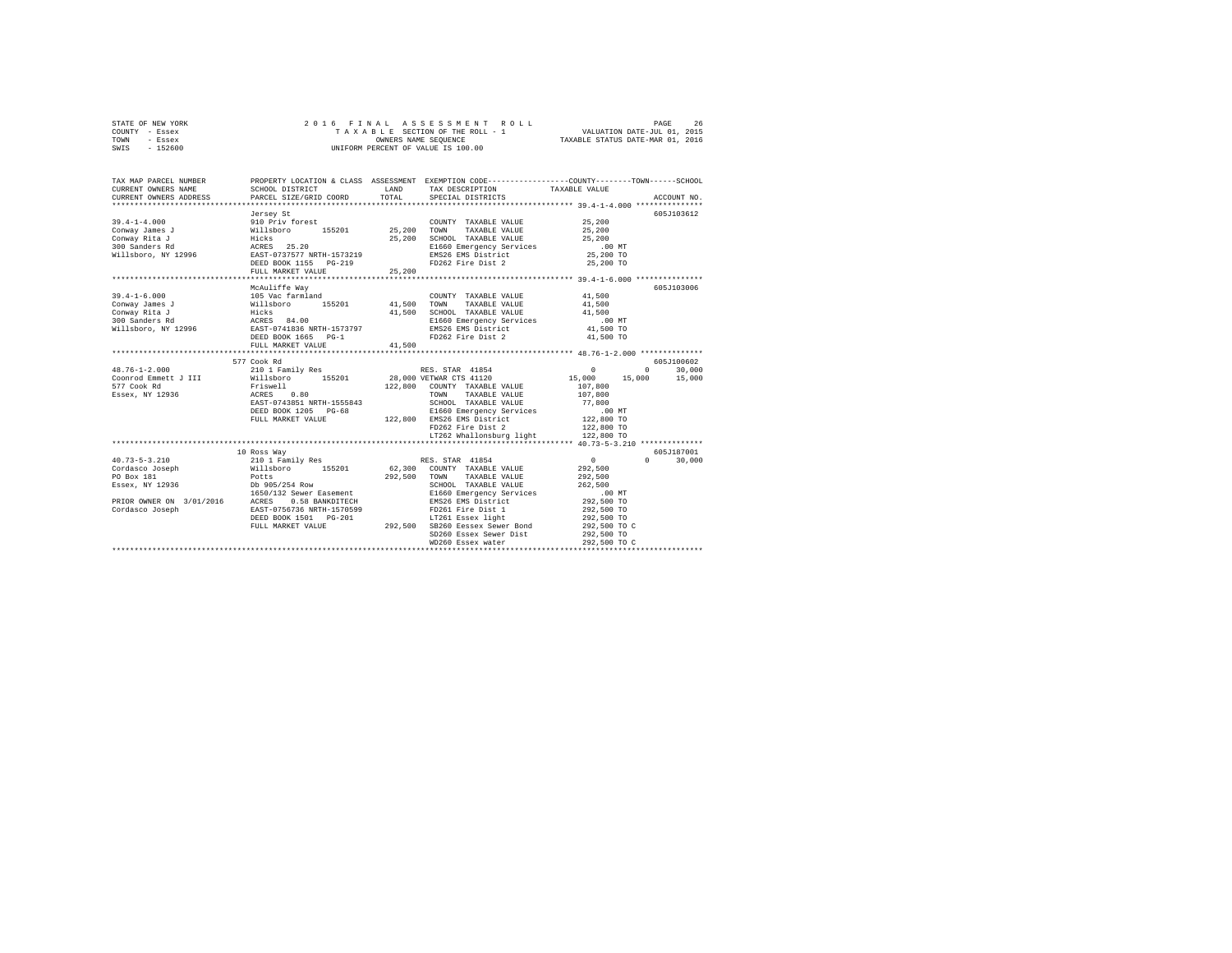| STATE OF NEW YORK<br>COUNTY - Essex<br>TOWN - Essex<br>SWIS - 152600 | 2016 FINAL ASSESSMENT R<br>TAXABLE SECTION OF THE ROLL - 1<br>OWNERS NAME SEQUENCE<br>UNIFORM PERCENT OF VALUE IS 100.00                                                                                                                                                                                                                                                                                                                         |         | 2016 FINAL ASSESSMENT ROLL   |                                |                         |
|----------------------------------------------------------------------|--------------------------------------------------------------------------------------------------------------------------------------------------------------------------------------------------------------------------------------------------------------------------------------------------------------------------------------------------------------------------------------------------------------------------------------------------|---------|------------------------------|--------------------------------|-------------------------|
| CURRENT OWNERS NAME                                                  | TAX MAP PARCEL NUMBER PROPERTY LOCATION & CLASS ASSESSMENT EXEMPTION CODE--------------COUNTY-------TOWN------SCHOOL<br>SCHOOL DISTRICT TAND TAX DESCRIPTION                                                                                                                                                                                                                                                                                     |         |                              | TAXABLE VALUE                  |                         |
|                                                                      | CURRENT OWNERS ADDRESS . PARCEL SIZE/GRID COORD . INN TOTAL SPECIAL DISTRICTS                                                                                                                                                                                                                                                                                                                                                                    |         |                              |                                | ACCOUNT NO.             |
|                                                                      | 154 Sayre Rd                                                                                                                                                                                                                                                                                                                                                                                                                                     |         |                              |                                | 605J101605              |
|                                                                      |                                                                                                                                                                                                                                                                                                                                                                                                                                                  |         |                              |                                | 112,250 112,250 112,250 |
|                                                                      |                                                                                                                                                                                                                                                                                                                                                                                                                                                  |         |                              |                                |                         |
|                                                                      |                                                                                                                                                                                                                                                                                                                                                                                                                                                  |         |                              |                                | $0$ 0 65,300<br>112,250 |
|                                                                      |                                                                                                                                                                                                                                                                                                                                                                                                                                                  |         |                              |                                |                         |
|                                                                      |                                                                                                                                                                                                                                                                                                                                                                                                                                                  |         |                              |                                |                         |
|                                                                      |                                                                                                                                                                                                                                                                                                                                                                                                                                                  |         |                              |                                |                         |
|                                                                      |                                                                                                                                                                                                                                                                                                                                                                                                                                                  |         | FD262 Fire Dist 2            | 224,500 TO                     |                         |
|                                                                      |                                                                                                                                                                                                                                                                                                                                                                                                                                                  |         |                              |                                |                         |
|                                                                      | 1845 Lake Shore Rd                                                                                                                                                                                                                                                                                                                                                                                                                               |         |                              |                                | 605J100915              |
|                                                                      |                                                                                                                                                                                                                                                                                                                                                                                                                                                  |         |                              |                                |                         |
|                                                                      |                                                                                                                                                                                                                                                                                                                                                                                                                                                  |         |                              |                                |                         |
|                                                                      |                                                                                                                                                                                                                                                                                                                                                                                                                                                  |         |                              |                                |                         |
|                                                                      |                                                                                                                                                                                                                                                                                                                                                                                                                                                  |         |                              |                                |                         |
|                                                                      |                                                                                                                                                                                                                                                                                                                                                                                                                                                  |         |                              |                                |                         |
|                                                                      |                                                                                                                                                                                                                                                                                                                                                                                                                                                  |         |                              |                                |                         |
|                                                                      |                                                                                                                                                                                                                                                                                                                                                                                                                                                  |         |                              |                                |                         |
|                                                                      |                                                                                                                                                                                                                                                                                                                                                                                                                                                  |         | FD261 Fire Dist 1            | 283,400 TO                     |                         |
|                                                                      |                                                                                                                                                                                                                                                                                                                                                                                                                                                  |         |                              |                                |                         |
|                                                                      | 1972 Lake Shore Rd                                                                                                                                                                                                                                                                                                                                                                                                                               |         |                              |                                | 605J102113              |
|                                                                      | $\begin{array}{l} \texttt{49.7-4-11.000} \end{array} \quad \begin{array}{l} \texttt{284.400} \\ \texttt{29.7-4-11.000} \end{array} \quad \begin{array}{l} \texttt{284.400} \\ \texttt{218.600} \end{array} \quad \begin{array}{l} \texttt{CONTY} \\ \texttt{20INT} \end{array} \quad \begin{array}{l} \texttt{28.400} \\ \texttt{218.600} \end{array} \quad \begin{array}{l} \texttt{TONNY} \\ \texttt{20INT} \end{array} \quad \begin{array}{l$ |         |                              |                                |                         |
|                                                                      |                                                                                                                                                                                                                                                                                                                                                                                                                                                  |         |                              |                                |                         |
|                                                                      |                                                                                                                                                                                                                                                                                                                                                                                                                                                  |         |                              |                                |                         |
|                                                                      |                                                                                                                                                                                                                                                                                                                                                                                                                                                  |         |                              |                                |                         |
|                                                                      |                                                                                                                                                                                                                                                                                                                                                                                                                                                  |         |                              |                                |                         |
|                                                                      | FULL MARKET VALUE                                                                                                                                                                                                                                                                                                                                                                                                                                | 284,400 |                              |                                |                         |
|                                                                      |                                                                                                                                                                                                                                                                                                                                                                                                                                                  |         |                              |                                |                         |
|                                                                      | 4 Clubhouse Way                                                                                                                                                                                                                                                                                                                                                                                                                                  |         |                              |                                | 605J100701              |
|                                                                      |                                                                                                                                                                                                                                                                                                                                                                                                                                                  |         |                              | 162,400<br>162,400             |                         |
|                                                                      |                                                                                                                                                                                                                                                                                                                                                                                                                                                  |         |                              |                                |                         |
|                                                                      |                                                                                                                                                                                                                                                                                                                                                                                                                                                  |         |                              | 162,400<br>00 MT<br>162,400 TO |                         |
|                                                                      |                                                                                                                                                                                                                                                                                                                                                                                                                                                  |         |                              |                                |                         |
|                                                                      |                                                                                                                                                                                                                                                                                                                                                                                                                                                  |         | FD261 Fire Dist 1 162.400 TO |                                |                         |
|                                                                      | EAST-0757634 NRTH-1562845                                                                                                                                                                                                                                                                                                                                                                                                                        |         |                              |                                |                         |
|                                                                      | DEED BOOK 1741    PG-291<br>FULL MARKET VALUE                                                                                                                                                                                                                                                                                                                                                                                                    | 162,400 |                              |                                |                         |
|                                                                      |                                                                                                                                                                                                                                                                                                                                                                                                                                                  |         |                              |                                |                         |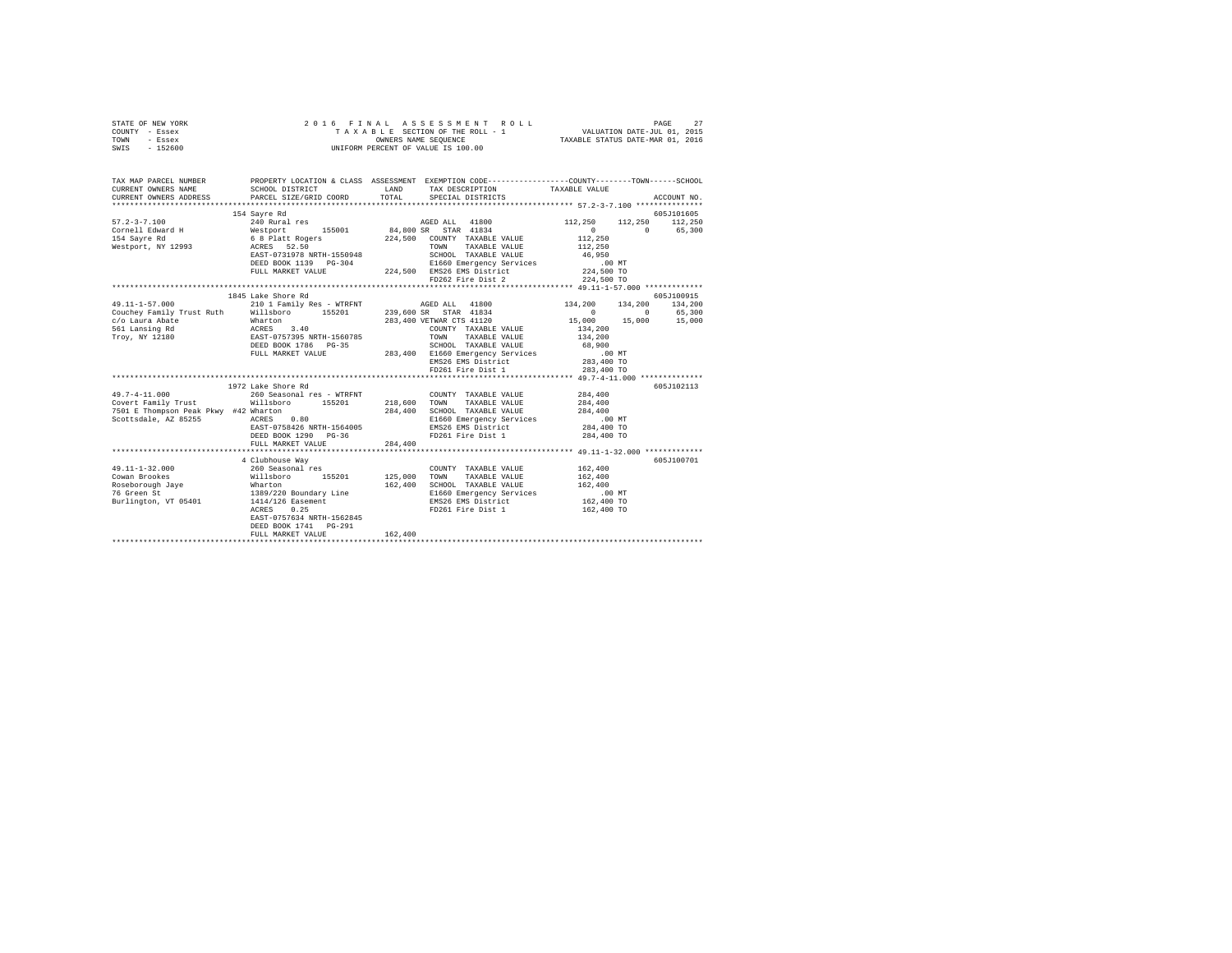| STATE OF NEW YORK | 2016 FINAL ASSESSMENT ROLL         | 28<br>PAGE                       |
|-------------------|------------------------------------|----------------------------------|
| COUNTY - Essex    | TAXABLE SECTION OF THE ROLL - 1    | VALUATION DATE-JUL 01, 2015      |
| TOWN<br>- Essex   | OWNERS NAME SEOUENCE               | TAXABLE STATUS DATE-MAR 01, 2016 |
| $-152600$<br>SWIS | UNIFORM PERCENT OF VALUE IS 100.00 |                                  |

| TAX MAP PARCEL NUMBER<br>CURRENT OWNERS NAME<br>CURRENT OWNERS ADDRESS                                                                                                                                                                                                                                                                                                                                                                       | SCHOOL DISTRICT TAND TAX DESCRIPTION<br>PARCEL SIZE/GRID COORD TOTAL                                                                                                                                                                                                                                                                                                                                               |         | SPECIAL DISTRICTS                      | PROPERTY LOCATION & CLASS ASSESSMENT EXEMPTION CODE----------------COUNTY-------TOWN-----SCHOOL<br>TAXABLE VALUE<br>ACCOUNT NO. |
|----------------------------------------------------------------------------------------------------------------------------------------------------------------------------------------------------------------------------------------------------------------------------------------------------------------------------------------------------------------------------------------------------------------------------------------------|--------------------------------------------------------------------------------------------------------------------------------------------------------------------------------------------------------------------------------------------------------------------------------------------------------------------------------------------------------------------------------------------------------------------|---------|----------------------------------------|---------------------------------------------------------------------------------------------------------------------------------|
|                                                                                                                                                                                                                                                                                                                                                                                                                                              |                                                                                                                                                                                                                                                                                                                                                                                                                    |         |                                        |                                                                                                                                 |
|                                                                                                                                                                                                                                                                                                                                                                                                                                              | Lake Shore Rd                                                                                                                                                                                                                                                                                                                                                                                                      |         |                                        | 605J101002                                                                                                                      |
| $\begin{tabular}{l c c c c c} \hline & \multicolumn{3}{c }{\textbf{19.7--4-6.000}} & \multicolumn{3}{c }{\textbf{19.8--4-6.000}} & \multicolumn{3}{c }{\textbf{19.8--4-6.000}} & \multicolumn{3}{c }{\textbf{19.8--4-6.000}} & \multicolumn{3}{c }{\textbf{19.8--4-6.000}} & \multicolumn{3}{c }{\textbf{19.8--4-6.000}} & \multicolumn{3}{c }{\textbf{19.8--4-6.000}} & \mult$                                                              |                                                                                                                                                                                                                                                                                                                                                                                                                    |         |                                        |                                                                                                                                 |
|                                                                                                                                                                                                                                                                                                                                                                                                                                              |                                                                                                                                                                                                                                                                                                                                                                                                                    |         |                                        |                                                                                                                                 |
|                                                                                                                                                                                                                                                                                                                                                                                                                                              |                                                                                                                                                                                                                                                                                                                                                                                                                    |         |                                        |                                                                                                                                 |
|                                                                                                                                                                                                                                                                                                                                                                                                                                              |                                                                                                                                                                                                                                                                                                                                                                                                                    |         |                                        | $.00$ MT                                                                                                                        |
|                                                                                                                                                                                                                                                                                                                                                                                                                                              |                                                                                                                                                                                                                                                                                                                                                                                                                    |         |                                        | $46,400$ TO                                                                                                                     |
|                                                                                                                                                                                                                                                                                                                                                                                                                                              |                                                                                                                                                                                                                                                                                                                                                                                                                    |         |                                        | 46,400 TO                                                                                                                       |
|                                                                                                                                                                                                                                                                                                                                                                                                                                              |                                                                                                                                                                                                                                                                                                                                                                                                                    |         |                                        | 46,400 TO                                                                                                                       |
|                                                                                                                                                                                                                                                                                                                                                                                                                                              |                                                                                                                                                                                                                                                                                                                                                                                                                    |         |                                        | *********************** 49.11-1-5.110 ************                                                                              |
| $\begin{tabular}{l c c c c c} \multicolumn{3}{c}{\textbf{C11}} & \multicolumn{3}{c}{\textbf{C21}} & \multicolumn{3}{c}{\textbf{C21}} & \multicolumn{3}{c}{\textbf{C11}} & \multicolumn{3}{c}{\textbf{C21}} & \multicolumn{3}{c}{\textbf{C11}} & \multicolumn{3}{c}{\textbf{C21}} & \multicolumn{3}{c}{\textbf{C12}} & \multicolumn{3}{c}{\textbf{C21}} & \multicolumn{3}{c}{\textbf{C12}} & \multicolumn{3}{c}{\textbf{C13}} & \multicolumn$ | 9 Rock Way                                                                                                                                                                                                                                                                                                                                                                                                         |         |                                        | 605J101003                                                                                                                      |
|                                                                                                                                                                                                                                                                                                                                                                                                                                              |                                                                                                                                                                                                                                                                                                                                                                                                                    |         |                                        |                                                                                                                                 |
|                                                                                                                                                                                                                                                                                                                                                                                                                                              |                                                                                                                                                                                                                                                                                                                                                                                                                    |         |                                        |                                                                                                                                 |
|                                                                                                                                                                                                                                                                                                                                                                                                                                              |                                                                                                                                                                                                                                                                                                                                                                                                                    |         |                                        |                                                                                                                                 |
|                                                                                                                                                                                                                                                                                                                                                                                                                                              |                                                                                                                                                                                                                                                                                                                                                                                                                    |         |                                        |                                                                                                                                 |
|                                                                                                                                                                                                                                                                                                                                                                                                                                              |                                                                                                                                                                                                                                                                                                                                                                                                                    |         |                                        |                                                                                                                                 |
|                                                                                                                                                                                                                                                                                                                                                                                                                                              | EAST-0756454 NRTH-1562116                                                                                                                                                                                                                                                                                                                                                                                          |         | FD261 Fire Dist 1<br>LT261 Essex light | 608,200 TO                                                                                                                      |
|                                                                                                                                                                                                                                                                                                                                                                                                                                              | DEED BOOK 237 PG-518                                                                                                                                                                                                                                                                                                                                                                                               |         |                                        |                                                                                                                                 |
|                                                                                                                                                                                                                                                                                                                                                                                                                                              | FULL MARKET VALUE                                                                                                                                                                                                                                                                                                                                                                                                  | 608,200 |                                        |                                                                                                                                 |
|                                                                                                                                                                                                                                                                                                                                                                                                                                              |                                                                                                                                                                                                                                                                                                                                                                                                                    |         |                                        |                                                                                                                                 |
|                                                                                                                                                                                                                                                                                                                                                                                                                                              | Lake Shore Rd                                                                                                                                                                                                                                                                                                                                                                                                      |         |                                        | 605J178519                                                                                                                      |
|                                                                                                                                                                                                                                                                                                                                                                                                                                              |                                                                                                                                                                                                                                                                                                                                                                                                                    |         |                                        |                                                                                                                                 |
|                                                                                                                                                                                                                                                                                                                                                                                                                                              |                                                                                                                                                                                                                                                                                                                                                                                                                    |         |                                        |                                                                                                                                 |
|                                                                                                                                                                                                                                                                                                                                                                                                                                              |                                                                                                                                                                                                                                                                                                                                                                                                                    |         |                                        |                                                                                                                                 |
|                                                                                                                                                                                                                                                                                                                                                                                                                                              |                                                                                                                                                                                                                                                                                                                                                                                                                    |         |                                        |                                                                                                                                 |
|                                                                                                                                                                                                                                                                                                                                                                                                                                              |                                                                                                                                                                                                                                                                                                                                                                                                                    |         |                                        |                                                                                                                                 |
|                                                                                                                                                                                                                                                                                                                                                                                                                                              |                                                                                                                                                                                                                                                                                                                                                                                                                    |         |                                        | 57,900 TO                                                                                                                       |
|                                                                                                                                                                                                                                                                                                                                                                                                                                              | DEED BOOK 935 PG-136 PD261 Fire Dist 1<br>FULL MARKET VALUE 57,900 LT261 Essex light                                                                                                                                                                                                                                                                                                                               |         |                                        | 57,900 TO                                                                                                                       |
|                                                                                                                                                                                                                                                                                                                                                                                                                                              |                                                                                                                                                                                                                                                                                                                                                                                                                    |         |                                        |                                                                                                                                 |
|                                                                                                                                                                                                                                                                                                                                                                                                                                              | 1926 Lake Shore Rd                                                                                                                                                                                                                                                                                                                                                                                                 |         |                                        | 605J178520                                                                                                                      |
| $49.11 - 1 - 29.000$                                                                                                                                                                                                                                                                                                                                                                                                                         |                                                                                                                                                                                                                                                                                                                                                                                                                    |         | COUNTY TAXABLE VALUE 383,200           |                                                                                                                                 |
| Crater Club Inc                                                                                                                                                                                                                                                                                                                                                                                                                              |                                                                                                                                                                                                                                                                                                                                                                                                                    |         |                                        |                                                                                                                                 |
| PO Box 221                                                                                                                                                                                                                                                                                                                                                                                                                                   | $\begin{tabular}{cccccc} \texttt{331} \texttt{Comvec} & \texttt{new} & \texttt{WTRFNT} & \texttt{COMNTY} & \texttt{TAXABLE VALUE} & 383,200 \\ \texttt{331} \texttt{Comvec} & \texttt{348,100} & \texttt{319,100} & \texttt{TAXABLE VALUE} & 383,200 \\ \texttt{WILIBDoror} & 155201 & 349,100 & \texttt{STAOD} & \texttt{TAXABLE VALUE} & 383,200 \\ \texttt{AMRE} & 110 & 383,200 & \texttt{SEHOOL} & \texttt{T$ |         |                                        |                                                                                                                                 |
| Essex, NY 12936                                                                                                                                                                                                                                                                                                                                                                                                                              |                                                                                                                                                                                                                                                                                                                                                                                                                    |         |                                        | 00 MT.<br>383,200 TO                                                                                                            |
|                                                                                                                                                                                                                                                                                                                                                                                                                                              |                                                                                                                                                                                                                                                                                                                                                                                                                    |         |                                        |                                                                                                                                 |
|                                                                                                                                                                                                                                                                                                                                                                                                                                              | DEED BOOK 935 PG-136 PD261 Fire Dist 1<br>FULL MARKET VALUE 383,200 LT261 Essex light                                                                                                                                                                                                                                                                                                                              |         |                                        | 383,200 TO<br>383,200 TO                                                                                                        |
|                                                                                                                                                                                                                                                                                                                                                                                                                                              |                                                                                                                                                                                                                                                                                                                                                                                                                    |         |                                        |                                                                                                                                 |
|                                                                                                                                                                                                                                                                                                                                                                                                                                              | Lake Shore Rd                                                                                                                                                                                                                                                                                                                                                                                                      |         |                                        | 605J194001                                                                                                                      |
|                                                                                                                                                                                                                                                                                                                                                                                                                                              |                                                                                                                                                                                                                                                                                                                                                                                                                    |         |                                        | 78,900                                                                                                                          |
|                                                                                                                                                                                                                                                                                                                                                                                                                                              |                                                                                                                                                                                                                                                                                                                                                                                                                    |         |                                        | 78,900                                                                                                                          |
|                                                                                                                                                                                                                                                                                                                                                                                                                                              |                                                                                                                                                                                                                                                                                                                                                                                                                    |         |                                        | 78,900                                                                                                                          |
|                                                                                                                                                                                                                                                                                                                                                                                                                                              |                                                                                                                                                                                                                                                                                                                                                                                                                    |         |                                        | $.00$ MT                                                                                                                        |
|                                                                                                                                                                                                                                                                                                                                                                                                                                              |                                                                                                                                                                                                                                                                                                                                                                                                                    |         |                                        | 78,900 TO                                                                                                                       |
|                                                                                                                                                                                                                                                                                                                                                                                                                                              |                                                                                                                                                                                                                                                                                                                                                                                                                    |         |                                        | 78,900 TO                                                                                                                       |
|                                                                                                                                                                                                                                                                                                                                                                                                                                              |                                                                                                                                                                                                                                                                                                                                                                                                                    |         |                                        |                                                                                                                                 |
|                                                                                                                                                                                                                                                                                                                                                                                                                                              |                                                                                                                                                                                                                                                                                                                                                                                                                    |         |                                        |                                                                                                                                 |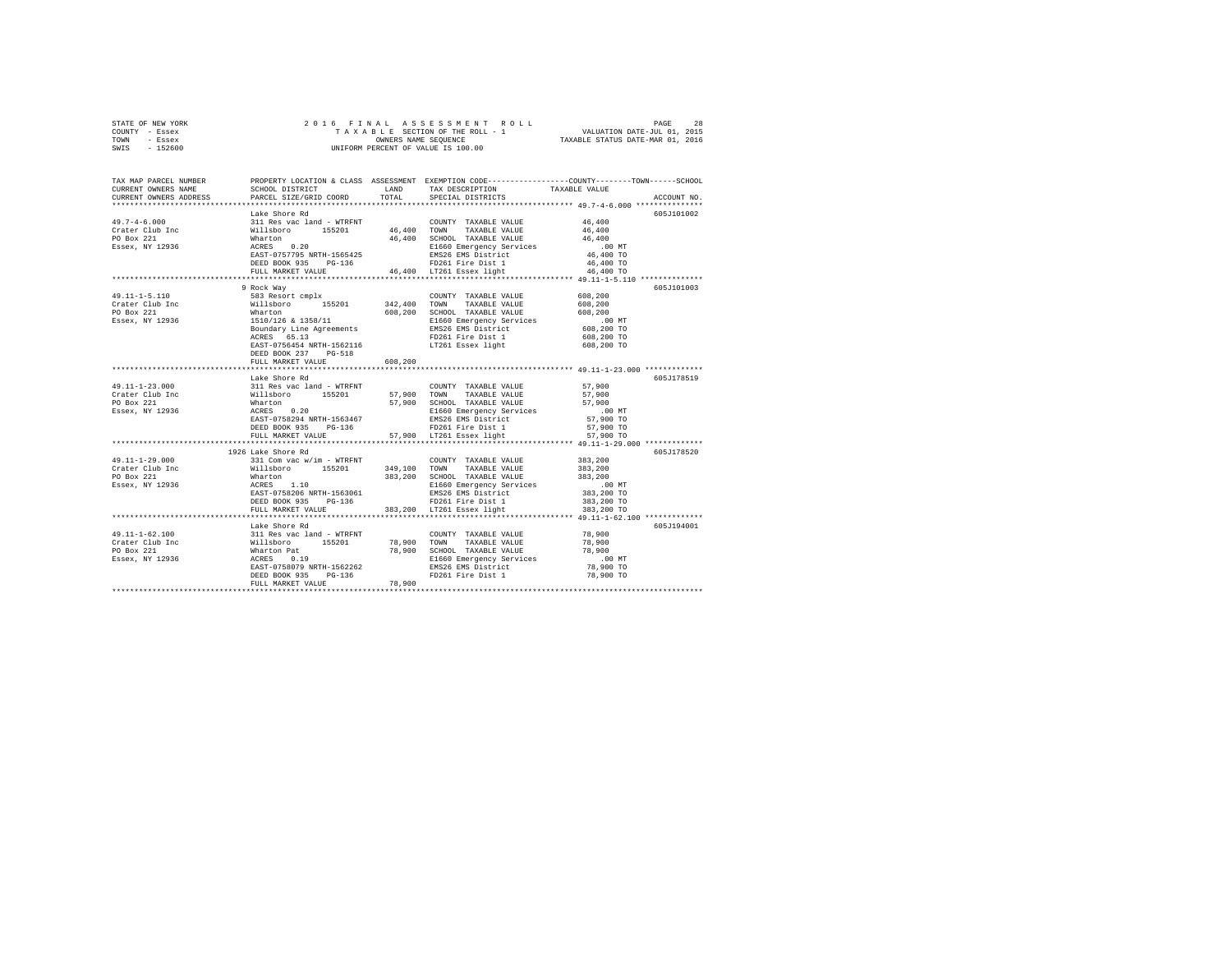| STATE OF NEW YORK<br>COUNTY - Essex<br>TOWN<br>$-$ Essex<br>SWIS - 152600                                                                  |                           |        | 2016 FINAL ASSESSMENT ROLL<br>TAXABLE SECTION OF THE ROLL - 1 VALUATION DATE-JUL 01, 2015<br>OWNERS NAME SEQUENCE TAXABLE STATUS DATE-MAR 01, 2016<br>UNIFORM PERCENT OF VALUE IS 100.00 |                      | 29<br>PAGE  |
|--------------------------------------------------------------------------------------------------------------------------------------------|---------------------------|--------|------------------------------------------------------------------------------------------------------------------------------------------------------------------------------------------|----------------------|-------------|
| TAX MAP PARCEL NUMBER PROPERTY LOCATION & CLASS ASSESSMENT EXEMPTION CODE--------------COUNTY-------TOWN-----SCHOOL<br>CURRENT OWNERS NAME | SCHOOL DISTRICT LAND      |        | TAX DESCRIPTION TAXABLE VALUE                                                                                                                                                            |                      |             |
| CURRENT OWNERS ADDRESS 6 PARCEL SIZE/GRID COORD TOTAL SPECIAL DISTRICTS                                                                    |                           |        |                                                                                                                                                                                          |                      | ACCOUNT NO. |
|                                                                                                                                            |                           |        |                                                                                                                                                                                          |                      |             |
|                                                                                                                                            | 2830 Essex Rd             |        |                                                                                                                                                                                          |                      | 605J101006  |
| $40.57 - 3 - 11.000$                                                                                                                       |                           |        | 210 1 Family Res - WTRFNT SR STAR 41834 0 0 65,300                                                                                                                                       |                      |             |
| Cross Katherine S                                                                                                                          |                           |        | Willsboro 155201 447,900 VETCOM CTS 41130                                                                                                                                                | 25,000 25,000 25,000 |             |
| PO Box 146                                                                                                                                 | Hicks                     |        | $624.400$ COUNTY TAXABLE VALUE 599.400                                                                                                                                                   |                      |             |
| Essex, NY 12936                                                                                                                            | 00002.00                  |        | TAXABLE VALUE 599,400<br>TOWN                                                                                                                                                            |                      |             |
|                                                                                                                                            | ACRES 1.95                |        | SCHOOL TAXABLE VALUE 534,100                                                                                                                                                             |                      |             |
|                                                                                                                                            | EAST-0757647 NRTH-1574035 |        | E1660 Emergency Services .00 MT                                                                                                                                                          |                      |             |
|                                                                                                                                            | DEED BOOK 242 PG-516      |        | EMS26 EMS District 624,400 TO                                                                                                                                                            |                      |             |
|                                                                                                                                            | FULL MARKET VALUE 624,400 |        | FD261 Fire Dist 1                                                                                                                                                                        | 624,400 TO           |             |
|                                                                                                                                            |                           |        | LT261 Essex light 624,400 TO                                                                                                                                                             |                      |             |
|                                                                                                                                            |                           |        | WB261 Water B&I 624,400 TO C                                                                                                                                                             |                      |             |
|                                                                                                                                            |                           |        | WD260 Essex water 624,400 TO C                                                                                                                                                           |                      |             |
|                                                                                                                                            |                           |        |                                                                                                                                                                                          |                      |             |
|                                                                                                                                            | Brookfield Rd             |        |                                                                                                                                                                                          |                      | 605J101008  |
| $48.2 - 1 - 25.100$                                                                                                                        | 910 Priv forest           |        | COUNTY TAXABLE VALUE                                                                                                                                                                     | 26,100               |             |
| Cross Katherine S 6,100                                                                                                                    |                           |        | TOWN<br>TAXABLE VALUE                                                                                                                                                                    | 26,100               |             |
| PO Box 146                                                                                                                                 | 4 Platt Rogers            | 26,100 | SCHOOL TAXABLE VALUE                                                                                                                                                                     | 26,100               |             |

| PO Box 146                 | 4 Platt Rogers            | 26,100 | SCHOOL TAXABLE VALUE     | 26,100    |             |
|----------------------------|---------------------------|--------|--------------------------|-----------|-------------|
| Essex, NY 12936            | ACRES 33.30               |        | E1660 Emergency Services | $.00$ MT  |             |
|                            | EAST-0734463 NRTH-1562806 |        | EMS26 EMS District       | 26,100 TO |             |
|                            | DEED BOOK 747<br>$PG-194$ |        | FD262 Fire Dist 2        | 26,100 TO |             |
|                            | FULL MARKET VALUE         | 26,100 |                          |           |             |
|                            |                           |        |                          |           |             |
|                            | 49 Spear Rd               |        |                          |           | 605J180005  |
| $39.3 - 1 - 10.200$        | 270 Mfg housing           |        | COUNTY<br>TAXABLE VALUE  | 38,900    |             |
| Crowningshield Donna M     | Willsboro<br>155201       | 33,000 | TAXABLE VALUE<br>TOWN    | 38,900    |             |
| 1038 Bonnieview Rd Apt 102 | 3 Brookfield              | 38,900 | SCHOOL<br>TAXABLE VALUE  | 38,900    |             |
| Wilmington, NY 12997       | 1147/81 Life Use To       |        | AP904 Apptmnt tax S      | 160.23 MT |             |
|                            | Bruce Chambery            |        | E1660 Emergency Services | .00MT     |             |
|                            | 2.00<br>ACRES             |        | EMS26 EMS District       | 38,900 TO |             |
|                            | EAST-0728217 NRTH-1571442 |        | FD262 Fire Dist 2        | 38,900 TO |             |
|                            | DEED BOOK 1824 PG-86      |        |                          |           |             |
|                            | FULL MARKET VALUE         | 38,900 |                          |           |             |
|                            |                           |        |                          |           |             |
|                            | 8 Tyrrell St              |        |                          |           | 605-7101101 |
| $49.3 - 1 - 2.000$         | 210 1 Family Res          |        | RES. STAR 41854          | $\Omega$  | 0<br>30,000 |
| Crowningshield Marshall    | Willsboro<br>155201       | 35,400 | COUNTY TAXABLE VALUE     | 84,500    |             |
| 8 Tyrrell                  | Friswell                  | 84,500 | TOWN<br>TAXABLE VALUE    | 84,500    |             |
| Essex, NY 12936            | 4.40<br>ACRES             |        | SCHOOL<br>TAXABLE VALUE  | 54,500    |             |
|                            | EAST-0744383 NRTH-1556694 |        | E1660 Emergency Services | .00MT     |             |
|                            | DEED BOOK 1663 PG-115     |        | EMS26 EMS District       | 84,500 TO |             |
|                            | FULL MARKET VALUE         | 84,500 | FD262 Fire Dist 2        | 84,500 TO |             |
|                            |                           |        | LT262 Whallonsburg light | 84,500 TO |             |
|                            |                           |        |                          |           |             |
|                            |                           |        |                          |           |             |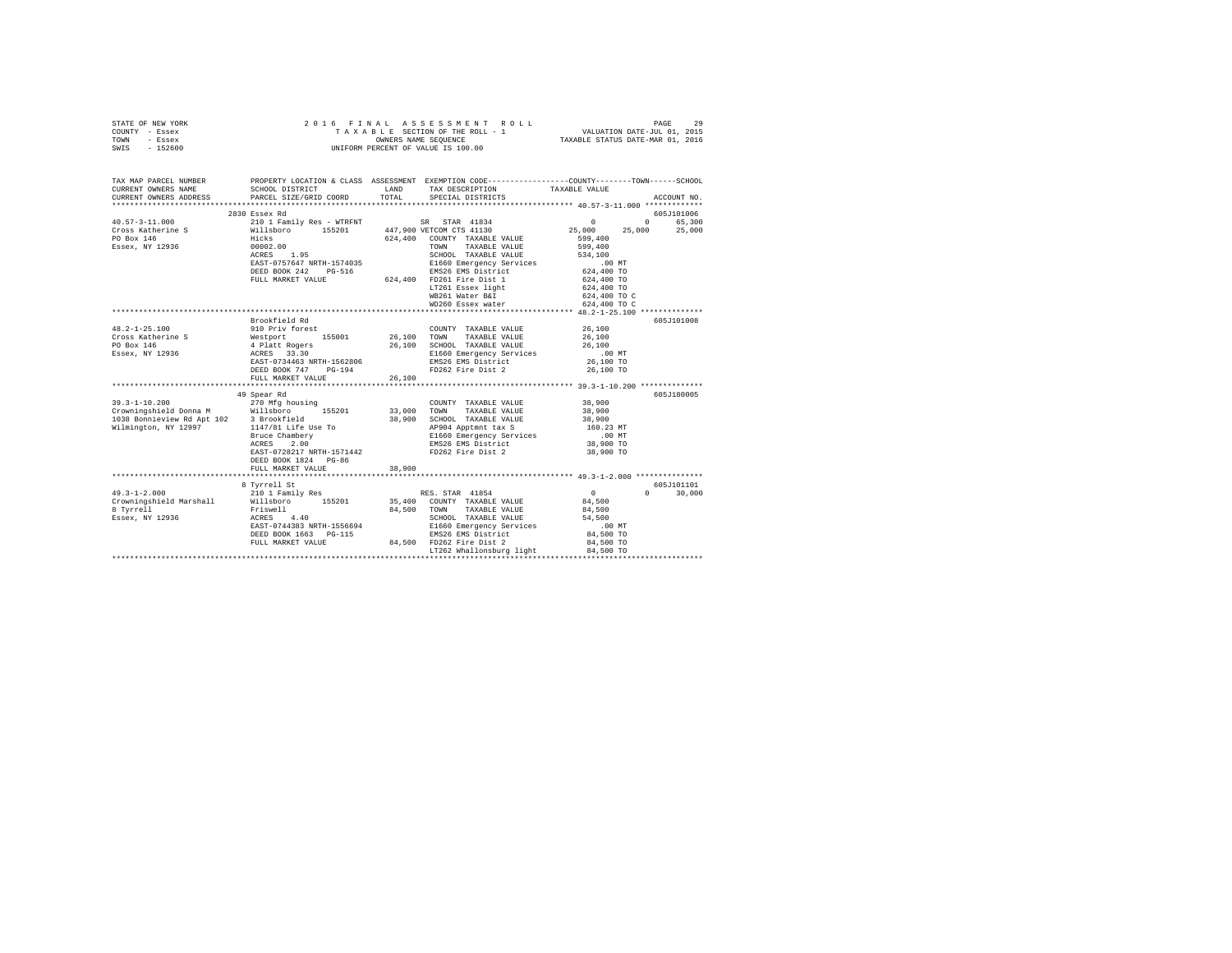| STATE OF NEW YORK | 2016 FINAL ASSESSMENT ROLL         | 30<br>PAGE                       |
|-------------------|------------------------------------|----------------------------------|
| COUNTY - Essex    | TAXABLE SECTION OF THE ROLL - 1    | VALUATION DATE-JUL 01, 2015      |
| TOWN<br>- Essex   | OWNERS NAME SEOUENCE               | TAXABLE STATUS DATE-MAR 01, 2016 |
| $-152600$<br>SWIS | UNIFORM PERCENT OF VALUE IS 100.00 |                                  |

| TAX MAP PARCEL NUMBER PROPERTY LOCATION & CLASS ASSESSMENT EXEMPTION CODE--------------COUNTY-------TOWN------SCHOOL<br>CURRENT OWNERS NAME SCHOOL DISTRICT TAND TAX DESCRIPTION TAXABLE VALUE                                                                      |                    |                           |                            |             |
|---------------------------------------------------------------------------------------------------------------------------------------------------------------------------------------------------------------------------------------------------------------------|--------------------|---------------------------|----------------------------|-------------|
| CURRENT OWNERS ADDRESS PARCEL SIZE/GRID COORD TOTAL                                                                                                                                                                                                                 |                    | SPECIAL DISTRICTS         |                            | ACCOUNT NO. |
|                                                                                                                                                                                                                                                                     |                    |                           |                            |             |
|                                                                                                                                                                                                                                                                     |                    |                           |                            |             |
|                                                                                                                                                                                                                                                                     |                    |                           |                            |             |
|                                                                                                                                                                                                                                                                     |                    |                           |                            |             |
|                                                                                                                                                                                                                                                                     |                    |                           |                            |             |
|                                                                                                                                                                                                                                                                     |                    |                           |                            |             |
|                                                                                                                                                                                                                                                                     |                    |                           |                            |             |
|                                                                                                                                                                                                                                                                     |                    |                           |                            |             |
|                                                                                                                                                                                                                                                                     |                    |                           |                            |             |
| 1999 11 1130 1131 1130 1245,000 125,000 125,000 125,000 125,000 125,000 125,000 125,000 125,000 125,000 125,000 125,000 125,000 125,000 125,000 125,000 125,000 125,000 125,000 125,000 125,000 125,000 125,000 125,000 125,00                                      |                    |                           |                            |             |
|                                                                                                                                                                                                                                                                     |                    |                           |                            |             |
|                                                                                                                                                                                                                                                                     |                    |                           |                            | 605J102707  |
|                                                                                                                                                                                                                                                                     |                    |                           |                            |             |
|                                                                                                                                                                                                                                                                     |                    |                           |                            |             |
|                                                                                                                                                                                                                                                                     |                    |                           |                            |             |
|                                                                                                                                                                                                                                                                     |                    |                           |                            |             |
|                                                                                                                                                                                                                                                                     |                    |                           |                            |             |
|                                                                                                                                                                                                                                                                     |                    |                           |                            |             |
|                                                                                                                                                                                                                                                                     |                    |                           | 345,300 TO<br>345,300 TO C |             |
|                                                                                                                                                                                                                                                                     |                    |                           |                            |             |
|                                                                                                                                                                                                                                                                     |                    |                           |                            |             |
|                                                                                                                                                                                                                                                                     |                    |                           | 345,300 TO C               |             |
|                                                                                                                                                                                                                                                                     |                    |                           |                            |             |
| 49.15-1-36.000 210 1 Family Res WETWAR CTS 41120 15,000 15,000 15,000 15,000                                                                                                                                                                                        | 1695 Lake Shore Rd |                           |                            | 605J104013  |
|                                                                                                                                                                                                                                                                     |                    |                           |                            |             |
|                                                                                                                                                                                                                                                                     |                    |                           |                            |             |
|                                                                                                                                                                                                                                                                     |                    |                           |                            |             |
| 121.1 - 123.800<br>121.1 - 123.800<br>124.1 - 124.800<br>124.800<br>124.825 - 138,800<br>124.825 - 138,800<br>124.825 - 138,800<br>124.800<br>124.800<br>124.800<br>124.800<br>124.800<br>124.800<br>124.800<br>124.800<br>124.800<br>124.800<br>124.800<br>124.80  |                    |                           |                            |             |
|                                                                                                                                                                                                                                                                     |                    |                           |                            |             |
|                                                                                                                                                                                                                                                                     | FULL MARKET VALUE  | 138,800 FD262 Fire Dist 2 | 138,800 TO                 |             |
|                                                                                                                                                                                                                                                                     |                    |                           |                            |             |
| 2 Beggs Point St<br>10 Beggs Point St<br>2 Beggs Point St<br>2 10 11 Family Res<br>2 Bollon 11 1 168201<br>2 196,100<br>2 10 Bert St<br>296,100<br>2 196,100<br>296,100<br>296,100<br>296,100<br>296,100<br>296,100<br>296,100<br>296,100<br>296,100<br>296,100<br> |                    |                           |                            | 605J102306  |
|                                                                                                                                                                                                                                                                     |                    |                           |                            |             |
|                                                                                                                                                                                                                                                                     |                    |                           |                            |             |
|                                                                                                                                                                                                                                                                     |                    |                           |                            |             |
|                                                                                                                                                                                                                                                                     |                    |                           |                            |             |
|                                                                                                                                                                                                                                                                     |                    |                           |                            |             |
|                                                                                                                                                                                                                                                                     |                    |                           |                            |             |
|                                                                                                                                                                                                                                                                     |                    |                           |                            |             |
|                                                                                                                                                                                                                                                                     |                    |                           |                            |             |
|                                                                                                                                                                                                                                                                     |                    |                           |                            |             |
|                                                                                                                                                                                                                                                                     |                    |                           |                            |             |
|                                                                                                                                                                                                                                                                     |                    |                           |                            |             |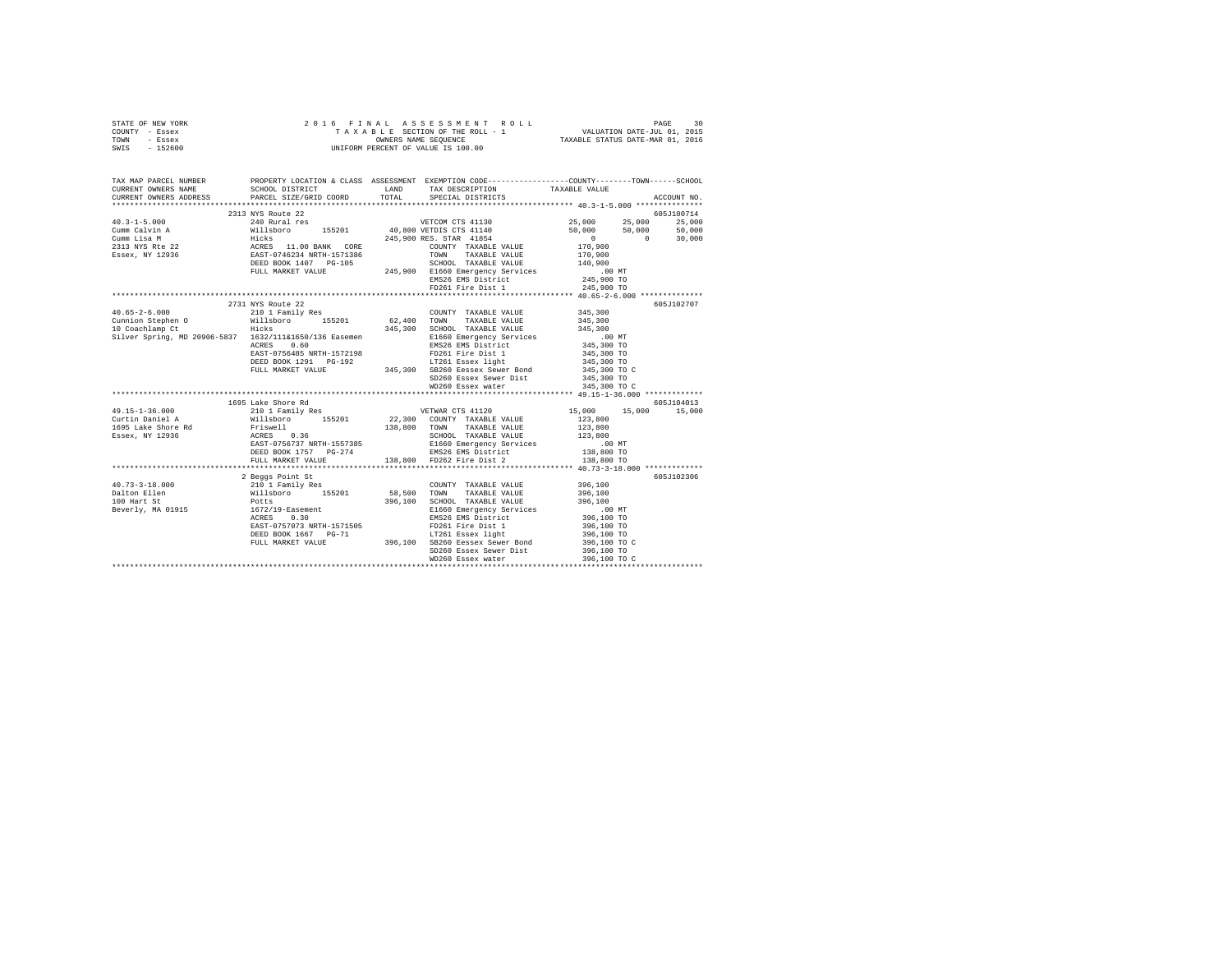|      | STATE OF NEW YORK |  |  | 2016 FINAL ASSESSMENT ROLL         |                                  | PAGE                        |  |
|------|-------------------|--|--|------------------------------------|----------------------------------|-----------------------------|--|
|      | COUNTY - Essex    |  |  | TAXABLE SECTION OF THE ROLL - 1    |                                  | VALUATION DATE-JUL 01, 2015 |  |
| TOWN | - Essex           |  |  | OWNERS NAME SEOUENCE               | TAXABLE STATUS DATE-MAR 01, 2016 |                             |  |
| SWIS | $-152600$         |  |  | UNIFORM PERCENT OF VALUE IS 100.00 |                                  |                             |  |

| TAX MAP PARCEL NUMBER<br>CURRENT OWNERS ADDRESS | CURRENT OWNERS NAME SCHOOL DISTRICT LAND TAX DESCRIPTION TAXABLE VALUE<br>PARCEL SIZE/GRID COORD | TOTAL   | SPECIAL DISTRICTS                                                                                                                                                     | PROPERTY LOCATION & CLASS ASSESSMENT EXEMPTION CODE---------------COUNTY------TOWN------SCHOOL<br>ACCOUNT NO. |  |
|-------------------------------------------------|--------------------------------------------------------------------------------------------------|---------|-----------------------------------------------------------------------------------------------------------------------------------------------------------------------|---------------------------------------------------------------------------------------------------------------|--|
|                                                 |                                                                                                  |         |                                                                                                                                                                       |                                                                                                               |  |
|                                                 | 2310 Main St                                                                                     |         |                                                                                                                                                                       | 605J104202                                                                                                    |  |
|                                                 |                                                                                                  |         | COUNTY TAXABLE VALUE 237,600                                                                                                                                          |                                                                                                               |  |
|                                                 |                                                                                                  |         |                                                                                                                                                                       |                                                                                                               |  |
|                                                 |                                                                                                  |         |                                                                                                                                                                       |                                                                                                               |  |
|                                                 |                                                                                                  |         |                                                                                                                                                                       | 605J104415                                                                                                    |  |
|                                                 | 11 Clubhouse Way                                                                                 |         |                                                                                                                                                                       | 605J104601                                                                                                    |  |
|                                                 | EAST-0757424 NRTH-1563089<br>DEED BOOK 1297 PG-229<br>FULL MARKET VALUE                          | 385,800 | COUNTY TAXABLE VALUE 385,800<br>385,800 SCHOOL TAXABLE VALUE 385,800<br>385,800 E1660 Emergency Services .00 MT<br>EMS26 EMS District 385,800 TO<br>FD261 Fire Dist 1 | 385,800<br>385,800 TO                                                                                         |  |
|                                                 |                                                                                                  |         |                                                                                                                                                                       |                                                                                                               |  |
|                                                 | Sayre Rd                                                                                         |         |                                                                                                                                                                       | 605J101606<br>18, 252 18, 252 18, 252                                                                         |  |
|                                                 |                                                                                                  |         |                                                                                                                                                                       |                                                                                                               |  |
|                                                 |                                                                                                  |         |                                                                                                                                                                       |                                                                                                               |  |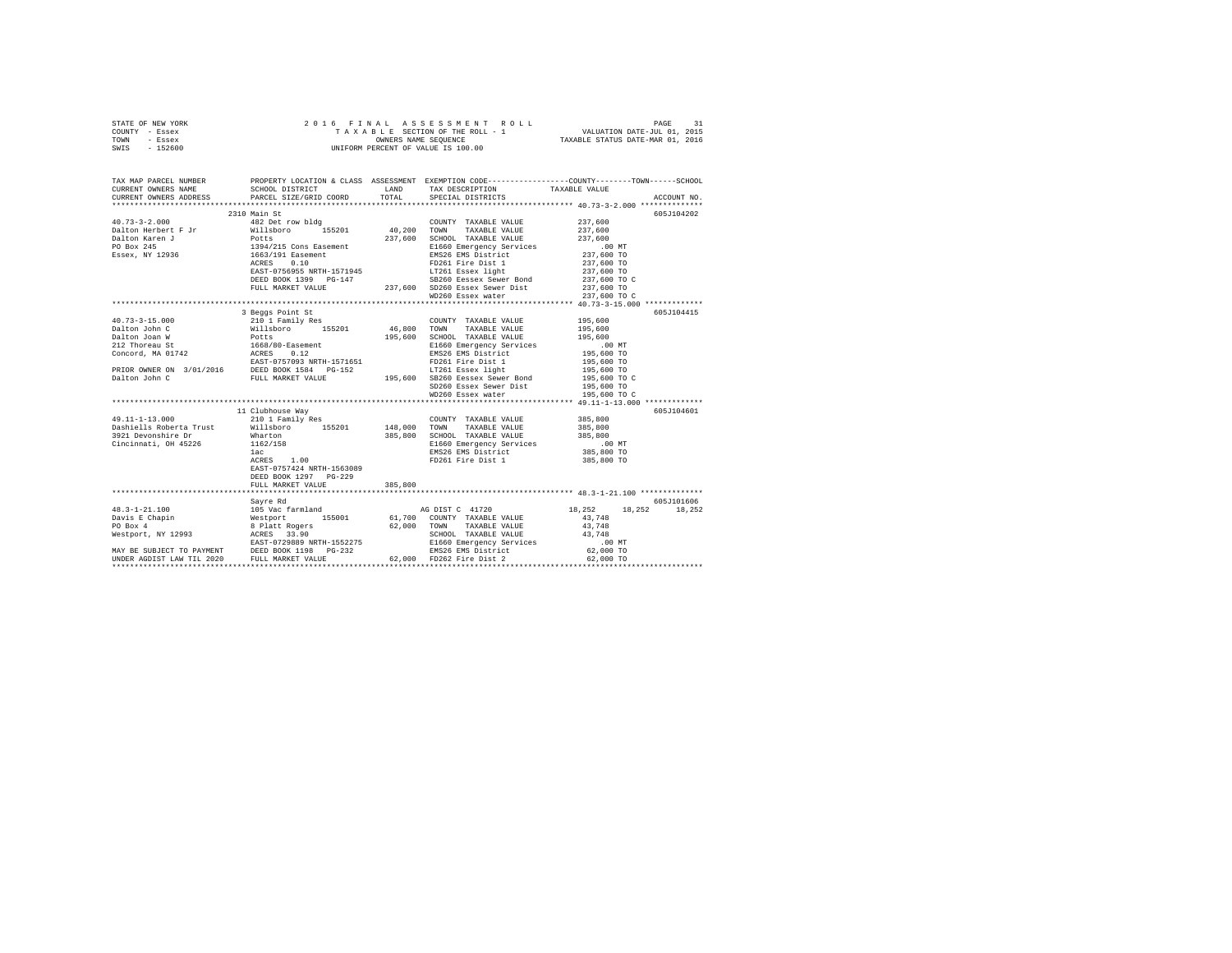| STATE OF NEW YORK | 2016 FINAL ASSESSMENT ROLL         | 32<br>PAGE                       |
|-------------------|------------------------------------|----------------------------------|
| COUNTY - Essex    | TAXABLE SECTION OF THE ROLL - 1    | VALUATION DATE-JUL 01, 2015      |
| TOWN<br>- Essex   | OWNERS NAME SEOUENCE               | TAXABLE STATUS DATE-MAR 01, 2016 |
| - 152600<br>SWIS  | UNIFORM PERCENT OF VALUE IS 100.00 |                                  |

| Sayre Rd<br>605J192003<br>2783 Essex Rd<br>605J103010                                                                                                                                                                                                                                                                                                                                                        | TAX MAP PARCEL NUMBER | PROPERTY LOCATION & CLASS ASSESSMENT EXEMPTION CODE----------------COUNTY-------TOWN------SCHOOL |  | ACCOUNT NO. |
|--------------------------------------------------------------------------------------------------------------------------------------------------------------------------------------------------------------------------------------------------------------------------------------------------------------------------------------------------------------------------------------------------------------|-----------------------|--------------------------------------------------------------------------------------------------|--|-------------|
| $\begin{tabular}{l c c c c c} \multicolumn{1}{c}{\textbf{40.65--1-3.000}} & \multicolumn{1}{c}{2765\texttt{\#S}} \texttt{sex and 1765--1-3.000} & \multicolumn{1}{c}{2765\texttt{\#S}} \texttt{sex} & \multicolumn{1}{c}{276\texttt{\#S}} \texttt{e0.00NTY} & \multicolumn{1}{c}{\textbf{C}0DTY} & \multicolumn{1}{c}{\textbf{TXABLE VALUE}} & \multicolumn{1}{c}{\textbf{1243,300}} & \multicolumn{1}{c}{\$ |                       |                                                                                                  |  |             |
|                                                                                                                                                                                                                                                                                                                                                                                                              |                       |                                                                                                  |  |             |
|                                                                                                                                                                                                                                                                                                                                                                                                              |                       |                                                                                                  |  |             |
|                                                                                                                                                                                                                                                                                                                                                                                                              |                       |                                                                                                  |  |             |
|                                                                                                                                                                                                                                                                                                                                                                                                              |                       |                                                                                                  |  |             |
|                                                                                                                                                                                                                                                                                                                                                                                                              |                       |                                                                                                  |  |             |
|                                                                                                                                                                                                                                                                                                                                                                                                              |                       |                                                                                                  |  |             |
|                                                                                                                                                                                                                                                                                                                                                                                                              |                       |                                                                                                  |  |             |
|                                                                                                                                                                                                                                                                                                                                                                                                              |                       |                                                                                                  |  |             |
|                                                                                                                                                                                                                                                                                                                                                                                                              |                       |                                                                                                  |  |             |
|                                                                                                                                                                                                                                                                                                                                                                                                              |                       |                                                                                                  |  |             |
|                                                                                                                                                                                                                                                                                                                                                                                                              |                       |                                                                                                  |  |             |
|                                                                                                                                                                                                                                                                                                                                                                                                              |                       |                                                                                                  |  |             |
|                                                                                                                                                                                                                                                                                                                                                                                                              |                       |                                                                                                  |  |             |
|                                                                                                                                                                                                                                                                                                                                                                                                              |                       |                                                                                                  |  |             |
|                                                                                                                                                                                                                                                                                                                                                                                                              |                       |                                                                                                  |  |             |
|                                                                                                                                                                                                                                                                                                                                                                                                              |                       |                                                                                                  |  |             |
| 1243,300 TO<br>1243,300 TO<br>1243,300 TO<br>1243,300 TO C                                                                                                                                                                                                                                                                                                                                                   |                       |                                                                                                  |  |             |
| WD260 Essex water 1243,300 TO C                                                                                                                                                                                                                                                                                                                                                                              |                       |                                                                                                  |  |             |
|                                                                                                                                                                                                                                                                                                                                                                                                              |                       |                                                                                                  |  |             |
| 605J100812                                                                                                                                                                                                                                                                                                                                                                                                   |                       |                                                                                                  |  |             |
|                                                                                                                                                                                                                                                                                                                                                                                                              |                       |                                                                                                  |  |             |
|                                                                                                                                                                                                                                                                                                                                                                                                              |                       |                                                                                                  |  |             |
|                                                                                                                                                                                                                                                                                                                                                                                                              |                       |                                                                                                  |  |             |
|                                                                                                                                                                                                                                                                                                                                                                                                              |                       |                                                                                                  |  |             |
|                                                                                                                                                                                                                                                                                                                                                                                                              |                       |                                                                                                  |  |             |
|                                                                                                                                                                                                                                                                                                                                                                                                              |                       |                                                                                                  |  |             |
| DEED BOOK 1811    PG-254                                                                                                                                                                                                                                                                                                                                                                                     |                       |                                                                                                  |  |             |
| 167,700<br>FULL MARKET VALUE                                                                                                                                                                                                                                                                                                                                                                                 |                       |                                                                                                  |  |             |
|                                                                                                                                                                                                                                                                                                                                                                                                              |                       |                                                                                                  |  |             |
| 2204 Lake Shore Rd<br>605J103601                                                                                                                                                                                                                                                                                                                                                                             |                       |                                                                                                  |  |             |
| $0 \t 30,000$                                                                                                                                                                                                                                                                                                                                                                                                |                       |                                                                                                  |  |             |
|                                                                                                                                                                                                                                                                                                                                                                                                              |                       |                                                                                                  |  |             |
|                                                                                                                                                                                                                                                                                                                                                                                                              |                       |                                                                                                  |  |             |
|                                                                                                                                                                                                                                                                                                                                                                                                              |                       |                                                                                                  |  |             |
|                                                                                                                                                                                                                                                                                                                                                                                                              |                       |                                                                                                  |  |             |
|                                                                                                                                                                                                                                                                                                                                                                                                              |                       |                                                                                                  |  |             |
| FULL MARKET VALUE 414,900 FD261 Fire Dist 1 414,900 TO 414,900 TO LT261 Essex light 414,900 TO                                                                                                                                                                                                                                                                                                               |                       |                                                                                                  |  |             |
| SB260 Eessex Sewer Bond 414,900 TO C                                                                                                                                                                                                                                                                                                                                                                         |                       |                                                                                                  |  |             |
|                                                                                                                                                                                                                                                                                                                                                                                                              |                       |                                                                                                  |  |             |
| SD260 Essex Sewer Dist 414,900 TO<br>WD260 Essex water 414,900 TO C                                                                                                                                                                                                                                                                                                                                          |                       |                                                                                                  |  |             |
|                                                                                                                                                                                                                                                                                                                                                                                                              |                       |                                                                                                  |  |             |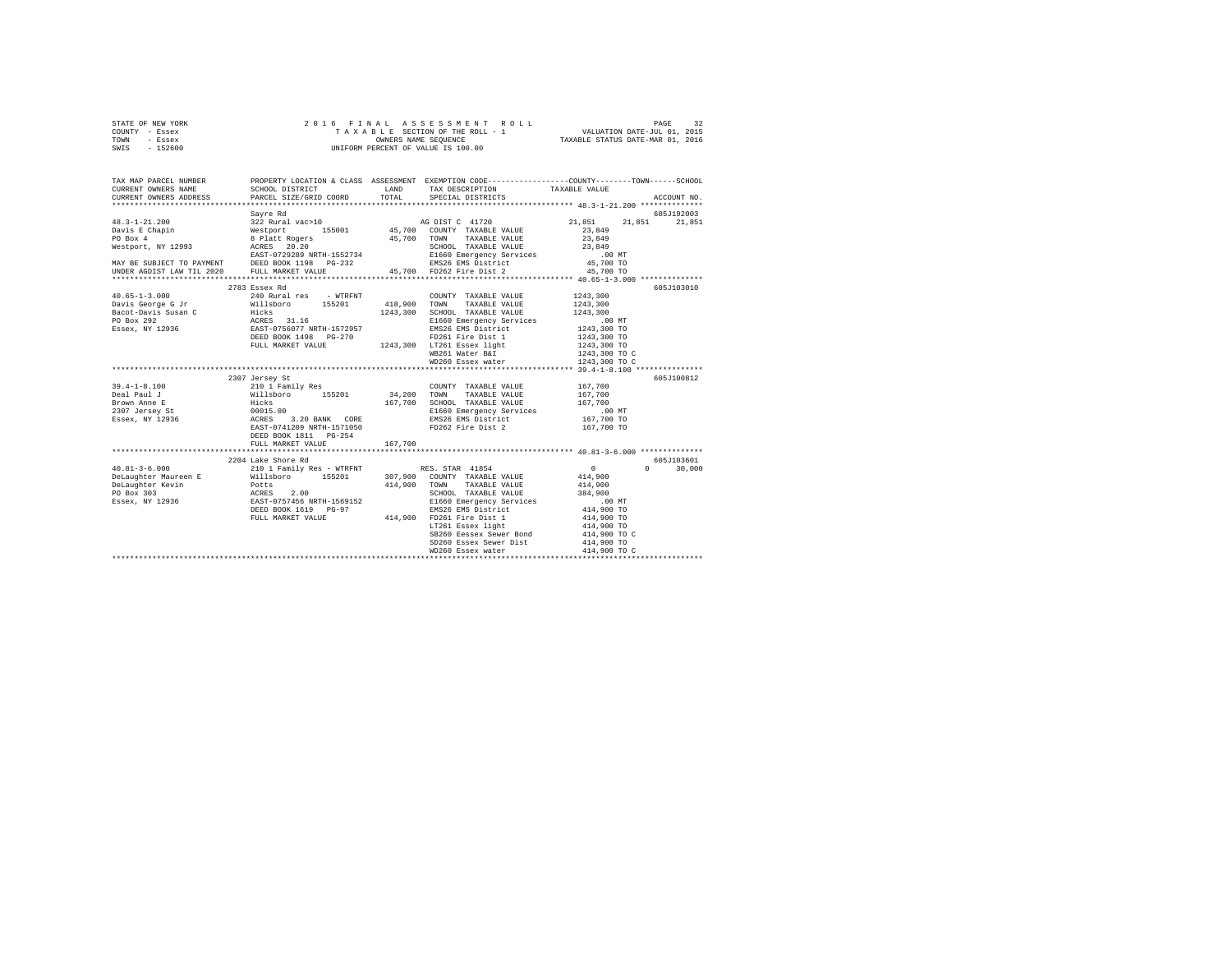| STATE OF NEW YORK | 2016 FINAL ASSESSMENT ROLL         | PAGE                             |
|-------------------|------------------------------------|----------------------------------|
| COUNTY - Essex    | TAXABLE SECTION OF THE ROLL - 1    | VALUATION DATE-JUL 01, 2015      |
| TOWN<br>- Essex   | OWNERS NAME SEOUENCE               | TAXABLE STATUS DATE-MAR 01, 2016 |
| - 152600<br>SWIS  | UNIFORM PERCENT OF VALUE IS 100.00 |                                  |

| TAX MAP PARCEL NUMBER                                                                                                                                                                                                                                                                  |                                                                                                                                             |                                                                                                                                                                                                                                                                                                                                                                                                    | PROPERTY LOCATION & CLASS ASSESSMENT EXEMPTION CODE---------------COUNTY-------TOWN------SCHOOL                                                                                                                                                        |        |
|----------------------------------------------------------------------------------------------------------------------------------------------------------------------------------------------------------------------------------------------------------------------------------------|---------------------------------------------------------------------------------------------------------------------------------------------|----------------------------------------------------------------------------------------------------------------------------------------------------------------------------------------------------------------------------------------------------------------------------------------------------------------------------------------------------------------------------------------------------|--------------------------------------------------------------------------------------------------------------------------------------------------------------------------------------------------------------------------------------------------------|--------|
| $49.15 - 2 - 1.000$<br>Delvecchio Kimberly A Trust Willsboro 155201 319,100 TOWN                                                                                                                                                                                                       | 73 Albee Ln<br>210 1 Family Res - WTRFNT<br>EAST-0758737 NRTH-1557609<br>EAST-0758737 NR14 1-2<br>DEED BOOK 1760 PG-229<br>-- YATHE 340,000 | COUNTY TAXABLE VALUE 340,000<br>TAXABLE VALUE 340,000<br>FD261 Fire Dist 1 340,000 TO                                                                                                                                                                                                                                                                                                              | 605J101604                                                                                                                                                                                                                                             |        |
| $48.1 - 1 - 29.000$<br>Demar Jason A<br>Demar December L<br>Demar December L<br>5 Demar December L<br>5 Demar December L<br>5 Demar December L<br>2 Platt Rogers<br>2000 1156 Demar December 202131 NRTH-1562246<br>E1660 Emergency Services<br>E1660 Emergency Services<br>288,600 MT | 65 Daniels Rd<br>Westport 155001 79,600 COUNTY TAXABLE VALUE 118,600                                                                        |                                                                                                                                                                                                                                                                                                                                                                                                    | 605J101910<br>$0 \t 30.000$<br>382, AT 12330<br>THE BOOK 1756 PG-178 RMS26 EMS District 118,600 TO<br>TULL MARKET VALUE 118,600 FD EDGE PT DISCO FOR STRICT 118,600 TO<br>THE BOOK 1756 PG-178 118,600 RMS26 Fire District 118,500 TO PHOTO 118,600 TO |        |
|                                                                                                                                                                                                                                                                                        | 2254 Lake Shore Rd<br>0.50<br>ACRES<br>EAST-0757282 NRTH-1570643                                                                            | COUNTY TAXABLE VALUE<br>238,500 SCHOOL TAXABLE VALUE 238,500<br>E1660 Emergency Services .00 MT<br>EMS26 EMS District 238,500 TO<br>FD261 Fire Dist 1 238,500 TO<br>02181 1991 1238,500 1239,500 1238,500 1238,500 1238,500 1238,500 1238,500 1238,500 1238,500 1238,500 1238,500 1238,500 1238,500 1238,500 1238,500 1238,500 1238,500 1238,500 1238,500 1238,500 1238,500 1238,500 1238,500 1238 | 605J101203<br>238,500<br>238,500                                                                                                                                                                                                                       |        |
| $40.3 - 3 - 4.000$<br>DeWolff Catherine A Willsboro 155201 33,900 COUNTY TAXABLE VALUE                                                                                                                                                                                                 | 2451 NYS Route 22<br>Potts<br>ACRES 2.90<br>EAST-0749671 NRTH-1570840<br>DEED BOOK 1358 PG-112<br>FULL MARKET VALUE                         | 120,400 TOWN TAXABLE VALUE<br>SCHOOL TAXABLE VALUE 90,400<br>E1660 Emergency Services .00 MT<br>EMS26 EMS District  120,400 TO<br>120,400 FD261 Fire Dist 1                                                                                                                                                                                                                                        | 605J101802<br>$\Omega$<br>120,400<br>120,400<br>120,400 TO                                                                                                                                                                                             | 30,000 |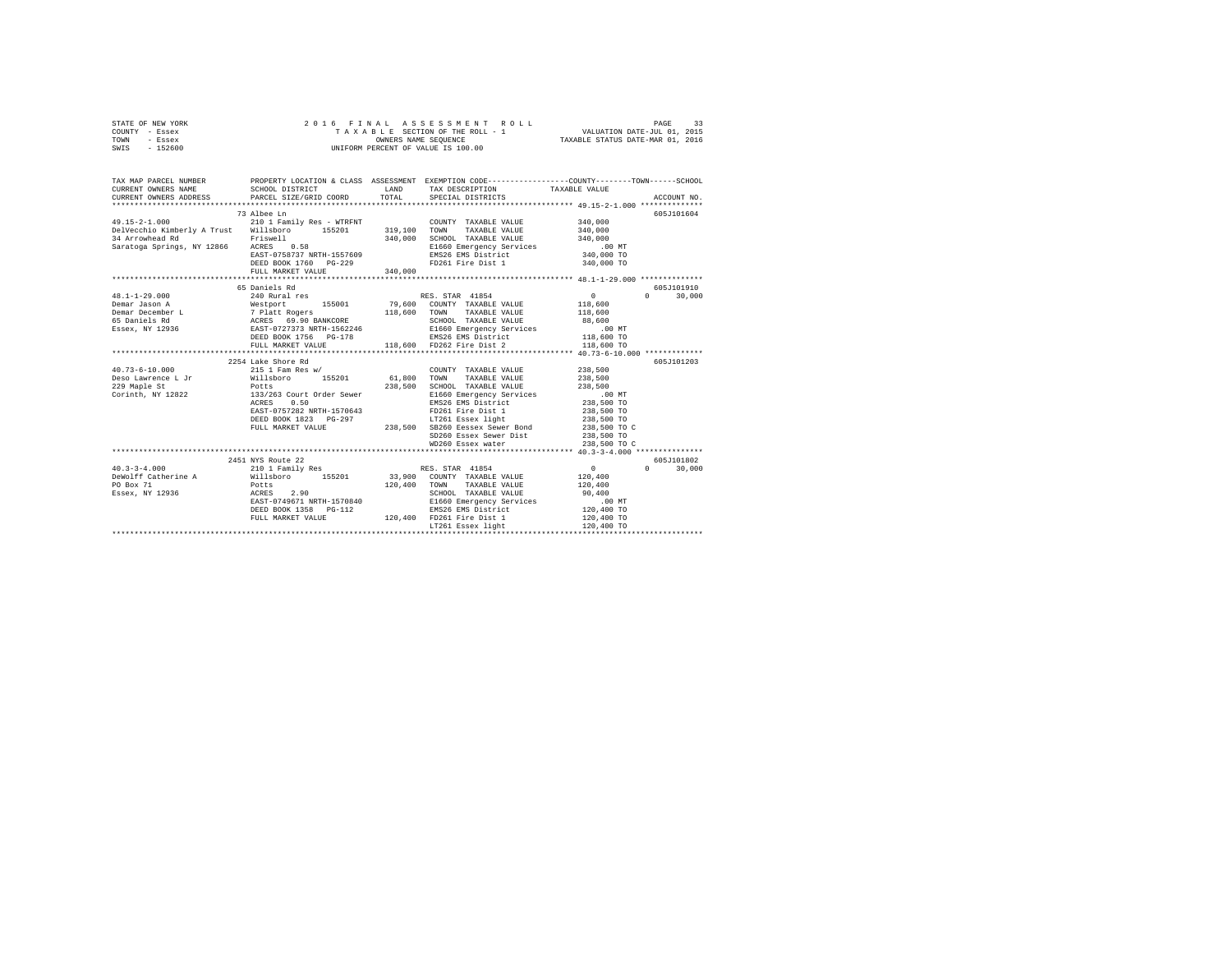|      | STATE OF NEW YORK |  | 2016 FINAL ASSESSMENT ROLL         | 34<br>PAGE                       |
|------|-------------------|--|------------------------------------|----------------------------------|
|      | COUNTY - Essex    |  | TAXABLE SECTION OF THE ROLL - 1    | VALUATION DATE-JUL 01, 2015      |
| TOWN | - Essex           |  | OWNERS NAME SEOUENCE               | TAXABLE STATUS DATE-MAR 01, 2016 |
| SWIS | - 152600          |  | UNIFORM PERCENT OF VALUE IS 100.00 |                                  |

| TAX MAP PARCEL NUMBER<br>CURRENT OWNERS NAME<br>CURRENT OWNERS ADDRESS                                                                                                                                                                                                                 | SCHOOL DISTRICT<br>PARCEL SIZE/GRID COORD | LAND<br>TOTAL | TAX DESCRIPTION<br>SPECIAL DISTRICTS    | PROPERTY LOCATION & CLASS ASSESSMENT EXEMPTION CODE----------------COUNTY-------TOWN------SCHOOL<br>TAXABLE VALUE<br>ACCOUNT NO |       |
|----------------------------------------------------------------------------------------------------------------------------------------------------------------------------------------------------------------------------------------------------------------------------------------|-------------------------------------------|---------------|-----------------------------------------|---------------------------------------------------------------------------------------------------------------------------------|-------|
|                                                                                                                                                                                                                                                                                        |                                           |               |                                         |                                                                                                                                 |       |
|                                                                                                                                                                                                                                                                                        | 71 Burt Way                               |               |                                         | 605J100708                                                                                                                      |       |
| 49.11-1-30.000<br>Diamond Douglas<br>Diamond Diamond Blazabeth C<br>Diamond Blazabeth C<br>S807 S Woodlawn Ave<br>Chicago, IL 60637<br>$\frac{\text{ATRES}}{\text{ATRES}}$ (1.90638)<br>$\frac{\text{ATRES}}{\text{ATRES}}$ (1.90638)<br>$\frac{\text{ATRES}}{\text{ATRES}}$ (1.90638) |                                           |               | COUNTY TAXABLE VALUE                    | 250,800                                                                                                                         |       |
|                                                                                                                                                                                                                                                                                        |                                           |               | 143,300 TOWN TAXABLE VALUE              | 250,800                                                                                                                         |       |
|                                                                                                                                                                                                                                                                                        |                                           |               | 250,800 SCHOOL TAXABLE VALUE            | 250,800                                                                                                                         |       |
|                                                                                                                                                                                                                                                                                        |                                           |               | E1660 Emergency Services                | .00 MT                                                                                                                          |       |
|                                                                                                                                                                                                                                                                                        |                                           |               |                                         | 250,800 TO                                                                                                                      |       |
|                                                                                                                                                                                                                                                                                        | EAST-0757979 NRTH-1562923                 |               | EMS26 EMS District<br>FD261 Fire Dist 1 | 250,800 TO                                                                                                                      |       |
|                                                                                                                                                                                                                                                                                        | DEED BOOK 1204 PG-5                       |               |                                         |                                                                                                                                 |       |
|                                                                                                                                                                                                                                                                                        | FULL MARKET VALUE                         | 250,800       |                                         |                                                                                                                                 |       |
|                                                                                                                                                                                                                                                                                        |                                           |               |                                         | **************** 39.3-1-2.110 **************                                                                                    |       |
|                                                                                                                                                                                                                                                                                        | Daniels Rd                                |               |                                         | 605J104009                                                                                                                      |       |
| $39.3 - 1 - 2.110$                                                                                                                                                                                                                                                                     | 105 Vac farmland                          |               | AG DIST C 41720                         | 14,752<br>14,752 14,752                                                                                                         |       |
| Dickerson Darren                                                                                                                                                                                                                                                                       |                                           |               | 34,200 COUNTY TAXABLE VALUE             | 19,448                                                                                                                          |       |
|                                                                                                                                                                                                                                                                                        |                                           |               | 34,200 TOWN TAXABLE VALUE               | 19,448                                                                                                                          |       |
| Dickerson Darren Millsboro 155201 34,200<br>174 Reber Rd 1996 1203/177 Life User 184,200<br>Millsboro, NY 12996 1203/177 Life Use To<br>MAY BE SUBJECT TO PAYMENT RACRES 44.93                                                                                                         |                                           |               |                                         |                                                                                                                                 |       |
|                                                                                                                                                                                                                                                                                        |                                           |               |                                         |                                                                                                                                 |       |
|                                                                                                                                                                                                                                                                                        |                                           |               | EMS26 EMS District                      | 34,200 TO                                                                                                                       |       |
| UNDER AGDIST LAW TIL 2020 EAST-0723306 NRTH-1571104                                                                                                                                                                                                                                    |                                           |               | FD262 Fire Dist 2                       | 34,200 TO                                                                                                                       |       |
|                                                                                                                                                                                                                                                                                        | DEED BOOK 1203 PG-177                     |               |                                         |                                                                                                                                 |       |
|                                                                                                                                                                                                                                                                                        | FULL MARKET VALUE                         | 34,200        |                                         |                                                                                                                                 |       |
|                                                                                                                                                                                                                                                                                        |                                           |               |                                         |                                                                                                                                 |       |
|                                                                                                                                                                                                                                                                                        | 1495 Jersey St                            |               |                                         | 605J100901                                                                                                                      |       |
| $139.3-1-4.000$ $149.5-40.000$ $149.5-40.000$ $149.5-40.000$ $149.5-40.000$ $149.5-40.000$ $149.5-40.000$ $149.5-40.000$ $155201$ $15201M21 1800M32.000M000M000M000M000M000M000M000M000M000M000M000$                                                                                   |                                           |               |                                         | 4.669                                                                                                                           | 4.669 |
|                                                                                                                                                                                                                                                                                        |                                           |               |                                         |                                                                                                                                 |       |
|                                                                                                                                                                                                                                                                                        |                                           |               |                                         |                                                                                                                                 |       |
|                                                                                                                                                                                                                                                                                        |                                           |               |                                         |                                                                                                                                 |       |
|                                                                                                                                                                                                                                                                                        |                                           |               |                                         |                                                                                                                                 |       |
|                                                                                                                                                                                                                                                                                        |                                           |               |                                         |                                                                                                                                 |       |
|                                                                                                                                                                                                                                                                                        |                                           |               |                                         |                                                                                                                                 |       |
|                                                                                                                                                                                                                                                                                        |                                           |               |                                         | ********************************** 39.3-1-1.000 **************                                                                  |       |
|                                                                                                                                                                                                                                                                                        | Daniels Rd                                |               |                                         | 605J178502                                                                                                                      |       |
| $39.3 - 1 - 1.000$                                                                                                                                                                                                                                                                     |                                           |               | COUNTY TAXABLE VALUE                    | 1,500                                                                                                                           |       |
|                                                                                                                                                                                                                                                                                        |                                           |               |                                         | 1,500                                                                                                                           |       |
| Dickerson Duane<br>105 Reber Rd                                                                                                                                                                                                                                                        |                                           |               |                                         | 1,500                                                                                                                           |       |
| Willsboro, NY 12996                                                                                                                                                                                                                                                                    |                                           |               |                                         | $.00$ MT                                                                                                                        |       |
|                                                                                                                                                                                                                                                                                        | EAST-0723298 NRTH-1571662                 |               | EMS26 EMS District<br>FD262 Fire Dist 2 | 1,500 TO                                                                                                                        |       |
|                                                                                                                                                                                                                                                                                        | DEED BOOK 1116 PG-94                      |               |                                         | 1,500 TO                                                                                                                        |       |
|                                                                                                                                                                                                                                                                                        | FULL MARKET VALUE                         | 1,500         |                                         |                                                                                                                                 |       |
|                                                                                                                                                                                                                                                                                        |                                           |               |                                         |                                                                                                                                 |       |
|                                                                                                                                                                                                                                                                                        | Daniels Rd                                |               |                                         | 605Z006001                                                                                                                      |       |
|                                                                                                                                                                                                                                                                                        |                                           |               |                                         | 6,900                                                                                                                           |       |
|                                                                                                                                                                                                                                                                                        |                                           |               |                                         | 6,900                                                                                                                           |       |
|                                                                                                                                                                                                                                                                                        |                                           |               |                                         | 6,900                                                                                                                           |       |
|                                                                                                                                                                                                                                                                                        |                                           |               |                                         | $.00$ MT                                                                                                                        |       |
|                                                                                                                                                                                                                                                                                        |                                           |               | EMS26 EMS District<br>FD262 Fire Dist 2 | 6,900 TO                                                                                                                        |       |
|                                                                                                                                                                                                                                                                                        |                                           |               |                                         | 6,900 TO                                                                                                                        |       |
|                                                                                                                                                                                                                                                                                        | FULL MARKET VALUE                         | 6,900         |                                         |                                                                                                                                 |       |
|                                                                                                                                                                                                                                                                                        |                                           |               |                                         |                                                                                                                                 |       |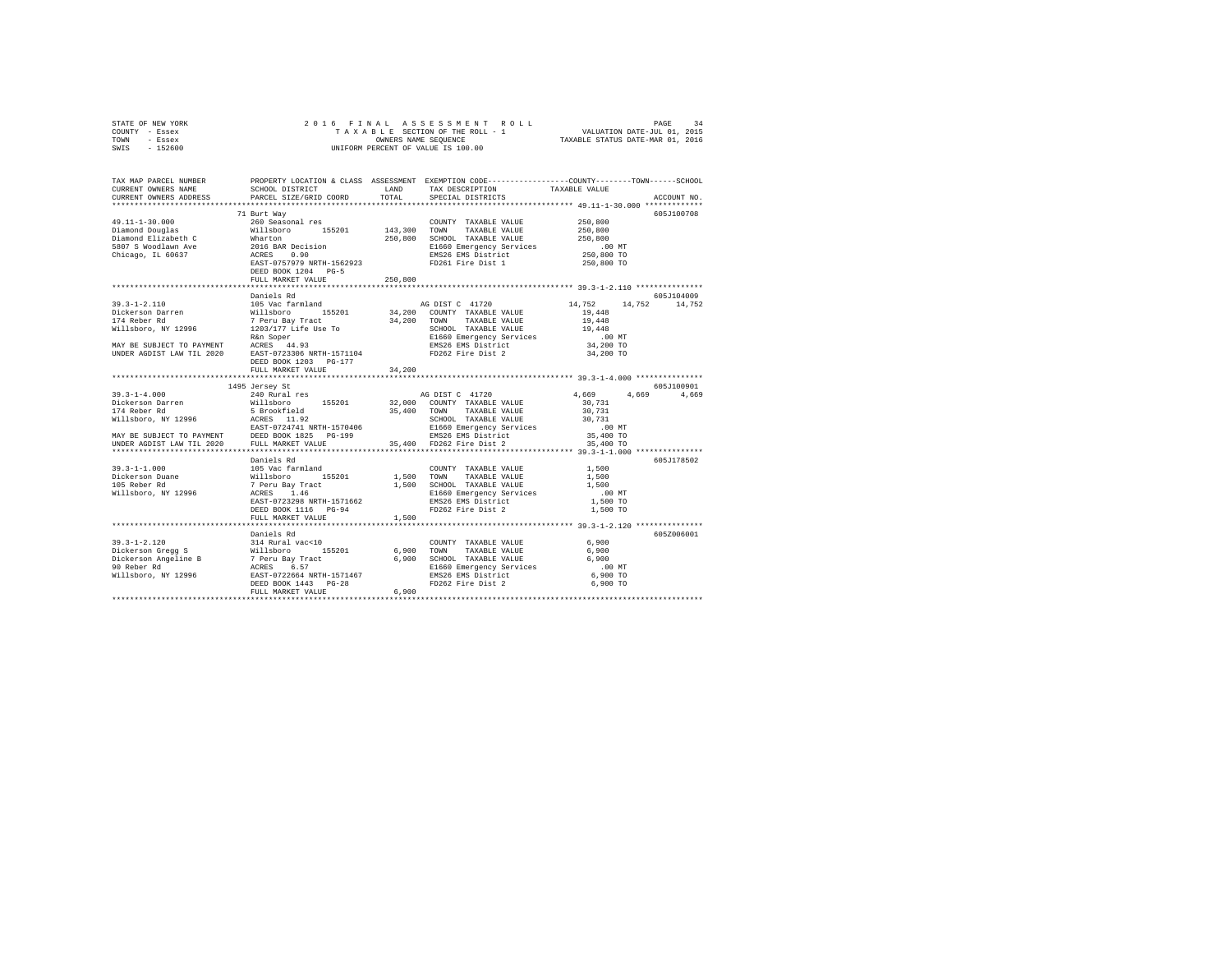| STATE OF NEW YORK<br>COUNTY - Essex<br>TOWN - Essex<br>SWIS - 152600                                                                                                                                                                                                                                                                                                                                 |                                                                                                                                                                                                                                                                                                                                                                                        |        |                                    |                                                                                                                                                 |               |
|------------------------------------------------------------------------------------------------------------------------------------------------------------------------------------------------------------------------------------------------------------------------------------------------------------------------------------------------------------------------------------------------------|----------------------------------------------------------------------------------------------------------------------------------------------------------------------------------------------------------------------------------------------------------------------------------------------------------------------------------------------------------------------------------------|--------|------------------------------------|-------------------------------------------------------------------------------------------------------------------------------------------------|---------------|
| TAX MAP PARCEL NUMBER<br>CURRENT OWNERS NAME<br>CURRENT OWNERS ADDRESS                                                                                                                                                                                                                                                                                                                               | PROPERTY LOCATION & CLASS ASSESSMENT EXEMPTION CODE----------------COUNTY-------TOWN-----SCHOOL                                                                                                                                                                                                                                                                                        |        |                                    |                                                                                                                                                 | ACCOUNT NO.   |
|                                                                                                                                                                                                                                                                                                                                                                                                      | 155 Christian Rd                                                                                                                                                                                                                                                                                                                                                                       |        |                                    |                                                                                                                                                 | 605J199002    |
| $49.3 - 2 - 2.200$                                                                                                                                                                                                                                                                                                                                                                                   |                                                                                                                                                                                                                                                                                                                                                                                        |        |                                    |                                                                                                                                                 |               |
|                                                                                                                                                                                                                                                                                                                                                                                                      |                                                                                                                                                                                                                                                                                                                                                                                        |        |                                    |                                                                                                                                                 |               |
|                                                                                                                                                                                                                                                                                                                                                                                                      |                                                                                                                                                                                                                                                                                                                                                                                        |        |                                    |                                                                                                                                                 |               |
| DiClemente James<br>155 Christian Rd<br>Essex, NY 12936-2403                                                                                                                                                                                                                                                                                                                                         |                                                                                                                                                                                                                                                                                                                                                                                        |        |                                    |                                                                                                                                                 |               |
|                                                                                                                                                                                                                                                                                                                                                                                                      | $\begin{tabular}{c cccc} 155 \text{ Christian Rd} & 605J199002 \\ 210 1 \text{ Family Res} & 15201 & 369000 \\ 210 1 \text{ family Res} & 35,200 & \text{COUNTY} & \text{TXABLE VALUE} & 75,900 \\ 100 \text{Wharton} & 75,900 & 700 \text{NN} & \text{TXABLE VALUE} & 75,900 \\ 210 \text{ARIN, 1570} & 75,900 & 700 \text{NN} & 75,200 \\ 210 \text{ACES} & 4.20 \text{ BANK1STARS}$ |        |                                    |                                                                                                                                                 |               |
|                                                                                                                                                                                                                                                                                                                                                                                                      |                                                                                                                                                                                                                                                                                                                                                                                        |        |                                    |                                                                                                                                                 |               |
|                                                                                                                                                                                                                                                                                                                                                                                                      |                                                                                                                                                                                                                                                                                                                                                                                        |        |                                    |                                                                                                                                                 |               |
|                                                                                                                                                                                                                                                                                                                                                                                                      |                                                                                                                                                                                                                                                                                                                                                                                        |        | LT262 Whallonsburg light 75,900 TO |                                                                                                                                                 |               |
|                                                                                                                                                                                                                                                                                                                                                                                                      |                                                                                                                                                                                                                                                                                                                                                                                        |        |                                    |                                                                                                                                                 |               |
|                                                                                                                                                                                                                                                                                                                                                                                                      | 1569 NYS Route 22                                                                                                                                                                                                                                                                                                                                                                      |        |                                    |                                                                                                                                                 | 605J102811    |
| 48.4-1-13.100                                                                                                                                                                                                                                                                                                                                                                                        |                                                                                                                                                                                                                                                                                                                                                                                        |        |                                    | $\begin{array}{cccc} 36,800 & 36,800 & 36,800 \\ 0 & 0 & 36,800 \\ 36,800 & 0 & 36,800 \\ 36,800 & 0 & 36,800 \\ 36,800 & 0 & 0 \\ \end{array}$ |               |
| Dimisa Jane E                                                                                                                                                                                                                                                                                                                                                                                        |                                                                                                                                                                                                                                                                                                                                                                                        |        |                                    |                                                                                                                                                 |               |
| 3021 W Meadows St<br>Tampa, FL 33611                                                                                                                                                                                                                                                                                                                                                                 |                                                                                                                                                                                                                                                                                                                                                                                        |        |                                    |                                                                                                                                                 |               |
|                                                                                                                                                                                                                                                                                                                                                                                                      |                                                                                                                                                                                                                                                                                                                                                                                        |        |                                    |                                                                                                                                                 |               |
|                                                                                                                                                                                                                                                                                                                                                                                                      |                                                                                                                                                                                                                                                                                                                                                                                        |        |                                    |                                                                                                                                                 |               |
|                                                                                                                                                                                                                                                                                                                                                                                                      |                                                                                                                                                                                                                                                                                                                                                                                        |        |                                    |                                                                                                                                                 |               |
|                                                                                                                                                                                                                                                                                                                                                                                                      |                                                                                                                                                                                                                                                                                                                                                                                        |        |                                    |                                                                                                                                                 |               |
|                                                                                                                                                                                                                                                                                                                                                                                                      |                                                                                                                                                                                                                                                                                                                                                                                        |        |                                    |                                                                                                                                                 |               |
|                                                                                                                                                                                                                                                                                                                                                                                                      |                                                                                                                                                                                                                                                                                                                                                                                        |        |                                    |                                                                                                                                                 |               |
|                                                                                                                                                                                                                                                                                                                                                                                                      |                                                                                                                                                                                                                                                                                                                                                                                        |        |                                    |                                                                                                                                                 | 605Z003003    |
|                                                                                                                                                                                                                                                                                                                                                                                                      |                                                                                                                                                                                                                                                                                                                                                                                        |        | COUNTY TAXABLE VALUE 58, 200       |                                                                                                                                                 |               |
|                                                                                                                                                                                                                                                                                                                                                                                                      |                                                                                                                                                                                                                                                                                                                                                                                        |        |                                    |                                                                                                                                                 |               |
|                                                                                                                                                                                                                                                                                                                                                                                                      |                                                                                                                                                                                                                                                                                                                                                                                        |        |                                    |                                                                                                                                                 |               |
|                                                                                                                                                                                                                                                                                                                                                                                                      |                                                                                                                                                                                                                                                                                                                                                                                        |        |                                    |                                                                                                                                                 |               |
|                                                                                                                                                                                                                                                                                                                                                                                                      |                                                                                                                                                                                                                                                                                                                                                                                        |        |                                    |                                                                                                                                                 |               |
|                                                                                                                                                                                                                                                                                                                                                                                                      |                                                                                                                                                                                                                                                                                                                                                                                        |        |                                    |                                                                                                                                                 |               |
|                                                                                                                                                                                                                                                                                                                                                                                                      |                                                                                                                                                                                                                                                                                                                                                                                        |        |                                    | 00 MT.<br>58,200 TO<br>58,200 TO<br>58,200 TO                                                                                                   |               |
|                                                                                                                                                                                                                                                                                                                                                                                                      |                                                                                                                                                                                                                                                                                                                                                                                        |        |                                    |                                                                                                                                                 |               |
|                                                                                                                                                                                                                                                                                                                                                                                                      | FULL MARKET VALUE                                                                                                                                                                                                                                                                                                                                                                      | 58,200 |                                    |                                                                                                                                                 |               |
|                                                                                                                                                                                                                                                                                                                                                                                                      |                                                                                                                                                                                                                                                                                                                                                                                        |        |                                    |                                                                                                                                                 |               |
|                                                                                                                                                                                                                                                                                                                                                                                                      |                                                                                                                                                                                                                                                                                                                                                                                        |        |                                    |                                                                                                                                                 | 605J102510    |
|                                                                                                                                                                                                                                                                                                                                                                                                      |                                                                                                                                                                                                                                                                                                                                                                                        |        |                                    |                                                                                                                                                 | $0 \t 30,000$ |
|                                                                                                                                                                                                                                                                                                                                                                                                      |                                                                                                                                                                                                                                                                                                                                                                                        |        |                                    |                                                                                                                                                 |               |
|                                                                                                                                                                                                                                                                                                                                                                                                      |                                                                                                                                                                                                                                                                                                                                                                                        |        |                                    |                                                                                                                                                 |               |
| $\begin{tabular}{lcccc} \textbf{40.73--1-8.000} & \textbf{35 Elm St} & \textbf{85.8201} & \textbf{85.833 Elm St} & \textbf{159.800} \\ \textbf{10.81 m} & \textbf{2101} & \texttt{Family Res} & \textbf{155201} & \textbf{58.900} & \texttt{COWRT} & \texttt{TAXABLE VALUE} & \textbf{159.800} \\ \textbf{15 Eml St} & \textbf{159.800} & \textbf{2101} & \texttt{Similarly} & \textbf{159.800} & \$ |                                                                                                                                                                                                                                                                                                                                                                                        |        |                                    |                                                                                                                                                 |               |
|                                                                                                                                                                                                                                                                                                                                                                                                      |                                                                                                                                                                                                                                                                                                                                                                                        |        |                                    |                                                                                                                                                 |               |
|                                                                                                                                                                                                                                                                                                                                                                                                      |                                                                                                                                                                                                                                                                                                                                                                                        |        |                                    |                                                                                                                                                 |               |
|                                                                                                                                                                                                                                                                                                                                                                                                      |                                                                                                                                                                                                                                                                                                                                                                                        |        |                                    |                                                                                                                                                 |               |
|                                                                                                                                                                                                                                                                                                                                                                                                      |                                                                                                                                                                                                                                                                                                                                                                                        |        | SB260 Eessex Sewer Bond            |                                                                                                                                                 |               |
|                                                                                                                                                                                                                                                                                                                                                                                                      |                                                                                                                                                                                                                                                                                                                                                                                        |        | SD260 Essex Sewer Dist             |                                                                                                                                                 |               |
|                                                                                                                                                                                                                                                                                                                                                                                                      |                                                                                                                                                                                                                                                                                                                                                                                        |        |                                    | 159,800 TO C<br>159,800 TO C<br>159,800 TO C                                                                                                    |               |
|                                                                                                                                                                                                                                                                                                                                                                                                      |                                                                                                                                                                                                                                                                                                                                                                                        |        |                                    |                                                                                                                                                 |               |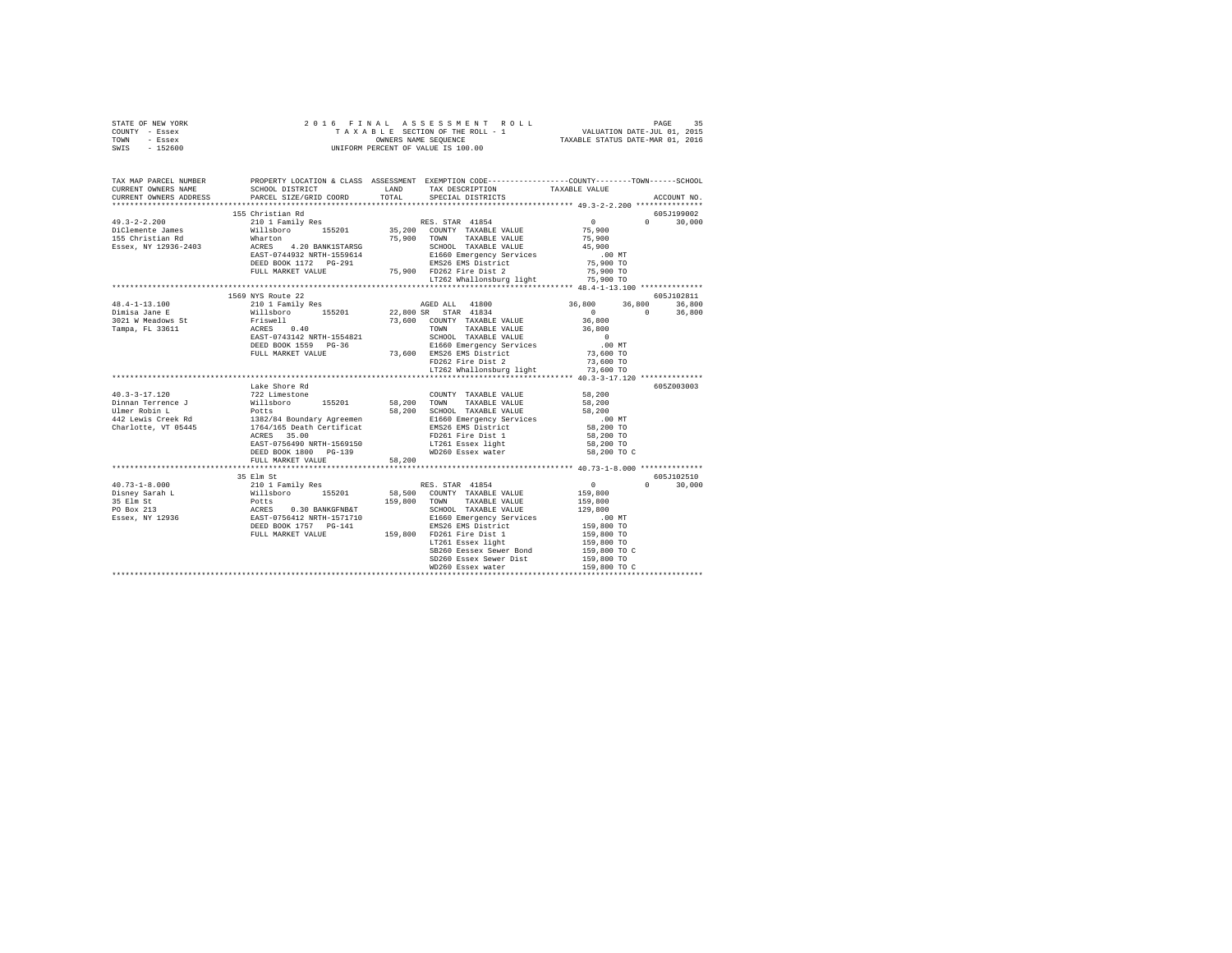| STATE OF NEW YORK | 2016 FINAL ASSESSMENT ROLL         | 36<br>PAGE                       |
|-------------------|------------------------------------|----------------------------------|
| COUNTY - Essex    | TAXABLE SECTION OF THE ROLL - 1    | VALUATION DATE-JUL 01, 2015      |
| TOWN<br>- Essex   | OWNERS NAME SEOUENCE               | TAXABLE STATUS DATE-MAR 01, 2016 |
| $-152600$<br>SWIS | UNIFORM PERCENT OF VALUE IS 100.00 |                                  |

| TAX MAP PARCEL NUMBER<br>CURRENT OWNERS NAME | SCHOOL DISTRICT                                                                              | LAND              | PROPERTY LOCATION & CLASS ASSESSMENT EXEMPTION CODE----------------COUNTY-------TOWN------SCHOOL<br>TAX DESCRIPTION                                                                                                                              | TAXABLE VALUE                    |                    |
|----------------------------------------------|----------------------------------------------------------------------------------------------|-------------------|--------------------------------------------------------------------------------------------------------------------------------------------------------------------------------------------------------------------------------------------------|----------------------------------|--------------------|
| CURRENT OWNERS ADDRESS                       | PARCEL SIZE/GRID COORD                                                                       | TOTAL             | SPECIAL DISTRICTS                                                                                                                                                                                                                                |                                  | ACCOUNT NO.        |
|                                              | 2030 Lake Shore Rd                                                                           |                   |                                                                                                                                                                                                                                                  |                                  | 605J100612         |
| $49.7 - 4 - 7.000$                           |                                                                                              |                   |                                                                                                                                                                                                                                                  | 476,000                          |                    |
| Dolan Andrew P                               |                                                                                              |                   |                                                                                                                                                                                                                                                  | 476,000                          |                    |
| Dolan Tracey L                               |                                                                                              |                   | 476,000 SCHOOL TAXABLE VALUE                                                                                                                                                                                                                     |                                  |                    |
|                                              | Wharton<br>ACRES 0.50                                                                        |                   | E1660 Emergency Services                                                                                                                                                                                                                         | 476,000<br>00 MT.<br>476,000 TO  |                    |
|                                              |                                                                                              |                   | EMS26 EMS District                                                                                                                                                                                                                               |                                  |                    |
|                                              | DEED BOOK $1262$ PG-69                                                                       |                   | FD261 Fire Dist 1                                                                                                                                                                                                                                | 476,000 TO                       |                    |
|                                              | FULL MARKET VALUE                                                                            |                   | 476,000 LT261 Essex light                                                                                                                                                                                                                        | 476,000 TO                       |                    |
|                                              |                                                                                              |                   |                                                                                                                                                                                                                                                  |                                  |                    |
|                                              | Jersey St<br>314 Rural vac<10<br>Willsboro 155201<br>Hicks<br>ACRES 8.50<br>EAST-0742966 NPT |                   |                                                                                                                                                                                                                                                  |                                  | 605J104003         |
| $39.4 - 1 - 13.000$                          |                                                                                              |                   |                                                                                                                                                                                                                                                  | 6,400                            |                    |
|                                              |                                                                                              | 6,400 TOWN        | COUNTY TAXABLE VALUE<br>TAXABLE VALUE                                                                                                                                                                                                            | 6,400                            |                    |
|                                              |                                                                                              |                   |                                                                                                                                                                                                                                                  | 6,400                            |                    |
|                                              |                                                                                              |                   |                                                                                                                                                                                                                                                  | $.00$ MT                         |                    |
|                                              |                                                                                              |                   |                                                                                                                                                                                                                                                  | 6,400 TO                         |                    |
| Rte 29<br>Galway, NY 12074                   | DEED BOOK 850<br>$PG-21$                                                                     |                   | 6,400 SCHOOL TAXABLE VALUE<br>E1660 Emergency Services<br>EMS26 EMS District<br>FD261 Fire Dist 1                                                                                                                                                | 6,400 TO                         |                    |
|                                              | FULL MARKET VALUE                                                                            | 6.400             |                                                                                                                                                                                                                                                  |                                  |                    |
|                                              | *************************                                                                    | ***************** | ***************** 39.4-1-44.121 *************                                                                                                                                                                                                    |                                  |                    |
|                                              |                                                                                              |                   |                                                                                                                                                                                                                                                  |                                  | 605J198003         |
| 39.4-1-44.121                                |                                                                                              |                   |                                                                                                                                                                                                                                                  | $\sim$ 0                         | $\Omega$<br>30,000 |
| Dougal Nancy L                               |                                                                                              |                   |                                                                                                                                                                                                                                                  | 146,200                          |                    |
|                                              |                                                                                              |                   |                                                                                                                                                                                                                                                  | 146,200                          |                    |
| 2120 Jersey St<br>Essex, NY 12936            |                                                                                              |                   |                                                                                                                                                                                                                                                  | 116,200                          |                    |
|                                              |                                                                                              |                   |                                                                                                                                                                                                                                                  | .00 MT                           |                    |
|                                              |                                                                                              |                   |                                                                                                                                                                                                                                                  | 146,200 TO                       |                    |
|                                              |                                                                                              |                   |                                                                                                                                                                                                                                                  | 146,200 TO                       |                    |
|                                              |                                                                                              |                   |                                                                                                                                                                                                                                                  |                                  |                    |
|                                              | 2094 Jersey St                                                                               |                   | 2120 Jersey St<br>2410 Rural res<br>2420 Rural res<br>2618 Rural res<br>2615101 244,000 COUNTY TAXABLE VALUE<br>261510 2018 RCHIS 200 TOWN TAXABLE VALUE<br>26251 2007 RASS BRES<br>26251 BOOK 1214 PG-185<br>26251 BOOK 1214 PG-185<br>26452 BA |                                  | 605J179008         |
| $39.4 - 1 - 44.200$                          | 270 Mfg housing                                                                              |                   | COUNTY TAXABLE VALUE                                                                                                                                                                                                                             | 59,300                           |                    |
|                                              |                                                                                              |                   |                                                                                                                                                                                                                                                  |                                  |                    |
|                                              |                                                                                              |                   |                                                                                                                                                                                                                                                  | $\frac{55}{59}$ , 300<br>59, 300 |                    |
|                                              |                                                                                              |                   |                                                                                                                                                                                                                                                  |                                  |                    |
|                                              |                                                                                              |                   |                                                                                                                                                                                                                                                  | 00 MT.<br>59,300 TO              |                    |
|                                              |                                                                                              |                   |                                                                                                                                                                                                                                                  | 59,300 TO                        |                    |
|                                              | DEED BOOK 1764 PG-73                                                                         |                   |                                                                                                                                                                                                                                                  |                                  |                    |
|                                              | FULL MARKET VALUE                                                                            | 59,300            |                                                                                                                                                                                                                                                  |                                  |                    |
|                                              |                                                                                              |                   |                                                                                                                                                                                                                                                  |                                  |                    |
|                                              | 1647 Lake Shore Rd                                                                           |                   |                                                                                                                                                                                                                                                  |                                  | 605J101208         |
|                                              |                                                                                              |                   | COUNTY TAXABLE VALUE                                                                                                                                                                                                                             | 3,200                            |                    |
|                                              |                                                                                              |                   | 600 TOWN TAXABLE VALUE                                                                                                                                                                                                                           | 3,200                            |                    |
|                                              |                                                                                              |                   | 3,200 SCHOOL TAXABLE VALUE                                                                                                                                                                                                                       | 3,200                            |                    |
|                                              |                                                                                              |                   |                                                                                                                                                                                                                                                  | $.00$ MT                         |                    |
|                                              |                                                                                              |                   | E1660 Emergency Services<br>EMS26 EMS District<br>FD262 Fire Dist 2                                                                                                                                                                              | 3,200 TO                         |                    |
|                                              |                                                                                              |                   |                                                                                                                                                                                                                                                  | 3,200 TO                         |                    |
|                                              |                                                                                              |                   |                                                                                                                                                                                                                                                  |                                  |                    |
|                                              | DEED BOOK 1499 PG-228                                                                        |                   |                                                                                                                                                                                                                                                  |                                  |                    |
|                                              | FULL MARKET VALUE                                                                            | 3,200             |                                                                                                                                                                                                                                                  |                                  |                    |
|                                              |                                                                                              |                   |                                                                                                                                                                                                                                                  |                                  |                    |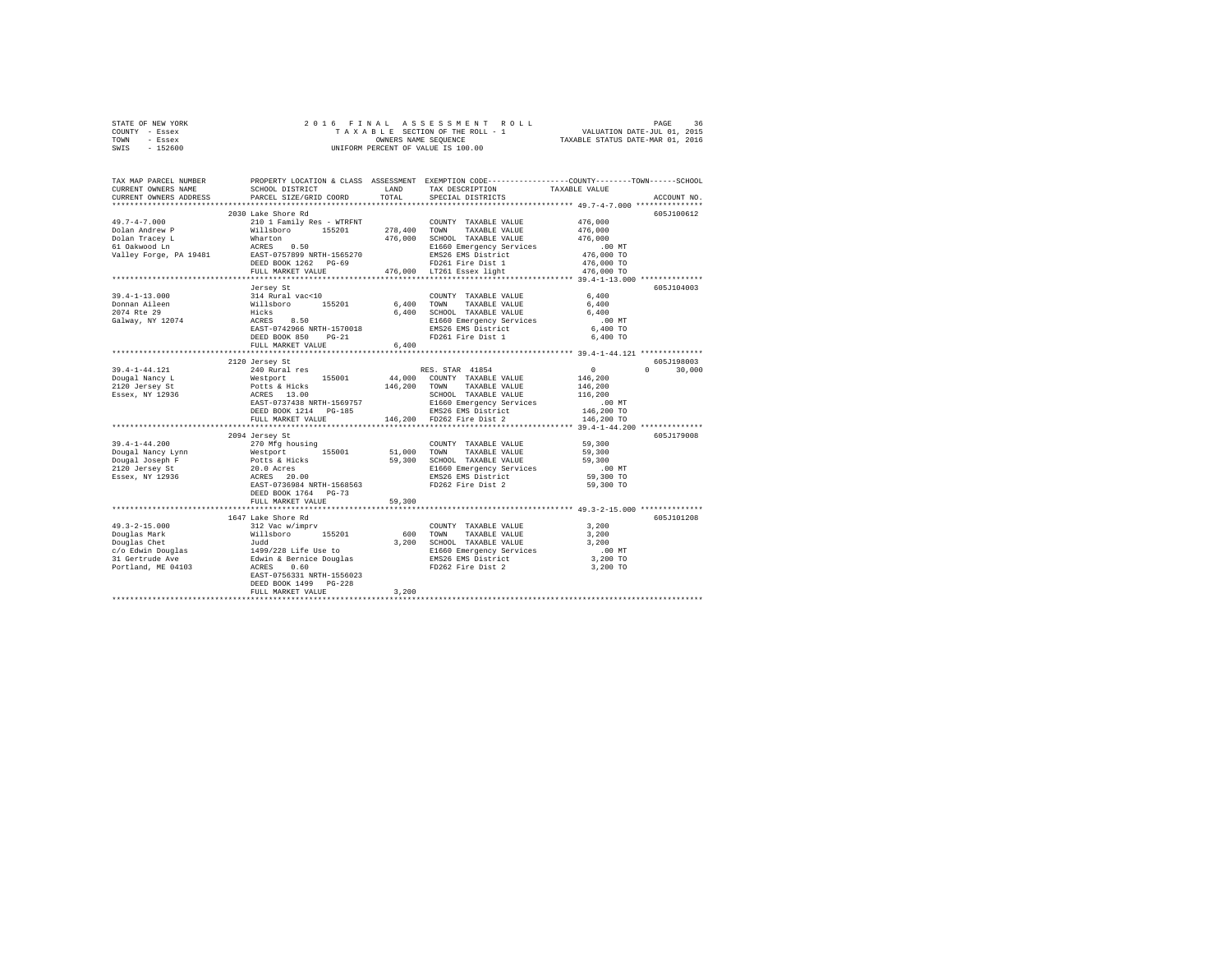| STATE OF NEW YORK                                                                                                                                                                                                                                                                                                                                                                                                                                    |                           |        |                                                                                                                                                                                                                                                                                                                                                                                                                                                                     |               |             |
|------------------------------------------------------------------------------------------------------------------------------------------------------------------------------------------------------------------------------------------------------------------------------------------------------------------------------------------------------------------------------------------------------------------------------------------------------|---------------------------|--------|---------------------------------------------------------------------------------------------------------------------------------------------------------------------------------------------------------------------------------------------------------------------------------------------------------------------------------------------------------------------------------------------------------------------------------------------------------------------|---------------|-------------|
| COUNTY - Essex                                                                                                                                                                                                                                                                                                                                                                                                                                       |                           |        |                                                                                                                                                                                                                                                                                                                                                                                                                                                                     |               |             |
| TOWN - Essex                                                                                                                                                                                                                                                                                                                                                                                                                                         |                           |        |                                                                                                                                                                                                                                                                                                                                                                                                                                                                     |               |             |
| SWIS - 152600                                                                                                                                                                                                                                                                                                                                                                                                                                        |                           |        |                                                                                                                                                                                                                                                                                                                                                                                                                                                                     |               |             |
|                                                                                                                                                                                                                                                                                                                                                                                                                                                      |                           |        |                                                                                                                                                                                                                                                                                                                                                                                                                                                                     |               |             |
|                                                                                                                                                                                                                                                                                                                                                                                                                                                      |                           |        |                                                                                                                                                                                                                                                                                                                                                                                                                                                                     |               |             |
|                                                                                                                                                                                                                                                                                                                                                                                                                                                      |                           |        |                                                                                                                                                                                                                                                                                                                                                                                                                                                                     |               |             |
| TAX MAP PARCEL NUMBER                                                                                                                                                                                                                                                                                                                                                                                                                                |                           |        | PROPERTY LOCATION & CLASS ASSESSMENT EXEMPTION CODE----------------COUNTY-------TOWN------SCHOOL                                                                                                                                                                                                                                                                                                                                                                    |               |             |
| CURRENT OWNERS NAME                                                                                                                                                                                                                                                                                                                                                                                                                                  | SCHOOL DISTRICT           | LAND   | TAX DESCRIPTION TAXABLE VALUE                                                                                                                                                                                                                                                                                                                                                                                                                                       |               |             |
| CURRENT OWNERS ADDRESS                                                                                                                                                                                                                                                                                                                                                                                                                               | PARCEL SIZE/GRID COORD    | TOTAL  | SPECIAL DISTRICTS                                                                                                                                                                                                                                                                                                                                                                                                                                                   |               | ACCOUNT NO. |
|                                                                                                                                                                                                                                                                                                                                                                                                                                                      |                           |        |                                                                                                                                                                                                                                                                                                                                                                                                                                                                     |               |             |
|                                                                                                                                                                                                                                                                                                                                                                                                                                                      | 1641 Lake Shore Rd        |        |                                                                                                                                                                                                                                                                                                                                                                                                                                                                     |               | 605J101209  |
| $49.3 - 2 - 16.000$                                                                                                                                                                                                                                                                                                                                                                                                                                  | 260 Seasonal res          |        |                                                                                                                                                                                                                                                                                                                                                                                                                                                                     |               |             |
|                                                                                                                                                                                                                                                                                                                                                                                                                                                      |                           |        | $\begin{tabular}{llllllll} \multicolumn{2}{c}{\textbf{COUNTY}} & \textbf{TAXABLE VALUE} & & \multicolumn{2}{c}{48\,600} \\ \multicolumn{2}{c}{\textbf{TOWN}} & \textbf{TAXABLE VALUE} & & \multicolumn{2}{c}{48\,600} \end{tabular}$                                                                                                                                                                                                                                |               |             |
|                                                                                                                                                                                                                                                                                                                                                                                                                                                      |                           |        |                                                                                                                                                                                                                                                                                                                                                                                                                                                                     | 48,600        |             |
|                                                                                                                                                                                                                                                                                                                                                                                                                                                      |                           |        | 48,600 SCHOOL TAXABLE VALUE<br>E1660 Emergency Services<br>EMS26 EMS District                                                                                                                                                                                                                                                                                                                                                                                       | .00MT         |             |
|                                                                                                                                                                                                                                                                                                                                                                                                                                                      |                           |        |                                                                                                                                                                                                                                                                                                                                                                                                                                                                     | 48,600 TO     |             |
|                                                                                                                                                                                                                                                                                                                                                                                                                                                      |                           |        | FD262 Fire Dist 2                                                                                                                                                                                                                                                                                                                                                                                                                                                   |               |             |
|                                                                                                                                                                                                                                                                                                                                                                                                                                                      |                           |        |                                                                                                                                                                                                                                                                                                                                                                                                                                                                     | 48,600 TO     |             |
|                                                                                                                                                                                                                                                                                                                                                                                                                                                      | EAST-0756447 NRTH-1556014 |        |                                                                                                                                                                                                                                                                                                                                                                                                                                                                     |               |             |
|                                                                                                                                                                                                                                                                                                                                                                                                                                                      | DEED BOOK 1499 PG-228     |        |                                                                                                                                                                                                                                                                                                                                                                                                                                                                     |               |             |
|                                                                                                                                                                                                                                                                                                                                                                                                                                                      | FULL MARKET VALUE         | 48,600 |                                                                                                                                                                                                                                                                                                                                                                                                                                                                     |               |             |
| $\begin{tabular}{lllllllllllll} \textbf{39.4--1--16.000} & \textbf{15.000} & \textbf{15.001} & \textbf{15.001} & \textbf{15.001} & \textbf{15.002} & \textbf{15.003} & \textbf{15.003} & \textbf{15.001} & \textbf{15.001} & \textbf{15.001} & \textbf{15.002} & \textbf{15.003} & \textbf{15.003} & \textbf{15.004} & \textbf{15.005} & \textbf{15.$                                                                                                |                           |        |                                                                                                                                                                                                                                                                                                                                                                                                                                                                     |               |             |
|                                                                                                                                                                                                                                                                                                                                                                                                                                                      |                           |        |                                                                                                                                                                                                                                                                                                                                                                                                                                                                     |               |             |
|                                                                                                                                                                                                                                                                                                                                                                                                                                                      |                           |        |                                                                                                                                                                                                                                                                                                                                                                                                                                                                     |               |             |
|                                                                                                                                                                                                                                                                                                                                                                                                                                                      |                           |        |                                                                                                                                                                                                                                                                                                                                                                                                                                                                     |               |             |
|                                                                                                                                                                                                                                                                                                                                                                                                                                                      |                           |        |                                                                                                                                                                                                                                                                                                                                                                                                                                                                     |               |             |
|                                                                                                                                                                                                                                                                                                                                                                                                                                                      |                           |        |                                                                                                                                                                                                                                                                                                                                                                                                                                                                     |               |             |
|                                                                                                                                                                                                                                                                                                                                                                                                                                                      |                           |        | SCHOOL TAXABLE VALUE<br>E1660 Emergency Services                                                                                                                                                                                                                                                                                                                                                                                                                    | $0$<br>.00 MT |             |
|                                                                                                                                                                                                                                                                                                                                                                                                                                                      | DEED BOOK 330 PG-45       |        |                                                                                                                                                                                                                                                                                                                                                                                                                                                                     |               |             |
|                                                                                                                                                                                                                                                                                                                                                                                                                                                      | FULL MARKET VALUE         |        |                                                                                                                                                                                                                                                                                                                                                                                                                                                                     | 104,100 TO    |             |
|                                                                                                                                                                                                                                                                                                                                                                                                                                                      |                           |        | 104,100 EMS26 EMS District<br>FD261 Fire Dist 1                                                                                                                                                                                                                                                                                                                                                                                                                     | 104,100 TO    |             |
|                                                                                                                                                                                                                                                                                                                                                                                                                                                      |                           |        |                                                                                                                                                                                                                                                                                                                                                                                                                                                                     |               |             |
|                                                                                                                                                                                                                                                                                                                                                                                                                                                      | 2184 NYS Route 22         |        |                                                                                                                                                                                                                                                                                                                                                                                                                                                                     |               | 605J104005  |
|                                                                                                                                                                                                                                                                                                                                                                                                                                                      |                           |        |                                                                                                                                                                                                                                                                                                                                                                                                                                                                     |               |             |
|                                                                                                                                                                                                                                                                                                                                                                                                                                                      |                           |        |                                                                                                                                                                                                                                                                                                                                                                                                                                                                     |               |             |
|                                                                                                                                                                                                                                                                                                                                                                                                                                                      |                           |        |                                                                                                                                                                                                                                                                                                                                                                                                                                                                     |               |             |
|                                                                                                                                                                                                                                                                                                                                                                                                                                                      |                           |        |                                                                                                                                                                                                                                                                                                                                                                                                                                                                     |               |             |
|                                                                                                                                                                                                                                                                                                                                                                                                                                                      |                           |        |                                                                                                                                                                                                                                                                                                                                                                                                                                                                     |               |             |
|                                                                                                                                                                                                                                                                                                                                                                                                                                                      |                           |        |                                                                                                                                                                                                                                                                                                                                                                                                                                                                     |               |             |
|                                                                                                                                                                                                                                                                                                                                                                                                                                                      |                           |        |                                                                                                                                                                                                                                                                                                                                                                                                                                                                     |               |             |
|                                                                                                                                                                                                                                                                                                                                                                                                                                                      |                           |        |                                                                                                                                                                                                                                                                                                                                                                                                                                                                     |               |             |
| $\begin{tabular}{cccccc} 39.4-1-22.000 & 2184 NTS Router & 22 & 605J104005 \\ \hline \end{tabular} \begin{tabular}{cccccc} 2184 NTS Router & 22 & 605J10405 \\ \hline \end{tabular} \begin{tabular}{cccccc} 2184 NTS Router & 22 & 770 Mfg housing \\ \hline \end{tabular} \end{tabular} \begin{tabular}{cccccc} 2184 NTS Router & 22 & 770 Mfg housing \\ \hline \end{tabular} \begin{tabular}{cccccc} 2184 NTS Router & 22 & 770 Mfg housing \\ \$ |                           |        |                                                                                                                                                                                                                                                                                                                                                                                                                                                                     |               |             |
|                                                                                                                                                                                                                                                                                                                                                                                                                                                      |                           |        |                                                                                                                                                                                                                                                                                                                                                                                                                                                                     |               |             |
|                                                                                                                                                                                                                                                                                                                                                                                                                                                      |                           |        |                                                                                                                                                                                                                                                                                                                                                                                                                                                                     |               | 605J197001  |
| $40.65 - 3 - 5.200$                                                                                                                                                                                                                                                                                                                                                                                                                                  |                           |        |                                                                                                                                                                                                                                                                                                                                                                                                                                                                     |               |             |
|                                                                                                                                                                                                                                                                                                                                                                                                                                                      |                           |        |                                                                                                                                                                                                                                                                                                                                                                                                                                                                     |               |             |
|                                                                                                                                                                                                                                                                                                                                                                                                                                                      |                           |        |                                                                                                                                                                                                                                                                                                                                                                                                                                                                     |               |             |
|                                                                                                                                                                                                                                                                                                                                                                                                                                                      |                           |        |                                                                                                                                                                                                                                                                                                                                                                                                                                                                     |               |             |
|                                                                                                                                                                                                                                                                                                                                                                                                                                                      |                           |        |                                                                                                                                                                                                                                                                                                                                                                                                                                                                     |               |             |
|                                                                                                                                                                                                                                                                                                                                                                                                                                                      |                           |        |                                                                                                                                                                                                                                                                                                                                                                                                                                                                     |               |             |
|                                                                                                                                                                                                                                                                                                                                                                                                                                                      |                           |        |                                                                                                                                                                                                                                                                                                                                                                                                                                                                     |               |             |
|                                                                                                                                                                                                                                                                                                                                                                                                                                                      |                           |        |                                                                                                                                                                                                                                                                                                                                                                                                                                                                     |               |             |
|                                                                                                                                                                                                                                                                                                                                                                                                                                                      |                           |        |                                                                                                                                                                                                                                                                                                                                                                                                                                                                     |               |             |
|                                                                                                                                                                                                                                                                                                                                                                                                                                                      |                           |        | $\begin{tabular}{c c c c} \multicolumn{4}{c c c} \multicolumn{4}{c c c} \multicolumn{4}{c c} \multicolumn{4}{c c} \multicolumn{4}{c} \multicolumn{4}{c} \multicolumn{4}{c} \multicolumn{4}{c} \multicolumn{4}{c} \multicolumn{4}{c} \multicolumn{4}{c} \multicolumn{4}{c} \multicolumn{4}{c} \multicolumn{4}{c} \multicolumn{4}{c} \multicolumn{4}{c} \multicolumn{4}{c} \multicolumn{4}{c} \multicolumn{4}{c} \multicolumn{4}{c} \multicolumn{4}{c} \multicolumn{$ |               |             |
|                                                                                                                                                                                                                                                                                                                                                                                                                                                      |                           |        |                                                                                                                                                                                                                                                                                                                                                                                                                                                                     |               |             |
|                                                                                                                                                                                                                                                                                                                                                                                                                                                      |                           |        |                                                                                                                                                                                                                                                                                                                                                                                                                                                                     |               |             |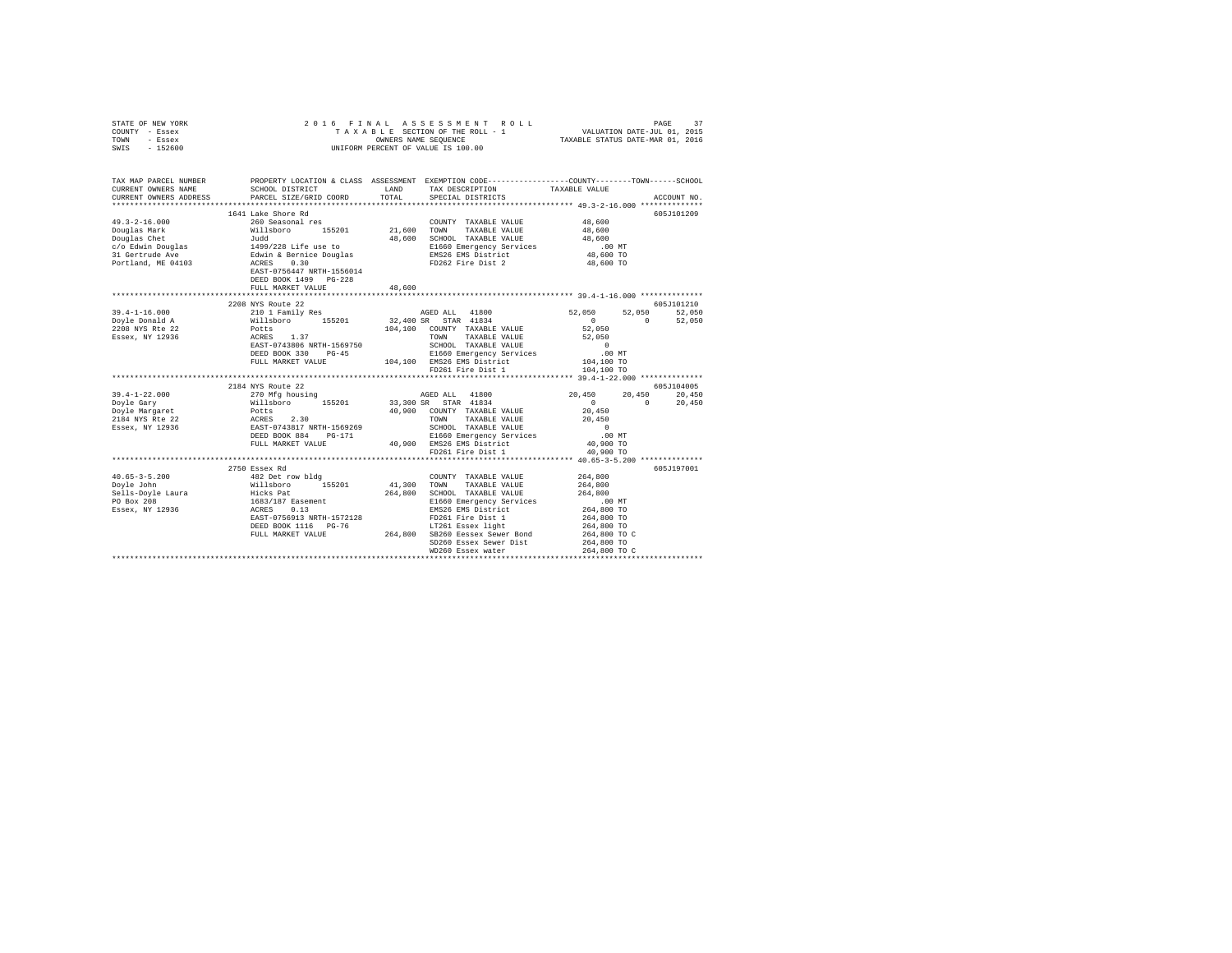|      | STATE OF NEW YORK |  |                      | 2016 FINAL ASSESSMENT ROLL         | 38<br>PAGE                  |  |
|------|-------------------|--|----------------------|------------------------------------|-----------------------------|--|
|      | COUNTY - Essex    |  |                      | TAXABLE SECTION OF THE ROLL - 1    | VALUATION DATE-JUL 01, 2015 |  |
| TOWN | - Essex           |  | OWNERS NAME SEOUENCE | TAXABLE STATUS DATE-MAR 01, 2016   |                             |  |
| SWIS | - 152600          |  |                      | UNIFORM PERCENT OF VALUE IS 100.00 |                             |  |

| TAX MAP PARCEL NUMBER<br>CURRENT OWNERS NAME<br>CURRENT OWNERS ADDRESS                                                                                                                                                                                                                                                                                                               | SCHOOL DISTRICT<br>PARCEL SIZE/GRID COORD                                                                                                                                      | LAND<br>TOTAL          | TAX DESCRIPTION<br>SPECIAL DISTRICTS                                                                                                                                                                                                                       | PROPERTY LOCATION & CLASS ASSESSMENT EXEMPTION CODE---------------COUNTY-------TOWN-----SCHOOL<br>TAXABLE VALUE<br>ACCOUNT NO.                                                       |
|--------------------------------------------------------------------------------------------------------------------------------------------------------------------------------------------------------------------------------------------------------------------------------------------------------------------------------------------------------------------------------------|--------------------------------------------------------------------------------------------------------------------------------------------------------------------------------|------------------------|------------------------------------------------------------------------------------------------------------------------------------------------------------------------------------------------------------------------------------------------------------|--------------------------------------------------------------------------------------------------------------------------------------------------------------------------------------|
| **********************                                                                                                                                                                                                                                                                                                                                                               |                                                                                                                                                                                |                        |                                                                                                                                                                                                                                                            |                                                                                                                                                                                      |
| $48.76 - 1 - 14.000$<br>-80.70-1-14.000<br>Doyle John H<br>Sells-Doyle Laura O<br>PO Box 208<br>Essex, NY 12936                                                                                                                                                                                                                                                                      | 833 Walker Rd<br>210 1 Family Res<br>Willsboro 155201<br>Friswell<br>Friswell<br>1615/274-Easement<br>ACRES 1.97<br>EAST-0743344<br>DEED BOOK 1351 PG-149<br>FULL MARKET VALUE | 33,000 TOWN<br>209,500 | COUNTY TAXABLE VALUE<br>TAXABLE VALUE<br>209,500 SCHOOL TAXABLE VALUE<br>E1660 Emergency Services<br>EMS26 EMS District<br>FD262 Fire Dist 2<br>LT262 Whallonsburg light                                                                                   | 605J104404<br>209,500<br>209,500<br>209,500<br>$.00$ MT<br>209,500 TO<br>209,500 TO<br>209,500 TO                                                                                    |
|                                                                                                                                                                                                                                                                                                                                                                                      |                                                                                                                                                                                |                        |                                                                                                                                                                                                                                                            |                                                                                                                                                                                      |
|                                                                                                                                                                                                                                                                                                                                                                                      | 1800 Lake Shore Rd                                                                                                                                                             |                        | COUNTY TAXABLE VALUE<br>136,900 TOWN TAXABLE VALUE<br>200,900 SCHOOL TAXABLE VALUE<br>E1660 Emergency Services<br>EMS26 EMS District<br>FD261 Fire Dist 1                                                                                                  | 605J102806<br>200,900<br>200,900<br>200,900<br>$.00$ MT<br>200,900 TO<br>200,900 TO                                                                                                  |
|                                                                                                                                                                                                                                                                                                                                                                                      | FULL MARKET VALUE                                                                                                                                                              | 200,900                |                                                                                                                                                                                                                                                            |                                                                                                                                                                                      |
|                                                                                                                                                                                                                                                                                                                                                                                      |                                                                                                                                                                                |                        |                                                                                                                                                                                                                                                            |                                                                                                                                                                                      |
| $40.3 - 1 - 1.100$<br>Draper Mary T Trust Willsboro 155201 178,400 COUNTY TAXABLE VALUE<br>703 Kingston Rd<br>Cherry Hill, NJ 08034 ACRES 114.00<br>MAY BE SUBJECT TO PAYMENT DEED BOOK 1734 PG-307<br>MAY BE SUBJECT LAW TIL 2020 PEUL MARKET VALUE<br>DEED BOOK 1734 PG-307<br>UNDER AGDIST LAW TIL 2020 PULL MARKET VALUE<br>Cherry Hill, NJ 08034-1624 55.0 Acres<br>ACRES 66.70 | 2226 NYS Route 22<br>240 Rural res<br>NYS Route 22<br>EAST-0743682 NRTH-1572419<br>DEED BOOK 1135 PG-146<br>FULL MARKET VALUE                                                  | 70,700                 | AG DIST C 41720<br>337,100 TOWN TAXABLE VALUE<br>SCHOOL TAXABLE VALUE<br>E1660 Emergency Services<br>EMS26 EMS District<br>337,100 FD261 Fire Dist 1<br>COUNTY TAXABLE VALUE 70,700<br>E1660 Emergency Services<br>EMS26 EMS District<br>FD261 Fire Dist 1 | 605J104301<br>69.311 69.311<br>69,311<br>267,789<br>267,789<br>267,789<br>$.00$ MT<br>337,100 TO<br>337,100 TO<br>605J180008<br>70,700<br>70,700<br>.00 MT<br>70,700 TO<br>70,700 TO |
|                                                                                                                                                                                                                                                                                                                                                                                      | 1454 Whallons Bay Rd                                                                                                                                                           |                        |                                                                                                                                                                                                                                                            | 605J104203                                                                                                                                                                           |
| $49.15 - 1 - 7.000$<br>Problette Pamela Land Millsboro 155201<br>1961 - Millsboro 155201<br>1454 Whallons Bay Priswell<br>1454 Whallons Bay 1614/205-Life Use to<br>Essex, NY 12936 Harold Tart<br>ACRES 0.70                                                                                                                                                                        | 210 1 Family Res<br>EAST-0757260 NRTH-1558705<br>DEED BOOK 1614 PG-205<br>FULL MARKET VALUE                                                                                    | 39,600 TOWN<br>116,000 | COUNTY TAXABLE VALUE<br>TAXABLE VALUE<br>116,000 SCHOOL TAXABLE VALUE<br>E1660 Emergency Services<br>EMS26 EMS District<br>FD261 Fire Dist 1                                                                                                               | 116,000<br>116,000<br>116,000<br>$.00$ MT<br>116,000 TO<br>116,000 TO                                                                                                                |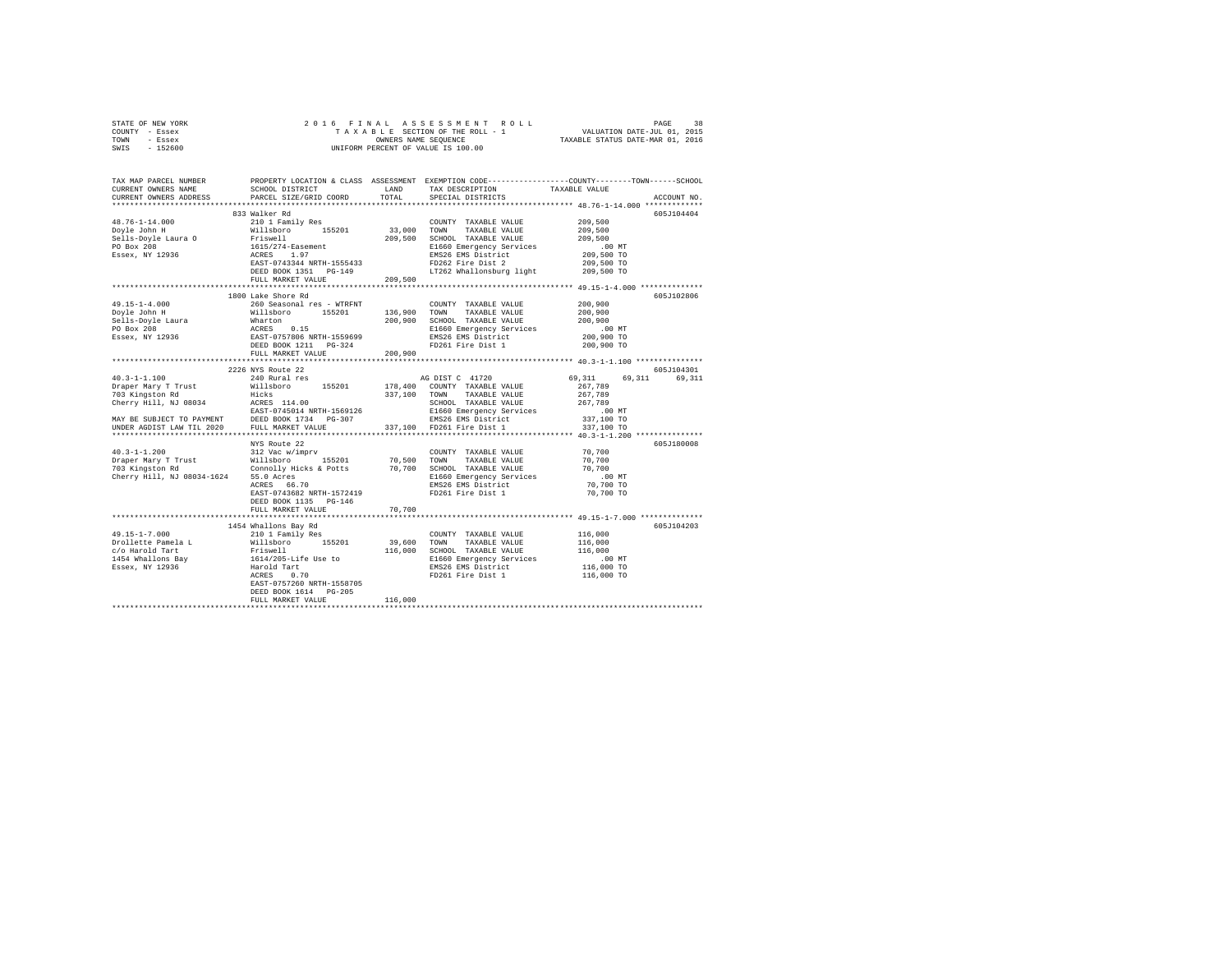| STATE OF NEW YORK | 2016 FINAL ASSESSMENT ROLL         | 39<br>PAGE                       |
|-------------------|------------------------------------|----------------------------------|
| COUNTY - Essex    | TAXABLE SECTION OF THE ROLL - 1    | VALUATION DATE-JUL 01, 2015      |
| TOWN<br>- Essex   | OWNERS NAME SEOUENCE               | TAXABLE STATUS DATE-MAR 01, 2016 |
| SWIS<br>- 152600  | UNIFORM PERCENT OF VALUE IS 100.00 |                                  |
|                   |                                    |                                  |
|                   |                                    |                                  |
|                   |                                    |                                  |

| TAX MAP PARCEL NUMBER<br>CURRENT OWNERS NAME<br>CURRENT OWNERS ADDRESS                                                                                                                                                                                                                                                                                                                                         | SCHOOL DISTRICT TAND TAX DESCRIPTION | ${\tt SCHOOL\ DISTRICT}\qquad\qquad {\tt LAND}\qquad\qquad {\tt TAX\ DESCRIPTION}\qquad\qquad {\tt TAXABLE\ VALUE}\label{thm:opt}$ PARCEL SIZE/GRID COORD $\qquad\qquad {\tt TOTAL}\qquad\qquad {\tt SPECTAL\ DISTRICTS}$                                                                                                                                                        | PROPERTY LOCATION & CLASS ASSESSMENT EXEMPTION CODE---------------COUNTY-------TOWN------SCHOOL<br>ACCOUNT NO. |
|----------------------------------------------------------------------------------------------------------------------------------------------------------------------------------------------------------------------------------------------------------------------------------------------------------------------------------------------------------------------------------------------------------------|--------------------------------------|----------------------------------------------------------------------------------------------------------------------------------------------------------------------------------------------------------------------------------------------------------------------------------------------------------------------------------------------------------------------------------|----------------------------------------------------------------------------------------------------------------|
|                                                                                                                                                                                                                                                                                                                                                                                                                |                                      |                                                                                                                                                                                                                                                                                                                                                                                  |                                                                                                                |
|                                                                                                                                                                                                                                                                                                                                                                                                                | 2224 Lake Shore Rd                   |                                                                                                                                                                                                                                                                                                                                                                                  | 605J103002                                                                                                     |
| $\begin{tabular}{l c c c c c} \multicolumn{3}{c c c} \multicolumn{3}{c c c} \multicolumn{3}{c c c} \multicolumn{3}{c c c} \multicolumn{3}{c c c} \multicolumn{3}{c c c} \multicolumn{3}{c c c} \multicolumn{3}{c c c} \multicolumn{3}{c c c} \multicolumn{3}{c c c} \multicolumn{3}{c c c} \multicolumn{3}{c c c} \multicolumn{3}{c c c} \multicolumn{3}{c c c} \multicolumn{3}{c c c} \multicolumn{3}{$       |                                      |                                                                                                                                                                                                                                                                                                                                                                                  | $0 \t 30,000$                                                                                                  |
|                                                                                                                                                                                                                                                                                                                                                                                                                |                                      |                                                                                                                                                                                                                                                                                                                                                                                  |                                                                                                                |
|                                                                                                                                                                                                                                                                                                                                                                                                                |                                      |                                                                                                                                                                                                                                                                                                                                                                                  |                                                                                                                |
|                                                                                                                                                                                                                                                                                                                                                                                                                |                                      |                                                                                                                                                                                                                                                                                                                                                                                  |                                                                                                                |
|                                                                                                                                                                                                                                                                                                                                                                                                                |                                      |                                                                                                                                                                                                                                                                                                                                                                                  |                                                                                                                |
|                                                                                                                                                                                                                                                                                                                                                                                                                |                                      |                                                                                                                                                                                                                                                                                                                                                                                  |                                                                                                                |
|                                                                                                                                                                                                                                                                                                                                                                                                                |                                      |                                                                                                                                                                                                                                                                                                                                                                                  |                                                                                                                |
|                                                                                                                                                                                                                                                                                                                                                                                                                |                                      |                                                                                                                                                                                                                                                                                                                                                                                  |                                                                                                                |
|                                                                                                                                                                                                                                                                                                                                                                                                                |                                      |                                                                                                                                                                                                                                                                                                                                                                                  |                                                                                                                |
|                                                                                                                                                                                                                                                                                                                                                                                                                |                                      | SD260 Essex Sewer Dist 212,500 TO<br>WD260 Essex water 212,500 TO C                                                                                                                                                                                                                                                                                                              |                                                                                                                |
|                                                                                                                                                                                                                                                                                                                                                                                                                |                                      |                                                                                                                                                                                                                                                                                                                                                                                  |                                                                                                                |
|                                                                                                                                                                                                                                                                                                                                                                                                                |                                      |                                                                                                                                                                                                                                                                                                                                                                                  |                                                                                                                |
|                                                                                                                                                                                                                                                                                                                                                                                                                | 2729 NYS Route 22                    |                                                                                                                                                                                                                                                                                                                                                                                  | 605J103101                                                                                                     |
|                                                                                                                                                                                                                                                                                                                                                                                                                |                                      |                                                                                                                                                                                                                                                                                                                                                                                  |                                                                                                                |
|                                                                                                                                                                                                                                                                                                                                                                                                                |                                      |                                                                                                                                                                                                                                                                                                                                                                                  |                                                                                                                |
|                                                                                                                                                                                                                                                                                                                                                                                                                |                                      |                                                                                                                                                                                                                                                                                                                                                                                  |                                                                                                                |
| Burlington, VT 05401                                                                                                                                                                                                                                                                                                                                                                                           |                                      |                                                                                                                                                                                                                                                                                                                                                                                  |                                                                                                                |
|                                                                                                                                                                                                                                                                                                                                                                                                                | 51s X 338S X Irr<br>ACRES 0.40       |                                                                                                                                                                                                                                                                                                                                                                                  |                                                                                                                |
|                                                                                                                                                                                                                                                                                                                                                                                                                |                                      |                                                                                                                                                                                                                                                                                                                                                                                  |                                                                                                                |
|                                                                                                                                                                                                                                                                                                                                                                                                                |                                      |                                                                                                                                                                                                                                                                                                                                                                                  |                                                                                                                |
|                                                                                                                                                                                                                                                                                                                                                                                                                |                                      |                                                                                                                                                                                                                                                                                                                                                                                  |                                                                                                                |
|                                                                                                                                                                                                                                                                                                                                                                                                                |                                      |                                                                                                                                                                                                                                                                                                                                                                                  |                                                                                                                |
|                                                                                                                                                                                                                                                                                                                                                                                                                |                                      | ${\small \begin{tabular}{lllllllllll} \textbf{Nil} & 55201 & 60,100 & T0WN & TAAABLE VALUE \\ \textbf{Hicks} & 137,700 & SCHOOL TATAABLE VALUE \\ \textbf{1675/105-Easement} & 137,700 & SCHOOL TATABLE VALUE \\ \textbf{518 X 338 S X Irr & E1660 Rmerency Sevivices & 0.00 M \\ \textbf{518 X 338 S Y1r} & 137,700 T0 \\ \textbf{528 X 338 S 161} & 137,700 T0 \\ \textbf{538$ |                                                                                                                |
|                                                                                                                                                                                                                                                                                                                                                                                                                | Lake Shore Rd                        |                                                                                                                                                                                                                                                                                                                                                                                  | 605J101215                                                                                                     |
|                                                                                                                                                                                                                                                                                                                                                                                                                |                                      |                                                                                                                                                                                                                                                                                                                                                                                  |                                                                                                                |
|                                                                                                                                                                                                                                                                                                                                                                                                                |                                      |                                                                                                                                                                                                                                                                                                                                                                                  |                                                                                                                |
|                                                                                                                                                                                                                                                                                                                                                                                                                |                                      |                                                                                                                                                                                                                                                                                                                                                                                  |                                                                                                                |
|                                                                                                                                                                                                                                                                                                                                                                                                                |                                      |                                                                                                                                                                                                                                                                                                                                                                                  |                                                                                                                |
|                                                                                                                                                                                                                                                                                                                                                                                                                |                                      |                                                                                                                                                                                                                                                                                                                                                                                  |                                                                                                                |
|                                                                                                                                                                                                                                                                                                                                                                                                                |                                      |                                                                                                                                                                                                                                                                                                                                                                                  |                                                                                                                |
| $\begin{tabular}{lcccc} 40.81-3-8.000 & \text{Lake Shorted R} & \text{Lip} & \text{COWITY} & \text{TXABLE VALUE} & 82,000 \\ \text{Duley Verda} & 311 \text{ Res vac land - WTRENT} & 82,000 & \text{TONITY} & \text{TXABLE VALUE} & 82,000 \\ \text{Duley Dene1} & 811 \text{lsboro} & 155201 & 82,000 & \text{TONIN} & \text{TXABLE VALUE} & 82,000 \\ \text{Duley Dene1} & 82,000 & 15201 & 82,000 & \text$ |                                      |                                                                                                                                                                                                                                                                                                                                                                                  |                                                                                                                |
|                                                                                                                                                                                                                                                                                                                                                                                                                |                                      |                                                                                                                                                                                                                                                                                                                                                                                  |                                                                                                                |
|                                                                                                                                                                                                                                                                                                                                                                                                                | 2304 Main St                         |                                                                                                                                                                                                                                                                                                                                                                                  | 605J101303                                                                                                     |
|                                                                                                                                                                                                                                                                                                                                                                                                                |                                      | $\begin{tabular}{llllll} \multicolumn{2}{c}{\textbf{COUNTY}} & \textbf{TAXABLE VALUE} & & & 234,000 \\ \multicolumn{2}{c}{\textbf{TOWN}} & \textbf{TAXABLE VALUE} & & 234,000 \\ \end{tabular}$                                                                                                                                                                                  |                                                                                                                |
|                                                                                                                                                                                                                                                                                                                                                                                                                |                                      |                                                                                                                                                                                                                                                                                                                                                                                  |                                                                                                                |
| 97 E Main St $\nonumber \begin{tabular}{lllll} \texttt{Potts} & \texttt{Potts} \\ \texttt{Richard, VT 05477-7741} & \texttt{1649/174-Sewer Easement} \end{tabular}$                                                                                                                                                                                                                                            |                                      |                                                                                                                                                                                                                                                                                                                                                                                  |                                                                                                                |
|                                                                                                                                                                                                                                                                                                                                                                                                                |                                      |                                                                                                                                                                                                                                                                                                                                                                                  |                                                                                                                |
|                                                                                                                                                                                                                                                                                                                                                                                                                |                                      |                                                                                                                                                                                                                                                                                                                                                                                  |                                                                                                                |
|                                                                                                                                                                                                                                                                                                                                                                                                                |                                      |                                                                                                                                                                                                                                                                                                                                                                                  |                                                                                                                |
|                                                                                                                                                                                                                                                                                                                                                                                                                |                                      |                                                                                                                                                                                                                                                                                                                                                                                  |                                                                                                                |
|                                                                                                                                                                                                                                                                                                                                                                                                                |                                      | $\begin{tabular}{lllllllllll} &\mbox{Milabor} & 45,500 &\mbox{TOMM} & \mbox{TXABLE VALUE} & 434,000 \\ \mbox{Polts} & 434,000 & \mbox{CHOOL} & \mbox{TXABLE VALUE} & 234,000 \\ \mbox{1649/174-Sewer Easement} & 234,000 & \mbox{E1660 Energy Services} & 234,000 \\ \mbox{BRC911 Pg 247 (Easement) & 234,000 T0 \\ \mbox{RCRBS} & 0.10 & \mbox{RCRBS} & 0.10 \\ \mbox{$         |                                                                                                                |
|                                                                                                                                                                                                                                                                                                                                                                                                                |                                      | A POIR 24 (1992)<br>ACRES 0.10<br>EDGE POIR 1971002<br>EDGE POIR 1971002<br>EDGE POIR 1971002<br>EDGE POIR 1971002<br>DEED BOOK 1097 PC-151<br>234,000 SD260 Essex Sever Bond<br>PULL MARKET VALUE<br>234,000 TOLL MARKET VALUE<br>234,000 TO                                                                                                                                    |                                                                                                                |
|                                                                                                                                                                                                                                                                                                                                                                                                                |                                      |                                                                                                                                                                                                                                                                                                                                                                                  | 234,000 TO C                                                                                                   |
|                                                                                                                                                                                                                                                                                                                                                                                                                |                                      |                                                                                                                                                                                                                                                                                                                                                                                  |                                                                                                                |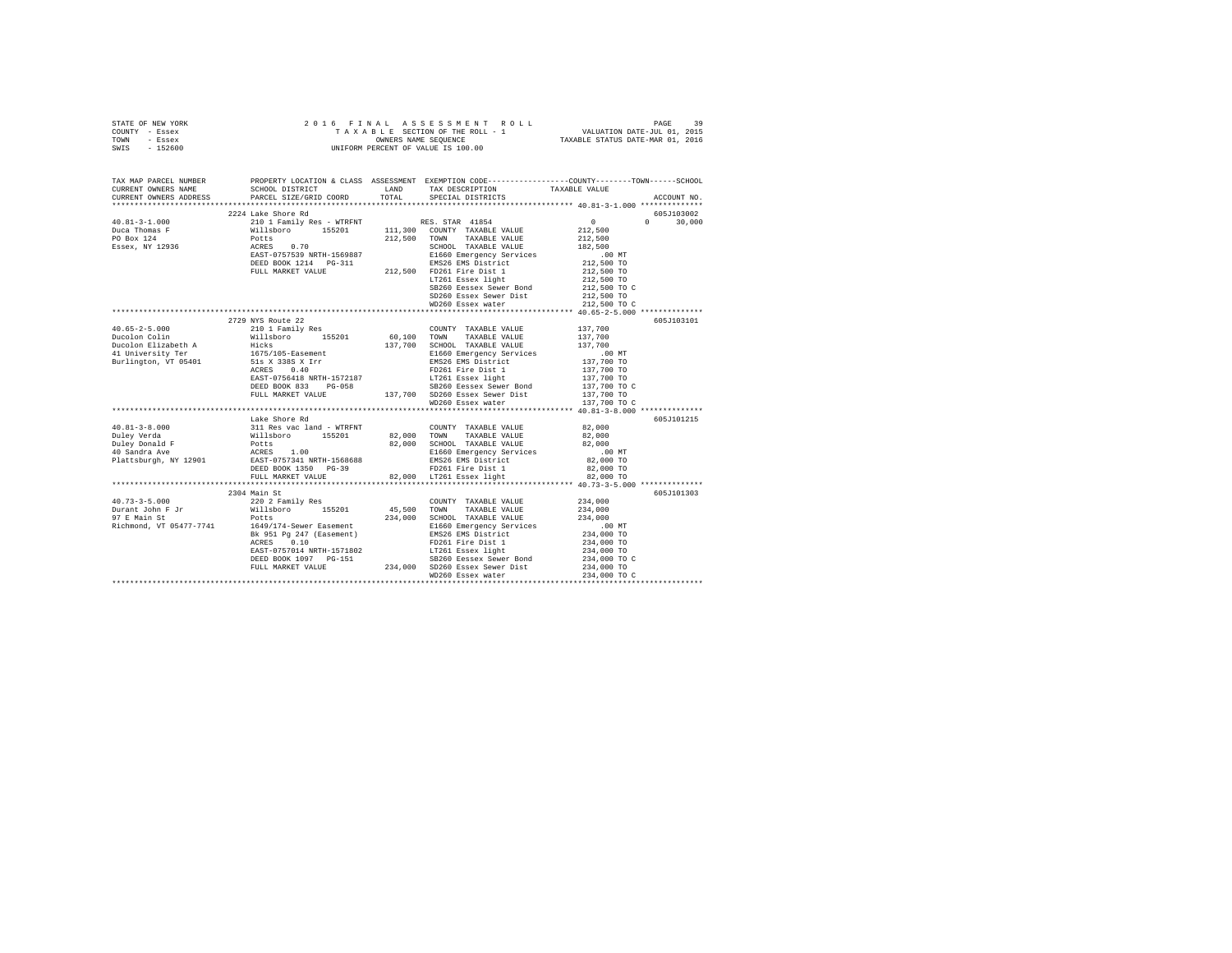|                | STATE OF NEW YORK |  |  | 2016 FINAL ASSESSMENT ROLL         |                                  | PAGE | 40 |
|----------------|-------------------|--|--|------------------------------------|----------------------------------|------|----|
| COUNTY - Essex |                   |  |  | TAXABLE SECTION OF THE ROLL - 1    | VALUATION DATE-JUL 01, 2015      |      |    |
| TOWN           | - Essex           |  |  | OWNERS NAME SEOUENCE               | TAXABLE STATUS DATE-MAR 01, 2016 |      |    |
| SWIS           | - 152600          |  |  | UNIFORM PERCENT OF VALUE IS 100.00 |                                  |      |    |
|                |                   |  |  |                                    |                                  |      |    |
|                |                   |  |  |                                    |                                  |      |    |

| TAX MAP PARCEL NUMBER                                                                                                                                                                                                                                                                                                                                                                                    |                           |         | PROPERTY LOCATION & CLASS ASSESSMENT EXEMPTION CODE----------------COUNTY-------TOWN------SCHOOL                                                                                                                                                                                                                                                                                                    |                                                               |               |
|----------------------------------------------------------------------------------------------------------------------------------------------------------------------------------------------------------------------------------------------------------------------------------------------------------------------------------------------------------------------------------------------------------|---------------------------|---------|-----------------------------------------------------------------------------------------------------------------------------------------------------------------------------------------------------------------------------------------------------------------------------------------------------------------------------------------------------------------------------------------------------|---------------------------------------------------------------|---------------|
|                                                                                                                                                                                                                                                                                                                                                                                                          |                           |         | TAX DESCRIPTION TAXABLE VALUE                                                                                                                                                                                                                                                                                                                                                                       |                                                               |               |
|                                                                                                                                                                                                                                                                                                                                                                                                          |                           |         |                                                                                                                                                                                                                                                                                                                                                                                                     |                                                               | ACCOUNT NO.   |
|                                                                                                                                                                                                                                                                                                                                                                                                          |                           |         |                                                                                                                                                                                                                                                                                                                                                                                                     |                                                               |               |
|                                                                                                                                                                                                                                                                                                                                                                                                          | 8 Orchard Ln              |         |                                                                                                                                                                                                                                                                                                                                                                                                     |                                                               | 605J103415    |
|                                                                                                                                                                                                                                                                                                                                                                                                          |                           |         |                                                                                                                                                                                                                                                                                                                                                                                                     |                                                               |               |
|                                                                                                                                                                                                                                                                                                                                                                                                          |                           |         |                                                                                                                                                                                                                                                                                                                                                                                                     |                                                               |               |
|                                                                                                                                                                                                                                                                                                                                                                                                          |                           |         |                                                                                                                                                                                                                                                                                                                                                                                                     |                                                               |               |
|                                                                                                                                                                                                                                                                                                                                                                                                          |                           |         |                                                                                                                                                                                                                                                                                                                                                                                                     |                                                               |               |
|                                                                                                                                                                                                                                                                                                                                                                                                          |                           |         |                                                                                                                                                                                                                                                                                                                                                                                                     |                                                               |               |
|                                                                                                                                                                                                                                                                                                                                                                                                          |                           |         |                                                                                                                                                                                                                                                                                                                                                                                                     |                                                               |               |
|                                                                                                                                                                                                                                                                                                                                                                                                          |                           |         | $\begin{tabular}{l c c c c} \hline \texttt{Potfs} & \texttt{A=0.20} & \texttt{X=0.30} & \texttt{TONN} & \texttt{TAXABLE VALUE} & \texttt{0.20} \\ \hline \texttt{AGKB} & 0.20 & \texttt{SCHODL} & \texttt{TAXABLE VALUE} & 83,500 \\ \texttt{EAST-057207 NRTH-1571303} & \texttt{EIG60} & \texttt{EIGC} & \texttt{SCG} & 0.0 & \texttt{NT} \\ \texttt{DEED BOK} & \texttt{POT} & \texttt{PGT-15713$ |                                                               |               |
|                                                                                                                                                                                                                                                                                                                                                                                                          |                           |         |                                                                                                                                                                                                                                                                                                                                                                                                     |                                                               |               |
|                                                                                                                                                                                                                                                                                                                                                                                                          |                           |         |                                                                                                                                                                                                                                                                                                                                                                                                     |                                                               |               |
|                                                                                                                                                                                                                                                                                                                                                                                                          |                           |         | SB260 Eessex Sewer Bond 163,800 TO C                                                                                                                                                                                                                                                                                                                                                                |                                                               |               |
|                                                                                                                                                                                                                                                                                                                                                                                                          |                           |         | SD260 Essex Sewer Dist<br>WD260 Essex water                                                                                                                                                                                                                                                                                                                                                         | 163,800 TO                                                    |               |
|                                                                                                                                                                                                                                                                                                                                                                                                          |                           |         |                                                                                                                                                                                                                                                                                                                                                                                                     | 163,800 TO C                                                  |               |
|                                                                                                                                                                                                                                                                                                                                                                                                          |                           |         |                                                                                                                                                                                                                                                                                                                                                                                                     |                                                               |               |
|                                                                                                                                                                                                                                                                                                                                                                                                          | Christian Rd              |         |                                                                                                                                                                                                                                                                                                                                                                                                     |                                                               | 605J190006    |
| $\begin{tabular}{l c c c c c} \multicolumn{1}{c c c} \multicolumn{1}{c c c} \multicolumn{1}{c c c} \multicolumn{1}{c c c} \multicolumn{1}{c c c} \multicolumn{1}{c c c} \multicolumn{1}{c c c} \multicolumn{1}{c c c} \multicolumn{1}{c c c} \multicolumn{1}{c c c} \multicolumn{1}{c c c} \multicolumn{1}{c c c} \multicolumn{1}{c c c} \multicolumn{1}{c c c} \multicolumn{1}{c c c} \multicolumn{1}{$ |                           |         | AG DIST C 41720 24,796 24,796 24,796                                                                                                                                                                                                                                                                                                                                                                |                                                               |               |
|                                                                                                                                                                                                                                                                                                                                                                                                          |                           |         |                                                                                                                                                                                                                                                                                                                                                                                                     |                                                               |               |
|                                                                                                                                                                                                                                                                                                                                                                                                          |                           |         |                                                                                                                                                                                                                                                                                                                                                                                                     |                                                               |               |
|                                                                                                                                                                                                                                                                                                                                                                                                          |                           |         |                                                                                                                                                                                                                                                                                                                                                                                                     |                                                               |               |
|                                                                                                                                                                                                                                                                                                                                                                                                          |                           |         |                                                                                                                                                                                                                                                                                                                                                                                                     |                                                               |               |
|                                                                                                                                                                                                                                                                                                                                                                                                          |                           |         |                                                                                                                                                                                                                                                                                                                                                                                                     |                                                               |               |
|                                                                                                                                                                                                                                                                                                                                                                                                          |                           |         |                                                                                                                                                                                                                                                                                                                                                                                                     |                                                               |               |
|                                                                                                                                                                                                                                                                                                                                                                                                          |                           |         |                                                                                                                                                                                                                                                                                                                                                                                                     |                                                               |               |
|                                                                                                                                                                                                                                                                                                                                                                                                          | 409 Christian Rd          |         |                                                                                                                                                                                                                                                                                                                                                                                                     |                                                               | 605J102014    |
|                                                                                                                                                                                                                                                                                                                                                                                                          |                           |         |                                                                                                                                                                                                                                                                                                                                                                                                     | $\begin{smallmatrix}&&0\250\,,200\250\,,200\end{smallmatrix}$ | $0 \t 30.000$ |
|                                                                                                                                                                                                                                                                                                                                                                                                          |                           |         |                                                                                                                                                                                                                                                                                                                                                                                                     |                                                               |               |
|                                                                                                                                                                                                                                                                                                                                                                                                          |                           |         |                                                                                                                                                                                                                                                                                                                                                                                                     |                                                               |               |
|                                                                                                                                                                                                                                                                                                                                                                                                          |                           |         |                                                                                                                                                                                                                                                                                                                                                                                                     |                                                               |               |
|                                                                                                                                                                                                                                                                                                                                                                                                          |                           |         |                                                                                                                                                                                                                                                                                                                                                                                                     |                                                               |               |
|                                                                                                                                                                                                                                                                                                                                                                                                          |                           |         |                                                                                                                                                                                                                                                                                                                                                                                                     |                                                               |               |
|                                                                                                                                                                                                                                                                                                                                                                                                          | FULL MARKET VALUE         |         | 250,200 FD261 Fire Dist 1                                                                                                                                                                                                                                                                                                                                                                           | 250,200 TO                                                    |               |
|                                                                                                                                                                                                                                                                                                                                                                                                          |                           |         |                                                                                                                                                                                                                                                                                                                                                                                                     |                                                               |               |
|                                                                                                                                                                                                                                                                                                                                                                                                          | Leaning Rd                |         |                                                                                                                                                                                                                                                                                                                                                                                                     |                                                               | 605J101202    |
| $39.4 - 1 - 38.000$                                                                                                                                                                                                                                                                                                                                                                                      |                           |         |                                                                                                                                                                                                                                                                                                                                                                                                     |                                                               |               |
| Eddy Foundation                                                                                                                                                                                                                                                                                                                                                                                          |                           |         |                                                                                                                                                                                                                                                                                                                                                                                                     |                                                               |               |
| PO Box 42                                                                                                                                                                                                                                                                                                                                                                                                |                           |         |                                                                                                                                                                                                                                                                                                                                                                                                     |                                                               |               |
| Essex, NY 12936                                                                                                                                                                                                                                                                                                                                                                                          |                           |         | E1660 Emergency Services .00 MT<br>EMS26 EMS District 20,200 TO                                                                                                                                                                                                                                                                                                                                     |                                                               |               |
|                                                                                                                                                                                                                                                                                                                                                                                                          |                           |         |                                                                                                                                                                                                                                                                                                                                                                                                     |                                                               |               |
|                                                                                                                                                                                                                                                                                                                                                                                                          | EAST-0742533 NRTH-1569240 |         | FD261 Fire Dist 1                                                                                                                                                                                                                                                                                                                                                                                   | 20,200 TO                                                     |               |
|                                                                                                                                                                                                                                                                                                                                                                                                          | DEED BOOK 1527 PG-100     |         |                                                                                                                                                                                                                                                                                                                                                                                                     |                                                               |               |
|                                                                                                                                                                                                                                                                                                                                                                                                          | FULL MARKET VALUE         | 20, 200 |                                                                                                                                                                                                                                                                                                                                                                                                     |                                                               |               |
|                                                                                                                                                                                                                                                                                                                                                                                                          |                           |         |                                                                                                                                                                                                                                                                                                                                                                                                     |                                                               |               |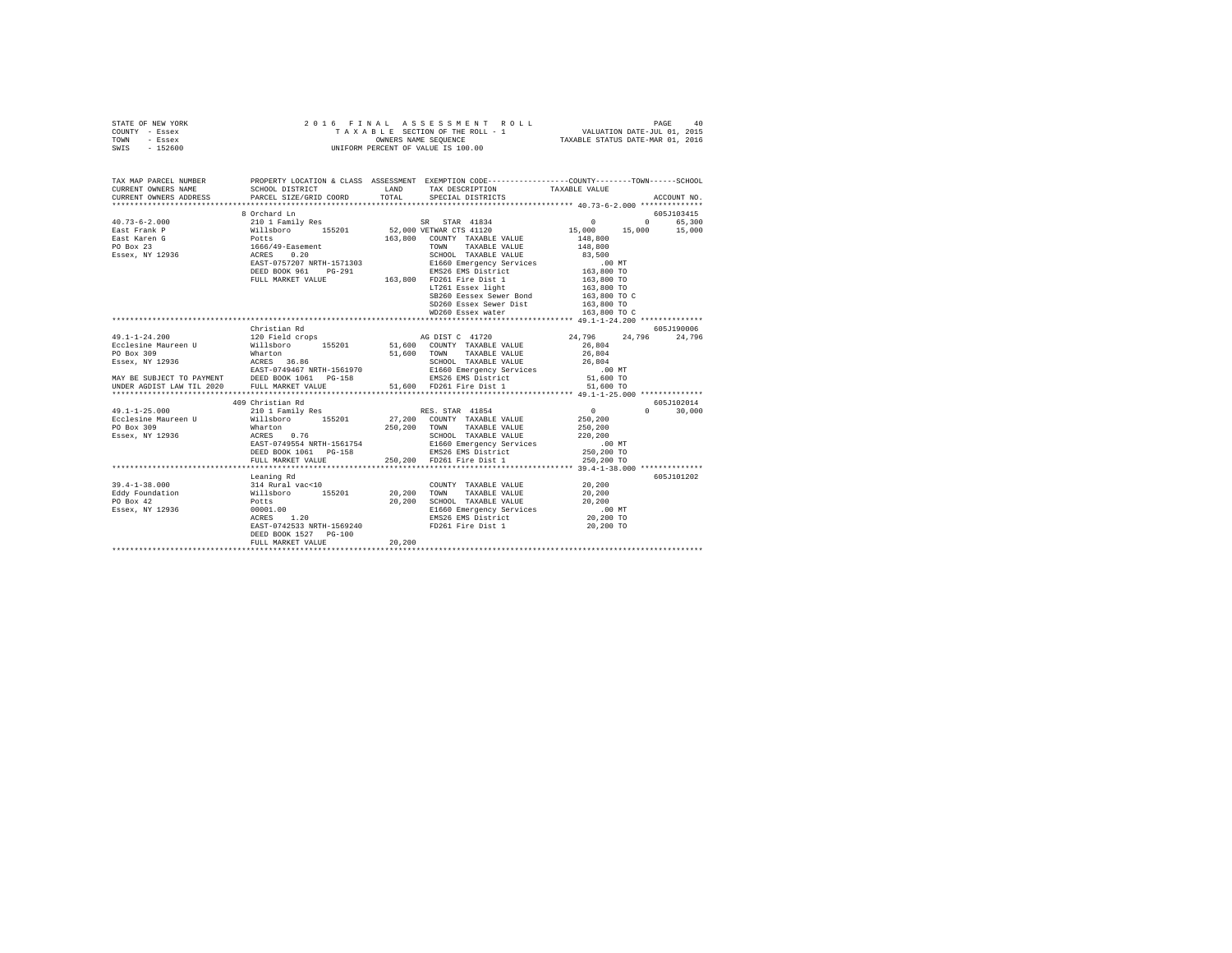| STATE OF NEW YORK | 2016 FINAL ASSESSMENT ROLL         | PAGE                             |
|-------------------|------------------------------------|----------------------------------|
| COUNTY - Essex    | TAXABLE SECTION OF THE ROLL - 1    | VALUATION DATE-JUL 01, 2015      |
| TOWN<br>- Essex   | OWNERS NAME SEOUENCE               | TAXABLE STATUS DATE-MAR 01, 2016 |
| $-152600$<br>SWIS | UNIFORM PERCENT OF VALUE IS 100.00 |                                  |

| TAX MAP PARCEL NUMBER<br>CURRENT OWNERS NAME<br>CURRENT OWNERS ADDRESS                                                                                                                                                              | SCHOOL DISTRICT<br>PARCEL SIZE/GRID COORD                  | TOTAL   | PROPERTY LOCATION & CLASS ASSESSMENT EXEMPTION CODE----------------COUNTY-------TOWN------SCHOOL<br>LAND TAX DESCRIPTION<br>SPECIAL DISTRICTS                                                                                                                             | TAXABLE VALUE        | ACCOUNT NO. |
|-------------------------------------------------------------------------------------------------------------------------------------------------------------------------------------------------------------------------------------|------------------------------------------------------------|---------|---------------------------------------------------------------------------------------------------------------------------------------------------------------------------------------------------------------------------------------------------------------------------|----------------------|-------------|
|                                                                                                                                                                                                                                     |                                                            |         |                                                                                                                                                                                                                                                                           |                      |             |
|                                                                                                                                                                                                                                     | Daniels Rd                                                 |         |                                                                                                                                                                                                                                                                           |                      | 605Z007001  |
| $48.1 - 1 - 8.222$                                                                                                                                                                                                                  |                                                            |         | 910 Priv forest<br>Westport 155001 39,500 SCHOOL TAXABLE VALUE<br>18/19 Brookfield Pat 39,500 SCHOOL TAXABLE VALUE<br>18/19 Brookfield Pat 39,500 SCHOOL TAXABLE VALUE<br>RCRES 41.78<br>EMS26 EMS POSCENT MENTHE-1564182<br>2020 PD262 Fi<br>COUNTY TAXABLE VALUE 39,500 |                      |             |
|                                                                                                                                                                                                                                     |                                                            |         |                                                                                                                                                                                                                                                                           | 39,500               |             |
|                                                                                                                                                                                                                                     |                                                            |         |                                                                                                                                                                                                                                                                           | 39,500               |             |
| Eddy Foundation<br>PO Box 42<br>Essex, NY 12936                                                                                                                                                                                     |                                                            |         |                                                                                                                                                                                                                                                                           |                      |             |
|                                                                                                                                                                                                                                     |                                                            |         |                                                                                                                                                                                                                                                                           | 00 MT.<br>39,500 TO  |             |
|                                                                                                                                                                                                                                     |                                                            |         | EMS26 EMS District<br>FD262 Fire Dist 2                                                                                                                                                                                                                                   | 39,500 TO            |             |
|                                                                                                                                                                                                                                     | FULL MARKET VALUE                                          | 39,500  |                                                                                                                                                                                                                                                                           |                      |             |
|                                                                                                                                                                                                                                     |                                                            |         |                                                                                                                                                                                                                                                                           |                      |             |
|                                                                                                                                                                                                                                     | 493 Brookfield Rd                                          |         |                                                                                                                                                                                                                                                                           |                      | 605J102815  |
| $48.1 - 1 - 24.100$                                                                                                                                                                                                                 | 240 Rural res                                              |         | COUNTY TAXABLE VALUE                                                                                                                                                                                                                                                      | 132,200              |             |
| Eddy Foundation                                                                                                                                                                                                                     |                                                            |         |                                                                                                                                                                                                                                                                           | 132,200              |             |
| PO Box 42<br>Essex, $\overline{NY}$ 12936                                                                                                                                                                                           |                                                            |         |                                                                                                                                                                                                                                                                           | 132,200              |             |
|                                                                                                                                                                                                                                     |                                                            |         |                                                                                                                                                                                                                                                                           | 00 MT.<br>132,200 TO |             |
|                                                                                                                                                                                                                                     | ACRES 10.04                                                |         |                                                                                                                                                                                                                                                                           |                      |             |
|                                                                                                                                                                                                                                     | EAST-0732848 NRTH-1562905                                  |         | E1660 Emergency Services<br>EMS26 EMS District<br>FD262 Fire Dist 2                                                                                                                                                                                                       | 132,200 TO           |             |
|                                                                                                                                                                                                                                     | DEED BOOK 1619 PG-231                                      |         |                                                                                                                                                                                                                                                                           |                      |             |
|                                                                                                                                                                                                                                     | FULL MARKET VALUE                                          | 132,200 |                                                                                                                                                                                                                                                                           |                      |             |
|                                                                                                                                                                                                                                     | Cook Rd                                                    |         |                                                                                                                                                                                                                                                                           |                      | 605J100402  |
| $48.2 - 1 - 12.100$                                                                                                                                                                                                                 |                                                            |         | OUNTY TAXABLE VALUE<br>Willaboro 155201 38,900 TOWN TAXABLE VALUE<br>Wharton 155201 38,900 SCHOOL TAXABLE VALUE<br>ACRES 45.23 38,900 SCHOOL TAXABLE VALUE<br>ACRES 45.23                                                                                                 | 38,900               |             |
|                                                                                                                                                                                                                                     |                                                            |         |                                                                                                                                                                                                                                                                           | 38,900               |             |
| Eddy Foundation<br>PO Box 42                                                                                                                                                                                                        |                                                            |         |                                                                                                                                                                                                                                                                           | 38,900               |             |
| Essex, NY 12936                                                                                                                                                                                                                     |                                                            |         |                                                                                                                                                                                                                                                                           | $.00$ MT             |             |
|                                                                                                                                                                                                                                     | EAST-0742781 NRTH-1561982                                  |         | E1660 Emergency Services<br>EMS26 EMS District                                                                                                                                                                                                                            | 38,900 TO            |             |
|                                                                                                                                                                                                                                     | DEED BOOK 1266 PG-205                                      |         | FD262 Fire Dist 2                                                                                                                                                                                                                                                         | 38,900 TO            |             |
|                                                                                                                                                                                                                                     | FULL MARKET VALUE                                          | 38,900  |                                                                                                                                                                                                                                                                           |                      |             |
|                                                                                                                                                                                                                                     |                                                            |         |                                                                                                                                                                                                                                                                           |                      |             |
|                                                                                                                                                                                                                                     | Cook Rd                                                    |         |                                                                                                                                                                                                                                                                           |                      | 605J100401  |
| $48.2 - 1 - 13.000$                                                                                                                                                                                                                 |                                                            |         | COUNTY TAXABLE VALUE 19,900                                                                                                                                                                                                                                               |                      |             |
| Eddy Foundation<br>PO Box 42                                                                                                                                                                                                        |                                                            |         | 19,900 TOWN TAXABLE VALUE                                                                                                                                                                                                                                                 | 19,900               |             |
|                                                                                                                                                                                                                                     | 910 Priv forest<br>Willsboro 155201<br>Wharton<br>00024.00 |         | 19,900 SCHOOL TAXABLE VALUE                                                                                                                                                                                                                                               | 19,900               |             |
| Essex, NY 12936                                                                                                                                                                                                                     |                                                            |         | E1660 Emergency Services                                                                                                                                                                                                                                                  | $.00$ MT             |             |
|                                                                                                                                                                                                                                     | $ACRES$ 42.00                                              |         | EMS26 EMS District                                                                                                                                                                                                                                                        | 19,900 TO            |             |
|                                                                                                                                                                                                                                     | EAST-0743039 NRTH-1561010                                  |         | FD262 Fire Dist 2                                                                                                                                                                                                                                                         | 19,900 TO            |             |
|                                                                                                                                                                                                                                     | DEED BOOK 1266 PG-205                                      |         |                                                                                                                                                                                                                                                                           |                      |             |
|                                                                                                                                                                                                                                     | FULL MARKET VALUE                                          | 19,900  |                                                                                                                                                                                                                                                                           |                      |             |
|                                                                                                                                                                                                                                     |                                                            |         |                                                                                                                                                                                                                                                                           |                      |             |
| 48.2-1-20.000                                                                                                                                                                                                                       | 81 Cook Rd<br>314 Rural vac<10                             |         | COUNTY TAXABLE VALUE                                                                                                                                                                                                                                                      | 9,600                | 605J100906  |
|                                                                                                                                                                                                                                     |                                                            |         |                                                                                                                                                                                                                                                                           | 9,600                |             |
| Eddy Foundation<br>Policy Foundation<br>Policy 42<br>1999 - 1999 - 1999 - 1999 - 1999 - 1999 - 1999 - 1999 - 1999 - 1999 - 1999 - 1999 - 1999 - 1999 - 1999 - 1999 - 1999 - 1999 - 1999 - 1999 - 1999 - 1999 - 1999 - 1999 - 1999 - |                                                            |         | 9,600 TOWN TAXABLE VALUE<br>9,600 SCHOOL TAXABLE VALUE                                                                                                                                                                                                                    | 9,600                |             |
| PO BOX 42<br>Essex, NY 12936                                                                                                                                                                                                        |                                                            |         |                                                                                                                                                                                                                                                                           | $.00$ MT             |             |
|                                                                                                                                                                                                                                     |                                                            |         | E1660 Emergency Services<br>EMS26 EMS District                                                                                                                                                                                                                            | $9,600$ TO           |             |
| Essex, NY 12936 4ac<br>ACRES 4.10<br>PRIOR OWNER ON 3/01/2016 EAST-0736067 NRTH-1560624<br>Benway Dakota DEED BOOK 1833 PG-222                                                                                                      |                                                            |         | FD262 Fire Dist 2                                                                                                                                                                                                                                                         | 9,600 TO             |             |
|                                                                                                                                                                                                                                     |                                                            |         |                                                                                                                                                                                                                                                                           |                      |             |
|                                                                                                                                                                                                                                     | FULL MARKET VALUE                                          | 9,600   |                                                                                                                                                                                                                                                                           |                      |             |
|                                                                                                                                                                                                                                     |                                                            |         |                                                                                                                                                                                                                                                                           |                      |             |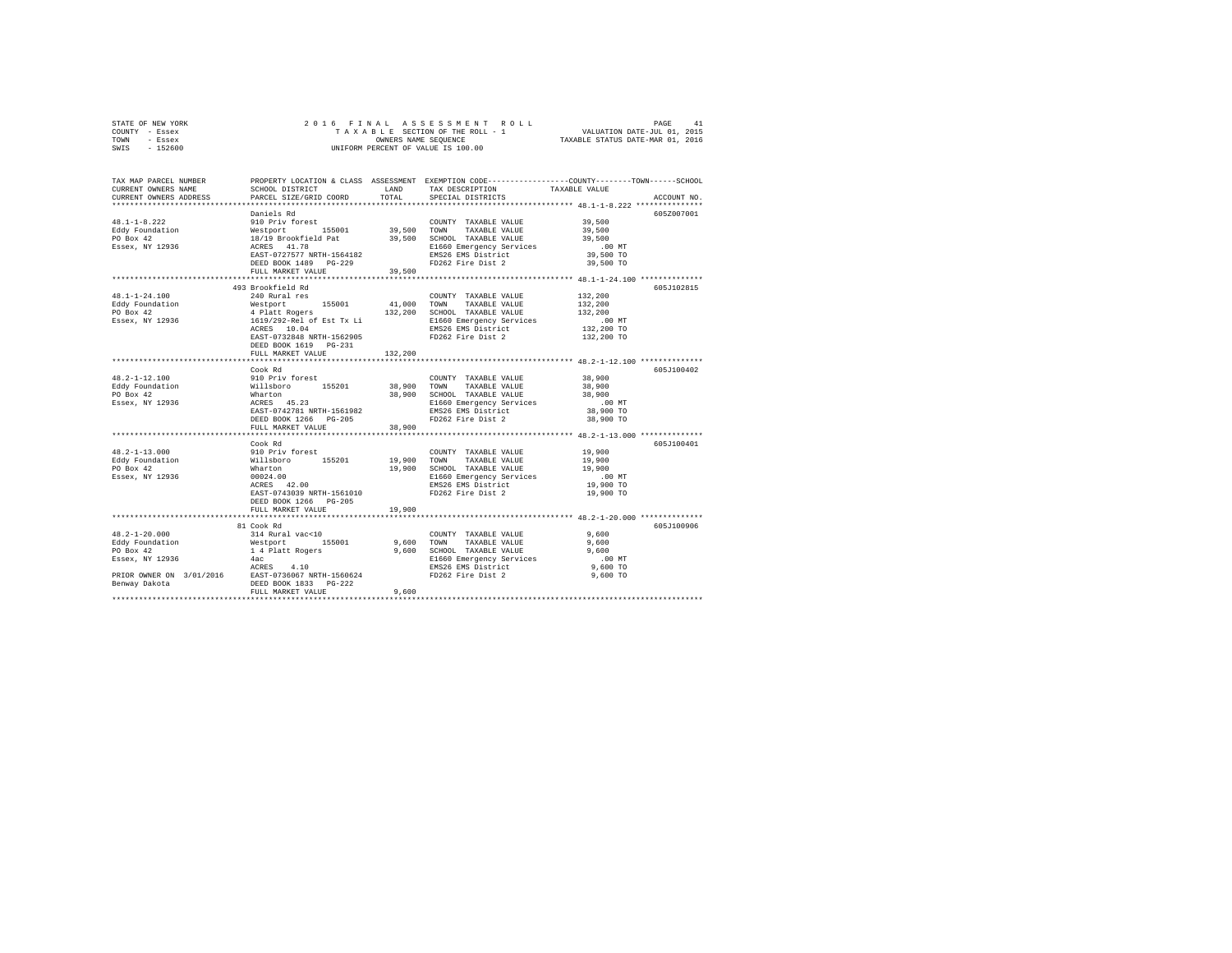|                | STATE OF NEW YORK |  |  | 2016 FINAL ASSESSMENT ROLL         |                                  | PAGE                        | 42 |
|----------------|-------------------|--|--|------------------------------------|----------------------------------|-----------------------------|----|
| COUNTY - Essex |                   |  |  | TAXABLE SECTION OF THE ROLL - 1    |                                  | VALUATION DATE-JUL 01, 2015 |    |
| TOWN           | - Essex           |  |  | OWNERS NAME SEOUENCE               | TAXABLE STATUS DATE-MAR 01, 2016 |                             |    |
| SWIS           | $-152600$         |  |  | UNIFORM PERCENT OF VALUE IS 100.00 |                                  |                             |    |

| TAX MAP PARCEL NUMBER<br>CURRENT OWNERS NAME | SCHOOL DISTRICT                                                                                                                                                                                                                        | LAND    | PROPERTY LOCATION & CLASS ASSESSMENT EXEMPTION CODE---------------COUNTY-------TOWN------SCHOOL<br>TAX DESCRIPTION | TAXABLE VALUE                      |                                     |
|----------------------------------------------|----------------------------------------------------------------------------------------------------------------------------------------------------------------------------------------------------------------------------------------|---------|--------------------------------------------------------------------------------------------------------------------|------------------------------------|-------------------------------------|
| CURRENT OWNERS ADDRESS                       | PARCEL SIZE/GRID COORD                                                                                                                                                                                                                 | TOTAL   | SPECIAL DISTRICTS                                                                                                  |                                    | ACCOUNT NO.                         |
|                                              |                                                                                                                                                                                                                                        |         |                                                                                                                    |                                    |                                     |
|                                              | 515 Walker Rd                                                                                                                                                                                                                          |         |                                                                                                                    |                                    | 605J195008                          |
|                                              |                                                                                                                                                                                                                                        |         | COUNTY TAXABLE VALUE 343,100                                                                                       |                                    |                                     |
|                                              |                                                                                                                                                                                                                                        |         |                                                                                                                    | 343,100                            |                                     |
|                                              |                                                                                                                                                                                                                                        |         |                                                                                                                    | 343,100                            |                                     |
|                                              |                                                                                                                                                                                                                                        |         |                                                                                                                    | .00 MT<br>343,100 TO               |                                     |
|                                              |                                                                                                                                                                                                                                        |         | EMS26 EMS District<br>FD262 Fire Dist 2                                                                            |                                    |                                     |
|                                              |                                                                                                                                                                                                                                        |         |                                                                                                                    | 343,100 TO                         |                                     |
|                                              | FULL MARKET VALUE                                                                                                                                                                                                                      |         | 343,100 LT262 Whallonsburg light 343,100 TO                                                                        |                                    |                                     |
|                                              |                                                                                                                                                                                                                                        |         |                                                                                                                    |                                    |                                     |
|                                              | 2208 Jersey St                                                                                                                                                                                                                         |         |                                                                                                                    |                                    | 605J100508<br>$\Omega$ and $\Omega$ |
| $39.4 - 1 - 42.000$                          | 210 1 Family Res<br>Ehrhart Laura J Trust and Millsboro 155201 34,200 COUNTY TAXABLE VALUE 2208 Jersey St<br>2208 Jersey St Hicks 155201 215,700 TOWN TAXABLE VALUE<br>239 Sesex, NY 12936 00002.00 SCRES 3.20 SCREE 2006 DESERT VALUE |         | SR STAR 41834                                                                                                      | $\sim$ 0<br>215,700                | 65,300                              |
|                                              |                                                                                                                                                                                                                                        |         |                                                                                                                    |                                    |                                     |
|                                              |                                                                                                                                                                                                                                        |         |                                                                                                                    | 215,700                            |                                     |
|                                              |                                                                                                                                                                                                                                        |         | SCHOOL TAXABLE VALUE                                                                                               | 150,400<br>00 MT.<br>215,700 TO    |                                     |
|                                              | EAST-0738692 NRTH-1571245                                                                                                                                                                                                              |         | E1660 Emergency Services                                                                                           |                                    |                                     |
|                                              |                                                                                                                                                                                                                                        |         | EMS26 EMS District<br>FD262 Fire Dist 2                                                                            |                                    |                                     |
|                                              | DEED BOOK 1738    PG-130                                                                                                                                                                                                               |         |                                                                                                                    | 215,700 TO                         |                                     |
|                                              | FULL MARKET VALUE<br>********************************                                                                                                                                                                                  | 215,700 |                                                                                                                    |                                    |                                     |
|                                              | 4 Tuttle Way                                                                                                                                                                                                                           |         |                                                                                                                    |                                    | 605J103508                          |
|                                              |                                                                                                                                                                                                                                        |         | COUNTY TAXABLE VALUE                                                                                               | $194,500$                          |                                     |
|                                              |                                                                                                                                                                                                                                        |         | COUNTY TAXABLE VALUE<br>150,300 TOWN TAXABLE VALUE                                                                 | 194,500                            |                                     |
|                                              |                                                                                                                                                                                                                                        |         |                                                                                                                    |                                    |                                     |
|                                              | 49.7-3-1.000<br>Ellis Barry R<br>Ellis Barry Res Wellsboro 155201<br>1400 Seven Lakes W Wharton<br>Mest End, NC 27376 ACRES 1.10<br>RAST-0756971 NRTH-1563820                                                                          |         | 194,500 SCHOOL TAXABLE VALUE<br>E1660 Emergency Services<br>EMS26 EMS District                                     | 194,500<br>00 MT.<br>194,500 TO    |                                     |
|                                              |                                                                                                                                                                                                                                        |         |                                                                                                                    |                                    |                                     |
|                                              | DEED BOOK 626 PG-035                                                                                                                                                                                                                   |         | EMS26 EMS District<br>FD261 Fire Dist 1                                                                            | 194,500 TO                         |                                     |
|                                              | FULL MARKET VALUE                                                                                                                                                                                                                      | 194,500 |                                                                                                                    |                                    |                                     |
|                                              |                                                                                                                                                                                                                                        |         |                                                                                                                    |                                    |                                     |
|                                              | 2488 NYS Route 22                                                                                                                                                                                                                      |         |                                                                                                                    |                                    | 605J101601                          |
| $40.3 - 3 - 10.002$                          |                                                                                                                                                                                                                                        |         | COUNTY TAXABLE VALUE 195,000                                                                                       |                                    |                                     |
|                                              |                                                                                                                                                                                                                                        |         | 29,500 TOWN TAXABLE VALUE                                                                                          | 195,000                            |                                     |
| Esposito Joseph A<br>144 Main St             |                                                                                                                                                                                                                                        |         | 195,000 SCHOOL TAXABLE VALUE 195,000                                                                               |                                    |                                     |
| Madison, NJ 07940                            |                                                                                                                                                                                                                                        |         |                                                                                                                    |                                    |                                     |
|                                              | 2100 A33 Audus 2m<br>484 1 use sm bld<br>Willaboro 155201<br>Potts<br>ACRES 2.90<br>EAST-0750535 NRTH-1570792<br>DEED BOOK 1587 PG-185                                                                                                 |         | E1660 Emergency Services<br>EMS26 EMS District                                                                     | 00 MT.<br>195,000 TO<br>195,000 TO |                                     |
|                                              |                                                                                                                                                                                                                                        |         | FD261 Fire Dist 1                                                                                                  |                                    |                                     |
|                                              | FULL MARKET VALUE                                                                                                                                                                                                                      |         | 195,000 LT261 Essex light                                                                                          | 195,000 TO                         |                                     |
|                                              |                                                                                                                                                                                                                                        |         |                                                                                                                    |                                    |                                     |
|                                              | 449 Angier Hill Rd                                                                                                                                                                                                                     |         |                                                                                                                    |                                    | 605J100804                          |
|                                              |                                                                                                                                                                                                                                        |         |                                                                                                                    | 42,836 42,836                      | 42,836                              |
|                                              |                                                                                                                                                                                                                                        |         |                                                                                                                    |                                    |                                     |
|                                              |                                                                                                                                                                                                                                        |         |                                                                                                                    |                                    |                                     |
|                                              |                                                                                                                                                                                                                                        |         |                                                                                                                    |                                    |                                     |
|                                              |                                                                                                                                                                                                                                        |         |                                                                                                                    |                                    |                                     |
|                                              |                                                                                                                                                                                                                                        |         |                                                                                                                    |                                    |                                     |
|                                              |                                                                                                                                                                                                                                        |         |                                                                                                                    |                                    |                                     |
|                                              |                                                                                                                                                                                                                                        |         |                                                                                                                    |                                    |                                     |
|                                              |                                                                                                                                                                                                                                        |         |                                                                                                                    |                                    |                                     |
|                                              |                                                                                                                                                                                                                                        |         |                                                                                                                    |                                    |                                     |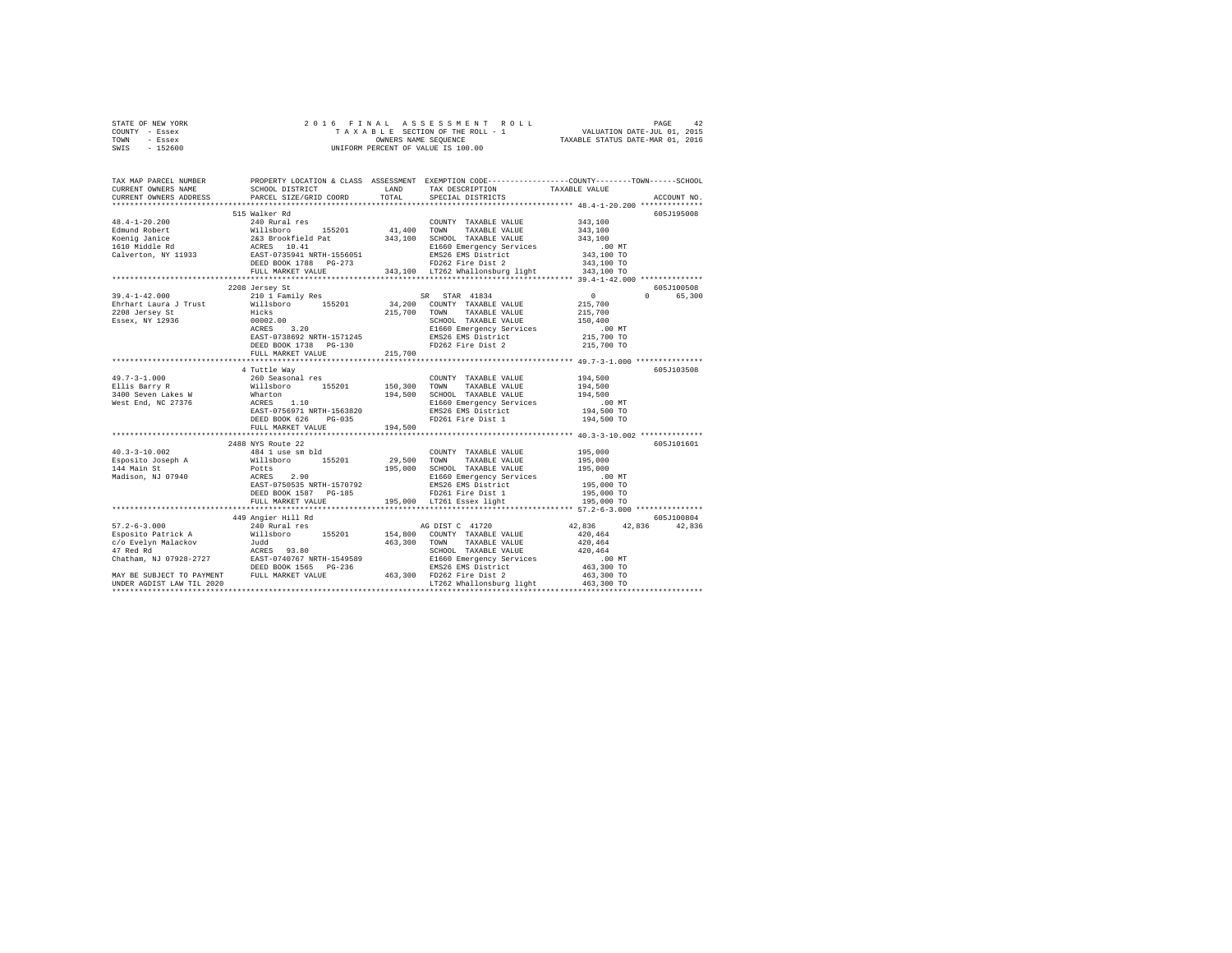| STATE OF NEW YORK |         |           |                      |  |  |  |  |  |                                    |  |  | 2016 FINAL ASSESSMENT ROLL |                                  | PAGE | 43 |
|-------------------|---------|-----------|----------------------|--|--|--|--|--|------------------------------------|--|--|----------------------------|----------------------------------|------|----|
| COUNTY - Essex    |         |           |                      |  |  |  |  |  | TAXABLE SECTION OF THE ROLL - 1    |  |  |                            | VALUATION DATE-JUL 01, 2015      |      |    |
| TOWN              | - Essex |           | OWNERS NAME SEOUENCE |  |  |  |  |  |                                    |  |  |                            | TAXABLE STATUS DATE-MAR 01, 2016 |      |    |
| SWIS              |         | $-152600$ |                      |  |  |  |  |  | UNIFORM PERCENT OF VALUE IS 100.00 |  |  |                            |                                  |      |    |

| TAX MAP PARCEL NUMBER<br>CURRENT OWNERS NAME      | SCHOOL DISTRICT TAND TAX DESCRIPTION                                                                                                                                                                                                                                                                                                                 |  | PROPERTY LOCATION & CLASS ASSESSMENT EXEMPTION CODE---------------COUNTY-------TOWN-----SCHOOL<br>TAXABLE VALUE |
|---------------------------------------------------|------------------------------------------------------------------------------------------------------------------------------------------------------------------------------------------------------------------------------------------------------------------------------------------------------------------------------------------------------|--|-----------------------------------------------------------------------------------------------------------------|
| CURRENT OWNERS ADDRESS                            | PARCEL SIZE/GRID COORD TOTAL SPECIAL DISTRICTS                                                                                                                                                                                                                                                                                                       |  | ACCOUNT NO.                                                                                                     |
|                                                   |                                                                                                                                                                                                                                                                                                                                                      |  | 605J100808                                                                                                      |
|                                                   |                                                                                                                                                                                                                                                                                                                                                      |  | 96,035 96,035<br>96,035                                                                                         |
|                                                   |                                                                                                                                                                                                                                                                                                                                                      |  |                                                                                                                 |
|                                                   |                                                                                                                                                                                                                                                                                                                                                      |  |                                                                                                                 |
|                                                   |                                                                                                                                                                                                                                                                                                                                                      |  |                                                                                                                 |
|                                                   |                                                                                                                                                                                                                                                                                                                                                      |  |                                                                                                                 |
|                                                   |                                                                                                                                                                                                                                                                                                                                                      |  |                                                                                                                 |
|                                                   |                                                                                                                                                                                                                                                                                                                                                      |  |                                                                                                                 |
|                                                   |                                                                                                                                                                                                                                                                                                                                                      |  |                                                                                                                 |
|                                                   |                                                                                                                                                                                                                                                                                                                                                      |  |                                                                                                                 |
|                                                   | 2297 Main St                                                                                                                                                                                                                                                                                                                                         |  | 605J101801                                                                                                      |
|                                                   |                                                                                                                                                                                                                                                                                                                                                      |  |                                                                                                                 |
|                                                   |                                                                                                                                                                                                                                                                                                                                                      |  |                                                                                                                 |
|                                                   |                                                                                                                                                                                                                                                                                                                                                      |  |                                                                                                                 |
|                                                   |                                                                                                                                                                                                                                                                                                                                                      |  |                                                                                                                 |
|                                                   |                                                                                                                                                                                                                                                                                                                                                      |  |                                                                                                                 |
|                                                   |                                                                                                                                                                                                                                                                                                                                                      |  |                                                                                                                 |
|                                                   |                                                                                                                                                                                                                                                                                                                                                      |  |                                                                                                                 |
|                                                   |                                                                                                                                                                                                                                                                                                                                                      |  |                                                                                                                 |
|                                                   |                                                                                                                                                                                                                                                                                                                                                      |  |                                                                                                                 |
|                                                   |                                                                                                                                                                                                                                                                                                                                                      |  |                                                                                                                 |
|                                                   |                                                                                                                                                                                                                                                                                                                                                      |  |                                                                                                                 |
|                                                   | 2314 Main St                                                                                                                                                                                                                                                                                                                                         |  | 605J104205                                                                                                      |
| 40.65-3-7.000<br>Essex and Main LLC<br>PO Box 202 | $\begin{tabular}{cccc} 2314 & 481 & \text{Co} & 167 \\ 483 & \text{Converted Re - WTRENT} & 167, 300 & \text{TANABLE VALUE} & 246, 700 \\ \text{Wills before} & 155201 & 167, 300 & \text{TANABLE VALUE} & 246, 700 \\ \text{Potts Hicks & 1665 & \text{TANABLE VALUE} & 246, 700 \\ \text{Potes } Hicks & 167, 300 & \text{STGNOL TANABLE VALUE} &$ |  |                                                                                                                 |
|                                                   |                                                                                                                                                                                                                                                                                                                                                      |  |                                                                                                                 |
|                                                   |                                                                                                                                                                                                                                                                                                                                                      |  |                                                                                                                 |
| Essex, NY 12936                                   |                                                                                                                                                                                                                                                                                                                                                      |  |                                                                                                                 |
|                                                   |                                                                                                                                                                                                                                                                                                                                                      |  |                                                                                                                 |
|                                                   |                                                                                                                                                                                                                                                                                                                                                      |  |                                                                                                                 |
|                                                   |                                                                                                                                                                                                                                                                                                                                                      |  |                                                                                                                 |
|                                                   |                                                                                                                                                                                                                                                                                                                                                      |  |                                                                                                                 |
|                                                   |                                                                                                                                                                                                                                                                                                                                                      |  |                                                                                                                 |
|                                                   |                                                                                                                                                                                                                                                                                                                                                      |  |                                                                                                                 |
|                                                   |                                                                                                                                                                                                                                                                                                                                                      |  |                                                                                                                 |
|                                                   |                                                                                                                                                                                                                                                                                                                                                      |  | 605Z015003                                                                                                      |
|                                                   |                                                                                                                                                                                                                                                                                                                                                      |  |                                                                                                                 |
|                                                   |                                                                                                                                                                                                                                                                                                                                                      |  |                                                                                                                 |
|                                                   |                                                                                                                                                                                                                                                                                                                                                      |  |                                                                                                                 |
|                                                   |                                                                                                                                                                                                                                                                                                                                                      |  |                                                                                                                 |
|                                                   |                                                                                                                                                                                                                                                                                                                                                      |  |                                                                                                                 |
|                                                   |                                                                                                                                                                                                                                                                                                                                                      |  |                                                                                                                 |
|                                                   |                                                                                                                                                                                                                                                                                                                                                      |  | 31,000 TO<br>31,000 TO C                                                                                        |
|                                                   |                                                                                                                                                                                                                                                                                                                                                      |  |                                                                                                                 |
|                                                   |                                                                                                                                                                                                                                                                                                                                                      |  |                                                                                                                 |
|                                                   | EAST-07093-1 WKIR-1273740<br>EDEED BOOK 1267 PG-162<br>FD261 Fire Dist 1<br>FD261 Fire Dist 1<br>FD261 Fire Dist 1<br>FD261 Fire Dist 1<br>SB260 Easex Sever Bond<br>SD260 Easex Sever Bond<br>SD260 Easex Sever Bond<br>SD260 Easex Sever Bond<br>                                                                                                  |  |                                                                                                                 |
|                                                   |                                                                                                                                                                                                                                                                                                                                                      |  |                                                                                                                 |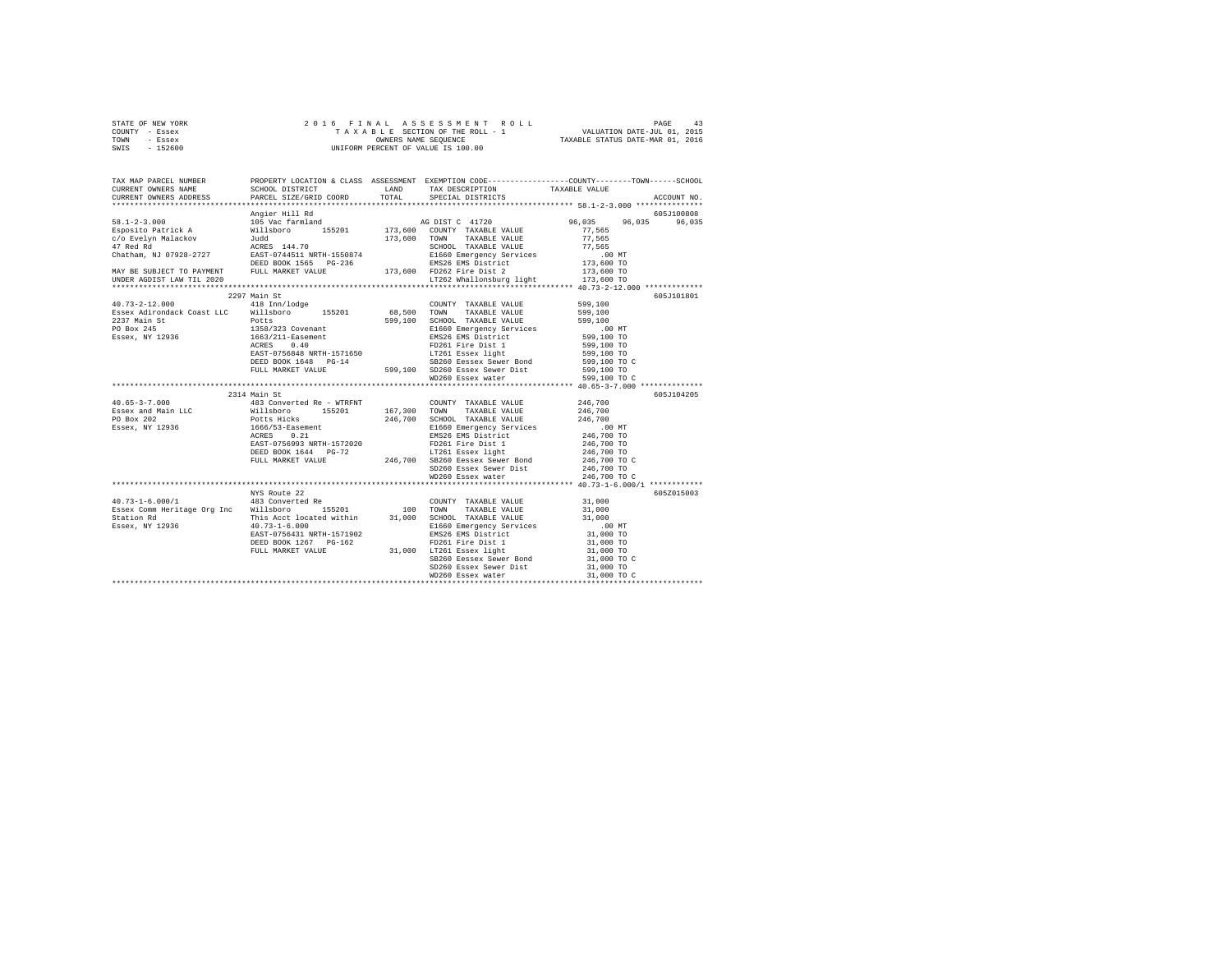|      | STATE OF NEW YORK |  | 2016 FINAL ASSESSMENT ROLL         | PAGE                             | 44 |
|------|-------------------|--|------------------------------------|----------------------------------|----|
|      | COUNTY - Essex    |  | TAXABLE SECTION OF THE ROLL - 1    | VALUATION DATE-JUL 01, 2015      |    |
| TOWN | - Essex           |  | OWNERS NAME SEOUENCE               | TAXABLE STATUS DATE-MAR 01, 2016 |    |
| SWIS | - 152600          |  | UNIFORM PERCENT OF VALUE IS 100.00 |                                  |    |

| TAX MAP PARCEL NUMBER<br>CURRENT OWNERS NAME<br>CURRENT OWNERS ADDRESS PARCEL SIZE/GRID COORD TOTAL SPECIAL DISTRICTS                                                                                                                                                                                                                                                                                                                                                                                      | SCHOOL DISTRICT TAND TAX DESCRIPTION                                                                                                                                                            |         |                                                                                                                                                                             | PROPERTY LOCATION & CLASS ASSESSMENT EXEMPTION CODE---------------COUNTY-------TOWN-----SCHOOL<br>TAXABLE VALUE | ACCOUNT NO.                                     |
|------------------------------------------------------------------------------------------------------------------------------------------------------------------------------------------------------------------------------------------------------------------------------------------------------------------------------------------------------------------------------------------------------------------------------------------------------------------------------------------------------------|-------------------------------------------------------------------------------------------------------------------------------------------------------------------------------------------------|---------|-----------------------------------------------------------------------------------------------------------------------------------------------------------------------------|-----------------------------------------------------------------------------------------------------------------|-------------------------------------------------|
|                                                                                                                                                                                                                                                                                                                                                                                                                                                                                                            | DEED BOOK 200<br>$PG-30$<br>FULL MARKET VALUE                                                                                                                                                   | 123,600 | FD262 Fire Dist 2 123,600 TO                                                                                                                                                | 123,600<br>$\begin{array}{r} 123,600 \\ 123,600 \\ 123,600 \end{array}$<br>00 MT.<br>123,600 TO                 | 605K105012<br>$\Omega$ and $\Omega$<br>$\Omega$ |
| $40.3 - 2 - 8.111$                                                                                                                                                                                                                                                                                                                                                                                                                                                                                         | 2857 Essex Rd<br>485 >luse sm bld                                                                                                                                                               |         | COUNTY TAXABLE VALUE 229,700<br>WD260 Essex water                                                                                                                           | 00 MT.<br>229,700 TO<br>229,700 TO<br>229,700 TO<br>229,700 TO C<br>229,700 TO C                                | 605J103203                                      |
| $\texttt{40.65-1-4.000}\begin{minipage}{0.65\textwidth} \begin{minipage}{0.65\textwidth} \begin{minipage}{0.65\textwidth} \begin{minipage}{0.65\textwidth} \begin{minipage}{0.65\textwidth} \begin{minipage}{0.65\textwidth} \begin{minipage}{0.65\textwidth} \begin{minipage}{0.65\textwidth} \begin{minipage}{0.65\textwidth} \begin{minipage}{0.65\textwidth} \begin{minipage}{0.65\textwidth} \begin{minipage}{0.65\textwidth} \begin{minipage}{0.65\textwidth} \begin{minipage}{0$<br>Essex, NY 12936 | 2775 Essex Rd<br>REST - 0756809 NRTH-1572861 - 20261 Fire Dist 1 2024,400 TO<br>DEED BOOK 1733 PC-89 - 1024,400 TO DEED 1024,400 TO<br>FULL MARKET VALUE 1024,400 MB261 Water BaI 1024,400 TO C |         | E1660 Emergency Services .00 MT<br>EMS26 EMS District 1024,400 TO<br>WD260 Essex water                                                                                      | 1024,400 TO C                                                                                                   | 605J103707                                      |
| 40.73-2-8.000 482 Det row bldg                                                                                                                                                                                                                                                                                                                                                                                                                                                                             | 2309 Main St<br>DEED BOOK 1698 PG-179                                                                                                                                                           |         | COUNTY TAXABLE VALUE 300,300<br>DEED BOOK 1698 PG-179 LT261 Essex light<br>FULL MARKET VALUE 300,300 SB260 Eessex Sewer Bond<br>SD260 Essex Sewer Dist<br>WD260 Essex water | 300,300 TO<br>300,300 TO C<br>300,300 TO                                                                        | 605J104108                                      |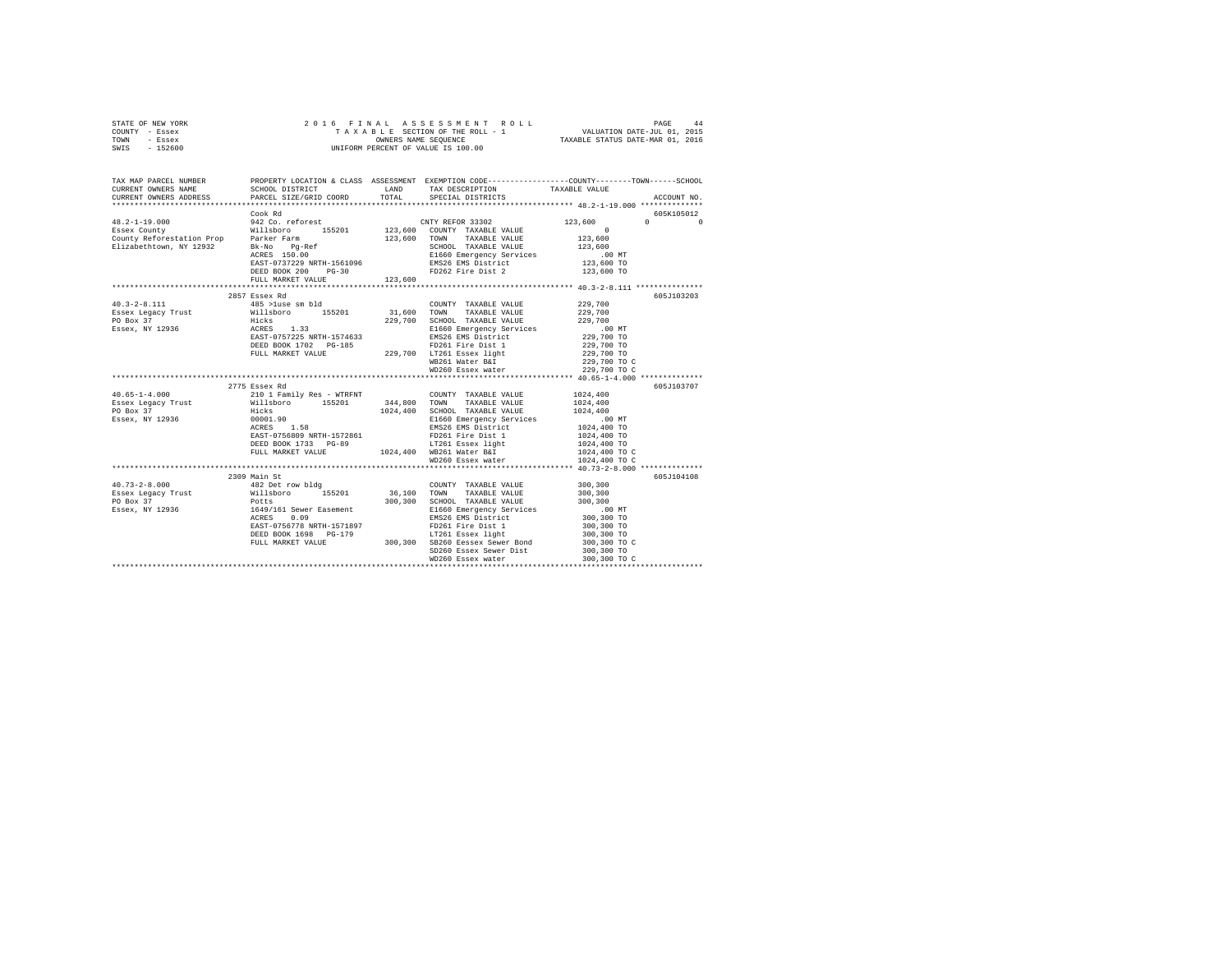| STATE OF NEW YORK | 2016 FINAL ASSESSMENT ROLL         | 45<br>PAGE                       |
|-------------------|------------------------------------|----------------------------------|
| COUNTY - Essex    | TAXABLE SECTION OF THE ROLL - 1    | VALUATION DATE-JUL 01, 2015      |
| TOWN<br>- Essex   | OWNERS NAME SEOUENCE               | TAXABLE STATUS DATE-MAR 01, 2016 |
| $-152600$<br>SWIS | UNIFORM PERCENT OF VALUE IS 100.00 |                                  |

| TAX MAP PARCEL NUMBER<br>CURRENT OWNERS NAME SCHOOL DISTRICT LAND TAX DESCRIPTION                                                                                                                                                                                                                                                                                                                        |                    |                   | PROPERTY LOCATION & CLASS ASSESSMENT EXEMPTION CODE----------------COUNTY-------TOWN-----SCHOOL<br>TAXABLE VALUE |
|----------------------------------------------------------------------------------------------------------------------------------------------------------------------------------------------------------------------------------------------------------------------------------------------------------------------------------------------------------------------------------------------------------|--------------------|-------------------|------------------------------------------------------------------------------------------------------------------|
| CURRENT OWNERS ADDRESS PARCEL SIZE/GRID COORD TOTAL SPECIAL DISTRICTS                                                                                                                                                                                                                                                                                                                                    |                    |                   | ACCOUNT NO.                                                                                                      |
|                                                                                                                                                                                                                                                                                                                                                                                                          | 2266 Lake Shore Rd |                   | 605J101306                                                                                                       |
| $\begin{tabular}{l c c c} \multicolumn{4}{c}{\textbf{40.73--6-8.100}} & \multicolumn{4}{c}{\textbf{40.73--6-8.100}} & \multicolumn{4}{c}{\textbf{40.73--6-8.100}} & \multicolumn{4}{c}{\textbf{40.73--6-8.100}} & \multicolumn{4}{c}{\textbf{40.73--6-8.100}} & \multicolumn{4}{c}{\textbf{40.73--6-8.100}} & \multicolumn{4}{c}{\textbf{40.73--6-8.100}} & \multicolumn{4}{c}{\$                        |                    |                   |                                                                                                                  |
|                                                                                                                                                                                                                                                                                                                                                                                                          |                    |                   |                                                                                                                  |
|                                                                                                                                                                                                                                                                                                                                                                                                          |                    |                   |                                                                                                                  |
|                                                                                                                                                                                                                                                                                                                                                                                                          |                    |                   |                                                                                                                  |
|                                                                                                                                                                                                                                                                                                                                                                                                          |                    |                   |                                                                                                                  |
|                                                                                                                                                                                                                                                                                                                                                                                                          |                    |                   |                                                                                                                  |
|                                                                                                                                                                                                                                                                                                                                                                                                          |                    |                   |                                                                                                                  |
|                                                                                                                                                                                                                                                                                                                                                                                                          |                    |                   |                                                                                                                  |
|                                                                                                                                                                                                                                                                                                                                                                                                          |                    |                   |                                                                                                                  |
|                                                                                                                                                                                                                                                                                                                                                                                                          |                    |                   |                                                                                                                  |
|                                                                                                                                                                                                                                                                                                                                                                                                          |                    |                   |                                                                                                                  |
| $\begin{tabular}{l c c c c c} \multicolumn{4}{c c c} \multicolumn{4}{c c c} \multicolumn{4}{c c c} \multicolumn{4}{c c c} \multicolumn{4}{c c c} \multicolumn{4}{c c c} \multicolumn{4}{c c c} \multicolumn{4}{c c c} \multicolumn{4}{c c c} \multicolumn{4}{c c c} \multicolumn{4}{c c c} \multicolumn{4}{c c c} \multicolumn{4}{c c c} \multicolumn{4}{c c c} \multicolumn{4}{c c c} \multicolumn{4}{$ |                    |                   | 605Z016002                                                                                                       |
|                                                                                                                                                                                                                                                                                                                                                                                                          |                    |                   |                                                                                                                  |
|                                                                                                                                                                                                                                                                                                                                                                                                          |                    |                   |                                                                                                                  |
|                                                                                                                                                                                                                                                                                                                                                                                                          |                    |                   |                                                                                                                  |
|                                                                                                                                                                                                                                                                                                                                                                                                          |                    |                   |                                                                                                                  |
|                                                                                                                                                                                                                                                                                                                                                                                                          |                    |                   |                                                                                                                  |
|                                                                                                                                                                                                                                                                                                                                                                                                          |                    |                   |                                                                                                                  |
|                                                                                                                                                                                                                                                                                                                                                                                                          |                    |                   |                                                                                                                  |
|                                                                                                                                                                                                                                                                                                                                                                                                          |                    |                   |                                                                                                                  |
|                                                                                                                                                                                                                                                                                                                                                                                                          |                    |                   |                                                                                                                  |
|                                                                                                                                                                                                                                                                                                                                                                                                          |                    |                   |                                                                                                                  |
|                                                                                                                                                                                                                                                                                                                                                                                                          |                    |                   |                                                                                                                  |
|                                                                                                                                                                                                                                                                                                                                                                                                          | Lake Shore Rd      |                   | 605J101309                                                                                                       |
| $40.73 - 7 - 1.100$                                                                                                                                                                                                                                                                                                                                                                                      |                    |                   |                                                                                                                  |
| Essex One LLC<br>PO Box 37                                                                                                                                                                                                                                                                                                                                                                               |                    |                   |                                                                                                                  |
|                                                                                                                                                                                                                                                                                                                                                                                                          |                    |                   |                                                                                                                  |
| Essex, NY 12936                                                                                                                                                                                                                                                                                                                                                                                          |                    |                   |                                                                                                                  |
|                                                                                                                                                                                                                                                                                                                                                                                                          |                    |                   |                                                                                                                  |
|                                                                                                                                                                                                                                                                                                                                                                                                          |                    |                   |                                                                                                                  |
|                                                                                                                                                                                                                                                                                                                                                                                                          |                    |                   |                                                                                                                  |
|                                                                                                                                                                                                                                                                                                                                                                                                          |                    |                   |                                                                                                                  |
|                                                                                                                                                                                                                                                                                                                                                                                                          |                    |                   |                                                                                                                  |
|                                                                                                                                                                                                                                                                                                                                                                                                          |                    | WD260 Essex water | 1,000 TO C                                                                                                       |
|                                                                                                                                                                                                                                                                                                                                                                                                          | 349 Middle Rd      |                   | 605J100201                                                                                                       |
|                                                                                                                                                                                                                                                                                                                                                                                                          |                    |                   |                                                                                                                  |
|                                                                                                                                                                                                                                                                                                                                                                                                          |                    |                   |                                                                                                                  |
|                                                                                                                                                                                                                                                                                                                                                                                                          |                    |                   |                                                                                                                  |
|                                                                                                                                                                                                                                                                                                                                                                                                          |                    |                   |                                                                                                                  |
|                                                                                                                                                                                                                                                                                                                                                                                                          |                    |                   |                                                                                                                  |
|                                                                                                                                                                                                                                                                                                                                                                                                          |                    |                   |                                                                                                                  |
| $\begin{tabular}{l c c c c c} \multicolumn{3}{c c c c} \multicolumn{3}{c c c} \multicolumn{3}{c c c} \multicolumn{3}{c c c} \multicolumn{3}{c c c} \multicolumn{3}{c c c} \multicolumn{3}{c c c} \multicolumn{3}{c c c} \multicolumn{3}{c c c} \multicolumn{3}{c c c} \multicolumn{3}{c c c} \multicolumn{3}{c c c} \multicolumn{3}{c c c} \multicolumn{3}{c c c} \multicolumn{3}{c c c} \multicolumn{$  |                    |                   |                                                                                                                  |
|                                                                                                                                                                                                                                                                                                                                                                                                          |                    |                   |                                                                                                                  |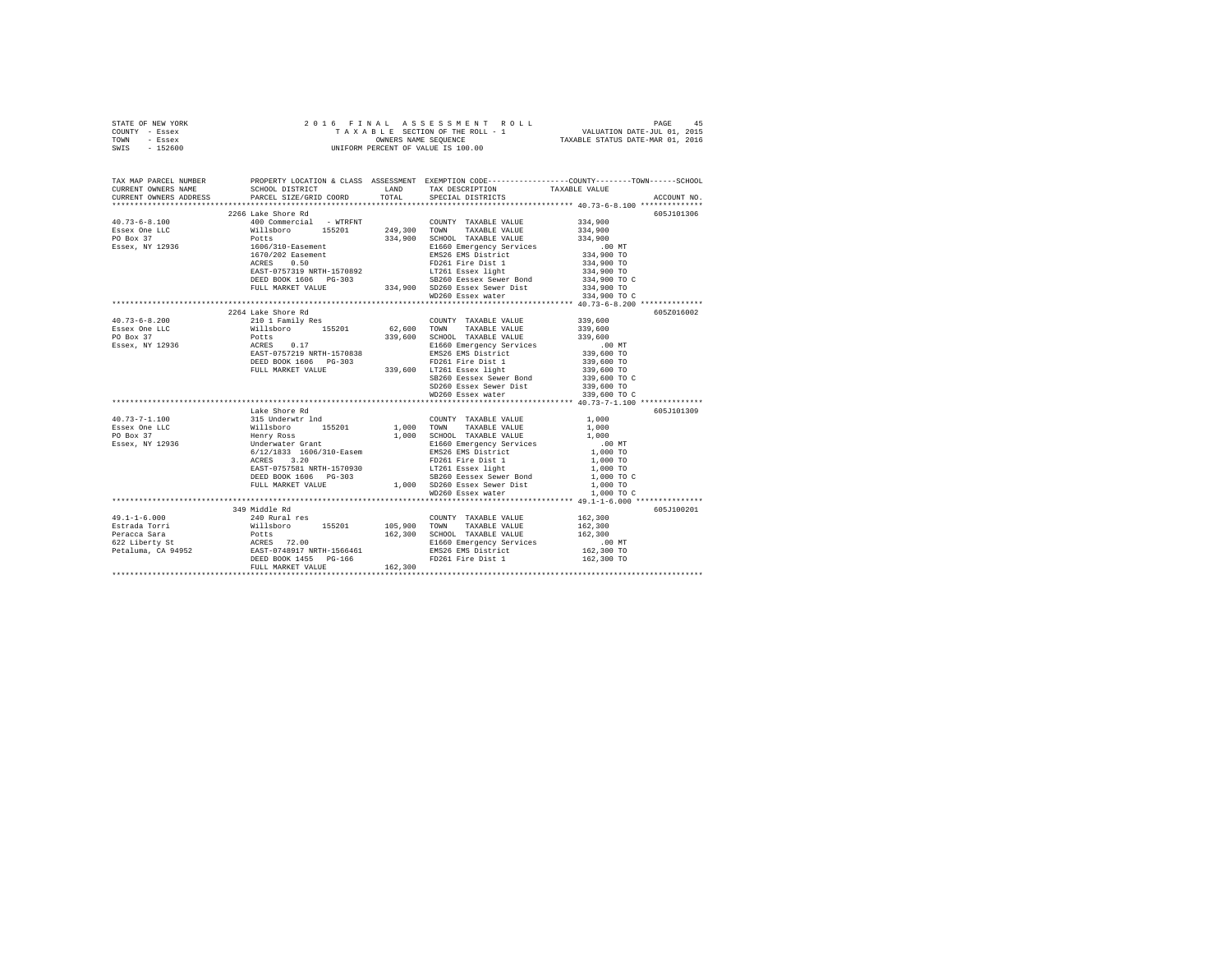|                | STATE OF NEW YORK |  |  | 2016 FINAL ASSESSMENT ROLL         | PAGE                             | 46 |
|----------------|-------------------|--|--|------------------------------------|----------------------------------|----|
| COUNTY - Essex |                   |  |  | TAXABLE SECTION OF THE ROLL - 1    | VALUATION DATE-JUL 01, 2015      |    |
| TOWN           | - Essex           |  |  | OWNERS NAME SEOUENCE               | TAXABLE STATUS DATE-MAR 01, 2016 |    |
| SWIS           | - 152600          |  |  | UNIFORM PERCENT OF VALUE IS 100.00 |                                  |    |

| TAX MAP PARCEL NUMBER                                                                                                                                                                                                                                                                                                                                                                                            | PROPERTY LOCATION & CLASS ASSESSMENT EXEMPTION CODE----------------COUNTY-------TOWN------SCHOOL |                                                                                                                                                                                                                           |                   |                        |
|------------------------------------------------------------------------------------------------------------------------------------------------------------------------------------------------------------------------------------------------------------------------------------------------------------------------------------------------------------------------------------------------------------------|--------------------------------------------------------------------------------------------------|---------------------------------------------------------------------------------------------------------------------------------------------------------------------------------------------------------------------------|-------------------|------------------------|
|                                                                                                                                                                                                                                                                                                                                                                                                                  |                                                                                                  |                                                                                                                                                                                                                           |                   |                        |
| CURRENT OWNERS ADDRESS PARCEL SIZE/GRID COORD TOTAL SPECIAL DISTRICTS                                                                                                                                                                                                                                                                                                                                            |                                                                                                  |                                                                                                                                                                                                                           |                   | ACCOUNT NO.            |
|                                                                                                                                                                                                                                                                                                                                                                                                                  |                                                                                                  |                                                                                                                                                                                                                           |                   |                        |
| $\begin{array}{l} \mbox{40.81--1--5.000} \qquad \qquad \mbox{2211 Lake Shock} \\ \mbox{40.81--1--5.000} \qquad \qquad \mbox{2101 Fameily Res} \qquad \qquad \mbox{5R} \quad \mbox{STR} \quad \mbox{41834} \qquad \qquad \mbox{0} \\ \mbox{Estus Cynthia H Trust} \qquad \qquad \mbox{111sboro} \qquad \qquad \mbox{155201} \qquad \qquad \mbox{60,100 COWTY TAXABLE VALUE} \qquad \mbox{191,600} \qquad \mbox{2$ |                                                                                                  |                                                                                                                                                                                                                           |                   | 605J101915<br>0 65,300 |
|                                                                                                                                                                                                                                                                                                                                                                                                                  |                                                                                                  |                                                                                                                                                                                                                           | $\sim$ 0 $\sim$ 0 |                        |
|                                                                                                                                                                                                                                                                                                                                                                                                                  |                                                                                                  |                                                                                                                                                                                                                           |                   |                        |
|                                                                                                                                                                                                                                                                                                                                                                                                                  |                                                                                                  |                                                                                                                                                                                                                           |                   |                        |
| 2211 Lake Shore Rd<br>2211 Lake Shore Rd<br>2211 Lake Shore Rd<br>2211 Lake Shore Rd<br>2212 Lake Shore Rd<br>2212 Lake Shore Rd<br>2212 Lake Shore Rd<br>2212 Lake Shore Rd<br>2212 Lake Shore Rd<br>2214 Lake Shore Rd<br>2214 Lake Shore Rd<br>22                                                                                                                                                             |                                                                                                  |                                                                                                                                                                                                                           |                   |                        |
|                                                                                                                                                                                                                                                                                                                                                                                                                  |                                                                                                  |                                                                                                                                                                                                                           |                   |                        |
|                                                                                                                                                                                                                                                                                                                                                                                                                  |                                                                                                  |                                                                                                                                                                                                                           | 191,600 TO        |                        |
|                                                                                                                                                                                                                                                                                                                                                                                                                  | DEED BOOK 1813 PG-191 FD261 Fire Dist 1<br>FULL MARKET VALUE 191,600 LT261 Essex light           |                                                                                                                                                                                                                           | 191,600 TO        |                        |
|                                                                                                                                                                                                                                                                                                                                                                                                                  |                                                                                                  | SB260 Eessex Sewer Bond 191,600 TO C                                                                                                                                                                                      |                   |                        |
|                                                                                                                                                                                                                                                                                                                                                                                                                  |                                                                                                  |                                                                                                                                                                                                                           | 191,600 TO        |                        |
|                                                                                                                                                                                                                                                                                                                                                                                                                  |                                                                                                  | SD260 Essex Sewer Dist<br>WD260 Essex water                                                                                                                                                                               | 191,600 TO C      |                        |
|                                                                                                                                                                                                                                                                                                                                                                                                                  |                                                                                                  |                                                                                                                                                                                                                           |                   |                        |
|                                                                                                                                                                                                                                                                                                                                                                                                                  | 59 Burt Way                                                                                      |                                                                                                                                                                                                                           |                   | 605J178521             |
|                                                                                                                                                                                                                                                                                                                                                                                                                  |                                                                                                  |                                                                                                                                                                                                                           |                   |                        |
|                                                                                                                                                                                                                                                                                                                                                                                                                  |                                                                                                  |                                                                                                                                                                                                                           |                   |                        |
|                                                                                                                                                                                                                                                                                                                                                                                                                  |                                                                                                  |                                                                                                                                                                                                                           |                   |                        |
|                                                                                                                                                                                                                                                                                                                                                                                                                  |                                                                                                  |                                                                                                                                                                                                                           |                   |                        |
|                                                                                                                                                                                                                                                                                                                                                                                                                  |                                                                                                  |                                                                                                                                                                                                                           |                   |                        |
|                                                                                                                                                                                                                                                                                                                                                                                                                  |                                                                                                  |                                                                                                                                                                                                                           |                   |                        |
|                                                                                                                                                                                                                                                                                                                                                                                                                  |                                                                                                  |                                                                                                                                                                                                                           |                   |                        |
| $\begin{tabular}{l c c c c c} \multicolumn{3}{c c c c} \multicolumn{3}{c c c} \multicolumn{3}{c c c} \multicolumn{3}{c c c} \multicolumn{3}{c c c} \multicolumn{3}{c c c} \multicolumn{3}{c c c} \multicolumn{3}{c c c} \multicolumn{3}{c c c} \multicolumn{3}{c c c} \multicolumn{3}{c c c} \multicolumn{3}{c c c} \multicolumn{3}{c c c} \multicolumn{3}{c c c} \multicolumn{3}{c c c} \multicolumn{$          |                                                                                                  |                                                                                                                                                                                                                           |                   |                        |
|                                                                                                                                                                                                                                                                                                                                                                                                                  | 681 Brookfield Rd                                                                                |                                                                                                                                                                                                                           |                   | 605J102304             |
|                                                                                                                                                                                                                                                                                                                                                                                                                  |                                                                                                  |                                                                                                                                                                                                                           |                   | $0 \t 30.000$          |
|                                                                                                                                                                                                                                                                                                                                                                                                                  |                                                                                                  |                                                                                                                                                                                                                           |                   |                        |
|                                                                                                                                                                                                                                                                                                                                                                                                                  |                                                                                                  |                                                                                                                                                                                                                           |                   |                        |
|                                                                                                                                                                                                                                                                                                                                                                                                                  |                                                                                                  |                                                                                                                                                                                                                           |                   |                        |
|                                                                                                                                                                                                                                                                                                                                                                                                                  |                                                                                                  |                                                                                                                                                                                                                           |                   |                        |
|                                                                                                                                                                                                                                                                                                                                                                                                                  |                                                                                                  |                                                                                                                                                                                                                           |                   |                        |
|                                                                                                                                                                                                                                                                                                                                                                                                                  |                                                                                                  |                                                                                                                                                                                                                           |                   |                        |
|                                                                                                                                                                                                                                                                                                                                                                                                                  |                                                                                                  |                                                                                                                                                                                                                           |                   |                        |
|                                                                                                                                                                                                                                                                                                                                                                                                                  | 2719 NYS Route 22                                                                                |                                                                                                                                                                                                                           |                   | 605J102915             |
| $\begin{array}{cccccc} 40.65-2-2.000 & & & & 210 \ 1 & Family Res & & & & \text{COUNTY TAXABLE VALUE} \\ \texttt{Fannie Mae} & & & & \texttt{Willsboro} & & 155201 & & 58,500 & \texttt{TOWN} & \texttt{TAXABLE VALUE} \end{array}$                                                                                                                                                                              |                                                                                                  | $\begin{tabular}{lllllllllllll} \multicolumn{4}{c}{\text{COUNTY}} & \text{TAXABLE} & \text{VALUE} & & \text{119,800} \\ \multicolumn{4}{c}{\text{TOWN}} & \text{TAXABLE} & \text{VALUE} & & \text{119,800} \end{tabular}$ |                   |                        |
|                                                                                                                                                                                                                                                                                                                                                                                                                  |                                                                                                  |                                                                                                                                                                                                                           |                   |                        |
| 19,800 CHOOL TAXABLE VALUE 119,800<br>14221 Dallas Pkwy Ste 1000 Hicks - 119,800 SCHOOL TAXABLE VALUE 119,800<br>19,800 Dallas, TX 75240 - 119,800 ACRES 0.30 - 119,800 E1650 EMS20 EMS20 LIB 105,800 NO<br>119,800 - ACRES 0.30 - EMS2                                                                                                                                                                          |                                                                                                  |                                                                                                                                                                                                                           |                   |                        |
|                                                                                                                                                                                                                                                                                                                                                                                                                  |                                                                                                  |                                                                                                                                                                                                                           |                   |                        |
|                                                                                                                                                                                                                                                                                                                                                                                                                  |                                                                                                  |                                                                                                                                                                                                                           |                   |                        |
|                                                                                                                                                                                                                                                                                                                                                                                                                  |                                                                                                  |                                                                                                                                                                                                                           |                   |                        |
|                                                                                                                                                                                                                                                                                                                                                                                                                  |                                                                                                  |                                                                                                                                                                                                                           |                   |                        |
|                                                                                                                                                                                                                                                                                                                                                                                                                  |                                                                                                  |                                                                                                                                                                                                                           |                   |                        |
|                                                                                                                                                                                                                                                                                                                                                                                                                  |                                                                                                  |                                                                                                                                                                                                                           |                   |                        |
|                                                                                                                                                                                                                                                                                                                                                                                                                  |                                                                                                  |                                                                                                                                                                                                                           |                   |                        |
|                                                                                                                                                                                                                                                                                                                                                                                                                  |                                                                                                  |                                                                                                                                                                                                                           |                   |                        |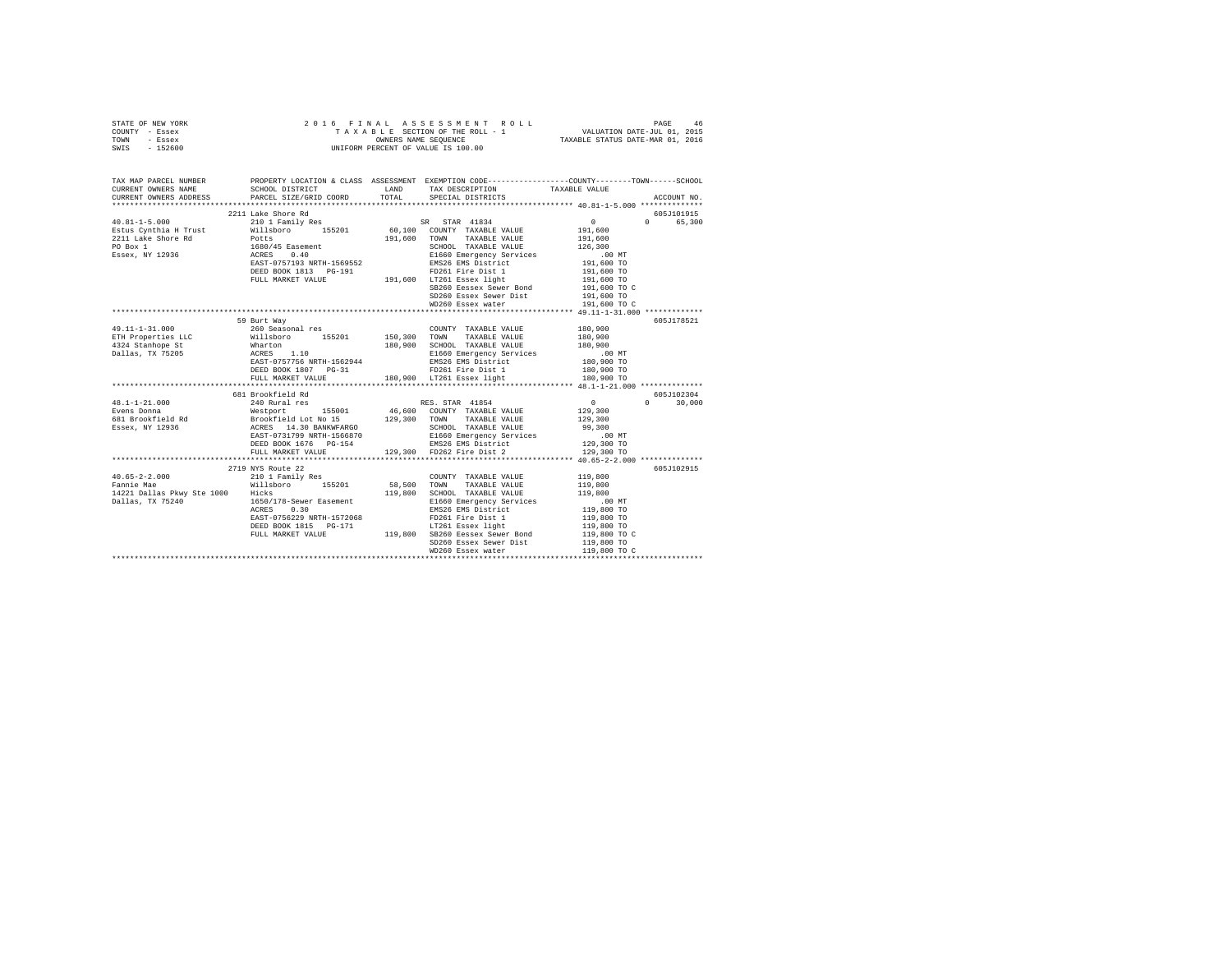| STATE OF NEW YORK |  | 2016 FINAL ASSESSMENT ROLL         | 47<br>PAGE                       |
|-------------------|--|------------------------------------|----------------------------------|
| COUNTY - Essex    |  | TAXABLE SECTION OF THE ROLL - 1    | VALUATION DATE-JUL 01, 2015      |
| TOWN<br>- Essex   |  | OWNERS NAME SEOUENCE               | TAXABLE STATUS DATE-MAR 01, 2016 |
| - 152600<br>SWIS  |  | UNIFORM PERCENT OF VALUE IS 100.00 |                                  |

| TAX MAP PARCEL NUMBER<br>CURRENT OWNERS NAME                                                                                                                                                                                                                                            | SCHOOL DISTRICT            | LAND<br>TOTAL | TAX DESCRIPTION                                                                                                                                                                                                                                                     | PROPERTY LOCATION & CLASS ASSESSMENT EXEMPTION CODE---------------COUNTY-------TOWN-----SCHOOL<br>TAXABLE VALUE |
|-----------------------------------------------------------------------------------------------------------------------------------------------------------------------------------------------------------------------------------------------------------------------------------------|----------------------------|---------------|---------------------------------------------------------------------------------------------------------------------------------------------------------------------------------------------------------------------------------------------------------------------|-----------------------------------------------------------------------------------------------------------------|
| CURRENT OWNERS ADDRESS                                                                                                                                                                                                                                                                  | PARCEL SIZE/GRID COORD     |               | SPECIAL DISTRICTS                                                                                                                                                                                                                                                   | ACCOUNT NO.                                                                                                     |
|                                                                                                                                                                                                                                                                                         | Brookfield Rd              |               |                                                                                                                                                                                                                                                                     | 605J101806                                                                                                      |
| 48.2-1-26.000<br>Faruolo Andrius (1992) and the Mestport of the Maximum of the Maximum of Taxable Value<br>Po Box 37 (2008) and 4 Platt Rogers (2008) and 4 Platt Rogers (2008) and 4 Platt Rogers (2008) and 4 Platt Rogers (200                                                       |                            |               | COUNTY TAXABLE VALUE 64,000                                                                                                                                                                                                                                         |                                                                                                                 |
|                                                                                                                                                                                                                                                                                         |                            |               |                                                                                                                                                                                                                                                                     | 64,000                                                                                                          |
|                                                                                                                                                                                                                                                                                         |                            |               |                                                                                                                                                                                                                                                                     | 64,000                                                                                                          |
|                                                                                                                                                                                                                                                                                         |                            |               |                                                                                                                                                                                                                                                                     | $.00$ MT                                                                                                        |
|                                                                                                                                                                                                                                                                                         |                            |               | E1660 Emergency Services<br>EMS26 EMS District                                                                                                                                                                                                                      | 64,000 TO                                                                                                       |
|                                                                                                                                                                                                                                                                                         | DEED BOOK 1073 PG-209      |               | FD262 Fire Dist 2                                                                                                                                                                                                                                                   | 64,000 TO                                                                                                       |
|                                                                                                                                                                                                                                                                                         | FULL MARKET VALUE          | 64,000        |                                                                                                                                                                                                                                                                     |                                                                                                                 |
|                                                                                                                                                                                                                                                                                         |                            |               |                                                                                                                                                                                                                                                                     |                                                                                                                 |
|                                                                                                                                                                                                                                                                                         | 1665 Lake Shore Rd         |               |                                                                                                                                                                                                                                                                     | 605J100909                                                                                                      |
| 49.15-1-20.110                                                                                                                                                                                                                                                                          | 210 1 Family Res           |               | COUNTY TAXABLE VALUE                                                                                                                                                                                                                                                | 61,000                                                                                                          |
| Fay Douglas                                                                                                                                                                                                                                                                             |                            |               | TAXABLE VALUE 61,000<br>TOWN                                                                                                                                                                                                                                        |                                                                                                                 |
| c/o Margaret E Fay Friswell (1,000 = 1,000 = 1,000 = 1,000 = 1,000 = 1,000 = 1,000 = 1,000 = 1,000 = 1,000 = 1<br>1051 Old Homestead Hwy = 1,000 = 1,000 = 1,000 = 1,000 = 1,000 = 1,000 = 1,000 = 1,000 = 1,000 = 1,000 = 1,00<br>1                                                    |                            |               | $\begin{tabular}{lcccc} 61,000 & SCHOL & TAXABLE VALUE & & & 61,000 \\ \texttt{E160 Energy} & & & .00 & & 0.00 \\ \texttt{E160 Energy} & & & .00 & MT \\ \texttt{ENS26 EMS District} & & & 61,000 TO \\ \texttt{FD262 Five Dist:} & & & 61,000 TO \\ \end{tabular}$ |                                                                                                                 |
|                                                                                                                                                                                                                                                                                         |                            |               |                                                                                                                                                                                                                                                                     |                                                                                                                 |
|                                                                                                                                                                                                                                                                                         |                            |               |                                                                                                                                                                                                                                                                     |                                                                                                                 |
|                                                                                                                                                                                                                                                                                         | FULL MARKET VALUE 61,000   |               |                                                                                                                                                                                                                                                                     |                                                                                                                 |
|                                                                                                                                                                                                                                                                                         |                            |               |                                                                                                                                                                                                                                                                     |                                                                                                                 |
|                                                                                                                                                                                                                                                                                         | 2291 NYS Route 22          |               |                                                                                                                                                                                                                                                                     | 605J101409                                                                                                      |
| $40.3 - 1 - 3.000$                                                                                                                                                                                                                                                                      | 240 Rural res              |               | COUNTY TAXABLE VALUE                                                                                                                                                                                                                                                | 186,300                                                                                                         |
|                                                                                                                                                                                                                                                                                         |                            |               |                                                                                                                                                                                                                                                                     | 186,300                                                                                                         |
|                                                                                                                                                                                                                                                                                         |                            |               | 186,300 SCHOOL TAXABLE VALUE                                                                                                                                                                                                                                        | 186,300                                                                                                         |
|                                                                                                                                                                                                                                                                                         |                            |               | E1660 Emergency Services<br>EMS26 EMS District                                                                                                                                                                                                                      | .00 MT                                                                                                          |
|                                                                                                                                                                                                                                                                                         | 20.00 BANK1STARSG<br>ACRES |               |                                                                                                                                                                                                                                                                     | 186,300 TO                                                                                                      |
|                                                                                                                                                                                                                                                                                         | EAST-0745109 NRTH-1573862  |               | FD261 Fire Dist 1                                                                                                                                                                                                                                                   | 186,300 TO                                                                                                      |
|                                                                                                                                                                                                                                                                                         | DEED BOOK 1808 PG-267      |               |                                                                                                                                                                                                                                                                     |                                                                                                                 |
|                                                                                                                                                                                                                                                                                         | FULL MARKET VALUE          | 186,300       |                                                                                                                                                                                                                                                                     |                                                                                                                 |
| 1991 - 11.000<br>1990 Market St. 1990 Market St. 2000 Market St. 2000 Market St. 2000 Market St. 2000 Market St. 2000 Market St<br>1990 Market St. 2000 Market St. 2000 Market St. 2000 Market St. 2000 Market St. 2000 Market St.                                                      |                            |               |                                                                                                                                                                                                                                                                     |                                                                                                                 |
|                                                                                                                                                                                                                                                                                         |                            |               |                                                                                                                                                                                                                                                                     | 605J198001                                                                                                      |
|                                                                                                                                                                                                                                                                                         |                            |               | COUNTY TAXABLE VALUE 163,900                                                                                                                                                                                                                                        |                                                                                                                 |
|                                                                                                                                                                                                                                                                                         |                            |               |                                                                                                                                                                                                                                                                     | 163,900<br>163,900                                                                                              |
|                                                                                                                                                                                                                                                                                         |                            |               |                                                                                                                                                                                                                                                                     | . 00 MT                                                                                                         |
|                                                                                                                                                                                                                                                                                         |                            |               |                                                                                                                                                                                                                                                                     | 163,900 TO                                                                                                      |
|                                                                                                                                                                                                                                                                                         |                            |               |                                                                                                                                                                                                                                                                     | 163,900 TO                                                                                                      |
|                                                                                                                                                                                                                                                                                         |                            |               | 163,900 LT262 Whallonsburg light 163,900 TO                                                                                                                                                                                                                         |                                                                                                                 |
|                                                                                                                                                                                                                                                                                         |                            |               |                                                                                                                                                                                                                                                                     |                                                                                                                 |
|                                                                                                                                                                                                                                                                                         | 237 Daniels Rd             |               |                                                                                                                                                                                                                                                                     | 605J101107                                                                                                      |
|                                                                                                                                                                                                                                                                                         |                            |               |                                                                                                                                                                                                                                                                     | $0 \t 30,000$                                                                                                   |
|                                                                                                                                                                                                                                                                                         |                            |               |                                                                                                                                                                                                                                                                     |                                                                                                                 |
|                                                                                                                                                                                                                                                                                         |                            |               |                                                                                                                                                                                                                                                                     |                                                                                                                 |
|                                                                                                                                                                                                                                                                                         |                            |               |                                                                                                                                                                                                                                                                     |                                                                                                                 |
|                                                                                                                                                                                                                                                                                         |                            |               |                                                                                                                                                                                                                                                                     |                                                                                                                 |
|                                                                                                                                                                                                                                                                                         |                            |               |                                                                                                                                                                                                                                                                     |                                                                                                                 |
| $\begin{tabular}{lcccc} 48.1-1-4.100 & 237\  \, & 210\  \, & 210\  \, & 210\  \, & 210\  \, & 210\  \, & 210\  \, & 210\  \, & 210\  \, & 210\  \, & 210\  \, & 210\  \, & 210\  \, & 210\  \, & 210\  \, & 210\  \, & 210\  \, & 210\  \, & 210\  \, & 210\  \, & 210\  \, & 210\  \,$ |                            |               |                                                                                                                                                                                                                                                                     |                                                                                                                 |
|                                                                                                                                                                                                                                                                                         |                            |               |                                                                                                                                                                                                                                                                     |                                                                                                                 |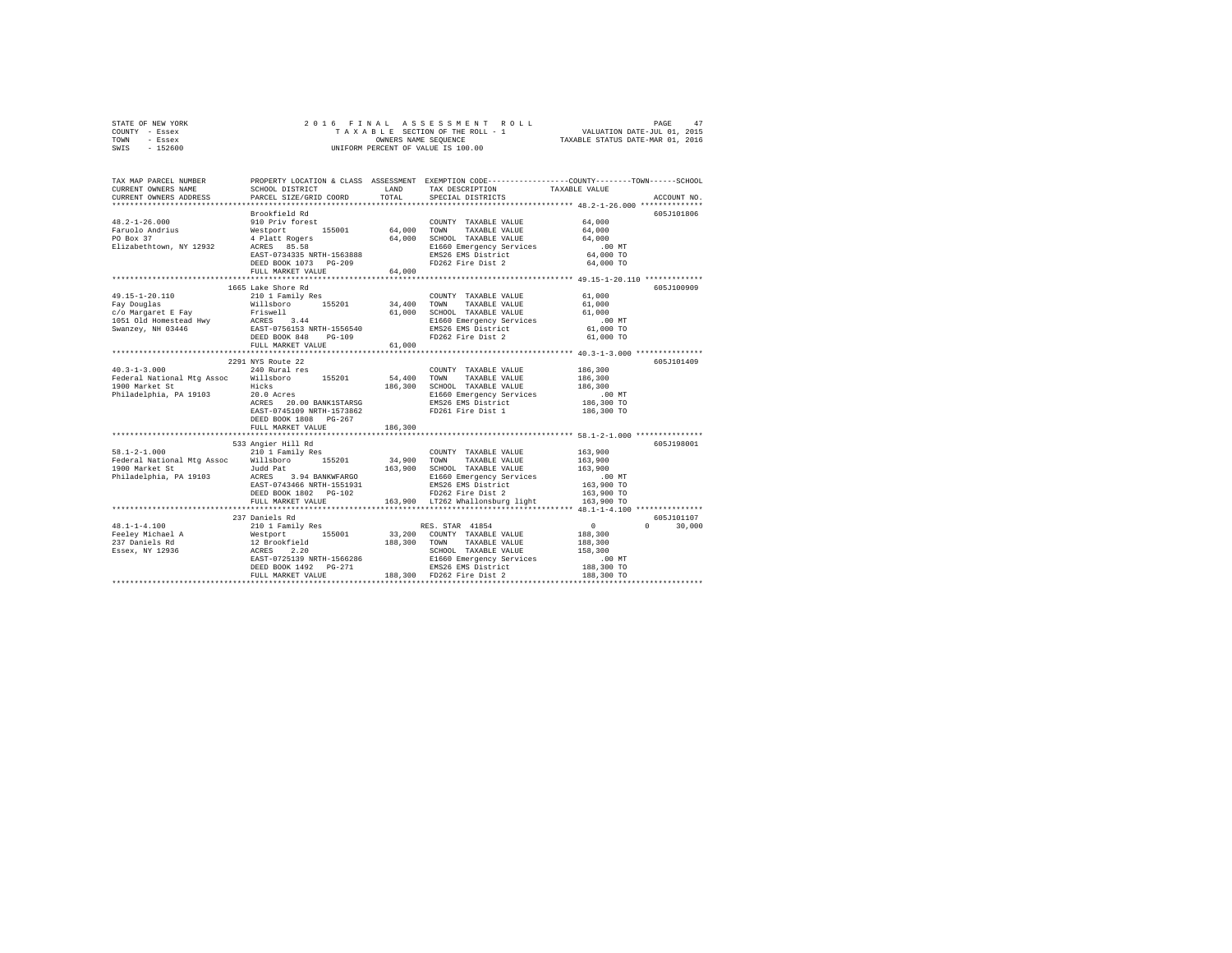| STATE OF NEW YORK |  |  | 2016 FINAL ASSESSMENT ROLL         |                                  | PAGE | 48 |
|-------------------|--|--|------------------------------------|----------------------------------|------|----|
| COUNTY - Essex    |  |  | TAXABLE SECTION OF THE ROLL - 1    | VALUATION DATE-JUL 01, 2015      |      |    |
| TOWN<br>- Essex   |  |  | OWNERS NAME SEOUENCE               | TAXABLE STATUS DATE-MAR 01, 2016 |      |    |
| $-152600$<br>SWIS |  |  | UNIFORM PERCENT OF VALUE IS 100.00 |                                  |      |    |

| TAX MAP PARCEL NUMBER<br>CURRENT OWNERS NAME<br>CURRENT OWNERS ADDRESS | SCHOOL DISTRICT<br>PARCEL SIZE/GRID COORD                                        | LAND<br>TOTAL | TAX DESCRIPTION<br>SPECIAL DISTRICTS                                                                                                                                                                                                   | PROPERTY LOCATION & CLASS ASSESSMENT EXEMPTION CODE---------------COUNTY-------TOWN-----SCHOOL<br>TAXABLE VALUE<br>ACCOUNT NO. |
|------------------------------------------------------------------------|----------------------------------------------------------------------------------|---------------|----------------------------------------------------------------------------------------------------------------------------------------------------------------------------------------------------------------------------------------|--------------------------------------------------------------------------------------------------------------------------------|
|                                                                        |                                                                                  |               |                                                                                                                                                                                                                                        |                                                                                                                                |
|                                                                        | Ferris Ln                                                                        |               |                                                                                                                                                                                                                                        | 605J102810                                                                                                                     |
|                                                                        |                                                                                  |               |                                                                                                                                                                                                                                        | 49,400                                                                                                                         |
|                                                                        |                                                                                  |               |                                                                                                                                                                                                                                        | 49,400                                                                                                                         |
|                                                                        |                                                                                  |               |                                                                                                                                                                                                                                        | 49,400                                                                                                                         |
|                                                                        |                                                                                  |               |                                                                                                                                                                                                                                        |                                                                                                                                |
|                                                                        |                                                                                  |               |                                                                                                                                                                                                                                        | 00 MT.<br>49,400 TO                                                                                                            |
|                                                                        |                                                                                  |               |                                                                                                                                                                                                                                        | 49,400 TO                                                                                                                      |
|                                                                        | FULL MARKET VALUE                                                                | 49,400        |                                                                                                                                                                                                                                        |                                                                                                                                |
|                                                                        |                                                                                  |               |                                                                                                                                                                                                                                        |                                                                                                                                |
|                                                                        | 60 Ferris Ln                                                                     |               |                                                                                                                                                                                                                                        | 605J101511                                                                                                                     |
| $57.2 - 3 - 4.000$                                                     | 210 1 Family Res                                                                 |               | COUNTY TAXABLE VALUE                                                                                                                                                                                                                   | 200,700                                                                                                                        |
|                                                                        | Westport 155001                                                                  | 33,200 TOWN   | TAXABLE VALUE                                                                                                                                                                                                                          | 200,700                                                                                                                        |
|                                                                        |                                                                                  | 200,700       | SCHOOL TAXABLE VALUE                                                                                                                                                                                                                   | 200,700                                                                                                                        |
| Feinbloom Stephen E<br>Feinbloom Rose C<br>60 Ferris Ln                | 2 Split Rock<br>ACRES 2.20<br>EAST-0735785 NRTH-1549212<br>DEED BOOK 1512 PG-129 |               | E1660 Emergency Services                                                                                                                                                                                                               |                                                                                                                                |
| Westport, NY 12993                                                     |                                                                                  |               | EMS26 EMS District                                                                                                                                                                                                                     | 00 MT.<br>200,700 TO                                                                                                           |
|                                                                        |                                                                                  |               | FD262 Fire Dist 2                                                                                                                                                                                                                      | 200,700 TO                                                                                                                     |
|                                                                        | FULL MARKET VALUE                                                                | 200,700       |                                                                                                                                                                                                                                        |                                                                                                                                |
|                                                                        |                                                                                  |               |                                                                                                                                                                                                                                        | *************** 40.57-3-4.000 ************                                                                                     |
|                                                                        | 2868 Essex Rd                                                                    |               |                                                                                                                                                                                                                                        | 605J103308                                                                                                                     |
| $40.57 - 3 - 4.000$                                                    |                                                                                  |               | COUNTY TAXABLE VALUE                                                                                                                                                                                                                   | 488,800                                                                                                                        |
| Ferguson Donald Trust                                                  | 210 1 Family Res - WTRFNT<br>Willsboro 155201                                    | 294.200 TOWN  | TAXABLE VALUE                                                                                                                                                                                                                          | 488,800                                                                                                                        |
| Ferguson Sandra Trust                                                  | Hicks                                                                            | 488,800       | SCHOOL TAXABLE VALUE                                                                                                                                                                                                                   | 488,800                                                                                                                        |
| 2868 Essex Rd                                                          |                                                                                  |               | SCHOOL TAXABLE VALUE<br>E1660 Emergency Services                                                                                                                                                                                       | $.00$ MT                                                                                                                       |
| Essex, NY 12936                                                        | $2.0$ A<br>ACRES<br>2.00 BANK1STARSG                                             |               | EMS26 EMS District                                                                                                                                                                                                                     | 488,800 TO                                                                                                                     |
|                                                                        | EAST-0757798 NRTH-1574920                                                        |               | FD261 Fire Dist 1                                                                                                                                                                                                                      | 488,800 TO                                                                                                                     |
|                                                                        | DEED BOOK 1771 PG-55                                                             |               | LT261 Essex light                                                                                                                                                                                                                      | 488,800 TO                                                                                                                     |
|                                                                        | FULL MARKET VALUE                                                                |               | 488,800 WB261 Water B&I                                                                                                                                                                                                                | 488,800 TO C                                                                                                                   |
|                                                                        |                                                                                  |               | WD260 Essex water                                                                                                                                                                                                                      | 488,800 TO C                                                                                                                   |
|                                                                        |                                                                                  |               |                                                                                                                                                                                                                                        |                                                                                                                                |
|                                                                        | 1740 Jersey St                                                                   |               |                                                                                                                                                                                                                                        | 605J180006                                                                                                                     |
| $39.3 - 4 - 3.000$                                                     |                                                                                  |               |                                                                                                                                                                                                                                        | $\sim$ 0<br>$\Omega$ and $\Omega$<br>30,000                                                                                    |
| Fiegl Jason                                                            |                                                                                  |               |                                                                                                                                                                                                                                        | 149,900                                                                                                                        |
| Fiegl Kristin                                                          |                                                                                  |               |                                                                                                                                                                                                                                        | 149,900                                                                                                                        |
|                                                                        |                                                                                  |               | SCHOOL TAXABLE VALUE                                                                                                                                                                                                                   | 119,900                                                                                                                        |
| Essex, NY 12936                                                        |                                                                                  |               | 210 1 Family Res RES. STAR 41854<br>Willshoro 155201 38,300 COUNTY TAXABLE VALUE<br>10 Brookfield Patent 149,900 COUNTY TAXABLE VALUE<br>ACRES 7.33<br>ERD BOK 1540 PG-49 EMS26 EMS District<br>DEED BOK 1540 PG-49 EMS26 EMS District | 00 MT.<br>149,900 TO                                                                                                           |
|                                                                        |                                                                                  |               | EMS26 EMS District<br>149,900 FD262 Fire District                                                                                                                                                                                      |                                                                                                                                |
|                                                                        | FULL MARKET VALUE                                                                |               |                                                                                                                                                                                                                                        | 149,900 TO                                                                                                                     |
|                                                                        |                                                                                  |               |                                                                                                                                                                                                                                        |                                                                                                                                |
|                                                                        | Cross Rd                                                                         |               |                                                                                                                                                                                                                                        | 605J101405                                                                                                                     |
| $49.3 - 2 - 20.100$                                                    |                                                                                  |               | COUNTY TAXABLE VALUE                                                                                                                                                                                                                   | 46,000                                                                                                                         |
| Fine Anthony S                                                         | 321 Abandoned ag<br>Willsboro 1<br>Judd Patent<br>155201                         |               | 46,000 TOWN TAXABLE VALUE                                                                                                                                                                                                              | 46,000                                                                                                                         |
| 133 Circular St                                                        |                                                                                  |               | 46,000 SCHOOL TAXABLE VALUE                                                                                                                                                                                                            | 46,000                                                                                                                         |
| Saratoga Springs, NY 12866 6 Fine Subd 5949<br>ACRES 27.00             |                                                                                  |               | E1660 Emergency Services<br>EMS26 EMS District                                                                                                                                                                                         | $.00$ MT<br>00 MT.<br>46,000 TO                                                                                                |
|                                                                        |                                                                                  |               |                                                                                                                                                                                                                                        |                                                                                                                                |
|                                                                        | EAST-0754328 NRTH-1555795 FD262 Fire Dist 2                                      |               |                                                                                                                                                                                                                                        | 46,000 TO                                                                                                                      |
|                                                                        | DEED BOOK 1513 PG-47                                                             |               |                                                                                                                                                                                                                                        |                                                                                                                                |
|                                                                        | FULL MARKET VALUE                                                                | 46,000        |                                                                                                                                                                                                                                        |                                                                                                                                |
|                                                                        |                                                                                  |               |                                                                                                                                                                                                                                        |                                                                                                                                |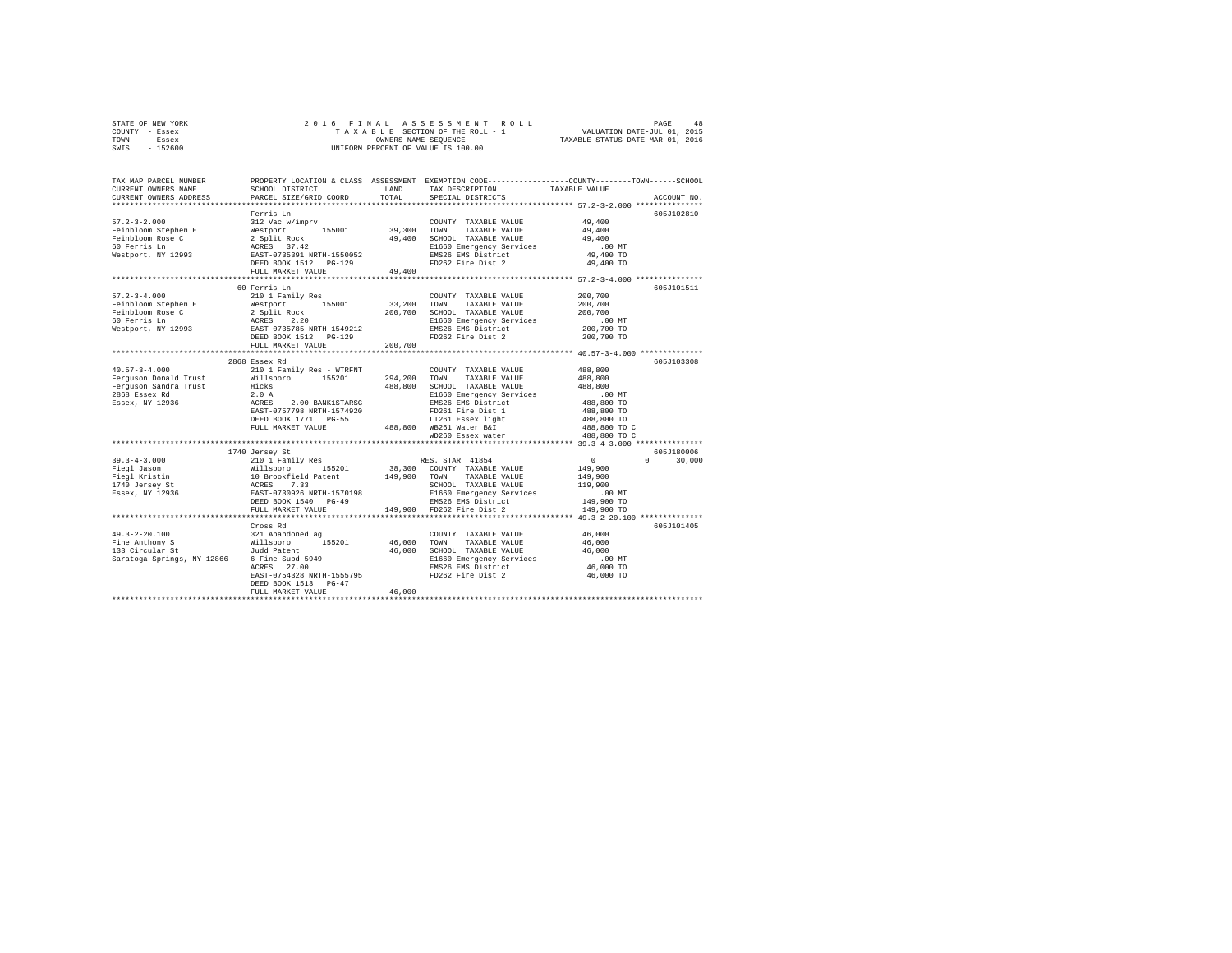| STATE OF NEW YORK | 2016 FINAL ASSESSMENT ROLL         | 49<br>PAGE                       |
|-------------------|------------------------------------|----------------------------------|
| COUNTY - Essex    | TAXABLE SECTION OF THE ROLL - 1    | VALUATION DATE-JUL 01, 2015      |
| TOWN<br>- Essex   | OWNERS NAME SEOUENCE               | TAXABLE STATUS DATE-MAR 01, 2016 |
| - 152600<br>SWIS  | UNIFORM PERCENT OF VALUE IS 100.00 |                                  |

| TAX MAP PARCEL NUMBER     | PROPERTY LOCATION & CLASS ASSESSMENT EXEMPTION CODE-----------------COUNTY-------TOWN------SCHOOL |         |                      |                                               | ACCOUNT NO. |
|---------------------------|---------------------------------------------------------------------------------------------------|---------|----------------------|-----------------------------------------------|-------------|
|                           |                                                                                                   |         |                      |                                               |             |
|                           | Cross Rd                                                                                          |         |                      |                                               | 605Z007002  |
|                           |                                                                                                   |         |                      |                                               |             |
|                           |                                                                                                   |         |                      |                                               |             |
|                           |                                                                                                   |         |                      |                                               |             |
|                           |                                                                                                   |         |                      |                                               |             |
|                           |                                                                                                   |         |                      |                                               |             |
|                           |                                                                                                   |         |                      |                                               |             |
|                           |                                                                                                   |         |                      |                                               |             |
|                           | FULL MARKET VALUE                                                                                 | 32,300  |                      |                                               |             |
|                           |                                                                                                   |         |                      |                                               |             |
|                           | 1298 Whallons Bay Rd                                                                              |         |                      |                                               | 605J175010  |
|                           |                                                                                                   |         | COUNTY TAXABLE VALUE |                                               |             |
|                           |                                                                                                   |         |                      |                                               |             |
|                           |                                                                                                   |         |                      |                                               |             |
|                           |                                                                                                   |         |                      |                                               |             |
|                           |                                                                                                   |         |                      |                                               |             |
|                           | DEED BOOK 1515 PG-208                                                                             |         |                      |                                               |             |
|                           | FULL MARKET VALUE                                                                                 | 103,500 |                      |                                               |             |
|                           |                                                                                                   |         |                      | **************** 40.73-3-16.000 ************* |             |
|                           |                                                                                                   |         |                      |                                               | 605J101404  |
|                           |                                                                                                   |         |                      |                                               |             |
|                           |                                                                                                   |         |                      |                                               |             |
|                           |                                                                                                   |         |                      |                                               |             |
|                           |                                                                                                   |         |                      |                                               |             |
|                           |                                                                                                   |         |                      |                                               |             |
|                           |                                                                                                   |         |                      |                                               |             |
|                           |                                                                                                   |         |                      |                                               |             |
|                           |                                                                                                   |         |                      |                                               |             |
|                           |                                                                                                   |         |                      |                                               |             |
|                           |                                                                                                   |         |                      |                                               |             |
|                           |                                                                                                   |         |                      |                                               | 605Z007005  |
|                           | Cross Rd                                                                                          |         |                      | 27,597 27,597 27,597                          |             |
|                           |                                                                                                   |         |                      |                                               |             |
|                           |                                                                                                   |         |                      |                                               |             |
|                           |                                                                                                   |         |                      |                                               |             |
|                           |                                                                                                   |         |                      |                                               |             |
|                           |                                                                                                   |         |                      |                                               |             |
|                           |                                                                                                   |         |                      |                                               |             |
| UNDER AGDIST LAW TIL 2020 |                                                                                                   |         |                      |                                               |             |
|                           |                                                                                                   |         |                      |                                               |             |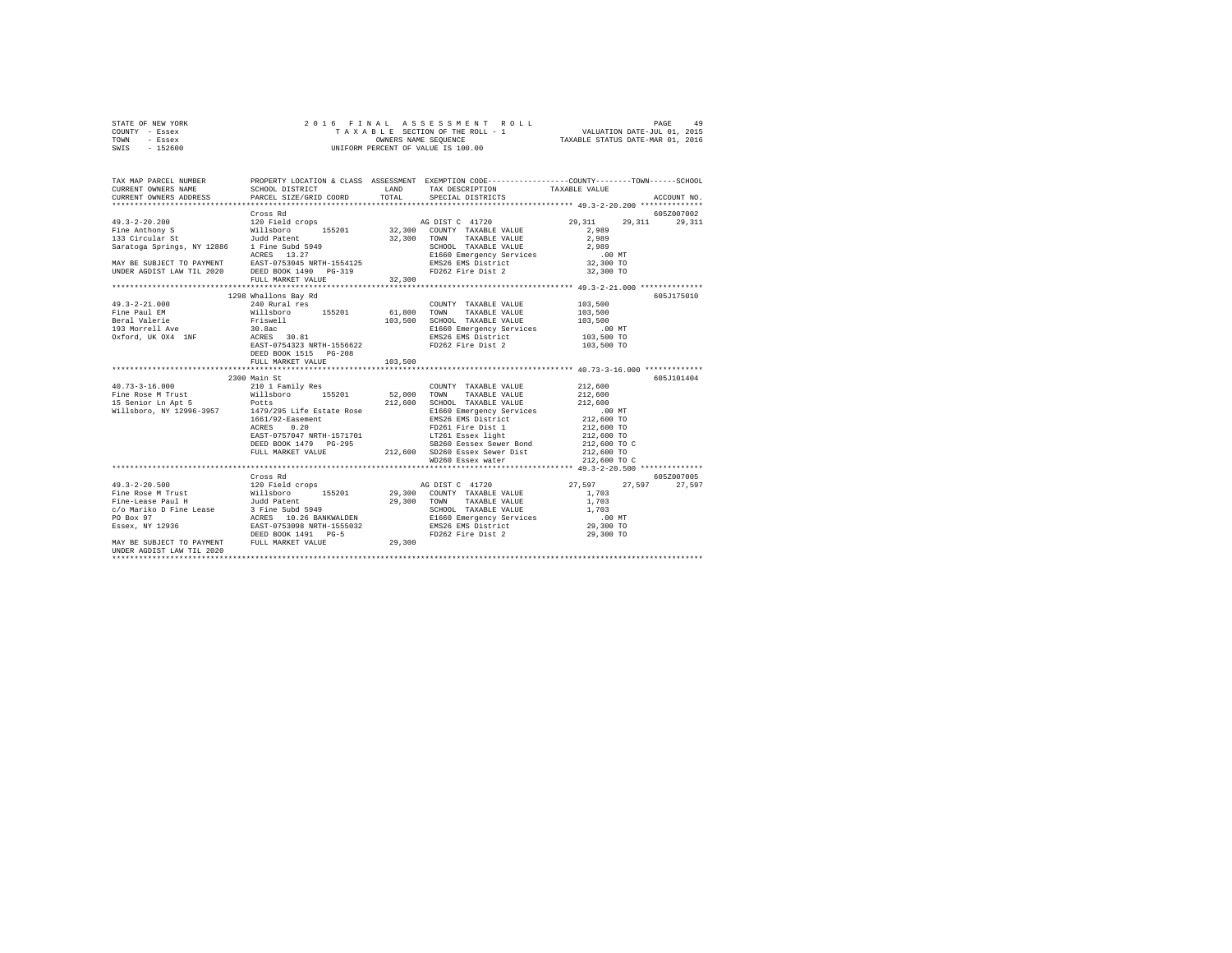| STATE OF NEW YORK<br>COUNTY - Essex<br>TOWN<br>- Essex<br>SWIS - 152600                                                                                                                                                                       | 2016 FINAL                                                                                                                                                                          |                                                  | ASSESSMENT ROLL<br>T A X A B L E SECTION OF THE ROLL - 1<br>OWNERS NAME SEQUENCE<br>UNIFORM PERCENT OF VALUE IS 100.00                       | 50<br>PAGE<br>VALUATION DATE-JUL 01, 2015<br>TAXABLE STATUS DATE-MAR 01, 2016                                                                        |
|-----------------------------------------------------------------------------------------------------------------------------------------------------------------------------------------------------------------------------------------------|-------------------------------------------------------------------------------------------------------------------------------------------------------------------------------------|--------------------------------------------------|----------------------------------------------------------------------------------------------------------------------------------------------|------------------------------------------------------------------------------------------------------------------------------------------------------|
| CURRENT OWNERS NAME<br>CURRENT OWNERS ADDRESS                                                                                                                                                                                                 | SCHOOL DISTRICT<br>PARCEL SIZE/GRID COORD                                                                                                                                           | TOTAL                                            | LAND TAX DESCRIPTION<br>SPECIAL DISTRICTS                                                                                                    | TAX MAP PARCEL NUMBER PROPERTY LOCATION & CLASS ASSESSMENT EXEMPTION CODE--------------COUNTY-------TOWN------SCHOOL<br>TAXABLE VALUE<br>ACCOUNT NO. |
| $40.73 - 6 - 12.000$<br>Fine-Lease Mariko D<br>PO Box 97<br>Essex, NY 12936                                                                                                                                                                   | 2234 Lake Shore Rd<br>210 1 Family Res<br>Willsboro 155201<br>Potts<br>1661/88-Easement<br>ACRES    0.30 BANKWALDEN                                                                 | 58,500<br>160,000                                | COUNTY TAXABLE VALUE<br>TOWN<br>TAXABLE VALUE<br>SCHOOL TAXABLE VALUE<br>E1660 Emergency Services<br>EMS26 EMS District                      | 605-7101302<br>160,000<br>160,000<br>160,000<br>.00 MT                                                                                               |
|                                                                                                                                                                                                                                               | EAST-0757393 NRTH-1570094<br>DEED BOOK 1199 PG-31<br>FULL MARKET VALUE                                                                                                              |                                                  | FD261 Fire Dist 1<br>LT261 Essex light<br>160,000 SB260 Eessex Sewer Bond<br>SD260 Essex Sewer Dist<br>WD260 Essex water                     | $160,000$ TO<br>$160,000$ TO<br>$160,000$ TO<br>$160,000$ TO C<br>160,000 TO<br>160,000 TO C                                                         |
| $49.4 - 1 - 1.000$<br>Newburgh, NY 12550 00005.30<br>ACRES                                                                                                                                                                                    | Lake Shore Rd<br>314 Rural vac<10<br>5.30 BANKWALDEN<br>EAST-0756445 NRTH-1555441<br>DEED BOOK 1429 PG-100<br>FULL MARKET VALUE                                                     | 24,300<br>24,300                                 | COUNTY TAXABLE VALUE<br>TOWN<br>TAXABLE VALUE<br>SCHOOL TAXABLE VALUE<br>E1660 Emergency Services<br>EMS26 EMS District<br>FD262 Fire Dist 2 | 605J100603<br>24,300<br>24,300<br>24,300<br>$.00$ MT<br>24,300 TO<br>24,300 TO                                                                       |
| $49.11 - 1 - 56.000$<br>Fine-Lease Mariko D<br>PO Box 97<br>Essex, NY 12936                                                                                                                                                                   | 1849 Lake Shore Rd<br>270 Mfg housing - WTRFNT<br>Willsboro 155201<br>Wharton<br>ACRES 1.26 BANKWALDEN<br>EAST-0757550 NRTH-1560931<br>DEED BOOK 1326    PG-73<br>FULL MARKET VALUE | 228,500 TOWN<br>234,700<br>234,700               | COUNTY TAXABLE VALUE<br>TAXABLE VALUE<br>SCHOOL TAXABLE VALUE<br>E1660 Emergency Services<br>EMS26 EMS District<br>FD261 Fire Dist 1         | 605J102503<br>234,700<br>234,700<br>234,700<br>.00 MT<br>234,700 TO<br>234,700 TO                                                                    |
| $\begin{tabular}{lllllllllll} 39.3-1-19.002 & 322 \text{ Rural vac}>10 \\ \text{Finucane William} & & & & \text{Willsboro} & 155201 \\ 1637 \text{ Jersey Set} & & & 8 \text{ Brookfield} \\ \text{Essex, NY 12936} & & & & \\ \end{tabular}$ | Jersey St<br>EAST-0728216 NRTH-1569039<br>DEED BOOK 1045 PG-311<br>FULL MARKET VALUE                                                                                                | 49,000<br>49,000<br>49,000<br>****************** | COUNTY TAXABLE VALUE<br>TOWN<br>TAXABLE VALUE<br>SCHOOL TAXABLE VALUE<br>E1660 Emergency Services<br>EMS26 EMS District<br>FD262 Fire Dist 2 | 605J104502<br>49,000<br>49,000<br>49,000<br>$.00$ MT<br>49,000 TO<br>49,000 TO                                                                       |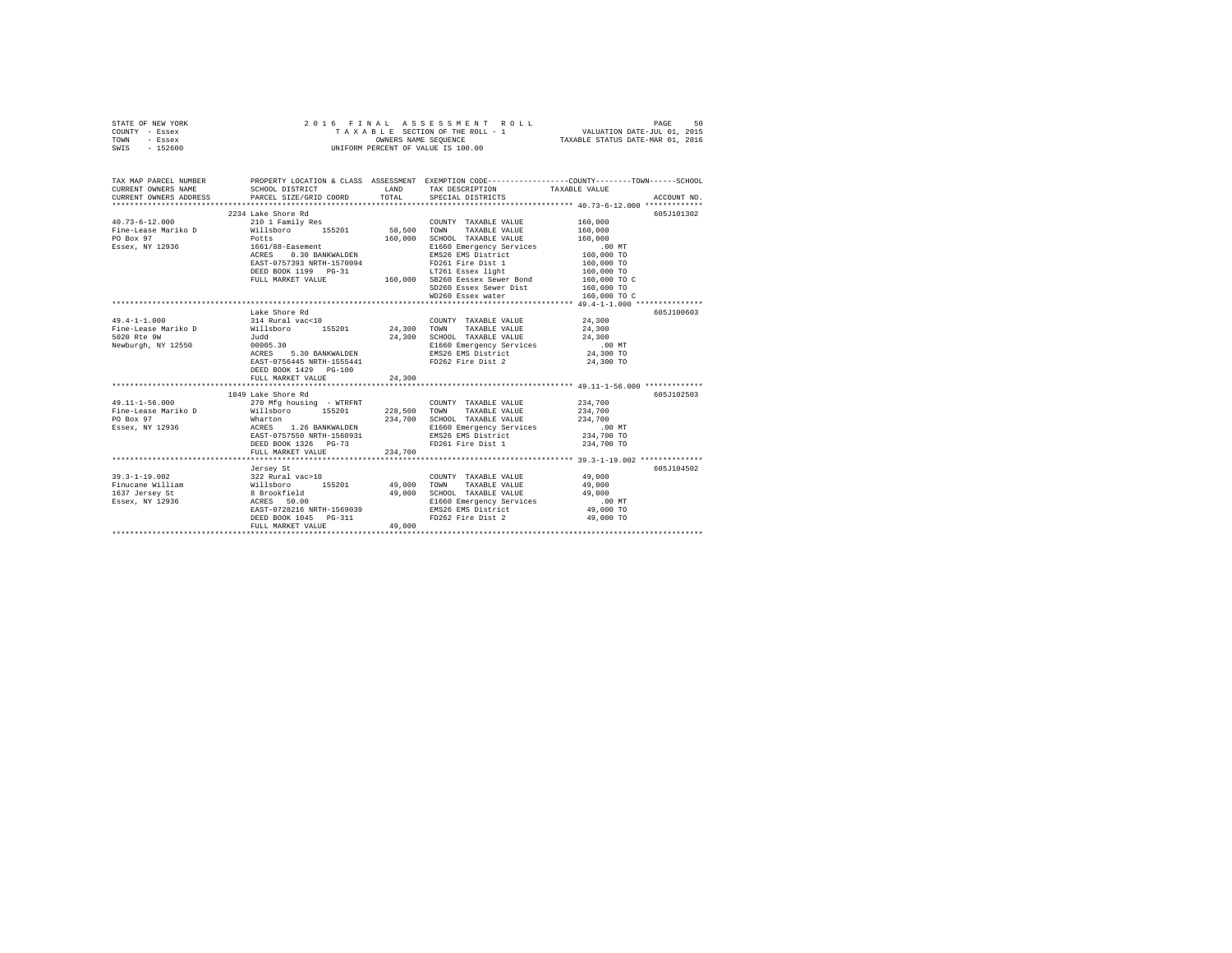|      | STATE OF NEW YORK |  | 2016 FINAL ASSESSMENT ROLL         |                                  | PAGE | 51 |
|------|-------------------|--|------------------------------------|----------------------------------|------|----|
|      | COUNTY - Essex    |  | TAXABLE SECTION OF THE ROLL - 1    | VALUATION DATE-JUL 01, 2015      |      |    |
| TOWN | - Essex           |  | OWNERS NAME SEOUENCE               | TAXABLE STATUS DATE-MAR 01, 2016 |      |    |
| SWIS | - 152600          |  | UNIFORM PERCENT OF VALUE IS 100.00 |                                  |      |    |

| TAX MAP PARCEL NUMBER                       |                                                                                                           |              | PROPERTY LOCATION & CLASS ASSESSMENT EXEMPTION CODE---------------COUNTY-------TOWN------SCHOOL |                     |                    |
|---------------------------------------------|-----------------------------------------------------------------------------------------------------------|--------------|-------------------------------------------------------------------------------------------------|---------------------|--------------------|
| CURRENT OWNERS NAME                         | SCHOOL DISTRICT                                                                                           | <b>T.AND</b> | TAX DESCRIPTION TAXABLE VALUE                                                                   |                     |                    |
|                                             | CURRENT OWNERS ADDRESS PARCEL SIZE/GRID COORD                                                             | TOTAL        | SPECIAL DISTRICTS                                                                               |                     | ACCOUNT NO.        |
|                                             |                                                                                                           |              |                                                                                                 |                     |                    |
|                                             | Jersey St                                                                                                 |              |                                                                                                 |                     | 605J102201         |
| $39.3 - 1 - 9.110$                          | 322 Rural vac>10                                                                                          |              | AG DIST C 41720                                                                                 | 14,378              | 14,378 14,378      |
| Finucane William M Willsboro                |                                                                                                           |              | 155201 23,000 COUNTY TAXABLE VALUE                                                              | 8.622               |                    |
| Finucane Kalora K                           | 3 Brookfield<br>ACRES 16.40                                                                               | 23,000 TOWN  | TAXABLE VALUE                                                                                   | 8.622               |                    |
| 1637 Jersey St                              |                                                                                                           |              | SCHOOL TAXABLE VALUE                                                                            | 8.622               |                    |
|                                             | Essex, NY 12936 EAST-0728049 NRTH-1570584                                                                 |              |                                                                                                 | .00 MT              |                    |
|                                             | $PG-207$<br>DEED BOOK 925                                                                                 |              |                                                                                                 | 23,000 TO           |                    |
| MAY BE SUBJECT TO PAYMENT FULL MARKET VALUE |                                                                                                           |              |                                                                                                 | 23,000 TO           |                    |
| UNDER AGDIST LAW TIL 2020                   |                                                                                                           |              |                                                                                                 |                     |                    |
|                                             |                                                                                                           |              |                                                                                                 |                     |                    |
|                                             | 1637 Jersey St                                                                                            |              |                                                                                                 |                     | 605J174003         |
|                                             |                                                                                                           |              | RES. STAR 41854                                                                                 | 0                   | $\Omega$<br>30,000 |
|                                             |                                                                                                           |              | 35,300 COUNTY TAXABLE VALUE                                                                     | 235,200             |                    |
|                                             |                                                                                                           |              | TAXABLE VALUE                                                                                   | 235,200             |                    |
|                                             |                                                                                                           |              | SCHOOL TAXABLE VALUE                                                                            | 205,200             |                    |
|                                             |                                                                                                           |              | E1660 Emergency Services                                                                        | $.00$ MT            |                    |
|                                             | DEED BOOK 925<br>$PG-204$                                                                                 |              | EMS26 EMS District                                                                              | 235,200 TO          |                    |
|                                             | FULL MARKET VALUE                                                                                         |              | 235,200 FD262 Fire Dist 2                                                                       | 235,200 TO          |                    |
|                                             | ***********************************                                                                       |              |                                                                                                 |                     |                    |
|                                             | Spear Rd                                                                                                  |              |                                                                                                 |                     | 605J189004         |
| $39.3 - 1 - 10.112$                         | %22 Rural vac>10<br>322 Rural vac>10<br>3 Brookfield<br>Life Use Ivers & Elaine<br>Knapp By Bk 925 Pg 207 |              |                                                                                                 | 7,793 7,793         | 7,793              |
| Finucane William M                          |                                                                                                           |              | AG DIST C 41720<br>22,400 COUNTY TAXABLE VALUE                                                  | 14,607              |                    |
| Finucane Kalora K                           |                                                                                                           | 22,400       | TOWN<br>TAXABLE VALUE                                                                           | 14,607              |                    |
| 1637 Jersev St                              |                                                                                                           |              |                                                                                                 | 14,607              |                    |
| Essex, NY 12936                             |                                                                                                           |              | SCHOOL TAXABLE VALUE<br>E1660 Emergency Services<br>EMS26 EMS District                          | $.00$ MT            |                    |
|                                             | ACRES 20.40                                                                                               |              |                                                                                                 | 22,400 TO           |                    |
|                                             |                                                                                                           |              | FD262 Fire Dist 2                                                                               | 22,400 TO           |                    |
|                                             | MAY BE SUBJECT TO PAYMENT EAST-0727813 NRTH-1571782<br>UNDER AGDIST LAW TIL 2020 DEED BOOK 925 PG-207     |              |                                                                                                 |                     |                    |
|                                             | FULL MARKET VALUE                                                                                         | 22,400       |                                                                                                 |                     |                    |
|                                             |                                                                                                           |              |                                                                                                 |                     |                    |
|                                             | 834 Walker Rd                                                                                             |              |                                                                                                 |                     | 605J100601         |
| $48.76 - 1 - 12.000$                        | 210 1 Family Res                                                                                          |              | SR STAR 41834                                                                                   | $\circ$             | 65,300<br>$\Omega$ |
| Fitzgerald Rita-Ann                         | Willsboro 155201                                                                                          |              | 34,000 COUNTY TAXABLE VALUE                                                                     | 168,000             |                    |
| 834 Walker Rd                               | Friswell                                                                                                  | 168,000      | TOWN<br>TAXABLE VALUE                                                                           |                     |                    |
|                                             |                                                                                                           |              |                                                                                                 | 168,000             |                    |
|                                             | Essex, NY 12936 1399/333 Life Estate To                                                                   |              | SCHOOL IMANALL .<br>E1660 Emergency Services                                                    | 102,700<br>$.00$ MT |                    |
| PRIOR OWNER ON 3/01/2016 ACRES              | Ronald & Rita Fitzgerald<br>3.00                                                                          |              | EMS26 EMS District                                                                              |                     |                    |
|                                             |                                                                                                           |              |                                                                                                 | 168,000 TO          |                    |
| DArgento Ellen                              | EAST-0743265 NRTH-1555170 FD262 Fire Dist 2                                                               |              |                                                                                                 | 168,000 TO          |                    |
|                                             | DEED BOOK 1836 PG-297                                                                                     |              | LT262 Whallonsburg light                                                                        | 168,000 TO          |                    |
|                                             | FULL MARKET VALUE                                                                                         | 168,000      |                                                                                                 |                     |                    |
|                                             |                                                                                                           |              |                                                                                                 |                     |                    |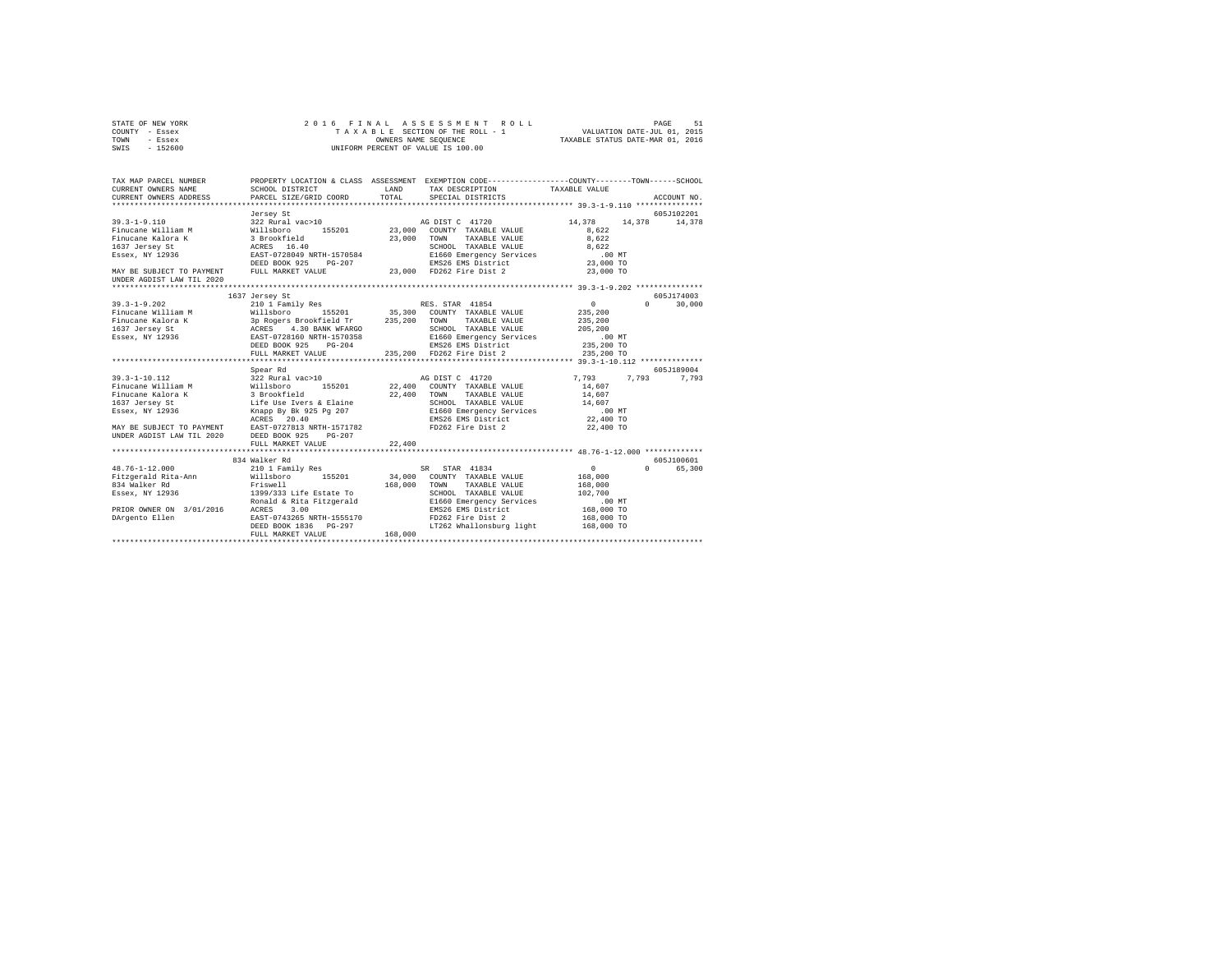| STATE OF NEW YORK                                                                                                                                                                                                                                                                                                                                                                                                 |                                                                                                  |       |                                    |                                                                                                            |                 |
|-------------------------------------------------------------------------------------------------------------------------------------------------------------------------------------------------------------------------------------------------------------------------------------------------------------------------------------------------------------------------------------------------------------------|--------------------------------------------------------------------------------------------------|-------|------------------------------------|------------------------------------------------------------------------------------------------------------|-----------------|
| COUNTY - Essex                                                                                                                                                                                                                                                                                                                                                                                                    |                                                                                                  |       |                                    |                                                                                                            |                 |
| TOWN - Essex                                                                                                                                                                                                                                                                                                                                                                                                      |                                                                                                  |       |                                    |                                                                                                            |                 |
| SWIS - 152600                                                                                                                                                                                                                                                                                                                                                                                                     |                                                                                                  |       |                                    |                                                                                                            |                 |
|                                                                                                                                                                                                                                                                                                                                                                                                                   |                                                                                                  |       |                                    |                                                                                                            |                 |
| TAX MAP PARCEL NUMBER                                                                                                                                                                                                                                                                                                                                                                                             | PROPERTY LOCATION & CLASS ASSESSMENT EXEMPTION CODE----------------COUNTY-------TOWN------SCHOOL |       |                                    |                                                                                                            |                 |
| CURRENT OWNERS NAME                                                                                                                                                                                                                                                                                                                                                                                               | SCHOOL DISTRICT                                                                                  |       | LAND TAX DESCRIPTION TAXABLE VALUE |                                                                                                            |                 |
| CURRENT OWNERS ADDRESS                                                                                                                                                                                                                                                                                                                                                                                            | PARCEL SIZE/GRID COORD                                                                           | TOTAL | SPECIAL DISTRICTS                  |                                                                                                            | ACCOUNT NO.     |
| ***********************                                                                                                                                                                                                                                                                                                                                                                                           |                                                                                                  |       |                                    |                                                                                                            |                 |
|                                                                                                                                                                                                                                                                                                                                                                                                                   | 39 Block House Rd                                                                                |       |                                    |                                                                                                            | 605J190001      |
|                                                                                                                                                                                                                                                                                                                                                                                                                   |                                                                                                  |       |                                    |                                                                                                            | 208,250 208,250 |
|                                                                                                                                                                                                                                                                                                                                                                                                                   |                                                                                                  |       |                                    | $0 \t 0 \t 65,300$                                                                                         |                 |
|                                                                                                                                                                                                                                                                                                                                                                                                                   |                                                                                                  |       |                                    |                                                                                                            |                 |
|                                                                                                                                                                                                                                                                                                                                                                                                                   |                                                                                                  |       |                                    |                                                                                                            |                 |
|                                                                                                                                                                                                                                                                                                                                                                                                                   |                                                                                                  |       |                                    |                                                                                                            |                 |
|                                                                                                                                                                                                                                                                                                                                                                                                                   |                                                                                                  |       |                                    |                                                                                                            |                 |
|                                                                                                                                                                                                                                                                                                                                                                                                                   |                                                                                                  |       |                                    |                                                                                                            |                 |
|                                                                                                                                                                                                                                                                                                                                                                                                                   |                                                                                                  |       | FD261 Fire Dist 1                  | 416,500 TO                                                                                                 |                 |
|                                                                                                                                                                                                                                                                                                                                                                                                                   |                                                                                                  |       |                                    |                                                                                                            |                 |
|                                                                                                                                                                                                                                                                                                                                                                                                                   | Block House Rd                                                                                   |       |                                    |                                                                                                            | 605J193001      |
|                                                                                                                                                                                                                                                                                                                                                                                                                   |                                                                                                  |       |                                    |                                                                                                            |                 |
|                                                                                                                                                                                                                                                                                                                                                                                                                   |                                                                                                  |       |                                    | $\begin{array}{lll} 14\,,300 \\ 14\,,300 \\ 14\,,300 \\ .00 \text{ MT} \\ 14\,,300 \text{ TO} \end{array}$ |                 |
|                                                                                                                                                                                                                                                                                                                                                                                                                   |                                                                                                  |       |                                    |                                                                                                            |                 |
|                                                                                                                                                                                                                                                                                                                                                                                                                   |                                                                                                  |       |                                    |                                                                                                            |                 |
|                                                                                                                                                                                                                                                                                                                                                                                                                   |                                                                                                  |       |                                    |                                                                                                            |                 |
|                                                                                                                                                                                                                                                                                                                                                                                                                   |                                                                                                  |       |                                    | 14,300 TO                                                                                                  |                 |
|                                                                                                                                                                                                                                                                                                                                                                                                                   | FULL MARKET VALUE 14,300                                                                         |       |                                    |                                                                                                            |                 |
|                                                                                                                                                                                                                                                                                                                                                                                                                   |                                                                                                  |       |                                    |                                                                                                            |                 |
|                                                                                                                                                                                                                                                                                                                                                                                                                   | 4 Elm St                                                                                         |       |                                    |                                                                                                            | 605J100113      |
|                                                                                                                                                                                                                                                                                                                                                                                                                   |                                                                                                  |       |                                    |                                                                                                            |                 |
|                                                                                                                                                                                                                                                                                                                                                                                                                   |                                                                                                  |       |                                    |                                                                                                            |                 |
|                                                                                                                                                                                                                                                                                                                                                                                                                   |                                                                                                  |       |                                    |                                                                                                            |                 |
|                                                                                                                                                                                                                                                                                                                                                                                                                   |                                                                                                  |       |                                    | .00 MT<br>145,800 TO                                                                                       |                 |
|                                                                                                                                                                                                                                                                                                                                                                                                                   |                                                                                                  |       |                                    |                                                                                                            |                 |
|                                                                                                                                                                                                                                                                                                                                                                                                                   |                                                                                                  |       |                                    |                                                                                                            |                 |
|                                                                                                                                                                                                                                                                                                                                                                                                                   |                                                                                                  |       |                                    | 145,800 TO<br>145,800 TO<br>145,800 TO C<br>145,800 TO                                                     |                 |
|                                                                                                                                                                                                                                                                                                                                                                                                                   |                                                                                                  |       |                                    |                                                                                                            |                 |
| $\begin{tabular}{l c c c c} \multicolumn{1}{c}{\textbf{40.73--4-11.000}} & \multicolumn{1}{c}{\textbf{41.800}} & \multicolumn{1}{c}{\textbf{42.80}} & \multicolumn{1}{c}{\textbf{20.11}} & \multicolumn{1}{c}{\textbf{20.12}} & \multicolumn{1}{c}{\textbf{20.13}} & \multicolumn{1}{c}{\textbf{20.14}} & \multicolumn{1}{c}{\textbf{20.15}} & \multicolumn{1}{c}{\textbf{20.16}} & \multicolumn{1}{c}{\textbf{2$ |                                                                                                  |       | WD260 Essex water                  |                                                                                                            |                 |
| Flinn Jason                                                                                                                                                                                                                                                                                                                                                                                                       |                                                                                                  |       |                                    | 145,800 TO C                                                                                               |                 |
|                                                                                                                                                                                                                                                                                                                                                                                                                   | Elm St                                                                                           |       |                                    |                                                                                                            | 605J100112      |
|                                                                                                                                                                                                                                                                                                                                                                                                                   |                                                                                                  |       |                                    |                                                                                                            |                 |
|                                                                                                                                                                                                                                                                                                                                                                                                                   |                                                                                                  |       |                                    |                                                                                                            |                 |
|                                                                                                                                                                                                                                                                                                                                                                                                                   |                                                                                                  |       |                                    |                                                                                                            |                 |
|                                                                                                                                                                                                                                                                                                                                                                                                                   |                                                                                                  |       |                                    |                                                                                                            |                 |
|                                                                                                                                                                                                                                                                                                                                                                                                                   |                                                                                                  |       |                                    |                                                                                                            |                 |
|                                                                                                                                                                                                                                                                                                                                                                                                                   |                                                                                                  |       |                                    |                                                                                                            |                 |
|                                                                                                                                                                                                                                                                                                                                                                                                                   |                                                                                                  |       |                                    |                                                                                                            |                 |
|                                                                                                                                                                                                                                                                                                                                                                                                                   |                                                                                                  |       |                                    | 45,500 TO C                                                                                                |                 |
| PRIOR OWNER ON 3/01/2016                                                                                                                                                                                                                                                                                                                                                                                          |                                                                                                  |       | SD260 Essex Sewer Dist             | 45,500 TO                                                                                                  |                 |
| Flinn Jason                                                                                                                                                                                                                                                                                                                                                                                                       |                                                                                                  |       | WD260 Essex water                  | 45,500 TO C                                                                                                |                 |
|                                                                                                                                                                                                                                                                                                                                                                                                                   |                                                                                                  |       |                                    |                                                                                                            |                 |
|                                                                                                                                                                                                                                                                                                                                                                                                                   |                                                                                                  |       |                                    |                                                                                                            |                 |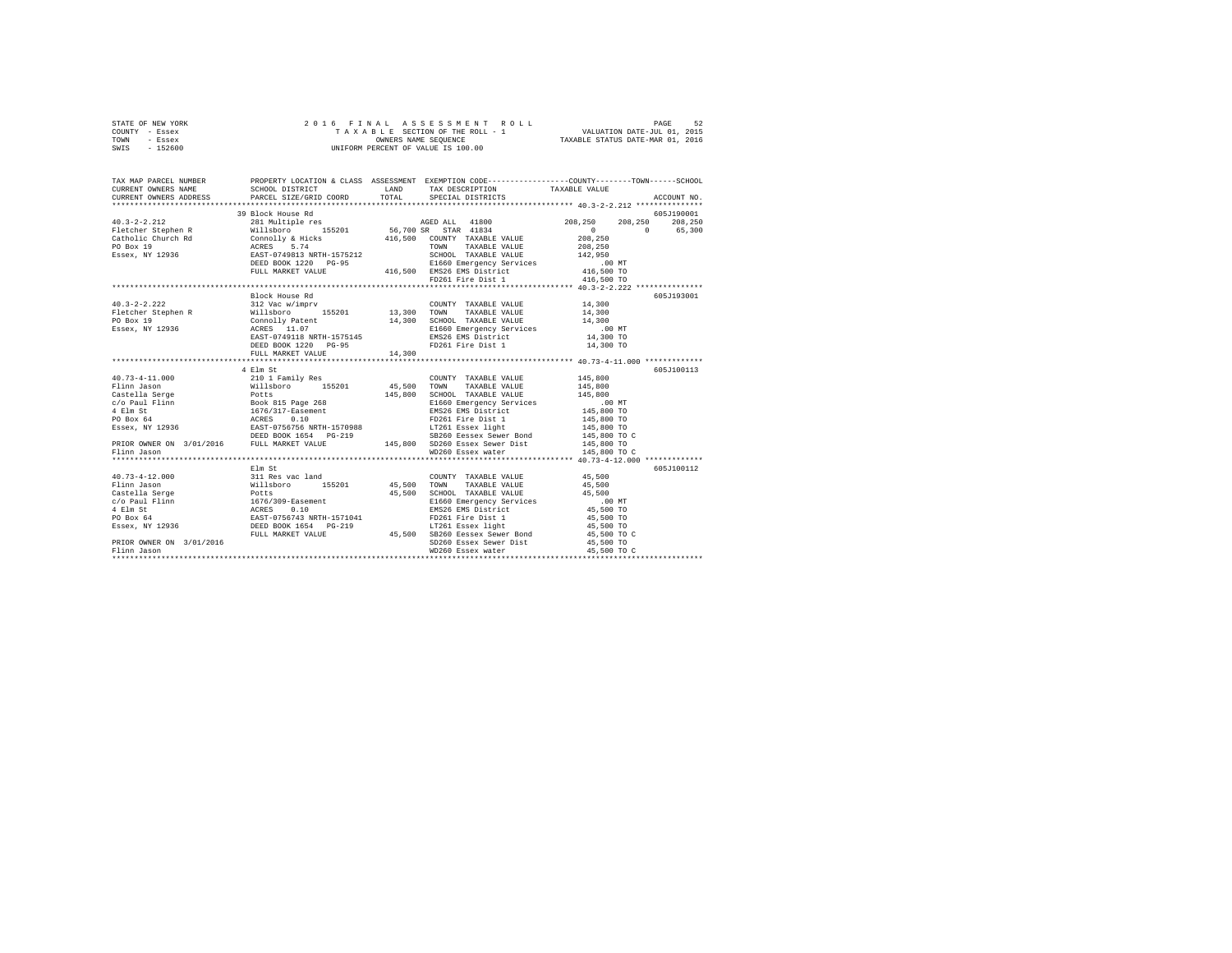| STATE OF NEW YORK | 2016 FINAL ASSESSMENT ROLL         | 53<br>PAGE                       |
|-------------------|------------------------------------|----------------------------------|
| COUNTY - Essex    | TAXABLE SECTION OF THE ROLL - 1    | VALUATION DATE-JUL 01, 2015      |
| TOWN<br>- Essex   | OWNERS NAME SEOUENCE               | TAXABLE STATUS DATE-MAR 01, 2016 |
| $-152600$<br>SWIS | UNIFORM PERCENT OF VALUE IS 100.00 |                                  |

| TAX MAP PARCEL NUMBER<br>CURRENT OWNERS NAME<br>CURRENT OWNERS ADDRESS | PROPERTY LOCATION & CLASS ASSESSMENT EXEMPTION CODE----------------COUNTY-------TOWN-----SCHOOL<br>SCHOOL DISTRICT TAND TAX DESCRIPTION<br>PARCEL SIZE/GRID COORD | TOTAL  | SPECIAL DISTRICTS                                                                                         | TAXABLE VALUE | ACCOUNT NO. |
|------------------------------------------------------------------------|-------------------------------------------------------------------------------------------------------------------------------------------------------------------|--------|-----------------------------------------------------------------------------------------------------------|---------------|-------------|
|                                                                        |                                                                                                                                                                   |        |                                                                                                           |               |             |
|                                                                        | 30 Albee Ln                                                                                                                                                       |        |                                                                                                           |               | 605J104513  |
|                                                                        |                                                                                                                                                                   |        |                                                                                                           |               |             |
|                                                                        |                                                                                                                                                                   |        |                                                                                                           |               |             |
|                                                                        |                                                                                                                                                                   |        |                                                                                                           |               |             |
|                                                                        |                                                                                                                                                                   |        |                                                                                                           |               |             |
|                                                                        |                                                                                                                                                                   |        |                                                                                                           |               |             |
|                                                                        |                                                                                                                                                                   |        |                                                                                                           |               |             |
|                                                                        | FULL MARKET VALUE 812,700                                                                                                                                         |        |                                                                                                           |               |             |
|                                                                        |                                                                                                                                                                   |        |                                                                                                           |               |             |
|                                                                        | Jersey St                                                                                                                                                         |        |                                                                                                           |               | 605J102515  |
| $39.3 - 1 - 12.000$                                                    | 314 Rural vac<10                                                                                                                                                  |        | COUNTY TAXABLE VALUE                                                                                      | 200           |             |
|                                                                        |                                                                                                                                                                   |        | TAXABLE VALUE<br>TAXABLE VALUE                                                                            | 200           |             |
|                                                                        |                                                                                                                                                                   |        | SCHOOL TAXABLE VALUE                                                                                      | 200           |             |
|                                                                        |                                                                                                                                                                   |        | E1660 Emergency Services<br>EMS26 EMS District                                                            | .00 MT        |             |
|                                                                        |                                                                                                                                                                   |        |                                                                                                           | 200 TO        |             |
|                                                                        |                                                                                                                                                                   |        | FD262 Fire Dist 2                                                                                         | 200 TO        |             |
|                                                                        |                                                                                                                                                                   |        |                                                                                                           |               |             |
|                                                                        | FULL MARKET VALUE                                                                                                                                                 | 200    |                                                                                                           |               |             |
|                                                                        |                                                                                                                                                                   |        |                                                                                                           |               | 605J102601  |
|                                                                        |                                                                                                                                                                   |        | AG. BLDG. 41700 10,000 10,000 10,000                                                                      |               |             |
|                                                                        |                                                                                                                                                                   |        |                                                                                                           | $\sim$ 0      | 30,000      |
|                                                                        |                                                                                                                                                                   |        |                                                                                                           |               |             |
|                                                                        |                                                                                                                                                                   |        |                                                                                                           |               |             |
|                                                                        |                                                                                                                                                                   |        |                                                                                                           |               |             |
|                                                                        |                                                                                                                                                                   |        |                                                                                                           |               |             |
|                                                                        |                                                                                                                                                                   |        |                                                                                                           |               |             |
|                                                                        |                                                                                                                                                                   |        |                                                                                                           |               |             |
|                                                                        |                                                                                                                                                                   |        |                                                                                                           |               |             |
|                                                                        |                                                                                                                                                                   |        |                                                                                                           |               | 605J102604  |
|                                                                        |                                                                                                                                                                   |        |                                                                                                           |               |             |
|                                                                        |                                                                                                                                                                   |        |                                                                                                           |               |             |
|                                                                        |                                                                                                                                                                   |        |                                                                                                           |               |             |
|                                                                        |                                                                                                                                                                   |        | 25,000 SCHOOL TAXABLE VALUE 25,000 MI<br>E1660 Emergency Services 2.00 MT<br>EMS26 EMS District 25,000 TO |               |             |
|                                                                        | DEED BOOK 1285 PG-210                                                                                                                                             |        | FD262 Fire Dist 2                                                                                         |               |             |
|                                                                        | FULL MARKET VALUE                                                                                                                                                 | 25,000 |                                                                                                           | 25,000 TO     |             |
|                                                                        |                                                                                                                                                                   |        |                                                                                                           |               |             |
|                                                                        | 268 Daniels Rd                                                                                                                                                    |        |                                                                                                           |               | 605J179003  |
|                                                                        |                                                                                                                                                                   |        |                                                                                                           | 121,000       |             |
|                                                                        |                                                                                                                                                                   |        |                                                                                                           | 121,000       |             |
|                                                                        |                                                                                                                                                                   |        |                                                                                                           | 121,000       |             |
|                                                                        |                                                                                                                                                                   |        |                                                                                                           | .00 MT        |             |
|                                                                        |                                                                                                                                                                   |        |                                                                                                           | 121,000 TO    |             |
|                                                                        |                                                                                                                                                                   |        |                                                                                                           | 121,000 TO    |             |
|                                                                        |                                                                                                                                                                   |        |                                                                                                           |               |             |
|                                                                        |                                                                                                                                                                   |        |                                                                                                           |               |             |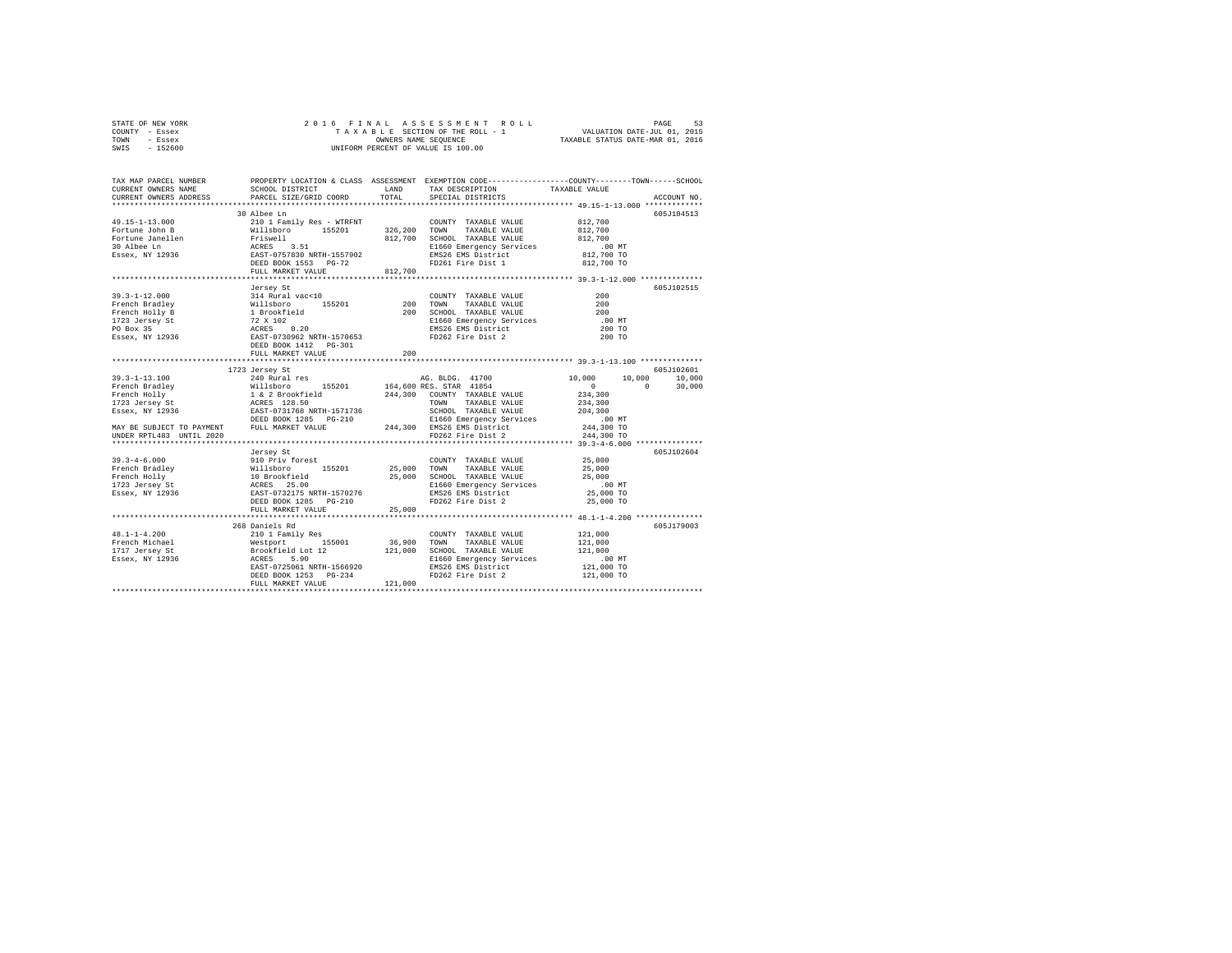| STATE OF NEW YORK                                                   | 2016 FINAL ASSESSMENT ROIT AXABLE SECTION OF THE ROLL - 1<br>TAXABLE SECTION OF THE ROLL - 1<br>ONNERS NAME SEQUENCE                                                                                                                                   |         | 5 FINAL ASSESSMENT ROLL TAXABLE 54 SESSMENT ROLL TAXABLE SECTION OF THE ROLL - 1<br>TAXABLE SECTION OF THE ROLL - 1 VALUATION DATE-JUL 01, 2015<br>OWNERS NAME SEQUENCE  TAXABLE STATUS DATE-MAR 01, 2016 |                                            |               |
|---------------------------------------------------------------------|--------------------------------------------------------------------------------------------------------------------------------------------------------------------------------------------------------------------------------------------------------|---------|-----------------------------------------------------------------------------------------------------------------------------------------------------------------------------------------------------------|--------------------------------------------|---------------|
| COUNTY - Essex                                                      |                                                                                                                                                                                                                                                        |         |                                                                                                                                                                                                           |                                            |               |
| TOWN - Essex                                                        |                                                                                                                                                                                                                                                        |         |                                                                                                                                                                                                           |                                            |               |
| SWIS - 152600                                                       |                                                                                                                                                                                                                                                        |         |                                                                                                                                                                                                           |                                            |               |
|                                                                     |                                                                                                                                                                                                                                                        |         |                                                                                                                                                                                                           |                                            |               |
|                                                                     |                                                                                                                                                                                                                                                        |         |                                                                                                                                                                                                           |                                            |               |
|                                                                     |                                                                                                                                                                                                                                                        |         |                                                                                                                                                                                                           |                                            |               |
| TAX MAP PARCEL NUMBER                                               |                                                                                                                                                                                                                                                        |         | PROPERTY LOCATION & CLASS ASSESSMENT EXEMPTION CODE---------------COUNTY-------TOWN-----SCHOOL                                                                                                            |                                            |               |
| CURRENT OWNERS NAME                                                 | SCHOOL DISTRICT LAND                                                                                                                                                                                                                                   |         | TAX DESCRIPTION TAXABLE VALUE                                                                                                                                                                             |                                            |               |
| CURRENT OWNERS ADDRESS                                              | PARCEL SIZE/GRID COORD                                                                                                                                                                                                                                 | TOTAL   | SPECIAL DISTRICTS                                                                                                                                                                                         |                                            | ACCOUNT NO.   |
|                                                                     |                                                                                                                                                                                                                                                        |         |                                                                                                                                                                                                           |                                            |               |
|                                                                     | 1717 Jersey St                                                                                                                                                                                                                                         |         |                                                                                                                                                                                                           |                                            | 605J188002    |
| $39.3 - 1 - 13.200$                                                 | 210 1 Family Res                                                                                                                                                                                                                                       |         | RES. STAR 41854                                                                                                                                                                                           | $\sim$ 0                                   | $0 \t 30.000$ |
|                                                                     |                                                                                                                                                                                                                                                        |         |                                                                                                                                                                                                           | 37,400                                     |               |
|                                                                     |                                                                                                                                                                                                                                                        |         |                                                                                                                                                                                                           | 37,400                                     |               |
| 33.3-4 AV.<br>French Michael R<br>1717 Jersey St<br>Essex, NY 12936 |                                                                                                                                                                                                                                                        |         |                                                                                                                                                                                                           | 7,400                                      |               |
|                                                                     | 210 1 Family Res 155201 28,800 COUNTY TAXABLE VALUE<br>2 Brookfield Patent 37,400 TOWN TAXABLE VALUE<br>2 ROSET-0730258 RETH-1570633 SCHOOL TAXABLE VALUE<br>EAST-0730258 RETH-1570633 BLE60 EMSPERP Services<br>DEED BOOK 1412 PG-305                 |         |                                                                                                                                                                                                           | $.00$ MT                                   |               |
|                                                                     |                                                                                                                                                                                                                                                        |         |                                                                                                                                                                                                           | 37,400 TO                                  |               |
|                                                                     |                                                                                                                                                                                                                                                        |         | FULL MARKET VALUE 37,400 FD262 Fire Dist 2 37,400 TO                                                                                                                                                      |                                            |               |
|                                                                     |                                                                                                                                                                                                                                                        |         |                                                                                                                                                                                                           |                                            |               |
|                                                                     | 545 Middle Rd                                                                                                                                                                                                                                          |         |                                                                                                                                                                                                           |                                            | 605J180013    |
| $40.3 - 2 - 14.200$                                                 | 442 MiniWhseSelf                                                                                                                                                                                                                                       |         | COUNTY TAXABLE VALUE                                                                                                                                                                                      | 305,500                                    |               |
| Fruition Orchards Inc                                               | Willsboro 155201 36,200 TOWN TAXABLE VALUE                                                                                                                                                                                                             |         |                                                                                                                                                                                                           | 305,500                                    |               |
|                                                                     | Hicks                                                                                                                                                                                                                                                  |         |                                                                                                                                                                                                           |                                            |               |
| 61 Block House Rd                                                   |                                                                                                                                                                                                                                                        |         | 305,500 SCHOOL TAXABLE VALUE                                                                                                                                                                              | 305,500                                    |               |
| Essex, NY 12936                                                     | ALCRES 5.70<br>EAST-0748840NRTH-1571115 – E1660 Emergency Services<br>DEED BOOK 1779 PG-90 – ENS26 EMS District<br>DEED BOOK 1779 PG-90 – FD261 Fire Dist 1                                                                                            |         | E1660 Emergency Services                                                                                                                                                                                  | .00 MT                                     |               |
|                                                                     |                                                                                                                                                                                                                                                        |         |                                                                                                                                                                                                           | 305,500 TO                                 |               |
|                                                                     |                                                                                                                                                                                                                                                        |         |                                                                                                                                                                                                           | 305,500 TO                                 |               |
|                                                                     | FULL MARKET VALUE                                                                                                                                                                                                                                      | 305,500 |                                                                                                                                                                                                           |                                            |               |
|                                                                     |                                                                                                                                                                                                                                                        |         |                                                                                                                                                                                                           |                                            |               |
|                                                                     | 2164 Lake Shore Rd                                                                                                                                                                                                                                     |         |                                                                                                                                                                                                           |                                            | 605J178510    |
| $40.81 - 3 - 9.000$                                                 | 281 Multiple res - WTRFNT                                                                                                                                                                                                                              |         | COUNTY TAXABLE VALUE                                                                                                                                                                                      | 450,000                                    |               |
| Fullington Kevin E                                                  | Willsboro 155201                                                                                                                                                                                                                                       |         | 308,500 TOWN TAXABLE VALUE                                                                                                                                                                                | 450,000                                    |               |
|                                                                     |                                                                                                                                                                                                                                                        |         | $450,000$ SCHOOL TAXABLE VALUE                                                                                                                                                                            | 450,000                                    |               |
|                                                                     |                                                                                                                                                                                                                                                        |         | E1660 Emergency Services                                                                                                                                                                                  | .00 MT                                     |               |
|                                                                     |                                                                                                                                                                                                                                                        |         | EMS26 EMS District                                                                                                                                                                                        | 450,000 TO                                 |               |
|                                                                     |                                                                                                                                                                                                                                                        |         |                                                                                                                                                                                                           | 450,000 TO                                 |               |
|                                                                     |                                                                                                                                                                                                                                                        |         |                                                                                                                                                                                                           |                                            |               |
|                                                                     |                                                                                                                                                                                                                                                        |         | WB261 Water B&I                                                                                                                                                                                           |                                            |               |
|                                                                     |                                                                                                                                                                                                                                                        |         | WD260 Essex water                                                                                                                                                                                         | 450,000 TO<br>450,000 TO C<br>450,000 TO C |               |
|                                                                     |                                                                                                                                                                                                                                                        |         |                                                                                                                                                                                                           |                                            |               |
|                                                                     | Jersey St                                                                                                                                                                                                                                              |         |                                                                                                                                                                                                           |                                            | 605J101505    |
| $39.4 - 1 - 46.000$                                                 | 910 Priv forest                                                                                                                                                                                                                                        |         | COUNTY TAXABLE VALUE                                                                                                                                                                                      | 49,500                                     |               |
| Gardner Edward J Jr                                                 | Westport 155001                                                                                                                                                                                                                                        |         | 49,500 TOWN TAXABLE VALUE                                                                                                                                                                                 | 49,500                                     |               |
|                                                                     |                                                                                                                                                                                                                                                        |         |                                                                                                                                                                                                           | 49,500                                     |               |
| Gardner Patricia K<br>c/o Judy Gardner                              | Hicks 49,500 SCHOOL TAXABLE VALUE<br>ACRES 49.50 E1660 Emergency Services                                                                                                                                                                              |         |                                                                                                                                                                                                           | .00 MT                                     |               |
|                                                                     | EAST-0734762 NRTH-1569642                                                                                                                                                                                                                              |         | EMS26 EMS District                                                                                                                                                                                        | 49,500 TO                                  |               |
|                                                                     | DEED BOOK 1654 PG-131                                                                                                                                                                                                                                  |         | FD262 Fire Dist 2                                                                                                                                                                                         | 49,500 TO                                  |               |
| 57 School St<br>Essex, NY 12936                                     | FULL MARKET VALUE                                                                                                                                                                                                                                      | 49,500  |                                                                                                                                                                                                           |                                            |               |
|                                                                     |                                                                                                                                                                                                                                                        |         |                                                                                                                                                                                                           |                                            |               |
|                                                                     | 57 School St                                                                                                                                                                                                                                           |         |                                                                                                                                                                                                           |                                            | 605J176014    |
|                                                                     | 210 1 Family Res                                                                                                                                                                                                                                       |         |                                                                                                                                                                                                           |                                            |               |
| $40.3 - 3 - 20.002$                                                 |                                                                                                                                                                                                                                                        |         | SR STAR 41834                                                                                                                                                                                             | $\sim$ 0                                   | 0 65,300      |
| Gardner Edward J Jr                                                 | Willsboro 155201 39,600 COUNTY TAXABLE VALUE                                                                                                                                                                                                           |         |                                                                                                                                                                                                           | 158,500                                    |               |
| Gardner Patricia<br>57 School St<br>Essex, NY 12936                 |                                                                                                                                                                                                                                                        |         |                                                                                                                                                                                                           | 158,500                                    |               |
|                                                                     |                                                                                                                                                                                                                                                        |         |                                                                                                                                                                                                           | 93,200                                     |               |
|                                                                     |                                                                                                                                                                                                                                                        |         |                                                                                                                                                                                                           | 00 MT.<br>158,500 TO                       |               |
|                                                                     |                                                                                                                                                                                                                                                        |         |                                                                                                                                                                                                           |                                            |               |
|                                                                     | Williams<br>Dology 235 Corr Deed<br>Dology 235 Corr Deed<br>Dology 25 Corr Deed<br>NGERS<br>20051947 NRTH-1568233<br>2006 2008 2009 2012<br>2006 2012<br>2013 2014 2014 2014<br>2026 2013 2014 2014<br>2026 2013 2014 2014<br>2026 2014 2014 2015<br>2 |         |                                                                                                                                                                                                           | 158,500 TO                                 |               |
|                                                                     |                                                                                                                                                                                                                                                        |         |                                                                                                                                                                                                           |                                            |               |
|                                                                     |                                                                                                                                                                                                                                                        |         |                                                                                                                                                                                                           |                                            |               |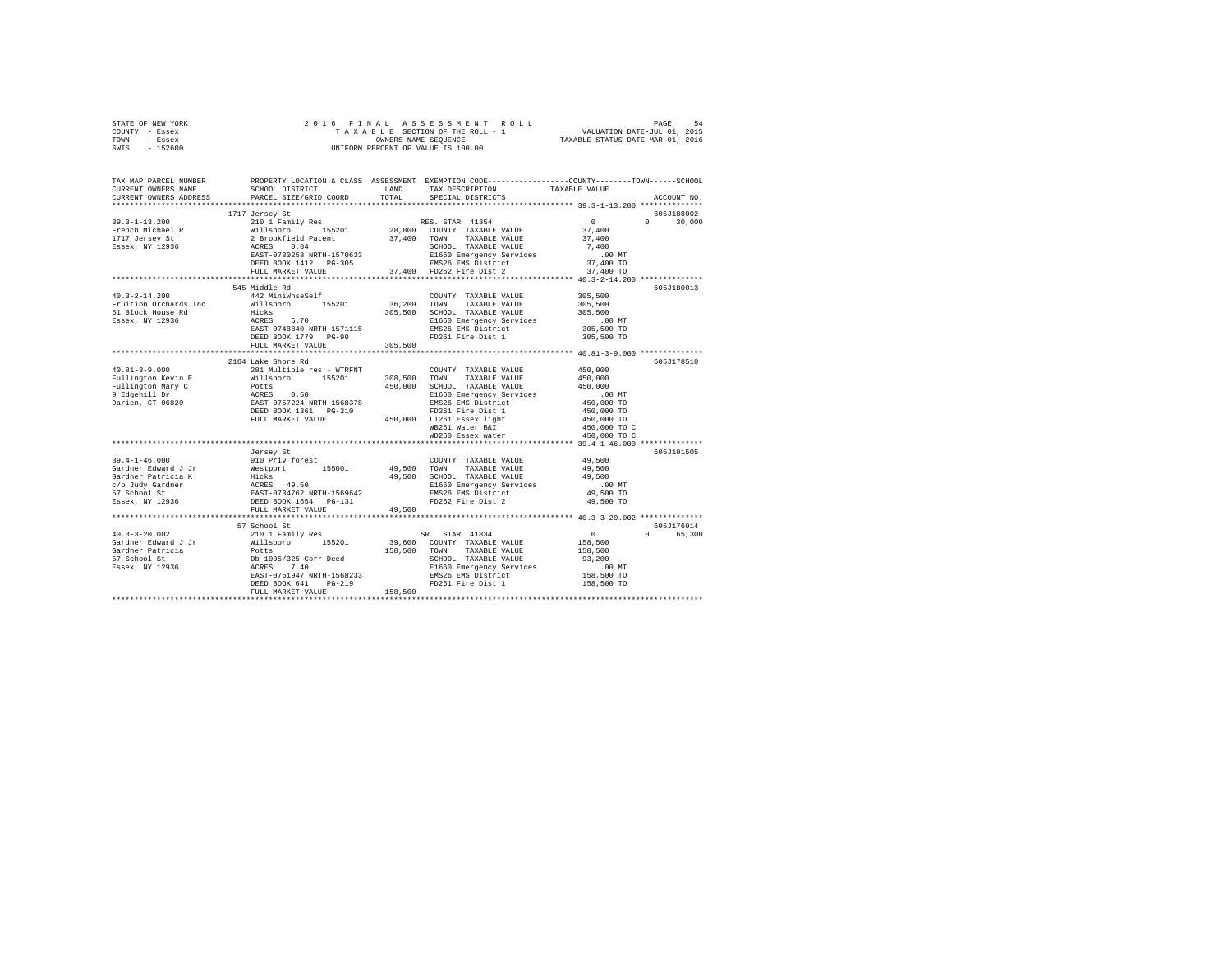| STATE OF NEW YORK<br>COUNTY - Essex<br>TOWN - Essex<br>SWIS - 152600   |                        |                                                                                                 |               |
|------------------------------------------------------------------------|------------------------|-------------------------------------------------------------------------------------------------|---------------|
| TAX MAP PARCEL NUMBER<br>CURRENT OWNERS NAME<br>CURRENT OWNERS ADDRESS | PARCEL SIZE/GRID COORD | PROPERTY LOCATION & CLASS ASSESSMENT EXEMPTION CODE----------------COUNTY-------TOWN-----SCHOOL | ACCOUNT NO.   |
|                                                                        |                        |                                                                                                 |               |
|                                                                        |                        |                                                                                                 | 605J102310    |
|                                                                        |                        |                                                                                                 | $0 \t 30.000$ |
|                                                                        |                        |                                                                                                 |               |
|                                                                        |                        |                                                                                                 |               |
|                                                                        |                        |                                                                                                 |               |
|                                                                        |                        |                                                                                                 |               |
|                                                                        |                        |                                                                                                 |               |
|                                                                        |                        |                                                                                                 |               |
|                                                                        |                        |                                                                                                 |               |
|                                                                        |                        |                                                                                                 |               |
|                                                                        |                        | SD260 Essex Sewer Dist 123,600 TO<br>WD260 Essex water 123,600 TO C                             |               |
|                                                                        |                        |                                                                                                 |               |
|                                                                        |                        |                                                                                                 |               |
|                                                                        | 274 School St          |                                                                                                 | 605J101506    |
|                                                                        |                        |                                                                                                 | $0 \t 30.000$ |
|                                                                        |                        |                                                                                                 |               |
|                                                                        |                        |                                                                                                 |               |
|                                                                        |                        |                                                                                                 |               |
|                                                                        |                        |                                                                                                 |               |
|                                                                        |                        |                                                                                                 |               |
|                                                                        |                        |                                                                                                 |               |
|                                                                        |                        |                                                                                                 |               |
|                                                                        |                        |                                                                                                 |               |
|                                                                        |                        |                                                                                                 |               |
|                                                                        |                        |                                                                                                 |               |
|                                                                        |                        |                                                                                                 |               |
|                                                                        | School St              |                                                                                                 | 605Z003005    |
|                                                                        |                        |                                                                                                 |               |
|                                                                        |                        |                                                                                                 |               |
|                                                                        |                        |                                                                                                 |               |
|                                                                        |                        |                                                                                                 |               |
|                                                                        |                        |                                                                                                 |               |
|                                                                        |                        |                                                                                                 |               |
|                                                                        |                        |                                                                                                 |               |
|                                                                        |                        |                                                                                                 | 605J103413    |
|                                                                        |                        |                                                                                                 | $0 \t 30.000$ |
|                                                                        |                        |                                                                                                 |               |
|                                                                        |                        |                                                                                                 |               |
|                                                                        |                        |                                                                                                 |               |
|                                                                        |                        |                                                                                                 |               |
|                                                                        |                        |                                                                                                 |               |
|                                                                        |                        |                                                                                                 |               |
|                                                                        |                        |                                                                                                 |               |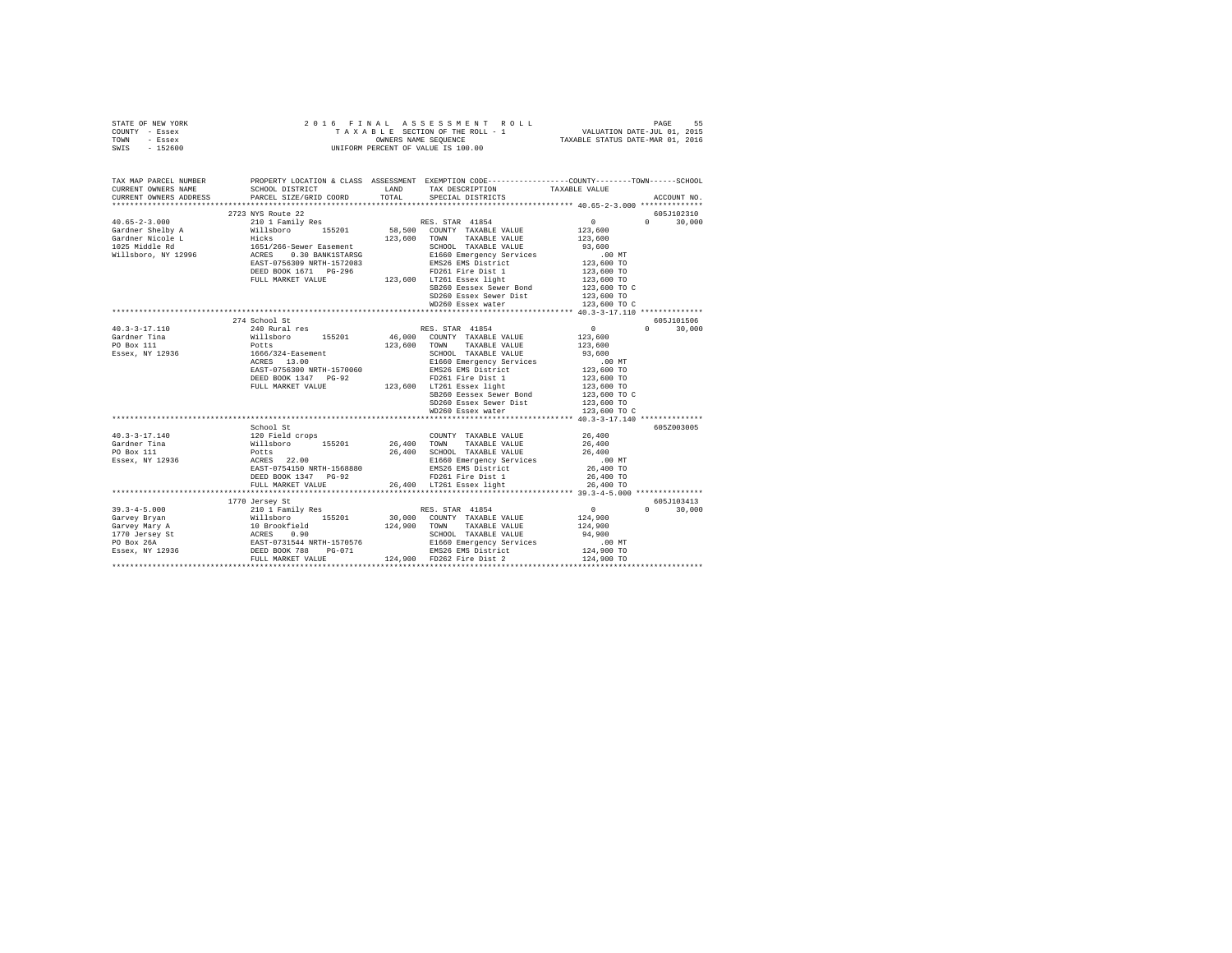| STATE OF NEW YORK                                                                                                                                                                                                                          |                       |                                                                                                                                                                                  | 2016 FINAL ASSESSMENT ROLL                                                                                                                                                   |                                                                                                                          |
|--------------------------------------------------------------------------------------------------------------------------------------------------------------------------------------------------------------------------------------------|-----------------------|----------------------------------------------------------------------------------------------------------------------------------------------------------------------------------|------------------------------------------------------------------------------------------------------------------------------------------------------------------------------|--------------------------------------------------------------------------------------------------------------------------|
| COUNTY - Essex                                                                                                                                                                                                                             |                       |                                                                                                                                                                                  |                                                                                                                                                                              |                                                                                                                          |
| TOWN<br>- Essex                                                                                                                                                                                                                            |                       | FINAL ASSESSMENT ROLL (PAGE 56 PINAL ASSESSMENT ROLL)<br>TAXABLE SECTION OF THE ROLL - 1 (VALUATION DATE-JUL 01, 2015)<br>OWNERS NAME SEQUENCE (TAXABLE STATUS DATE-MAR 01, 2016 |                                                                                                                                                                              |                                                                                                                          |
| $-152600$<br>SWIS                                                                                                                                                                                                                          |                       |                                                                                                                                                                                  | UNIFORM PERCENT OF VALUE IS 100.00                                                                                                                                           |                                                                                                                          |
|                                                                                                                                                                                                                                            |                       |                                                                                                                                                                                  |                                                                                                                                                                              |                                                                                                                          |
|                                                                                                                                                                                                                                            |                       |                                                                                                                                                                                  |                                                                                                                                                                              |                                                                                                                          |
|                                                                                                                                                                                                                                            |                       |                                                                                                                                                                                  |                                                                                                                                                                              |                                                                                                                          |
|                                                                                                                                                                                                                                            |                       |                                                                                                                                                                                  |                                                                                                                                                                              | TAX MAP PARCEL NUMBER THE PROPERTY LOCATION & CLASS ASSESSMENT EXEMPTION CODE--------------COUNTY-------TOWN------SCHOOL |
| CURRENT OWNERS NAME                                                                                                                                                                                                                        |                       |                                                                                                                                                                                  | TAX DESCRIPTION TAXABLE VALUE                                                                                                                                                |                                                                                                                          |
| CURRENT OWNERS ADDRESS                                                                                                                                                                                                                     |                       |                                                                                                                                                                                  |                                                                                                                                                                              | ACCOUNT NO.                                                                                                              |
|                                                                                                                                                                                                                                            |                       |                                                                                                                                                                                  |                                                                                                                                                                              |                                                                                                                          |
|                                                                                                                                                                                                                                            | 25 Derby Way          |                                                                                                                                                                                  |                                                                                                                                                                              | 605J101611                                                                                                               |
|                                                                                                                                                                                                                                            |                       |                                                                                                                                                                                  |                                                                                                                                                                              |                                                                                                                          |
|                                                                                                                                                                                                                                            |                       |                                                                                                                                                                                  |                                                                                                                                                                              |                                                                                                                          |
|                                                                                                                                                                                                                                            |                       |                                                                                                                                                                                  |                                                                                                                                                                              |                                                                                                                          |
|                                                                                                                                                                                                                                            |                       |                                                                                                                                                                                  |                                                                                                                                                                              |                                                                                                                          |
|                                                                                                                                                                                                                                            |                       |                                                                                                                                                                                  |                                                                                                                                                                              |                                                                                                                          |
|                                                                                                                                                                                                                                            |                       |                                                                                                                                                                                  |                                                                                                                                                                              |                                                                                                                          |
|                                                                                                                                                                                                                                            | DEED BOOK 1743 PG-56  |                                                                                                                                                                                  |                                                                                                                                                                              |                                                                                                                          |
|                                                                                                                                                                                                                                            | FULL MARKET VALUE     | 463,600                                                                                                                                                                          |                                                                                                                                                                              |                                                                                                                          |
|                                                                                                                                                                                                                                            |                       |                                                                                                                                                                                  |                                                                                                                                                                              |                                                                                                                          |
|                                                                                                                                                                                                                                            | 2430 NYS Route 22     |                                                                                                                                                                                  |                                                                                                                                                                              | 605J100703                                                                                                               |
| $40.3 - 3 - 2.000$                                                                                                                                                                                                                         | 421 Restaurant        |                                                                                                                                                                                  | COUNTY TAXABLE VALUE                                                                                                                                                         | 96,000                                                                                                                   |
| $\begin{array}{lllllll} \texttt{Givens George B} & \texttt{new} & \texttt{result} \\ \texttt{P0 Box 57} & \texttt{W1lsboro} & \texttt{155201} & \texttt{18,000} \\ \texttt{PO Box 57} & & \texttt{Potts} & & \texttt{P020} \\ \end{array}$ |                       |                                                                                                                                                                                  | TOWN<br>TAXABLE VALUE                                                                                                                                                        | 96,000                                                                                                                   |
|                                                                                                                                                                                                                                            | Potts<br>ACRES 0.60   |                                                                                                                                                                                  | $\begin{tabular}{lllllll} \multicolumn{2}{l}{{\bf SCHOOL}} & \multicolumn{2}{l}{\bf TAXABLE} & \multicolumn{2}{l}{\bf VALUE} & \multicolumn{2}{l}{\bf 96,000} \end{tabular}$ |                                                                                                                          |
| New Hampton, NY 10958                                                                                                                                                                                                                      |                       |                                                                                                                                                                                  |                                                                                                                                                                              |                                                                                                                          |
|                                                                                                                                                                                                                                            |                       |                                                                                                                                                                                  |                                                                                                                                                                              |                                                                                                                          |
|                                                                                                                                                                                                                                            | DEED BOOK 1671 PG-267 |                                                                                                                                                                                  | FD261 Fire Dist 1                                                                                                                                                            | 96,000 TO                                                                                                                |
|                                                                                                                                                                                                                                            | FULL MARKET VALUE     | 96,000                                                                                                                                                                           |                                                                                                                                                                              |                                                                                                                          |
|                                                                                                                                                                                                                                            |                       |                                                                                                                                                                                  |                                                                                                                                                                              |                                                                                                                          |
|                                                                                                                                                                                                                                            | NYS Route 22          |                                                                                                                                                                                  |                                                                                                                                                                              | 605J100702                                                                                                               |
|                                                                                                                                                                                                                                            |                       |                                                                                                                                                                                  | COUNTY TAXABLE VALUE                                                                                                                                                         | 20,500<br>20,500                                                                                                         |
|                                                                                                                                                                                                                                            |                       |                                                                                                                                                                                  | TAXABLE VALUE<br>TOWN                                                                                                                                                        |                                                                                                                          |
|                                                                                                                                                                                                                                            |                       |                                                                                                                                                                                  |                                                                                                                                                                              |                                                                                                                          |
| 40.3-3-3.000<br>WYS Route 22<br>Giveans George B Willsboro 155201 20,500<br>PO Box 57<br>New Hampton, NY 10958 ACRES 1.50<br>20,500<br>New Hampton, NY 10958 ACRES 1.50                                                                    |                       |                                                                                                                                                                                  |                                                                                                                                                                              |                                                                                                                          |
|                                                                                                                                                                                                                                            |                       |                                                                                                                                                                                  |                                                                                                                                                                              |                                                                                                                          |
|                                                                                                                                                                                                                                            | DEED BOOK 1671 PG-267 |                                                                                                                                                                                  | FD261 Fire Dist 1<br>20,500 LT261 Essex light                                                                                                                                | 20,500 TO                                                                                                                |
|                                                                                                                                                                                                                                            | FULL MARKET VALUE     |                                                                                                                                                                                  |                                                                                                                                                                              | 20,500 TO                                                                                                                |
|                                                                                                                                                                                                                                            |                       |                                                                                                                                                                                  |                                                                                                                                                                              |                                                                                                                          |
|                                                                                                                                                                                                                                            | 1970 Lake Shore Rd    |                                                                                                                                                                                  |                                                                                                                                                                              | 605J101902                                                                                                               |
|                                                                                                                                                                                                                                            |                       |                                                                                                                                                                                  | $\begin{tabular}{lllllll} \textbf{COUNTY} & \textbf{TAXABLE} & \textbf{VALUE} & & \textbf{259,700} \end{tabular}$                                                            |                                                                                                                          |
|                                                                                                                                                                                                                                            |                       |                                                                                                                                                                                  | TAXABLE VALUE<br>TOWN                                                                                                                                                        | 259,700                                                                                                                  |
|                                                                                                                                                                                                                                            |                       |                                                                                                                                                                                  | SCHOOL TAXABLE VALUE                                                                                                                                                         | 259,700                                                                                                                  |
|                                                                                                                                                                                                                                            |                       |                                                                                                                                                                                  | E1660 Emergency Services 6.00 MT<br>EMS26 EMS District 259,700 TO                                                                                                            | $.00$ MT                                                                                                                 |
|                                                                                                                                                                                                                                            |                       |                                                                                                                                                                                  |                                                                                                                                                                              |                                                                                                                          |
|                                                                                                                                                                                                                                            |                       |                                                                                                                                                                                  | FD261 Fire Dist 1                                                                                                                                                            | 259,700 TO                                                                                                               |
|                                                                                                                                                                                                                                            | FULL MARKET VALUE     | 259,700                                                                                                                                                                          |                                                                                                                                                                              |                                                                                                                          |
|                                                                                                                                                                                                                                            |                       |                                                                                                                                                                                  |                                                                                                                                                                              |                                                                                                                          |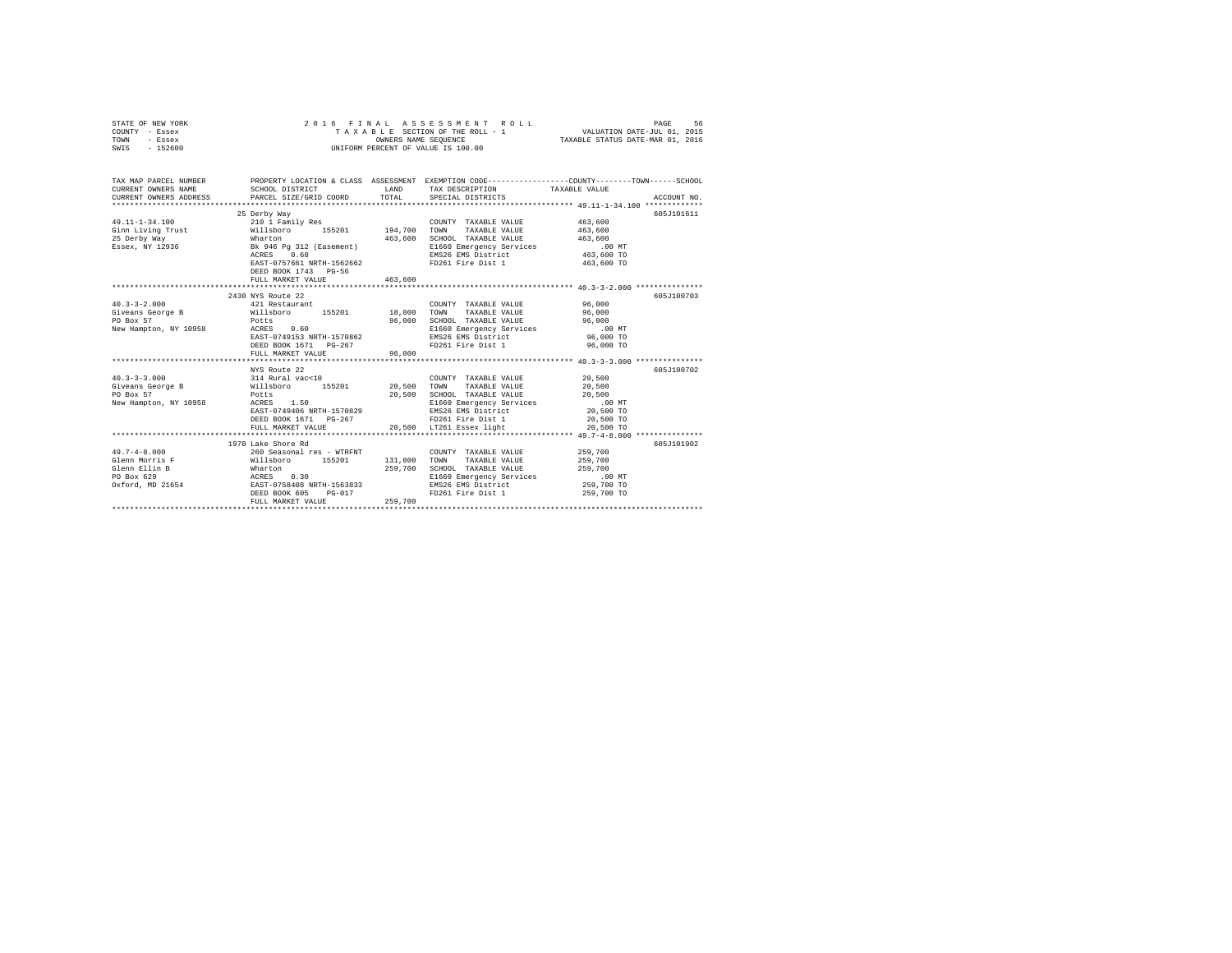|      | STATE OF NEW YORK |  | 2016 FINAL ASSESSMENT ROLL         | 57<br>PAGE                       |  |
|------|-------------------|--|------------------------------------|----------------------------------|--|
|      | COUNTY - Essex    |  | TAXABLE SECTION OF THE ROLL - 1    | VALUATION DATE-JUL 01, 2015      |  |
| TOWN | - Essex           |  | OWNERS NAME SEOUENCE               | TAXABLE STATUS DATE-MAR 01, 2016 |  |
| SWIS | - 152600          |  | UNIFORM PERCENT OF VALUE IS 100.00 |                                  |  |

| TAX MAP PARCEL NUMBER                                                  |                                                                                                                                                                                                                                     | PROPERTY LOCATION & CLASS ASSESSMENT EXEMPTION CODE----------------COUNTY-------TOWN-----SCHOOL                       |                          |               |
|------------------------------------------------------------------------|-------------------------------------------------------------------------------------------------------------------------------------------------------------------------------------------------------------------------------------|-----------------------------------------------------------------------------------------------------------------------|--------------------------|---------------|
|                                                                        | 2717 NYS Route 22                                                                                                                                                                                                                   |                                                                                                                       |                          | 605J102309    |
| 40.65-2-1.000 210 1 Family Res                                         |                                                                                                                                                                                                                                     | COUNTY TAXABLE VALUE 111,600                                                                                          |                          |               |
| Glynn Virginia $\mu$ illsboro 155201 52,000 TOWN TAXABLE VALUE 111,600 |                                                                                                                                                                                                                                     |                                                                                                                       |                          |               |
| PO Box 159                                                             | <b>Example 2018</b> Hicks and the set of the set of the set of the set of the set of the set of the set of the set of the set of the set of the set of the set of the set of the set of the set of the set of the set of the set of | 111,600 SCHOOL TAXABLE VALUE 111,600                                                                                  |                          |               |
| Rhinecliff, NY 12574 1652/16-Easement                                  |                                                                                                                                                                                                                                     |                                                                                                                       |                          |               |
|                                                                        | ACRES 0.20                                                                                                                                                                                                                          | E1660 Emergency Services .00 MT<br>EMS26 EMS District 111,600 TO                                                      |                          |               |
|                                                                        | EAST-0756161 NRTH-1572056                                                                                                                                                                                                           | EMS26 EMS District                                                                                                    |                          |               |
|                                                                        | DEED BOOK 1738 PG-314                                                                                                                                                                                                               | FD261 Fire Dist 1<br>LT261 Essex light                                                                                | 111,600 TO<br>111,600 TO |               |
|                                                                        |                                                                                                                                                                                                                                     | FULL MARKET VALUE $111,600$ SB260 Eessex Sewer Bond $111,600$ TO C                                                    |                          |               |
|                                                                        |                                                                                                                                                                                                                                     | SD260 Essex Sewer Dist 111,600 TO                                                                                     |                          |               |
|                                                                        |                                                                                                                                                                                                                                     | WD260 Essex water                                                                                                     | 111,600 TO C             |               |
|                                                                        |                                                                                                                                                                                                                                     |                                                                                                                       |                          |               |
|                                                                        | 2305 Main St                                                                                                                                                                                                                        |                                                                                                                       |                          | 605J104204    |
| $40.73 - 2 - 10.100$                                                   |                                                                                                                                                                                                                                     | 210 1 Family Res (RES. STAR 41854<br>Willsboro 155201 54,000 COUNTY TAXABLE VALUE<br>Potts 242,600 TOWN TAXABLE VALUE | $\sim$ 0 $\sim$          | $0 \t 30,000$ |
| Goetz Helen L                                                          |                                                                                                                                                                                                                                     |                                                                                                                       |                          |               |
| PO Box 143                                                             |                                                                                                                                                                                                                                     |                                                                                                                       | 242,600<br>242,600       |               |
| Essex, NY 12936 1666/320-Easemnt                                       |                                                                                                                                                                                                                                     | SCHOOL TAXABLE VALUE                                                                                                  | 212,600                  |               |
|                                                                        |                                                                                                                                                                                                                                     |                                                                                                                       |                          |               |
|                                                                        |                                                                                                                                                                                                                                     |                                                                                                                       |                          |               |
|                                                                        | DEED BOOK 1261 PG-1                                                                                                                                                                                                                 | FD261 Fire Dist 1 242,600 TO                                                                                          |                          |               |
|                                                                        |                                                                                                                                                                                                                                     |                                                                                                                       | 242,600 TO               |               |
|                                                                        |                                                                                                                                                                                                                                     | FULL MARKET VALUE $242,600$ LT261 Essex light<br>SB260 Eessex Sewer Bond                                              | 242,600 TO C             |               |
|                                                                        |                                                                                                                                                                                                                                     |                                                                                                                       | 242,600 TO               |               |
|                                                                        |                                                                                                                                                                                                                                     | SD260 Essex Sewer Dist<br>WD260 Essex water                                                                           | 242,600 TO C             |               |
|                                                                        |                                                                                                                                                                                                                                     |                                                                                                                       |                          |               |
|                                                                        | Essex Rd                                                                                                                                                                                                                            |                                                                                                                       |                          | 605J183002    |
| $40.3 - 2 - 8.120$                                                     | 321 Abandoned ag                                                                                                                                                                                                                    | $\begin{tabular}{lllllll} \multicolumn{2}{c}{\textbf{COUNTY}} & \textbf{TAXABLE VALUE} & & & & 57,100 \end{tabular}$  |                          |               |
| Goff Norma                                                             |                                                                                                                                                                                                                                     | TAXABLE VALUE 57,100                                                                                                  |                          |               |
| PO Box 293                                                             |                                                                                                                                                                                                                                     | SCHOOL TAXABLE VALUE                                                                                                  |                          |               |
| Essex, NY 12936                                                        |                                                                                                                                                                                                                                     |                                                                                                                       | 57,100<br>.00 MT         |               |
|                                                                        | Willsboro 155201 57,100 TOWN<br>Hicks 57,100 SCHOO<br>ACRES 31.90 E1660<br>EAST-0756524 NRTH-1574960 EMS26                                                                                                                          | E1660 Emergency Services<br>EMS26 EMS District                                                                        | 57,100 TO                |               |
|                                                                        | DEED BOOK 764 PG-102                                                                                                                                                                                                                | FD261 Fire Dist 1                                                                                                     | 57,100 TO                |               |
|                                                                        | FULL MARKET VALUE                                                                                                                                                                                                                   | 57,100 LT261 Essex light 57,100 TO                                                                                    |                          |               |
|                                                                        |                                                                                                                                                                                                                                     | WB261 Water B&I                                                                                                       | 57,100 TO C              |               |
|                                                                        |                                                                                                                                                                                                                                     |                                                                                                                       |                          |               |
|                                                                        |                                                                                                                                                                                                                                     |                                                                                                                       |                          |               |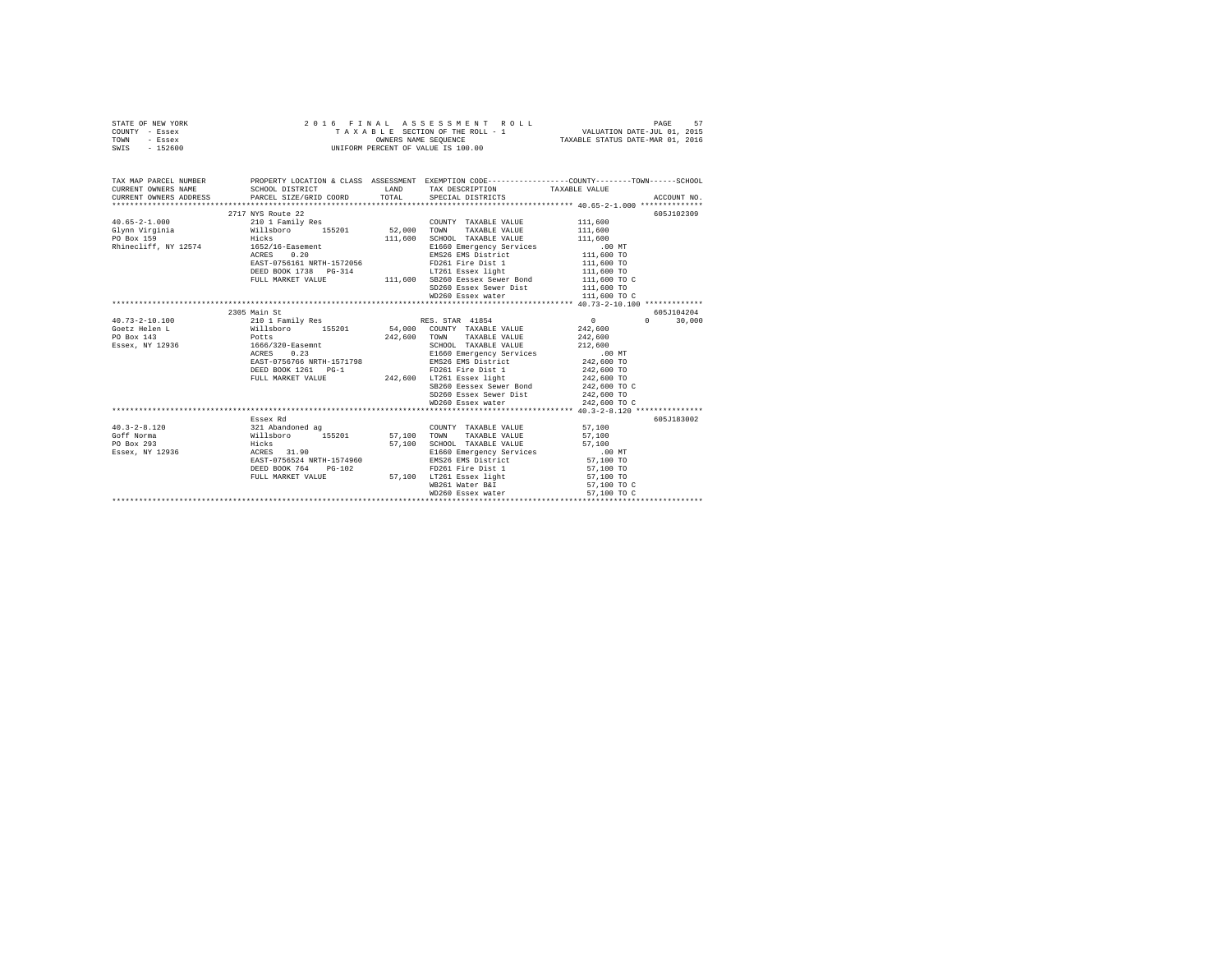| TAX MAP PARCEL NUMBER<br>CURRENT OWNERS NAME<br>CURRENT OWNERS ADDRESS | SCHOOL DISTRICT<br>PARCEL SIZE/GRID COORD                                                                                                                                       |        | PROPERTY LOCATION & CLASS ASSESSMENT EXEMPTION CODE----------------COUNTY-------TOWN-----SCHOOL<br>LAND TAX DESCRIPTION<br>TOTAL SPECIAL DISTRICTS | TAXABLE VALUE                        | ACCOUNT NO. |
|------------------------------------------------------------------------|---------------------------------------------------------------------------------------------------------------------------------------------------------------------------------|--------|----------------------------------------------------------------------------------------------------------------------------------------------------|--------------------------------------|-------------|
|                                                                        |                                                                                                                                                                                 |        |                                                                                                                                                    |                                      |             |
|                                                                        | 10 Beggs Point St                                                                                                                                                               |        |                                                                                                                                                    |                                      | 605J104409  |
| $40.73 - 3 - 20.000$                                                   |                                                                                                                                                                                 |        | SR STAR 41834                                                                                                                                      | $\overline{0}$                       | 0 65,300    |
| Goff Norma                                                             |                                                                                                                                                                                 |        |                                                                                                                                                    | 181,500<br>181,500                   |             |
| PO Box 293                                                             |                                                                                                                                                                                 |        |                                                                                                                                                    |                                      |             |
| Essex, NY 12936                                                        |                                                                                                                                                                                 |        | SCHOOL TAXABLE VALUE<br>E1660 Emergency Services<br>EMS26 EMS District                                                                             | 116,200                              |             |
|                                                                        |                                                                                                                                                                                 |        |                                                                                                                                                    | 00 MT.<br>181,500 TO                 |             |
|                                                                        |                                                                                                                                                                                 |        |                                                                                                                                                    | 181,500 TO                           |             |
|                                                                        |                                                                                                                                                                                 |        |                                                                                                                                                    | 181,500 TO                           |             |
|                                                                        |                                                                                                                                                                                 |        | SB260 Eessex Sewer Bond                                                                                                                            | 181,500 TO C                         |             |
|                                                                        |                                                                                                                                                                                 |        | SD260 Essex Sewer Dist                                                                                                                             | 181,500 TO                           |             |
|                                                                        |                                                                                                                                                                                 |        | WD260 Essex water                                                                                                                                  | 181,500 TO C                         |             |
|                                                                        |                                                                                                                                                                                 |        |                                                                                                                                                    |                                      |             |
|                                                                        | Brookfield Rd                                                                                                                                                                   |        |                                                                                                                                                    |                                      | 605J104402  |
| $48.2 - 1 - 23.000$                                                    |                                                                                                                                                                                 |        |                                                                                                                                                    | 72,000                               |             |
| Goff Norma                                                             |                                                                                                                                                                                 |        |                                                                                                                                                    | 72,000                               |             |
| PO Box 293                                                             |                                                                                                                                                                                 |        |                                                                                                                                                    | 72,000                               |             |
| Essex, NY 12936                                                        |                                                                                                                                                                                 |        | E1660 Emergency Services<br>EMS26 EMS District                                                                                                     | $.00$ MT                             |             |
|                                                                        |                                                                                                                                                                                 |        | EMS26 EMS District                                                                                                                                 | 72,000 TO                            |             |
|                                                                        | EAST-0734309 NRTH-1561211                                                                                                                                                       |        | FD262 Fire Dist 2                                                                                                                                  | 72,000 TO                            |             |
|                                                                        | DEED BOOK 722 PG-299                                                                                                                                                            |        |                                                                                                                                                    |                                      |             |
|                                                                        | FULL MARKET VALUE                                                                                                                                                               | 72,000 |                                                                                                                                                    |                                      |             |
|                                                                        | NYS Route 22                                                                                                                                                                    |        |                                                                                                                                                    |                                      | 605J104407  |
| $48.76 - 1 - 3.000$                                                    |                                                                                                                                                                                 |        | COUNTY TAXABLE VALUE                                                                                                                               | 800                                  |             |
| Goff Norma                                                             |                                                                                                                                                                                 |        |                                                                                                                                                    | 800                                  |             |
| PO Box 293                                                             | 311 Res vac land<br>Willsboro 155201<br>Friswell<br>205s x 2355 Xirr<br>ACRES 0.80                                                                                              |        | 800 TOWN TAXABLE VALUE<br>800 SCHOOL TAXABLE VALUE                                                                                                 | 800                                  |             |
| Essex, NY 12936                                                        |                                                                                                                                                                                 |        | E1660 Emergency Services                                                                                                                           | $.00$ MT                             |             |
|                                                                        |                                                                                                                                                                                 |        |                                                                                                                                                    | 800 TO                               |             |
|                                                                        | EAST-0744007 NRTH-1555670                                                                                                                                                       |        | EMS26 EMS District<br>FD262 Fire Dist 2                                                                                                            | 800 TO                               |             |
|                                                                        | DEED BOOK 723 PG-192                                                                                                                                                            |        | LT262 Whallonsburg light                                                                                                                           | 800 TO                               |             |
|                                                                        | FULL MARKET VALUE                                                                                                                                                               | 800    |                                                                                                                                                    |                                      |             |
|                                                                        |                                                                                                                                                                                 |        |                                                                                                                                                    |                                      |             |
|                                                                        | 2286 Main St                                                                                                                                                                    |        |                                                                                                                                                    |                                      | 605-7101515 |
| 40.73-3-31.000                                                         |                                                                                                                                                                                 |        | RES. STAR 41854                                                                                                                                    | $0$ 0 30,000<br>25,000 25,000 25,000 |             |
| Goff Todd M                                                            |                                                                                                                                                                                 |        | 58,500 VETCOM CTS 41130                                                                                                                            |                                      |             |
| c/o Charles A Goff                                                     | %200 AA211 3 \text{ 2010 1 Pamily Res<br>Willsboro 155201<br>Potts<br>IS50/148 Sewer Easement<br>IS50/148 Sewer Easement<br>REST-0757093 NRTH-1571412<br>DEED BOOK 1116 PG-1246 |        | 309,400 COUNTY TAXABLE VALUE                                                                                                                       | 284,400                              |             |
| PO Box 293<br>Essex, NY 12936                                          |                                                                                                                                                                                 |        | TOWN TAXABLE VALUE                                                                                                                                 | 284,400<br>254,400                   |             |
|                                                                        |                                                                                                                                                                                 |        | SCHOOL TAXABLE VALUE<br>E1660 Emergency Services                                                                                                   | .00 MT                               |             |
|                                                                        |                                                                                                                                                                                 |        | EMS26 EMS District                                                                                                                                 | 309,400 TO                           |             |
|                                                                        |                                                                                                                                                                                 |        | DEED BOOK 1116 PG-126 EMS26 EMS District<br>FULL MARKET VALUE 309,400 FD261 Fire Dist 1                                                            | 309,400 TO                           |             |
|                                                                        |                                                                                                                                                                                 |        | LT261 Essex light                                                                                                                                  | 309,400 TO                           |             |
|                                                                        |                                                                                                                                                                                 |        | SB260 Eessex Sewer Bond                                                                                                                            | 309,400 TO C                         |             |
|                                                                        |                                                                                                                                                                                 |        | SD260 Essex Sewer Dist                                                                                                                             | 309,400 TO                           |             |
|                                                                        |                                                                                                                                                                                 |        | WD260 Essex water                                                                                                                                  | 309,400 TO C                         |             |
|                                                                        |                                                                                                                                                                                 |        |                                                                                                                                                    |                                      |             |

STATE OF NEW YORK STATES ON A LASS ES MEN ROLL PARE SESS ON THE ROLL PACE SESS ON THE SESSENT OF A LASSE SESSE<br>TONNY - ESSEX CONFE-JULO 2015<br>SWIS - 152600 - UNIFORM PERCENT OF VALUE IS 100.00 - TAXABLE STATUS DATE-MAR 01,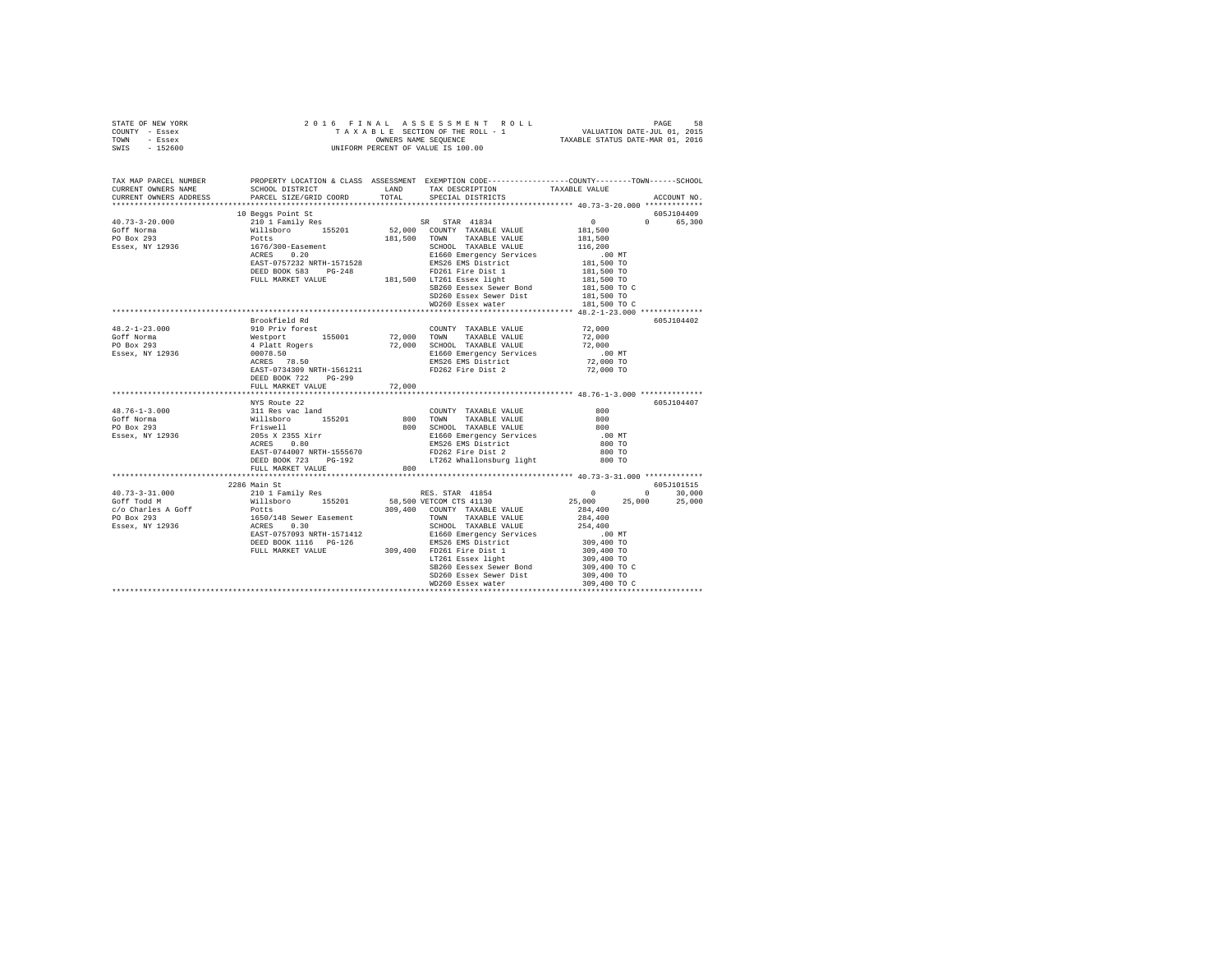|                | STATE OF NEW YORK |  | 2016 FINAL ASSESSMENT ROLL         | 59<br>PAGE                       |  |
|----------------|-------------------|--|------------------------------------|----------------------------------|--|
| COUNTY - Essex |                   |  | TAXABLE SECTION OF THE ROLL - 1    | VALUATION DATE-JUL 01, 2015      |  |
| TOWN           | - Essex           |  | OWNERS NAME SEOUENCE               | TAXABLE STATUS DATE-MAR 01, 2016 |  |
| SWIS           | - 152600          |  | UNIFORM PERCENT OF VALUE IS 100.00 |                                  |  |

| TOTAL SPECIAL DISTRICTS<br>PARCEL SIZE/GRID COORD<br>191 Daniels Rd<br>605J100609<br>$\begin{tabular}{l c c c c c} \multicolumn{1}{c}{\textbf{48.1-1-3.000}} & \multicolumn{1}{c}{\textbf{58.1-1-3.000}} & \multicolumn{1}{c}{\textbf{58.1-1-3.000}} & \multicolumn{1}{c}{\textbf{58.1-1-3.000}} & \multicolumn{1}{c}{\textbf{58.1-1-3.000}} & \multicolumn{1}{c}{\textbf{58.1-1-3.000}} & \multicolumn{1}{c}{\textbf{58.1-1-3.000}} & \multicolumn{1}{c}{\textbf{$<br>$\Omega$<br>10 Pearson Way<br>605J102509<br>COUNTY TAXABLE VALUE 293,000<br>260 Seasonal res<br>49.11-1-26.000<br>1991-11-2011 - 2001-2011 - 2001-2011 - 2001-11-2011<br>Harrington Mary M Millsboro 155201 226,600 TOWN TAXABLE VALUE<br>Harrington St Marton 153<br>32 Worthington St RATES 1.53<br>Dedham, MA 02026 EAST-0757952 NETH-1563255<br>Dedham<br>293,000<br>293,000<br>293,000<br>293,000 TO<br>293,000 TO<br>293,000 TO<br>FULL MARKET VALUE 293,000<br>319 Leaning Rd<br>605J197009<br>74,481 74,481<br>$\sim$ 0<br>30,000 | TAX MAP PARCEL NUMBER<br>CURRENT OWNERS NAME | PROPERTY LOCATION & CLASS ASSESSMENT EXEMPTION CODE---------------COUNTY-------TOWN-----SCHOOL<br>SCHOOL DISTRICT | LAND TAX DESCRIPTION | TAXABLE VALUE |             |
|------------------------------------------------------------------------------------------------------------------------------------------------------------------------------------------------------------------------------------------------------------------------------------------------------------------------------------------------------------------------------------------------------------------------------------------------------------------------------------------------------------------------------------------------------------------------------------------------------------------------------------------------------------------------------------------------------------------------------------------------------------------------------------------------------------------------------------------------------------------------------------------------------------------------------------------------------------------------------------------------------------------|----------------------------------------------|-------------------------------------------------------------------------------------------------------------------|----------------------|---------------|-------------|
|                                                                                                                                                                                                                                                                                                                                                                                                                                                                                                                                                                                                                                                                                                                                                                                                                                                                                                                                                                                                                  | CURRENT OWNERS ADDRESS                       |                                                                                                                   |                      |               | ACCOUNT NO. |
|                                                                                                                                                                                                                                                                                                                                                                                                                                                                                                                                                                                                                                                                                                                                                                                                                                                                                                                                                                                                                  |                                              |                                                                                                                   |                      |               |             |
|                                                                                                                                                                                                                                                                                                                                                                                                                                                                                                                                                                                                                                                                                                                                                                                                                                                                                                                                                                                                                  |                                              |                                                                                                                   |                      |               | 65,300      |
|                                                                                                                                                                                                                                                                                                                                                                                                                                                                                                                                                                                                                                                                                                                                                                                                                                                                                                                                                                                                                  |                                              |                                                                                                                   |                      |               |             |
|                                                                                                                                                                                                                                                                                                                                                                                                                                                                                                                                                                                                                                                                                                                                                                                                                                                                                                                                                                                                                  |                                              |                                                                                                                   |                      |               |             |
|                                                                                                                                                                                                                                                                                                                                                                                                                                                                                                                                                                                                                                                                                                                                                                                                                                                                                                                                                                                                                  |                                              |                                                                                                                   |                      |               |             |
|                                                                                                                                                                                                                                                                                                                                                                                                                                                                                                                                                                                                                                                                                                                                                                                                                                                                                                                                                                                                                  |                                              |                                                                                                                   |                      |               |             |
|                                                                                                                                                                                                                                                                                                                                                                                                                                                                                                                                                                                                                                                                                                                                                                                                                                                                                                                                                                                                                  |                                              |                                                                                                                   |                      |               |             |
|                                                                                                                                                                                                                                                                                                                                                                                                                                                                                                                                                                                                                                                                                                                                                                                                                                                                                                                                                                                                                  |                                              |                                                                                                                   |                      |               |             |
|                                                                                                                                                                                                                                                                                                                                                                                                                                                                                                                                                                                                                                                                                                                                                                                                                                                                                                                                                                                                                  |                                              |                                                                                                                   |                      |               |             |
|                                                                                                                                                                                                                                                                                                                                                                                                                                                                                                                                                                                                                                                                                                                                                                                                                                                                                                                                                                                                                  |                                              |                                                                                                                   |                      |               |             |
|                                                                                                                                                                                                                                                                                                                                                                                                                                                                                                                                                                                                                                                                                                                                                                                                                                                                                                                                                                                                                  |                                              |                                                                                                                   |                      |               |             |
|                                                                                                                                                                                                                                                                                                                                                                                                                                                                                                                                                                                                                                                                                                                                                                                                                                                                                                                                                                                                                  |                                              |                                                                                                                   |                      |               |             |
|                                                                                                                                                                                                                                                                                                                                                                                                                                                                                                                                                                                                                                                                                                                                                                                                                                                                                                                                                                                                                  |                                              |                                                                                                                   |                      |               |             |
|                                                                                                                                                                                                                                                                                                                                                                                                                                                                                                                                                                                                                                                                                                                                                                                                                                                                                                                                                                                                                  |                                              |                                                                                                                   |                      |               |             |
|                                                                                                                                                                                                                                                                                                                                                                                                                                                                                                                                                                                                                                                                                                                                                                                                                                                                                                                                                                                                                  |                                              |                                                                                                                   |                      |               |             |
|                                                                                                                                                                                                                                                                                                                                                                                                                                                                                                                                                                                                                                                                                                                                                                                                                                                                                                                                                                                                                  |                                              |                                                                                                                   |                      |               |             |
|                                                                                                                                                                                                                                                                                                                                                                                                                                                                                                                                                                                                                                                                                                                                                                                                                                                                                                                                                                                                                  |                                              |                                                                                                                   |                      |               |             |
|                                                                                                                                                                                                                                                                                                                                                                                                                                                                                                                                                                                                                                                                                                                                                                                                                                                                                                                                                                                                                  |                                              |                                                                                                                   |                      |               |             |
|                                                                                                                                                                                                                                                                                                                                                                                                                                                                                                                                                                                                                                                                                                                                                                                                                                                                                                                                                                                                                  |                                              |                                                                                                                   |                      |               |             |
|                                                                                                                                                                                                                                                                                                                                                                                                                                                                                                                                                                                                                                                                                                                                                                                                                                                                                                                                                                                                                  |                                              |                                                                                                                   |                      |               |             |
|                                                                                                                                                                                                                                                                                                                                                                                                                                                                                                                                                                                                                                                                                                                                                                                                                                                                                                                                                                                                                  |                                              |                                                                                                                   |                      |               |             |
| MAY BE SUBJECT TO PAYMENT DEED BOOK 1630 PG-114 BMS26 EMS District<br>UNDER AGDIST LAW TIL 2020 FULL MARKET VALUE 173,800 FD261 Fire Dist 1                                                                                                                                                                                                                                                                                                                                                                                                                                                                                                                                                                                                                                                                                                                                                                                                                                                                      |                                              |                                                                                                                   |                      |               |             |
| 173,800 TO                                                                                                                                                                                                                                                                                                                                                                                                                                                                                                                                                                                                                                                                                                                                                                                                                                                                                                                                                                                                       |                                              |                                                                                                                   |                      |               |             |
|                                                                                                                                                                                                                                                                                                                                                                                                                                                                                                                                                                                                                                                                                                                                                                                                                                                                                                                                                                                                                  |                                              |                                                                                                                   |                      |               |             |
| 605J101602<br>40 Lila Way<br>49.11-1-47.000<br>$0 \qquad \qquad$                                                                                                                                                                                                                                                                                                                                                                                                                                                                                                                                                                                                                                                                                                                                                                                                                                                                                                                                                 |                                              |                                                                                                                   |                      |               | 30,000      |
| 25,000 25,000                                                                                                                                                                                                                                                                                                                                                                                                                                                                                                                                                                                                                                                                                                                                                                                                                                                                                                                                                                                                    |                                              |                                                                                                                   |                      |               | 25,000      |
| Gray Paul H<br>PO Box 171                                                                                                                                                                                                                                                                                                                                                                                                                                                                                                                                                                                                                                                                                                                                                                                                                                                                                                                                                                                        |                                              |                                                                                                                   |                      |               |             |
| Essex, NY 12936                                                                                                                                                                                                                                                                                                                                                                                                                                                                                                                                                                                                                                                                                                                                                                                                                                                                                                                                                                                                  |                                              |                                                                                                                   |                      |               |             |
|                                                                                                                                                                                                                                                                                                                                                                                                                                                                                                                                                                                                                                                                                                                                                                                                                                                                                                                                                                                                                  |                                              |                                                                                                                   |                      |               |             |
|                                                                                                                                                                                                                                                                                                                                                                                                                                                                                                                                                                                                                                                                                                                                                                                                                                                                                                                                                                                                                  |                                              |                                                                                                                   |                      |               |             |
|                                                                                                                                                                                                                                                                                                                                                                                                                                                                                                                                                                                                                                                                                                                                                                                                                                                                                                                                                                                                                  |                                              |                                                                                                                   |                      |               |             |
|                                                                                                                                                                                                                                                                                                                                                                                                                                                                                                                                                                                                                                                                                                                                                                                                                                                                                                                                                                                                                  |                                              |                                                                                                                   |                      |               |             |
| FULL MARKET VALUE<br>162,800<br>********************************** 49.1-1-19.100 ************                                                                                                                                                                                                                                                                                                                                                                                                                                                                                                                                                                                                                                                                                                                                                                                                                                                                                                                    |                                              |                                                                                                                   |                      |               |             |
| Middle Rd<br>605J101810                                                                                                                                                                                                                                                                                                                                                                                                                                                                                                                                                                                                                                                                                                                                                                                                                                                                                                                                                                                          |                                              |                                                                                                                   |                      |               |             |
| $49.1 - 1 - 19.100$<br>105 Vac farmland<br>28,800<br>COUNTY TAXABLE VALUE                                                                                                                                                                                                                                                                                                                                                                                                                                                                                                                                                                                                                                                                                                                                                                                                                                                                                                                                        |                                              |                                                                                                                   |                      |               |             |
|                                                                                                                                                                                                                                                                                                                                                                                                                                                                                                                                                                                                                                                                                                                                                                                                                                                                                                                                                                                                                  |                                              |                                                                                                                   |                      |               |             |
|                                                                                                                                                                                                                                                                                                                                                                                                                                                                                                                                                                                                                                                                                                                                                                                                                                                                                                                                                                                                                  |                                              |                                                                                                                   |                      |               |             |
|                                                                                                                                                                                                                                                                                                                                                                                                                                                                                                                                                                                                                                                                                                                                                                                                                                                                                                                                                                                                                  |                                              |                                                                                                                   |                      |               |             |
|                                                                                                                                                                                                                                                                                                                                                                                                                                                                                                                                                                                                                                                                                                                                                                                                                                                                                                                                                                                                                  |                                              |                                                                                                                   |                      |               |             |
| EAST-0752671 NRTH-1563421 FD261 Fire Dist 1<br>28,800 TO                                                                                                                                                                                                                                                                                                                                                                                                                                                                                                                                                                                                                                                                                                                                                                                                                                                                                                                                                         |                                              |                                                                                                                   |                      |               |             |
| DEED BOOK 1333 PG-56<br>28,800<br>FULL MARKET VALUE                                                                                                                                                                                                                                                                                                                                                                                                                                                                                                                                                                                                                                                                                                                                                                                                                                                                                                                                                              |                                              |                                                                                                                   |                      |               |             |
|                                                                                                                                                                                                                                                                                                                                                                                                                                                                                                                                                                                                                                                                                                                                                                                                                                                                                                                                                                                                                  |                                              |                                                                                                                   |                      |               |             |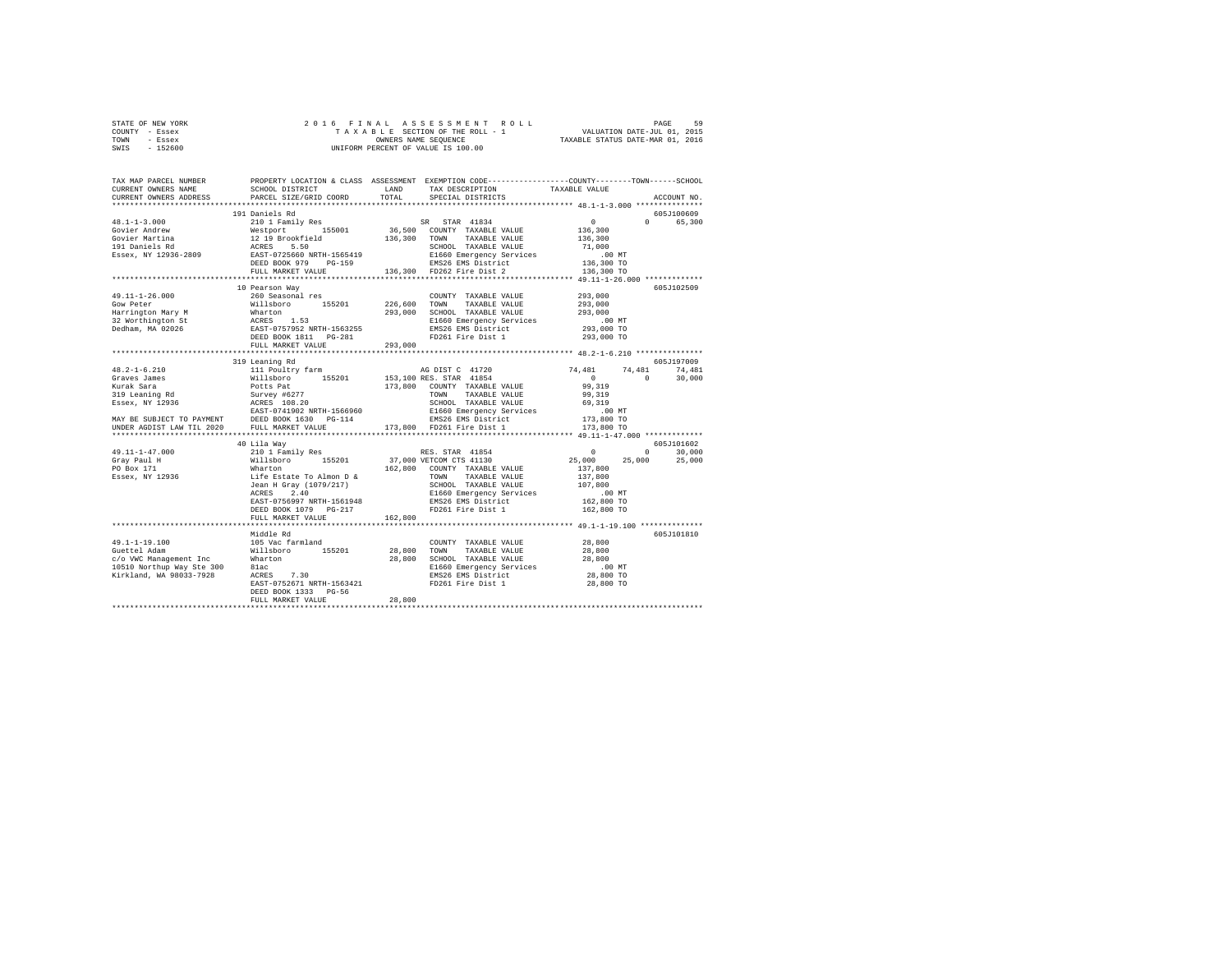| STATE OF NEW YORK<br>COUNTY - Essex<br>TOWN - Essex<br>SWIS - 152600                                                                                                                                                                                                                             |                                                                                                                                                                                                                                                                |                                                                                                                                                                                                                                                                                                                                                                                                                                              | TAXAL ASSESSMENT ROLL - 1<br>TAXABLE SECTION OF THE ROLL - 1<br>OWNERS NAME SEQUENCE TAXABLE STATUS DATE-JUL 12015<br>UNIFORM PERCENT OF VALUE IS 100.00 |
|--------------------------------------------------------------------------------------------------------------------------------------------------------------------------------------------------------------------------------------------------------------------------------------------------|----------------------------------------------------------------------------------------------------------------------------------------------------------------------------------------------------------------------------------------------------------------|----------------------------------------------------------------------------------------------------------------------------------------------------------------------------------------------------------------------------------------------------------------------------------------------------------------------------------------------------------------------------------------------------------------------------------------------|----------------------------------------------------------------------------------------------------------------------------------------------------------|
| CURRENT OWNERS NAME<br>CURRENT OWNERS ADDRESS                                                                                                                                                                                                                                                    | SCHOOL DISTRICT<br>PARCEL SIZE/GRID COORD                                                                                                                                                                                                                      | LAND TAX DESCRIPTION<br>TOTAL SPECIAL DISTRICTS                                                                                                                                                                                                                                                                                                                                                                                              | TAX MAP PARCEL NUMBER PROPERTY LOCATION & CLASS ASSESSMENT EXEMPTION CODE--------------COUNTY-------TOWN-----SCHOOL<br>TAXABLE VALUE<br>ACCOUNT NO.      |
|                                                                                                                                                                                                                                                                                                  | Middle Rd                                                                                                                                                                                                                                                      | COUNTY TAXABLE VALUE 158,800                                                                                                                                                                                                                                                                                                                                                                                                                 | 605J101812<br>158,800<br>158,800<br>$.00$ MT<br>158,800 TO<br>158,800 TO                                                                                 |
| UNDER AGDIST LAW TIL 2019<br>$40.57 - 3 - 6.000$<br>19.110 Mary K Trust 2011<br>20110 Mary K Trust 20111<br>20110 Mary K Trust 2012<br>20152 Essex Rd 2012<br>20152 Essex Rd 2012<br>20152 Essex, NY 12936<br>2026 EAST-0757551 NRTH-1574533<br>2026 EAST-0757551 NRTH-1574533<br>2026 EAST-0757 | 2852 Essex Rd<br>210 1 Family Res<br>DEED BOOK 1470 PG-195                                                                                                                                                                                                     | COUNTY TAXABLE VALUE<br>TAXABLE VALUE<br>412,600 SCHOOL TAXABLE VALUE<br>E1660 Emergency Services<br>EMS26 EMS District<br>FD261 Fire Dist 1                                                                                                                                                                                                                                                                                                 | 605J101001<br>412,600<br>412,600<br>412,600<br>.00 MT<br>412,600 TO<br>412,600 TO                                                                        |
|                                                                                                                                                                                                                                                                                                  | FULL MARKET VALUE 412,600 LT261 Essex light<br>WB261 Water B&I                                                                                                                                                                                                 | WD260 Essex water                                                                                                                                                                                                                                                                                                                                                                                                                            | 412,600 TO<br>412,600 TO C<br>412,600 TO C                                                                                                               |
| $40.57 - 3 - 7.000$<br>Gullo Mary K Trust<br>Essex House<br>2852 Essex Rd<br>Essex, NY 12936                                                                                                                                                                                                     | Essex Rd<br>311 Res vac land - WTRFNT<br>$\begin{array}{cccc}\n\text{Willsboro} & 155201 & 77,100 & \text{TOWN} \\ \text{Wilb} & \text{SVD} & 77,100 & \text{SVD} \\ \end{array}$<br>Hicks<br>ACRES 0.60<br>EAST-0757747 NRTH-1574428<br>DEED BOOK 1470 PG-195 | COUNTY TAXABLE VALUE<br>77,100 TOWN TAXABLE VALUE<br>77,100 SCHOOL TAXABLE VALUE<br>E1660 Emergency Services<br>EMS26 EMS District<br>FD261 Fire Dist 1<br>DELL MARKET VALUE<br>TULL MARKET VALUE<br>MB261 Warket VALUE<br>MB260 Essex water                                                                                                                                                                                                 | 605J178505<br>77.100<br>77,100<br>77.100<br>$.00$ MT<br>77,100 TO<br>77,100 TO<br>77,100 TO<br>77,100 TO C<br>77,100 TO C                                |
| $40.73 - 3 - 21.000$<br>Gussman Family Joint Trust Willsboro 155201 64,400 TOWN TAXABLE VALUE<br>Gussman Family Joint Lines<br>C/O William H Gussman<br><sup>7507 Maw Market Dr 1650/152 Sewer Easement</sup><br>Bethesda, MD 20817 140.2 X 98.4 Xirr<br>ACRES 0.30                              | 14 Beggs Point St<br>210 1 Family Res                                                                                                                                                                                                                          | COUNTY TAXABLE VALUE<br>$\begin{tabular}{lcccc} - . , & & . \\ 161 , 200 & SCHOOL & TAXABLE VALUE & 161 , 200 \\ & E1660 & Emergence & 161 , 200 \\ \end{tabular}$<br>E1660 Emergency Services<br>EMS26 EMS District<br>ED261 Five Bistrict<br>FD261 Fire Dist 1<br>ALASS (1990)<br>EAST-0757342 NRTH-1571542<br>DEED BOOK 1780 -225<br>PEUL MARKET VALUE (2000 SD260 Esseex Sewer Dist<br>FULL MARKET VALUE (16,200 SD260 Esseex Sewer Dist | 605J101607<br>161,200<br>. 00 MT<br>161,200 TO<br>161,200 TO<br>161,200 TO<br>161,200 TO C                                                               |
|                                                                                                                                                                                                                                                                                                  |                                                                                                                                                                                                                                                                | WD260 Essex water                                                                                                                                                                                                                                                                                                                                                                                                                            | 161,200 TO<br>161,200 TO C                                                                                                                               |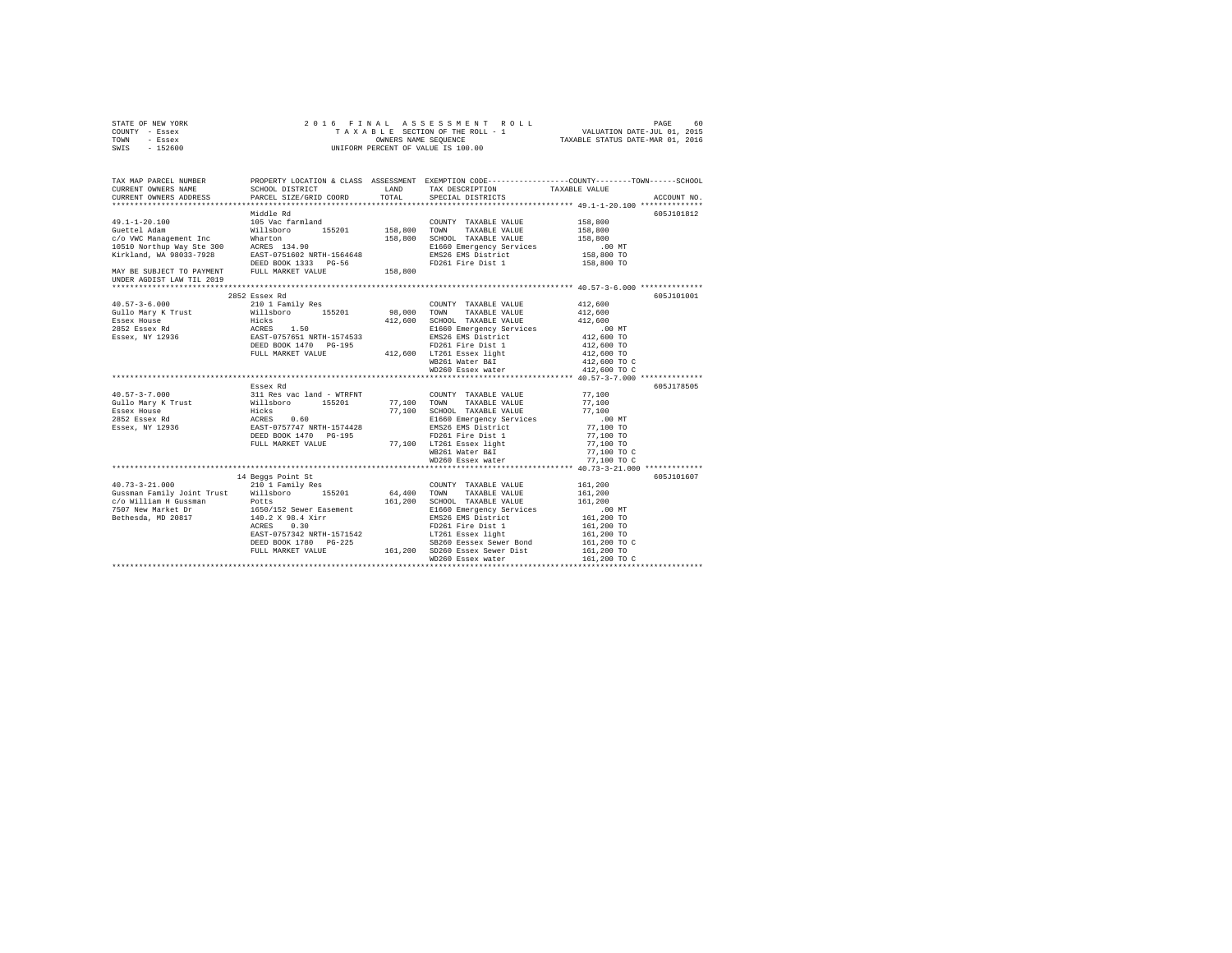| STATE OF NEW YORK | 2016 FINAL ASSESSMENT ROLL         | 61<br>PAGE                       |
|-------------------|------------------------------------|----------------------------------|
| COUNTY - Essex    | TAXABLE SECTION OF THE ROLL - 1    | VALUATION DATE-JUL 01, 2015      |
| TOWN<br>- Essex   | OWNERS NAME SEOUENCE               | TAXABLE STATUS DATE-MAR 01, 2016 |
| $-152600$<br>SWIS | UNIFORM PERCENT OF VALUE IS 100.00 |                                  |

| TAX MAP PARCEL NUMBER                                                                                                                                                                                                              |                                                                                                                                                                                                                                                      |         | PROPERTY LOCATION & CLASS ASSESSMENT EXEMPTION CODE----------------COUNTY-------TOWN-----SCHOOL                                           |                                                     |            |
|------------------------------------------------------------------------------------------------------------------------------------------------------------------------------------------------------------------------------------|------------------------------------------------------------------------------------------------------------------------------------------------------------------------------------------------------------------------------------------------------|---------|-------------------------------------------------------------------------------------------------------------------------------------------|-----------------------------------------------------|------------|
|                                                                                                                                                                                                                                    |                                                                                                                                                                                                                                                      |         |                                                                                                                                           |                                                     |            |
|                                                                                                                                                                                                                                    |                                                                                                                                                                                                                                                      |         |                                                                                                                                           |                                                     |            |
|                                                                                                                                                                                                                                    | NYS Route 22                                                                                                                                                                                                                                         |         |                                                                                                                                           |                                                     | 605J103911 |
|                                                                                                                                                                                                                                    |                                                                                                                                                                                                                                                      |         | COUNTY TAXABLE VALUE                                                                                                                      | 23,600                                              |            |
|                                                                                                                                                                                                                                    |                                                                                                                                                                                                                                                      |         |                                                                                                                                           | 23,600                                              |            |
| 125 Northampton Rd 5udd                                                                                                                                                                                                            |                                                                                                                                                                                                                                                      | 23,600  | SCHOOL TAXABLE VALUE 23,600                                                                                                               |                                                     |            |
| Amsterdam, NY 12010 aCRES 41.84                                                                                                                                                                                                    |                                                                                                                                                                                                                                                      |         |                                                                                                                                           |                                                     |            |
|                                                                                                                                                                                                                                    | EAST-0742231 NRTH-1551348                                                                                                                                                                                                                            |         | E1660 Emergency Services .00 MT<br>EMS26 EMS District 23,600 TO<br>FD262 Fire Dist 2 23,600 TO<br>EMS26 EMS District<br>FD262 Fire Dist 2 |                                                     |            |
|                                                                                                                                                                                                                                    | DEED BOOK 1052 PG-270                                                                                                                                                                                                                                |         |                                                                                                                                           |                                                     |            |
|                                                                                                                                                                                                                                    | FULL MARKET VALUE                                                                                                                                                                                                                                    |         | 23,600 LT262 Whallonsburg light 23,600 TO                                                                                                 |                                                     |            |
|                                                                                                                                                                                                                                    |                                                                                                                                                                                                                                                      |         |                                                                                                                                           |                                                     |            |
|                                                                                                                                                                                                                                    | Loukes Ln                                                                                                                                                                                                                                            |         |                                                                                                                                           |                                                     | 605J175003 |
| $57.1 - 2 - 8.000$                                                                                                                                                                                                                 | 105 Vac farmland                                                                                                                                                                                                                                     |         | AG DIST C 41720                                                                                                                           | 7,282 7,282 7,282                                   |            |
|                                                                                                                                                                                                                                    |                                                                                                                                                                                                                                                      |         | 155001 21,100 COUNTY TAXABLE VALUE 13,818                                                                                                 |                                                     |            |
|                                                                                                                                                                                                                                    |                                                                                                                                                                                                                                                      |         | TAXABLE VALUE 13,818                                                                                                                      |                                                     |            |
| 1991 - Hainer George 1991 - 1991 - 1992<br>Hainer Janice 1992 - 1993 - 1994 - 1994 - 1994 - 1994 - 1994 - 1994 - 1994 - 1994 - 1994 - 1994 - 1994 - 199<br>1994 - 1993 - 1994 - 1994 - 1994 - 1994 - 1994 - 1994 - 1994 - 1994 - 1 |                                                                                                                                                                                                                                                      |         | SCHOOL TAXABLE VALUE 13,818<br>E1660 Emergency Services .00 MT                                                                            |                                                     |            |
|                                                                                                                                                                                                                                    | and the state of the state of the state of the state of the state of the state of the state of the state of the<br>The state of the state of the state of the state of the state of the state of the state of the state of the st                    |         |                                                                                                                                           |                                                     |            |
|                                                                                                                                                                                                                                    |                                                                                                                                                                                                                                                      |         | EMS26 EMS District 21,100 TO                                                                                                              |                                                     |            |
|                                                                                                                                                                                                                                    |                                                                                                                                                                                                                                                      |         | FD262 Fire Dist 2                                                                                                                         | 21,100 TO                                           |            |
| EAST-072621 NRTH-1549010<br>MAY BE SUBJECT TO PAYMENT DEED BOOK 582 PG-277<br>UNDER AGDIST LAW TIL 2020 FULL MARKET VALUE 10-277 21,100                                                                                            |                                                                                                                                                                                                                                                      |         |                                                                                                                                           |                                                     |            |
|                                                                                                                                                                                                                                    |                                                                                                                                                                                                                                                      |         |                                                                                                                                           |                                                     |            |
|                                                                                                                                                                                                                                    | Loukes Ln                                                                                                                                                                                                                                            |         |                                                                                                                                           |                                                     | 605J102502 |
| $57.1 - 2 - 10.100$                                                                                                                                                                                                                |                                                                                                                                                                                                                                                      |         |                                                                                                                                           |                                                     |            |
| Hainer George                                                                                                                                                                                                                      |                                                                                                                                                                                                                                                      |         |                                                                                                                                           |                                                     |            |
| Hainer Janice                                                                                                                                                                                                                      |                                                                                                                                                                                                                                                      |         |                                                                                                                                           |                                                     |            |
| PO Box 1<br>Westport, NY 12993                                                                                                                                                                                                     |                                                                                                                                                                                                                                                      |         |                                                                                                                                           |                                                     |            |
|                                                                                                                                                                                                                                    | 1001 - 1200 - 1200 - 1200 - 1200 - 1200 - 1200 - 1200 - 1200 - 1210 - 1210 - 1210 - 1210 - 1210 - 1210 - 1210 - 1210 - 1210 - 1210 - 1210 - 1210 - 1210 - 1210 - 1210 - 1210 - 1210 - 1210 - 1210 - 1210 - 1210 - 1210 - 1210                        |         |                                                                                                                                           |                                                     |            |
|                                                                                                                                                                                                                                    | ACRES 60.00<br>EAST-0725716 NRTH-1548249<br>ERED BOOK 1036 PG-75<br>PEED BOOK 1036 PG-75<br>PULL MARKET VALUE<br>PULL MARKET VALUE<br>PULL MARKET VALUE<br>PULL MARKET VALUE<br>PULL MARKET VALUE<br>PULL MARKET VALUE<br>PULL MARKET VALUE<br>20, 2 |         |                                                                                                                                           |                                                     |            |
| MAY BE SUBJECT TO PAYMENT FULL MARKET VALUE                                                                                                                                                                                        |                                                                                                                                                                                                                                                      |         |                                                                                                                                           |                                                     |            |
| UNDER AGDIST LAW TIL 2024                                                                                                                                                                                                          |                                                                                                                                                                                                                                                      |         | FD262 Fire Dist 2                                                                                                                         | 102,200 TO                                          |            |
|                                                                                                                                                                                                                                    |                                                                                                                                                                                                                                                      |         |                                                                                                                                           |                                                     |            |
|                                                                                                                                                                                                                                    | 82 Loukes Ln                                                                                                                                                                                                                                         |         |                                                                                                                                           |                                                     | 605J175012 |
|                                                                                                                                                                                                                                    |                                                                                                                                                                                                                                                      |         |                                                                                                                                           | $\begin{array}{c}0\\154,600\end{array}$<br>$\Omega$ | 65,300     |
|                                                                                                                                                                                                                                    |                                                                                                                                                                                                                                                      |         |                                                                                                                                           |                                                     |            |
|                                                                                                                                                                                                                                    |                                                                                                                                                                                                                                                      |         |                                                                                                                                           | 154,600                                             |            |
|                                                                                                                                                                                                                                    |                                                                                                                                                                                                                                                      |         | SCHOOL TAXABLE VALUE 89,300                                                                                                               |                                                     |            |
|                                                                                                                                                                                                                                    |                                                                                                                                                                                                                                                      |         |                                                                                                                                           |                                                     |            |
|                                                                                                                                                                                                                                    |                                                                                                                                                                                                                                                      |         |                                                                                                                                           |                                                     |            |
|                                                                                                                                                                                                                                    | $PG-056$<br>DEED BOOK 601                                                                                                                                                                                                                            |         | FD262 Fire Dist 2 154,600 TO                                                                                                              |                                                     |            |
|                                                                                                                                                                                                                                    | FULL MARKET VALUE                                                                                                                                                                                                                                    | 154,600 |                                                                                                                                           | *****************************                       |            |
|                                                                                                                                                                                                                                    |                                                                                                                                                                                                                                                      |         |                                                                                                                                           |                                                     |            |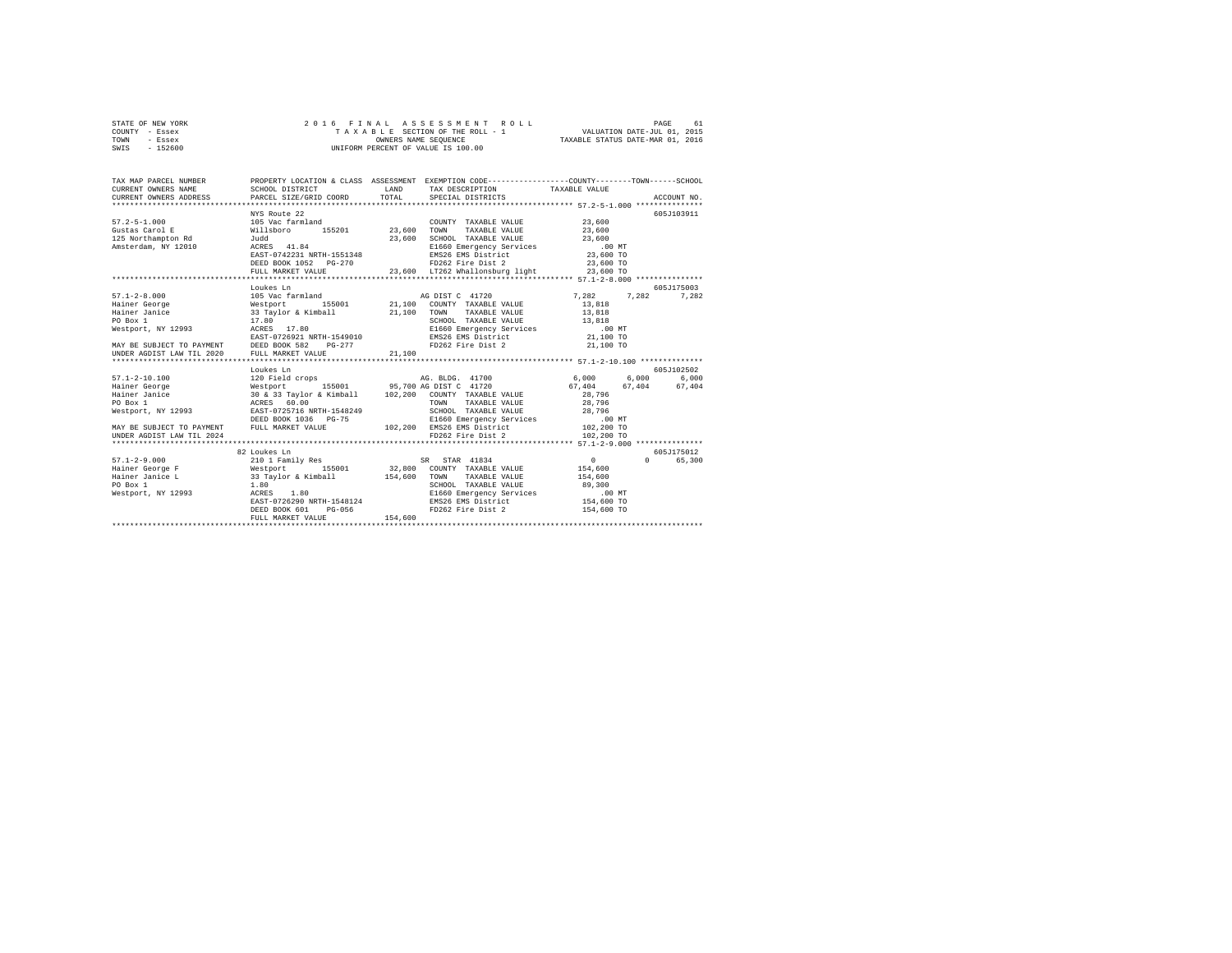| STATE OF NEW YORK                                                    |                                                                                                                                                                                                                                         |       |                                                                                                                                                                                                                                                                   |                                  |               |
|----------------------------------------------------------------------|-----------------------------------------------------------------------------------------------------------------------------------------------------------------------------------------------------------------------------------------|-------|-------------------------------------------------------------------------------------------------------------------------------------------------------------------------------------------------------------------------------------------------------------------|----------------------------------|---------------|
| COUNTY - Essex                                                       |                                                                                                                                                                                                                                         |       |                                                                                                                                                                                                                                                                   |                                  |               |
| TOWN - Essex                                                         |                                                                                                                                                                                                                                         |       |                                                                                                                                                                                                                                                                   |                                  |               |
| SWIS - 152600                                                        |                                                                                                                                                                                                                                         |       |                                                                                                                                                                                                                                                                   |                                  |               |
|                                                                      |                                                                                                                                                                                                                                         |       |                                                                                                                                                                                                                                                                   |                                  |               |
|                                                                      |                                                                                                                                                                                                                                         |       |                                                                                                                                                                                                                                                                   |                                  |               |
|                                                                      |                                                                                                                                                                                                                                         |       |                                                                                                                                                                                                                                                                   |                                  |               |
|                                                                      |                                                                                                                                                                                                                                         |       |                                                                                                                                                                                                                                                                   |                                  |               |
|                                                                      |                                                                                                                                                                                                                                         |       | SCHOOL DISTRICT $\hfill$ LAND $\hfill$ TAX DESCRIPTION $\hfill$ TAXABLE VALUE                                                                                                                                                                                     |                                  |               |
| CURRENT OWNERS ADDRESS                                               | PARCEL SIZE/GRID COORD                                                                                                                                                                                                                  | TOTAL | SPECIAL DISTRICTS                                                                                                                                                                                                                                                 |                                  | ACCOUNT NO.   |
|                                                                      |                                                                                                                                                                                                                                         |       |                                                                                                                                                                                                                                                                   |                                  |               |
|                                                                      | Loukes Ln                                                                                                                                                                                                                               |       |                                                                                                                                                                                                                                                                   |                                  | 605J183005    |
|                                                                      |                                                                                                                                                                                                                                         |       |                                                                                                                                                                                                                                                                   | $1,547$ $1,547$ $1,547$          |               |
|                                                                      |                                                                                                                                                                                                                                         |       |                                                                                                                                                                                                                                                                   | 23, 253                          |               |
|                                                                      |                                                                                                                                                                                                                                         |       |                                                                                                                                                                                                                                                                   | 23,253                           |               |
|                                                                      |                                                                                                                                                                                                                                         |       |                                                                                                                                                                                                                                                                   | 23,253                           |               |
|                                                                      |                                                                                                                                                                                                                                         |       |                                                                                                                                                                                                                                                                   |                                  |               |
|                                                                      |                                                                                                                                                                                                                                         |       |                                                                                                                                                                                                                                                                   |                                  |               |
|                                                                      |                                                                                                                                                                                                                                         |       |                                                                                                                                                                                                                                                                   | 00 MT.<br>24,800 TO<br>24,800 TO |               |
| UNDER AGDIST LAW TIL 2020                                            |                                                                                                                                                                                                                                         |       |                                                                                                                                                                                                                                                                   |                                  |               |
|                                                                      |                                                                                                                                                                                                                                         |       |                                                                                                                                                                                                                                                                   |                                  |               |
|                                                                      | 43 Ridge Way                                                                                                                                                                                                                            |       |                                                                                                                                                                                                                                                                   |                                  | 605J101608    |
| 49.11-1-16.000<br>Hall Anne L<br>Wurst Richard S Jr<br>211 29th St S | 281 Multiple res                                                                                                                                                                                                                        |       | COUNTY TAXABLE VALUE                                                                                                                                                                                                                                              | 220,200                          |               |
|                                                                      |                                                                                                                                                                                                                                         |       |                                                                                                                                                                                                                                                                   | 220,200                          |               |
|                                                                      |                                                                                                                                                                                                                                         |       | 220,200 SCHOOL TAXABLE VALUE                                                                                                                                                                                                                                      | 220,200                          |               |
|                                                                      | 281 Multiphe res<br>Willisboro 155201 163,300 TOWN TAXABLE VALUE<br>Minarton 155201 163,300 TOWN TAXABLE VALUE<br>Minarton 220,200 SCHOLD TAXABLE VALUE<br>1311/71 E1660 Emergency Services<br>EMS26 EMS District<br>EMS26 EMS District |       |                                                                                                                                                                                                                                                                   |                                  |               |
| Purcellville, VA 20132                                               |                                                                                                                                                                                                                                         |       |                                                                                                                                                                                                                                                                   |                                  |               |
|                                                                      |                                                                                                                                                                                                                                         |       |                                                                                                                                                                                                                                                                   |                                  |               |
|                                                                      | DEED BOOK 1306 PG-151                                                                                                                                                                                                                   |       |                                                                                                                                                                                                                                                                   |                                  |               |
|                                                                      | FULL MARKET VALUE 220,200                                                                                                                                                                                                               |       |                                                                                                                                                                                                                                                                   |                                  |               |
|                                                                      |                                                                                                                                                                                                                                         |       |                                                                                                                                                                                                                                                                   |                                  |               |
|                                                                      | 2241 Lake Shore Rd                                                                                                                                                                                                                      |       |                                                                                                                                                                                                                                                                   |                                  | 605J100505    |
| 40.73-5-15.000                                                       | 210 1 Family Res                                                                                                                                                                                                                        |       | RES. STAR 41854                                                                                                                                                                                                                                                   | $\sim$ 0 $\sim$                  | $0 \t 30,000$ |
| 40.73-3-15.000<br>Hall Mark R                                        |                                                                                                                                                                                                                                         |       |                                                                                                                                                                                                                                                                   |                                  |               |
| Hall Erin C                                                          |                                                                                                                                                                                                                                         |       |                                                                                                                                                                                                                                                                   |                                  |               |
| PO Box 182<br>Essex, NY 12936                                        |                                                                                                                                                                                                                                         |       |                                                                                                                                                                                                                                                                   |                                  |               |
|                                                                      |                                                                                                                                                                                                                                         |       |                                                                                                                                                                                                                                                                   |                                  |               |
|                                                                      |                                                                                                                                                                                                                                         |       |                                                                                                                                                                                                                                                                   |                                  |               |
|                                                                      |                                                                                                                                                                                                                                         |       |                                                                                                                                                                                                                                                                   |                                  |               |
|                                                                      |                                                                                                                                                                                                                                         |       |                                                                                                                                                                                                                                                                   |                                  |               |
|                                                                      |                                                                                                                                                                                                                                         |       | % XERA 41854 245,700<br>Willsboro 155201 59,300 COUNTY TAXABLE VALUE 245,700<br>Potts 245,700 TOWN TAXABLE VALUE 245,700<br>1668/86 Easement 245,700 SCHOOL TAXABLE VALUE 245,700<br>1668/86 Easement ST07238 E1660 Emergency Services<br>SB260 Eessex Sewer Bond |                                  |               |
|                                                                      |                                                                                                                                                                                                                                         |       | SD260 Essex Sewer Dist                                                                                                                                                                                                                                            | 245,700 TO C<br>245,700 TO       |               |
|                                                                      |                                                                                                                                                                                                                                         |       |                                                                                                                                                                                                                                                                   |                                  |               |
|                                                                      |                                                                                                                                                                                                                                         |       | WD260 Essex water                                                                                                                                                                                                                                                 | 245,700 TO C                     |               |
|                                                                      | Burt Way                                                                                                                                                                                                                                |       |                                                                                                                                                                                                                                                                   |                                  | 605J186002    |
|                                                                      |                                                                                                                                                                                                                                         |       |                                                                                                                                                                                                                                                                   | $600$                            |               |
|                                                                      |                                                                                                                                                                                                                                         |       |                                                                                                                                                                                                                                                                   |                                  |               |
|                                                                      |                                                                                                                                                                                                                                         |       |                                                                                                                                                                                                                                                                   |                                  |               |
|                                                                      |                                                                                                                                                                                                                                         |       |                                                                                                                                                                                                                                                                   |                                  |               |
|                                                                      |                                                                                                                                                                                                                                         |       |                                                                                                                                                                                                                                                                   |                                  |               |
|                                                                      |                                                                                                                                                                                                                                         |       |                                                                                                                                                                                                                                                                   |                                  |               |
|                                                                      | EAST-0757447 NRTH-1562574                                                                                                                                                                                                               |       | FD261 Fire Dist 1 600 TO                                                                                                                                                                                                                                          |                                  |               |
|                                                                      | DEED BOOK 1206 PG-92                                                                                                                                                                                                                    |       |                                                                                                                                                                                                                                                                   |                                  |               |
|                                                                      | FULL MARKET VALUE                                                                                                                                                                                                                       | 600   |                                                                                                                                                                                                                                                                   |                                  |               |
|                                                                      |                                                                                                                                                                                                                                         |       |                                                                                                                                                                                                                                                                   |                                  |               |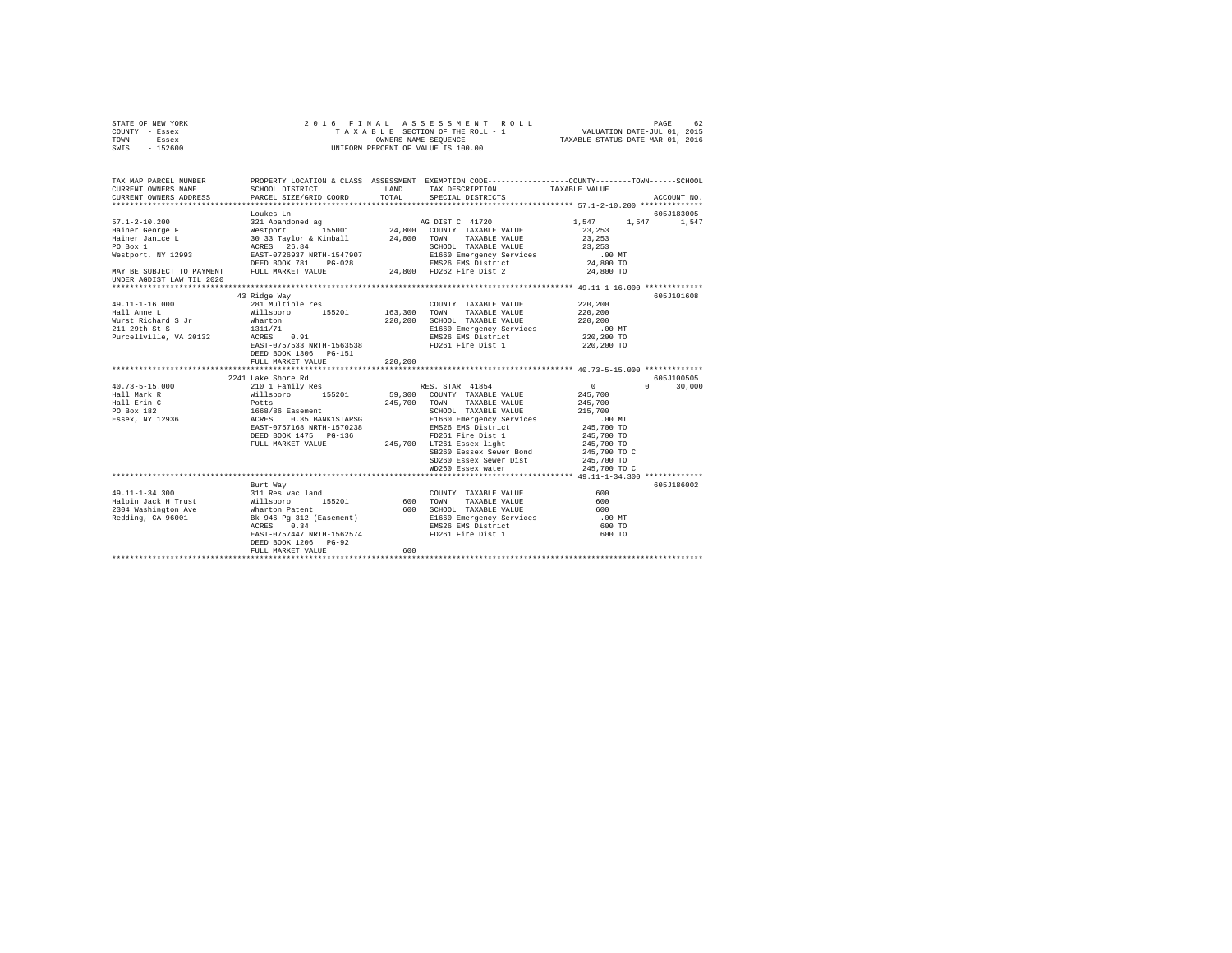| STATE OF NEW YORK |  | 2016 FINAL ASSESSMENT ROLL         | PAGE                             | 63 |
|-------------------|--|------------------------------------|----------------------------------|----|
| COUNTY - Essex    |  | TAXABLE SECTION OF THE ROLL - 1    | VALUATION DATE-JUL 01, 2015      |    |
| TOWN<br>- Essex   |  | OWNERS NAME SEOUENCE               | TAXABLE STATUS DATE-MAR 01, 2016 |    |
| - 152600<br>SWIS  |  | UNIFORM PERCENT OF VALUE IS 100.00 |                                  |    |

| TAX MAP PARCEL NUMBER<br>CURRENT OWNERS NAME                                                                                                                                                                              | SCHOOL DISTRICT TAND TAX DESCRIPTION                                                                                                                                                                                                 |        |                                                                       | PROPERTY LOCATION & CLASS ASSESSMENT EXEMPTION CODE----------------COUNTY-------TOWN------SCHOOL<br>TAXABLE VALUE |
|---------------------------------------------------------------------------------------------------------------------------------------------------------------------------------------------------------------------------|--------------------------------------------------------------------------------------------------------------------------------------------------------------------------------------------------------------------------------------|--------|-----------------------------------------------------------------------|-------------------------------------------------------------------------------------------------------------------|
| CURRENT OWNERS ADDRESS PARCEL SIZE/GRID COORD                                                                                                                                                                             |                                                                                                                                                                                                                                      | TOTAL  | SPECIAL DISTRICTS                                                     | ACCOUNT NO.                                                                                                       |
|                                                                                                                                                                                                                           |                                                                                                                                                                                                                                      |        |                                                                       |                                                                                                                   |
|                                                                                                                                                                                                                           | 2752 Essex Rd                                                                                                                                                                                                                        |        |                                                                       | 605J103206                                                                                                        |
|                                                                                                                                                                                                                           |                                                                                                                                                                                                                                      |        |                                                                       | 595,400                                                                                                           |
|                                                                                                                                                                                                                           |                                                                                                                                                                                                                                      |        |                                                                       |                                                                                                                   |
|                                                                                                                                                                                                                           |                                                                                                                                                                                                                                      |        |                                                                       |                                                                                                                   |
|                                                                                                                                                                                                                           |                                                                                                                                                                                                                                      |        |                                                                       |                                                                                                                   |
|                                                                                                                                                                                                                           |                                                                                                                                                                                                                                      |        |                                                                       | .00 MT<br>595,400 TO<br>595,400 TO<br>595,400 TO                                                                  |
|                                                                                                                                                                                                                           | ACAD - 1970, 2004 1972, 2004 1982 1984<br>DEED BOOK 1206 POST 1982 1984 1982 1994 1995,400 10<br>DEED BOOK 1206 POST 1994 1995,400 100 100 100 1995,400 100<br>PULL MARKET VALUE - 1995,400 202260 Eessex Sewer Bond - 1995,400 100  |        |                                                                       |                                                                                                                   |
|                                                                                                                                                                                                                           |                                                                                                                                                                                                                                      |        |                                                                       |                                                                                                                   |
|                                                                                                                                                                                                                           |                                                                                                                                                                                                                                      |        |                                                                       |                                                                                                                   |
|                                                                                                                                                                                                                           |                                                                                                                                                                                                                                      |        | SD260 Essex Sewer Dist 595,400 TO<br>WD260 Essex water 595,400 TO C   |                                                                                                                   |
|                                                                                                                                                                                                                           |                                                                                                                                                                                                                                      |        |                                                                       |                                                                                                                   |
|                                                                                                                                                                                                                           |                                                                                                                                                                                                                                      |        |                                                                       |                                                                                                                   |
|                                                                                                                                                                                                                           | Essex Rd                                                                                                                                                                                                                             |        |                                                                       | 605J178527                                                                                                        |
|                                                                                                                                                                                                                           |                                                                                                                                                                                                                                      |        |                                                                       |                                                                                                                   |
|                                                                                                                                                                                                                           |                                                                                                                                                                                                                                      |        |                                                                       |                                                                                                                   |
|                                                                                                                                                                                                                           |                                                                                                                                                                                                                                      |        |                                                                       |                                                                                                                   |
|                                                                                                                                                                                                                           |                                                                                                                                                                                                                                      |        |                                                                       |                                                                                                                   |
|                                                                                                                                                                                                                           |                                                                                                                                                                                                                                      |        |                                                                       |                                                                                                                   |
|                                                                                                                                                                                                                           |                                                                                                                                                                                                                                      |        |                                                                       |                                                                                                                   |
|                                                                                                                                                                                                                           |                                                                                                                                                                                                                                      |        |                                                                       |                                                                                                                   |
|                                                                                                                                                                                                                           |                                                                                                                                                                                                                                      |        |                                                                       |                                                                                                                   |
|                                                                                                                                                                                                                           |                                                                                                                                                                                                                                      |        | $SD260$ Essex Sewer Dist $1,500$ TO<br>WD260 Essex water $1,500$ TO C |                                                                                                                   |
|                                                                                                                                                                                                                           |                                                                                                                                                                                                                                      |        |                                                                       |                                                                                                                   |
|                                                                                                                                                                                                                           |                                                                                                                                                                                                                                      |        |                                                                       |                                                                                                                   |
|                                                                                                                                                                                                                           | School St                                                                                                                                                                                                                            |        |                                                                       | 605J101508                                                                                                        |
| 40.3-3-22.100<br>Hamilton Barry Millsboro 155201 65,000 TOMN TAXABLE VALUE<br>Hamilton Barry Willsboro 155201 65,000 TONN TAXABLE VALUE<br>PO Box 245<br>Mestport, NY 12993 RCRES 57.92<br>Mestport, NY 12993 RCRES 57.92 |                                                                                                                                                                                                                                      |        | COUNTY TAXABLE VALUE 65,000                                           |                                                                                                                   |
|                                                                                                                                                                                                                           |                                                                                                                                                                                                                                      |        |                                                                       | 65,000                                                                                                            |
|                                                                                                                                                                                                                           |                                                                                                                                                                                                                                      |        | 65,000 SCHOOL TAXABLE VALUE 65,000                                    |                                                                                                                   |
|                                                                                                                                                                                                                           |                                                                                                                                                                                                                                      |        |                                                                       |                                                                                                                   |
|                                                                                                                                                                                                                           |                                                                                                                                                                                                                                      |        |                                                                       |                                                                                                                   |
|                                                                                                                                                                                                                           | DEED BOOK 1005 PG-328                                                                                                                                                                                                                |        | FD261 Fire Dist 1                                                     | 65,000 TO                                                                                                         |
|                                                                                                                                                                                                                           | FULL MARKET VALUE                                                                                                                                                                                                                    | 65.000 |                                                                       |                                                                                                                   |
|                                                                                                                                                                                                                           |                                                                                                                                                                                                                                      |        |                                                                       |                                                                                                                   |
|                                                                                                                                                                                                                           | 2269 Main St                                                                                                                                                                                                                         |        |                                                                       | 605J100308                                                                                                        |
|                                                                                                                                                                                                                           |                                                                                                                                                                                                                                      |        |                                                                       | 100,000                                                                                                           |
|                                                                                                                                                                                                                           |                                                                                                                                                                                                                                      |        |                                                                       | 100,000                                                                                                           |
|                                                                                                                                                                                                                           |                                                                                                                                                                                                                                      |        |                                                                       | 100,000                                                                                                           |
|                                                                                                                                                                                                                           |                                                                                                                                                                                                                                      |        |                                                                       |                                                                                                                   |
|                                                                                                                                                                                                                           |                                                                                                                                                                                                                                      |        | EMS26 EMS District<br>FD261 Fire Dist 1                               |                                                                                                                   |
|                                                                                                                                                                                                                           |                                                                                                                                                                                                                                      |        |                                                                       |                                                                                                                   |
|                                                                                                                                                                                                                           |                                                                                                                                                                                                                                      |        |                                                                       | $00 \text{ MT}$<br>$100,000 \text{ TO}$<br>$100,000 \text{ TO}$<br>$100,000 \text{ TO}$<br>$100,000 \text{ TO}$ C |
|                                                                                                                                                                                                                           |                                                                                                                                                                                                                                      |        |                                                                       |                                                                                                                   |
|                                                                                                                                                                                                                           |                                                                                                                                                                                                                                      |        |                                                                       |                                                                                                                   |
|                                                                                                                                                                                                                           | ACRES 0.10 100,000 TO FUZOL FILE LIBRARY 100,000 TO FILE ASSESS TO THE LIBRARY 100,000 TO THE LIBRARY 100,000 TO<br>BEED BOOK 1203 PG-22 100,000 SD250 Eesex Sewer Bond 100,000 TO<br>FULL MARKET VALUE 100,000 SD250 Essex Sewer 11 |        |                                                                       | 100,000 TO C                                                                                                      |
|                                                                                                                                                                                                                           |                                                                                                                                                                                                                                      |        |                                                                       |                                                                                                                   |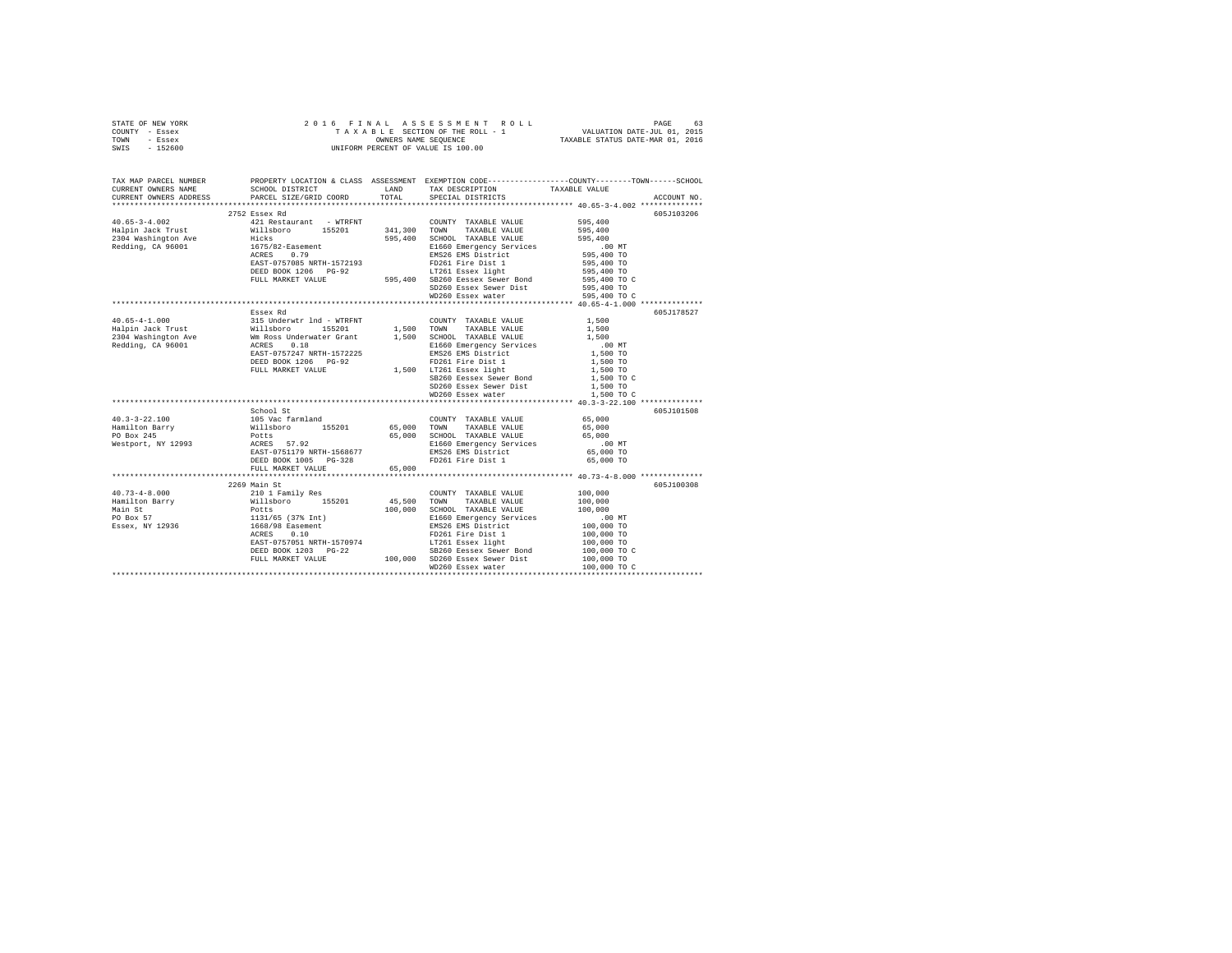| STATE OF NEW YORK |         |  |  |  | 2016 FINAL ASSESSMENT ROLL         |                                  | PAGE                        | 64 |
|-------------------|---------|--|--|--|------------------------------------|----------------------------------|-----------------------------|----|
| COUNTY - Essex    |         |  |  |  | TAXABLE SECTION OF THE ROLL - 1    |                                  | VALUATION DATE-JUL 01, 2015 |    |
| TOWN              | - Essex |  |  |  | OWNERS NAME SEOUENCE               | TAXABLE STATUS DATE-MAR 01, 2016 |                             |    |
| SWIS - 152600     |         |  |  |  | UNIFORM PERCENT OF VALUE IS 100.00 |                                  |                             |    |

| TAX MAP PARCEL NUMBER                                                                                                                                                                                                                                                                                                                                                                                                                           |               |                                                                                                                                                                                                                                  |                  |               |
|-------------------------------------------------------------------------------------------------------------------------------------------------------------------------------------------------------------------------------------------------------------------------------------------------------------------------------------------------------------------------------------------------------------------------------------------------|---------------|----------------------------------------------------------------------------------------------------------------------------------------------------------------------------------------------------------------------------------|------------------|---------------|
|                                                                                                                                                                                                                                                                                                                                                                                                                                                 |               |                                                                                                                                                                                                                                  |                  |               |
|                                                                                                                                                                                                                                                                                                                                                                                                                                                 | 2272 Main St  |                                                                                                                                                                                                                                  |                  | 605J189001    |
| $\begin{tabular}{l c c c c c} \multicolumn{3}{c}{\textbf{492,300}} & \multicolumn{3}{c}{2272} & \multicolumn{3}{c}{570}\text{Main St} & - & \multicolumn{3}{c}{\textbf{W1R}} & \multicolumn{3}{c}{\textbf{C} \textbf{OWITY}} & \multicolumn{3}{c}{\textbf{TAXABLE VALUE}} & \multicolumn{3}{c}{\textbf{492,300}} \\ \multicolumn{3}{c}{\textbf{Hale Shore Rd}} & \multicolumn{3}{c}{\textbf{M11k} \textbf{b} \textbf{V1k} \textbf{C} & \multic$ |               |                                                                                                                                                                                                                                  |                  |               |
|                                                                                                                                                                                                                                                                                                                                                                                                                                                 |               |                                                                                                                                                                                                                                  |                  |               |
|                                                                                                                                                                                                                                                                                                                                                                                                                                                 |               |                                                                                                                                                                                                                                  |                  |               |
|                                                                                                                                                                                                                                                                                                                                                                                                                                                 |               |                                                                                                                                                                                                                                  |                  |               |
|                                                                                                                                                                                                                                                                                                                                                                                                                                                 |               |                                                                                                                                                                                                                                  |                  |               |
|                                                                                                                                                                                                                                                                                                                                                                                                                                                 |               |                                                                                                                                                                                                                                  |                  |               |
|                                                                                                                                                                                                                                                                                                                                                                                                                                                 |               |                                                                                                                                                                                                                                  |                  |               |
|                                                                                                                                                                                                                                                                                                                                                                                                                                                 |               |                                                                                                                                                                                                                                  |                  |               |
|                                                                                                                                                                                                                                                                                                                                                                                                                                                 |               | SD260 Essex Sewer Dist (492,300 TO<br>WD260 Essex water (492,300 TO C)                                                                                                                                                           |                  |               |
|                                                                                                                                                                                                                                                                                                                                                                                                                                                 |               |                                                                                                                                                                                                                                  |                  |               |
|                                                                                                                                                                                                                                                                                                                                                                                                                                                 | Lake Shore Rd |                                                                                                                                                                                                                                  |                  | 605J189002    |
| 40.73-7-1.200 and an experiment of the served of the served of the served of the served of the served of the served of the served of the served of the served of the served of the served of the served of the served of the s                                                                                                                                                                                                                  |               |                                                                                                                                                                                                                                  |                  |               |
|                                                                                                                                                                                                                                                                                                                                                                                                                                                 |               |                                                                                                                                                                                                                                  |                  |               |
|                                                                                                                                                                                                                                                                                                                                                                                                                                                 |               |                                                                                                                                                                                                                                  |                  |               |
|                                                                                                                                                                                                                                                                                                                                                                                                                                                 |               | FERITY ROSE UNION CREATED FRAMENCIAL ENGINE CONTRACT AND RESULT AND RESULT AND RESULT AND RESULT AND RESULT AN<br>THE BASE CONSIDER PROPERTY AND RESULT AND RESULT AND RESULT ON A SURFACT VALUE TO A SURFACT VALUE OF THE MARKE |                  |               |
|                                                                                                                                                                                                                                                                                                                                                                                                                                                 |               |                                                                                                                                                                                                                                  |                  |               |
|                                                                                                                                                                                                                                                                                                                                                                                                                                                 |               |                                                                                                                                                                                                                                  | 300 TO<br>300 TO |               |
|                                                                                                                                                                                                                                                                                                                                                                                                                                                 |               |                                                                                                                                                                                                                                  | 300 TO C         |               |
|                                                                                                                                                                                                                                                                                                                                                                                                                                                 |               |                                                                                                                                                                                                                                  | 300 TO           |               |
|                                                                                                                                                                                                                                                                                                                                                                                                                                                 |               |                                                                                                                                                                                                                                  | 300 TO C         |               |
|                                                                                                                                                                                                                                                                                                                                                                                                                                                 |               |                                                                                                                                                                                                                                  |                  |               |
|                                                                                                                                                                                                                                                                                                                                                                                                                                                 |               |                                                                                                                                                                                                                                  |                  | 605J100507    |
|                                                                                                                                                                                                                                                                                                                                                                                                                                                 |               |                                                                                                                                                                                                                                  |                  | $0 \t 30,000$ |
|                                                                                                                                                                                                                                                                                                                                                                                                                                                 |               |                                                                                                                                                                                                                                  |                  |               |
|                                                                                                                                                                                                                                                                                                                                                                                                                                                 |               |                                                                                                                                                                                                                                  |                  |               |
|                                                                                                                                                                                                                                                                                                                                                                                                                                                 |               |                                                                                                                                                                                                                                  |                  |               |
|                                                                                                                                                                                                                                                                                                                                                                                                                                                 |               |                                                                                                                                                                                                                                  |                  |               |
|                                                                                                                                                                                                                                                                                                                                                                                                                                                 |               | DEED BOOK 1667 PG-48 EMS26 EMS District 164,400 TO<br>FULL MARKET VALUE 164,400 FD262 Fire Dist 2 164,400 TO                                                                                                                     |                  |               |
|                                                                                                                                                                                                                                                                                                                                                                                                                                                 |               |                                                                                                                                                                                                                                  |                  |               |
|                                                                                                                                                                                                                                                                                                                                                                                                                                                 | 268 Sayre Rd  | 76 PCT OF VALUE USED FOR EXEMPTION PURPOSES 605J104110                                                                                                                                                                           |                  |               |
|                                                                                                                                                                                                                                                                                                                                                                                                                                                 |               |                                                                                                                                                                                                                                  |                  |               |
|                                                                                                                                                                                                                                                                                                                                                                                                                                                 |               |                                                                                                                                                                                                                                  |                  |               |
|                                                                                                                                                                                                                                                                                                                                                                                                                                                 |               |                                                                                                                                                                                                                                  |                  |               |
|                                                                                                                                                                                                                                                                                                                                                                                                                                                 |               |                                                                                                                                                                                                                                  |                  |               |
|                                                                                                                                                                                                                                                                                                                                                                                                                                                 |               |                                                                                                                                                                                                                                  |                  |               |
|                                                                                                                                                                                                                                                                                                                                                                                                                                                 |               |                                                                                                                                                                                                                                  |                  |               |
|                                                                                                                                                                                                                                                                                                                                                                                                                                                 |               |                                                                                                                                                                                                                                  |                  |               |
| $\begin{tabular}{l c c c c c} \multicolumn{1}{c}{\textbf{48.3--1-13.000}} & \multicolumn{1}{c}{28.8204$\,\mathrm{EV} & 76$\,\mathrm{PCT} & 76$\,\mathrm{PCT} & 64.801$ $\mathrm{V} & 60.5101110$ \\ \multicolumn{1}{c}{\textbf{48.3--1-13.000}} & \multicolumn{1}{c}{\textbf{48.3--1001}} & \multicolumn{1}{c}{\textbf{48.3--1001}} & \multicolumn{1}{c}{\textbf{48.3--1001}} & \$                                                              |               |                                                                                                                                                                                                                                  |                  |               |
|                                                                                                                                                                                                                                                                                                                                                                                                                                                 |               |                                                                                                                                                                                                                                  |                  |               |
|                                                                                                                                                                                                                                                                                                                                                                                                                                                 |               |                                                                                                                                                                                                                                  |                  |               |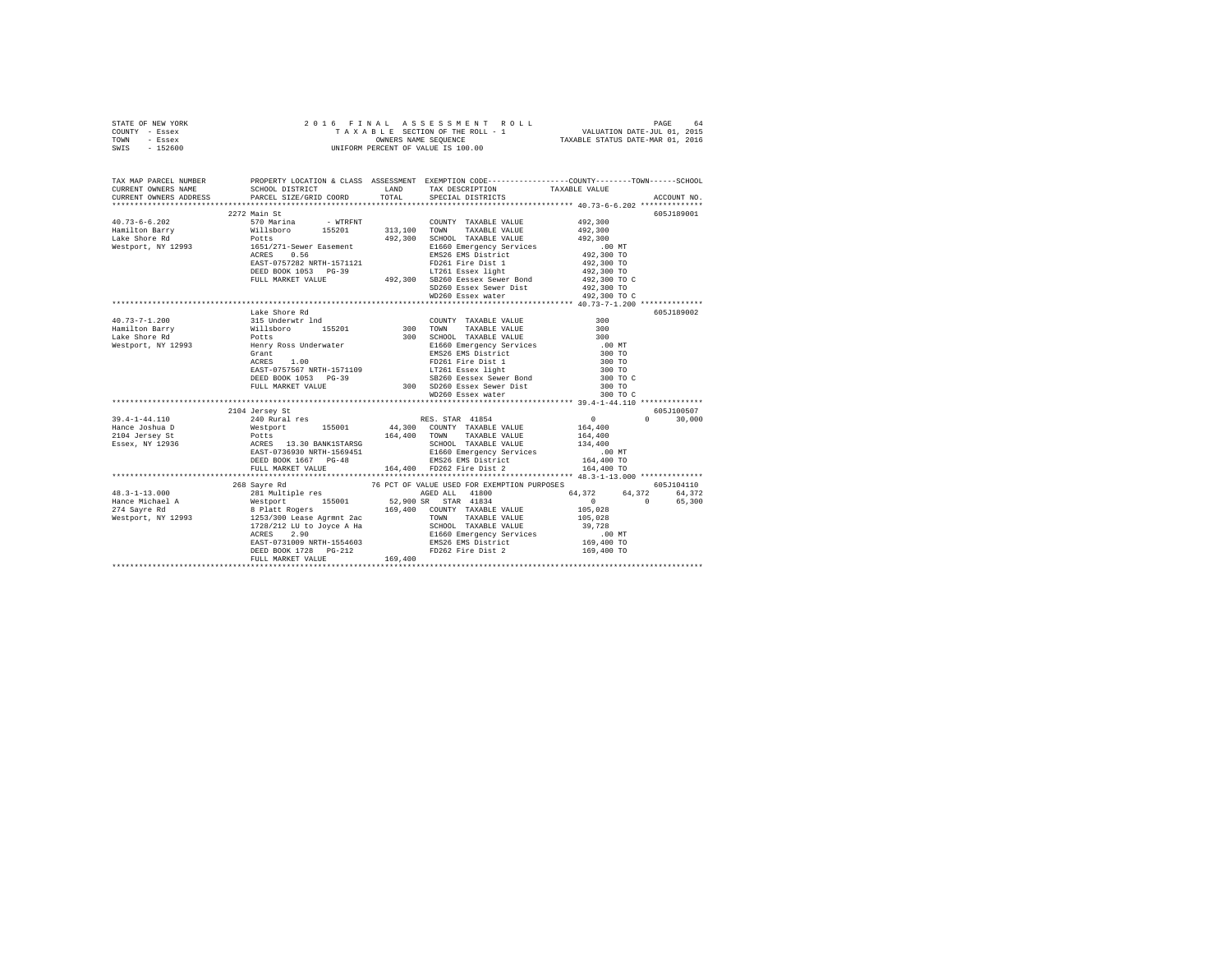| STATE OF NEW YORK<br>COUNTY - Essex<br>TOWN - Essex<br>SWIS - 152600                                                                                                                                                 |                                                                                                                                                                                         |               | 2016 FINAL ASSESSMENT ROLL<br>UNIFORM PERCENT OF VALUE IS 100.00                                                                                                                                                               |                                                                                          |                             |
|----------------------------------------------------------------------------------------------------------------------------------------------------------------------------------------------------------------------|-----------------------------------------------------------------------------------------------------------------------------------------------------------------------------------------|---------------|--------------------------------------------------------------------------------------------------------------------------------------------------------------------------------------------------------------------------------|------------------------------------------------------------------------------------------|-----------------------------|
| TAX MAP PARCEL NUMBER PROPERTY LOCATION & CLASS ASSESSMENT EXEMPTION CODE---------------COUNTY-------TOWN------SCHOOL<br>CURRENT OWNERS NAME<br>CURRENT OWNERS ADDRESS PARCEL SIZE/GRID COORD                        | SCHOOL DISTRICT                                                                                                                                                                         | LAND<br>TOTAL | TAX DESCRIPTION<br>SPECIAL DISTRICTS                                                                                                                                                                                           | TAXABLE VALUE                                                                            | ACCOUNT NO.                 |
| $40.73 - 3 - 29.000$<br>40.73-3-25.000<br>Hanes Dorchy E and Millsboro 155201<br>Hanes Dorchy E Potts<br>210 Scottholm Ter 1650/156 Sewer Easement<br>Syracuse, NY 13224<br>ACRES 0.10<br>ARATE-0757225 NRTH-1571427 | 7 Orchard Ln<br>210 1 Family Res<br>DEED BOOK 1617    PG-135                                                                                                                            | 47,800 TOWN   | COUNTY TAXABLE VALUE 160,800<br>TAXABLE VALUE<br>160,800 SCHOOL TAXABLE VALUE<br>E1660 Emergency Services<br>EMS26 EMS District<br>FD261 Fire Dist 1<br>LT261 Essex light<br>FULL MARKET VALUE 160,800 SB260 Eessex Sewer Bond | 160,800<br>160,800<br>.00 MT<br>160,800 TO<br>160,800 TO<br>160,800 TO<br>160,800 TO C   | 605J102613                  |
|                                                                                                                                                                                                                      | Leaning Rd                                                                                                                                                                              |               | SD260 Essex Sewer Dist<br>WD260 Essex water                                                                                                                                                                                    | 160,800 TO<br>160,800 TO C                                                               | 605J100409                  |
|                                                                                                                                                                                                                      | 312 Vac w/imprv AG DIST C 41720                                                                                                                                                         |               |                                                                                                                                                                                                                                | 49,368 49,368 49,368<br>83,532<br>83,532<br>83,532<br>00 MT.<br>132,900 TO<br>132,900 TO |                             |
|                                                                                                                                                                                                                      |                                                                                                                                                                                         |               |                                                                                                                                                                                                                                |                                                                                          |                             |
| $48.2 - 1 - 11.200$<br>Hanna Joseph F<br>Hanna Meredith K<br>121 Leaning Rd<br>Essex, NY 12936                                                                                                                       | 121 Leaning Rd<br>21 Leaning Rd<br>240 Rural res<br>Willsboro 155201<br>willsporo<br>Potts & Wharton<br>47.0 Acres<br>ACRES 47.00<br>EAST-0739136 NRTH-1563242<br>DEED BOOK 1385 PG-245 |               | RES. STAR 41854<br>98,000 COUNTY TAXABLE VALUE<br>335,400 TOWN TAXABLE VALUE<br>SCHOOL TAXABLE VALUE<br>E1660 Emergency Services<br>EMS26 EMS District<br>FD262 Fire Dist 2 335,400 TO                                         | $\sim$ 0<br>335,400<br>335,400<br>305,400<br>.00 MT<br>335,400 TO                        | 605J180007<br>$0 \t 30,000$ |
|                                                                                                                                                                                                                      | FULL MARKET VALUE                                                                                                                                                                       | 335,400       |                                                                                                                                                                                                                                |                                                                                          |                             |
|                                                                                                                                                                                                                      | 387 Mason Rd<br>EAST-0724489 NRTH-1567174<br>DEED BOOK 543 PG-32<br>FULL MARKET VALUE                                                                                                   | 175,400       | SR STAR 41834<br>40,400 COUNTY TAXABLE VALUE<br>175,400 TOWN TAXABLE VALUE<br>------- TAXABLE VALUE<br>E1660 Emergency Services<br>EMS26 EMS District<br>ED262 EM---                                                           | $\sim$ 0<br>175,400<br>175,400<br>110,100<br>.00 MT<br>175,400 TO<br>175,400 TO          | 605J103403<br>0 65,300      |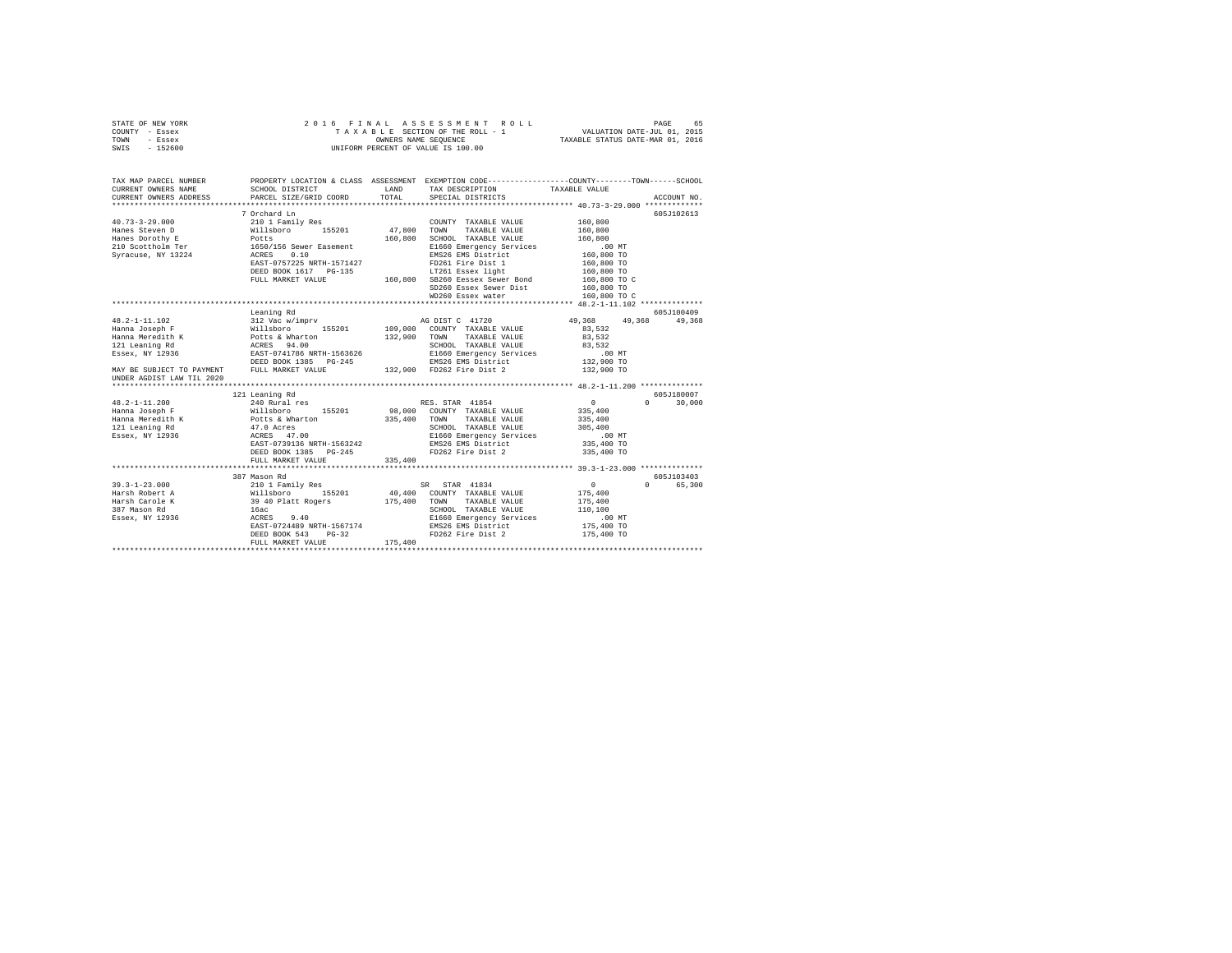| STATE OF NEW YORK | 2016 FINAL ASSESSMENT ROLL         | 66<br>PAGE                       |
|-------------------|------------------------------------|----------------------------------|
| COUNTY - Essex    | TAXABLE SECTION OF THE ROLL - 1    | VALUATION DATE-JUL 01, 2015      |
| TOWN<br>- Essex   | OWNERS NAME SEOUENCE               | TAXABLE STATUS DATE-MAR 01, 2016 |
| $-152600$<br>SWIS | UNIFORM PERCENT OF VALUE IS 100.00 |                                  |

| TAX MAP PARCEL NUMBER                                                                                                                                                         |                                                                                                                                                                                                                                              |        | PROPERTY LOCATION & CLASS ASSESSMENT EXEMPTION CODE----------------COUNTY-------TOWN-----SCHOOL                                               |                                                      |                    |
|-------------------------------------------------------------------------------------------------------------------------------------------------------------------------------|----------------------------------------------------------------------------------------------------------------------------------------------------------------------------------------------------------------------------------------------|--------|-----------------------------------------------------------------------------------------------------------------------------------------------|------------------------------------------------------|--------------------|
|                                                                                                                                                                               |                                                                                                                                                                                                                                              |        |                                                                                                                                               |                                                      |                    |
|                                                                                                                                                                               | Daniels Rd                                                                                                                                                                                                                                   |        |                                                                                                                                               |                                                      | 605J179001         |
|                                                                                                                                                                               |                                                                                                                                                                                                                                              |        | COUNTY TAXABLE VALUE                                                                                                                          | 400                                                  |                    |
|                                                                                                                                                                               |                                                                                                                                                                                                                                              |        | TAXABLE VALUE                                                                                                                                 | 400                                                  |                    |
|                                                                                                                                                                               |                                                                                                                                                                                                                                              |        | SCHOOL TAXABLE VALUE 400                                                                                                                      |                                                      |                    |
|                                                                                                                                                                               |                                                                                                                                                                                                                                              |        |                                                                                                                                               |                                                      |                    |
|                                                                                                                                                                               |                                                                                                                                                                                                                                              |        |                                                                                                                                               |                                                      |                    |
|                                                                                                                                                                               |                                                                                                                                                                                                                                              |        |                                                                                                                                               |                                                      |                    |
|                                                                                                                                                                               |                                                                                                                                                                                                                                              |        |                                                                                                                                               |                                                      |                    |
|                                                                                                                                                                               | 0.10 0.40<br>EAST-0724773 NRTH-1566950 EMS26 EMS District (100 MT<br>DEED BOOK 671 PG-038 EMS26 EMS District (400 TO<br>PD262 Fire Dist 2 400 TO<br>PD262 Fire Dist 2 400 TO<br>PD262 Fire Dist 2 400 TO<br>PLANER VILLE MARKET VALUE<br>PLA |        |                                                                                                                                               |                                                      |                    |
|                                                                                                                                                                               | 486 Brookfield Rd                                                                                                                                                                                                                            |        |                                                                                                                                               |                                                      | 605J184007         |
| $48.2 - 1 - 25.200$                                                                                                                                                           | 210 1 Family Res                                                                                                                                                                                                                             |        | COUNTY TAXABLE VALUE 52,700                                                                                                                   |                                                      |                    |
| Hart Shawn R                       Westport         155001           33,800   TOWN                                                                                            |                                                                                                                                                                                                                                              |        | TAXABLE VALUE 52,700                                                                                                                          |                                                      |                    |
|                                                                                                                                                                               |                                                                                                                                                                                                                                              |        |                                                                                                                                               |                                                      |                    |
|                                                                                                                                                                               |                                                                                                                                                                                                                                              |        |                                                                                                                                               |                                                      |                    |
|                                                                                                                                                                               |                                                                                                                                                                                                                                              |        | E1660 Emergency Services .00 MT<br>EMS26 EMS District 52,700 TO                                                                               |                                                      |                    |
|                                                                                                                                                                               | DEED BOOK 1566 PG-209                                                                                                                                                                                                                        |        | FD262 Fire Dist 2 52,700 TO                                                                                                                   |                                                      |                    |
|                                                                                                                                                                               | FULL MARKET VALUE                                                                                                                                                                                                                            | 52,700 |                                                                                                                                               |                                                      |                    |
|                                                                                                                                                                               |                                                                                                                                                                                                                                              |        |                                                                                                                                               |                                                      |                    |
|                                                                                                                                                                               | 2303 Jersey St                                                                                                                                                                                                                               |        |                                                                                                                                               |                                                      | 605Z013002         |
|                                                                                                                                                                               |                                                                                                                                                                                                                                              |        |                                                                                                                                               |                                                      |                    |
|                                                                                                                                                                               |                                                                                                                                                                                                                                              |        |                                                                                                                                               |                                                      |                    |
|                                                                                                                                                                               |                                                                                                                                                                                                                                              |        |                                                                                                                                               |                                                      |                    |
|                                                                                                                                                                               |                                                                                                                                                                                                                                              |        |                                                                                                                                               |                                                      |                    |
|                                                                                                                                                                               |                                                                                                                                                                                                                                              |        |                                                                                                                                               |                                                      |                    |
|                                                                                                                                                                               |                                                                                                                                                                                                                                              |        |                                                                                                                                               |                                                      |                    |
|                                                                                                                                                                               |                                                                                                                                                                                                                                              |        |                                                                                                                                               |                                                      |                    |
|                                                                                                                                                                               |                                                                                                                                                                                                                                              |        |                                                                                                                                               |                                                      |                    |
|                                                                                                                                                                               |                                                                                                                                                                                                                                              |        |                                                                                                                                               |                                                      |                    |
|                                                                                                                                                                               | 542 Angier Hill Rd 88 PCT OF VALUE USED FOR EXEMPTION PURPOSES                                                                                                                                                                               |        |                                                                                                                                               |                                                      | 605J103113         |
| $58.1 - 2 - 4.000$                                                                                                                                                            | 210 1 Family Res                                                                                                                                                                                                                             |        | AGED ALL 41800                                                                                                                                | 67,628 67,628                                        | 67.628             |
| Eathaway Ethel P = Millsboro = 155201 = 37,700 SR STAR 41834<br>PO Box 238 = 700 37 3748 3768 5788 5889 153,700 588 7788 5889 153,700 588 7788 589 169 169 169 169 169 169 16 |                                                                                                                                                                                                                                              |        |                                                                                                                                               | $\begin{smallmatrix}&&0\0&86\end{smallmatrix}$ , 072 | 65,300<br>$\sim$ 0 |
|                                                                                                                                                                               |                                                                                                                                                                                                                                              |        | $153,700 \quad \text{COUNTY} \quad \text{TAXABLE VALUE} \quad \text{86,072} \\ \text{TOWN} \quad \text{TAXABLE VALUE} \quad \text{86,072} \\$ |                                                      |                    |
|                                                                                                                                                                               |                                                                                                                                                                                                                                              |        |                                                                                                                                               |                                                      |                    |
|                                                                                                                                                                               |                                                                                                                                                                                                                                              |        | SCHOOL TAXABLE VALUE 20,772                                                                                                                   |                                                      |                    |
|                                                                                                                                                                               |                                                                                                                                                                                                                                              |        |                                                                                                                                               |                                                      |                    |
|                                                                                                                                                                               |                                                                                                                                                                                                                                              |        |                                                                                                                                               |                                                      |                    |
|                                                                                                                                                                               | FULL MARKET VALUE                                                                                                                                                                                                                            |        | 153.700 FD262 Fire Dist 2 153.700 TO                                                                                                          |                                                      |                    |
|                                                                                                                                                                               |                                                                                                                                                                                                                                              |        | LT262 Whallonsburg light                                                                                                                      | 153,700 TO                                           |                    |
|                                                                                                                                                                               |                                                                                                                                                                                                                                              |        |                                                                                                                                               |                                                      |                    |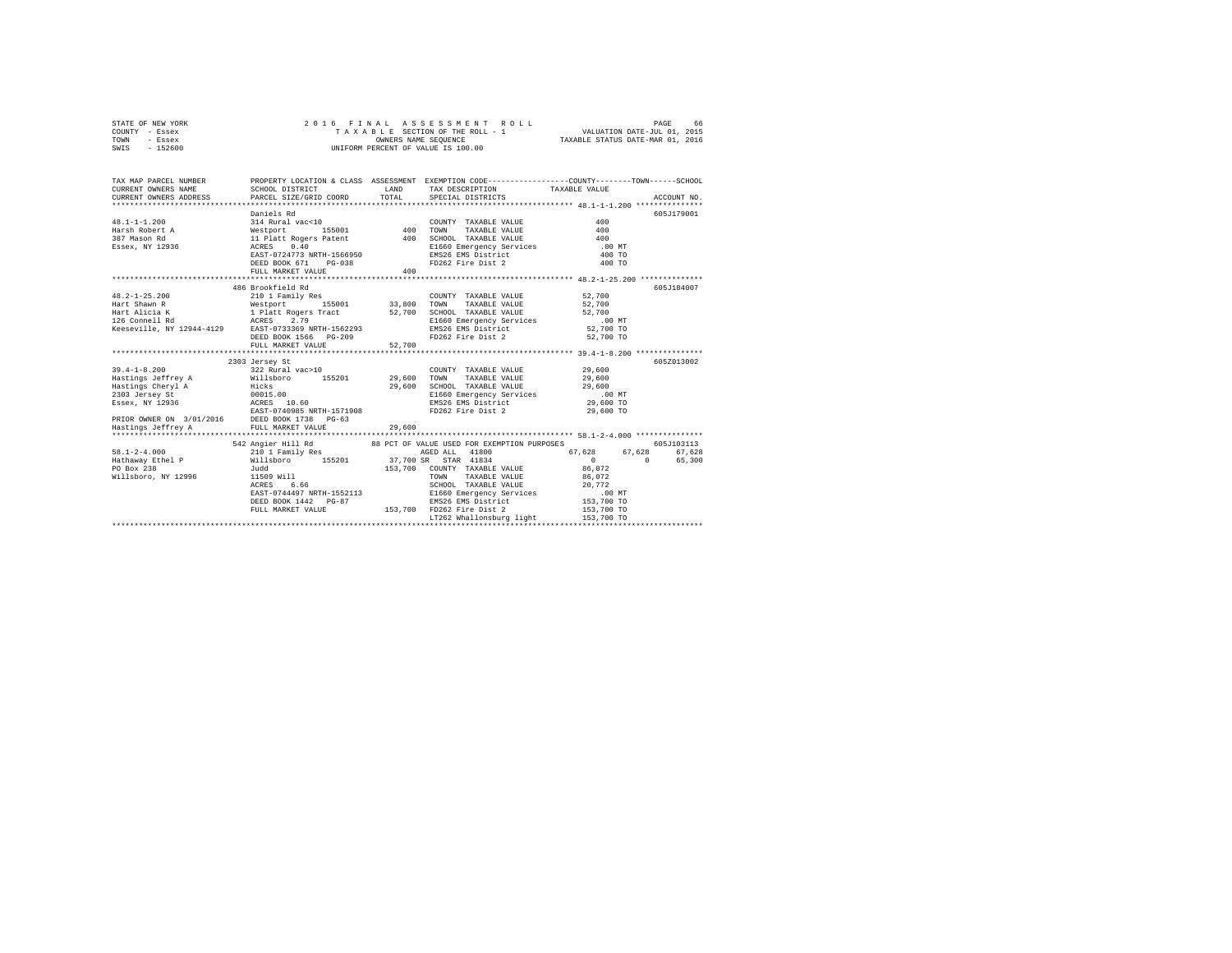| STATE OF NEW YORK      |                                                                                                                                                                                                                                                                                                                                                                                                                              |         |                                                                                                            |                                                     |               |
|------------------------|------------------------------------------------------------------------------------------------------------------------------------------------------------------------------------------------------------------------------------------------------------------------------------------------------------------------------------------------------------------------------------------------------------------------------|---------|------------------------------------------------------------------------------------------------------------|-----------------------------------------------------|---------------|
| COUNTY - Essex         |                                                                                                                                                                                                                                                                                                                                                                                                                              |         |                                                                                                            |                                                     |               |
| TOWN - Essex           |                                                                                                                                                                                                                                                                                                                                                                                                                              |         |                                                                                                            |                                                     |               |
| SWIS - 152600          |                                                                                                                                                                                                                                                                                                                                                                                                                              |         |                                                                                                            |                                                     |               |
|                        |                                                                                                                                                                                                                                                                                                                                                                                                                              |         |                                                                                                            |                                                     |               |
|                        |                                                                                                                                                                                                                                                                                                                                                                                                                              |         |                                                                                                            |                                                     |               |
|                        | TAX MAP PARCEL NUMBER PROPERTY LOCATION & CLASS ASSESSMENT EXEMPTION CODE--------------COUNTY-------TOWN-----SCHOOL                                                                                                                                                                                                                                                                                                          |         |                                                                                                            |                                                     |               |
| CURRENT OWNERS NAME    | SCHOOL DISTRICT                                                                                                                                                                                                                                                                                                                                                                                                              |         | LAND TAX DESCRIPTION TAXABLE VALUE                                                                         |                                                     |               |
| CURRENT OWNERS ADDRESS | PARCEL SIZE/GRID COORD                                                                                                                                                                                                                                                                                                                                                                                                       |         | TOTAL SPECIAL DISTRICTS                                                                                    |                                                     | ACCOUNT NO.   |
|                        |                                                                                                                                                                                                                                                                                                                                                                                                                              |         |                                                                                                            |                                                     |               |
|                        | 2670 NYS Route 22                                                                                                                                                                                                                                                                                                                                                                                                            |         |                                                                                                            |                                                     | 605L101703    |
|                        | $\begin{tabular}{l c c c c} \multicolumn{3}{c c c} \multicolumn{3}{c c c} \multicolumn{3}{c c c} \multicolumn{3}{c c} \multicolumn{3}{c c} \multicolumn{3}{c c} \multicolumn{3}{c c} \multicolumn{3}{c c} \multicolumn{3}{c c} \multicolumn{3}{c c} \multicolumn{3}{c c} \multicolumn{3}{c c} \multicolumn{3}{c c} \multicolumn{3}{c c} \multicolumn{3}{c c} \multicolumn{3}{c c} \multicolumn{3}{c c} \multicolumn{3}{c c}$ |         |                                                                                                            | $\begin{smallmatrix}&&0\147\end{smallmatrix}$ , 200 | $0 \t 30,000$ |
|                        |                                                                                                                                                                                                                                                                                                                                                                                                                              |         |                                                                                                            |                                                     |               |
|                        |                                                                                                                                                                                                                                                                                                                                                                                                                              |         |                                                                                                            | 147,200                                             |               |
|                        |                                                                                                                                                                                                                                                                                                                                                                                                                              |         |                                                                                                            | 117,200                                             |               |
|                        |                                                                                                                                                                                                                                                                                                                                                                                                                              |         |                                                                                                            | 00 MT.<br>147,200 TO<br>147,200 TO                  |               |
|                        |                                                                                                                                                                                                                                                                                                                                                                                                                              |         |                                                                                                            |                                                     |               |
|                        |                                                                                                                                                                                                                                                                                                                                                                                                                              |         |                                                                                                            |                                                     |               |
|                        |                                                                                                                                                                                                                                                                                                                                                                                                                              |         | LT261 Essex light                                                                                          | 147,200 TO                                          |               |
|                        |                                                                                                                                                                                                                                                                                                                                                                                                                              |         |                                                                                                            |                                                     | 605J100102    |
| $48.1 - 1 - 8.100$     | 17 Reynolds Rd<br>270 Mfg housing<br>$\begin{tabular}{lcccc} \textsc{m=1} & \textsc{m=1} & \textsc{m=1} & \textsc{1} & \textsc{1} & \textsc{1} & \textsc{1} & \textsc{1} & \textsc{1} & \textsc{1} & \textsc{1} & \textsc{1} & \textsc{1} & \textsc{1} & \textsc{1} \\ \textsc{1} & 19 & 19 & 10 & 10 & 13 & 100 & 0 & 0 & 0 & 0 & 0 & 0 \\ \textsc{1} & 19 & 19 & 15 & 10 & 11 & 11 & 11 & 11 & 11 & 11 & 11$               |         |                                                                                                            |                                                     |               |
|                        |                                                                                                                                                                                                                                                                                                                                                                                                                              |         |                                                                                                            |                                                     |               |
|                        |                                                                                                                                                                                                                                                                                                                                                                                                                              |         |                                                                                                            |                                                     |               |
|                        |                                                                                                                                                                                                                                                                                                                                                                                                                              |         |                                                                                                            |                                                     |               |
|                        |                                                                                                                                                                                                                                                                                                                                                                                                                              |         |                                                                                                            |                                                     |               |
|                        | $17 \text{ Reynolds and} \begin{tabular}{lcccc} 48.1-1-8.100 & 270 Mfg housing & VET COM C & 411.54 \\ Hayness Donna & & Westport & 155001 & 36,100 VET COM C & 41133 \\ H3 P3 F20801 & 1819 Brookfield & 53,200 VET CMS & 41141 \\ T3 P4811 & 14143 & 14143 & 14143 \\ ESsex, NY & 12936 & & Life Lease Raymond/Doroth & & VET DIS C & 41142 \\ & & DEPE A 1849 Pg 95 & &$                                                  |         |                                                                                                            |                                                     |               |
|                        |                                                                                                                                                                                                                                                                                                                                                                                                                              |         |                                                                                                            |                                                     |               |
|                        |                                                                                                                                                                                                                                                                                                                                                                                                                              |         |                                                                                                            |                                                     |               |
|                        | FULL MARKET VALUE                                                                                                                                                                                                                                                                                                                                                                                                            |         |                                                                                                            |                                                     |               |
|                        |                                                                                                                                                                                                                                                                                                                                                                                                                              |         |                                                                                                            | $0$ .00 MT                                          |               |
|                        |                                                                                                                                                                                                                                                                                                                                                                                                                              |         |                                                                                                            | 53,200 TO                                           |               |
|                        |                                                                                                                                                                                                                                                                                                                                                                                                                              |         | ANABLE VALUE<br>SHOOL TAXABLE VALUE<br>E1660 Emergency Services<br>EMS26 EMS District<br>FD262 Fire Dist 2 | 53,200 TO                                           |               |
|                        | **************************************                                                                                                                                                                                                                                                                                                                                                                                       |         |                                                                                                            |                                                     |               |
|                        |                                                                                                                                                                                                                                                                                                                                                                                                                              |         |                                                                                                            |                                                     | 605J188005    |
|                        |                                                                                                                                                                                                                                                                                                                                                                                                                              |         | RES. STAR $41854$ 0<br>73,300 COUNTY TAXABLE VALUE 644,000                                                 |                                                     | $0 \t 30,000$ |
|                        |                                                                                                                                                                                                                                                                                                                                                                                                                              |         |                                                                                                            |                                                     |               |
|                        |                                                                                                                                                                                                                                                                                                                                                                                                                              |         |                                                                                                            | 644,000                                             |               |
|                        |                                                                                                                                                                                                                                                                                                                                                                                                                              |         |                                                                                                            | 614,000                                             |               |
|                        |                                                                                                                                                                                                                                                                                                                                                                                                                              |         |                                                                                                            | 00 MT.<br>644,000 TO                                |               |
|                        |                                                                                                                                                                                                                                                                                                                                                                                                                              |         |                                                                                                            |                                                     |               |
|                        |                                                                                                                                                                                                                                                                                                                                                                                                                              |         |                                                                                                            | 644,000 TO                                          |               |
|                        |                                                                                                                                                                                                                                                                                                                                                                                                                              |         |                                                                                                            |                                                     |               |
|                        |                                                                                                                                                                                                                                                                                                                                                                                                                              |         |                                                                                                            |                                                     |               |
|                        | 6 Old Oak Way                                                                                                                                                                                                                                                                                                                                                                                                                |         |                                                                                                            |                                                     | 605J101614    |
| 49.11-1-10.000         | 210 1 Family Res                                                                                                                                                                                                                                                                                                                                                                                                             |         | COUNTY TAXABLE VALUE<br>152,400 TOWN TAXABLE VALUE<br>COUNTY TAXABLE VALUE 207,300                         |                                                     |               |
|                        |                                                                                                                                                                                                                                                                                                                                                                                                                              |         |                                                                                                            | 207,300                                             |               |
|                        |                                                                                                                                                                                                                                                                                                                                                                                                                              |         |                                                                                                            | 207,300                                             |               |
|                        |                                                                                                                                                                                                                                                                                                                                                                                                                              |         |                                                                                                            |                                                     |               |
|                        |                                                                                                                                                                                                                                                                                                                                                                                                                              |         | EMS26 EMS District<br>FD261 Fire Dist 1                                                                    | 00 MT.<br>207,300 TO<br>207,300 TO                  |               |
|                        | FULL MARKET VALUE                                                                                                                                                                                                                                                                                                                                                                                                            | 207,300 |                                                                                                            |                                                     |               |
|                        |                                                                                                                                                                                                                                                                                                                                                                                                                              |         |                                                                                                            |                                                     |               |
|                        |                                                                                                                                                                                                                                                                                                                                                                                                                              |         |                                                                                                            |                                                     |               |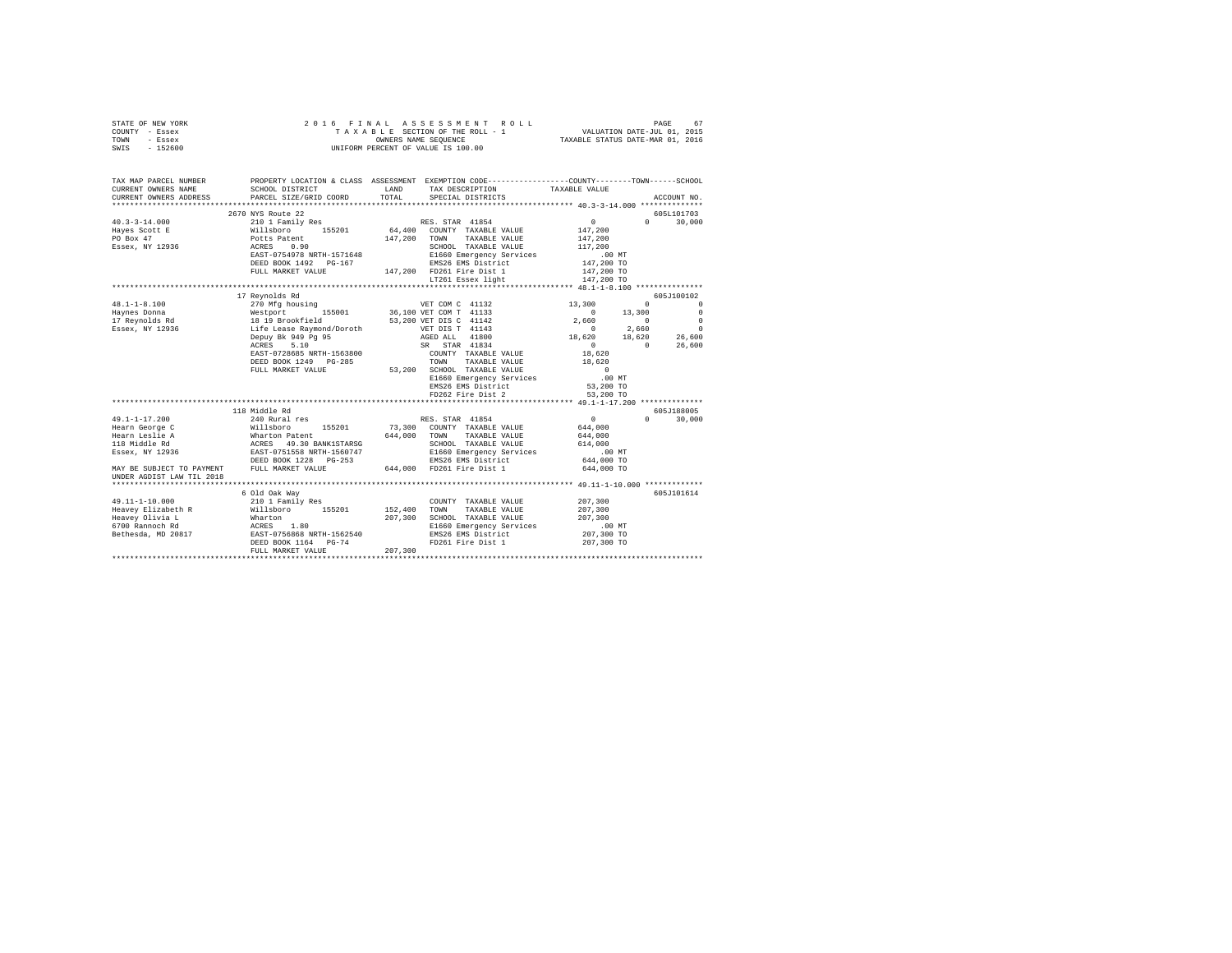| STATE OF NEW YORK |  |  | 2016 FINAL ASSESSMENT ROLL         |                                  | PAGE | 68 |
|-------------------|--|--|------------------------------------|----------------------------------|------|----|
| COUNTY - Essex    |  |  | TAXABLE SECTION OF THE ROLL - 1    | VALUATION DATE-JUL 01, 2015      |      |    |
| TOWN<br>- Essex   |  |  | OWNERS NAME SEOUENCE               | TAXABLE STATUS DATE-MAR 01, 2016 |      |    |
| $-152600$<br>SWIS |  |  | UNIFORM PERCENT OF VALUE IS 100.00 |                                  |      |    |

| TAX MAP PARCEL NUMBER                                                   |                                                                                                                                                                                                                                                   |                        | PROPERTY LOCATION & CLASS ASSESSMENT EXEMPTION CODE-----------------COUNTY-------TOWN------SCHOOL                                                                                                                                                             |                    |                             |
|-------------------------------------------------------------------------|---------------------------------------------------------------------------------------------------------------------------------------------------------------------------------------------------------------------------------------------------|------------------------|---------------------------------------------------------------------------------------------------------------------------------------------------------------------------------------------------------------------------------------------------------------|--------------------|-----------------------------|
| Essex, NY 12936<br>Heurich Gary F                                       | 56 Albee Ln<br>CONSERVATION ESMT % 83.00<br>FULL MARKET VALUE                                                                                                                                                                                     | 241.511                | COUNTY TAXABLE VALUE<br>0141.1111 SCHOOL TAXABLE VALUE 241,511<br>ACRES 63.20 MTM E1660 Emergency Services (1.00 MT<br>EAST-0758359 NRTH-1556917 EMS26 EMS District 241,511 TO<br>PRIOR OWNER ON 3/01/2016 DEED BOOK 1831 PG-289 50261 Fire Dist 1 241,511 TO | 241.511<br>241,511 | 605J101714                  |
|                                                                         |                                                                                                                                                                                                                                                   |                        |                                                                                                                                                                                                                                                               |                    |                             |
| $49.4 - 1 - 2.120$<br>12 Spire Way<br>Essex, NY 12936<br>Heurich Gary F | Albee Ln<br>311 Res vac land - WTRFNT<br>CONSERVATION ESMT % 83.00<br>FULL MARKET VALUE                                                                                                                                                           | 62,747                 | COUNTY TAXABLE VALUE 62,747<br>Heurich Gary F 62,747 (62,747 TOWN TAXABLE VALUE 62,747<br>PRIOR OWNER ON 3/01/2016 DEED BOOK 1831 PG-313 FD261 Fire Dist 1 62,747 TO                                                                                          |                    | 605Z012003                  |
|                                                                         |                                                                                                                                                                                                                                                   |                        |                                                                                                                                                                                                                                                               |                    |                             |
|                                                                         | Albee Ln                                                                                                                                                                                                                                          |                        | 2007 1160 EAST-0761160 NRTH-1556248<br>PRIOR OWNER ON 3/01/2016 DEED BOOK 1831 PG-301<br>Heurich Gary F CONSERVATION ESSAY 1833 DONE ENS26 EMS District 248,963 TO<br>Heurich Gary F CONSERVATION ESSAY & PD262 Pire Dist 2 248,984 TO                        | $\sim$ 0           | 605Z012010<br>$0 \t 30.000$ |
| $49.4 - 1 - 2.160$<br>Heurich Gary F                                    | Albee Ln<br>322 Rural vac>10<br>Willsboro 155201 16,541<br>Judd 16,541<br>$\begin{array}{lllll} \texttt{12} & \texttt{Spire Way} & \texttt{Judd} \\ \texttt{Essex, NY 12936} & \texttt{ACRES} & \texttt{105.40} \end{array}$<br>FULL MARKET VALUE | $16\,,\,541$<br>16,541 | COUNTY TAXABLE VALUE 16,541<br>TOWN TAXABLE VALUE 16,541<br>Judd 16,541 SCHOOL TAXABLE VALUE 16,541<br>ACRES 105.40 16.541 E1660 Emergency Services<br>EXAST-0760149 NRTH-1555197 EMS26 EMS District 16,541 TO<br>FD261 Fire Dist 1                           | 16,541 TO          | 605Z012013                  |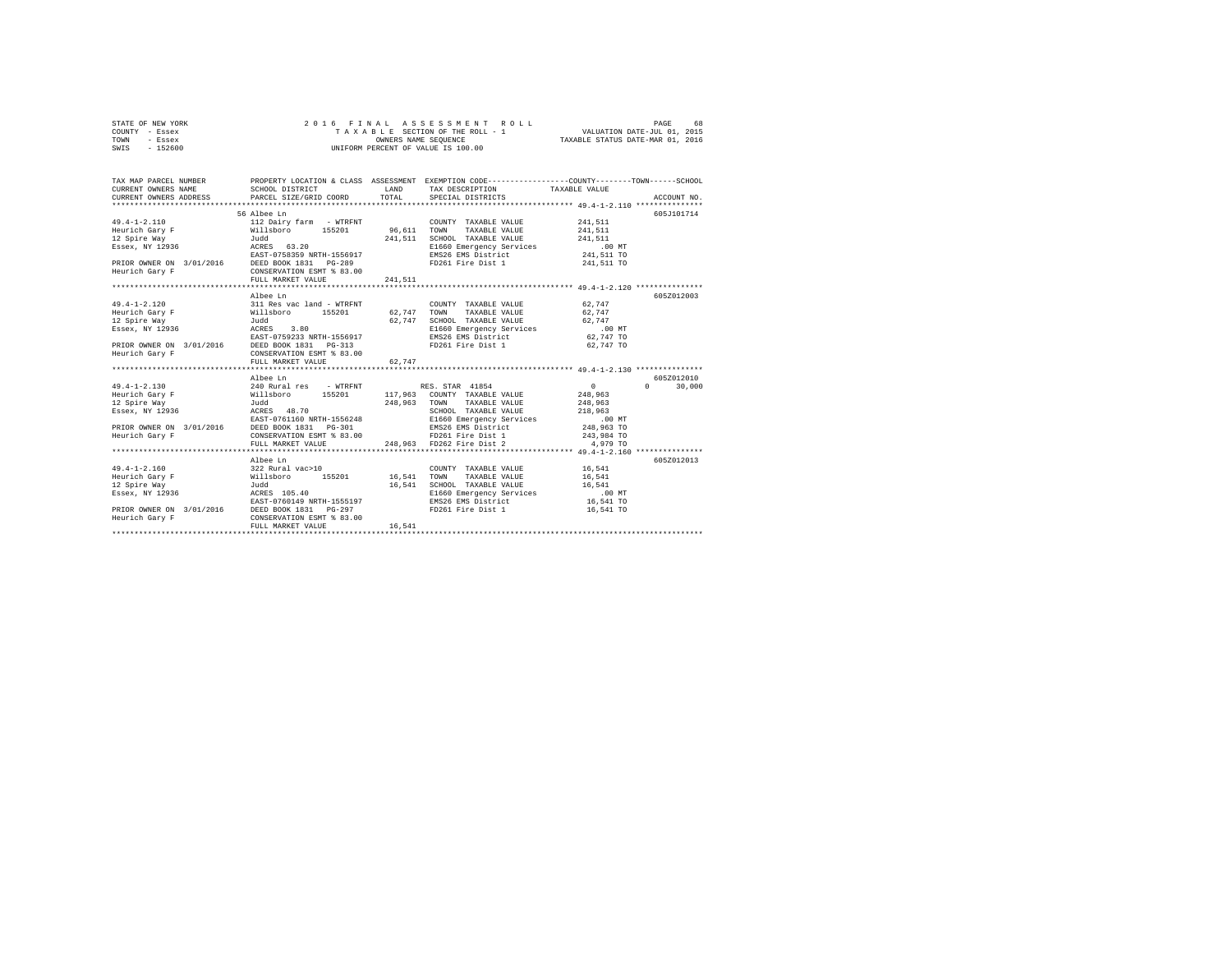| STATE OF NEW YORK | 2016 FINAL ASSESSMENT ROLL         | 69<br>PAGE                       |
|-------------------|------------------------------------|----------------------------------|
| COUNTY - Essex    | TAXABLE SECTION OF THE ROLL - 1    | VALUATION DATE-JUL 01, 2015      |
| TOWN<br>- Essex   | OWNERS NAME SEOUENCE               | TAXABLE STATUS DATE-MAR 01, 2016 |
| $-152600$<br>SWIS | UNIFORM PERCENT OF VALUE IS 100.00 |                                  |

| TAX MAP PARCEL NUMBER |                                                                                                                                                                                                                                                                                                                                                                                                                                                                |         |                                                                                                                                                                              | PROPERTY LOCATION & CLASS ASSESSMENT EXEMPTION CODE---------------COUNTY-------TOWN------SCHOOL |  |
|-----------------------|----------------------------------------------------------------------------------------------------------------------------------------------------------------------------------------------------------------------------------------------------------------------------------------------------------------------------------------------------------------------------------------------------------------------------------------------------------------|---------|------------------------------------------------------------------------------------------------------------------------------------------------------------------------------|-------------------------------------------------------------------------------------------------|--|
|                       | Albee Ln<br>PRIOR OWNER ON 3/01/2016 DEED BOOK 1831 PG-305 PD261 Fire Dist 1 1 1,122 TO<br>Heurich Gary F CONSERVATION ESMT \$ 83.00<br>FULL MARKET VALUE                                                                                                                                                                                                                                                                                                      | 1,122   |                                                                                                                                                                              | 605Z012016                                                                                      |  |
|                       |                                                                                                                                                                                                                                                                                                                                                                                                                                                                |         |                                                                                                                                                                              |                                                                                                 |  |
| $49.4 - 1 - 3.000$    | 175 Lighthouse Way<br>260 Seasonal res - WTRFNT<br>$\begin{array}{ccccccccc} \texttt{H3-1-3.000} & \texttt{200} & \texttt{200} & \texttt{200} & \texttt{200} & \texttt{200} & \texttt{200} & \texttt{200} & \texttt{200} & \texttt{200} & \texttt{200} & \texttt{200} & \texttt{200} & \texttt{200} & \texttt{200} & \texttt{200} & \texttt{200} & \texttt{200} & \texttt{200} & \texttt{200} & \texttt{200} & \texttt{200} & \texttt{20$<br>FULL MARKET VALUE | 288,437 | COUNTY TAXABLE VALUE<br>SCHOOL TAXABLE VALUE 288,437<br>E1660 Emergency Services .00 MT<br>EMS26 EMS District 288,437 TO                                                     | 605J101706<br>288,437<br>288,437                                                                |  |
|                       | Lighthouse Way<br>49.4-1-6.120 10<br>Heurich Gary F (1111) 714 Rural Vac<10 - WTRFNT (28,750 TOWN<br>Heurich Gary F (1111) 7128,750 7000<br>12 28,750 SCHOO 7136 7000 712936 7000 712936 7000 712936 71200 71200 71200 71200 71200 71200 71200 71200 7                                                                                                                                                                                                         |         | COUNTY TAXABLE VALUE 28,750<br>TAXABLE VALUE<br>SCHOOL TAXABLE VALUE 28,750<br>E1660 Emergency Services 00 MT<br>EMS26 EMS District 28,750 TO<br>28,750 TO                   | 605Z012004<br>28,750<br>23,288 TO<br>5,463 TO                                                   |  |
|                       | Lake Shore Rd<br>322 Rural vac>10<br>49.4-1-9.110 and more and 122 and 19.856<br>Heurich Gary F Willsboro 155201 19,856<br>12 Spire Way and 2021 19,856<br>12 Spire Way and 2028 12.80<br>Essex, NY 12936 ACEES 121.80<br>12 North Martin 1555245<br>EAST-0757479 NRTH-1555245<br>DEEDR OWNER ON 3/01/2016 DEED BOOK 1831 PG-293<br>Heurich Gary F<br>FULL MARKET VALUE                                                                                        | 19,856  | COUNTY TAXABLE VALUE 19,856<br>TOWN TAXABLE VALUE 19,856<br>SCHOOL TAXABLE VALUE<br>E1660 Emergency Services<br>EMS26 EMS District<br>FD261 Fire Dist 1<br>FD262 Fire Dist 2 | 605J101713<br>19,856<br>$.00$ MT<br>19,856 TO<br>14,892 TO<br>4,964 TO                          |  |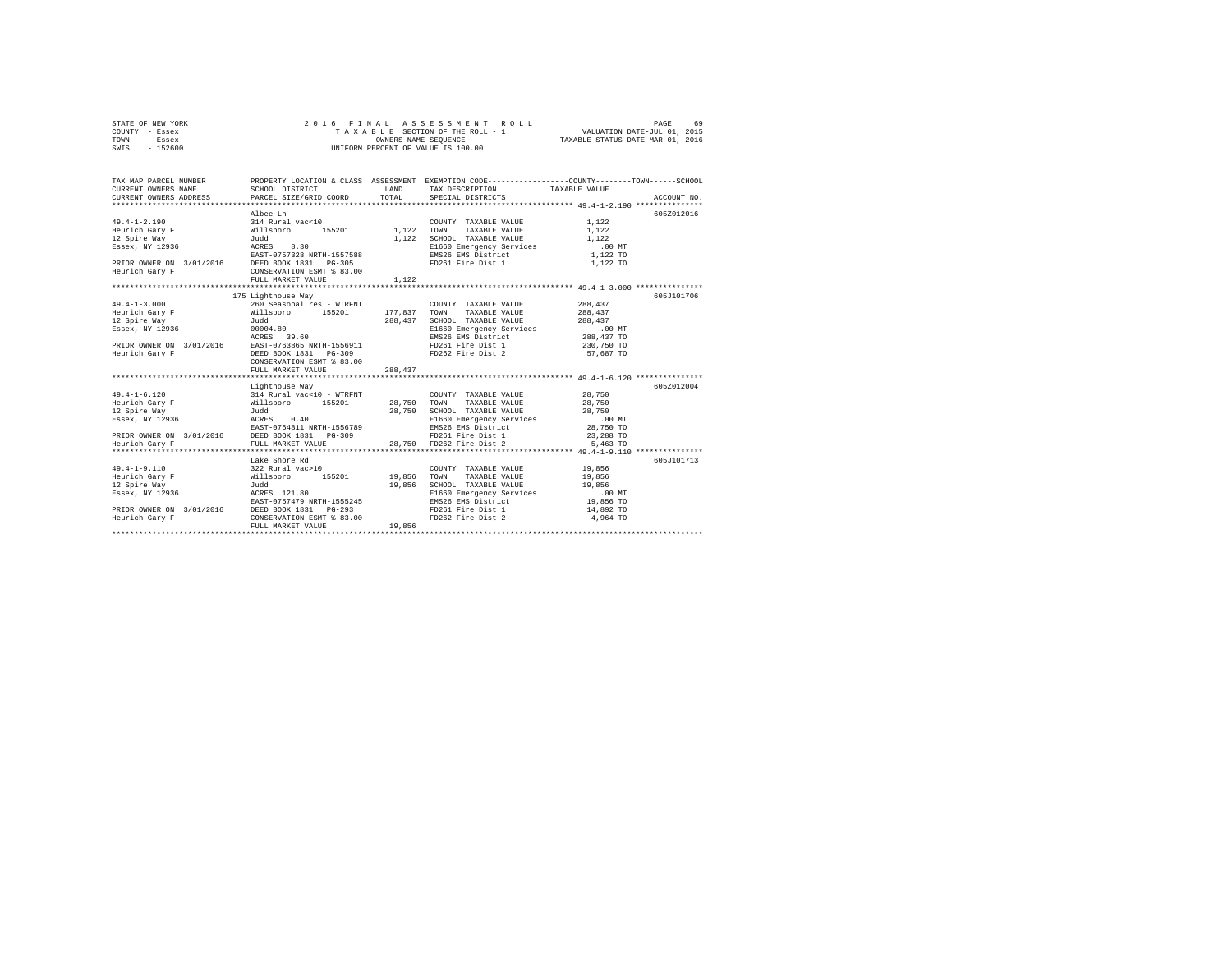| STATE OF NEW YORK |  |  | 2016 FINAL ASSESSMENT ROLL         | 70<br>PAGE                       |
|-------------------|--|--|------------------------------------|----------------------------------|
| COUNTY - Essex    |  |  | TAXABLE SECTION OF THE ROLL - 1    | VALUATION DATE-JUL 01, 2015      |
| TOWN<br>- Essex   |  |  | OWNERS NAME SEOUENCE               | TAXABLE STATUS DATE-MAR 01, 2016 |
| $-152600$<br>SWIS |  |  | UNIFORM PERCENT OF VALUE IS 100.00 |                                  |

|                                                                                                                                                                                                                                                                                                                                                                                                                                                                                         | Lake Shore Rd                                                                                                                                                                                                                                                                                                                                                                          |         |                                                                                                                                                                                                                                                                                                                  | 605J101712      |
|-----------------------------------------------------------------------------------------------------------------------------------------------------------------------------------------------------------------------------------------------------------------------------------------------------------------------------------------------------------------------------------------------------------------------------------------------------------------------------------------|----------------------------------------------------------------------------------------------------------------------------------------------------------------------------------------------------------------------------------------------------------------------------------------------------------------------------------------------------------------------------------------|---------|------------------------------------------------------------------------------------------------------------------------------------------------------------------------------------------------------------------------------------------------------------------------------------------------------------------|-----------------|
|                                                                                                                                                                                                                                                                                                                                                                                                                                                                                         |                                                                                                                                                                                                                                                                                                                                                                                        |         | $\begin{array}{lllll} \texttt{COUNTY} & \texttt{TAXABLE} & \texttt{VALUE} & & & 22,700 \\ \texttt{32,700} & \texttt{m} & \texttt{m} & \texttt{m} & \texttt{m} & \texttt{M} & \texttt{M} \\ \texttt{M} & \texttt{M} & \texttt{M} & \texttt{M} & \texttt{M} & \texttt{M} & \texttt{M} & \texttt{M} \\ \end{array}$ |                 |
|                                                                                                                                                                                                                                                                                                                                                                                                                                                                                         |                                                                                                                                                                                                                                                                                                                                                                                        |         |                                                                                                                                                                                                                                                                                                                  |                 |
|                                                                                                                                                                                                                                                                                                                                                                                                                                                                                         |                                                                                                                                                                                                                                                                                                                                                                                        |         |                                                                                                                                                                                                                                                                                                                  |                 |
|                                                                                                                                                                                                                                                                                                                                                                                                                                                                                         |                                                                                                                                                                                                                                                                                                                                                                                        |         |                                                                                                                                                                                                                                                                                                                  |                 |
|                                                                                                                                                                                                                                                                                                                                                                                                                                                                                         |                                                                                                                                                                                                                                                                                                                                                                                        |         |                                                                                                                                                                                                                                                                                                                  |                 |
|                                                                                                                                                                                                                                                                                                                                                                                                                                                                                         |                                                                                                                                                                                                                                                                                                                                                                                        |         | FD261 Fire Dist 1 22,700 TO                                                                                                                                                                                                                                                                                      |                 |
|                                                                                                                                                                                                                                                                                                                                                                                                                                                                                         | DEED BOOK 1349 PG-256<br>FULL MARKET VALUE 22,700                                                                                                                                                                                                                                                                                                                                      |         |                                                                                                                                                                                                                                                                                                                  |                 |
|                                                                                                                                                                                                                                                                                                                                                                                                                                                                                         |                                                                                                                                                                                                                                                                                                                                                                                        |         |                                                                                                                                                                                                                                                                                                                  |                 |
|                                                                                                                                                                                                                                                                                                                                                                                                                                                                                         | 23 Elm St                                                                                                                                                                                                                                                                                                                                                                              |         |                                                                                                                                                                                                                                                                                                                  | 605J104215      |
| $40.3 - 3 - 13.110$                                                                                                                                                                                                                                                                                                                                                                                                                                                                     | 240 Rural res                                                                                                                                                                                                                                                                                                                                                                          |         | COUNTY TAXABLE VALUE 843,100                                                                                                                                                                                                                                                                                     |                 |
|                                                                                                                                                                                                                                                                                                                                                                                                                                                                                         |                                                                                                                                                                                                                                                                                                                                                                                        |         |                                                                                                                                                                                                                                                                                                                  |                 |
|                                                                                                                                                                                                                                                                                                                                                                                                                                                                                         |                                                                                                                                                                                                                                                                                                                                                                                        |         |                                                                                                                                                                                                                                                                                                                  |                 |
|                                                                                                                                                                                                                                                                                                                                                                                                                                                                                         |                                                                                                                                                                                                                                                                                                                                                                                        |         |                                                                                                                                                                                                                                                                                                                  |                 |
|                                                                                                                                                                                                                                                                                                                                                                                                                                                                                         |                                                                                                                                                                                                                                                                                                                                                                                        |         |                                                                                                                                                                                                                                                                                                                  |                 |
|                                                                                                                                                                                                                                                                                                                                                                                                                                                                                         |                                                                                                                                                                                                                                                                                                                                                                                        |         | FD261 Fire Dist 1<br>LT261 Essex light                                                                                                                                                                                                                                                                           |                 |
|                                                                                                                                                                                                                                                                                                                                                                                                                                                                                         |                                                                                                                                                                                                                                                                                                                                                                                        |         |                                                                                                                                                                                                                                                                                                                  | 843,100 TO      |
|                                                                                                                                                                                                                                                                                                                                                                                                                                                                                         |                                                                                                                                                                                                                                                                                                                                                                                        |         |                                                                                                                                                                                                                                                                                                                  | 843,100 TO C    |
|                                                                                                                                                                                                                                                                                                                                                                                                                                                                                         | FULL MARKET VALUE                                                                                                                                                                                                                                                                                                                                                                      | 843,100 |                                                                                                                                                                                                                                                                                                                  |                 |
|                                                                                                                                                                                                                                                                                                                                                                                                                                                                                         |                                                                                                                                                                                                                                                                                                                                                                                        |         |                                                                                                                                                                                                                                                                                                                  |                 |
|                                                                                                                                                                                                                                                                                                                                                                                                                                                                                         | 32 Elm St                                                                                                                                                                                                                                                                                                                                                                              |         |                                                                                                                                                                                                                                                                                                                  | 605J102015      |
|                                                                                                                                                                                                                                                                                                                                                                                                                                                                                         |                                                                                                                                                                                                                                                                                                                                                                                        |         | COUNTY TAXABLE VALUE 233.100                                                                                                                                                                                                                                                                                     |                 |
|                                                                                                                                                                                                                                                                                                                                                                                                                                                                                         |                                                                                                                                                                                                                                                                                                                                                                                        |         |                                                                                                                                                                                                                                                                                                                  |                 |
|                                                                                                                                                                                                                                                                                                                                                                                                                                                                                         |                                                                                                                                                                                                                                                                                                                                                                                        |         |                                                                                                                                                                                                                                                                                                                  |                 |
| $\texttt{H0.73-2-17.000}\begin{minipage}{0.93\textwidth} \begin{minipage}{0.93\textwidth} \begin{minipage}{0.93\textwidth} \begin{minipage}{0.93\textwidth} \begin{minipage}{0.93\textwidth} \begin{minipage}{0.93\textwidth} \begin{minipage}{0.93\textwidth} \begin{minipage}{0.93\textwidth} \begin{minipage}{0.93\textwidth} \begin{minipage}{0.93\textwidth} \begin{minipage}{0.93\textwidth} \begin{minipage}{0.93\textwidth} \begin{minipage}{0.93\textwidth} \begin{minipage}{$ |                                                                                                                                                                                                                                                                                                                                                                                        |         |                                                                                                                                                                                                                                                                                                                  |                 |
|                                                                                                                                                                                                                                                                                                                                                                                                                                                                                         |                                                                                                                                                                                                                                                                                                                                                                                        |         |                                                                                                                                                                                                                                                                                                                  |                 |
|                                                                                                                                                                                                                                                                                                                                                                                                                                                                                         |                                                                                                                                                                                                                                                                                                                                                                                        |         |                                                                                                                                                                                                                                                                                                                  |                 |
|                                                                                                                                                                                                                                                                                                                                                                                                                                                                                         |                                                                                                                                                                                                                                                                                                                                                                                        |         |                                                                                                                                                                                                                                                                                                                  |                 |
|                                                                                                                                                                                                                                                                                                                                                                                                                                                                                         |                                                                                                                                                                                                                                                                                                                                                                                        |         |                                                                                                                                                                                                                                                                                                                  | 233,100 TO C    |
|                                                                                                                                                                                                                                                                                                                                                                                                                                                                                         | $\begin{tabular}{lllllllllllll} \texttt{ACRES} & 0.28 & \texttt{FD261} \texttt{Fire Dist 1} & 233,100 \texttt{ TO} \\ \texttt{EAST}-0756629 \texttt{NRTH-1571669} & \texttt{LTS261} \texttt{Essex 1ight} & 233,100 \texttt{ TO} \\ \texttt{DEED BOK29} & 731 & \texttt{PG-063} & 53260 \texttt{Eesex Sever Bond} & 233,100 \texttt{ TO} \\ \texttt{FULL MARKET VALUE} & 233,100 & 502$ |         |                                                                                                                                                                                                                                                                                                                  |                 |
|                                                                                                                                                                                                                                                                                                                                                                                                                                                                                         |                                                                                                                                                                                                                                                                                                                                                                                        |         | WD260 Essex water                                                                                                                                                                                                                                                                                                | 233,100 TO C    |
|                                                                                                                                                                                                                                                                                                                                                                                                                                                                                         |                                                                                                                                                                                                                                                                                                                                                                                        |         |                                                                                                                                                                                                                                                                                                                  |                 |
|                                                                                                                                                                                                                                                                                                                                                                                                                                                                                         | Middle Rd                                                                                                                                                                                                                                                                                                                                                                              |         |                                                                                                                                                                                                                                                                                                                  | 605J101809      |
|                                                                                                                                                                                                                                                                                                                                                                                                                                                                                         |                                                                                                                                                                                                                                                                                                                                                                                        |         |                                                                                                                                                                                                                                                                                                                  | 23, 285 23, 285 |
|                                                                                                                                                                                                                                                                                                                                                                                                                                                                                         |                                                                                                                                                                                                                                                                                                                                                                                        |         |                                                                                                                                                                                                                                                                                                                  |                 |
|                                                                                                                                                                                                                                                                                                                                                                                                                                                                                         |                                                                                                                                                                                                                                                                                                                                                                                        |         |                                                                                                                                                                                                                                                                                                                  |                 |
|                                                                                                                                                                                                                                                                                                                                                                                                                                                                                         |                                                                                                                                                                                                                                                                                                                                                                                        |         |                                                                                                                                                                                                                                                                                                                  |                 |
|                                                                                                                                                                                                                                                                                                                                                                                                                                                                                         |                                                                                                                                                                                                                                                                                                                                                                                        |         |                                                                                                                                                                                                                                                                                                                  |                 |
|                                                                                                                                                                                                                                                                                                                                                                                                                                                                                         |                                                                                                                                                                                                                                                                                                                                                                                        |         |                                                                                                                                                                                                                                                                                                                  |                 |
|                                                                                                                                                                                                                                                                                                                                                                                                                                                                                         |                                                                                                                                                                                                                                                                                                                                                                                        |         |                                                                                                                                                                                                                                                                                                                  | 32,900 TO       |
| MAY BE SUBJECT TO PAYMENT<br>DREE AGDIST LAW TIL 2020 DEED BOOK 467 PO-570 PD261 Fire Dist 1<br>DRDER AGDIST LAW TIL 2020 DEED BOOK 467 PALUE 32,900                                                                                                                                                                                                                                                                                                                                    |                                                                                                                                                                                                                                                                                                                                                                                        |         |                                                                                                                                                                                                                                                                                                                  |                 |
|                                                                                                                                                                                                                                                                                                                                                                                                                                                                                         |                                                                                                                                                                                                                                                                                                                                                                                        | 32,900  |                                                                                                                                                                                                                                                                                                                  |                 |
|                                                                                                                                                                                                                                                                                                                                                                                                                                                                                         |                                                                                                                                                                                                                                                                                                                                                                                        |         |                                                                                                                                                                                                                                                                                                                  |                 |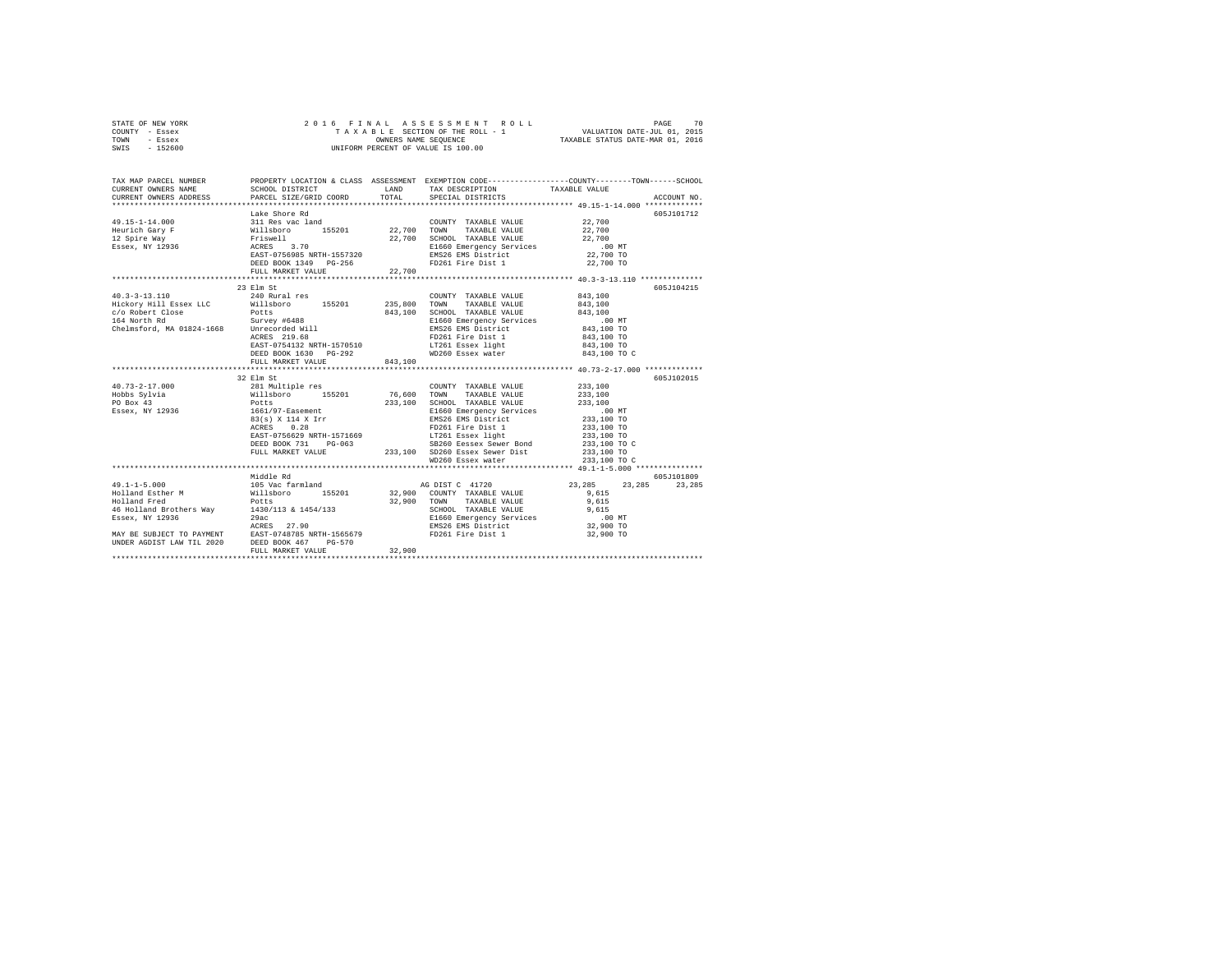|      | STATE OF NEW YORK |  | 2016 FINAL ASSESSMENT ROLL         | PAGE                             |
|------|-------------------|--|------------------------------------|----------------------------------|
|      | COUNTY - Essex    |  | TAXABLE SECTION OF THE ROLL - 1    | VALUATION DATE-JUL 01, 2015      |
| TOWN | - Essex           |  | OWNERS NAME SEOUENCE               | TAXABLE STATUS DATE-MAR 01, 2016 |
| SWIS | - 152600          |  | UNIFORM PERCENT OF VALUE IS 100.00 |                                  |

| TAX MAP PARCEL NUMBER<br>CURRENT OWNERS NAME<br>CURRENT OWNERS ADDRESS                                                       | SCHOOL DISTRICT<br>PARCEL SIZE/GRID COORD                                                                                                                                                                                                                                                            | PROPERTY LOCATION & CLASS ASSESSMENT EXEMPTION CODE----------------COUNTY-------TOWN------SCHOOL<br>LAND<br>TAX DESCRIPTION TAXABLE VALUE<br>TOTAL<br>SPECIAL DISTRICTS                                                                                                                                                                                                                                    | ACCOUNT NO.                                                                                                                                                       |
|------------------------------------------------------------------------------------------------------------------------------|------------------------------------------------------------------------------------------------------------------------------------------------------------------------------------------------------------------------------------------------------------------------------------------------------|------------------------------------------------------------------------------------------------------------------------------------------------------------------------------------------------------------------------------------------------------------------------------------------------------------------------------------------------------------------------------------------------------------|-------------------------------------------------------------------------------------------------------------------------------------------------------------------|
| $49.1 - 1 - 22.000$<br>49.1-1-44<br>Holland Esther M<br>MAY BE SUBJECT TO PAYMENT DEED BOOK 467<br>UNDER AGDIST LAW TIL 2020 | Holland Brothers Way<br>105 Vac farmland<br>Willsboro<br>Wharton & Potts<br>$145$ Holland Brothers Way<br>$1430/113$ & $1454/133$<br>Essex, NY 12936<br>$266.60$<br>$266.60$<br>$266.60$<br>$266.60$<br>$266.60$<br>$268.7 - 0749502$<br>$268.7 - 0749502$<br>$268.7 + 1564841$<br>FULL MARKET VALUE | TAXABLE VALUE 29,327<br>84.500 TOWN<br>SCHOOL TAXABLE VALUE 29,327<br>SCHOOL TAXABLE VALUE<br>E1660 Emergency Services .00 MT<br>Charles .00 TO 34,500 TO<br>FD261 Fire Dist 1 84,500 TO<br>$PG-570$<br>84,500                                                                                                                                                                                             | 605J101807<br>55.173 55.173<br>55,173<br>29,327                                                                                                                   |
| $49.1 - 1 - 23.000$<br>Holland Fred<br>UNDER AGDIST LAW TIL 2020                                                             | 26 Holland Brothers Way<br>112 Dairy farm<br>Wharton<br>46 Holland Brothers Way 1430/113 & 1454/133<br>FULL MARKET VALUE                                                                                                                                                                             | TAXABLE VALUE<br>300.300 FD261 Fire Dist 1                                                                                                                                                                                                                                                                                                                                                                 | 605J101808<br>135,323<br>AG DIST C 41720 135,323 135,323<br>$\begin{smallmatrix}&&0\\&&264\,,\,977\end{smallmatrix}$<br>$\sim$<br>65,300<br>164,977<br>300,300 TO |
| $49.3 - 2 - 17.000$<br>Hollingsworth Donald                                                                                  | 1575 Lake Shore Rd<br>240 Rural res<br>Hollingsworth Veronica Land Judd (1988)<br>1575 Lake Shore Rd (1988 12.50 )<br>1588 Exaex, NY 12936 (1988 1287-0756069 NRTH-1555456<br>DEED BOOK 1328 PG-157<br>FULL MARKET VALUE                                                                             | RES. STAR 41854 0<br>Willsboro 155201 59,500 VETWAR CTS 41120 15,000 15,000<br>TOWN<br>TAXABLE VALUE<br>SCHOOL TAXABLE VALUE 187.200<br>G-157 232,200 E1660 Emergency Services (160 MT<br>232,200 EMS26 EMS District<br>232,200 TD262 Fire Dist 2 232,200 TO                                                                                                                                               | 605J101110<br>$\Omega$<br>30,000<br>15,000<br>217,200<br>217,200                                                                                                  |
| 1575 Lake Shore Rd Wharton<br>Essex, NY 12936                                                                                | 1839 Lake Shore Rd<br>ACRES<br>1.00<br>EAST-0757567 NRTH-1560687<br>DEED BOOK 838<br>PG-086<br>FULL MARKET VALUE                                                                                                                                                                                     | $\verb+49.11-1-58.000   \hspace{2.2cm} 311\ Res\ vac\ land - WTRENT   \hspace{2.2cm} 219,400   \hspace{2.2cm} 700NTY   \hspace{2.2cm} TAXABLE\ VALUE   \hspace{2.2cm} Hollingsworth Donald   \hspace{2.2cm} 219,400   \hspace{2.2cm} 700N N   \hspace{2.2cm} TAXABLE VALUE   \hspace{2.2cm}$<br>COUNTY TAXABLE VALUE<br>219,400<br>SCHOOL TAXABLE VALUE 219,400<br>FD261 Fire Dist 1 219,400 TO<br>219,400 | 605J102008<br>219,400<br>219,400                                                                                                                                  |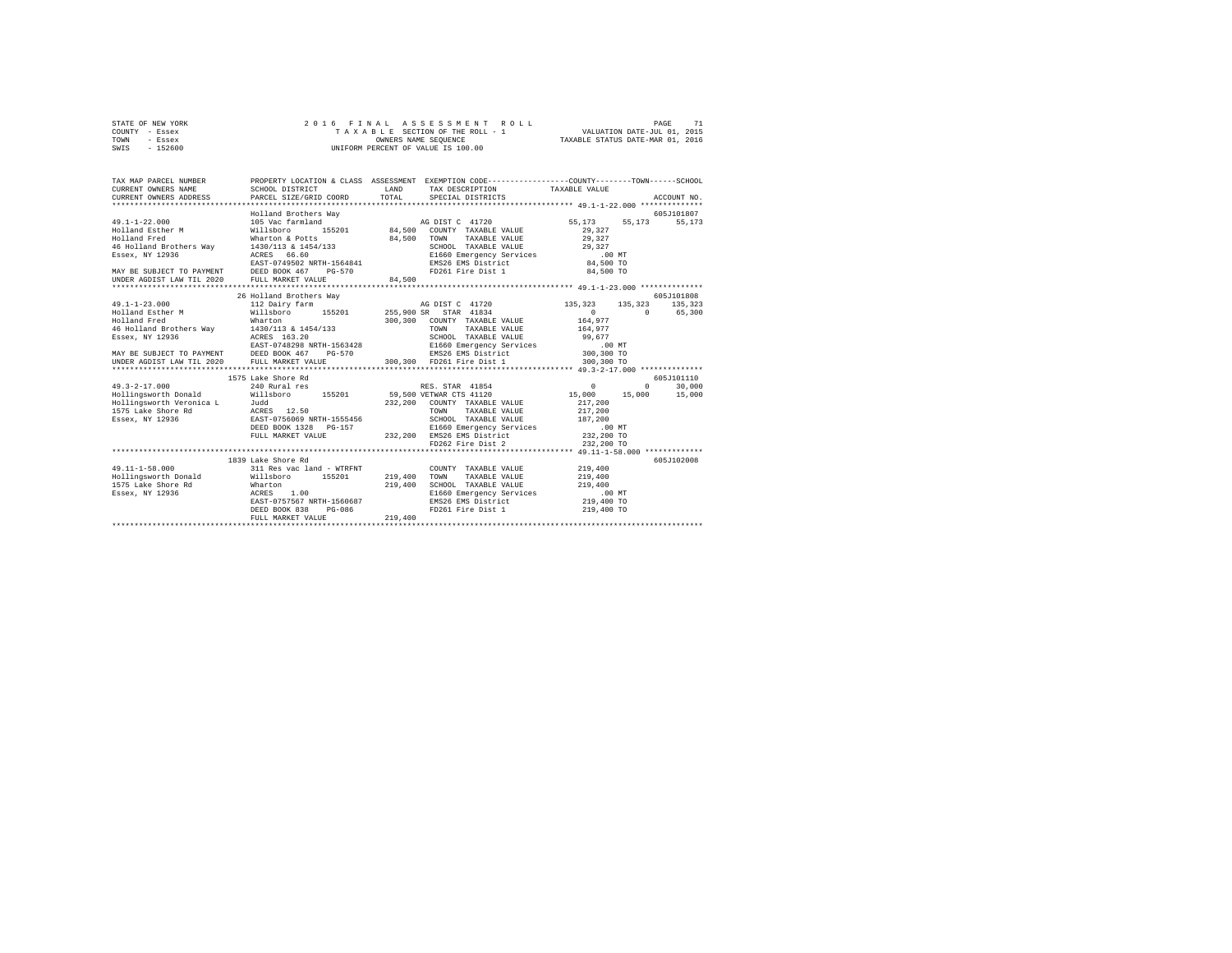| STATE OF NEW YORK<br>COUNTY - Essex<br>TOWN<br>- Essex                                                                                                                                                                                               | 2016 FINAL                |         | OWNERS NAME SEQUENCE<br>UNIFORM PERCENT OF VALUE IS 100.00          |                        |                        |
|------------------------------------------------------------------------------------------------------------------------------------------------------------------------------------------------------------------------------------------------------|---------------------------|---------|---------------------------------------------------------------------|------------------------|------------------------|
| $-152600$<br>SWIS                                                                                                                                                                                                                                    |                           |         |                                                                     |                        |                        |
| TAX MAP PARCEL NUMBER PROPERTY LOCATION & CLASS ASSESSMENT EXEMPTION CODE---------------COUNTY-------TOWN------SCHOOL                                                                                                                                |                           |         |                                                                     |                        |                        |
| CURRENT OWNERS NAME                                                                                                                                                                                                                                  | SCHOOL DISTRICT LAND      |         | TAX DESCRIPTION                                                     | TAXABLE VALUE          |                        |
| CURRENT OWNERS ADDRESS<br>************************                                                                                                                                                                                                   | PARCEL SIZE/GRID COORD    | TOTAL   | SPECIAL DISTRICTS                                                   |                        | ACCOUNT NO.            |
|                                                                                                                                                                                                                                                      |                           |         |                                                                     |                        | 605J101911             |
| $49.69 - 3 - 1.000$                                                                                                                                                                                                                                  |                           |         |                                                                     | $\sim$ 0               | $\mathbf{a}$<br>30,000 |
| Hopkins Mary A                                                                                                                                                                                                                                       |                           |         |                                                                     | 83,600                 |                        |
| 656 Angier Hill Rd                                                                                                                                                                                                                                   |                           |         |                                                                     | 83,600                 |                        |
| Essex, NY 12936                                                                                                                                                                                                                                      |                           |         |                                                                     | 53,600                 |                        |
|                                                                                                                                                                                                                                                      |                           |         |                                                                     | $.00$ MT               |                        |
|                                                                                                                                                                                                                                                      |                           |         |                                                                     | 83,600 TO              |                        |
|                                                                                                                                                                                                                                                      |                           |         |                                                                     | 83,600 TO              |                        |
|                                                                                                                                                                                                                                                      |                           |         | LT262 Whallonsburg light                                            | 83,600 TO              |                        |
|                                                                                                                                                                                                                                                      |                           |         |                                                                     |                        |                        |
|                                                                                                                                                                                                                                                      | Angier Hill Rd            |         |                                                                     |                        | 605J103711             |
| $49.69 - 3 - 2.000$                                                                                                                                                                                                                                  | 314 Rural vac<10          |         | COUNTY TAXABLE VALUE                                                | 17,000                 |                        |
|                                                                                                                                                                                                                                                      |                           |         |                                                                     | 17,000                 |                        |
|                                                                                                                                                                                                                                                      |                           |         |                                                                     | 17,000                 |                        |
|                                                                                                                                                                                                                                                      |                           |         |                                                                     | $.00$ MT               |                        |
|                                                                                                                                                                                                                                                      |                           |         |                                                                     | 17,000 TO              |                        |
|                                                                                                                                                                                                                                                      |                           |         |                                                                     | 17,000 TO<br>17,000 TO |                        |
|                                                                                                                                                                                                                                                      |                           |         |                                                                     |                        |                        |
|                                                                                                                                                                                                                                                      | 571 Cook Rd               |         |                                                                     |                        | 605J101102             |
| $48.76 - 1 - 1.000$                                                                                                                                                                                                                                  | 270 Mfg housing           |         | RES. STAR 41854                                                     | $\sim$ 0               | $0 \t 30.000$          |
|                                                                                                                                                                                                                                                      |                           |         | 23,800 COUNTY TAXABLE VALUE                                         | 37,400                 |                        |
|                                                                                                                                                                                                                                                      |                           |         | 37,400 TOWN TAXABLE VALUE                                           | 37,400                 |                        |
|                                                                                                                                                                                                                                                      |                           |         | SCHOOL TAXABLE VALUE<br>E1660 Texture                               | 7,400                  |                        |
| Holochina Roward Millsboro 155201<br>Hoskina Roward Millsboro 155201<br>Hoskina Roward Priswell<br>571 Cook Rd<br>572 Cook Rd<br>2008 2008 2008 2008<br>2008 2008 2008 2008<br>2008 2008 2009<br>2008 2009 2008 2009<br>2008 2019<br>2008 2019<br>20 |                           |         | E1660 Emergency Services<br>EMS26 EMS District<br>FD262 Fire Dist 2 | $.00$ MT               |                        |
|                                                                                                                                                                                                                                                      |                           |         |                                                                     | 37,400 TO              |                        |
|                                                                                                                                                                                                                                                      | DEED BOOK 631 PG-278      |         |                                                                     | 37,400 TO              |                        |
|                                                                                                                                                                                                                                                      | FULL MARKET VALUE         |         | 37,400 LT262 Whallonsburg light                                     | 37,400 TO              |                        |
|                                                                                                                                                                                                                                                      |                           |         |                                                                     |                        |                        |
|                                                                                                                                                                                                                                                      | 1740 Lake Shore Rd        |         |                                                                     |                        | 605J101815             |
| 49.15-1-11.000                                                                                                                                                                                                                                       | 260 Seasonal res - WTRFNT |         | COUNTY TAXABLE VALUE                                                | 475,800                |                        |
|                                                                                                                                                                                                                                                      |                           |         | 348,800 TOWN TAXABLE VALUE<br>475,800 SCHOOL TAXABLE VALUE          | 475,800<br>475,800     |                        |
|                                                                                                                                                                                                                                                      |                           |         | E1660 Emergency Services                                            | .00 MT                 |                        |
| Houghton Arnold H<br>c/o Keith Houghton<br>6932 Dallas Rd<br>Roanoke, VA 24019                                                                                                                                                                       |                           |         | E1660 Emeryency $\frac{1}{2}$<br>EMS26 EMS District                 | 475,800 TO             |                        |
|                                                                                                                                                                                                                                                      | DEED BOOK 747 PG-70       |         | FD261 Fire Dist 1                                                   | 475,800 TO             |                        |
|                                                                                                                                                                                                                                                      | FULL MARKET VALUE         | 475,800 |                                                                     |                        |                        |
|                                                                                                                                                                                                                                                      |                           |         |                                                                     |                        |                        |
|                                                                                                                                                                                                                                                      | Albee Ln                  |         |                                                                     |                        | 605J101814             |
|                                                                                                                                                                                                                                                      |                           |         |                                                                     | 32,500                 |                        |
|                                                                                                                                                                                                                                                      |                           |         |                                                                     | 32,500                 |                        |
|                                                                                                                                                                                                                                                      |                           |         |                                                                     | 32,500                 |                        |
|                                                                                                                                                                                                                                                      |                           |         |                                                                     | $.00$ MT               |                        |
|                                                                                                                                                                                                                                                      |                           |         |                                                                     | 32,500 TO              |                        |
|                                                                                                                                                                                                                                                      |                           |         |                                                                     | 32,500 TO              |                        |
|                                                                                                                                                                                                                                                      | FULL MARKET VALUE         | 32,500  |                                                                     |                        |                        |
|                                                                                                                                                                                                                                                      |                           |         |                                                                     |                        |                        |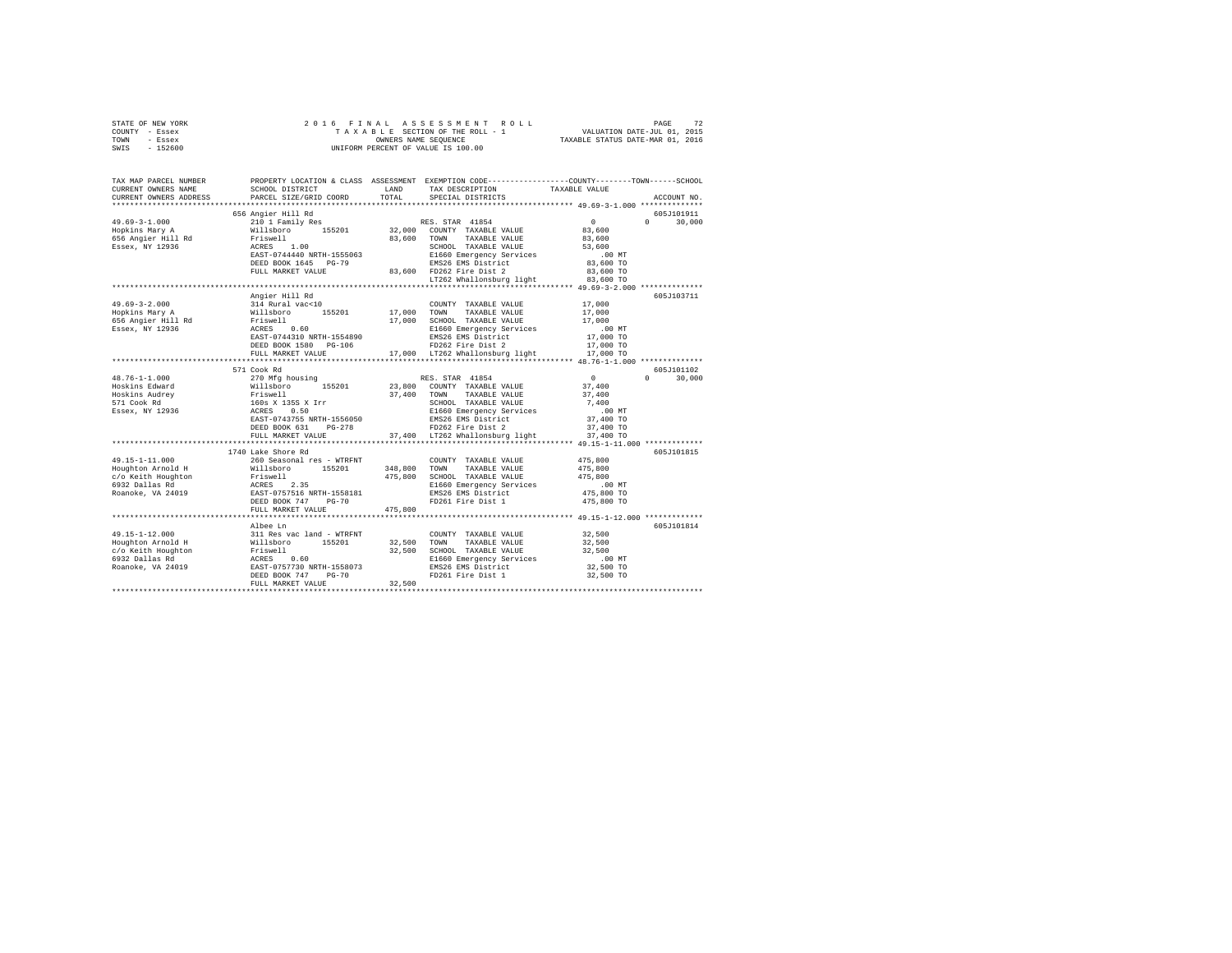| TOWN<br>- Essex<br>SWIS<br>$-152600$          | OWNERS NAME SEQUENCE<br>UNIFORM PERCENT OF VALUE IS 100.00<br>OWNERS NAME SEQUENCE                                                                                                                                                                                                                                                                                                                                                                                                      |         | TAXABLE STATUS DATE-MAR 01, 2016                                                                                                                                                             |                                    |             |
|-----------------------------------------------|-----------------------------------------------------------------------------------------------------------------------------------------------------------------------------------------------------------------------------------------------------------------------------------------------------------------------------------------------------------------------------------------------------------------------------------------------------------------------------------------|---------|----------------------------------------------------------------------------------------------------------------------------------------------------------------------------------------------|------------------------------------|-------------|
| TAX MAP PARCEL NUMBER                         |                                                                                                                                                                                                                                                                                                                                                                                                                                                                                         |         | PROPERTY LOCATION & CLASS ASSESSMENT EXEMPTION CODE---------------COUNTY-------TOWN------SCHOOL                                                                                              |                                    |             |
| CURRENT OWNERS NAME<br>CURRENT OWNERS ADDRESS | SCHOOL DISTRICT LAND<br>PARCEL SIZE/GRID COORD                                                                                                                                                                                                                                                                                                                                                                                                                                          | TOTAL   | TAX DESCRIPTION TAXABLE VALUE<br>SPECIAL DISTRICTS<br>SPECIAL DISTRICTS                                                                                                                      |                                    | ACCOUNT NO. |
|                                               |                                                                                                                                                                                                                                                                                                                                                                                                                                                                                         |         |                                                                                                                                                                                              |                                    |             |
|                                               | 2722 NYS Route 22                                                                                                                                                                                                                                                                                                                                                                                                                                                                       |         |                                                                                                                                                                                              |                                    | 605J100101  |
|                                               |                                                                                                                                                                                                                                                                                                                                                                                                                                                                                         |         |                                                                                                                                                                                              | $\sim$ 0                           | 0 65,300    |
|                                               |                                                                                                                                                                                                                                                                                                                                                                                                                                                                                         |         |                                                                                                                                                                                              | 25,000 25,000                      | 25,000      |
|                                               | $\texttt{H0.73-1-3.000}\begin{minipage}{0.73\textwidth} \begin{minipage}{0.73\textwidth} \begin{minipage}{0.73\textwidth} \begin{minipage}{0.73\textwidth} \begin{minipage}{0.73\textwidth} \begin{minipage}{0.73\textwidth} \begin{minipage}{0.73\textwidth} \begin{minipage}{0.73\textwidth} \begin{minipage}{0.73\textwidth} \begin{minipage}{0.73\textwidth} \begin{minipage}{0.73\textwidth} \begin{minipage}{0.73\textwidth} \begin{minipage}{0.73\textwidth} \begin{minipage}{0$ |         |                                                                                                                                                                                              | 149,400                            |             |
| PO Box 65<br>PO Box 65<br>Essex, NY 12936     | 1649/240-Sewer Easement<br>ACRES 0.27                                                                                                                                                                                                                                                                                                                                                                                                                                                   |         | TAXABLE VALUE<br>TOWN                                                                                                                                                                        | 149,400                            |             |
|                                               |                                                                                                                                                                                                                                                                                                                                                                                                                                                                                         |         | SCHOOL TAXABLE VALUE 84,100<br>ACRES 0.27<br>EAST-0756290 NRTH-1571788 E1660 Emergency Services<br>DEED BOOK 1758 PG-300 EMS26 EMS District<br>FULL MARKET VALUE 174,400 FD261 Fire Dist 1   |                                    |             |
|                                               | EAST-0756290 NRTH-1571788                                                                                                                                                                                                                                                                                                                                                                                                                                                               |         |                                                                                                                                                                                              | .00 MT                             |             |
|                                               |                                                                                                                                                                                                                                                                                                                                                                                                                                                                                         |         |                                                                                                                                                                                              | 00 MT.<br>174,400 TO<br>174,400 TO |             |
|                                               |                                                                                                                                                                                                                                                                                                                                                                                                                                                                                         |         | LT261 Essex light                                                                                                                                                                            |                                    |             |
|                                               |                                                                                                                                                                                                                                                                                                                                                                                                                                                                                         |         | SB260 Eessex Sewer Bond                                                                                                                                                                      | 174,400 TO<br>174,400 TO C         |             |
|                                               |                                                                                                                                                                                                                                                                                                                                                                                                                                                                                         |         | SD260 Essex Sewer Dist                                                                                                                                                                       | 174,400 TO                         |             |
|                                               |                                                                                                                                                                                                                                                                                                                                                                                                                                                                                         |         | WD260 Essex water                                                                                                                                                                            | 174,400 TO C                       |             |
|                                               |                                                                                                                                                                                                                                                                                                                                                                                                                                                                                         |         |                                                                                                                                                                                              |                                    |             |
|                                               | 58 Ridge Way                                                                                                                                                                                                                                                                                                                                                                                                                                                                            |         |                                                                                                                                                                                              |                                    | 605J101904  |
| $49.7 - 3 - 2.000$                            |                                                                                                                                                                                                                                                                                                                                                                                                                                                                                         |         | COUNTY TAXABLE VALUE 194,500                                                                                                                                                                 |                                    |             |
| Houston Sherrill Trust                        |                                                                                                                                                                                                                                                                                                                                                                                                                                                                                         |         | TAXABLE VALUE                                                                                                                                                                                | 194,500                            |             |
|                                               |                                                                                                                                                                                                                                                                                                                                                                                                                                                                                         |         |                                                                                                                                                                                              |                                    |             |
|                                               |                                                                                                                                                                                                                                                                                                                                                                                                                                                                                         |         |                                                                                                                                                                                              |                                    |             |
|                                               |                                                                                                                                                                                                                                                                                                                                                                                                                                                                                         |         |                                                                                                                                                                                              | 00 MT<br>194,500 TO<br>194,500 TO  |             |
|                                               | FULL MARKET VALUE                                                                                                                                                                                                                                                                                                                                                                                                                                                                       | 194,500 |                                                                                                                                                                                              |                                    |             |
|                                               |                                                                                                                                                                                                                                                                                                                                                                                                                                                                                         |         |                                                                                                                                                                                              |                                    |             |
|                                               | 48 Alden Rd                                                                                                                                                                                                                                                                                                                                                                                                                                                                             |         |                                                                                                                                                                                              |                                    | 605J101905  |
| $48.3 - 1 - 25.000$                           | 270 Mfg housing<br>Westport 155001                                                                                                                                                                                                                                                                                                                                                                                                                                                      |         | $\begin{tabular}{lllllllllll} \multicolumn{2}{c}{\text{COUNTY}} & \text{TAXABLE VALUE} & & & 33,900 \\ \multicolumn{2}{c}{\text{TOWN}} & \text{TAXABLE VALUE} & & & 33,900 \\ \end{tabular}$ |                                    |             |
| Howard Aletha S                               |                                                                                                                                                                                                                                                                                                                                                                                                                                                                                         |         | 32,000 TOWN TAXABLE VALUE                                                                                                                                                                    |                                    |             |
| 48 Alden Rd                                   | Taylor & Kimball 35 33,900<br>ACRES 1.00                                                                                                                                                                                                                                                                                                                                                                                                                                                |         | SCHOOL TAXABLE VALUE                                                                                                                                                                         | 33,900                             |             |
| Westport, NY 12993                            | EAST-0725802 NRTH-1551143                                                                                                                                                                                                                                                                                                                                                                                                                                                               |         | E1660 Emergency Services<br>E1660 Emergency Services<br>EMS26 EMS District                                                                                                                   | 00 MT.<br>33,900 TO                |             |
|                                               | DEED BOOK 1617 PG-90                                                                                                                                                                                                                                                                                                                                                                                                                                                                    |         | FD262 Fire Dist 2                                                                                                                                                                            | 33,900 TO                          |             |
|                                               | FULL MARKET VALUE                                                                                                                                                                                                                                                                                                                                                                                                                                                                       | 33,900  |                                                                                                                                                                                              |                                    |             |
|                                               |                                                                                                                                                                                                                                                                                                                                                                                                                                                                                         |         |                                                                                                                                                                                              |                                    |             |
|                                               | 2748 Essex Rd                                                                                                                                                                                                                                                                                                                                                                                                                                                                           |         |                                                                                                                                                                                              |                                    | 6079905013  |
|                                               |                                                                                                                                                                                                                                                                                                                                                                                                                                                                                         |         | COUNTY TAXABLE VALUE                                                                                                                                                                         | 284,900                            |             |
|                                               |                                                                                                                                                                                                                                                                                                                                                                                                                                                                                         |         | TOWN<br>TAXABLE VALUE                                                                                                                                                                        | 284,900                            |             |
|                                               |                                                                                                                                                                                                                                                                                                                                                                                                                                                                                         |         |                                                                                                                                                                                              | 284,900                            |             |
|                                               |                                                                                                                                                                                                                                                                                                                                                                                                                                                                                         |         | E1660 Emergency Services                                                                                                                                                                     | 00 MT.<br>284,900 TO               |             |
|                                               | EAST-0756925 NRTH-1572071                                                                                                                                                                                                                                                                                                                                                                                                                                                               |         | EMS26 EMS District                                                                                                                                                                           |                                    |             |
|                                               |                                                                                                                                                                                                                                                                                                                                                                                                                                                                                         |         | DEED BOOK 1465 PG-54 PD261 Fire Dist 1 284,900 TO<br>FULL MARKET VALUE 284,900 LT261 Essex light 284,900 TO 284,900 TO<br>284,900 TO 284,900 SB260 Eessex Sewer Bond 284,900 TO C            |                                    |             |
|                                               |                                                                                                                                                                                                                                                                                                                                                                                                                                                                                         |         |                                                                                                                                                                                              |                                    |             |
|                                               |                                                                                                                                                                                                                                                                                                                                                                                                                                                                                         |         | SD260 Essex Sewer Dist                                                                                                                                                                       | 284,900 TO                         |             |
|                                               |                                                                                                                                                                                                                                                                                                                                                                                                                                                                                         |         | WD260 Essex water                                                                                                                                                                            | 284,900 TO C                       |             |
|                                               |                                                                                                                                                                                                                                                                                                                                                                                                                                                                                         |         |                                                                                                                                                                                              |                                    |             |

STATE OF NEW YORK 2 0 1 6 F I N A L A S S E S S M E N T R O L L PAGE 73 COUNTY - Essex T A X A B L E SECTION OF THE ROLL - 1 VALUATION DATE-JUL 01, 2015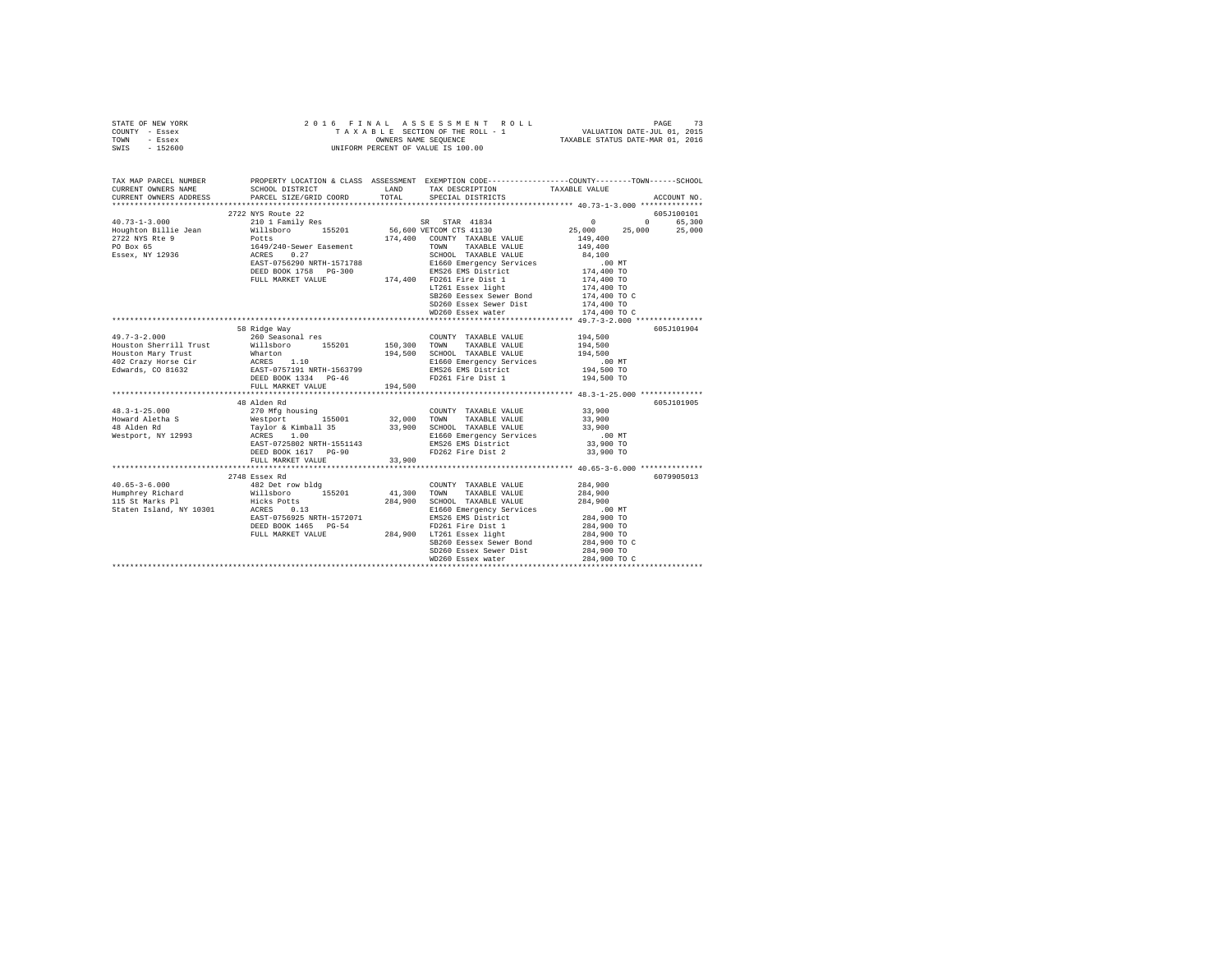| STATE OF NEW YORK                                                                                                                                                                                                                                                                                                                                                                                         |                    |       |                                                                                                                                                                                                                                  |               |               |
|-----------------------------------------------------------------------------------------------------------------------------------------------------------------------------------------------------------------------------------------------------------------------------------------------------------------------------------------------------------------------------------------------------------|--------------------|-------|----------------------------------------------------------------------------------------------------------------------------------------------------------------------------------------------------------------------------------|---------------|---------------|
| COUNTY - Essex                                                                                                                                                                                                                                                                                                                                                                                            |                    |       |                                                                                                                                                                                                                                  |               |               |
| TOWN - Essex                                                                                                                                                                                                                                                                                                                                                                                              |                    |       |                                                                                                                                                                                                                                  |               |               |
| SWIS - 152600                                                                                                                                                                                                                                                                                                                                                                                             |                    |       |                                                                                                                                                                                                                                  |               |               |
|                                                                                                                                                                                                                                                                                                                                                                                                           |                    |       |                                                                                                                                                                                                                                  |               |               |
|                                                                                                                                                                                                                                                                                                                                                                                                           |                    |       |                                                                                                                                                                                                                                  |               |               |
|                                                                                                                                                                                                                                                                                                                                                                                                           |                    |       |                                                                                                                                                                                                                                  |               |               |
|                                                                                                                                                                                                                                                                                                                                                                                                           |                    |       |                                                                                                                                                                                                                                  |               |               |
|                                                                                                                                                                                                                                                                                                                                                                                                           |                    |       | TAX DESCRIPTION                                                                                                                                                                                                                  | TAXABLE VALUE |               |
| CURRENT OWNERS ADDRESS PARCEL SIZE/GRID COORD                                                                                                                                                                                                                                                                                                                                                             |                    | TOTAL | SPECIAL DISTRICTS                                                                                                                                                                                                                |               | ACCOUNT NO.   |
|                                                                                                                                                                                                                                                                                                                                                                                                           |                    |       |                                                                                                                                                                                                                                  |               |               |
|                                                                                                                                                                                                                                                                                                                                                                                                           | 1575 NYS Route 22  |       |                                                                                                                                                                                                                                  |               | 6079905003    |
|                                                                                                                                                                                                                                                                                                                                                                                                           |                    |       |                                                                                                                                                                                                                                  |               |               |
|                                                                                                                                                                                                                                                                                                                                                                                                           |                    |       |                                                                                                                                                                                                                                  |               |               |
|                                                                                                                                                                                                                                                                                                                                                                                                           |                    |       |                                                                                                                                                                                                                                  |               |               |
|                                                                                                                                                                                                                                                                                                                                                                                                           |                    |       |                                                                                                                                                                                                                                  |               |               |
|                                                                                                                                                                                                                                                                                                                                                                                                           |                    |       |                                                                                                                                                                                                                                  |               |               |
|                                                                                                                                                                                                                                                                                                                                                                                                           |                    |       |                                                                                                                                                                                                                                  |               |               |
|                                                                                                                                                                                                                                                                                                                                                                                                           |                    |       |                                                                                                                                                                                                                                  |               |               |
| $\begin{tabular}{lllllllllllll} \multicolumn{3}{l}{{\small 48.76-1-9.000}}&\multicolumn{3}{l}{{\small 48.76-1-9.000}}&\multicolumn{3}{l}{{\small 47.000}}&\multicolumn{3}{l}{{\small 47.000}}&\multicolumn{3}{l}{{\small 47.000}}&\multicolumn{3}{l}{{\small 47.000}}&\multicolumn{3}{l}{{\small 47.000}}&\multicolumn{3}{l}{{\small 47.000}}&\multicolumn{3}{l}{{\small 47.000}}&\multic$                |                    |       |                                                                                                                                                                                                                                  |               |               |
| $\begin{tabular}{l c c c c c} \multicolumn{1}{c}{\textbf{48.76--1-8.000}} & \multicolumn{1}{c}{1586 $\text{NYS} $ \text{ RUC} $ \multicolumn{1}{c}{\textbf{48.76--1-8.000}} & \multicolumn{1}{c}{1586 $\text{NYS} $ \text{ RUC} $ \multicolumn{1}{c}{\textbf{55201}}$ & \multicolumn{1}{c}{\textbf{RES. STRA 41854}} & \multicolumn{1}{c}{\textbf{RUS. STRA 41854}} & \multicolumn{1}{c}{\textbf{171,500$ |                    |       |                                                                                                                                                                                                                                  |               | 605J101906    |
|                                                                                                                                                                                                                                                                                                                                                                                                           |                    |       |                                                                                                                                                                                                                                  |               | $0 \t 30.000$ |
|                                                                                                                                                                                                                                                                                                                                                                                                           |                    |       |                                                                                                                                                                                                                                  |               |               |
|                                                                                                                                                                                                                                                                                                                                                                                                           |                    |       |                                                                                                                                                                                                                                  |               |               |
|                                                                                                                                                                                                                                                                                                                                                                                                           |                    |       |                                                                                                                                                                                                                                  |               |               |
|                                                                                                                                                                                                                                                                                                                                                                                                           |                    |       |                                                                                                                                                                                                                                  |               |               |
|                                                                                                                                                                                                                                                                                                                                                                                                           |                    |       |                                                                                                                                                                                                                                  |               |               |
|                                                                                                                                                                                                                                                                                                                                                                                                           |                    |       |                                                                                                                                                                                                                                  |               |               |
|                                                                                                                                                                                                                                                                                                                                                                                                           |                    |       | FULL MARKET VALUE 171,500 17262 Whallonsburg light 171,500 TO                                                                                                                                                                    |               |               |
|                                                                                                                                                                                                                                                                                                                                                                                                           |                    |       |                                                                                                                                                                                                                                  |               |               |
|                                                                                                                                                                                                                                                                                                                                                                                                           | 2279 Main St       |       |                                                                                                                                                                                                                                  |               | 605J102311    |
|                                                                                                                                                                                                                                                                                                                                                                                                           |                    |       |                                                                                                                                                                                                                                  |               |               |
|                                                                                                                                                                                                                                                                                                                                                                                                           |                    |       |                                                                                                                                                                                                                                  |               |               |
|                                                                                                                                                                                                                                                                                                                                                                                                           |                    |       |                                                                                                                                                                                                                                  |               |               |
|                                                                                                                                                                                                                                                                                                                                                                                                           |                    |       |                                                                                                                                                                                                                                  |               |               |
|                                                                                                                                                                                                                                                                                                                                                                                                           |                    |       |                                                                                                                                                                                                                                  |               |               |
|                                                                                                                                                                                                                                                                                                                                                                                                           |                    |       |                                                                                                                                                                                                                                  |               |               |
|                                                                                                                                                                                                                                                                                                                                                                                                           |                    |       |                                                                                                                                                                                                                                  |               |               |
|                                                                                                                                                                                                                                                                                                                                                                                                           |                    |       |                                                                                                                                                                                                                                  | 323,000 TO    |               |
|                                                                                                                                                                                                                                                                                                                                                                                                           |                    |       | ACRES 0.20 BANKGFNBAT<br>EAST-0756952 NRTH-1571195<br>DEED BOOK 1756 DC-307<br>DEED BOOK 1756 DC-307 5223,000 SD260 Essex Sewer Bist<br>FULL MARKET VALUE 323,000 SD260 Essex Sewer Dist<br>SB260 Eessex Sewer Bond 323,000 TO C |               |               |
|                                                                                                                                                                                                                                                                                                                                                                                                           |                    |       |                                                                                                                                                                                                                                  | 323,000 TO    |               |
|                                                                                                                                                                                                                                                                                                                                                                                                           |                    |       | WD260 Essex water                                                                                                                                                                                                                | 323,000 TO C  |               |
|                                                                                                                                                                                                                                                                                                                                                                                                           |                    |       |                                                                                                                                                                                                                                  |               |               |
|                                                                                                                                                                                                                                                                                                                                                                                                           | 2259 Lake Shore Rd |       |                                                                                                                                                                                                                                  |               | 605J101702    |
|                                                                                                                                                                                                                                                                                                                                                                                                           |                    |       | COUNTY TAXABLE VALUE 272,200                                                                                                                                                                                                     |               |               |
|                                                                                                                                                                                                                                                                                                                                                                                                           |                    |       |                                                                                                                                                                                                                                  | 272,200       |               |
|                                                                                                                                                                                                                                                                                                                                                                                                           |                    |       |                                                                                                                                                                                                                                  | 272,200       |               |
|                                                                                                                                                                                                                                                                                                                                                                                                           |                    |       |                                                                                                                                                                                                                                  | .00MT         |               |
|                                                                                                                                                                                                                                                                                                                                                                                                           |                    |       |                                                                                                                                                                                                                                  | 272,200 TO    |               |
|                                                                                                                                                                                                                                                                                                                                                                                                           |                    |       |                                                                                                                                                                                                                                  |               |               |
|                                                                                                                                                                                                                                                                                                                                                                                                           |                    |       |                                                                                                                                                                                                                                  |               |               |
|                                                                                                                                                                                                                                                                                                                                                                                                           | FULL MARKET VALUE  |       | LT261 Essex light<br>272,200 SB260 Eessex Sewer Bond                                                                                                                                                                             | 272,200 TO C  |               |
|                                                                                                                                                                                                                                                                                                                                                                                                           |                    |       | SD260 Essex Sewer Dist                                                                                                                                                                                                           | $272,200$ TO  |               |
|                                                                                                                                                                                                                                                                                                                                                                                                           |                    |       | WD260 Essex water                                                                                                                                                                                                                | 272,200 TO C  |               |
|                                                                                                                                                                                                                                                                                                                                                                                                           |                    |       |                                                                                                                                                                                                                                  |               |               |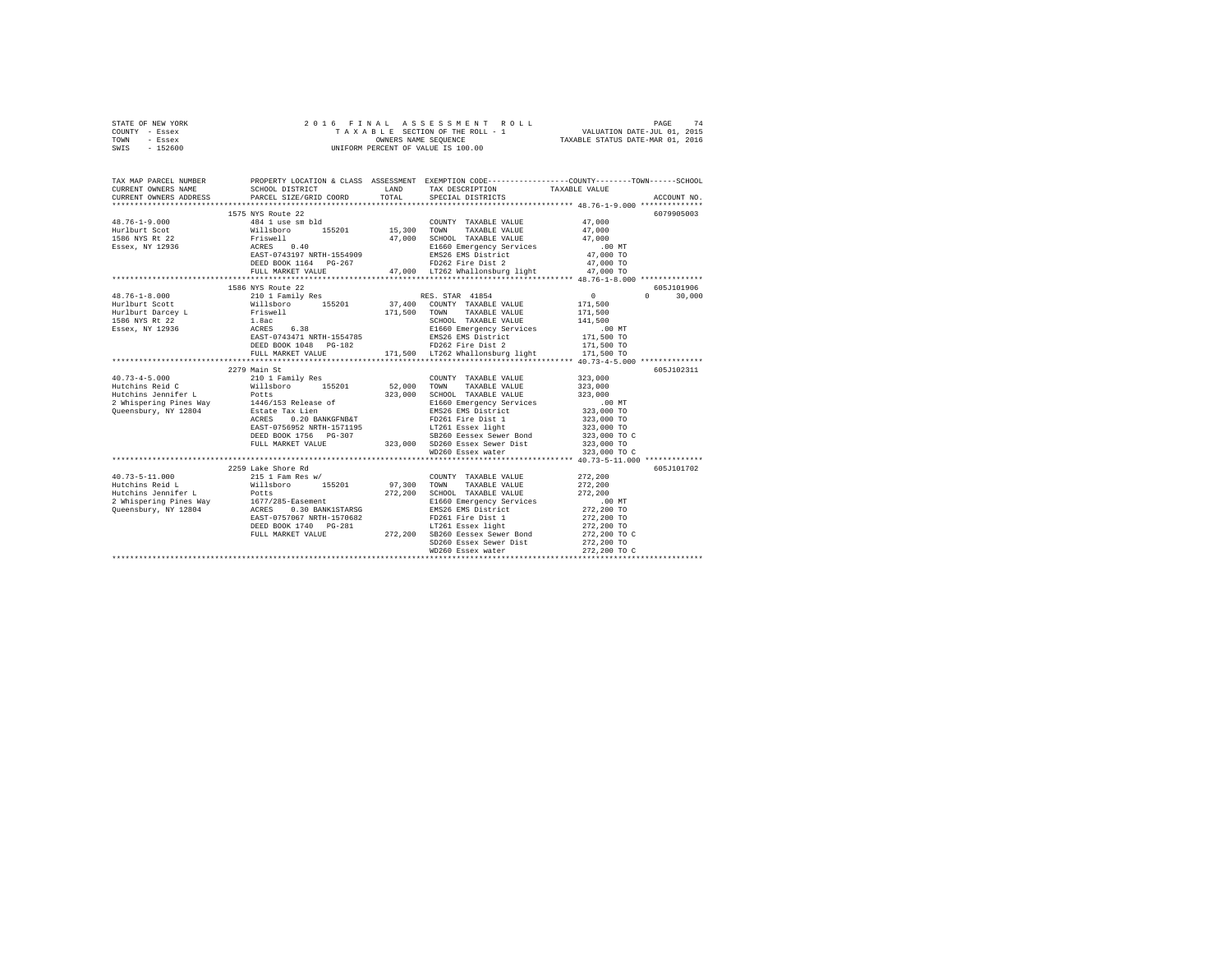| STATE OF NEW YORK | 2016 FINAL ASSESSMENT ROLL         | 75<br>PAGE                       |
|-------------------|------------------------------------|----------------------------------|
| COUNTY - Essex    | TAXABLE SECTION OF THE ROLL - 1    | VALUATION DATE-JUL 01, 2015      |
| TOWN<br>- Essex   | OWNERS NAME SEOUENCE               | TAXABLE STATUS DATE-MAR 01, 2016 |
| $-152600$<br>SWIS | UNIFORM PERCENT OF VALUE IS 100.00 |                                  |

| TAX MAP PARCEL NUMBER |                                                                                                                                                                                                                                              |         |                                                                                                                                                                                                                                                     | PROPERTY LOCATION & CLASS ASSESSMENT EXEMPTION CODE---------------COUNTY-------TOWN------SCHOOL |            |
|-----------------------|----------------------------------------------------------------------------------------------------------------------------------------------------------------------------------------------------------------------------------------------|---------|-----------------------------------------------------------------------------------------------------------------------------------------------------------------------------------------------------------------------------------------------------|-------------------------------------------------------------------------------------------------|------------|
|                       |                                                                                                                                                                                                                                              |         |                                                                                                                                                                                                                                                     |                                                                                                 |            |
|                       | 2736 NYS Route 22                                                                                                                                                                                                                            |         |                                                                                                                                                                                                                                                     |                                                                                                 | 605J104010 |
| $40.73 - 2 - 2.000$   | 210 1 Family Res                                                                                                                                                                                                                             |         | COUNTY TAXABLE VALUE                                                                                                                                                                                                                                | 401,600                                                                                         |            |
|                       |                                                                                                                                                                                                                                              |         | TOWN<br>TAXABLE VALUE                                                                                                                                                                                                                               | 401,600                                                                                         |            |
|                       |                                                                                                                                                                                                                                              |         | SCHOOL TAXABLE VALUE                                                                                                                                                                                                                                | 401,600                                                                                         |            |
|                       |                                                                                                                                                                                                                                              |         |                                                                                                                                                                                                                                                     |                                                                                                 |            |
|                       |                                                                                                                                                                                                                                              |         |                                                                                                                                                                                                                                                     |                                                                                                 |            |
|                       | 0.34<br>ACRES                                                                                                                                                                                                                                |         |                                                                                                                                                                                                                                                     |                                                                                                 |            |
|                       | ACRES 0.34<br>EAST-0756634 NRTH-1571924                                                                                                                                                                                                      |         |                                                                                                                                                                                                                                                     |                                                                                                 |            |
|                       | DEED BOOK 1815 PG-325                                                                                                                                                                                                                        |         |                                                                                                                                                                                                                                                     |                                                                                                 |            |
|                       | FULL MARKET VALUE                                                                                                                                                                                                                            |         |                                                                                                                                                                                                                                                     |                                                                                                 |            |
|                       |                                                                                                                                                                                                                                              |         | = 1,000 SCROOL TAXABLY VALUE = 10.00 MT<br>= 101,000 SCROOL TAXABLY VALUE = 101,600 TO<br>= 101,600 TO<br>= 101,600 TO<br>= 101,600 TO<br>= 101,600 TO<br>= 101,600 TO<br>= 101,600 TO<br>= 101,600 TO<br>= 101,600 TO<br>= 101,600 TO<br>= 101,600 |                                                                                                 |            |
|                       |                                                                                                                                                                                                                                              |         |                                                                                                                                                                                                                                                     |                                                                                                 |            |
|                       | 8 Twin Valley Ln                                                                                                                                                                                                                             |         |                                                                                                                                                                                                                                                     |                                                                                                 | 605J101907 |
|                       |                                                                                                                                                                                                                                              |         | AGED ALL 41800 39,600 39,600                                                                                                                                                                                                                        |                                                                                                 | 39,600     |
|                       |                                                                                                                                                                                                                                              |         |                                                                                                                                                                                                                                                     | $\begin{array}{c} 0 \\ 39,600 \end{array}$<br>$\Omega$                                          | 39,600     |
|                       |                                                                                                                                                                                                                                              |         |                                                                                                                                                                                                                                                     |                                                                                                 |            |
|                       |                                                                                                                                                                                                                                              |         | TAXABLE VALUE 39,600                                                                                                                                                                                                                                |                                                                                                 |            |
|                       |                                                                                                                                                                                                                                              |         |                                                                                                                                                                                                                                                     |                                                                                                 |            |
|                       |                                                                                                                                                                                                                                              |         |                                                                                                                                                                                                                                                     |                                                                                                 |            |
|                       |                                                                                                                                                                                                                                              |         |                                                                                                                                                                                                                                                     |                                                                                                 |            |
|                       | ACRES 2.50 SCHOOL TAXABLE VALUE<br>BASE-0725561 NRTH-1551338 SCHOOL TAXABLE VALUE<br>DEED BOOK 1208 PG-327 EMS26 EMS District 79,200 TO<br>FULL MARKET VALUE<br>PULL ARKET VALUE<br>PULL ARKET VALUE<br>PULL ARKET VALUE<br>PULL ARKET VALUE |         |                                                                                                                                                                                                                                                     |                                                                                                 |            |
|                       |                                                                                                                                                                                                                                              |         |                                                                                                                                                                                                                                                     |                                                                                                 |            |
|                       | 42 Clubhouse Way                                                                                                                                                                                                                             |         |                                                                                                                                                                                                                                                     |                                                                                                 | 605J102110 |
|                       |                                                                                                                                                                                                                                              |         |                                                                                                                                                                                                                                                     | 380,200                                                                                         |            |
|                       |                                                                                                                                                                                                                                              |         |                                                                                                                                                                                                                                                     |                                                                                                 |            |
|                       |                                                                                                                                                                                                                                              |         | SCHOOL TAXABLE VALUE 380,200<br>E1660 Emergency Services .00                                                                                                                                                                                        |                                                                                                 |            |
|                       |                                                                                                                                                                                                                                              |         | E1660 Emergency Services .00 MT<br>EMS26 EMS District 380,200 TO                                                                                                                                                                                    |                                                                                                 |            |
|                       | DEED BOOK 1710 PG-17                                                                                                                                                                                                                         |         | FD261 Fire Dist 1 380,200 TO                                                                                                                                                                                                                        |                                                                                                 |            |
|                       | FULL MARKET VALUE                                                                                                                                                                                                                            | 380,200 |                                                                                                                                                                                                                                                     |                                                                                                 |            |
|                       |                                                                                                                                                                                                                                              |         |                                                                                                                                                                                                                                                     |                                                                                                 |            |
|                       |                                                                                                                                                                                                                                              |         |                                                                                                                                                                                                                                                     |                                                                                                 | 605J102206 |
|                       | 1421 Whallons Bay Rd<br>240 Rural res                                                                                                                                                                                                        |         |                                                                                                                                                                                                                                                     | 212,079 212,079                                                                                 |            |
|                       | 49.1-1-15.100 240 Rural res AG DIST C 41720 212,079<br>19.1-1-15.100 212,079 113boro 155201 462,100 RES. STAR 41854                                                                                                                          |         |                                                                                                                                                                                                                                                     | $\Omega$                                                                                        | 30,000     |
|                       |                                                                                                                                                                                                                                              |         |                                                                                                                                                                                                                                                     |                                                                                                 |            |
|                       |                                                                                                                                                                                                                                              |         |                                                                                                                                                                                                                                                     | 735,721<br>735,721                                                                              |            |
|                       |                                                                                                                                                                                                                                              |         | SCHOOL TAXABLE VALUE 705,721                                                                                                                                                                                                                        |                                                                                                 |            |
|                       |                                                                                                                                                                                                                                              |         |                                                                                                                                                                                                                                                     |                                                                                                 |            |
|                       | MAY BE SUBJECT TO PAYMENT DEED BOOK 1581 PG-137<br>UNDER AGDIST LAW TIL 2020 FULL MARKET VALUE                                                                                                                                               |         |                                                                                                                                                                                                                                                     |                                                                                                 |            |
|                       |                                                                                                                                                                                                                                              |         | E137 1970 11660 Emergency Services 1987, 00 MT<br>1947,800 EMS26 EMS District 1987,800 TO<br>1947,800 19261 Fire Dist 1 1987,800 TO                                                                                                                 |                                                                                                 |            |
|                       |                                                                                                                                                                                                                                              |         |                                                                                                                                                                                                                                                     |                                                                                                 |            |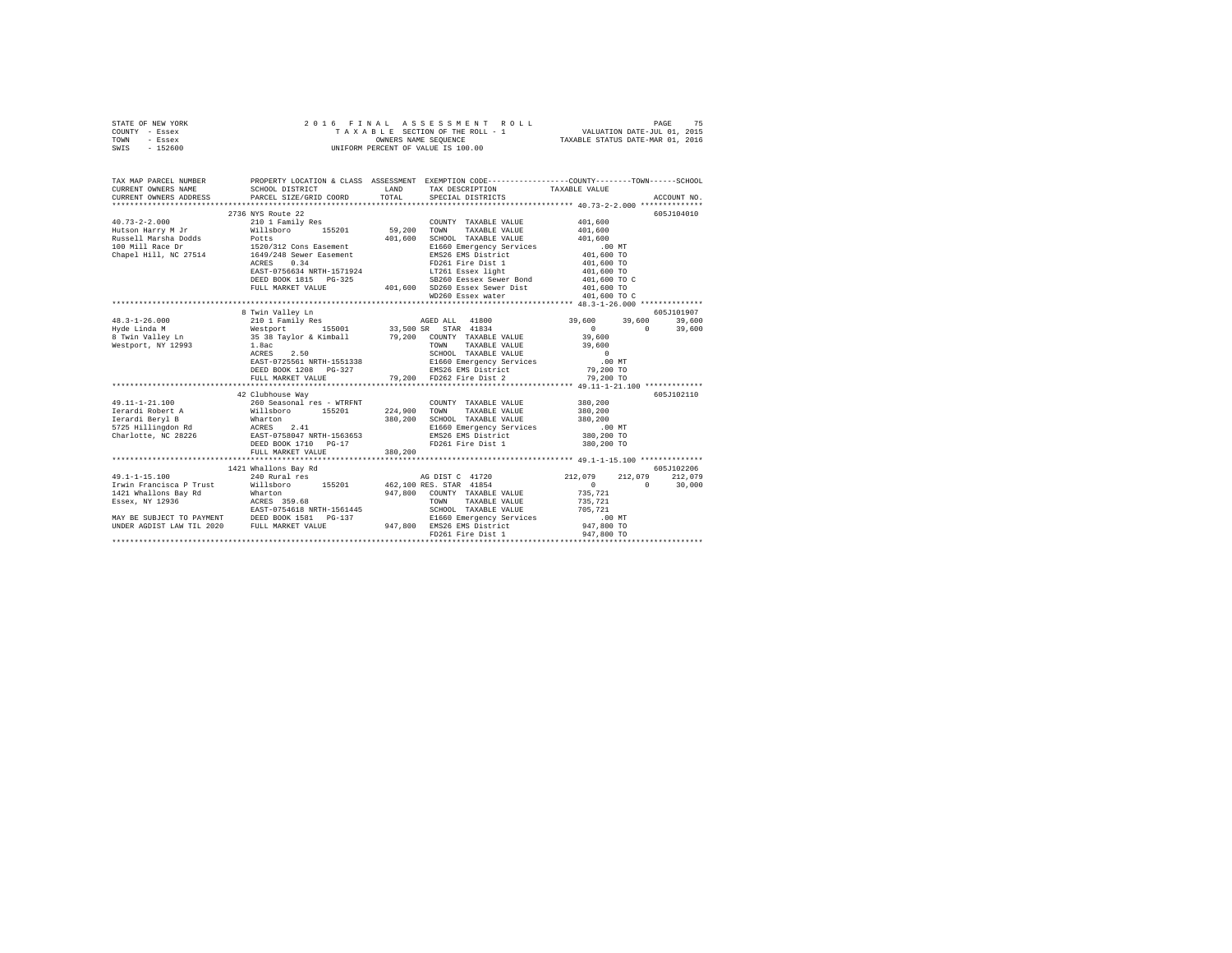| STATE OF NEW YORK | 2016 FINAL ASSESSMENT ROLL         | 76<br>PAGE                       |
|-------------------|------------------------------------|----------------------------------|
| COUNTY - Essex    | TAXABLE SECTION OF THE ROLL - 1    | VALUATION DATE-JUL 01, 2015      |
| TOWN<br>- Essex   | OWNERS NAME SEOUENCE               | TAXABLE STATUS DATE-MAR 01, 2016 |
| - 152600<br>SWIS  | UNIFORM PERCENT OF VALUE IS 100.00 |                                  |

| TAX MAP PARCEL NUMBER<br>CURRENT OWNERS NAME<br>CURRENT OWNERS ADDRESS                                                                                                                                                               | SCHOOL DISTRICT<br>PARCEL SIZE/GRID COORD        | LAND<br>TOTAL | TAX DESCRIPTION<br>SPECIAL DISTRICTS                                                                                                                                                        | PROPERTY LOCATION & CLASS ASSESSMENT EXEMPTION CODE---------------COUNTY-------TOWN-----SCHOOL<br>TAXABLE VALUE<br>ACCOUNT NO. |
|--------------------------------------------------------------------------------------------------------------------------------------------------------------------------------------------------------------------------------------|--------------------------------------------------|---------------|---------------------------------------------------------------------------------------------------------------------------------------------------------------------------------------------|--------------------------------------------------------------------------------------------------------------------------------|
|                                                                                                                                                                                                                                      |                                                  |               |                                                                                                                                                                                             |                                                                                                                                |
|                                                                                                                                                                                                                                      | Whallons Bay Rd                                  |               |                                                                                                                                                                                             | 605J100801                                                                                                                     |
| $49.3 - 2 - 10.000$                                                                                                                                                                                                                  | 322 Rural vac>10                                 |               | COUNTY TAXABLE VALUE                                                                                                                                                                        | 62,300                                                                                                                         |
|                                                                                                                                                                                                                                      |                                                  |               | TAXABLE VALUE 62,300                                                                                                                                                                        |                                                                                                                                |
|                                                                                                                                                                                                                                      |                                                  |               | 62,300 SCHOOL TAXABLE VALUE                                                                                                                                                                 | 62,300                                                                                                                         |
| 12000 12000 12000 12000 12000 12000 12000 12000 131421 Whallons Bay Rd Willsboro<br>1421 Whallons Bay Rd Wharton 62,300 12000 162600<br>1289ex, NY 12936 13660 12000 12000 12000 12000 12000 1201<br>16826 12000 12010 12020 1203    |                                                  |               | E1660 Emergency Services<br>EMS26 EMS District                                                                                                                                              |                                                                                                                                |
|                                                                                                                                                                                                                                      | DEED BOOK 1671 PG-193                            |               | FD261 Fire Dist 1 62,300 TO                                                                                                                                                                 | $62,300$ TO                                                                                                                    |
|                                                                                                                                                                                                                                      | FULL MARKET VALUE                                | 62,300        |                                                                                                                                                                                             |                                                                                                                                |
|                                                                                                                                                                                                                                      |                                                  |               |                                                                                                                                                                                             |                                                                                                                                |
|                                                                                                                                                                                                                                      | Whallons Bay Rd                                  |               |                                                                                                                                                                                             | 605-7100711                                                                                                                    |
| $49.3 - 2 - 11.000$                                                                                                                                                                                                                  |                                                  |               | COUNTY TAXABLE VALUE                                                                                                                                                                        | 300                                                                                                                            |
| Irwin Francisca P Trust                                                                                                                                                                                                              | 314 Rural vac<10 COUNT Villsboro 155201 300 TOWN |               | TAXABLE VALUE                                                                                                                                                                               | 300                                                                                                                            |
| 1421 Whallons Bay Rd                                                                                                                                                                                                                 |                                                  |               |                                                                                                                                                                                             | 300                                                                                                                            |
| Essex, NY 12936                                                                                                                                                                                                                      |                                                  |               |                                                                                                                                                                                             | $.00$ MT                                                                                                                       |
|                                                                                                                                                                                                                                      |                                                  |               |                                                                                                                                                                                             | 300 TO                                                                                                                         |
|                                                                                                                                                                                                                                      |                                                  |               |                                                                                                                                                                                             | 300 TO                                                                                                                         |
|                                                                                                                                                                                                                                      | FULL MARKET VALUE                                | 300           |                                                                                                                                                                                             |                                                                                                                                |
|                                                                                                                                                                                                                                      |                                                  |               |                                                                                                                                                                                             |                                                                                                                                |
|                                                                                                                                                                                                                                      | Jersey St                                        |               |                                                                                                                                                                                             | 605J104501                                                                                                                     |
|                                                                                                                                                                                                                                      |                                                  |               | COUNTY TAXABLE VALUE 48,000                                                                                                                                                                 |                                                                                                                                |
|                                                                                                                                                                                                                                      |                                                  |               |                                                                                                                                                                                             | 48,000                                                                                                                         |
|                                                                                                                                                                                                                                      |                                                  |               |                                                                                                                                                                                             | 48,000                                                                                                                         |
|                                                                                                                                                                                                                                      |                                                  |               |                                                                                                                                                                                             | $.00$ MT                                                                                                                       |
|                                                                                                                                                                                                                                      |                                                  |               |                                                                                                                                                                                             | 48,000 TO                                                                                                                      |
| 39.3-1-7.110 105 Vac farmland COUNTY TAXABLE VALUE<br>IVY Robert H (105 Vac farmland 155201 48,000 TOWN TAXABLE VALUE<br>IVY Robert H (105 Vac farmland 48,000 SCHOOL TAXABLE VALUE<br>1600 Jersey St (19.400 ACRES 49.40) 21660 Eme |                                                  |               |                                                                                                                                                                                             | 48,000 TO                                                                                                                      |
|                                                                                                                                                                                                                                      | FULL MARKET VALUE                                | 48,000        |                                                                                                                                                                                             |                                                                                                                                |
|                                                                                                                                                                                                                                      |                                                  |               |                                                                                                                                                                                             |                                                                                                                                |
|                                                                                                                                                                                                                                      | 1600 Jersey St                                   |               |                                                                                                                                                                                             | 605J101811                                                                                                                     |
| $39.3 - 1 - 20.002$                                                                                                                                                                                                                  | 240 Rural res                                    |               | RES. STAR 41854                                                                                                                                                                             | $\sim$ 0<br>$0 \t 30,000$                                                                                                      |
|                                                                                                                                                                                                                                      |                                                  |               |                                                                                                                                                                                             | 283,900                                                                                                                        |
|                                                                                                                                                                                                                                      |                                                  |               |                                                                                                                                                                                             | 283,900                                                                                                                        |
|                                                                                                                                                                                                                                      |                                                  |               | SCHOOL TAXABLE VALUE                                                                                                                                                                        | 253,900                                                                                                                        |
| Notice that the mail of the control of the mail of the mail of the mail of the mail of the mail of the mail of<br>The mail of the second the service of the service of the services of the services of the services of the servic    |                                                  |               | E1660 Emergency Services                                                                                                                                                                    | $.00$ MT                                                                                                                       |
|                                                                                                                                                                                                                                      | $PG-195$<br>DEED BOOK 898                        |               | EMS26 EMS District                                                                                                                                                                          | 283,900 TO                                                                                                                     |
|                                                                                                                                                                                                                                      | FULL MARKET VALUE                                |               | 283,900 FD262 Fire Dist 2                                                                                                                                                                   | 283,900 TO                                                                                                                     |
|                                                                                                                                                                                                                                      | **********************                           |               |                                                                                                                                                                                             |                                                                                                                                |
|                                                                                                                                                                                                                                      | NYS Route 22                                     |               |                                                                                                                                                                                             | 605J104015                                                                                                                     |
|                                                                                                                                                                                                                                      |                                                  |               |                                                                                                                                                                                             | 3,755 3,755<br>3,755                                                                                                           |
|                                                                                                                                                                                                                                      |                                                  |               |                                                                                                                                                                                             | 41,745                                                                                                                         |
|                                                                                                                                                                                                                                      |                                                  |               | TAXABLE VALUE                                                                                                                                                                               | 41,745                                                                                                                         |
|                                                                                                                                                                                                                                      |                                                  |               |                                                                                                                                                                                             |                                                                                                                                |
|                                                                                                                                                                                                                                      |                                                  |               |                                                                                                                                                                                             |                                                                                                                                |
|                                                                                                                                                                                                                                      |                                                  |               |                                                                                                                                                                                             |                                                                                                                                |
|                                                                                                                                                                                                                                      |                                                  |               | 1570193<br>1570193<br>1660 Emergency Services<br>2.89<br>1660 TO EMS26 EMS District<br>16,500 TO<br>165,500 TO<br>17261 Essex light<br>165,500 TO<br>165,500 TO<br>165,500 TO<br>165,500 TO |                                                                                                                                |
|                                                                                                                                                                                                                                      |                                                  |               |                                                                                                                                                                                             |                                                                                                                                |
|                                                                                                                                                                                                                                      |                                                  |               |                                                                                                                                                                                             |                                                                                                                                |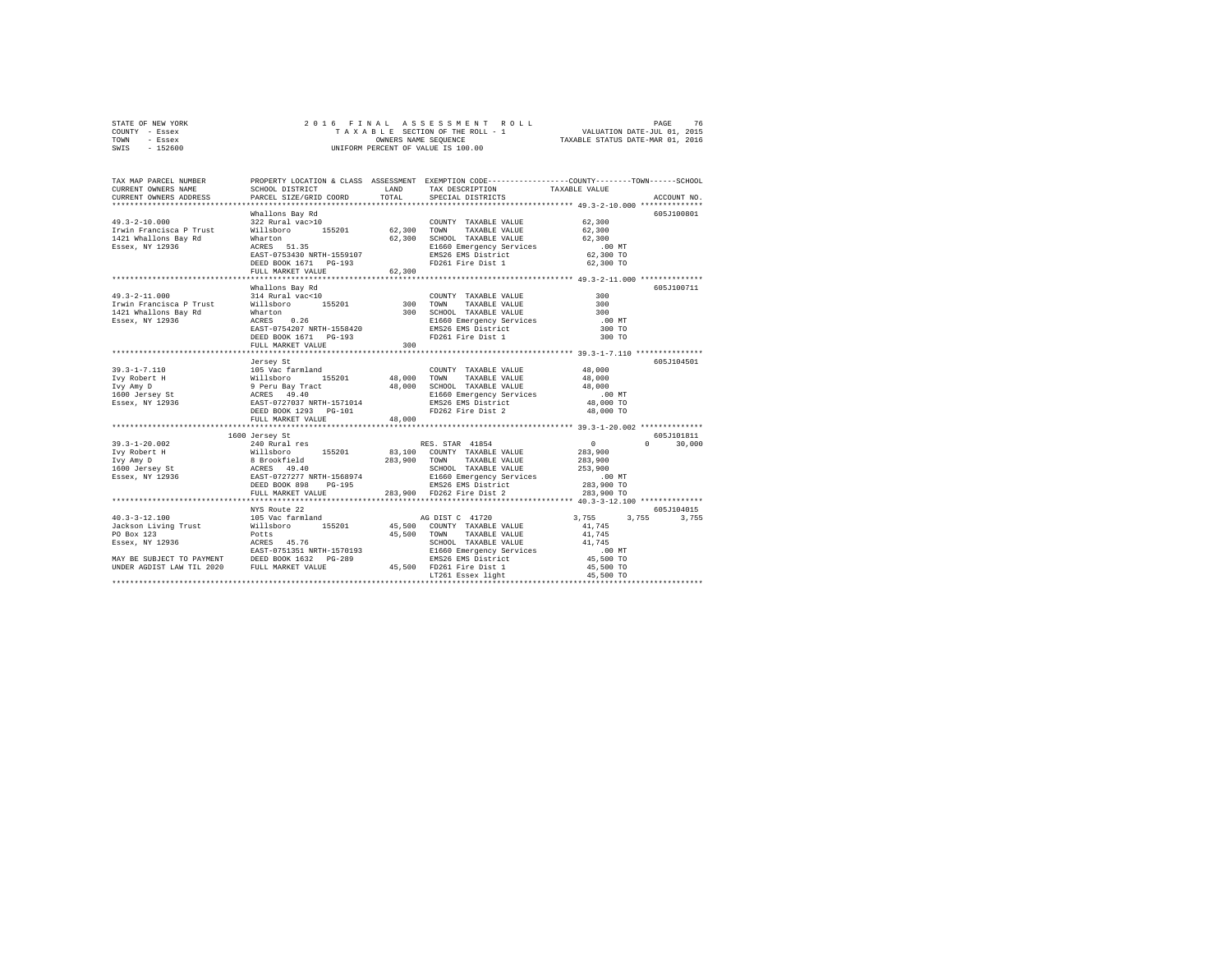| STATE OF NEW YORK | 2016 FINAL ASSESSMENT ROLL         | 77<br>PAGE                       |
|-------------------|------------------------------------|----------------------------------|
| COUNTY - Essex    | TAXABLE SECTION OF THE ROLL - 1    | VALUATION DATE-JUL 01, 2015      |
| TOWN<br>- Essex   | OWNERS NAME SEOUENCE               | TAXABLE STATUS DATE-MAR 01, 2016 |
| - 152600<br>SWIS  | UNIFORM PERCENT OF VALUE IS 100.00 |                                  |

| TAX MAP PARCEL NUMBER<br>CURRENT OWNERS NAME |                                                                                                                                                                                                                                      |        |                              |                                                                                                                          |             |
|----------------------------------------------|--------------------------------------------------------------------------------------------------------------------------------------------------------------------------------------------------------------------------------------|--------|------------------------------|--------------------------------------------------------------------------------------------------------------------------|-------------|
|                                              | CURRENT OWNERS ADDRESS PARCEL SIZE/GRID COORD TOTAL SPECIAL DISTRICTS                                                                                                                                                                |        |                              |                                                                                                                          | ACCOUNT NO. |
|                                              |                                                                                                                                                                                                                                      |        |                              |                                                                                                                          |             |
|                                              | 2538 NYS Route 22                                                                                                                                                                                                                    |        |                              |                                                                                                                          | 605J179005  |
|                                              |                                                                                                                                                                                                                                      |        |                              | $\begin{array}{ccc} 7 \,, 571 & \quad & 7 \,, 571 & \quad & 7 \,, 571 \\ 0 & \quad & 0 & \quad & 30 \,, 000 \end{array}$ |             |
|                                              |                                                                                                                                                                                                                                      |        |                              |                                                                                                                          |             |
|                                              |                                                                                                                                                                                                                                      |        |                              |                                                                                                                          |             |
|                                              |                                                                                                                                                                                                                                      |        |                              |                                                                                                                          |             |
|                                              |                                                                                                                                                                                                                                      |        |                              |                                                                                                                          |             |
|                                              |                                                                                                                                                                                                                                      |        |                              |                                                                                                                          |             |
|                                              |                                                                                                                                                                                                                                      |        |                              |                                                                                                                          |             |
|                                              |                                                                                                                                                                                                                                      |        |                              |                                                                                                                          |             |
|                                              |                                                                                                                                                                                                                                      |        |                              |                                                                                                                          |             |
|                                              |                                                                                                                                                                                                                                      |        |                              |                                                                                                                          |             |
|                                              | 44 Beggs Point St                                                                                                                                                                                                                    |        |                              |                                                                                                                          | 605J101913  |
|                                              |                                                                                                                                                                                                                                      |        |                              |                                                                                                                          |             |
|                                              |                                                                                                                                                                                                                                      |        |                              |                                                                                                                          |             |
|                                              |                                                                                                                                                                                                                                      |        |                              |                                                                                                                          |             |
|                                              |                                                                                                                                                                                                                                      |        |                              |                                                                                                                          |             |
|                                              |                                                                                                                                                                                                                                      |        |                              |                                                                                                                          |             |
|                                              |                                                                                                                                                                                                                                      |        |                              |                                                                                                                          |             |
|                                              |                                                                                                                                                                                                                                      |        |                              |                                                                                                                          |             |
|                                              |                                                                                                                                                                                                                                      |        |                              |                                                                                                                          |             |
|                                              |                                                                                                                                                                                                                                      |        |                              |                                                                                                                          |             |
|                                              |                                                                                                                                                                                                                                      |        |                              |                                                                                                                          |             |
|                                              |                                                                                                                                                                                                                                      |        |                              |                                                                                                                          |             |
|                                              | Lake Shore Rd                                                                                                                                                                                                                        |        |                              |                                                                                                                          | 605J102005  |
| 49.15-1-16.000                               | 311 Res vac land                                                                                                                                                                                                                     |        | COUNTY TAXABLE VALUE 19,400  |                                                                                                                          |             |
|                                              |                                                                                                                                                                                                                                      |        |                              |                                                                                                                          |             |
|                                              |                                                                                                                                                                                                                                      |        |                              |                                                                                                                          |             |
|                                              |                                                                                                                                                                                                                                      |        |                              |                                                                                                                          |             |
|                                              |                                                                                                                                                                                                                                      |        |                              |                                                                                                                          |             |
|                                              |                                                                                                                                                                                                                                      |        |                              |                                                                                                                          |             |
|                                              |                                                                                                                                                                                                                                      |        |                              |                                                                                                                          |             |
|                                              |                                                                                                                                                                                                                                      | 19,400 |                              |                                                                                                                          |             |
|                                              | FULL MARKET VALUE                                                                                                                                                                                                                    |        |                              |                                                                                                                          |             |
|                                              |                                                                                                                                                                                                                                      |        |                              |                                                                                                                          |             |
|                                              | 43 Leaning Rd<br>43 Leaning Rd<br>240 Rural res                                                                                                                                                                                      |        | COUNTY TAXABLE VALUE 117,800 |                                                                                                                          | 605J102002  |
| $48.2 - 1 - 17.000$                          |                                                                                                                                                                                                                                      |        |                              |                                                                                                                          |             |
|                                              |                                                                                                                                                                                                                                      |        |                              |                                                                                                                          |             |
|                                              | 19.4-11.000 1000 1000 1000 1000 10000 10000 10000 10000 10000 10000 10000 10000 10000 10000 10000 10000 10000<br>19.4-2.1.000 10000 10000 10000 10000 10000 10000 10000 10000 10000 10000 10000 10000 10000 10000 10000 10000<br>117 |        |                              |                                                                                                                          |             |
|                                              |                                                                                                                                                                                                                                      |        |                              |                                                                                                                          |             |
|                                              |                                                                                                                                                                                                                                      |        |                              |                                                                                                                          |             |
|                                              | DEED BOOK 1142 PG-147<br>FULL MARKET VALUE 117,800                                                                                                                                                                                   |        | FD262 Fire Dist 2            | 117,800 TO                                                                                                               |             |
|                                              |                                                                                                                                                                                                                                      |        |                              |                                                                                                                          |             |
|                                              |                                                                                                                                                                                                                                      |        |                              |                                                                                                                          |             |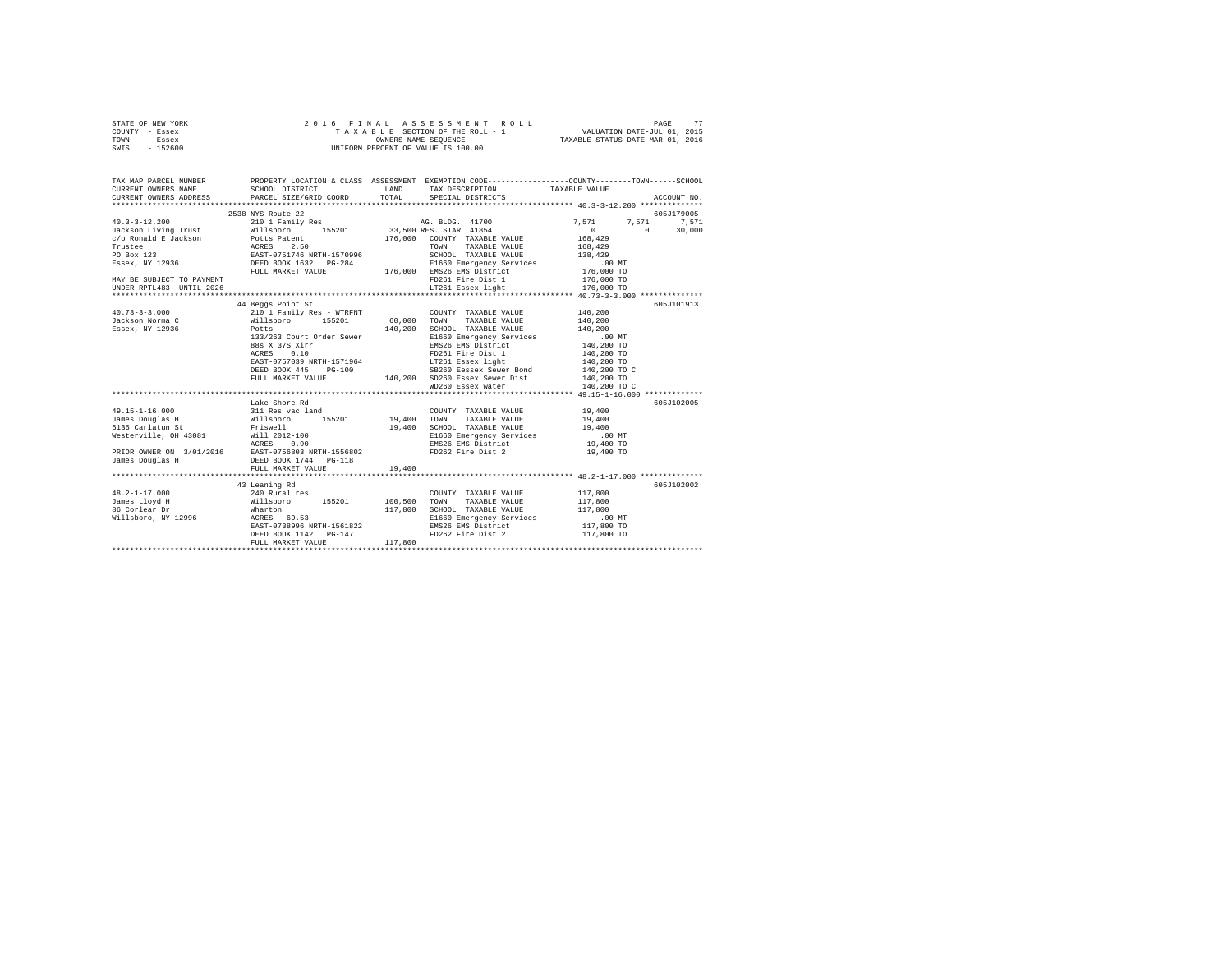| STATE OF NEW YORK<br>COUNTY - Essex<br>TOWN - Essex<br>SWIS - 152600                                                                                                                                                            | 2016 FINAL ASSESSMENT R<br>TAXABLE SECTION OF THE ROLL - 1<br>ONNERS NAME SEQUENCE<br>UNIFORM PERCENT OF VALUE IS 100.00 |        | FINAL ASSESSMENT ROLL PAGE 78<br>TAXABLE SECTION OF THE ROLL - 1 VALUATION DATE-JUL 01, 2015<br>OWNERS NAME SEQUENCE TAXABLE STATUS DATE-MAR 01, 2016 |             |                             |
|---------------------------------------------------------------------------------------------------------------------------------------------------------------------------------------------------------------------------------|--------------------------------------------------------------------------------------------------------------------------|--------|-------------------------------------------------------------------------------------------------------------------------------------------------------|-------------|-----------------------------|
| TAX MAP PARCEL NUMBER     PROPERTY LOCATION & CLASS ASSESSMENT EXEMPTION CODE--------------COUNTY-------TOWN------SCHOOL DISTRICT     LAND   TAX DESCRIPTION     TAXABLE VALUE<br>CURRENT OWNERS NAME<br>CURRENT OWNERS ADDRESS | PARCEL SIZE/GRID COORD TOTAL                                                                                             |        | SPECIAL DISTRICTS                                                                                                                                     |             | ACCOUNT NO.                 |
|                                                                                                                                                                                                                                 |                                                                                                                          |        |                                                                                                                                                       |             |                             |
|                                                                                                                                                                                                                                 | 1809 NYS Route 22                                                                                                        |        |                                                                                                                                                       |             | 605J102607                  |
|                                                                                                                                                                                                                                 |                                                                                                                          |        |                                                                                                                                                       |             |                             |
|                                                                                                                                                                                                                                 | FULL MARKET VALUE 157,400 LT262 Whallonsburg light 157,400 TO                                                            |        |                                                                                                                                                       |             |                             |
|                                                                                                                                                                                                                                 |                                                                                                                          |        |                                                                                                                                                       |             |                             |
|                                                                                                                                                                                                                                 | 1823 NYS Route 22                                                                                                        |        |                                                                                                                                                       |             | 605J102003                  |
|                                                                                                                                                                                                                                 |                                                                                                                          |        |                                                                                                                                                       |             |                             |
|                                                                                                                                                                                                                                 |                                                                                                                          |        |                                                                                                                                                       |             |                             |
|                                                                                                                                                                                                                                 |                                                                                                                          |        |                                                                                                                                                       |             |                             |
|                                                                                                                                                                                                                                 |                                                                                                                          |        |                                                                                                                                                       |             |                             |
|                                                                                                                                                                                                                                 |                                                                                                                          |        |                                                                                                                                                       |             |                             |
|                                                                                                                                                                                                                                 | ACRES 7.50 FD262 Fire Dist 2<br>EAST-0744530 NRTH-1560749 LT262 Whallonsburg light                                       |        |                                                                                                                                                       |             |                             |
|                                                                                                                                                                                                                                 | DEED BOOK 912 PG-267<br>FULL MARKET VALUE                                                                                | 46,900 |                                                                                                                                                       | $46,900$ TO |                             |
|                                                                                                                                                                                                                                 |                                                                                                                          |        |                                                                                                                                                       |             |                             |
|                                                                                                                                                                                                                                 | 1666 Lake Shore Rd                                                                                                       |        |                                                                                                                                                       |             | 605J102001                  |
|                                                                                                                                                                                                                                 |                                                                                                                          |        |                                                                                                                                                       |             |                             |
|                                                                                                                                                                                                                                 | FULL MARKET VALUE 87,000                                                                                                 |        |                                                                                                                                                       |             |                             |
|                                                                                                                                                                                                                                 |                                                                                                                          |        |                                                                                                                                                       |             |                             |
|                                                                                                                                                                                                                                 | 1712 Jersey St                                                                                                           |        | AG DIST C 41720 17,915                                                                                                                                |             | 605J197013<br>17,915 17,915 |
|                                                                                                                                                                                                                                 |                                                                                                                          |        |                                                                                                                                                       |             |                             |
|                                                                                                                                                                                                                                 |                                                                                                                          |        |                                                                                                                                                       |             |                             |
|                                                                                                                                                                                                                                 |                                                                                                                          |        |                                                                                                                                                       |             |                             |
|                                                                                                                                                                                                                                 |                                                                                                                          |        |                                                                                                                                                       |             |                             |
|                                                                                                                                                                                                                                 |                                                                                                                          |        |                                                                                                                                                       |             |                             |
|                                                                                                                                                                                                                                 |                                                                                                                          |        |                                                                                                                                                       |             |                             |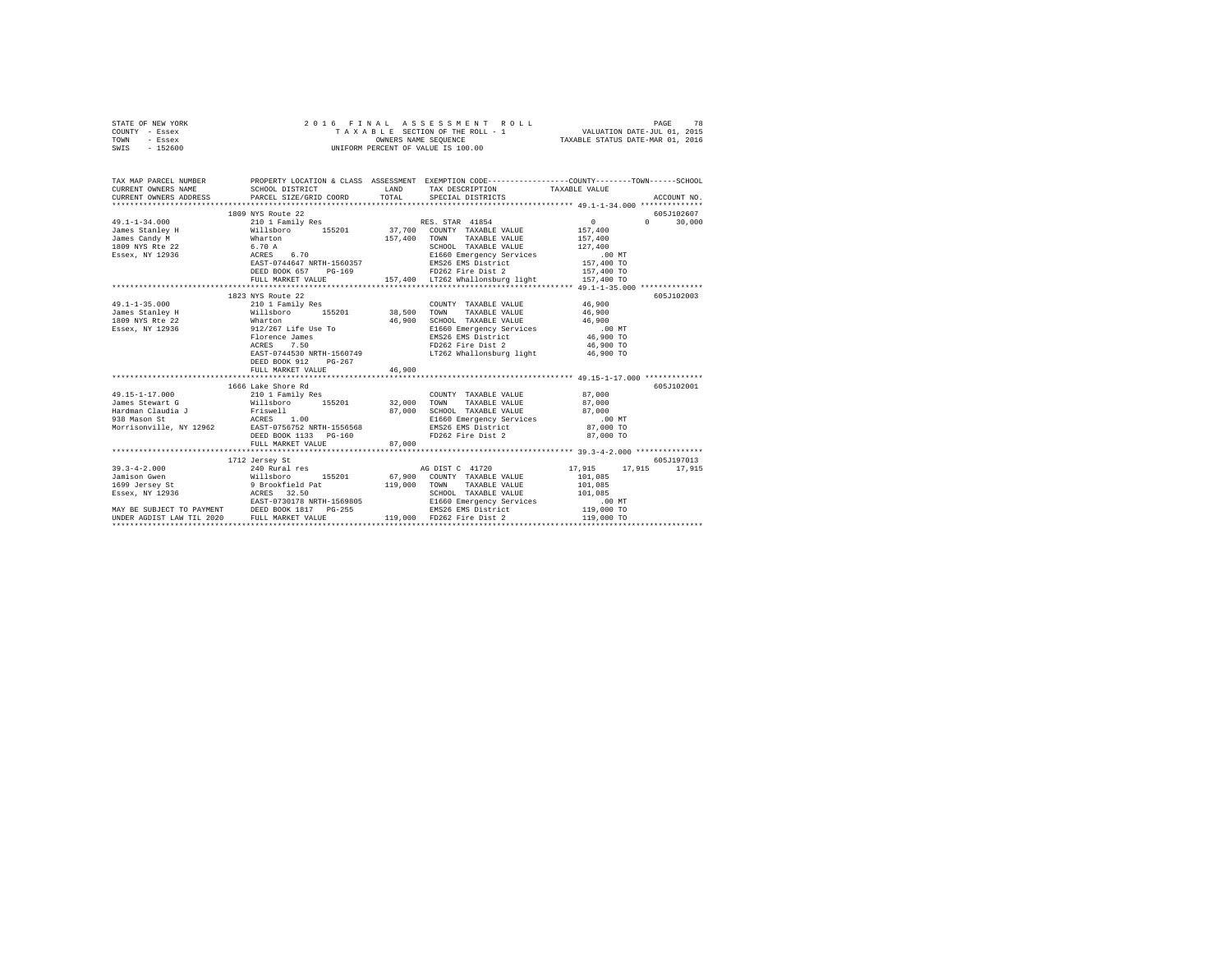| STATE OF NEW YORK | 2016 FINAL ASSESSMENT ROLL         | 79<br>PAGE                       |
|-------------------|------------------------------------|----------------------------------|
| COUNTY - Essex    | TAXABLE SECTION OF THE ROLL - 1    | VALUATION DATE-JUL 01, 2015      |
| TOWN<br>- Essex   | OWNERS NAME SEOUENCE               | TAXABLE STATUS DATE-MAR 01, 2016 |
| $-152600$<br>SWIS | UNIFORM PERCENT OF VALUE IS 100.00 |                                  |

| TAX MAP PARCEL NUMBER                                                                                                                                                                                                                          |                                     |         | PROPERTY LOCATION & CLASS ASSESSMENT EXEMPTION CODE----------------COUNTY-------TOWN-----SCHOOL |            |            |
|------------------------------------------------------------------------------------------------------------------------------------------------------------------------------------------------------------------------------------------------|-------------------------------------|---------|-------------------------------------------------------------------------------------------------|------------|------------|
|                                                                                                                                                                                                                                                |                                     |         |                                                                                                 |            |            |
|                                                                                                                                                                                                                                                |                                     |         |                                                                                                 |            |            |
|                                                                                                                                                                                                                                                |                                     |         |                                                                                                 |            |            |
|                                                                                                                                                                                                                                                |                                     |         |                                                                                                 |            |            |
|                                                                                                                                                                                                                                                |                                     |         |                                                                                                 |            |            |
|                                                                                                                                                                                                                                                |                                     |         |                                                                                                 |            |            |
|                                                                                                                                                                                                                                                |                                     |         |                                                                                                 |            |            |
|                                                                                                                                                                                                                                                |                                     |         |                                                                                                 |            |            |
|                                                                                                                                                                                                                                                |                                     |         |                                                                                                 |            |            |
| 1974 AG DIST C 41720<br>1974 AG DIST C 41720<br>1974 AG DIST C 41720<br>1974 AG DIST C 41720<br>1974 AG DIST C 41720<br>1974 AG DIST C 41720<br>1974 AG DIST C 41720<br>1974 AG DIST C 4174 AG DIST C 41720<br>1974 AG DIST C 4174 AG DIST C 4 |                                     |         |                                                                                                 |            |            |
|                                                                                                                                                                                                                                                |                                     |         |                                                                                                 |            |            |
|                                                                                                                                                                                                                                                | 1924 NYS Route 22                   |         |                                                                                                 |            | 605J102011 |
|                                                                                                                                                                                                                                                |                                     |         |                                                                                                 |            |            |
|                                                                                                                                                                                                                                                |                                     |         |                                                                                                 |            |            |
|                                                                                                                                                                                                                                                |                                     |         |                                                                                                 |            |            |
|                                                                                                                                                                                                                                                |                                     |         |                                                                                                 |            |            |
|                                                                                                                                                                                                                                                |                                     |         |                                                                                                 |            |            |
|                                                                                                                                                                                                                                                |                                     |         |                                                                                                 |            |            |
|                                                                                                                                                                                                                                                |                                     |         |                                                                                                 |            |            |
|                                                                                                                                                                                                                                                |                                     |         | FD261 Fire Dist 1                                                                               | 247,300 TO |            |
|                                                                                                                                                                                                                                                |                                     |         |                                                                                                 |            |            |
|                                                                                                                                                                                                                                                | 2020 Lake Shore Rd                  |         |                                                                                                 |            | 605J102103 |
|                                                                                                                                                                                                                                                |                                     |         |                                                                                                 |            |            |
|                                                                                                                                                                                                                                                |                                     |         |                                                                                                 |            |            |
|                                                                                                                                                                                                                                                |                                     |         |                                                                                                 |            |            |
|                                                                                                                                                                                                                                                |                                     |         |                                                                                                 |            |            |
|                                                                                                                                                                                                                                                |                                     |         |                                                                                                 |            |            |
|                                                                                                                                                                                                                                                |                                     |         |                                                                                                 |            |            |
|                                                                                                                                                                                                                                                |                                     |         |                                                                                                 |            |            |
|                                                                                                                                                                                                                                                |                                     |         |                                                                                                 |            |            |
|                                                                                                                                                                                                                                                | 7 Clubhouse Way<br>260 Seasonal res |         |                                                                                                 |            | 605J100306 |
|                                                                                                                                                                                                                                                |                                     |         |                                                                                                 |            |            |
|                                                                                                                                                                                                                                                |                                     |         |                                                                                                 |            |            |
|                                                                                                                                                                                                                                                |                                     |         |                                                                                                 |            |            |
|                                                                                                                                                                                                                                                |                                     |         |                                                                                                 |            |            |
|                                                                                                                                                                                                                                                |                                     |         |                                                                                                 |            |            |
|                                                                                                                                                                                                                                                |                                     |         |                                                                                                 |            |            |
|                                                                                                                                                                                                                                                | EAST-0757438 NRTH-1562968           |         |                                                                                                 |            |            |
|                                                                                                                                                                                                                                                | DEED BOOK 1819 PG-116               |         |                                                                                                 |            |            |
|                                                                                                                                                                                                                                                | FULL MARKET VALUE                   | 260,100 |                                                                                                 |            |            |
|                                                                                                                                                                                                                                                |                                     |         |                                                                                                 |            |            |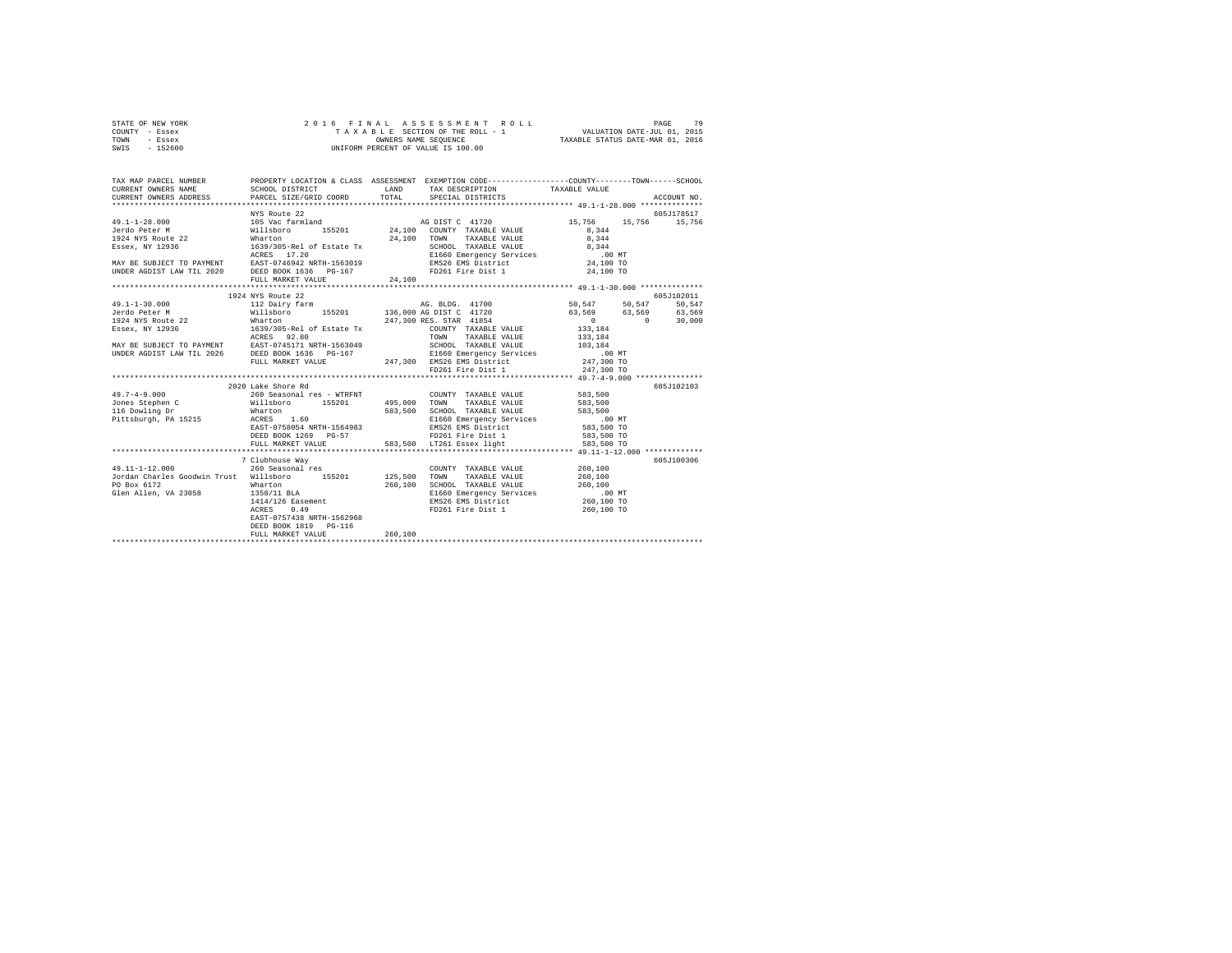| STATE OF NEW YORK | 2016 FINAL ASSESSMENT ROLL         | 80<br>PAGE                       |
|-------------------|------------------------------------|----------------------------------|
| COUNTY - Essex    | TAXABLE SECTION OF THE ROLL - 1    | VALUATION DATE-JUL 01, 2015      |
| TOWN<br>- Essex   | OWNERS NAME SEOUENCE               | TAXABLE STATUS DATE-MAR 01, 2016 |
| $-152600$<br>SWIS | UNIFORM PERCENT OF VALUE IS 100.00 |                                  |

| TAX MAP PARCEL NUMBER | PROPERTY LOCATION & CLASS ASSESSMENT EXEMPTION CODE-----------------COUNTY--------TOWN------SCHOOL<br>CURRENT OWNERS NAME SCHOOL DISTRICT WE LAND TAX DESCRIPTION TAXABLE VALUE |                                                                                                               |                            |             |
|-----------------------|---------------------------------------------------------------------------------------------------------------------------------------------------------------------------------|---------------------------------------------------------------------------------------------------------------|----------------------------|-------------|
|                       | CURRENT OWNERS ADDRESS PARCEL SIZE/GRID COORD TOTAL                                                                                                                             | SPECIAL DISTRICTS                                                                                             |                            | ACCOUNT NO. |
|                       |                                                                                                                                                                                 |                                                                                                               |                            |             |
|                       | 2276 Main St                                                                                                                                                                    |                                                                                                               |                            | 605J101207  |
|                       |                                                                                                                                                                                 |                                                                                                               |                            |             |
|                       |                                                                                                                                                                                 |                                                                                                               |                            |             |
|                       |                                                                                                                                                                                 |                                                                                                               |                            |             |
|                       |                                                                                                                                                                                 |                                                                                                               |                            |             |
|                       |                                                                                                                                                                                 |                                                                                                               |                            |             |
|                       |                                                                                                                                                                                 |                                                                                                               |                            |             |
|                       | DEED BOOK 1699 PG-246 173,000 EDSER 113,000 TO<br>FULL MARKET VALUE 173,000 SB260 Eessex Sewer Bond 173,000 TO C                                                                |                                                                                                               |                            |             |
|                       |                                                                                                                                                                                 |                                                                                                               |                            |             |
|                       |                                                                                                                                                                                 | SD260 Essex Sewer Dist                                                                                        | 173,000 TO<br>173,000 TO C |             |
|                       |                                                                                                                                                                                 |                                                                                                               |                            |             |
|                       | 154 Brookfield Rd                                                                                                                                                               |                                                                                                               |                            | 605J102105  |
|                       |                                                                                                                                                                                 |                                                                                                               |                            |             |
|                       |                                                                                                                                                                                 | 41800 18,700 38,700 38,700 38,700 38,700 38,700 38,700 38,700<br>34,200 SR STAR 41834 50 38,700 38,700 38,700 |                            |             |
|                       |                                                                                                                                                                                 |                                                                                                               |                            |             |
|                       |                                                                                                                                                                                 |                                                                                                               |                            |             |
|                       |                                                                                                                                                                                 |                                                                                                               |                            |             |
|                       |                                                                                                                                                                                 |                                                                                                               |                            |             |
|                       |                                                                                                                                                                                 |                                                                                                               |                            |             |
|                       |                                                                                                                                                                                 |                                                                                                               |                            |             |
|                       |                                                                                                                                                                                 |                                                                                                               |                            |             |
|                       | 2307 Main St                                                                                                                                                                    |                                                                                                               |                            | 605J103214  |
|                       |                                                                                                                                                                                 |                                                                                                               |                            |             |
|                       |                                                                                                                                                                                 |                                                                                                               |                            |             |
|                       |                                                                                                                                                                                 |                                                                                                               |                            |             |
|                       |                                                                                                                                                                                 |                                                                                                               |                            |             |
|                       |                                                                                                                                                                                 |                                                                                                               |                            |             |
|                       |                                                                                                                                                                                 |                                                                                                               |                            |             |
|                       |                                                                                                                                                                                 |                                                                                                               |                            |             |
|                       |                                                                                                                                                                                 |                                                                                                               |                            |             |
|                       |                                                                                                                                                                                 |                                                                                                               |                            |             |
|                       |                                                                                                                                                                                 | WD260 Essex water                                                                                             | 285,900 TO C               |             |
|                       |                                                                                                                                                                                 |                                                                                                               |                            |             |
|                       |                                                                                                                                                                                 |                                                                                                               |                            |             |
|                       |                                                                                                                                                                                 |                                                                                                               |                            |             |
|                       |                                                                                                                                                                                 |                                                                                                               |                            |             |
|                       |                                                                                                                                                                                 |                                                                                                               |                            |             |
|                       |                                                                                                                                                                                 |                                                                                                               |                            |             |
|                       |                                                                                                                                                                                 |                                                                                                               |                            |             |
|                       |                                                                                                                                                                                 |                                                                                                               |                            |             |
|                       |                                                                                                                                                                                 |                                                                                                               |                            |             |
|                       |                                                                                                                                                                                 |                                                                                                               |                            |             |
|                       |                                                                                                                                                                                 |                                                                                                               |                            |             |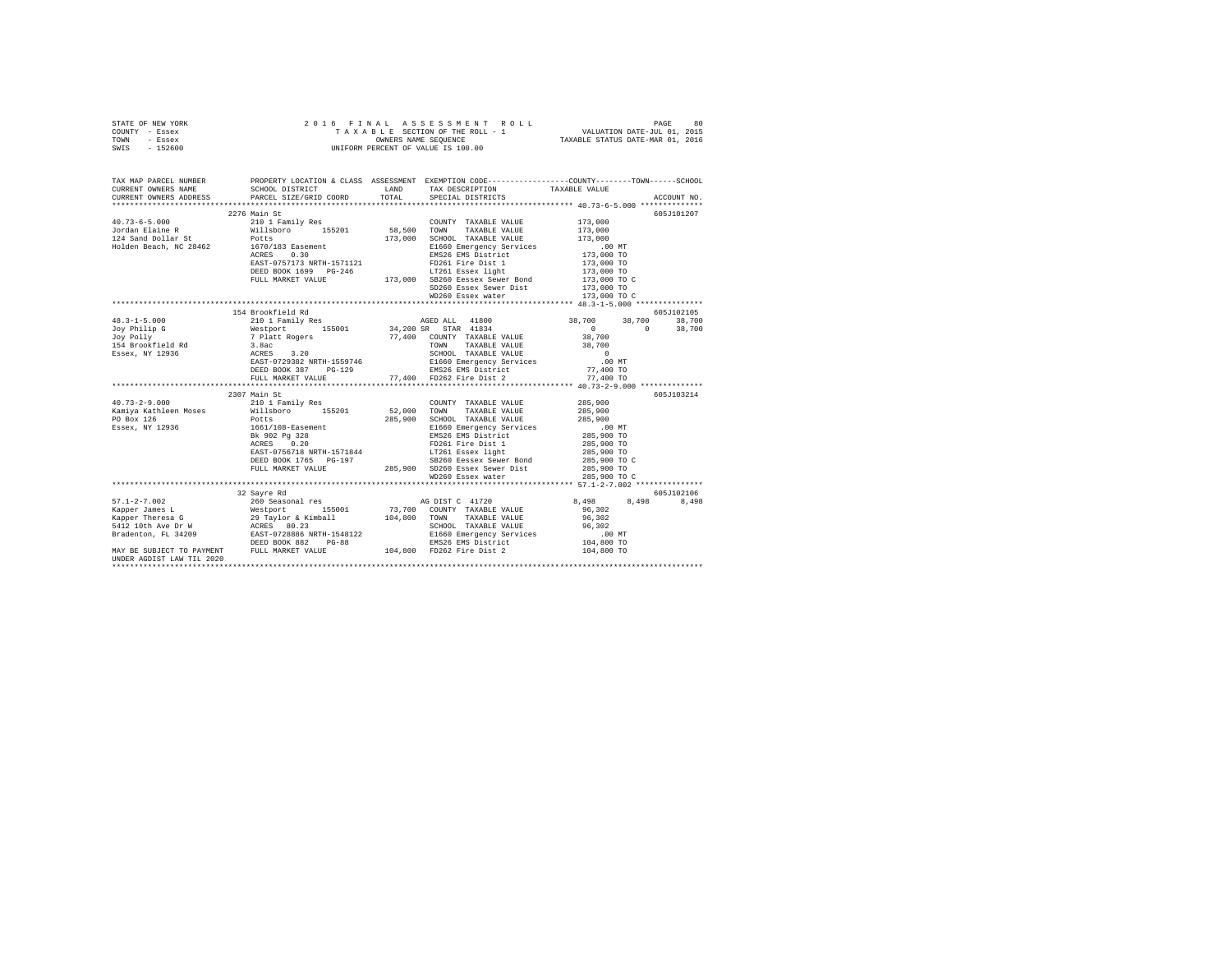|      | STATE OF NEW YORK |  | 2016 FINAL ASSESSMENT ROLL         | 81<br>PAGE                       |  |
|------|-------------------|--|------------------------------------|----------------------------------|--|
|      | COUNTY - Essex    |  | TAXABLE SECTION OF THE ROLL - 1    | VALUATION DATE-JUL 01, 2015      |  |
| TOWN | - Essex           |  | OWNERS NAME SEOUENCE               | TAXABLE STATUS DATE-MAR 01, 2016 |  |
| SWIS | - 152600          |  | UNIFORM PERCENT OF VALUE IS 100.00 |                                  |  |

| TAX MAP PARCEL NUMBER<br>$\begin{tabular}{lllllllll} \texttt{CURRENT} & & & & & & & \texttt{TAXABLE} & \texttt{WALUE} \\ \texttt{CURRENT} & & & & & \texttt{SCE0-BTE} & \texttt{CLOCD} & \texttt{ISTRICT} & \texttt{LAND} & \texttt{TAXABLE} & \texttt{SPECEIPTION} & & & & & \\ \texttt{CURRENT} & & & & & & \texttt{SPE0-BTE} & \texttt{PACEB} & \texttt{PACEB} & \texttt{PACEB} & \texttt{PACEB} & \texttt{PACEB} \\ \texttt{CUCIRT} & & & & & \texttt{SPE0-BTE}$ |                                           | PROPERTY LOCATION & CLASS ASSESSMENT EXEMPTION CODE----------------COUNTY-------TOWN------SCHOOL                                                                                                                               |                 |                        |
|----------------------------------------------------------------------------------------------------------------------------------------------------------------------------------------------------------------------------------------------------------------------------------------------------------------------------------------------------------------------------------------------------------------------------------------------------------------------|-------------------------------------------|--------------------------------------------------------------------------------------------------------------------------------------------------------------------------------------------------------------------------------|-----------------|------------------------|
|                                                                                                                                                                                                                                                                                                                                                                                                                                                                      |                                           |                                                                                                                                                                                                                                |                 |                        |
|                                                                                                                                                                                                                                                                                                                                                                                                                                                                      | 1787 NYS Route 22                         |                                                                                                                                                                                                                                |                 | 605Z012002             |
| $49.3 - 1 - 1.200$                                                                                                                                                                                                                                                                                                                                                                                                                                                   | 312 Vac w/imprv                           | COUNTY TAXABLE VALUE                                                                                                                                                                                                           | 28,900          |                        |
|                                                                                                                                                                                                                                                                                                                                                                                                                                                                      |                                           | TAXABLE VALUE 28,900<br>TOWN                                                                                                                                                                                                   |                 |                        |
|                                                                                                                                                                                                                                                                                                                                                                                                                                                                      |                                           | SCHOOL TAXABLE VALUE                                                                                                                                                                                                           | 28,900          |                        |
| Eeene Karin N Millsboro - 155201 28,000<br>28 Tilley Ln Marton Marton - 155201 28,900<br>29 Sedona, AZ 86351 - ACRES 9.00                                                                                                                                                                                                                                                                                                                                            |                                           | SCHOOL TAXABLE VALUE<br>E1660 Emergency Services .00 MT<br>EMERGY EMS District 28,900 TO                                                                                                                                       |                 |                        |
|                                                                                                                                                                                                                                                                                                                                                                                                                                                                      |                                           |                                                                                                                                                                                                                                |                 |                        |
|                                                                                                                                                                                                                                                                                                                                                                                                                                                                      |                                           | EAST-0744453 NRTH-1559707 28,900 TO 28,900 TO 28,900 TO 28,900 TO 28,900 TO 28,900 TO 28,900 TO 28,900 TO 28,900 TO 28,900 TO 28,900 TO 28,900 TO 28,900 TO 28,900 TO 28,900 TO 28,900 TO 28,900 TO 28,900 TO 28,900 TO 28,900 |                 |                        |
|                                                                                                                                                                                                                                                                                                                                                                                                                                                                      |                                           |                                                                                                                                                                                                                                |                 |                        |
|                                                                                                                                                                                                                                                                                                                                                                                                                                                                      |                                           |                                                                                                                                                                                                                                |                 |                        |
|                                                                                                                                                                                                                                                                                                                                                                                                                                                                      | 510 Walker Rd                             |                                                                                                                                                                                                                                |                 | 605J199005             |
| 48.4-1-20.120 105 Vac farmland                                                                                                                                                                                                                                                                                                                                                                                                                                       |                                           | COUNTY TAXABLE VALUE 79,700                                                                                                                                                                                                    |                 |                        |
|                                                                                                                                                                                                                                                                                                                                                                                                                                                                      |                                           |                                                                                                                                                                                                                                | 79,700          |                        |
|                                                                                                                                                                                                                                                                                                                                                                                                                                                                      |                                           | SCHOOL TAXABLE VALUE<br>SCHOOL TAXABLE VALUE<br>E1660 Emergency Services 00 MT                                                                                                                                                 |                 |                        |
|                                                                                                                                                                                                                                                                                                                                                                                                                                                                      |                                           |                                                                                                                                                                                                                                |                 |                        |
|                                                                                                                                                                                                                                                                                                                                                                                                                                                                      |                                           |                                                                                                                                                                                                                                |                 |                        |
|                                                                                                                                                                                                                                                                                                                                                                                                                                                                      |                                           |                                                                                                                                                                                                                                |                 |                        |
|                                                                                                                                                                                                                                                                                                                                                                                                                                                                      |                                           |                                                                                                                                                                                                                                |                 |                        |
| 1.0.01, V1 03960<br>ERST-0735576 NRTH-1555377<br>DEED BOOK 1440 PG-140<br>DEED BOOK 1440 PG-140<br>THE MESSE EMS District 79,700 TO<br>TO TO TO TO 1.000 TO TO THE MARKET VALUE AND TO THE THE MARKET OF THE MARKET CHARGE THE PS TO TO<br>                                                                                                                                                                                                                          |                                           |                                                                                                                                                                                                                                |                 |                        |
|                                                                                                                                                                                                                                                                                                                                                                                                                                                                      | 2838 Essex Rd                             |                                                                                                                                                                                                                                |                 | 605J103104             |
|                                                                                                                                                                                                                                                                                                                                                                                                                                                                      |                                           |                                                                                                                                                                                                                                |                 |                        |
|                                                                                                                                                                                                                                                                                                                                                                                                                                                                      |                                           |                                                                                                                                                                                                                                |                 |                        |
|                                                                                                                                                                                                                                                                                                                                                                                                                                                                      |                                           |                                                                                                                                                                                                                                |                 |                        |
|                                                                                                                                                                                                                                                                                                                                                                                                                                                                      |                                           |                                                                                                                                                                                                                                |                 |                        |
|                                                                                                                                                                                                                                                                                                                                                                                                                                                                      |                                           |                                                                                                                                                                                                                                |                 |                        |
|                                                                                                                                                                                                                                                                                                                                                                                                                                                                      |                                           |                                                                                                                                                                                                                                |                 |                        |
|                                                                                                                                                                                                                                                                                                                                                                                                                                                                      |                                           |                                                                                                                                                                                                                                |                 |                        |
|                                                                                                                                                                                                                                                                                                                                                                                                                                                                      |                                           | WB261 Water B&I<br>WD260 Essex water                                                                                                                                                                                           |                 |                        |
|                                                                                                                                                                                                                                                                                                                                                                                                                                                                      |                                           |                                                                                                                                                                                                                                | 511,400 TO C    |                        |
|                                                                                                                                                                                                                                                                                                                                                                                                                                                                      |                                           |                                                                                                                                                                                                                                |                 |                        |
|                                                                                                                                                                                                                                                                                                                                                                                                                                                                      | 2916 Essex Rd                             |                                                                                                                                                                                                                                |                 | 605J190008             |
| $40.57 - 3 - 15.000$                                                                                                                                                                                                                                                                                                                                                                                                                                                 | 210 1 Family Res - WTRFNT RES. STAR 41854 |                                                                                                                                                                                                                                | $\sim$ 0 $\sim$ | $\mathbf{0}$<br>30,000 |
|                                                                                                                                                                                                                                                                                                                                                                                                                                                                      |                                           | 155201 468,100 COUNTY TAXABLE VALUE                                                                                                                                                                                            | 849,900         |                        |
|                                                                                                                                                                                                                                                                                                                                                                                                                                                                      |                                           | TAXABLE VALUE                                                                                                                                                                                                                  | 849,900         |                        |
|                                                                                                                                                                                                                                                                                                                                                                                                                                                                      |                                           | SCHOOL TAXABLE VALUE                                                                                                                                                                                                           | 819,900         |                        |
|                                                                                                                                                                                                                                                                                                                                                                                                                                                                      |                                           | E1660 Emergency Services 6.00 MT<br>EMS26 EMS District 849,900 TO                                                                                                                                                              |                 |                        |
| $\begin{tabular}{l c c c c c} \hline $\mathsf{u} \cup \mathsf{v} \neg \mathsf{u} \cup \mathsf{u} \lor \mathsf{u} \lor \mathsf{u} \lor \mathsf{u} \lor \mathsf{u} \lor \mathsf{u} \lor \mathsf{u} \lor \mathsf{u} \lor \mathsf{u} \lor \mathsf{u} \lor \mathsf{u} \lor \mathsf{u} \lor \mathsf{u} \lor \mathsf{u} \lor \mathsf{u} \lor \mathsf{u} \lor \mathsf{u} \lor \mathsf{u} \lor \mathsf{u} \lor \mathsf{u} \lor \mathsf{u} \lor \mathsf{u} \$                  |                                           |                                                                                                                                                                                                                                |                 |                        |
|                                                                                                                                                                                                                                                                                                                                                                                                                                                                      |                                           | FD261 Fire Dist 1 849,900 TO<br>DEED BOOK 1144 PG-273 FD261 Fire Dist 1<br>FULL MARKET VALUE 849,900 LT261 Essex light                                                                                                         |                 |                        |
|                                                                                                                                                                                                                                                                                                                                                                                                                                                                      |                                           |                                                                                                                                                                                                                                | 849,900 TO      |                        |
|                                                                                                                                                                                                                                                                                                                                                                                                                                                                      |                                           | WB261 Water B&I                                                                                                                                                                                                                | 849,900 TO C    |                        |
|                                                                                                                                                                                                                                                                                                                                                                                                                                                                      |                                           | WD260 Essex water                                                                                                                                                                                                              | 849,900 TO C    |                        |
|                                                                                                                                                                                                                                                                                                                                                                                                                                                                      |                                           |                                                                                                                                                                                                                                |                 |                        |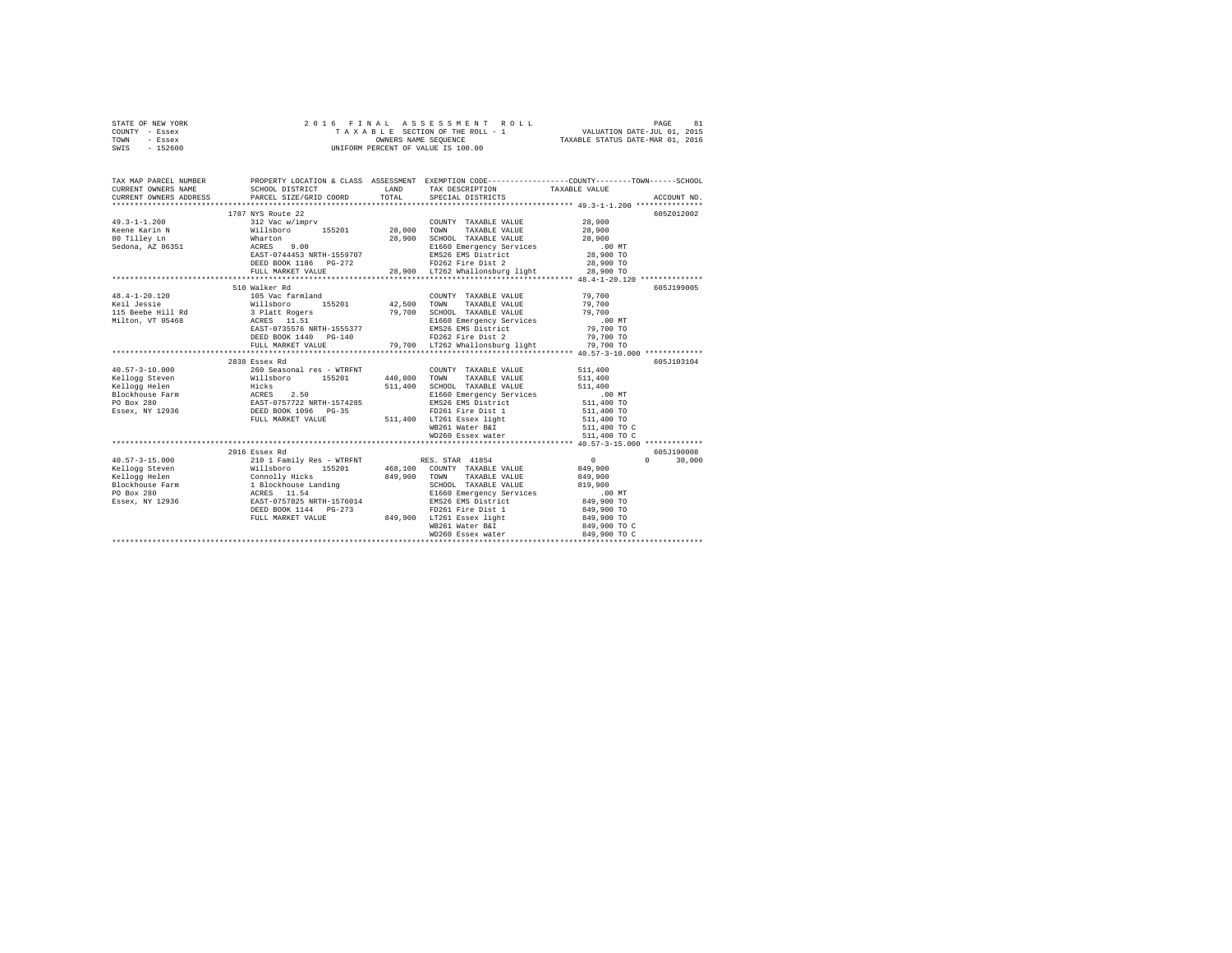| TOWN<br>- Essex                        |                                                                                                                                              | OWNERS NAME SEQUENCE |                                                                                                 |                            | TAXABLE STATUS DATE-MAR 01, 2016                  |
|----------------------------------------|----------------------------------------------------------------------------------------------------------------------------------------------|----------------------|-------------------------------------------------------------------------------------------------|----------------------------|---------------------------------------------------|
| SWIS<br>$-152600$                      |                                                                                                                                              |                      | UNIFORM PERCENT OF VALUE IS 100.00                                                              |                            |                                                   |
|                                        |                                                                                                                                              |                      |                                                                                                 |                            |                                                   |
|                                        |                                                                                                                                              |                      |                                                                                                 |                            |                                                   |
| TAX MAP PARCEL NUMBER                  |                                                                                                                                              |                      | PROPERTY LOCATION & CLASS ASSESSMENT EXEMPTION CODE---------------COUNTY-------TOWN------SCHOOL |                            |                                                   |
| CURRENT OWNERS NAME                    | SCHOOL DISTRICT LAND                                                                                                                         |                      | TAX DESCRIPTION TAXABLE VALUE                                                                   |                            |                                                   |
|                                        | CURRENT OWNERS ADDRESS PARCEL SIZE/GRID COORD                                                                                                | TOTAL                | SPECIAL DISTRICTS                                                                               |                            | ACCOUNT NO.                                       |
|                                        |                                                                                                                                              |                      |                                                                                                 |                            |                                                   |
|                                        |                                                                                                                                              |                      |                                                                                                 |                            | 605J102111                                        |
| $40.3 - 2 - 16.000$                    |                                                                                                                                              |                      |                                                                                                 | 25,000                     | 25,000 25,000                                     |
| Kelly Edward R                         |                                                                                                                                              |                      |                                                                                                 |                            |                                                   |
| Kelly Alicia L                         |                                                                                                                                              |                      | $105,500$ SR STAR $41834$                                                                       |                            | $40,250$ $40,250$ $40,250$ $40,250$<br>0 $40,250$ |
| 2341 NYS Rte 22                        |                                                                                                                                              |                      | COUNTY TAXABLE VALUE                                                                            | 40.250                     |                                                   |
| Essex, NY 12936                        |                                                                                                                                              |                      |                                                                                                 | 40,250                     |                                                   |
|                                        |                                                                                                                                              |                      |                                                                                                 |                            |                                                   |
|                                        |                                                                                                                                              |                      | E1660 Emergency Services                                                                        | $0$ .00 MT                 |                                                   |
|                                        | FULL MARKET VALUE                                                                                                                            |                      | 105,500 EMS26 EMS District                                                                      | 105,500 TO                 |                                                   |
|                                        |                                                                                                                                              |                      | FD261 Fire Dist 1                                                                               | 105,500 TO                 |                                                   |
|                                        |                                                                                                                                              |                      |                                                                                                 |                            |                                                   |
|                                        | Lake Shore Rd                                                                                                                                |                      |                                                                                                 |                            | 605J189009                                        |
| $49.11 - 1 - 5.130$                    |                                                                                                                                              |                      | COUNTY TAXABLE VALUE                                                                            |                            |                                                   |
| Kelly Margaret Miles                   | 311 Res vac land - WTRFNT COUNT<br>Willsboro 155201 77,800 TOWN                                                                              |                      | TAXABLE VALUE                                                                                   | 77,800<br>77,800           |                                                   |
|                                        |                                                                                                                                              |                      |                                                                                                 |                            |                                                   |
| 365 Winding Way<br>Kettering, OH 45429 | Wharton<br>ACRES 3.65                                                                                                                        |                      | 77,800 SCHOOL TAXABLE VALUE<br>E1660 Emergency Services                                         | 77,800<br>.00 MT           |                                                   |
|                                        | EAST-0757233 NRTH-1561099                                                                                                                    |                      | EMS26 EMS District                                                                              | 77,800 TO                  |                                                   |
|                                        | DEED BOOK 1813 PG-142                                                                                                                        |                      | FD261 Fire Dist 1                                                                               | 77,800 TO                  |                                                   |
|                                        | FULL MARKET VALUE                                                                                                                            |                      | 77,800 LT261 Essex light                                                                        | 77,800 TO                  |                                                   |
|                                        |                                                                                                                                              |                      |                                                                                                 |                            |                                                   |
|                                        | 1877 Lake Shore Rd                                                                                                                           |                      |                                                                                                 |                            | 605J104512                                        |
| 49.11-1-51.000                         | 260 Seasonal res - WTRFNT                                                                                                                    |                      | COUNTY TAXABLE VALUE                                                                            | 490,900                    |                                                   |
|                                        |                                                                                                                                              | 317,000              | TAXABLE VALUE<br>TOWN                                                                           | 490,900                    |                                                   |
|                                        | Kelly Margaret Miles = 155201<br>365 Winding Way = 155201                                                                                    | 490,900              | SCHOOL TAXABLE VALUE                                                                            | 490,900                    |                                                   |
| Kittering, OH 45429                    | Wharton<br>ACRES 4.60                                                                                                                        |                      | E1660 Emergency Services                                                                        | $.00$ MT                   |                                                   |
|                                        | EAST-0757462 NRTH-1561373                                                                                                                    |                      | E1660 Emergency Services<br>EMS26 EMS District                                                  | 490,900 TO                 |                                                   |
|                                        | DEED BOOK 1695 PG-313                                                                                                                        |                      | FD261 Fire Dist 1 490,900 TO                                                                    |                            |                                                   |
|                                        | FULL MARKET VALUE                                                                                                                            | 490,900              |                                                                                                 |                            |                                                   |
|                                        |                                                                                                                                              |                      |                                                                                                 |                            |                                                   |
|                                        | 2712 NYS Route 22                                                                                                                            |                      |                                                                                                 |                            | 605L102112                                        |
| $40.73 - 1 - 1.000$                    | 210 1 Family Res                                                                                                                             |                      | COUNTY TAXABLE VALUE                                                                            | 142,000                    |                                                   |
|                                        |                                                                                                                                              | 52,300               | TAXABLE VALUE<br>TOWN                                                                           | 142,000                    |                                                   |
|                                        | 40.75-1-1.000<br>Kempster Karol Kay (1980)<br>Follshoro 155201<br>Folls Patent Miami, FL 33137<br>Miami, FL 33137<br>1649/135-Sewer Easement | 142,000              | SCHOOL TAXABLE VALUE                                                                            | 142,000                    |                                                   |
|                                        |                                                                                                                                              |                      | E1660 Emergency Services                                                                        | $.00$ MT                   |                                                   |
|                                        | 1.30<br>ACRES                                                                                                                                |                      | EMS26 EMS District                                                                              |                            |                                                   |
|                                        | EAST-0756047 NRTH-1571759                                                                                                                    |                      | FD261 Fire Dist 1                                                                               | 142,000 TO<br>142,000 TO   |                                                   |
|                                        | DEED BOOK 1707 PG-25                                                                                                                         |                      | LT261 Essex light                                                                               |                            |                                                   |
|                                        |                                                                                                                                              |                      | LT261 Essex light<br>142,000 SB260 Eessex Sewer Bond                                            | 142,000 TO<br>142,000 TO C |                                                   |
|                                        | FULL MARKET VALUE                                                                                                                            |                      | SD260 Essex Sewer Dist                                                                          |                            |                                                   |
|                                        |                                                                                                                                              |                      | WD260 Essex water                                                                               | 142,000 TO<br>142,000 TO C |                                                   |
|                                        |                                                                                                                                              |                      |                                                                                                 |                            |                                                   |
|                                        |                                                                                                                                              |                      |                                                                                                 |                            |                                                   |

STATE OF NEW YORK 2 0 1 6 F I N A L A S S E S S M E N T R O L L PAGE 82 COUNTY - Essex T A X A B L E SECTION OF THE ROLL - 1 VALUATION DATE-JUL 01, 2015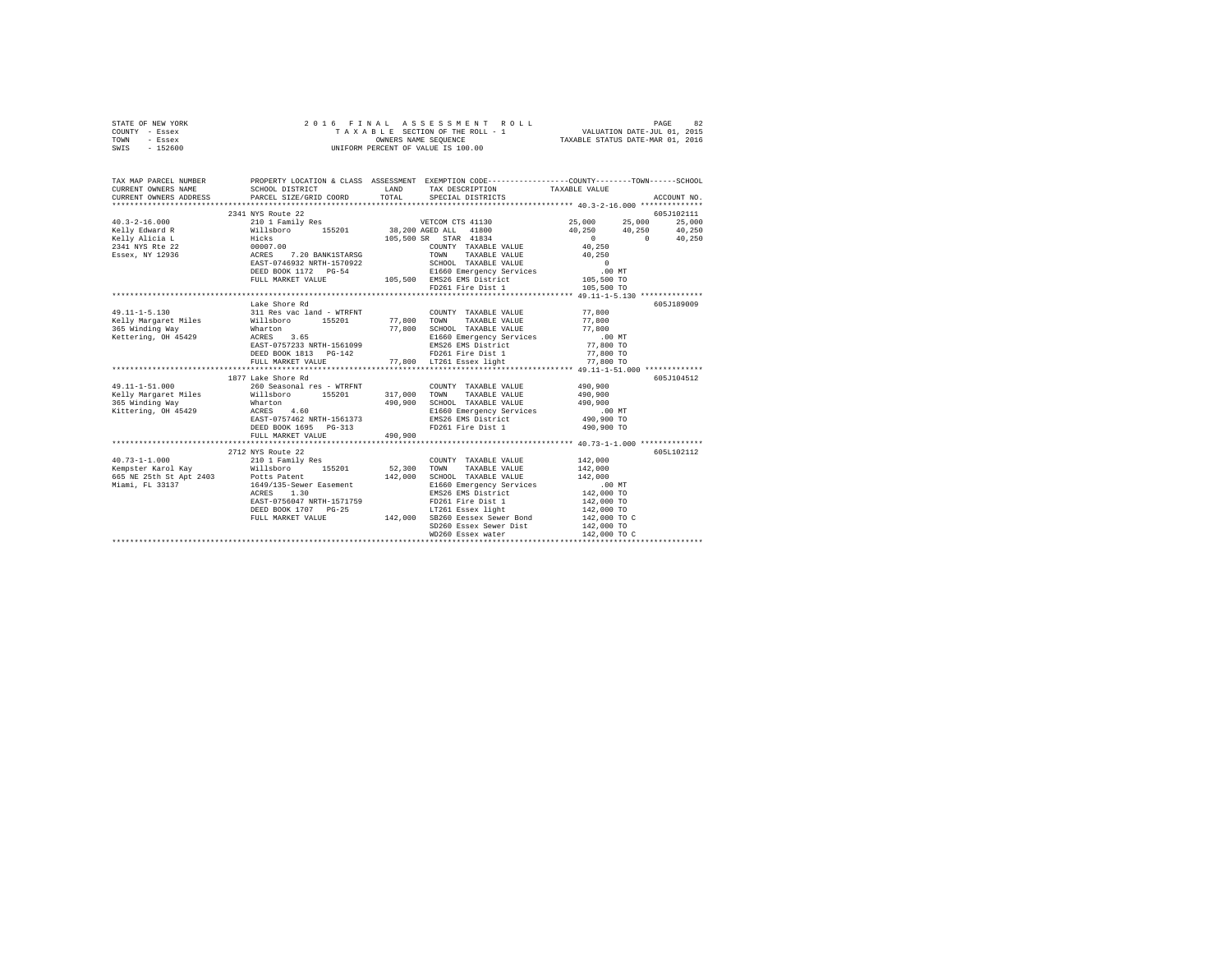| STATE OF NEW YORK | 2016 FINAL ASSESSMENT ROLL         | 83<br>PAGE                       |
|-------------------|------------------------------------|----------------------------------|
| COUNTY - Essex    | TAXABLE SECTION OF THE ROLL - 1    | VALUATION DATE-JUL 01, 2015      |
| TOWN<br>- Essex   | OWNERS NAME SEOUENCE               | TAXABLE STATUS DATE-MAR 01, 2016 |
| $-152600$<br>SWIS | UNIFORM PERCENT OF VALUE IS 100.00 |                                  |

| TAX MAP PARCEL NUMBER<br>CURRENT OWNERS NAME       | PROPERTY LOCATION & CLASS ASSESSMENT EXEMPTION CODE----------------COUNTY-------TOWN------SCHOOL<br>SCHOOL DISTRICT                                                                                                                                                                                                                                                                               | LAND TAX DESCRIPTION TAXABLE VALUE                                                                                                                                                                                                                                                                                                                                                                                |              |               |
|----------------------------------------------------|---------------------------------------------------------------------------------------------------------------------------------------------------------------------------------------------------------------------------------------------------------------------------------------------------------------------------------------------------------------------------------------------------|-------------------------------------------------------------------------------------------------------------------------------------------------------------------------------------------------------------------------------------------------------------------------------------------------------------------------------------------------------------------------------------------------------------------|--------------|---------------|
| CURRENT OWNERS ADDRESS<br>************************ | PARCEL SIZE/GRID COORD                                                                                                                                                                                                                                                                                                                                                                            | TOTAL SPECIAL DISTRICTS                                                                                                                                                                                                                                                                                                                                                                                           |              | ACCOUNT NO.   |
|                                                    | 2249 Lake Shore Rd                                                                                                                                                                                                                                                                                                                                                                                |                                                                                                                                                                                                                                                                                                                                                                                                                   |              | 6051101314    |
|                                                    | $\begin{tabular}{l c c c c c} \multicolumn{1}{c}{\textbf{40.73--5--13.000}} & \multicolumn{1}{c}{224\text{ false} $\,$ Since $R$ be a number of 1500 and $101$ and $101$ and $101$ and $101$ and $101$ and $101$ and $101$ and $101$ and $101$ and $101$ and $101$ and $101$ and $101$ and $101$ and $101$ and $101$ and $101$ and $101$ and $101$ and $101$ and $101$ and $101$ and $101$ and $$ |                                                                                                                                                                                                                                                                                                                                                                                                                   |              |               |
|                                                    |                                                                                                                                                                                                                                                                                                                                                                                                   |                                                                                                                                                                                                                                                                                                                                                                                                                   |              |               |
|                                                    |                                                                                                                                                                                                                                                                                                                                                                                                   |                                                                                                                                                                                                                                                                                                                                                                                                                   |              |               |
|                                                    |                                                                                                                                                                                                                                                                                                                                                                                                   |                                                                                                                                                                                                                                                                                                                                                                                                                   |              |               |
|                                                    |                                                                                                                                                                                                                                                                                                                                                                                                   |                                                                                                                                                                                                                                                                                                                                                                                                                   |              |               |
|                                                    |                                                                                                                                                                                                                                                                                                                                                                                                   |                                                                                                                                                                                                                                                                                                                                                                                                                   |              |               |
|                                                    |                                                                                                                                                                                                                                                                                                                                                                                                   |                                                                                                                                                                                                                                                                                                                                                                                                                   |              |               |
|                                                    |                                                                                                                                                                                                                                                                                                                                                                                                   | SD260 Essex Sewer Dist                                                                                                                                                                                                                                                                                                                                                                                            | 224,100 TO   |               |
|                                                    |                                                                                                                                                                                                                                                                                                                                                                                                   | WD260 Essex water                                                                                                                                                                                                                                                                                                                                                                                                 | 224,100 TO C |               |
|                                                    |                                                                                                                                                                                                                                                                                                                                                                                                   |                                                                                                                                                                                                                                                                                                                                                                                                                   |              |               |
|                                                    | 5 Willett Ln                                                                                                                                                                                                                                                                                                                                                                                      |                                                                                                                                                                                                                                                                                                                                                                                                                   |              | 605L103912    |
| 49.69-1-8.000                                      | 210 1 Family Res                                                                                                                                                                                                                                                                                                                                                                                  | RES. STAR 41854                                                                                                                                                                                                                                                                                                                                                                                                   | $\sim$ 0     | $0 \t 30,000$ |
|                                                    |                                                                                                                                                                                                                                                                                                                                                                                                   |                                                                                                                                                                                                                                                                                                                                                                                                                   |              |               |
|                                                    |                                                                                                                                                                                                                                                                                                                                                                                                   |                                                                                                                                                                                                                                                                                                                                                                                                                   |              |               |
|                                                    |                                                                                                                                                                                                                                                                                                                                                                                                   |                                                                                                                                                                                                                                                                                                                                                                                                                   |              |               |
|                                                    |                                                                                                                                                                                                                                                                                                                                                                                                   |                                                                                                                                                                                                                                                                                                                                                                                                                   |              |               |
|                                                    |                                                                                                                                                                                                                                                                                                                                                                                                   |                                                                                                                                                                                                                                                                                                                                                                                                                   |              |               |
|                                                    |                                                                                                                                                                                                                                                                                                                                                                                                   |                                                                                                                                                                                                                                                                                                                                                                                                                   |              |               |
|                                                    |                                                                                                                                                                                                                                                                                                                                                                                                   |                                                                                                                                                                                                                                                                                                                                                                                                                   |              |               |
|                                                    | NYS Route 22                                                                                                                                                                                                                                                                                                                                                                                      |                                                                                                                                                                                                                                                                                                                                                                                                                   |              | 605J104104    |
|                                                    |                                                                                                                                                                                                                                                                                                                                                                                                   |                                                                                                                                                                                                                                                                                                                                                                                                                   |              |               |
|                                                    |                                                                                                                                                                                                                                                                                                                                                                                                   |                                                                                                                                                                                                                                                                                                                                                                                                                   |              |               |
|                                                    |                                                                                                                                                                                                                                                                                                                                                                                                   |                                                                                                                                                                                                                                                                                                                                                                                                                   |              |               |
|                                                    |                                                                                                                                                                                                                                                                                                                                                                                                   |                                                                                                                                                                                                                                                                                                                                                                                                                   |              |               |
|                                                    |                                                                                                                                                                                                                                                                                                                                                                                                   |                                                                                                                                                                                                                                                                                                                                                                                                                   |              |               |
|                                                    |                                                                                                                                                                                                                                                                                                                                                                                                   |                                                                                                                                                                                                                                                                                                                                                                                                                   |              |               |
|                                                    |                                                                                                                                                                                                                                                                                                                                                                                                   |                                                                                                                                                                                                                                                                                                                                                                                                                   |              |               |
| UNDER AGDIST LAW TIL 2020                          |                                                                                                                                                                                                                                                                                                                                                                                                   | LT261 Essex light                                                                                                                                                                                                                                                                                                                                                                                                 | 255,700 TO   |               |
|                                                    |                                                                                                                                                                                                                                                                                                                                                                                                   |                                                                                                                                                                                                                                                                                                                                                                                                                   |              |               |
|                                                    |                                                                                                                                                                                                                                                                                                                                                                                                   |                                                                                                                                                                                                                                                                                                                                                                                                                   |              | 605J180003    |
|                                                    |                                                                                                                                                                                                                                                                                                                                                                                                   | $\begin{array}{cccc} \texttt{AG DIST} & \texttt{C} & \texttt{41720} & \texttt{43,043} & \texttt{43,043} & \texttt{43,043} \\ \texttt{0 RES} & \texttt{STAR} & \texttt{41854} & \texttt{0} & \texttt{0} & \texttt{30,000} \\ \texttt{0 RES} & \texttt{STAR} & \texttt{41854} & \texttt{0} & \texttt{0} & \texttt{0} & \texttt{0} \\ \texttt{0 RST} & \texttt{1} & \texttt{1} & \texttt{1} & \texttt{1} & \texttt{$ |              |               |
|                                                    |                                                                                                                                                                                                                                                                                                                                                                                                   |                                                                                                                                                                                                                                                                                                                                                                                                                   |              |               |
|                                                    |                                                                                                                                                                                                                                                                                                                                                                                                   |                                                                                                                                                                                                                                                                                                                                                                                                                   |              |               |
|                                                    |                                                                                                                                                                                                                                                                                                                                                                                                   |                                                                                                                                                                                                                                                                                                                                                                                                                   |              |               |
|                                                    |                                                                                                                                                                                                                                                                                                                                                                                                   |                                                                                                                                                                                                                                                                                                                                                                                                                   |              |               |
|                                                    |                                                                                                                                                                                                                                                                                                                                                                                                   |                                                                                                                                                                                                                                                                                                                                                                                                                   |              |               |
|                                                    |                                                                                                                                                                                                                                                                                                                                                                                                   |                                                                                                                                                                                                                                                                                                                                                                                                                   |              |               |
|                                                    |                                                                                                                                                                                                                                                                                                                                                                                                   | 20,000 EX                                                                                                                                                                                                                                                                                                                                                                                                         |              |               |
|                                                    |                                                                                                                                                                                                                                                                                                                                                                                                   | FD261 Fire Dist 1                                                                                                                                                                                                                                                                                                                                                                                                 | 200,000 TO   |               |
|                                                    |                                                                                                                                                                                                                                                                                                                                                                                                   | 20,000 EX                                                                                                                                                                                                                                                                                                                                                                                                         |              |               |
|                                                    |                                                                                                                                                                                                                                                                                                                                                                                                   | LT261 Essex light                                                                                                                                                                                                                                                                                                                                                                                                 | 200,000 TO   |               |
|                                                    |                                                                                                                                                                                                                                                                                                                                                                                                   | 20,000 EX                                                                                                                                                                                                                                                                                                                                                                                                         |              |               |
|                                                    |                                                                                                                                                                                                                                                                                                                                                                                                   |                                                                                                                                                                                                                                                                                                                                                                                                                   |              |               |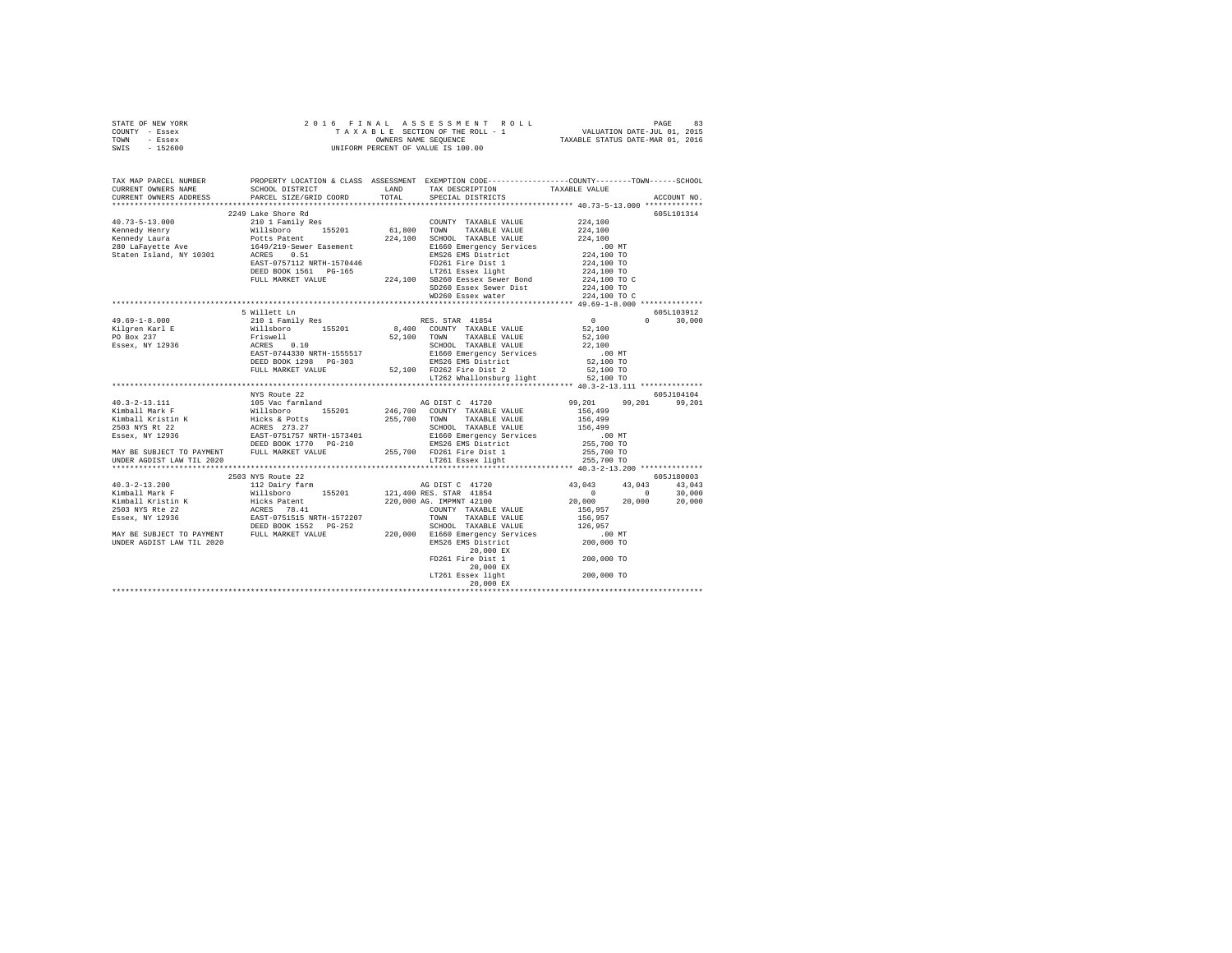|      | STATE OF NEW YORK |  |  | 2016 FINAL ASSESSMENT ROLL         |                                  | PAGE | 84 |
|------|-------------------|--|--|------------------------------------|----------------------------------|------|----|
|      | COUNTY - Essex    |  |  | TAXABLE SECTION OF THE ROLL - 1    | VALUATION DATE-JUL 01, 2015      |      |    |
| TOWN | - Essex           |  |  | OWNERS NAME SEOUENCE               | TAXABLE STATUS DATE-MAR 01, 2016 |      |    |
| SWIS | - 152600          |  |  | UNIFORM PERCENT OF VALUE IS 100.00 |                                  |      |    |

| TAX MAP PARCEL NUMBER                  |                                                                                                                                                                                                                                                                                                                                                                                     |         |                                                                                           | PROPERTY LOCATION & CLASS ASSESSMENT EXEMPTION CODE----------------COUNTY-------TOWN-----SCHOOL                                                                                                                                                                                                                                                                                        |
|----------------------------------------|-------------------------------------------------------------------------------------------------------------------------------------------------------------------------------------------------------------------------------------------------------------------------------------------------------------------------------------------------------------------------------------|---------|-------------------------------------------------------------------------------------------|----------------------------------------------------------------------------------------------------------------------------------------------------------------------------------------------------------------------------------------------------------------------------------------------------------------------------------------------------------------------------------------|
| 85 Oblong Rd<br>Williamstown, MA 01267 | 1801 Lake Shore Rd<br>$\begin{array}{lllllllllll} 49.15\texttt{--}1\texttt{-}3.000 & 339\texttt{,}500 & 260\texttt{}\end{array} \qquad \begin{array}{lllllllllllll} 263 & 5200 & 15000 & 15000 & 15000 & 15000 & 15000 & 15000 & 15000 & 15000 & 15000 & 15000 & 15000 & 15000 & 15000 & 15000 & 15000 & 15000 & 15000 & 15000 & 150$<br>DEED BOOK 1240 PG-139<br>FULL MARKET VALUE | 339,500 | FD261 Fire Dist 1 339,500 TO                                                              | 605J104305                                                                                                                                                                                                                                                                                                                                                                             |
|                                        | 327 Walker Rd                                                                                                                                                                                                                                                                                                                                                                       |         |                                                                                           | 605J100814<br>$\begin{tabular}{l c c c c c} \multicolumn{1}{c}{\textbf{48.4--1--22.000}} & \multicolumn{1}{c}{327\text{ walker } \text{Rd}} & \multicolumn{1}{c}{348\text{ Ruar } 1481\text{ res}} & \multicolumn{1}{c}{\textbf{A0}\text{ DIST C}} & \multicolumn{1}{c}{41720} & \multicolumn{1}{c}{7,902} & 7,902 & 7,902 & 7,902 & 7,902 & 7,902 & 7,902 & 7,902 & 7,902 & 7,902 & $ |
|                                        | 2041 Lake Shore Rd<br>$\begin{array}{cccccc} 49.7-4-3.000 & 210 & 1 & Family Res & & \multicolumn{2}{c}{\textbf{COMNY}} & \textbf{TAXABLE VALUE} & 304,600 \\ \textbf{Klink Margaret E Trust} & \textbf{WillsDoro} & 155201 & 50,500 & \textbf{TOMN} & \textbf{TAXABLE VALUE} & 304,600 \\ \end{array}$<br>DEED BOOK 1342    PG-162<br>FULL MARKET VALUE                            |         | COUNTY TAXABLE VALUE 304,600<br>FD261 Fire Dist 1 304,600 TO<br>304,600 LT261 Essex light | 605J102107<br>304,600 TO                                                                                                                                                                                                                                                                                                                                                               |
|                                        | 40.73-8-1.000<br>9 Elm stress (2000 MTY TAXABLE VALUE 175,100<br>Xipper Ionel Willsboro 155201<br>2010 Family Res (2000 MTY TAXABLE VALUE 175,100<br>Xipper Miriam Potts (2010 TONE 175,100 SCHOOL TAXABLE VALUE 175,100<br>2 71st Stres                                                                                                                                            |         | WD260 Essex water                                                                         | 605J101313<br>175,100 TO C                                                                                                                                                                                                                                                                                                                                                             |
|                                        |                                                                                                                                                                                                                                                                                                                                                                                     |         |                                                                                           |                                                                                                                                                                                                                                                                                                                                                                                        |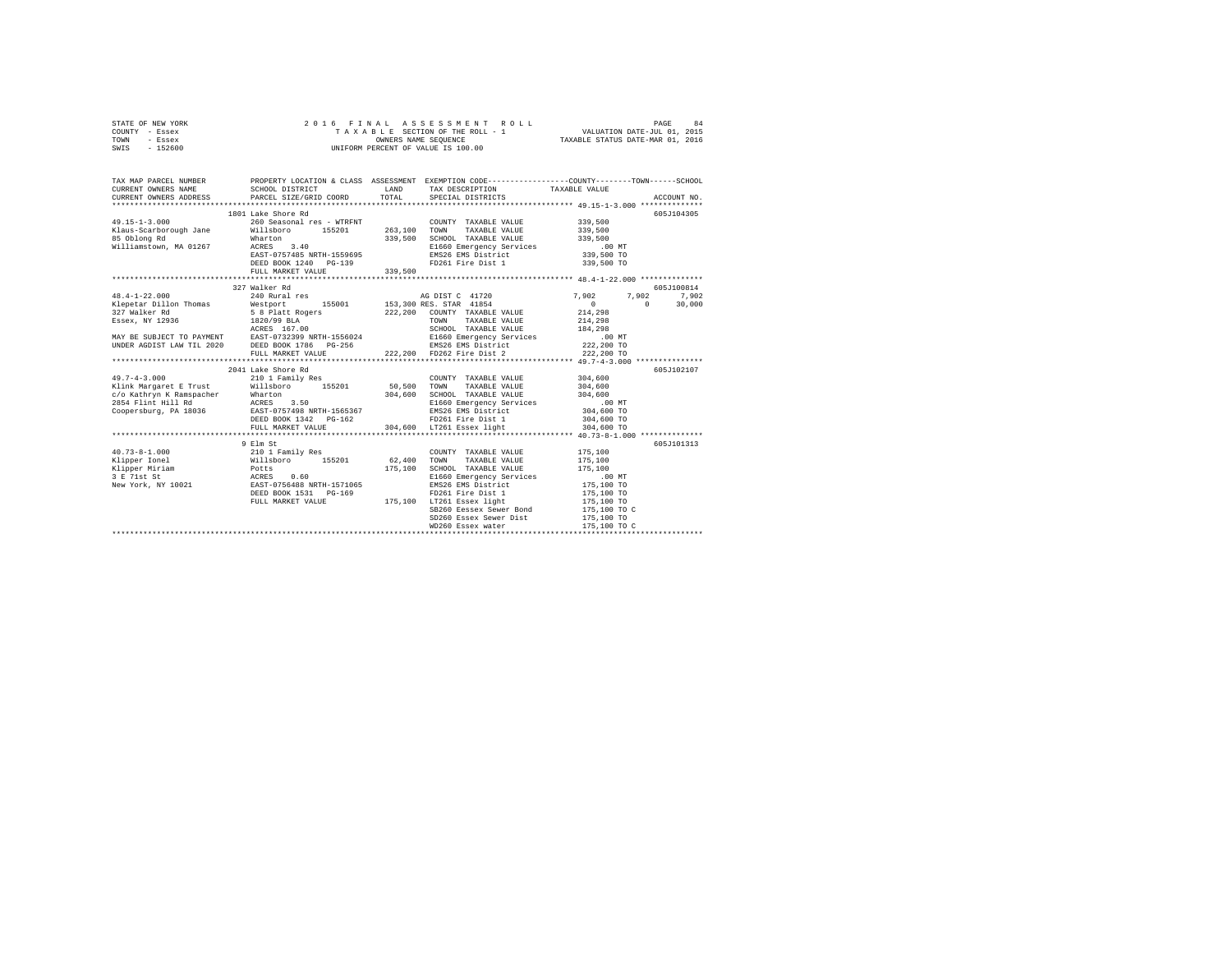|      | STATE OF NEW YORK |  | 2016 FINAL ASSESSMENT ROLL         | 85<br>PAGE                       |
|------|-------------------|--|------------------------------------|----------------------------------|
|      | COUNTY - Essex    |  | TAXABLE SECTION OF THE ROLL - 1    | VALUATION DATE-JUL 01, 2015      |
| TOWN | - Essex           |  | OWNERS NAME SEOUENCE               | TAXABLE STATUS DATE-MAR 01, 2016 |
| SWIS | - 152600          |  | UNIFORM PERCENT OF VALUE IS 100.00 |                                  |

| CURRENT OWNERS NAME SCHOOL DISTRICT<br>TAX DESCRIPTION TAXABLE VALUE                                                                                                                                                                                                                                                                                               |             |
|--------------------------------------------------------------------------------------------------------------------------------------------------------------------------------------------------------------------------------------------------------------------------------------------------------------------------------------------------------------------|-------------|
| CURRENT OWNERS ADDRESS PARCEL SIZE/GRID COORD TOTAL SPECIAL DISTRICTS                                                                                                                                                                                                                                                                                              | ACCOUNT NO. |
| 7 Elm St                                                                                                                                                                                                                                                                                                                                                           | 605J104113  |
| COUNTY TAXABLE VALUE 512,900                                                                                                                                                                                                                                                                                                                                       |             |
| 512,900                                                                                                                                                                                                                                                                                                                                                            |             |
| Klipper Miriam Potts<br>SCHOOL TAXABLE VALUE 512,900<br>512,900                                                                                                                                                                                                                                                                                                    |             |
| 3 E 71st St Apt 8B 1675/221-Easement                                                                                                                                                                                                                                                                                                                               |             |
| E1660 Emergency Services .00 MT<br>EMS26 EMS District 512,900 TO<br>New York, NY 10021 1.7ac                                                                                                                                                                                                                                                                       |             |
|                                                                                                                                                                                                                                                                                                                                                                    |             |
|                                                                                                                                                                                                                                                                                                                                                                    |             |
|                                                                                                                                                                                                                                                                                                                                                                    |             |
|                                                                                                                                                                                                                                                                                                                                                                    |             |
|                                                                                                                                                                                                                                                                                                                                                                    |             |
| 1675/221-basement<br>1.7ac EMS26 EMS District<br>RCRES 1.40 FD261 Fire Dist 1<br>EMS26 EMS PIRE 151 512,900 TO<br>DEED BOOK 927 PG-204 512,900 SD260 Essex Sewer Bord 512,900 TO<br>FULL MARKET VALUE 512,900 SD260 Essex Sewer Dist 512                                                                                                                           |             |
| 283 School St                                                                                                                                                                                                                                                                                                                                                      | 605J101009  |
| 40.73-8-3.000 210 1 Family Res<br>COUNTY TAXABLE VALUE 85,200                                                                                                                                                                                                                                                                                                      |             |
| TAXABLE VALUE 85,200                                                                                                                                                                                                                                                                                                                                               |             |
|                                                                                                                                                                                                                                                                                                                                                                    |             |
| $3 E$ 71st St $3 E$ Potts<br>New York, NY 10021 $3 E$ ACRES 0.70<br>85,200 SCHOOL TAXABLE VALUE 85,200<br>E1660 Emergency Services :00 MT<br>EMS26 EMS District 85,200 TO                                                                                                                                                                                          |             |
| EAST-0756380 NRTH-1570770                                                                                                                                                                                                                                                                                                                                          |             |
| FD261 Fire Dist 1 85,200 TO<br>DEED BOOK 1784 PG-225                                                                                                                                                                                                                                                                                                               |             |
| 85,200 LT261 Essex light 85,200 TO<br>FULL MARKET VALUE                                                                                                                                                                                                                                                                                                            |             |
| SB260 Eessex Sewer Bond 85,200 TO C                                                                                                                                                                                                                                                                                                                                |             |
| SD260 Essex Sewer Dist 85,200 TO                                                                                                                                                                                                                                                                                                                                   |             |
| 85,200 TO C<br>WD260 Essex water                                                                                                                                                                                                                                                                                                                                   |             |
|                                                                                                                                                                                                                                                                                                                                                                    |             |
| 2285 Main St                                                                                                                                                                                                                                                                                                                                                       | 605J101015  |
| COUNTY TAXABLE VALUE 617.600<br>40.73-4-4.000 210 1 Family Res                                                                                                                                                                                                                                                                                                     |             |
| Klipper Nathaniel (Willsboro 155201 65.800 TOWN TAXABLE VALUE 617.600                                                                                                                                                                                                                                                                                              |             |
| 510 LaGuardia 5thF1 Potts<br>SCHOOL TAXABLE VALUE 617,600<br>617,600                                                                                                                                                                                                                                                                                               |             |
| 1649/211-Sewer Easement<br>E1660 Emergency Services .00 MT<br>EMS26 EMS District 617,600 TO<br>New York, NY 10012                                                                                                                                                                                                                                                  |             |
| ACRES 1.80                                                                                                                                                                                                                                                                                                                                                         |             |
| ${\tt BASET-0756819 \,\, {\tt NRTH-1571315}} \hskip 3.2cm {\tt FD261 \,\, Fire \,\, Dist \,\, 1} \hskip 3.2cm {\tt S17,600 \,\, TO} \hskip 1.2cm {\tt T361 \,\, 1} \hskip 1.2cm {\tt S17,600 \,\, TO} \hskip 1.2cm {\tt S17,600 \,\, TO} \hskip 1.2cm {\tt S17,600 \,\, TO} \hskip 1.2cm {\tt S18,600 \,\, TO} \hskip 1.2cm {\tt S19,600 \,\, TO} \hskip 1.2cm {\$ |             |
|                                                                                                                                                                                                                                                                                                                                                                    |             |
| SD260 Essex Sewer Dist 617,600 TO                                                                                                                                                                                                                                                                                                                                  |             |
|                                                                                                                                                                                                                                                                                                                                                                    |             |
|                                                                                                                                                                                                                                                                                                                                                                    |             |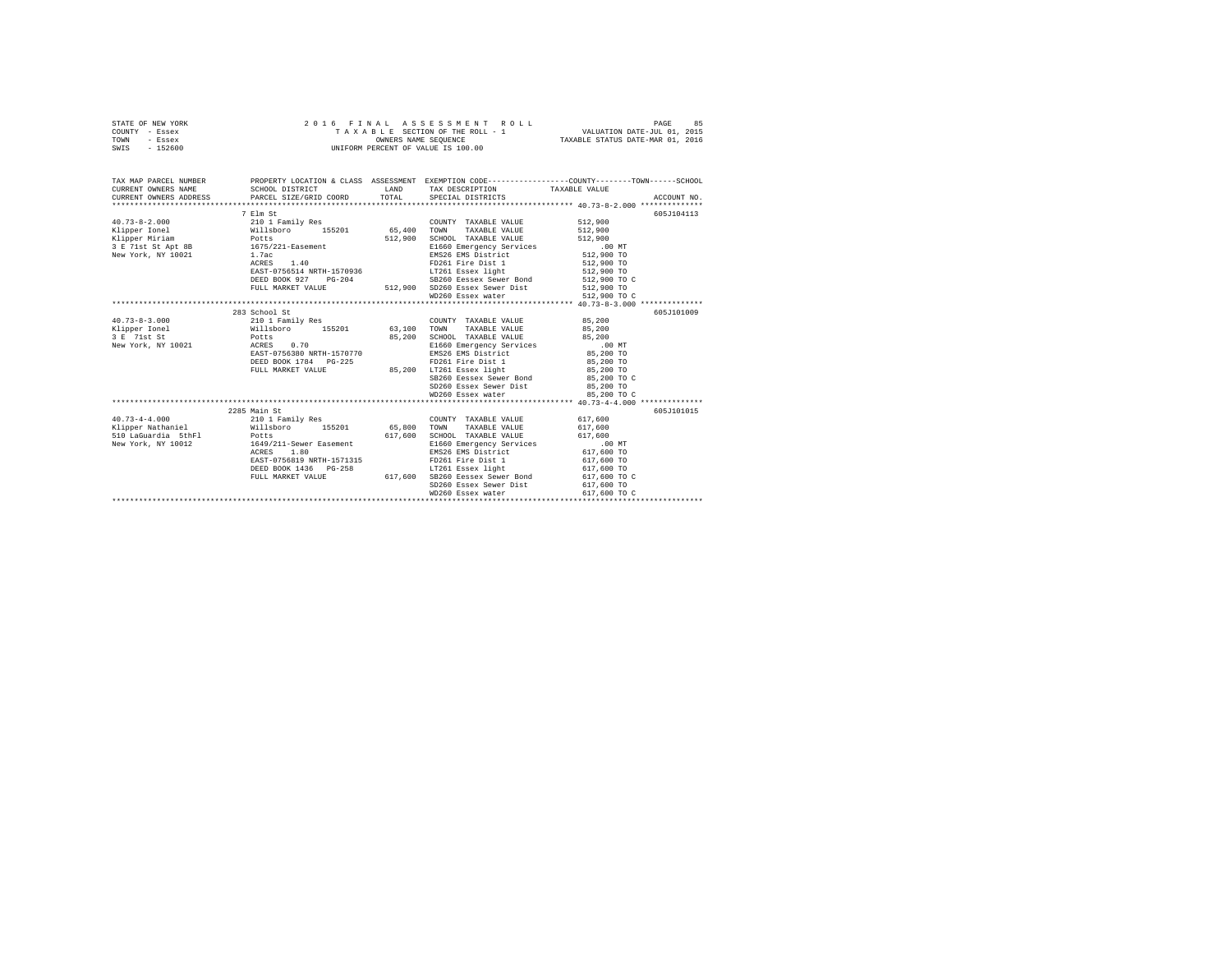|      | STATE OF NEW YORK |  |  |  |  | 2016 FINAL ASSESSMENT ROLL         |  |  |  |                                  |                             | PAGE | 86 |
|------|-------------------|--|--|--|--|------------------------------------|--|--|--|----------------------------------|-----------------------------|------|----|
|      | COUNTY - Essex    |  |  |  |  | TAXABLE SECTION OF THE ROLL - 1    |  |  |  |                                  | VALUATION DATE-JUL 01, 2015 |      |    |
| TOWN | - Essex           |  |  |  |  | OWNERS NAME SEOUENCE               |  |  |  | TAXABLE STATUS DATE-MAR 01, 2016 |                             |      |    |
| SWIS | - 152600          |  |  |  |  | UNIFORM PERCENT OF VALUE IS 100.00 |  |  |  |                                  |                             |      |    |
|      |                   |  |  |  |  |                                    |  |  |  |                                  |                             |      |    |
|      |                   |  |  |  |  |                                    |  |  |  |                                  |                             |      |    |

| TAX MAP PARCEL NUMBER                         |                                                                   |                                  |                                                                                                                                                                                              | PROPERTY LOCATION & CLASS ASSESSMENT EXEMPTION CODE----------------COUNTY-------TOWN-----SCHOOL |        |
|-----------------------------------------------|-------------------------------------------------------------------|----------------------------------|----------------------------------------------------------------------------------------------------------------------------------------------------------------------------------------------|-------------------------------------------------------------------------------------------------|--------|
| CURRENT OWNERS NAME                           | SCHOOL DISTRICT                                                   | <b>EXAMPLE AND SERVICE STATE</b> | TAX DESCRIPTION TAXABLE VALUE                                                                                                                                                                |                                                                                                 |        |
| CURRENT OWNERS ADDRESS PARCEL SIZE/GRID COORD |                                                                   | TOTAL                            | SPECIAL DISTRICTS                                                                                                                                                                            | ACCOUNT NO.                                                                                     |        |
|                                               |                                                                   |                                  |                                                                                                                                                                                              |                                                                                                 |        |
|                                               | 2222 Lake Shore Rd                                                |                                  |                                                                                                                                                                                              | 605-7189007                                                                                     |        |
| $40.81 - 3 - 2.200$                           |                                                                   |                                  | 210 1 Family Res - WTRFNT COUNTY TAXABLE VALUE 338,300                                                                                                                                       |                                                                                                 |        |
|                                               | Willsboro 155201                                                  |                                  | 154,300 TOWN TAXABLE VALUE                                                                                                                                                                   |                                                                                                 |        |
| Klipper Nathaniel J<br>510 LaGuardia 5thFl    | Potts                                                             |                                  | 338,300 SCHOOL TAXABLE VALUE                                                                                                                                                                 | 338,300                                                                                         |        |
| New York, NY 10012                            | 1649/207-Sewer Easement                                           |                                  | CHI<br>SCHOOL TAXABLE VALUE<br>EI660 Emergency Services<br>EMS26 EMS District 338,300 TO<br>NASE 1 338,300 TO<br>238,300 TO                                                                  |                                                                                                 |        |
|                                               | 0.92<br>ACRES                                                     |                                  |                                                                                                                                                                                              |                                                                                                 |        |
|                                               | EAST-0757525 NRTH-1569798                                         |                                  |                                                                                                                                                                                              |                                                                                                 |        |
|                                               |                                                                   |                                  | LT261 Essex light 338,300 TO                                                                                                                                                                 |                                                                                                 |        |
|                                               | DEED BOOK 1465 PG-322                                             |                                  |                                                                                                                                                                                              |                                                                                                 |        |
|                                               | FULL MARKET VALUE                                                 |                                  | 338,300 SB260 Eessex Sewer Bond                                                                                                                                                              | 338,300 TO C                                                                                    |        |
|                                               |                                                                   |                                  | SD260 Essex Sewer Dist                                                                                                                                                                       | 338,300 TO                                                                                      |        |
|                                               |                                                                   |                                  | WD260 Essex water                                                                                                                                                                            | 338,300 TO C                                                                                    |        |
|                                               |                                                                   |                                  |                                                                                                                                                                                              |                                                                                                 |        |
|                                               | Spear Rd                                                          |                                  |                                                                                                                                                                                              | 605J102202                                                                                      |        |
| 39.3-1-10.111 314 Rural vac<10                |                                                                   |                                  | COUNTY TAXABLE VALUE 21,200                                                                                                                                                                  |                                                                                                 |        |
| Knapp Alvin P                                 | Willsboro 155201 21,200 TOWN TAXABLE VALUE $21,200$               |                                  |                                                                                                                                                                                              |                                                                                                 |        |
|                                               |                                                                   |                                  | ${\tt 21,200} \begin{tabular}{lcccc} 21,200 & SCHOOL & TAXABLE VALUE & & & & 21,200 \\ E1660 & Emeergency & Services & & & 0.00 MT \\ E1826 & EMS District & & & 21,200 T0 \\ \end{tabular}$ |                                                                                                 |        |
|                                               |                                                                   |                                  |                                                                                                                                                                                              |                                                                                                 |        |
|                                               | EAST-0728138 NRTH-1572259                                         |                                  |                                                                                                                                                                                              |                                                                                                 |        |
|                                               | DEED BOOK 229 PG-46                                               |                                  | FD262 Fire Dist 2                                                                                                                                                                            | 21,200 TO                                                                                       |        |
|                                               | FULL MARKET VALUE                                                 | 21,200                           |                                                                                                                                                                                              |                                                                                                 |        |
|                                               |                                                                   |                                  |                                                                                                                                                                                              |                                                                                                 |        |
|                                               | 79 Spear Rd                                                       |                                  |                                                                                                                                                                                              | 605-1181003                                                                                     |        |
| $39.3 - 1 - 10.120$                           | 210 1 Family Res                                                  |                                  | COUNTY TAXABLE VALUE 66,900                                                                                                                                                                  |                                                                                                 |        |
|                                               |                                                                   |                                  | TAXABLE VALUE 66,900                                                                                                                                                                         |                                                                                                 |        |
|                                               |                                                                   |                                  | 66,900 SCHOOL TAXABLE VALUE 66,900<br>E1660 Emergency Services .00 MT                                                                                                                        |                                                                                                 |        |
| Willsboro, NY 12996-3402 ACRES 2.80           |                                                                   |                                  |                                                                                                                                                                                              |                                                                                                 |        |
|                                               | EAST-0728195 NRTH-1571967                                         |                                  | EMS26 EMS District 66,900 TO                                                                                                                                                                 |                                                                                                 |        |
|                                               | DEED BOOK 926 PG-079                                              |                                  | FD262 Fire Dist 2                                                                                                                                                                            | 66,900 TO                                                                                       |        |
|                                               | FULL MARKET VALUE                                                 | 66,900                           |                                                                                                                                                                                              |                                                                                                 |        |
|                                               |                                                                   |                                  |                                                                                                                                                                                              |                                                                                                 |        |
|                                               | 91 Leaning Rd                                                     |                                  |                                                                                                                                                                                              | 605J102211                                                                                      |        |
| $48.2 - 1 - 15.000$                           | 21 Distribution of the Search of the MCBD ALL 41800 59,250 59,250 |                                  |                                                                                                                                                                                              | 59,250                                                                                          | 59,250 |
| Koenig Judith North                           |                                                                   |                                  | Willsboro 155201 33,900 SR STAR 41834                                                                                                                                                        | $0 \qquad \qquad$<br>$\Omega$                                                                   | 59,250 |
| Abenity value.<br>91 Leaning Rd<br>- ** 12936 | Wharton                                                           |                                  | 118,500 COUNTY TAXABLE VALUE                                                                                                                                                                 | 59,250                                                                                          |        |
|                                               | 00002.80                                                          |                                  | TAXABLE VALUE<br>TOWN                                                                                                                                                                        | 59,250                                                                                          |        |
|                                               | n<br>80<br>2.90<br>ACRES                                          |                                  | SCHOOL TAXABLE VALUE                                                                                                                                                                         | $\qquad \qquad 0$                                                                               |        |
|                                               | EAST-0739845 NRTH-1562594                                         |                                  |                                                                                                                                                                                              | .00MT                                                                                           |        |
|                                               | DEED BOOK 840 PG-246                                              |                                  | E1660 Emergency Services<br>EMS26 EMS District                                                                                                                                               | 118,500 TO                                                                                      |        |
|                                               |                                                                   |                                  | 118,500 FD262 Fire Dist 2                                                                                                                                                                    | 118,500 TO                                                                                      |        |
|                                               | FULL MARKET VALUE                                                 |                                  |                                                                                                                                                                                              |                                                                                                 |        |
|                                               |                                                                   |                                  |                                                                                                                                                                                              |                                                                                                 |        |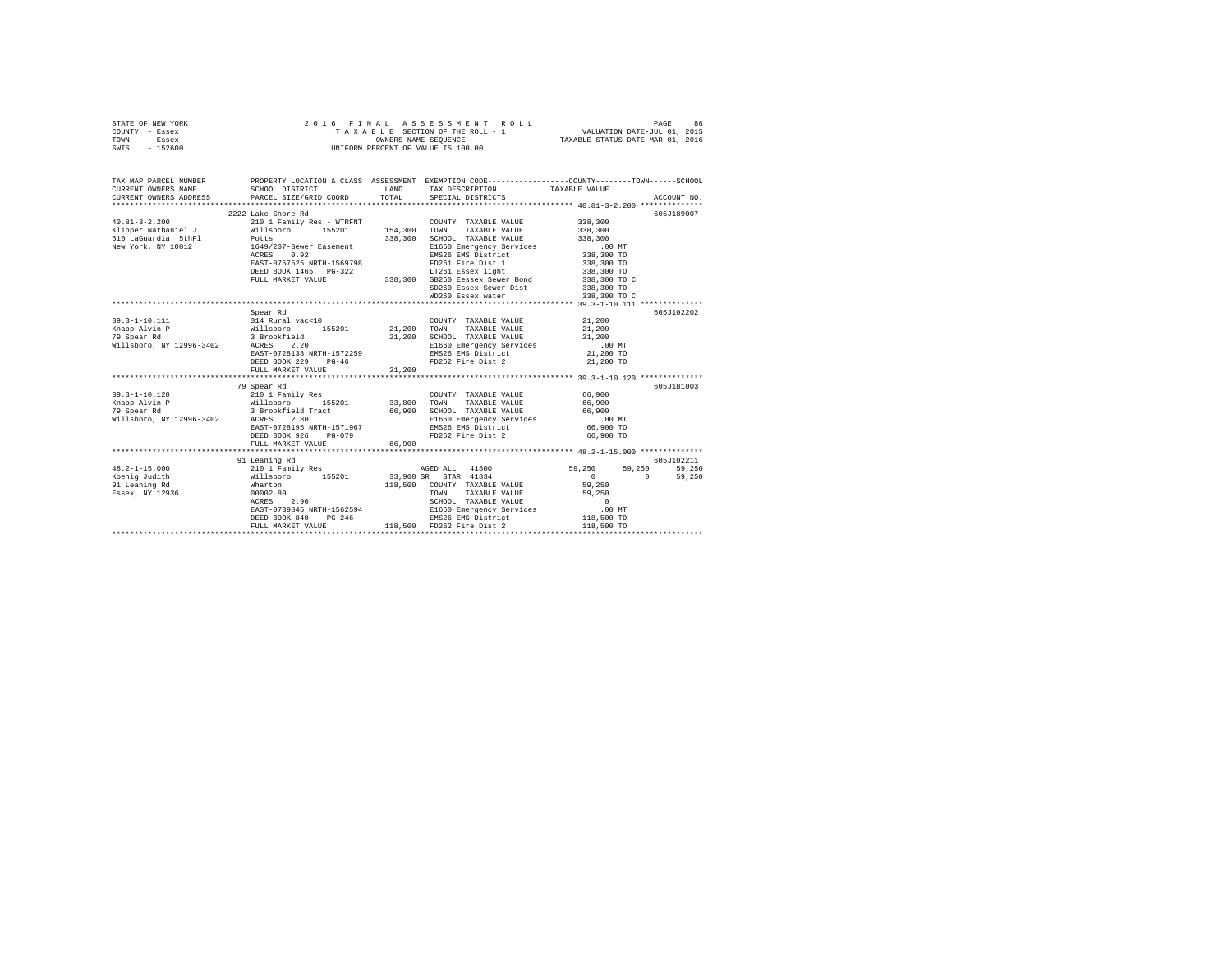| STATE OF NEW YORK                                                                                                                                                                                                              |                                           |        |                                                                                                                                                                                                                                             |                                        |               |
|--------------------------------------------------------------------------------------------------------------------------------------------------------------------------------------------------------------------------------|-------------------------------------------|--------|---------------------------------------------------------------------------------------------------------------------------------------------------------------------------------------------------------------------------------------------|----------------------------------------|---------------|
| COUNTY - Essex                                                                                                                                                                                                                 |                                           |        |                                                                                                                                                                                                                                             |                                        |               |
| TOWN - Essex                                                                                                                                                                                                                   |                                           |        |                                                                                                                                                                                                                                             |                                        |               |
| SWIS - 152600                                                                                                                                                                                                                  |                                           |        |                                                                                                                                                                                                                                             |                                        |               |
|                                                                                                                                                                                                                                |                                           |        |                                                                                                                                                                                                                                             |                                        |               |
|                                                                                                                                                                                                                                |                                           |        |                                                                                                                                                                                                                                             |                                        |               |
|                                                                                                                                                                                                                                |                                           |        |                                                                                                                                                                                                                                             |                                        |               |
| TAX MAP PARCEL NUMBER                                                                                                                                                                                                          |                                           |        | PROPERTY LOCATION & CLASS ASSESSMENT EXEMPTION CODE---------------COUNTY-------TOWN------SCHOOL                                                                                                                                             |                                        |               |
| CURRENT OWNERS NAME                                                                                                                                                                                                            | SCHOOL DISTRICT LAND                      |        | TAX DESCRIPTION TAXABLE VALUE                                                                                                                                                                                                               |                                        |               |
| CURRENT OWNERS ADDRESS                                                                                                                                                                                                         | SCHOOL DISTRICT<br>PARCEL SIZE/GRID COORD |        | TOTAL SPECIAL DISTRICTS                                                                                                                                                                                                                     |                                        | ACCOUNT NO.   |
|                                                                                                                                                                                                                                |                                           |        |                                                                                                                                                                                                                                             |                                        |               |
|                                                                                                                                                                                                                                | Block House Rd                            |        |                                                                                                                                                                                                                                             |                                        | 605J104101    |
|                                                                                                                                                                                                                                |                                           |        | COUNTY TAXABLE VALUE                                                                                                                                                                                                                        | 48,900                                 |               |
|                                                                                                                                                                                                                                |                                           |        | TAXABLE VALUE                                                                                                                                                                                                                               | 48,900                                 |               |
|                                                                                                                                                                                                                                |                                           |        | SCHOOL TAXABLE VALUE                                                                                                                                                                                                                        | 48,900                                 |               |
|                                                                                                                                                                                                                                |                                           |        |                                                                                                                                                                                                                                             | .00MT                                  |               |
|                                                                                                                                                                                                                                |                                           |        | E1660 Emergency Services<br>EMS26 EMS District                                                                                                                                                                                              | 48,900 TO                              |               |
|                                                                                                                                                                                                                                |                                           |        |                                                                                                                                                                                                                                             | 48,900 TO                              |               |
|                                                                                                                                                                                                                                |                                           |        |                                                                                                                                                                                                                                             |                                        |               |
|                                                                                                                                                                                                                                |                                           |        |                                                                                                                                                                                                                                             |                                        |               |
|                                                                                                                                                                                                                                | FULL MARKET VALUE                         | 48,900 | ******************************** 40.3-2-8.112 ****************                                                                                                                                                                              |                                        |               |
|                                                                                                                                                                                                                                |                                           |        |                                                                                                                                                                                                                                             |                                        |               |
|                                                                                                                                                                                                                                | Essex Rd                                  |        |                                                                                                                                                                                                                                             |                                        | 605J184008    |
| $40.3 - 2 - 8.112$                                                                                                                                                                                                             | 105 Vac farmland                          |        | COUNTY TAXABLE VALUE 147,800                                                                                                                                                                                                                |                                        |               |
|                                                                                                                                                                                                                                |                                           |        |                                                                                                                                                                                                                                             | 147,800                                |               |
| Voltage (112 1993)<br>Kulleseid Lars I – Willsboro 155201 – 147,700 TOWN TAXABLE VALUE<br>T8 Whipporwill Pond Rd Hicks – 155201 – 147,800 SCHOOL TAXABLE VALUE<br>Garrison, NY 10524 – ACRES 106.83 – 14660 Emergency Services |                                           |        |                                                                                                                                                                                                                                             | 147,800                                |               |
| Garrison, NY 10524                                                                                                                                                                                                             |                                           |        | E1660 Emergency Services<br>EMS26 EMS District<br>FD261 Fire Dist 1                                                                                                                                                                         | .00 MT                                 |               |
|                                                                                                                                                                                                                                | EAST-0755058 NRTH-1574446                 |        |                                                                                                                                                                                                                                             | 147,800 TO                             |               |
|                                                                                                                                                                                                                                |                                           |        |                                                                                                                                                                                                                                             | 147,800 TO                             |               |
| MAY BE SUBJECT TO PAYMENT DEED BOOK 1089 PG-170<br>UNDER AGDIST LAW TIL 2019 FULL MARKET VALUE                                                                                                                                 |                                           |        | FD261 Fire Dist 1<br>147,800 LT261 Essex light                                                                                                                                                                                              | 147,800 TO                             |               |
|                                                                                                                                                                                                                                |                                           |        |                                                                                                                                                                                                                                             |                                        |               |
|                                                                                                                                                                                                                                | 2277 Main St                              |        |                                                                                                                                                                                                                                             |                                        | 605J102906    |
|                                                                                                                                                                                                                                |                                           |        | COUNTY TAXABLE VALUE                                                                                                                                                                                                                        | 236,000                                |               |
|                                                                                                                                                                                                                                |                                           | 61,800 |                                                                                                                                                                                                                                             | 236,000                                |               |
|                                                                                                                                                                                                                                |                                           |        | 61,800 TOWN TAXABLE VALUE<br>236,000 SCHOOL TAXABLE VALUE                                                                                                                                                                                   | 236,000                                |               |
|                                                                                                                                                                                                                                |                                           |        |                                                                                                                                                                                                                                             | .00 MT                                 |               |
|                                                                                                                                                                                                                                |                                           |        | E1660 Emergency Services<br>EMS26 EMS District                                                                                                                                                                                              | $236,000$ TO                           |               |
|                                                                                                                                                                                                                                |                                           |        |                                                                                                                                                                                                                                             |                                        |               |
|                                                                                                                                                                                                                                |                                           |        | ----<br>FD261 Fire Dist 1<br>LT261 Essex light                                                                                                                                                                                              | 236,000 TO                             |               |
|                                                                                                                                                                                                                                | DEED BOOK 1579 PG-118                     |        |                                                                                                                                                                                                                                             | 236,000 TO                             |               |
|                                                                                                                                                                                                                                |                                           |        | FULL MARKET VALUE 236,000 SB260 Eessex Sewer Bond                                                                                                                                                                                           | 236,000 TO C                           |               |
|                                                                                                                                                                                                                                |                                           |        | SD260 Essex Sewer Dist                                                                                                                                                                                                                      | 236,000 TO                             |               |
|                                                                                                                                                                                                                                |                                           |        | WD260 Essex water                                                                                                                                                                                                                           | 236,000 TO C                           |               |
|                                                                                                                                                                                                                                |                                           |        |                                                                                                                                                                                                                                             |                                        |               |
|                                                                                                                                                                                                                                | 2245 Lake Shore Rd                        |        |                                                                                                                                                                                                                                             |                                        | 605J102615    |
|                                                                                                                                                                                                                                |                                           |        |                                                                                                                                                                                                                                             | $\sim$ 0                               | $0 \t 30.000$ |
|                                                                                                                                                                                                                                |                                           |        |                                                                                                                                                                                                                                             | 217,300                                |               |
| 40.73-5-14.000<br>Kunzi Barbara<br>PO Box 83                                                                                                                                                                                   |                                           |        |                                                                                                                                                                                                                                             | 217,300                                |               |
| Essex, NY 12936                                                                                                                                                                                                                |                                           |        |                                                                                                                                                                                                                                             | 187,300                                |               |
|                                                                                                                                                                                                                                |                                           |        | 2495 Lane success RES. STAR 41854<br>210 1 Family Res<br>Potts 155201 59,600 COUNTY TAXABLE VALUE<br>POtts 1587/327 Death Certificat<br>1649/232-Sewer Easement<br>217,300 TOWN TAXABLE VALUE<br>1649/232-Sewer Easement<br>21660 Emergency | .00 MT                                 |               |
|                                                                                                                                                                                                                                | ACRES 0.37                                |        | EMS26 EMS District                                                                                                                                                                                                                          |                                        |               |
|                                                                                                                                                                                                                                | EAST-0757142 NRTH-1570334                 |        | FD261 Fire Dist 1<br>LT261 Essex light                                                                                                                                                                                                      | 217,300 TO<br>217,300 TO<br>217,300 TO |               |
|                                                                                                                                                                                                                                | DEED BOOK 1699 PG-175                     |        |                                                                                                                                                                                                                                             |                                        |               |
|                                                                                                                                                                                                                                | FULL MARKET VALUE                         |        | 217,300 SB260 Eessex Sewer Bond                                                                                                                                                                                                             | 217,300 TO C                           |               |
|                                                                                                                                                                                                                                |                                           |        | SD260 Essex Sewer Dist                                                                                                                                                                                                                      |                                        |               |
|                                                                                                                                                                                                                                |                                           |        |                                                                                                                                                                                                                                             | 217,300 TO                             |               |
|                                                                                                                                                                                                                                |                                           |        | WD260 Essex water                                                                                                                                                                                                                           | 217,300 TO C                           |               |
|                                                                                                                                                                                                                                |                                           |        |                                                                                                                                                                                                                                             |                                        |               |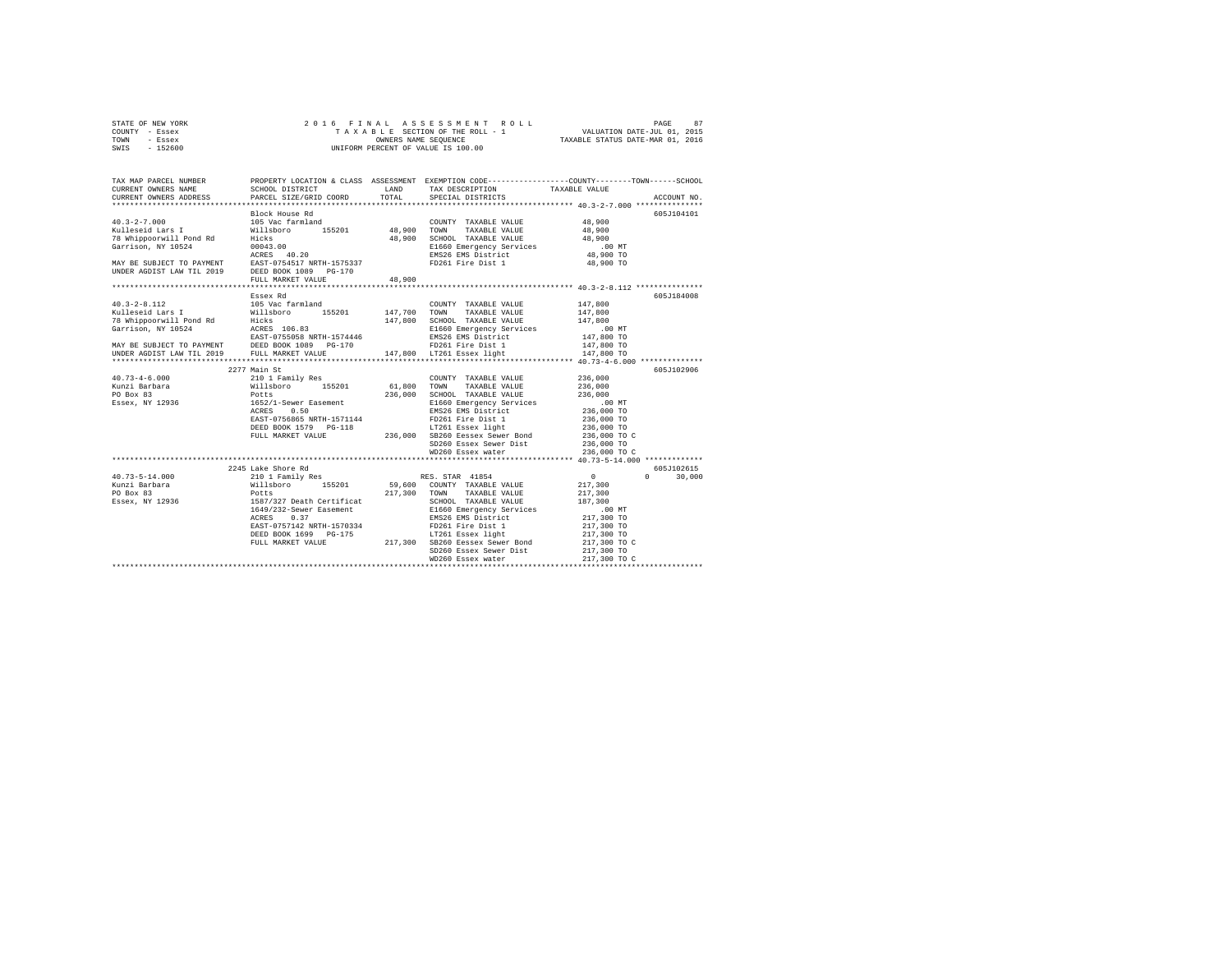| STATE OF NEW YORK | 2016 FINAL ASSESSMENT ROLL         | 88<br>PAGE                       |
|-------------------|------------------------------------|----------------------------------|
| COUNTY - Essex    | TAXABLE SECTION OF THE ROLL - 1    | VALUATION DATE-JUL 01, 2015      |
| TOWN<br>- Essex   | OWNERS NAME SEOUENCE               | TAXABLE STATUS DATE-MAR 01, 2016 |
| - 152600<br>SWIS  | UNIFORM PERCENT OF VALUE IS 100.00 |                                  |

| TAX MAP PARCEL NUMBER<br>CURRENT OWNERS NAME<br>CURRENT OWNERS ADDRESS                                                                                                                                                                     | SCHOOL DISTRICT<br>PARCEL SIZE/GRID COORD                               | <b>T.AND</b><br>TOTAL. | PROPERTY LOCATION & CLASS ASSESSMENT EXEMPTION CODE----------------COUNTY-------TOWN------SCHOOL<br>TAX DESCRIPTION<br>SPECIAL DISTRICTS | TAXABLE VALUE              | ACCOUNT NO.        |
|--------------------------------------------------------------------------------------------------------------------------------------------------------------------------------------------------------------------------------------------|-------------------------------------------------------------------------|------------------------|------------------------------------------------------------------------------------------------------------------------------------------|----------------------------|--------------------|
|                                                                                                                                                                                                                                            |                                                                         |                        |                                                                                                                                          |                            |                    |
|                                                                                                                                                                                                                                            | 72 Alden Rd                                                             |                        |                                                                                                                                          |                            | 605J103011         |
| $48.3 - 1 - 23.000$                                                                                                                                                                                                                        | 210 1 Family Res RES. STAR 41854                                        |                        |                                                                                                                                          | $\sim$ 0                   | $\Omega$<br>30,000 |
| 19.3-172.000<br>19.3000 ELEMENT MESTRATHER MESTRATH 155001 13,000<br>19.3000 ESPER STRATH 155001 131,700<br>19.100 MESTRATH 151559<br>19.300 EAST-0725833 NRTH-15515555<br>19.300 EAST-0725833 NRTH-15515555<br>19.300 EAST-0725833 NRTH-1 |                                                                         |                        | 33,000 COUNTY TAXABLE VALUE                                                                                                              | 131,700                    |                    |
|                                                                                                                                                                                                                                            |                                                                         |                        | 131,700 TOWN TAXABLE VALUE                                                                                                               | 131,700                    |                    |
|                                                                                                                                                                                                                                            |                                                                         |                        | SCHOOL TAXABLE VALUE                                                                                                                     | 101,700                    |                    |
|                                                                                                                                                                                                                                            |                                                                         |                        | E1660 Emergency Services .00 MT<br>EMS26 EMS District  131,700 TO                                                                        |                            |                    |
|                                                                                                                                                                                                                                            |                                                                         |                        |                                                                                                                                          |                            |                    |
|                                                                                                                                                                                                                                            | FULL MARKET VALUE                                                       |                        | 131,700 FD262 Fire Dist 2                                                                                                                | 131,700 TO                 |                    |
|                                                                                                                                                                                                                                            |                                                                         |                        |                                                                                                                                          |                            |                    |
|                                                                                                                                                                                                                                            | 873 Whallons Bay Rd                                                     |                        |                                                                                                                                          |                            | 6051100905         |
| $49.69 - 1 - 4.000$                                                                                                                                                                                                                        | 210 1 Family Res                                                        |                        | COUNTY TAXABLE VALUE                                                                                                                     | 74,800                     |                    |
| Lacey Charlotte N                                                                                                                                                                                                                          | Willsboro 155201                                                        | 32,100 TOWN            | TAXABLE VALUE                                                                                                                            | 74,800                     |                    |
|                                                                                                                                                                                                                                            |                                                                         |                        |                                                                                                                                          |                            |                    |
|                                                                                                                                                                                                                                            |                                                                         |                        |                                                                                                                                          |                            |                    |
|                                                                                                                                                                                                                                            |                                                                         |                        |                                                                                                                                          |                            |                    |
|                                                                                                                                                                                                                                            |                                                                         |                        |                                                                                                                                          |                            |                    |
|                                                                                                                                                                                                                                            |                                                                         |                        |                                                                                                                                          |                            |                    |
|                                                                                                                                                                                                                                            |                                                                         |                        |                                                                                                                                          |                            |                    |
|                                                                                                                                                                                                                                            | 871 Whallons Bay Rd                                                     |                        |                                                                                                                                          |                            | 605J101104         |
| $49.69 - 1 - 5.000$                                                                                                                                                                                                                        |                                                                         |                        | COUNTY TAXABLE VALUE                                                                                                                     | 20,300<br>20,300           |                    |
| Lacev Charlotte N                                                                                                                                                                                                                          |                                                                         |                        | TAXABLE VALUE                                                                                                                            |                            |                    |
|                                                                                                                                                                                                                                            |                                                                         |                        |                                                                                                                                          | 20,300<br>20,300<br>.00 MT |                    |
|                                                                                                                                                                                                                                            |                                                                         |                        |                                                                                                                                          | 20,300 TO                  |                    |
|                                                                                                                                                                                                                                            |                                                                         |                        |                                                                                                                                          | 20,300 TO                  |                    |
|                                                                                                                                                                                                                                            | FULL MARKET VALUE                                                       |                        | 20,300 LT262 Whallonsburg light 20,300 TO                                                                                                |                            |                    |
|                                                                                                                                                                                                                                            |                                                                         |                        |                                                                                                                                          |                            |                    |
|                                                                                                                                                                                                                                            |                                                                         |                        |                                                                                                                                          |                            | 605J102603         |
| $39.4 - 1 - 49.000$                                                                                                                                                                                                                        | 31 Res vac land<br>Westport 155001 20,100<br>Gore 155001 20,100         |                        | COUNTY TAXABLE VALUE                                                                                                                     | 20,100                     |                    |
| LaDuke David                                                                                                                                                                                                                               |                                                                         |                        | TOWN<br>TAXABLE VALUE                                                                                                                    | 20,100                     |                    |
| 49 Nashville Rd                                                                                                                                                                                                                            |                                                                         |                        |                                                                                                                                          |                            |                    |
| Jericho, VT 05465                                                                                                                                                                                                                          | ACRES 1.10                                                              |                        | SCHOOL TAXABLE VALUE 20,100<br>ENG60 Emergency Services 20,000 MT<br>EMS26 EMS District 20,100 TO<br>FD262 Fire Dist 2 20,100 TO         |                            |                    |
|                                                                                                                                                                                                                                            | EAST-0733253 NRTH-1570966                                               |                        |                                                                                                                                          |                            |                    |
|                                                                                                                                                                                                                                            | $PG-076$<br>DEED BOOK 826                                               |                        |                                                                                                                                          |                            |                    |
|                                                                                                                                                                                                                                            | FULL MARKET VALUE                                                       | 20,100                 |                                                                                                                                          |                            |                    |
|                                                                                                                                                                                                                                            |                                                                         |                        |                                                                                                                                          |                            |                    |
|                                                                                                                                                                                                                                            | 870 Whallons Bay Rd                                                     |                        |                                                                                                                                          |                            | 605J100514         |
| $49.69 - 1 - 10.000$                                                                                                                                                                                                                       | 483 Converted Re                                                        |                        | COUNTY TAXABLE VALUE                                                                                                                     | 63,100                     |                    |
| LaForest James                                                                                                                                                                                                                             |                                                                         | 18,700                 | TOWN<br>TAXABLE VALUE                                                                                                                    | 63,100                     |                    |
| Larorest James<br>LaForest Shirley                                                                                                                                                                                                         | Willsboro 155201<br>Friswell<br>ACRES 0.65<br>EAST-0744205 NRTH-1555476 | 63,100                 | SCHOOL TAXABLE VALUE                                                                                                                     | 63,100                     |                    |
| 839 Walker Rd                                                                                                                                                                                                                              |                                                                         |                        | E1660 Emergency Services                                                                                                                 | $.00$ MT                   |                    |
| Essex, NY 12936                                                                                                                                                                                                                            |                                                                         |                        |                                                                                                                                          | 63,100 TO                  |                    |
|                                                                                                                                                                                                                                            | DEED BOOK 979<br>$PG-20$                                                |                        |                                                                                                                                          | 63,100 TO                  |                    |
|                                                                                                                                                                                                                                            | FULL MARKET VALUE                                                       |                        | EMS26 EMS District<br>FD262 Fire District<br>FD262 Fire Dist 2<br>63,100 LT262 Whallonsburg light                                        | 63,100 TO                  |                    |
|                                                                                                                                                                                                                                            |                                                                         |                        |                                                                                                                                          |                            |                    |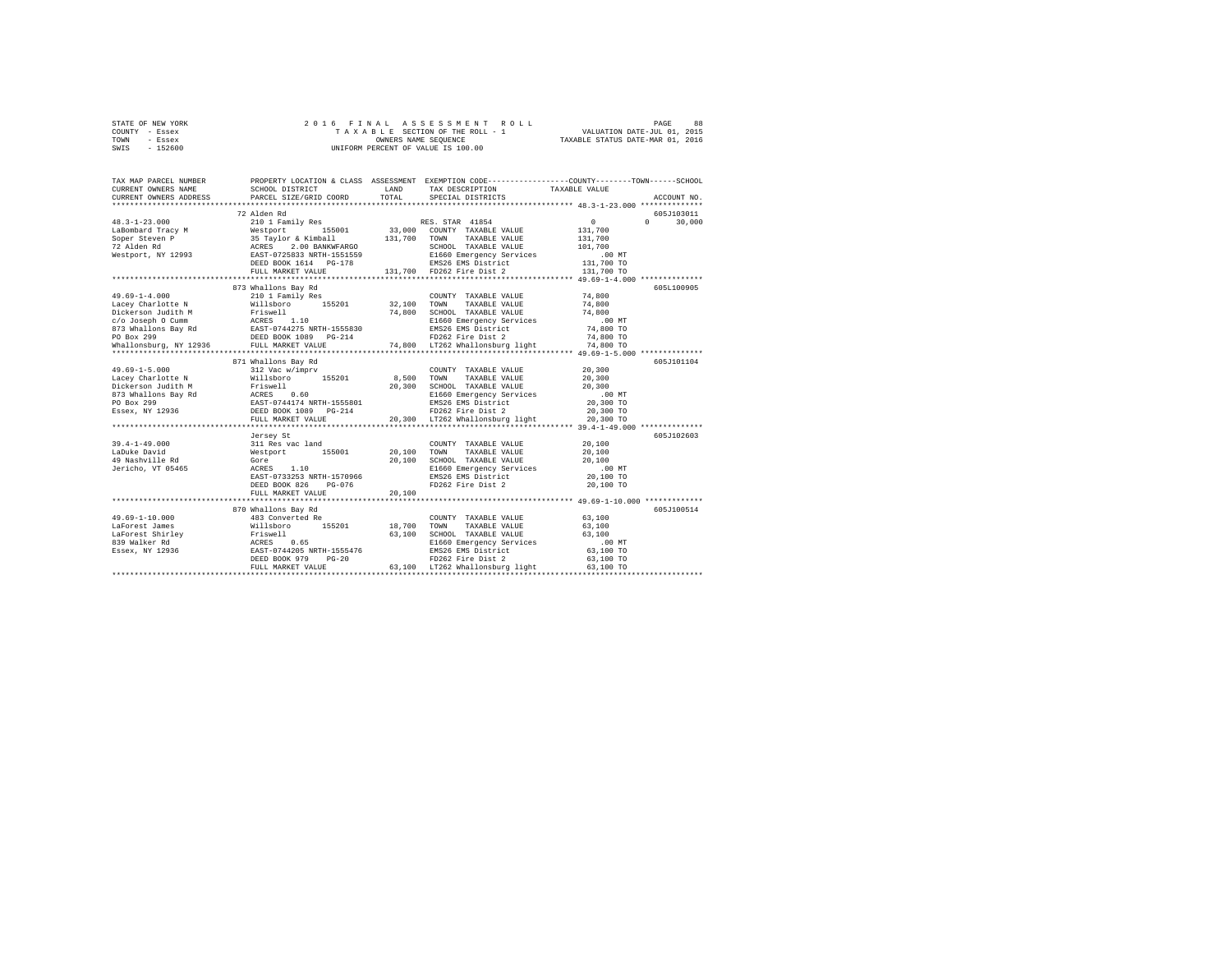| STATE OF NEW YORK<br>COUNTY - Essex<br>TOWN - Essex<br>SWIS - 152600                                                                                                                                                                                                                                                                                                                                     | 2016 FINAL ASSESSMENT R<br>TAXABLE SECTION OF THE ROLL - 1<br>OWNERS NAME SEQUENCE<br>UNIFORM PERCENT OF VALUE IS 100.00                                                                                                         | 2016 FINAL ASSESSMENT ROLL                                                                                         |                    |               |
|----------------------------------------------------------------------------------------------------------------------------------------------------------------------------------------------------------------------------------------------------------------------------------------------------------------------------------------------------------------------------------------------------------|----------------------------------------------------------------------------------------------------------------------------------------------------------------------------------------------------------------------------------|--------------------------------------------------------------------------------------------------------------------|--------------------|---------------|
| TAX MAP PARCEL NUMBER PROPERTY LOCATION & CLASS ASSESSMENT EXEMPTION CODE---------------COUNTY-------TOWN------SCHOOL<br>CURRENT OWNERS NAME                                                                                                                                                                                                                                                             | SCHOOL DISTRICT                                                                                                                                                                                                                  | LAND TAX DESCRIPTION                                                                                               | TAXABLE VALUE      |               |
| CURRENT OWNERS ADDRESS PARCEL SIZE/GRID COORD                                                                                                                                                                                                                                                                                                                                                            |                                                                                                                                                                                                                                  | TOTAL SPECIAL DISTRICTS                                                                                            |                    | ACCOUNT NO.   |
|                                                                                                                                                                                                                                                                                                                                                                                                          |                                                                                                                                                                                                                                  |                                                                                                                    |                    |               |
|                                                                                                                                                                                                                                                                                                                                                                                                          | 839 Walker Rd                                                                                                                                                                                                                    |                                                                                                                    |                    | 605J102408    |
|                                                                                                                                                                                                                                                                                                                                                                                                          |                                                                                                                                                                                                                                  |                                                                                                                    |                    | 0 65,300      |
|                                                                                                                                                                                                                                                                                                                                                                                                          |                                                                                                                                                                                                                                  |                                                                                                                    |                    | 25,000 25,000 |
| $\begin{tabular}{l c c c c c} \multicolumn{3}{c c c} \multicolumn{3}{c c c} \multicolumn{3}{c c c} \multicolumn{3}{c c c} \multicolumn{3}{c c c} \multicolumn{3}{c c c} \multicolumn{3}{c c c} \multicolumn{3}{c c c} \multicolumn{3}{c c c} \multicolumn{3}{c c c} \multicolumn{3}{c c c} \multicolumn{3}{c c c} \multicolumn{3}{c c c} \multicolumn{3}{c c c} \multicolumn{3}{c c c} \multicolumn{3}{$ |                                                                                                                                                                                                                                  |                                                                                                                    |                    |               |
|                                                                                                                                                                                                                                                                                                                                                                                                          |                                                                                                                                                                                                                                  |                                                                                                                    |                    |               |
|                                                                                                                                                                                                                                                                                                                                                                                                          |                                                                                                                                                                                                                                  |                                                                                                                    |                    |               |
|                                                                                                                                                                                                                                                                                                                                                                                                          |                                                                                                                                                                                                                                  |                                                                                                                    |                    |               |
|                                                                                                                                                                                                                                                                                                                                                                                                          |                                                                                                                                                                                                                                  |                                                                                                                    |                    |               |
|                                                                                                                                                                                                                                                                                                                                                                                                          |                                                                                                                                                                                                                                  | LT262 Whallonsburg light 131,900 TO                                                                                |                    |               |
|                                                                                                                                                                                                                                                                                                                                                                                                          |                                                                                                                                                                                                                                  |                                                                                                                    |                    |               |
|                                                                                                                                                                                                                                                                                                                                                                                                          | 1455 Whallons Bay Rd                                                                                                                                                                                                             |                                                                                                                    |                    | 605J101406    |
|                                                                                                                                                                                                                                                                                                                                                                                                          |                                                                                                                                                                                                                                  |                                                                                                                    | 253,900            |               |
|                                                                                                                                                                                                                                                                                                                                                                                                          |                                                                                                                                                                                                                                  |                                                                                                                    | 253,900<br>253,900 |               |
|                                                                                                                                                                                                                                                                                                                                                                                                          |                                                                                                                                                                                                                                  |                                                                                                                    | .00MT              |               |
|                                                                                                                                                                                                                                                                                                                                                                                                          |                                                                                                                                                                                                                                  |                                                                                                                    | 253,900 TO         |               |
|                                                                                                                                                                                                                                                                                                                                                                                                          |                                                                                                                                                                                                                                  |                                                                                                                    | 253,900 TO         |               |
|                                                                                                                                                                                                                                                                                                                                                                                                          | FULL MARKET VALUE 253,900                                                                                                                                                                                                        |                                                                                                                    |                    |               |
|                                                                                                                                                                                                                                                                                                                                                                                                          |                                                                                                                                                                                                                                  |                                                                                                                    |                    |               |
| 40.3-3-18.000<br>40.3-3-18.000<br>40.3-3-18.000<br>1308chool St<br>270 Mfg housing<br>270 Mfg housing<br>270 Mfg housing<br>28.200 COUNTY TAXABLE VALUE 63,000<br>28.900 TOWN TAXABLE VALUE 63,000<br>28.900 TOWN TAXABLE VALUE 63,000<br>28.900 T                                                                                                                                                       |                                                                                                                                                                                                                                  |                                                                                                                    |                    | 605J101507    |
|                                                                                                                                                                                                                                                                                                                                                                                                          |                                                                                                                                                                                                                                  |                                                                                                                    |                    | $0 \t 30,000$ |
|                                                                                                                                                                                                                                                                                                                                                                                                          |                                                                                                                                                                                                                                  |                                                                                                                    |                    |               |
|                                                                                                                                                                                                                                                                                                                                                                                                          |                                                                                                                                                                                                                                  |                                                                                                                    |                    |               |
|                                                                                                                                                                                                                                                                                                                                                                                                          |                                                                                                                                                                                                                                  |                                                                                                                    |                    |               |
|                                                                                                                                                                                                                                                                                                                                                                                                          |                                                                                                                                                                                                                                  |                                                                                                                    |                    |               |
|                                                                                                                                                                                                                                                                                                                                                                                                          |                                                                                                                                                                                                                                  | DEED BOOK 1234 PG-75 2000 POEM BASS EMS District 63,000 TO<br>FULL MARKET VALUE 63,000 PD261 Fire Dist 1 63,000 TO |                    |               |
|                                                                                                                                                                                                                                                                                                                                                                                                          |                                                                                                                                                                                                                                  | LT261 Essex light                                                                                                  | 63,000 TO          |               |
|                                                                                                                                                                                                                                                                                                                                                                                                          |                                                                                                                                                                                                                                  | *********************************** 40.3-2-18.000 ***************                                                  |                    |               |
|                                                                                                                                                                                                                                                                                                                                                                                                          | 2849 Essex Rd                                                                                                                                                                                                                    |                                                                                                                    |                    | 605J194006    |
|                                                                                                                                                                                                                                                                                                                                                                                                          |                                                                                                                                                                                                                                  |                                                                                                                    |                    |               |
|                                                                                                                                                                                                                                                                                                                                                                                                          |                                                                                                                                                                                                                                  |                                                                                                                    |                    |               |
|                                                                                                                                                                                                                                                                                                                                                                                                          |                                                                                                                                                                                                                                  |                                                                                                                    |                    |               |
|                                                                                                                                                                                                                                                                                                                                                                                                          |                                                                                                                                                                                                                                  |                                                                                                                    |                    |               |
|                                                                                                                                                                                                                                                                                                                                                                                                          |                                                                                                                                                                                                                                  |                                                                                                                    |                    |               |
|                                                                                                                                                                                                                                                                                                                                                                                                          |                                                                                                                                                                                                                                  |                                                                                                                    | 110,800 TO         |               |
|                                                                                                                                                                                                                                                                                                                                                                                                          |                                                                                                                                                                                                                                  | DEED BOOK 1382 PG-187<br>FULL MARKET VALUE 110,800 LT261 Essex light<br>WB261 Water B&I                            | 110,800 TO C       |               |
|                                                                                                                                                                                                                                                                                                                                                                                                          | maler par الله maler par الله مع maler par الله مع الله مع الله مع الله مع الله مع الله مع الله مع الله مع الل<br>W D260 Essex water (10,800 maler ) - 110,800 maler (10,800 maler ) - 110,800 maler (10,800 maler ) - 110 maler |                                                                                                                    |                    |               |
|                                                                                                                                                                                                                                                                                                                                                                                                          |                                                                                                                                                                                                                                  |                                                                                                                    |                    |               |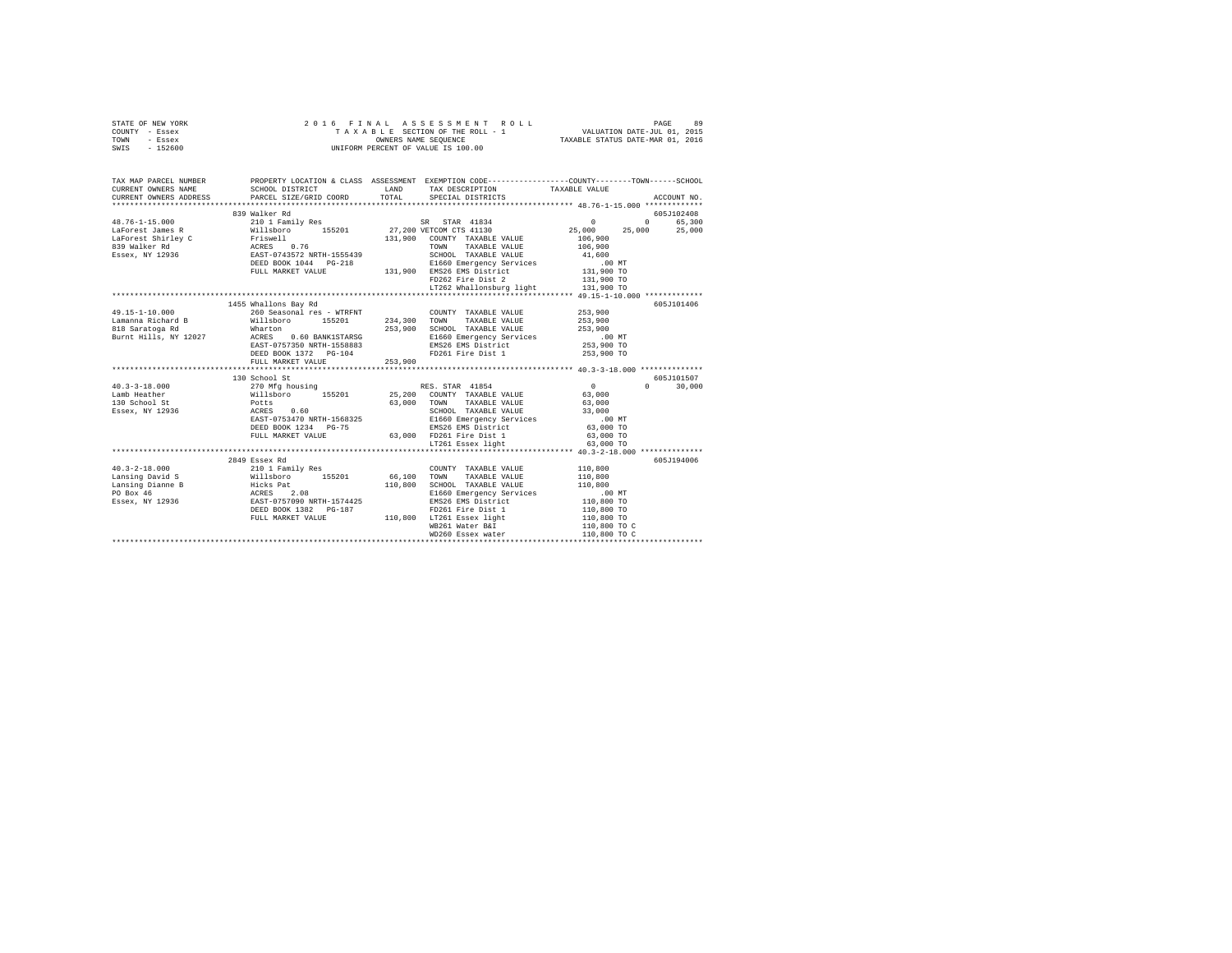|                | STATE OF NEW YORK |  | 2016 FINAL ASSESSMENT ROLL         | PAGE                             | 90 |
|----------------|-------------------|--|------------------------------------|----------------------------------|----|
| COUNTY - Essex |                   |  | TAXABLE SECTION OF THE ROLL - 1    | VALUATION DATE-JUL 01, 2015      |    |
| TOWN           | - Essex           |  | OWNERS NAME SEOUENCE               | TAXABLE STATUS DATE-MAR 01, 2016 |    |
| SWIS           | - 152600          |  | UNIFORM PERCENT OF VALUE IS 100.00 |                                  |    |

| TAX MAP PARCEL NUMBER | PROPERTY LOCATION & CLASS ASSESSMENT EXEMPTION CODE----------------COUNTY-------TOWN------SCHOOL                                                                                                                                                             |                                                       |                                              |               |
|-----------------------|--------------------------------------------------------------------------------------------------------------------------------------------------------------------------------------------------------------------------------------------------------------|-------------------------------------------------------|----------------------------------------------|---------------|
|                       | CURRENT OWNERS NAME SCHOOL DISTRICT WE LAND TAX DESCRIPTION TAXABLE VALUE                                                                                                                                                                                    |                                                       |                                              |               |
|                       |                                                                                                                                                                                                                                                              |                                                       |                                              |               |
|                       | 2858 Essex Rd                                                                                                                                                                                                                                                |                                                       |                                              | 605J102301    |
|                       |                                                                                                                                                                                                                                                              |                                                       |                                              | $0 \t 30,000$ |
|                       |                                                                                                                                                                                                                                                              |                                                       |                                              |               |
|                       |                                                                                                                                                                                                                                                              |                                                       |                                              |               |
|                       |                                                                                                                                                                                                                                                              |                                                       |                                              |               |
|                       |                                                                                                                                                                                                                                                              |                                                       |                                              |               |
|                       |                                                                                                                                                                                                                                                              |                                                       |                                              |               |
|                       |                                                                                                                                                                                                                                                              |                                                       |                                              |               |
|                       |                                                                                                                                                                                                                                                              |                                                       |                                              |               |
|                       |                                                                                                                                                                                                                                                              |                                                       |                                              |               |
|                       |                                                                                                                                                                                                                                                              | 0 514,500 TO C 514,500 TO C 514,500 TO C 514,500 TO C |                                              |               |
|                       |                                                                                                                                                                                                                                                              |                                                       |                                              |               |
|                       | 2697 NYS Route 22                                                                                                                                                                                                                                            |                                                       |                                              | 605J102308    |
|                       | 40.3-2-11.000<br>LaPine Eric M 2019/NYS KOME 22<br>LaPine Eric M Willsboro 155201<br>$\sigma/9$ Barry A LaPine Jr Hicks<br>$\sigma/8$ Barry A LaPine Jr Hicks<br>$\sigma/8$ Barry Jr & Claire LaPine<br>Essex, NY 12936<br>Essex, NY 12936<br>$\sigma$ Barry |                                                       | $\begin{array}{c}0\\185,900\end{array}$      | 0 65,300      |
|                       |                                                                                                                                                                                                                                                              |                                                       |                                              |               |
|                       |                                                                                                                                                                                                                                                              |                                                       | 185,900                                      |               |
|                       |                                                                                                                                                                                                                                                              |                                                       |                                              |               |
|                       |                                                                                                                                                                                                                                                              |                                                       | 120,600<br>00 MT<br>185,900 TO<br>185,900 TO |               |
|                       |                                                                                                                                                                                                                                                              |                                                       |                                              |               |
|                       |                                                                                                                                                                                                                                                              |                                                       |                                              |               |
|                       | 01 150 161 161 162 163 164 164 165,900 165,900 165,900 165,900 165,900 165,900 165,900 165,900 165,900 165,900 165,900 165,900 165,900 165,900 166,900 166,900 166,900 166,900 166,900 166,900 166,900 166,900 166,900 166,900                               |                                                       |                                              |               |
|                       |                                                                                                                                                                                                                                                              |                                                       |                                              |               |
|                       |                                                                                                                                                                                                                                                              | WD260 Essex water 185,900 TO C                        |                                              |               |
|                       |                                                                                                                                                                                                                                                              |                                                       |                                              |               |
|                       | NYS Route 22                                                                                                                                                                                                                                                 |                                                       |                                              | 605J102307    |
|                       |                                                                                                                                                                                                                                                              |                                                       |                                              |               |
|                       |                                                                                                                                                                                                                                                              |                                                       |                                              |               |
|                       |                                                                                                                                                                                                                                                              |                                                       |                                              |               |
|                       |                                                                                                                                                                                                                                                              |                                                       |                                              |               |
|                       |                                                                                                                                                                                                                                                              |                                                       |                                              |               |
|                       |                                                                                                                                                                                                                                                              |                                                       |                                              |               |
|                       |                                                                                                                                                                                                                                                              |                                                       |                                              |               |
|                       |                                                                                                                                                                                                                                                              |                                                       |                                              |               |
|                       |                                                                                                                                                                                                                                                              |                                                       |                                              |               |
|                       |                                                                                                                                                                                                                                                              |                                                       |                                              |               |
|                       | 2217 NYS Route 22                                                                                                                                                                                                                                            |                                                       |                                              | 605J101501    |
|                       |                                                                                                                                                                                                                                                              |                                                       |                                              |               |
|                       |                                                                                                                                                                                                                                                              |                                                       |                                              |               |
|                       |                                                                                                                                                                                                                                                              |                                                       |                                              |               |
|                       |                                                                                                                                                                                                                                                              |                                                       |                                              |               |
|                       |                                                                                                                                                                                                                                                              |                                                       |                                              |               |
|                       |                                                                                                                                                                                                                                                              |                                                       |                                              |               |
|                       | 39.4-1-14.000<br>29.4-1-14.000<br>29.4-1-14.000<br>29.4-1-14.000<br>29.200 MM 2020 MM 2020 MM 2020 MM 2020 MM 2020 MM 2020 MM 2020 MM 2020 MM 2020 MM 2020 MM 2020 MM 2021<br>2020 MM 2020 MM 2020 MM 2020 MM 2020 MM 2020 MM 2020 MM 20                     |                                                       |                                              |               |
|                       |                                                                                                                                                                                                                                                              |                                                       |                                              |               |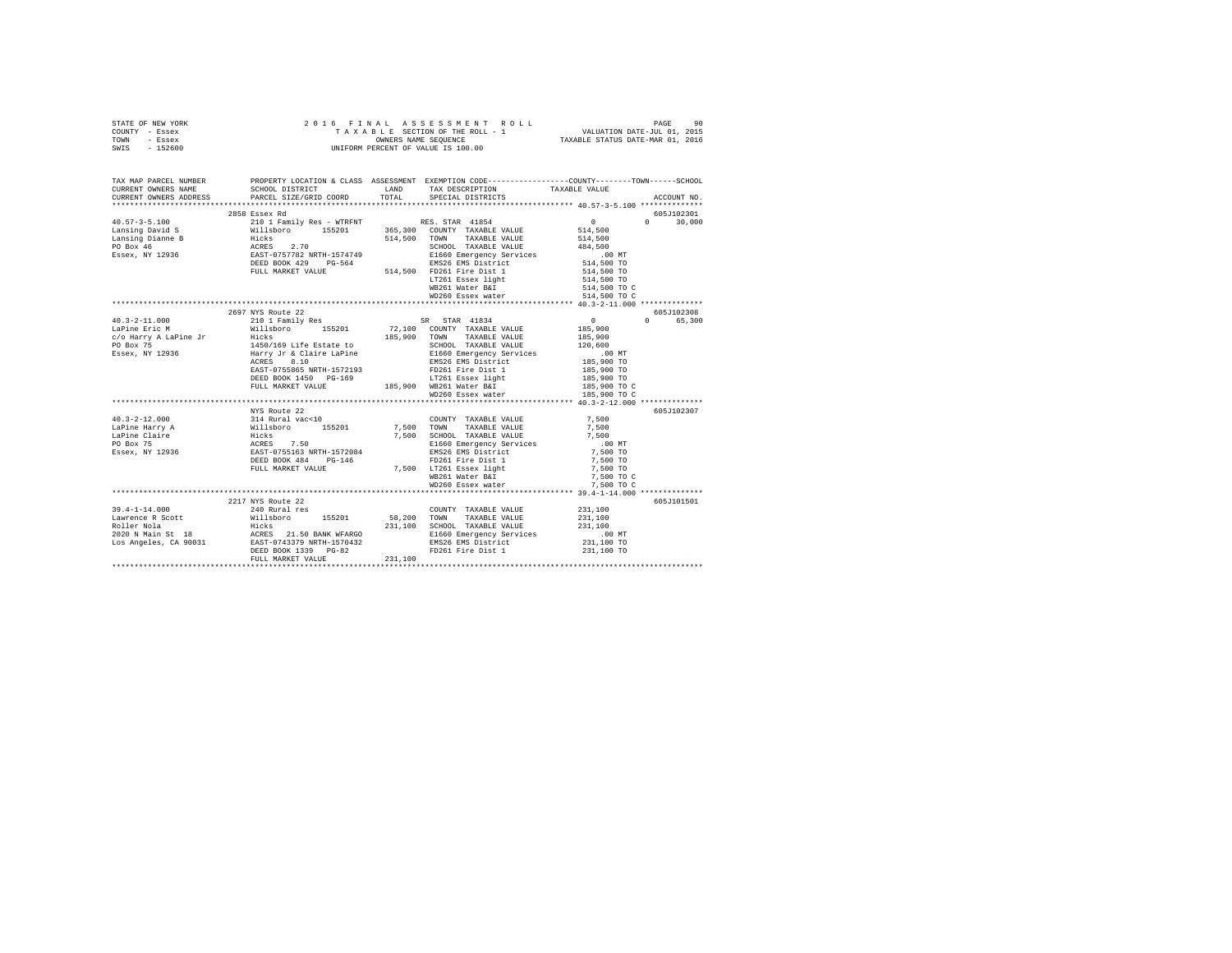|      | STATE OF NEW YORK |  | 2016 FINAL ASSESSMENT ROLL         | 91<br>PAGE                       |  |
|------|-------------------|--|------------------------------------|----------------------------------|--|
|      | COUNTY - Essex    |  | TAXABLE SECTION OF THE ROLL - 1    | VALUATION DATE-JUL 01, 2015      |  |
| TOWN | - Essex           |  | OWNERS NAME SEOUENCE               | TAXABLE STATUS DATE-MAR 01, 2016 |  |
| SWIS | - 152600          |  | UNIFORM PERCENT OF VALUE IS 100.00 |                                  |  |

| TAX MAP PARCEL NUMBER | PROPERTY LOCATION & CLASS ASSESSMENT EXEMPTION CODE----------------COUNTY-------TOWN------SCHOOL<br>$\begin{tabular}{lllllllll} \texttt{CURERENT} & & & & & & & \texttt{TAXABLE} & \texttt{WALUE} \\ \texttt{CURERENT} & & & & & \texttt{SCEOCEID} & & & \texttt{PACECIE} & \texttt{TQTL} & & \texttt{PACECIE} \\ \texttt{CURERENT} & & & & & \texttt{PACECIE} & \texttt{SPECIE} & \texttt{PACECIE} & \texttt{SPECICID} & & \texttt{NCCFIE} & \texttt{PACECIE} \\ & & & & & \texttt{PACECIE} & \texttt{PACECIE} & \texttt{SPECIE} & \texttt{S$ |         |                                                                                                                                                                                                                                                                                             |                                                                  |                                                      |
|-----------------------|------------------------------------------------------------------------------------------------------------------------------------------------------------------------------------------------------------------------------------------------------------------------------------------------------------------------------------------------------------------------------------------------------------------------------------------------------------------------------------------------------------------------------------------------|---------|---------------------------------------------------------------------------------------------------------------------------------------------------------------------------------------------------------------------------------------------------------------------------------------------|------------------------------------------------------------------|------------------------------------------------------|
| $49.15 - 1 - 37.000$  | 1699 Lake Shore Rd<br>260 Seasonal res<br>DEED BOOK 1230 PG-109<br>FULL MARKET VALUE                                                                                                                                                                                                                                                                                                                                                                                                                                                           | 84,300  | COUNTY TAXABLE VALUE 84,300<br>TAXABLE VALUE<br>TOWN<br>NOTE THAT THE SCHOOL TAXABLE VALUE 50 10 MT<br>ELECTOL TAXABLE VALUE 50 10 MT<br>EMS26 EMS District 50 44 300 TO<br>FD262 Fire Dist 2                                                                                               | 84,300<br>84,300 TO                                              | 605J102514                                           |
| $40.73 - 6 - 11.240$  | 2248 Lake Shore Rd<br>210 1 Family Res<br>10.13-70-11.2320<br>10.23201 Mayrence Beth C 2011 Millsboro 155201<br>10.24 Millsboro 155201<br>10.24 Millsboro 1661/84-Easement<br>10.24 Millsboro 1661/84-Easement<br>10.24 Millsboro 127<br>2022 MaxrH-1570417<br>2022 MaxrH-1570417                                                                                                                                                                                                                                                              | 138,700 | COUNTY TAXABLE VALUE 138,700<br>56,600 TOWN TAXABLE VALUE<br>SCHOOL TAXABLE VALUE<br>E1660 Emergency Services<br>E1660 Emergency Services<br>EMS26 EMS District 138,700 TO<br>FD261 Fire Dist 1 138,700 TO<br>LT261 Essex light 138,700 TO<br>138,700 TO<br>138,700 TO<br>WD260 Essex water | 138,700<br>138,700<br>138,700 TO C<br>138,700 TO<br>138,700 TO C | 605J197004                                           |
|                       | 2010 NYS Route 22<br>DEED BOOK 1319 PG-328<br>FULL MARKET VALUE                                                                                                                                                                                                                                                                                                                                                                                                                                                                                | 123,300 | TOWN TAXABLE VALUE<br>SCHOOL TAXABLE VALUE 33,000<br>E1660 Emergency Services (1980)<br>23,300 TO<br>FD261 Fire Dist 1                                                                                                                                                                      | $^{\circ}$<br>25,000<br>25,000<br>98,300<br>123,300 TO           | 605-7185001<br>65,300<br>$0 \qquad \qquad$<br>25,000 |
| $49.1 - 1 - 3.100$    | 2007 NYS Route 22<br>113 Cattle farm<br>Validation of the Milleboro Community (1990)<br>1991 - The Milleboro Community (1990)<br>1991 - The Milleboro Community (1990)<br>1993 - The Milleboro Community (1990)<br>1993 - The Milleboro Community (1990)<br>1994 - The Milleboro<br>FULL MARKET VALUE                                                                                                                                                                                                                                          | 260,800 | COUNTY TAXABLE VALUE 260.800                                                                                                                                                                                                                                                                |                                                                  | 605J102405                                           |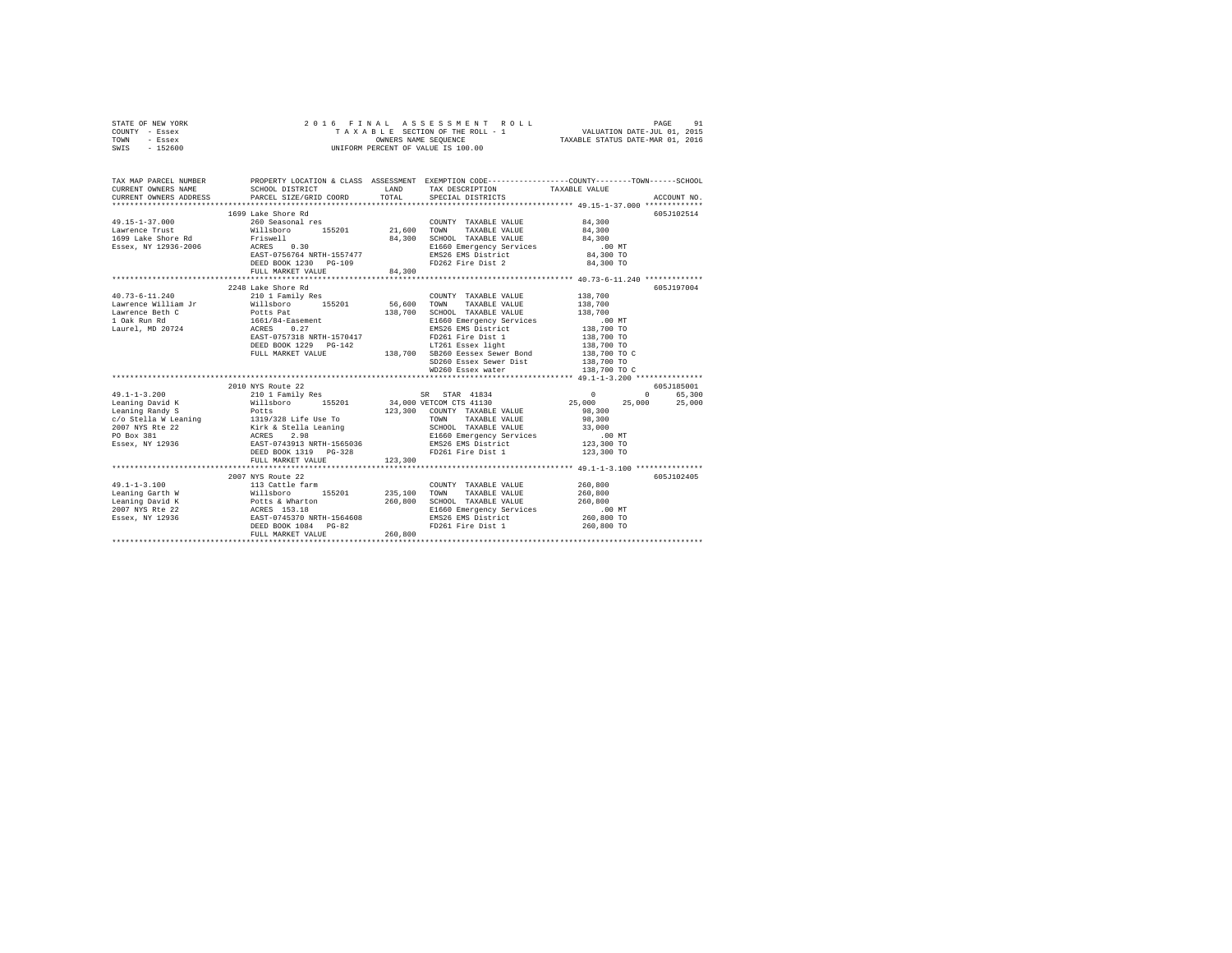| STATE OF NEW YORK<br>COUNTY - Essex<br>TOWN<br>- Essex<br>SWIS - 152600 | 2016 FINAL<br>TAXABLE SECTION OF THE ROLL - 1<br>UNIFORM PERCENT OF VALUE IS 100.00                                                                                                                                                              | ASSESSMENT ROLL<br>92<br>PAGE<br>VALUATION DATE-JUL 01, 2015<br>OLL - 1 VALUATION DATE-JUL 01, 2015<br>TAXABLE STATUS DATE-MAR 01, 2016 |                                                                            |                                                    |             |
|-------------------------------------------------------------------------|--------------------------------------------------------------------------------------------------------------------------------------------------------------------------------------------------------------------------------------------------|-----------------------------------------------------------------------------------------------------------------------------------------|----------------------------------------------------------------------------|----------------------------------------------------|-------------|
| TAX MAP PARCEL NUMBER<br>CURRENT OWNERS NAME                            | PROPERTY LOCATION & CLASS ASSESSMENT EXEMPTION CODE---------------COUNTY-------TOWN-----SCHOOL<br>SCHOOL DISTRICT                                                                                                                                | LAND                                                                                                                                    | TAX DESCRIPTION                                                            | TAXABLE VALUE                                      |             |
| CURRENT OWNERS ADDRESS                                                  | PARCEL SIZE/GRID COORD                                                                                                                                                                                                                           | TOTAL                                                                                                                                   | SPECIAL DISTRICTS                                                          |                                                    | ACCOUNT NO. |
|                                                                         |                                                                                                                                                                                                                                                  |                                                                                                                                         |                                                                            |                                                    |             |
|                                                                         | NYS Route 22                                                                                                                                                                                                                                     |                                                                                                                                         |                                                                            |                                                    | 605J102404  |
| $49.1 - 1 - 4.000$                                                      |                                                                                                                                                                                                                                                  |                                                                                                                                         | COUNTY TAXABLE VALUE                                                       | 19,200                                             |             |
| Leaning Garth W                                                         |                                                                                                                                                                                                                                                  | 19,200                                                                                                                                  | TOWN<br>TAXABLE VALUE                                                      | 19,200                                             |             |
| Leaning David K                                                         |                                                                                                                                                                                                                                                  | 19,200                                                                                                                                  | SCHOOL TAXABLE VALUE                                                       | 19,200                                             |             |
| 2007 NYS Rte 22                                                         |                                                                                                                                                                                                                                                  |                                                                                                                                         | E1660 Emergency Services<br>EMS26 EMS District                             | $.00$ MT<br>19,200 TO                              |             |
| Essex, NY 12936                                                         | AIS Succession<br>105 Vac farmland<br>Willsboro<br>Potts<br>15ac<br>ACRES 17.84<br>EAST-0747182 NRTH-1566225                                                                                                                                     |                                                                                                                                         | FD261 Fire Dist 1                                                          | 19,200 TO                                          |             |
|                                                                         | DEED BOOK 1093 PG-247                                                                                                                                                                                                                            |                                                                                                                                         |                                                                            |                                                    |             |
|                                                                         | FULL MARKET VALUE                                                                                                                                                                                                                                | 19,200                                                                                                                                  |                                                                            |                                                    |             |
|                                                                         |                                                                                                                                                                                                                                                  |                                                                                                                                         |                                                                            |                                                    |             |
|                                                                         | Middle Rd                                                                                                                                                                                                                                        |                                                                                                                                         |                                                                            |                                                    | 605J102407  |
| $49.1 - 1 - 7.000$                                                      |                                                                                                                                                                                                                                                  |                                                                                                                                         |                                                                            | 51,624 51,624                                      | 51.624      |
| Leaning Garth W                                                         |                                                                                                                                                                                                                                                  |                                                                                                                                         |                                                                            | 28,076                                             |             |
| Leaning David K                                                         |                                                                                                                                                                                                                                                  |                                                                                                                                         |                                                                            | 28,076                                             |             |
| 2007 NYS Rte 22                                                         |                                                                                                                                                                                                                                                  |                                                                                                                                         |                                                                            | 28,076                                             |             |
| PO Box 381<br>Essex, NY 12936                                           | NG DIST C 41720<br>Willaboro 155201 79,700 COWNT TAXABLE VALUE<br>POLES<br>POLES<br>POLES<br>RATES 79.60 79,700 COWNT TAXABLE VALUE<br>RATES 79.60 79.700 TOWN TAXABLE VALUE<br>RAST-0748890 NETH-1567622<br>RESP DOOK 1093 POLES<br>POLES RAS D |                                                                                                                                         |                                                                            | $.00$ MT                                           |             |
|                                                                         | FULL MARKET VALUE 79,700 FD261 Fire Dist 1                                                                                                                                                                                                       |                                                                                                                                         |                                                                            | 79,700 TO                                          |             |
| MAY BE SUBJECT TO PAYMENT                                               |                                                                                                                                                                                                                                                  |                                                                                                                                         |                                                                            | 79,700 TO                                          |             |
| UNDER AGDIST LAW TIL 2020                                               |                                                                                                                                                                                                                                                  |                                                                                                                                         |                                                                            |                                                    |             |
| ***************************                                             |                                                                                                                                                                                                                                                  |                                                                                                                                         |                                                                            | ************* 49.1-1-10.000 ***************        |             |
|                                                                         | School St                                                                                                                                                                                                                                        |                                                                                                                                         |                                                                            |                                                    | 605J102403  |
| $49.1 - 1 - 10.000$                                                     |                                                                                                                                                                                                                                                  |                                                                                                                                         | COUNTY TAXABLE VALUE                                                       | 119,800                                            |             |
| Leaning Garth W                                                         |                                                                                                                                                                                                                                                  | 119,800 TOWN                                                                                                                            | TAXABLE VALUE                                                              | 119,800                                            |             |
| Leaning David K                                                         |                                                                                                                                                                                                                                                  | 119,800                                                                                                                                 | SCHOOL TAXABLE VALUE                                                       | 119,800                                            |             |
| 2007 NYS Rte 22                                                         | 105 Vac farmland<br>Willsboro 155201<br>Potts<br>98ac<br>ACRES 91.00                                                                                                                                                                             |                                                                                                                                         | E1660 Emergency Services                                                   | $.00$ MT                                           |             |
| Essex, NY 12936                                                         |                                                                                                                                                                                                                                                  |                                                                                                                                         | EMS26 EMS District                                                         | 119,800 TO                                         |             |
|                                                                         | EAST-0751414 NRTH-1566966                                                                                                                                                                                                                        |                                                                                                                                         | FD261 Fire Dist 1                                                          | 119,800 TO                                         |             |
|                                                                         | DEED BOOK 1093 PG-247                                                                                                                                                                                                                            |                                                                                                                                         |                                                                            |                                                    |             |
|                                                                         | FULL MARKET VALUE                                                                                                                                                                                                                                | 119,800                                                                                                                                 |                                                                            | ********************* 49.15-3-7.000 ************** |             |
|                                                                         | 131 Albee Ln                                                                                                                                                                                                                                     |                                                                                                                                         |                                                                            |                                                    | 605J100604  |
| $49.15 - 3 - 7.000$                                                     | 210 1 Family Res - WTRFNT                                                                                                                                                                                                                        |                                                                                                                                         | RES. STAR 41854                                                            | $\sim$ 0<br>$\Omega$                               | 30,000      |
|                                                                         |                                                                                                                                                                                                                                                  |                                                                                                                                         | 371,400 COUNTY TAXABLE VALUE                                               | 418,400                                            |             |
|                                                                         |                                                                                                                                                                                                                                                  |                                                                                                                                         | 418,400 TOWN TAXABLE VALUE                                                 | 418,400                                            |             |
|                                                                         |                                                                                                                                                                                                                                                  |                                                                                                                                         | SCHOOL TAXABLE VALUE                                                       | 388,400                                            |             |
|                                                                         |                                                                                                                                                                                                                                                  |                                                                                                                                         | E1660 Emergency Services<br>E1660 Emergency Services<br>EMS26 EMS District | $.00$ MT                                           |             |
|                                                                         | EAST-0760138 NRTH-1556696                                                                                                                                                                                                                        |                                                                                                                                         |                                                                            | 418,400 TO                                         |             |
|                                                                         | DEED BOOK 1201    PG-318                                                                                                                                                                                                                         |                                                                                                                                         | FD261 Fire Dist 1                                                          | 418,400 TO                                         |             |
|                                                                         | FULL MARKET VALUE                                                                                                                                                                                                                                | 418,400                                                                                                                                 |                                                                            |                                                    |             |
|                                                                         |                                                                                                                                                                                                                                                  |                                                                                                                                         |                                                                            |                                                    |             |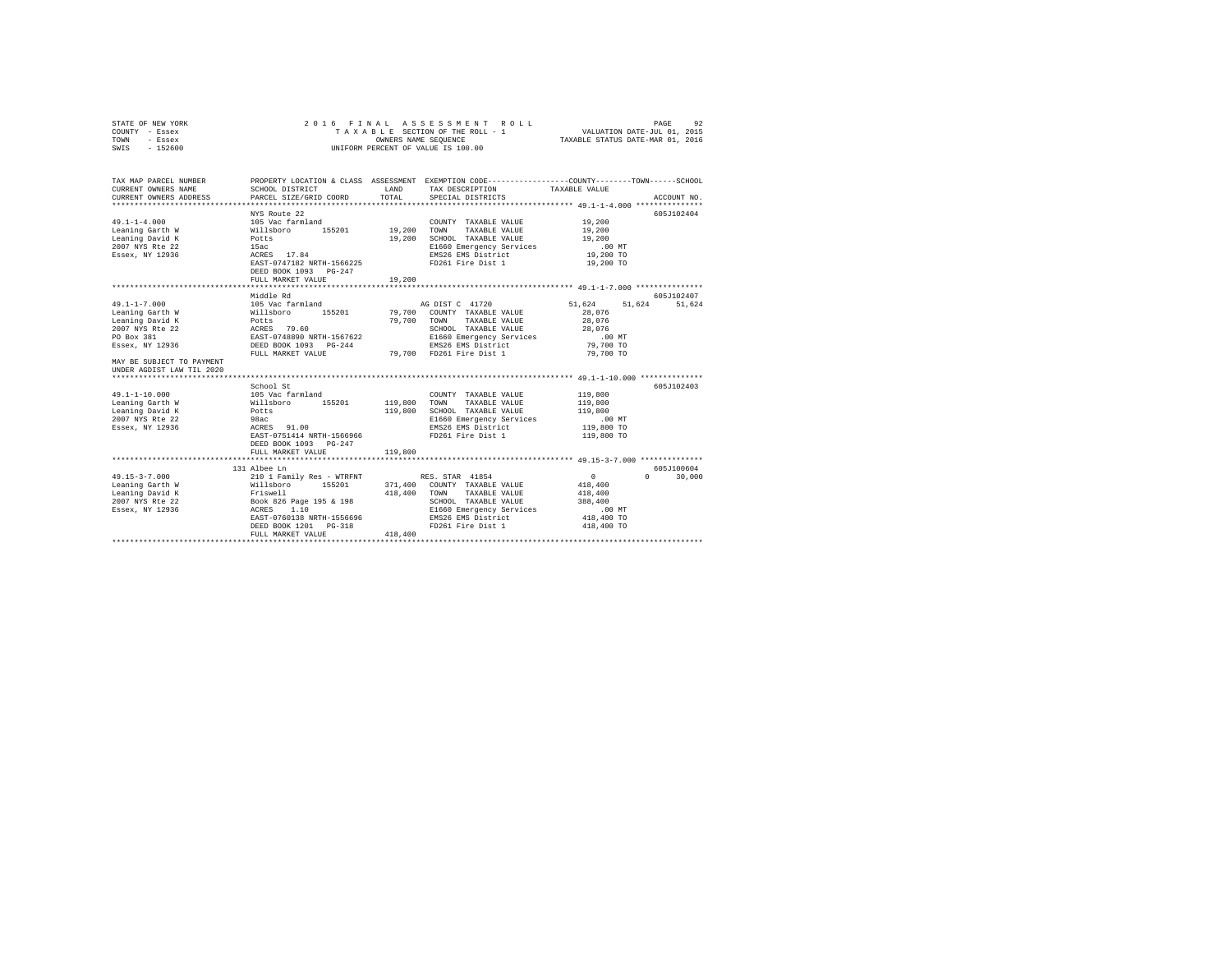| STATE OF NEW YORK                                                                                                                                                                                                                                                                                                                                                                                                |                                                                                                 |         |                        |                                    |             |
|------------------------------------------------------------------------------------------------------------------------------------------------------------------------------------------------------------------------------------------------------------------------------------------------------------------------------------------------------------------------------------------------------------------|-------------------------------------------------------------------------------------------------|---------|------------------------|------------------------------------|-------------|
| COUNTY - Essex                                                                                                                                                                                                                                                                                                                                                                                                   |                                                                                                 |         |                        |                                    |             |
| TOWN - Essex                                                                                                                                                                                                                                                                                                                                                                                                     |                                                                                                 |         |                        |                                    |             |
| SWIS - 152600                                                                                                                                                                                                                                                                                                                                                                                                    |                                                                                                 |         |                        |                                    |             |
|                                                                                                                                                                                                                                                                                                                                                                                                                  |                                                                                                 |         |                        |                                    |             |
|                                                                                                                                                                                                                                                                                                                                                                                                                  |                                                                                                 |         |                        |                                    |             |
|                                                                                                                                                                                                                                                                                                                                                                                                                  |                                                                                                 |         |                        |                                    |             |
| TAX MAP PARCEL NUMBER                                                                                                                                                                                                                                                                                                                                                                                            | PROPERTY LOCATION & CLASS ASSESSMENT EXEMPTION CODE---------------COUNTY-------TOWN------SCHOOL |         |                        |                                    |             |
|                                                                                                                                                                                                                                                                                                                                                                                                                  |                                                                                                 |         |                        |                                    |             |
|                                                                                                                                                                                                                                                                                                                                                                                                                  |                                                                                                 |         |                        |                                    | ACCOUNT NO. |
|                                                                                                                                                                                                                                                                                                                                                                                                                  |                                                                                                 |         |                        |                                    |             |
|                                                                                                                                                                                                                                                                                                                                                                                                                  | Albee Ln                                                                                        |         |                        |                                    | 605J100616  |
|                                                                                                                                                                                                                                                                                                                                                                                                                  |                                                                                                 |         |                        |                                    |             |
|                                                                                                                                                                                                                                                                                                                                                                                                                  |                                                                                                 |         |                        |                                    |             |
|                                                                                                                                                                                                                                                                                                                                                                                                                  |                                                                                                 |         |                        |                                    |             |
|                                                                                                                                                                                                                                                                                                                                                                                                                  |                                                                                                 |         |                        | 00 MT.<br>115,500 TO<br>115,500 TO |             |
|                                                                                                                                                                                                                                                                                                                                                                                                                  |                                                                                                 |         |                        |                                    |             |
|                                                                                                                                                                                                                                                                                                                                                                                                                  |                                                                                                 |         |                        |                                    |             |
|                                                                                                                                                                                                                                                                                                                                                                                                                  | DEED BOOK 1201 PG-318                                                                           |         |                        |                                    |             |
|                                                                                                                                                                                                                                                                                                                                                                                                                  | FULL MARKET VALUE                                                                               | 115,500 |                        |                                    |             |
|                                                                                                                                                                                                                                                                                                                                                                                                                  |                                                                                                 |         |                        |                                    |             |
| $\begin{tabular}{l c c c c c} \multicolumn{4}{c c c c} \multicolumn{4}{c c c} \textbf{30} & \multicolumn{4}{c c c} \textbf{31} & \multicolumn{4}{c c c} \textbf{32} & \multicolumn{4}{c c c} \textbf{33} & \multicolumn{4}{c c c} \textbf{34} & \multicolumn{4}{c c c} \textbf{35} & \multicolumn{4}{c c c} \textbf{36} & \multicolumn{4}{c c c} \textbf{37} & \multicolumn{4}{c c c} \textbf{38$                |                                                                                                 |         |                        |                                    |             |
|                                                                                                                                                                                                                                                                                                                                                                                                                  |                                                                                                 |         |                        |                                    |             |
|                                                                                                                                                                                                                                                                                                                                                                                                                  |                                                                                                 |         |                        |                                    |             |
|                                                                                                                                                                                                                                                                                                                                                                                                                  |                                                                                                 |         |                        |                                    |             |
|                                                                                                                                                                                                                                                                                                                                                                                                                  |                                                                                                 |         |                        |                                    |             |
|                                                                                                                                                                                                                                                                                                                                                                                                                  |                                                                                                 |         |                        |                                    |             |
|                                                                                                                                                                                                                                                                                                                                                                                                                  |                                                                                                 |         |                        |                                    |             |
|                                                                                                                                                                                                                                                                                                                                                                                                                  |                                                                                                 |         |                        |                                    |             |
|                                                                                                                                                                                                                                                                                                                                                                                                                  |                                                                                                 |         |                        |                                    |             |
| $\begin{tabular}{l c c c c c} \multicolumn{4}{c c c} \multicolumn{4}{c}{\text{\textbf{0.73--1-2.000}}} & \multicolumn{4}{c}{270} \text{ BWS R} & \text{R} & \text{R} & \text{R} & \text{C} & \text{C} & \text{C} & \text{C} & \text{C} & \text{W} & \text{Y} & \text{Y} & \text{X} & \text{X} & \text{A} & \text{D} & \text{D} & \text{D} & \text{D} & \text{D} & \text{D} & \text{D} & \text{D} & \text{D} & \$ |                                                                                                 |         |                        |                                    |             |
|                                                                                                                                                                                                                                                                                                                                                                                                                  |                                                                                                 |         |                        |                                    | 605J101704  |
|                                                                                                                                                                                                                                                                                                                                                                                                                  |                                                                                                 |         |                        |                                    |             |
|                                                                                                                                                                                                                                                                                                                                                                                                                  |                                                                                                 |         |                        |                                    |             |
|                                                                                                                                                                                                                                                                                                                                                                                                                  |                                                                                                 |         |                        |                                    |             |
|                                                                                                                                                                                                                                                                                                                                                                                                                  |                                                                                                 |         |                        |                                    |             |
|                                                                                                                                                                                                                                                                                                                                                                                                                  |                                                                                                 |         |                        |                                    |             |
|                                                                                                                                                                                                                                                                                                                                                                                                                  |                                                                                                 |         |                        |                                    |             |
|                                                                                                                                                                                                                                                                                                                                                                                                                  |                                                                                                 |         |                        |                                    |             |
|                                                                                                                                                                                                                                                                                                                                                                                                                  |                                                                                                 |         |                        |                                    |             |
|                                                                                                                                                                                                                                                                                                                                                                                                                  |                                                                                                 |         |                        |                                    |             |
|                                                                                                                                                                                                                                                                                                                                                                                                                  |                                                                                                 |         |                        | 170,500 TO C                       |             |
|                                                                                                                                                                                                                                                                                                                                                                                                                  |                                                                                                 |         |                        |                                    |             |
|                                                                                                                                                                                                                                                                                                                                                                                                                  |                                                                                                 |         |                        |                                    | 605J103507  |
|                                                                                                                                                                                                                                                                                                                                                                                                                  |                                                                                                 |         |                        |                                    |             |
|                                                                                                                                                                                                                                                                                                                                                                                                                  |                                                                                                 |         |                        |                                    |             |
|                                                                                                                                                                                                                                                                                                                                                                                                                  |                                                                                                 |         |                        |                                    |             |
| 2724 NYS Route 22<br>2724 NYS Route 22<br>147,400 TOWNY TAXABLE VALUE 10.73-1-4.00<br>Fine-Lease Mariko D<br>Fine-Lease Mariko D<br>Fine-Lease Mariko D<br>Fine-Lease Mariko D<br>2724 NYS Route 22<br>2724 NYS Route 22<br>2724 NYS Route 22<br>2                                                                                                                                                               |                                                                                                 |         |                        |                                    |             |
|                                                                                                                                                                                                                                                                                                                                                                                                                  |                                                                                                 |         |                        |                                    |             |
|                                                                                                                                                                                                                                                                                                                                                                                                                  |                                                                                                 |         |                        |                                    |             |
|                                                                                                                                                                                                                                                                                                                                                                                                                  |                                                                                                 |         |                        |                                    |             |
|                                                                                                                                                                                                                                                                                                                                                                                                                  |                                                                                                 |         |                        |                                    |             |
|                                                                                                                                                                                                                                                                                                                                                                                                                  |                                                                                                 |         | SD260 Essex Sewer Dist | 147,400 TO C<br>147,400 TO         |             |
|                                                                                                                                                                                                                                                                                                                                                                                                                  |                                                                                                 |         |                        |                                    |             |
|                                                                                                                                                                                                                                                                                                                                                                                                                  |                                                                                                 |         | WD260 Essex water      | 147,400 TO C                       |             |
|                                                                                                                                                                                                                                                                                                                                                                                                                  |                                                                                                 |         |                        |                                    |             |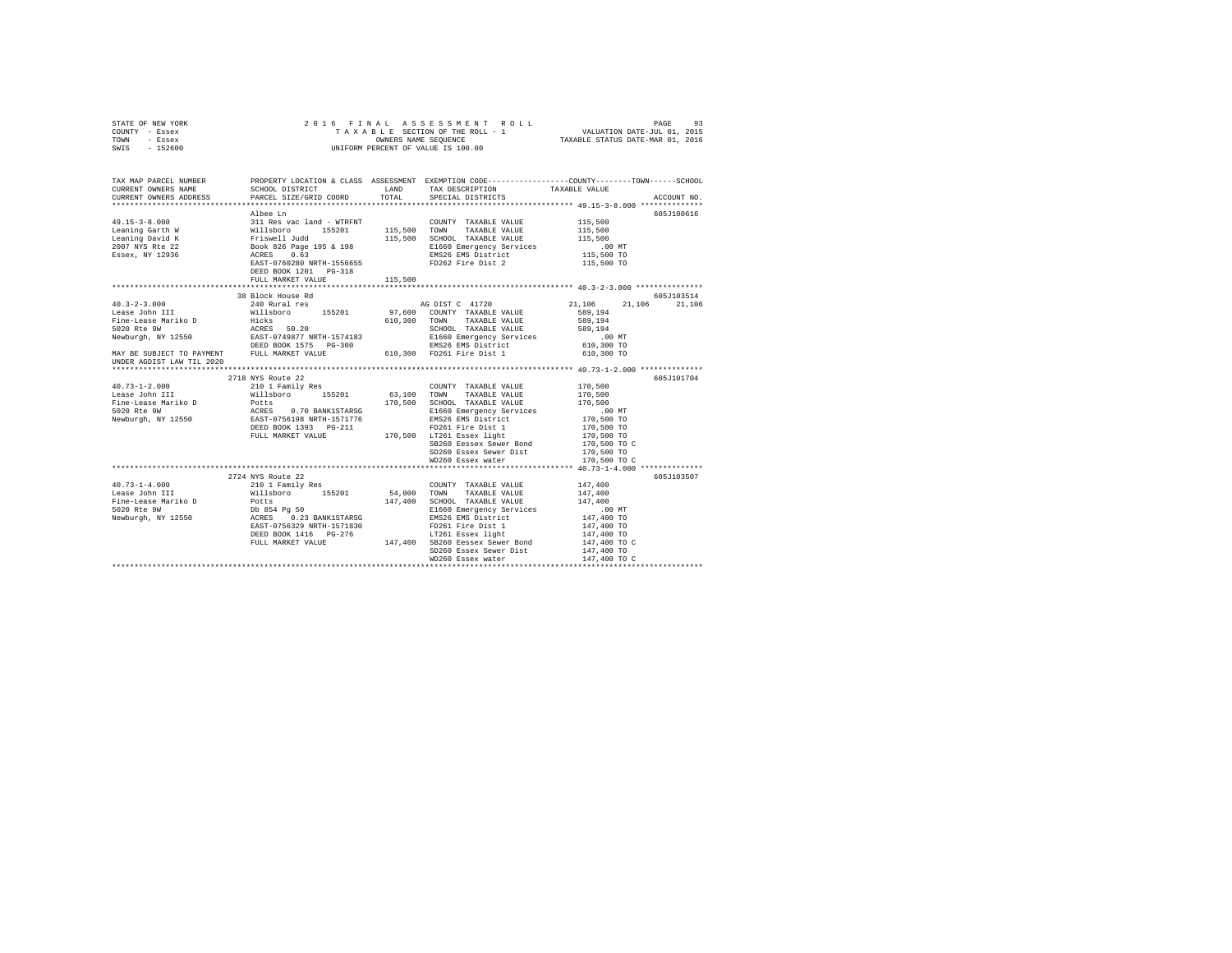| STATE OF NEW YORK                                                                                                                                                                                                                                                                                                                                                                                                                                              |                                        |         |                                      |                                                                               |             |
|----------------------------------------------------------------------------------------------------------------------------------------------------------------------------------------------------------------------------------------------------------------------------------------------------------------------------------------------------------------------------------------------------------------------------------------------------------------|----------------------------------------|---------|--------------------------------------|-------------------------------------------------------------------------------|-------------|
| COUNTY - Essex                                                                                                                                                                                                                                                                                                                                                                                                                                                 |                                        |         |                                      |                                                                               |             |
| TOWN - Essex                                                                                                                                                                                                                                                                                                                                                                                                                                                   |                                        |         |                                      |                                                                               |             |
| SWIS - 152600                                                                                                                                                                                                                                                                                                                                                                                                                                                  |                                        |         |                                      |                                                                               |             |
|                                                                                                                                                                                                                                                                                                                                                                                                                                                                |                                        |         |                                      |                                                                               |             |
|                                                                                                                                                                                                                                                                                                                                                                                                                                                                |                                        |         |                                      |                                                                               |             |
|                                                                                                                                                                                                                                                                                                                                                                                                                                                                |                                        |         |                                      |                                                                               |             |
|                                                                                                                                                                                                                                                                                                                                                                                                                                                                |                                        |         |                                      |                                                                               |             |
| CURRENT OWNERS ADDRESS                                                                                                                                                                                                                                                                                                                                                                                                                                         | PARCEL SIZE/GRID COORD                 | TOTAL   | SPECIAL DISTRICTS                    |                                                                               | ACCOUNT NO. |
|                                                                                                                                                                                                                                                                                                                                                                                                                                                                |                                        |         |                                      |                                                                               |             |
|                                                                                                                                                                                                                                                                                                                                                                                                                                                                | 1600 Lake Shore Rd                     |         |                                      |                                                                               | 605J100605  |
|                                                                                                                                                                                                                                                                                                                                                                                                                                                                |                                        |         | COUNTY TAXABLE VALUE 212,000         |                                                                               |             |
|                                                                                                                                                                                                                                                                                                                                                                                                                                                                |                                        |         |                                      | 212,000                                                                       |             |
|                                                                                                                                                                                                                                                                                                                                                                                                                                                                |                                        |         |                                      | 212,000                                                                       |             |
|                                                                                                                                                                                                                                                                                                                                                                                                                                                                |                                        |         |                                      |                                                                               |             |
| $\begin{tabular}{lcccc} \multicolumn{4}{c}{\textbf{Fine-Lease Marity} & \multicolumn{4}{c}{\textbf{2101} Family Res}} & \multicolumn{4}{c}{\textbf{CUNNTY} & \textbf{TAXABLE VALUE} \\ \textbf{Lease John III} & \textbf{Mills Dose} & \textbf{36,100} & \textbf{155201} & \textbf{36,100} & \textbf{TAXABLE VALUE} \\ \textbf{File-Lease Marity D} & \textbf{Judd} & \textbf{212,000} & \textbf{SCHOOL} & \textbf{TAXABLE VALUE} \\ \textbf{5020 Rte 9W} & \$ |                                        |         |                                      | .00 MT<br>212,000 TO                                                          |             |
|                                                                                                                                                                                                                                                                                                                                                                                                                                                                |                                        |         |                                      | 212,000 TO                                                                    |             |
|                                                                                                                                                                                                                                                                                                                                                                                                                                                                |                                        |         |                                      |                                                                               |             |
|                                                                                                                                                                                                                                                                                                                                                                                                                                                                | FULL MARKET VALUE                      | 212,000 |                                      |                                                                               |             |
|                                                                                                                                                                                                                                                                                                                                                                                                                                                                |                                        |         |                                      |                                                                               |             |
|                                                                                                                                                                                                                                                                                                                                                                                                                                                                | Lake Shore Rd                          |         |                                      |                                                                               | 605J102411  |
|                                                                                                                                                                                                                                                                                                                                                                                                                                                                |                                        |         |                                      |                                                                               |             |
|                                                                                                                                                                                                                                                                                                                                                                                                                                                                |                                        |         |                                      | 21,900                                                                        |             |
|                                                                                                                                                                                                                                                                                                                                                                                                                                                                |                                        |         |                                      | 21,900                                                                        |             |
|                                                                                                                                                                                                                                                                                                                                                                                                                                                                |                                        |         |                                      | 21,900                                                                        |             |
|                                                                                                                                                                                                                                                                                                                                                                                                                                                                |                                        |         |                                      | 00 MT.<br>21,900 TO                                                           |             |
|                                                                                                                                                                                                                                                                                                                                                                                                                                                                |                                        |         |                                      |                                                                               |             |
|                                                                                                                                                                                                                                                                                                                                                                                                                                                                |                                        |         |                                      | 21,900 TO                                                                     |             |
|                                                                                                                                                                                                                                                                                                                                                                                                                                                                |                                        |         |                                      |                                                                               |             |
|                                                                                                                                                                                                                                                                                                                                                                                                                                                                |                                        |         |                                      |                                                                               |             |
|                                                                                                                                                                                                                                                                                                                                                                                                                                                                | 1669 Lake Shore Rd                     |         |                                      |                                                                               | 605J102413  |
|                                                                                                                                                                                                                                                                                                                                                                                                                                                                |                                        |         |                                      |                                                                               |             |
|                                                                                                                                                                                                                                                                                                                                                                                                                                                                |                                        |         |                                      |                                                                               |             |
|                                                                                                                                                                                                                                                                                                                                                                                                                                                                |                                        |         |                                      |                                                                               |             |
|                                                                                                                                                                                                                                                                                                                                                                                                                                                                |                                        |         |                                      | $.00$ MT                                                                      |             |
|                                                                                                                                                                                                                                                                                                                                                                                                                                                                |                                        |         |                                      | 81,900 TO<br>81,900 TO                                                        |             |
|                                                                                                                                                                                                                                                                                                                                                                                                                                                                |                                        |         |                                      |                                                                               |             |
|                                                                                                                                                                                                                                                                                                                                                                                                                                                                | FULL MARKET VALUE                      | 81,900  |                                      |                                                                               |             |
|                                                                                                                                                                                                                                                                                                                                                                                                                                                                |                                        |         |                                      |                                                                               |             |
|                                                                                                                                                                                                                                                                                                                                                                                                                                                                |                                        |         |                                      |                                                                               | 605J104313  |
|                                                                                                                                                                                                                                                                                                                                                                                                                                                                |                                        |         | COUNTY TAXABLE VALUE 346,600         |                                                                               |             |
|                                                                                                                                                                                                                                                                                                                                                                                                                                                                |                                        |         |                                      | 346,600                                                                       |             |
|                                                                                                                                                                                                                                                                                                                                                                                                                                                                |                                        |         |                                      | 346,600                                                                       |             |
|                                                                                                                                                                                                                                                                                                                                                                                                                                                                |                                        |         |                                      | $.00$ MT                                                                      |             |
| $\begin{tabular}{lcccc} \textbf{3.4cm} & \textbf{3.4cm} & \textbf{3.4cm} & \textbf{3.4cm} & \textbf{3.4cm} \\ \textbf{5.7.1-2-3.110} & \textbf{12.9cm} & \textbf{12.9cm} & \textbf{12.9cm} \\ \textbf{13.9cm} & \textbf{12.9cm} & \textbf{12.9cm} & \textbf{13.9cm} & \textbf{13.9cm} & \textbf{13.9cm} & \textbf{13.9cm} \\ \textbf{14.9cm} & \textbf{15.9cm} & \textbf{15.9cm}$                                                                              |                                        |         |                                      | 346,600 TO                                                                    |             |
|                                                                                                                                                                                                                                                                                                                                                                                                                                                                |                                        |         |                                      | 346,600 TO                                                                    |             |
|                                                                                                                                                                                                                                                                                                                                                                                                                                                                |                                        |         |                                      |                                                                               |             |
|                                                                                                                                                                                                                                                                                                                                                                                                                                                                | ***************************            |         |                                      |                                                                               |             |
|                                                                                                                                                                                                                                                                                                                                                                                                                                                                |                                        |         |                                      |                                                                               |             |
|                                                                                                                                                                                                                                                                                                                                                                                                                                                                | 909 Whallons Bay Rd<br>120 Field crops |         |                                      |                                                                               | 605J100809  |
|                                                                                                                                                                                                                                                                                                                                                                                                                                                                |                                        |         |                                      |                                                                               |             |
|                                                                                                                                                                                                                                                                                                                                                                                                                                                                |                                        |         |                                      | 328,858 328,858 328,858<br>190,068 190,068 190,068<br>354,813 354,813 354,813 |             |
|                                                                                                                                                                                                                                                                                                                                                                                                                                                                |                                        |         |                                      |                                                                               |             |
|                                                                                                                                                                                                                                                                                                                                                                                                                                                                |                                        |         |                                      |                                                                               |             |
|                                                                                                                                                                                                                                                                                                                                                                                                                                                                |                                        |         |                                      |                                                                               |             |
|                                                                                                                                                                                                                                                                                                                                                                                                                                                                |                                        |         |                                      |                                                                               |             |
|                                                                                                                                                                                                                                                                                                                                                                                                                                                                |                                        |         |                                      |                                                                               |             |
|                                                                                                                                                                                                                                                                                                                                                                                                                                                                |                                        |         |                                      |                                                                               |             |
|                                                                                                                                                                                                                                                                                                                                                                                                                                                                |                                        |         |                                      |                                                                               |             |
|                                                                                                                                                                                                                                                                                                                                                                                                                                                                |                                        |         | LT262 Whallonsburg light 2341,690 TO |                                                                               |             |
|                                                                                                                                                                                                                                                                                                                                                                                                                                                                |                                        |         |                                      |                                                                               |             |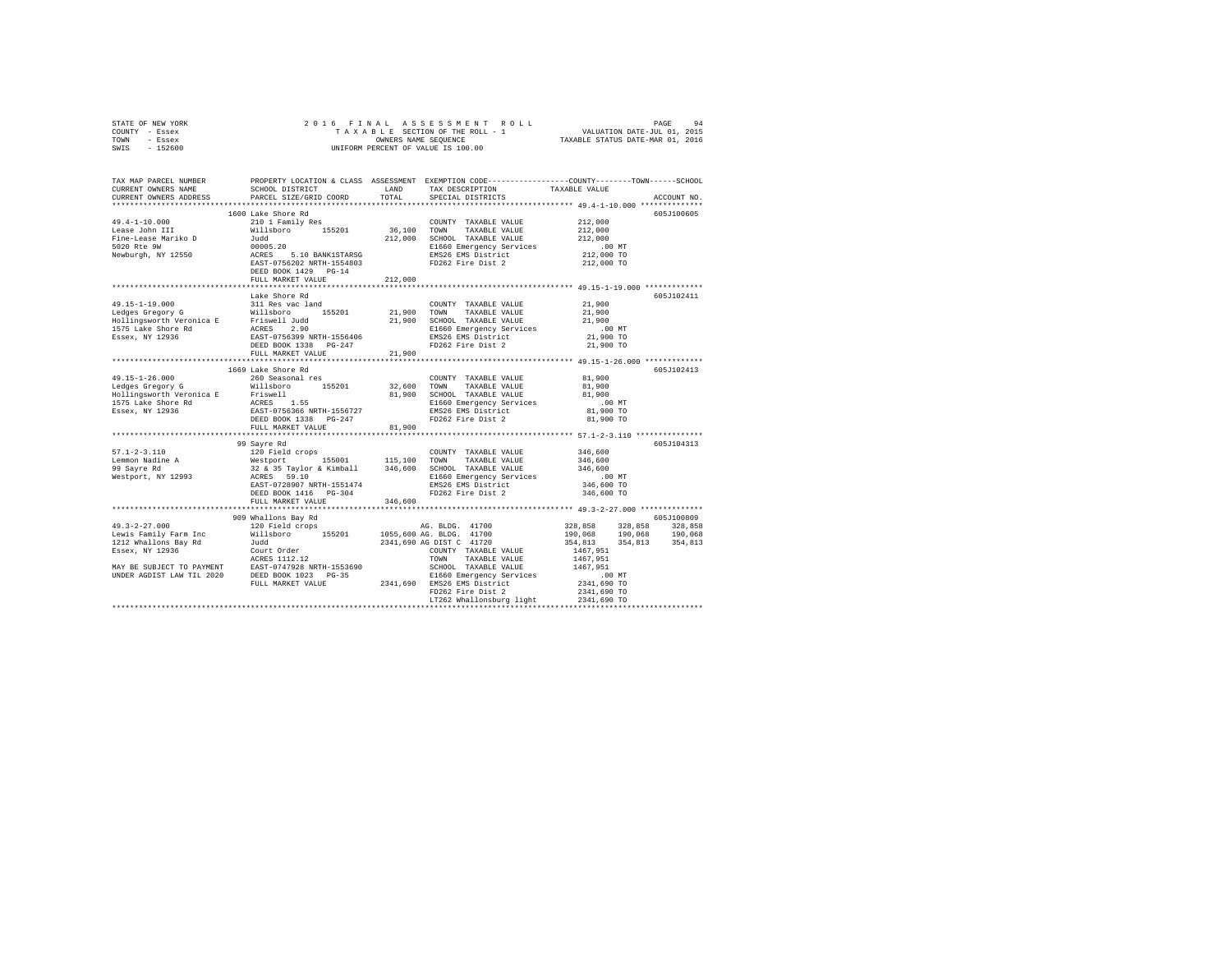| STATE OF NEW YORK<br>COUNTY - Essex<br>TOWN<br>- Essex<br>SWIS - 152600                                                                      | 2016 FINAL ASSESSMENT F<br>TAXABLE SECTION OF THE ROLL - 1<br>UNIFORM PERCENT OF VALUE IS 100.00 |             | 6 FINAL ASSESSMENT ROLL (1975)<br>TAXABLE SECTION OF THE ROLL - 1 VALUATION DATE-JUL 01, 2015<br>OWNERS NAME SEQUENCE  TAXABLE STATUS DATE-MAR 01, 2016 |                          |                                 |
|----------------------------------------------------------------------------------------------------------------------------------------------|--------------------------------------------------------------------------------------------------|-------------|---------------------------------------------------------------------------------------------------------------------------------------------------------|--------------------------|---------------------------------|
| TAX MAP PARCEL NUMBER PROPERTY LOCATION & CLASS ASSESSMENT EXEMPTION CODE---------------COUNTY-------TOWN------SCHOOL<br>CURRENT OWNERS NAME | SCHOOL DISTRICT                                                                                  | LAND        | TAX DESCRIPTION                                                                                                                                         | TAXABLE VALUE            |                                 |
| CURRENT OWNERS ADDRESS                                                                                                                       | PARCEL SIZE/GRID COORD                                                                           | TOTAL       | SPECIAL DISTRICTS                                                                                                                                       |                          | ACCOUNT NO.                     |
|                                                                                                                                              |                                                                                                  |             |                                                                                                                                                         |                          |                                 |
| $49.3 - 2 - 24.000$                                                                                                                          | 1212 Whallons Bay Rd                                                                             |             | RES. STAR 41854                                                                                                                                         | $\sim$ 0                 | 605J102013<br>$0 \qquad \qquad$ |
| Lewis Salim B                                                                                                                                | 210 1 Family Res                                                                                 |             | 36,200 COUNTY TAXABLE VALUE                                                                                                                             | 129,500                  | 30,000                          |
| 1212 Whallons Bay Rd                                                                                                                         | willsboro 155201<br>Friswell                                                                     |             | 129,500 TOWN TAXABLE VALUE                                                                                                                              | 129,500                  |                                 |
| Essex, NY 12936                                                                                                                              | Friswell<br>Court Order<br>ACRES 5.20<br>RATE (111)                                              |             | SCHOOL TAXABLE VALUE                                                                                                                                    | 99,500                   |                                 |
|                                                                                                                                              |                                                                                                  |             | E1660 Emergency Services                                                                                                                                | $.00$ MT                 |                                 |
|                                                                                                                                              | EAST-0751406 NRTH-1557407                                                                        |             | EMS26 EMS District                                                                                                                                      | 129,500 TO               |                                 |
|                                                                                                                                              |                                                                                                  |             | FD262 Fire Dist 2                                                                                                                                       | 129,500 TO               |                                 |
|                                                                                                                                              | FULL MARKET VALUE                                                                                | 129,500     |                                                                                                                                                         |                          |                                 |
|                                                                                                                                              |                                                                                                  |             |                                                                                                                                                         |                          |                                 |
|                                                                                                                                              | 10 Orchard Ln                                                                                    |             |                                                                                                                                                         |                          | 605J103501                      |
| 40.73-6-3.000 210 1 Family Res - WTRFNT                                                                                                      |                                                                                                  |             | COUNTY TAXABLE VALUE                                                                                                                                    | 431,800                  |                                 |
| Little Brick House In Essex Willsboro 155201                                                                                                 |                                                                                                  |             | 202,800 TOWN TAXABLE VALUE                                                                                                                              | 431,800                  |                                 |
| $c$ /o Amy Parsons $Potts$<br>60 Matthews Mill Rd $1649/215$ -Sewer Easement                                                                 |                                                                                                  |             | 431,800 SCHOOL TAXABLE VALUE                                                                                                                            | 431,800                  |                                 |
| Bedford Hills, NY 10507 ACRES 0.30                                                                                                           |                                                                                                  |             | E1660 Emergency Services<br>EMS26 EMS District                                                                                                          | .00 MT<br>431,800 TO     |                                 |
|                                                                                                                                              | EAST-0757339 NRTH-1571316                                                                        |             | FD261 Fire Dist 1                                                                                                                                       | 431,800 TO               |                                 |
|                                                                                                                                              | DEED BOOK 1825 PG-181                                                                            |             | LT261 Essex light                                                                                                                                       | 431,800 TO               |                                 |
|                                                                                                                                              | FULL MARKET VALUE                                                                                |             | 431,800 SB260 Eessex Sewer Bond                                                                                                                         | 431,800 TO C             |                                 |
|                                                                                                                                              |                                                                                                  |             | SD260 Essex Sewer Dist                                                                                                                                  | 431,800 TO               |                                 |
|                                                                                                                                              |                                                                                                  |             | WD260 Essex water                                                                                                                                       | 431,800 TO C             |                                 |
|                                                                                                                                              |                                                                                                  |             |                                                                                                                                                         |                          |                                 |
|                                                                                                                                              | 87 Middle Rd                                                                                     |             |                                                                                                                                                         |                          | 605-7183001                     |
| $49.3 - 2 - 8.200$                                                                                                                           | 240 Rural res                                                                                    |             | VETERANS 41101                                                                                                                                          | 5,000                    | $5.000$ 0                       |
| Lloyd James E                                                                                                                                |                                                                                                  |             | 55,700 RES. STAR 41854                                                                                                                                  | $\sim$ 0<br>$\mathbf{0}$ | 30,000                          |
| 87 Middle Rd                                                                                                                                 | Willsboro 155201<br>Wharton 155201<br>29.0 Acres                                                 |             | 243.100 COUNTY TAXABLE VALUE                                                                                                                            | 238,100                  |                                 |
| Essex, NY 12936                                                                                                                              | Wharton<br>29.0 Acres<br>ACRES 24.65                                                             |             | TOWN TAXABLE VALUE                                                                                                                                      | 238,100                  |                                 |
|                                                                                                                                              | EAST-0750084 NRTH-1559216                                                                        |             | SCHOOL TAXABLE VALUE<br>E1660 Emergency Services                                                                                                        | 213,100<br>$.00$ MT      |                                 |
|                                                                                                                                              | DEED BOOK 1492    PG-129                                                                         |             | EMS26 EMS District                                                                                                                                      | 243,100 TO               |                                 |
|                                                                                                                                              | FULL MARKET VALUE                                                                                |             | 243,100 FD261 Fire Dist 1                                                                                                                               | 243,100 TO               |                                 |
|                                                                                                                                              |                                                                                                  |             |                                                                                                                                                         |                          |                                 |
|                                                                                                                                              | Jersey St                                                                                        |             |                                                                                                                                                         |                          | 605J103005                      |
| $39.4 - 1 - 43.000$                                                                                                                          | 910 Priv forest<br>Westport 155001<br>Hicks                                                      |             | COUNTY TAXABLE VALUE                                                                                                                                    | 92,000                   |                                 |
| Lobato Sergio                                                                                                                                |                                                                                                  | 92,000 TOWN | TAXABLE VALUE                                                                                                                                           | 92,000                   |                                 |
| Stumpel St                                                                                                                                   |                                                                                                  |             | 92.000 SCHOOL TAXABLE VALUE                                                                                                                             | 92,000                   |                                 |
| Brentwood, NY 11717 ACRES 92.00                                                                                                              |                                                                                                  |             | E1660 Emergency Services                                                                                                                                | .00MT                    |                                 |
|                                                                                                                                              | EAST-0736643 NRTH-1570105                                                                        |             | EMS26 EMS District                                                                                                                                      | 92,000 TO                |                                 |
|                                                                                                                                              | DEED BOOK 1356 PG-29                                                                             |             | FD262 Fire Dist 2                                                                                                                                       | 92,000 TO                |                                 |
|                                                                                                                                              | FULL MARKET VALUE                                                                                | 92,000      |                                                                                                                                                         |                          |                                 |
|                                                                                                                                              |                                                                                                  |             |                                                                                                                                                         |                          |                                 |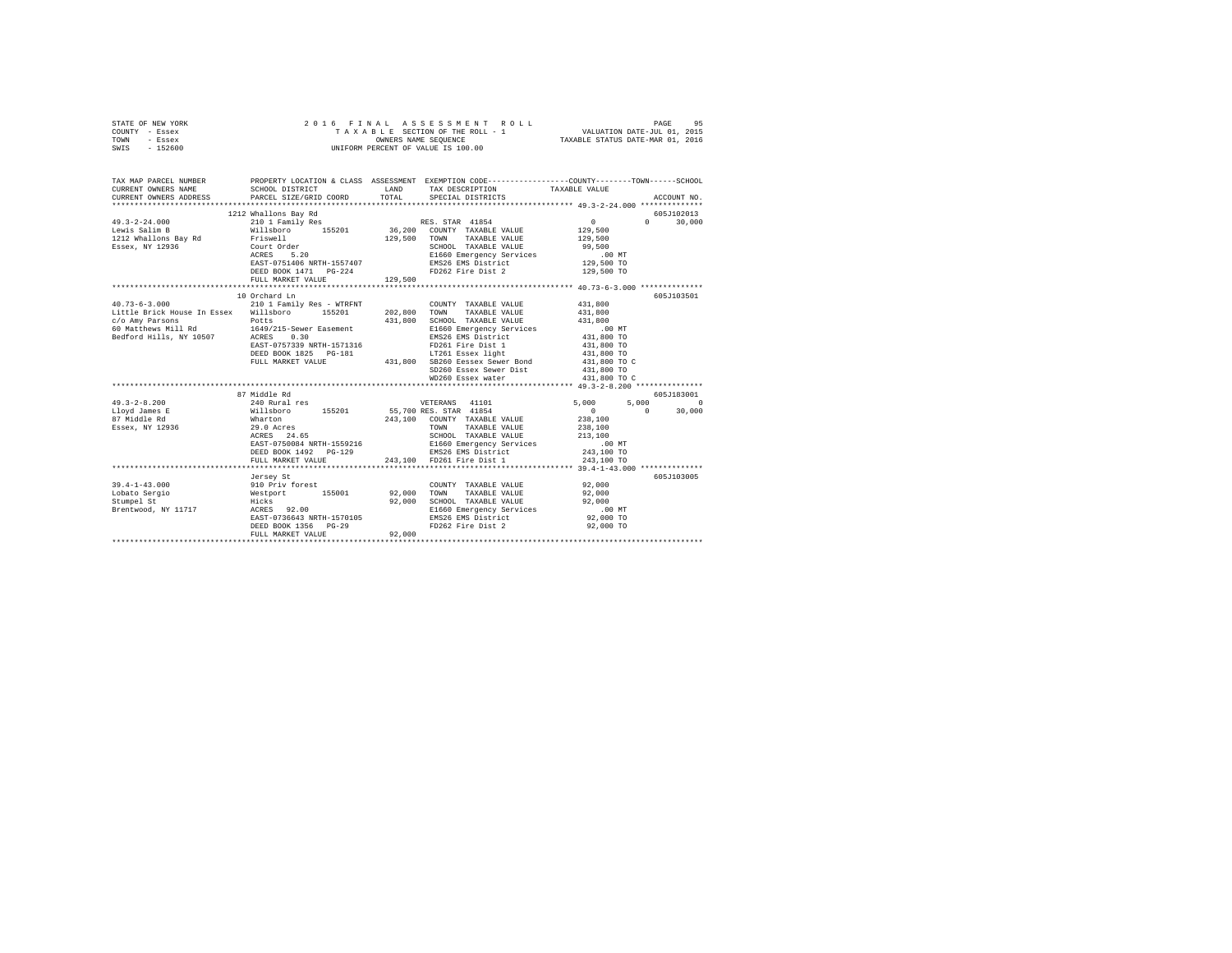| STATE OF NEW YORK<br>COUNTY - Essex | 2016 FINAL ASSESSMENT ROTTAXABLE SECTION OF THE ROLL - 1<br>TAXABLE SECTION OF THE ROLL - 1<br>UNIFORM PERCENT OF VALUE IS 100.00<br>2016 FINAL ASSESSMENT ROLL                                                                                                                                                                                                                                                          |       |                                                                                                                                                                                                                                                                                                                                                                                                                        |                            |               |  |  |  |
|-------------------------------------|--------------------------------------------------------------------------------------------------------------------------------------------------------------------------------------------------------------------------------------------------------------------------------------------------------------------------------------------------------------------------------------------------------------------------|-------|------------------------------------------------------------------------------------------------------------------------------------------------------------------------------------------------------------------------------------------------------------------------------------------------------------------------------------------------------------------------------------------------------------------------|----------------------------|---------------|--|--|--|
| TOWN - Essex                        |                                                                                                                                                                                                                                                                                                                                                                                                                          |       |                                                                                                                                                                                                                                                                                                                                                                                                                        |                            |               |  |  |  |
| SWIS - 152600                       |                                                                                                                                                                                                                                                                                                                                                                                                                          |       |                                                                                                                                                                                                                                                                                                                                                                                                                        |                            |               |  |  |  |
|                                     |                                                                                                                                                                                                                                                                                                                                                                                                                          |       |                                                                                                                                                                                                                                                                                                                                                                                                                        |                            |               |  |  |  |
|                                     | TAX MAP PARCEL NUMBER PROPERTY LOCATION & CLASS ASSESSMENT EXEMPTION CODE--------------COUNTY-------TOWN------SCHOOL                                                                                                                                                                                                                                                                                                     |       |                                                                                                                                                                                                                                                                                                                                                                                                                        |                            |               |  |  |  |
|                                     | CURRENT OWNERS NAME SCHOOL DISTRICT LAND                                                                                                                                                                                                                                                                                                                                                                                 |       | TAX DESCRIPTION TAXABLE VALUE                                                                                                                                                                                                                                                                                                                                                                                          |                            |               |  |  |  |
|                                     | CURRENT OWNERS ADDRESS PARCEL SIZE/GRID COORD                                                                                                                                                                                                                                                                                                                                                                            | TOTAL | SPECIAL DISTRICTS                                                                                                                                                                                                                                                                                                                                                                                                      |                            | ACCOUNT NO.   |  |  |  |
|                                     |                                                                                                                                                                                                                                                                                                                                                                                                                          |       |                                                                                                                                                                                                                                                                                                                                                                                                                        |                            |               |  |  |  |
|                                     | 2737 NYS Route 22                                                                                                                                                                                                                                                                                                                                                                                                        |       |                                                                                                                                                                                                                                                                                                                                                                                                                        |                            | 605J102610    |  |  |  |
|                                     |                                                                                                                                                                                                                                                                                                                                                                                                                          |       | COUNTY TAXABLE VALUE                                                                                                                                                                                                                                                                                                                                                                                                   | 267,200                    |               |  |  |  |
|                                     |                                                                                                                                                                                                                                                                                                                                                                                                                          |       | TOWN TAXABLE VALUE                                                                                                                                                                                                                                                                                                                                                                                                     | 267,200                    |               |  |  |  |
|                                     |                                                                                                                                                                                                                                                                                                                                                                                                                          |       | $\begin{tabular}{cccc} 267,200 & \texttt{SCHOOL} & \texttt{TXABLE} & \texttt{VALUE} & 267,200 \\ \texttt{E1660 Emergency Services} & & & 0.00 \texttt{NT} \\ \texttt{EMS26 EMS} & \texttt{MSE District} & & 267,200 \texttt{ TT} \\ \texttt{ENS26 EMS} & \texttt{MSE District} & & 267,200 \texttt{ TO} \\ \texttt{TP261 Easex light} & & 267,200 \texttt{ TO} \\ \texttt{L} & & 267,200 \texttt{ TO} \\ \end{tabular$ |                            |               |  |  |  |
|                                     |                                                                                                                                                                                                                                                                                                                                                                                                                          |       |                                                                                                                                                                                                                                                                                                                                                                                                                        |                            |               |  |  |  |
|                                     |                                                                                                                                                                                                                                                                                                                                                                                                                          |       |                                                                                                                                                                                                                                                                                                                                                                                                                        |                            |               |  |  |  |
|                                     |                                                                                                                                                                                                                                                                                                                                                                                                                          |       |                                                                                                                                                                                                                                                                                                                                                                                                                        |                            |               |  |  |  |
|                                     |                                                                                                                                                                                                                                                                                                                                                                                                                          |       |                                                                                                                                                                                                                                                                                                                                                                                                                        |                            |               |  |  |  |
|                                     |                                                                                                                                                                                                                                                                                                                                                                                                                          |       | SB260 Eessex Sewer Bond 267,200 TO C<br>SD260 Essex Sewer Dist 267,200 TO                                                                                                                                                                                                                                                                                                                                              |                            |               |  |  |  |
|                                     |                                                                                                                                                                                                                                                                                                                                                                                                                          |       |                                                                                                                                                                                                                                                                                                                                                                                                                        |                            |               |  |  |  |
|                                     |                                                                                                                                                                                                                                                                                                                                                                                                                          |       | WD260 Essex water 267,200 TO C                                                                                                                                                                                                                                                                                                                                                                                         |                            |               |  |  |  |
|                                     | 10 Sandy Point Way                                                                                                                                                                                                                                                                                                                                                                                                       |       |                                                                                                                                                                                                                                                                                                                                                                                                                        |                            | 605J178501    |  |  |  |
|                                     |                                                                                                                                                                                                                                                                                                                                                                                                                          |       |                                                                                                                                                                                                                                                                                                                                                                                                                        |                            |               |  |  |  |
|                                     |                                                                                                                                                                                                                                                                                                                                                                                                                          |       |                                                                                                                                                                                                                                                                                                                                                                                                                        |                            |               |  |  |  |
|                                     |                                                                                                                                                                                                                                                                                                                                                                                                                          |       |                                                                                                                                                                                                                                                                                                                                                                                                                        |                            |               |  |  |  |
|                                     |                                                                                                                                                                                                                                                                                                                                                                                                                          |       |                                                                                                                                                                                                                                                                                                                                                                                                                        |                            |               |  |  |  |
|                                     |                                                                                                                                                                                                                                                                                                                                                                                                                          |       |                                                                                                                                                                                                                                                                                                                                                                                                                        |                            |               |  |  |  |
|                                     |                                                                                                                                                                                                                                                                                                                                                                                                                          |       |                                                                                                                                                                                                                                                                                                                                                                                                                        |                            |               |  |  |  |
|                                     | $\begin{tabular}{l c c c c c} \multicolumn{3}{c c c c} \multicolumn{3}{c c c} \multicolumn{3}{c c c} \multicolumn{3}{c c c} \multicolumn{3}{c c c} \multicolumn{3}{c c c} \multicolumn{3}{c c c} \multicolumn{3}{c c c} \multicolumn{3}{c c c} \multicolumn{3}{c c c} \multicolumn{3}{c c c} \multicolumn{3}{c c c} \multicolumn{3}{c c c} \multicolumn{3}{c c c} \multicolumn{3}{c c c} \multicolumn{$                  |       |                                                                                                                                                                                                                                                                                                                                                                                                                        |                            |               |  |  |  |
|                                     |                                                                                                                                                                                                                                                                                                                                                                                                                          |       | WB261 Water B&I                                                                                                                                                                                                                                                                                                                                                                                                        | 369,700 TO C               |               |  |  |  |
|                                     |                                                                                                                                                                                                                                                                                                                                                                                                                          |       | WD260 Essex water                                                                                                                                                                                                                                                                                                                                                                                                      | 369,700 TO C               |               |  |  |  |
|                                     |                                                                                                                                                                                                                                                                                                                                                                                                                          |       |                                                                                                                                                                                                                                                                                                                                                                                                                        |                            |               |  |  |  |
|                                     | 2261 Lake Shore Rd                                                                                                                                                                                                                                                                                                                                                                                                       |       |                                                                                                                                                                                                                                                                                                                                                                                                                        |                            | 605J104112    |  |  |  |
|                                     |                                                                                                                                                                                                                                                                                                                                                                                                                          |       |                                                                                                                                                                                                                                                                                                                                                                                                                        |                            | $0 \t 30.000$ |  |  |  |
|                                     |                                                                                                                                                                                                                                                                                                                                                                                                                          |       |                                                                                                                                                                                                                                                                                                                                                                                                                        |                            |               |  |  |  |
|                                     |                                                                                                                                                                                                                                                                                                                                                                                                                          |       |                                                                                                                                                                                                                                                                                                                                                                                                                        |                            |               |  |  |  |
|                                     |                                                                                                                                                                                                                                                                                                                                                                                                                          |       |                                                                                                                                                                                                                                                                                                                                                                                                                        |                            |               |  |  |  |
|                                     |                                                                                                                                                                                                                                                                                                                                                                                                                          |       |                                                                                                                                                                                                                                                                                                                                                                                                                        |                            |               |  |  |  |
|                                     |                                                                                                                                                                                                                                                                                                                                                                                                                          |       |                                                                                                                                                                                                                                                                                                                                                                                                                        |                            |               |  |  |  |
|                                     | $\begin{tabular}{l c c c c c} \hline \texttt{W}=0: \texttt{J} & \texttt{M} & \texttt{M} & \texttt{M} & \texttt{M} & \texttt{M} & \texttt{M} & \texttt{M} & \texttt{M} & \texttt{M} & \texttt{M} & \texttt{M} & \texttt{M} & \texttt{M} & \texttt{M} & \texttt{M} & \texttt{M} & \texttt{M} & \texttt{M} & \texttt{M} & \texttt{M} & \texttt{M} & \texttt{M} & \texttt{M} & \texttt{M} & \texttt{M} & \texttt{M} & \text$ |       |                                                                                                                                                                                                                                                                                                                                                                                                                        |                            |               |  |  |  |
|                                     |                                                                                                                                                                                                                                                                                                                                                                                                                          |       |                                                                                                                                                                                                                                                                                                                                                                                                                        |                            |               |  |  |  |
|                                     |                                                                                                                                                                                                                                                                                                                                                                                                                          |       | SB260 Eessex Sewer Bond 183,800 TO C<br>SD260 Essex Sewer Dist                                                                                                                                                                                                                                                                                                                                                         |                            |               |  |  |  |
|                                     |                                                                                                                                                                                                                                                                                                                                                                                                                          |       |                                                                                                                                                                                                                                                                                                                                                                                                                        | 183,800 TO<br>183,800 TO C |               |  |  |  |
|                                     |                                                                                                                                                                                                                                                                                                                                                                                                                          |       |                                                                                                                                                                                                                                                                                                                                                                                                                        |                            |               |  |  |  |
|                                     |                                                                                                                                                                                                                                                                                                                                                                                                                          |       |                                                                                                                                                                                                                                                                                                                                                                                                                        |                            |               |  |  |  |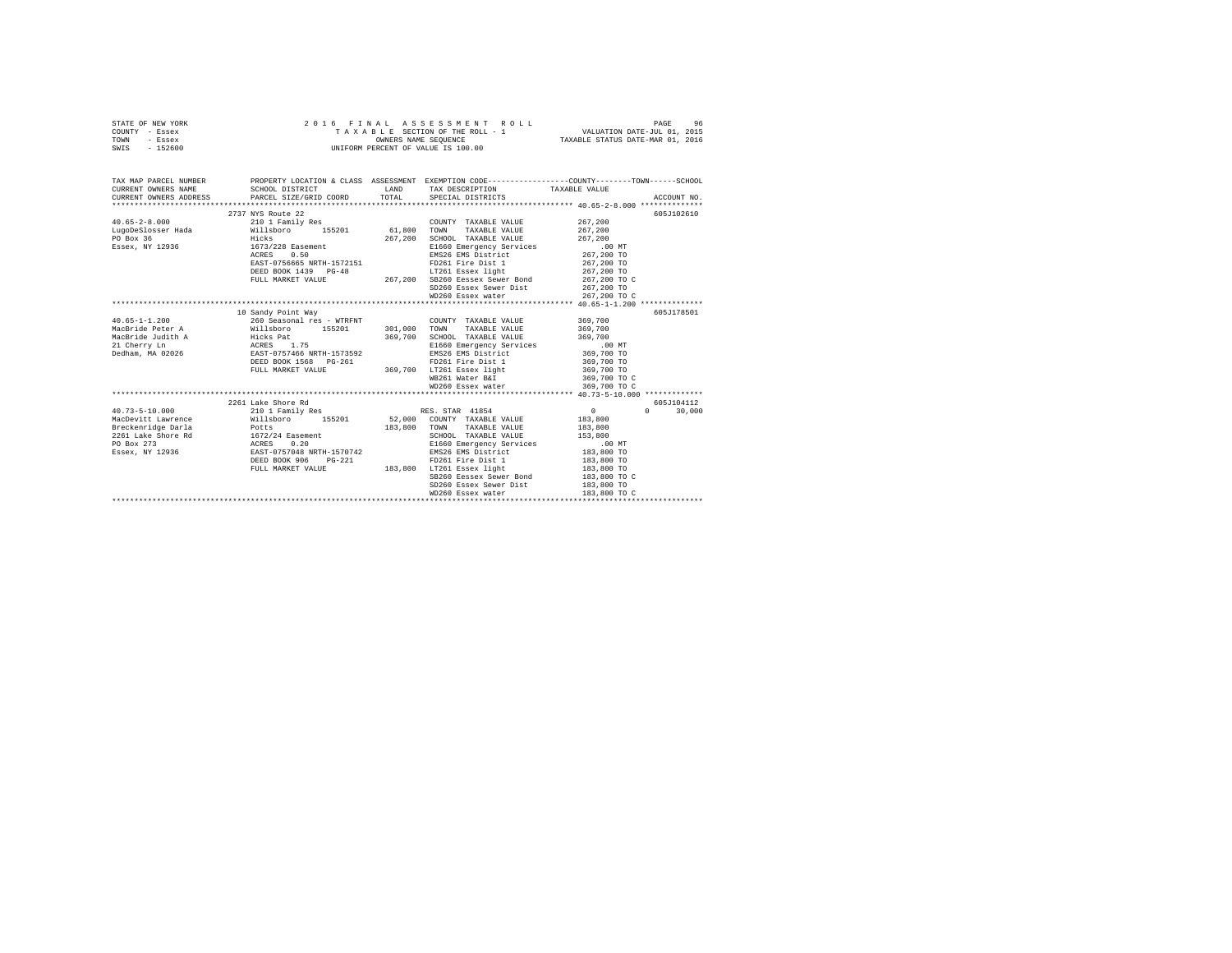| STATE OF NEW YORK | 2016 FINAL ASSESSMENT ROLL         | 97<br>PAGE                       |
|-------------------|------------------------------------|----------------------------------|
| COUNTY - Essex    | TAXABLE SECTION OF THE ROLL - 1    | VALUATION DATE-JUL 01, 2015      |
| TOWN<br>- Essex   | OWNERS NAME SEOUENCE               | TAXABLE STATUS DATE-MAR 01, 2016 |
| - 152600<br>SWIS  | UNIFORM PERCENT OF VALUE IS 100.00 |                                  |

| TAX MAP PARCEL NUMBER<br>CURRENT OWNERS NAME | SCHOOL DISTRICT                                                                                  | LAND TAX DESCRIPTION                                             | PROPERTY LOCATION & CLASS ASSESSMENT EXEMPTION CODE----------------COUNTY--------TOWN-----SCHOOL<br>TAXABLE VALUE                                                                                                                                   |  |
|----------------------------------------------|--------------------------------------------------------------------------------------------------|------------------------------------------------------------------|-----------------------------------------------------------------------------------------------------------------------------------------------------------------------------------------------------------------------------------------------------|--|
|                                              |                                                                                                  |                                                                  |                                                                                                                                                                                                                                                     |  |
|                                              | 2219 Lake Shore Rd                                                                               |                                                                  | 605L102215                                                                                                                                                                                                                                          |  |
|                                              |                                                                                                  |                                                                  | $0 \t 30,000$                                                                                                                                                                                                                                       |  |
|                                              |                                                                                                  |                                                                  |                                                                                                                                                                                                                                                     |  |
|                                              |                                                                                                  |                                                                  |                                                                                                                                                                                                                                                     |  |
|                                              |                                                                                                  |                                                                  |                                                                                                                                                                                                                                                     |  |
|                                              |                                                                                                  |                                                                  |                                                                                                                                                                                                                                                     |  |
|                                              |                                                                                                  |                                                                  |                                                                                                                                                                                                                                                     |  |
|                                              |                                                                                                  |                                                                  |                                                                                                                                                                                                                                                     |  |
|                                              | FULL MARKET VALUE 137,700 LT261 Essex light<br>EULL MARKET VALUE 137,700 SB260 Eessex Sewer Bond |                                                                  | 137,700 TO<br>137,700 TO C                                                                                                                                                                                                                          |  |
|                                              |                                                                                                  |                                                                  |                                                                                                                                                                                                                                                     |  |
|                                              |                                                                                                  | SD260 Essex Sewer Dist 137,700 TO                                |                                                                                                                                                                                                                                                     |  |
|                                              |                                                                                                  | WD260 Essex water                                                | 137,700 TO C                                                                                                                                                                                                                                        |  |
|                                              |                                                                                                  |                                                                  |                                                                                                                                                                                                                                                     |  |
|                                              | Whallons Bay Rd                                                                                  |                                                                  | 605J102109                                                                                                                                                                                                                                          |  |
|                                              |                                                                                                  |                                                                  |                                                                                                                                                                                                                                                     |  |
|                                              |                                                                                                  |                                                                  |                                                                                                                                                                                                                                                     |  |
|                                              |                                                                                                  |                                                                  |                                                                                                                                                                                                                                                     |  |
|                                              |                                                                                                  |                                                                  |                                                                                                                                                                                                                                                     |  |
|                                              |                                                                                                  |                                                                  |                                                                                                                                                                                                                                                     |  |
|                                              |                                                                                                  |                                                                  |                                                                                                                                                                                                                                                     |  |
|                                              |                                                                                                  |                                                                  |                                                                                                                                                                                                                                                     |  |
|                                              |                                                                                                  |                                                                  |                                                                                                                                                                                                                                                     |  |
|                                              | 9 Willett Ln                                                                                     |                                                                  | 605L102108                                                                                                                                                                                                                                          |  |
|                                              |                                                                                                  |                                                                  |                                                                                                                                                                                                                                                     |  |
|                                              |                                                                                                  |                                                                  |                                                                                                                                                                                                                                                     |  |
|                                              |                                                                                                  |                                                                  |                                                                                                                                                                                                                                                     |  |
|                                              |                                                                                                  |                                                                  |                                                                                                                                                                                                                                                     |  |
|                                              |                                                                                                  |                                                                  |                                                                                                                                                                                                                                                     |  |
|                                              |                                                                                                  |                                                                  |                                                                                                                                                                                                                                                     |  |
|                                              |                                                                                                  | FULL MARKET VALUE 149,600 LT262 Whallonsburg light 149,600 TO    |                                                                                                                                                                                                                                                     |  |
|                                              |                                                                                                  |                                                                  |                                                                                                                                                                                                                                                     |  |
|                                              | 2218 Lake Shore Rd                                                                               |                                                                  | 605J103001                                                                                                                                                                                                                                          |  |
|                                              |                                                                                                  | COUNTY TAXABLE VALUE 236,200                                     |                                                                                                                                                                                                                                                     |  |
|                                              |                                                                                                  |                                                                  | 236,200                                                                                                                                                                                                                                             |  |
|                                              |                                                                                                  | 236,200 SCHOOL TAXABLE VALUE 236,200                             |                                                                                                                                                                                                                                                     |  |
|                                              |                                                                                                  | E1660 Emergency Services .00 MT<br>EMS26 EMS District 236,200 TO |                                                                                                                                                                                                                                                     |  |
|                                              |                                                                                                  |                                                                  |                                                                                                                                                                                                                                                     |  |
|                                              |                                                                                                  |                                                                  |                                                                                                                                                                                                                                                     |  |
|                                              |                                                                                                  |                                                                  |                                                                                                                                                                                                                                                     |  |
|                                              |                                                                                                  |                                                                  |                                                                                                                                                                                                                                                     |  |
|                                              |                                                                                                  |                                                                  |                                                                                                                                                                                                                                                     |  |
|                                              |                                                                                                  |                                                                  | EAST-0757542 NRTH-1569699<br>EAST-0757542 NRTH-1569699<br>DEED BOOK 1236 PG-261<br>DEED BOOK 1236 PG-261<br>PULL MARKET VALUE<br>PULL MARKET VALUE<br>PULL MARKET VALUE<br>PULL MARKET VALUE<br>MEAST-0757542 NRTH-1569699<br>PULL MARKET VALUE<br> |  |
|                                              |                                                                                                  |                                                                  |                                                                                                                                                                                                                                                     |  |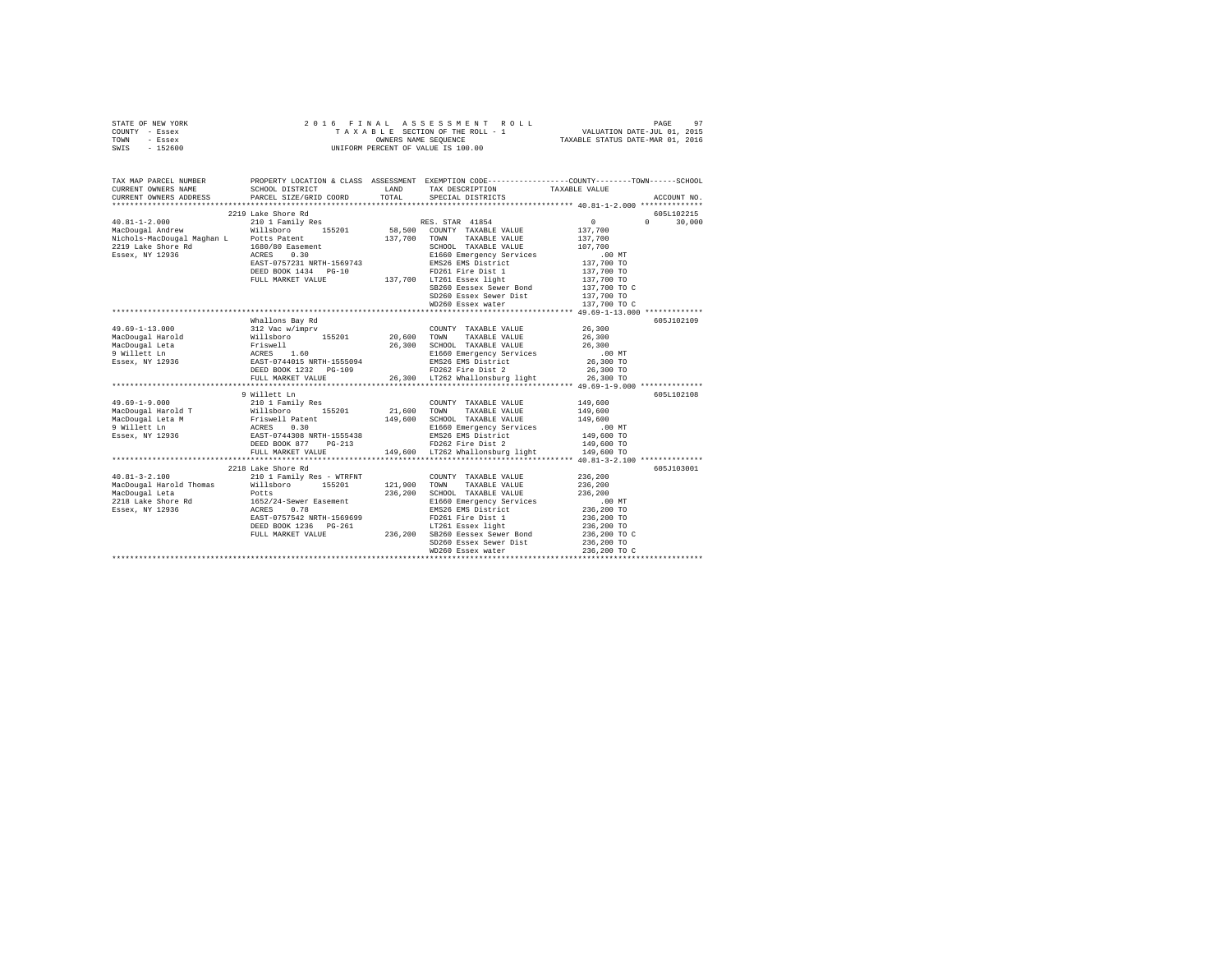|      | STATE OF NEW YORK |  | 2016 FINAL ASSESSMENT ROLL         | PAGE                             | 98 |
|------|-------------------|--|------------------------------------|----------------------------------|----|
|      | COUNTY - Essex    |  | TAXABLE SECTION OF THE ROLL - 1    | VALUATION DATE-JUL 01, 2015      |    |
| TOWN | - Essex           |  | OWNERS NAME SEOUENCE               | TAXABLE STATUS DATE-MAR 01, 2016 |    |
| SWIS | - 152600          |  | UNIFORM PERCENT OF VALUE IS 100.00 |                                  |    |

| TAX MAP PARCEL NUMBER  | PROPERTY LOCATION & CLASS ASSESSMENT EXEMPTION CODE---------------COUNTY-------TOWN-----SCHOOL<br>CURRENT OWNERS NAME SCHOOL DISTRICT TAX DESCRIPTION TAXABLE VALUE                                                                                                                                                                                                                                                                                     |        |                                                                                                                                                                                                                                                                                                                                                                                                                                                    |                                                        |               |
|------------------------|---------------------------------------------------------------------------------------------------------------------------------------------------------------------------------------------------------------------------------------------------------------------------------------------------------------------------------------------------------------------------------------------------------------------------------------------------------|--------|----------------------------------------------------------------------------------------------------------------------------------------------------------------------------------------------------------------------------------------------------------------------------------------------------------------------------------------------------------------------------------------------------------------------------------------------------|--------------------------------------------------------|---------------|
| CURRENT OWNERS ADDRESS | PARCEL SIZE/GRID COORD                                                                                                                                                                                                                                                                                                                                                                                                                                  |        | TOTAL SPECIAL DISTRICTS                                                                                                                                                                                                                                                                                                                                                                                                                            |                                                        | ACCOUNT NO.   |
|                        |                                                                                                                                                                                                                                                                                                                                                                                                                                                         |        |                                                                                                                                                                                                                                                                                                                                                                                                                                                    |                                                        |               |
|                        | $\begin{tabular}{lcccc} \texttt{40.81--1-3.000} & & & & & & & \\ \texttt{40.81--1-3.000} & & & & & & & & \\ \texttt{40.81--1-3.000} & & & & & & & & \\ \texttt{MacDoygal Michael D} & & & & & & & & & \\ \texttt{MacDoyal Michael D} & & & & & & & & & \\ \texttt{2217 Lake Short R} & & & & & & & & \\ \texttt{2217 Lake Short R} & & & & & & & & \\ \texttt{2217 Lake Short R} & & & & & & & & \\ \texttt{2217 Lake S} & & & & & & & & \\ \texttt{22$ |        |                                                                                                                                                                                                                                                                                                                                                                                                                                                    |                                                        | 605J100710    |
|                        |                                                                                                                                                                                                                                                                                                                                                                                                                                                         |        |                                                                                                                                                                                                                                                                                                                                                                                                                                                    | $\begin{array}{c} 0 \\ 137,900 \\ 137,900 \end{array}$ | $0 \t 30,000$ |
|                        |                                                                                                                                                                                                                                                                                                                                                                                                                                                         |        |                                                                                                                                                                                                                                                                                                                                                                                                                                                    |                                                        |               |
|                        |                                                                                                                                                                                                                                                                                                                                                                                                                                                         |        |                                                                                                                                                                                                                                                                                                                                                                                                                                                    |                                                        |               |
|                        |                                                                                                                                                                                                                                                                                                                                                                                                                                                         |        | SCHOOL TAXABLE VALUE 107,900<br>E1660 Emergency Services 00 MM DV TO<br>EMS26 EMS District 137,900 TO<br>FD261 Fire Dist 1 137,900 TO                                                                                                                                                                                                                                                                                                              |                                                        |               |
|                        |                                                                                                                                                                                                                                                                                                                                                                                                                                                         |        |                                                                                                                                                                                                                                                                                                                                                                                                                                                    |                                                        |               |
|                        | EAST-0757228 NRTH-1569681 EMS26 EMS District<br>DEED BOOK 1676 PG-262<br>FULL MARKET VALUE 137,900 FD261 Eiser light                                                                                                                                                                                                                                                                                                                                    |        |                                                                                                                                                                                                                                                                                                                                                                                                                                                    | 137,900 TO                                             |               |
|                        |                                                                                                                                                                                                                                                                                                                                                                                                                                                         |        |                                                                                                                                                                                                                                                                                                                                                                                                                                                    | 137,900 TO                                             |               |
|                        |                                                                                                                                                                                                                                                                                                                                                                                                                                                         |        | SB260 Eessex Sewer Bond                                                                                                                                                                                                                                                                                                                                                                                                                            | 137,900 TO C                                           |               |
|                        |                                                                                                                                                                                                                                                                                                                                                                                                                                                         |        |                                                                                                                                                                                                                                                                                                                                                                                                                                                    |                                                        |               |
|                        |                                                                                                                                                                                                                                                                                                                                                                                                                                                         |        | SD260 Essex Sewer Dist 137,900 TO<br>WD260 Essex water                                                                                                                                                                                                                                                                                                                                                                                             | 137,900 TO C                                           |               |
|                        |                                                                                                                                                                                                                                                                                                                                                                                                                                                         |        |                                                                                                                                                                                                                                                                                                                                                                                                                                                    |                                                        |               |
|                        | 2289 NYS Route 22                                                                                                                                                                                                                                                                                                                                                                                                                                       |        |                                                                                                                                                                                                                                                                                                                                                                                                                                                    |                                                        | 605J102909    |
| $40.3 - 1 - 8.001$     |                                                                                                                                                                                                                                                                                                                                                                                                                                                         |        | COUNTY TAXABLE VALUE 28,200                                                                                                                                                                                                                                                                                                                                                                                                                        |                                                        |               |
| Mace Valerie           |                                                                                                                                                                                                                                                                                                                                                                                                                                                         |        |                                                                                                                                                                                                                                                                                                                                                                                                                                                    | 28,200                                                 |               |
| PO Box 1               |                                                                                                                                                                                                                                                                                                                                                                                                                                                         |        | 28,200 SCHOOL TAXABLE VALUE 28,200                                                                                                                                                                                                                                                                                                                                                                                                                 |                                                        |               |
| Somers, NY 10589       |                                                                                                                                                                                                                                                                                                                                                                                                                                                         |        |                                                                                                                                                                                                                                                                                                                                                                                                                                                    | .00MT                                                  |               |
|                        |                                                                                                                                                                                                                                                                                                                                                                                                                                                         |        | E1660 Emergency Services<br>EMS26 EMS District                                                                                                                                                                                                                                                                                                                                                                                                     | 28,200 TO                                              |               |
|                        | DEED BOOK 1318 PG-160                                                                                                                                                                                                                                                                                                                                                                                                                                   |        | FD261 Fire Dist 1                                                                                                                                                                                                                                                                                                                                                                                                                                  | 28,200 TO                                              |               |
|                        | FULL MARKET VALUE                                                                                                                                                                                                                                                                                                                                                                                                                                       | 28,200 |                                                                                                                                                                                                                                                                                                                                                                                                                                                    |                                                        |               |
|                        |                                                                                                                                                                                                                                                                                                                                                                                                                                                         |        |                                                                                                                                                                                                                                                                                                                                                                                                                                                    |                                                        |               |
|                        | 468 Walker Rd                                                                                                                                                                                                                                                                                                                                                                                                                                           |        |                                                                                                                                                                                                                                                                                                                                                                                                                                                    |                                                        | 605J199006    |
|                        |                                                                                                                                                                                                                                                                                                                                                                                                                                                         |        |                                                                                                                                                                                                                                                                                                                                                                                                                                                    |                                                        |               |
|                        |                                                                                                                                                                                                                                                                                                                                                                                                                                                         |        |                                                                                                                                                                                                                                                                                                                                                                                                                                                    |                                                        |               |
|                        |                                                                                                                                                                                                                                                                                                                                                                                                                                                         |        |                                                                                                                                                                                                                                                                                                                                                                                                                                                    |                                                        |               |
|                        |                                                                                                                                                                                                                                                                                                                                                                                                                                                         |        |                                                                                                                                                                                                                                                                                                                                                                                                                                                    |                                                        |               |
|                        |                                                                                                                                                                                                                                                                                                                                                                                                                                                         |        |                                                                                                                                                                                                                                                                                                                                                                                                                                                    |                                                        |               |
|                        |                                                                                                                                                                                                                                                                                                                                                                                                                                                         |        |                                                                                                                                                                                                                                                                                                                                                                                                                                                    |                                                        |               |
|                        |                                                                                                                                                                                                                                                                                                                                                                                                                                                         |        |                                                                                                                                                                                                                                                                                                                                                                                                                                                    |                                                        |               |
|                        |                                                                                                                                                                                                                                                                                                                                                                                                                                                         |        |                                                                                                                                                                                                                                                                                                                                                                                                                                                    |                                                        |               |
|                        | 299 School St                                                                                                                                                                                                                                                                                                                                                                                                                                           |        |                                                                                                                                                                                                                                                                                                                                                                                                                                                    |                                                        | 605J104207    |
|                        |                                                                                                                                                                                                                                                                                                                                                                                                                                                         |        |                                                                                                                                                                                                                                                                                                                                                                                                                                                    | $\sim$ 0                                               | 0 65,300      |
|                        |                                                                                                                                                                                                                                                                                                                                                                                                                                                         |        |                                                                                                                                                                                                                                                                                                                                                                                                                                                    | 25,000 25,000 25,000                                   |               |
|                        |                                                                                                                                                                                                                                                                                                                                                                                                                                                         |        |                                                                                                                                                                                                                                                                                                                                                                                                                                                    |                                                        |               |
|                        |                                                                                                                                                                                                                                                                                                                                                                                                                                                         |        |                                                                                                                                                                                                                                                                                                                                                                                                                                                    |                                                        |               |
|                        |                                                                                                                                                                                                                                                                                                                                                                                                                                                         |        |                                                                                                                                                                                                                                                                                                                                                                                                                                                    |                                                        |               |
|                        |                                                                                                                                                                                                                                                                                                                                                                                                                                                         |        |                                                                                                                                                                                                                                                                                                                                                                                                                                                    |                                                        |               |
|                        | DEED BOOK 1010 PG-279<br>FULL MARKET VALUE 163,200 FD261 Fire Dist 1<br>DEED BOOK 1010 PG-279                                                                                                                                                                                                                                                                                                                                                           |        |                                                                                                                                                                                                                                                                                                                                                                                                                                                    |                                                        |               |
|                        |                                                                                                                                                                                                                                                                                                                                                                                                                                                         |        |                                                                                                                                                                                                                                                                                                                                                                                                                                                    |                                                        |               |
|                        |                                                                                                                                                                                                                                                                                                                                                                                                                                                         |        | $163,200 \begin{tabular}{lcccc} \texttt{S0},\texttt{S00 V2TCOM} & \texttt{CTS} & 41130 \\ \texttt{163,200} & \texttt{COUNTY} & \texttt{TAXABLE} & \texttt{VALUE} \\ \texttt{TS00} & \texttt{ITWANABLE} & \texttt{VALUE} & 138,200 \\ \texttt{SCHOOL} & \texttt{TAXABLE} & \texttt{VALUE} & 72,900 \\ \texttt{E1660} & \texttt{Bergency} & \texttt{Service} & 72,900 \\ \texttt{ENS26 EMS} & \texttt{Distric} & 163,200 \text$<br>LT261 Essex light | 163,200 TO                                             |               |
|                        |                                                                                                                                                                                                                                                                                                                                                                                                                                                         |        | SB260 Eessex Sewer Bond                                                                                                                                                                                                                                                                                                                                                                                                                            | 163,200 TO C                                           |               |
|                        |                                                                                                                                                                                                                                                                                                                                                                                                                                                         |        | SD260 Essex Sewer Dist 163,200 TO                                                                                                                                                                                                                                                                                                                                                                                                                  |                                                        |               |
|                        |                                                                                                                                                                                                                                                                                                                                                                                                                                                         |        |                                                                                                                                                                                                                                                                                                                                                                                                                                                    |                                                        |               |
|                        |                                                                                                                                                                                                                                                                                                                                                                                                                                                         |        |                                                                                                                                                                                                                                                                                                                                                                                                                                                    |                                                        |               |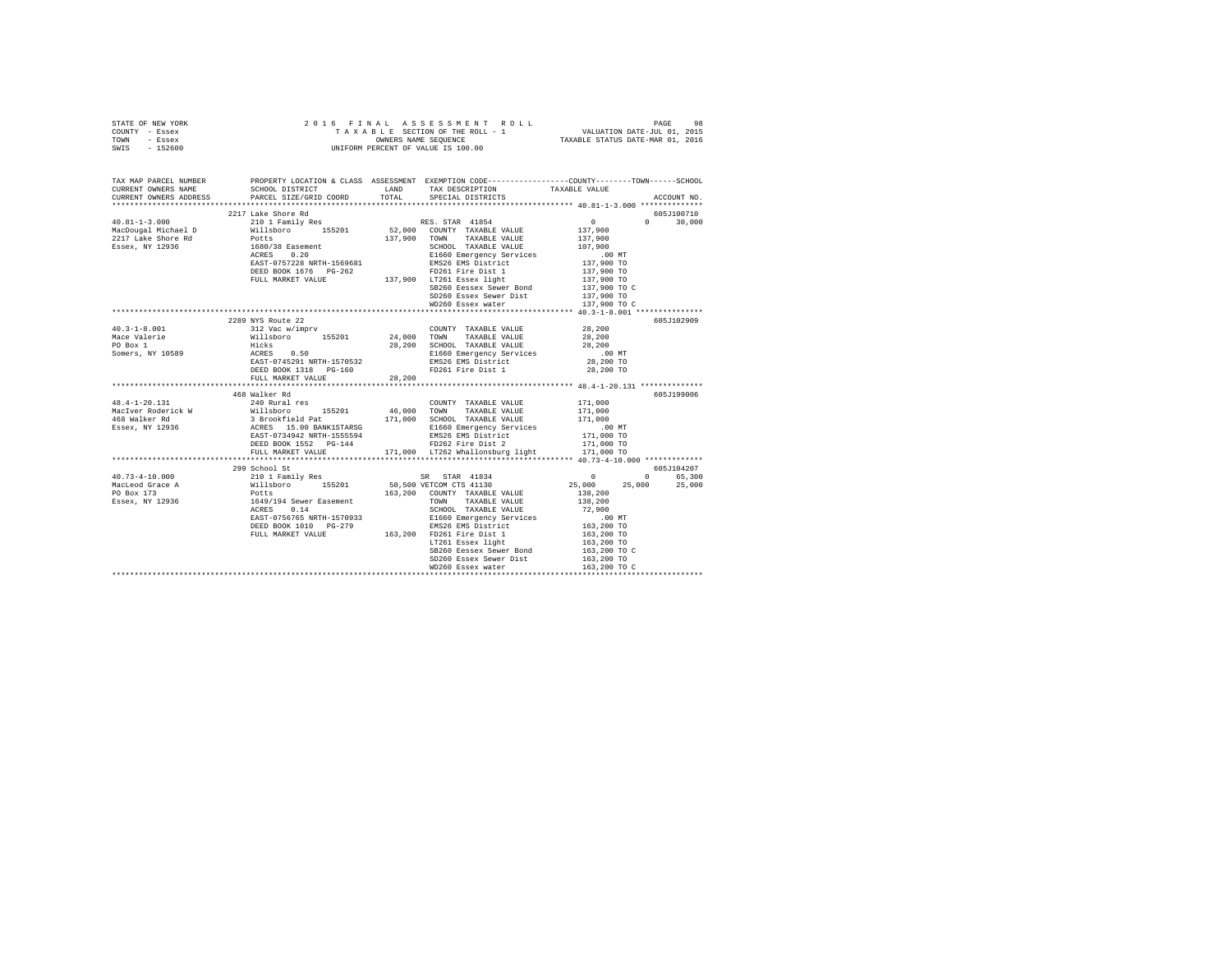| STATE OF NEW YORK | 2016 FINAL ASSESSMENT ROLL         | 99<br>PAGE                       |
|-------------------|------------------------------------|----------------------------------|
| COUNTY - Essex    | TAXABLE SECTION OF THE ROLL - 1    | VALUATION DATE-JUL 01, 2015      |
| TOWN<br>- Essex   | OWNERS NAME SEOUENCE               | TAXABLE STATUS DATE-MAR 01, 2016 |
| - 152600<br>SWIS  | UNIFORM PERCENT OF VALUE IS 100.00 |                                  |

| TAX MAP PARCEL NUMBER<br>CURRENT OWNERS NAME<br>CURRENT OWNERS ADDRESS                                                                                                                                                                                                                                                                                                                                                      | SCHOOL DISTRICT<br>PARCEL SIZE/GRID COORD        | LAND<br>TOTAL  | TAX DESCRIPTION<br>SPECIAL DISTRICTS                                                                                                                                                                                                                                                                         | PROPERTY LOCATION & CLASS ASSESSMENT EXEMPTION CODE---------------COUNTY-------TOWN-----SCHOOL<br>TAXABLE VALUE<br>ACCOUNT NO. |
|-----------------------------------------------------------------------------------------------------------------------------------------------------------------------------------------------------------------------------------------------------------------------------------------------------------------------------------------------------------------------------------------------------------------------------|--------------------------------------------------|----------------|--------------------------------------------------------------------------------------------------------------------------------------------------------------------------------------------------------------------------------------------------------------------------------------------------------------|--------------------------------------------------------------------------------------------------------------------------------|
|                                                                                                                                                                                                                                                                                                                                                                                                                             |                                                  |                |                                                                                                                                                                                                                                                                                                              |                                                                                                                                |
|                                                                                                                                                                                                                                                                                                                                                                                                                             | Lake Shore Rd                                    |                |                                                                                                                                                                                                                                                                                                              | 605J102910                                                                                                                     |
|                                                                                                                                                                                                                                                                                                                                                                                                                             |                                                  |                | COUNTY TAXABLE VALUE                                                                                                                                                                                                                                                                                         | 16,900                                                                                                                         |
|                                                                                                                                                                                                                                                                                                                                                                                                                             |                                                  |                | TAXABLE VALUE 16,900                                                                                                                                                                                                                                                                                         |                                                                                                                                |
| 1571 Lake Shore Rd<br>Essex, NY 12936                                                                                                                                                                                                                                                                                                                                                                                       | Judd<br>ACRES 16.90                              |                | 16,900 SCHOOL TAXABLE VALUE<br>E1660 Emergency Services                                                                                                                                                                                                                                                      | 16,900                                                                                                                         |
|                                                                                                                                                                                                                                                                                                                                                                                                                             |                                                  |                |                                                                                                                                                                                                                                                                                                              | .00MT                                                                                                                          |
|                                                                                                                                                                                                                                                                                                                                                                                                                             | EAST-0755732 NRTH-1555733                        |                | EMS26 EMS District<br>FD262 Fire Dist 2                                                                                                                                                                                                                                                                      | 16,900 TO                                                                                                                      |
|                                                                                                                                                                                                                                                                                                                                                                                                                             | DEED BOOK 1309 PG-240                            |                |                                                                                                                                                                                                                                                                                                              | 16,900 TO                                                                                                                      |
|                                                                                                                                                                                                                                                                                                                                                                                                                             | FULL MARKET VALUE                                | 16,900         |                                                                                                                                                                                                                                                                                                              |                                                                                                                                |
|                                                                                                                                                                                                                                                                                                                                                                                                                             |                                                  |                |                                                                                                                                                                                                                                                                                                              |                                                                                                                                |
|                                                                                                                                                                                                                                                                                                                                                                                                                             | 1571 Lake Shore Rd                               |                |                                                                                                                                                                                                                                                                                                              | 605J101603                                                                                                                     |
| $49.3 - 2 - 18.000$                                                                                                                                                                                                                                                                                                                                                                                                         | 281 Multiple res                                 |                | RES. STAR 41854                                                                                                                                                                                                                                                                                              | $\sim$ 0<br>$\cap$<br>30,000                                                                                                   |
|                                                                                                                                                                                                                                                                                                                                                                                                                             |                                                  |                | 94,300 COUNTY TAXABLE VALUE                                                                                                                                                                                                                                                                                  | 596,600<br>596,600                                                                                                             |
|                                                                                                                                                                                                                                                                                                                                                                                                                             |                                                  | $596,600$ TOWN | TAXABLE VALUE                                                                                                                                                                                                                                                                                                |                                                                                                                                |
| Essex, NY 12936                                                                                                                                                                                                                                                                                                                                                                                                             |                                                  |                | SCHOOL TAXABLE VALUE<br>E1660 Emergency Services                                                                                                                                                                                                                                                             | 566,600<br>00 MT.                                                                                                              |
|                                                                                                                                                                                                                                                                                                                                                                                                                             | Judd<br>ACRES 25.30<br>EAST-0755275 NRTH-1554774 |                |                                                                                                                                                                                                                                                                                                              |                                                                                                                                |
|                                                                                                                                                                                                                                                                                                                                                                                                                             | DEED BOOK 695                                    |                | PG-231 EMS26 EMS District<br>E 596,600 FD262 Fire Dist 2                                                                                                                                                                                                                                                     | 596,600 TO                                                                                                                     |
|                                                                                                                                                                                                                                                                                                                                                                                                                             | FULL MARKET VALUE                                |                |                                                                                                                                                                                                                                                                                                              | 596,600 TO                                                                                                                     |
|                                                                                                                                                                                                                                                                                                                                                                                                                             |                                                  |                |                                                                                                                                                                                                                                                                                                              |                                                                                                                                |
|                                                                                                                                                                                                                                                                                                                                                                                                                             | Lake Shore Rd                                    |                |                                                                                                                                                                                                                                                                                                              | 605J175011                                                                                                                     |
| $49.3 - 2 - 19.000$                                                                                                                                                                                                                                                                                                                                                                                                         | 105 Vac farmland<br>Willsboro 155201             |                | AG DIST C 41720<br>135,100 COUNTY TAXABLE VALUE                                                                                                                                                                                                                                                              | 80,150 80,150<br>80,150                                                                                                        |
| Mandeville Myrna                                                                                                                                                                                                                                                                                                                                                                                                            |                                                  |                |                                                                                                                                                                                                                                                                                                              | 54,950                                                                                                                         |
|                                                                                                                                                                                                                                                                                                                                                                                                                             |                                                  | 135,100 TOWN   | TAXABLE VALUE                                                                                                                                                                                                                                                                                                | 54,950                                                                                                                         |
|                                                                                                                                                                                                                                                                                                                                                                                                                             |                                                  |                |                                                                                                                                                                                                                                                                                                              |                                                                                                                                |
|                                                                                                                                                                                                                                                                                                                                                                                                                             |                                                  |                |                                                                                                                                                                                                                                                                                                              |                                                                                                                                |
|                                                                                                                                                                                                                                                                                                                                                                                                                             |                                                  |                |                                                                                                                                                                                                                                                                                                              |                                                                                                                                |
| Mandeville Myrna (1948)<br>1571 Lake Shore Rd<br>1582 - ACRES 101.10<br>1582 - ACRES 101.10<br>1682 - ACRES 101.10<br>16920 - FORD 10000 775 - PG-018<br>1992 - FORD 1992 - THE MARKET VALUE<br>19920 - FULL MARKET VALUE<br>19920 - FULL MARK                                                                                                                                                                              |                                                  |                | $\begin{tabular}{ccccc} & 135,100 & {\tt TONN} & TAXABLE VALUE & & 54,950 \\ & SCHOOL & TAXABLE VALUE & & 54,950 \\ & E1660 Energy Service & & & 54,950 \\ & E1660 Energy Service & & & 135,100 TO \\ G-018 & & BMS26 EWS & & & 135,100 TO \\ & & & 135,100 & FD262 First & & & 135,100 TO \\ \end{tabular}$ |                                                                                                                                |
|                                                                                                                                                                                                                                                                                                                                                                                                                             |                                                  |                |                                                                                                                                                                                                                                                                                                              |                                                                                                                                |
|                                                                                                                                                                                                                                                                                                                                                                                                                             | 1680 Lake Shore Rd                               |                |                                                                                                                                                                                                                                                                                                              | 605J102006                                                                                                                     |
|                                                                                                                                                                                                                                                                                                                                                                                                                             |                                                  |                | COUNTY TAXABLE VALUE                                                                                                                                                                                                                                                                                         | 20,300                                                                                                                         |
|                                                                                                                                                                                                                                                                                                                                                                                                                             |                                                  |                | TAXABLE VALUE 20,300                                                                                                                                                                                                                                                                                         |                                                                                                                                |
|                                                                                                                                                                                                                                                                                                                                                                                                                             |                                                  |                |                                                                                                                                                                                                                                                                                                              |                                                                                                                                |
| $[100] \begin{tabular}{lcccc} \texttt{49.15--1-15.000} & \texttt{source\_unc} & \texttt{conv} \\ \texttt{Mangano Thomas J} & 311 Res vac land & 20,300 TOMN \\ \texttt{Mangano Mary Anne} & 111 Res vac land & 20,300 TOMN \\ \texttt{Mangano Mary Anne} & 130 & \texttt{STE18} & 20,300 SCHOC \\ \texttt{Magano Mary} & \texttt{ACE1} & 130 & 20,300 SCHOC \\ \texttt{Miskayuna, NY 12309} & \texttt{EASST} & 130 & 20,30$ |                                                  |                | 20,300 SCHOOL TAXABLE VALUE 20,300<br>E1660 Emergency Services .00 MT                                                                                                                                                                                                                                        |                                                                                                                                |
|                                                                                                                                                                                                                                                                                                                                                                                                                             |                                                  |                | EMS26 EMS District<br>FD262 Fire Dist 2                                                                                                                                                                                                                                                                      | 20,300 TO                                                                                                                      |
|                                                                                                                                                                                                                                                                                                                                                                                                                             |                                                  |                |                                                                                                                                                                                                                                                                                                              | 20,300 TO                                                                                                                      |
|                                                                                                                                                                                                                                                                                                                                                                                                                             | FULL MARKET VALUE                                | 20,300         |                                                                                                                                                                                                                                                                                                              |                                                                                                                                |
|                                                                                                                                                                                                                                                                                                                                                                                                                             |                                                  |                |                                                                                                                                                                                                                                                                                                              |                                                                                                                                |
|                                                                                                                                                                                                                                                                                                                                                                                                                             | 1681 Lake Shore Rd                               |                |                                                                                                                                                                                                                                                                                                              | 605J100911                                                                                                                     |
|                                                                                                                                                                                                                                                                                                                                                                                                                             |                                                  |                | COUNTY TAXABLE VALUE                                                                                                                                                                                                                                                                                         | 159,700                                                                                                                        |
|                                                                                                                                                                                                                                                                                                                                                                                                                             |                                                  |                | TOWN<br>TAXABLE VALUE                                                                                                                                                                                                                                                                                        | 159,700                                                                                                                        |
|                                                                                                                                                                                                                                                                                                                                                                                                                             |                                                  |                | SCHOOL TAXABLE VALUE                                                                                                                                                                                                                                                                                         | 159,700                                                                                                                        |
|                                                                                                                                                                                                                                                                                                                                                                                                                             |                                                  |                | E1660 Emergency Services                                                                                                                                                                                                                                                                                     |                                                                                                                                |
|                                                                                                                                                                                                                                                                                                                                                                                                                             |                                                  |                | EMS26 EMS District                                                                                                                                                                                                                                                                                           | 00 MT.<br>159,700 TO                                                                                                           |
|                                                                                                                                                                                                                                                                                                                                                                                                                             | DEED BOOK 1543 PG-32                             |                | FD262 Fire Dist 2                                                                                                                                                                                                                                                                                            | 159,700 TO                                                                                                                     |
|                                                                                                                                                                                                                                                                                                                                                                                                                             | FULL MARKET VALUE                                | 159,700        |                                                                                                                                                                                                                                                                                                              |                                                                                                                                |
|                                                                                                                                                                                                                                                                                                                                                                                                                             |                                                  |                |                                                                                                                                                                                                                                                                                                              | **********************************                                                                                             |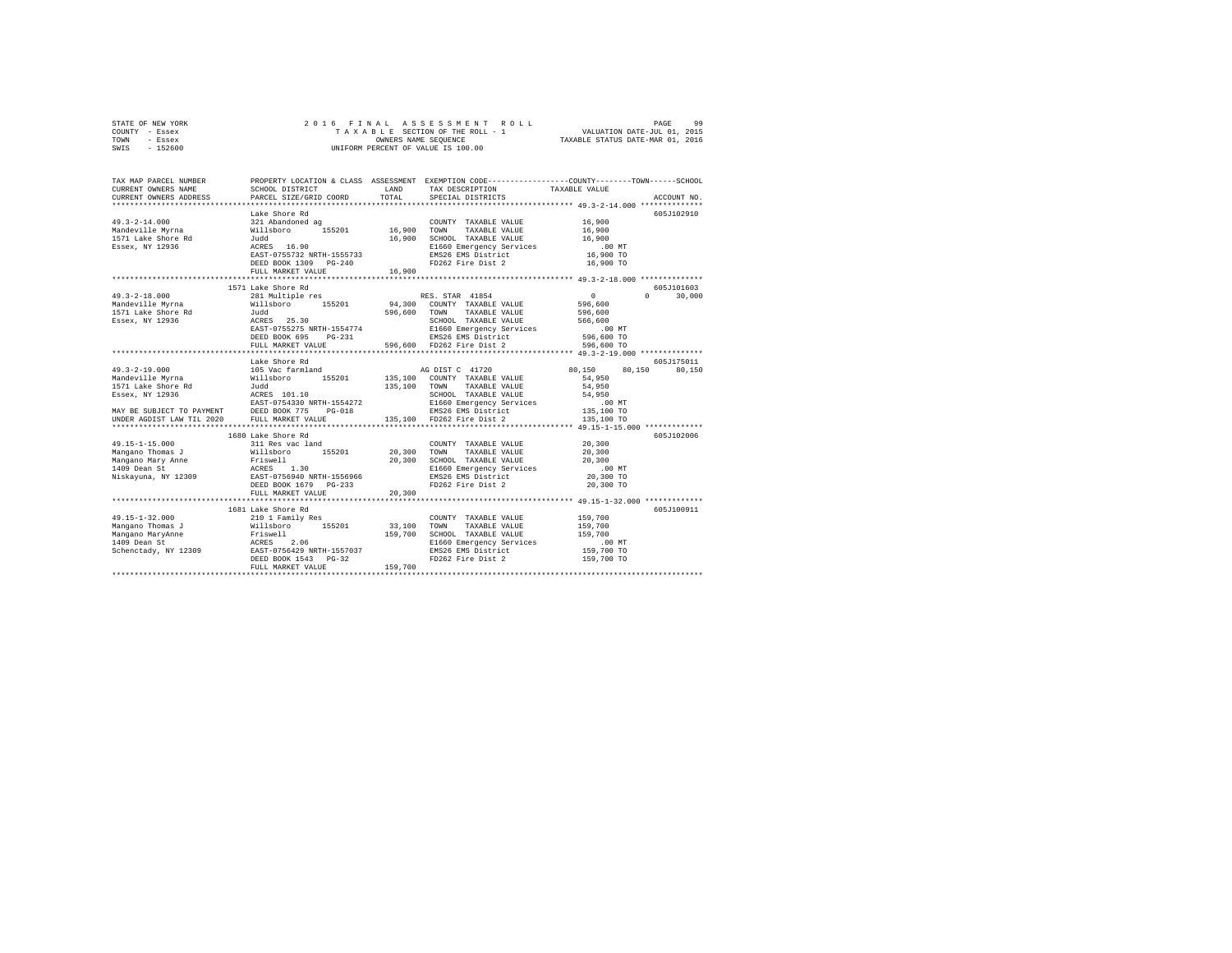| STATE OF NEW YORK<br>COUNTY - Essex  | ${\tt AS} \, \, {\tt S} \, \, {\tt E} \, \, {\tt S} \, \, {\tt S} \, \, {\tt M} \, \, {\tt E} \, \, {\tt N} \, \, {\tt N} \, \, {\tt N} \, \, {\tt L} \, \, {\tt L} \, \, {\tt L} \, \, {\tt L} \, \, {\tt L} \, \, {\tt L} \, \, {\tt L} \, \, {\tt L} \, \, {\tt L} \, \, {\tt L} \, {\tt L} \, {\tt L} \, {\tt L} \, {\tt L} \, {\tt L} \, {\tt L} \, {\tt L} \, {\tt L} \, {\tt L} \, {\tt L} \, {\tt$<br>2016 FINAL |             |                                                                                                 |                                     |               |  |  |  |
|--------------------------------------|--------------------------------------------------------------------------------------------------------------------------------------------------------------------------------------------------------------------------------------------------------------------------------------------------------------------------------------------------------------------------------------------------------------------------|-------------|-------------------------------------------------------------------------------------------------|-------------------------------------|---------------|--|--|--|
| TOWN<br>- Essex<br>$-152600$<br>SWIS | TAXABLE STATUS DATE-MAR 01, 2016                                                                                                                                                                                                                                                                                                                                                                                         |             |                                                                                                 |                                     |               |  |  |  |
|                                      |                                                                                                                                                                                                                                                                                                                                                                                                                          |             |                                                                                                 |                                     |               |  |  |  |
|                                      |                                                                                                                                                                                                                                                                                                                                                                                                                          |             |                                                                                                 |                                     |               |  |  |  |
| TAX MAP PARCEL NUMBER                |                                                                                                                                                                                                                                                                                                                                                                                                                          |             | PROPERTY LOCATION & CLASS ASSESSMENT EXEMPTION CODE---------------COUNTY-------TOWN------SCHOOL |                                     |               |  |  |  |
| CURRENT OWNERS NAME                  | SCHOOL DISTRICT                                                                                                                                                                                                                                                                                                                                                                                                          | LAND        | TAX DESCRIPTION                                                                                 | TAXABLE VALUE                       |               |  |  |  |
| CURRENT OWNERS ADDRESS               | PARCEL SIZE/GRID COORD                                                                                                                                                                                                                                                                                                                                                                                                   | TOTAL       | SPECIAL DISTRICTS                                                                               |                                     | ACCOUNT NO.   |  |  |  |
|                                      |                                                                                                                                                                                                                                                                                                                                                                                                                          |             |                                                                                                 |                                     |               |  |  |  |
|                                      | Jersey St                                                                                                                                                                                                                                                                                                                                                                                                                |             |                                                                                                 |                                     | 605J100110    |  |  |  |
| $39.4 - 1 - 2.000$                   | 322 Rural vac>10                                                                                                                                                                                                                                                                                                                                                                                                         |             | COUNTY TAXABLE VALUE                                                                            | 54,300                              |               |  |  |  |
| Manning Erik D<br>235 Sanders Rd     | Westport 155001<br>Hicks                                                                                                                                                                                                                                                                                                                                                                                                 | 54,300 TOWN | TAXABLE VALUE<br>54,300 SCHOOL TAXABLE VALUE                                                    | 54,300<br>54,300                    |               |  |  |  |
| Willsboro, NY 12996                  | 40ac                                                                                                                                                                                                                                                                                                                                                                                                                     |             | E1660 Emergency Services                                                                        | $.00$ MT                            |               |  |  |  |
|                                      | ACRES 45.30                                                                                                                                                                                                                                                                                                                                                                                                              |             | EMS26 EMS District                                                                              | 54,300 TO                           |               |  |  |  |
|                                      | EAST-0735488 NRTH-1572471                                                                                                                                                                                                                                                                                                                                                                                                |             | FD262 Fire Dist 2                                                                               | 54,300 TO                           |               |  |  |  |
|                                      | DEED BOOK 1825 PG-313                                                                                                                                                                                                                                                                                                                                                                                                    |             |                                                                                                 |                                     |               |  |  |  |
|                                      | FULL MARKET VALUE                                                                                                                                                                                                                                                                                                                                                                                                        | 54,300      |                                                                                                 |                                     |               |  |  |  |
|                                      |                                                                                                                                                                                                                                                                                                                                                                                                                          |             |                                                                                                 |                                     |               |  |  |  |
|                                      | Beggs Point St                                                                                                                                                                                                                                                                                                                                                                                                           |             |                                                                                                 |                                     | 605J103603    |  |  |  |
| $40.73 - 3 - 19.000$                 | 311 Res vac land                                                                                                                                                                                                                                                                                                                                                                                                         |             | COUNTY TAXABLE VALUE                                                                            | 45,500                              |               |  |  |  |
| Martini Antonio D                    | sir Aes vac Tanu<br>Willsboro 155201<br>Potts<br>1651/322-Easement<br>ACRES 0.10<br>10<br>16110                                                                                                                                                                                                                                                                                                                          |             | 45,500 TOWN TAXABLE VALUE                                                                       | 45,500                              |               |  |  |  |
| Martini Susan E                      |                                                                                                                                                                                                                                                                                                                                                                                                                          | 45,500      | SCHOOL TAXABLE VALUE                                                                            | 45,500                              |               |  |  |  |
| 8 Pennacook St                       |                                                                                                                                                                                                                                                                                                                                                                                                                          |             | E1660 Emergency Services                                                                        | $.00$ MT                            |               |  |  |  |
| Norfolk, MA 02056                    |                                                                                                                                                                                                                                                                                                                                                                                                                          |             | EMS26 EMS District                                                                              | 45,500 TO                           |               |  |  |  |
|                                      | EAST-0757156 NRTH-1571518                                                                                                                                                                                                                                                                                                                                                                                                |             | FD261 Fire Dist 1<br>LT261 Essex light                                                          | 45,500 TO                           |               |  |  |  |
|                                      | DEED BOOK 1480 PG-25                                                                                                                                                                                                                                                                                                                                                                                                     |             |                                                                                                 | 45,500 TO                           |               |  |  |  |
|                                      | FULL MARKET VALUE                                                                                                                                                                                                                                                                                                                                                                                                        |             | 45,500 SB260 Eessex Sewer Bond                                                                  | 45,500 TO C                         |               |  |  |  |
|                                      |                                                                                                                                                                                                                                                                                                                                                                                                                          |             | SD260 Essex Sewer Dist                                                                          | 45,500 TO                           |               |  |  |  |
|                                      |                                                                                                                                                                                                                                                                                                                                                                                                                          |             | WD260 Essex water                                                                               | 45,500 TO C                         |               |  |  |  |
|                                      |                                                                                                                                                                                                                                                                                                                                                                                                                          |             |                                                                                                 |                                     |               |  |  |  |
|                                      | 5 Orchard Ln                                                                                                                                                                                                                                                                                                                                                                                                             |             |                                                                                                 |                                     | 605J103604    |  |  |  |
| $40.73 - 3 - 30.000$                 | 210 1 Family Res                                                                                                                                                                                                                                                                                                                                                                                                         |             | COUNTY TAXABLE VALUE                                                                            | 248,000                             |               |  |  |  |
| Martini Antonio D                    | Willsboro 155201                                                                                                                                                                                                                                                                                                                                                                                                         |             | 45,500 TOWN TAXABLE VALUE                                                                       | 248,000                             |               |  |  |  |
| Martini Susan E                      | Potts                                                                                                                                                                                                                                                                                                                                                                                                                    |             | 248.000 SCHOOL TAXABLE VALUE                                                                    | 248,000                             |               |  |  |  |
| 8 Pennacook St                       | 1651/326-Sewer Easement                                                                                                                                                                                                                                                                                                                                                                                                  |             | E1660 Emergency Services                                                                        | $.00$ MT                            |               |  |  |  |
| Norfolk, MA 02056                    | ACRES 0.10<br>EAST-0757173 NRTH-1571418                                                                                                                                                                                                                                                                                                                                                                                  |             | EMS26 EMS District<br>FD261 Fire Dist 1                                                         | 248,000 TO<br>248,000 TO            |               |  |  |  |
|                                      | DEED BOOK 1480 PG-25                                                                                                                                                                                                                                                                                                                                                                                                     |             | LT261 Essex light                                                                               | 248,000 TO                          |               |  |  |  |
|                                      | FULL MARKET VALUE                                                                                                                                                                                                                                                                                                                                                                                                        |             | 248,000 SB260 Eessex Sewer Bond                                                                 | 248,000 TO C                        |               |  |  |  |
|                                      |                                                                                                                                                                                                                                                                                                                                                                                                                          |             | SD260 Essex Sewer Dist                                                                          | 248,000 TO                          |               |  |  |  |
|                                      |                                                                                                                                                                                                                                                                                                                                                                                                                          |             | WD260 Essex water                                                                               | 248,000 TO C                        |               |  |  |  |
|                                      |                                                                                                                                                                                                                                                                                                                                                                                                                          |             |                                                                                                 |                                     |               |  |  |  |
|                                      | 2765 Essex Rd                                                                                                                                                                                                                                                                                                                                                                                                            |             |                                                                                                 |                                     | 605J100207    |  |  |  |
| $40.3 - 2 - 10.110$                  | 250 Estate                                                                                                                                                                                                                                                                                                                                                                                                               |             | RES. STAR 41854                                                                                 | $\sim$ 0                            | $0 \t 30,000$ |  |  |  |
| Maselli Stephen A                    | Willsboro 155201                                                                                                                                                                                                                                                                                                                                                                                                         |             | 102,500 COUNTY TAXABLE VALUE                                                                    | 800,000                             |               |  |  |  |
| Hislop David C                       | Hicks                                                                                                                                                                                                                                                                                                                                                                                                                    | 800,000     | TOWN TAXABLE VALUE                                                                              | 800,000                             |               |  |  |  |
| PO Box 84                            | 1302/88 Quitclaim<br>ACRES 6.00 BANKCNBANK                                                                                                                                                                                                                                                                                                                                                                               |             | SCHOOL TAXABLE VALUE                                                                            | 770,000                             |               |  |  |  |
| Essex, NY 12936                      |                                                                                                                                                                                                                                                                                                                                                                                                                          |             | E1660 Emergency Services                                                                        | .00 MT                              |               |  |  |  |
|                                      | EAST-0756558 NRTH-1572603                                                                                                                                                                                                                                                                                                                                                                                                |             | EMS26 EMS District                                                                              | 800,000 TO                          |               |  |  |  |
|                                      | DEED BOOK 1077 PG-242                                                                                                                                                                                                                                                                                                                                                                                                    |             | FD261 Fire Dist 1                                                                               | 800,000 TO                          |               |  |  |  |
|                                      | FULL MARKET VALUE                                                                                                                                                                                                                                                                                                                                                                                                        |             | 800,000 LT261 Essex light                                                                       | 800,000 TO                          |               |  |  |  |
|                                      |                                                                                                                                                                                                                                                                                                                                                                                                                          |             | WB261 Water B&I                                                                                 | 800,000 TO C                        |               |  |  |  |
|                                      |                                                                                                                                                                                                                                                                                                                                                                                                                          |             | WD260 Essex water                                                                               | 800,000 TO C                        |               |  |  |  |
|                                      |                                                                                                                                                                                                                                                                                                                                                                                                                          |             |                                                                                                 | *********************************** |               |  |  |  |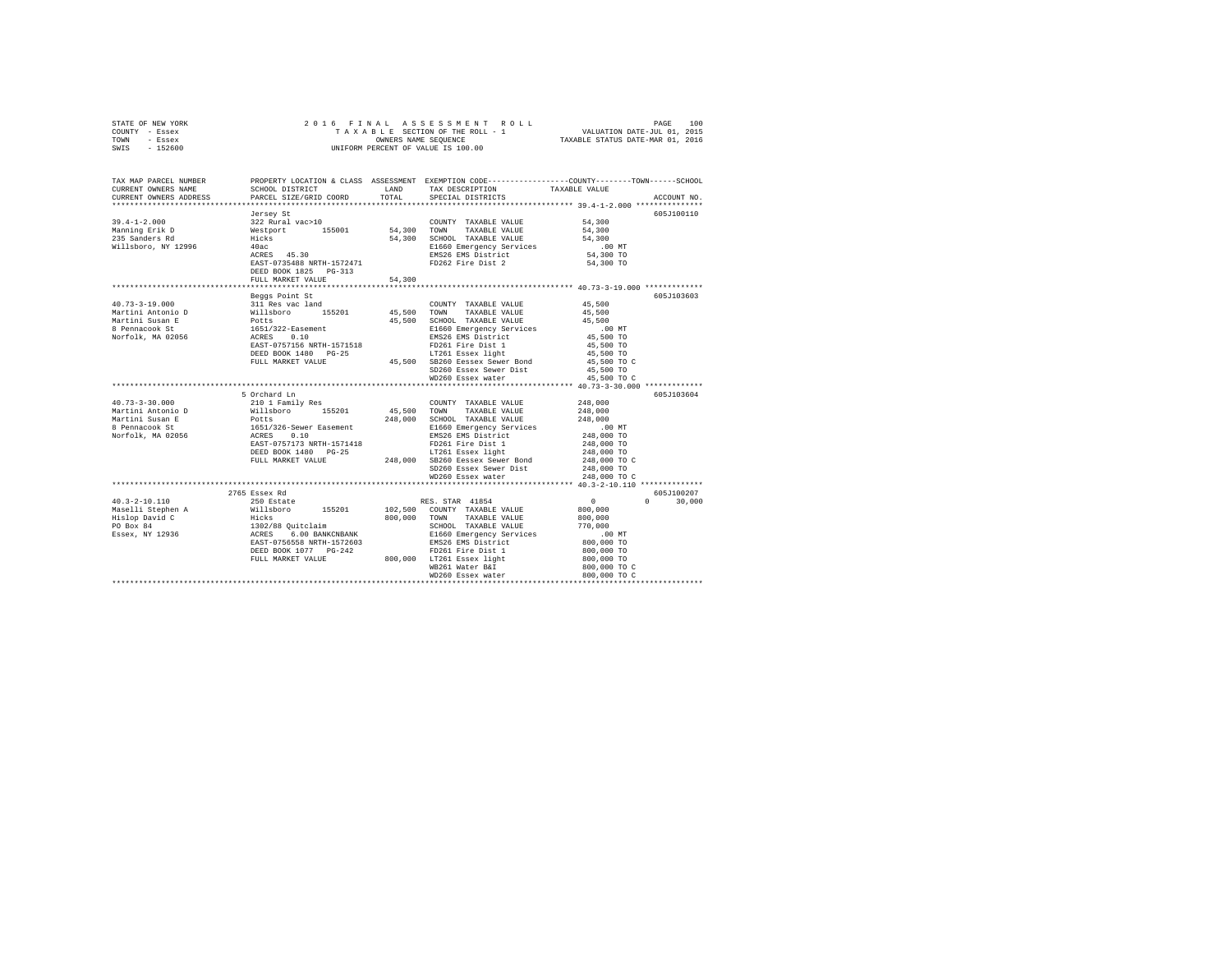| STATE OF NEW YORK | 2016 FINAL ASSESSMENT ROLL         | 101<br>PAGE                      |
|-------------------|------------------------------------|----------------------------------|
| COUNTY - Essex    | TAXABLE SECTION OF THE ROLL - 1    | VALUATION DATE-JUL 01, 2015      |
| TOWN<br>- Essex   | OWNERS NAME SEOUENCE               | TAXABLE STATUS DATE-MAR 01, 2016 |
| $-152600$<br>SWIS | UNIFORM PERCENT OF VALUE IS 100.00 |                                  |

| TAX MAP PARCEL NUMBER<br>CURRENT OWNERS NAME<br>CURRENT OWNERS ADDRESS                                                                                                                                                                                                                                                                                       | SCHOOL DISTRICT LAND<br>PARCEL SIZE/GRID COORD                                                                                                                                                                                                         | TOTAL  | TAX DESCRIPTION<br>SPECIAL DISTRICTS | PROPERTY LOCATION & CLASS ASSESSMENT EXEMPTION CODE---------------COUNTY-------TOWN-----SCHOOL<br>TAXABLE VALUE<br>ACCOUNT NO. |
|--------------------------------------------------------------------------------------------------------------------------------------------------------------------------------------------------------------------------------------------------------------------------------------------------------------------------------------------------------------|--------------------------------------------------------------------------------------------------------------------------------------------------------------------------------------------------------------------------------------------------------|--------|--------------------------------------|--------------------------------------------------------------------------------------------------------------------------------|
|                                                                                                                                                                                                                                                                                                                                                              |                                                                                                                                                                                                                                                        |        |                                      |                                                                                                                                |
|                                                                                                                                                                                                                                                                                                                                                              | Savre Rd                                                                                                                                                                                                                                               |        |                                      | 605J180001                                                                                                                     |
| $57.1 - 2 - 11.000$                                                                                                                                                                                                                                                                                                                                          | 314 Rural vac<10<br>314 Rural vac<10<br>Westport & Kimball<br>20 Taylor & Kimball<br>20 Taylor & Kimball<br>20 Taylor & Kimball<br>20 Taylor 2010<br>2010<br>2020 PEED BOOK 920<br>2020 PEED BOOK 920<br>2020 PEED BOOK 920<br>2020 PEED BOOK 920<br>2 |        |                                      |                                                                                                                                |
|                                                                                                                                                                                                                                                                                                                                                              |                                                                                                                                                                                                                                                        |        |                                      |                                                                                                                                |
| Mastandrea Joseph A<br>54 Hearthstone Dr                                                                                                                                                                                                                                                                                                                     |                                                                                                                                                                                                                                                        |        |                                      |                                                                                                                                |
| Gansevoort, NY 12831                                                                                                                                                                                                                                                                                                                                         |                                                                                                                                                                                                                                                        |        |                                      | $.00$ MT                                                                                                                       |
|                                                                                                                                                                                                                                                                                                                                                              |                                                                                                                                                                                                                                                        |        |                                      | 100 TO                                                                                                                         |
|                                                                                                                                                                                                                                                                                                                                                              |                                                                                                                                                                                                                                                        |        |                                      | 100 TO                                                                                                                         |
|                                                                                                                                                                                                                                                                                                                                                              | FULL MARKET VALUE                                                                                                                                                                                                                                      | 100    |                                      |                                                                                                                                |
|                                                                                                                                                                                                                                                                                                                                                              |                                                                                                                                                                                                                                                        |        |                                      |                                                                                                                                |
|                                                                                                                                                                                                                                                                                                                                                              | 3 Church St                                                                                                                                                                                                                                            |        |                                      | 605J102911                                                                                                                     |
| $40.73 - 2 - 16.100$                                                                                                                                                                                                                                                                                                                                         | 210 1 Family Res                                                                                                                                                                                                                                       |        | COUNTY TAXABLE VALUE                 | 471,600                                                                                                                        |
|                                                                                                                                                                                                                                                                                                                                                              |                                                                                                                                                                                                                                                        |        |                                      |                                                                                                                                |
|                                                                                                                                                                                                                                                                                                                                                              |                                                                                                                                                                                                                                                        |        |                                      |                                                                                                                                |
|                                                                                                                                                                                                                                                                                                                                                              |                                                                                                                                                                                                                                                        |        |                                      |                                                                                                                                |
|                                                                                                                                                                                                                                                                                                                                                              |                                                                                                                                                                                                                                                        |        |                                      |                                                                                                                                |
|                                                                                                                                                                                                                                                                                                                                                              |                                                                                                                                                                                                                                                        |        |                                      |                                                                                                                                |
|                                                                                                                                                                                                                                                                                                                                                              |                                                                                                                                                                                                                                                        |        |                                      |                                                                                                                                |
|                                                                                                                                                                                                                                                                                                                                                              |                                                                                                                                                                                                                                                        |        |                                      |                                                                                                                                |
|                                                                                                                                                                                                                                                                                                                                                              |                                                                                                                                                                                                                                                        |        |                                      |                                                                                                                                |
|                                                                                                                                                                                                                                                                                                                                                              |                                                                                                                                                                                                                                                        |        |                                      |                                                                                                                                |
|                                                                                                                                                                                                                                                                                                                                                              | 2047 Lake Shore Rd                                                                                                                                                                                                                                     |        |                                      | 605J103007                                                                                                                     |
|                                                                                                                                                                                                                                                                                                                                                              |                                                                                                                                                                                                                                                        |        |                                      |                                                                                                                                |
|                                                                                                                                                                                                                                                                                                                                                              |                                                                                                                                                                                                                                                        |        |                                      |                                                                                                                                |
|                                                                                                                                                                                                                                                                                                                                                              |                                                                                                                                                                                                                                                        |        |                                      |                                                                                                                                |
|                                                                                                                                                                                                                                                                                                                                                              |                                                                                                                                                                                                                                                        |        |                                      |                                                                                                                                |
|                                                                                                                                                                                                                                                                                                                                                              |                                                                                                                                                                                                                                                        |        |                                      |                                                                                                                                |
|                                                                                                                                                                                                                                                                                                                                                              |                                                                                                                                                                                                                                                        |        |                                      |                                                                                                                                |
|                                                                                                                                                                                                                                                                                                                                                              |                                                                                                                                                                                                                                                        |        |                                      |                                                                                                                                |
|                                                                                                                                                                                                                                                                                                                                                              |                                                                                                                                                                                                                                                        |        |                                      |                                                                                                                                |
|                                                                                                                                                                                                                                                                                                                                                              | 2412 Jersey St                                                                                                                                                                                                                                         |        |                                      | 605J104007                                                                                                                     |
|                                                                                                                                                                                                                                                                                                                                                              |                                                                                                                                                                                                                                                        |        |                                      |                                                                                                                                |
|                                                                                                                                                                                                                                                                                                                                                              |                                                                                                                                                                                                                                                        |        |                                      |                                                                                                                                |
|                                                                                                                                                                                                                                                                                                                                                              |                                                                                                                                                                                                                                                        |        |                                      |                                                                                                                                |
| $\begin{tabular}{cccc} 39.4-1-27.000 & 2412~6ergs~\text{st} & 314~\text{Rural vac} & 100~\text{CUNITY} & TAKABLE VALUE & 3,200~\text{CUNITY} & TAKABLE VALUE & 3,200~\text{CUNITY} & 3,200~\text{CUNITY} & 3,200~\text{CUNITY} & 3,200~\text{CUNITY} & 3,200~\text{CUNITY} & 3,200~\text{CUNITY} & 3,200~\text{CUNITY} & 3,200~\text{CUNITY} & 3,200~\text{$ |                                                                                                                                                                                                                                                        |        |                                      | $.00$ MT                                                                                                                       |
|                                                                                                                                                                                                                                                                                                                                                              |                                                                                                                                                                                                                                                        |        |                                      | 3,200 TO                                                                                                                       |
|                                                                                                                                                                                                                                                                                                                                                              |                                                                                                                                                                                                                                                        |        | FD261 Fire Dist 1                    | 3,200 TO                                                                                                                       |
|                                                                                                                                                                                                                                                                                                                                                              | FULL MARKET VALUE<br>*********************************                                                                                                                                                                                                 | 3,200  |                                      |                                                                                                                                |
|                                                                                                                                                                                                                                                                                                                                                              |                                                                                                                                                                                                                                                        |        |                                      | 605J101502                                                                                                                     |
| $39.4 - 1 - 30.000$                                                                                                                                                                                                                                                                                                                                          | 2418 Jersey St<br>210 1 Family Res                                                                                                                                                                                                                     |        | COUNTY TAXABLE VALUE                 | 74,800                                                                                                                         |
|                                                                                                                                                                                                                                                                                                                                                              |                                                                                                                                                                                                                                                        |        |                                      |                                                                                                                                |
|                                                                                                                                                                                                                                                                                                                                                              |                                                                                                                                                                                                                                                        |        |                                      |                                                                                                                                |
|                                                                                                                                                                                                                                                                                                                                                              |                                                                                                                                                                                                                                                        |        |                                      |                                                                                                                                |
|                                                                                                                                                                                                                                                                                                                                                              |                                                                                                                                                                                                                                                        |        |                                      |                                                                                                                                |
|                                                                                                                                                                                                                                                                                                                                                              |                                                                                                                                                                                                                                                        |        |                                      |                                                                                                                                |
|                                                                                                                                                                                                                                                                                                                                                              | DEED BOOK 1803 PG-5                                                                                                                                                                                                                                    |        |                                      |                                                                                                                                |
|                                                                                                                                                                                                                                                                                                                                                              | FULL MARKET VALUE                                                                                                                                                                                                                                      | 74,800 |                                      |                                                                                                                                |
|                                                                                                                                                                                                                                                                                                                                                              |                                                                                                                                                                                                                                                        |        |                                      |                                                                                                                                |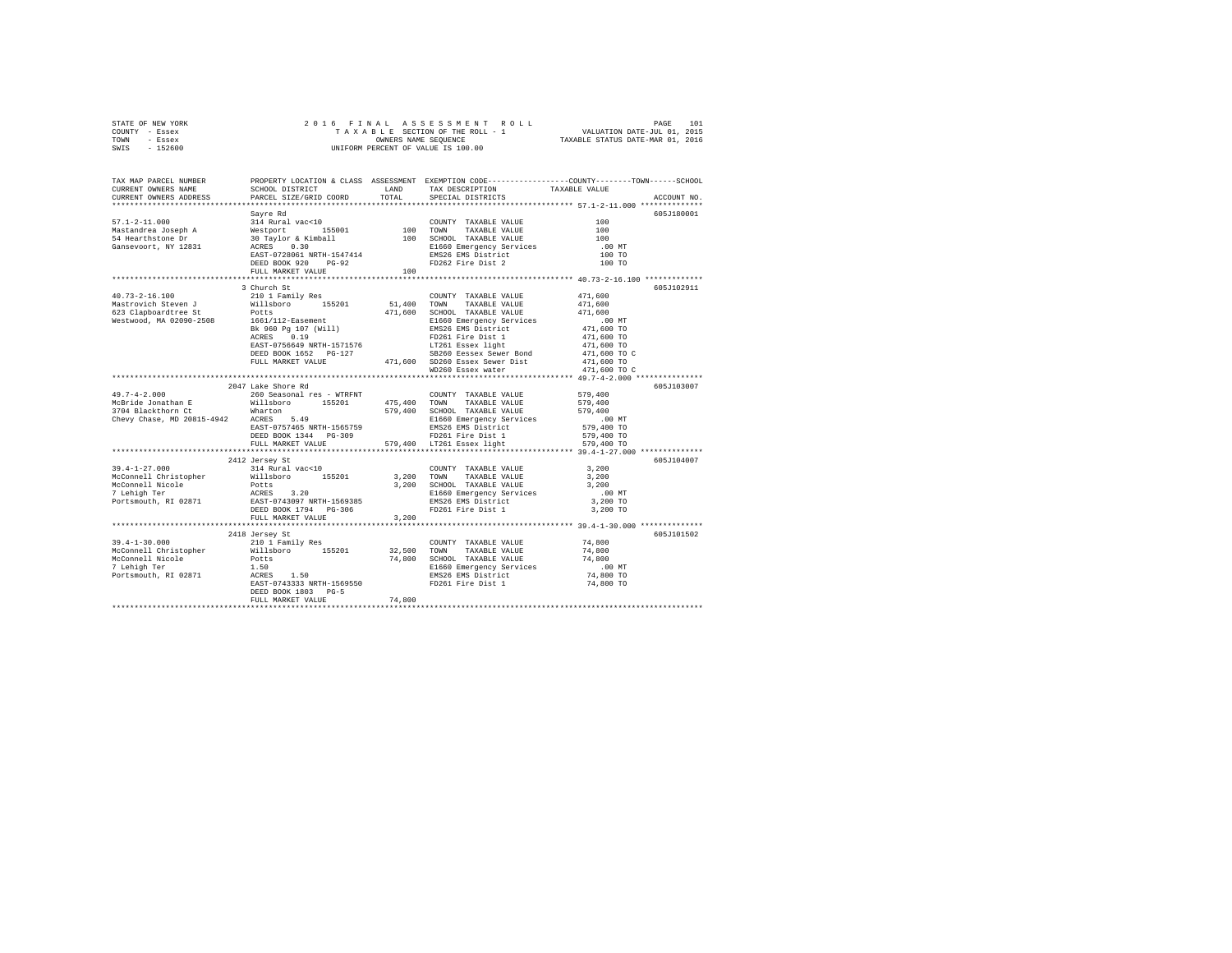|      | STATE OF NEW YORK |  | 2016 FINAL ASSESSMENT ROLL         | 102<br>PAGE                      |
|------|-------------------|--|------------------------------------|----------------------------------|
|      | COUNTY - Essex    |  | TAXABLE SECTION OF THE ROLL - 1    | VALUATION DATE-JUL 01, 2015      |
| TOWN | - Essex           |  | OWNERS NAME SEOUENCE               | TAXABLE STATUS DATE-MAR 01, 2016 |
| SWIS | - 152600          |  | UNIFORM PERCENT OF VALUE IS 100.00 |                                  |

| TAX MAP PARCEL NUMBER<br>CURRENT OWNERS NAME<br>CURRENT OWNERS ADDRESS | SCHOOL DISTRICT<br>PARCEL SIZE/GRID COORD                                                                                                                                                  | LAND<br>TOTAL | TAX DESCRIPTION<br>SPECIAL DISTRICTS           | PROPERTY LOCATION & CLASS ASSESSMENT EXEMPTION CODE---------------COUNTY-------TOWN------SCHOOL<br>TAXABLE VALUE<br>ACCOUNT NO. |
|------------------------------------------------------------------------|--------------------------------------------------------------------------------------------------------------------------------------------------------------------------------------------|---------------|------------------------------------------------|---------------------------------------------------------------------------------------------------------------------------------|
|                                                                        |                                                                                                                                                                                            |               |                                                |                                                                                                                                 |
|                                                                        | 12 Pearson Way                                                                                                                                                                             |               |                                                | 605J100704                                                                                                                      |
| $49.11 - 1 - 25.000$                                                   | 260 Seasonal res - WTRFNT                                                                                                                                                                  |               | COUNTY TAXABLE VALUE                           | 176,200                                                                                                                         |
| McDuffie Ann V                                                         | Willsboro 155201                                                                                                                                                                           | 135,700 TOWN  | TAXABLE VALUE                                  | 176,200                                                                                                                         |
| 74 Davids Hill Rd                                                      | Wharton                                                                                                                                                                                    | 176,200       | SCHOOL TAXABLE VALUE                           | 176,200                                                                                                                         |
| Bedford Hills, NY 10507                                                | 1449/103 Affidavit                                                                                                                                                                         |               | E1660 Emergency Services                       | $.00$ MT                                                                                                                        |
|                                                                        | ACRES<br>0.70                                                                                                                                                                              |               | EMS26 EMS District                             | 176,200 TO                                                                                                                      |
|                                                                        | EAST-0758079 NRTH-1563381                                                                                                                                                                  |               | FD261 Fire Dist 1                              | 176,200 TO                                                                                                                      |
|                                                                        | DEED BOOK 799<br>$PG-87$                                                                                                                                                                   |               |                                                |                                                                                                                                 |
|                                                                        | FULL MARKET VALUE                                                                                                                                                                          | 176,200       |                                                |                                                                                                                                 |
|                                                                        |                                                                                                                                                                                            |               |                                                |                                                                                                                                 |
|                                                                        | 1723 NYS Route 22                                                                                                                                                                          |               |                                                | 605J178518                                                                                                                      |
| $49.3 - 1 - 1.100$                                                     | 240 Rural res                                                                                                                                                                              |               | COUNTY TAXABLE VALUE                           | 178,900                                                                                                                         |
| McFadden Philip J                                                      | Willsboro<br>155201                                                                                                                                                                        | 61,100 TOWN   | TAXABLE VALUE                                  | 178,900                                                                                                                         |
| Tiller Kimberley<br>4 Navajo Ln                                        | Wharton<br>ACRES 41.00 BANKWFARGO<br>EAST-0744075 NRTH-1558110                                                                                                                             | 178,900       | SCHOOL TAXABLE VALUE                           | 178,900                                                                                                                         |
|                                                                        |                                                                                                                                                                                            |               | E1660 Emergency Services                       | $.00$ MT                                                                                                                        |
| Ossining, NY 10562                                                     |                                                                                                                                                                                            |               | EMS26 EMS District<br>FD262 Fire Dist 2        | 178,900 TO                                                                                                                      |
|                                                                        | DEED BOOK 1760 PG-285                                                                                                                                                                      |               |                                                | 178,900 TO                                                                                                                      |
|                                                                        | FULL MARKET VALUE                                                                                                                                                                          |               | 178,900 LT262 Whallonsburg light               | 178,900 TO                                                                                                                      |
|                                                                        |                                                                                                                                                                                            |               |                                                |                                                                                                                                 |
| $57.1 - 2 - 2.200$                                                     | 2229 County Route 10<br>------- ------ --- --<br>210 1 Family Res .<br>Nestport . 155001 . 32,800 COUNTY TAXABLE VALUE<br>35 Taylor & Kimball . 141,000 TOWN TAXABLE VALUE<br>ACRES . 3.10 |               |                                                | 605Z000007<br>$\sim$ 0 $\sim$<br>$\Omega$<br>30,000                                                                             |
| McGarry Timothy J                                                      |                                                                                                                                                                                            |               |                                                | 141,000                                                                                                                         |
|                                                                        |                                                                                                                                                                                            |               |                                                | 141,000                                                                                                                         |
| $2229$ County Rte $10$<br>Westport, NY 12993                           |                                                                                                                                                                                            |               |                                                | 111,000                                                                                                                         |
|                                                                        | EAST-0726821 NRTH-1550162                                                                                                                                                                  |               |                                                | .00 MT                                                                                                                          |
|                                                                        | DEED BOOK 1225 PG-320                                                                                                                                                                      |               | E1660 Emergency Services<br>EMS26 EMS District | 141,000 TO                                                                                                                      |
|                                                                        | FULL MARKET VALUE                                                                                                                                                                          |               | 141,000 FD262 Fire Dist 2                      | 141,000 TO                                                                                                                      |
|                                                                        |                                                                                                                                                                                            |               |                                                | ************************* 49.7-4-1.000 ****************                                                                         |
|                                                                        | 2077 Lake Shore Rd                                                                                                                                                                         |               |                                                | 605J103310                                                                                                                      |
| $49.7 - 4 - 1.000$                                                     | 210 1 Family Res - WTRFNT<br>Willsboro 155201                                                                                                                                              |               | COUNTY TAXABLE VALUE                           | 629,400                                                                                                                         |
| McGraw Thomas                                                          |                                                                                                                                                                                            | 474,300 TOWN  | TAXABLE VALUE                                  | 629,400                                                                                                                         |
| McGraw Martha                                                          | Potts                                                                                                                                                                                      | 629,400       | SCHOOL TAXABLE VALUE                           | 629,400                                                                                                                         |
| 30 N VanDien Ave                                                       | 00003.90                                                                                                                                                                                   |               |                                                | .00 MT                                                                                                                          |
|                                                                        |                                                                                                                                                                                            |               | E1660 Emergency Services<br>EMS26 EMS District | 629,400 TO                                                                                                                      |
|                                                                        |                                                                                                                                                                                            |               | FD261 Fire Dist 1                              | 629,400 TO                                                                                                                      |
|                                                                        | DEED BOOK 1382 PG-76                                                                                                                                                                       |               | LT261 Essex light                              | 629,400 TO                                                                                                                      |
|                                                                        | FULL MARKET VALUE                                                                                                                                                                          | 629,400       |                                                |                                                                                                                                 |
|                                                                        |                                                                                                                                                                                            |               |                                                |                                                                                                                                 |
|                                                                        | 20 Ridge Way                                                                                                                                                                               |               |                                                | 605J104208                                                                                                                      |
|                                                                        |                                                                                                                                                                                            | 128,900 TOWN  | COUNTY TAXABLE VALUE<br>TAXABLE VALUE          | 190,000<br>190,000                                                                                                              |
|                                                                        |                                                                                                                                                                                            | 190,000       | SCHOOL TAXABLE VALUE                           | 190,000                                                                                                                         |
|                                                                        |                                                                                                                                                                                            |               | E1660 Emergency Services                       | $.00$ MT                                                                                                                        |
|                                                                        |                                                                                                                                                                                            |               | EMS26 EMS District                             | 190,000 TO                                                                                                                      |
|                                                                        |                                                                                                                                                                                            |               | FD261 Fire Dist 1                              | 190,000 TO                                                                                                                      |
|                                                                        |                                                                                                                                                                                            |               |                                                |                                                                                                                                 |
|                                                                        |                                                                                                                                                                                            |               |                                                |                                                                                                                                 |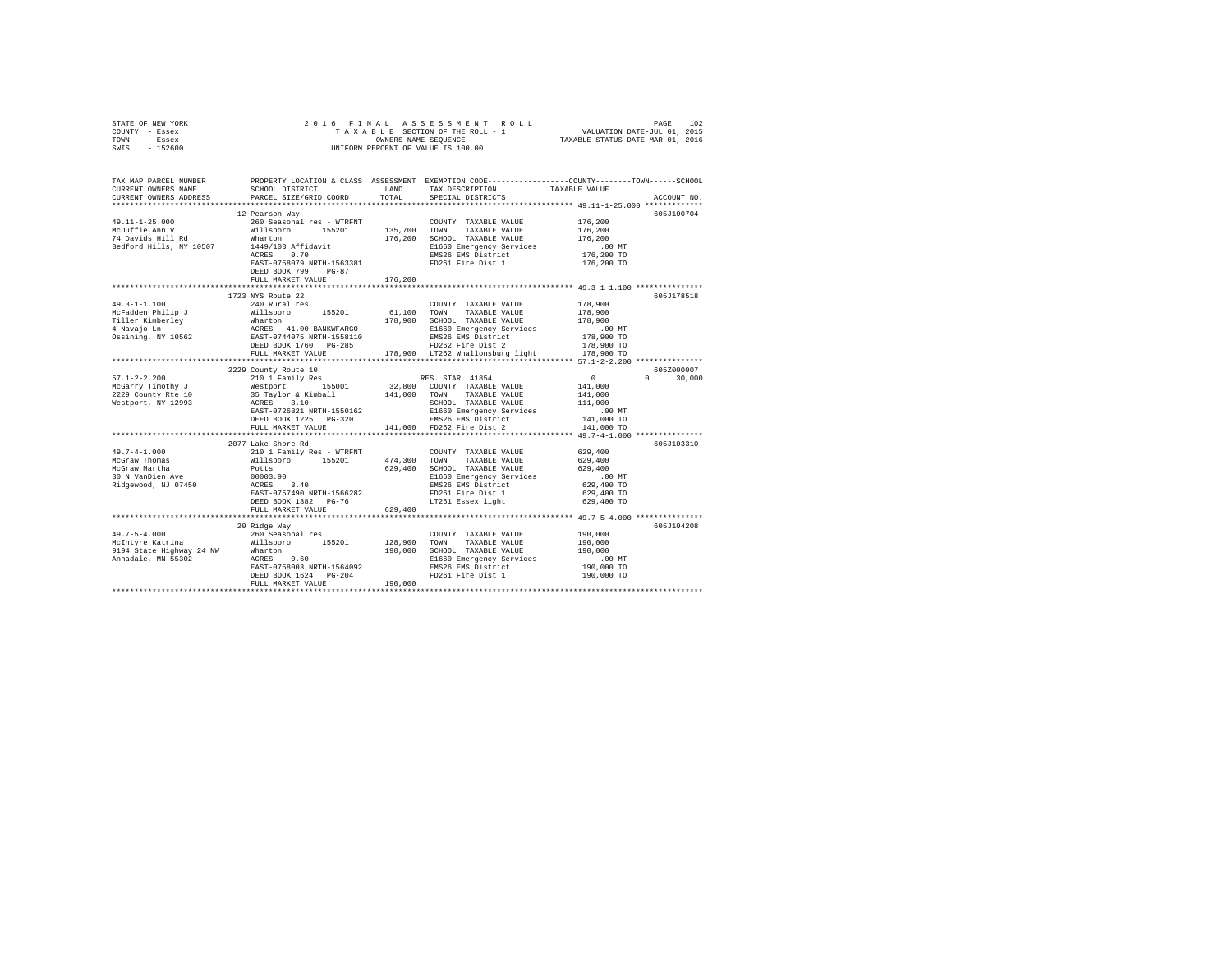| STATE OF NEW YORK<br>COUNTY - Essex<br>TOWN<br>- Essex<br>$-152600$<br>SWIS | 2016 FINAL ASSESSMENT ROLL<br>TAXABLE SECTION OF THE ROLL - 1<br>OWNERS NAME SEOUENCE<br>UNIFORM PERCENT OF VALUE IS 100.00 | 103<br>PAGE<br>VALUATION DATE-JUL 01, 2015<br>TAXABLE STATUS DATE-MAR 01, 2016 |
|-----------------------------------------------------------------------------|-----------------------------------------------------------------------------------------------------------------------------|--------------------------------------------------------------------------------|
| TAV MAD DAD/UT MIIMDUD                                                      | EVEMBETON COBE----------------<br><b>ACCPCCMPMT</b><br>DRABBEV IACATION C. CLASS                                            |                                                                                |

| TAX MAP PARCEL NUMBER                                                                                                                                   |                                                                                         |         | PROPERTY LOCATION & CLASS ASSESSMENT EXEMPTION CODE---------------COUNTY-------TOWN------SCHOOL       |                 |               |
|---------------------------------------------------------------------------------------------------------------------------------------------------------|-----------------------------------------------------------------------------------------|---------|-------------------------------------------------------------------------------------------------------|-----------------|---------------|
| CURRENT OWNERS NAME                                                                                                                                     |                                                                                         |         | SCHOOL DISTRICT                      LAND         TAX DESCRIPTION                   TAXABLE VALUE     |                 |               |
| CURRENT OWNERS ADDRESS                                                                                                                                  |                                                                                         |         | PARCEL SIZE/GRID COORD TOTAL SPECIAL DISTRICTS                                                        |                 | ACCOUNT NO.   |
|                                                                                                                                                         |                                                                                         |         |                                                                                                       |                 |               |
|                                                                                                                                                         | 9 Church St                                                                             |         |                                                                                                       |                 | 605J104303    |
| $40.73 - 2 - 14.002$                                                                                                                                    |                                                                                         |         |                                                                                                       | $\sim$ 0 $\sim$ | $0 \t 30.000$ |
| McKenna Joanne                                                                                                                                          |                                                                                         |         |                                                                                                       |                 |               |
| Hepworth Michele M Potts                                                                                                                                |                                                                                         |         | 273,000 TOWN TAXABLE VALUE 273,000                                                                    |                 |               |
| 679 Marbella Ct                                                                                                                                         | ACRES 0.27                                                                              |         | SCHOOL TAXABLE VALUE 243,000                                                                          |                 |               |
| Calabash, NC 28467 EAST-0756728 NRTH-1571624                                                                                                            |                                                                                         |         |                                                                                                       |                 |               |
|                                                                                                                                                         |                                                                                         |         |                                                                                                       |                 |               |
|                                                                                                                                                         | DEED BOOK 1098 PG-247 EMS26 EMS District<br>FULL MARKET VALUE 273,000 FD261 Fire Dist.1 |         | E1660 Emergency Services<br>EMS26 EMS District the 273,000 TO<br>273,000 FD261 Fire Dist 1 273,000 TO |                 |               |
|                                                                                                                                                         |                                                                                         |         | LT261 Essex light 273,000 TO                                                                          |                 |               |
|                                                                                                                                                         |                                                                                         |         | SB260 Eessex Sewer Bond 273,000 TO C                                                                  |                 |               |
|                                                                                                                                                         |                                                                                         |         | SD260 Essex Sewer Dist 273,000 TO                                                                     |                 |               |
|                                                                                                                                                         |                                                                                         |         | WD260 Essex water                                                                                     | 273,000 TO C    |               |
|                                                                                                                                                         |                                                                                         |         |                                                                                                       |                 |               |
|                                                                                                                                                         | Main St                                                                                 |         |                                                                                                       |                 | 605Z008005    |
|                                                                                                                                                         |                                                                                         |         |                                                                                                       |                 |               |
|                                                                                                                                                         |                                                                                         |         |                                                                                                       |                 |               |
|                                                                                                                                                         |                                                                                         |         |                                                                                                       |                 |               |
| Essex, NY 12936 40.73-3-32.100                                                                                                                          |                                                                                         |         |                                                                                                       |                 |               |
|                                                                                                                                                         | EAST-0757195 NRTH-1572052                                                               |         |                                                                                                       |                 |               |
|                                                                                                                                                         | DEED BOOK 1416    PG-182                                                                |         |                                                                                                       |                 |               |
|                                                                                                                                                         |                                                                                         |         | FULL MARKET VALUE 32,400 LT261 Essex light                                                            |                 |               |
|                                                                                                                                                         |                                                                                         |         | SB260 Eessex Sewer Bond 32,400 TO C                                                                   |                 |               |
|                                                                                                                                                         |                                                                                         |         | SD260 Essex Sewer Dist 32,400 TO                                                                      |                 |               |
|                                                                                                                                                         |                                                                                         |         | WD260 Essex water                                                                                     | 32,400 TO C     |               |
|                                                                                                                                                         |                                                                                         |         |                                                                                                       |                 |               |
|                                                                                                                                                         | 29 Beggs Point St                                                                       |         |                                                                                                       |                 | 605J100203    |
| $40.73 - 3 - 10.000$                                                                                                                                    |                                                                                         |         | $483$ Converted Re - WTRFNT $\qquad$ COUNTY TAXABLE VALUE $187,500$                                   |                 |               |
| McKenna Stephen A (Willsboro 155201 134,000 TOWN TAXABLE VALUE                                                                                          |                                                                                         |         |                                                                                                       | 187,500         |               |
|                                                                                                                                                         |                                                                                         | 187,500 | SCHOOL TAXABLE VALUE 187,500                                                                          |                 |               |
|                                                                                                                                                         |                                                                                         |         |                                                                                                       |                 |               |
| 29 Beggs Point St<br>Potts - Potts - 1649/186 Sewer Easement<br>Essex, NY 12936 - 1649/186 Sewer Easement<br>Essex, NY 12936 - ACRES - 0.20 BANKISTARSG |                                                                                         |         | E1660 Emergency Services .00 MT<br>EMS26 EMS District 187,500 TO<br>EMS26 EMS District                |                 |               |
|                                                                                                                                                         | EAST-0757292 NRTH-1571812<br>DEED BOOK 1263 PG-54                                       |         | FD261 Fire Dist 1<br>LT261 Essex light                                                                | 187,500 TO      |               |
|                                                                                                                                                         |                                                                                         |         |                                                                                                       | 187,500 TO      |               |
|                                                                                                                                                         |                                                                                         |         | FULL MARKET VALUE 187,500 SB260 Eessex Sewer Bond 187,500 TO C                                        |                 |               |
|                                                                                                                                                         |                                                                                         |         | SD260 Essex Sewer Dist 187,500 TO                                                                     |                 |               |
|                                                                                                                                                         |                                                                                         |         |                                                                                                       |                 |               |
|                                                                                                                                                         |                                                                                         |         |                                                                                                       |                 |               |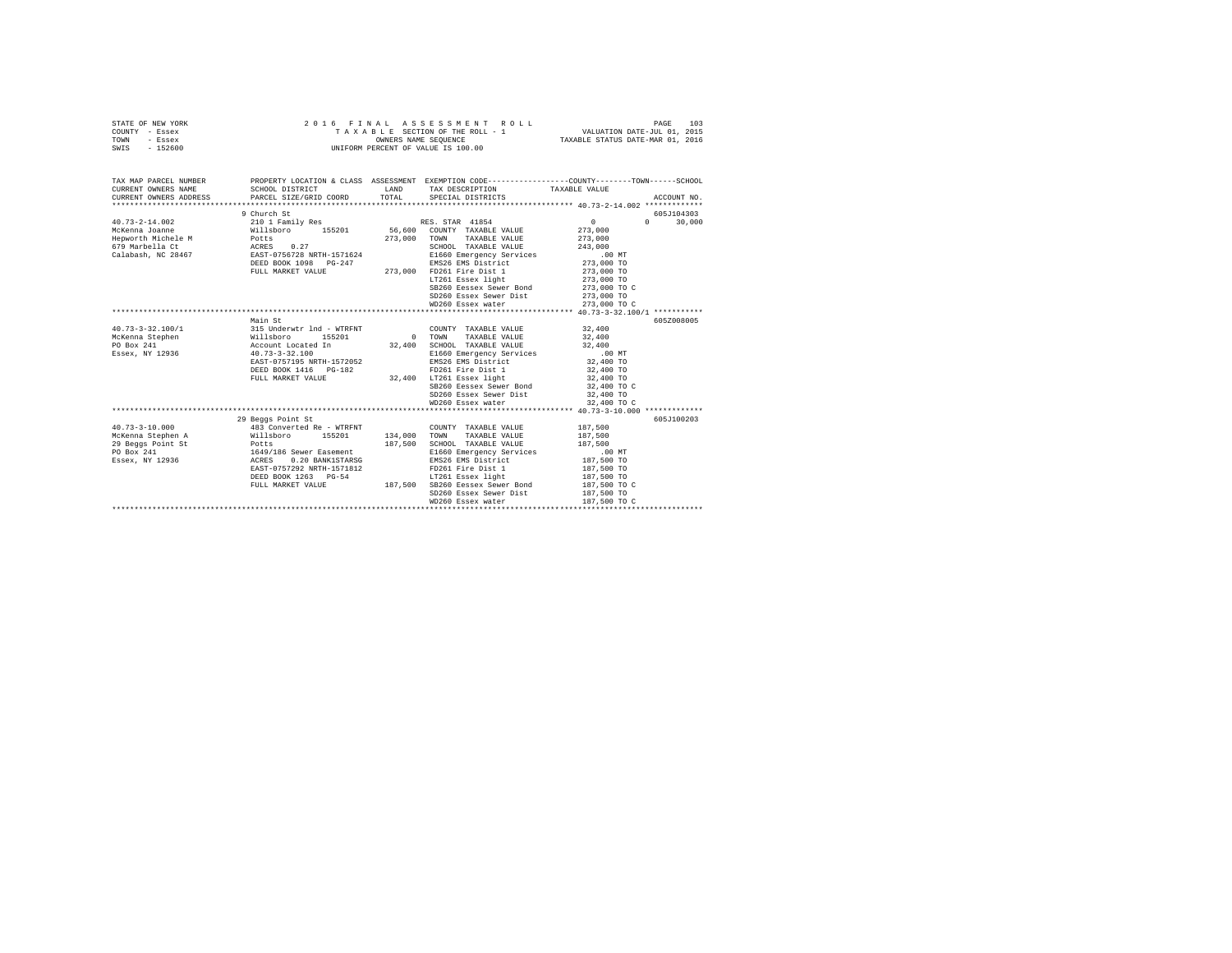| STATE OF NEW YORK<br>COUNTY - Essex | 2016 FINAL                                                                                                  |         | ASSESSMENT ROLL<br>TAXABLE SECTION OF THE ROLL - 1 | 104<br>PAGE<br>VALUATION DATE-JUL 01, 2015                                                     |  |  |
|-------------------------------------|-------------------------------------------------------------------------------------------------------------|---------|----------------------------------------------------|------------------------------------------------------------------------------------------------|--|--|
| TOWN<br>- Essex                     | TAXABLE STATUS DATE-MAR 01, 2016<br>OWNERS NAME SEQUENCE                                                    |         |                                                    |                                                                                                |  |  |
| $-152600$<br>SWIS                   | UNIFORM PERCENT OF VALUE IS 100.00                                                                          |         |                                                    |                                                                                                |  |  |
|                                     |                                                                                                             |         |                                                    |                                                                                                |  |  |
| TAX MAP PARCEL NUMBER               |                                                                                                             |         |                                                    | PROPERTY LOCATION & CLASS ASSESSMENT EXEMPTION CODE---------------COUNTY-------TOWN-----SCHOOL |  |  |
| CURRENT OWNERS NAME                 | SCHOOL DISTRICT                                                                                             | LAND    | TAX DESCRIPTION                                    | TAXABLE VALUE                                                                                  |  |  |
| CURRENT OWNERS ADDRESS              | PARCEL SIZE/GRID COORD                                                                                      | TOTAL   | SPECIAL DISTRICTS                                  | ACCOUNT NO.                                                                                    |  |  |
|                                     | Beggs Point St                                                                                              |         |                                                    | 605J100202                                                                                     |  |  |
| $40.73 - 3 - 11.000$                | 415 Motel<br>- WTRFNT                                                                                       |         | COUNTY TAXABLE VALUE                               | 151,000                                                                                        |  |  |
| McKenna Stephen A                   | Willsboro 155201<br>Potts<br>1649/190 Sewer Easement<br>ACRES 0.20 BANKISTARSG<br>EAST-0757358 NRTH-1571783 | 75,300  | TOWN<br>TAXABLE VALUE                              | 151,000                                                                                        |  |  |
| Orchard St                          |                                                                                                             | 151,000 | SCHOOL TAXABLE VALUE                               | 151,000                                                                                        |  |  |
| PO Box 241                          |                                                                                                             |         | E1660 Emergency Services                           | $.00$ MT                                                                                       |  |  |
| Essex, NY 12936                     |                                                                                                             |         | EMS26 EMS District                                 | 151,000 TO                                                                                     |  |  |
|                                     |                                                                                                             |         | FD261 Fire Dist 1                                  | 151,000 TO                                                                                     |  |  |
|                                     | DEED BOOK 1263 PG-54                                                                                        |         | LT261 Essex light                                  | 151,000 TO                                                                                     |  |  |
|                                     | FULL MARKET VALUE                                                                                           |         | 151,000 SB260 Eessex Sewer Bond                    | 151,000 TO C                                                                                   |  |  |
|                                     |                                                                                                             |         | SD260 Essex Sewer Dist                             | 151,000 TO                                                                                     |  |  |
|                                     |                                                                                                             |         | WD260 Essex water                                  | 151,000 TO C                                                                                   |  |  |
|                                     |                                                                                                             |         |                                                    |                                                                                                |  |  |
|                                     | 51 Block House Rd                                                                                           |         |                                                    | 605J180002                                                                                     |  |  |
| $40.3 - 2 - 2.211$                  | 312 Vac w/imprv                                                                                             |         | COUNTY TAXABLE VALUE                               | 35,200                                                                                         |  |  |
| McKenna Stephen M                   | Willsboro<br>155201                                                                                         | 24,600  | TOWN<br>TAXABLE VALUE                              | 35,200                                                                                         |  |  |
| 51 Block House Rd                   | Connolly & Hicks                                                                                            | 35,200  | SCHOOL TAXABLE VALUE                               | 35,200                                                                                         |  |  |
| Willsboro, NY 12996                 | 1516/26 Boundary                                                                                            |         | E1660 Emergency Services                           | $.00$ MT                                                                                       |  |  |
|                                     | Line Agreement                                                                                              |         | EMS26 EMS District                                 | 35,200 TO                                                                                      |  |  |
|                                     | ACRES<br>5.56 BANKSHELLPO                                                                                   |         | FD261 Fire Dist 1                                  | 35,200 TO                                                                                      |  |  |
|                                     | EAST-0750215 NRTH-1575375<br>DEED BOOK 1493 PG-110                                                          |         |                                                    |                                                                                                |  |  |
|                                     | FULL MARKET VALUE                                                                                           | 35,200  |                                                    |                                                                                                |  |  |
|                                     |                                                                                                             |         |                                                    | *********************** 39.3-1-25.300 **************                                           |  |  |
|                                     | 371 Daniels Rd                                                                                              |         |                                                    | 605-7195007                                                                                    |  |  |
| $39.3 - 1 - 25.300$                 | 240 Rural res                                                                                               |         | RES. STAR 41854                                    | $\circ$<br>$\Omega$<br>30,000                                                                  |  |  |
| McMahon William J                   | Willsboro<br>155201                                                                                         | 46,800  | COUNTY TAXABLE VALUE                               | 300,000                                                                                        |  |  |
| LaRock-McMahon Catherine            | 6 Brookfield Pat                                                                                            | 300,000 | TOWN<br>TAXABLE VALUE                              | 300,000                                                                                        |  |  |
| 371 Daniels Rd                      | ACRES 15.78 BANK WFARGO                                                                                     |         | SCHOOL TAXABLE VALUE                               | 270,000                                                                                        |  |  |
| Essex, NY 12936                     | EAST-0724094 NRTH-1569320                                                                                   |         | E1660 Emergency Services                           | $.00$ MT                                                                                       |  |  |
|                                     | DEED BOOK 1307 PG-180                                                                                       |         | EMS26 EMS District                                 | 300,000 TO                                                                                     |  |  |
|                                     | FULL MARKET VALUE                                                                                           | 300,000 | FD262 Fire Dist 2                                  | 300,000 TO                                                                                     |  |  |
|                                     |                                                                                                             |         |                                                    |                                                                                                |  |  |
|                                     | 121 Christian Rd                                                                                            |         |                                                    | 605J104106                                                                                     |  |  |
| $49.3 - 2 - 1.000$                  | 210 1 Family Res                                                                                            |         | COUNTY TAXABLE VALUE                               | 62,900                                                                                         |  |  |
| McShane Melinda M                   | Willsboro<br>155201                                                                                         | 32,400  | TOWN<br>TAXABLE VALUE                              | 62,900                                                                                         |  |  |
| 121 Christian Rd                    | Wharton                                                                                                     | 62,900  | SCHOOL TAXABLE VALUE                               | 62,900                                                                                         |  |  |
| Essex, NY 12936                     | 1708/202 death cert                                                                                         |         | E1660 Emergency Services                           | .00 MT                                                                                         |  |  |
|                                     | 1.40<br>ACRES                                                                                               |         | EMS26 EMS District                                 | 62,900 TO                                                                                      |  |  |
|                                     | EAST-0744941 NRTH-1558526                                                                                   |         | FD262 Fire Dist 2                                  | 62,900 TO                                                                                      |  |  |
|                                     | DEED BOOK 1747 PG-264                                                                                       |         | LT262 Whallonsburg light                           | 62,900 TO                                                                                      |  |  |
|                                     | FULL MARKET VALUE                                                                                           | 62,900  |                                                    |                                                                                                |  |  |
|                                     |                                                                                                             |         |                                                    |                                                                                                |  |  |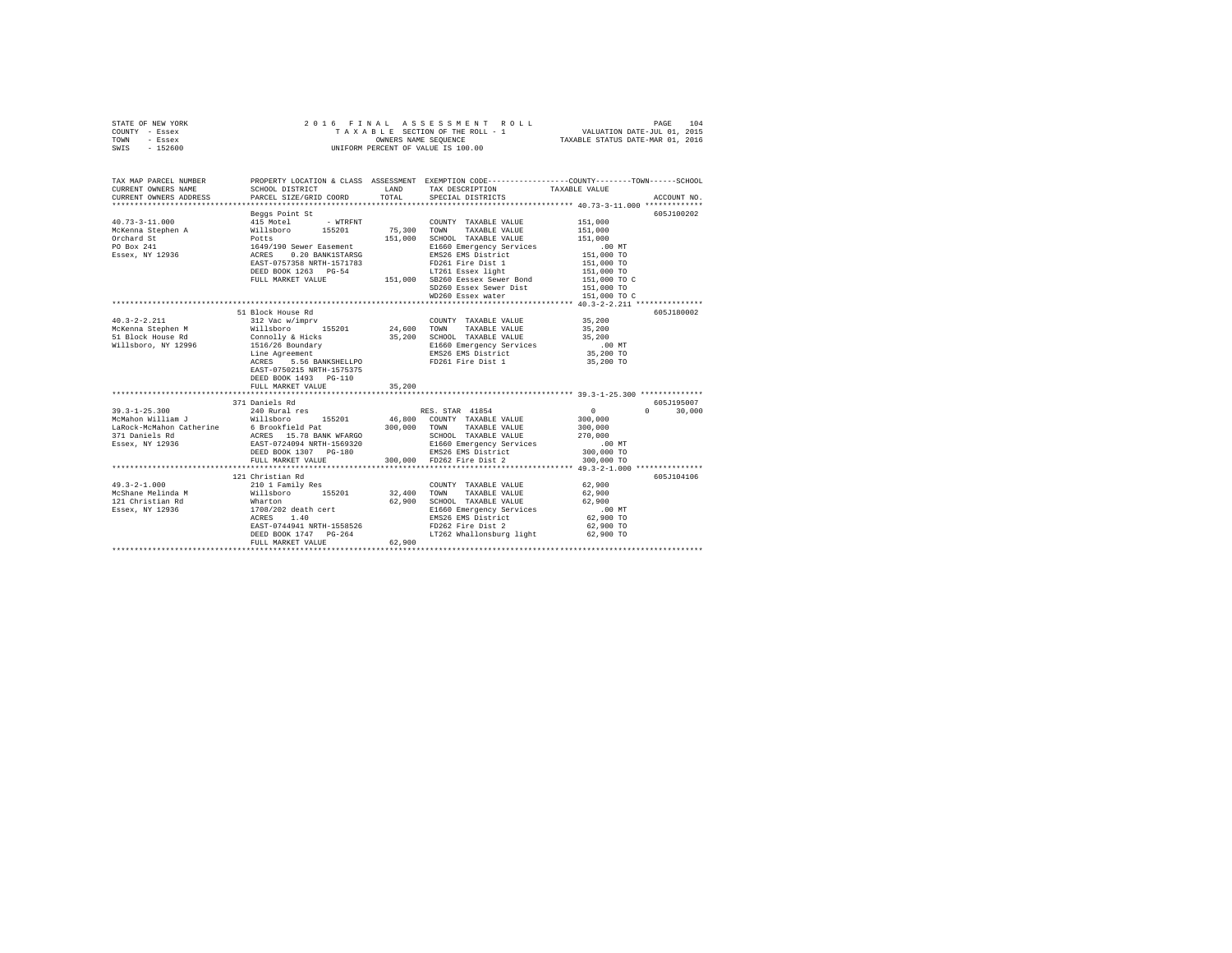| STATE OF NEW YORK | 2016 FINAL ASSESSMENT ROLL         | 105<br>PAGE                      |
|-------------------|------------------------------------|----------------------------------|
| COUNTY - Essex    | TAXABLE SECTION OF THE ROLL - 1    | VALUATION DATE-JUL 01, 2015      |
| TOWN<br>- Essex   | OWNERS NAME SEOUENCE               | TAXABLE STATUS DATE-MAR 01, 2016 |
| $-152600$<br>SWIS | UNIFORM PERCENT OF VALUE IS 100.00 |                                  |

|                                                                                                                                                                                                                                                                                                                                                                                             | 1880 Jersey St                                 |        |                                                                                                | 605J183004 |
|---------------------------------------------------------------------------------------------------------------------------------------------------------------------------------------------------------------------------------------------------------------------------------------------------------------------------------------------------------------------------------------------|------------------------------------------------|--------|------------------------------------------------------------------------------------------------|------------|
|                                                                                                                                                                                                                                                                                                                                                                                             |                                                |        |                                                                                                |            |
|                                                                                                                                                                                                                                                                                                                                                                                             | 290 School St                                  |        | SD260 Essex Sewer Dist 316,700 TO<br>WD260 Essex water 316,700 TO C                            | 605J102804 |
| $\begin{tabular}{l c c c c c} \multicolumn{4}{c}{\textbf{10.73--3-25.000}} & \multicolumn{4}{c}{\textbf{10.73--3-25.000}} & \multicolumn{4}{c}{\textbf{10.73--3-25.000}} & \multicolumn{4}{c}{\textbf{10.73--3-25.000}} & \multicolumn{4}{c}{\textbf{2101 Fami1y Res}} & \multicolumn{4}{c}{\textbf{10.73--3-25.000}} & \multicolumn{4}{c}{\textbf{2101 Fami1y Res}} & \multicolumn{4}{c}{$ |                                                |        |                                                                                                | 605J103204 |
| 48.3-1-11.120<br>48.3-1-11.120<br>Miller Eleanor B Westport (155001 21,200 TOWN TAXABLE VALUE 21,200 100<br>21.200 SCHOOL TAXABLE VALUE 21,200<br>21.200 SCHOOL TAXABLE VALUE 21,200 E1660 Emergency Services<br>1.200 E1660 Emergenc                                                                                                                                                       | DEED BOOK $1258$ $PG-144$<br>FULL MARKET VALUE | 21,200 | E1660 Emergency Services .00 MT<br>EMS26 EMS District 21,200 TO<br>FD262 Fire Dist 2 21,200 TO | 605J185005 |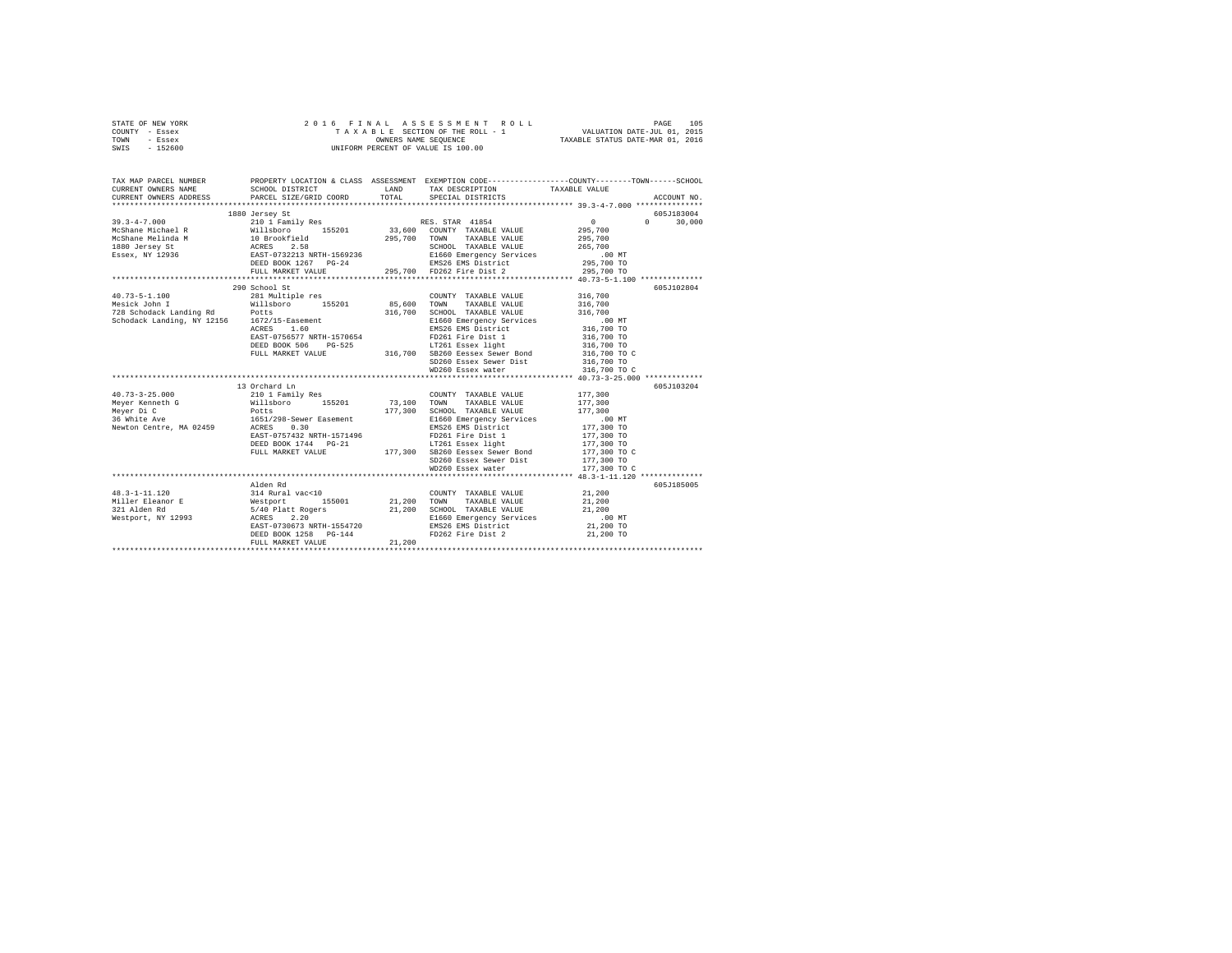| STATE OF NEW YORK<br>COUNTY - Essex<br>TOWN - Essex<br>SWIS - 152600                                                                                                                                                                                                                                                                                                                                                                        |                                                      |         |                                                                  |                                   |               |  |
|---------------------------------------------------------------------------------------------------------------------------------------------------------------------------------------------------------------------------------------------------------------------------------------------------------------------------------------------------------------------------------------------------------------------------------------------|------------------------------------------------------|---------|------------------------------------------------------------------|-----------------------------------|---------------|--|
| TAX MAP PARCEL NUMBER PROPERTY LOCATION & CLASS ASSESSMENT EXEMPTION CODE---------------COUNTY--------TOWN-----SCHOOL<br>CURRENT OWNERS NAME<br>CURRENT OWNERS ADDRESS                                                                                                                                                                                                                                                                      | SCHOOL DISTRICT LAND<br>PARCEL SIZE/GRID COORD TOTAL |         | TAX DESCRIPTION TAXABLE VALUE<br>SPECIAL DISTRICTS TAXABLE VALUE |                                   | ACCOUNT NO.   |  |
|                                                                                                                                                                                                                                                                                                                                                                                                                                             | 321 Alden Rd                                         |         |                                                                  |                                   | 605J100706    |  |
|                                                                                                                                                                                                                                                                                                                                                                                                                                             |                                                      |         |                                                                  |                                   | $0 \t 30,000$ |  |
|                                                                                                                                                                                                                                                                                                                                                                                                                                             |                                                      |         |                                                                  |                                   |               |  |
| 30 Ridge Way<br>100 Ridge Way<br>1010 Hershey Mill Rd<br>260 Seasonal res<br>1010 Hershey Mill Rd<br>260 Seasonal res<br>200 1205,900 TOWN TAXABLE VALUE<br>150,900<br>200 1205,900 RD<br>200 200 200 RASES<br>200 RASES<br>200 RASES<br>200 RASES<br>20                                                                                                                                                                                    |                                                      |         |                                                                  |                                   | 605J100610    |  |
|                                                                                                                                                                                                                                                                                                                                                                                                                                             |                                                      |         |                                                                  |                                   |               |  |
|                                                                                                                                                                                                                                                                                                                                                                                                                                             | 10 Lila Way<br>DEED BOOK 1808 PG-194                 |         |                                                                  |                                   | 605J103109    |  |
|                                                                                                                                                                                                                                                                                                                                                                                                                                             | FULL MARKET VALUE                                    | 485,000 |                                                                  |                                   |               |  |
|                                                                                                                                                                                                                                                                                                                                                                                                                                             | 82 Ridge Way                                         |         | *************************** 49.11-1-54.061 *************         | .00MT<br>158,200 TO<br>158,200 TO | 605J103106    |  |
|                                                                                                                                                                                                                                                                                                                                                                                                                                             |                                                      |         |                                                                  |                                   |               |  |
| $\begin{tabular}{l c c c c c} \multicolumn{1}{c}{\textbf{49.15--2-3.000}} & \multicolumn{1}{c}{82.} \text{Albee Ln} & \multicolumn{1}{c}{82.} \text{Albee Ln} & \multicolumn{1}{c}{82.} \text{Albee Ln} & \multicolumn{1}{c}{82.} \text{Albee Ln} & \multicolumn{1}{c}{82.} \text{Albee Ln} & \multicolumn{1}{c}{82.} \text{Albee Ln} & \multicolumn{1}{c}{82.} \text{Albee Ln} & \multicolumn{1}{c}{82.} \text{Albee Ln} & \multicolumn{1$ |                                                      |         |                                                                  |                                   |               |  |
|                                                                                                                                                                                                                                                                                                                                                                                                                                             |                                                      |         |                                                                  |                                   |               |  |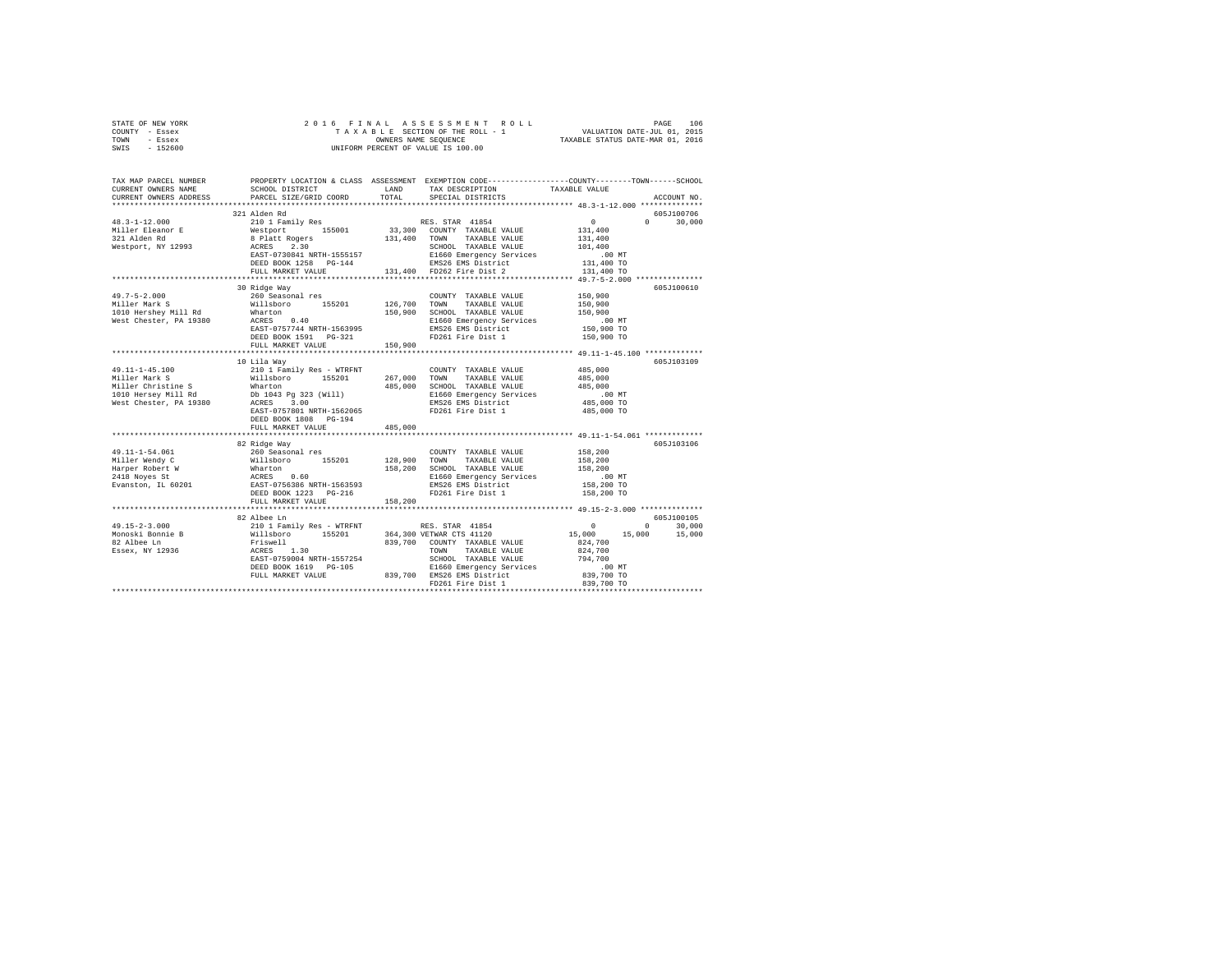|      | STATE OF NEW YORK |  | 2016 FINAL ASSESSMENT ROLL         |                                  | PAGE                        | 107 |
|------|-------------------|--|------------------------------------|----------------------------------|-----------------------------|-----|
|      | COUNTY - Essex    |  | TAXABLE SECTION OF THE ROLL - 1    |                                  | VALUATION DATE-JUL 01, 2015 |     |
| TOWN | - Essex           |  | OWNERS NAME SEOUENCE               | TAXABLE STATUS DATE-MAR 01, 2016 |                             |     |
| SWIS | - 152600          |  | UNIFORM PERCENT OF VALUE IS 100.00 |                                  |                             |     |

|                      |                                                                       |               |                                             | ACCOUNT NO.                                                                                                                                                                                                                                                                                                                                                                                                                                                                                                                                                                                                                                                                                                                                                                                                                                                                                                                                                                                                                                                                                                                                                                                                                                                                                                                                                                                                                                                                                                                                                                                                                                                                                                                                                                                                                                                                                                               |
|----------------------|-----------------------------------------------------------------------|---------------|---------------------------------------------|---------------------------------------------------------------------------------------------------------------------------------------------------------------------------------------------------------------------------------------------------------------------------------------------------------------------------------------------------------------------------------------------------------------------------------------------------------------------------------------------------------------------------------------------------------------------------------------------------------------------------------------------------------------------------------------------------------------------------------------------------------------------------------------------------------------------------------------------------------------------------------------------------------------------------------------------------------------------------------------------------------------------------------------------------------------------------------------------------------------------------------------------------------------------------------------------------------------------------------------------------------------------------------------------------------------------------------------------------------------------------------------------------------------------------------------------------------------------------------------------------------------------------------------------------------------------------------------------------------------------------------------------------------------------------------------------------------------------------------------------------------------------------------------------------------------------------------------------------------------------------------------------------------------------------|
|                      |                                                                       |               |                                             | 605J199004                                                                                                                                                                                                                                                                                                                                                                                                                                                                                                                                                                                                                                                                                                                                                                                                                                                                                                                                                                                                                                                                                                                                                                                                                                                                                                                                                                                                                                                                                                                                                                                                                                                                                                                                                                                                                                                                                                                |
|                      |                                                                       |               |                                             | 605J102901                                                                                                                                                                                                                                                                                                                                                                                                                                                                                                                                                                                                                                                                                                                                                                                                                                                                                                                                                                                                                                                                                                                                                                                                                                                                                                                                                                                                                                                                                                                                                                                                                                                                                                                                                                                                                                                                                                                |
| DEED BOOK 706 PG-295 |                                                                       | TAXABLE VALUE | 220,300<br>220,300<br>220,300<br>220,300 TO | 63,700 0<br>$\Omega$<br>65,300<br>605J103009                                                                                                                                                                                                                                                                                                                                                                                                                                                                                                                                                                                                                                                                                                                                                                                                                                                                                                                                                                                                                                                                                                                                                                                                                                                                                                                                                                                                                                                                                                                                                                                                                                                                                                                                                                                                                                                                              |
| FULL MARKET VALUE    |                                                                       |               |                                             |                                                                                                                                                                                                                                                                                                                                                                                                                                                                                                                                                                                                                                                                                                                                                                                                                                                                                                                                                                                                                                                                                                                                                                                                                                                                                                                                                                                                                                                                                                                                                                                                                                                                                                                                                                                                                                                                                                                           |
|                      |                                                                       |               |                                             | 605J104403                                                                                                                                                                                                                                                                                                                                                                                                                                                                                                                                                                                                                                                                                                                                                                                                                                                                                                                                                                                                                                                                                                                                                                                                                                                                                                                                                                                                                                                                                                                                                                                                                                                                                                                                                                                                                                                                                                                |
|                      |                                                                       |               |                                             |                                                                                                                                                                                                                                                                                                                                                                                                                                                                                                                                                                                                                                                                                                                                                                                                                                                                                                                                                                                                                                                                                                                                                                                                                                                                                                                                                                                                                                                                                                                                                                                                                                                                                                                                                                                                                                                                                                                           |
|                      | 300 Daniels Rd<br>92 Middle Rd<br>16 Old Oak Way<br>1538 NYS Route 22 |               | 220,300                                     | PROPERTY LOCATION & CLASS ASSESSMENT EXEMPTION CODE----------------COUNTY-------TOWN------SCHOOL<br>TAX DESCRIPTION TAXABLE VALUE<br>$\begin{array}{cccccccc} 49.1-1-17.100 & 210 & 1 Fami 1y Res & 0.3700 \\ \text{Moran Janice} & 63.700 & 155201 & 32.700 SR & SRAR & 41834 & 0 \\ \end{array}$<br>$\sim$ 0 $\sim$ 0 $\sim$ 0 $\sim$ 0 $\sim$ 0 $\sim$ 0 $\sim$ 0 $\sim$ 0 $\sim$ 0 $\sim$ 0 $\sim$ 0 $\sim$ 0 $\sim$ 0 $\sim$ 0 $\sim$ 0 $\sim$ 0 $\sim$ 0 $\sim$ 0 $\sim$ 0 $\sim$ 0 $\sim$ 0 $\sim$ 0 $\sim$ 0 $\sim$ 0 $\sim$ 0 $\sim$ 0 $\sim$ 0 $\sim$ 0 $\sim$ 0 $\sim$ 0 $\sim$ 0 $\sim$<br>127,400 COUNTY TAXABLE VALUE 63,700<br>36 ACRES 1.70 TAXABLE VALUE 63,700<br>26 EAST-0750579 NRTH-1560166 SCHOOL TAXABLE VALUE 62,100<br>COUNTY TAXABLE VALUE<br>"-220,300 AM-220,300 AM-220,300 AM-220,300 AM-220,300 AM-220,300<br>S505 White Ibis Dr Marton (200,300 B1600 Bmargency Services (200,300 Morth Port, FL 34287 (200,300 EXAM-220,30<br>Morth Port, FL 34287 (285T-0756826 NRTH-15623<br>FD261 Fire Dist 1<br>1538 NYS Route 22<br>19.4-1-15.000 15,000 15,000 1210 1 Family Res WETWAR CTS 41120 15,000 15,000 15,000 15,000<br>165,000 15,000 15,000 155201 41,000 SR STAR 41834 0 0 65,000 15,000<br>$\begin{tabular}{lcccc} \multicolumn{4}{c}{\textbf{0.011} \begin{tabular}{lcccc} \multicolumn{4}{c}{\textbf{0.02} \begin{tabular}{lcccc} \multicolumn{4}{c}{\textbf{0.03} \begin{tabular}{lcccc} \multicolumn{4}{c}{\textbf{0.04} \begin{tabular}{lcccc} \multicolumn{4}{c}{\textbf{0.04} \begin{tabular}{lcccc} \multicolumn{4}{c}{\textbf{0.04} \begin{tabular}{lcccc} \multicolumn{4}{c}{\textbf{0.04} \begin{tabular}{lcccc} \multicolumn{4}{c}{\textbf{0.04} \begin{$<br>${\tt DEED\ BOOK\ 1462\quad PG-41}\qquad \qquad {\tt EMS26\ EMS\ 1347300\quad 134, 300\  \, TO}$ ${\tt FUL\ 1347300\quad TOL\ 134, 300\quad TOL\ 134, 300\  \, TO}$<br>LT262 Whallonsburg light<br>134,300 TO |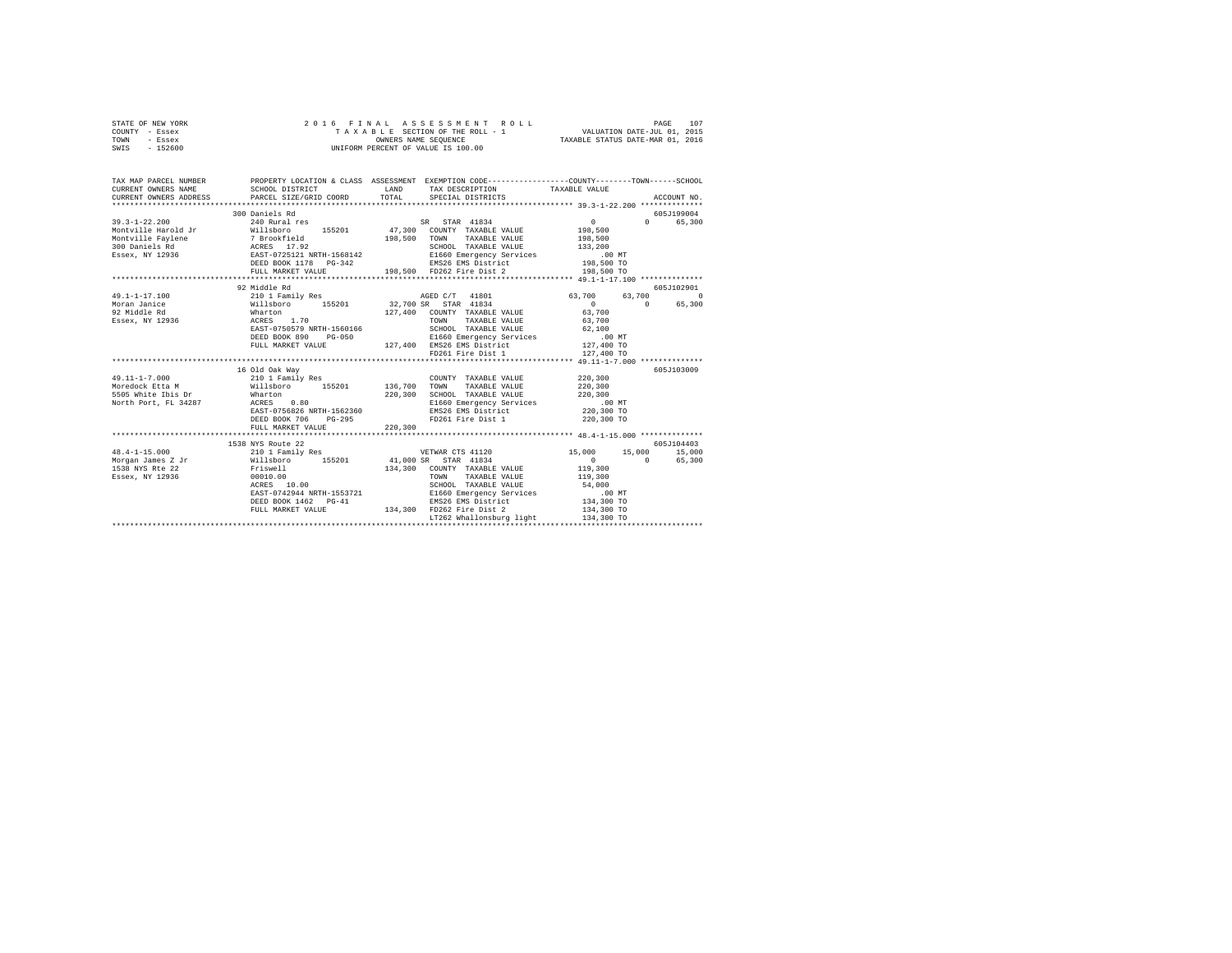| STATE OF NEW YORK<br>COUNTY - Essex                                                                                                                                                                                                                                                                                                                                                                              |                           |  |  |  |             |  |  |  |
|------------------------------------------------------------------------------------------------------------------------------------------------------------------------------------------------------------------------------------------------------------------------------------------------------------------------------------------------------------------------------------------------------------------|---------------------------|--|--|--|-------------|--|--|--|
| TOWN - Essex                                                                                                                                                                                                                                                                                                                                                                                                     |                           |  |  |  |             |  |  |  |
| SWIS - 152600                                                                                                                                                                                                                                                                                                                                                                                                    |                           |  |  |  |             |  |  |  |
|                                                                                                                                                                                                                                                                                                                                                                                                                  |                           |  |  |  |             |  |  |  |
| TAX MAP PARCEL NUMBER PROPERTY LOCATION & CLASS ASSESSMENT EXEMPTION CODE--------------COUNTY-------TOWN-----SCHOOL                                                                                                                                                                                                                                                                                              |                           |  |  |  |             |  |  |  |
| CURRENT OWNERS NAME                                                                                                                                                                                                                                                                                                                                                                                              |                           |  |  |  |             |  |  |  |
| CURRENT OWNERS ADDRESS PARCEL SIZE/GRID COORD TOTAL                                                                                                                                                                                                                                                                                                                                                              |                           |  |  |  | ACCOUNT NO. |  |  |  |
|                                                                                                                                                                                                                                                                                                                                                                                                                  |                           |  |  |  |             |  |  |  |
|                                                                                                                                                                                                                                                                                                                                                                                                                  | 1376 NYS Route 22         |  |  |  | 6079905011  |  |  |  |
|                                                                                                                                                                                                                                                                                                                                                                                                                  |                           |  |  |  | 0 65,300    |  |  |  |
|                                                                                                                                                                                                                                                                                                                                                                                                                  |                           |  |  |  |             |  |  |  |
|                                                                                                                                                                                                                                                                                                                                                                                                                  |                           |  |  |  |             |  |  |  |
|                                                                                                                                                                                                                                                                                                                                                                                                                  |                           |  |  |  |             |  |  |  |
|                                                                                                                                                                                                                                                                                                                                                                                                                  |                           |  |  |  |             |  |  |  |
|                                                                                                                                                                                                                                                                                                                                                                                                                  |                           |  |  |  |             |  |  |  |
|                                                                                                                                                                                                                                                                                                                                                                                                                  |                           |  |  |  |             |  |  |  |
| $\begin{tabular}{ccccc} 57.2-4-1.110 & 1376 WYS Route 22 & 38.978 W3 Route 240 Route 25201 & 46,4000 COWTYY TANDR RuitP115001376 WYS Rte 22 & 89 10 Judd & 111,500 COWTYY TANDRLE VALUE & 111,5001376 WIS Rte 22 & 89 10 Judd & 111,500 TOWY TANDRLE VALUE & 111,500233.910 Judd & 111,500 TOWR YANDRLE VALUE & 4$                                                                                               |                           |  |  |  |             |  |  |  |
|                                                                                                                                                                                                                                                                                                                                                                                                                  |                           |  |  |  |             |  |  |  |
|                                                                                                                                                                                                                                                                                                                                                                                                                  | 62 Block House Rd         |  |  |  | 605J102504  |  |  |  |
|                                                                                                                                                                                                                                                                                                                                                                                                                  |                           |  |  |  |             |  |  |  |
|                                                                                                                                                                                                                                                                                                                                                                                                                  |                           |  |  |  |             |  |  |  |
|                                                                                                                                                                                                                                                                                                                                                                                                                  |                           |  |  |  |             |  |  |  |
|                                                                                                                                                                                                                                                                                                                                                                                                                  |                           |  |  |  |             |  |  |  |
|                                                                                                                                                                                                                                                                                                                                                                                                                  |                           |  |  |  |             |  |  |  |
|                                                                                                                                                                                                                                                                                                                                                                                                                  |                           |  |  |  |             |  |  |  |
|                                                                                                                                                                                                                                                                                                                                                                                                                  |                           |  |  |  |             |  |  |  |
|                                                                                                                                                                                                                                                                                                                                                                                                                  | Block House Rd            |  |  |  | 605J102505  |  |  |  |
|                                                                                                                                                                                                                                                                                                                                                                                                                  |                           |  |  |  |             |  |  |  |
|                                                                                                                                                                                                                                                                                                                                                                                                                  |                           |  |  |  |             |  |  |  |
|                                                                                                                                                                                                                                                                                                                                                                                                                  |                           |  |  |  |             |  |  |  |
|                                                                                                                                                                                                                                                                                                                                                                                                                  |                           |  |  |  |             |  |  |  |
|                                                                                                                                                                                                                                                                                                                                                                                                                  |                           |  |  |  |             |  |  |  |
|                                                                                                                                                                                                                                                                                                                                                                                                                  |                           |  |  |  |             |  |  |  |
|                                                                                                                                                                                                                                                                                                                                                                                                                  | FULL MARKET VALUE 24,500  |  |  |  |             |  |  |  |
|                                                                                                                                                                                                                                                                                                                                                                                                                  |                           |  |  |  |             |  |  |  |
|                                                                                                                                                                                                                                                                                                                                                                                                                  | 582 Cook Rd               |  |  |  | 605J100309  |  |  |  |
|                                                                                                                                                                                                                                                                                                                                                                                                                  |                           |  |  |  |             |  |  |  |
|                                                                                                                                                                                                                                                                                                                                                                                                                  |                           |  |  |  |             |  |  |  |
| $\begin{tabular}{l c c c c c} \multicolumn{1}{c}{\textbf{48.76--1-17.000}} & \multicolumn{1}{c}{582\,\mathrm{Cook\,\,Rd}} & \multicolumn{1}{c}{201\,\mathrm{I\,\,Fani1y\,\,Res}} & \multicolumn{1}{c}{\textbf{COUNTY\_TXABLE\,\,VALBLE}\,\,VALUE} & \multicolumn{1}{c}{103\,,600} \\ \multicolumn{1}{c}{\textbf{Morse\,\,Coshua\,\,A}} & \multicolumn{1}{c}{\textbf{Willabor}} & \multicolumn{1}{c}{155201} & 2$ |                           |  |  |  |             |  |  |  |
|                                                                                                                                                                                                                                                                                                                                                                                                                  |                           |  |  |  |             |  |  |  |
|                                                                                                                                                                                                                                                                                                                                                                                                                  |                           |  |  |  |             |  |  |  |
|                                                                                                                                                                                                                                                                                                                                                                                                                  |                           |  |  |  |             |  |  |  |
|                                                                                                                                                                                                                                                                                                                                                                                                                  |                           |  |  |  |             |  |  |  |
|                                                                                                                                                                                                                                                                                                                                                                                                                  | ************************* |  |  |  |             |  |  |  |
|                                                                                                                                                                                                                                                                                                                                                                                                                  | School St                 |  |  |  | 605J185004  |  |  |  |
|                                                                                                                                                                                                                                                                                                                                                                                                                  |                           |  |  |  |             |  |  |  |
|                                                                                                                                                                                                                                                                                                                                                                                                                  |                           |  |  |  |             |  |  |  |
|                                                                                                                                                                                                                                                                                                                                                                                                                  |                           |  |  |  |             |  |  |  |
|                                                                                                                                                                                                                                                                                                                                                                                                                  |                           |  |  |  |             |  |  |  |
|                                                                                                                                                                                                                                                                                                                                                                                                                  |                           |  |  |  |             |  |  |  |
|                                                                                                                                                                                                                                                                                                                                                                                                                  |                           |  |  |  |             |  |  |  |
|                                                                                                                                                                                                                                                                                                                                                                                                                  |                           |  |  |  |             |  |  |  |
|                                                                                                                                                                                                                                                                                                                                                                                                                  |                           |  |  |  |             |  |  |  |
|                                                                                                                                                                                                                                                                                                                                                                                                                  |                           |  |  |  |             |  |  |  |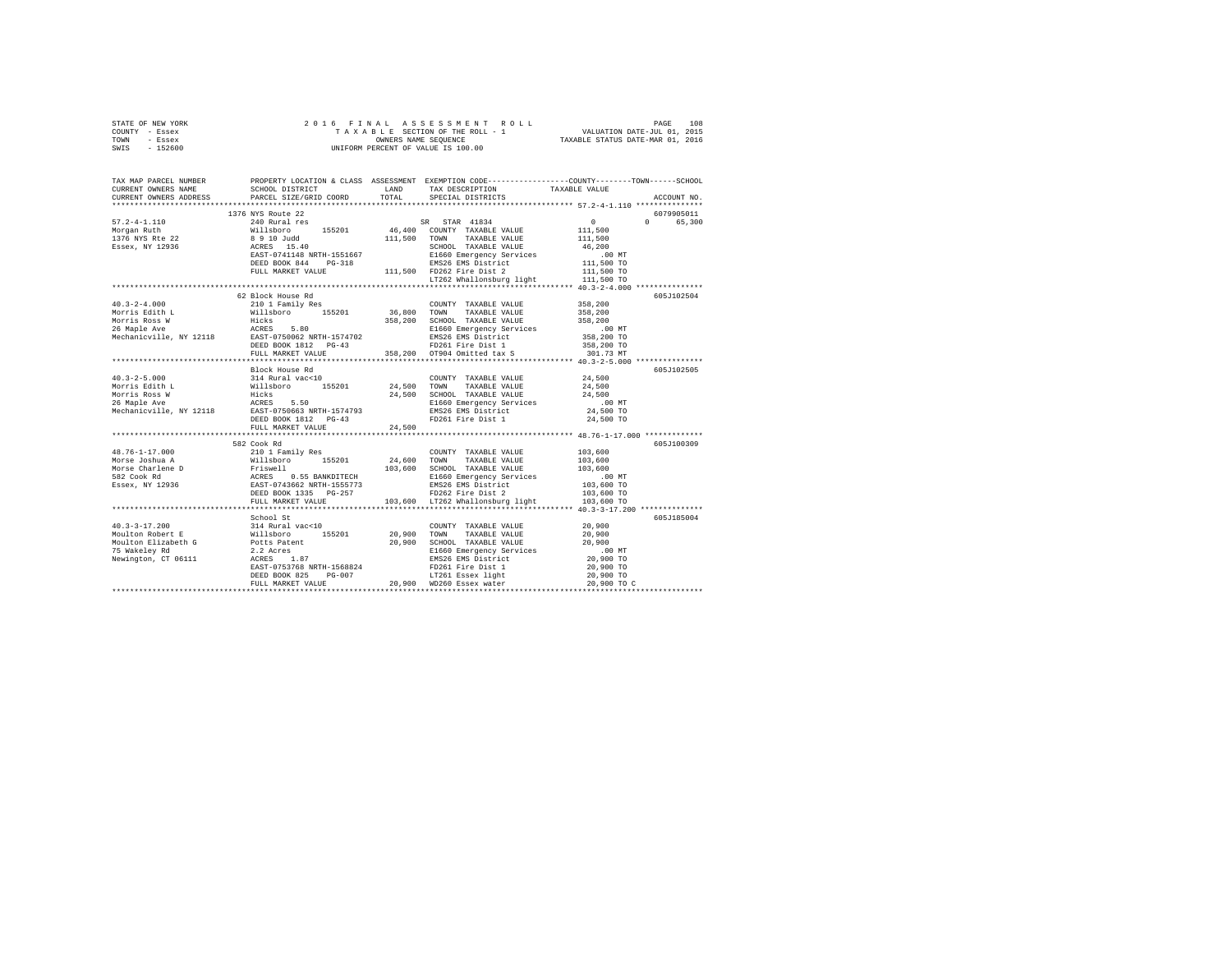| STATE OF NEW YORK<br>COUNTY - Essex<br>TOWN - Essex<br>SWIS - 152600                                                    |                                                                                                                                                                                                                                   |               | 2016 FINAL ASSESSMENT ROLL VALUATION DATE-JUL 01, 2015<br>TAKABLE SECTION OF THE ROLL - 1 VALUATION DATE-JUL 01, 2015<br>TAXABLE STATUS DATE-MAR 01, 2016<br>UNIFORM PERCENT OF VALUE IS 100.00                                                     |                                                                                                                                            |                                           |
|-------------------------------------------------------------------------------------------------------------------------|-----------------------------------------------------------------------------------------------------------------------------------------------------------------------------------------------------------------------------------|---------------|-----------------------------------------------------------------------------------------------------------------------------------------------------------------------------------------------------------------------------------------------------|--------------------------------------------------------------------------------------------------------------------------------------------|-------------------------------------------|
| TAX MAP PARCEL NUMBER<br>CURRENT OWNERS NAME<br>CURRENT OWNERS ADDRESS                                                  | SCHOOL DISTRICT<br>PARCEL SIZE/GRID COORD                                                                                                                                                                                         | LAND<br>TOTAL | PROPERTY LOCATION & CLASS ASSESSMENT EXEMPTION CODE---------------COUNTY-------TOWN------SCHOOL<br>TAX DESCRIPTION<br>SPECIAL DISTRICTS                                                                                                             | TAXABLE VALUE                                                                                                                              | ACCOUNT NO.                               |
|                                                                                                                         |                                                                                                                                                                                                                                   |               |                                                                                                                                                                                                                                                     |                                                                                                                                            |                                           |
| $40.73 - 6 - 11.210$<br>Muller Nicholas H III<br>Muller Carol A Trust<br>PO Box 244<br>Essex, NY 12936                  | 15 Harbor View Way<br>210 1 Family Res - WTRFNT<br>Willsboro 155201 408,600 COUNTY TAXABLE VALUE<br>Potts Pat<br>1649/182-Sewer Easement<br>ACRES 2.64<br>EAST-0757520 NRTH-1570440<br>DEED BOOK 1486 PG-188<br>FULL MARKET VALUE |               | RES. STAR 41854<br>782,900 TOWN TAXABLE VALUE<br>SCHOOL TAXABLE VALUE<br>E1660 Emergency Services<br>EMS26 EMS District<br>FD261 Fire Dist 1<br>782,900 LT261 Essex light<br>SB260 Eessex Sewer Bond<br>SD260 Essex Sewer Dist<br>WD260 Essex water | $\sim$ 0<br>782,900<br>782,900<br>752,900<br>.00MT<br>782,900 TO<br>782,900 TO<br>782,900 TO<br>782,900 TO C<br>782,900 TO<br>782,900 TO C | 605J197003<br>$0 \t 30,000$               |
|                                                                                                                         |                                                                                                                                                                                                                                   |               |                                                                                                                                                                                                                                                     |                                                                                                                                            |                                           |
| $49.1 - 1 - 8.000$<br>Murphy Craig P<br>Murphy Judith P<br>187 Inwood Ave<br>Montclair, NJ 07043<br>$40.3 - 3 - 21.000$ | 409 Middle Rd<br>210 1 Family Res<br>Willsboro 155201<br>Potts<br>1432/298 Easement<br>ACRES 1.40<br>EAST-0750237 NRTH-1567841<br>DEED BOOK 1814 PG-224<br>FULL MARKET VALUE<br>7 School St<br>215 1 Fam Res w/                   | 425,000       | COUNTY TAXABLE VALUE<br>$32\,,400$ $\,$ TOWN $\,$ TAXABLE VALUE<br>425,000 SCHOOL TAXABLE VALUE<br>E1660 Emergency Services<br>EMS26 EMS District<br>FD261 Fire Dist 1<br>RES. STAR 41854                                                           | 425,000<br>425,000<br>425,000<br>.00 MT<br>425,000 TO<br>425,000 TO<br>$\sim$ 0                                                            | 605L100511<br>605J100115<br>$0 \t 30.000$ |
| Murphy Lauren H<br>PO Box 351<br>Essex, NY 12936                                                                        | %111sboro 155201<br>Potts<br>1520/273 Conservation<br>Easement<br>ACRES 3.40<br>EAST-0750521 NRTH-1567997<br>DEED BOOK 1129 PG-327<br>FULL MARKET VALUE                                                                           | 276,600       | 34,400 COUNTY TAXABLE VALUE<br>276,600 TOWN TAXABLE VALUE<br>SCHOOL TAXABLE VALUE<br>E1660 Emergency Services<br>EMS26 EMS District<br>FD261 Fire Dist 1                                                                                            | 276,600<br>276,600<br>246,600<br>.00 MT<br>276,600 TO<br>276,600 TO                                                                        |                                           |
|                                                                                                                         |                                                                                                                                                                                                                                   |               |                                                                                                                                                                                                                                                     |                                                                                                                                            | 6079978513                                |
| $48.4 - 1 - 16.000$<br>48.4-1-10<br>Murphy Lauren H<br>- cheol St<br>Essex, NY 12936                                    | scoute 22<br>312 Vac w/imprv<br>Willisboro 155201<br>Judd<br>ACRES 2.10<br>EAST-0742445 NRTH-1553200<br>EAST-0742445 NRTH-1553320<br>DEED BOOK 1546 PG-107<br>FULL MARKET VALUE                                                   |               | COUNTY TAXABLE VALUE 13,700<br>13,100 TOWN TAXABLE VALUE<br>13,700 SCHOOL TAXABLE VALUE<br>E1660 Emergency Services<br>EMS26 EMS District<br>FD262 Fire Dist 2<br>13,700 LT262 Whallonsburg light                                                   | 13,700<br>13,700<br>$.00$ MT<br>13,700 TO<br>13,700 TO<br>13,700 TO                                                                        |                                           |
|                                                                                                                         |                                                                                                                                                                                                                                   |               |                                                                                                                                                                                                                                                     |                                                                                                                                            |                                           |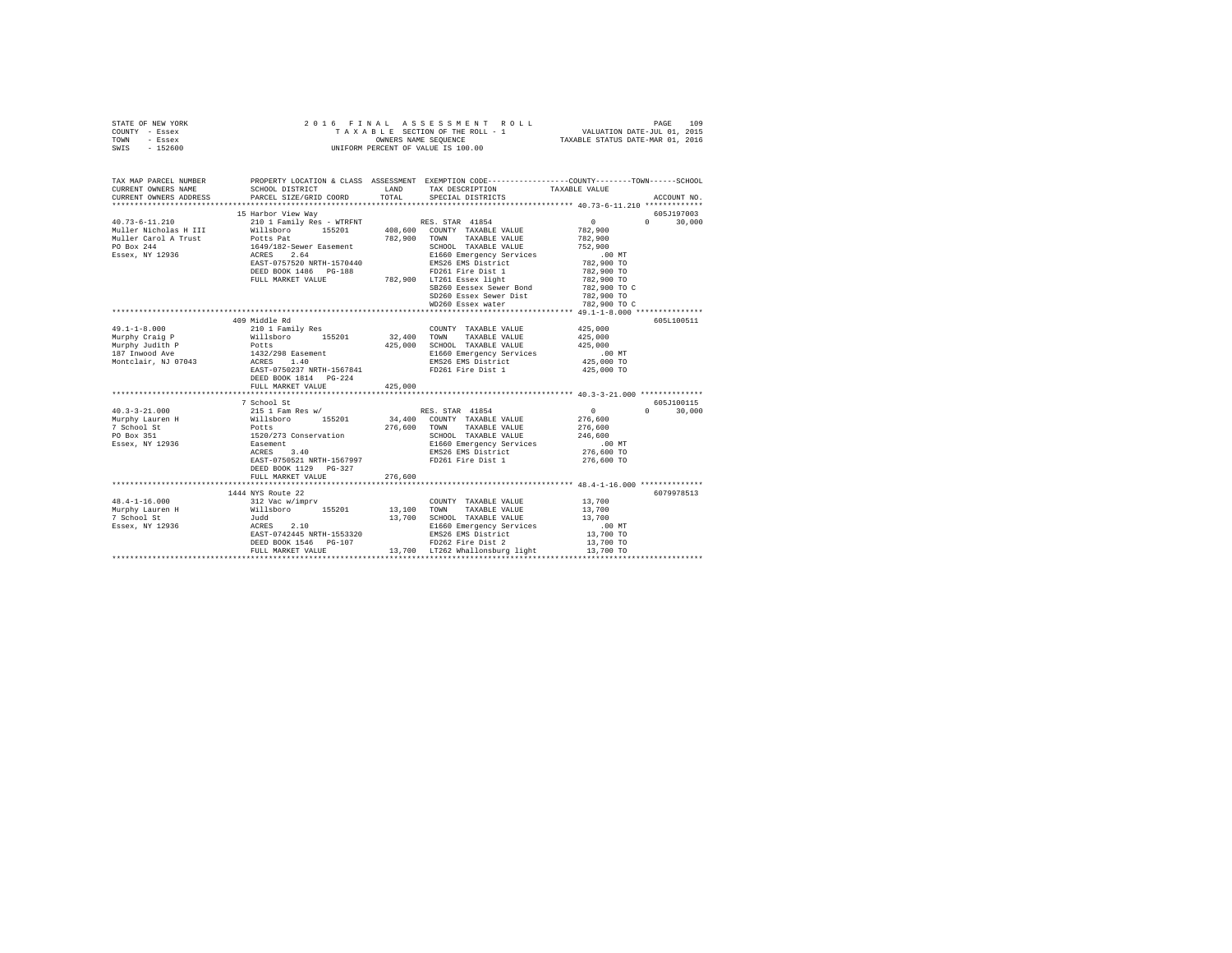|                | STATE OF NEW YORK |  | 2016 FINAL ASSESSMENT ROLL         |                                  | PAGE | 110 |
|----------------|-------------------|--|------------------------------------|----------------------------------|------|-----|
| COUNTY - Essex |                   |  | TAXABLE SECTION OF THE ROLL - 1    | VALUATION DATE-JUL 01, 2015      |      |     |
| TOWN           | - Essex           |  | OWNERS NAME SEOUENCE               | TAXABLE STATUS DATE-MAR 01, 2016 |      |     |
| SWIS           | $-152600$         |  | UNIFORM PERCENT OF VALUE IS 100.00 |                                  |      |     |
|                |                   |  |                                    |                                  |      |     |

| TAX MAP PARCEL NUMBER               |                                                                                                                                                                                                                                                                |             | PROPERTY LOCATION & CLASS ASSESSMENT EXEMPTION CODE---------------COUNTY-------TOWN------SCHOOL                                   |                   |               |
|-------------------------------------|----------------------------------------------------------------------------------------------------------------------------------------------------------------------------------------------------------------------------------------------------------------|-------------|-----------------------------------------------------------------------------------------------------------------------------------|-------------------|---------------|
| CURRENT OWNERS NAME SCHOOL DISTRICT |                                                                                                                                                                                                                                                                | <b>LAND</b> | TAX DESCRIPTION TAXABLE VALUE                                                                                                     |                   |               |
| CURRENT OWNERS ADDRESS              | PARCEL SIZE/GRID COORD TOTAL SPECIAL DISTRICTS                                                                                                                                                                                                                 |             |                                                                                                                                   |                   |               |
|                                     |                                                                                                                                                                                                                                                                |             |                                                                                                                                   |                   |               |
|                                     |                                                                                                                                                                                                                                                                |             |                                                                                                                                   |                   | 605J104406    |
|                                     |                                                                                                                                                                                                                                                                |             | $\begin{tabular}{lllllll} \textbf{COUNTY} & \textbf{TAXABLE} & \textbf{VALUE} & & \textbf{29,800} \end{tabular}$                  |                   |               |
|                                     |                                                                                                                                                                                                                                                                |             |                                                                                                                                   | 29,800<br>29,800  |               |
|                                     |                                                                                                                                                                                                                                                                |             | 29,800 SCHOOL TAXABLE VALUE                                                                                                       |                   |               |
|                                     | EAST-0744407 NRTH-1555604                                                                                                                                                                                                                                      |             | E1660 Emergency Services .00 MT<br>E1660 Emergency Services .00 MT<br>EMS26 EMS District  29,800 TO                               |                   |               |
|                                     |                                                                                                                                                                                                                                                                |             | EMS26 EMS District<br>FD262 Fire Dist 2                                                                                           |                   |               |
|                                     | DEED BOOK 1769 PG-320                                                                                                                                                                                                                                          |             |                                                                                                                                   | 29,800 TO         |               |
|                                     | FULL MARKET VALUE                                                                                                                                                                                                                                              |             | 29,800 LT262 Whallonsburg light 29,800 TO                                                                                         |                   |               |
|                                     |                                                                                                                                                                                                                                                                |             |                                                                                                                                   |                   |               |
|                                     | 874 Whallons Bay Rd                                                                                                                                                                                                                                            |             |                                                                                                                                   |                   | 605-7104410   |
| $49.69 - 1 - 7.000$                 | 449 Other Storag                                                                                                                                                                                                                                               |             | COUNTY TAXABLE VALUE 27,100                                                                                                       |                   |               |
|                                     | Murphy Lauren H $\texttt{Willsboro}$ 155201 8,500 TOWN TAXABLE VALUE 27,100                                                                                                                                                                                    |             |                                                                                                                                   |                   |               |
| 7 School St                         | Friswell<br>ACRES 0.20                                                                                                                                                                                                                                         |             | $27,100 \quad \text{SCHOOL} \quad \text{TAXABLE VALUE} \quad \text{27,100} \\ \text{E1660 emergency Services} \quad \text{00 MT}$ |                   |               |
| Essex, NY 12936                     |                                                                                                                                                                                                                                                                |             |                                                                                                                                   |                   |               |
|                                     | EAST-0744317 NRTH-1555583                                                                                                                                                                                                                                      |             | EMS26 EMS District 27,100 TO                                                                                                      |                   |               |
|                                     |                                                                                                                                                                                                                                                                |             |                                                                                                                                   |                   |               |
|                                     |                                                                                                                                                                                                                                                                |             |                                                                                                                                   |                   |               |
|                                     |                                                                                                                                                                                                                                                                |             |                                                                                                                                   |                   |               |
|                                     | 2208 Lake Shore Rd                                                                                                                                                                                                                                             |             |                                                                                                                                   |                   | 605J100302    |
|                                     | $\begin{array}{cccccccc} 40.81-3-5.000 & & & & 210 & 1\text{ Family Res - WTRINT} & & & \text{RES. STAR} & 41854 & & & 0\\ \text{Nadire Abdelhag Ben} & & & & \text{Willsboro} & & 155201 & & 133,700 & \text{COUNTY TAXABLE VALUE} & & & 274,300 \end{array}$ |             |                                                                                                                                   | $\sim$ 0 $\sim$   | $0 \t 30.000$ |
|                                     |                                                                                                                                                                                                                                                                |             |                                                                                                                                   |                   |               |
|                                     |                                                                                                                                                                                                                                                                |             | TAXABLE VALUE 274,300                                                                                                             |                   |               |
|                                     |                                                                                                                                                                                                                                                                |             | 274,300 TOWN TAXABLE VALUE<br>304-Easement 2014<br>0.60 BANKWFARGO 51660 Emergency Services                                       | 244,300<br>.00 MT |               |
|                                     |                                                                                                                                                                                                                                                                |             |                                                                                                                                   |                   |               |
|                                     | EAST-0757537 NRTH-1569441                                                                                                                                                                                                                                      |             | EMS26 EMS District 274,300 TO                                                                                                     |                   |               |
|                                     |                                                                                                                                                                                                                                                                |             |                                                                                                                                   |                   |               |
|                                     |                                                                                                                                                                                                                                                                |             |                                                                                                                                   |                   |               |
|                                     |                                                                                                                                                                                                                                                                |             |                                                                                                                                   |                   |               |
|                                     |                                                                                                                                                                                                                                                                |             |                                                                                                                                   |                   |               |
|                                     |                                                                                                                                                                                                                                                                |             | WD260 Essex water                                                                                                                 | 274,300 TO C      |               |
|                                     |                                                                                                                                                                                                                                                                |             |                                                                                                                                   |                   |               |
|                                     | 1520 Jersey St                                                                                                                                                                                                                                                 |             |                                                                                                                                   |                   | 605J103715    |
|                                     |                                                                                                                                                                                                                                                                |             | COUNTY TAXABLE VALUE                                                                                                              | 111,000           |               |
|                                     |                                                                                                                                                                                                                                                                |             | 111,000 SCHOOL TAXABLE VALUE 111,000                                                                                              | 111,000           |               |
| 19 Watchtower Rd                    |                                                                                                                                                                                                                                                                |             |                                                                                                                                   |                   |               |
| Hopkinton, NH 03229                 | 9<br>29<br>29 EAST-0725701 NRTH-1568891<br>DEED BOOK 1743 PG-10                                                                                                                                                                                                |             | E1660 Emergency Services .00 MT<br>EMS26 EMS District 111,000 TO<br>EMS26 EMS District                                            |                   |               |
|                                     | DEED BOOK 1743 PG-10                                                                                                                                                                                                                                           |             | FD262 Fire Dist 2                                                                                                                 | 111,000 TO        |               |
|                                     | FULL MARKET VALUE                                                                                                                                                                                                                                              | 111,000     |                                                                                                                                   |                   |               |
|                                     |                                                                                                                                                                                                                                                                |             |                                                                                                                                   |                   |               |
|                                     |                                                                                                                                                                                                                                                                |             |                                                                                                                                   |                   |               |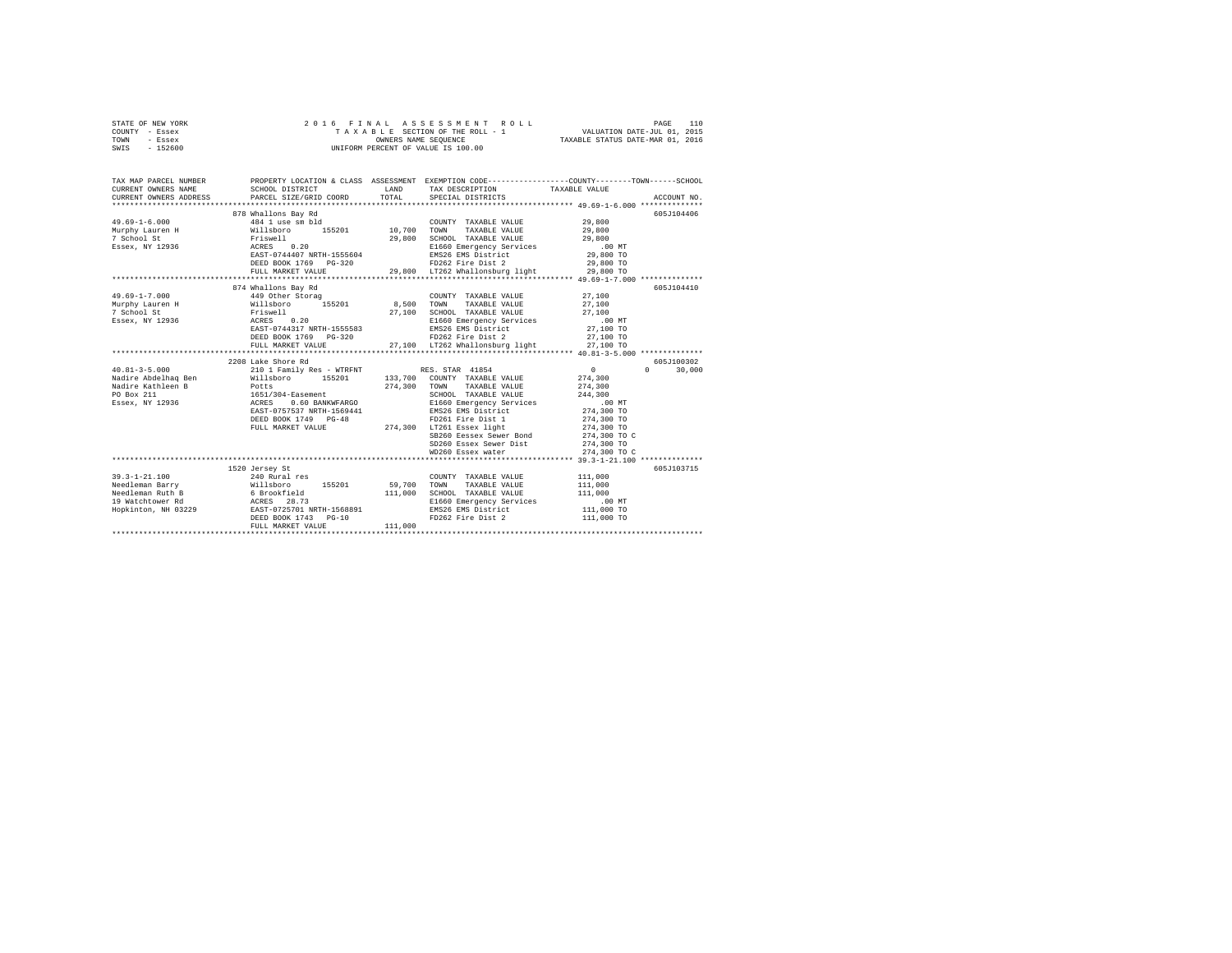| STATE OF NEW YORK | 2016 FINAL ASSESSMENT ROLL         | PAGE                             |
|-------------------|------------------------------------|----------------------------------|
| COUNTY - Essex    | TAXABLE SECTION OF THE ROLL - 1    | VALUATION DATE-JUL 01, 2015      |
| TOWN<br>- Essex   | OWNERS NAME SEOUENCE               | TAXABLE STATUS DATE-MAR 01, 2016 |
| $-152600$<br>SWIS | UNIFORM PERCENT OF VALUE IS 100.00 |                                  |

| TAX MAP PARCEL NUMBER<br>CURRENT OWNERS NAME<br>CURRENT OWNERS ADDRESS                                                                          | SCHOOL DISTRICT<br>PARCEL SIZE/GRID COORD                                                                                                                                                               | <b>T.AND</b><br>TOTAL.    | PROPERTY LOCATION & CLASS ASSESSMENT EXEMPTION CODE---------------COUNTY-------TOWN-----SCHOOL<br>TAX DESCRIPTION TAXABLE VALUE<br>SPECIAL DISTRICTS | ACCOUNT NO.                                                                    |  |
|-------------------------------------------------------------------------------------------------------------------------------------------------|---------------------------------------------------------------------------------------------------------------------------------------------------------------------------------------------------------|---------------------------|------------------------------------------------------------------------------------------------------------------------------------------------------|--------------------------------------------------------------------------------|--|
| $39.3 - 1 - 22.120$<br>Needleman Barry<br>Needleman Ruth B<br>19 Watchtower Rd<br>Hopkinton, NH 03229                                           | Jersey St<br>314 Rural vac<10<br>155201 30,000<br>Willsboro<br>7 Brookfield<br>ACRES 11.00<br>EAST-0725119 NRTH-1569200<br>DEED BOOK 1743 PG-14<br>FULL MARKET VALUE                                    | 30,000<br>30,000          | COUNTY TAXABLE VALUE<br>TOWN<br>TAXABLE VALUE<br>SCHOOL TAXABLE VALUE<br>E1660 Emergency Services<br>EMS26 EMS District<br>FD262 Fire Dist 2         | 605Z008002<br>30,000<br>30,000<br>30,000<br>$.00$ MT<br>30,000 TO<br>30,000 TO |  |
| $49.15 - 1 - 21.000$<br>Neely Alden S<br>Neely Marshall<br>c/o Virginia A Falso 1364/320 Life Use to<br>1913 Patton Dr<br>Schenectady, NY 12303 | Lake Shore Rd<br>311 Res vac land<br>155201<br>Willsboro<br>Friswell<br>Ellen L Dilz<br>0.30<br>ACRES<br>EAST-0756274 NRTH-1556868<br>FULL MARKET VALUE                                                 | 300<br>300<br>300         | COUNTY TAXABLE VALUE<br>TOWN<br>TAXABLE VALUE<br>SCHOOL TAXABLE VALUE<br>E1660 Emergency Services<br>EMS26 EMS District<br>FD262 Fire Dist 2         | 605J101204<br>300<br>300<br>300<br>.00MT<br>300 TO<br>300 TO                   |  |
| $49.15 - 1 - 24.000$<br>Neelv Jill A<br>c/o Virginia Falso Friswell<br>1913 Patton Dr<br>Schenectady, NY 12303                                  | Lake Shore Rd<br>311 Res vac land<br>311 Res va<br>Willsboro<br>155201<br>1364/314 Life Use to<br>Virginia Falso<br>0.22<br>ACRES<br>EAST-0756390 NRTH-1556860<br>FULL MARKET VALUE                     | 200<br>200<br>200         | COUNTY TAXABLE VALUE<br>TOWN<br>TAXABLE VALUE<br>SCHOOL TAXABLE VALUE<br>E1660 Emergency Services<br>EMS26 EMS District<br>FD262 Fire Dist 2         | 605J103012<br>200<br>200<br>200<br>$.00$ MT<br>200 TO<br>200 TO                |  |
| $49.15 - 1 - 25.000$<br>Neelv Jill A<br>c/o Virginia Falso Friswell<br>1913 Patton Dr<br>Schenectady, NY 12303                                  | 1679 Lake Shore Rd<br>260 Seasonal res<br>Willsboro<br>155201<br>1364/314 Life Use to<br>Virginia Falso<br>ACRES<br>0.10<br>EAST-0756442 NRTH-1556845<br>DEED BOOK 855<br>$PG-348$<br>FULL MARKET VALUE | 8,400<br>48,400<br>48,400 | COUNTY TAXABLE VALUE<br>TOWN<br>TAXABLE VALUE<br>SCHOOL TAXABLE VALUE<br>E1660 Emergency Services<br>EMS26 EMS District<br>FD262 Fire Dist 2         | 605J102501<br>48,400<br>48,400<br>48,400<br>.00MT<br>48,400 TO<br>48,400 TO    |  |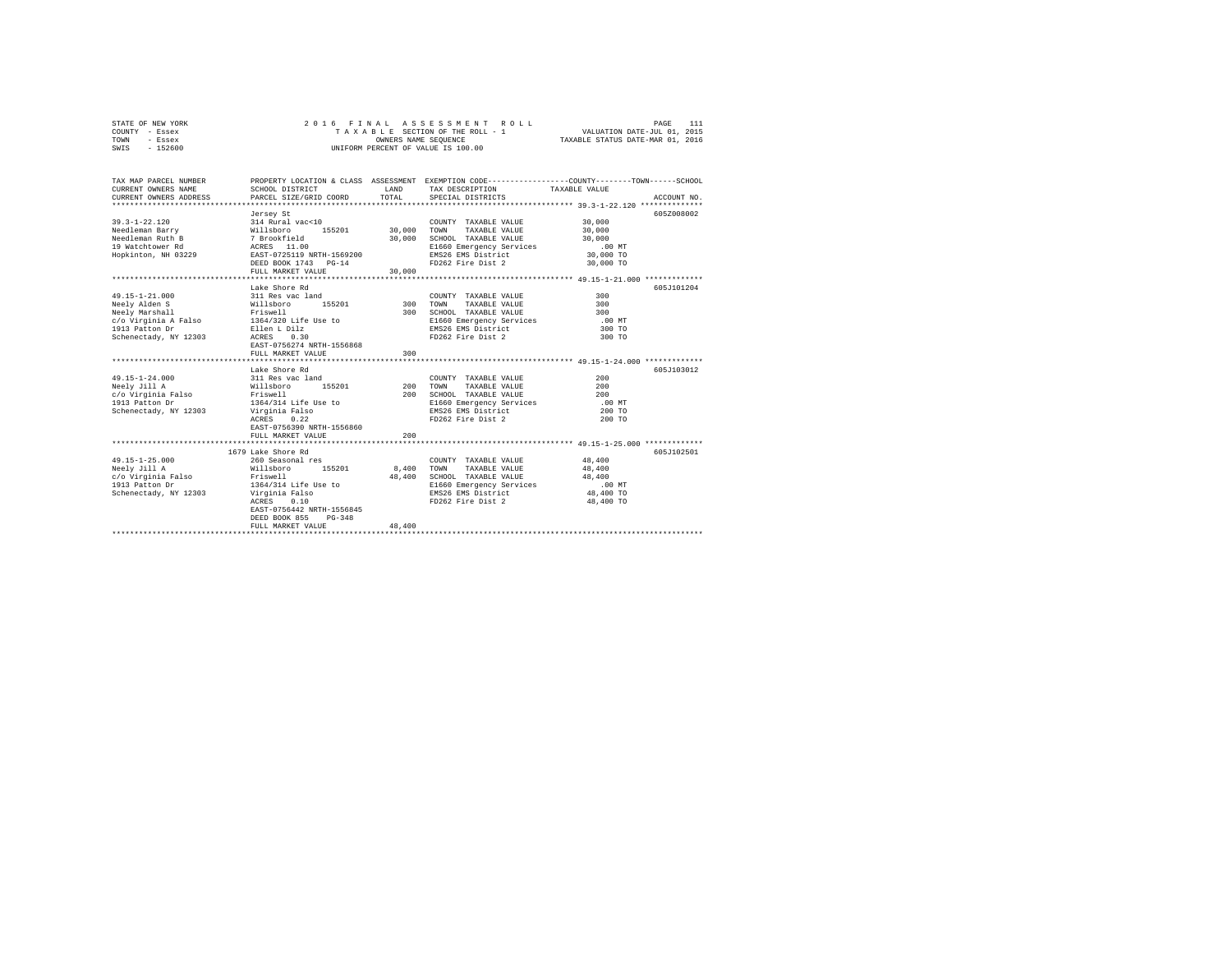|      | STATE OF NEW YORK |  | 2016 FINAL ASSESSMENT ROLL         | PAGE                             | 112 |
|------|-------------------|--|------------------------------------|----------------------------------|-----|
|      | COUNTY - Essex    |  | TAXABLE SECTION OF THE ROLL - 1    | VALUATION DATE-JUL 01, 2015      |     |
| TOWN | - Essex           |  | OWNERS NAME SEOUENCE               | TAXABLE STATUS DATE-MAR 01, 2016 |     |
| SWIS | $-152600$         |  | UNIFORM PERCENT OF VALUE IS 100.00 |                                  |     |

| TAX MAP PARCEL NUMBER<br>CURRENT OWNERS NAME<br>CURRENT OWNERS ADDRESS PARCEL SIZE/GRID COORD                                                                                                               | SCHOOL DISTRICT                                                                                                                                        | LAND<br>TOTAL                 | TAX DESCRIPTION TAXABLE VALUE SPECIAL DISTRICTS                                                                                                                                                                                                                      | PROPERTY LOCATION & CLASS ASSESSMENT EXEMPTION CODE---------------COUNTY-------TOWN------SCHOOL<br>ACCOUNT NO.                       |  |
|-------------------------------------------------------------------------------------------------------------------------------------------------------------------------------------------------------------|--------------------------------------------------------------------------------------------------------------------------------------------------------|-------------------------------|----------------------------------------------------------------------------------------------------------------------------------------------------------------------------------------------------------------------------------------------------------------------|--------------------------------------------------------------------------------------------------------------------------------------|--|
| $40.73 - 3 - 28.000$<br>Neely Jilliann N<br>0 Griffin St                                                                                                                                                    | 9 Orchard Ln<br>210 1 Family Res<br>Willsboro 155201<br>Potts<br>ACRES 0.13<br>EAST-0757274 NRTH-1571435<br>DEED BOOK 1687 PG-180<br>FULL MARKET VALUE | 49,800<br>190,000             | COUNTY TAXABLE VALUE<br>TAXABLE VALUE<br>TOWN<br>SCHOOL TAXABLE VALUE<br>E1660 Emergency Services<br>EMS26 EMS District<br>FD261 Fire Dist 1<br>3-180 LT261 Essex light<br>190,000 SB260 Eessex Sewer Bond<br>SD260 Essex Sewer Dist 190,000 TO<br>WD260 Essex water | 605.7103406<br>190,000<br>190,000<br>190,000<br>$.00$ MT<br>190,000 TO<br>190,000 TO<br>190,000 TO<br>$190,000$ TO C<br>190,000 TO C |  |
| $49.15 - 1 - 23.000$<br>Neely Marshall Grant IV Willsboro<br>Neely Marshall G III Friswell<br>c/o Virginia Falso 1964/317 Life Use to<br>1913 Patton Dr Jamet L LaBelle<br>Schenectady, NY 12303 ACRES 0.30 | Lake Shore Rd<br>311 Res vac land<br>EAST-0756333 NRTH-1556863<br>DEED BOOK 262<br>PG-589<br>FULL MARKET VALUE                                         | 155201 300<br>300             | COUNTY TAXABLE VALUE<br>TAXABLE VALUE<br>TOWN<br>300 SCHOOL TAXABLE VALUE<br>E1660 Emergency Services<br>EMS26 EMS District<br>FD262 Fire Dist 2                                                                                                                     | 605J102212<br>300<br>300<br>300<br>$.00$ MT<br>300 TO<br>300 TO                                                                      |  |
| $49.11 - 1 - 6.100$<br>Nestor Martha<br>97 Estabrook Rd<br>Concord, MA 01742                                                                                                                                | 12 Burt Way<br>260 Seasonal res<br>% Willsboro 155201 129,800<br>d Wharton 185,500<br>ACRES<br>0.68<br>FULL MARKET VALUE                               | 185,500<br>185,500            | COUNTY TAXABLE VALUE<br>TOWN<br>TAXABLE VALUE<br>SCHOOL TAXABLE VALUE<br>E1660 Emergency Services                                                                                                                                                                    | 605J101613<br>185,500<br>185,500<br>185,500<br>.00 MT<br>185,500 TO<br>185,500 TO                                                    |  |
| $49.15 - 3 - 10.000$<br>Neuzil Sandra G                                                                                                                                                                     | 141 Albee Ln<br>210 1 Family Res - WTRFNT<br>Judd<br>EAST-0760396 NRTH-1556606<br>DEED BOOK 1721 PG-145<br>FULL MARKET VALUE                           | 294,000<br>387,600<br>387,600 | COUNTY TAXABLE VALUE<br>TOWN<br>TAXABLE VALUE<br>SCHOOL TAXABLE VALUE<br>E1660 Emergency Services<br>EMS26 EMS District<br>FD262 Fire Dist 2 387,600 TO                                                                                                              | 605J102312<br>387,600<br>387,600<br>387,600<br>$.00$ MT<br>387,600 TO                                                                |  |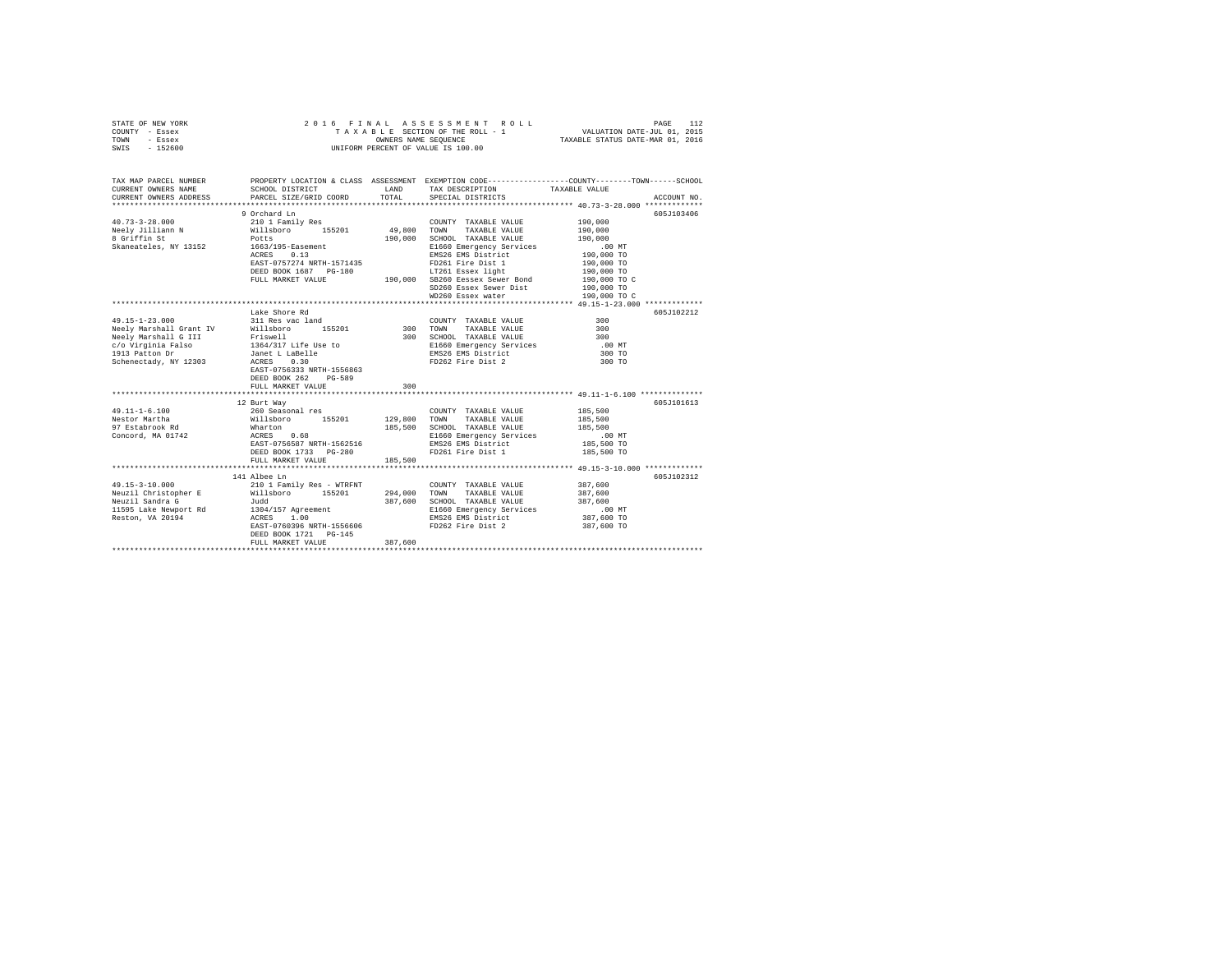| COUNTY - Essex<br>TOWN<br>- Essex<br>SWIS<br>$-152600$                                                                                                                                        | TAXABLE SECTION OF THE ROLL - 1<br>OWNERS NAME SEQUENCE<br>UNIFORM PERCENT OF VALUE IS 100.00                                                                                                                                                                                                                                                                                        |                                                   |                                                                                                                                                                                                                                                                                              | VALUATION DATE-JUL 01, 2015<br>TAXABLE STATUS DATE-MAR 01, 2016                                                                                                       |  |
|-----------------------------------------------------------------------------------------------------------------------------------------------------------------------------------------------|--------------------------------------------------------------------------------------------------------------------------------------------------------------------------------------------------------------------------------------------------------------------------------------------------------------------------------------------------------------------------------------|---------------------------------------------------|----------------------------------------------------------------------------------------------------------------------------------------------------------------------------------------------------------------------------------------------------------------------------------------------|-----------------------------------------------------------------------------------------------------------------------------------------------------------------------|--|
| TAX MAP PARCEL NUMBER<br>CURRENT OWNERS NAME<br>CURRENT OWNERS ADDRESS                                                                                                                        | SCHOOL DISTRICT<br>PARCEL SIZE/GRID COORD                                                                                                                                                                                                                                                                                                                                            | LAND<br>TOTAL                                     | TAX DESCRIPTION<br>SPECIAL DISTRICTS                                                                                                                                                                                                                                                         | PROPERTY LOCATION & CLASS ASSESSMENT EXEMPTION CODE---------------COUNTY-------TOWN-----SCHOOL<br>TAXABLE VALUE<br>ACCOUNT NO.                                        |  |
| $40.3 - 1 - 9.001$<br>Neylon Richard<br>2239 NYS Route 22<br>Essex, NY 12936                                                                                                                  | 2239 NYS Route 22<br>210 1 Family Res<br>Willsboro 155201<br>Hicks<br>00003.30<br>3.25<br>ACRES<br>EAST-0744430 NRTH-1570517<br>DEED BOOK 1649 PG-51<br>FULL MARKET VALUE                                                                                                                                                                                                            | 34,300<br>287,900<br>287,900                      | COUNTY TAXABLE VALUE<br>TAXABLE VALUE<br>TOWN<br>SCHOOL TAXABLE VALUE<br>E1660 Emergency Services<br>EMS26 EMS District<br>FD261 Fire Dist 1                                                                                                                                                 | 605J101108<br>287,900<br>287,900<br>287,900<br>$.00$ MT<br>287,900 TO<br>287,900 TO                                                                                   |  |
|                                                                                                                                                                                               |                                                                                                                                                                                                                                                                                                                                                                                      |                                                   |                                                                                                                                                                                                                                                                                              |                                                                                                                                                                       |  |
| $49.15 - 3 - 2.110$<br>Noble Alexandra<br>Noble Stephen<br>18 Hilltop Rd<br>Basking Ridge, NJ 07920<br>$49.15 - 3 - 15.200$<br>Noble Alexandra R<br>8 Spruce St Apt 19D<br>New York, NY 10038 | 103 Albee Ln<br>260 Seasonal res - WTRFNT<br>Willsboro<br>155201<br>Friswell<br>1632/45-Restrictive Coven<br>1.4ac<br>0.40<br>ACRES<br>EAST-0759548 NRTH-1557009<br>DEED BOOK 815<br>$PG-154$<br>FULL MARKET VALUE<br>Albee Ln<br>311 Res vac land<br>155201<br>Willsboro<br>Judd<br>1632/45-Restrictive Coven<br>1.30<br>ACRES<br>EAST-0759465 NRTH-1556774<br>DEED BOOK 1570 PG-47 | 260,700<br>315,700<br>315,700<br>20,300<br>20,300 | COUNTY TAXABLE VALUE<br>TOWN<br>TAXABLE VALUE<br>SCHOOL TAXABLE VALUE<br>E1660 Emergency Services<br>EMS26 EMS District<br>FD261 Fire Dist 1<br>COUNTY TAXABLE VALUE<br>TOWN<br>TAXABLE VALUE<br>SCHOOL TAXABLE VALUE<br>E1660 Emergency Services<br>EMS26 EMS District<br>FD261 Fire Dist 1 | 605J103102<br>315,700<br>315,700<br>315,700<br>$.00$ MT<br>315,700 TO<br>315,700 TO<br>605Z009001<br>20,300<br>20,300<br>20,300<br>$.00$ MT<br>20,300 TO<br>20,300 TO |  |
|                                                                                                                                                                                               | FULL MARKET VALUE                                                                                                                                                                                                                                                                                                                                                                    | 20,300                                            |                                                                                                                                                                                                                                                                                              |                                                                                                                                                                       |  |
| $39.3 - 4 - 9.000$<br>Northeast Wilderness Trust<br>17 State St Ste 302<br>Montpelier, VT 05602                                                                                               | Jersey St<br>910 Priv forest<br>Willsboro<br>155201<br>9 & 10 Brookfield<br>ACRES 90.00<br>EAST-0731112 NRTH-1568984<br>DEED BOOK 1568<br>$PG-283$<br>FULL MARKET VALUE                                                                                                                                                                                                              | 84,100<br>84,100<br>84,100                        | COUNTY TAXABLE VALUE<br>TAXABLE VALUE<br>TOWN<br>SCHOOL TAXABLE VALUE<br>E1660 Emergency Services<br>EMS26 EMS District<br>FD262 Fire Dist 2                                                                                                                                                 | 605J101510<br>84,100<br>84,100<br>84,100<br>.00 MT<br>84,100 TO<br>84,100 TO                                                                                          |  |

STATE OF NEW YORK 2 0 1 6 F I N A L A S S E S S M E N T R O L L PAGE 113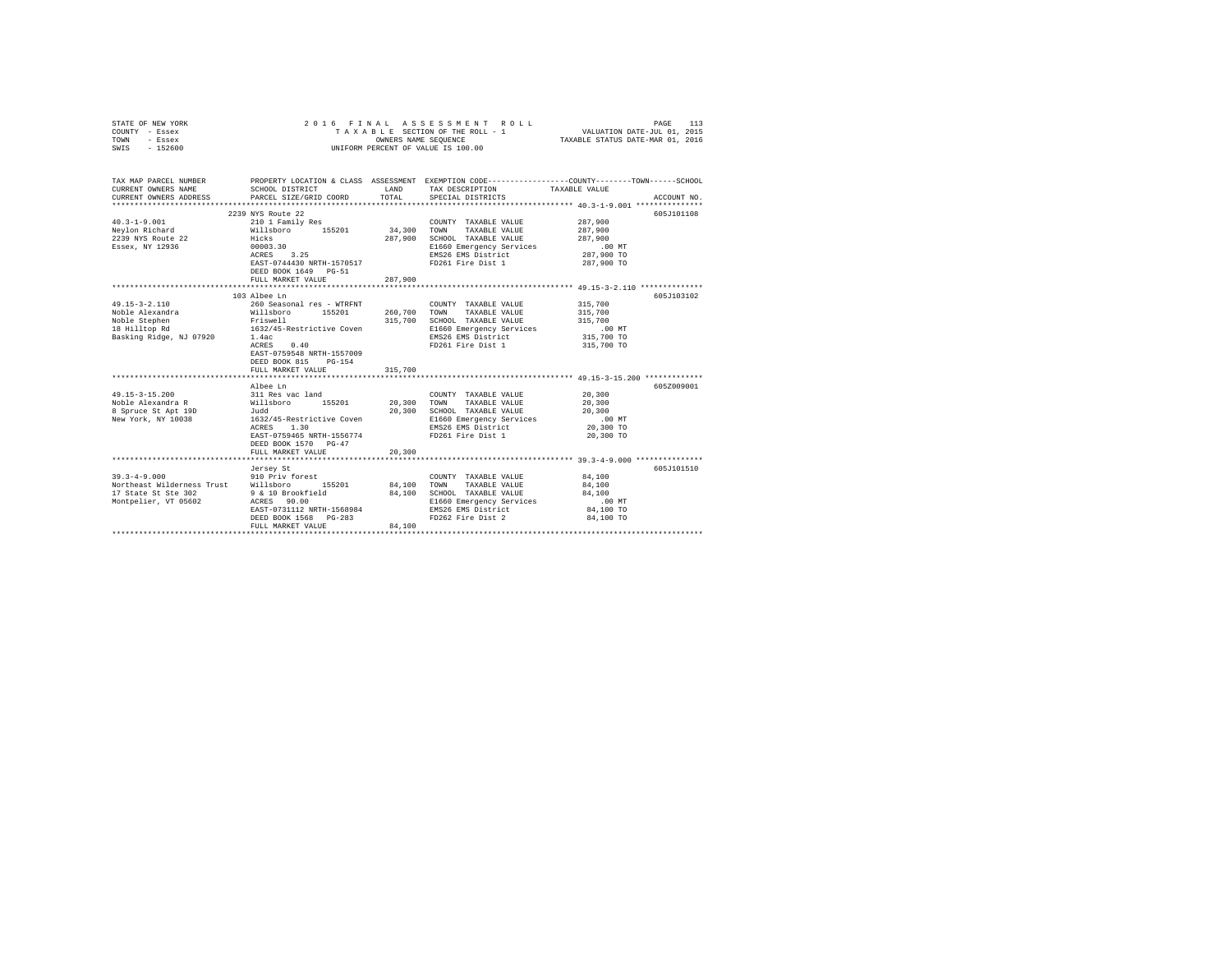| STATE OF NEW YORK | 2016 FINAL ASSESSMENT ROLL         | 114<br>PAGE                      |
|-------------------|------------------------------------|----------------------------------|
| COUNTY - Essex    | TAXABLE SECTION OF THE ROLL - 1    | VALUATION DATE-JUL 01, 2015      |
| TOWN<br>- Essex   | OWNERS NAME SEOUENCE               | TAXABLE STATUS DATE-MAR 01, 2016 |
| $-152600$<br>SWIS | UNIFORM PERCENT OF VALUE IS 100.00 |                                  |

| TAX MAP PARCEL NUMBER<br>CURRENT OWNERS NAME<br>CURRENT OWNERS ADDRESS                                                                                                        | SCHOOL DISTRICT<br>PARCEL SIZE/GRID COORD                                                                                                                                 | <b>T.AND</b><br>TOTAL. | PROPERTY LOCATION & CLASS ASSESSMENT EXEMPTION CODE---------------COUNTY-------TOWN-----SCHOOL<br>TAX DESCRIPTION TAXABLE VALUE<br>SPECIAL DISTRICTS |                                                                    | ACCOUNT NO. |
|-------------------------------------------------------------------------------------------------------------------------------------------------------------------------------|---------------------------------------------------------------------------------------------------------------------------------------------------------------------------|------------------------|------------------------------------------------------------------------------------------------------------------------------------------------------|--------------------------------------------------------------------|-------------|
| $48.1 - 1 - 11.000$<br>Northeast Wilderness Trust Westport<br>17 State St Ste 302<br>Montpelier, VT 05602<br>PRIOR OWNER ON 3/01/2016 EAST-0727812 NRTH-1566760<br>Goff Norma | Mason Rd<br>910 Priv forest<br>155001 14,700 TOWN<br>13 Brookfield<br>25.0 Acres<br>ACRES 27.30<br>DEED BOOK 1836    PG-304<br>FULL MARKET VALUE                          | 14,700<br>14,700       | COUNTY TAXABLE VALUE<br>TAXABLE VALUE<br>SCHOOL TAXABLE VALUE<br>E1660 Emergency Services<br>EMS26 EMS District<br>FD262 Fire Dist 2                 | 14,700<br>14,700<br>14,700<br>$.00$ MT<br>14,700 TO<br>14,700 TO   | 605J101106  |
| $48.1 - 1 - 18.100$                                                                                                                                                           | Revnolds Rd<br>910 Priv forest                                                                                                                                            |                        | COUNTY TAXABLE VALUE                                                                                                                                 | 50,800                                                             | 605-7102305 |
| Northeast Wilderness Trust Westport 155001 50,800<br>17 State St Ste 302<br>Montpelier, VT 05602                                                                              | 14 15 Brookfield<br>ACRES 70.00<br>EAST-0730704 NRTH-1567203<br>DEED BOOK 1639 PG-121                                                                                     | 50,800                 | TOWN TAXABLE VALUE<br>SCHOOL TAXABLE VALUE<br>E1660 Emergency Services<br>EMS26 EMS District<br>FD262 Fire Dist 2 50,800 TO                          | 50,800<br>50,800<br>$.00$ MT<br>50,800 TO                          |             |
|                                                                                                                                                                               | FULL MARKET VALUE                                                                                                                                                         | 50,800                 |                                                                                                                                                      |                                                                    |             |
| $48.1 - 1 - 18.200$<br>Northeast Wilderness Trust Westport 155001 11,400 TOWN<br>17 State St Ste 302<br>Montpelier, VT 05602                                                  | 719 Brookfield Rd<br>270 Mfg housing<br>14 & 15 Brookfield<br>2016 BAR Decision<br>ACRES 11.40<br>EAST-0731626 NRTH-1568192<br>DEED BOOK 1639 PG-121<br>FULL MARKET VALUE | 11,400<br>11,400       | COUNTY TAXABLE VALUE<br>TAXABLE VALUE<br>SCHOOL TAXABLE VALUE<br>E1660 Emergency Services<br>EMS26 EMS District<br>FD262 Fire Dist 2                 | 11,400<br>11,400<br>11,400<br>$.00$ MT<br>11,400 TO<br>11,400 TO   | 605Z001002  |
|                                                                                                                                                                               | 682 Brookfield Rd                                                                                                                                                         |                        |                                                                                                                                                      |                                                                    | 605J101007  |
| $48.2 - 1 - 2.100$<br>Northeast Wilderness Trust Westport<br>17 State St Ste 302<br>Montpelier, VT 05602                                                                      | 910 Priv forest<br>155001<br>15 Brookfield<br>1486/82 Boundary Line<br>Agreement 97.9AC<br>ACRES 202.66<br>EAST-0733952 NRTH-1567684<br>DEED BOOK 1488 PG-305             | 199,100<br>205,800     | COUNTY TAXABLE VALUE<br>TOWN<br>TAXABLE VALUE<br>SCHOOL TAXABLE VALUE<br>E1660 Emergency Services<br>EMS26 EMS District<br>FD262 Fire Dist 2         | 205,800<br>205,800<br>205,800<br>.00MT<br>205,800 TO<br>205,800 TO |             |
|                                                                                                                                                                               | FULL MARKET VALUE                                                                                                                                                         | 205,800                |                                                                                                                                                      |                                                                    |             |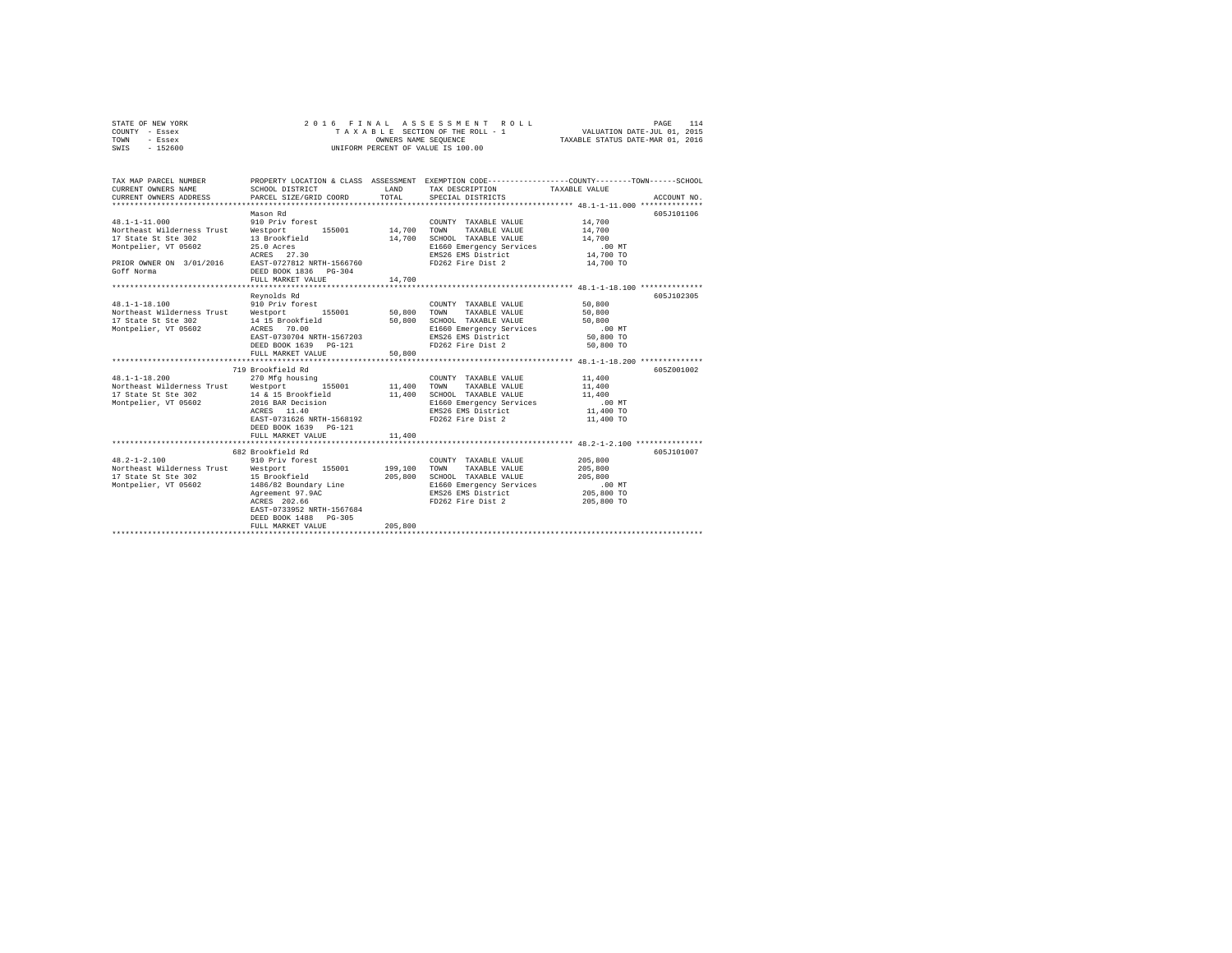| STATE OF NEW YORK | 2016 FINAL ASSESSMENT ROLL         | 115<br>PAGE                      |
|-------------------|------------------------------------|----------------------------------|
| COUNTY - Essex    | TAXABLE SECTION OF THE ROLL - 1    | VALUATION DATE-JUL 01, 2015      |
| TOWN<br>- Essex   | OWNERS NAME SEOUENCE               | TAXABLE STATUS DATE-MAR 01, 2016 |
| $-152600$<br>SWIS | UNIFORM PERCENT OF VALUE IS 100.00 |                                  |

| TAX MAP PARCEL NUMBER<br>CURRENT OWNERS NAME<br>CURRENT OWNERS ADDRESS | SCHOOL DISTRICT<br>PARCEL SIZE/GRID COORD                                                                                                              | TOTAL   | LAND TAX DESCRIPTION<br>SPECIAL DISTRICTS                                                                                                                                                         | PROPERTY LOCATION & CLASS ASSESSMENT EXEMPTION CODE----------------COUNTY-------TOWN------SCHOOL<br>TAXABLE VALUE<br>ACCOUNT NO. |
|------------------------------------------------------------------------|--------------------------------------------------------------------------------------------------------------------------------------------------------|---------|---------------------------------------------------------------------------------------------------------------------------------------------------------------------------------------------------|----------------------------------------------------------------------------------------------------------------------------------|
|                                                                        |                                                                                                                                                        |         |                                                                                                                                                                                                   |                                                                                                                                  |
| 17 State St #302 15 Brookfield                                         | 656 Brookfield Rd                                                                                                                                      |         | COUNTY TAXABLE VALUE<br>2,800 SCHOOL TAXABLE VALUE                                                                                                                                                | 605J103408<br>2,800<br>2,800<br>2,800                                                                                            |
|                                                                        | Montpelier, VT 05602 1486/82 Boundary Line<br>Agreement 2AC<br>ACRES<br>2.80<br>EAST-0732418 NRTH-1566408<br>DEED BOOK 1769 PG-94<br>FULL MARKET VALUE | 2,800   | E1660 Emergency Services 6.00 MT<br>EMS26 EMS District 2,800 TO<br>FD262 Fire Dist 2                                                                                                              | 2,800 TO                                                                                                                         |
|                                                                        |                                                                                                                                                        |         |                                                                                                                                                                                                   |                                                                                                                                  |
|                                                                        | 1996 Lake Shore Rd                                                                                                                                     |         |                                                                                                                                                                                                   | 605J101513                                                                                                                       |
|                                                                        |                                                                                                                                                        |         | 946,100 SCHOOL TAXABLE VALUE 946,100                                                                                                                                                              | 946,100<br>946,100                                                                                                               |
|                                                                        | 00004.50<br>ACRES 3.65<br>EAST-0758332 NRTH-1564445                                                                                                    |         | E1660 Emergency Services .00 MT<br>EMS26 EMS District 946,100 TO<br>FD261 Fire Dist 1<br>LT261 Essex light                                                                                        | 946,100 TO<br>946,100 TO                                                                                                         |
|                                                                        | DEED BOOK 1738 PG-160<br>FULL MARKET VALUE                                                                                                             | 946,100 |                                                                                                                                                                                                   |                                                                                                                                  |
|                                                                        |                                                                                                                                                        |         |                                                                                                                                                                                                   | 605J100305                                                                                                                       |
| $40.73 - 3 - 14.000$                                                   | 7 Beggs Point St<br>210 1 Family Res                                                                                                                   |         | COUNTY TAXABLE VALUE<br>232,000 SCHOOL TAXABLE VALUE<br>EAsement E1660 Emergency Services<br>0.40 BANKCORE EMS26 EMS District<br>E1660 Emergency Services .00 MT<br>EMS26 EMS District 232,000 TO | 232,000<br>232,000<br>232,000 TO<br>232,000 TO                                                                                   |
|                                                                        |                                                                                                                                                        |         | FULL MARKET VALUE 232,000 SB260 Eessex Sewer Bond 232,000 TO C<br>SD260 Essex Sewer Dist<br>WD260 Essex water                                                                                     | 232,000 TO<br>232,000 TO C                                                                                                       |
|                                                                        |                                                                                                                                                        |         |                                                                                                                                                                                                   |                                                                                                                                  |
|                                                                        | 2317 NYS Route 22                                                                                                                                      |         |                                                                                                                                                                                                   | 605Z005003                                                                                                                       |
| $40.3 - 1 - 7.200$                                                     |                                                                                                                                                        |         | COUNTY TAXABLE VALUE 25,900                                                                                                                                                                       |                                                                                                                                  |
| Oliver Rhonda                                                          |                                                                                                                                                        |         |                                                                                                                                                                                                   | 25,900                                                                                                                           |
| 73 Mountain View Dr. Hicks Hicks                                       |                                                                                                                                                        |         | 25,900 SCHOOL TAXABLE VALUE                                                                                                                                                                       | 25,900                                                                                                                           |
|                                                                        | villsboro, NY 12996<br>EAST-0746425 NRTH-1570667<br>FULL MARKET VALUE                                                                                  |         | E1660 Emergency Services<br>EMS26 EMS District<br>25,900 FD261 Fire Dist 1                                                                                                                        | .00MT<br>25,900 TO<br>25,900 TO                                                                                                  |
|                                                                        |                                                                                                                                                        |         |                                                                                                                                                                                                   |                                                                                                                                  |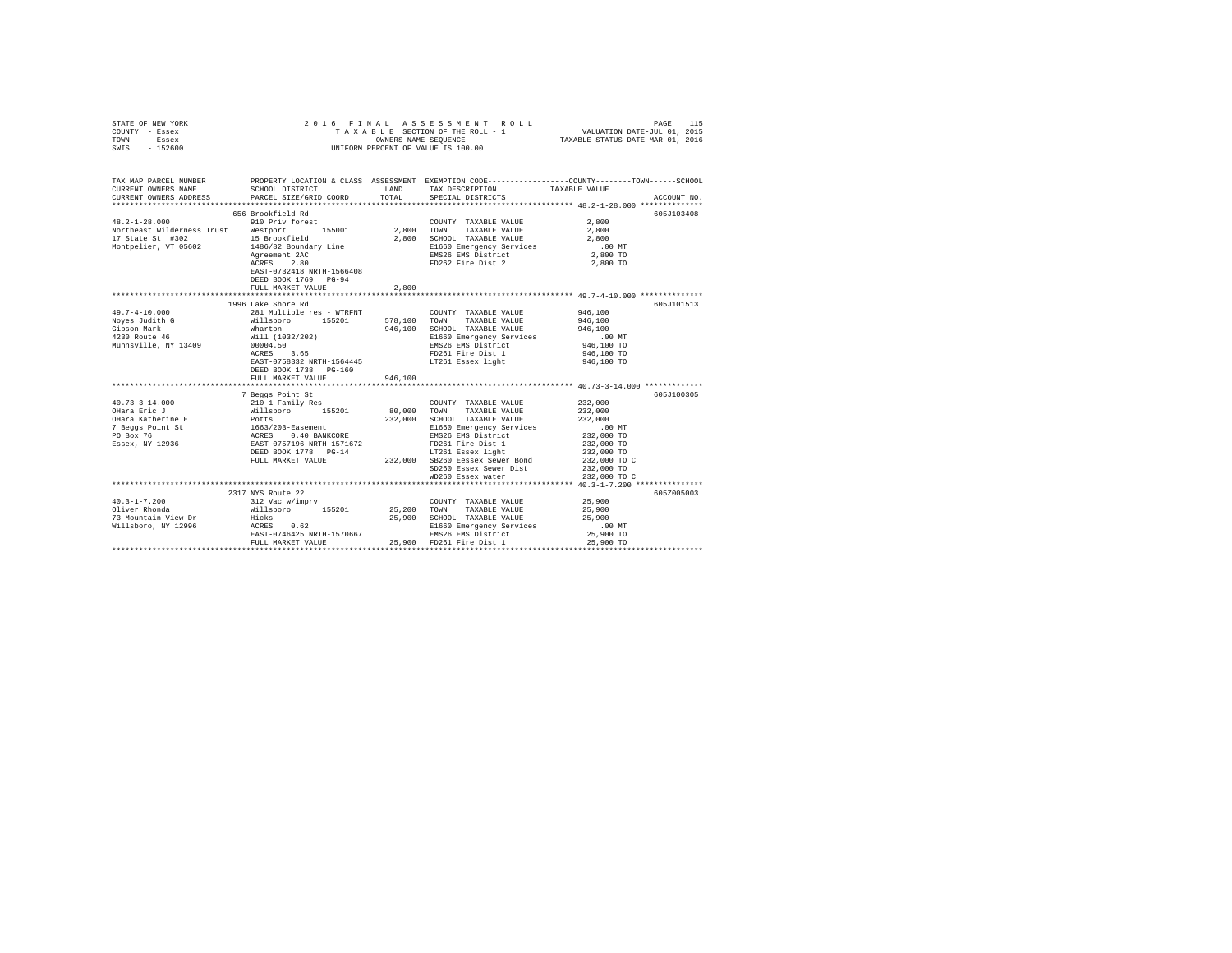|                                                         |                                                     | TAX DESCRIPTION TAXABLE VALUE<br>SPECIAL DISTRICTS                                                                                          | ACCOUNT NO.                                                                                                                                                                                                                                                                                                                                                                                                                                                                                                                                                                                                                                                                                                                                                                                                                                                                                                                                                                                                                                                                                                                                                                                                                                                                                                                                                                                                                       |
|---------------------------------------------------------|-----------------------------------------------------|---------------------------------------------------------------------------------------------------------------------------------------------|-----------------------------------------------------------------------------------------------------------------------------------------------------------------------------------------------------------------------------------------------------------------------------------------------------------------------------------------------------------------------------------------------------------------------------------------------------------------------------------------------------------------------------------------------------------------------------------------------------------------------------------------------------------------------------------------------------------------------------------------------------------------------------------------------------------------------------------------------------------------------------------------------------------------------------------------------------------------------------------------------------------------------------------------------------------------------------------------------------------------------------------------------------------------------------------------------------------------------------------------------------------------------------------------------------------------------------------------------------------------------------------------------------------------------------------|
|                                                         |                                                     |                                                                                                                                             |                                                                                                                                                                                                                                                                                                                                                                                                                                                                                                                                                                                                                                                                                                                                                                                                                                                                                                                                                                                                                                                                                                                                                                                                                                                                                                                                                                                                                                   |
|                                                         |                                                     |                                                                                                                                             | 605J104504                                                                                                                                                                                                                                                                                                                                                                                                                                                                                                                                                                                                                                                                                                                                                                                                                                                                                                                                                                                                                                                                                                                                                                                                                                                                                                                                                                                                                        |
|                                                         |                                                     |                                                                                                                                             |                                                                                                                                                                                                                                                                                                                                                                                                                                                                                                                                                                                                                                                                                                                                                                                                                                                                                                                                                                                                                                                                                                                                                                                                                                                                                                                                                                                                                                   |
|                                                         |                                                     | WD260 Essex water                                                                                                                           | 238,400 TO C                                                                                                                                                                                                                                                                                                                                                                                                                                                                                                                                                                                                                                                                                                                                                                                                                                                                                                                                                                                                                                                                                                                                                                                                                                                                                                                                                                                                                      |
|                                                         |                                                     |                                                                                                                                             | 605J189005                                                                                                                                                                                                                                                                                                                                                                                                                                                                                                                                                                                                                                                                                                                                                                                                                                                                                                                                                                                                                                                                                                                                                                                                                                                                                                                                                                                                                        |
|                                                         |                                                     | COUNTY TAXABLE VALUE 68,300                                                                                                                 | 68,300<br>68,300<br>.00 MT<br>68,300 TO<br>68,300 TO                                                                                                                                                                                                                                                                                                                                                                                                                                                                                                                                                                                                                                                                                                                                                                                                                                                                                                                                                                                                                                                                                                                                                                                                                                                                                                                                                                              |
|                                                         |                                                     |                                                                                                                                             |                                                                                                                                                                                                                                                                                                                                                                                                                                                                                                                                                                                                                                                                                                                                                                                                                                                                                                                                                                                                                                                                                                                                                                                                                                                                                                                                                                                                                                   |
| 2217 Jersey St<br>240 Rural res<br>DEED BOOK 1783 PG-48 |                                                     | COUNTY TAXABLE VALUE<br>SCHOOL TAXABLE VALUE<br>E1660 Emergency Services<br>FD262 Fire Dist 2                                               | 605J199001<br>147,500<br>147,500<br>147.500<br>00 MT.<br>147,500 TO<br>147,500 TO                                                                                                                                                                                                                                                                                                                                                                                                                                                                                                                                                                                                                                                                                                                                                                                                                                                                                                                                                                                                                                                                                                                                                                                                                                                                                                                                                 |
|                                                         |                                                     |                                                                                                                                             |                                                                                                                                                                                                                                                                                                                                                                                                                                                                                                                                                                                                                                                                                                                                                                                                                                                                                                                                                                                                                                                                                                                                                                                                                                                                                                                                                                                                                                   |
|                                                         |                                                     |                                                                                                                                             | 605J100301<br>257,700 TO C<br>257,700 TO C                                                                                                                                                                                                                                                                                                                                                                                                                                                                                                                                                                                                                                                                                                                                                                                                                                                                                                                                                                                                                                                                                                                                                                                                                                                                                                                                                                                        |
|                                                         | 2732 NYS Route 22<br>Jersey St<br>FULL MARKET VALUE | FULL MARKET VALUE 68,300<br>91.1350 Broadway Ste 201<br>1350 Broadway Ste 201<br>New York, NY 10018<br>RAST-0739869 NRTH-1571900<br>147.500 | 2016 FINAL ASSESSMENT F<br>TAXABLE SECTION OF THE ROLL - 1<br>UNIFORM PERCENT OF VALUE IS 100.00<br>TAX MAP PARCEL NUMBER PROPERTY LOCATION & CLASS ASSESSMENT EXEMPTION CODE---------------COUNTY-------TOWN------SCHOOL<br>SCHOOL DISTRICT LAND<br>CURRENT OWNERS ADDRESS PARCEL SIZE/GRID COORD TOTAL<br>$\begin{array}{lllllll} 39.4\mbox{--}1-5.210 & 910\mbox{ Priy forest} & 68,300\mbox{ TOWTY} & \texttt{TAXABLE VALUE} \\ \texttt{Open Space Inst Land Trust Inc Willsboro} & 155201 & 68,300\mbox{ TOWN} & \texttt{TAXABLE VALUE} \end{array}$<br>- 2001 SUGGIOUS TAXABLE VALUE<br>1350 Broadway Ste 2011<br>2018 - Hicks Patent<br>2019 - Hicks Patent<br>2021 - Hicks Patent<br>2022 - Electromagnet CAST -0739499<br>2022 - ENS26 EMS District<br>2022 - ENS26 EMS District<br>2023 - ENS26 E<br>Open Space Inst Land Trust Inc Willsboro 155201 83,700 TOWN TAXABLE VALUE<br>147.500<br>E1660 Emergency Services<br>EMS26 EMS District<br>$\begin{tabular}{l c c c c c} \multicolumn{4}{c}{\textbf{1}} & \multicolumn{4}{c}{256\text{ Lake} Street Red} & \multicolumn{4}{c}{\textbf{1}} & \multicolumn{4}{c}{\textbf{2}} & \multicolumn{4}{c}{\textbf{2}} & \multicolumn{4}{c}{\textbf{2}} & \multicolumn{4}{c}{\textbf{2}} & \multicolumn{4}{c}{\textbf{2}} & \multicolumn{4}{c}{\textbf{2}} & \multicolumn{4}{c}{\textbf{2}} & \multicolumn{4}{c}{\textbf{2}} & \multicolumn{4}{c}{\textbf{2}} & \multicolumn{$ |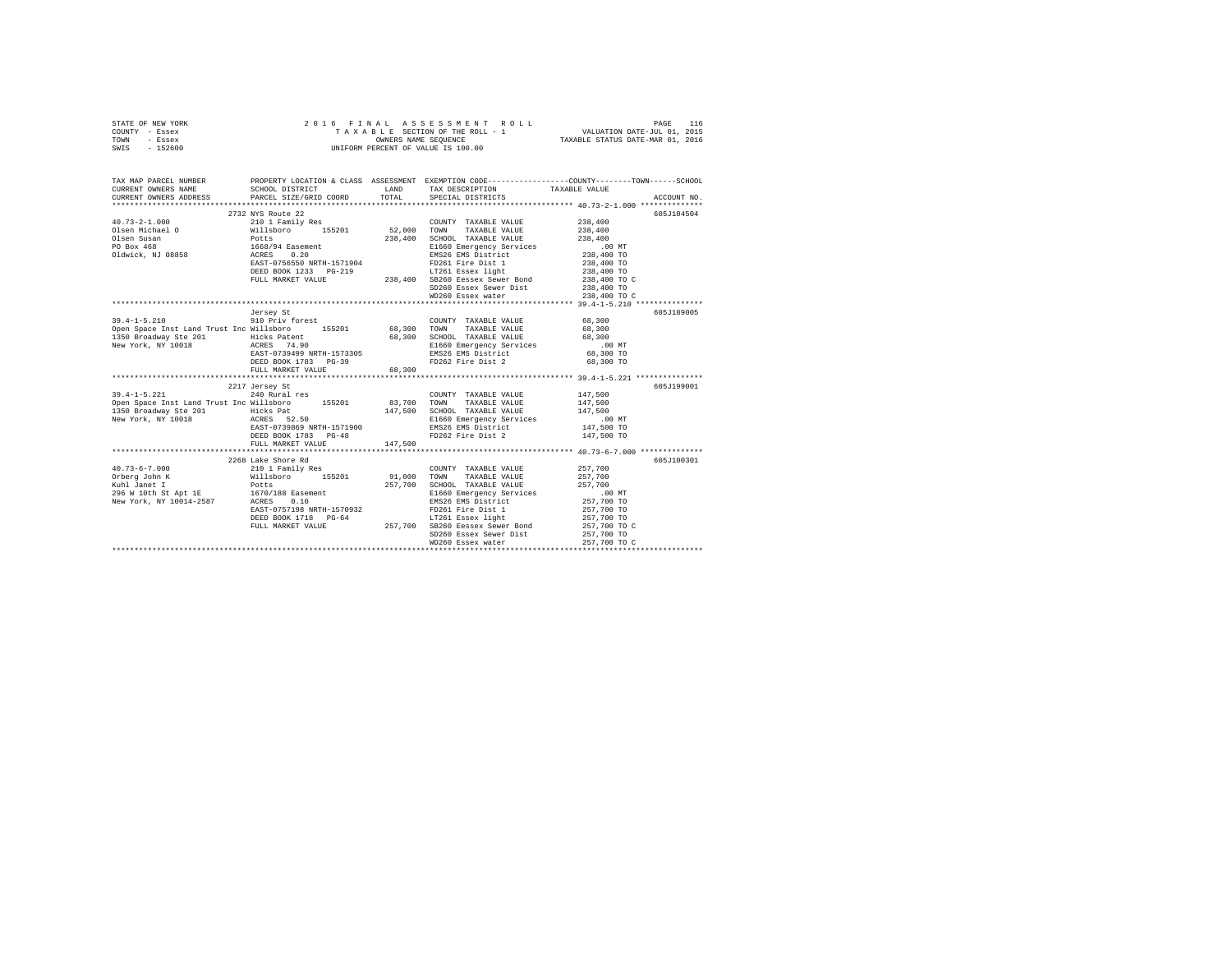|      | STATE OF NEW YORK |  | 2016 FINAL ASSESSMENT ROLL         | PAGE                             |
|------|-------------------|--|------------------------------------|----------------------------------|
|      | COUNTY - Essex    |  | TAXABLE SECTION OF THE ROLL - 1    | VALUATION DATE-JUL 01, 2015      |
| TOWN | - Essex           |  | OWNERS NAME SEOUENCE               | TAXABLE STATUS DATE-MAR 01, 2016 |
| SWIS | - 152600          |  | UNIFORM PERCENT OF VALUE IS 100.00 |                                  |

| TAX MAP PARCEL NUMBER<br>CURRENT OWNERS NAME<br>CURRENT OWNERS ADDRESS                                    | SCHOOL DISTRICT<br>PARCEL SIZE/GRID COORD                                                                                                                                                                                                                                     | LAND<br>TOTAL                   | TAX DESCRIPTION<br>SPECIAL DISTRICTS                                                                                                                                                                 | PROPERTY LOCATION & CLASS ASSESSMENT EXEMPTION CODE---------------COUNTY-------TOWN-----SCHOOL<br>TAXABLE VALUE<br>ACCOUNT NO. |
|-----------------------------------------------------------------------------------------------------------|-------------------------------------------------------------------------------------------------------------------------------------------------------------------------------------------------------------------------------------------------------------------------------|---------------------------------|------------------------------------------------------------------------------------------------------------------------------------------------------------------------------------------------------|--------------------------------------------------------------------------------------------------------------------------------|
| *********************                                                                                     |                                                                                                                                                                                                                                                                               |                                 |                                                                                                                                                                                                      |                                                                                                                                |
| $49.15 - 1 - 8.100$<br>Owl Investments LLC<br>c/o Anne E Smith<br>6 Buena Vis<br>Asheville, NC 28803-2902 | 1789 Lake Shore Rd<br>281 Multiple res - WTRFNT<br>Willsboro 155201<br>Wharton<br>ACRES 3.70<br>EAST-0757442 NRTH-1559239<br>DEED BOOK 1561 PG-62<br>FULL MARKET VALUE                                                                                                        | 515,800 TOWN<br>727,500         | COUNTY TAXABLE VALUE<br>TAXABLE VALUE<br>727,500 SCHOOL TAXABLE VALUE<br>E1660 Emergency Services<br>EMS26 EMS District<br>FD261 Fire Dist 1                                                         | 605J102205<br>727,500<br>727,500<br>727,500<br>$.00$ MT<br>727,500 TO<br>727,500 TO                                            |
|                                                                                                           | 67 Wildacres Way                                                                                                                                                                                                                                                              |                                 |                                                                                                                                                                                                      | 605J103111                                                                                                                     |
| $49.7 - 1 - 3.000$<br>Palen Frederick P Jr<br>Palen Cynthia B<br>805 Pulaski Dr<br>Landsdale, PA 19446    | 260 Seasonal res<br>Willsboro 155201<br>Wharton<br>1510/126 Boundary Line<br>Agreement<br>Agreement<br>ACRES 3.28<br>EAST-0757083 NRTH-1564310<br>DEED BOOK 891 PG-056                                                                                                        |                                 | COUNTY TAXABLE VALUE<br>156,800 TOWN TAXABLE VALUE<br>309,700 SCHOOL TAXABLE VALUE<br>E1660 Emergency Services<br>EMS26 EMS District<br>FD261 Fire Dist 1                                            | 309,700<br>309,700<br>309,700<br>$.00$ MT<br>309,700 TO<br>309,700 TO                                                          |
|                                                                                                           | FULL MARKET VALUE                                                                                                                                                                                                                                                             | 309,700<br>*************        |                                                                                                                                                                                                      | ********************************* 49.11-1-1.000 **************                                                                 |
| 49.11-1-1.000<br>Palen Fredrick P Jr<br>Palen Cynthia B<br>805 Pulaski Dr<br>Lansdale, PA 19446           | 23 Tuttle Way<br>260 Seasonal res<br>Willsboro 155201<br>Willsboro 155201<br>ACRES 0.50<br>EAST-0756401 NRTH-1563775<br>DEED BOOK 1150 PG-331<br>FULL MARKET VALUE                                                                                                            | 127,800 TOWN<br>192,500         | COUNTY TAXABLE VALUE<br>TAXABLE VALUE<br>192,500 SCHOOL TAXABLE VALUE<br>E1660 Emergency Services<br>EMS26 EMS District<br>FD261 Fire Dist 1                                                         | 605J103110<br>192,500<br>192,500<br>192,500<br>$.00$ MT<br>192,500 TO<br>192,500 TO                                            |
|                                                                                                           |                                                                                                                                                                                                                                                                               |                                 |                                                                                                                                                                                                      |                                                                                                                                |
| $48.2 - 1 - 29.000$<br>Palmateer Barbara M<br>656 S Ohioville Rd<br>Clintondale, NY 12515                 | 351 Cook Rd<br>260 Seasonal res<br>Willsboro<br>155201<br>Wharton<br>ACRES 53.59<br>EAST-0741653 NRTH-1561141<br>DEED BOOK 1311 PG-288<br>FULL MARKET VALUE                                                                                                                   |                                 | COUNTY TAXABLE VALUE<br>68,900 TOWN TAXABLE VALUE<br>98,300 SCHOOL TAXABLE VALUE<br>E1660 Emergency Services<br>EMS26 EMS District<br>FD262 Fire Dist 2<br>98,300 LT262 Whallonsburg light 98,300 TO | 605J181002<br>98,300<br>98,300<br>98,300<br>.00 MT<br>98,300 TO<br>98,300 TO                                                   |
|                                                                                                           | 64 Daniels Rd                                                                                                                                                                                                                                                                 |                                 |                                                                                                                                                                                                      | 605J181005                                                                                                                     |
| $48.1 - 1 - 8.221$                                                                                        | 240 Rural res<br>Palmateer Donald Westport 155001<br>Palmateer Barbara 18 B Brookfield<br>Folio Socioloville Road 1794/76 Life Estate To<br>Clintondale, NY 12515 Jessie L Palmateer<br>ACRES 10.00<br>EAST-0727575 NRTH-1563694<br>DEED BOOK 1794 PG-76<br>FULL MARKET VALUE | 42,300 TOWN<br>80,200<br>80,200 | COUNTY TAXABLE VALUE<br>TAXABLE VALUE<br>SCHOOL TAXABLE VALUE<br>E1660 Emergency Services<br>EMS26 EMS District<br>FD262 Fire Dist 2                                                                 | 80,200<br>80,200<br>80,200<br>$.00$ MT<br>80,200 TO<br>80,200 TO                                                               |
|                                                                                                           |                                                                                                                                                                                                                                                                               |                                 |                                                                                                                                                                                                      |                                                                                                                                |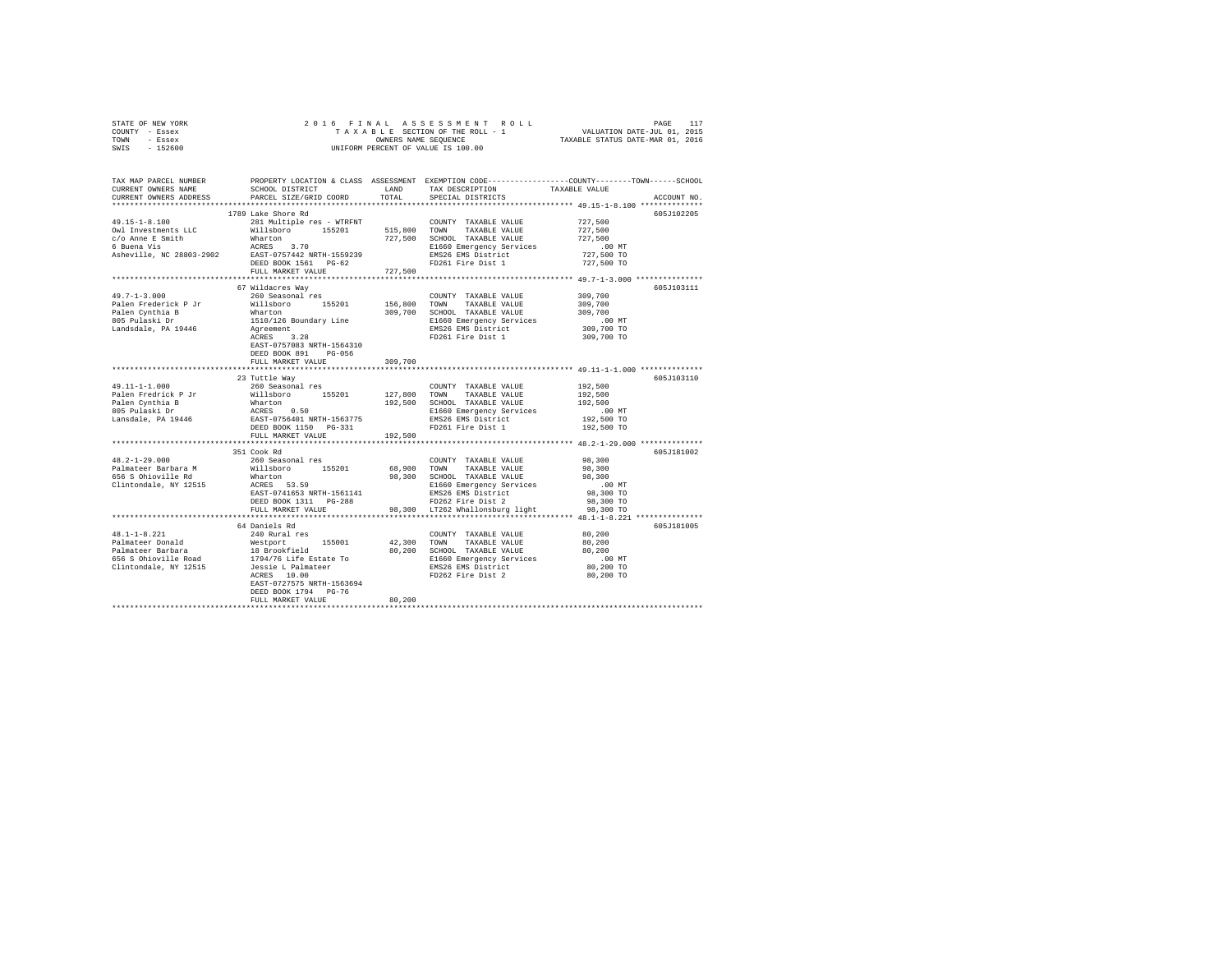| STATE OF NEW YORK | 2016 FINAL ASSESSMENT ROLL         | 118<br>PAGE                      |
|-------------------|------------------------------------|----------------------------------|
| COUNTY - Essex    | TAXABLE SECTION OF THE ROLL - 1    | VALUATION DATE-JUL 01, 2015      |
| TOWN<br>- Essex   | OWNERS NAME SEOUENCE               | TAXABLE STATUS DATE-MAR 01, 2016 |
| $-152600$<br>SWIS | UNIFORM PERCENT OF VALUE IS 100.00 |                                  |

| TAX MAP PARCEL NUMBER<br>CURRENT OWNERS NAME<br>CURRENT OWNERS ADDRESS                                                                                                                                                        | SCHOOL DISTRICT<br>PARCEL SIZE/GRID COORD                                        | LAND<br>TOTAL | TAX DESCRIPTION<br>SPECIAL DISTRICTS                                                                                                                                                    | PROPERTY LOCATION & CLASS ASSESSMENT EXEMPTION CODE----------------COUNTY-------TOWN------SCHOOL<br>TAXABLE VALUE<br>ACCOUNT NO. |
|-------------------------------------------------------------------------------------------------------------------------------------------------------------------------------------------------------------------------------|----------------------------------------------------------------------------------|---------------|-----------------------------------------------------------------------------------------------------------------------------------------------------------------------------------------|----------------------------------------------------------------------------------------------------------------------------------|
|                                                                                                                                                                                                                               | ***************************                                                      |               |                                                                                                                                                                                         |                                                                                                                                  |
|                                                                                                                                                                                                                               | Angier Hill Rd                                                                   |               |                                                                                                                                                                                         | 605J103112                                                                                                                       |
| $57.2 - 6 - 1.000$                                                                                                                                                                                                            | 314 Rural vac<10                                                                 |               | COUNTY TAXABLE VALUE                                                                                                                                                                    | 3,000                                                                                                                            |
| Palmer Margaret F Millsboro 155201 3,000 TOWN<br>Palmer Margaret F Millsboro 155201 3,000 TOWN<br>1099 Sunset Dr 3,000 SCHOO                                                                                                  |                                                                                  |               | TAXABLE VALUE 3,000                                                                                                                                                                     |                                                                                                                                  |
|                                                                                                                                                                                                                               |                                                                                  |               | 3,000 SCHOOL TAXABLE VALUE                                                                                                                                                              | 3,000                                                                                                                            |
| = 1.11 sboro, NY 12996<br>Willsboro, NY 12996<br>EAST-0743125 NRTH-1551311                                                                                                                                                    |                                                                                  |               |                                                                                                                                                                                         |                                                                                                                                  |
|                                                                                                                                                                                                                               |                                                                                  |               |                                                                                                                                                                                         |                                                                                                                                  |
|                                                                                                                                                                                                                               | DEED BOOK 1583 PG-213                                                            |               | Examples and the matter of the matter of the FR (100 MT)<br>FR (200 MT) FR (200 MT)<br>FR (200 MT) FR (200 MT)<br>TR262 Fire Dist 2 (300 MT)<br>3,000 TR262 Whallonsburg light 3,000 TO |                                                                                                                                  |
|                                                                                                                                                                                                                               | FULL MARKET VALUE                                                                |               |                                                                                                                                                                                         |                                                                                                                                  |
|                                                                                                                                                                                                                               |                                                                                  |               |                                                                                                                                                                                         |                                                                                                                                  |
|                                                                                                                                                                                                                               | 51 Daniels Rd                                                                    |               |                                                                                                                                                                                         | 605-7104508                                                                                                                      |
| $48.1 - 1 - 27.000$                                                                                                                                                                                                           |                                                                                  |               |                                                                                                                                                                                         | 59,600                                                                                                                           |
| Palmer Mary C                                                                                                                                                                                                                 |                                                                                  |               |                                                                                                                                                                                         | 59,600                                                                                                                           |
| PO Box 165<br>Westport, NY 12993                                                                                                                                                                                              |                                                                                  |               |                                                                                                                                                                                         | 59,600                                                                                                                           |
|                                                                                                                                                                                                                               | ACKES 5.60<br>EAST-0727852 NRTH-1563117<br>DEED BOOK 1461 PG-115<br>FUIT MENT-11 |               |                                                                                                                                                                                         | .00 MT                                                                                                                           |
|                                                                                                                                                                                                                               |                                                                                  |               |                                                                                                                                                                                         | 59,600 TO                                                                                                                        |
|                                                                                                                                                                                                                               |                                                                                  |               | FD262 Fire Dist 2                                                                                                                                                                       | 59,600 TO                                                                                                                        |
|                                                                                                                                                                                                                               | FULL MARKET VALUE                                                                | 59,600        |                                                                                                                                                                                         |                                                                                                                                  |
|                                                                                                                                                                                                                               |                                                                                  |               |                                                                                                                                                                                         |                                                                                                                                  |
|                                                                                                                                                                                                                               | 1603 NYS Route 22                                                                |               |                                                                                                                                                                                         | 605J103115                                                                                                                       |
|                                                                                                                                                                                                                               |                                                                                  |               | COUNTY TAXABLE VALUE                                                                                                                                                                    | 40,400                                                                                                                           |
|                                                                                                                                                                                                                               |                                                                                  |               | TAXABLE VALUE                                                                                                                                                                           | 40,400                                                                                                                           |
|                                                                                                                                                                                                                               |                                                                                  |               | SCHOOL TAXABLE VALUE                                                                                                                                                                    | 40,400                                                                                                                           |
|                                                                                                                                                                                                                               |                                                                                  |               | E1660 Emergency Services<br>EMS26 EMS District                                                                                                                                          | .00 MT                                                                                                                           |
|                                                                                                                                                                                                                               |                                                                                  |               |                                                                                                                                                                                         | 40,400 TO                                                                                                                        |
|                                                                                                                                                                                                                               | EAST-0743601 NRTH-1555639                                                        |               | FD262 Fire Dist 2                                                                                                                                                                       | 40,400 TO                                                                                                                        |
|                                                                                                                                                                                                                               | DEED BOOK 1278 PG-29                                                             |               | LT262 Whallonsburg light                                                                                                                                                                | 40,400 TO                                                                                                                        |
|                                                                                                                                                                                                                               | FULL MARKET VALUE                                                                | 40,400        |                                                                                                                                                                                         |                                                                                                                                  |
|                                                                                                                                                                                                                               |                                                                                  |               |                                                                                                                                                                                         |                                                                                                                                  |
|                                                                                                                                                                                                                               | Jersey St                                                                        |               |                                                                                                                                                                                         | 605J104401                                                                                                                       |
|                                                                                                                                                                                                                               |                                                                                  |               | COUNTY TAXABLE VALUE                                                                                                                                                                    | 33,500                                                                                                                           |
|                                                                                                                                                                                                                               |                                                                                  |               | 33,500 TOWN TAXABLE VALUE<br>33,500 SCHOOL TAXABLE VALUE                                                                                                                                | 33,500<br>33,500                                                                                                                 |
|                                                                                                                                                                                                                               |                                                                                  |               |                                                                                                                                                                                         | $.00$ MT                                                                                                                         |
|                                                                                                                                                                                                                               |                                                                                  |               | E1660 Emergency Services<br>EMS26 EMS District                                                                                                                                          | 33,500 TO                                                                                                                        |
|                                                                                                                                                                                                                               | DEED BOOK 1699 PG-313                                                            |               | FD262 Fire Dist 2                                                                                                                                                                       | 33,500 TO                                                                                                                        |
|                                                                                                                                                                                                                               | FULL MARKET VALUE                                                                | 33,500        |                                                                                                                                                                                         |                                                                                                                                  |
| ********************************                                                                                                                                                                                              |                                                                                  |               |                                                                                                                                                                                         |                                                                                                                                  |
|                                                                                                                                                                                                                               | 1913 Jersey St                                                                   |               |                                                                                                                                                                                         | 605J100902                                                                                                                       |
| $39.4 - 1 - 48.000$                                                                                                                                                                                                           |                                                                                  |               |                                                                                                                                                                                         | 46,200                                                                                                                           |
|                                                                                                                                                                                                                               | 240 Rural res                                                                    | 26,400        | COUNTY TAXABLE VALUE<br>TOWN<br>TAXABLE VALUE                                                                                                                                           | 46,200                                                                                                                           |
|                                                                                                                                                                                                                               |                                                                                  | 46,200        | SCHOOL TAXABLE VALUE                                                                                                                                                                    | 46,200                                                                                                                           |
| 1971 - 1976 - 1987 - 1988 - 1989 - 1989 - 1989 - 1989 - 1989 - 1989 - 1989 - 1989 - 1989 - 1989 - 1989 - 1989 - 1989 - 1989 - 1989 - 1989 - 1989 - 1989 - 1989 - 1989 - 1989 - 1989 - 1989 - 1989 - 1989 - 1989 - 1989 - 1989 |                                                                                  |               |                                                                                                                                                                                         | .00 MT                                                                                                                           |
|                                                                                                                                                                                                                               |                                                                                  |               | E1660 Emergency Services<br>EMS26 EMS District                                                                                                                                          | 46,200 TO                                                                                                                        |
|                                                                                                                                                                                                                               | DEED BOOK 1715 PG-86                                                             |               | FD262 Fire Dist 2                                                                                                                                                                       | 46,200 TO                                                                                                                        |
|                                                                                                                                                                                                                               | FULL MARKET VALUE                                                                | 46,200        |                                                                                                                                                                                         |                                                                                                                                  |
|                                                                                                                                                                                                                               |                                                                                  |               |                                                                                                                                                                                         |                                                                                                                                  |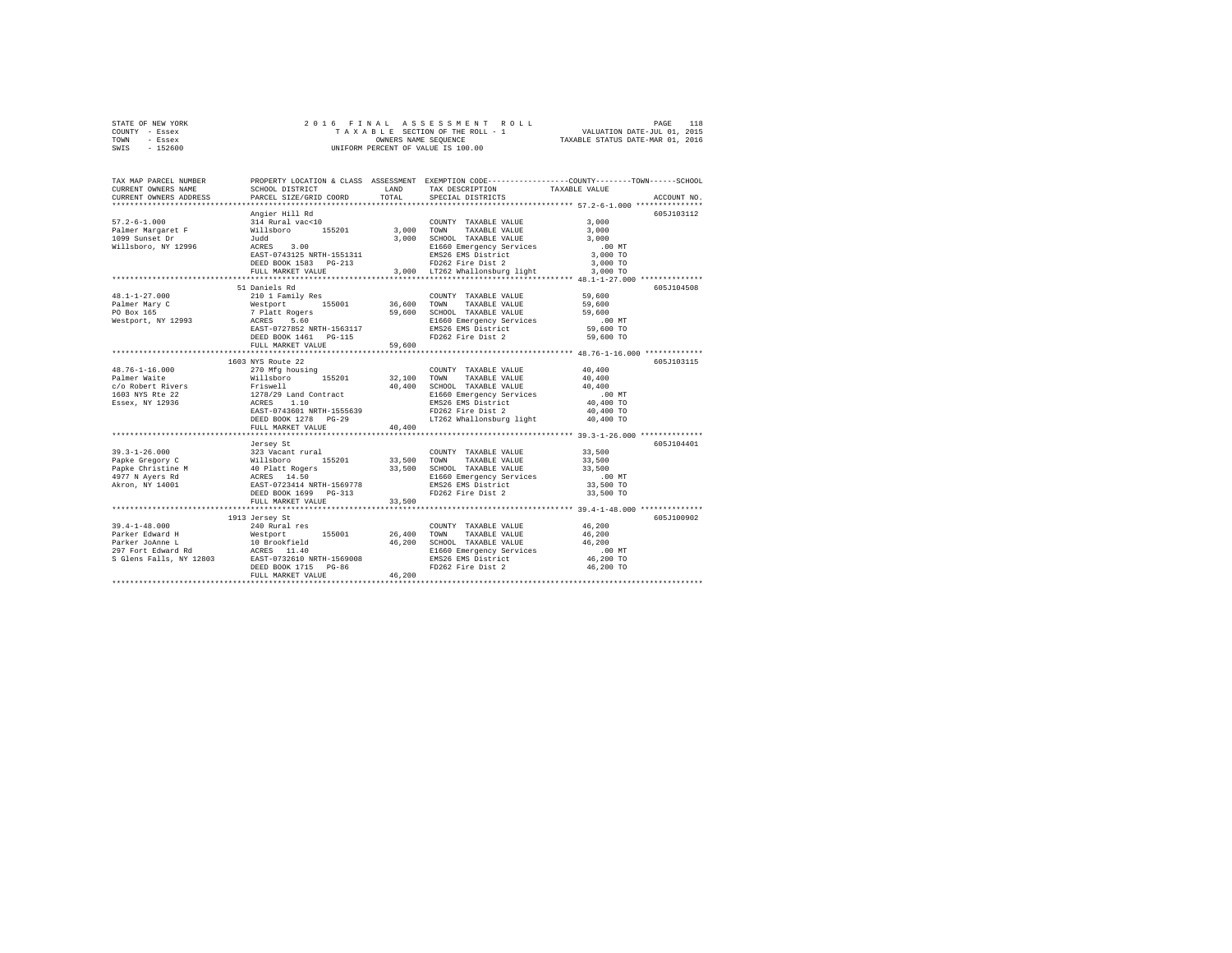|      | STATE OF NEW YORK |  |  | 2016 FINAL ASSESSMENT ROLL         | PAGE                             | 119 |
|------|-------------------|--|--|------------------------------------|----------------------------------|-----|
|      | COUNTY - Essex    |  |  | TAXABLE SECTION OF THE ROLL - 1    | VALUATION DATE-JUL 01, 2015      |     |
| TOWN | - Essex           |  |  | OWNERS NAME SEOUENCE               | TAXABLE STATUS DATE-MAR 01, 2016 |     |
| SWIS | $-152600$         |  |  | UNIFORM PERCENT OF VALUE IS 100.00 |                                  |     |

| TAX MAP PARCEL NUMBER PROPERTY LOCATION & CLASS ASSESSMENT EXEMPTION CODE---------------COUNTY-------TOWN------SCHOOL<br>$\texttt{CUREN} \texttt{T} \texttt{OWNERS} \texttt{NAME} \texttt{NAME} \texttt{SCHOOL} \texttt{DISTRIC} \texttt{I} \texttt{C} \texttt{I} \texttt{AND} \texttt{I} \texttt{PAX} \texttt{DESCRIPTION} \texttt{TAXABLE} \texttt{VALUE} \texttt{I} \texttt{0} \texttt{I} \texttt{0} \texttt{I} \texttt{0} \texttt{I} \texttt{0} \texttt{I} \texttt{1} \texttt{0} \texttt{I} \texttt{1} \texttt{0} \texttt{I} \texttt{1} \texttt{0} \texttt{I} \text$ |                                                                     |         |                                                                                                                    |             |             |
|--------------------------------------------------------------------------------------------------------------------------------------------------------------------------------------------------------------------------------------------------------------------------------------------------------------------------------------------------------------------------------------------------------------------------------------------------------------------------------------------------------------------------------------------------------------------------|---------------------------------------------------------------------|---------|--------------------------------------------------------------------------------------------------------------------|-------------|-------------|
| CURRENT OWNERS ADDRESS PARCEL SIZE/GRID COORD TOTAL SPECIAL DISTRICTS                                                                                                                                                                                                                                                                                                                                                                                                                                                                                                    |                                                                     |         |                                                                                                                    |             | ACCOUNT NO. |
|                                                                                                                                                                                                                                                                                                                                                                                                                                                                                                                                                                          |                                                                     |         |                                                                                                                    |             |             |
|                                                                                                                                                                                                                                                                                                                                                                                                                                                                                                                                                                          | 14 Rock Way                                                         |         |                                                                                                                    |             | 605J103207  |
| 49.11-1-14.000 260 Seasonal res                                                                                                                                                                                                                                                                                                                                                                                                                                                                                                                                          |                                                                     |         | COUNTY TAXABLE VALUE                                                                                               | 201,800     |             |
| Parsons Edward D Jr Trus Millsboro 155201 126.700 TOWN TAXABLE VALUE                                                                                                                                                                                                                                                                                                                                                                                                                                                                                                     |                                                                     |         |                                                                                                                    | 201,800     |             |
| 2951 E Weymouth St                                                                                                                                                                                                                                                                                                                                                                                                                                                                                                                                                       | St Wharton<br>ACRES 0.40                                            | 201,800 | SCHOOL TAXABLE VALUE                                                                                               | 201,800     |             |
| Tucson, AZ 85716                                                                                                                                                                                                                                                                                                                                                                                                                                                                                                                                                         |                                                                     |         |                                                                                                                    |             |             |
|                                                                                                                                                                                                                                                                                                                                                                                                                                                                                                                                                                          | EAST-0757538 NRTH-1563247                                           |         | E1660 Emergency Services<br>ENS26 EMS District<br>EMS26 EMS District<br>FD261 Fire Dist 1 201,800 TO<br>201,800 TO |             |             |
|                                                                                                                                                                                                                                                                                                                                                                                                                                                                                                                                                                          | DEED BOOK 917 PG-250<br>FULL MARKET VALUE 201,800 LT261 Essex light |         |                                                                                                                    |             |             |
|                                                                                                                                                                                                                                                                                                                                                                                                                                                                                                                                                                          |                                                                     |         |                                                                                                                    | 201,800 TO  |             |
|                                                                                                                                                                                                                                                                                                                                                                                                                                                                                                                                                                          |                                                                     |         |                                                                                                                    |             |             |
|                                                                                                                                                                                                                                                                                                                                                                                                                                                                                                                                                                          | School St                                                           |         |                                                                                                                    |             | 605Z013001  |
| $40.3 - 3 - 17.132$                                                                                                                                                                                                                                                                                                                                                                                                                                                                                                                                                      | 105 Vac farmland 105 C 41720 30,830 30,830                          |         |                                                                                                                    |             | 30,830      |
| Pataki George E Willsboro                                                                                                                                                                                                                                                                                                                                                                                                                                                                                                                                                |                                                                     |         | 155201 45.800 COUNTY TAXABLE VALUE 14.970                                                                          |             |             |
| Pataki Bulizabeth R (1995)<br>Pataki Elizabeth R (1996) Pataki Elizabeth R (1996) SCHOOL TAXABLE VALUE<br>1990 14, 2009 14, 2009 14, 2009 14, 2009 14, 2009 14, 2009 14, 2009 14, 2009 14, 2009 14, 2009 14, 2009 14, 20<br>1990 145,80                                                                                                                                                                                                                                                                                                                                  |                                                                     |         |                                                                                                                    |             |             |
|                                                                                                                                                                                                                                                                                                                                                                                                                                                                                                                                                                          |                                                                     |         |                                                                                                                    |             |             |
|                                                                                                                                                                                                                                                                                                                                                                                                                                                                                                                                                                          |                                                                     |         |                                                                                                                    |             |             |
|                                                                                                                                                                                                                                                                                                                                                                                                                                                                                                                                                                          |                                                                     |         |                                                                                                                    |             |             |
| MAY BE SUBJECT TO PAYMENT FULL MARKET VALUE                                                                                                                                                                                                                                                                                                                                                                                                                                                                                                                              |                                                                     |         | 45,800 FD261 Fire Dist 1 45,800 TO                                                                                 |             |             |
| UNDER AGDIST LAW TIL 2020                                                                                                                                                                                                                                                                                                                                                                                                                                                                                                                                                |                                                                     |         | LT261 Essex light 6 45,800 TO                                                                                      |             |             |
|                                                                                                                                                                                                                                                                                                                                                                                                                                                                                                                                                                          |                                                                     |         | WD260 Essex water 45,800 TO C                                                                                      |             |             |
|                                                                                                                                                                                                                                                                                                                                                                                                                                                                                                                                                                          |                                                                     |         |                                                                                                                    |             |             |
|                                                                                                                                                                                                                                                                                                                                                                                                                                                                                                                                                                          | Lake Shore Rd                                                       |         |                                                                                                                    |             | 605J101214  |
| $40.81 - 3 - 3.001$                                                                                                                                                                                                                                                                                                                                                                                                                                                                                                                                                      |                                                                     |         |                                                                                                                    |             |             |
| Pataki George E                                                                                                                                                                                                                                                                                                                                                                                                                                                                                                                                                          |                                                                     |         |                                                                                                                    |             |             |
| 1017 Rte 9D                                                                                                                                                                                                                                                                                                                                                                                                                                                                                                                                                              | Potts                                                               | 81,600  | SCHOOL TAXABLE VALUE                                                                                               | 81,600      |             |
| Garrison, NY 10524 ACRES                                                                                                                                                                                                                                                                                                                                                                                                                                                                                                                                                 | 0.20 BANK1STARSG                                                    |         | E1660 Emergency Services                                                                                           | $.00$ MT    |             |
|                                                                                                                                                                                                                                                                                                                                                                                                                                                                                                                                                                          | EAST-0757177 NRTH-1568197                                           |         | EMS26 EMS District 81,600 TO                                                                                       |             |             |
|                                                                                                                                                                                                                                                                                                                                                                                                                                                                                                                                                                          | DEED BOOK 1350 PG-47                                                |         | FD261 Fire Dist 1 81,600 TO                                                                                        |             |             |
|                                                                                                                                                                                                                                                                                                                                                                                                                                                                                                                                                                          | FULL MARKET VALUE                                                   | 81,600  | LT261 Essex light                                                                                                  | 81,600 TO   |             |
|                                                                                                                                                                                                                                                                                                                                                                                                                                                                                                                                                                          |                                                                     |         | WB261 Water B&I                                                                                                    | 81,600 TO C |             |
|                                                                                                                                                                                                                                                                                                                                                                                                                                                                                                                                                                          |                                                                     |         |                                                                                                                    | 81,600 TO C |             |
|                                                                                                                                                                                                                                                                                                                                                                                                                                                                                                                                                                          |                                                                     |         |                                                                                                                    |             |             |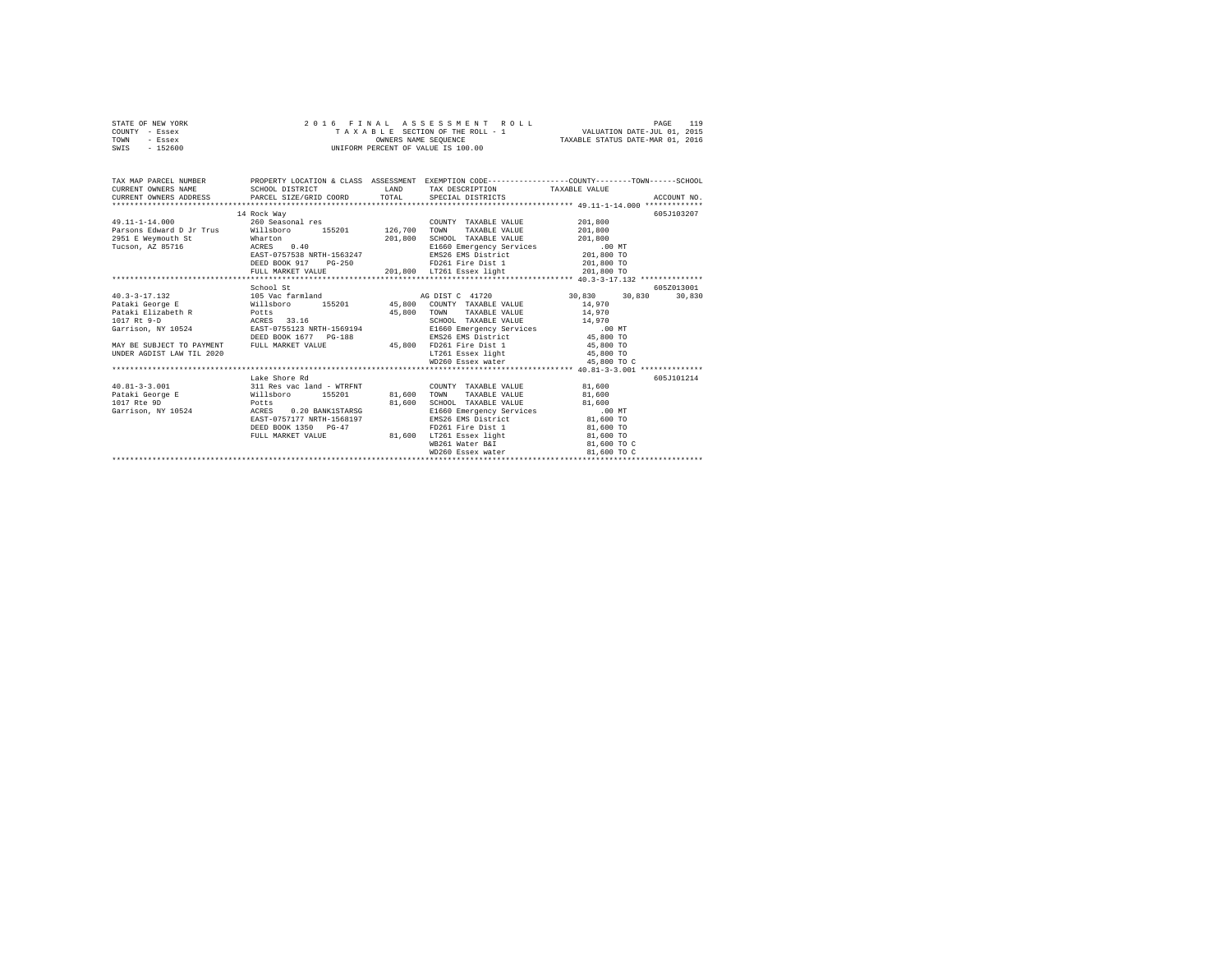| STATE OF NEW YORK |  |  |  |  | 2016 FINAL ASSESSMENT ROLL         |                                  | PAGE                        | 120 |
|-------------------|--|--|--|--|------------------------------------|----------------------------------|-----------------------------|-----|
| COUNTY - Essex    |  |  |  |  | TAXABLE SECTION OF THE ROLL - 1    |                                  | VALUATION DATE-JUL 01, 2015 |     |
| TOWN<br>- Essex   |  |  |  |  | OWNERS NAME SEOUENCE               | TAXABLE STATUS DATE-MAR 01, 2016 |                             |     |
| $-152600$<br>SWIS |  |  |  |  | UNIFORM PERCENT OF VALUE IS 100.00 |                                  |                             |     |

| TAX MAP PARCEL NUMBER<br>CURRENT OWNERS NAME | SCHOOL DISTRICT LAND TAX DESCRIPTION           | PROPERTY LOCATION & CLASS ASSESSMENT EXEMPTION CODE---------------COUNTY-------TOWN------SCHOOL | TAXABLE VALUE |               |
|----------------------------------------------|------------------------------------------------|-------------------------------------------------------------------------------------------------|---------------|---------------|
| CURRENT OWNERS ADDRESS                       | PARCEL SIZE/GRID COORD TOTAL SPECIAL DISTRICTS |                                                                                                 |               | ACCOUNT NO.   |
|                                              | 8 Farm Way                                     |                                                                                                 |               | 605J101213    |
|                                              |                                                |                                                                                                 |               |               |
|                                              |                                                |                                                                                                 |               |               |
|                                              |                                                |                                                                                                 |               |               |
|                                              |                                                |                                                                                                 |               |               |
|                                              |                                                |                                                                                                 |               |               |
|                                              |                                                |                                                                                                 |               |               |
|                                              |                                                |                                                                                                 |               |               |
|                                              |                                                |                                                                                                 |               |               |
|                                              |                                                |                                                                                                 |               |               |
|                                              |                                                | FD261 Fire Dist 1                                                                               | 1736,132 TO   |               |
|                                              |                                                | 32,268 EX                                                                                       |               |               |
|                                              |                                                | LT261 Essex light                                                                               | 1736,132 TO   |               |
|                                              |                                                | 32,268 EX                                                                                       |               |               |
|                                              |                                                | WB261 Water B&I                                                                                 | 1736,132 TO C |               |
|                                              |                                                | 32,268 EX                                                                                       |               |               |
|                                              |                                                | WD260 Essex water                                                                               | 1736,132 TO C |               |
|                                              |                                                | 32,268 EX                                                                                       |               |               |
|                                              |                                                |                                                                                                 |               |               |
|                                              | Farm Wav                                       |                                                                                                 |               | 605J101301    |
|                                              |                                                |                                                                                                 |               |               |
|                                              |                                                |                                                                                                 |               | 65,077        |
|                                              |                                                |                                                                                                 |               |               |
|                                              |                                                |                                                                                                 |               |               |
|                                              |                                                |                                                                                                 |               |               |
|                                              |                                                |                                                                                                 |               |               |
|                                              |                                                |                                                                                                 |               |               |
|                                              |                                                |                                                                                                 |               |               |
|                                              |                                                |                                                                                                 |               |               |
|                                              |                                                |                                                                                                 |               |               |
|                                              |                                                | LT261 Essex light 103,200 TO WB261 Water B&I 103,200 TO C                                       |               |               |
|                                              |                                                |                                                                                                 |               |               |
|                                              |                                                |                                                                                                 |               | 605J103208    |
|                                              |                                                |                                                                                                 |               | $0 \t 30,000$ |
|                                              |                                                |                                                                                                 |               |               |
|                                              |                                                |                                                                                                 |               |               |
|                                              |                                                |                                                                                                 |               |               |
|                                              |                                                |                                                                                                 |               |               |
|                                              |                                                |                                                                                                 |               |               |
|                                              |                                                |                                                                                                 |               |               |
|                                              |                                                |                                                                                                 |               |               |
|                                              |                                                |                                                                                                 |               |               |
|                                              |                                                |                                                                                                 |               |               |
|                                              |                                                | SD260 Essex Sewer Dist 220,000 TO<br>WD260 Essex water 220,000 TO                               |               |               |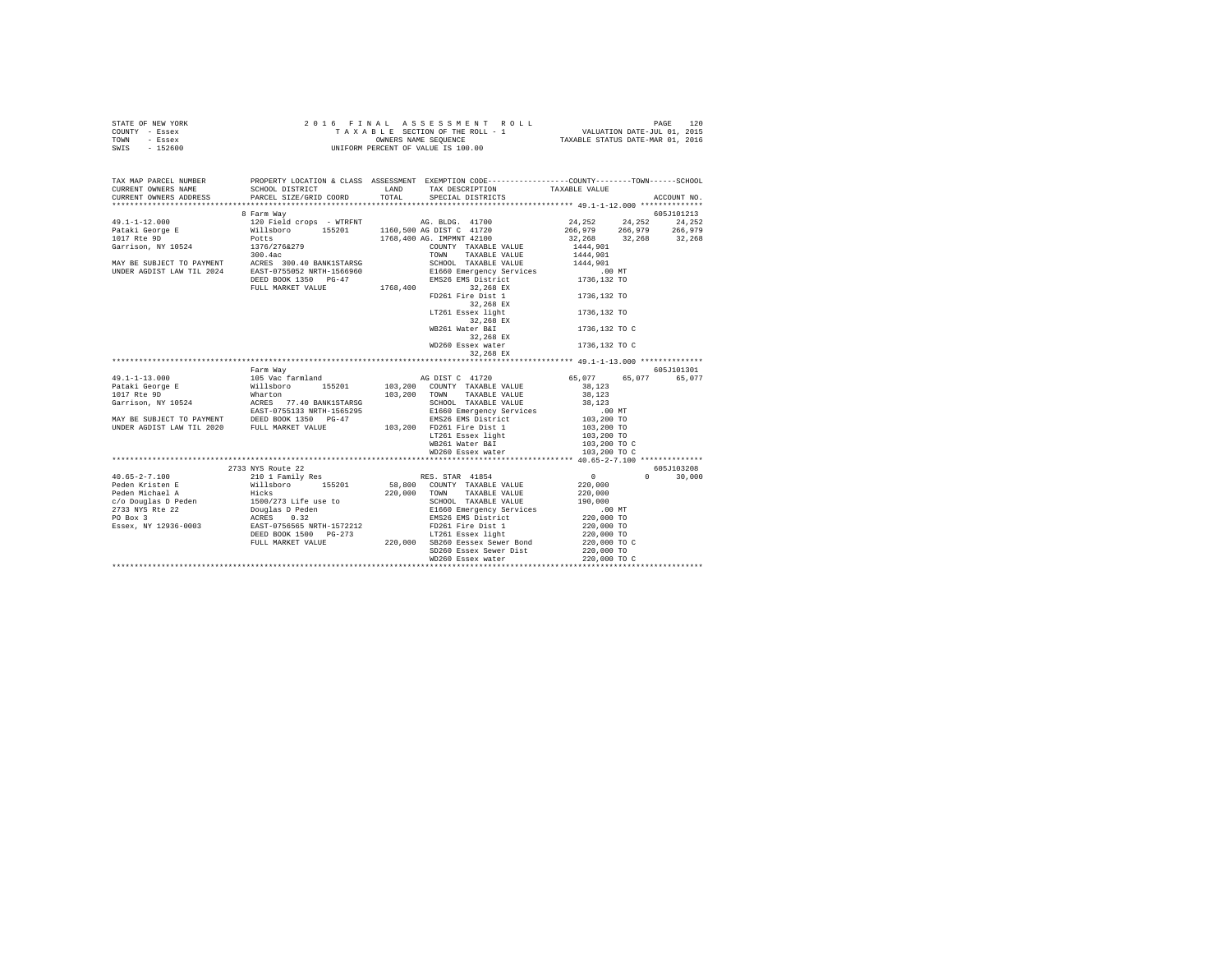|      | STATE OF NEW YORK |  | 2016 FINAL ASSESSMENT ROLL         |                                  | PAGE                        | 121 |
|------|-------------------|--|------------------------------------|----------------------------------|-----------------------------|-----|
|      | COUNTY - Essex    |  | TAXABLE SECTION OF THE ROLL - 1    |                                  | VALUATION DATE-JUL 01, 2015 |     |
| TOWN | - Essex           |  | OWNERS NAME SEOUENCE               | TAXABLE STATUS DATE-MAR 01, 2016 |                             |     |
| SWIS | - 152600          |  | UNIFORM PERCENT OF VALUE IS 100.00 |                                  |                             |     |

| TAX MAP PARCEL NUMBER | PROPERTY LOCATION & CLASS ASSESSMENT EXEMPTION CODE----------------COUNTY-------TOWN------SCHOOL |                                                                                                      |            |
|-----------------------|--------------------------------------------------------------------------------------------------|------------------------------------------------------------------------------------------------------|------------|
|                       |                                                                                                  |                                                                                                      |            |
|                       |                                                                                                  |                                                                                                      |            |
|                       | 417 Leaning Rd                                                                                   |                                                                                                      | 605J100509 |
|                       |                                                                                                  |                                                                                                      |            |
|                       |                                                                                                  |                                                                                                      |            |
|                       |                                                                                                  |                                                                                                      |            |
|                       |                                                                                                  |                                                                                                      |            |
|                       |                                                                                                  |                                                                                                      |            |
|                       |                                                                                                  |                                                                                                      |            |
|                       | DEED BOOK 1158 PG-79                                                                             |                                                                                                      |            |
|                       |                                                                                                  |                                                                                                      |            |
|                       |                                                                                                  |                                                                                                      |            |
|                       | 137 Christian Rd                                                                                 |                                                                                                      | 605J102608 |
|                       |                                                                                                  |                                                                                                      |            |
|                       |                                                                                                  |                                                                                                      |            |
|                       |                                                                                                  |                                                                                                      |            |
|                       |                                                                                                  |                                                                                                      |            |
|                       |                                                                                                  |                                                                                                      |            |
|                       |                                                                                                  |                                                                                                      |            |
|                       |                                                                                                  |                                                                                                      |            |
|                       |                                                                                                  |                                                                                                      |            |
|                       |                                                                                                  |                                                                                                      |            |
|                       |                                                                                                  |                                                                                                      |            |
|                       | 304 Christian Rd                                                                                 |                                                                                                      | 605J103210 |
|                       |                                                                                                  |                                                                                                      |            |
|                       |                                                                                                  |                                                                                                      |            |
|                       |                                                                                                  |                                                                                                      |            |
|                       |                                                                                                  |                                                                                                      |            |
|                       |                                                                                                  |                                                                                                      |            |
|                       |                                                                                                  |                                                                                                      |            |
|                       |                                                                                                  |                                                                                                      |            |
|                       |                                                                                                  |                                                                                                      |            |
|                       |                                                                                                  |                                                                                                      |            |
|                       |                                                                                                  |                                                                                                      |            |
|                       | 310 Christian Rd                                                                                 |                                                                                                      | 605J103211 |
|                       |                                                                                                  |                                                                                                      |            |
|                       |                                                                                                  | 40 DIST C 41720<br>19 RES. STAR 41854 H1854 H185 (1974)<br>19 COUNTY TAXABLE VALUE 196,711 10 30,000 |            |
|                       |                                                                                                  |                                                                                                      |            |
|                       |                                                                                                  |                                                                                                      |            |
|                       |                                                                                                  |                                                                                                      |            |
|                       |                                                                                                  |                                                                                                      |            |
|                       |                                                                                                  |                                                                                                      |            |
|                       |                                                                                                  |                                                                                                      |            |
|                       |                                                                                                  |                                                                                                      |            |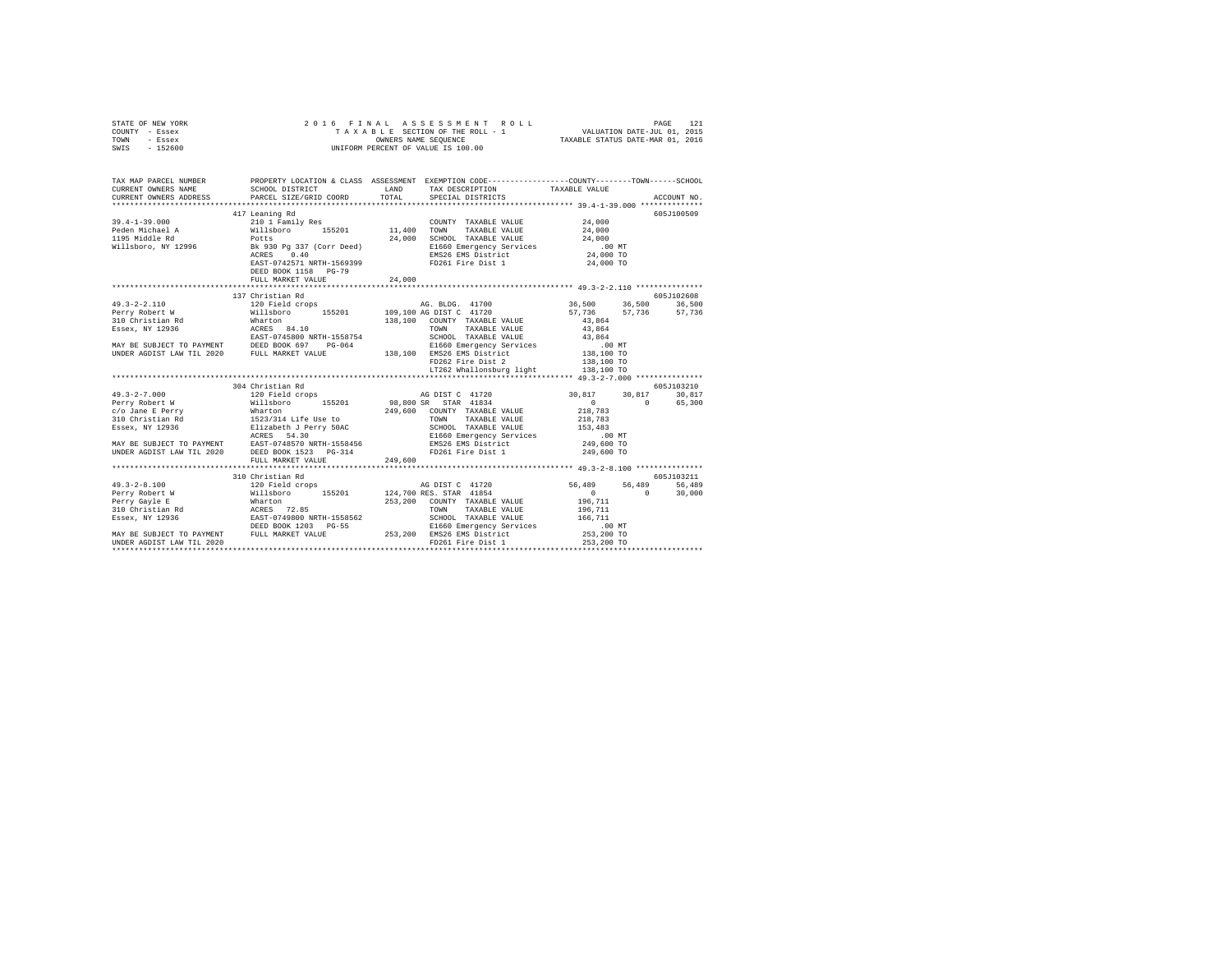| STATE OF NEW YORK | 2016 FINAL ASSESSMENT ROLL         | 122<br>PAGE                      |
|-------------------|------------------------------------|----------------------------------|
| COUNTY - Essex    | TAXABLE SECTION OF THE ROLL - 1    | VALUATION DATE-JUL 01, 2015      |
| TOWN<br>- Essex   | OWNERS NAME SEOUENCE               | TAXABLE STATUS DATE-MAR 01, 2016 |
| $-152600$<br>SWIS | UNIFORM PERCENT OF VALUE IS 100.00 |                                  |

| TAX MAP PARCEL NUMBER |                   |        |                   | PROPERTY LOCATION & CLASS ASSESSMENT EXEMPTION CODE---------------COUNTY-------TOWN-----SCHOOL |  |
|-----------------------|-------------------|--------|-------------------|------------------------------------------------------------------------------------------------|--|
|                       |                   |        |                   |                                                                                                |  |
|                       | 242 School St     |        |                   | 605Z003004                                                                                     |  |
|                       |                   |        |                   |                                                                                                |  |
|                       |                   |        |                   | 25,430 25,430                                                                                  |  |
|                       |                   |        |                   |                                                                                                |  |
|                       |                   |        |                   |                                                                                                |  |
|                       |                   |        |                   |                                                                                                |  |
|                       |                   |        |                   |                                                                                                |  |
|                       |                   |        |                   |                                                                                                |  |
|                       |                   |        |                   |                                                                                                |  |
|                       |                   |        |                   |                                                                                                |  |
|                       |                   |        | WD260 Essex water | 254,300 TO C                                                                                   |  |
|                       |                   |        |                   |                                                                                                |  |
|                       |                   |        |                   | 605J100111                                                                                     |  |
|                       |                   |        |                   |                                                                                                |  |
|                       |                   |        |                   |                                                                                                |  |
|                       |                   |        |                   |                                                                                                |  |
|                       |                   |        |                   |                                                                                                |  |
|                       |                   |        |                   |                                                                                                |  |
|                       |                   |        |                   |                                                                                                |  |
|                       |                   |        |                   |                                                                                                |  |
|                       |                   |        |                   |                                                                                                |  |
|                       |                   |        |                   |                                                                                                |  |
|                       |                   |        |                   |                                                                                                |  |
|                       |                   |        |                   |                                                                                                |  |
|                       | 1684 Jersey St    |        |                   | 605J103309                                                                                     |  |
|                       |                   |        |                   |                                                                                                |  |
|                       |                   |        |                   |                                                                                                |  |
|                       |                   |        |                   |                                                                                                |  |
|                       |                   |        |                   |                                                                                                |  |
|                       |                   |        |                   |                                                                                                |  |
|                       |                   |        |                   |                                                                                                |  |
|                       | FULL MARKET VALUE | 68,000 |                   |                                                                                                |  |
|                       |                   |        |                   |                                                                                                |  |
|                       | Jersey St         |        |                   | 605Z002001                                                                                     |  |
|                       |                   |        |                   |                                                                                                |  |
|                       |                   |        |                   |                                                                                                |  |
|                       |                   |        |                   |                                                                                                |  |
|                       |                   |        |                   |                                                                                                |  |
|                       |                   |        |                   |                                                                                                |  |
|                       |                   |        |                   |                                                                                                |  |
|                       |                   |        |                   |                                                                                                |  |
|                       |                   |        |                   |                                                                                                |  |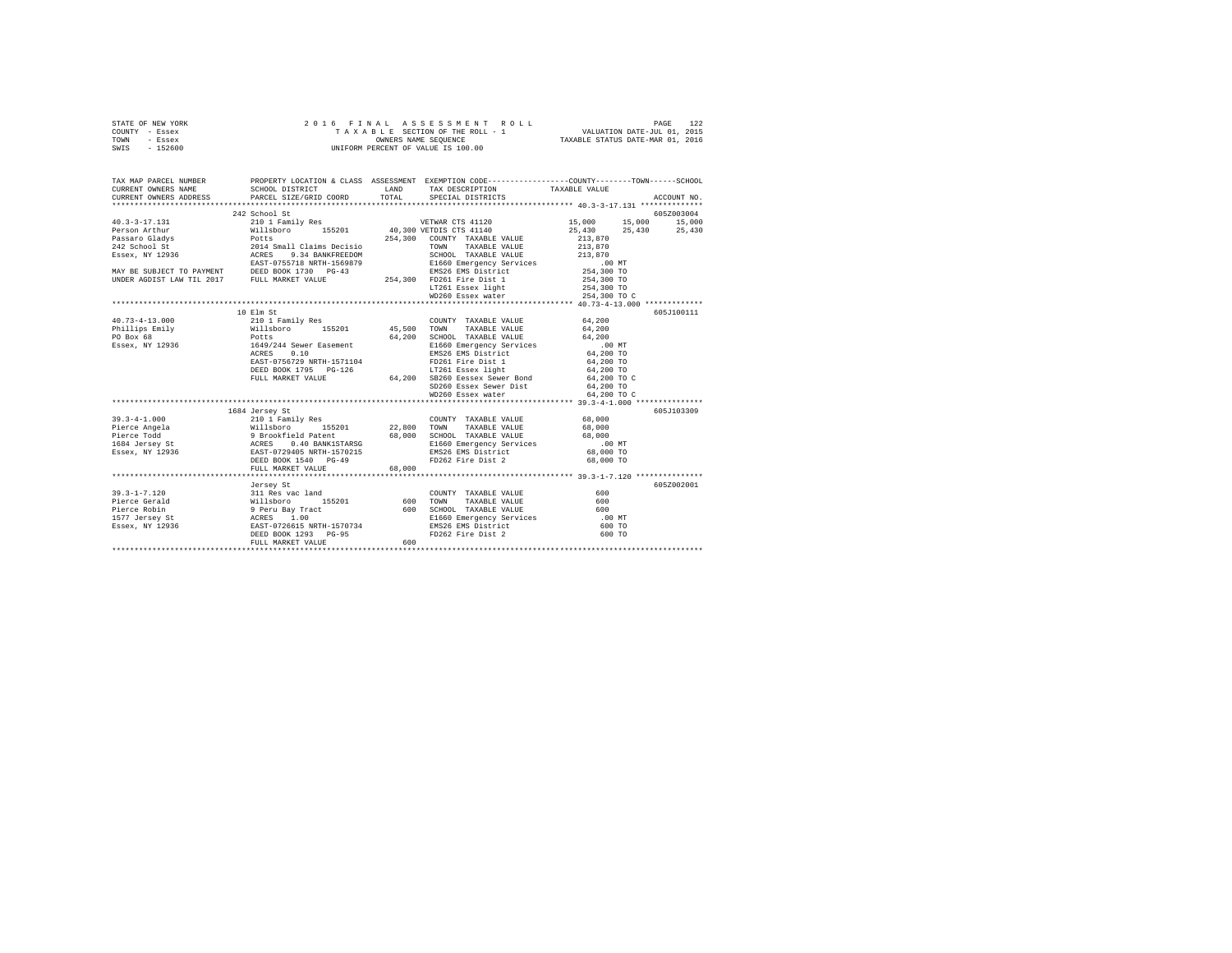| STATE OF NEW YORK                                          |                                                                                                                                                                                                                                                      |         | 2016 FINAL ASSESSMENT ROLL                                                                                                                                                                                                 |                    | PAGE<br>123   |
|------------------------------------------------------------|------------------------------------------------------------------------------------------------------------------------------------------------------------------------------------------------------------------------------------------------------|---------|----------------------------------------------------------------------------------------------------------------------------------------------------------------------------------------------------------------------------|--------------------|---------------|
| COUNTY - Essex                                             |                                                                                                                                                                                                                                                      |         | $\mathtt{T\texttt{A}}\ \mathtt{X\texttt{A}}\ \mathtt{B\texttt{L}}\ \mathtt{E}\quad \mathtt{SECTION\ \texttt{OF}\ \texttt{THE\ \texttt{ROLL}}\ -\ 1} \qquad \qquad \mathtt{VALUATION\ \texttt{DATE-JUL\ \texttt{01, 2015}}$ |                    |               |
| TOWN<br>- Essex                                            |                                                                                                                                                                                                                                                      |         | OWNERS NAME SEQUENCE TAXABLE STATUS DATE-MAR 01, 2016                                                                                                                                                                      |                    |               |
| SWIS - 152600                                              |                                                                                                                                                                                                                                                      |         | UNIFORM PERCENT OF VALUE IS 100.00                                                                                                                                                                                         |                    |               |
|                                                            |                                                                                                                                                                                                                                                      |         |                                                                                                                                                                                                                            |                    |               |
| TAX MAP PARCEL NUMBER                                      |                                                                                                                                                                                                                                                      |         | PROPERTY LOCATION & CLASS ASSESSMENT EXEMPTION CODE----------------COUNTY-------TOWN------SCHOOL                                                                                                                           |                    |               |
| CURRENT OWNERS NAME                                        | SCHOOL DISTRICT                                                                                                                                                                                                                                      |         | LAND TAX DESCRIPTION TAXABLE VALUE                                                                                                                                                                                         |                    |               |
| CURRENT OWNERS ADDRESS                                     | PARCEL SIZE/GRID COORD TOTAL SPECIAL DISTRICTS                                                                                                                                                                                                       |         |                                                                                                                                                                                                                            |                    | ACCOUNT NO.   |
|                                                            |                                                                                                                                                                                                                                                      |         |                                                                                                                                                                                                                            |                    |               |
|                                                            | 1577 Jersey St                                                                                                                                                                                                                                       |         |                                                                                                                                                                                                                            |                    | 605.T104509   |
| $39.3 - 1 - 8.002$                                         | 215 1 Fam Res w/ RES. STAR 41854<br>Willsboro        155201            35,900   COUNTY   TAXABLE VALUE                                                                                                                                               |         |                                                                                                                                                                                                                            | $\sim$ 0 $\sim$ 0  | $0 \t 30.000$ |
| Pierce Gerald S                                            |                                                                                                                                                                                                                                                      |         |                                                                                                                                                                                                                            | 192,800            |               |
|                                                            |                                                                                                                                                                                                                                                      |         | 192,800 TOWN TAXABLE VALUE                                                                                                                                                                                                 | 192,800            |               |
|                                                            | 1577 Jersey St 1293/95 Corr Deed                                                                                                                                                                                                                     |         | SCHOOL TAXABLE VALUE                                                                                                                                                                                                       | 162,800            |               |
| Essex, NY 12936                                            | ACRES 5.60                                                                                                                                                                                                                                           |         | E1660 Emergency Services .00 MT<br>EMS26 EMS District 192,800 TO                                                                                                                                                           |                    |               |
|                                                            | EAST-0726617 NRTH-1570354<br>DEED BOOK 887 PG-338                                                                                                                                                                                                    |         | EMS26 EMS District<br>FD262 Fire Dist 2                                                                                                                                                                                    |                    |               |
|                                                            |                                                                                                                                                                                                                                                      |         |                                                                                                                                                                                                                            | 192,800 TO         |               |
|                                                            | FULL MARKET VALUE                                                                                                                                                                                                                                    | 192,800 |                                                                                                                                                                                                                            |                    |               |
|                                                            |                                                                                                                                                                                                                                                      |         |                                                                                                                                                                                                                            |                    | 605-7180012   |
| $48.3 - 1 - 18.001$                                        | Twin Valley Ln                                                                                                                                                                                                                                       |         |                                                                                                                                                                                                                            | 2.928              | 2,928 2,928   |
| Pierce John A                                              |                                                                                                                                                                                                                                                      |         |                                                                                                                                                                                                                            |                    |               |
|                                                            |                                                                                                                                                                                                                                                      |         |                                                                                                                                                                                                                            | 1,572              |               |
|                                                            | Pierce Melissa J 39 Taylor & Kimball 4,500 TOWN TAXABLE VALUE 1,572                                                                                                                                                                                  |         |                                                                                                                                                                                                                            |                    |               |
| 2147 County Route 10 ACRES 3.20                            | ACRES 3.20<br>EAST-0724967 NRTH-1551675                                                                                                                                                                                                              |         | SCHOOL TAXABLE VALUE $1,572$                                                                                                                                                                                               |                    |               |
| Westport, NY 12993                                         |                                                                                                                                                                                                                                                      |         |                                                                                                                                                                                                                            | 00 MT.<br>4,500 TO |               |
|                                                            | Westport, NY 12993 EAST-0724967 NRTH-1551675 E1660 Emergency Services<br>DEED BOOK 1814 PG-239<br>MAY BE SUBJECT TO PAYMENT FULL MARKET VALUE 4,500 FD262 Fire Dist 2                                                                                |         |                                                                                                                                                                                                                            |                    |               |
| UNDER AGDIST LAW TIL 2020                                  |                                                                                                                                                                                                                                                      |         |                                                                                                                                                                                                                            | 4,500 TO           |               |
|                                                            |                                                                                                                                                                                                                                                      |         |                                                                                                                                                                                                                            |                    |               |
|                                                            | County Route 10                                                                                                                                                                                                                                      |         |                                                                                                                                                                                                                            |                    | 605J103302    |
|                                                            | 57.1-2-1.000<br>24,706 24,706<br>24,706 24,706<br>24,706<br>24,706<br>24,706<br>24,706<br>24,706<br>24,706<br>24,706<br>24,706<br>24,706<br>24,706<br>24,706<br>24,706<br>24,706<br>24,706<br>24,706<br>24,206<br>24,206<br>24,206<br>24,206<br>24,2 |         |                                                                                                                                                                                                                            |                    |               |
|                                                            |                                                                                                                                                                                                                                                      |         |                                                                                                                                                                                                                            |                    |               |
| Pierce Melissa J                                           | 36 Taylor & Kimball 43,500 TOWN                                                                                                                                                                                                                      |         | TAXABLE VALUE 18,794                                                                                                                                                                                                       |                    |               |
| 2147 County Rte 10<br>Westport, NY 12993<br>EAST-0725614 M |                                                                                                                                                                                                                                                      |         |                                                                                                                                                                                                                            | 18,794<br>.00 MT   |               |
| Westport, NY 12993                                         |                                                                                                                                                                                                                                                      |         |                                                                                                                                                                                                                            |                    |               |
|                                                            |                                                                                                                                                                                                                                                      |         |                                                                                                                                                                                                                            | 43,500 TO          |               |
| MAY BE SUBJECT TO PAYMENT<br>UNDER AGDIST LAW TIL 2020     |                                                                                                                                                                                                                                                      |         | FULL MARKET VALUE 43,500 FD262 Fire Dist 2                                                                                                                                                                                 | 43,500 TO          |               |
|                                                            |                                                                                                                                                                                                                                                      |         |                                                                                                                                                                                                                            |                    |               |
|                                                            | Daniels Rd                                                                                                                                                                                                                                           |         |                                                                                                                                                                                                                            |                    | 605J103213    |

| Westport, NY 12993                                                       | EAST-0725614 NRTH-1550105<br>DEED BOOK 1428 PG-303 |        | E1660 Emergency Services<br>EMS26 EMS District | $.00$ MT<br>43,500 TO |            |
|--------------------------------------------------------------------------|----------------------------------------------------|--------|------------------------------------------------|-----------------------|------------|
| MAY BE SUBJECT TO PAYMENT FULL MARKET VALUE<br>UNDER AGDIST LAW TIL 2020 |                                                    |        | 43,500 FD262 Fire Dist 2                       | 43,500 TO             |            |
|                                                                          |                                                    |        |                                                |                       |            |
|                                                                          | Daniels Rd                                         |        |                                                |                       | 605J103213 |
| 48.1-1-32.000                                                            | 910 Priv forest                                    |        | COUNTY TAXABLE VALUE                           | 42,000                |            |
| Pierce Peter M                                                           | Westport 155001 42,000                             |        | TOWN<br>TAXABLE VALUE                          | 42,000                |            |
| 1253 Floral Ave                                                          | 39 Platt Rogers                                    | 42,000 | SCHOOL TAXABLE VALUE                           | 42,000                |            |
| Rotterdam, NY 12306                                                      | ACRES 42.00                                        |        | E1660 Emergency Services                       | $.00$ MT              |            |
|                                                                          | EAST-0724533 NRTH-1561755                          |        | EMS26 EMS District                             | 42,000 TO             |            |
|                                                                          | DEED BOOK 1344 PG-298                              |        | FD262 Fire Dist 2                              | 42,000 TO             |            |
|                                                                          | FULL MARKET VALUE                                  | 42,000 |                                                |                       |            |
|                                                                          |                                                    |        |                                                |                       |            |
|                                                                          | Daniels Rd                                         |        |                                                |                       | 605J103511 |
| 39.3-1-22.110 312 Vac w/impry                                            |                                                    |        | COUNTY TAXABLE VALUE                           | 41,300                |            |
| Pierce Steve D<br>Willsboro                                              | 155201                                             | 26,100 | TAXABLE VALUE<br>TOWN                          | 41,300                |            |
| 1451 Stowersville Rd 6 12 Brookfield                                     |                                                    | 41,300 | SCHOOL TAXABLE VALUE                           | 41,300                |            |
|                                                                          |                                                    |        |                                                |                       |            |
| Essex, NY 12936                                                          | 7.13<br>ACRES                                      |        | E1660 Emergency Services                       | $.00$ MT              |            |
|                                                                          | EAST-0724779 NRTH-1569148                          |        | EMS26 EMS District                             | 41,300 TO             |            |
|                                                                          | DEED BOOK 1098 PG-241                              |        | FD262 Fire Dist 2                              | 41,300 TO             |            |
|                                                                          | FULL MARKET VALUE                                  | 41,300 |                                                |                       |            |
|                                                                          |                                                    |        |                                                |                       |            |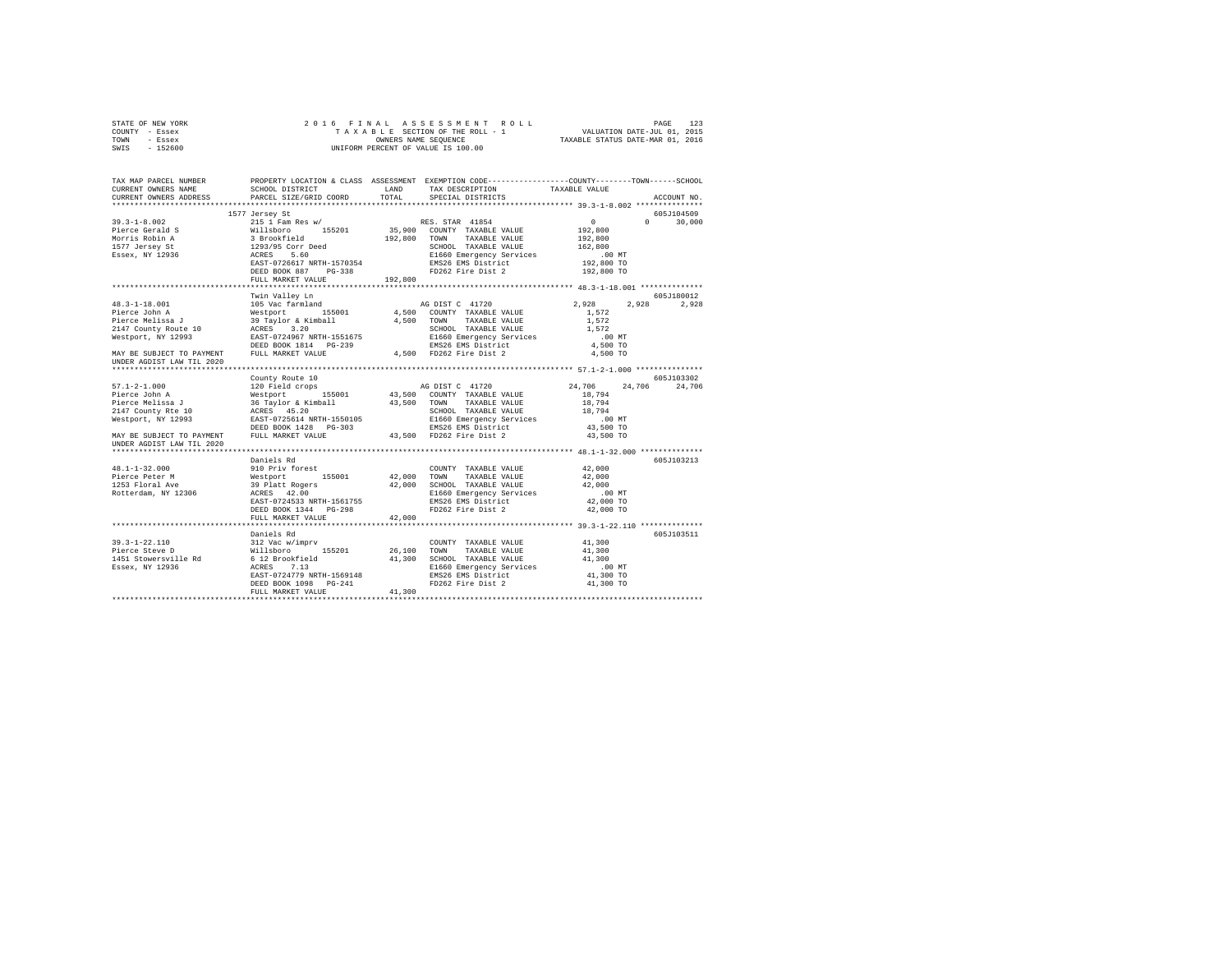| STATE OF NEW YORK | 2016 FINAL ASSESSMENT ROLL         | 124<br>PAGE                      |
|-------------------|------------------------------------|----------------------------------|
| COUNTY - Essex    | TAXABLE SECTION OF THE ROLL - 1    | VALUATION DATE-JUL 01, 2015      |
| TOWN<br>- Essex   | OWNERS NAME SEOUENCE               | TAXABLE STATUS DATE-MAR 01, 2016 |
| - 152600<br>SWIS  | UNIFORM PERCENT OF VALUE IS 100.00 |                                  |

| TAX MAP PARCEL NUMBER<br>CURRENT OWNERS NAME<br>CURRENT OWNERS ADDRESS                                                                                                                                                                                                                                                                                                                        | SCHOOL DISTRICT<br>PARCEL SIZE/GRID COORD | LAND<br>TOTAL. | PROPERTY LOCATION & CLASS ASSESSMENT EXEMPTION CODE---------------COUNTY-------TOWN-----SCHOOL<br>TAXABLE VALUE<br>TAX DESCRIPTION<br>SPECIAL DISTRICTS                                                                                                                                                                                         | ACCOUNT NO.                          |
|-----------------------------------------------------------------------------------------------------------------------------------------------------------------------------------------------------------------------------------------------------------------------------------------------------------------------------------------------------------------------------------------------|-------------------------------------------|----------------|-------------------------------------------------------------------------------------------------------------------------------------------------------------------------------------------------------------------------------------------------------------------------------------------------------------------------------------------------|--------------------------------------|
|                                                                                                                                                                                                                                                                                                                                                                                               |                                           |                |                                                                                                                                                                                                                                                                                                                                                 |                                      |
|                                                                                                                                                                                                                                                                                                                                                                                               | 341 Daniels Rd                            |                |                                                                                                                                                                                                                                                                                                                                                 | 605J195006                           |
| $39.3 - 1 - 25.200$                                                                                                                                                                                                                                                                                                                                                                           | 314 Rural vac<10                          |                | COUNTY TAXABLE VALUE 27,500                                                                                                                                                                                                                                                                                                                     |                                      |
|                                                                                                                                                                                                                                                                                                                                                                                               |                                           |                | 99.3-1-20.2000 Millisboro 155201 27,500 TOWN TAXABLE VAUUE 27,500<br>1451 Stowersville Rd 6 Brookfield Pat 27,500 TOWN TAXABLE VAUUE 27,500<br>1451 Stowersville Rd 6 Brookfield Pat 27,500 ECHOL TAXABLE VAUUE 27,500<br>1451 Stowers                                                                                                          |                                      |
|                                                                                                                                                                                                                                                                                                                                                                                               |                                           |                |                                                                                                                                                                                                                                                                                                                                                 |                                      |
|                                                                                                                                                                                                                                                                                                                                                                                               |                                           |                |                                                                                                                                                                                                                                                                                                                                                 |                                      |
|                                                                                                                                                                                                                                                                                                                                                                                               |                                           |                |                                                                                                                                                                                                                                                                                                                                                 |                                      |
|                                                                                                                                                                                                                                                                                                                                                                                               | DEED BOOK 1146 PG-104                     |                | FD262 Fire Dist 2 27,500 TO                                                                                                                                                                                                                                                                                                                     |                                      |
|                                                                                                                                                                                                                                                                                                                                                                                               | FULL MARKET VALUE                         | 27,500         |                                                                                                                                                                                                                                                                                                                                                 |                                      |
|                                                                                                                                                                                                                                                                                                                                                                                               |                                           |                |                                                                                                                                                                                                                                                                                                                                                 |                                      |
|                                                                                                                                                                                                                                                                                                                                                                                               | 1451 Stowersville Rd                      |                |                                                                                                                                                                                                                                                                                                                                                 | 605J101010                           |
| $39.3 - 1 - 3.000$                                                                                                                                                                                                                                                                                                                                                                            | 240 Rural res                             |                | RES. STAR 41854                                                                                                                                                                                                                                                                                                                                 | $\overline{0}$<br>$\Omega$<br>30,000 |
|                                                                                                                                                                                                                                                                                                                                                                                               |                                           |                |                                                                                                                                                                                                                                                                                                                                                 |                                      |
|                                                                                                                                                                                                                                                                                                                                                                                               |                                           |                |                                                                                                                                                                                                                                                                                                                                                 |                                      |
|                                                                                                                                                                                                                                                                                                                                                                                               |                                           |                |                                                                                                                                                                                                                                                                                                                                                 |                                      |
|                                                                                                                                                                                                                                                                                                                                                                                               |                                           |                |                                                                                                                                                                                                                                                                                                                                                 |                                      |
|                                                                                                                                                                                                                                                                                                                                                                                               |                                           |                |                                                                                                                                                                                                                                                                                                                                                 |                                      |
|                                                                                                                                                                                                                                                                                                                                                                                               |                                           |                |                                                                                                                                                                                                                                                                                                                                                 |                                      |
|                                                                                                                                                                                                                                                                                                                                                                                               |                                           |                |                                                                                                                                                                                                                                                                                                                                                 |                                      |
|                                                                                                                                                                                                                                                                                                                                                                                               |                                           |                |                                                                                                                                                                                                                                                                                                                                                 | 605J102908                           |
|                                                                                                                                                                                                                                                                                                                                                                                               |                                           |                |                                                                                                                                                                                                                                                                                                                                                 | $0 \qquad \qquad$<br>30,000          |
|                                                                                                                                                                                                                                                                                                                                                                                               |                                           |                |                                                                                                                                                                                                                                                                                                                                                 |                                      |
|                                                                                                                                                                                                                                                                                                                                                                                               |                                           |                |                                                                                                                                                                                                                                                                                                                                                 |                                      |
|                                                                                                                                                                                                                                                                                                                                                                                               |                                           |                |                                                                                                                                                                                                                                                                                                                                                 |                                      |
|                                                                                                                                                                                                                                                                                                                                                                                               |                                           |                |                                                                                                                                                                                                                                                                                                                                                 |                                      |
|                                                                                                                                                                                                                                                                                                                                                                                               |                                           |                |                                                                                                                                                                                                                                                                                                                                                 |                                      |
|                                                                                                                                                                                                                                                                                                                                                                                               |                                           |                |                                                                                                                                                                                                                                                                                                                                                 |                                      |
|                                                                                                                                                                                                                                                                                                                                                                                               |                                           |                | $\begin{tabular}{lcccc} 40.3-1-6.001 & 2284 WYS Route & 22 & 40.3-1-6.001 & 483 Concorrected Re \\ 40.3-1-6.001 & 483 Concorrected Re \\ 2284 W/S Rate & 22 & 43.312284 W/S Rate & 22 & 44.9002284 W/S RE 22 & 20.000 COUNT TAXABLE VALUE & 84.9002284 W/S RE 22 & 20.001 TAXABLE VALUE & 84.9002284 W/S RE 22 & 20.001 TAXABLE VALUE & 84.900$ |                                      |
| $48.4 - 1 - 10.000$                                                                                                                                                                                                                                                                                                                                                                           | 27 Gladd Ln<br>210 1 Family Res           |                | COUNTY TAXABLE VALUE 85,700                                                                                                                                                                                                                                                                                                                     | 605J100813                           |
|                                                                                                                                                                                                                                                                                                                                                                                               |                                           |                |                                                                                                                                                                                                                                                                                                                                                 |                                      |
|                                                                                                                                                                                                                                                                                                                                                                                               |                                           |                |                                                                                                                                                                                                                                                                                                                                                 |                                      |
|                                                                                                                                                                                                                                                                                                                                                                                               |                                           |                |                                                                                                                                                                                                                                                                                                                                                 |                                      |
|                                                                                                                                                                                                                                                                                                                                                                                               |                                           |                |                                                                                                                                                                                                                                                                                                                                                 |                                      |
|                                                                                                                                                                                                                                                                                                                                                                                               |                                           |                |                                                                                                                                                                                                                                                                                                                                                 |                                      |
|                                                                                                                                                                                                                                                                                                                                                                                               |                                           |                |                                                                                                                                                                                                                                                                                                                                                 |                                      |
|                                                                                                                                                                                                                                                                                                                                                                                               | ************************                  |                | ************************************ 49.11-1-19.000 **********                                                                                                                                                                                                                                                                                  |                                      |
|                                                                                                                                                                                                                                                                                                                                                                                               | 33 Ridge Way                              |                |                                                                                                                                                                                                                                                                                                                                                 | 605J100311                           |
|                                                                                                                                                                                                                                                                                                                                                                                               |                                           |                | COUNTY TAXABLE VALUE 455,500                                                                                                                                                                                                                                                                                                                    |                                      |
|                                                                                                                                                                                                                                                                                                                                                                                               |                                           | 127,800 TOWN   | TAXABLE VALUE                                                                                                                                                                                                                                                                                                                                   | 155,500                              |
|                                                                                                                                                                                                                                                                                                                                                                                               |                                           |                | 127,800 TOWN TAAABLE VALUE<br>155,500 SCHOOL TAXABLE VALUE 155,500 NT<br>E1660 Emergency Services .00 MT                                                                                                                                                                                                                                        |                                      |
|                                                                                                                                                                                                                                                                                                                                                                                               |                                           |                |                                                                                                                                                                                                                                                                                                                                                 |                                      |
| $\begin{tabular}{lllllllllll} \textbf{49.11--1-19.000} & \textbf{260 Seasonal res} \\ \textbf{Poppino~Kalt11am~R} & \textbf{Willabor} & \textbf{35201} & \textbf{127,800} \\ \textbf{Poppino~Kaltryn~B} & \textbf{Willabor} & \textbf{155201} & \textbf{127,800} \\ \textbf{1027 Hickory Rd} & \textbf{50 X 130 X 1rr} & \textbf{155,500} \\ \textbf{Schentbacky, NY 12309} & \textbf{50 X 1$ |                                           |                | EMS26 EMS District                                                                                                                                                                                                                                                                                                                              | 155,500 TO                           |
|                                                                                                                                                                                                                                                                                                                                                                                               | EAST-0757718 NRTH-1563717                 |                | FD261 Fire Dist 1                                                                                                                                                                                                                                                                                                                               | 155,500 TO                           |
|                                                                                                                                                                                                                                                                                                                                                                                               | DEED BOOK 639<br>PG-231                   |                |                                                                                                                                                                                                                                                                                                                                                 |                                      |
|                                                                                                                                                                                                                                                                                                                                                                                               | FULL MARKET VALUE                         | 155,500        |                                                                                                                                                                                                                                                                                                                                                 |                                      |
|                                                                                                                                                                                                                                                                                                                                                                                               |                                           |                |                                                                                                                                                                                                                                                                                                                                                 |                                      |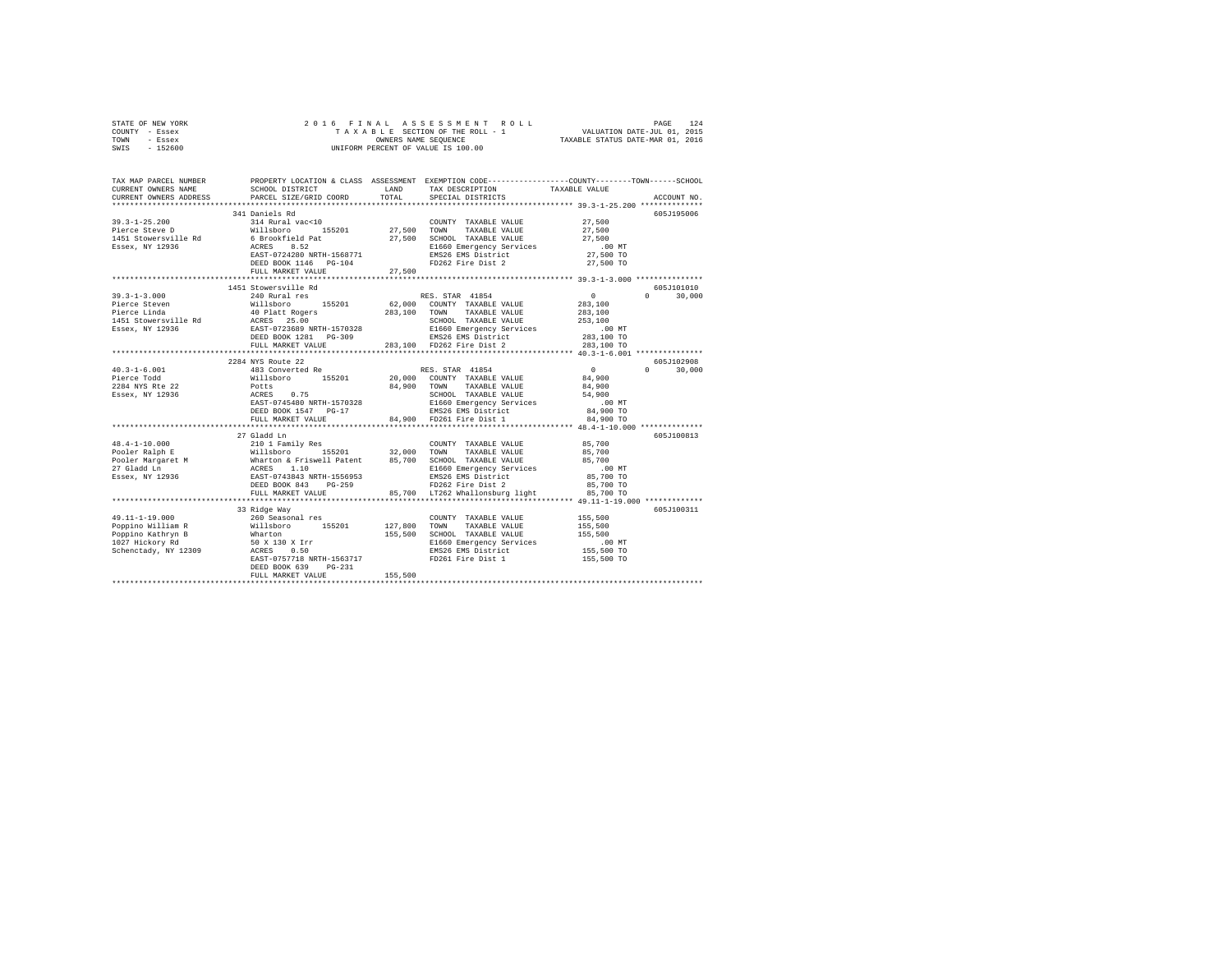|      | STATE OF NEW YORK |  | 2016 FINAL ASSESSMENT ROLL         | 125<br>PAGE                      |  |
|------|-------------------|--|------------------------------------|----------------------------------|--|
|      | COUNTY - Essex    |  | TAXABLE SECTION OF THE ROLL - 1    | VALUATION DATE-JUL 01, 2015      |  |
| TOWN | - Essex           |  | OWNERS NAME SEOUENCE               | TAXABLE STATUS DATE-MAR 01, 2016 |  |
| SWIS | - 152600          |  | UNIFORM PERCENT OF VALUE IS 100.00 |                                  |  |

| TAX MAP PARCEL NUMBER<br>CURRENT OWNERS NAME | SCHOOL DISTRICT                                                                                                                                                                      | LAND    | PROPERTY LOCATION & CLASS ASSESSMENT EXEMPTION CODE----------------COUNTY-------TOWN------SCHOOL<br>TAX DESCRIPTION                                                                | TAXABLE VALUE        |                                               |
|----------------------------------------------|--------------------------------------------------------------------------------------------------------------------------------------------------------------------------------------|---------|------------------------------------------------------------------------------------------------------------------------------------------------------------------------------------|----------------------|-----------------------------------------------|
| CURRENT OWNERS ADDRESS                       | PARCEL SIZE/GRID COORD                                                                                                                                                               | TOTAL   | SPECIAL DISTRICTS                                                                                                                                                                  |                      | ACCOUNT NO.                                   |
| ************************                     |                                                                                                                                                                                      |         |                                                                                                                                                                                    |                      |                                               |
|                                              | 1935 Lake Shore Rd                                                                                                                                                                   |         |                                                                                                                                                                                    |                      | 605J100312                                    |
| $49.11 - 1 - 28.000$                         |                                                                                                                                                                                      |         | COUNTY TAXABLE VALUE<br>151,500 TOWN TAXABLE VALUE<br>COUNTY TAXABLE VALUE                                                                                                         | 265,900              |                                               |
| Poppino William R                            |                                                                                                                                                                                      |         |                                                                                                                                                                                    | 265,900              |                                               |
| Poppino Kathryn B                            |                                                                                                                                                                                      |         | 265,900 SCHOOL TAXABLE VALUE                                                                                                                                                       | 265,900              |                                               |
| 1027 Hickory Rd                              |                                                                                                                                                                                      |         | E1660 Emergency Services                                                                                                                                                           | 00 MT.<br>265,900 TO |                                               |
| Schenectady, NY 12309                        | EXAMPLE 210 1 Family Res<br>R Willisboro<br>B Whatton<br>2016 BAR Decision<br>2016 BAR Decision<br>2016 BAR Decision<br>2010 BAR BOOTBOOT<br>ACRES 1.50<br>EAST-0757866 NRTH-1563086 |         | EMS26 EMS District                                                                                                                                                                 |                      |                                               |
|                                              |                                                                                                                                                                                      |         | FD261 Fire Dist 1                                                                                                                                                                  | 265,900 TO           |                                               |
|                                              | DEED BOOK 969 PG-241                                                                                                                                                                 |         | LT261 Essex light                                                                                                                                                                  | 265,900 TO           |                                               |
|                                              | FULL MARKET VALUE                                                                                                                                                                    | 265,900 |                                                                                                                                                                                    |                      |                                               |
|                                              |                                                                                                                                                                                      |         |                                                                                                                                                                                    |                      |                                               |
|                                              | 54 Powers Rd                                                                                                                                                                         |         |                                                                                                                                                                                    |                      | 605J101103                                    |
| $48.4 - 1 - 24.000$                          | 210 1 Family Res                                                                                                                                                                     |         | AGED ALL 41800                                                                                                                                                                     | 27,300<br>27,300     | 27,300                                        |
| Power Gerard                                 | Westport 155001 40,80<br>8 Platt Rogers 54,60<br>ACRES 9.80 54,60<br>EAST-0731740 NRTH-1558099                                                                                       |         | 40,800 SR STAR 41834                                                                                                                                                               | $\sim$ 0             | $0 \qquad \qquad$<br>27,300                   |
| 54 Powers Rd                                 |                                                                                                                                                                                      |         | 54,600 COUNTY TAXABLE VALUE                                                                                                                                                        | 27,300               |                                               |
| Essex, NY 12936                              |                                                                                                                                                                                      |         | TOWN<br>TAXABLE VALUE                                                                                                                                                              | 27,300               |                                               |
|                                              |                                                                                                                                                                                      |         |                                                                                                                                                                                    | $\qquad \qquad 0$    |                                               |
|                                              | DEED BOOK 669 PG-176                                                                                                                                                                 |         | ALASS 7.00<br>EAST-0731740 NRTH-1558099<br>DEED BOOK 669 PG-176<br>FULL MARKET VALUE<br>FULL MARKET VALUE<br>FULL MARKET VALUE<br>$54,600$ EMS26 EMS District<br>PD262 Fire Dist 2 | .00MT                |                                               |
|                                              |                                                                                                                                                                                      |         |                                                                                                                                                                                    | 54,600 TO            |                                               |
|                                              |                                                                                                                                                                                      |         |                                                                                                                                                                                    | 54,600 TO            |                                               |
|                                              |                                                                                                                                                                                      |         |                                                                                                                                                                                    |                      |                                               |
|                                              | Twin Valley Ln                                                                                                                                                                       |         |                                                                                                                                                                                    |                      | 605Z000006                                    |
| 48.3-1-19.210                                | 105 Vac farmland                                                                                                                                                                     |         | AG DIST C 41720                                                                                                                                                                    | $\mathbf{0}$         | $\mathfrak{a}$ and $\mathfrak{a}$<br>$\Omega$ |
| Pratt Michael E                              | Nestport 155001<br>38 Taylor & Kimball<br>ACRES 10.10<br>EAST-0725160 NRTH-1552116                                                                                                   |         | 6,100 COUNTY TAXABLE VALUE                                                                                                                                                         | 6.100                |                                               |
| Pratt Cynthia L                              |                                                                                                                                                                                      |         | 6.100 TOWN TAXABLE VALUE                                                                                                                                                           | 6.100                |                                               |
| 211 Alden Rd                                 |                                                                                                                                                                                      |         | SCHOOL TAXABLE VALUE                                                                                                                                                               | 6,100                |                                               |
| Westport, NY 12993                           |                                                                                                                                                                                      |         |                                                                                                                                                                                    | $.00$ MT             |                                               |
|                                              | DEED BOOK 1523 PG-276                                                                                                                                                                |         |                                                                                                                                                                                    | 6,100 TO             |                                               |
| MAY BE SUBJECT TO PAYMENT                    | FULL MARKET VALUE                                                                                                                                                                    |         | E1660 Emergency Services<br>EMS26 EMS District<br>6,100 FD262 Fire Dist 2                                                                                                          | 6,100 TO             |                                               |
| UNDER AGDIST LAW TIL 2020                    |                                                                                                                                                                                      |         |                                                                                                                                                                                    |                      |                                               |
|                                              |                                                                                                                                                                                      |         |                                                                                                                                                                                    |                      |                                               |
|                                              | Alden Rd                                                                                                                                                                             |         |                                                                                                                                                                                    |                      | 605J103301                                    |
| $48.3 - 1 - 22.100$                          |                                                                                                                                                                                      |         |                                                                                                                                                                                    | 38,207<br>38,207     | 38,207                                        |
| Pratt Michael E                              |                                                                                                                                                                                      |         |                                                                                                                                                                                    | 46,093               |                                               |
| 211 Alden Rd                                 |                                                                                                                                                                                      |         |                                                                                                                                                                                    | 46,093               |                                               |
| Westport, NY 12993                           |                                                                                                                                                                                      |         | SCHOOL TAXABLE VALUE                                                                                                                                                               | 46,093               |                                               |
|                                              | EAST-0727254 NRTH-1551878                                                                                                                                                            |         | E1660 Emergency Services<br>EMS26 EMS District                                                                                                                                     | $.00$ MT             |                                               |
|                                              | MAY BE SUBJECT TO PAYMENT DEED BOOK 1316 PG-3                                                                                                                                        |         |                                                                                                                                                                                    | 84,300 TO            |                                               |
| UNDER AGDIST LAW TIL 2020                    | FULL MARKET VALUE                                                                                                                                                                    |         | 84,300 FD262 Fire Dist 2                                                                                                                                                           | 84,300 TO            |                                               |
|                                              |                                                                                                                                                                                      |         |                                                                                                                                                                                    |                      |                                               |
|                                              | Twin Valley Ln                                                                                                                                                                       |         |                                                                                                                                                                                    |                      | 605J178512                                    |
|                                              |                                                                                                                                                                                      |         |                                                                                                                                                                                    | 400                  |                                               |
|                                              |                                                                                                                                                                                      |         |                                                                                                                                                                                    | 400                  |                                               |
|                                              |                                                                                                                                                                                      |         |                                                                                                                                                                                    | 400                  |                                               |
|                                              |                                                                                                                                                                                      |         |                                                                                                                                                                                    | $.00$ MT             |                                               |
|                                              |                                                                                                                                                                                      |         |                                                                                                                                                                                    | 400 TO               |                                               |
|                                              |                                                                                                                                                                                      |         |                                                                                                                                                                                    | 400 TO               |                                               |
|                                              | FULL MARKET VALUE                                                                                                                                                                    | 400     |                                                                                                                                                                                    |                      |                                               |
|                                              |                                                                                                                                                                                      |         |                                                                                                                                                                                    |                      |                                               |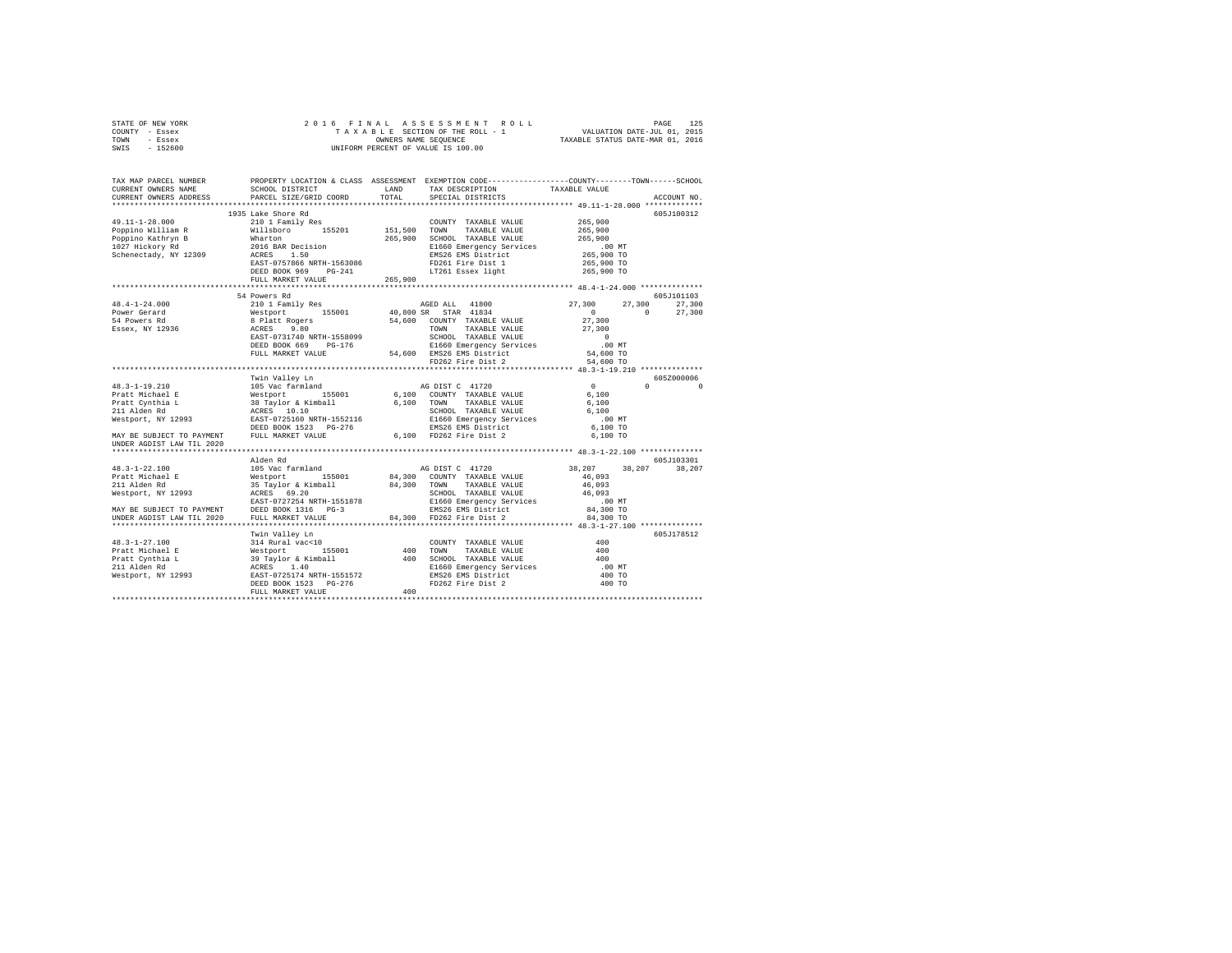|      | STATE OF NEW YORK |  | 2016 FINAL ASSESSMENT ROLL         | 126<br>PAGE                      |  |
|------|-------------------|--|------------------------------------|----------------------------------|--|
|      | COUNTY - Essex    |  | TAXABLE SECTION OF THE ROLL - 1    | VALUATION DATE-JUL 01, 2015      |  |
| TOWN | - Essex           |  | OWNERS NAME SEOUENCE               | TAXABLE STATUS DATE-MAR 01, 2016 |  |
| SWIS | - 152600          |  | UNIFORM PERCENT OF VALUE IS 100.00 |                                  |  |

|                                                                                                                                                                                                                                                                                                                                                                                                            | 605J102102 |
|------------------------------------------------------------------------------------------------------------------------------------------------------------------------------------------------------------------------------------------------------------------------------------------------------------------------------------------------------------------------------------------------------------|------------|
| 10,718   10,718   10,718<br>$\bf 4\,4$ , $\bf 3\,8\,2$<br>44.382<br>COMM FAARBLE VALUE<br>SCHOOL TAXABLE VALUE<br>E1660 Emergency Services 14,382<br>EMS26 EMS District 55,100 TO                                                                                                                                                                                                                          |            |
| 55,100 TO<br>UNDER AGDIST LAW TIL 2020                                                                                                                                                                                                                                                                                                                                                                     |            |
|                                                                                                                                                                                                                                                                                                                                                                                                            |            |
| 247 Christian Rd                                                                                                                                                                                                                                                                                                                                                                                           | 605J186003 |
| 240 Rural res<br>25,000 25,000<br>$49.1 - 1 - 27.200$<br>VETCOM CTS 41130                                                                                                                                                                                                                                                                                                                                  | 25,000     |
|                                                                                                                                                                                                                                                                                                                                                                                                            |            |
|                                                                                                                                                                                                                                                                                                                                                                                                            |            |
|                                                                                                                                                                                                                                                                                                                                                                                                            |            |
|                                                                                                                                                                                                                                                                                                                                                                                                            |            |
|                                                                                                                                                                                                                                                                                                                                                                                                            |            |
|                                                                                                                                                                                                                                                                                                                                                                                                            |            |
|                                                                                                                                                                                                                                                                                                                                                                                                            |            |
|                                                                                                                                                                                                                                                                                                                                                                                                            |            |
|                                                                                                                                                                                                                                                                                                                                                                                                            |            |
| 18 Ross Way                                                                                                                                                                                                                                                                                                                                                                                                | 605J102904 |
| $\mathbf{a}$                                                                                                                                                                                                                                                                                                                                                                                               | 30,000     |
|                                                                                                                                                                                                                                                                                                                                                                                                            |            |
|                                                                                                                                                                                                                                                                                                                                                                                                            |            |
|                                                                                                                                                                                                                                                                                                                                                                                                            |            |
|                                                                                                                                                                                                                                                                                                                                                                                                            |            |
|                                                                                                                                                                                                                                                                                                                                                                                                            |            |
|                                                                                                                                                                                                                                                                                                                                                                                                            |            |
|                                                                                                                                                                                                                                                                                                                                                                                                            |            |
|                                                                                                                                                                                                                                                                                                                                                                                                            |            |
|                                                                                                                                                                                                                                                                                                                                                                                                            |            |
|                                                                                                                                                                                                                                                                                                                                                                                                            |            |
| 25 Ross Way                                                                                                                                                                                                                                                                                                                                                                                                | 605J102905 |
|                                                                                                                                                                                                                                                                                                                                                                                                            |            |
| 40.73-5-18.000<br>Pribble Jonathan L<br>433 Auto body<br>Willsboro 155201<br>COUNTY TAXABLE VALUE 203,500<br>88,300 TOWN TAXABLE VALUE<br>203,500                                                                                                                                                                                                                                                          |            |
| 203,500 SCHOOL TAXABLE VALUE 203,500                                                                                                                                                                                                                                                                                                                                                                       |            |
|                                                                                                                                                                                                                                                                                                                                                                                                            |            |
|                                                                                                                                                                                                                                                                                                                                                                                                            |            |
|                                                                                                                                                                                                                                                                                                                                                                                                            |            |
| $\begin{tabular}{l c c c} \texttt{R1660 Energy} \texttt{Server} & \texttt{Service} & \texttt{3449} & \texttt{00 MT} \\ \texttt{RM826 EMS} & \texttt{M181} & \texttt{105} & \texttt{203,500 TO} \\ \texttt{F7261 First} & \texttt{111} & \texttt{203,500 TO} \\ \texttt{FT261 Basex light} & \texttt{203,500 TO} \\ \texttt{S1260 Besser System Bond} & \texttt{203,500 TO} & \texttt{00} \\ \end{tabular}$ |            |
|                                                                                                                                                                                                                                                                                                                                                                                                            |            |
|                                                                                                                                                                                                                                                                                                                                                                                                            |            |
| Pribble Jonathan L<br>Pribble Jonathan L<br>Pribble Jonathan L<br>Pribble Jonathan L<br>PO Box 193<br>1660/107 Easement<br>PO Box 193<br>1660/107 Easement<br>PO Box 1498<br>203,500 ESED BORS<br>PO261 ERES BOX 1498<br>PO261 ERES BOX 1498<br>PO261                                                                                                                                                      |            |
|                                                                                                                                                                                                                                                                                                                                                                                                            |            |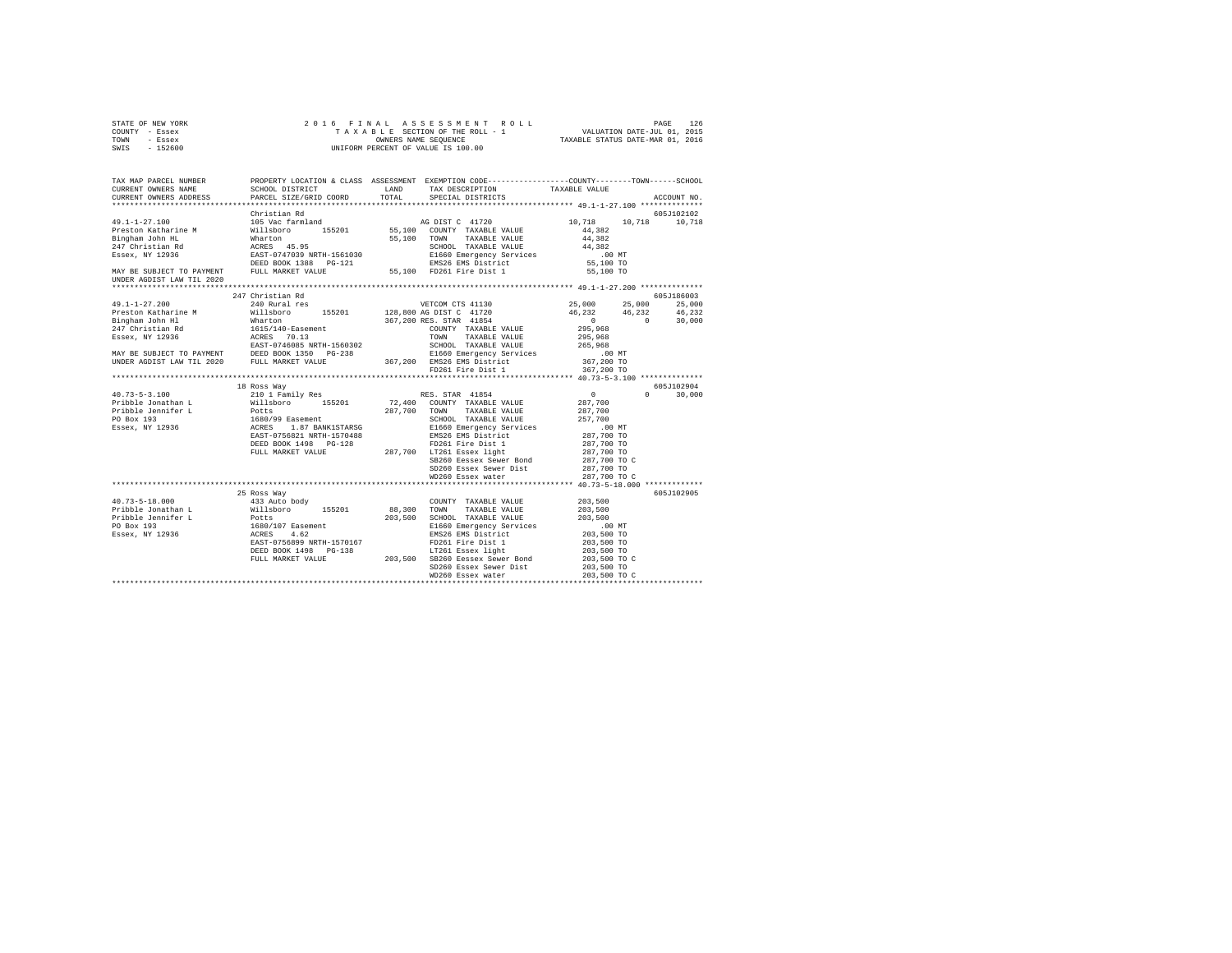| STATE OF NEW YORK |         |  |  |  | 2016 FINAL ASSESSMENT ROLL         |                                  | PAGE                        |  |
|-------------------|---------|--|--|--|------------------------------------|----------------------------------|-----------------------------|--|
| COUNTY - Essex    |         |  |  |  | TAXABLE SECTION OF THE ROLL - 1    |                                  | VALUATION DATE-JUL 01, 2015 |  |
| TOWN              | - Essex |  |  |  | OWNERS NAME SEOUENCE               | TAXABLE STATUS DATE-MAR 01, 2016 |                             |  |
| SWIS - 152600     |         |  |  |  | UNIFORM PERCENT OF VALUE IS 100.00 |                                  |                             |  |

| TAX MAP PARCEL NUMBER                                                                                                                                                                                                                                                                                                                                                                                            |                    |        | PROPERTY LOCATION & CLASS ASSESSMENT EXEMPTION CODE----------------COUNTY-------TOWN-----SCHOOL |             |
|------------------------------------------------------------------------------------------------------------------------------------------------------------------------------------------------------------------------------------------------------------------------------------------------------------------------------------------------------------------------------------------------------------------|--------------------|--------|-------------------------------------------------------------------------------------------------|-------------|
|                                                                                                                                                                                                                                                                                                                                                                                                                  |                    |        |                                                                                                 |             |
|                                                                                                                                                                                                                                                                                                                                                                                                                  |                    |        |                                                                                                 | 605J178509  |
|                                                                                                                                                                                                                                                                                                                                                                                                                  |                    |        |                                                                                                 |             |
|                                                                                                                                                                                                                                                                                                                                                                                                                  |                    |        |                                                                                                 |             |
|                                                                                                                                                                                                                                                                                                                                                                                                                  |                    |        |                                                                                                 |             |
|                                                                                                                                                                                                                                                                                                                                                                                                                  |                    |        |                                                                                                 |             |
|                                                                                                                                                                                                                                                                                                                                                                                                                  |                    |        |                                                                                                 |             |
|                                                                                                                                                                                                                                                                                                                                                                                                                  |                    |        |                                                                                                 |             |
|                                                                                                                                                                                                                                                                                                                                                                                                                  |                    |        |                                                                                                 |             |
|                                                                                                                                                                                                                                                                                                                                                                                                                  |                    |        |                                                                                                 |             |
|                                                                                                                                                                                                                                                                                                                                                                                                                  |                    |        |                                                                                                 |             |
|                                                                                                                                                                                                                                                                                                                                                                                                                  |                    |        |                                                                                                 |             |
| $\begin{tabular}{l c c c c} \hline \texttt{XERENT} & \texttt{MMDR} & \texttt{LARENT} & \texttt{MMDR} & \texttt{SURRE} & \texttt{WUUE} & \texttt{WUUE} & \texttt{WUUE} & \texttt{WUUE} & \texttt{WUUE} & \texttt{WUUE} & \texttt{WUUE} & \texttt{WUUE} & \texttt{WUUE} & \texttt{WUUE} & \texttt{WUUE} & \texttt{WUUE} & \texttt{WUUE} & \texttt{WUUE} & \texttt{WUUE} & \texttt{WUUE} & \texttt{WUUE} & \texttt$ |                    |        |                                                                                                 |             |
|                                                                                                                                                                                                                                                                                                                                                                                                                  | 1691 Lake Shore Rd |        |                                                                                                 | 605J100914  |
|                                                                                                                                                                                                                                                                                                                                                                                                                  |                    |        |                                                                                                 |             |
|                                                                                                                                                                                                                                                                                                                                                                                                                  |                    |        |                                                                                                 |             |
|                                                                                                                                                                                                                                                                                                                                                                                                                  |                    |        |                                                                                                 |             |
|                                                                                                                                                                                                                                                                                                                                                                                                                  |                    |        |                                                                                                 |             |
|                                                                                                                                                                                                                                                                                                                                                                                                                  |                    |        |                                                                                                 |             |
|                                                                                                                                                                                                                                                                                                                                                                                                                  |                    |        |                                                                                                 |             |
|                                                                                                                                                                                                                                                                                                                                                                                                                  |                    |        |                                                                                                 |             |
| $\begin{tabular}{l c c c c c} \multicolumn{1}{c}{\textbf{49.15--1-35.000}} & \multicolumn{1}{c}{1691} & \multicolumn{1}{c}{\textbf{1691} & \multicolumn{1}{c}{\textbf{1691} & \multicolumn{1}{c}{\textbf{1691} & \multicolumn{1}{c}{\textbf{1691} & \multicolumn{1}{c}{\textbf{1691} & \multicolumn{1}{c}{\textbf{1691} & \multicolumn{1}{c}{\textbf{1691} & \multicolumn{1}{c}{\textbf{1691} & \multicolumn{1$  |                    |        |                                                                                                 |             |
|                                                                                                                                                                                                                                                                                                                                                                                                                  | 98 School St       |        |                                                                                                 | 605.7102907 |
|                                                                                                                                                                                                                                                                                                                                                                                                                  |                    |        |                                                                                                 |             |
|                                                                                                                                                                                                                                                                                                                                                                                                                  |                    |        |                                                                                                 |             |
|                                                                                                                                                                                                                                                                                                                                                                                                                  |                    |        |                                                                                                 |             |
|                                                                                                                                                                                                                                                                                                                                                                                                                  |                    |        |                                                                                                 |             |
|                                                                                                                                                                                                                                                                                                                                                                                                                  |                    |        |                                                                                                 |             |
|                                                                                                                                                                                                                                                                                                                                                                                                                  |                    |        |                                                                                                 |             |
|                                                                                                                                                                                                                                                                                                                                                                                                                  |                    |        |                                                                                                 |             |
|                                                                                                                                                                                                                                                                                                                                                                                                                  |                    |        |                                                                                                 |             |
|                                                                                                                                                                                                                                                                                                                                                                                                                  |                    |        |                                                                                                 |             |
| $\begin{tabular}{l c c c c c} \multicolumn{1}{c}{\textbf{43.1--1--11.000}} & \multicolumn{1}{c}{98.6500151} & \multicolumn{1}{c}{18.650151029797} & \multicolumn{1}{c}{18.650151029797} & \multicolumn{1}{c}{18.65015102977} & \multicolumn{1}{c}{18.65015102977} & \multicolumn{1}{c}{18.65015102977} & \multicolumn{1}{c}{18.65015102977} & \$                                                                 |                    |        |                                                                                                 |             |
|                                                                                                                                                                                                                                                                                                                                                                                                                  | Block House Rd     |        |                                                                                                 | 605J100506  |
|                                                                                                                                                                                                                                                                                                                                                                                                                  |                    |        |                                                                                                 |             |
|                                                                                                                                                                                                                                                                                                                                                                                                                  |                    |        |                                                                                                 |             |
|                                                                                                                                                                                                                                                                                                                                                                                                                  |                    |        |                                                                                                 |             |
|                                                                                                                                                                                                                                                                                                                                                                                                                  |                    |        |                                                                                                 |             |
| 40.3-2-1.000<br>321 Abandoned ag COUNTY TAXABLE VALUE 16,800<br>Randall Sherman B Willsboro 155201 16,800 TOWN TAXABLE VALUE 16,800<br>Randall Ame B Willsboro 155201 16,800 SCHOOL TAXABLE VALUE<br>764 Middle Rd Bldg 1 ACRES 16.81                                                                                                                                                                            |                    |        |                                                                                                 |             |
|                                                                                                                                                                                                                                                                                                                                                                                                                  |                    |        |                                                                                                 |             |
|                                                                                                                                                                                                                                                                                                                                                                                                                  | FULL MARKET VALUE  | 16,800 |                                                                                                 |             |
|                                                                                                                                                                                                                                                                                                                                                                                                                  |                    |        |                                                                                                 |             |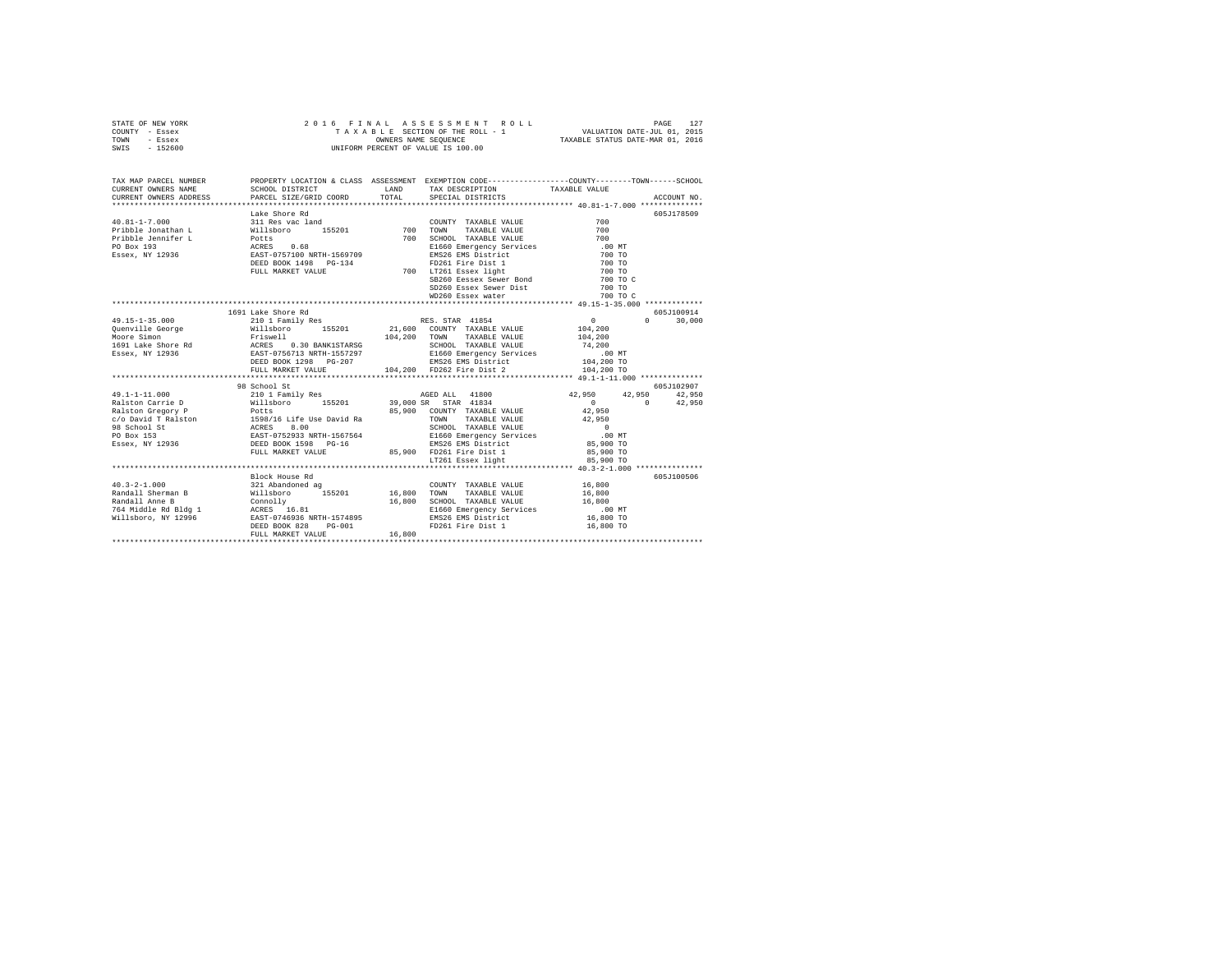| STATE OF NEW YORK                  |                                                                                                                                                                                                                                                                                                                                                                                                                      |       |                                                                                                                                                                                                                                                                                                                                                                                                                                                                          |                                              |               |
|------------------------------------|----------------------------------------------------------------------------------------------------------------------------------------------------------------------------------------------------------------------------------------------------------------------------------------------------------------------------------------------------------------------------------------------------------------------|-------|--------------------------------------------------------------------------------------------------------------------------------------------------------------------------------------------------------------------------------------------------------------------------------------------------------------------------------------------------------------------------------------------------------------------------------------------------------------------------|----------------------------------------------|---------------|
| COUNTY - Essex                     |                                                                                                                                                                                                                                                                                                                                                                                                                      |       |                                                                                                                                                                                                                                                                                                                                                                                                                                                                          |                                              |               |
| TOWN - Essex                       |                                                                                                                                                                                                                                                                                                                                                                                                                      |       |                                                                                                                                                                                                                                                                                                                                                                                                                                                                          |                                              |               |
| SWIS - 152600                      |                                                                                                                                                                                                                                                                                                                                                                                                                      |       |                                                                                                                                                                                                                                                                                                                                                                                                                                                                          |                                              |               |
|                                    |                                                                                                                                                                                                                                                                                                                                                                                                                      |       |                                                                                                                                                                                                                                                                                                                                                                                                                                                                          |                                              |               |
|                                    |                                                                                                                                                                                                                                                                                                                                                                                                                      |       |                                                                                                                                                                                                                                                                                                                                                                                                                                                                          |                                              |               |
|                                    |                                                                                                                                                                                                                                                                                                                                                                                                                      |       |                                                                                                                                                                                                                                                                                                                                                                                                                                                                          |                                              |               |
|                                    | TAX MAP PARCEL NUMBER PROPERTY LOCATION & CLASS ASSESSMENT EXEMPTION CODE--------------COUNTY-------TOWN------SCHOOL<br>CURRENT OWNERS NAME SCHOOL DISTRICT LAND TAX DESCRIPTION TAXARLE VALUE                                                                                                                                                                                                                       |       |                                                                                                                                                                                                                                                                                                                                                                                                                                                                          |                                              |               |
|                                    | SCHOOL DISTRICT <b>LAND</b> TAX DESCRIPTION TAXABLE VALUE                                                                                                                                                                                                                                                                                                                                                            |       |                                                                                                                                                                                                                                                                                                                                                                                                                                                                          |                                              |               |
|                                    | CURRENT OWNERS ADDRESS PARCEL SIZE/GRID COORD TOTAL                                                                                                                                                                                                                                                                                                                                                                  |       | SPECIAL DISTRICTS                                                                                                                                                                                                                                                                                                                                                                                                                                                        |                                              | ACCOUNT NO.   |
|                                    |                                                                                                                                                                                                                                                                                                                                                                                                                      |       |                                                                                                                                                                                                                                                                                                                                                                                                                                                                          |                                              |               |
|                                    | 1590 NYS Route 22                                                                                                                                                                                                                                                                                                                                                                                                    |       |                                                                                                                                                                                                                                                                                                                                                                                                                                                                          |                                              | 605J102807    |
|                                    |                                                                                                                                                                                                                                                                                                                                                                                                                      |       |                                                                                                                                                                                                                                                                                                                                                                                                                                                                          |                                              | $0 \t 30,000$ |
|                                    |                                                                                                                                                                                                                                                                                                                                                                                                                      |       |                                                                                                                                                                                                                                                                                                                                                                                                                                                                          |                                              |               |
|                                    |                                                                                                                                                                                                                                                                                                                                                                                                                      |       |                                                                                                                                                                                                                                                                                                                                                                                                                                                                          |                                              |               |
|                                    |                                                                                                                                                                                                                                                                                                                                                                                                                      |       |                                                                                                                                                                                                                                                                                                                                                                                                                                                                          |                                              |               |
|                                    |                                                                                                                                                                                                                                                                                                                                                                                                                      |       |                                                                                                                                                                                                                                                                                                                                                                                                                                                                          |                                              |               |
|                                    | $\begin{tabular}{l c c c c} \multicolumn{1}{c}{\textbf{48.76--1--7.000}} & \multicolumn{1}{c}{1-500} & \multicolumn{1}{c}{1-500} & \multicolumn{1}{c}{1-500} & \multicolumn{1}{c}{1-500} & \multicolumn{1}{c}{1-500} & \multicolumn{1}{c}{1-500} & \multicolumn{1}{c}{1-500} & \multicolumn{1}{c}{1-500} & \multicolumn{1}{c}{1-500} & \multicolumn{1}{c}{1-500} & \multicolumn{1}{c}{1-500} &$                      |       |                                                                                                                                                                                                                                                                                                                                                                                                                                                                          |                                              |               |
|                                    |                                                                                                                                                                                                                                                                                                                                                                                                                      |       |                                                                                                                                                                                                                                                                                                                                                                                                                                                                          |                                              |               |
|                                    |                                                                                                                                                                                                                                                                                                                                                                                                                      |       |                                                                                                                                                                                                                                                                                                                                                                                                                                                                          |                                              |               |
|                                    |                                                                                                                                                                                                                                                                                                                                                                                                                      |       |                                                                                                                                                                                                                                                                                                                                                                                                                                                                          |                                              |               |
|                                    |                                                                                                                                                                                                                                                                                                                                                                                                                      |       |                                                                                                                                                                                                                                                                                                                                                                                                                                                                          |                                              |               |
|                                    | 1687 Lake Shore Rd                                                                                                                                                                                                                                                                                                                                                                                                   |       |                                                                                                                                                                                                                                                                                                                                                                                                                                                                          |                                              | 605J104311    |
|                                    |                                                                                                                                                                                                                                                                                                                                                                                                                      |       | $\begin{tabular}{lllll} \multicolumn{2}{l}{{\text{COUNTY}}} & \multicolumn{2}{l}{\text{TAXABLE VALUE}} & \multicolumn{2}{l}{\text{S2,800}}\\ \multicolumn{2}{l}{\text{COUNTY}} & \multicolumn{2}{l}{\text{TAXABLE VALUE}} & \multicolumn{2}{l}{\text{S2,800}}\\ \multicolumn{2}{l}{\text{S3,90}} & \multicolumn{2}{l}{\text{S4,90}} & \multicolumn{2}{l}{\text{S5}} & \multicolumn{2}{l}{\text{S6}}\\ \multicolumn{2}{l}{\text{C4}} & \multicolumn{2}{l}{\text{S4}} & \$ |                                              |               |
|                                    |                                                                                                                                                                                                                                                                                                                                                                                                                      |       |                                                                                                                                                                                                                                                                                                                                                                                                                                                                          | 62,800                                       |               |
|                                    |                                                                                                                                                                                                                                                                                                                                                                                                                      |       |                                                                                                                                                                                                                                                                                                                                                                                                                                                                          |                                              |               |
|                                    |                                                                                                                                                                                                                                                                                                                                                                                                                      |       |                                                                                                                                                                                                                                                                                                                                                                                                                                                                          | 62,800                                       |               |
|                                    |                                                                                                                                                                                                                                                                                                                                                                                                                      |       |                                                                                                                                                                                                                                                                                                                                                                                                                                                                          | .00 MT                                       |               |
|                                    |                                                                                                                                                                                                                                                                                                                                                                                                                      |       |                                                                                                                                                                                                                                                                                                                                                                                                                                                                          | 62,800 TO                                    |               |
|                                    |                                                                                                                                                                                                                                                                                                                                                                                                                      |       |                                                                                                                                                                                                                                                                                                                                                                                                                                                                          | 62,800 TO                                    |               |
|                                    |                                                                                                                                                                                                                                                                                                                                                                                                                      |       |                                                                                                                                                                                                                                                                                                                                                                                                                                                                          |                                              |               |
|                                    |                                                                                                                                                                                                                                                                                                                                                                                                                      |       |                                                                                                                                                                                                                                                                                                                                                                                                                                                                          |                                              |               |
|                                    | Lake Shore Rd                                                                                                                                                                                                                                                                                                                                                                                                        |       |                                                                                                                                                                                                                                                                                                                                                                                                                                                                          |                                              | 605J104312    |
| 49.15-1-34.000                     |                                                                                                                                                                                                                                                                                                                                                                                                                      |       |                                                                                                                                                                                                                                                                                                                                                                                                                                                                          | 9,600                                        |               |
|                                    |                                                                                                                                                                                                                                                                                                                                                                                                                      |       |                                                                                                                                                                                                                                                                                                                                                                                                                                                                          |                                              |               |
| Rathbun Carol E<br>2104 Barrett Rd |                                                                                                                                                                                                                                                                                                                                                                                                                      |       |                                                                                                                                                                                                                                                                                                                                                                                                                                                                          | 9,600<br>9,600                               |               |
| Ballston Spa, NY 12020             |                                                                                                                                                                                                                                                                                                                                                                                                                      |       |                                                                                                                                                                                                                                                                                                                                                                                                                                                                          | $.00$ MT                                     |               |
|                                    |                                                                                                                                                                                                                                                                                                                                                                                                                      |       |                                                                                                                                                                                                                                                                                                                                                                                                                                                                          | 9,600 TO                                     |               |
|                                    |                                                                                                                                                                                                                                                                                                                                                                                                                      |       |                                                                                                                                                                                                                                                                                                                                                                                                                                                                          | $9.600$ TO                                   |               |
|                                    |                                                                                                                                                                                                                                                                                                                                                                                                                      |       |                                                                                                                                                                                                                                                                                                                                                                                                                                                                          |                                              |               |
|                                    |                                                                                                                                                                                                                                                                                                                                                                                                                      |       |                                                                                                                                                                                                                                                                                                                                                                                                                                                                          |                                              |               |
|                                    |                                                                                                                                                                                                                                                                                                                                                                                                                      |       |                                                                                                                                                                                                                                                                                                                                                                                                                                                                          |                                              |               |
|                                    | 736 Brookfield Rd                                                                                                                                                                                                                                                                                                                                                                                                    |       |                                                                                                                                                                                                                                                                                                                                                                                                                                                                          |                                              | 605J175001    |
|                                    |                                                                                                                                                                                                                                                                                                                                                                                                                      |       |                                                                                                                                                                                                                                                                                                                                                                                                                                                                          |                                              | $0 \t 30,000$ |
|                                    |                                                                                                                                                                                                                                                                                                                                                                                                                      |       |                                                                                                                                                                                                                                                                                                                                                                                                                                                                          |                                              |               |
|                                    | $\begin{tabular}{ccccc} \textbf{48.2--1-1.000} & \textbf{758.900} \textbf{TPAC} & \textbf{76.901} & \textbf{8.901} \textbf{TPAC} \\ \textbf{Rathbin plane} & \textbf{270} \textbf{Mfg} \textbf{housing} & \textbf{RES, STRR} & \textbf{41854} & 0 \\ \textbf{Rathbin plane} & \textbf{8.900} & \textbf{7.800} \textbf{Nfg} \textbf{h} & \textbf{155001} & \textbf{32.900} & \textbf{CUNITY} & \textbf{TAXABLE VALUE$ |       |                                                                                                                                                                                                                                                                                                                                                                                                                                                                          |                                              |               |
|                                    |                                                                                                                                                                                                                                                                                                                                                                                                                      |       |                                                                                                                                                                                                                                                                                                                                                                                                                                                                          |                                              |               |
|                                    |                                                                                                                                                                                                                                                                                                                                                                                                                      |       |                                                                                                                                                                                                                                                                                                                                                                                                                                                                          |                                              |               |
|                                    |                                                                                                                                                                                                                                                                                                                                                                                                                      |       |                                                                                                                                                                                                                                                                                                                                                                                                                                                                          |                                              |               |
|                                    |                                                                                                                                                                                                                                                                                                                                                                                                                      |       |                                                                                                                                                                                                                                                                                                                                                                                                                                                                          |                                              |               |
|                                    |                                                                                                                                                                                                                                                                                                                                                                                                                      |       |                                                                                                                                                                                                                                                                                                                                                                                                                                                                          | *************** 48.3-1-16.000 ************** |               |
|                                    |                                                                                                                                                                                                                                                                                                                                                                                                                      |       |                                                                                                                                                                                                                                                                                                                                                                                                                                                                          |                                              |               |
|                                    | Alden Rd                                                                                                                                                                                                                                                                                                                                                                                                             |       |                                                                                                                                                                                                                                                                                                                                                                                                                                                                          |                                              | 605J178511    |
|                                    |                                                                                                                                                                                                                                                                                                                                                                                                                      |       |                                                                                                                                                                                                                                                                                                                                                                                                                                                                          |                                              |               |
|                                    |                                                                                                                                                                                                                                                                                                                                                                                                                      |       |                                                                                                                                                                                                                                                                                                                                                                                                                                                                          |                                              |               |
|                                    |                                                                                                                                                                                                                                                                                                                                                                                                                      |       |                                                                                                                                                                                                                                                                                                                                                                                                                                                                          |                                              |               |
|                                    |                                                                                                                                                                                                                                                                                                                                                                                                                      |       |                                                                                                                                                                                                                                                                                                                                                                                                                                                                          |                                              |               |
|                                    |                                                                                                                                                                                                                                                                                                                                                                                                                      |       |                                                                                                                                                                                                                                                                                                                                                                                                                                                                          |                                              |               |
|                                    |                                                                                                                                                                                                                                                                                                                                                                                                                      |       |                                                                                                                                                                                                                                                                                                                                                                                                                                                                          |                                              |               |
|                                    | EAST-0729727 NRTH-1554407                                                                                                                                                                                                                                                                                                                                                                                            |       |                                                                                                                                                                                                                                                                                                                                                                                                                                                                          |                                              |               |
|                                    | DEED BOOK 1299 PG-205                                                                                                                                                                                                                                                                                                                                                                                                |       |                                                                                                                                                                                                                                                                                                                                                                                                                                                                          |                                              |               |
|                                    | FULL MARKET VALUE                                                                                                                                                                                                                                                                                                                                                                                                    | 4,200 |                                                                                                                                                                                                                                                                                                                                                                                                                                                                          |                                              |               |
|                                    |                                                                                                                                                                                                                                                                                                                                                                                                                      |       |                                                                                                                                                                                                                                                                                                                                                                                                                                                                          |                                              |               |
|                                    |                                                                                                                                                                                                                                                                                                                                                                                                                      |       |                                                                                                                                                                                                                                                                                                                                                                                                                                                                          |                                              |               |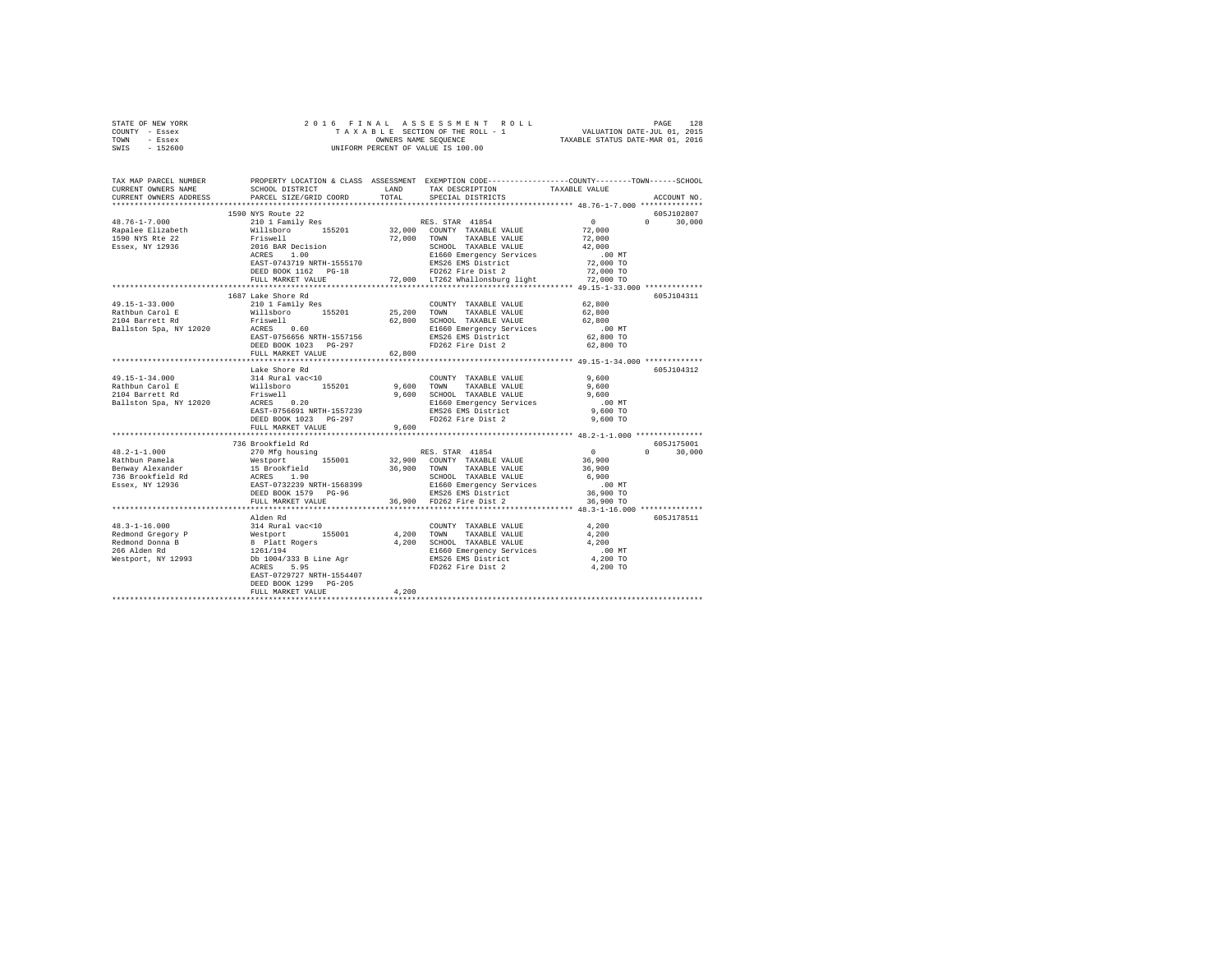| STATE OF NEW YORK                                                                                                                                                                                                                                                                                                                                                                                        |                                                                                                                          |                                                                                 |                                                                                                                                                       |                            |                                   |
|----------------------------------------------------------------------------------------------------------------------------------------------------------------------------------------------------------------------------------------------------------------------------------------------------------------------------------------------------------------------------------------------------------|--------------------------------------------------------------------------------------------------------------------------|---------------------------------------------------------------------------------|-------------------------------------------------------------------------------------------------------------------------------------------------------|----------------------------|-----------------------------------|
| COUNTY - Essex                                                                                                                                                                                                                                                                                                                                                                                           |                                                                                                                          |                                                                                 |                                                                                                                                                       |                            |                                   |
| TOWN - Essex                                                                                                                                                                                                                                                                                                                                                                                             |                                                                                                                          |                                                                                 |                                                                                                                                                       |                            |                                   |
| SWIS - 152600                                                                                                                                                                                                                                                                                                                                                                                            |                                                                                                                          |                                                                                 |                                                                                                                                                       |                            |                                   |
|                                                                                                                                                                                                                                                                                                                                                                                                          |                                                                                                                          |                                                                                 |                                                                                                                                                       |                            |                                   |
|                                                                                                                                                                                                                                                                                                                                                                                                          |                                                                                                                          |                                                                                 |                                                                                                                                                       |                            |                                   |
|                                                                                                                                                                                                                                                                                                                                                                                                          |                                                                                                                          |                                                                                 |                                                                                                                                                       |                            |                                   |
| TAX MAP PARCEL NUMBER                                                                                                                                                                                                                                                                                                                                                                                    |                                                                                                                          |                                                                                 | PROPERTY LOCATION & CLASS ASSESSMENT EXEMPTION CODE----------------COUNTY-------TOWN------SCHOOL                                                      |                            |                                   |
| CURRENT OWNERS NAME                                                                                                                                                                                                                                                                                                                                                                                      |                                                                                                                          |                                                                                 |                                                                                                                                                       |                            |                                   |
| CURRENT OWNERS ADDRESS                                                                                                                                                                                                                                                                                                                                                                                   | PARCEL SIZE/GRID COORD                                                                                                   |                                                                                 |                                                                                                                                                       |                            | ACCOUNT NO.                       |
|                                                                                                                                                                                                                                                                                                                                                                                                          |                                                                                                                          |                                                                                 |                                                                                                                                                       |                            |                                   |
|                                                                                                                                                                                                                                                                                                                                                                                                          | 266 Alden Rd                                                                                                             |                                                                                 |                                                                                                                                                       |                            | 605J103407                        |
| $\begin{tabular}{l c c c c c} \multicolumn{3}{c c c} \multicolumn{3}{c c c} \multicolumn{3}{c c c} \multicolumn{3}{c c c} \multicolumn{3}{c c c} \multicolumn{3}{c c c} \multicolumn{3}{c c c} \multicolumn{3}{c c c} \multicolumn{3}{c c c} \multicolumn{3}{c c c} \multicolumn{3}{c c c} \multicolumn{3}{c c c} \multicolumn{3}{c c c} \multicolumn{3}{c c c} \multicolumn{3}{c c c} \multicolumn{3}{$ |                                                                                                                          |                                                                                 |                                                                                                                                                       |                            | $0 \t 30.000$                     |
|                                                                                                                                                                                                                                                                                                                                                                                                          |                                                                                                                          |                                                                                 |                                                                                                                                                       |                            |                                   |
|                                                                                                                                                                                                                                                                                                                                                                                                          |                                                                                                                          |                                                                                 |                                                                                                                                                       |                            |                                   |
|                                                                                                                                                                                                                                                                                                                                                                                                          |                                                                                                                          |                                                                                 |                                                                                                                                                       |                            |                                   |
|                                                                                                                                                                                                                                                                                                                                                                                                          |                                                                                                                          |                                                                                 |                                                                                                                                                       |                            |                                   |
|                                                                                                                                                                                                                                                                                                                                                                                                          |                                                                                                                          |                                                                                 |                                                                                                                                                       |                            |                                   |
|                                                                                                                                                                                                                                                                                                                                                                                                          |                                                                                                                          |                                                                                 |                                                                                                                                                       |                            |                                   |
|                                                                                                                                                                                                                                                                                                                                                                                                          |                                                                                                                          |                                                                                 |                                                                                                                                                       |                            |                                   |
|                                                                                                                                                                                                                                                                                                                                                                                                          | DEED BOOK 1299 PG-205                                                                                                    |                                                                                 |                                                                                                                                                       |                            |                                   |
|                                                                                                                                                                                                                                                                                                                                                                                                          | FULL MARKET VALUE                                                                                                        | 137,000                                                                         |                                                                                                                                                       |                            |                                   |
|                                                                                                                                                                                                                                                                                                                                                                                                          |                                                                                                                          |                                                                                 |                                                                                                                                                       |                            |                                   |
|                                                                                                                                                                                                                                                                                                                                                                                                          | 2250 Lake Shore Rd                                                                                                       |                                                                                 |                                                                                                                                                       |                            | 605J102706                        |
|                                                                                                                                                                                                                                                                                                                                                                                                          |                                                                                                                          |                                                                                 |                                                                                                                                                       | 214,300                    |                                   |
|                                                                                                                                                                                                                                                                                                                                                                                                          |                                                                                                                          |                                                                                 |                                                                                                                                                       | 214,300                    |                                   |
|                                                                                                                                                                                                                                                                                                                                                                                                          |                                                                                                                          |                                                                                 | 214,300 SCHOOL TAXABLE VALUE<br>214,300 SCHOOL TAXABLE VALUE<br>214,300 TO EMS26 EMS District 214,300 TO<br>214,300 TO TALLA TAXABLE VALUE 214,300 TO |                            |                                   |
|                                                                                                                                                                                                                                                                                                                                                                                                          |                                                                                                                          |                                                                                 |                                                                                                                                                       |                            |                                   |
|                                                                                                                                                                                                                                                                                                                                                                                                          |                                                                                                                          |                                                                                 |                                                                                                                                                       |                            |                                   |
|                                                                                                                                                                                                                                                                                                                                                                                                          | EAST-0757411 NRTH-1570605 FD261 Fire Dist 1<br>DEED BOOK 1736 PG-148<br>FULL MARKET VALUE 214,300 SB260 Eesex Sewer Bond |                                                                                 |                                                                                                                                                       |                            |                                   |
|                                                                                                                                                                                                                                                                                                                                                                                                          |                                                                                                                          |                                                                                 |                                                                                                                                                       | 214,300 TO                 |                                   |
|                                                                                                                                                                                                                                                                                                                                                                                                          |                                                                                                                          |                                                                                 |                                                                                                                                                       | $214,300$ TO C             |                                   |
|                                                                                                                                                                                                                                                                                                                                                                                                          |                                                                                                                          |                                                                                 | SD260 Essex Sewer Dist                                                                                                                                | 214,300 TO                 |                                   |
|                                                                                                                                                                                                                                                                                                                                                                                                          |                                                                                                                          |                                                                                 | WD260 Essex water                                                                                                                                     | 214,300 TO C               |                                   |
|                                                                                                                                                                                                                                                                                                                                                                                                          |                                                                                                                          |                                                                                 |                                                                                                                                                       |                            |                                   |
|                                                                                                                                                                                                                                                                                                                                                                                                          | 83 Wildacres Way                                                                                                         |                                                                                 |                                                                                                                                                       |                            | 605J103212                        |
| $49.7 - 1 - 2.000$                                                                                                                                                                                                                                                                                                                                                                                       |                                                                                                                          |                                                                                 | COUNTY TAXABLE VALUE                                                                                                                                  | 342,500                    |                                   |
| Renkoff Franklin D                                                                                                                                                                                                                                                                                                                                                                                       | % millancies way<br>260 Seasonal res<br>Willsboro 155201<br>Wharton<br>00001.70<br>ACRES 1.70                            | $\begin{array}{cc}\n\text{COUNTY} \\ \text{152,100} & \text{TOWN}\n\end{array}$ | TAXABLE VALUE                                                                                                                                         | 342,500                    |                                   |
|                                                                                                                                                                                                                                                                                                                                                                                                          |                                                                                                                          |                                                                                 |                                                                                                                                                       |                            |                                   |
| 40 Fifth Ave                                                                                                                                                                                                                                                                                                                                                                                             |                                                                                                                          |                                                                                 | 342,500 SCHOOL TAXABLE VALUE<br>E1660 Emergency Services                                                                                              | 342,500                    |                                   |
| New York, NY 10011                                                                                                                                                                                                                                                                                                                                                                                       |                                                                                                                          |                                                                                 |                                                                                                                                                       | 00 MT.<br>342,500 TO       |                                   |
|                                                                                                                                                                                                                                                                                                                                                                                                          |                                                                                                                          |                                                                                 | EMS26 EMS District                                                                                                                                    |                            |                                   |
|                                                                                                                                                                                                                                                                                                                                                                                                          | EAST-0757236 NRTH-1564606 FD261 Fire Dist 1<br>DEED BOOK 897 PG-271 LT261 Essex light                                    |                                                                                 |                                                                                                                                                       | 342,500 TO                 |                                   |
|                                                                                                                                                                                                                                                                                                                                                                                                          |                                                                                                                          |                                                                                 |                                                                                                                                                       | 342,500 TO                 |                                   |
|                                                                                                                                                                                                                                                                                                                                                                                                          | FULL MARKET VALUE                                                                                                        | 342.500                                                                         |                                                                                                                                                       |                            |                                   |
|                                                                                                                                                                                                                                                                                                                                                                                                          |                                                                                                                          |                                                                                 |                                                                                                                                                       |                            |                                   |
|                                                                                                                                                                                                                                                                                                                                                                                                          | 230 Revnolds Rd                                                                                                          |                                                                                 |                                                                                                                                                       |                            | 605J103414                        |
|                                                                                                                                                                                                                                                                                                                                                                                                          |                                                                                                                          |                                                                                 |                                                                                                                                                       |                            | $\overline{0}$ and $\overline{0}$ |
|                                                                                                                                                                                                                                                                                                                                                                                                          |                                                                                                                          |                                                                                 |                                                                                                                                                       |                            |                                   |
|                                                                                                                                                                                                                                                                                                                                                                                                          |                                                                                                                          |                                                                                 |                                                                                                                                                       | $0$ 10,950 0<br>0 0 30,000 |                                   |
|                                                                                                                                                                                                                                                                                                                                                                                                          |                                                                                                                          |                                                                                 |                                                                                                                                                       | 32,850                     |                                   |
|                                                                                                                                                                                                                                                                                                                                                                                                          |                                                                                                                          |                                                                                 |                                                                                                                                                       | 32,850<br>32,850           |                                   |
|                                                                                                                                                                                                                                                                                                                                                                                                          |                                                                                                                          |                                                                                 |                                                                                                                                                       |                            |                                   |
|                                                                                                                                                                                                                                                                                                                                                                                                          |                                                                                                                          |                                                                                 |                                                                                                                                                       |                            |                                   |
|                                                                                                                                                                                                                                                                                                                                                                                                          |                                                                                                                          |                                                                                 |                                                                                                                                                       | 00 MT.<br>43,800 TO        |                                   |
| $\begin{tabular}{l c c c c c} \multicolumn{3}{c c c c} \multicolumn{3}{c c c} \multicolumn{3}{c c c} \multicolumn{3}{c c c} \multicolumn{3}{c c c} \multicolumn{3}{c c c} \multicolumn{3}{c c c} \multicolumn{3}{c c c} \multicolumn{3}{c c c} \multicolumn{3}{c c c} \multicolumn{3}{c c c} \multicolumn{3}{c c c} \multicolumn{3}{c c c} \multicolumn{3}{c c c} \multicolumn{3}{c c c} \multicolumn{$  |                                                                                                                          |                                                                                 | FD262 Fire Dist 2                                                                                                                                     | 43,800 TO                  |                                   |
|                                                                                                                                                                                                                                                                                                                                                                                                          |                                                                                                                          |                                                                                 |                                                                                                                                                       |                            |                                   |
|                                                                                                                                                                                                                                                                                                                                                                                                          |                                                                                                                          |                                                                                 |                                                                                                                                                       |                            |                                   |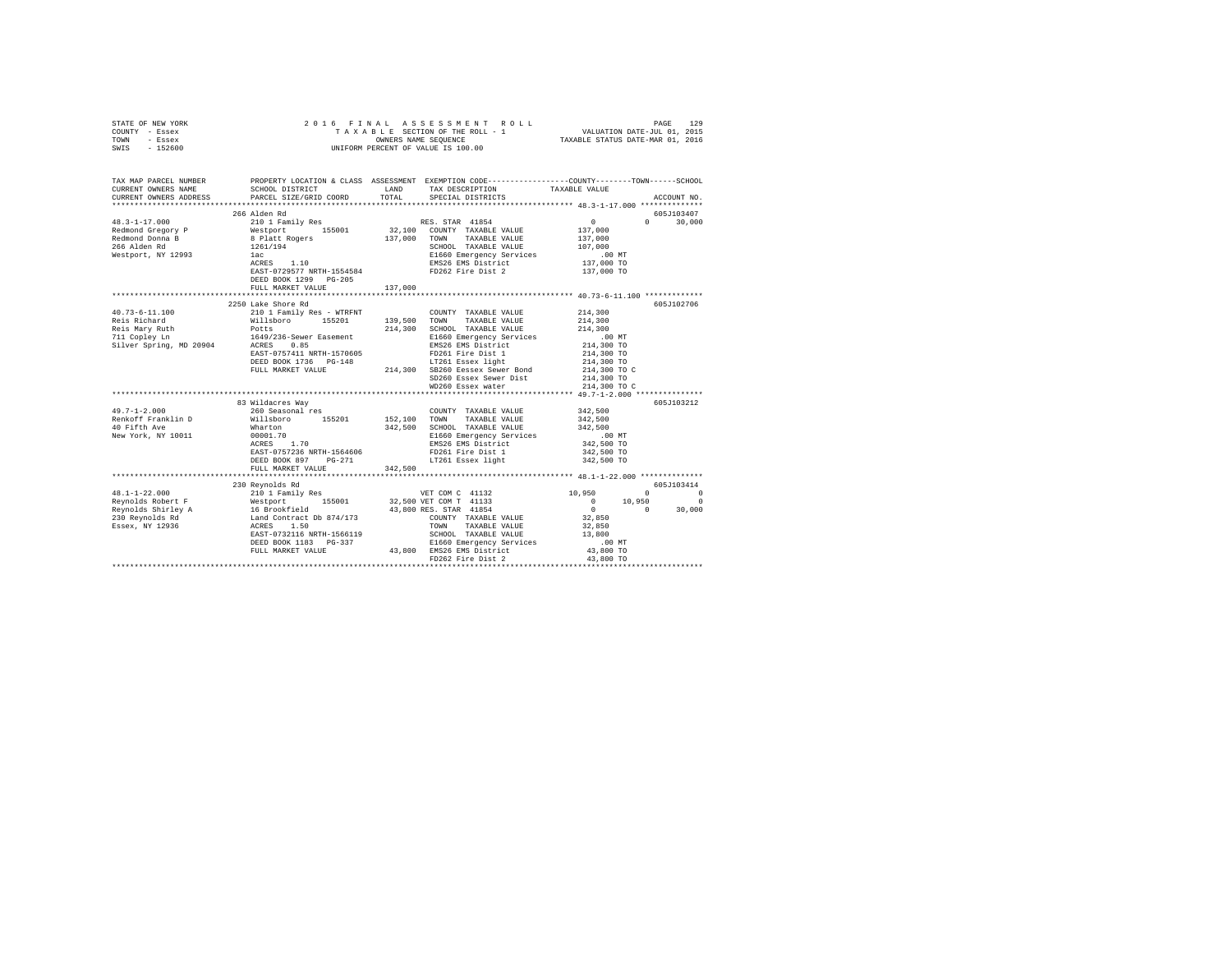| STATE OF NEW YORK<br>COUNTY - Essex<br>TOWN<br>- Essex<br>SWIS - 152600                                                                     | 2 0 1 6                                                                |                                     | 5 FINAL ASSESSMENT ROLL (2015 PLE 130 PAGE 130 PAGE 130 PLE SECTION OF THE ROLL - 1 VALUATION DATE-JUL 01, 2015 PLE 130 PLE 120 PLE 2015 PLE 2016 PLE 2015 PLE 2016 PLE 2016 PLE 2016 PLE 2016 PLE 2016 PLE 2016 PLE 2016 PLE<br>UNIFORM PERCENT OF VALUE IS 100.00 |                                                     |               |
|---------------------------------------------------------------------------------------------------------------------------------------------|------------------------------------------------------------------------|-------------------------------------|---------------------------------------------------------------------------------------------------------------------------------------------------------------------------------------------------------------------------------------------------------------------|-----------------------------------------------------|---------------|
| TAX MAP PARCEL NUMBER PROPERTY LOCATION & CLASS ASSESSMENT EXEMPTION CODE--------------COUNTY-------TOWN------SCHOOL<br>CURRENT OWNERS NAME | SCHOOL DISTRICT                                                        |                                     | LAND TAX DESCRIPTION                                                                                                                                                                                                                                                | TAXABLE VALUE                                       |               |
| CURRENT OWNERS ADDRESS                                                                                                                      | PARCEL SIZE/GRID COORD                                                 |                                     | TOTAL SPECIAL DISTRICTS                                                                                                                                                                                                                                             |                                                     | ACCOUNT NO.   |
|                                                                                                                                             |                                                                        |                                     |                                                                                                                                                                                                                                                                     |                                                     |               |
|                                                                                                                                             |                                                                        |                                     |                                                                                                                                                                                                                                                                     |                                                     | 605J103506    |
|                                                                                                                                             |                                                                        |                                     |                                                                                                                                                                                                                                                                     | 49,007<br>$\mathbf{0}$                              | 49,007 49,007 |
|                                                                                                                                             |                                                                        |                                     |                                                                                                                                                                                                                                                                     | 175,793                                             | 0 65,300      |
|                                                                                                                                             |                                                                        |                                     |                                                                                                                                                                                                                                                                     | 175,793                                             |               |
|                                                                                                                                             |                                                                        |                                     |                                                                                                                                                                                                                                                                     | 110,493                                             |               |
|                                                                                                                                             |                                                                        |                                     |                                                                                                                                                                                                                                                                     | .00MT                                               |               |
|                                                                                                                                             |                                                                        |                                     |                                                                                                                                                                                                                                                                     | 224,800 TO                                          |               |
|                                                                                                                                             |                                                                        |                                     |                                                                                                                                                                                                                                                                     | 224,800 TO                                          |               |
|                                                                                                                                             |                                                                        |                                     |                                                                                                                                                                                                                                                                     |                                                     |               |
|                                                                                                                                             | 11 Derby Way                                                           |                                     |                                                                                                                                                                                                                                                                     |                                                     | 605J103510    |
| 49.11-1-43.002                                                                                                                              | 260 Seasonal res - WTRFNT                                              |                                     | COUNTY TAXABLE VALUE                                                                                                                                                                                                                                                | 153,500                                             |               |
| Rintoul Robert                                                                                                                              |                                                                        | 67,000 TOWN                         | TAXABLE VALUE                                                                                                                                                                                                                                                       | 153,500                                             |               |
| 82 Chaffinch Island Rd                                                                                                                      | Willsboro 155201<br>Wharton<br>ACRES 1.19<br>EAST-0757840 NRTH-1562254 |                                     | 153,500 SCHOOL TAXABLE VALUE                                                                                                                                                                                                                                        | 153,500                                             |               |
| Guilford, CT 06437                                                                                                                          |                                                                        |                                     | E1660 Emergency Services                                                                                                                                                                                                                                            | .00 MT.<br>153,500 TO                               |               |
|                                                                                                                                             |                                                                        |                                     | EMS26 EMS District                                                                                                                                                                                                                                                  |                                                     |               |
|                                                                                                                                             | DEED BOOK 1035 PG-201                                                  |                                     | FD261 Fire Dist 1                                                                                                                                                                                                                                                   | 153,500 TO                                          |               |
|                                                                                                                                             | FULL MARKET VALUE<br>*******************************                   | 153,500<br>************************ |                                                                                                                                                                                                                                                                     | ********************* 40.81-1-1.000 *************** |               |
|                                                                                                                                             | 2221 Lake Shore Rd                                                     |                                     |                                                                                                                                                                                                                                                                     |                                                     | 605J100709    |
|                                                                                                                                             |                                                                        |                                     |                                                                                                                                                                                                                                                                     | 295,100                                             |               |
|                                                                                                                                             |                                                                        |                                     |                                                                                                                                                                                                                                                                     | 295,100                                             |               |
|                                                                                                                                             |                                                                        |                                     | SCHOOL TAXABLE VALUE                                                                                                                                                                                                                                                | 295,100                                             |               |
|                                                                                                                                             |                                                                        |                                     | E1660 Emergency Services                                                                                                                                                                                                                                            | .00 MT                                              |               |
|                                                                                                                                             |                                                                        |                                     | EMS26 EMS District                                                                                                                                                                                                                                                  | 295,100 TO                                          |               |
|                                                                                                                                             |                                                                        |                                     |                                                                                                                                                                                                                                                                     | 295,100 TO                                          |               |
|                                                                                                                                             | DEED BOOK 1647 PG-136                                                  |                                     | LT261 Essex light<br>295,100 SB260 Eessex Sewer Bond                                                                                                                                                                                                                | 295,100 TO                                          |               |
|                                                                                                                                             | FULL MARKET VALUE                                                      |                                     |                                                                                                                                                                                                                                                                     | 295,100 TO C                                        |               |
|                                                                                                                                             |                                                                        |                                     | SD260 Essex Sewer Dist                                                                                                                                                                                                                                              | 295,100 TO                                          |               |
|                                                                                                                                             |                                                                        |                                     | WD260 Essex water                                                                                                                                                                                                                                                   | 295,100 TO C                                        |               |
|                                                                                                                                             |                                                                        |                                     |                                                                                                                                                                                                                                                                     |                                                     |               |
| 49.15-3-12.000 210 1 Family Res - WTRFNT                                                                                                    | 20 Spire Way                                                           |                                     |                                                                                                                                                                                                                                                                     | 565,100                                             | 605J101304    |
| Rock Whallon Real Prop Trust Willsboro 155201                                                                                               |                                                                        | 303,200                             | COUNTY TAXABLE VALUE<br>TAXABLE VALUE<br>TOWN                                                                                                                                                                                                                       | 565,100                                             |               |
|                                                                                                                                             |                                                                        |                                     | 565,100 SCHOOL TAXABLE VALUE                                                                                                                                                                                                                                        | 565,100                                             |               |
|                                                                                                                                             |                                                                        |                                     | E1660 Emergency Services                                                                                                                                                                                                                                            | .00 MT                                              |               |
|                                                                                                                                             |                                                                        |                                     | EMS26 EMS District                                                                                                                                                                                                                                                  | 565,100 TO                                          |               |
|                                                                                                                                             | DEED BOOK 1691 PG-70                                                   |                                     | FD262 Fire Dist 2 565,100 TO                                                                                                                                                                                                                                        |                                                     |               |
|                                                                                                                                             | FULL MARKET VALUE                                                      | 565,100                             |                                                                                                                                                                                                                                                                     |                                                     |               |
|                                                                                                                                             |                                                                        |                                     |                                                                                                                                                                                                                                                                     |                                                     |               |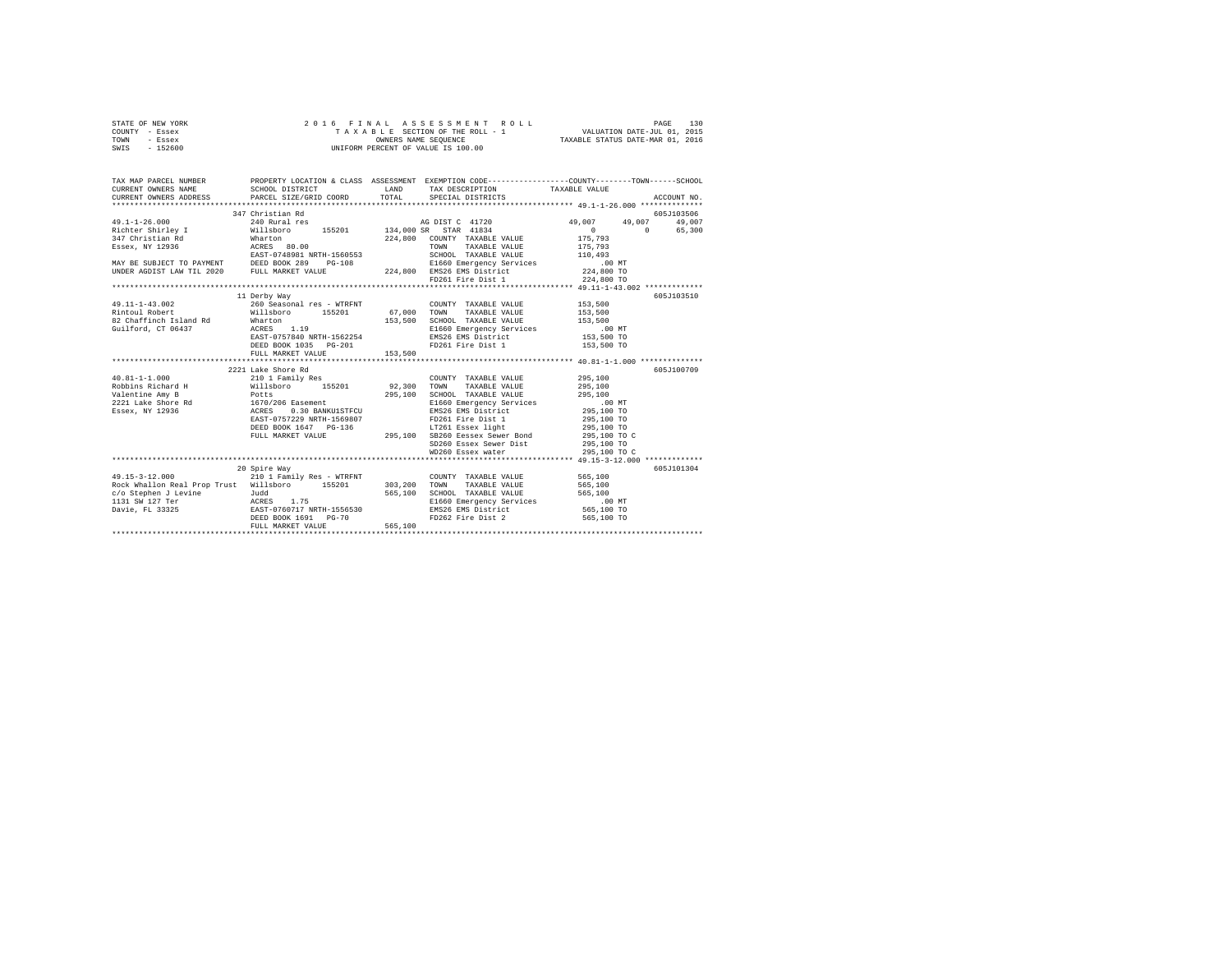|      | STATE OF NEW YORK |  | 2016 FINAL ASSESSMENT ROLL         |                                  | PAGE                        | 131 |
|------|-------------------|--|------------------------------------|----------------------------------|-----------------------------|-----|
|      | COUNTY - Essex    |  | TAXABLE SECTION OF THE ROLL - 1    |                                  | VALUATION DATE-JUL 01, 2015 |     |
| TOWN | - Essex           |  | OWNERS NAME SEOUENCE               | TAXABLE STATUS DATE-MAR 01, 2016 |                             |     |
| SWIS | $-152600$         |  | UNIFORM PERCENT OF VALUE IS 100.00 |                                  |                             |     |

| TAX MAP PARCEL NUMBER<br>CURRENT OWNERS NAME | PROPERTY LOCATION & CLASS ASSESSMENT EXEMPTION CODE----------------COUNTY-------TOWN------SCHOOL<br>SCHOOL DISTRICT                                                                                                                            |       | LAND TAX DESCRIPTION                                                                                               | TAXABLE VALUE                                    |             |
|----------------------------------------------|------------------------------------------------------------------------------------------------------------------------------------------------------------------------------------------------------------------------------------------------|-------|--------------------------------------------------------------------------------------------------------------------|--------------------------------------------------|-------------|
| CURRENT OWNERS ADDRESS                       | PARCEL SIZE/GRID COORD                                                                                                                                                                                                                         | TOTAL | SPECIAL DISTRICTS                                                                                                  |                                                  | ACCOUNT NO. |
|                                              |                                                                                                                                                                                                                                                |       |                                                                                                                    |                                                  |             |
|                                              | 2727 NYS Route 22                                                                                                                                                                                                                              |       |                                                                                                                    |                                                  | 605J102902  |
|                                              |                                                                                                                                                                                                                                                |       | COUNTY TAXABLE VALUE                                                                                               | 194,100                                          |             |
|                                              |                                                                                                                                                                                                                                                |       | TAXABLE VALUE                                                                                                      | 194,100<br>194,100                               |             |
|                                              |                                                                                                                                                                                                                                                |       | 194,100 SCHOOL TAXABLE VALUE<br>E1660 Emergency Services                                                           |                                                  |             |
|                                              |                                                                                                                                                                                                                                                |       |                                                                                                                    |                                                  |             |
|                                              | 1650/160-Sever Easement 16 1660 Emergency Services<br>2008 1914,100 TO 2012 16826 EMS District 1914,100 TO<br>2012 194,100 TO 2013 16 PO261 Fire District 1914,100 TO 2014<br>2014,100 TOREN 1760 TERRET PORT PORTLAND 16-11-1-1<br>ACRES 0.40 |       |                                                                                                                    |                                                  |             |
|                                              |                                                                                                                                                                                                                                                |       |                                                                                                                    |                                                  |             |
|                                              |                                                                                                                                                                                                                                                |       |                                                                                                                    |                                                  |             |
|                                              |                                                                                                                                                                                                                                                |       |                                                                                                                    |                                                  |             |
|                                              |                                                                                                                                                                                                                                                |       |                                                                                                                    |                                                  |             |
|                                              |                                                                                                                                                                                                                                                |       |                                                                                                                    |                                                  |             |
|                                              |                                                                                                                                                                                                                                                |       |                                                                                                                    |                                                  |             |
|                                              |                                                                                                                                                                                                                                                |       |                                                                                                                    |                                                  | 605J179004  |
|                                              |                                                                                                                                                                                                                                                |       |                                                                                                                    | 15,000 15,000 15,000                             |             |
|                                              |                                                                                                                                                                                                                                                |       |                                                                                                                    | 253,900                                          |             |
|                                              |                                                                                                                                                                                                                                                |       |                                                                                                                    | 253,900                                          |             |
|                                              |                                                                                                                                                                                                                                                |       |                                                                                                                    | 253,900                                          |             |
|                                              |                                                                                                                                                                                                                                                |       |                                                                                                                    |                                                  |             |
|                                              |                                                                                                                                                                                                                                                |       |                                                                                                                    |                                                  |             |
|                                              |                                                                                                                                                                                                                                                |       |                                                                                                                    |                                                  |             |
|                                              |                                                                                                                                                                                                                                                |       |                                                                                                                    | 00 MT.<br>268,900 TO<br>268,900 TO<br>268,900 TO |             |
|                                              |                                                                                                                                                                                                                                                |       |                                                                                                                    | 268,900 TO C<br>268,900 TO C                     |             |
|                                              |                                                                                                                                                                                                                                                |       |                                                                                                                    |                                                  |             |
|                                              |                                                                                                                                                                                                                                                |       |                                                                                                                    |                                                  |             |
|                                              |                                                                                                                                                                                                                                                |       |                                                                                                                    |                                                  | 605J103605  |
|                                              |                                                                                                                                                                                                                                                |       |                                                                                                                    | 29,246                                           | 29,246      |
|                                              |                                                                                                                                                                                                                                                |       |                                                                                                                    | $\Omega$                                         | 30,000      |
|                                              |                                                                                                                                                                                                                                                |       |                                                                                                                    |                                                  |             |
|                                              |                                                                                                                                                                                                                                                |       |                                                                                                                    |                                                  |             |
|                                              |                                                                                                                                                                                                                                                |       |                                                                                                                    |                                                  |             |
|                                              |                                                                                                                                                                                                                                                |       |                                                                                                                    |                                                  |             |
|                                              |                                                                                                                                                                                                                                                |       |                                                                                                                    |                                                  |             |
|                                              |                                                                                                                                                                                                                                                |       |                                                                                                                    |                                                  |             |
|                                              |                                                                                                                                                                                                                                                |       |                                                                                                                    |                                                  |             |
|                                              | 16 Sandy Point Way                                                                                                                                                                                                                             |       |                                                                                                                    |                                                  | 605J100108  |
| $40.65 - 1 - 1.100$                          |                                                                                                                                                                                                                                                |       | ${\tt 260\ Seasonal} \ {\tt res\ - \ WTRINT} \hspace{2cm} {\tt CONTY\ \ TXABLE\ VALUE} \hspace{2cm} {\tt 508,500}$ |                                                  |             |
|                                              | Sandy Point Of Essex Ltd Willsboro 155201<br>c/o Christine Herrmann Hicks                                                                                                                                                                      |       | 455,800 TOWN TAXABLE VALUE                                                                                         | 508,500                                          |             |
|                                              |                                                                                                                                                                                                                                                |       | 508,500 SCHOOL TAXABLE VALUE                                                                                       | 508,500                                          |             |
|                                              |                                                                                                                                                                                                                                                |       | E1660 Emergency Services .00 MT<br>EMS26 EMS District 508,500 TO                                                   |                                                  |             |
|                                              |                                                                                                                                                                                                                                                |       |                                                                                                                    |                                                  |             |
|                                              | EAST-0757618 NRTH-1573810                                                                                                                                                                                                                      |       |                                                                                                                    | 508,500 TO<br>508,500 TO                         |             |
|                                              |                                                                                                                                                                                                                                                |       |                                                                                                                    |                                                  |             |
|                                              |                                                                                                                                                                                                                                                |       |                                                                                                                    | 508,500 TO C                                     |             |
|                                              | ACRES 1.60<br>EAST-0757618 NRTH-1573810 PD261 Fire Dist 1<br>DEED BOOK 949 PG-331 17261 Essex light<br>FULL MARKET VALUE 508,500 NB260 Essex water                                                                                             |       |                                                                                                                    | 508,500 TO C                                     |             |
|                                              |                                                                                                                                                                                                                                                |       |                                                                                                                    |                                                  |             |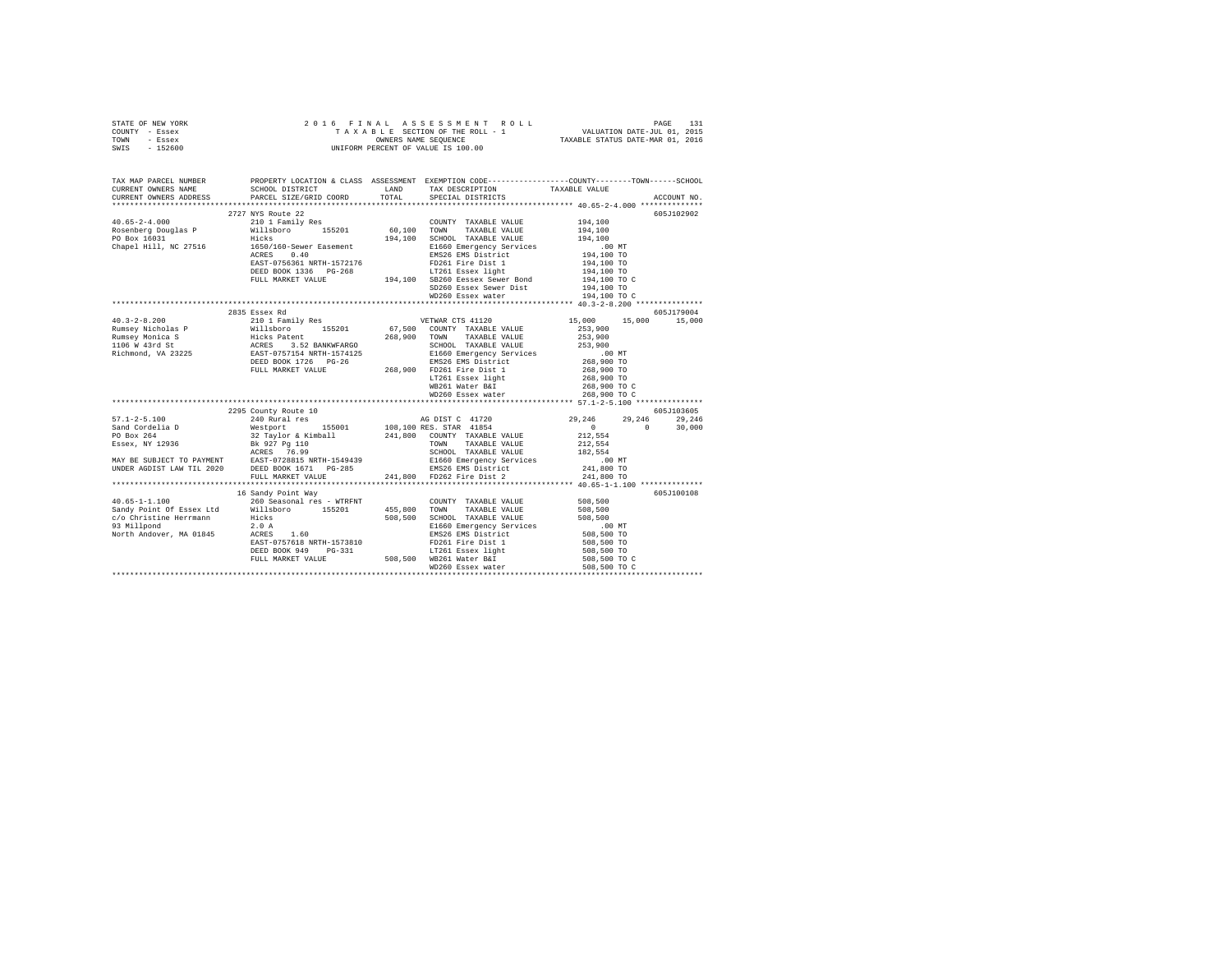| TOWN<br>- Essex<br>SWIS - 152600                                                                                       | UNIFORM PERCENT OF VALUE IS 100.00                                                                                                                                                                                            | OWNERS NAME SEQUENCE<br>TAXABLE STATUS DATE-MAR 01, 2016 |                                                                                                                                                                                                                  |                                                        |               |
|------------------------------------------------------------------------------------------------------------------------|-------------------------------------------------------------------------------------------------------------------------------------------------------------------------------------------------------------------------------|----------------------------------------------------------|------------------------------------------------------------------------------------------------------------------------------------------------------------------------------------------------------------------|--------------------------------------------------------|---------------|
|                                                                                                                        |                                                                                                                                                                                                                               |                                                          |                                                                                                                                                                                                                  |                                                        |               |
| TAX MAP PARCEL NUMBER PROPERTY LOCATION & CLASS ASSESSMENT EXEMPTION CODE--------------COUNTY-------TOWN-----SCHOOL    |                                                                                                                                                                                                                               |                                                          |                                                                                                                                                                                                                  |                                                        |               |
| CURRENT OWNERS NAME<br>CURRENT OWNERS ADDRESS                                                                          | SCHOOL DISTRICT TAND TAX DESCRIPTION<br>PARCEL SIZE/GRID COORD                                                                                                                                                                | TOTAL                                                    | SPECIAL DISTRICTS                                                                                                                                                                                                | TAXABLE VALUE                                          | ACCOUNT NO.   |
|                                                                                                                        | *************************                                                                                                                                                                                                     | **************************                               |                                                                                                                                                                                                                  | ************************* 49.15-3-5.000 ************** |               |
|                                                                                                                        | 122 Albee Ln                                                                                                                                                                                                                  |                                                          |                                                                                                                                                                                                                  |                                                        | 605J101206    |
| 49.15-3-5.000 210 1 Family Res - WTRFNT COUNT<br>Sattar Family Trust Willsboro 155201 275,400 TOWN Sattar Family Trust |                                                                                                                                                                                                                               |                                                          | COUNTY TAXABLE VALUE                                                                                                                                                                                             | 476,300<br>476,300                                     |               |
| 1405 Rowe Rd                                                                                                           |                                                                                                                                                                                                                               |                                                          | TAXABLE VALUE                                                                                                                                                                                                    | 476,300                                                |               |
| Schenectady, NY 12309                                                                                                  |                                                                                                                                                                                                                               |                                                          |                                                                                                                                                                                                                  | $.00$ MT                                               |               |
|                                                                                                                        |                                                                                                                                                                                                                               |                                                          |                                                                                                                                                                                                                  | 476,300 TO                                             |               |
|                                                                                                                        |                                                                                                                                                                                                                               |                                                          |                                                                                                                                                                                                                  | 476,300 TO                                             |               |
|                                                                                                                        | Friswell $RES = 0.00$<br>RCESS 2.00 476,300 SCHOOL TAXABLE VALUE<br>REST-0759791 NRTH-1556625 EMS26 EMS District<br>DEED BOOK 1168 PG-148<br>PULL MARKET VALUE<br>PULL MARKET VALUE<br>PULL MARKET VALUE<br>PULL MARKET VALUE |                                                          |                                                                                                                                                                                                                  |                                                        |               |
|                                                                                                                        |                                                                                                                                                                                                                               |                                                          |                                                                                                                                                                                                                  |                                                        |               |
| $49.15 - 3 - 6.000$                                                                                                    | 123 Albee Ln                                                                                                                                                                                                                  |                                                          |                                                                                                                                                                                                                  |                                                        | 605-7101205   |
| Sattar Family Trust Willsboro 155201 180,200 TOWN TAXABLE VALUE                                                        | 312 Vac w/imprv - WTRFNT                                                                                                                                                                                                      |                                                          | COUNTY TAXABLE VALUE                                                                                                                                                                                             | 181,300<br>181,300                                     |               |
| 1405 Rowe Rd                                                                                                           |                                                                                                                                                                                                                               |                                                          | 181,300 SCHOOL TAXABLE VALUE                                                                                                                                                                                     | 181,300                                                |               |
| Schenectady, NY 12309                                                                                                  | Friswell<br>00001.40<br>ACRES 1.30                                                                                                                                                                                            |                                                          |                                                                                                                                                                                                                  |                                                        |               |
|                                                                                                                        |                                                                                                                                                                                                                               |                                                          | E1660 Emergency Services .00 MT<br>EMS26 EMS District 181,300 TO                                                                                                                                                 |                                                        |               |
|                                                                                                                        | EAST-0759941 NRTH-1556525                                                                                                                                                                                                     |                                                          | FD261 Fire Dist 1                                                                                                                                                                                                | 181,300 TO                                             |               |
|                                                                                                                        | DEED BOOK 1168 PG-148                                                                                                                                                                                                         |                                                          |                                                                                                                                                                                                                  |                                                        |               |
|                                                                                                                        | FULL MARKET VALUE                                                                                                                                                                                                             | 181,300                                                  |                                                                                                                                                                                                                  |                                                        |               |
|                                                                                                                        | 52 Spear Rd                                                                                                                                                                                                                   |                                                          |                                                                                                                                                                                                                  |                                                        | 605J176013    |
|                                                                                                                        |                                                                                                                                                                                                                               |                                                          |                                                                                                                                                                                                                  |                                                        |               |
|                                                                                                                        |                                                                                                                                                                                                                               |                                                          | $\begin{tabular}{lllllllllll} \multicolumn{2}{c}{\text{\small COUNTY}} & \texttt{TAXABLE VALUE} & & & & 92,300 \\ \multicolumn{2}{c}{\text{\small TOWN}} & \texttt{TAXABLE VALUE} & & & 92,300 \\ \end{tabular}$ |                                                        |               |
|                                                                                                                        |                                                                                                                                                                                                                               |                                                          |                                                                                                                                                                                                                  | 92,300                                                 |               |
|                                                                                                                        |                                                                                                                                                                                                                               |                                                          |                                                                                                                                                                                                                  | 00 MT.<br>92,300 TO                                    |               |
|                                                                                                                        |                                                                                                                                                                                                                               |                                                          |                                                                                                                                                                                                                  |                                                        |               |
|                                                                                                                        |                                                                                                                                                                                                                               |                                                          |                                                                                                                                                                                                                  | 92,300 TO                                              |               |
|                                                                                                                        | FULL MARKET VALUE                                                                                                                                                                                                             | 92,300                                                   |                                                                                                                                                                                                                  |                                                        |               |
|                                                                                                                        | 240 Sayre Rd                                                                                                                                                                                                                  |                                                          |                                                                                                                                                                                                                  |                                                        | 605J103609    |
|                                                                                                                        |                                                                                                                                                                                                                               |                                                          |                                                                                                                                                                                                                  | $\sim$ 0                                               | 0 65,300      |
|                                                                                                                        |                                                                                                                                                                                                                               |                                                          | SR STAR 41834<br>33,500 COUNTY TAXABLE VALUE                                                                                                                                                                     | 137,400                                                |               |
|                                                                                                                        |                                                                                                                                                                                                                               |                                                          |                                                                                                                                                                                                                  | 137,400                                                |               |
|                                                                                                                        |                                                                                                                                                                                                                               |                                                          |                                                                                                                                                                                                                  | 72,100                                                 |               |
|                                                                                                                        |                                                                                                                                                                                                                               |                                                          | 137,400 TOWN TAXABLE VALUE<br>SCHOOL TAXABLE VALUE<br>E1660 Emergency Services<br>EMS26 EMS District                                                                                                             | $.00$ MT                                               |               |
|                                                                                                                        |                                                                                                                                                                                                                               |                                                          |                                                                                                                                                                                                                  | 137,400 TO                                             |               |
|                                                                                                                        | FULL MARKET VALUE                                                                                                                                                                                                             |                                                          | 137,400 FD262 Fire Dist 2                                                                                                                                                                                        | 137,400 TO                                             |               |
|                                                                                                                        | Sayre Rd                                                                                                                                                                                                                      |                                                          |                                                                                                                                                                                                                  |                                                        | 605J103607    |
|                                                                                                                        |                                                                                                                                                                                                                               |                                                          |                                                                                                                                                                                                                  | 28,410                                                 | 28,410 28,410 |
|                                                                                                                        |                                                                                                                                                                                                                               |                                                          |                                                                                                                                                                                                                  | 98,790                                                 |               |
|                                                                                                                        |                                                                                                                                                                                                                               |                                                          |                                                                                                                                                                                                                  | 98,790                                                 |               |
|                                                                                                                        |                                                                                                                                                                                                                               |                                                          |                                                                                                                                                                                                                  | 98,790                                                 |               |
|                                                                                                                        |                                                                                                                                                                                                                               |                                                          |                                                                                                                                                                                                                  |                                                        |               |
|                                                                                                                        |                                                                                                                                                                                                                               |                                                          |                                                                                                                                                                                                                  | 00 MT.<br>127,200 TO<br>127,200 TO                     |               |
| HNDER AGDIST LAW TIL 2020                                                                                              |                                                                                                                                                                                                                               |                                                          |                                                                                                                                                                                                                  |                                                        |               |
|                                                                                                                        |                                                                                                                                                                                                                               |                                                          |                                                                                                                                                                                                                  |                                                        |               |

STATE OF NEW YORK 2 0 1 6 F I N A L A S S E S S M E N T R O L L PAGE 132 COUNTY - Essex T A X A B L E SECTION OF THE ROLL - 1 VALUATION DATE-JUL 01, 2015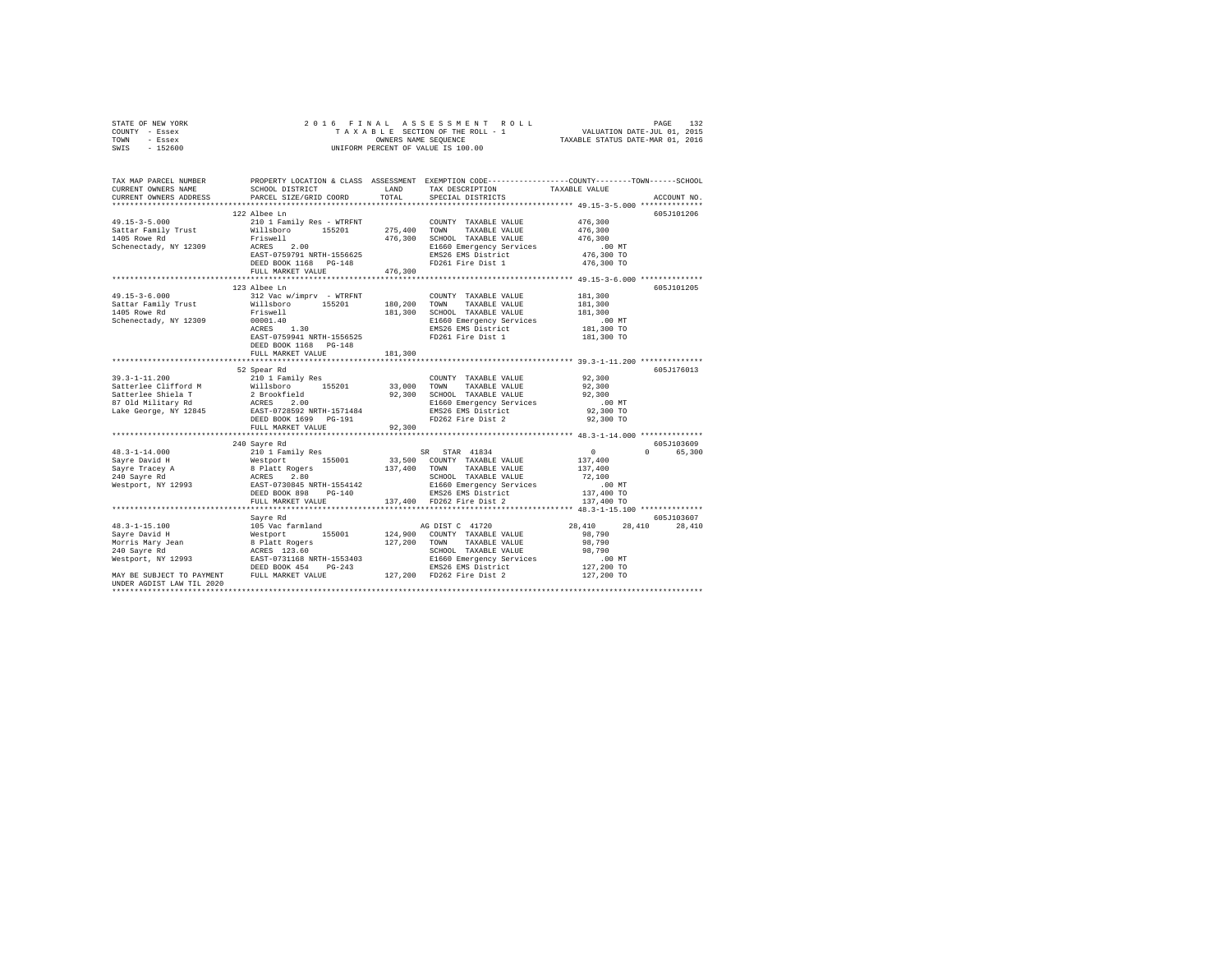| STATE OF NEW YORK<br>COUNTY - Essex<br>TOWN - Essex<br>SWIS - 152600                                                                                                                                                                                                                                                                                                         | 2016 FINAL                                                                                                                                                                   |                  | ASSESSMENT ROLL<br>UNIFORM PERCENT OF VALUE IS 100.00                                                                                                                  |                                                                                              | 133<br>PAGE                    |
|------------------------------------------------------------------------------------------------------------------------------------------------------------------------------------------------------------------------------------------------------------------------------------------------------------------------------------------------------------------------------|------------------------------------------------------------------------------------------------------------------------------------------------------------------------------|------------------|------------------------------------------------------------------------------------------------------------------------------------------------------------------------|----------------------------------------------------------------------------------------------|--------------------------------|
| TAX MAP PARCEL NUMBER<br>CURRENT OWNERS NAME<br>CURRENT OWNERS ADDRESS                                                                                                                                                                                                                                                                                                       | SCHOOL DISTRICT<br>PARCEL SIZE/GRID COORD TOTAL                                                                                                                              |                  | PROPERTY LOCATION & CLASS ASSESSMENT EXEMPTION CODE---------------COUNTY-------TOWN------SCHOOL<br>LAND TAX DESCRIPTION<br>SPECIAL DISTRICTS                           | TAXABLE VALUE                                                                                | ACCOUNT NO.                    |
| $48.4 - 1 - 21.000$<br>Sayre David H<br>Sayre Davis<br>Sayre Tracey A<br>240 Sayre Rd                                                                                                                                                                                                                                                                                        | Walker Rd<br>910 Priv forest<br>Westport 155001<br>6 Platt Rogers<br>00100.00<br>ACRES 108.30                                                                                | 57,400<br>57,400 | COUNTY TAXABLE VALUE<br>TOWN<br>TAXABLE VALUE<br>SCHOOL TAXABLE VALUE<br>E1660 Emergency Services                                                                      | $57\,, 400$<br>57,400<br>57,400<br>$.00$ MT                                                  | 605J103608                     |
| Westport, NY 12993                                                                                                                                                                                                                                                                                                                                                           | EAST-0733067 NRTH-1553752<br>DEED BOOK 898 PG-138<br>FULL MARKET VALUE                                                                                                       | 57,400           | EMS26 EMS District<br>FD262 Fire Dist 2                                                                                                                                | 57,400 TO<br>57,400 TO                                                                       |                                |
| $57.2 - 3 - 1.000$<br>$\begin{tabular}{l c c c c} \hline $5,011$ & $129\,,700$ & $129\,,700$ & $129\,,700$ & $129\,,700$ & $129\,,700$ & $129\,,700$ & $129\,,700$ & $144\,,200$ & $144\,,200$ & $144\,,200$ & $144\,,200$ & $144\,,200$ & $145\,,200$ & $145\,,200$ & $146\,,200$ & $146\,,200$ & $147\,,200$ & $147\,,$<br>Sayre Dures<br>Morris Mary Jean<br>210 Sayre Rd | Walker Rd<br>120 Field crops                                                                                                                                                 |                  | COUNTY TAXABLE VALUE<br>TOWN<br>TAXABLE VALUE<br>SCHOOL TAXABLE VALUE<br>E1660 Emergency Services                                                                      | 144,200<br>144,200<br>144,200<br>.00 MT<br>144,200 TO                                        | 605J103606                     |
| UNDER AGDIST LAW TIL 2016                                                                                                                                                                                                                                                                                                                                                    |                                                                                                                                                                              |                  | EMS26 EMS District<br>FD262 Fire Dist 2                                                                                                                                | 144,200 TO                                                                                   |                                |
|                                                                                                                                                                                                                                                                                                                                                                              |                                                                                                                                                                              |                  |                                                                                                                                                                        |                                                                                              | 605J195010                     |
| $48.3 - 1 - 15.200$<br>Sayre Jessie B<br>160 Sayre Rd<br>Westport, NY 12993                                                                                                                                                                                                                                                                                                  | EAST-0730521 NRTH-1552160<br>DEED BOOK 1072 PG-348<br>FULL MARKET VALUE                                                                                                      |                  | TOWN TAXABLE VALUE<br>SCHOOL TAXABLE VALUE<br>E1660 Emergency Services<br>87,000 EMS26 EMS District<br>FD262 Fire Dist 2                                               | 43,500<br>$\mathbf{0}$<br>43,500<br>43,500<br>$\sim$ 0<br>$.00$ MT<br>87,000 TO<br>87,000 TO | 43,500 43,500<br>$0 \t 43,500$ |
|                                                                                                                                                                                                                                                                                                                                                                              |                                                                                                                                                                              |                  |                                                                                                                                                                        |                                                                                              |                                |
| $48.2 - 1 - 10.100$<br>Sayward George<br>Savward Lois A<br>528 Angier Hill Rd<br>Essex, NY 12936<br>MAY BE SUBJECT TO PAYMENT DEED BOOK 986<br>UNDER AGDIST LAW TIL 2020 FULL MARKET VE                                                                                                                                                                                      | Leaning Rd<br>105 Vac farmland<br>105 Vac farmland<br>Willsboro 155201<br>Potts<br>1729/227 BLA<br>ACRES 53.60<br>EAST-0741432 NRTH-1564754<br>$PG-110$<br>FULL MARKET VALUE | 75,000<br>75,000 | AG DIST C 41720<br>75,000 COUNTY TAXABLE VALUE<br>TOWN<br>TAXABLE VALUE<br>SCHOOL TAXABLE VALUE<br>E1660 Emergency Services<br>EMS26 EMS District<br>FD262 Fire Dist 2 | 46,093 46,093 46,093<br>28,907<br>28,907<br>28,907<br>$.00$ MT<br>75,000 TO<br>75,000 TO     | 605J102406                     |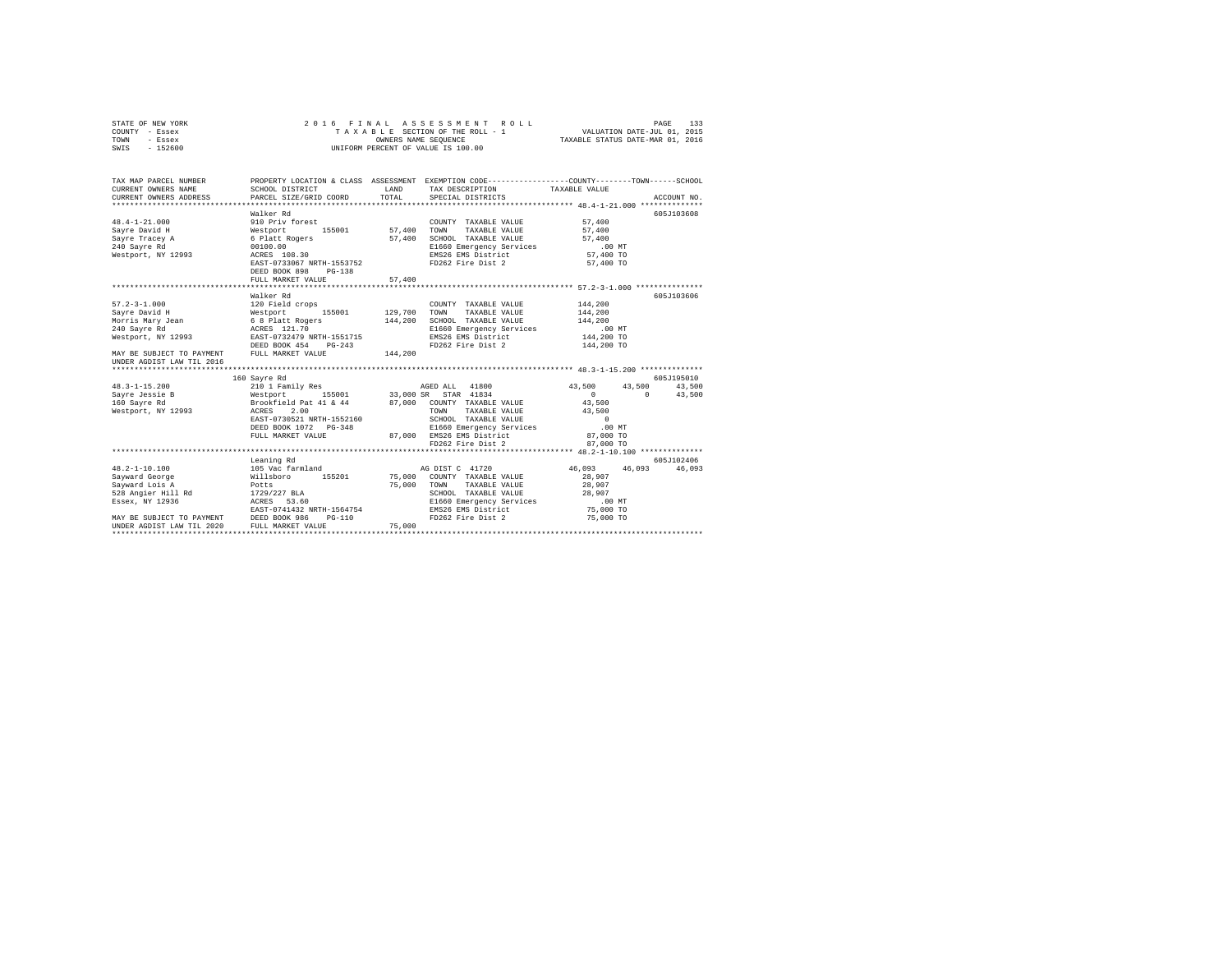|                   |                                                                                                                                                                                                                                                                                                             |                                                                                               | VALUATION DATE-JUL 01, 2015<br>TAXABLE STATUS DATE-MAR 01, 2016                                                                                                                                                                                                                                                             |                                                                                                                                                                                                                                                                                                                                                                                                                                                                                                                                                                                                                                                                                                                                                                                                                                                                                                                                                     |  |
|-------------------|-------------------------------------------------------------------------------------------------------------------------------------------------------------------------------------------------------------------------------------------------------------------------------------------------------------|-----------------------------------------------------------------------------------------------|-----------------------------------------------------------------------------------------------------------------------------------------------------------------------------------------------------------------------------------------------------------------------------------------------------------------------------|-----------------------------------------------------------------------------------------------------------------------------------------------------------------------------------------------------------------------------------------------------------------------------------------------------------------------------------------------------------------------------------------------------------------------------------------------------------------------------------------------------------------------------------------------------------------------------------------------------------------------------------------------------------------------------------------------------------------------------------------------------------------------------------------------------------------------------------------------------------------------------------------------------------------------------------------------------|--|
|                   |                                                                                                                                                                                                                                                                                                             |                                                                                               |                                                                                                                                                                                                                                                                                                                             |                                                                                                                                                                                                                                                                                                                                                                                                                                                                                                                                                                                                                                                                                                                                                                                                                                                                                                                                                     |  |
|                   |                                                                                                                                                                                                                                                                                                             |                                                                                               |                                                                                                                                                                                                                                                                                                                             |                                                                                                                                                                                                                                                                                                                                                                                                                                                                                                                                                                                                                                                                                                                                                                                                                                                                                                                                                     |  |
|                   |                                                                                                                                                                                                                                                                                                             |                                                                                               |                                                                                                                                                                                                                                                                                                                             |                                                                                                                                                                                                                                                                                                                                                                                                                                                                                                                                                                                                                                                                                                                                                                                                                                                                                                                                                     |  |
|                   |                                                                                                                                                                                                                                                                                                             |                                                                                               |                                                                                                                                                                                                                                                                                                                             |                                                                                                                                                                                                                                                                                                                                                                                                                                                                                                                                                                                                                                                                                                                                                                                                                                                                                                                                                     |  |
|                   |                                                                                                                                                                                                                                                                                                             |                                                                                               |                                                                                                                                                                                                                                                                                                                             | ACCOUNT NO.                                                                                                                                                                                                                                                                                                                                                                                                                                                                                                                                                                                                                                                                                                                                                                                                                                                                                                                                         |  |
|                   |                                                                                                                                                                                                                                                                                                             |                                                                                               |                                                                                                                                                                                                                                                                                                                             |                                                                                                                                                                                                                                                                                                                                                                                                                                                                                                                                                                                                                                                                                                                                                                                                                                                                                                                                                     |  |
|                   |                                                                                                                                                                                                                                                                                                             |                                                                                               |                                                                                                                                                                                                                                                                                                                             | 605J103611                                                                                                                                                                                                                                                                                                                                                                                                                                                                                                                                                                                                                                                                                                                                                                                                                                                                                                                                          |  |
|                   |                                                                                                                                                                                                                                                                                                             |                                                                                               |                                                                                                                                                                                                                                                                                                                             |                                                                                                                                                                                                                                                                                                                                                                                                                                                                                                                                                                                                                                                                                                                                                                                                                                                                                                                                                     |  |
|                   |                                                                                                                                                                                                                                                                                                             |                                                                                               |                                                                                                                                                                                                                                                                                                                             |                                                                                                                                                                                                                                                                                                                                                                                                                                                                                                                                                                                                                                                                                                                                                                                                                                                                                                                                                     |  |
|                   |                                                                                                                                                                                                                                                                                                             |                                                                                               |                                                                                                                                                                                                                                                                                                                             |                                                                                                                                                                                                                                                                                                                                                                                                                                                                                                                                                                                                                                                                                                                                                                                                                                                                                                                                                     |  |
|                   |                                                                                                                                                                                                                                                                                                             |                                                                                               |                                                                                                                                                                                                                                                                                                                             |                                                                                                                                                                                                                                                                                                                                                                                                                                                                                                                                                                                                                                                                                                                                                                                                                                                                                                                                                     |  |
|                   |                                                                                                                                                                                                                                                                                                             |                                                                                               |                                                                                                                                                                                                                                                                                                                             |                                                                                                                                                                                                                                                                                                                                                                                                                                                                                                                                                                                                                                                                                                                                                                                                                                                                                                                                                     |  |
|                   |                                                                                                                                                                                                                                                                                                             |                                                                                               |                                                                                                                                                                                                                                                                                                                             |                                                                                                                                                                                                                                                                                                                                                                                                                                                                                                                                                                                                                                                                                                                                                                                                                                                                                                                                                     |  |
|                   |                                                                                                                                                                                                                                                                                                             |                                                                                               |                                                                                                                                                                                                                                                                                                                             |                                                                                                                                                                                                                                                                                                                                                                                                                                                                                                                                                                                                                                                                                                                                                                                                                                                                                                                                                     |  |
|                   |                                                                                                                                                                                                                                                                                                             |                                                                                               |                                                                                                                                                                                                                                                                                                                             |                                                                                                                                                                                                                                                                                                                                                                                                                                                                                                                                                                                                                                                                                                                                                                                                                                                                                                                                                     |  |
|                   |                                                                                                                                                                                                                                                                                                             |                                                                                               |                                                                                                                                                                                                                                                                                                                             | 605-103202                                                                                                                                                                                                                                                                                                                                                                                                                                                                                                                                                                                                                                                                                                                                                                                                                                                                                                                                          |  |
|                   |                                                                                                                                                                                                                                                                                                             |                                                                                               | $\sim$ 0                                                                                                                                                                                                                                                                                                                    | $0 \t 30.000$                                                                                                                                                                                                                                                                                                                                                                                                                                                                                                                                                                                                                                                                                                                                                                                                                                                                                                                                       |  |
|                   |                                                                                                                                                                                                                                                                                                             |                                                                                               |                                                                                                                                                                                                                                                                                                                             |                                                                                                                                                                                                                                                                                                                                                                                                                                                                                                                                                                                                                                                                                                                                                                                                                                                                                                                                                     |  |
| Judd              |                                                                                                                                                                                                                                                                                                             | TOWN                                                                                          | 151,600                                                                                                                                                                                                                                                                                                                     |                                                                                                                                                                                                                                                                                                                                                                                                                                                                                                                                                                                                                                                                                                                                                                                                                                                                                                                                                     |  |
|                   |                                                                                                                                                                                                                                                                                                             |                                                                                               |                                                                                                                                                                                                                                                                                                                             |                                                                                                                                                                                                                                                                                                                                                                                                                                                                                                                                                                                                                                                                                                                                                                                                                                                                                                                                                     |  |
|                   |                                                                                                                                                                                                                                                                                                             |                                                                                               |                                                                                                                                                                                                                                                                                                                             |                                                                                                                                                                                                                                                                                                                                                                                                                                                                                                                                                                                                                                                                                                                                                                                                                                                                                                                                                     |  |
|                   |                                                                                                                                                                                                                                                                                                             |                                                                                               |                                                                                                                                                                                                                                                                                                                             |                                                                                                                                                                                                                                                                                                                                                                                                                                                                                                                                                                                                                                                                                                                                                                                                                                                                                                                                                     |  |
|                   |                                                                                                                                                                                                                                                                                                             |                                                                                               |                                                                                                                                                                                                                                                                                                                             |                                                                                                                                                                                                                                                                                                                                                                                                                                                                                                                                                                                                                                                                                                                                                                                                                                                                                                                                                     |  |
|                   |                                                                                                                                                                                                                                                                                                             |                                                                                               |                                                                                                                                                                                                                                                                                                                             |                                                                                                                                                                                                                                                                                                                                                                                                                                                                                                                                                                                                                                                                                                                                                                                                                                                                                                                                                     |  |
|                   |                                                                                                                                                                                                                                                                                                             |                                                                                               |                                                                                                                                                                                                                                                                                                                             | 605J103610                                                                                                                                                                                                                                                                                                                                                                                                                                                                                                                                                                                                                                                                                                                                                                                                                                                                                                                                          |  |
|                   |                                                                                                                                                                                                                                                                                                             |                                                                                               |                                                                                                                                                                                                                                                                                                                             |                                                                                                                                                                                                                                                                                                                                                                                                                                                                                                                                                                                                                                                                                                                                                                                                                                                                                                                                                     |  |
|                   |                                                                                                                                                                                                                                                                                                             |                                                                                               |                                                                                                                                                                                                                                                                                                                             |                                                                                                                                                                                                                                                                                                                                                                                                                                                                                                                                                                                                                                                                                                                                                                                                                                                                                                                                                     |  |
|                   |                                                                                                                                                                                                                                                                                                             |                                                                                               |                                                                                                                                                                                                                                                                                                                             |                                                                                                                                                                                                                                                                                                                                                                                                                                                                                                                                                                                                                                                                                                                                                                                                                                                                                                                                                     |  |
|                   |                                                                                                                                                                                                                                                                                                             |                                                                                               |                                                                                                                                                                                                                                                                                                                             |                                                                                                                                                                                                                                                                                                                                                                                                                                                                                                                                                                                                                                                                                                                                                                                                                                                                                                                                                     |  |
|                   |                                                                                                                                                                                                                                                                                                             |                                                                                               |                                                                                                                                                                                                                                                                                                                             |                                                                                                                                                                                                                                                                                                                                                                                                                                                                                                                                                                                                                                                                                                                                                                                                                                                                                                                                                     |  |
|                   |                                                                                                                                                                                                                                                                                                             |                                                                                               |                                                                                                                                                                                                                                                                                                                             |                                                                                                                                                                                                                                                                                                                                                                                                                                                                                                                                                                                                                                                                                                                                                                                                                                                                                                                                                     |  |
|                   |                                                                                                                                                                                                                                                                                                             |                                                                                               |                                                                                                                                                                                                                                                                                                                             |                                                                                                                                                                                                                                                                                                                                                                                                                                                                                                                                                                                                                                                                                                                                                                                                                                                                                                                                                     |  |
| FULL MARKET VALUE | 27,600                                                                                                                                                                                                                                                                                                      |                                                                                               |                                                                                                                                                                                                                                                                                                                             |                                                                                                                                                                                                                                                                                                                                                                                                                                                                                                                                                                                                                                                                                                                                                                                                                                                                                                                                                     |  |
|                   | CURRENT OWNERS NAME<br>CURRENT OWNERS ADDRESS<br>Leaning Rd<br>105 Vac farmland<br>Wharton<br>ACRES 69.10<br>528 Angier Hill Rd<br>ACRES 1.10<br>FULL MARKET VALUE<br>Brookfield Rd<br>$48.3 - 1 - 2.000$<br>910 Priv forest<br>Sayward Janet L<br>00040.00<br>Willsboro, NY 12996<br>DEED BOOK 1773 PG-165 | EAST-0743704 NRTH-1551879<br>DEED BOOK 679 PG-277<br>ACRES 40.00<br>EAST-0726307 NRTH-1560567 | TAXABLE SECTION OF THE ROLL - 1<br>OWNERS NAME SEQUENCE<br>UNIFORM PERCENT OF VALUE IS 100.00<br>PARCEL SIZE/GRID COORD TOTAL<br>SPECIAL DISTRICTS<br>AG DIST C 41720<br>Willsboro 155201 96,700 COUNTY TAXABLE VALUE<br>96,700 TOWN<br>TAXABLE VALUE<br>151,600<br>Westport 155001 27,600<br>TOWN<br>7 Platt Rogers 27,600 | PROPERTY LOCATION & CLASS ASSESSMENT EXEMPTION CODE---------------COUNTY-------TOWN------SCHOOL<br>SCHOOL DISTRICT                     LAND        TAX DESCRIPTION                 TAXABLE VALUE<br>60.771 60.771 60.771<br>35,929<br>35,929<br>SCHOOL TAXABLE VALUE<br>35,929<br>EAST-0740778 NRTH-1562313 E1660 Emergency Services<br>.00 MT<br>DEED BOOK 883 PG-40 EMS26 EMS District 96,700 TO<br>FULL MARKET VALUE 96,700 FD262 Fire Dist 2 96,700 TO<br>Willsboro 155201 32,100 COUNTY TAXABLE VALUE 151,600<br>TAXABLE VALUE<br>SCHOOL TAXABLE VALUE<br>121,600<br>E1660 Emergency Services<br>$.00$ MT<br>21331675<br>EMS26 EMS District 151,600 TO<br>151,600 FD262 Fire Dist 2 151,600 TO<br>LT262 Whallonsburg light 151.600 TO<br>COUNTY TAXABLE VALUE 27,600<br>TAXABLE VALUE<br>27,600<br>SCHOOL TAXABLE VALUE<br>27.600<br>E1660 Emergency Services<br>$.00$ MT<br>EMS26 EMS District<br>27,600 TO<br>FD262 Fire Dist 2<br>27,600 TO |  |

STATE OF NEW YORK 2016 FINAL ASSESSMENT ROLL PAGE 134

|                     | 2059 Jersey St            |        |         |                 |                          |            |  | 605J101112 |
|---------------------|---------------------------|--------|---------|-----------------|--------------------------|------------|--|------------|
| $39.4 - 1 - 45.000$ | 210 1 Family Res          |        |         | RES. STAR 41854 |                          |            |  | 30,000     |
| Sayward Samuel A    | Westport                  | 155001 | 32,100  |                 | COUNTY TAXABLE VALUE     | 109,200    |  |            |
| 2059 Jersey St      | Hicks                     |        | 109,200 | TOWN            | TAXABLE VALUE            | 109,200    |  |            |
| Essex, NY 12936     | 1.10<br>ACRES             |        |         | SCHOOL          | TAXABLE VALUE            | 79,200     |  |            |
|                     | EAST-0735733 NRTH-1569572 |        |         |                 | E1660 Emergency Services | $.00$ MT   |  |            |
|                     | DEED BOOK 1542 PG-63      |        |         |                 | EMS26 EMS District       | 109,200 TO |  |            |
|                     | FULL MARKET VALUE         |        | 109,200 |                 | FD262 Fire Dist 2        | 109,200 TO |  |            |
|                     |                           |        |         |                 |                          |            |  |            |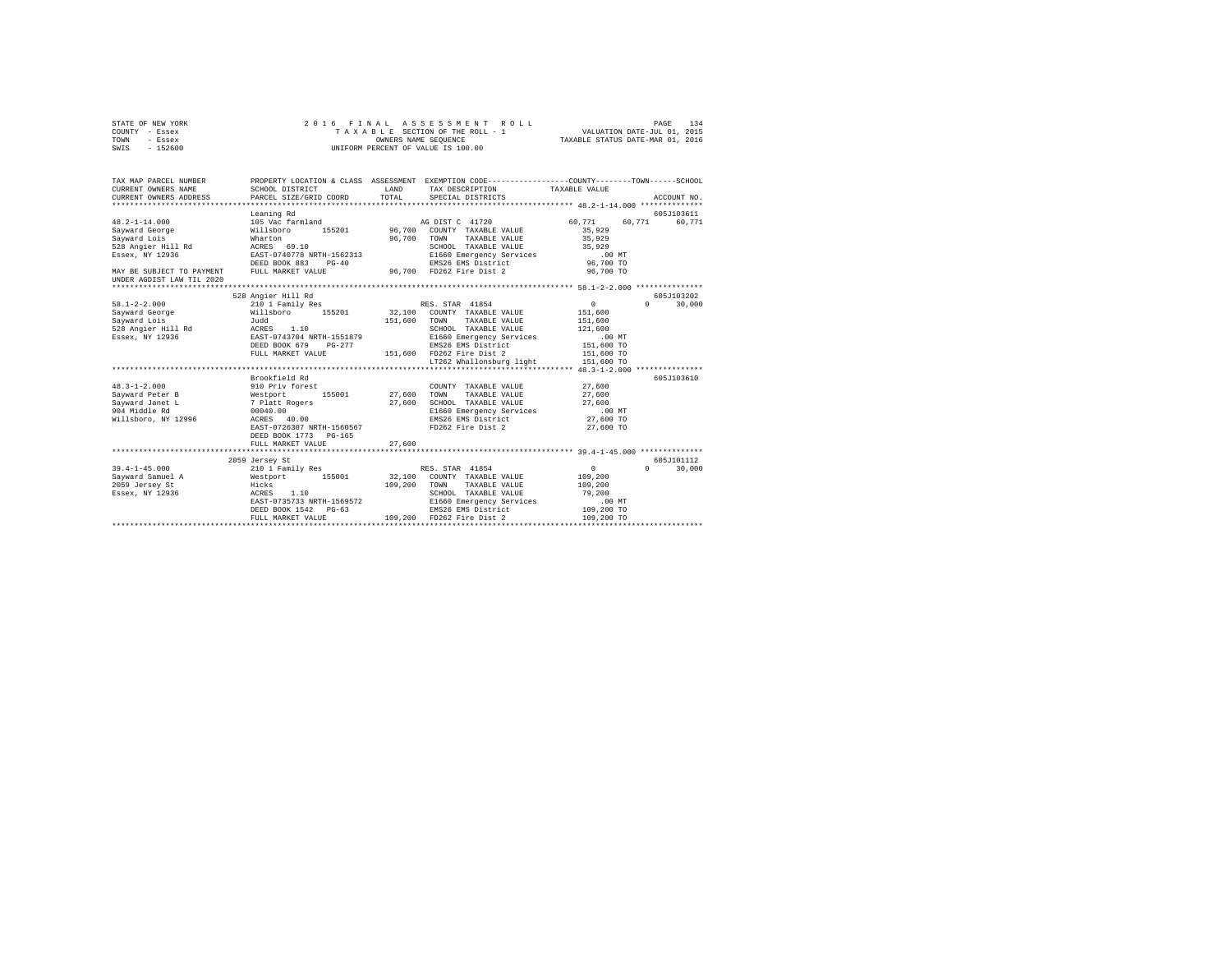| STATE OF NEW YORK<br>- Essex<br>COUNTY<br>TOWN<br>- Essex<br>- 152600<br>SWIS |                                                                        |                             | 2016 FINAL ASSESSMENT ROLL<br>TAXABLE SECTION OF THE ROLL - 1<br>OWNERS NAME SEOUENCE<br>UNIFORM PERCENT OF VALUE IS 100.00 | 135<br>PAGE<br>VALUATION DATE-JUL 01, 2015<br>TAXABLE STATUS DATE-MAR 01, 2016               |
|-------------------------------------------------------------------------------|------------------------------------------------------------------------|-----------------------------|-----------------------------------------------------------------------------------------------------------------------------|----------------------------------------------------------------------------------------------|
| TAX MAP PARCEL NUMBER<br>CURRENT OWNERS NAME<br>CURRENT OWNERS ADDRESS        | PROPERTY LOCATION & CLASS<br>SCHOOL DISTRICT<br>PARCEL SIZE/GRID COORD | ASSESSMENT<br>LAND<br>TOTAL | TAX DESCRIPTION<br>SPECIAL DISTRICTS                                                                                        | EXEMPTION CODE-----------------COUNTY-------TOWN------SCHOOL<br>TAXABLE VALUE<br>ACCOUNT NO. |

|                                             |                                                 |                                                                                                                                                                                                                                                                                                                | ************** 40.3-3-1.110 ****************     |
|---------------------------------------------|-------------------------------------------------|----------------------------------------------------------------------------------------------------------------------------------------------------------------------------------------------------------------------------------------------------------------------------------------------------------------|--------------------------------------------------|
|                                             | 2386 NYS Route 22                               |                                                                                                                                                                                                                                                                                                                | 605-103615                                       |
| $40.3 - 3 - 1.110$                          | 210 1 Family Res                                | AGED ALL 41800 59,450 59,450                                                                                                                                                                                                                                                                                   | 59,450                                           |
|                                             |                                                 | Sayward Stephen A Jr 	 Willsboro 	 155201 	 32,300 SR STAR 41834                                                                                                                                                                                                                                               | $\sim$ 0<br>$0 \qquad \qquad$<br>59,450          |
| 495 Middle Rd Potts                         |                                                 | 118,900 COUNTY TAXABLE VALUE                                                                                                                                                                                                                                                                                   | 59,450                                           |
|                                             | Essex, NY 12936 1661/101-Life Use to            |                                                                                                                                                                                                                                                                                                                |                                                  |
|                                             |                                                 |                                                                                                                                                                                                                                                                                                                |                                                  |
|                                             | Stephen A Sayward Sr<br>ACRES 1.25              |                                                                                                                                                                                                                                                                                                                |                                                  |
|                                             | EAST-0748112 NRTH-1570687                       |                                                                                                                                                                                                                                                                                                                |                                                  |
|                                             | DEED BOOK 1666    PG-101                        |                                                                                                                                                                                                                                                                                                                |                                                  |
|                                             | FULL MARKET VALUE                               | 116, NOW TAXABLE VALUE 0<br>SCHOOL TAXABLE VALUE 0<br>ELGO Energency Services 00 MT<br>EMS26 EMS District 118, 900 TO<br>EMS26 EMS District 118, 900 TO<br>118,900                                                                                                                                             |                                                  |
|                                             | **********************                          | .                                                                                                                                                                                                                                                                                                              | ******************** 40.3-3-1.120 ************** |
|                                             | NYS Route 22                                    |                                                                                                                                                                                                                                                                                                                | 605Z005001                                       |
| $40.3 - 3 - 1.120$                          | 112 Dairy farm                                  |                                                                                                                                                                                                                                                                                                                | AG DIST C 41720 148,085 148,085 148,085          |
|                                             |                                                 | Sayward Stephen A Jr         Willsboro     155201       230,100 COUNTY TAXABLE VALUE                                                                                                                                                                                                                           |                                                  |
| 495 Middle Rd                               | Potts<br>ACRES 151.75                           |                                                                                                                                                                                                                                                                                                                |                                                  |
| $Essex,$ NY 12936                           |                                                 |                                                                                                                                                                                                                                                                                                                |                                                  |
|                                             | EAST-0748296 NRTH-1569597                       | $\begin{tabular}{ccccc} 230, 100 & \text{COUNT} & \text{TAXABLE VALUE} & 104, 115 \\ 252, 200 & \text{TOWIN} & \text{TAXABLE VALUE} & 104, 115 \\ \text{SGHODL} & \text{TAXABLE VALUE} & 104, 115 \\ & \text{BIG60 Energy} & \text{SPIY} & 0.00 \\ & \text{BIG86 EMS District} & 252, 200 T0 \\ \end{tabular}$ |                                                  |
|                                             | MAY BE SUBJECT TO PAYMENT DEED BOOK 1459 PG-126 |                                                                                                                                                                                                                                                                                                                |                                                  |
| UNDER AGDIST LAW TIL 2020 FULL MARKET VALUE |                                                 | 252,200 FD261 Fire Dist 1 252,200 TO                                                                                                                                                                                                                                                                           |                                                  |
|                                             |                                                 |                                                                                                                                                                                                                                                                                                                |                                                  |
|                                             | 495 Middle Rd                                   |                                                                                                                                                                                                                                                                                                                | 605J185002                                       |
|                                             |                                                 |                                                                                                                                                                                                                                                                                                                |                                                  |
|                                             |                                                 |                                                                                                                                                                                                                                                                                                                |                                                  |
|                                             |                                                 |                                                                                                                                                                                                                                                                                                                |                                                  |
|                                             | Essex, NY 12936 Potts<br>2.0 Acres              | TOWN TAXABLE VALUE 143,700                                                                                                                                                                                                                                                                                     |                                                  |
|                                             | 2.50<br>ACRES                                   | SCHOOL TAXABLE VALUE 113,700                                                                                                                                                                                                                                                                                   |                                                  |
|                                             |                                                 | EAST-0749204 NRTH-1569880 E1660 Emergency Services 158,700 NT<br>DEED BOOK 815 PG-334 200 EMS26 EMS District 158,700 TO                                                                                                                                                                                        |                                                  |
|                                             |                                                 |                                                                                                                                                                                                                                                                                                                |                                                  |
|                                             |                                                 | FULL MARKET VALUE 158,700 FD261 Fire Dist 1                                                                                                                                                                                                                                                                    | 158,700 TO                                       |
|                                             | ************************                        |                                                                                                                                                                                                                                                                                                                |                                                  |
|                                             | Middle Rd                                       |                                                                                                                                                                                                                                                                                                                | 605J178504                                       |
| $40.3 - 3 - 6.000$                          | 105 Vac farmland                                | COUNTY TAXABLE VALUE 23,900                                                                                                                                                                                                                                                                                    |                                                  |
|                                             |                                                 | Sayward Stephen A Jr           Willsboro       155201           23,900   TOWN     TAXABLE VALUE                                                                                                                                                                                                                | 23,900                                           |
| PO Box 165A                                 | Potts                                           | SCHOOL TAXABLE VALUE 23,900<br>23,900                                                                                                                                                                                                                                                                          |                                                  |
| Essex, NY 12936                             | ACRES 4.90                                      | E1660 Emergency Services .00 MT                                                                                                                                                                                                                                                                                |                                                  |
|                                             | EAST-0749653 NRTH-1570568                       | EMS26 EMS District 23,900 TO                                                                                                                                                                                                                                                                                   |                                                  |
|                                             |                                                 | FD261 Fire Dist 1                                                                                                                                                                                                                                                                                              | 23,900 TO                                        |
|                                             | FULL MARKET VALUE                               | 23,900 LT261 Essex light                                                                                                                                                                                                                                                                                       | 23,900 TO                                        |
|                                             |                                                 |                                                                                                                                                                                                                                                                                                                |                                                  |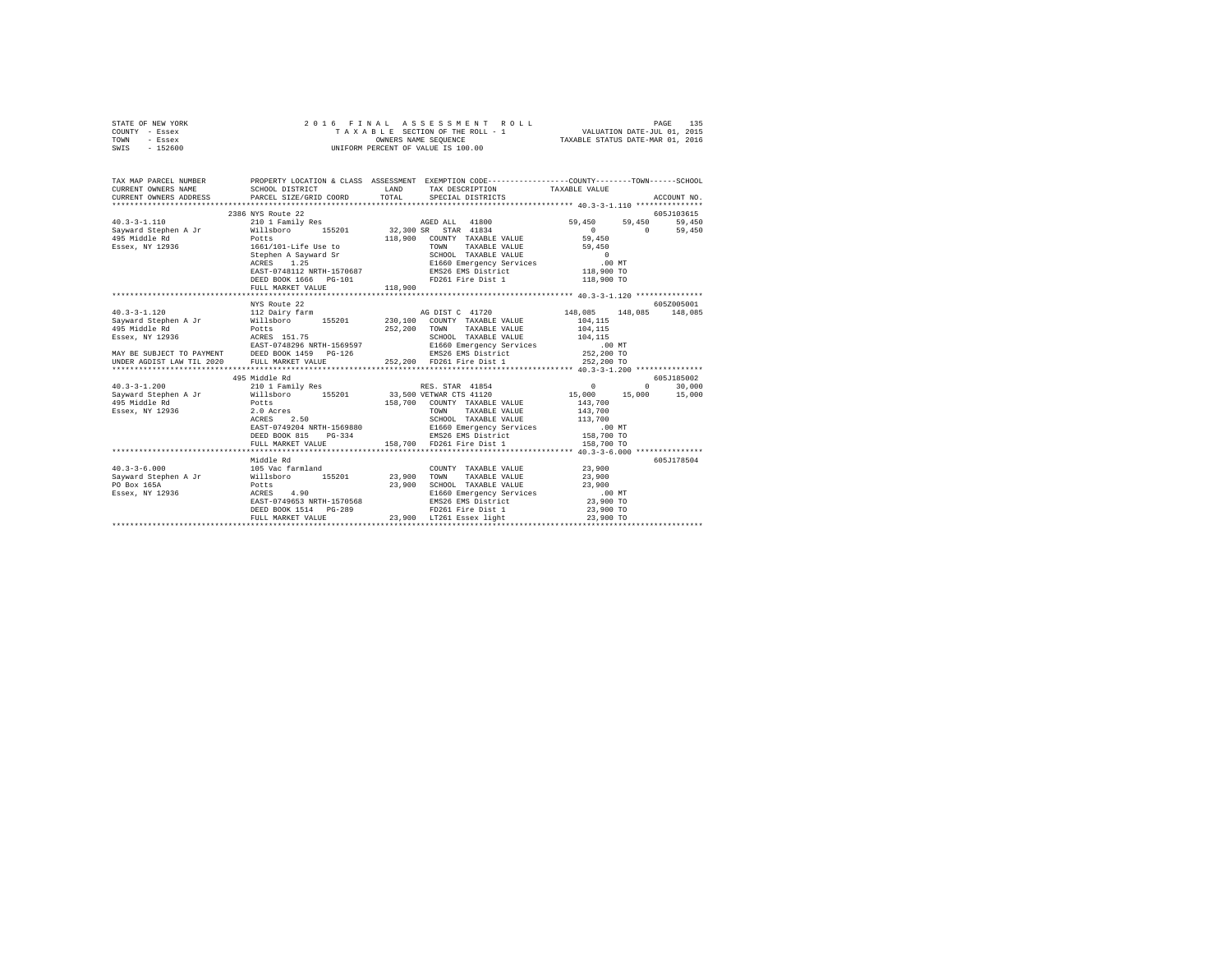| STATE OF NEW YORK | 2016 FINAL ASSESSMENT ROLL         | 136<br>PAGE                      |
|-------------------|------------------------------------|----------------------------------|
| COUNTY - Essex    | TAXABLE SECTION OF THE ROLL - 1    | VALUATION DATE-JUL 01, 2015      |
| TOWN<br>- Essex   | OWNERS NAME SEOUENCE               | TAXABLE STATUS DATE-MAR 01, 2016 |
| $-152600$<br>SWIS | UNIFORM PERCENT OF VALUE IS 100.00 |                                  |

| TAX MAP PARCEL NUMBER                                                                                                                                                                                                                                                |                                                                                                                                                                              |                                 |                                                                           | PROPERTY LOCATION & CLASS ASSESSMENT EXEMPTION CODE---------------COUNTY-------TOWN------SCHOOL |            |
|----------------------------------------------------------------------------------------------------------------------------------------------------------------------------------------------------------------------------------------------------------------------|------------------------------------------------------------------------------------------------------------------------------------------------------------------------------|---------------------------------|---------------------------------------------------------------------------|-------------------------------------------------------------------------------------------------|------------|
|                                                                                                                                                                                                                                                                      |                                                                                                                                                                              |                                 |                                                                           |                                                                                                 |            |
|                                                                                                                                                                                                                                                                      | Middle Rd                                                                                                                                                                    |                                 |                                                                           |                                                                                                 | 605J103701 |
|                                                                                                                                                                                                                                                                      |                                                                                                                                                                              |                                 | AG DIST C 41720                                                           | 10,862<br>10,862 10,862                                                                         |            |
|                                                                                                                                                                                                                                                                      |                                                                                                                                                                              |                                 | 155201 18,300 COUNTY TAXABLE VALUE                                        | 7.438                                                                                           |            |
|                                                                                                                                                                                                                                                                      |                                                                                                                                                                              | $18\,,\,300\qquad\, {\rm TOWN}$ |                                                                           |                                                                                                 |            |
|                                                                                                                                                                                                                                                                      |                                                                                                                                                                              |                                 |                                                                           |                                                                                                 |            |
|                                                                                                                                                                                                                                                                      |                                                                                                                                                                              |                                 |                                                                           |                                                                                                 |            |
|                                                                                                                                                                                                                                                                      |                                                                                                                                                                              |                                 |                                                                           |                                                                                                 |            |
|                                                                                                                                                                                                                                                                      |                                                                                                                                                                              |                                 |                                                                           |                                                                                                 |            |
| UNDER AGDIST LAW TIL 2020                                                                                                                                                                                                                                            |                                                                                                                                                                              |                                 | LT261 Essex light 18,300 TO                                               |                                                                                                 |            |
|                                                                                                                                                                                                                                                                      |                                                                                                                                                                              |                                 |                                                                           |                                                                                                 |            |
|                                                                                                                                                                                                                                                                      | 66 Reber Rd                                                                                                                                                                  |                                 |                                                                           | 45, 276 45, 276 45, 276                                                                         | 605J101011 |
|                                                                                                                                                                                                                                                                      |                                                                                                                                                                              |                                 |                                                                           |                                                                                                 |            |
|                                                                                                                                                                                                                                                                      |                                                                                                                                                                              |                                 |                                                                           |                                                                                                 |            |
|                                                                                                                                                                                                                                                                      |                                                                                                                                                                              |                                 |                                                                           |                                                                                                 |            |
|                                                                                                                                                                                                                                                                      |                                                                                                                                                                              |                                 |                                                                           |                                                                                                 |            |
|                                                                                                                                                                                                                                                                      |                                                                                                                                                                              |                                 |                                                                           |                                                                                                 |            |
|                                                                                                                                                                                                                                                                      |                                                                                                                                                                              |                                 |                                                                           |                                                                                                 |            |
|                                                                                                                                                                                                                                                                      |                                                                                                                                                                              |                                 |                                                                           |                                                                                                 |            |
|                                                                                                                                                                                                                                                                      |                                                                                                                                                                              |                                 |                                                                           |                                                                                                 |            |
|                                                                                                                                                                                                                                                                      | 15 Orchard Ln                                                                                                                                                                |                                 |                                                                           |                                                                                                 | 605J103703 |
| $40.73 - 3 - 24.000$                                                                                                                                                                                                                                                 | 210 1 Family Res - WTRFNT                                                                                                                                                    |                                 | COUNTY TAXABLE VALUE 212,700                                              |                                                                                                 |            |
| Scheinin-Solovitch Family Trus Willsboro 155201 54,400 TOWN TAXABLE VALUE 212,700                                                                                                                                                                                    |                                                                                                                                                                              |                                 |                                                                           |                                                                                                 |            |
|                                                                                                                                                                                                                                                                      |                                                                                                                                                                              |                                 |                                                                           |                                                                                                 |            |
|                                                                                                                                                                                                                                                                      |                                                                                                                                                                              |                                 |                                                                           |                                                                                                 |            |
| CONSTRUCTED THE POLICE 212,700 SCHOOL TAXABLE VALUE 212,700<br>Single State And the police of the same and the same specific and the same conditional conditional conditional<br>Santa Cruz, CA 95060 ACRES 0.20 20 EMS26 EMS Distri                                 |                                                                                                                                                                              |                                 |                                                                           |                                                                                                 |            |
|                                                                                                                                                                                                                                                                      |                                                                                                                                                                              |                                 |                                                                           |                                                                                                 |            |
|                                                                                                                                                                                                                                                                      |                                                                                                                                                                              |                                 |                                                                           |                                                                                                 |            |
|                                                                                                                                                                                                                                                                      | ACAGO NRTH-1571431 – 2000 ENDER 11 212,700 TO<br>DEED BOOK 1474 PG-1 – 17261 ESSEX 119ht – 212,700 TO<br>DEED BOOK 1474 PG-1 – 212,700 SB260 Essex Sewer Bond – 212,700 TO C |                                 |                                                                           |                                                                                                 |            |
|                                                                                                                                                                                                                                                                      |                                                                                                                                                                              |                                 | $5D260$ Essex Sewer Dist $212,700$ TO<br>$0.700$ Essex water $212,700$ TO |                                                                                                 |            |
|                                                                                                                                                                                                                                                                      |                                                                                                                                                                              |                                 | WD260 Essex water                                                         | 212,700 TO C                                                                                    |            |
|                                                                                                                                                                                                                                                                      |                                                                                                                                                                              |                                 |                                                                           |                                                                                                 |            |
| 49.11-1-33.000                                                                                                                                                                                                                                                       | 64 Burt Way<br>210 1 Family Res                                                                                                                                              |                                 | COUNTY TAXABLE VALUE 312.400                                              |                                                                                                 | 605J103108 |
|                                                                                                                                                                                                                                                                      |                                                                                                                                                                              |                                 |                                                                           |                                                                                                 |            |
|                                                                                                                                                                                                                                                                      |                                                                                                                                                                              |                                 |                                                                           |                                                                                                 |            |
|                                                                                                                                                                                                                                                                      |                                                                                                                                                                              |                                 | SCHOOL TAXABLE VALUE 312,400<br>E1660 Emergency Services .00 MT           |                                                                                                 |            |
| Charlotte, VT 05445<br>2011 111 111 1225,900<br>2025,900<br>2025,900<br>2027,000<br>2027,900<br>2027,900<br>2027,900<br>2027,900<br>2027,900<br>2027,900<br>2025,900<br>2027,900<br>2027,900<br>2027,900<br>2027,900<br>2027,900<br>2027,900<br>2027,900<br>2027,900 |                                                                                                                                                                              |                                 |                                                                           | 312,400 TO                                                                                      |            |
|                                                                                                                                                                                                                                                                      |                                                                                                                                                                              |                                 |                                                                           | 312,400 TO                                                                                      |            |
|                                                                                                                                                                                                                                                                      | FULL MARKET VALUE                                                                                                                                                            | 312,400                         |                                                                           |                                                                                                 |            |
|                                                                                                                                                                                                                                                                      |                                                                                                                                                                              |                                 |                                                                           |                                                                                                 |            |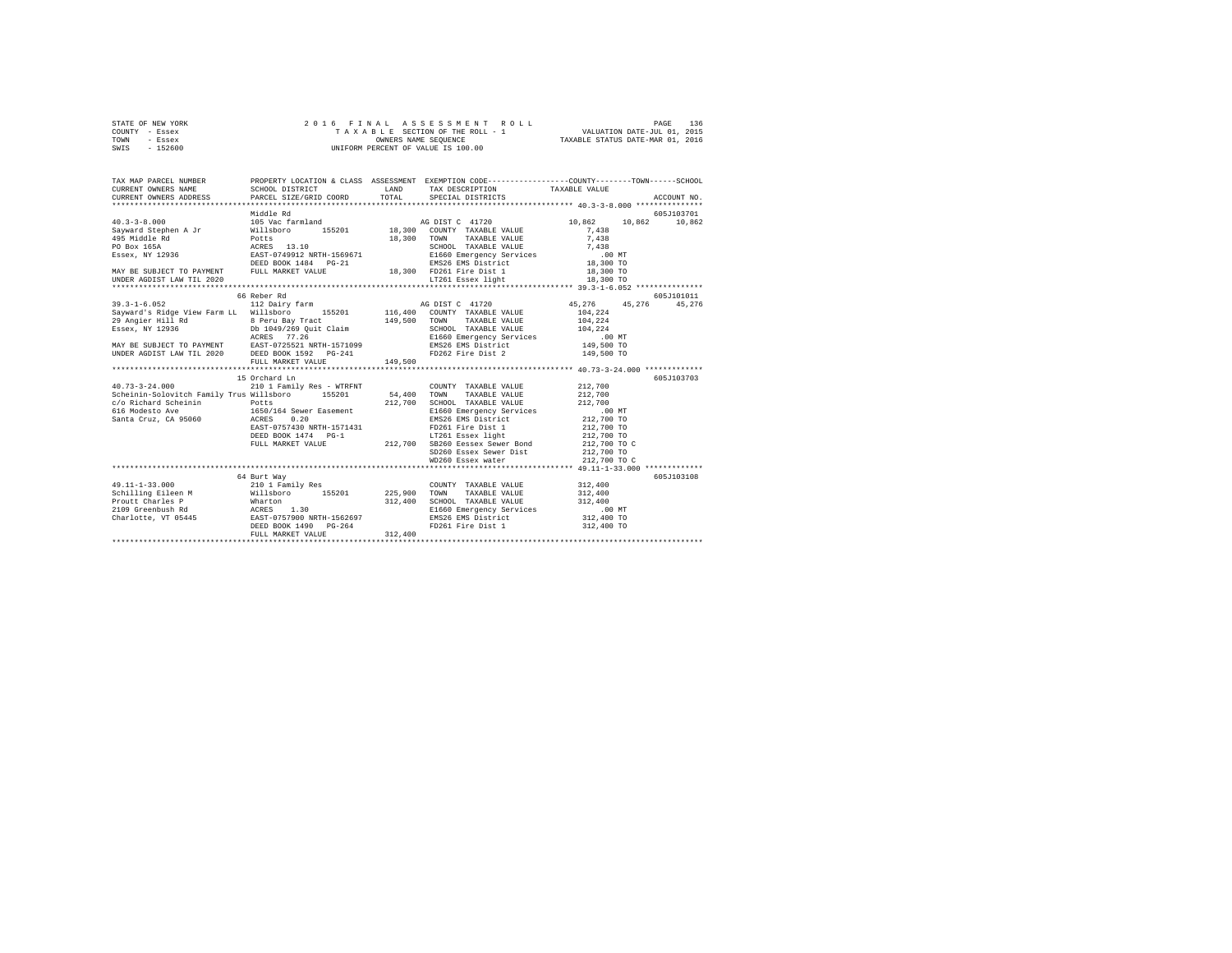| STATE OF NEW YORK | 2016 FINAL ASSESSMENT ROLL         | PAGE                             |
|-------------------|------------------------------------|----------------------------------|
| COUNTY - Essex    | TAXABLE SECTION OF THE ROLL - 1    | VALUATION DATE-JUL 01, 2015      |
| TOWN<br>- Essex   | OWNERS NAME SEOUENCE               | TAXABLE STATUS DATE-MAR 01, 2016 |
| $-152600$<br>SWIS | UNIFORM PERCENT OF VALUE IS 100.00 |                                  |

| TAX MAP PARCEL NUMBER<br>CURRENT OWNERS NAME<br>CURRENT OWNERS ADDRESS                                                                                                                                                                       |                                                                                                                                                                                                                                                                                                         |       |                                                                            | PROPERTY LOCATION & CLASS ASSESSMENT EXEMPTION CODE----------------COUNTY-------TOWN------SCHOOL<br>ACCOUNT NO.                                     |
|----------------------------------------------------------------------------------------------------------------------------------------------------------------------------------------------------------------------------------------------|---------------------------------------------------------------------------------------------------------------------------------------------------------------------------------------------------------------------------------------------------------------------------------------------------------|-------|----------------------------------------------------------------------------|-----------------------------------------------------------------------------------------------------------------------------------------------------|
|                                                                                                                                                                                                                                              | Jersey St<br>FULL MARKET VALUE                                                                                                                                                                                                                                                                          | 4,300 |                                                                            | 605J178528<br>$.00$ MT<br>4,300 TO<br>$4,300$ TO                                                                                                    |
| 40.73-3-9.000<br>40.73-3-9.000<br>35 Brook Hollow Lm and Willshoro 155201<br>Schmitt James Willshoro 155201<br>Schmitt James Willshoro 155201<br>36.400 SCHOOL TAXABLE VALUE 191,200<br>2015 Brook Hollow Lm and Willshoro 155201<br>2015 Br |                                                                                                                                                                                                                                                                                                         |       |                                                                            | 605J103705                                                                                                                                          |
|                                                                                                                                                                                                                                              | 37 Beggs Point St<br>37 Beggs Point St<br>457 Small Retail                                                                                                                                                                                                                                              |       |                                                                            | 605J103706                                                                                                                                          |
| $40.73 - 3 - 8.000$                                                                                                                                                                                                                          |                                                                                                                                                                                                                                                                                                         |       | COUNTY TAXABLE VALUE 71.300<br>SD260 Essex Sewer Dist<br>WD260 Essex water | 71,300 TO<br>71,300 TO C                                                                                                                            |
|                                                                                                                                                                                                                                              |                                                                                                                                                                                                                                                                                                         |       |                                                                            |                                                                                                                                                     |
| $40.73 - 3 - 7.000$<br>Schmitt Wallace G Trust Willsboro 155201 47,800 TOWN<br>c/o Wendy Schmitt Potts<br>276 Temple Hill Rd Unit 2302 1652/28-Easement<br>New Windsor, NY 12553 202 1652/28-Easement<br>New Windsor, NY 12553 ACRES 0.10    | 39 Beggs Point St<br>Beggs Point St<br>210 1 Family Res<br>Potts 222,400 SCHOOL TAXABLE VALUE<br>POTTS 222,400 SCHOOL TAXABLE VALUE<br>1652/28-Easement<br>222,400 EMS26 EMS District<br>222,400 EMS26 EMS District<br>222,400 EMS26 EMS District<br>DEED BOOK 1764 PC-261<br>222,400 SE260 Eesex 19ewe |       | COUNTY TAXABLE VALUE<br>TAXABLE VALUE<br>SD260 Essex Sewer Dist            | 605J103704<br>222,400<br>222,400<br>$222,400$<br>$100$ MT $222,400$<br>$222,400$ TO<br>$222,400$ TO<br>$222,400$ TO<br>$222,400$ TO C<br>222,400 TO |
|                                                                                                                                                                                                                                              |                                                                                                                                                                                                                                                                                                         |       |                                                                            |                                                                                                                                                     |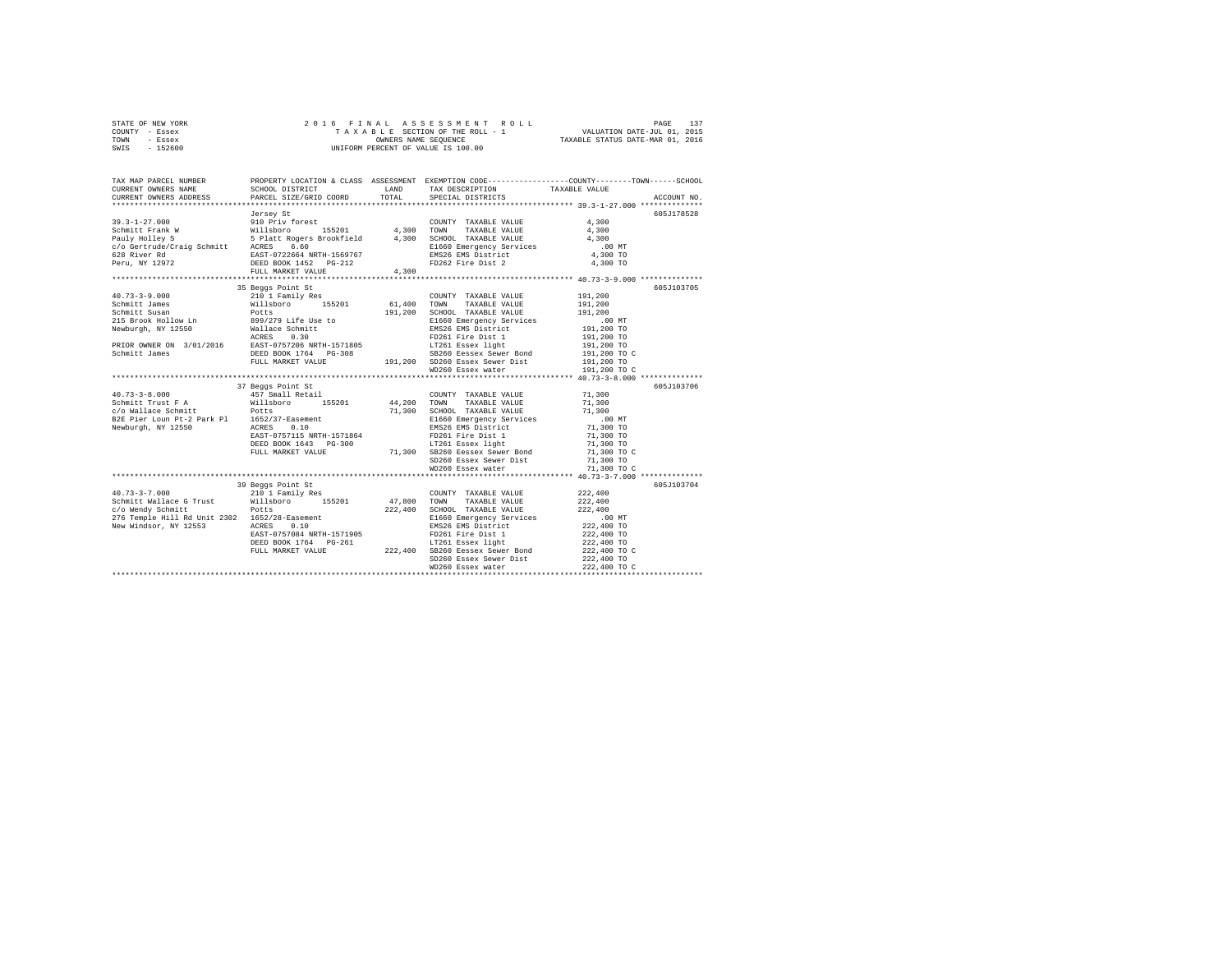|      | STATE OF NEW YORK |  | 2016 FINAL ASSESSMENT ROLL         | 138<br>PAGE                      |  |
|------|-------------------|--|------------------------------------|----------------------------------|--|
|      | COUNTY - Essex    |  | TAXABLE SECTION OF THE ROLL - 1    | VALUATION DATE-JUL 01, 2015      |  |
| TOWN | - Essex           |  | OWNERS NAME SEOUENCE               | TAXABLE STATUS DATE-MAR 01, 2016 |  |
| SWIS | - 152600          |  | UNIFORM PERCENT OF VALUE IS 100.00 |                                  |  |

| TAX MAP PARCEL NUMBER<br>CURRENT OWNERS NAME SCHOOL DISTRICT LAND TAX DESCRIPTION TAXABLE VALUE ACCOUNT NO. ACCOUNT NO SCHOOL DISTRICT LAND TAX DESCRIPTION TAXABLE VALUE ACCOUNT NO.                                                                                                                                                                                                                   | PROPERTY LOCATION & CLASS ASSESSMENT EXEMPTION CODE----------------COUNTY-------TOWN------SCHOOL<br>SCHOOL DISTRICT LAND TAX DESCRIPTION TAXABLE VALUE                                                                                   |         |                                                                                                |                    |            |
|---------------------------------------------------------------------------------------------------------------------------------------------------------------------------------------------------------------------------------------------------------------------------------------------------------------------------------------------------------------------------------------------------------|------------------------------------------------------------------------------------------------------------------------------------------------------------------------------------------------------------------------------------------|---------|------------------------------------------------------------------------------------------------|--------------------|------------|
|                                                                                                                                                                                                                                                                                                                                                                                                         | 2312 Main St                                                                                                                                                                                                                             |         |                                                                                                |                    | 605J101711 |
|                                                                                                                                                                                                                                                                                                                                                                                                         |                                                                                                                                                                                                                                          |         | COUNTY TAXABLE VALUE 144,100                                                                   |                    |            |
|                                                                                                                                                                                                                                                                                                                                                                                                         |                                                                                                                                                                                                                                          |         | TAXABLE VALUE 144,100                                                                          |                    |            |
|                                                                                                                                                                                                                                                                                                                                                                                                         |                                                                                                                                                                                                                                          |         |                                                                                                |                    |            |
|                                                                                                                                                                                                                                                                                                                                                                                                         |                                                                                                                                                                                                                                          |         |                                                                                                |                    |            |
|                                                                                                                                                                                                                                                                                                                                                                                                         |                                                                                                                                                                                                                                          |         |                                                                                                |                    |            |
|                                                                                                                                                                                                                                                                                                                                                                                                         | 1991/277-08890 MRTH-1571981 – 1992<br>REST 0.09 – 1993<br>REST 0.09 – 1993<br>PDAGE DESS 1992<br>144,100 TOLL MARKET VALUE – 144,100 – 144,100 – 17261 Essex 1ight<br>144,100 – 144,100 – 144,100 – 144,100 – 144,100 – 144,100 – 144,10 |         |                                                                                                |                    |            |
|                                                                                                                                                                                                                                                                                                                                                                                                         |                                                                                                                                                                                                                                          |         |                                                                                                |                    |            |
|                                                                                                                                                                                                                                                                                                                                                                                                         |                                                                                                                                                                                                                                          |         |                                                                                                |                    |            |
|                                                                                                                                                                                                                                                                                                                                                                                                         |                                                                                                                                                                                                                                          |         | SD260 Essex Sewer Dist 144,100 TO                                                              |                    |            |
|                                                                                                                                                                                                                                                                                                                                                                                                         |                                                                                                                                                                                                                                          |         | WD260 Essex water                                                                              | 144,100 TO C       |            |
|                                                                                                                                                                                                                                                                                                                                                                                                         |                                                                                                                                                                                                                                          |         |                                                                                                |                    |            |
|                                                                                                                                                                                                                                                                                                                                                                                                         | 2197 NYS Route 22                                                                                                                                                                                                                        |         |                                                                                                |                    | 6079900510 |
|                                                                                                                                                                                                                                                                                                                                                                                                         |                                                                                                                                                                                                                                          |         | COUNTY TAXABLE VALUE                                                                           |                    |            |
| 39.4-1-29.000 210 1 Family Res COUNTY TAXABLE VALUE<br>Schoenig Michael Louis Trust Willsboro 155201 35,000 TOWN TAXABLE VALUE                                                                                                                                                                                                                                                                          |                                                                                                                                                                                                                                          |         |                                                                                                | 130,000<br>130,000 |            |
|                                                                                                                                                                                                                                                                                                                                                                                                         |                                                                                                                                                                                                                                          |         |                                                                                                |                    |            |
|                                                                                                                                                                                                                                                                                                                                                                                                         |                                                                                                                                                                                                                                          |         |                                                                                                |                    |            |
|                                                                                                                                                                                                                                                                                                                                                                                                         |                                                                                                                                                                                                                                          |         |                                                                                                |                    |            |
|                                                                                                                                                                                                                                                                                                                                                                                                         | DEED BOOK 1642 PG-33                                                                                                                                                                                                                     |         | FD261 Fire Dist 1 130,000 TO                                                                   |                    |            |
|                                                                                                                                                                                                                                                                                                                                                                                                         | FULL MARKET VALUE                                                                                                                                                                                                                        | 130,000 |                                                                                                |                    |            |
|                                                                                                                                                                                                                                                                                                                                                                                                         |                                                                                                                                                                                                                                          |         |                                                                                                |                    |            |
| $\begin{tabular}{l c c c c c} \multicolumn{4}{c c c c} \multicolumn{4}{c c c} \multicolumn{4}{c c c} \multicolumn{4}{c c c} \multicolumn{4}{c c c} \multicolumn{4}{c c c} \multicolumn{4}{c c c} \multicolumn{4}{c c c} \multicolumn{4}{c c c} \multicolumn{4}{c c c} \multicolumn{4}{c c c} \multicolumn{4}{c c c} \multicolumn{4}{c c c} \multicolumn{4}{c c c} \multicolumn{4}{c c c} \multicolumn{$ |                                                                                                                                                                                                                                          |         |                                                                                                |                    |            |
|                                                                                                                                                                                                                                                                                                                                                                                                         |                                                                                                                                                                                                                                          |         |                                                                                                |                    |            |
|                                                                                                                                                                                                                                                                                                                                                                                                         |                                                                                                                                                                                                                                          |         |                                                                                                |                    |            |
|                                                                                                                                                                                                                                                                                                                                                                                                         |                                                                                                                                                                                                                                          |         |                                                                                                |                    |            |
|                                                                                                                                                                                                                                                                                                                                                                                                         |                                                                                                                                                                                                                                          |         |                                                                                                |                    |            |
|                                                                                                                                                                                                                                                                                                                                                                                                         |                                                                                                                                                                                                                                          |         |                                                                                                |                    |            |
|                                                                                                                                                                                                                                                                                                                                                                                                         |                                                                                                                                                                                                                                          |         |                                                                                                |                    |            |
|                                                                                                                                                                                                                                                                                                                                                                                                         |                                                                                                                                                                                                                                          |         |                                                                                                |                    |            |
|                                                                                                                                                                                                                                                                                                                                                                                                         |                                                                                                                                                                                                                                          |         | FD261 Fire Dist 1                                                                              | 104,000 TO         |            |
|                                                                                                                                                                                                                                                                                                                                                                                                         |                                                                                                                                                                                                                                          |         |                                                                                                |                    |            |
|                                                                                                                                                                                                                                                                                                                                                                                                         | 405 Leaning Rd                                                                                                                                                                                                                           |         |                                                                                                |                    | 605K104302 |
|                                                                                                                                                                                                                                                                                                                                                                                                         |                                                                                                                                                                                                                                          |         |                                                                                                |                    |            |
|                                                                                                                                                                                                                                                                                                                                                                                                         |                                                                                                                                                                                                                                          |         |                                                                                                |                    |            |
|                                                                                                                                                                                                                                                                                                                                                                                                         |                                                                                                                                                                                                                                          |         |                                                                                                |                    |            |
|                                                                                                                                                                                                                                                                                                                                                                                                         |                                                                                                                                                                                                                                          |         | E1660 Emergency Services 100 MT<br>EMS26 EMS District 24,800 TO<br>FD261 Fire Dist 1 24,800 TO |                    |            |
|                                                                                                                                                                                                                                                                                                                                                                                                         |                                                                                                                                                                                                                                          |         |                                                                                                |                    |            |
|                                                                                                                                                                                                                                                                                                                                                                                                         |                                                                                                                                                                                                                                          |         |                                                                                                |                    |            |
|                                                                                                                                                                                                                                                                                                                                                                                                         | FULL MARKET VALUE                                                                                                                                                                                                                        | 24,800  |                                                                                                |                    |            |
|                                                                                                                                                                                                                                                                                                                                                                                                         |                                                                                                                                                                                                                                          |         |                                                                                                |                    |            |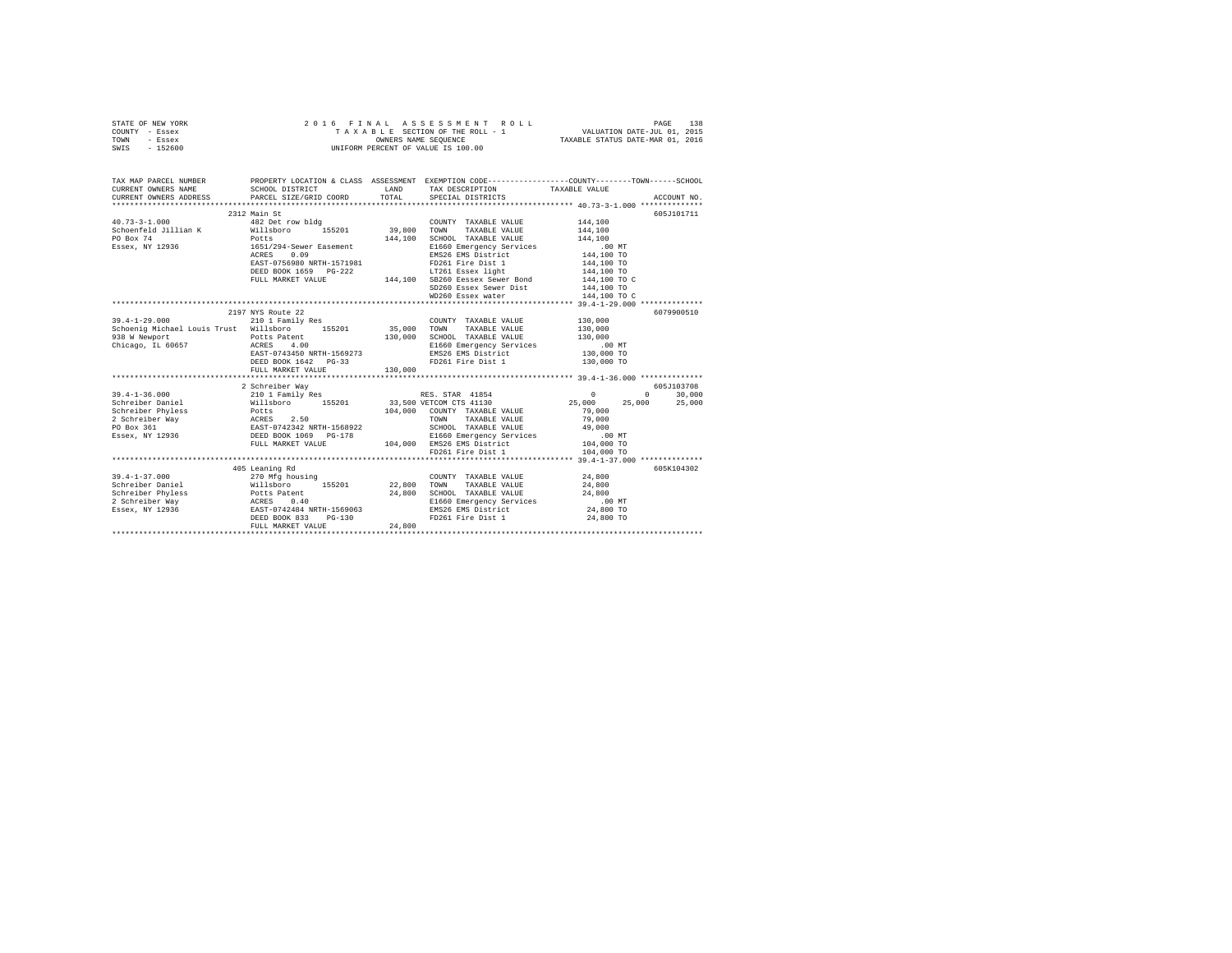|      | STATE OF NEW YORK |  |  |  | 2016 FINAL ASSESSMENT ROLL         |                                  | PAGE                        | 139 |
|------|-------------------|--|--|--|------------------------------------|----------------------------------|-----------------------------|-----|
|      | COUNTY - Essex    |  |  |  | TAXABLE SECTION OF THE ROLL - 1    |                                  | VALUATION DATE-JUL 01, 2015 |     |
| TOWN | - Essex           |  |  |  | OWNERS NAME SEOUENCE               | TAXABLE STATUS DATE-MAR 01, 2016 |                             |     |
| SWIS | $-152600$         |  |  |  | UNIFORM PERCENT OF VALUE IS 100.00 |                                  |                             |     |

| TAX MAP PARCEL NUMBER | PROPERTY LOCATION & CLASS ASSESSMENT EXEMPTION CODE---------------COUNTY-------TOWN-----SCHOOL                                                                                                                                                                                                                                                                                                           |                                                                                                                                                |                            |                    |
|-----------------------|----------------------------------------------------------------------------------------------------------------------------------------------------------------------------------------------------------------------------------------------------------------------------------------------------------------------------------------------------------------------------------------------------------|------------------------------------------------------------------------------------------------------------------------------------------------|----------------------------|--------------------|
|                       | CURRENT OWNERS ADDRESS PARCEL SIZE/GRID COORD TOTAL                                                                                                                                                                                                                                                                                                                                                      | SPECIAL DISTRICTS                                                                                                                              |                            | ACCOUNT NO.        |
|                       |                                                                                                                                                                                                                                                                                                                                                                                                          |                                                                                                                                                |                            | 605J104102         |
|                       |                                                                                                                                                                                                                                                                                                                                                                                                          |                                                                                                                                                | 71,549 71,549 71,549       |                    |
|                       |                                                                                                                                                                                                                                                                                                                                                                                                          |                                                                                                                                                |                            | $0 \t 30.000$      |
|                       |                                                                                                                                                                                                                                                                                                                                                                                                          |                                                                                                                                                |                            |                    |
|                       |                                                                                                                                                                                                                                                                                                                                                                                                          |                                                                                                                                                |                            |                    |
|                       |                                                                                                                                                                                                                                                                                                                                                                                                          |                                                                                                                                                |                            |                    |
|                       |                                                                                                                                                                                                                                                                                                                                                                                                          |                                                                                                                                                |                            |                    |
|                       |                                                                                                                                                                                                                                                                                                                                                                                                          |                                                                                                                                                |                            |                    |
|                       |                                                                                                                                                                                                                                                                                                                                                                                                          |                                                                                                                                                |                            |                    |
|                       |                                                                                                                                                                                                                                                                                                                                                                                                          |                                                                                                                                                |                            |                    |
|                       | 2302 Main St                                                                                                                                                                                                                                                                                                                                                                                             |                                                                                                                                                |                            | 605J103801         |
|                       |                                                                                                                                                                                                                                                                                                                                                                                                          |                                                                                                                                                |                            | $\Omega$<br>30,000 |
|                       |                                                                                                                                                                                                                                                                                                                                                                                                          |                                                                                                                                                |                            |                    |
|                       |                                                                                                                                                                                                                                                                                                                                                                                                          |                                                                                                                                                |                            |                    |
|                       |                                                                                                                                                                                                                                                                                                                                                                                                          |                                                                                                                                                |                            |                    |
|                       |                                                                                                                                                                                                                                                                                                                                                                                                          |                                                                                                                                                |                            |                    |
|                       |                                                                                                                                                                                                                                                                                                                                                                                                          |                                                                                                                                                |                            |                    |
|                       |                                                                                                                                                                                                                                                                                                                                                                                                          |                                                                                                                                                |                            |                    |
|                       |                                                                                                                                                                                                                                                                                                                                                                                                          | SB260 Eessex Sewer Bond                                                                                                                        | 209,700 TO<br>209,700 TO C |                    |
|                       |                                                                                                                                                                                                                                                                                                                                                                                                          | $5D260$ Essex Sewer Dist 209,700 TO                                                                                                            |                            |                    |
|                       |                                                                                                                                                                                                                                                                                                                                                                                                          | WD260 Essex water                                                                                                                              | 209,700 TO C               |                    |
|                       |                                                                                                                                                                                                                                                                                                                                                                                                          |                                                                                                                                                |                            |                    |
|                       | 269 School St                                                                                                                                                                                                                                                                                                                                                                                            |                                                                                                                                                |                            | 605J103709         |
|                       |                                                                                                                                                                                                                                                                                                                                                                                                          |                                                                                                                                                |                            |                    |
|                       |                                                                                                                                                                                                                                                                                                                                                                                                          |                                                                                                                                                |                            |                    |
|                       |                                                                                                                                                                                                                                                                                                                                                                                                          |                                                                                                                                                |                            |                    |
|                       |                                                                                                                                                                                                                                                                                                                                                                                                          |                                                                                                                                                |                            |                    |
|                       |                                                                                                                                                                                                                                                                                                                                                                                                          |                                                                                                                                                |                            |                    |
|                       |                                                                                                                                                                                                                                                                                                                                                                                                          |                                                                                                                                                |                            |                    |
|                       |                                                                                                                                                                                                                                                                                                                                                                                                          |                                                                                                                                                |                            |                    |
|                       | $\begin{tabular}{l c c c c} \multicolumn{3}{c c c} \multicolumn{3}{c c c} \multicolumn{3}{c c c} \multicolumn{3}{c c c} \multicolumn{3}{c c c} \multicolumn{3}{c c c} \multicolumn{3}{c c c} \multicolumn{3}{c c c} \multicolumn{3}{c c c} \multicolumn{3}{c c c} \multicolumn{3}{c c c} \multicolumn{3}{c c c} \multicolumn{3}{c c c} \multicolumn{3}{c c c} \multicolumn{3}{c c c} \multicolumn{3}{c $ |                                                                                                                                                |                            |                    |
|                       |                                                                                                                                                                                                                                                                                                                                                                                                          | $\begin{tabular}{llllll} \texttt{SD260 Essex Sewer Dist} & & & & 421,500 T0 \\ \texttt{WD260 Essex water} & & & 421,500 T0 C \\ \end{tabular}$ |                            |                    |
|                       |                                                                                                                                                                                                                                                                                                                                                                                                          |                                                                                                                                                |                            |                    |
|                       | 366 Brookfield Rd                                                                                                                                                                                                                                                                                                                                                                                        |                                                                                                                                                |                            | 605J103502         |
|                       |                                                                                                                                                                                                                                                                                                                                                                                                          |                                                                                                                                                |                            | $\Omega$<br>30,000 |
|                       |                                                                                                                                                                                                                                                                                                                                                                                                          |                                                                                                                                                |                            |                    |
|                       |                                                                                                                                                                                                                                                                                                                                                                                                          |                                                                                                                                                |                            |                    |
|                       |                                                                                                                                                                                                                                                                                                                                                                                                          |                                                                                                                                                |                            |                    |
|                       |                                                                                                                                                                                                                                                                                                                                                                                                          |                                                                                                                                                |                            |                    |
|                       |                                                                                                                                                                                                                                                                                                                                                                                                          |                                                                                                                                                |                            |                    |
|                       |                                                                                                                                                                                                                                                                                                                                                                                                          |                                                                                                                                                |                            |                    |
|                       |                                                                                                                                                                                                                                                                                                                                                                                                          |                                                                                                                                                |                            |                    |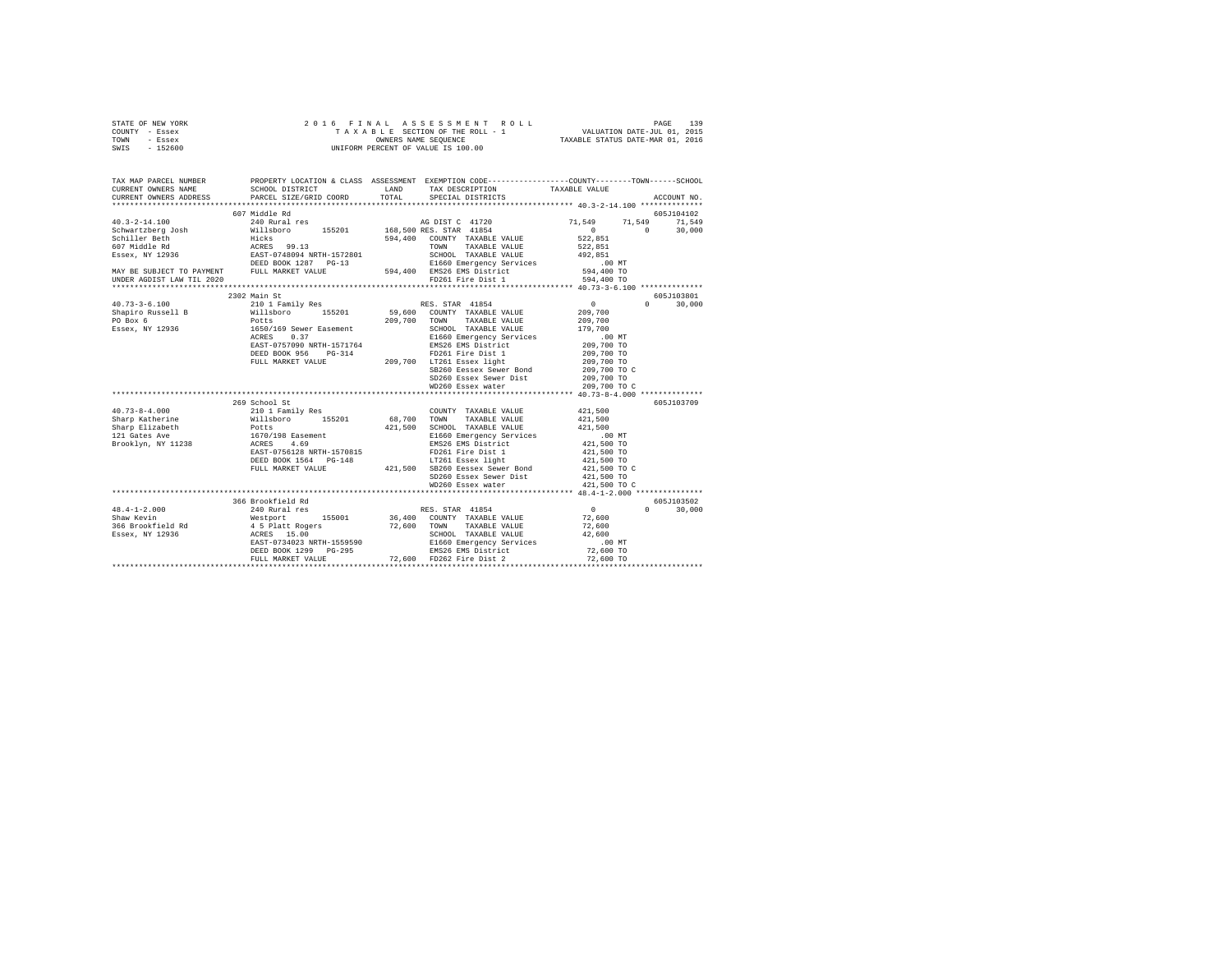|      | STATE OF NEW YORK |  |  |  | 2016 FINAL ASSESSMENT ROLL         |                                  | PAGE | 140 |
|------|-------------------|--|--|--|------------------------------------|----------------------------------|------|-----|
|      | COUNTY - Essex    |  |  |  | TAXABLE SECTION OF THE ROLL - 1    | VALUATION DATE-JUL 01, 2015      |      |     |
| TOWN | - Essex           |  |  |  | OWNERS NAME SEOUENCE               | TAXABLE STATUS DATE-MAR 01, 2016 |      |     |
| SWIS | $-152600$         |  |  |  | UNIFORM PERCENT OF VALUE IS 100.00 |                                  |      |     |

| TAX MAP PARCEL NUMBER<br>$\begin{tabular}{lllllllllll} \multicolumn{2}{c}{\textbf{CURRENT}} & \multicolumn{2}{c}{\textbf{OWNERS}} & \multicolumn{2}{c}{\textbf{NAME}} & \multicolumn{2}{c}{\textbf{SCHOOL}} & \multicolumn{2}{c}{\textbf{DISTRICT}} \\ \multicolumn{2}{c}{\textbf{CURRENT}} & \multicolumn{2}{c}{\textbf{OWNERS}} & \multicolumn{2}{c}{\textbf{ADDRES}} & \multicolumn{2}{c}{\textbf{PARCEL}} & \multicolumn{2}{c}{\textbf{SIZE/GRID}} & \multicolumn{2}{c}{\textbf{COORD}} \\ \multicolumn{2$ |                                                                                                                                                                                                                                                                              | LAND    | PROPERTY LOCATION & CLASS ASSESSMENT EXEMPTION CODE----------------COUNTY-------TOWN-----SCHOOL<br>TAX DESCRIPTION TAXABLE VALUE<br>TOTAL SPECIAL DISTRICTS                                                                                                                                      |                                                                                 | ACCOUNT NO.                                   |
|----------------------------------------------------------------------------------------------------------------------------------------------------------------------------------------------------------------------------------------------------------------------------------------------------------------------------------------------------------------------------------------------------------------------------------------------------------------------------------------------------------------|------------------------------------------------------------------------------------------------------------------------------------------------------------------------------------------------------------------------------------------------------------------------------|---------|--------------------------------------------------------------------------------------------------------------------------------------------------------------------------------------------------------------------------------------------------------------------------------------------------|---------------------------------------------------------------------------------|-----------------------------------------------|
| $49.11 - 1 - 11.000$<br>Shepler Barbara B<br>134 County Rd 130,000 TOWN<br>134 County Rd 130,000 TOWN<br>Bedford, NH 03102 MCRES 0.70 271,700 E1660                                                                                                                                                                                                                                                                                                                                                            | 5 Clubhouse Way<br>210 1 Family Res<br>EAST-0757475 NRTH-1562861<br>DEED BOOK 909<br>$PG-51$<br>FULL MARKET VALUE                                                                                                                                                            | 271,700 | COUNTY TAXABLE VALUE<br>$\begin{tabular}{lcccc} 130,000 & TOMN & TAXABLE VALUE & & 271,700 \\ 271,700 & SCHODL & TXABLE VALUE & & 271,700 \\ & SCHODL & & 271,700 \\ & E1660 Emergency Services & & 0.0 MT \\ & EMS26 EMS District & & 271,700 TO \end{tabular}$<br>FD261 Fire Dist 1 271,700 TO | 271,700                                                                         | 605J101610                                    |
| $49.3 - 2 - 26.140$                                                                                                                                                                                                                                                                                                                                                                                                                                                                                            | 1446 Lake Shore Rd<br>240 Rural res                                                                                                                                                                                                                                          |         | RES. STAR 41854<br>$\begin{tabular}{lllllllll} \textsc{TOWN} & \textsc{TAXABLE} & \textsc{VALUE} & \textsc{480,000} \\ \textsc{SCHOOL} & \textsc{TAXABLE} & \textsc{VALUE} & \textsc{450,000} \\ \end{tabular}$<br>E1660 Emergency Services .00 MT                                               | $\sim$ 0<br>480,000                                                             | 605J195005<br>$\Omega$ and $\Omega$<br>30,000 |
| $19.3-4-8.000 \begin{array}{l} \texttt{39.3-4-8.000} \\ \texttt{Sherwin } \texttt{Kathleen } E \end{array} \hspace{1cm} \texttt{210 1 Family } \texttt{Res} \hspace{1cm} \texttt{RES. STAR} \hspace{1cm} \texttt{41854} \\ \texttt{36.700} \hspace{1cm} \texttt{COMNT} \hspace{1cm} \texttt{TAXABLE VALUE} \\ \texttt{198 0ersey } \texttt{SE} \hspace{1cm} \texttt{36.700} \hspace{1cm} \texttt{36.700} \hspace{1cm$                                                                                          | 1908 Jersey St<br>EAST-0732044 NRTH-1568654<br>DEED BOOK 1309 PG-179                                                                                                                                                                                                         |         | COUNTY TAXABLE VALUE 36,700<br>TOWN TAXABLE VALUE 36,700<br>SCHOOL TAXABLE VALUE 36,700<br>FI660 Technology Taxable 1<br>E1660 Emergency Services .00 MT<br>EMS26 EMS District 36,700 TO                                                                                                         | $\mathbf{0}$                                                                    | 605J102803<br>$\Omega$<br>30,000              |
| $40.57 - 3 - 2.000$<br>Shigley Linda B Trust Willsboro 155201 423,100<br>Shigley Klaus 0 Trust<br>Shigley Klaus O Trust Hicks<br>20 White Rd Marks RCRES 3.86<br>Wayland, MA 01778 EAST-0757794 NRTH-1575631                                                                                                                                                                                                                                                                                                   | 2892 Essex Rd<br>210 1 Family Res - WTRFNT<br>EXPLOSIVE THE USE POST PRESS PRESS NORTH PRESS NORTH POST PRESS PRESS PRESS PRESS PRESS PRESS PRESS PRESS PRESS PRESS PRESS PRESS PRESS PRESS PRESS PRESS PRESS PRESS PRESS PRESS PRESS PRESS PRESS PRESS PRESS PRESS PRESS PR | 810,000 | COUNTY TAXABLE VALUE 810,000<br>TOWN TAXABLE VALUE 810,000<br>SCHOOL TAXABLE VALUE<br>E1660 Emergency Services<br>EMS26 EMS District 810,000 TO<br>FD261 Fire Dist 1<br>WB261 Water B&I<br>WD260 Essex water                                                                                     | 810,000<br>$.00$ MT<br>810,000 TO<br>810,000 TO<br>810,000 TO C<br>810,000 TO C | 605J104111                                    |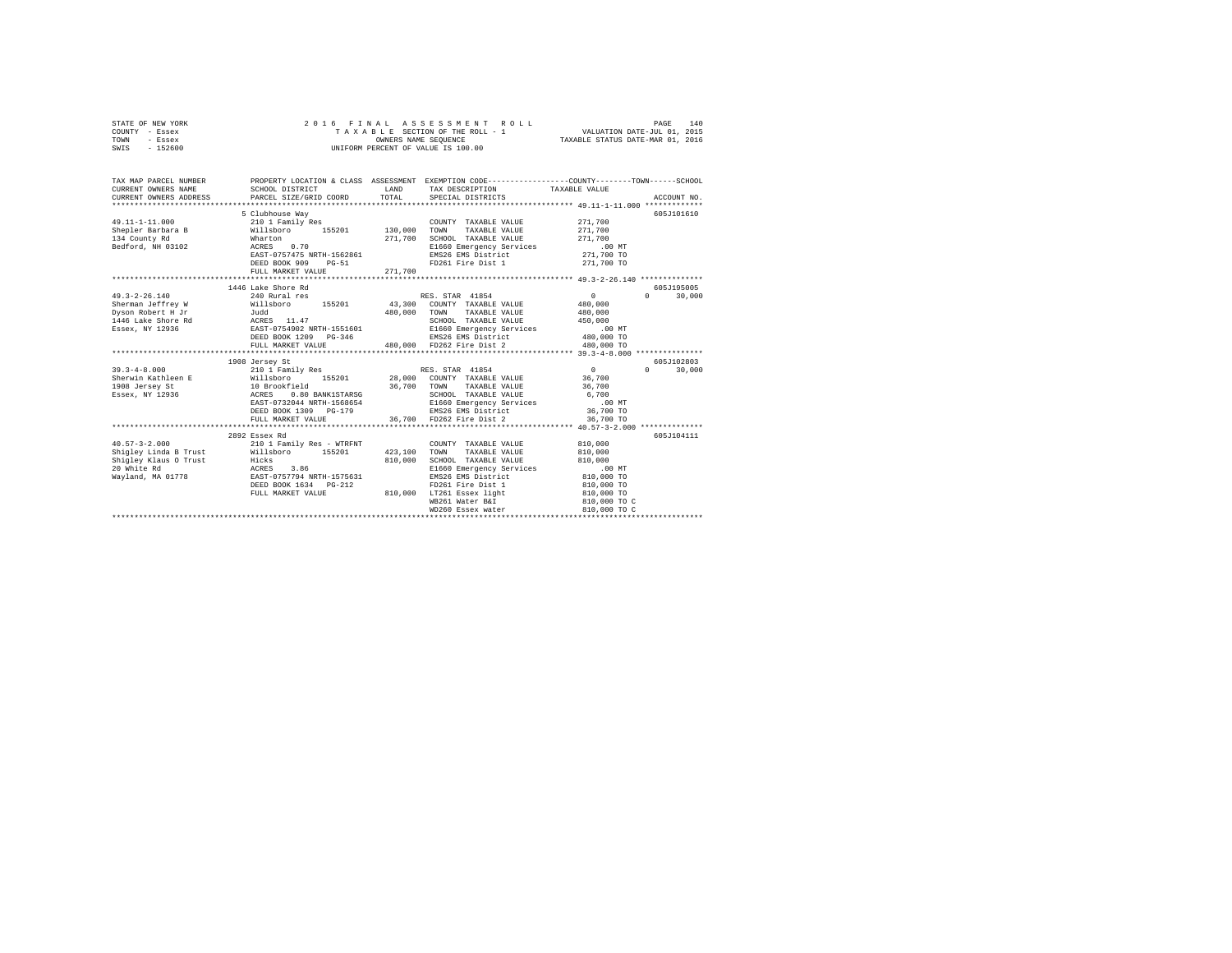| STATE OF NEW YORK | 2016 FINAL ASSESSMENT ROLL         | 141<br>PAGE                      |
|-------------------|------------------------------------|----------------------------------|
| COUNTY - Essex    | TAXABLE SECTION OF THE ROLL - 1    | VALUATION DATE-JUL 01, 2015      |
| TOWN<br>- Essex   | OWNERS NAME SEOUENCE               | TAXABLE STATUS DATE-MAR 01, 2016 |
| $-152600$<br>SWIS | UNIFORM PERCENT OF VALUE IS 100.00 |                                  |

| TAX MAP PARCEL NUMBER<br>CURRENT OWNERS NAME SCHOOL DISTRICT LAND TAX DESCRIPTION TAXABLE VALUE ACCOUNT NO. ACCOUNT NO. ANNO TRANSMENT OWNERS ADDRESS PART SCHOOL DISTRICT LAND TO A MACHINE TRANSMENT ON ACCOUNT NO.                         |                                                                                                                               |         |                                                                                                                                                                                                                                        | PROPERTY LOCATION & CLASS ASSESSMENT EXEMPTION CODE----------------COUNTY-------TOWN------SCHOOL |            |
|-----------------------------------------------------------------------------------------------------------------------------------------------------------------------------------------------------------------------------------------------|-------------------------------------------------------------------------------------------------------------------------------|---------|----------------------------------------------------------------------------------------------------------------------------------------------------------------------------------------------------------------------------------------|--------------------------------------------------------------------------------------------------|------------|
|                                                                                                                                                                                                                                               |                                                                                                                               |         |                                                                                                                                                                                                                                        |                                                                                                  |            |
|                                                                                                                                                                                                                                               | 2280 Main St                                                                                                                  |         |                                                                                                                                                                                                                                        |                                                                                                  | 605J103015 |
| $40.73 - 6 - 1.000$                                                                                                                                                                                                                           | 210 1 Family Res                                                                                                              |         | COUNTY TAXABLE VALUE                                                                                                                                                                                                                   | 198,800                                                                                          |            |
|                                                                                                                                                                                                                                               |                                                                                                                               |         | TOWN<br>TAXABLE VALUE                                                                                                                                                                                                                  | 198,800                                                                                          |            |
|                                                                                                                                                                                                                                               |                                                                                                                               |         | SCHOOL TAXABLE VALUE                                                                                                                                                                                                                   | 198,800                                                                                          |            |
| Chine Christopher Millsboro 155201 52,000<br>Silbernagel Christopher Millsboro 155201 52,000<br>Silbernagel Marla J 1650/173-Sewer Easement 198,800<br>Warwick, NY 10990 ACRES 0.20<br>Marwick, NY 10990 RAST-0757105<br>NATH-1571289         |                                                                                                                               |         | E1660 Emergency Services                                                                                                                                                                                                               | .00 MT                                                                                           |            |
|                                                                                                                                                                                                                                               |                                                                                                                               |         | EMS26 EMS District<br>ED261 Fire Dist 1                                                                                                                                                                                                | 198,800 TO                                                                                       |            |
|                                                                                                                                                                                                                                               |                                                                                                                               |         | FD261 Fire Dist 1 198,800 TO<br>LT261 Essex light 198,800 TO                                                                                                                                                                           |                                                                                                  |            |
|                                                                                                                                                                                                                                               |                                                                                                                               |         |                                                                                                                                                                                                                                        |                                                                                                  |            |
|                                                                                                                                                                                                                                               |                                                                                                                               |         |                                                                                                                                                                                                                                        |                                                                                                  |            |
|                                                                                                                                                                                                                                               |                                                                                                                               |         |                                                                                                                                                                                                                                        |                                                                                                  |            |
|                                                                                                                                                                                                                                               |                                                                                                                               |         | EAST-0757105 NRTH-1571267<br>DEED BOOK 1076 PG-111 198,800 SB260 Eessex Sewer Bond 198,800 TO<br>FULL MARKET VALUE 198,800 SB260 Eessex Sewer Dist 198,800 TO<br>SD260 Essex Sewer Dist 198,800 TO C<br>SD260 Essex Sewer Dist 198,800 |                                                                                                  |            |
|                                                                                                                                                                                                                                               |                                                                                                                               |         |                                                                                                                                                                                                                                        |                                                                                                  |            |
|                                                                                                                                                                                                                                               | Revnolds Rd                                                                                                                   |         |                                                                                                                                                                                                                                        |                                                                                                  | 605J101612 |
|                                                                                                                                                                                                                                               | Forest<br>155001 9,800                                                                                                        |         | COUNTY TAXABLE VALUE                                                                                                                                                                                                                   | 9,800                                                                                            |            |
|                                                                                                                                                                                                                                               |                                                                                                                               |         | TOWN<br>TAXABLE VALUE                                                                                                                                                                                                                  | 9,800                                                                                            |            |
|                                                                                                                                                                                                                                               |                                                                                                                               | 9,800   |                                                                                                                                                                                                                                        |                                                                                                  |            |
|                                                                                                                                                                                                                                               |                                                                                                                               |         |                                                                                                                                                                                                                                        |                                                                                                  |            |
| Haymarket, VA 20169                                                                                                                                                                                                                           | acres 15.10<br>EAST-0729909 NRTH-1565326<br>ACRES 15.10                                                                       |         |                                                                                                                                                                                                                                        |                                                                                                  |            |
|                                                                                                                                                                                                                                               |                                                                                                                               |         | - ------- IRARBLE VALUE<br>2000 EMS26 EMS District Captures<br>2000 EMS26 EMS District<br>2009 PD262 Fire Dist 2                                                                                                                       |                                                                                                  |            |
|                                                                                                                                                                                                                                               | DEED BOOK 1187 PG-166                                                                                                         |         |                                                                                                                                                                                                                                        |                                                                                                  |            |
|                                                                                                                                                                                                                                               | FULL MARKET VALUE                                                                                                             | 9,800   |                                                                                                                                                                                                                                        |                                                                                                  |            |
|                                                                                                                                                                                                                                               |                                                                                                                               |         |                                                                                                                                                                                                                                        |                                                                                                  |            |
|                                                                                                                                                                                                                                               | 171 Cross Rd                                                                                                                  |         |                                                                                                                                                                                                                                        |                                                                                                  | 605J103504 |
|                                                                                                                                                                                                                                               |                                                                                                                               |         | AG DIST C 41720                                                                                                                                                                                                                        | 117,926 117,926 117,926                                                                          |            |
|                                                                                                                                                                                                                                               |                                                                                                                               |         |                                                                                                                                                                                                                                        | $0 \t 30,000$<br>$\sim$ 0 $\sim$                                                                 |            |
|                                                                                                                                                                                                                                               |                                                                                                                               |         |                                                                                                                                                                                                                                        |                                                                                                  |            |
|                                                                                                                                                                                                                                               |                                                                                                                               |         |                                                                                                                                                                                                                                        |                                                                                                  |            |
|                                                                                                                                                                                                                                               |                                                                                                                               |         |                                                                                                                                                                                                                                        |                                                                                                  |            |
| 318.14kin Laura M<br>326.401 - 267,474<br>267,474<br>271 - Cross Rd (2012).00<br>285,400 - COUNTY TAXABLE VALUE 267,474<br>285 - 27,474<br>285,400 - 285,400 - 285,400 - 285,400 - 285,400 - 285,400 - 286,400 - 287,474<br>27,474<br>285,400 |                                                                                                                               |         |                                                                                                                                                                                                                                        |                                                                                                  |            |
|                                                                                                                                                                                                                                               |                                                                                                                               |         |                                                                                                                                                                                                                                        |                                                                                                  |            |
|                                                                                                                                                                                                                                               |                                                                                                                               |         |                                                                                                                                                                                                                                        |                                                                                                  |            |
|                                                                                                                                                                                                                                               |                                                                                                                               |         |                                                                                                                                                                                                                                        |                                                                                                  |            |
|                                                                                                                                                                                                                                               | 1816 Lake Shore Rd                                                                                                            |         |                                                                                                                                                                                                                                        |                                                                                                  | 605J103914 |
| $49.11 - 1 - 60.000$                                                                                                                                                                                                                          | 240 Rural res - WTRFNT                                                                                                        |         | COUNTY TAXABLE VALUE 688.400                                                                                                                                                                                                           |                                                                                                  |            |
| Slatkin Carole                                                                                                                                                                                                                                |                                                                                                                               |         | 407,200 TOWN TAXABLE VALUE                                                                                                                                                                                                             | 688,400                                                                                          |            |
| Slatkin Laura                                                                                                                                                                                                                                 |                                                                                                                               | 688,400 | SCHOOL TAXABLE VALUE                                                                                                                                                                                                                   | 688,400                                                                                          |            |
| 171 Cross Rd                                                                                                                                                                                                                                  | e Willaboro 155201 407,20<br>Wharton 15201 688,40<br>MARES 17.10 688,40<br>EAST-0756835 NRTH-1560227<br>DEED BOOK 1006 PG-163 |         | E1660 Emergency Services                                                                                                                                                                                                               | $.00 \text{ MT}$                                                                                 |            |
| Essex, NY 12936                                                                                                                                                                                                                               |                                                                                                                               |         | EMS26 EMS District                                                                                                                                                                                                                     | 688,400 TO                                                                                       |            |
|                                                                                                                                                                                                                                               |                                                                                                                               |         | FD261 Fire Dist 1                                                                                                                                                                                                                      | 688,400 TO                                                                                       |            |
|                                                                                                                                                                                                                                               | FULL MARKET VALUE                                                                                                             | 688,400 |                                                                                                                                                                                                                                        |                                                                                                  |            |
|                                                                                                                                                                                                                                               |                                                                                                                               |         |                                                                                                                                                                                                                                        |                                                                                                  |            |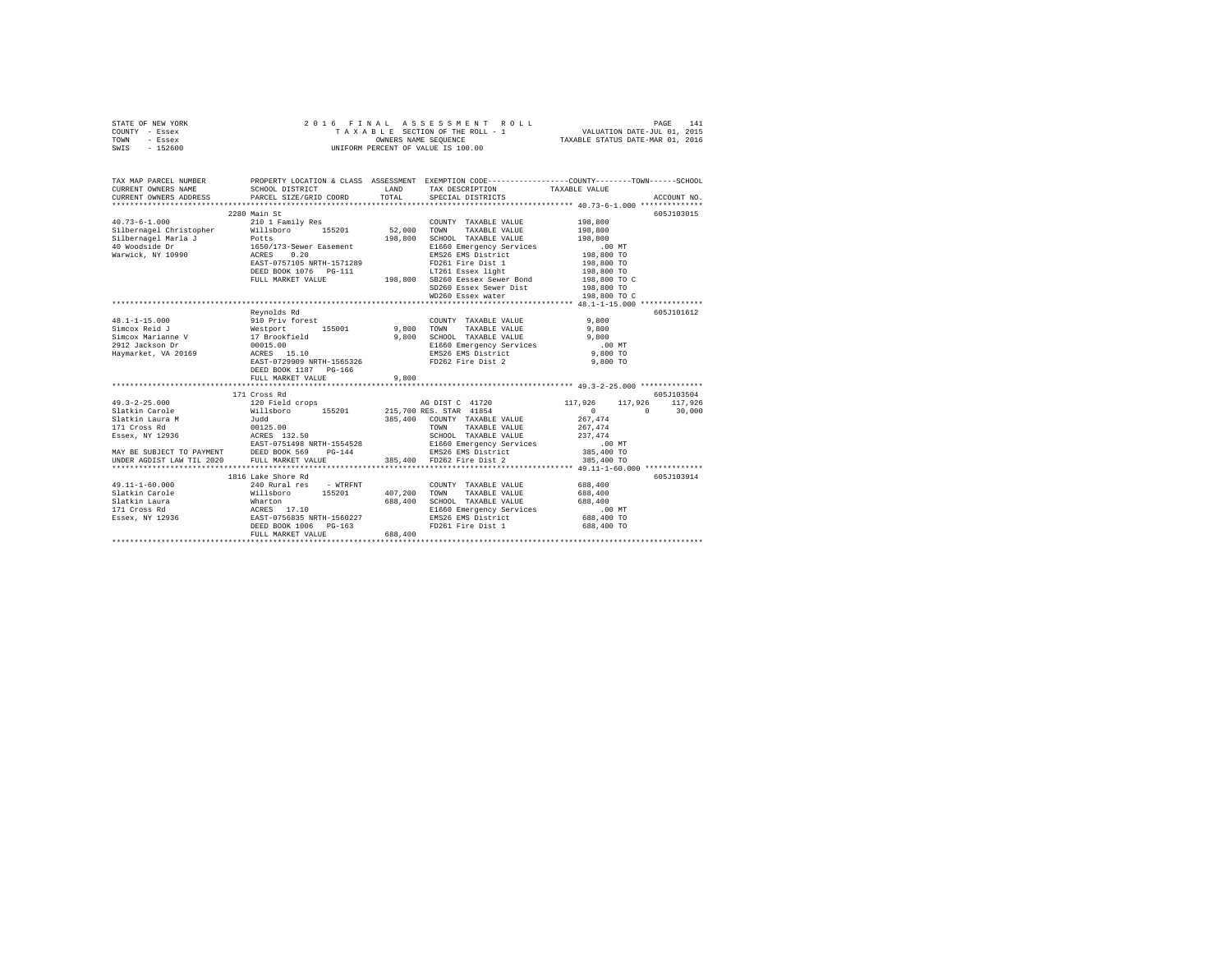| STATE OF NEW YORK | 2016 FINAL ASSESSMENT ROLL         | 142<br>PAGE                      |
|-------------------|------------------------------------|----------------------------------|
| COUNTY - Essex    | TAXABLE SECTION OF THE ROLL - 1    | VALUATION DATE-JUL 01, 2015      |
| TOWN<br>- Essex   | OWNERS NAME SEOUENCE               | TAXABLE STATUS DATE-MAR 01, 2016 |
| $-152600$<br>SWIS | UNIFORM PERCENT OF VALUE IS 100.00 |                                  |

| TAX MAP PARCEL NUMBER<br>CURRENT OWNERS NAME<br>CURRENT OWNERS ADDRESS                                                                                                                                                     | SCHOOL DISTRICT<br>PARCEL SIZE/GRID COORD                                                                                                                                                                                                      | LAND<br>TOTAL | TAX DESCRIPTION<br>SPECIAL DISTRICTS             | PROPERTY LOCATION & CLASS ASSESSMENT EXEMPTION CODE---------------COUNTY-------TOWN-----SCHOOL<br>TAXABLE VALUE<br>ACCOUNT NO. |
|----------------------------------------------------------------------------------------------------------------------------------------------------------------------------------------------------------------------------|------------------------------------------------------------------------------------------------------------------------------------------------------------------------------------------------------------------------------------------------|---------------|--------------------------------------------------|--------------------------------------------------------------------------------------------------------------------------------|
|                                                                                                                                                                                                                            |                                                                                                                                                                                                                                                |               |                                                  |                                                                                                                                |
|                                                                                                                                                                                                                            | Lake Shore Rd                                                                                                                                                                                                                                  |               |                                                  | 605J103913                                                                                                                     |
| 49.15-1-1.000                                                                                                                                                                                                              | 311 Res vac land - WTRFNT COUNTY TAXABLE VALUE Nillsboro 155201 197,700 TONN TAXABLE VALUE Nature 16201 197,700 SCHOOL TAXABLE VALUE ACRES 1.20                                                                                                |               | COUNTY TAXABLE VALUE                             | 197,700                                                                                                                        |
| Slatkin Carole<br>171 Cross Rd                                                                                                                                                                                             |                                                                                                                                                                                                                                                |               |                                                  | 197,700                                                                                                                        |
|                                                                                                                                                                                                                            |                                                                                                                                                                                                                                                |               | 197,700 SCHOOL TAXABLE VALUE                     | 197,700                                                                                                                        |
| Essex, NY 12936                                                                                                                                                                                                            |                                                                                                                                                                                                                                                |               | E1660 Emergency Services                         | .00 MT                                                                                                                         |
|                                                                                                                                                                                                                            | EAST-0757531 NRTH-1560001                                                                                                                                                                                                                      |               | EMS26 EMS District                               | 197,700 TO                                                                                                                     |
|                                                                                                                                                                                                                            | DEED BOOK 532 PG-159                                                                                                                                                                                                                           |               | FD261 Fire Dist 1                                | 197,700 TO                                                                                                                     |
|                                                                                                                                                                                                                            | FULL MARKET VALUE                                                                                                                                                                                                                              | 197,700       |                                                  |                                                                                                                                |
|                                                                                                                                                                                                                            |                                                                                                                                                                                                                                                |               |                                                  |                                                                                                                                |
|                                                                                                                                                                                                                            | 1835 Lake Shore Rd                                                                                                                                                                                                                             |               |                                                  | 605J103915                                                                                                                     |
| 49.11-1-59.000                                                                                                                                                                                                             | 260 Seasonal res - WTRFNT                                                                                                                                                                                                                      |               | COUNTY TAXABLE VALUE                             | 452,100                                                                                                                        |
|                                                                                                                                                                                                                            |                                                                                                                                                                                                                                                | 410,900 TOWN  | TAXABLE VALUE                                    | 452,100                                                                                                                        |
|                                                                                                                                                                                                                            |                                                                                                                                                                                                                                                | 452,100       | SCHOOL TAXABLE VALUE                             | 452,100                                                                                                                        |
| 1991-11-1991-1000<br>1992-11-1992-10000 1120000 1120001 113201<br>1992-10000 113201 113201 113201 113201<br>1992-101 12036 120589 120589 120589 120589<br>1992-19936 1282-19972535 120-055<br>1992-1992-1992-19938 120-055 |                                                                                                                                                                                                                                                |               | E1660 Emergency Services<br>EMS26 EMS District   | .00 MT<br>452,100 TO                                                                                                           |
|                                                                                                                                                                                                                            |                                                                                                                                                                                                                                                |               | FD261 Fire Dist 1                                | 452,100 TO                                                                                                                     |
|                                                                                                                                                                                                                            | FULL MARKET VALUE                                                                                                                                                                                                                              | 452,100       |                                                  |                                                                                                                                |
|                                                                                                                                                                                                                            |                                                                                                                                                                                                                                                |               |                                                  |                                                                                                                                |
|                                                                                                                                                                                                                            | 11 Pearson Way                                                                                                                                                                                                                                 |               |                                                  | 605J103008                                                                                                                     |
| 49.11-1-24.000                                                                                                                                                                                                             | 210 1 Family Res                                                                                                                                                                                                                               |               | COUNTY TAXABLE VALUE                             | 308,700                                                                                                                        |
|                                                                                                                                                                                                                            |                                                                                                                                                                                                                                                |               |                                                  |                                                                                                                                |
| Smiles Martha H Millsboro 155201 193,500 TOWN TAXABLE VALUE<br>T4 S Jefferson Rd #103 Mharton 155201 308,700 SCHOOL TAXABLE VALUE<br>South Burlington, VT 05403 ACRES 0.61 308,700 SCHOOL TAXABLE VALUE                    |                                                                                                                                                                                                                                                |               |                                                  | 308,700<br>308,700                                                                                                             |
|                                                                                                                                                                                                                            |                                                                                                                                                                                                                                                |               |                                                  | $.00$ MT                                                                                                                       |
|                                                                                                                                                                                                                            | EAST-0758096 NRTH-1563490                                                                                                                                                                                                                      |               | EMS26 EMS District                               | 00 MT.<br>308,700 TO                                                                                                           |
|                                                                                                                                                                                                                            | DEED BOOK 1663 PG-134                                                                                                                                                                                                                          |               | FD261 Fire Dist 1                                | 308,700 TO                                                                                                                     |
|                                                                                                                                                                                                                            | FULL MARKET VALUE                                                                                                                                                                                                                              | 308,700       |                                                  |                                                                                                                                |
|                                                                                                                                                                                                                            |                                                                                                                                                                                                                                                |               |                                                  |                                                                                                                                |
|                                                                                                                                                                                                                            | County Route 10                                                                                                                                                                                                                                |               |                                                  | 605J174008                                                                                                                     |
| $57.1 - 2 - 2.100$                                                                                                                                                                                                         | 120 Field crops                                                                                                                                                                                                                                |               | AG DIST C 41720                                  | 7,975 7,975<br>7,975                                                                                                           |
| Smith Clyde H Trust                                                                                                                                                                                                        |                                                                                                                                                                                                                                                |               |                                                  | 3,925                                                                                                                          |
| c/o Alec Webb                                                                                                                                                                                                              |                                                                                                                                                                                                                                                |               |                                                  | 3,925                                                                                                                          |
| 1611 Harbor Rd                                                                                                                                                                                                             |                                                                                                                                                                                                                                                |               | SCHOOL TAXABLE VALUE                             | 3,925                                                                                                                          |
| Shelburne, VT 05482                                                                                                                                                                                                        | Nestport 155001 11,900 CODNTY TAXABLE VALUE<br>35 Taylor & Kimball 11,900 TONNY TAXABLE VALUE<br>25 Taylor & Kimball 11,900 TONNY TAXABLE VALUE<br>25 ACRES 10.20 2000 SCHOOL TAXABLE VALUE<br>25 EAST-0726465 NRTH-1550271 21660 Emergenc     |               | E1660 Emergency Services<br>EMS26 EMS District   | .00 MT                                                                                                                         |
| MAY BE SUBJECT TO PAYMENT FULL MARKET VALUE                                                                                                                                                                                | DEED BOOK 1043 PG-261                                                                                                                                                                                                                          |               | EMS26 EMS District<br>11,900 FD262 Fire Dist 2   | 11,900 TO                                                                                                                      |
|                                                                                                                                                                                                                            |                                                                                                                                                                                                                                                |               |                                                  | 11,900 TO                                                                                                                      |
| UNDER AGDIST LAW TIL 2020                                                                                                                                                                                                  |                                                                                                                                                                                                                                                |               |                                                  |                                                                                                                                |
|                                                                                                                                                                                                                            | County Route 10                                                                                                                                                                                                                                |               |                                                  | 605J180010                                                                                                                     |
| $57.1 - 2 - 3.120$                                                                                                                                                                                                         |                                                                                                                                                                                                                                                |               | AG DIST C 41720                                  | 27,388<br>27,388<br>27,388                                                                                                     |
| Smith Clyde H Trust                                                                                                                                                                                                        |                                                                                                                                                                                                                                                |               |                                                  | 27.112                                                                                                                         |
| c/o Alec Webb                                                                                                                                                                                                              |                                                                                                                                                                                                                                                |               |                                                  | 27,112                                                                                                                         |
| 1611 Harbor Rd                                                                                                                                                                                                             | 105 Vac farmland<br>Me Discort and Discolar USA CONNEY TAXABLE VALUE<br>Me Le S Taylor & Kimball<br>S4,500 TOWN TAXABLE VALUE<br>ACRES 49.41<br>SCHOOL TAXABLE VALUE<br>EXECT 0728407 NRTH-1550592<br>SCHOOL TAXABLE VALUE<br>EXECT 0728407 NR |               |                                                  | 27.112                                                                                                                         |
| Shelburne, VT 05482                                                                                                                                                                                                        |                                                                                                                                                                                                                                                |               | SCHOOL TAXABLE VALUE<br>E1660 Emergency Services | $.00$ MT                                                                                                                       |
|                                                                                                                                                                                                                            | DEED BOOK 1043 PG-267                                                                                                                                                                                                                          |               | EMS26 EMS District                               | 54,500 TO                                                                                                                      |
| MAY BE SUBJECT TO PAYMENT FULL MARKET VALUE                                                                                                                                                                                |                                                                                                                                                                                                                                                |               | 54,500 FD262 Fire Dist 2                         | 54,500 TO                                                                                                                      |
| UNDER AGDIST LAW TIL 2020                                                                                                                                                                                                  |                                                                                                                                                                                                                                                |               |                                                  |                                                                                                                                |
|                                                                                                                                                                                                                            |                                                                                                                                                                                                                                                |               |                                                  |                                                                                                                                |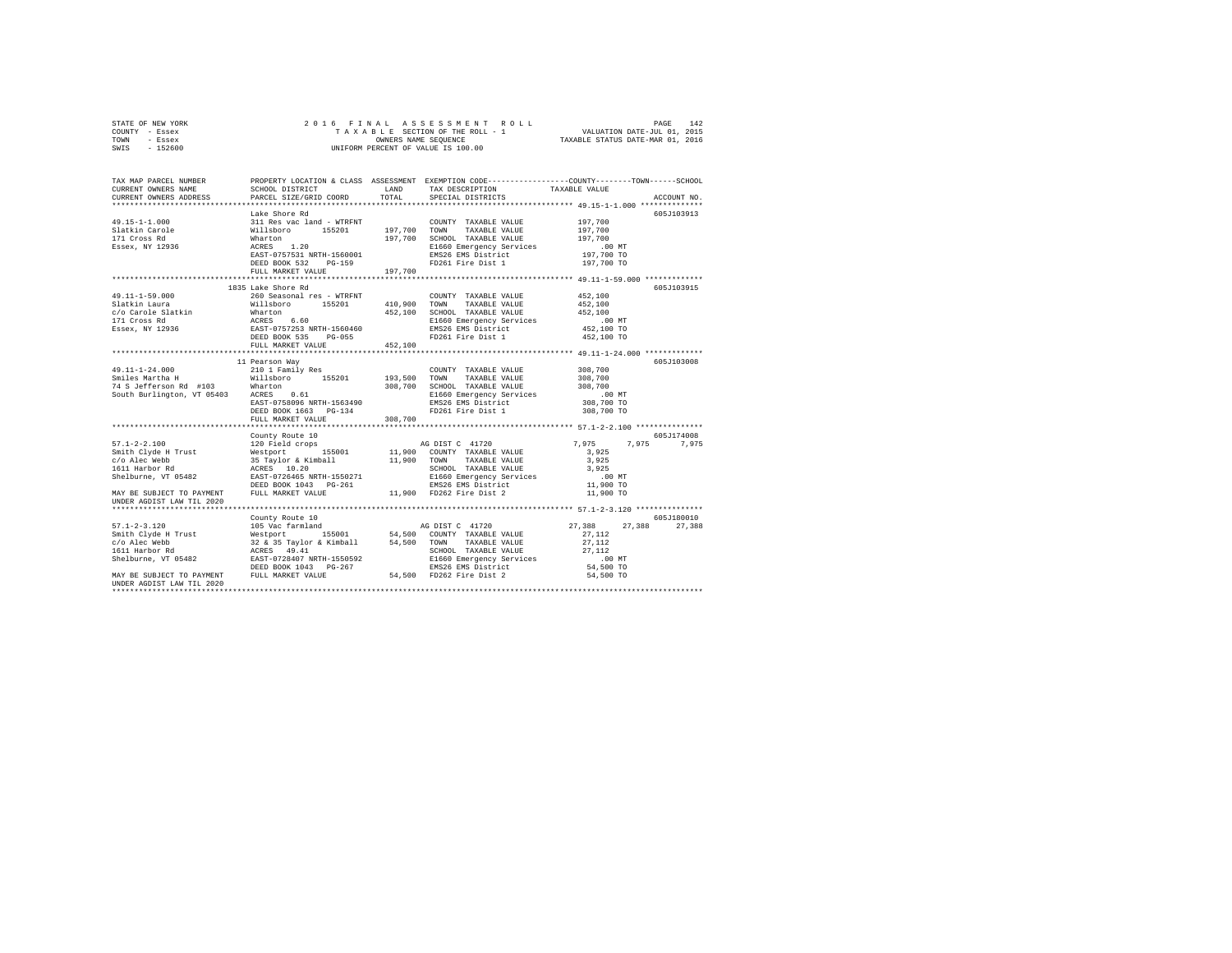| STATE OF NEW YORK<br>COUNTY - Essex | FINAL ASSESSMENT ROLL (PAGE 143)<br>TAXABLE SECTION OF THE ROLL - 1<br>OWNERS NAME SEQUENCE (TAXABLE STATUS DATE-MAR 01, 2016<br>2016 FINAL ASSESSMENT ROLL |        |                                                                    |                      |             |  |  |  |  |
|-------------------------------------|-------------------------------------------------------------------------------------------------------------------------------------------------------------|--------|--------------------------------------------------------------------|----------------------|-------------|--|--|--|--|
| TOWN - Essex                        |                                                                                                                                                             |        |                                                                    |                      |             |  |  |  |  |
| SWIS - 152600                       | UNIFORM PERCENT OF VALUE IS 100.00                                                                                                                          |        |                                                                    |                      |             |  |  |  |  |
|                                     |                                                                                                                                                             |        |                                                                    |                      |             |  |  |  |  |
|                                     | TAX MAP PARCEL NUMBER PROPERTY LOCATION & CLASS ASSESSMENT EXEMPTION CODE--------------COUNTY-------TOWN-----SCHOOL                                         |        |                                                                    |                      |             |  |  |  |  |
| CURRENT OWNERS NAME                 | SCHOOL DISTRICT - - - - LAND - TAX DESCRIPTION                                                                                                              |        |                                                                    | TAXABLE VALUE        |             |  |  |  |  |
| CURRENT OWNERS ADDRESS              | PARCEL SIZE/GRID COORD TOTAL                                                                                                                                |        | SPECIAL DISTRICTS                                                  |                      | ACCOUNT NO. |  |  |  |  |
|                                     |                                                                                                                                                             |        |                                                                    |                      |             |  |  |  |  |
|                                     |                                                                                                                                                             |        |                                                                    |                      | 605J179006  |  |  |  |  |
|                                     |                                                                                                                                                             |        |                                                                    | 10,879 10,879 10,879 |             |  |  |  |  |
|                                     |                                                                                                                                                             |        |                                                                    |                      |             |  |  |  |  |
|                                     |                                                                                                                                                             |        |                                                                    |                      |             |  |  |  |  |
|                                     |                                                                                                                                                             |        |                                                                    |                      |             |  |  |  |  |
|                                     |                                                                                                                                                             |        |                                                                    |                      |             |  |  |  |  |
|                                     |                                                                                                                                                             |        |                                                                    |                      |             |  |  |  |  |
|                                     |                                                                                                                                                             |        |                                                                    |                      |             |  |  |  |  |
| UNDER AGDIST LAW TIL 2020           |                                                                                                                                                             |        |                                                                    |                      |             |  |  |  |  |
|                                     | 58 McAuliffe Way                                                                                                                                            |        |                                                                    |                      | 605J102302  |  |  |  |  |
|                                     |                                                                                                                                                             |        | COUNTY TAXABLE VALUE 63,500                                        |                      |             |  |  |  |  |
|                                     |                                                                                                                                                             |        | TAXABLE VALUE                                                      | 63,500               |             |  |  |  |  |
|                                     |                                                                                                                                                             |        | 63,500 SCHOOL TAXABLE VALUE 63,500                                 |                      |             |  |  |  |  |
|                                     |                                                                                                                                                             |        |                                                                    |                      |             |  |  |  |  |
|                                     |                                                                                                                                                             |        | E1660 Emergency Services 63,500 MT<br>EMS26 EMS District 63,500 TO |                      |             |  |  |  |  |
|                                     | EAST-0743252 NRTH-1571174                                                                                                                                   |        | FD261 Fire Dist 1                                                  | 63,500 TO            |             |  |  |  |  |
|                                     |                                                                                                                                                             |        |                                                                    |                      |             |  |  |  |  |
|                                     | FULL MARKET VALUE                                                                                                                                           | 63,500 |                                                                    |                      |             |  |  |  |  |
|                                     |                                                                                                                                                             |        |                                                                    |                      |             |  |  |  |  |
|                                     | McAuliffe Way                                                                                                                                               |        |                                                                    |                      | 605J100403  |  |  |  |  |
|                                     |                                                                                                                                                             |        | COUNTY TAXABLE VALUE 51,500                                        |                      |             |  |  |  |  |
|                                     |                                                                                                                                                             |        | TAXABLE VALUE                                                      | 51,500               |             |  |  |  |  |
|                                     |                                                                                                                                                             |        | 51,500 SCHOOL TAXABLE VALUE                                        | 51,500               |             |  |  |  |  |
|                                     |                                                                                                                                                             |        |                                                                    |                      |             |  |  |  |  |
|                                     |                                                                                                                                                             |        |                                                                    |                      |             |  |  |  |  |
|                                     |                                                                                                                                                             |        | FD261 Fire Dist 1 51,500 TO                                        |                      |             |  |  |  |  |
|                                     | FULL MARKET VALUE                                                                                                                                           | 51,500 |                                                                    |                      |             |  |  |  |  |
|                                     | Clark Rd                                                                                                                                                    |        |                                                                    |                      | 605J102402  |  |  |  |  |
| $49.3 - 2 - 26.110$                 |                                                                                                                                                             |        | COUNTY TAXABLE VALUE 27,300                                        |                      |             |  |  |  |  |
| Somers Ellen                        | 311 Res vac land COUNTY<br>Willsboro 155201 27,300 TOWN                                                                                                     |        | TAXABLE VALUE                                                      | 27,300               |             |  |  |  |  |
| 4805 Concord Fairhaven Rd Judd      |                                                                                                                                                             | 27,300 | SCHOOL TAXABLE VALUE                                               | 27,300               |             |  |  |  |  |
| Eaton, OH 45320                     | Judd<br>ACRES 8.30                                                                                                                                          |        |                                                                    | .00 MT               |             |  |  |  |  |
|                                     | ACRES 8.30 B1660 Emergency Services<br>EAST-0748946 NRTH-1552535 EMS26 EMS District                                                                         |        |                                                                    | 27,300 TO            |             |  |  |  |  |
|                                     |                                                                                                                                                             |        | FD262 Fire Dist 2 27,300 TO                                        |                      |             |  |  |  |  |
|                                     | FULL MARKET VALUE                                                                                                                                           | 27,300 |                                                                    |                      |             |  |  |  |  |
|                                     |                                                                                                                                                             |        |                                                                    |                      |             |  |  |  |  |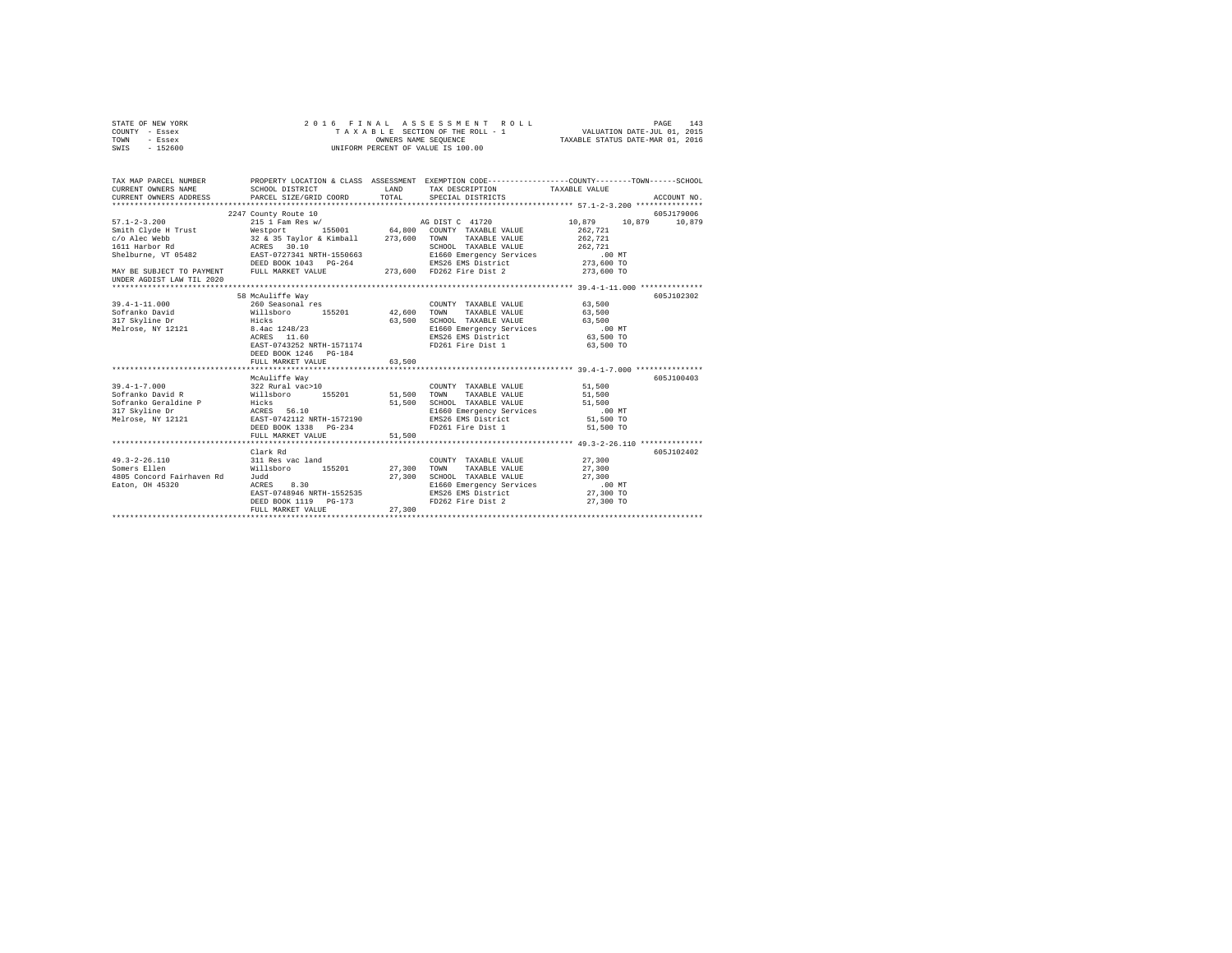| STATE OF NEW YORK                            |                                                |         |                                                                                                                                                                                |                                             |               |  |  |  |  |
|----------------------------------------------|------------------------------------------------|---------|--------------------------------------------------------------------------------------------------------------------------------------------------------------------------------|---------------------------------------------|---------------|--|--|--|--|
| COUNTY - Essex                               |                                                |         |                                                                                                                                                                                |                                             |               |  |  |  |  |
| TOWN - Essex                                 |                                                |         |                                                                                                                                                                                |                                             |               |  |  |  |  |
| SWIS - 152600                                |                                                |         |                                                                                                                                                                                |                                             |               |  |  |  |  |
|                                              |                                                |         |                                                                                                                                                                                |                                             |               |  |  |  |  |
| TAX MAP PARCEL NUMBER                        |                                                |         | PROPERTY LOCATION & CLASS ASSESSMENT EXEMPTION CODE---------------COUNTY-------TOWN-----SCHOOL                                                                                 |                                             |               |  |  |  |  |
| CURRENT OWNERS NAME                          | PARCEL SIZE/GRID COORD TOTAL SPECIAL DISTRICTS |         | ${\tt SCHOOL\,\,\,DISTRICT} \qquad \qquad {\tt LAND} \qquad \qquad {\tt TAX\,\,\,DESCRIPITION} \qquad \qquad {\tt TAXABLE\,\,\,VALUE}$                                         |                                             |               |  |  |  |  |
| CURRENT OWNERS ADDRESS                       |                                                |         |                                                                                                                                                                                |                                             | ACCOUNT NO.   |  |  |  |  |
|                                              |                                                |         |                                                                                                                                                                                |                                             |               |  |  |  |  |
|                                              |                                                |         |                                                                                                                                                                                |                                             |               |  |  |  |  |
|                                              |                                                |         |                                                                                                                                                                                |                                             |               |  |  |  |  |
|                                              |                                                |         |                                                                                                                                                                                |                                             |               |  |  |  |  |
|                                              |                                                |         |                                                                                                                                                                                |                                             |               |  |  |  |  |
|                                              |                                                |         |                                                                                                                                                                                |                                             |               |  |  |  |  |
|                                              |                                                |         |                                                                                                                                                                                |                                             |               |  |  |  |  |
|                                              |                                                |         |                                                                                                                                                                                |                                             |               |  |  |  |  |
|                                              |                                                |         |                                                                                                                                                                                |                                             |               |  |  |  |  |
|                                              |                                                |         |                                                                                                                                                                                |                                             |               |  |  |  |  |
|                                              |                                                |         |                                                                                                                                                                                |                                             |               |  |  |  |  |
|                                              |                                                |         | SD260 Essex Sewer Dist<br>WD260 Essex water                                                                                                                                    | 229,100 TO                                  |               |  |  |  |  |
|                                              |                                                |         |                                                                                                                                                                                | 229,100 TO C                                |               |  |  |  |  |
|                                              | 69 Reber Rd                                    |         |                                                                                                                                                                                |                                             | 605J191004    |  |  |  |  |
|                                              |                                                |         |                                                                                                                                                                                | $\begin{array}{c} 0 \\ 135,600 \end{array}$ | $0 \t 30,000$ |  |  |  |  |
|                                              |                                                |         |                                                                                                                                                                                |                                             |               |  |  |  |  |
|                                              |                                                |         |                                                                                                                                                                                | 135,600                                     |               |  |  |  |  |
|                                              |                                                |         |                                                                                                                                                                                | 105,600                                     |               |  |  |  |  |
|                                              |                                                |         |                                                                                                                                                                                | .00 MT                                      |               |  |  |  |  |
|                                              |                                                |         |                                                                                                                                                                                | 135,600 TO                                  |               |  |  |  |  |
|                                              |                                                |         |                                                                                                                                                                                | 135,600 TO                                  |               |  |  |  |  |
|                                              |                                                |         |                                                                                                                                                                                |                                             |               |  |  |  |  |
|                                              |                                                |         |                                                                                                                                                                                |                                             | 605J102913    |  |  |  |  |
|                                              |                                                |         | COUNTY TAXABLE VALUE 480,100                                                                                                                                                   |                                             |               |  |  |  |  |
|                                              |                                                |         |                                                                                                                                                                                | 480,100                                     |               |  |  |  |  |
|                                              |                                                |         |                                                                                                                                                                                |                                             |               |  |  |  |  |
| Bethesda, MD 20817 EAST-0757675 NRTH-1576399 |                                                |         | EMS26 EMS District                                                                                                                                                             | 480,100<br>.00 MT<br>480,100 TO             |               |  |  |  |  |
|                                              |                                                |         |                                                                                                                                                                                | 480,100 TO                                  |               |  |  |  |  |
|                                              |                                                |         | ACRES 6.40 E1660 Emergency Services<br>EAST-07576 NRTH-1576399 EMS26 EMS District<br>DEED BOOK 1800 PG-280<br>FD261 Fire Dist 1<br>FULL MARKET VALUE 480,100 LT261 Essex light | 480,100 TO<br>480,100 TO C                  |               |  |  |  |  |
|                                              |                                                |         | LT261 Essex light<br>WB261 Water B&I 480,100 TO C<br>WD260 Essex water 480,100 TO C<br>WB261 Water B&I                                                                         |                                             |               |  |  |  |  |
|                                              |                                                |         |                                                                                                                                                                                |                                             |               |  |  |  |  |
|                                              |                                                |         |                                                                                                                                                                                |                                             |               |  |  |  |  |
|                                              |                                                |         |                                                                                                                                                                                |                                             | 605J191005    |  |  |  |  |
|                                              |                                                |         |                                                                                                                                                                                |                                             |               |  |  |  |  |
|                                              |                                                |         |                                                                                                                                                                                |                                             |               |  |  |  |  |
|                                              |                                                |         |                                                                                                                                                                                |                                             |               |  |  |  |  |
|                                              |                                                |         |                                                                                                                                                                                |                                             |               |  |  |  |  |
|                                              |                                                |         |                                                                                                                                                                                |                                             |               |  |  |  |  |
|                                              |                                                |         |                                                                                                                                                                                |                                             |               |  |  |  |  |
|                                              |                                                |         |                                                                                                                                                                                |                                             |               |  |  |  |  |
|                                              | FULL MARKET VALUE                              | 318,000 |                                                                                                                                                                                |                                             |               |  |  |  |  |
|                                              |                                                |         |                                                                                                                                                                                |                                             |               |  |  |  |  |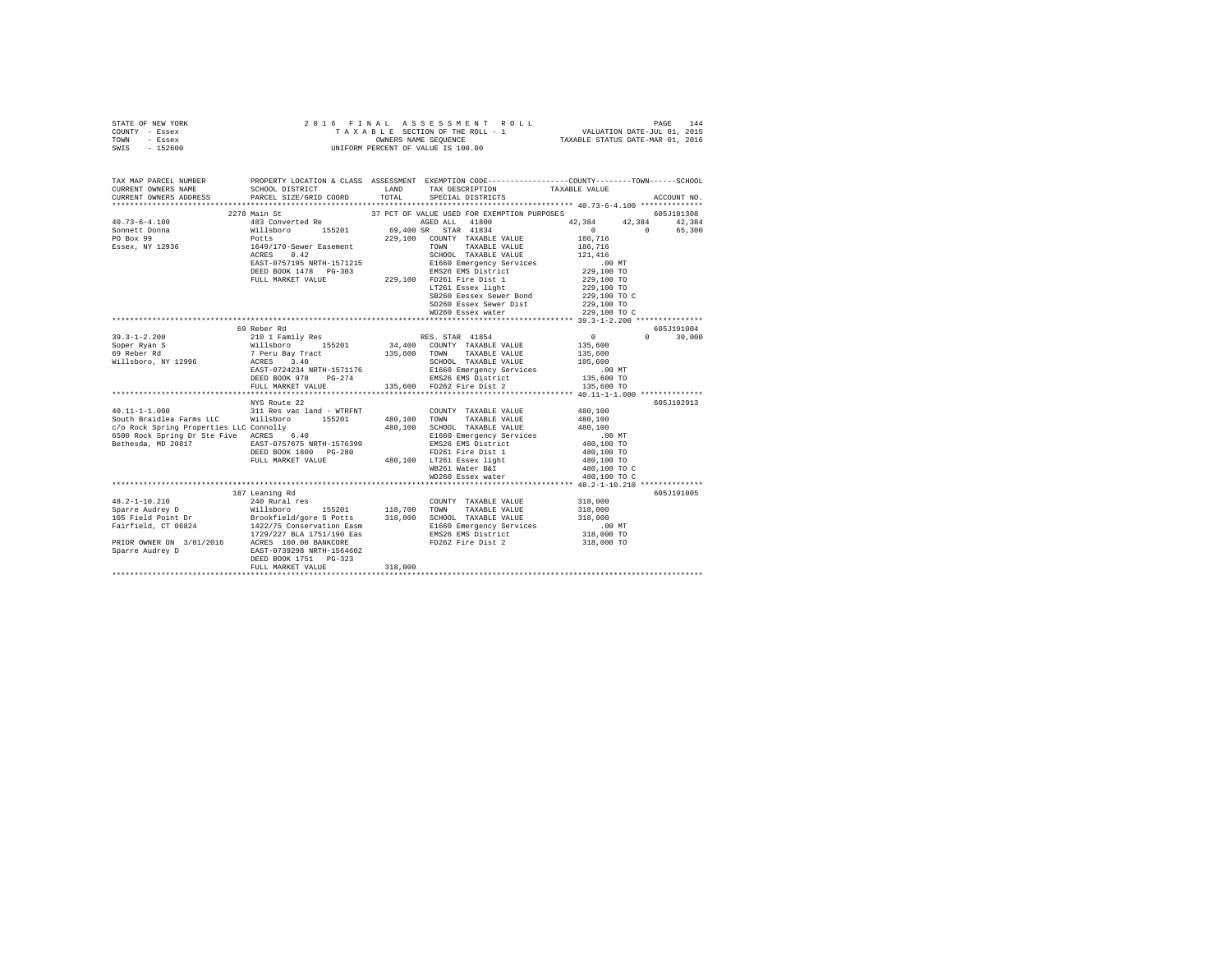| STATE OF NEW YORK<br>COUNTY - Essex<br>TOWN<br>- Essex<br>SWIS<br>$-152600$                                                                                                                                                              | 2016 FINAL                                                                                                                                                                                           |                                          | ASSESSMENT ROLL<br>TAXABLE SECTION OF THE ROLL - 1<br>OWNERS NAME SEQUENCE<br>UNIFORM PERCENT OF VALUE IS 100.00                                                   | $\begin{tabular}{lllllllll} \texttt{L} & \texttt{PAGE} & \texttt{145} \\ & \texttt{VALUATION DATE-JUL 01, 2015} \end{tabular}$<br>TAXABLE STATUS DATE-MAR 01, 2016 |
|------------------------------------------------------------------------------------------------------------------------------------------------------------------------------------------------------------------------------------------|------------------------------------------------------------------------------------------------------------------------------------------------------------------------------------------------------|------------------------------------------|--------------------------------------------------------------------------------------------------------------------------------------------------------------------|--------------------------------------------------------------------------------------------------------------------------------------------------------------------|
| TAX MAP PARCEL NUMBER<br>CURRENT OWNERS NAME<br>CURRENT OWNERS ADDRESS                                                                                                                                                                   | SCHOOL DISTRICT<br>PARCEL SIZE/GRID COORD                                                                                                                                                            | LAND<br>TOTAL                            | TAX DESCRIPTION<br>SPECIAL DISTRICTS                                                                                                                               | PROPERTY LOCATION & CLASS ASSESSMENT EXEMPTION CODE---------------COUNTY-------TOWN-----SCHOOL<br>TAXABLE VALUE<br>ACCOUNT NO.                                     |
| $48.2 - 1 - 10.220$<br>Sparre Audrey D<br>25 Lincoln St<br>Westport, CT 06880                                                                                                                                                            | Leaning Rd<br>311 Res vac land<br>Willsboro 155201<br>Brookfield/Gore S Potts<br>1751/190 Easmt<br>ACRES 8.20<br>EAST-0740180 NRTH-1564268<br>DEED BOOK 1751 PG-323<br>FULL MARKET VALUE             | 27,200<br>27,200<br>27,200               | COUNTY TAXABLE VALUE<br>TOWN<br>TAXABLE VALUE<br>SCHOOL TAXABLE VALUE<br>E1660 Emergency Services<br>EMS26 EMS District<br>FD262 Fire Dist 2                       | 605Z014003<br>27,200<br>27,200<br>27,200<br>$.00$ MT<br>27,200 TO<br>27,200 TO                                                                                     |
|                                                                                                                                                                                                                                          |                                                                                                                                                                                                      |                                          |                                                                                                                                                                    |                                                                                                                                                                    |
| 48.2-1-10.230<br>Sparre Audrey D<br>25 Lincoln St<br>25 Lincoln St<br>Westport, CT 06880                                                                                                                                                 | Leaning Rd<br>312 Vac w/imprv<br>155201<br>Willsboro 155201<br>Brookfield/Gore S Potts<br>1751/190 Easmt<br>ACRES 2.25<br>EAST-0740521 NRTH-1564270<br>DEED BOOK 1751    PG-323<br>FULL MARKET VALUE | 21,500<br>22,100<br>22,100<br>********** | COUNTY TAXABLE VALUE<br>TOWN<br>TAXABLE VALUE<br>SCHOOL TAXABLE VALUE<br>E1660 Emergency Services<br>EMS26 EMS District<br>FD262 Fire Dist 2                       | 605Z014004<br>22,100<br>22,100<br>22,100<br>$.00$ MT<br>22,100 TO<br>22,100 TO                                                                                     |
|                                                                                                                                                                                                                                          | 1677 Lake Shore Rd                                                                                                                                                                                   |                                          |                                                                                                                                                                    | 605J101201                                                                                                                                                         |
| 49.15-1-30.000<br>Sperbeck Thomas E<br>23 Gifford Rd<br>Schenectady, NY 12304                                                                                                                                                            | 270 Mfg housing<br>Willsboro 155201<br>Friswell<br>ACRES 0.30<br>EAST-0756597 NRTH-1556914<br>DEED BOOK 894 PG-266                                                                                   | 21,600<br>26,500                         | COUNTY TAXABLE VALUE<br>TOWN<br>TAXABLE VALUE<br>SCHOOL TAXABLE VALUE<br>E1660 Emergency Services<br>EMS26 EMS District<br>BMS40 BMS Distinct<br>FD262 Fire Dist 2 | 26,500<br>26,500<br>26,500<br>$.00$ MT<br>26,500 TO<br>26,500 TO                                                                                                   |
|                                                                                                                                                                                                                                          | FULL MARKET VALUE<br>**********************************                                                                                                                                              | 26,500                                   |                                                                                                                                                                    |                                                                                                                                                                    |
| $49.15 - 3 - 13.000$<br>Spire Family LLC<br>c/o Hardy Spire<br>10504 Drumm Ave<br>Kensington, MD 20895                                                                                                                                   | 16 Spire Way<br>260 Seasonal res - WTRFNT<br>Willsboro 155201<br>Judd<br>ACRES 2.40<br>EAST-0760893 NRTH-1556467<br>DEED BOOK 1787 PG-261<br>FULL MARKET VALUE                                       | 214,200<br>395,000<br>395,000            | COUNTY TAXABLE VALUE<br>TAXABLE VALUE<br>TOWN<br>SCHOOL TAXABLE VALUE<br>E1660 Emergency Services<br>EMS26 EMS District<br>FD262 Fire Dist 2                       | 605J104014<br>395,000<br>395,000<br>395,000<br>.00 MT<br>395,000 TO<br>395,000 TO                                                                                  |
|                                                                                                                                                                                                                                          |                                                                                                                                                                                                      |                                          |                                                                                                                                                                    |                                                                                                                                                                    |
| 49.11-1-40.000<br>Spraque Henry H III<br>2407 Hartzell St<br>Evanston, IL 60201 $ACRES$ 1.10<br>EAST-0757913 NPT<br>EAST-0797313 NKTH-1562512<br>PRIOR OWNER ON 3/01/2016 DEED BOOK 1654 PG-127<br>Sprague Henry H III FULL MARKET VALUE | 20 Derby Way<br>260 Seasonal res<br>Willsboro 155201<br>Wharton<br>EAST-0757913 NRTH-1562512                                                                                                         | 225,300<br>295,900<br>295,900            | COUNTY TAXABLE VALUE<br>TOWN<br>TAXABLE VALUE<br>SCHOOL TAXABLE VALUE<br>E1660 Emergency Services<br>EMS26 EMS District<br>FD261 Fire Dist 1                       | 605J101403<br>295,900<br>295,900<br>295,900<br>.00 MT<br>295,900 TO<br>295,900 TO                                                                                  |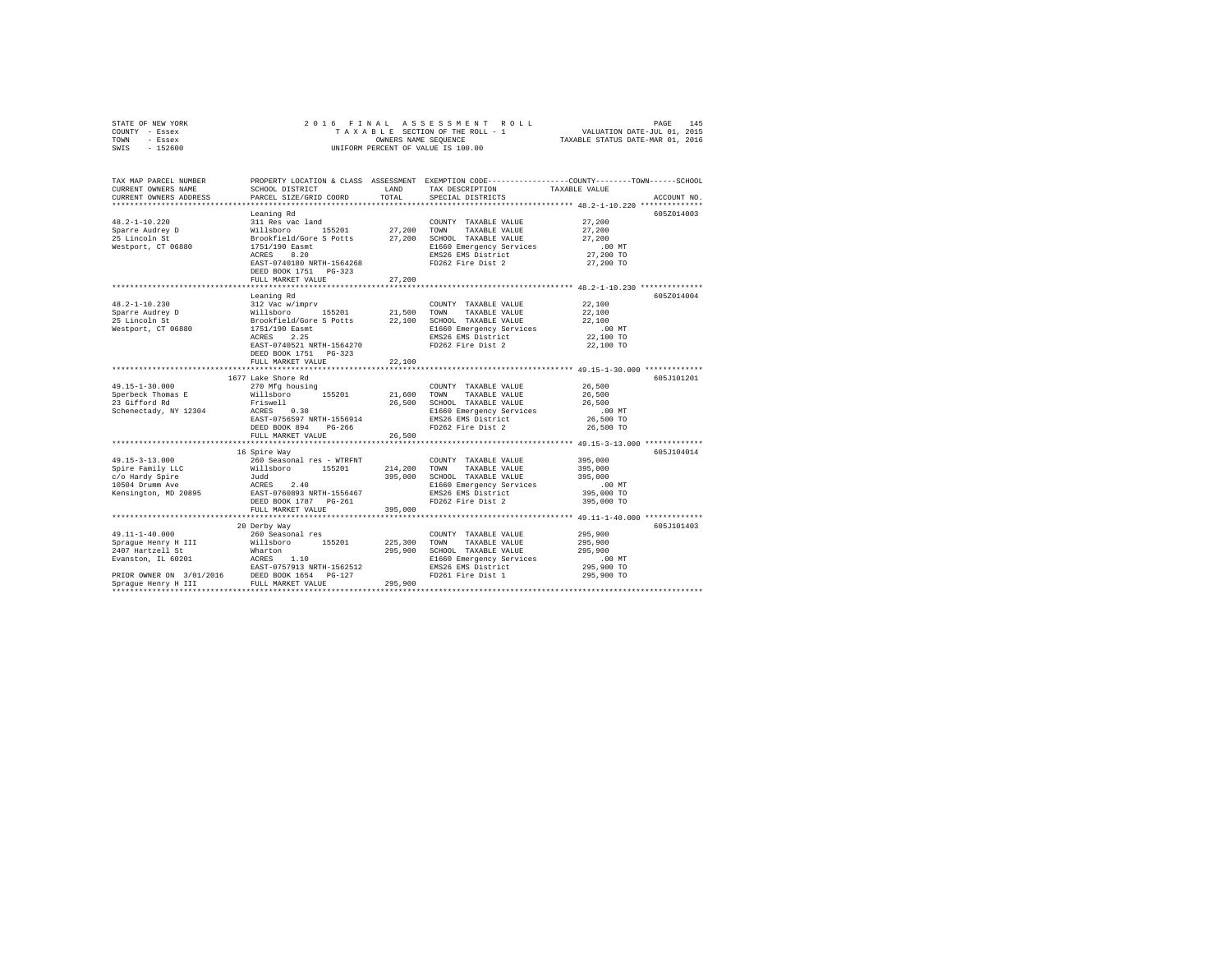|      | STATE OF NEW YORK |  | 2016 FINAL ASSESSMENT ROLL         | PAGE                             | 146 |
|------|-------------------|--|------------------------------------|----------------------------------|-----|
|      | COUNTY - Essex    |  | TAXABLE SECTION OF THE ROLL - 1    | VALUATION DATE-JUL 01, 2015      |     |
| TOWN | - Essex           |  | OWNERS NAME SEOUENCE               | TAXABLE STATUS DATE-MAR 01, 2016 |     |
| SWIS | - 152600          |  | UNIFORM PERCENT OF VALUE IS 100.00 |                                  |     |

| TAX MAP PARCEL NUMBER<br>CURRENT OWNERS NAME | SCHOOL DISTRICT<br>CURRENT OWNERS ADDRESS PARCEL SIZE/GRID COORD TOTAL                                                                                                                                                     | LAND    | TAX DESCRIPTION<br>SPECIAL DISTRICTS                                   | PROPERTY LOCATION & CLASS ASSESSMENT EXEMPTION CODE---------------COUNTY-------TOWN------SCHOOL<br>TAXABLE VALUE<br>ACCOUNT NO. |  |
|----------------------------------------------|----------------------------------------------------------------------------------------------------------------------------------------------------------------------------------------------------------------------------|---------|------------------------------------------------------------------------|---------------------------------------------------------------------------------------------------------------------------------|--|
|                                              |                                                                                                                                                                                                                            |         |                                                                        |                                                                                                                                 |  |
|                                              | 2291 Main St                                                                                                                                                                                                               |         |                                                                        | 605J102708<br>$0 \t 30,000$<br>$\sim$ 0                                                                                         |  |
|                                              |                                                                                                                                                                                                                            |         | TAXABLE VALUE 274,500<br>TAXABLE VALUE 244,500                         | 274,500                                                                                                                         |  |
|                                              | DEED BOOK 1632 PG-274<br>FULL MARKET VALUE 274,500 FD261 Fire Dist 1                                                                                                                                                       |         |                                                                        | 00 MT.<br>274,500 TO<br>274,500 TO                                                                                              |  |
|                                              |                                                                                                                                                                                                                            |         | LT261 Essex light<br>SB260 Eessex Sewer Bond<br>SD260 Essex Sewer Dist | 274,500 TO<br>274,500 TO C<br>274,500 TO                                                                                        |  |
|                                              |                                                                                                                                                                                                                            |         | WD260 Essex water                                                      | 274,500 TO C                                                                                                                    |  |
|                                              |                                                                                                                                                                                                                            |         |                                                                        |                                                                                                                                 |  |
| 49.15-1-38.000                               | 1703 Lake Shore Rd<br>260 Seasonal res                                                                                                                                                                                     |         | COUNTY TAXABLE VALUE 42,300                                            | 605J102415                                                                                                                      |  |
|                                              | Stavropolous Xenophon Millsboro 155201 21,600                                                                                                                                                                              |         | TOWN<br>TAXABLE VALUE                                                  | 42,300<br>42,300                                                                                                                |  |
|                                              | Stavropolous Heather Friswell 42,300 SCHOOL TAXABLE VALUE<br>40 Paulin Blvd ACRES 0.30 ACRES 10.30 E1660 Emergency Services<br>10 Eeonia, NJ 07605 EAST-0756784 NRTH-1557555<br>DEED BOOK 735 PG-071 PD261 Fire Dist 1     |         |                                                                        | 42,300 TO                                                                                                                       |  |
|                                              | FULL MARKET VALUE 42,300                                                                                                                                                                                                   |         | EMS26 EMS District<br>FD261 Fire Dist 1                                | 42,300 TO                                                                                                                       |  |
|                                              |                                                                                                                                                                                                                            |         |                                                                        |                                                                                                                                 |  |
|                                              | 2056 Jersey St                                                                                                                                                                                                             |         |                                                                        | 605J101111                                                                                                                      |  |
| $48.2 - 1 - 4.000$                           | 323 Vacant rural                                                                                                                                                                                                           |         | COUNTY TAXABLE VALUE                                                   | 43,000                                                                                                                          |  |
|                                              |                                                                                                                                                                                                                            |         |                                                                        |                                                                                                                                 |  |
| Wagner John                                  | Hicks 43,000 SCHOOL TAXABLE VALUE 43,000<br>ACRES 40.00 11660 Emergency Services .00<br>EAST-0736211 NRTH-1567680 EMS26 EMS District 43,000<br>EMS262 Fire Dist 2 43,000<br>DEED BOOK 1263 PG-190 FD262 Fire Dist 2 43,000 |         |                                                                        | .00 MT                                                                                                                          |  |
| 14 Prospect St<br>PO Box 100                 |                                                                                                                                                                                                                            |         |                                                                        | 43,000 TO                                                                                                                       |  |
| Vergennes, VT 05491                          |                                                                                                                                                                                                                            |         |                                                                        | 43,000 TO                                                                                                                       |  |
|                                              | FULL MARKET VALUE                                                                                                                                                                                                          | 43,000  |                                                                        |                                                                                                                                 |  |
|                                              |                                                                                                                                                                                                                            |         |                                                                        |                                                                                                                                 |  |
|                                              | 2260 Lake Shore Rd                                                                                                                                                                                                         |         |                                                                        | 605J103114                                                                                                                      |  |
|                                              |                                                                                                                                                                                                                            |         | COUNTY TAXABLE VALUE                                                   | 352,000                                                                                                                         |  |
|                                              |                                                                                                                                                                                                                            |         | 91,700 TOWN TAXABLE VALUE                                              | 352,000                                                                                                                         |  |
|                                              |                                                                                                                                                                                                                            | 352,000 | SCHOOL TAXABLE VALUE 352,000                                           |                                                                                                                                 |  |
|                                              | 40.73-6-9.000<br>Stephan Bruce M = 210 1 Family Res<br>Stephan Bruce M = 210 1 Family Res<br>Stephan Joan T<br>Panville, CA 64526 = 1661/101-Easement<br>Danville, CA 64526 = 2012 0.46                                    |         | E1660 Emergency Services<br>EMS26 EMS District                         | 00 MT.<br>352,000 TO                                                                                                            |  |
|                                              | EAST-0757290 NRTH-1570770                                                                                                                                                                                                  |         |                                                                        | 352,000 TO                                                                                                                      |  |
|                                              | DEED BOOK 1371 PG-8                                                                                                                                                                                                        |         | FD261 Fire Dist 1<br>LT261 Essex light                                 | 352,000 TO                                                                                                                      |  |
|                                              |                                                                                                                                                                                                                            |         |                                                                        | 352,000 TO C                                                                                                                    |  |
|                                              |                                                                                                                                                                                                                            |         | SD260 Essex Sewer Dist                                                 | 352,000 TO                                                                                                                      |  |
|                                              |                                                                                                                                                                                                                            |         |                                                                        | $352,000$ TO C                                                                                                                  |  |
|                                              |                                                                                                                                                                                                                            |         |                                                                        |                                                                                                                                 |  |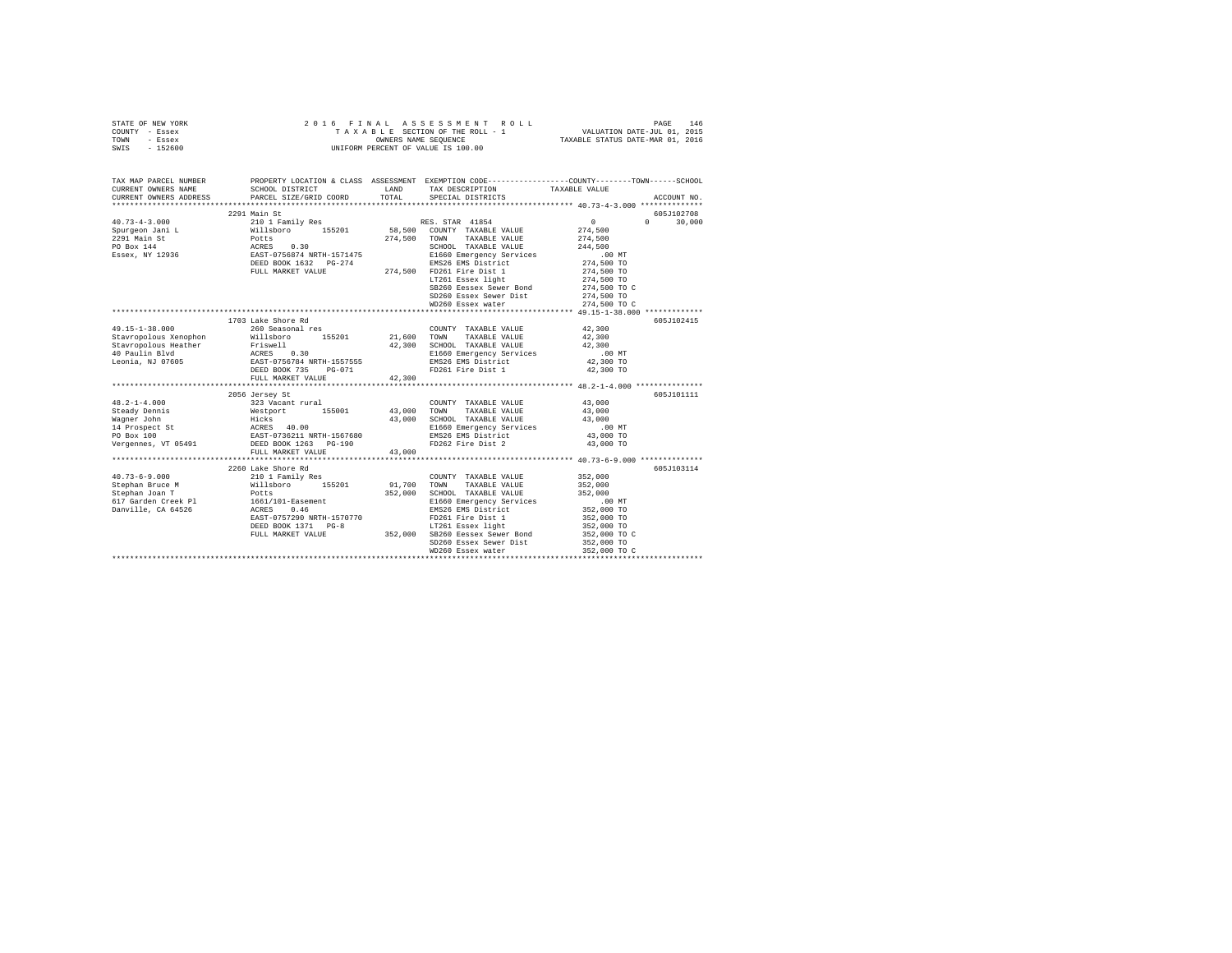|      | STATE OF NEW YORK |  | 2016 FINAL ASSESSMENT ROLL         |                                  | PAGE | 147 |
|------|-------------------|--|------------------------------------|----------------------------------|------|-----|
|      | COUNTY - Essex    |  | TAXABLE SECTION OF THE ROLL - 1    | VALUATION DATE-JUL 01, 2015      |      |     |
| TOWN | - Essex           |  | OWNERS NAME SEOUENCE               | TAXABLE STATUS DATE-MAR 01, 2016 |      |     |
| SWIS | - 152600          |  | UNIFORM PERCENT OF VALUE IS 100.00 |                                  |      |     |

| TAX MAP PARCEL NUMBER<br>CURRENT OWNERS RAME SCHOOL DISTRICT LAND TAX DESCRIPTION CODE--------------CUNTY--------TOWN------SCHOOL<br>CURRENT OWNERS AME PARCEL SIZE/GRID COORD TAX SPECIAL SPECIFITNCTS ACCOUNT NO.<br>**************** |                      |  |            |
|-----------------------------------------------------------------------------------------------------------------------------------------------------------------------------------------------------------------------------------------|----------------------|--|------------|
|                                                                                                                                                                                                                                         |                      |  |            |
|                                                                                                                                                                                                                                         |                      |  |            |
|                                                                                                                                                                                                                                         | 56 Alden Rd          |  | 605J104107 |
|                                                                                                                                                                                                                                         |                      |  |            |
|                                                                                                                                                                                                                                         |                      |  |            |
|                                                                                                                                                                                                                                         |                      |  |            |
|                                                                                                                                                                                                                                         |                      |  |            |
|                                                                                                                                                                                                                                         |                      |  |            |
|                                                                                                                                                                                                                                         |                      |  |            |
|                                                                                                                                                                                                                                         |                      |  |            |
|                                                                                                                                                                                                                                         |                      |  |            |
|                                                                                                                                                                                                                                         |                      |  |            |
|                                                                                                                                                                                                                                         |                      |  |            |
|                                                                                                                                                                                                                                         | 697 Middle Rd        |  | 605J188004 |
|                                                                                                                                                                                                                                         |                      |  |            |
|                                                                                                                                                                                                                                         |                      |  |            |
|                                                                                                                                                                                                                                         |                      |  |            |
|                                                                                                                                                                                                                                         |                      |  |            |
|                                                                                                                                                                                                                                         |                      |  |            |
|                                                                                                                                                                                                                                         |                      |  |            |
|                                                                                                                                                                                                                                         |                      |  |            |
| UNDER AGDIST LAW TIL 2020                                                                                                                                                                                                               |                      |  |            |
|                                                                                                                                                                                                                                         |                      |  |            |
|                                                                                                                                                                                                                                         | 1420 Whallons Bay Rd |  | 605Z006002 |
|                                                                                                                                                                                                                                         |                      |  |            |
|                                                                                                                                                                                                                                         |                      |  |            |
|                                                                                                                                                                                                                                         |                      |  |            |
|                                                                                                                                                                                                                                         |                      |  |            |
|                                                                                                                                                                                                                                         |                      |  |            |
|                                                                                                                                                                                                                                         |                      |  |            |
|                                                                                                                                                                                                                                         |                      |  |            |
|                                                                                                                                                                                                                                         |                      |  |            |
|                                                                                                                                                                                                                                         |                      |  |            |
|                                                                                                                                                                                                                                         |                      |  |            |
|                                                                                                                                                                                                                                         |                      |  |            |
|                                                                                                                                                                                                                                         |                      |  |            |
|                                                                                                                                                                                                                                         |                      |  |            |
|                                                                                                                                                                                                                                         |                      |  |            |
|                                                                                                                                                                                                                                         |                      |  |            |
|                                                                                                                                                                                                                                         |                      |  |            |
|                                                                                                                                                                                                                                         |                      |  |            |
|                                                                                                                                                                                                                                         |                      |  |            |
|                                                                                                                                                                                                                                         |                      |  |            |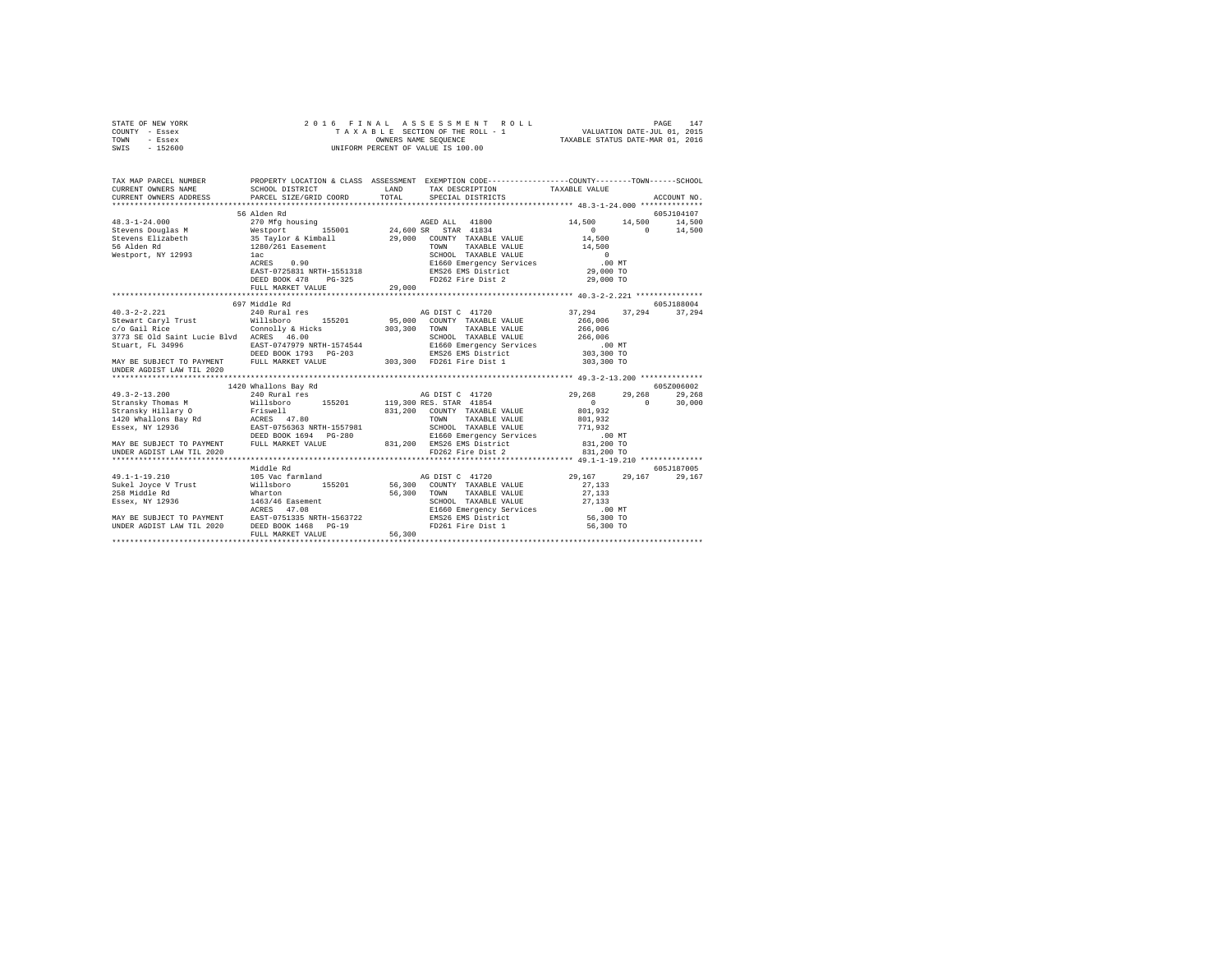| STATE OF NEW YORK | 2016 FINAL ASSESSMENT ROLL         | 148<br>PAGE                      |
|-------------------|------------------------------------|----------------------------------|
| COUNTY - Essex    | TAXABLE SECTION OF THE ROLL - 1    | VALUATION DATE-JUL 01, 2015      |
| TOWN<br>- Essex   | OWNERS NAME SEOUENCE               | TAXABLE STATUS DATE-MAR 01, 2016 |
| $-152600$<br>SWIS | UNIFORM PERCENT OF VALUE IS 100.00 |                                  |

| TAX MAP PARCEL NUMBER<br>CURRENT OWNERS NAME                                                                                                                                                                                            | SCHOOL DISTRICT           |         | LAND TAX DESCRIPTION                        | PROPERTY LOCATION & CLASS ASSESSMENT EXEMPTION CODE----------------COUNTY-------TOWN-----SCHOOL<br>TAXABLE VALUE |
|-----------------------------------------------------------------------------------------------------------------------------------------------------------------------------------------------------------------------------------------|---------------------------|---------|---------------------------------------------|------------------------------------------------------------------------------------------------------------------|
| CURRENT OWNERS ADDRESS                                                                                                                                                                                                                  | PARCEL SIZE/GRID COORD    |         | TOTAL SPECIAL DISTRICTS                     | ACCOUNT NO.                                                                                                      |
|                                                                                                                                                                                                                                         | 258 Middle Rd             |         |                                             | 605J104314                                                                                                       |
|                                                                                                                                                                                                                                         |                           |         |                                             |                                                                                                                  |
|                                                                                                                                                                                                                                         |                           |         |                                             |                                                                                                                  |
|                                                                                                                                                                                                                                         |                           |         |                                             |                                                                                                                  |
|                                                                                                                                                                                                                                         |                           |         |                                             |                                                                                                                  |
|                                                                                                                                                                                                                                         |                           |         |                                             |                                                                                                                  |
|                                                                                                                                                                                                                                         |                           |         |                                             |                                                                                                                  |
|                                                                                                                                                                                                                                         |                           |         |                                             |                                                                                                                  |
|                                                                                                                                                                                                                                         |                           |         |                                             |                                                                                                                  |
|                                                                                                                                                                                                                                         | FULL MARKET VALUE         | 125,900 |                                             |                                                                                                                  |
|                                                                                                                                                                                                                                         |                           |         |                                             |                                                                                                                  |
|                                                                                                                                                                                                                                         | Brookfield Rd             |         |                                             | 605J101407                                                                                                       |
|                                                                                                                                                                                                                                         |                           |         |                                             |                                                                                                                  |
|                                                                                                                                                                                                                                         |                           |         |                                             |                                                                                                                  |
|                                                                                                                                                                                                                                         |                           |         |                                             |                                                                                                                  |
|                                                                                                                                                                                                                                         |                           |         |                                             |                                                                                                                  |
|                                                                                                                                                                                                                                         |                           |         |                                             |                                                                                                                  |
|                                                                                                                                                                                                                                         |                           |         |                                             |                                                                                                                  |
|                                                                                                                                                                                                                                         |                           |         |                                             |                                                                                                                  |
|                                                                                                                                                                                                                                         | 228 Clark Rd              |         |                                             | 605J188003                                                                                                       |
|                                                                                                                                                                                                                                         |                           |         |                                             |                                                                                                                  |
|                                                                                                                                                                                                                                         |                           |         |                                             |                                                                                                                  |
|                                                                                                                                                                                                                                         |                           |         |                                             |                                                                                                                  |
|                                                                                                                                                                                                                                         |                           |         |                                             |                                                                                                                  |
|                                                                                                                                                                                                                                         |                           |         |                                             | .00 MT.<br>212,600 TO                                                                                            |
|                                                                                                                                                                                                                                         | DEED BOOK 895 PG-115      |         | FD262 Fire Dist 2                           | 212,600 TO                                                                                                       |
|                                                                                                                                                                                                                                         | FULL MARKET VALUE         | 212,600 |                                             |                                                                                                                  |
|                                                                                                                                                                                                                                         |                           |         |                                             |                                                                                                                  |
|                                                                                                                                                                                                                                         | 19 Old Oak Way            |         |                                             | 605J102801                                                                                                       |
|                                                                                                                                                                                                                                         |                           |         |                                             | 432,300                                                                                                          |
|                                                                                                                                                                                                                                         |                           |         |                                             | 432,300<br>432,300                                                                                               |
|                                                                                                                                                                                                                                         |                           |         |                                             |                                                                                                                  |
|                                                                                                                                                                                                                                         |                           |         |                                             | 00 MT.<br>432,300 TO                                                                                             |
|                                                                                                                                                                                                                                         |                           |         |                                             |                                                                                                                  |
| 49.11-1-37.000<br>Swish Roldings LC 210 1 Family Res 2011<br>Swish Roldings LC Willshoro 155201 233,500 TOWN TAXABLE VALUE<br>SWISH Thousand Oaks Blvd Whatton 432,300 SCHOOL TAXABLE VALUE<br>Rerkeley, CA 94707 ACRES 3.82<br>Berkele |                           |         |                                             | 432,300 TO                                                                                                       |
|                                                                                                                                                                                                                                         | FULL MARKET VALUE 432,300 |         |                                             |                                                                                                                  |
|                                                                                                                                                                                                                                         |                           |         |                                             |                                                                                                                  |
|                                                                                                                                                                                                                                         |                           |         |                                             | 605Z007006                                                                                                       |
|                                                                                                                                                                                                                                         |                           |         |                                             |                                                                                                                  |
|                                                                                                                                                                                                                                         |                           |         |                                             |                                                                                                                  |
|                                                                                                                                                                                                                                         |                           |         |                                             |                                                                                                                  |
|                                                                                                                                                                                                                                         |                           |         |                                             |                                                                                                                  |
|                                                                                                                                                                                                                                         |                           |         | EAST-0753137 NRTH-1555715 FD262 Fire Dist 2 | 25,900 TO                                                                                                        |
|                                                                                                                                                                                                                                         | DEED BOOK 1595 PG-77      |         |                                             |                                                                                                                  |
|                                                                                                                                                                                                                                         | FULL MARKET VALUE         | 25,900  |                                             |                                                                                                                  |
|                                                                                                                                                                                                                                         |                           |         |                                             |                                                                                                                  |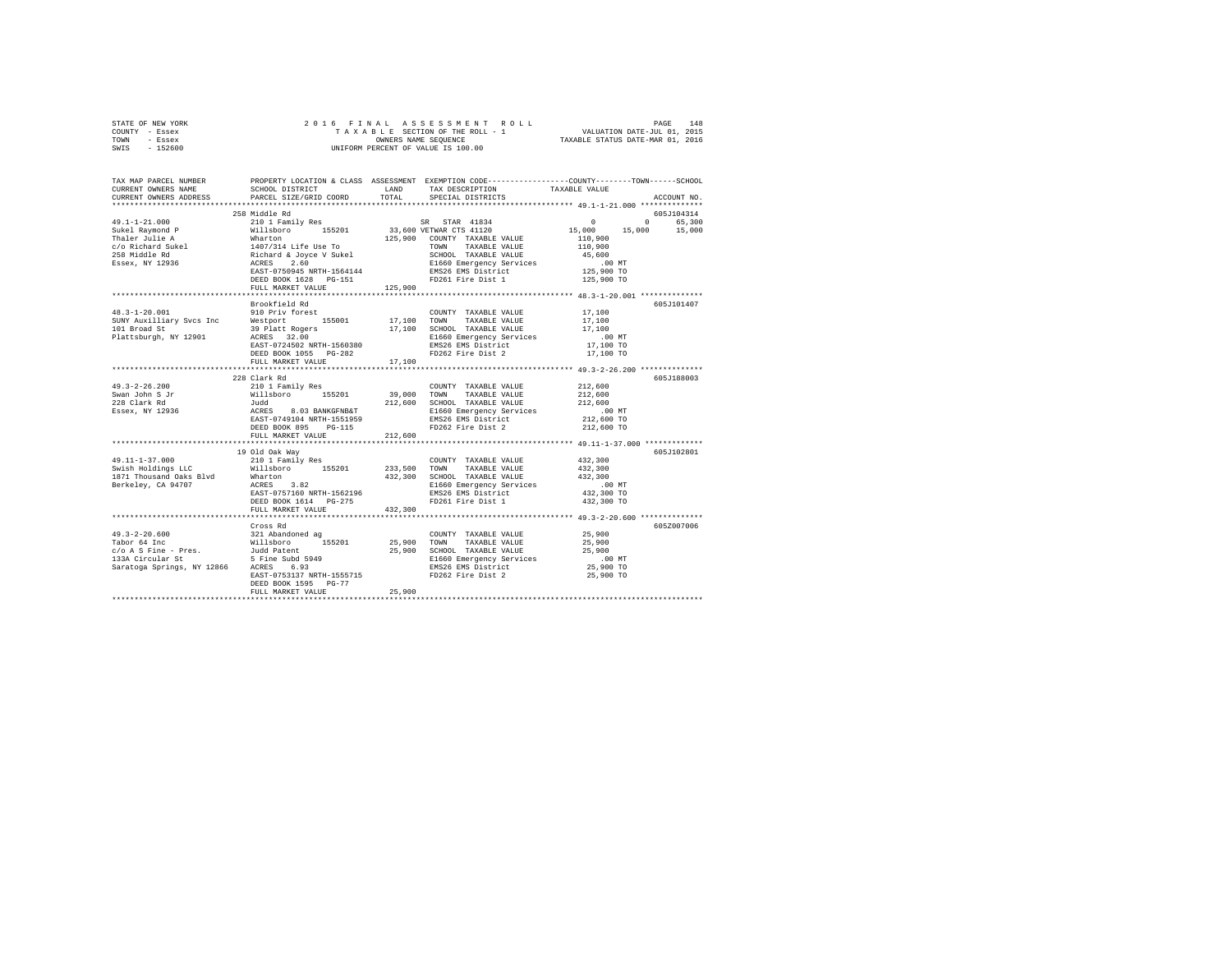|      | STATE OF NEW YORK |  |  | 2016 FINAL ASSESSMENT ROLL         | PAGE                             | 149 |
|------|-------------------|--|--|------------------------------------|----------------------------------|-----|
|      | COUNTY - Essex    |  |  | TAXABLE SECTION OF THE ROLL - 1    | VALUATION DATE-JUL 01, 2015      |     |
| TOWN | - Essex           |  |  | OWNERS NAME SEOUENCE               | TAXABLE STATUS DATE-MAR 01, 2016 |     |
| SWIS | $-152600$         |  |  | UNIFORM PERCENT OF VALUE IS 100.00 |                                  |     |

| TAX MAP PARCEL NUMBER<br>CURRENT OWNERS NAME SCHOOL DISTRICT LAND TAX DESCRIPTION CODE--------------COUNTY--------TOWN-------SCHOOL<br>CURRENT OWNERS AMERIC SIZE/GRID COORD TOTAL SPECIAL DESTRICTS ACCOUNT NO.<br>*******************                                                                                                                          |                      |                                    |            |
|------------------------------------------------------------------------------------------------------------------------------------------------------------------------------------------------------------------------------------------------------------------------------------------------------------------------------------------------------------------|----------------------|------------------------------------|------------|
|                                                                                                                                                                                                                                                                                                                                                                  |                      |                                    |            |
|                                                                                                                                                                                                                                                                                                                                                                  |                      |                                    |            |
|                                                                                                                                                                                                                                                                                                                                                                  | 2819 Essex Rd        |                                    | 605J104206 |
|                                                                                                                                                                                                                                                                                                                                                                  |                      |                                    |            |
|                                                                                                                                                                                                                                                                                                                                                                  |                      |                                    |            |
|                                                                                                                                                                                                                                                                                                                                                                  |                      |                                    |            |
|                                                                                                                                                                                                                                                                                                                                                                  |                      |                                    |            |
|                                                                                                                                                                                                                                                                                                                                                                  |                      |                                    |            |
|                                                                                                                                                                                                                                                                                                                                                                  |                      |                                    |            |
|                                                                                                                                                                                                                                                                                                                                                                  |                      |                                    |            |
|                                                                                                                                                                                                                                                                                                                                                                  |                      |                                    |            |
|                                                                                                                                                                                                                                                                                                                                                                  |                      |                                    |            |
|                                                                                                                                                                                                                                                                                                                                                                  |                      |                                    |            |
|                                                                                                                                                                                                                                                                                                                                                                  | 1352 Whallons Bay Rd |                                    | 605J103505 |
| 49.3-2-13.100 240 Rural res                                                                                                                                                                                                                                                                                                                                      |                      |                                    |            |
|                                                                                                                                                                                                                                                                                                                                                                  |                      |                                    |            |
|                                                                                                                                                                                                                                                                                                                                                                  |                      |                                    |            |
|                                                                                                                                                                                                                                                                                                                                                                  |                      |                                    |            |
|                                                                                                                                                                                                                                                                                                                                                                  |                      |                                    |            |
|                                                                                                                                                                                                                                                                                                                                                                  |                      |                                    |            |
| 1991 - 1992 - 1992 - 1992 - 1993 - 1994 - 1994 - 1994 - 1994 - 1994 - 1994 - 1994 - 1994 - 1994 - 1994 - 1994<br>1996 - 1994 - 1994 - 1994 - 1994 - 1994 - 1994 - 1994 - 1994 - 1994 - 1994 - 1994 - 1994 - 1994 - 1994 - 1994<br>19                                                                                                                             |                      |                                    |            |
| UNDER AGDIST LAW TIL 2020                                                                                                                                                                                                                                                                                                                                        |                      |                                    |            |
|                                                                                                                                                                                                                                                                                                                                                                  |                      |                                    |            |
|                                                                                                                                                                                                                                                                                                                                                                  | 34 Ridge Way         |                                    | 605J100210 |
|                                                                                                                                                                                                                                                                                                                                                                  |                      |                                    |            |
|                                                                                                                                                                                                                                                                                                                                                                  |                      |                                    |            |
| 49.7-5-1.000 <sup>34</sup> King Way 155201 COUNTY TAXABLE VALUE 154,200<br>Thomas David Willishoro 155201 130,000 TOWN TAXABLE VALUE 154,200<br>3839 Evelyn Dr Waltsboro 155201 154,200 SCHOOL TAXABLE VALUE 154,200<br>3839 Evelyn Dr Warton                                                                                                                    |                      |                                    |            |
|                                                                                                                                                                                                                                                                                                                                                                  |                      |                                    |            |
|                                                                                                                                                                                                                                                                                                                                                                  |                      |                                    |            |
|                                                                                                                                                                                                                                                                                                                                                                  |                      |                                    |            |
|                                                                                                                                                                                                                                                                                                                                                                  |                      |                                    |            |
|                                                                                                                                                                                                                                                                                                                                                                  |                      |                                    |            |
|                                                                                                                                                                                                                                                                                                                                                                  |                      |                                    | 605J103710 |
|                                                                                                                                                                                                                                                                                                                                                                  |                      |                                    | $\sim$     |
|                                                                                                                                                                                                                                                                                                                                                                  |                      |                                    | 65,300     |
|                                                                                                                                                                                                                                                                                                                                                                  |                      |                                    |            |
|                                                                                                                                                                                                                                                                                                                                                                  |                      |                                    |            |
|                                                                                                                                                                                                                                                                                                                                                                  |                      |                                    |            |
| $\begin{tabular}{l c c c c c} \hline 49.3-1-3.000 & 9 \text{ Gladd In} & 605J1 \\ 49.3-1-3.000 & 21011 Family Res & 28,000 SR STRA 41834 & 49,150 & 49,150 & 49,150 \\ 9 \text{Gladd In} & 98,300 CNNT Y RABLE VALUE & 0 & 0 \\ 9 \text{Gladd In} & 98,300 CONT Y RABLE VALUE & 49,150 & 0 \\ 9 \text{Khalolomburg, NY 12936} & 1 \text{ife Use To Adah Sharrow$ |                      |                                    |            |
|                                                                                                                                                                                                                                                                                                                                                                  |                      |                                    |            |
|                                                                                                                                                                                                                                                                                                                                                                  |                      |                                    |            |
|                                                                                                                                                                                                                                                                                                                                                                  |                      | LT262 Whallonsburg light 98,300 TO |            |
|                                                                                                                                                                                                                                                                                                                                                                  |                      |                                    |            |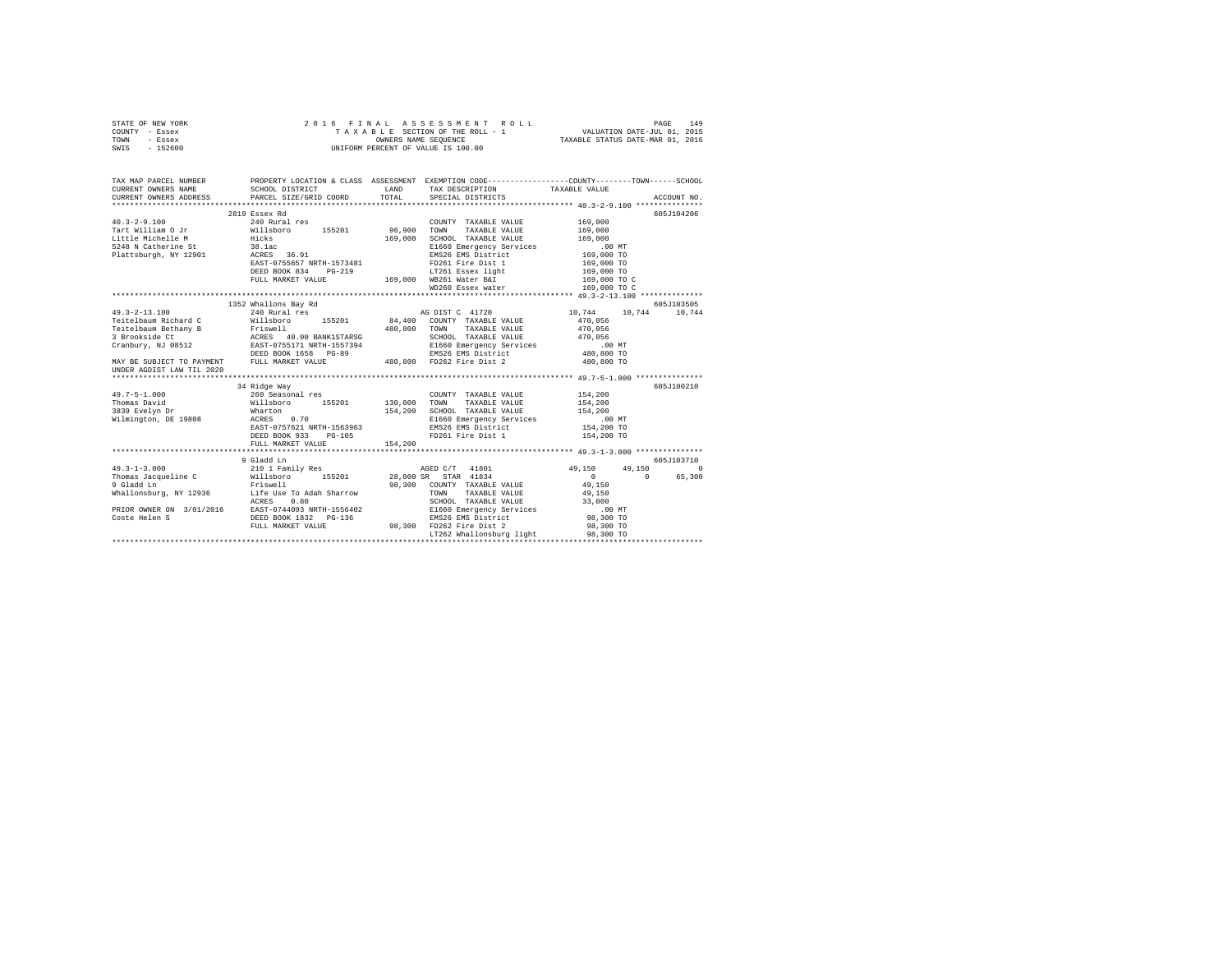| STATE OF NEW YORK | 2016 FINAL ASSESSMENT ROLL         | 150<br>PAGE                      |
|-------------------|------------------------------------|----------------------------------|
| COUNTY - Essex    | TAXABLE SECTION OF THE ROLL - 1    | VALUATION DATE-JUL 01, 2015      |
| TOWN<br>- Essex   | OWNERS NAME SEOUENCE               | TAXABLE STATUS DATE-MAR 01, 2016 |
| - 152600<br>SWIS  | UNIFORM PERCENT OF VALUE IS 100.00 |                                  |

| TAX MAP PARCEL NUMBER<br>CURRENT OWNERS NAME<br>CURRENT OWNERS ADDRESS                                                                                                                                                            | SCHOOL DISTRICT<br>PARCEL SIZE/GRID COORD                                                                                                     | LAND<br>TOTAL             | TAX DESCRIPTION TAXABLE VALUE<br>SPECIAL DISTRICTS                                                                                                                                                   | PROPERTY LOCATION & CLASS ASSESSMENT EXEMPTION CODE----------------COUNTY-------TOWN-----SCHOOL<br>ACCOUNT NO. |  |
|-----------------------------------------------------------------------------------------------------------------------------------------------------------------------------------------------------------------------------------|-----------------------------------------------------------------------------------------------------------------------------------------------|---------------------------|------------------------------------------------------------------------------------------------------------------------------------------------------------------------------------------------------|----------------------------------------------------------------------------------------------------------------|--|
| $49.7 - 4 - 4.000$<br>Thorn Gert D<br>Drover Lynn<br>72 Robinwood Ave Apt 2L ACRES 1.03<br>Jamaica Plain, MA 02130-2100 EAST-0757172 NRTH-1565009<br>PRIOR OWNER ON 3/01/2016 FULL MARKET VALUE<br>Thorn Gert D                   | 87 Wildacres Way<br>260 Seasonal res<br>al res<br>155201 150,100<br>Willsboro<br>Wharton<br>DEED BOOK 1751    PG-311                          | 225,700                   | COUNTY TAXABLE VALUE<br>TAXABLE VALUE<br>TOWN<br>SCHOOL TAXABLE VALUE<br>E1660 Emergency Services<br>EMS26 EMS District<br>FD261 Fire Dist 1<br>225,700 LT261 Essex light                            | 605J104012<br>225,700<br>225,700<br>225,700<br>$.00$ MT<br>225,700 TO<br>225,700 TO<br>225,700 TO              |  |
| $49.7 - 4 - 5.100$<br>Thorn Gert D<br>Drover Lynn<br>220001 - 2011<br>T2 Robinwood Ave Apt 2L (ACRES 2.05<br>Jamaica Plain, MA 02130-2100 EAST-0757705 NRTH-1565092<br>PRIOR OWNER ON 3/01/2016 FULL MARKET VALUE<br>Thorn Gert D | Lake Shore Rd<br>311 Res vac land<br>Willsboro<br>Wharton<br>DEED BOOK 1751    PG-311                                                         | 155201 133,200<br>133,200 | COUNTY TAXABLE VALUE<br>TOWN<br>TAXABLE VALUE<br>SCHOOL TAXABLE VALUE<br>E1660 Emergency Services<br>EMS26 EMS District<br>FD261 Fire Dist 1<br>133,200 LT261 Essex light                            | 605J100613<br>133,200<br>133,200<br>133,200<br>$.00$ MT<br>133,200 TO<br>133,200 TO<br>133,200 TO              |  |
| $49.7 - 4 - 5.200$<br>Thorn Gert D<br>Wharton<br>Drover Lynn<br>72 Robinwood Ave Apt 2L ACRES 2.02<br>Jamaica Plain, MA 02130-2100 EAST-0757466 NRTH-1565000<br>PRIOR OWNER ON 3/01/2016 FULL MARKET VALUE<br>Thorn Gert D        | Wildacres Way<br>311 Res vac land<br>Willsboro<br>155201<br>DEED BOOK 1751 PG-311                                                             | 133,100<br>133,100        | COUNTY TAXABLE VALUE<br>TOWN<br>TAXABLE VALUE<br>SCHOOL TAXABLE VALUE<br>E1660 Emergency Services<br>EMS26 EMS District<br>FD261 Fire Dist 1<br>3-311 FD261 Fire Dist 1<br>133,100 LT261 Essex light | 605Z016001<br>133,100<br>133,100<br>133,100<br>$.00$ MT<br>133,100 TO<br>133,100 TO<br>133,100 TO              |  |
| $48.4 - 1 - 12.000$<br>Three Creek Farms LLC Willsboro<br>c/o Robert Thall<br>10533 Davis Rd<br>West Winfield, NY 13491                                                                                                           | Walker Rd<br>105 Vac farmland<br>155201<br>Friswell<br>ACRES 51.48<br>EAST-0740147 NRTH-1554169<br>DEED BOOK 1692 PG-110<br>FULL MARKET VALUE | 68,800<br>68,800          | COUNTY TAXABLE VALUE<br>TOWN<br>TAXABLE VALUE<br>SCHOOL TAXABLE VALUE<br>E1660 Emergency Services<br>EMS26 EMS District<br>FD262 Fire Dist 2<br>68.800 LT262 Whallonsburg light                      | 605J102813<br>68,800<br>68,800<br>68,800<br>$.00$ MT<br>68,800 TO<br>68,800 TO<br>68,800 TO                    |  |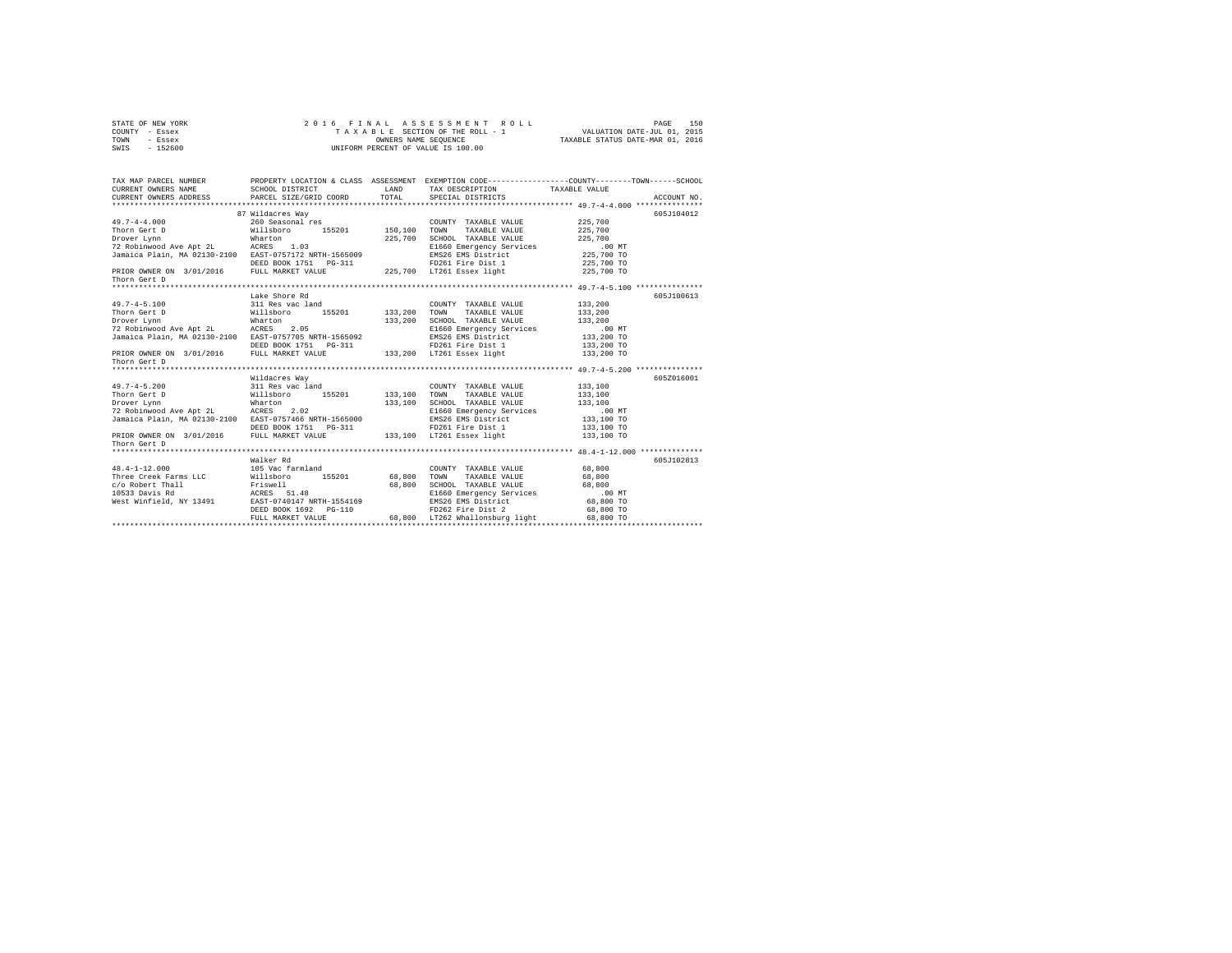| STATE OF NEW YORK |  |  |  | 2016 FINAL ASSESSMENT ROLL         |                                  | PAGE                        | 151 |
|-------------------|--|--|--|------------------------------------|----------------------------------|-----------------------------|-----|
| COUNTY - Essex    |  |  |  | TAXABLE SECTION OF THE ROLL - 1    |                                  | VALUATION DATE-JUL 01, 2015 |     |
| TOWN<br>- Essex   |  |  |  | OWNERS NAME SEOUENCE               | TAXABLE STATUS DATE-MAR 01, 2016 |                             |     |
| $-152600$<br>SWIS |  |  |  | UNIFORM PERCENT OF VALUE IS 100.00 |                                  |                             |     |

| 19.1-17.000<br>19.000 155101 1000 155201 117162 1200<br>19.1000 155201 1200 1200 1200 13530 121,818<br>19.100 1200 1200 1200 135201 1200 1200 13530 131,818<br>19.100 1200 1200 1200 1200 1200 1200 13530 131,818<br>19.10533 Davis Rd<br> |  |  |  |
|--------------------------------------------------------------------------------------------------------------------------------------------------------------------------------------------------------------------------------------------|--|--|--|
|                                                                                                                                                                                                                                            |  |  |  |
|                                                                                                                                                                                                                                            |  |  |  |
| 19.12.000 MYS Route 22<br>The Creek Farms LLC and Path (1950 Martin 29,500 Martin 29,500 Martin 29,500 Martin 29,500 Martin 29,500 Martin 29,500 Martin 29,500 Martin 29,500 Martin 29,500 Martin 29,500 Martin 29,500 Martin 29           |  |  |  |
|                                                                                                                                                                                                                                            |  |  |  |
|                                                                                                                                                                                                                                            |  |  |  |
|                                                                                                                                                                                                                                            |  |  |  |
| 991 - 23.000 MM (6051178523<br>First Erris In COUNTY TAXABLE VALUE (1992)<br>Three Creek Farms LLC Methoric 155001 200 TOWN TAXABLE VALUE 200<br>FICS33 Davis Rd ACRES 0.200 SCHOOL TAXABLE VALUE 200<br>FICS33 Davis Rd ACRES 0.200 S     |  |  |  |
|                                                                                                                                                                                                                                            |  |  |  |
| 1971 - 2010<br>Ferris Lm (105 Vac farmland 16,000 COUNTY TAXABLE VALUE (2010)<br>Three Creek Farms LLC Westport 155001 16,000 COUNTY TAXABLE VALUE (2010)<br>2010 2011 RAST (103 COUNTY TAXABLE VALUE 5,739<br>19533 Davis Rd 2011 RAS     |  |  |  |
|                                                                                                                                                                                                                                            |  |  |  |
| UNDER AGDIST LAW TIL 2020                                                                                                                                                                                                                  |  |  |  |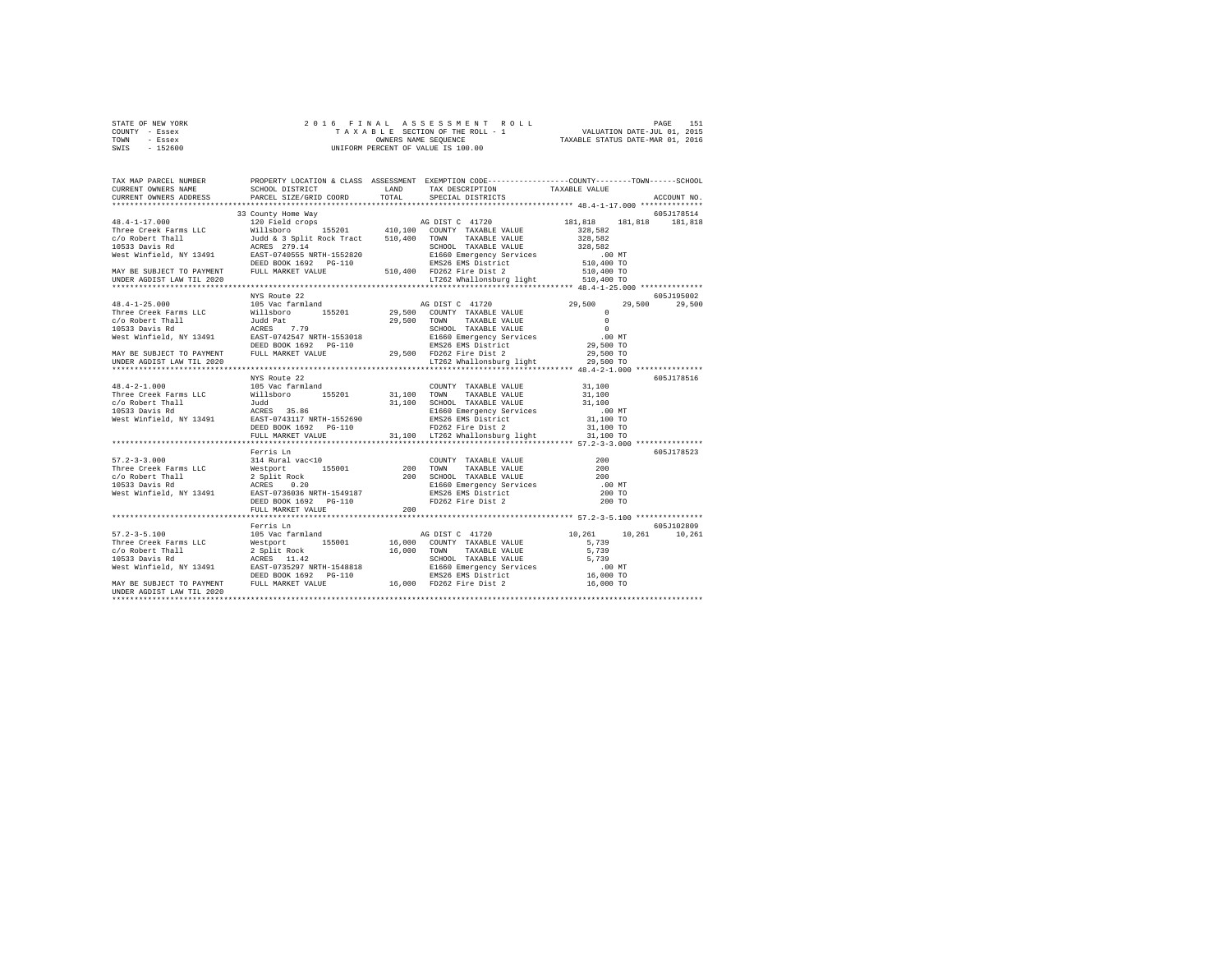| STATE OF NEW YORK | 2016 FINAL ASSESSMENT ROLL         | 152<br>PAGE                      |
|-------------------|------------------------------------|----------------------------------|
| COUNTY - Essex    | TAXABLE SECTION OF THE ROLL - 1    | VALUATION DATE-JUL 01, 2015      |
| TOWN<br>- Essex   | OWNERS NAME SEOUENCE               | TAXABLE STATUS DATE-MAR 01, 2016 |
| $-152600$<br>SWIS | UNIFORM PERCENT OF VALUE IS 100.00 |                                  |

| TAX MAP PARCEL NUMBER<br>CURRENT OWNERS NAME<br>CURRENT OWNERS ADDRESS                                                                                                                                                                                                                     | SCHOOL DISTRICT<br>PARCEL SIZE/GRID COORD TOTAL SPECIAL DISTRICTS                                                                                                                     |                  | LAND TAX DESCRIPTION TAXABLE VALUE                                                                                                                                                         | PROPERTY LOCATION & CLASS ASSESSMENT EXEMPTION CODE---------------COUNTY-------TOWN------SCHOOL | ACCOUNT NO.          |
|--------------------------------------------------------------------------------------------------------------------------------------------------------------------------------------------------------------------------------------------------------------------------------------------|---------------------------------------------------------------------------------------------------------------------------------------------------------------------------------------|------------------|--------------------------------------------------------------------------------------------------------------------------------------------------------------------------------------------|-------------------------------------------------------------------------------------------------|----------------------|
|                                                                                                                                                                                                                                                                                            | Ferris Ln                                                                                                                                                                             |                  |                                                                                                                                                                                            |                                                                                                 | 605J195011<br>44.786 |
|                                                                                                                                                                                                                                                                                            |                                                                                                                                                                                       |                  |                                                                                                                                                                                            |                                                                                                 |                      |
|                                                                                                                                                                                                                                                                                            |                                                                                                                                                                                       |                  |                                                                                                                                                                                            |                                                                                                 |                      |
| $\begin{array}{cccc} 57.2-3-6.000 & 910 & \text{Priv forest} & \text{COUNTY TAXABLE VALUE} & 49,400 \\ \text{Three Creek Farms LLC} & \text{Westport} & 155001 & 49,400 & \text{TONN} & \text{TXABLE VALUE} & 49,400 \end{array}$<br>10533 Davis Rd<br>West Winfield, NY 13491 ACRES 49.35 | Walker Rd<br>---<br>1 Split Rock (1994)<br>13491 - ACRES (1993)<br>EAST-0732803 NRTH-1548770<br>DEED BOOK 1692 PG-110<br>FULL MARKET VALUE                                            | 49,400           | COUNTY TAXABLE VALUE 49,400<br>SCHOOL TAXABLE VALUE 49,400<br>FD262 Fire Dist 2 49,400 TO                                                                                                  |                                                                                                 | 605J102808           |
|                                                                                                                                                                                                                                                                                            |                                                                                                                                                                                       |                  |                                                                                                                                                                                            |                                                                                                 |                      |
| 57.2-3-8.000 105 Vac farmland<br>Three Creek Farms LLC Willsboro<br>10533 Davis Rd<br>West Winfield, NY 13491 ACRES 156.05                                                                                                                                                                 | NYS Route 22<br>155201 135,500 TOWN<br>2&3 Split Rock 135,500 SCHOOL TAXABLE VALUE 135,500<br>ACRES 156.05<br>EAST-0736896 NRTH-1550285<br>DEED BOOK 1692 PG-110<br>FULL MARKET VALUE |                  | COUNTY TAXABLE VALUE 135,500<br>TAXABLE VALUE 135,500<br>E1660 Emergency Services .00 MT<br>EMS26 EMS District .00 TO<br>FD262 Fire Dist 2 .035,500 TO<br>135,500 LT262 Whallonsburg light | 135,500 TO                                                                                      | 605-7195001          |
| $49.15 - 1 - 28.000$<br>Tisdale David Eugene Millsboro 155201 25,200                                                                                                                                                                                                                       | 1671 Lake Shore Rd<br>260 Seasonal res<br>DEED BOOK 1741 PG-235<br>FULL MARKET VALUE                                                                                                  | 58,900<br>58,900 | COUNTY TAXABLE VALUE 58,900<br>TAXABLE VALUE 58,900<br>TOWN<br>SCHOOL TAXABLE VALUE 58,900<br>E1660 Emergency Services .00 MT<br>EMS26 EMS District 58,900 TO<br>FD262 Fire Dist 2         | 58,900 TO                                                                                       | 605J100913           |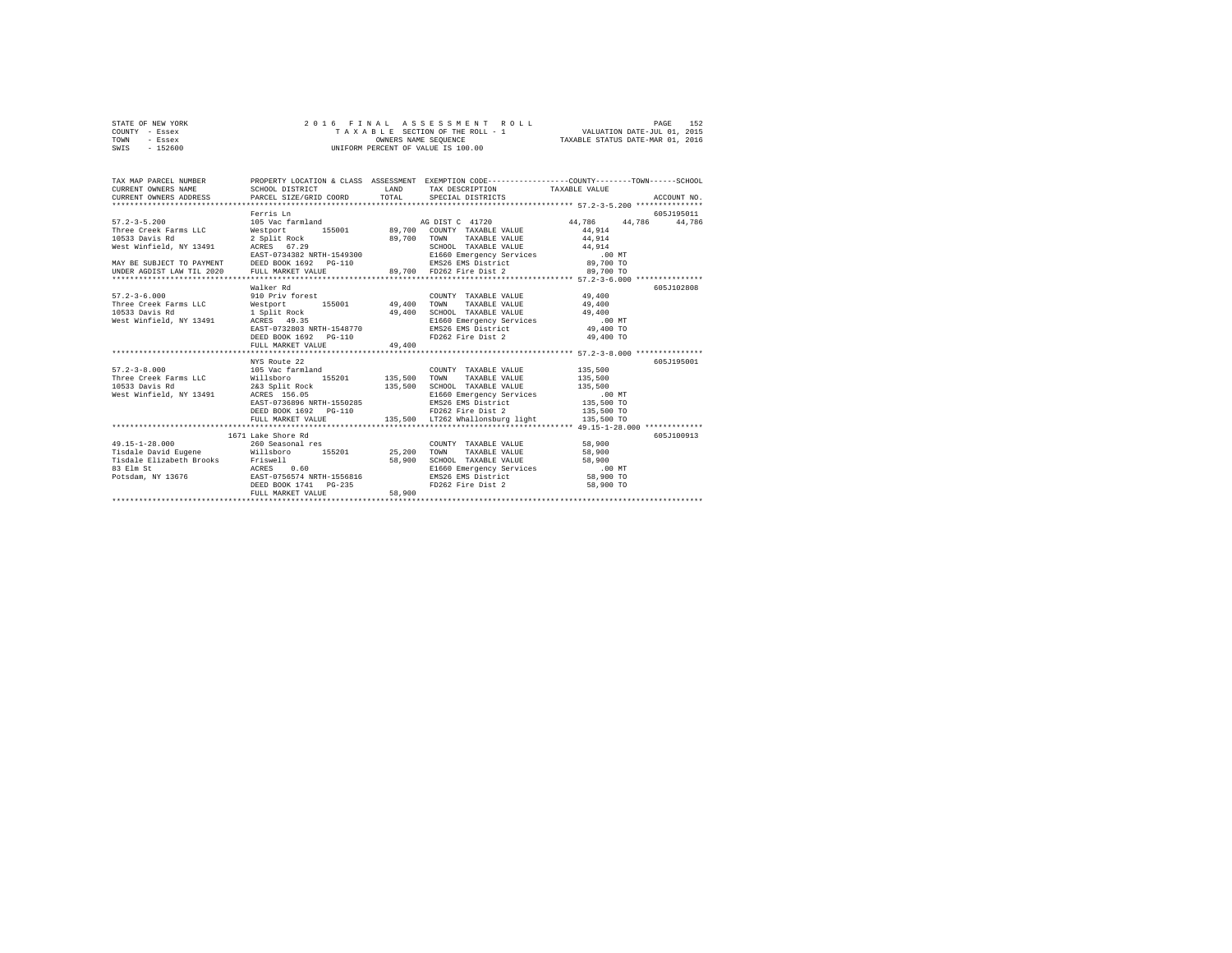| STATE OF NEW YORK | 2016 FINAL ASSESSMENT ROLL         | 153<br>PAGE                      |
|-------------------|------------------------------------|----------------------------------|
| COUNTY - Essex    | TAXABLE SECTION OF THE ROLL - 1    | VALUATION DATE-JUL 01, 2015      |
| TOWN<br>- Essex   | OWNERS NAME SEOUENCE               | TAXABLE STATUS DATE-MAR 01, 2016 |
| $-152600$<br>SWIS | UNIFORM PERCENT OF VALUE IS 100.00 |                                  |
|                   |                                    |                                  |

| TAX MAP PARCEL NUMBER                                                                                                                                                                                                                                                                                                                                                                                   |                                                                                                                                                                                                                                          |         | PROPERTY LOCATION & CLASS ASSESSMENT EXEMPTION CODE---------------COUNTY-------TOWN------SCHOOL                    |                            |               |
|---------------------------------------------------------------------------------------------------------------------------------------------------------------------------------------------------------------------------------------------------------------------------------------------------------------------------------------------------------------------------------------------------------|------------------------------------------------------------------------------------------------------------------------------------------------------------------------------------------------------------------------------------------|---------|--------------------------------------------------------------------------------------------------------------------|----------------------------|---------------|
| CURRENT OWNERS NAME SCHOOL DISTRICT                                                                                                                                                                                                                                                                                                                                                                     |                                                                                                                                                                                                                                          | LAND    | TAX DESCRIPTION TAXABLE VALUE                                                                                      |                            |               |
| CURRENT OWNERS ADDRESS                                                                                                                                                                                                                                                                                                                                                                                  | PARCEL SIZE/GRID COORD TOTAL SPECIAL DISTRICTS                                                                                                                                                                                           |         |                                                                                                                    |                            | ACCOUNT NO.   |
|                                                                                                                                                                                                                                                                                                                                                                                                         |                                                                                                                                                                                                                                          |         |                                                                                                                    |                            |               |
|                                                                                                                                                                                                                                                                                                                                                                                                         |                                                                                                                                                                                                                                          |         |                                                                                                                    |                            | 605J103515    |
|                                                                                                                                                                                                                                                                                                                                                                                                         |                                                                                                                                                                                                                                          |         |                                                                                                                    | $\sim$ 0 $\sim$            | $0 \t 30,000$ |
|                                                                                                                                                                                                                                                                                                                                                                                                         |                                                                                                                                                                                                                                          |         |                                                                                                                    | 289,800                    |               |
|                                                                                                                                                                                                                                                                                                                                                                                                         |                                                                                                                                                                                                                                          |         | 289,800 TOWN TAXABLE VALUE 289,800                                                                                 |                            |               |
|                                                                                                                                                                                                                                                                                                                                                                                                         |                                                                                                                                                                                                                                          |         |                                                                                                                    |                            |               |
|                                                                                                                                                                                                                                                                                                                                                                                                         | 1651/275-Sever Easement 2007,000 CHOOL TAXABLE VALUE 259,800<br>26100 814 Pg 183<br>26100 E14 Pg 183<br>26100 E14 E160 Energency Services 259,800 TO ATREL 289,800 TO EASET-0756618 NRTH-1571789<br>289,800 TO ENERGY SERVICE 208<br>289 |         |                                                                                                                    |                            |               |
|                                                                                                                                                                                                                                                                                                                                                                                                         |                                                                                                                                                                                                                                          |         |                                                                                                                    |                            |               |
|                                                                                                                                                                                                                                                                                                                                                                                                         |                                                                                                                                                                                                                                          |         |                                                                                                                    |                            |               |
|                                                                                                                                                                                                                                                                                                                                                                                                         |                                                                                                                                                                                                                                          |         |                                                                                                                    |                            |               |
|                                                                                                                                                                                                                                                                                                                                                                                                         |                                                                                                                                                                                                                                          |         |                                                                                                                    |                            |               |
|                                                                                                                                                                                                                                                                                                                                                                                                         |                                                                                                                                                                                                                                          |         | SD260 Essex Sewer Dist<br>WD260 Essex water                                                                        | 289,800 TO<br>289,800 TO C |               |
|                                                                                                                                                                                                                                                                                                                                                                                                         |                                                                                                                                                                                                                                          |         |                                                                                                                    |                            |               |
|                                                                                                                                                                                                                                                                                                                                                                                                         |                                                                                                                                                                                                                                          |         |                                                                                                                    |                            |               |
|                                                                                                                                                                                                                                                                                                                                                                                                         | 1893 Lake Shore Rd                                                                                                                                                                                                                       |         |                                                                                                                    |                            | 605J104214    |
| $49.11 - 1 - 49.000$                                                                                                                                                                                                                                                                                                                                                                                    | 210 1 Family Res - WTRFNT COUNTY TAXABLE VALUE 555,600<br>Willsboro 155201 392,900 TOWN TAXABLE VALUE 555,600                                                                                                                            |         |                                                                                                                    |                            |               |
| Touhey Charles L                                                                                                                                                                                                                                                                                                                                                                                        |                                                                                                                                                                                                                                          |         |                                                                                                                    |                            |               |
|                                                                                                                                                                                                                                                                                                                                                                                                         |                                                                                                                                                                                                                                          |         | 555,600 SCHOOL TAXABLE VALUE 555,600<br>E1660 Emergency Services 1060 E1660 E860<br>EMS266 EMS District 555,600 TO |                            |               |
|                                                                                                                                                                                                                                                                                                                                                                                                         |                                                                                                                                                                                                                                          |         |                                                                                                                    |                            |               |
|                                                                                                                                                                                                                                                                                                                                                                                                         |                                                                                                                                                                                                                                          |         |                                                                                                                    |                            |               |
|                                                                                                                                                                                                                                                                                                                                                                                                         |                                                                                                                                                                                                                                          |         | FD261 Fire Dist 1                                                                                                  | 555,600 TO                 |               |
|                                                                                                                                                                                                                                                                                                                                                                                                         | DEED BOOK 466 PG-542                                                                                                                                                                                                                     |         |                                                                                                                    |                            |               |
|                                                                                                                                                                                                                                                                                                                                                                                                         | FULL MARKET VALUE                                                                                                                                                                                                                        | 555,600 |                                                                                                                    |                            |               |
|                                                                                                                                                                                                                                                                                                                                                                                                         |                                                                                                                                                                                                                                          |         |                                                                                                                    |                            |               |
|                                                                                                                                                                                                                                                                                                                                                                                                         | 23 Lila Way                                                                                                                                                                                                                              |         |                                                                                                                    |                            | 605J102104    |
|                                                                                                                                                                                                                                                                                                                                                                                                         |                                                                                                                                                                                                                                          |         |                                                                                                                    |                            |               |
|                                                                                                                                                                                                                                                                                                                                                                                                         |                                                                                                                                                                                                                                          |         |                                                                                                                    |                            |               |
|                                                                                                                                                                                                                                                                                                                                                                                                         |                                                                                                                                                                                                                                          |         |                                                                                                                    |                            |               |
|                                                                                                                                                                                                                                                                                                                                                                                                         |                                                                                                                                                                                                                                          |         |                                                                                                                    |                            |               |
|                                                                                                                                                                                                                                                                                                                                                                                                         |                                                                                                                                                                                                                                          |         |                                                                                                                    |                            |               |
|                                                                                                                                                                                                                                                                                                                                                                                                         |                                                                                                                                                                                                                                          |         |                                                                                                                    |                            |               |
|                                                                                                                                                                                                                                                                                                                                                                                                         |                                                                                                                                                                                                                                          |         |                                                                                                                    |                            |               |
| $\begin{tabular}{l c c c c c} \multicolumn{3}{c c c c} \multicolumn{3}{c c c} \multicolumn{3}{c c c} \multicolumn{3}{c c c} \multicolumn{3}{c c c} \multicolumn{3}{c c c} \multicolumn{3}{c c c} \multicolumn{3}{c c c} \multicolumn{3}{c c c} \multicolumn{3}{c c c} \multicolumn{3}{c c c} \multicolumn{3}{c c c} \multicolumn{3}{c c c} \multicolumn{3}{c c c} \multicolumn{3}{c c c} \multicolumn{$ |                                                                                                                                                                                                                                          |         |                                                                                                                    |                            |               |
|                                                                                                                                                                                                                                                                                                                                                                                                         | NYS Route 22                                                                                                                                                                                                                             |         |                                                                                                                    |                            | 605Z001005    |
|                                                                                                                                                                                                                                                                                                                                                                                                         |                                                                                                                                                                                                                                          |         |                                                                                                                    |                            |               |
|                                                                                                                                                                                                                                                                                                                                                                                                         |                                                                                                                                                                                                                                          |         |                                                                                                                    |                            |               |
|                                                                                                                                                                                                                                                                                                                                                                                                         |                                                                                                                                                                                                                                          |         |                                                                                                                    |                            |               |
|                                                                                                                                                                                                                                                                                                                                                                                                         |                                                                                                                                                                                                                                          |         | E1660 Emergency Services .00 MT                                                                                    |                            |               |
|                                                                                                                                                                                                                                                                                                                                                                                                         |                                                                                                                                                                                                                                          |         |                                                                                                                    | 753,600 TO<br>753,600 TO   |               |
|                                                                                                                                                                                                                                                                                                                                                                                                         |                                                                                                                                                                                                                                          |         |                                                                                                                    |                            |               |
| $\begin{tabular}{ccccc} 49.1-1-31.220 & 831\; {\rm Tele\; count} & 45,000 & {\rm CONRTY} & {\rm TXABLE\; VALUE} & 753,600 \\ {\rm Town\; of\; Bsex} & 831\; {\rm Tele\; Comm} & 155201 & 45,000\; {\rm TVONRT} & {\rm TXABLE\; VALUE} & 753,600 \\ {\rm C/o\; Group\; Telecom} & 811\; {\rm Tele\; Comm} & 753.600\; {\rm SCHOOL\; TXABLE\; VALUE} & 753,600 \\ {\rm Property\; Tax\; Deptry\; Tax\;$   |                                                                                                                                                                                                                                          |         |                                                                                                                    | 753,600 TO                 |               |
|                                                                                                                                                                                                                                                                                                                                                                                                         |                                                                                                                                                                                                                                          |         |                                                                                                                    |                            |               |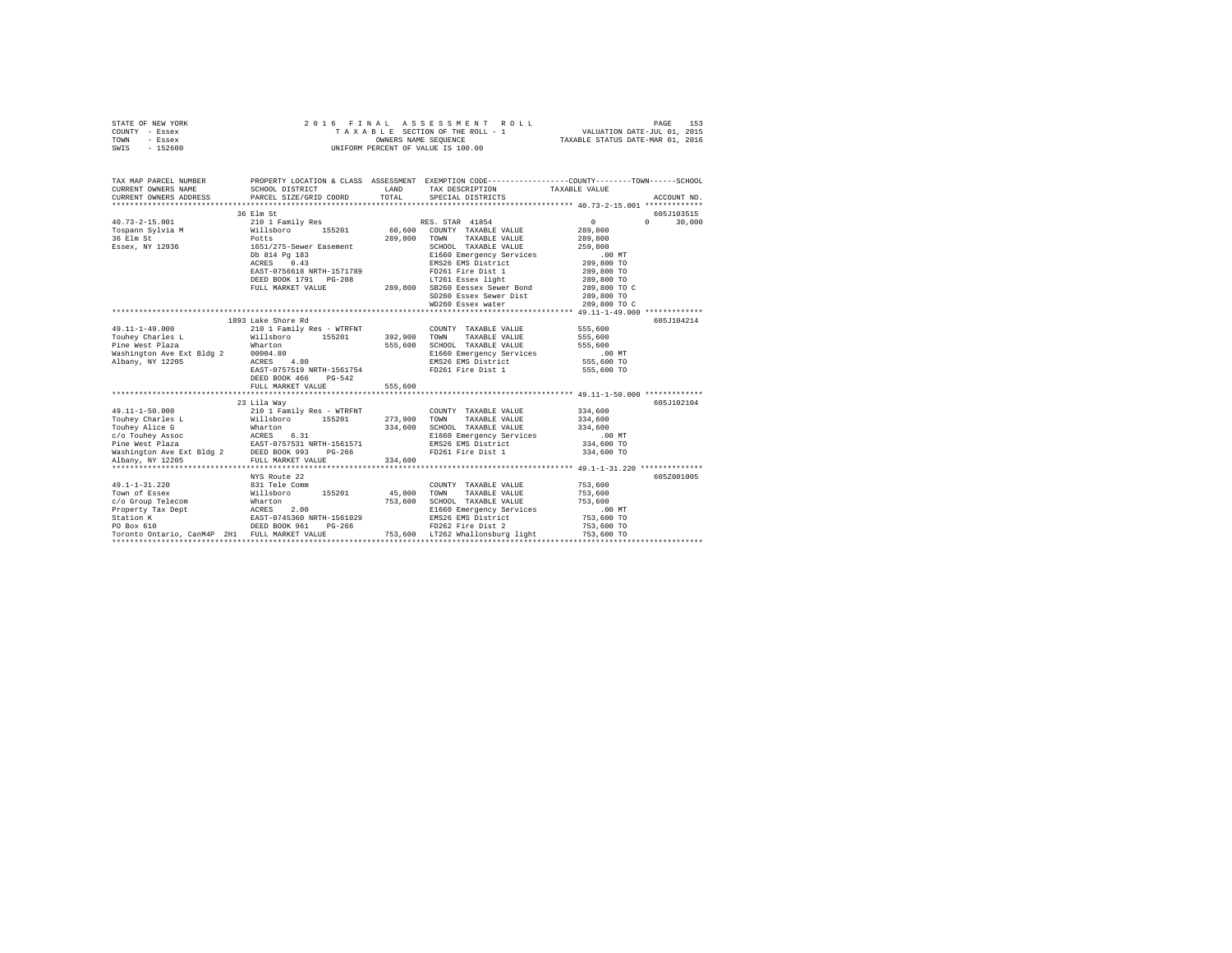|                | STATE OF NEW YORK |  |  | 2016 FINAL ASSESSMENT ROLL         |                                  | PAGE                        | 154 |
|----------------|-------------------|--|--|------------------------------------|----------------------------------|-----------------------------|-----|
| COUNTY - Essex |                   |  |  | TAXABLE SECTION OF THE ROLL - 1    |                                  | VALUATION DATE-JUL 01, 2015 |     |
| TOWN           | - Essex           |  |  | OWNERS NAME SEOUENCE               | TAXABLE STATUS DATE-MAR 01, 2016 |                             |     |
| SWIS           | $-152600$         |  |  | UNIFORM PERCENT OF VALUE IS 100.00 |                                  |                             |     |

| TAX MAP PARCEL NUMBER<br>CURRENT OWNERS NAME                                                                                                                                                                                        | SCHOOL DISTRICT TAND TAX DESCRIPTION | PROPERTY LOCATION & CLASS ASSESSMENT EXEMPTION CODE----------------COUNTY-------TOWN------SCHOOL                                                                                                                                                     | TAXABLE VALUE |            |
|-------------------------------------------------------------------------------------------------------------------------------------------------------------------------------------------------------------------------------------|--------------------------------------|------------------------------------------------------------------------------------------------------------------------------------------------------------------------------------------------------------------------------------------------------|---------------|------------|
|                                                                                                                                                                                                                                     |                                      |                                                                                                                                                                                                                                                      |               |            |
|                                                                                                                                                                                                                                     | 2885 Essex Rd                        |                                                                                                                                                                                                                                                      |               | 605J101914 |
|                                                                                                                                                                                                                                     |                                      |                                                                                                                                                                                                                                                      |               |            |
|                                                                                                                                                                                                                                     |                                      |                                                                                                                                                                                                                                                      |               |            |
|                                                                                                                                                                                                                                     |                                      |                                                                                                                                                                                                                                                      |               |            |
|                                                                                                                                                                                                                                     |                                      |                                                                                                                                                                                                                                                      |               |            |
|                                                                                                                                                                                                                                     |                                      |                                                                                                                                                                                                                                                      |               |            |
|                                                                                                                                                                                                                                     |                                      |                                                                                                                                                                                                                                                      |               |            |
|                                                                                                                                                                                                                                     |                                      |                                                                                                                                                                                                                                                      |               |            |
|                                                                                                                                                                                                                                     |                                      |                                                                                                                                                                                                                                                      |               |            |
|                                                                                                                                                                                                                                     |                                      | - (2002)<br>ERST-0757404 NRTH-1575375<br>DEED BOOK 1746 PG-4<br>DEED BOOK 1746 PG-4<br>HELL MARKET VALUE - 152,100 TO C<br>152,100 TO C<br>152,100 TO C<br>152,100 TO C<br>152,100 TO C<br>152,100 TO C<br>152,100 TO C<br>152,100 TO C<br>152,100 T |               |            |
|                                                                                                                                                                                                                                     |                                      |                                                                                                                                                                                                                                                      |               |            |
|                                                                                                                                                                                                                                     | 13 Beggs Point St                    |                                                                                                                                                                                                                                                      |               | 605J104209 |
|                                                                                                                                                                                                                                     |                                      |                                                                                                                                                                                                                                                      |               |            |
|                                                                                                                                                                                                                                     |                                      |                                                                                                                                                                                                                                                      |               |            |
|                                                                                                                                                                                                                                     |                                      |                                                                                                                                                                                                                                                      |               |            |
|                                                                                                                                                                                                                                     |                                      |                                                                                                                                                                                                                                                      |               |            |
|                                                                                                                                                                                                                                     |                                      |                                                                                                                                                                                                                                                      |               |            |
|                                                                                                                                                                                                                                     |                                      |                                                                                                                                                                                                                                                      |               |            |
|                                                                                                                                                                                                                                     |                                      |                                                                                                                                                                                                                                                      |               |            |
|                                                                                                                                                                                                                                     |                                      |                                                                                                                                                                                                                                                      |               |            |
|                                                                                                                                                                                                                                     |                                      |                                                                                                                                                                                                                                                      |               |            |
|                                                                                                                                                                                                                                     |                                      |                                                                                                                                                                                                                                                      |               |            |
|                                                                                                                                                                                                                                     |                                      |                                                                                                                                                                                                                                                      |               |            |
|                                                                                                                                                                                                                                     |                                      |                                                                                                                                                                                                                                                      |               |            |
|                                                                                                                                                                                                                                     | 1330 Whallons Bay Rd                 |                                                                                                                                                                                                                                                      |               | 605J103107 |
|                                                                                                                                                                                                                                     |                                      |                                                                                                                                                                                                                                                      |               |            |
|                                                                                                                                                                                                                                     |                                      |                                                                                                                                                                                                                                                      |               |            |
|                                                                                                                                                                                                                                     |                                      |                                                                                                                                                                                                                                                      |               |            |
|                                                                                                                                                                                                                                     |                                      |                                                                                                                                                                                                                                                      |               |            |
|                                                                                                                                                                                                                                     |                                      |                                                                                                                                                                                                                                                      |               |            |
|                                                                                                                                                                                                                                     |                                      |                                                                                                                                                                                                                                                      |               |            |
|                                                                                                                                                                                                                                     | DEED BOOK 1428 PG-64                 |                                                                                                                                                                                                                                                      |               |            |
|                                                                                                                                                                                                                                     | FULL MARKET VALUE 100.500            |                                                                                                                                                                                                                                                      |               |            |
|                                                                                                                                                                                                                                     |                                      |                                                                                                                                                                                                                                                      |               |            |
|                                                                                                                                                                                                                                     | 414 Cook Rd                          |                                                                                                                                                                                                                                                      |               | 605J180011 |
| 48.4-1-8.200<br>Twigfire Linda a 240 Rural res COUNTY TAXABLE VALUE 118,500<br>Tel The Same Company of the Millisboro 155201 78,500 TOWN TAXABLE VALUE 118,500<br>166 Connecticut St Martion Patent 118,500 SCHOOD TAXABLE VALUE 11 |                                      |                                                                                                                                                                                                                                                      |               |            |
|                                                                                                                                                                                                                                     |                                      |                                                                                                                                                                                                                                                      |               |            |
|                                                                                                                                                                                                                                     |                                      |                                                                                                                                                                                                                                                      |               |            |
|                                                                                                                                                                                                                                     |                                      |                                                                                                                                                                                                                                                      |               |            |
|                                                                                                                                                                                                                                     |                                      |                                                                                                                                                                                                                                                      |               |            |
|                                                                                                                                                                                                                                     |                                      |                                                                                                                                                                                                                                                      |               |            |
|                                                                                                                                                                                                                                     |                                      |                                                                                                                                                                                                                                                      |               |            |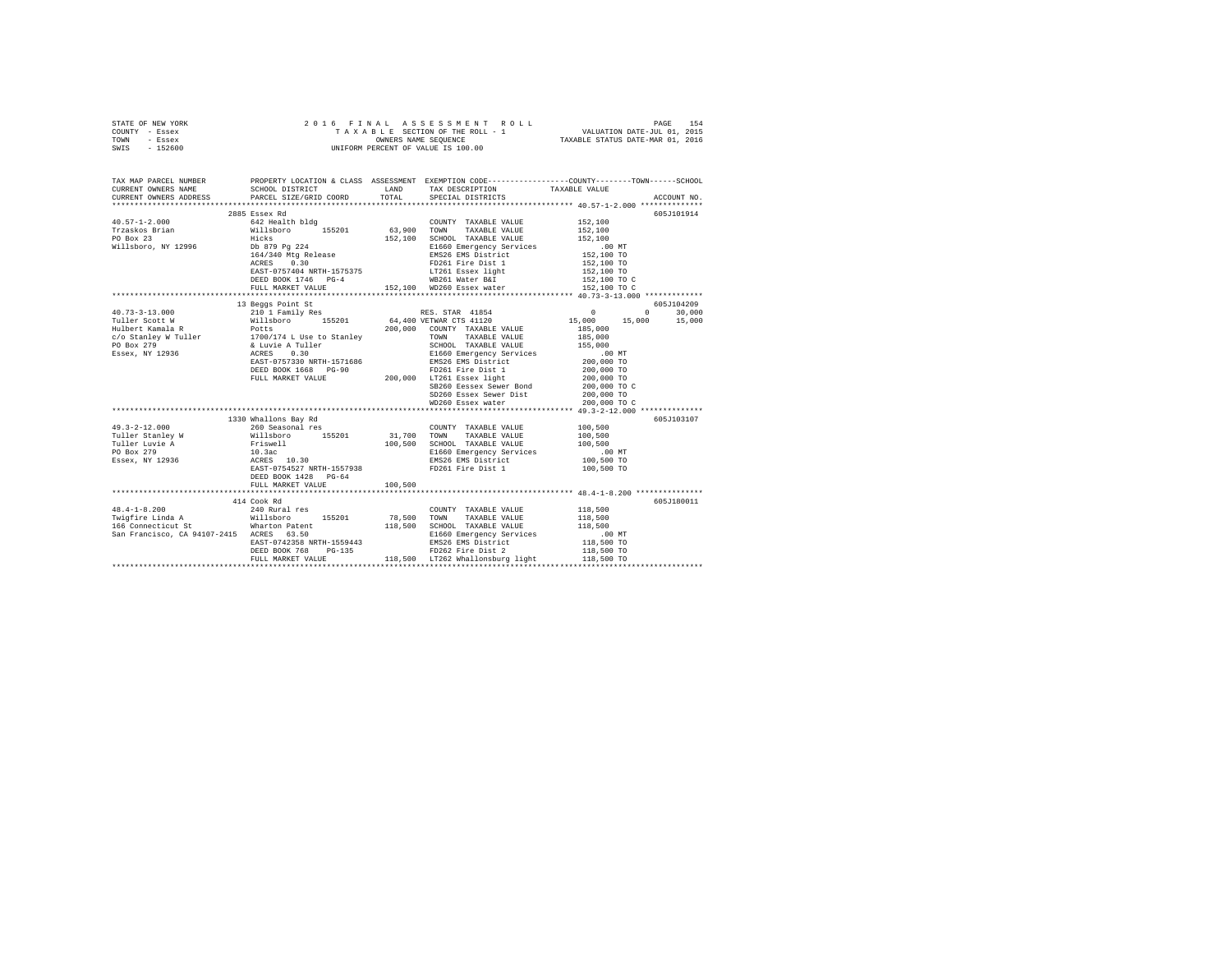|      | STATE OF NEW YORK |  |  | 2016 FINAL ASSESSMENT ROLL         | PAGE                             | 155 |
|------|-------------------|--|--|------------------------------------|----------------------------------|-----|
|      | COUNTY - Essex    |  |  | TAXABLE SECTION OF THE ROLL - 1    | VALUATION DATE-JUL 01, 2015      |     |
| TOWN | - Essex           |  |  | OWNERS NAME SEOUENCE               | TAXABLE STATUS DATE-MAR 01, 2016 |     |
| SWIS | - 152600          |  |  | UNIFORM PERCENT OF VALUE IS 100.00 |                                  |     |

| TAX MAP PARCEL NUMBER<br>CURRENT OWNERS NAME                                                                                                                                                                                            | SCHOOL DISTRICT                                                                                                            |         | PROPERTY LOCATION & CLASS ASSESSMENT EXEMPTION CODE---------------COUNTY-------TOWN------SCHOOL<br>LAND TAX DESCRIPTION | TAXABLE VALUE        |                    |
|-----------------------------------------------------------------------------------------------------------------------------------------------------------------------------------------------------------------------------------------|----------------------------------------------------------------------------------------------------------------------------|---------|-------------------------------------------------------------------------------------------------------------------------|----------------------|--------------------|
| CURRENT OWNERS ADDRESS PARCEL SIZE/GRID COORD                                                                                                                                                                                           |                                                                                                                            | TOTAL   | SPECIAL DISTRICTS                                                                                                       |                      | ACCOUNT NO.        |
|                                                                                                                                                                                                                                         |                                                                                                                            |         |                                                                                                                         |                      |                    |
|                                                                                                                                                                                                                                         | 41 Ridge Way                                                                                                               |         |                                                                                                                         |                      | 605J101512         |
|                                                                                                                                                                                                                                         |                                                                                                                            |         |                                                                                                                         |                      |                    |
| 49.11-1-18.000<br>155,400<br>1910.000<br>260 Seasonal res 155,000 130,000 TOWN TAXABLE VALUE 155,400<br>PO Box 229 Marton 155201 130,000 TAXABLE VALUE 155,400<br>Hewitt, NJ 07421-0229 ACRES 0.70 155,400 E1660 Emergency Services<br> |                                                                                                                            |         |                                                                                                                         |                      |                    |
|                                                                                                                                                                                                                                         |                                                                                                                            |         |                                                                                                                         |                      |                    |
|                                                                                                                                                                                                                                         |                                                                                                                            |         |                                                                                                                         | 00 MT.<br>155,400 TO |                    |
|                                                                                                                                                                                                                                         | DEED BOOK 1174 PG-150                                                                                                      |         | EMS26 EMS District<br>FD261 Fire Dist 1                                                                                 | 155,400 TO           |                    |
|                                                                                                                                                                                                                                         |                                                                                                                            |         |                                                                                                                         |                      |                    |
|                                                                                                                                                                                                                                         |                                                                                                                            |         |                                                                                                                         |                      |                    |
|                                                                                                                                                                                                                                         | 377 Christian Rd                                                                                                           |         |                                                                                                                         |                      | 605J191001         |
| $49.1 - 1 - 24.120$                                                                                                                                                                                                                     |                                                                                                                            |         |                                                                                                                         |                      | 0 65,300           |
|                                                                                                                                                                                                                                         |                                                                                                                            |         |                                                                                                                         |                      |                    |
|                                                                                                                                                                                                                                         |                                                                                                                            |         |                                                                                                                         |                      |                    |
|                                                                                                                                                                                                                                         |                                                                                                                            |         |                                                                                                                         |                      |                    |
|                                                                                                                                                                                                                                         |                                                                                                                            |         |                                                                                                                         | .00 MT<br>220,800 TO |                    |
|                                                                                                                                                                                                                                         |                                                                                                                            |         |                                                                                                                         |                      |                    |
|                                                                                                                                                                                                                                         | DEED BOOK 970 PG-50                                                                                                        | 220,800 | FD261 Fire Dist 1                                                                                                       | 220,800 TO           |                    |
|                                                                                                                                                                                                                                         | FULL MARKET VALUE                                                                                                          |         |                                                                                                                         |                      |                    |
|                                                                                                                                                                                                                                         | 2209 Lake Shore Rd                                                                                                         |         |                                                                                                                         |                      | 605J101115         |
|                                                                                                                                                                                                                                         |                                                                                                                            |         |                                                                                                                         |                      | 30,000<br>$\Omega$ |
|                                                                                                                                                                                                                                         |                                                                                                                            |         |                                                                                                                         | $0$<br>207,900       |                    |
|                                                                                                                                                                                                                                         |                                                                                                                            |         |                                                                                                                         | 207,900              |                    |
|                                                                                                                                                                                                                                         |                                                                                                                            |         |                                                                                                                         | 177,900              |                    |
|                                                                                                                                                                                                                                         |                                                                                                                            |         |                                                                                                                         | . 00 MT              |                    |
|                                                                                                                                                                                                                                         | EAST-0757191 NRTH-1569488<br>DEED BOOK 1448 PG-272<br>DEED BOOK 1448 PG-272<br>FULL MARKET VALUE 207,900 FDZ61 Easex light |         | EMS26 EMS District<br>ED261 Fine Dist 1                                                                                 | 207,900 TO           |                    |
|                                                                                                                                                                                                                                         |                                                                                                                            |         |                                                                                                                         | 207,900 TO           |                    |
|                                                                                                                                                                                                                                         |                                                                                                                            |         |                                                                                                                         | 207,900 TO           |                    |
|                                                                                                                                                                                                                                         |                                                                                                                            |         | SB260 Eessex Sewer Bond                                                                                                 | 207,900 TO C         |                    |
|                                                                                                                                                                                                                                         |                                                                                                                            |         | SD260 Essex Sewer Dist 207,900 TO                                                                                       |                      |                    |
|                                                                                                                                                                                                                                         |                                                                                                                            |         | WD260 Essex water                                                                                                       | 207,900 TO C         |                    |
|                                                                                                                                                                                                                                         | 2296 Main St                                                                                                               |         |                                                                                                                         |                      | 605J103503         |
| $40.73 - 3 - 17.000$                                                                                                                                                                                                                    |                                                                                                                            |         | COUNTY TAXABLE VALUE 164,800                                                                                            |                      |                    |
| Vance Sandra                                                                                                                                                                                                                            |                                                                                                                            |         | 45,500 TOWN TAXABLE VALUE                                                                                               | 164,800              |                    |
| PO Box 331                                                                                                                                                                                                                              |                                                                                                                            |         | 164,800 SCHOOL TAXABLE VALUE                                                                                            | 164,800              |                    |
| Essex, NY 12936                                                                                                                                                                                                                         |                                                                                                                            |         | E1660 Emergency Services                                                                                                |                      |                    |
|                                                                                                                                                                                                                                         | 2270 wall Strain<br>210 1 Family Res<br>Willsboro 155201<br>Potts<br>1678/254 Easement<br>ACRES 0.10                       |         | EMS26 EMS District                                                                                                      | 00 MT.<br>164,800 TO |                    |
|                                                                                                                                                                                                                                         | EAST-0757025 NRTH-1571625                                                                                                  |         | FD261 Fire Dist 1                                                                                                       | 164,800 TO           |                    |
|                                                                                                                                                                                                                                         | DEED BOOK 1067 PG-308                                                                                                      |         | LT261 Essex light                                                                                                       | 164,800 TO           |                    |
|                                                                                                                                                                                                                                         | FULL MARKET VALUE 164,800 SB260 Eessex Sewer Bond                                                                          |         |                                                                                                                         | 164,800 TO C         |                    |
|                                                                                                                                                                                                                                         |                                                                                                                            |         | SD260 Essex Sewer Dist                                                                                                  | 164,800 TO           |                    |
|                                                                                                                                                                                                                                         |                                                                                                                            |         | WD260 Essex water                                                                                                       | 164,800 TO C         |                    |
|                                                                                                                                                                                                                                         |                                                                                                                            |         |                                                                                                                         |                      |                    |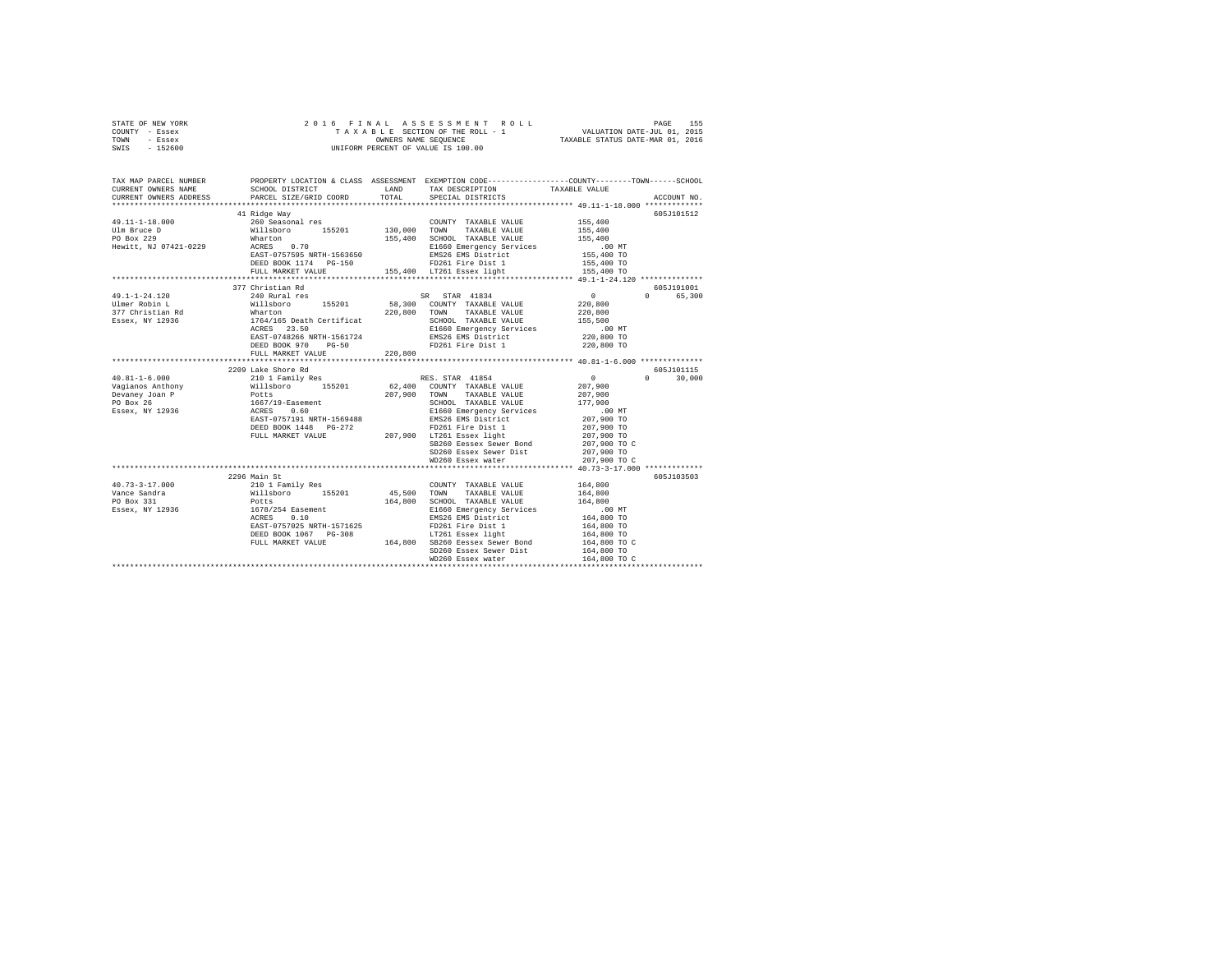| STATE OF NEW YORK<br>COUNTY - Essex<br>TOWN - Essex<br>SWIS - 152600                                                                                                                                                                                                                                                                                                                                                                        |                           |                                                                                                                                                                                                                                                                                                                                                                                                                                                                                              |                          |                            |
|---------------------------------------------------------------------------------------------------------------------------------------------------------------------------------------------------------------------------------------------------------------------------------------------------------------------------------------------------------------------------------------------------------------------------------------------|---------------------------|----------------------------------------------------------------------------------------------------------------------------------------------------------------------------------------------------------------------------------------------------------------------------------------------------------------------------------------------------------------------------------------------------------------------------------------------------------------------------------------------|--------------------------|----------------------------|
| TAX MAP PARCEL NUMBER PROPERTY LOCATION & CLASS ASSESSMENT EXEMPTION CODE---------------COUNTY-------TOWN------SCHOOL<br>CURRENT OWNERS NAME                                                                                                                                                                                                                                                                                                |                           | ${\tt SCHOOL\ DISTRICT}\qquad\qquad {\tt LAND}\qquad\qquad {\tt TAX\ DESCRIPTION}\qquad\qquad {\tt TAXABLE\ VALUE}\qquad\qquad {\tt PARCH\ SPECTAL\ DISTRICTS}\qquad\qquad {\tt TAXABLE\ VALUE}\qquad\qquad {\tt TAXBLE\ VALUE}\qquad\qquad {\tt TAXBCE}\qquad\qquad {\tt TAXBCE}\qquad\qquad {\tt TAXBCE}\qquad\qquad {\tt TAXBCE}\qquad\qquad {\tt TAXBCE}\qquad\qquad {\tt TAXBCE}\qquad\qquad {\tt TAXBCE}\qquad\qquad {\tt TAXBCE}\qquad\qquad {\tt TAXBCE}\qquad\qquad {\tt TAXBCE}\q$ |                          |                            |
| CURRENT OWNERS ADDRESS                                                                                                                                                                                                                                                                                                                                                                                                                      |                           |                                                                                                                                                                                                                                                                                                                                                                                                                                                                                              |                          | ACCOUNT NO.                |
|                                                                                                                                                                                                                                                                                                                                                                                                                                             |                           |                                                                                                                                                                                                                                                                                                                                                                                                                                                                                              |                          |                            |
|                                                                                                                                                                                                                                                                                                                                                                                                                                             |                           |                                                                                                                                                                                                                                                                                                                                                                                                                                                                                              |                          | 605J104308                 |
|                                                                                                                                                                                                                                                                                                                                                                                                                                             |                           |                                                                                                                                                                                                                                                                                                                                                                                                                                                                                              | 130,300                  |                            |
|                                                                                                                                                                                                                                                                                                                                                                                                                                             |                           |                                                                                                                                                                                                                                                                                                                                                                                                                                                                                              | $130,300$<br>$130,300$   |                            |
|                                                                                                                                                                                                                                                                                                                                                                                                                                             |                           |                                                                                                                                                                                                                                                                                                                                                                                                                                                                                              | .00 MT                   |                            |
|                                                                                                                                                                                                                                                                                                                                                                                                                                             |                           |                                                                                                                                                                                                                                                                                                                                                                                                                                                                                              |                          |                            |
|                                                                                                                                                                                                                                                                                                                                                                                                                                             |                           |                                                                                                                                                                                                                                                                                                                                                                                                                                                                                              | 130,300 TO<br>130,300 TO |                            |
|                                                                                                                                                                                                                                                                                                                                                                                                                                             |                           |                                                                                                                                                                                                                                                                                                                                                                                                                                                                                              |                          |                            |
|                                                                                                                                                                                                                                                                                                                                                                                                                                             | FULL MARKET VALUE 130,300 |                                                                                                                                                                                                                                                                                                                                                                                                                                                                                              |                          |                            |
|                                                                                                                                                                                                                                                                                                                                                                                                                                             |                           |                                                                                                                                                                                                                                                                                                                                                                                                                                                                                              |                          |                            |
|                                                                                                                                                                                                                                                                                                                                                                                                                                             | 2255 Lake Shore Rd        |                                                                                                                                                                                                                                                                                                                                                                                                                                                                                              |                          | 605J103201<br>$0 \t30.000$ |
|                                                                                                                                                                                                                                                                                                                                                                                                                                             |                           |                                                                                                                                                                                                                                                                                                                                                                                                                                                                                              |                          |                            |
|                                                                                                                                                                                                                                                                                                                                                                                                                                             |                           |                                                                                                                                                                                                                                                                                                                                                                                                                                                                                              |                          |                            |
|                                                                                                                                                                                                                                                                                                                                                                                                                                             |                           |                                                                                                                                                                                                                                                                                                                                                                                                                                                                                              |                          |                            |
|                                                                                                                                                                                                                                                                                                                                                                                                                                             |                           |                                                                                                                                                                                                                                                                                                                                                                                                                                                                                              |                          |                            |
|                                                                                                                                                                                                                                                                                                                                                                                                                                             |                           |                                                                                                                                                                                                                                                                                                                                                                                                                                                                                              |                          |                            |
|                                                                                                                                                                                                                                                                                                                                                                                                                                             |                           |                                                                                                                                                                                                                                                                                                                                                                                                                                                                                              |                          |                            |
|                                                                                                                                                                                                                                                                                                                                                                                                                                             |                           |                                                                                                                                                                                                                                                                                                                                                                                                                                                                                              |                          |                            |
| $\begin{tabular}{l c c c c c} \multicolumn{3}{c}{\textbf{40.73--5--12.000}} & \multicolumn{3}{c}{2255~\text{Lake Shore }\text{Rd}} & \multicolumn{3}{c}{255~\text{Lake Shore }\text{Rd}} & \multicolumn{3}{c}{255~\text{Lake Shore }\text{Rd}} & \multicolumn{3}{c}{255~\text{Lake Shore }\text{Millis} & \multicolumn{3}{c}{0}} & \multicolumn{3}{c}{0} & \multicolumn{3}{c}{0} & \multicolumn{3}{c}{0} & \multicolumn{3}{c}{0} & \multic$ |                           |                                                                                                                                                                                                                                                                                                                                                                                                                                                                                              |                          |                            |
|                                                                                                                                                                                                                                                                                                                                                                                                                                             |                           | WD260 Essex water                                                                                                                                                                                                                                                                                                                                                                                                                                                                            | 334,000 TO C             |                            |
|                                                                                                                                                                                                                                                                                                                                                                                                                                             |                           |                                                                                                                                                                                                                                                                                                                                                                                                                                                                                              |                          |                            |
|                                                                                                                                                                                                                                                                                                                                                                                                                                             |                           |                                                                                                                                                                                                                                                                                                                                                                                                                                                                                              |                          | 605Z001001                 |
|                                                                                                                                                                                                                                                                                                                                                                                                                                             |                           |                                                                                                                                                                                                                                                                                                                                                                                                                                                                                              |                          |                            |
|                                                                                                                                                                                                                                                                                                                                                                                                                                             |                           |                                                                                                                                                                                                                                                                                                                                                                                                                                                                                              |                          |                            |
|                                                                                                                                                                                                                                                                                                                                                                                                                                             |                           |                                                                                                                                                                                                                                                                                                                                                                                                                                                                                              |                          |                            |
|                                                                                                                                                                                                                                                                                                                                                                                                                                             |                           |                                                                                                                                                                                                                                                                                                                                                                                                                                                                                              |                          |                            |
|                                                                                                                                                                                                                                                                                                                                                                                                                                             |                           |                                                                                                                                                                                                                                                                                                                                                                                                                                                                                              |                          |                            |
|                                                                                                                                                                                                                                                                                                                                                                                                                                             |                           |                                                                                                                                                                                                                                                                                                                                                                                                                                                                                              |                          |                            |
|                                                                                                                                                                                                                                                                                                                                                                                                                                             |                           |                                                                                                                                                                                                                                                                                                                                                                                                                                                                                              |                          |                            |
|                                                                                                                                                                                                                                                                                                                                                                                                                                             |                           |                                                                                                                                                                                                                                                                                                                                                                                                                                                                                              |                          |                            |
|                                                                                                                                                                                                                                                                                                                                                                                                                                             |                           |                                                                                                                                                                                                                                                                                                                                                                                                                                                                                              |                          |                            |
|                                                                                                                                                                                                                                                                                                                                                                                                                                             |                           |                                                                                                                                                                                                                                                                                                                                                                                                                                                                                              |                          |                            |
|                                                                                                                                                                                                                                                                                                                                                                                                                                             |                           |                                                                                                                                                                                                                                                                                                                                                                                                                                                                                              |                          |                            |
|                                                                                                                                                                                                                                                                                                                                                                                                                                             |                           |                                                                                                                                                                                                                                                                                                                                                                                                                                                                                              |                          |                            |
|                                                                                                                                                                                                                                                                                                                                                                                                                                             |                           |                                                                                                                                                                                                                                                                                                                                                                                                                                                                                              |                          |                            |
|                                                                                                                                                                                                                                                                                                                                                                                                                                             |                           |                                                                                                                                                                                                                                                                                                                                                                                                                                                                                              |                          |                            |
|                                                                                                                                                                                                                                                                                                                                                                                                                                             |                           |                                                                                                                                                                                                                                                                                                                                                                                                                                                                                              |                          |                            |
|                                                                                                                                                                                                                                                                                                                                                                                                                                             |                           |                                                                                                                                                                                                                                                                                                                                                                                                                                                                                              |                          |                            |
|                                                                                                                                                                                                                                                                                                                                                                                                                                             |                           |                                                                                                                                                                                                                                                                                                                                                                                                                                                                                              |                          |                            |
|                                                                                                                                                                                                                                                                                                                                                                                                                                             |                           |                                                                                                                                                                                                                                                                                                                                                                                                                                                                                              |                          |                            |
|                                                                                                                                                                                                                                                                                                                                                                                                                                             |                           |                                                                                                                                                                                                                                                                                                                                                                                                                                                                                              |                          |                            |
|                                                                                                                                                                                                                                                                                                                                                                                                                                             |                           |                                                                                                                                                                                                                                                                                                                                                                                                                                                                                              |                          |                            |
|                                                                                                                                                                                                                                                                                                                                                                                                                                             |                           |                                                                                                                                                                                                                                                                                                                                                                                                                                                                                              |                          |                            |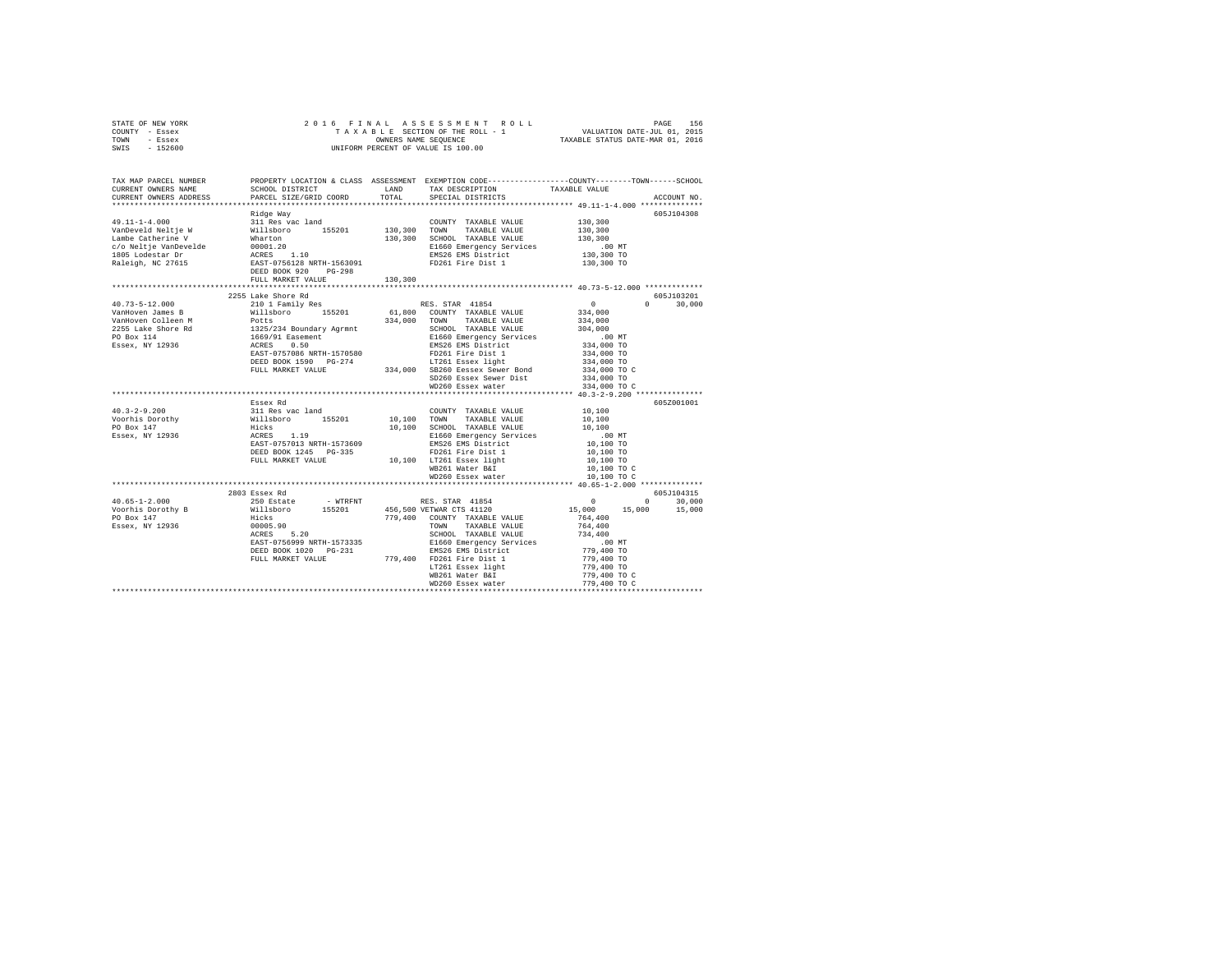| STATE OF NEW YORK | 2016 FINAL ASSESSMENT ROLL         | 157<br>PAGE                      |
|-------------------|------------------------------------|----------------------------------|
| COUNTY - Essex    | TAXABLE SECTION OF THE ROLL - 1    | VALUATION DATE-JUL 01, 2015      |
| TOWN<br>- Essex   | OWNERS NAME SEOUENCE               | TAXABLE STATUS DATE-MAR 01, 2016 |
| $-152600$<br>SWIS | UNIFORM PERCENT OF VALUE IS 100.00 |                                  |

| TAX MAP PARCEL NUMBER PROPERTY LOCATION & CLASS ASSESSMENT EXEMPTION CODE--------------COUNTY-------TOWN------SCHOOL                                                                                                               |                                                                                                                                                                                                                                          |  |              |             |
|------------------------------------------------------------------------------------------------------------------------------------------------------------------------------------------------------------------------------------|------------------------------------------------------------------------------------------------------------------------------------------------------------------------------------------------------------------------------------------|--|--------------|-------------|
| CURRENT OWNERS NAME SCHOOL DISTRICT LAND TAX DESCRIPTION TAXABLE VALUE<br>CURRENT OWNERS ADDRESS PARCEL SIZE/GRID COORD TOTAL SPECIAL DISTRICTS                                                                                    |                                                                                                                                                                                                                                          |  |              |             |
|                                                                                                                                                                                                                                    |                                                                                                                                                                                                                                          |  |              | ACCOUNT NO. |
| 1973-5-17.000 2227 Lake Shore Rd COUNTY TAXABLE VALUE 210,600<br>Waltefield Rouse Ecoventures Williabor 210 1 Family Res COUNTY TAXABLE VALUE 210,600<br>Waltefield Rouse Ecoventures Williabor 210,600 TOWN TAXABLE VALUE 210,600 |                                                                                                                                                                                                                                          |  |              | 605J103004  |
|                                                                                                                                                                                                                                    |                                                                                                                                                                                                                                          |  |              |             |
|                                                                                                                                                                                                                                    |                                                                                                                                                                                                                                          |  |              |             |
|                                                                                                                                                                                                                                    |                                                                                                                                                                                                                                          |  |              |             |
|                                                                                                                                                                                                                                    |                                                                                                                                                                                                                                          |  |              |             |
|                                                                                                                                                                                                                                    |                                                                                                                                                                                                                                          |  |              |             |
|                                                                                                                                                                                                                                    |                                                                                                                                                                                                                                          |  |              |             |
|                                                                                                                                                                                                                                    |                                                                                                                                                                                                                                          |  |              |             |
|                                                                                                                                                                                                                                    |                                                                                                                                                                                                                                          |  | 210,600 TO C |             |
|                                                                                                                                                                                                                                    |                                                                                                                                                                                                                                          |  |              |             |
|                                                                                                                                                                                                                                    |                                                                                                                                                                                                                                          |  | 210,600 TO C |             |
|                                                                                                                                                                                                                                    |                                                                                                                                                                                                                                          |  |              |             |
|                                                                                                                                                                                                                                    | Christian Rd                                                                                                                                                                                                                             |  |              | 605J104413  |
| $49.3 - 2 - 3.100$                                                                                                                                                                                                                 | COUNTY TAXABLE VALUE 23,800<br>314 Rural vac<10 23,800 TOWN TAXABLE VALUE 23,800<br>314 Rural vac<10 23,800 TOWN TAXABLE VALUE 23,800<br>Friewell 23,800 SCROOL TAXABLE VALUE 23,800 TOWN<br>ACRES 4.77<br>EXERT-0744800 NETH-1556060 EM |  |              |             |
| Walker Jason                                                                                                                                                                                                                       |                                                                                                                                                                                                                                          |  |              |             |
|                                                                                                                                                                                                                                    |                                                                                                                                                                                                                                          |  |              |             |
| PO Box 4<br>Essex, NY 12936                                                                                                                                                                                                        |                                                                                                                                                                                                                                          |  |              |             |
|                                                                                                                                                                                                                                    |                                                                                                                                                                                                                                          |  |              |             |
|                                                                                                                                                                                                                                    |                                                                                                                                                                                                                                          |  |              |             |
|                                                                                                                                                                                                                                    |                                                                                                                                                                                                                                          |  |              |             |
|                                                                                                                                                                                                                                    |                                                                                                                                                                                                                                          |  |              |             |
|                                                                                                                                                                                                                                    | Christian Rd                                                                                                                                                                                                                             |  |              | 605Z016003  |
|                                                                                                                                                                                                                                    |                                                                                                                                                                                                                                          |  |              |             |
|                                                                                                                                                                                                                                    |                                                                                                                                                                                                                                          |  |              |             |
|                                                                                                                                                                                                                                    |                                                                                                                                                                                                                                          |  |              |             |
|                                                                                                                                                                                                                                    |                                                                                                                                                                                                                                          |  |              |             |
|                                                                                                                                                                                                                                    |                                                                                                                                                                                                                                          |  |              |             |
|                                                                                                                                                                                                                                    |                                                                                                                                                                                                                                          |  |              |             |
|                                                                                                                                                                                                                                    |                                                                                                                                                                                                                                          |  |              |             |
| MAY BE SUBJECT TO PAYMENT                                                                                                                                                                                                          |                                                                                                                                                                                                                                          |  |              |             |
| UNDER AGDIST LAW TIL 2020                                                                                                                                                                                                          |                                                                                                                                                                                                                                          |  |              |             |
|                                                                                                                                                                                                                                    |                                                                                                                                                                                                                                          |  |              |             |
|                                                                                                                                                                                                                                    | 83 Christian Rd                                                                                                                                                                                                                          |  |              | 605J194009  |
|                                                                                                                                                                                                                                    |                                                                                                                                                                                                                                          |  |              |             |
|                                                                                                                                                                                                                                    |                                                                                                                                                                                                                                          |  |              |             |
|                                                                                                                                                                                                                                    |                                                                                                                                                                                                                                          |  |              |             |
|                                                                                                                                                                                                                                    |                                                                                                                                                                                                                                          |  |              |             |
|                                                                                                                                                                                                                                    |                                                                                                                                                                                                                                          |  |              |             |
|                                                                                                                                                                                                                                    |                                                                                                                                                                                                                                          |  |              |             |
|                                                                                                                                                                                                                                    |                                                                                                                                                                                                                                          |  |              |             |
|                                                                                                                                                                                                                                    |                                                                                                                                                                                                                                          |  |              |             |
|                                                                                                                                                                                                                                    |                                                                                                                                                                                                                                          |  |              |             |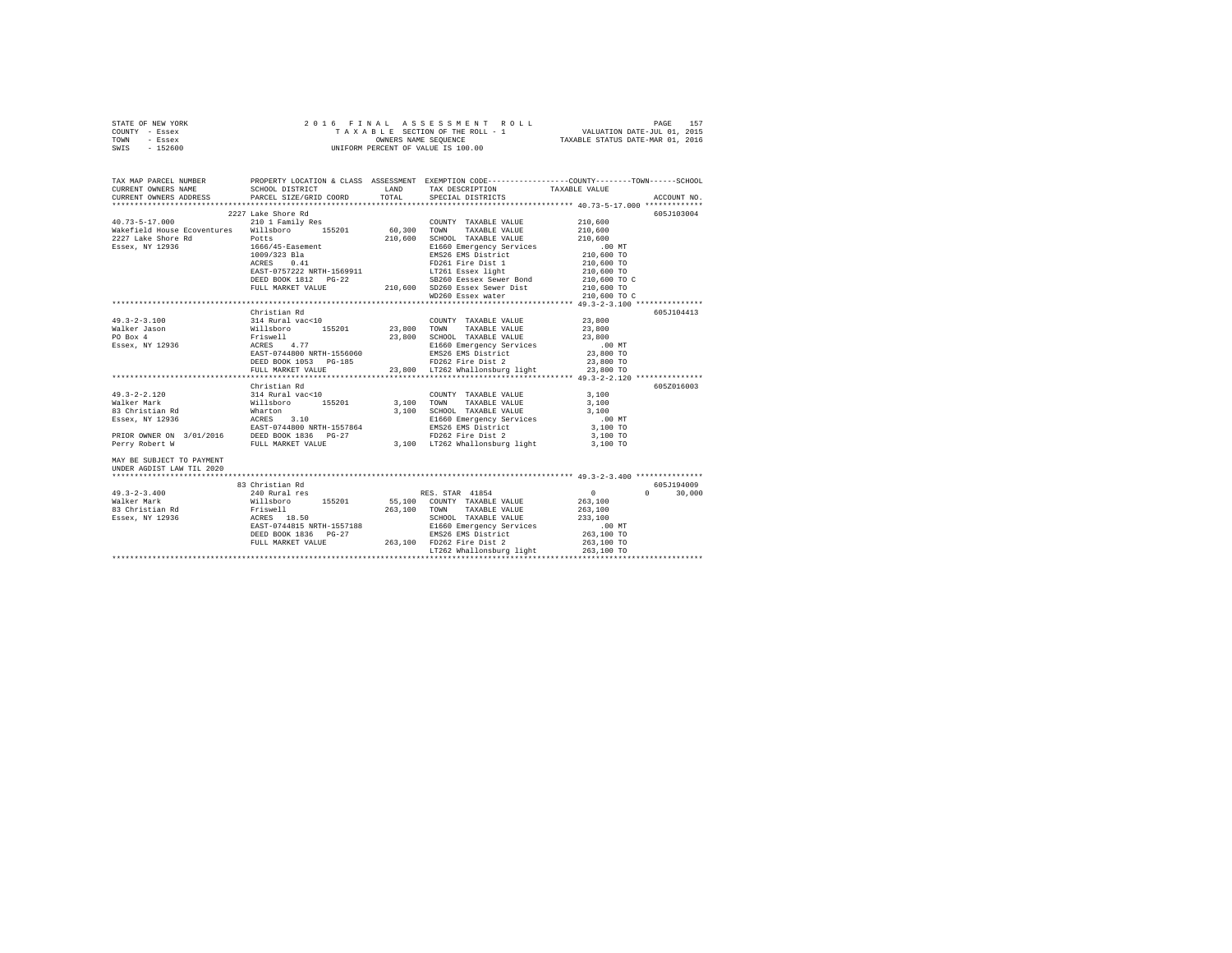| STATE OF NEW YORK | 2016 FINAL ASSESSMENT ROLL         | 158<br>PAGE                      |
|-------------------|------------------------------------|----------------------------------|
| COUNTY - Essex    | TAXABLE SECTION OF THE ROLL - 1    | VALUATION DATE-JUL 01, 2015      |
| TOWN<br>- Essex   | OWNERS NAME SEOUENCE               | TAXABLE STATUS DATE-MAR 01, 2016 |
| $-152600$<br>SWIS | UNIFORM PERCENT OF VALUE IS 100.00 |                                  |

| TAX MAP PARCEL NUMBER<br>CURRENT OWNERS NAME<br>CURRENT OWNERS ADDRESS FORCEL SIZE/GRID COORD TOTAL SPECIAL DISTRICTS                                                                                                                                                                                                                                                                              | SCHOOL DISTRICT                                                                                                                                                                                                                            | LAND    | PROPERTY LOCATION & CLASS ASSESSMENT EXEMPTION CODE----------------COUNTY-------TOWN-----SCHOOL<br>TAX DESCRIPTION TAXABLE VALUE                           |                    | ACCOUNT NO.                               |
|----------------------------------------------------------------------------------------------------------------------------------------------------------------------------------------------------------------------------------------------------------------------------------------------------------------------------------------------------------------------------------------------------|--------------------------------------------------------------------------------------------------------------------------------------------------------------------------------------------------------------------------------------------|---------|------------------------------------------------------------------------------------------------------------------------------------------------------------|--------------------|-------------------------------------------|
|                                                                                                                                                                                                                                                                                                                                                                                                    | 2360 Jersey St                                                                                                                                                                                                                             |         |                                                                                                                                                            |                    | 605J178500<br>0 65,300                    |
| $\begin{array}{cccccccc} 40.73 - 3 - 12.003 & 210^\circ & 1 & \text{Family Res - WTRFNT} & \text{COUNTY TAXABLE VALUE} & 262,900 \\ \text{Wardle G Alan} & \text{Willisboro} & 155201 & 145,500 & \text{TONNT Y TAXABLE VALUE} & 262,900 \end{array}$<br>Wardle G Alan<br>38 W 69th St 1A Potts Potts (1680/99 Easement Mew York, NY 10023 1680/99 Easement (171789)<br>ACRES (1600 POTT-1171789 ) | 26 Beggs Point St<br>262,900 TO 1145 PG-216<br>DEED BOOK 1145 PG-216<br>PULL MARKET VALUE<br>262,900 SB260 Resex Sewer Bond<br>262,900 SB260 Resex Sewer Dist<br>262,900 TO 8260 RSex water<br>262,900 TO 262,900 TO 262,900 TO 262,900 TO |         | 262,900 SCHOOL TAXABLE VALUE<br>E1660 Emergency Services .00 MT<br>EMS26 EMS District 262,900 TO<br>EAST-0757464 NRTH-1571789 PD261 Fire Dist 1 262,900 TO | 262,900<br>262,900 | 605J100307                                |
|                                                                                                                                                                                                                                                                                                                                                                                                    |                                                                                                                                                                                                                                            |         |                                                                                                                                                            |                    | 605J101401                                |
| $48.1 - 1 - 28.000$                                                                                                                                                                                                                                                                                                                                                                                | 88 Daniels Rd<br>FULL MARKET VALUE                                                                                                                                                                                                         | 100,000 | 240 Rural res 60 RES. STAR 41854 (0)                                                                                                                       |                    | 605J101109<br>$0 \qquad \qquad$<br>30,000 |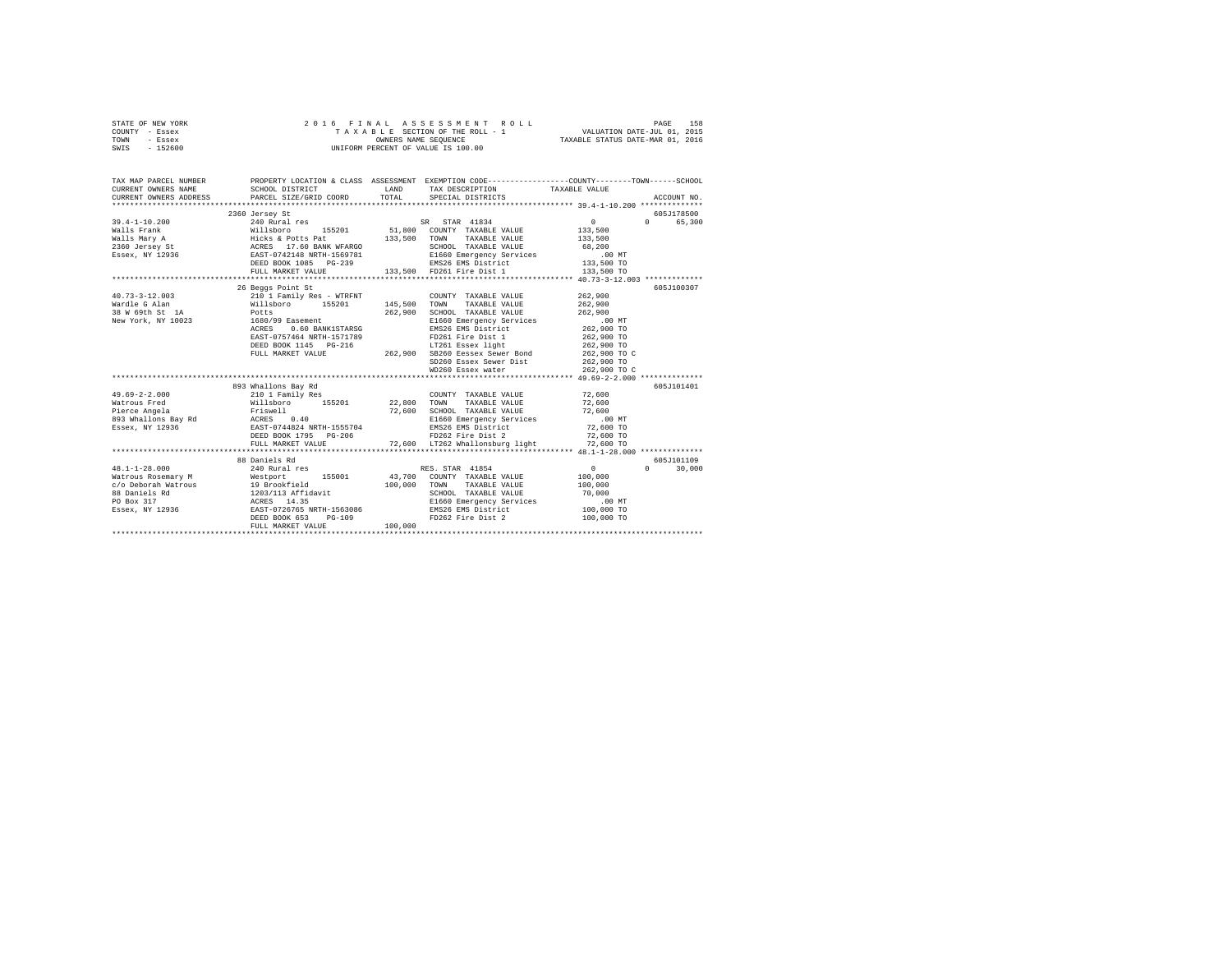| STATE OF NEW YORK |  |  | 2016 FINAL ASSESSMENT ROLL         |                                  | PAGE | 159 |
|-------------------|--|--|------------------------------------|----------------------------------|------|-----|
| COUNTY - Essex    |  |  | TAXABLE SECTION OF THE ROLL - 1    | VALUATION DATE-JUL 01, 2015      |      |     |
| TOWN<br>- Essex   |  |  | OWNERS NAME SEOUENCE               | TAXABLE STATUS DATE-MAR 01, 2016 |      |     |
| - 152600<br>SWIS  |  |  | UNIFORM PERCENT OF VALUE IS 100.00 |                                  |      |     |

| TAX MAP PARCEL NUMBER<br>CURRENT OWNERS NAME<br>CURRENT OWNERS NAME SCHOOL DISTRICT COORD CURRENT OWNERS ADDRESS PARCEL SIZE/GRID COORD | SCHOOL DISTRICT                                     | <b>T.AND</b> | TAX DESCRIPTION TAXABLE VALUE<br>TOTAL SPECIAL DISTRICTS                                         | PROPERTY LOCATION & CLASS ASSESSMENT EXEMPTION CODE----------------COUNTY-------TOWN-----SCHOOL |
|-----------------------------------------------------------------------------------------------------------------------------------------|-----------------------------------------------------|--------------|--------------------------------------------------------------------------------------------------|-------------------------------------------------------------------------------------------------|
|                                                                                                                                         |                                                     |              |                                                                                                  |                                                                                                 |
|                                                                                                                                         | 697 Brookfield Rd                                   |              |                                                                                                  | 605Z001003                                                                                      |
|                                                                                                                                         |                                                     |              | COUNTY TAXABLE VALUE                                                                             | 70,000                                                                                          |
|                                                                                                                                         |                                                     |              |                                                                                                  | 70,000                                                                                          |
|                                                                                                                                         |                                                     |              | SCHOOL TAXABLE VALUE 70,000                                                                      |                                                                                                 |
|                                                                                                                                         |                                                     |              | E1660 Emergency Services .00 MT<br>EMS26 EMS District 2000 TO<br>FD262 Fire Dist 2 70,000 TO     |                                                                                                 |
|                                                                                                                                         |                                                     |              |                                                                                                  |                                                                                                 |
|                                                                                                                                         |                                                     |              |                                                                                                  | 70,000 TO                                                                                       |
|                                                                                                                                         | FULL MARKET VALUE                                   | 70,000       |                                                                                                  |                                                                                                 |
|                                                                                                                                         |                                                     |              |                                                                                                  |                                                                                                 |
|                                                                                                                                         | 2264 County Route 10                                |              |                                                                                                  | 605J102210                                                                                      |
| $57.1 - 2 - 4.000$                                                                                                                      | 240 Rural res                                       |              | COUNTY TAXABLE VALUE                                                                             | 108,100                                                                                         |
| Weinschenk Ben T Westport                                                                                                               | 155001 44,500                                       |              | TOWN<br>TAXABLE VALUE                                                                            | 108,100                                                                                         |
| 2264 County Route 10 $32$ Taylor & Kimball $108,100$<br>Westport, NY 12993 $00014.80$                                                   |                                                     |              |                                                                                                  |                                                                                                 |
|                                                                                                                                         |                                                     |              | SCHOOL TAXABLE VALUE 108,100<br>E1660 Emergency Services .00 MT<br>EMS26 EMS District 108,100 TO |                                                                                                 |
|                                                                                                                                         |                                                     |              |                                                                                                  |                                                                                                 |
|                                                                                                                                         |                                                     |              | FD262 Fire Dist 2 108,100 TO                                                                     |                                                                                                 |
|                                                                                                                                         |                                                     |              |                                                                                                  |                                                                                                 |
|                                                                                                                                         | FULL MARKET VALUE                                   | 108,100      |                                                                                                  |                                                                                                 |
|                                                                                                                                         |                                                     |              |                                                                                                  |                                                                                                 |
|                                                                                                                                         | 61 Block House Rd                                   |              |                                                                                                  | 605J103513                                                                                      |
| $40.3 - 2 - 2.100$                                                                                                                      |                                                     |              |                                                                                                  | $\sim$ 0<br>$\Omega$<br>30,000                                                                  |
| Wekin Jori                                                                                                                              | Willsboro 155201 34,800 COUNTY TAXABLE VALUE        |              |                                                                                                  | 341,400                                                                                         |
| Wekin Andrew                                                                                                                            |                                                     |              | 341.400 TOWN TAXABLE VALUE 341.400                                                               |                                                                                                 |
| PO Box 79<br>Essex, NY 12936                                                                                                            |                                                     |              |                                                                                                  |                                                                                                 |
|                                                                                                                                         | Hicks<br>1516/26 Boundary<br>Line Agreement         |              | SCHOOL TAXABLE VALUE 311,400<br>E1660 Emergency Services .00 MT<br>EMS26 EMS District 341,400 TO |                                                                                                 |
|                                                                                                                                         | 3.81 BANK CORE<br>ACRES                             |              |                                                                                                  |                                                                                                 |
|                                                                                                                                         | EAST-0750354 NRTH-1575119                           |              | FD261 Fire Dist 1 341,400 TO                                                                     |                                                                                                 |
|                                                                                                                                         | DEED BOOK 1682 PG-202                               |              |                                                                                                  |                                                                                                 |
|                                                                                                                                         | FULL MARKET VALUE                                   | 341,400      |                                                                                                  |                                                                                                 |
|                                                                                                                                         |                                                     |              |                                                                                                  |                                                                                                 |
|                                                                                                                                         | 1598 NYS Route 22                                   |              |                                                                                                  | 605J104506                                                                                      |
| $48.76 - 1 - 6.000$                                                                                                                     | 432 Gas station                                     |              | COUNTY TAXABLE VALUE                                                                             | 95,500                                                                                          |
| whiteomb Clarence Millsboro 155201 10,700 TOWN TAXABLE VALUE                                                                            |                                                     |              |                                                                                                  | 95,500                                                                                          |
| 1598 NYS Rte 22                                                                                                                         |                                                     | 95,500       | SCHOOL TAXABLE VALUE                                                                             | 95,500                                                                                          |
| Essex, NY 12936                                                                                                                         |                                                     |              | E1660 Emergency Services                                                                         | $.00$ MT                                                                                        |
|                                                                                                                                         | Friswell<br>ACRES 0.20<br>EAST-0743758 NRTH-1555318 |              | EMS26 EMS District                                                                               | 95,500 TO                                                                                       |
|                                                                                                                                         | FULL MARKET VALUE                                   |              | 95,500 FD262 Fire Dist 2                                                                         | 95,500 TO                                                                                       |
|                                                                                                                                         |                                                     |              | LT262 Whallonsburg light                                                                         | 95,500 TO                                                                                       |
|                                                                                                                                         |                                                     |              |                                                                                                  |                                                                                                 |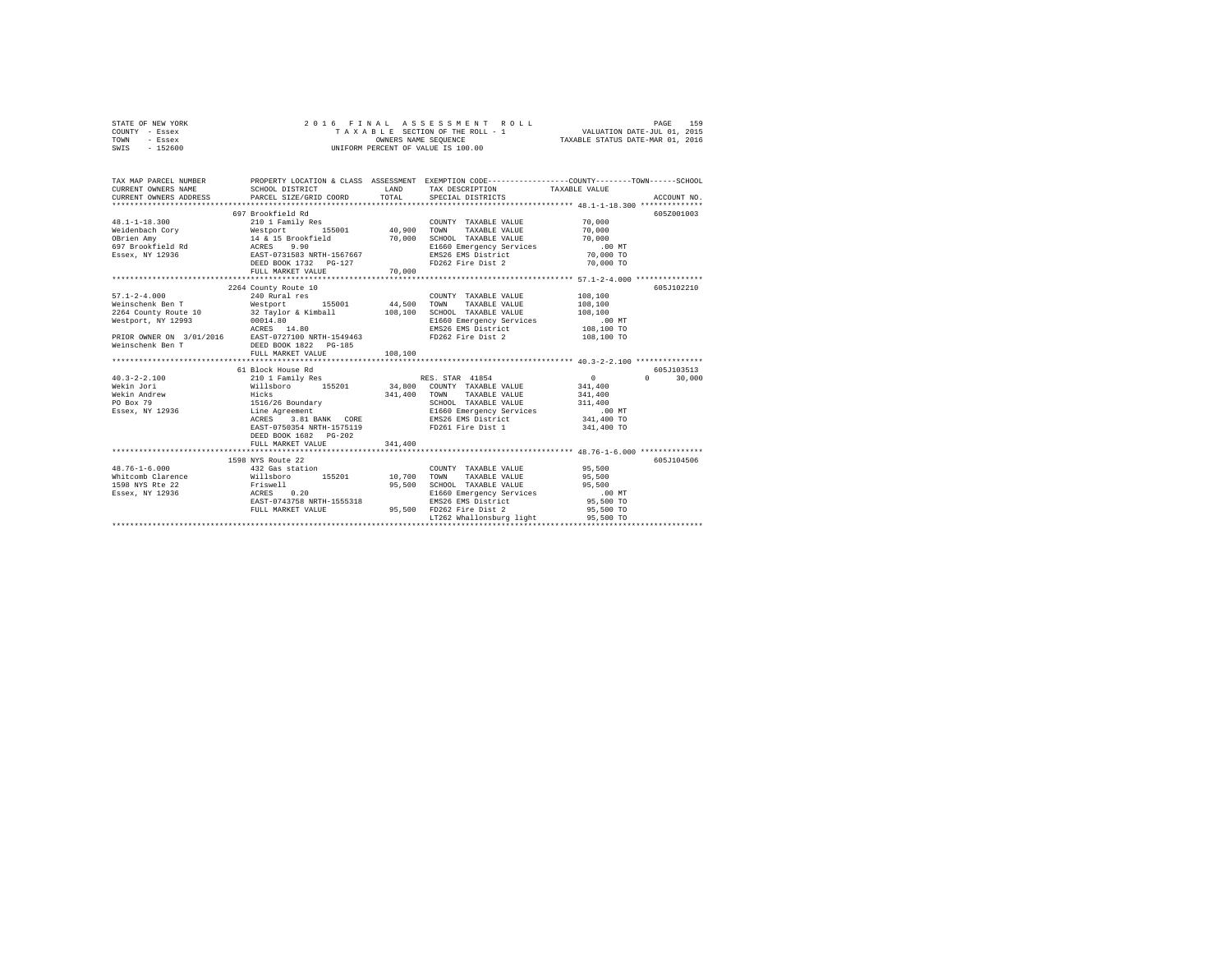| STATE OF NEW YORK | 2016 FINAL ASSESSMENT ROLL         | 160<br>PAGE                      |
|-------------------|------------------------------------|----------------------------------|
| COUNTY - Essex    | TAXABLE SECTION OF THE ROLL - 1    | VALUATION DATE-JUL 01, 2015      |
| TOWN<br>- Essex   | OWNERS NAME SEOUENCE               | TAXABLE STATUS DATE-MAR 01, 2016 |
| $-152600$<br>SWIS | UNIFORM PERCENT OF VALUE IS 100.00 |                                  |

| TAX MAP PARCEL NUMBER<br>CURRENT OWNERS NAME<br>CURRENT OWNERS ADDRESS | SCHOOL DISTRICT<br>PARCEL SIZE/GRID COORD                                                                                                                                                                                                                                                                                                        | TOTAL | LAND TAX DESCRIPTION<br>SPECIAL DISTRICTS                       | PROPERTY LOCATION & CLASS ASSESSMENT EXEMPTION CODE---------------COUNTY-------TOWN-----SCHOOL<br>TAXABLE VALUE | ACCOUNT NO.   |
|------------------------------------------------------------------------|--------------------------------------------------------------------------------------------------------------------------------------------------------------------------------------------------------------------------------------------------------------------------------------------------------------------------------------------------|-------|-----------------------------------------------------------------|-----------------------------------------------------------------------------------------------------------------|---------------|
|                                                                        |                                                                                                                                                                                                                                                                                                                                                  |       |                                                                 |                                                                                                                 |               |
|                                                                        | NYS Route 22                                                                                                                                                                                                                                                                                                                                     |       |                                                                 |                                                                                                                 | 605J104507    |
|                                                                        | 48.76-1-5.000 MYS Route 22<br>49.76-1-5.000 Millsboro 155201 COUNTY TAXABLE VALUE 20,200<br>Whitcomb Clarence G Willsboro 155201 20,200 TOWN TAXABLE VALUE 20,200<br>1598 NYS Ree 22 Friswell 20,200 SCHOOL TAXABLE VALUE<br>ESSEX, NY                                                                                                           |       |                                                                 |                                                                                                                 |               |
|                                                                        |                                                                                                                                                                                                                                                                                                                                                  |       |                                                                 |                                                                                                                 |               |
|                                                                        |                                                                                                                                                                                                                                                                                                                                                  |       |                                                                 |                                                                                                                 |               |
|                                                                        |                                                                                                                                                                                                                                                                                                                                                  |       |                                                                 |                                                                                                                 |               |
|                                                                        |                                                                                                                                                                                                                                                                                                                                                  |       |                                                                 |                                                                                                                 |               |
|                                                                        |                                                                                                                                                                                                                                                                                                                                                  |       |                                                                 |                                                                                                                 |               |
|                                                                        | ACRES 1.20<br>ELEGIO Emergency Services 2.00 NT<br>ELEGIO Emergency Services 20,200 TO<br>ELEGIO Emergency Services 20,200 TO<br>DEED BOOK 664 PG-064 20,200 LT262 Whallonsburg light 20,200 TO<br>PULL MARKET VALUE 20,200 LT262 Whallo                                                                                                         |       |                                                                 |                                                                                                                 |               |
|                                                                        |                                                                                                                                                                                                                                                                                                                                                  |       |                                                                 |                                                                                                                 |               |
|                                                                        | NYS Route 22                                                                                                                                                                                                                                                                                                                                     |       |                                                                 |                                                                                                                 | 605J103702    |
|                                                                        |                                                                                                                                                                                                                                                                                                                                                  |       |                                                                 | 56,843 56,843                                                                                                   | 56.843        |
|                                                                        |                                                                                                                                                                                                                                                                                                                                                  |       |                                                                 |                                                                                                                 |               |
|                                                                        |                                                                                                                                                                                                                                                                                                                                                  |       |                                                                 |                                                                                                                 |               |
|                                                                        |                                                                                                                                                                                                                                                                                                                                                  |       |                                                                 |                                                                                                                 |               |
|                                                                        |                                                                                                                                                                                                                                                                                                                                                  |       |                                                                 |                                                                                                                 |               |
|                                                                        |                                                                                                                                                                                                                                                                                                                                                  |       |                                                                 |                                                                                                                 |               |
|                                                                        |                                                                                                                                                                                                                                                                                                                                                  |       |                                                                 |                                                                                                                 |               |
| UNDER AGDIST LAW TIL 2020                                              |                                                                                                                                                                                                                                                                                                                                                  |       |                                                                 |                                                                                                                 |               |
|                                                                        | 2194 NYS Route 22                                                                                                                                                                                                                                                                                                                                |       |                                                                 |                                                                                                                 | 605J104510    |
|                                                                        | 2.40 Mhitney Margaret (1994) 4.40 A 2.50 MHz (1994) 2.50 MHz (1994) 2.50 MHz (1994) 2.50 MHz (1994) 2.50 MHz (<br>1948 Margaret (1994) 2.50 MHz (1994) 2.50 MHz (1994) 2.40 MHz (1994) 2.50 MHz (1994) 2.50 MHz (1994) 2.50 MHz<br>                                                                                                              |       |                                                                 | $\sim$ 0 $\sim$                                                                                                 | $0 \t 30,000$ |
|                                                                        |                                                                                                                                                                                                                                                                                                                                                  |       |                                                                 |                                                                                                                 |               |
|                                                                        |                                                                                                                                                                                                                                                                                                                                                  |       |                                                                 |                                                                                                                 |               |
|                                                                        |                                                                                                                                                                                                                                                                                                                                                  |       | SCHOOL TAXABLE VALUE 63,400                                     |                                                                                                                 |               |
|                                                                        | A REAL SALE of Potts<br>194 Edward St Politics 1.45<br>Saranac Lake, NY 12983 RAST-0743715 NRTH-1569549                                                                                                                                                                                                                                          |       |                                                                 |                                                                                                                 |               |
|                                                                        | DEED BOOK 398 PG-115                                                                                                                                                                                                                                                                                                                             |       | E1660 Emergency Services .00 MT<br>EMS26 EMS District 93,400 TO |                                                                                                                 |               |
|                                                                        | FULL MARKET VALUE                                                                                                                                                                                                                                                                                                                                |       | 93,400 FD261 Fire Dist 1                                        | 93,400 TO                                                                                                       |               |
|                                                                        |                                                                                                                                                                                                                                                                                                                                                  |       |                                                                 |                                                                                                                 |               |
|                                                                        | 15 Old Oak Wav                                                                                                                                                                                                                                                                                                                                   |       |                                                                 |                                                                                                                 | 605J100212    |
|                                                                        |                                                                                                                                                                                                                                                                                                                                                  |       |                                                                 |                                                                                                                 |               |
|                                                                        |                                                                                                                                                                                                                                                                                                                                                  |       |                                                                 |                                                                                                                 |               |
|                                                                        |                                                                                                                                                                                                                                                                                                                                                  |       |                                                                 |                                                                                                                 |               |
|                                                                        |                                                                                                                                                                                                                                                                                                                                                  |       |                                                                 |                                                                                                                 |               |
|                                                                        |                                                                                                                                                                                                                                                                                                                                                  |       |                                                                 |                                                                                                                 |               |
|                                                                        |                                                                                                                                                                                                                                                                                                                                                  |       |                                                                 |                                                                                                                 |               |
|                                                                        | للمات المستخدم المستخدم المستخدم المستخدم المستخدم المستخدم المستخدم المستخدم المستخدم المستخدم المستخدم المست<br>279,800 TD36 Basex 11ght (279,800 TD36 Basex 11ght) (279,800 TD36 Arrest 2011) (279,800 TD36 Arrest 2011) (279                                                                                                                 |       |                                                                 |                                                                                                                 |               |
|                                                                        |                                                                                                                                                                                                                                                                                                                                                  |       |                                                                 |                                                                                                                 |               |
|                                                                        | 1867 Lake Shore Rd                                                                                                                                                                                                                                                                                                                               |       |                                                                 |                                                                                                                 | 605J104511    |
|                                                                        |                                                                                                                                                                                                                                                                                                                                                  |       |                                                                 |                                                                                                                 | $0 \t 30,000$ |
|                                                                        |                                                                                                                                                                                                                                                                                                                                                  |       |                                                                 |                                                                                                                 |               |
|                                                                        |                                                                                                                                                                                                                                                                                                                                                  |       |                                                                 |                                                                                                                 |               |
|                                                                        |                                                                                                                                                                                                                                                                                                                                                  |       |                                                                 |                                                                                                                 |               |
|                                                                        |                                                                                                                                                                                                                                                                                                                                                  |       |                                                                 |                                                                                                                 |               |
|                                                                        |                                                                                                                                                                                                                                                                                                                                                  |       |                                                                 |                                                                                                                 |               |
|                                                                        | $\begin{tabular}{cccccc} 49.11-1-52.000 & 1007 LATE & 1007 LATE & 1008 L UP & 1008 L UP & 1008 L UP \\ \hline \text{Mij}h1~D=1001 & 21011 Family Res - WTRFWT & 1008 L UP & 1008 L UP \\ \text{Mij}h1~D=1001 & 1008 L UP & 1008 L UP & 316,200 & 008 L UP \\ \text{Mij}h1~D=1001 & 1008 L UP & 316,200 & 008 L UP \\ \text{E6}g_{\text{EX}} & 1$ |       |                                                                 |                                                                                                                 |               |
|                                                                        |                                                                                                                                                                                                                                                                                                                                                  |       |                                                                 |                                                                                                                 |               |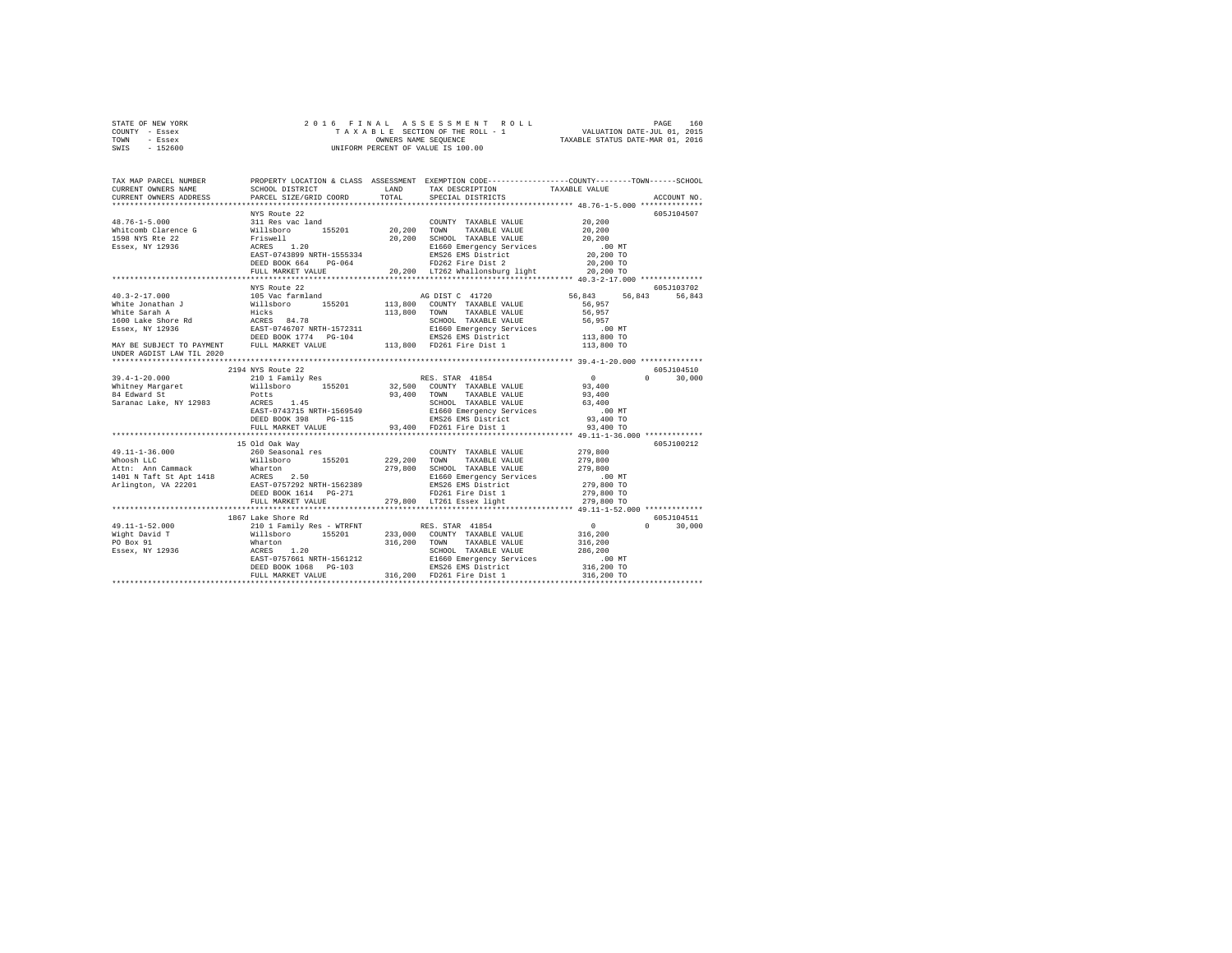| STATE OF NEW YORK |  |  | 2016 FINAL ASSESSMENT ROLL         |                                  | PAGE | 161 |
|-------------------|--|--|------------------------------------|----------------------------------|------|-----|
| COUNTY - Essex    |  |  | TAXABLE SECTION OF THE ROLL - 1    | VALUATION DATE-JUL 01, 2015      |      |     |
| TOWN<br>- Essex   |  |  | OWNERS NAME SEOUENCE               | TAXABLE STATUS DATE-MAR 01, 2016 |      |     |
| $-152600$<br>SWIS |  |  | UNIFORM PERCENT OF VALUE IS 100.00 |                                  |      |     |

| TAX MAP PARCEL NUMBER<br>CURRENT OWNERS NAME | SCHOOL DISTRICT TAND TAX DESCRIPTION                                                                                                                                                                                                     |                                                                                                                                                                                                                                 | PROPERTY LOCATION & CLASS ASSESSMENT EXEMPTION CODE---------------COUNTY-------TOWN------SCHOOL<br>TAXABLE VALUE                                                                                                                        |
|----------------------------------------------|------------------------------------------------------------------------------------------------------------------------------------------------------------------------------------------------------------------------------------------|---------------------------------------------------------------------------------------------------------------------------------------------------------------------------------------------------------------------------------|-----------------------------------------------------------------------------------------------------------------------------------------------------------------------------------------------------------------------------------------|
| CURRENT OWNERS ADDRESS                       |                                                                                                                                                                                                                                          | PARCEL SIZE/GRID COORD TOTAL SPECIAL DISTRICTS                                                                                                                                                                                  | ACCOUNT NO.                                                                                                                                                                                                                             |
|                                              | 2847 Essex Rd                                                                                                                                                                                                                            |                                                                                                                                                                                                                                 | 605J101705                                                                                                                                                                                                                              |
|                                              |                                                                                                                                                                                                                                          |                                                                                                                                                                                                                                 |                                                                                                                                                                                                                                         |
|                                              |                                                                                                                                                                                                                                          |                                                                                                                                                                                                                                 |                                                                                                                                                                                                                                         |
|                                              |                                                                                                                                                                                                                                          |                                                                                                                                                                                                                                 |                                                                                                                                                                                                                                         |
|                                              |                                                                                                                                                                                                                                          |                                                                                                                                                                                                                                 |                                                                                                                                                                                                                                         |
|                                              |                                                                                                                                                                                                                                          |                                                                                                                                                                                                                                 |                                                                                                                                                                                                                                         |
|                                              |                                                                                                                                                                                                                                          |                                                                                                                                                                                                                                 |                                                                                                                                                                                                                                         |
|                                              | DEED BOOK 1753 PG-223 PD261 Fire Dist 1<br>FULL MARKET VALUE 233,500 LT261 ESsex light<br>mp361 Metas PLF                                                                                                                                |                                                                                                                                                                                                                                 |                                                                                                                                                                                                                                         |
|                                              |                                                                                                                                                                                                                                          |                                                                                                                                                                                                                                 |                                                                                                                                                                                                                                         |
|                                              |                                                                                                                                                                                                                                          |                                                                                                                                                                                                                                 |                                                                                                                                                                                                                                         |
|                                              |                                                                                                                                                                                                                                          |                                                                                                                                                                                                                                 |                                                                                                                                                                                                                                         |
|                                              | 599 Walker Rd                                                                                                                                                                                                                            |                                                                                                                                                                                                                                 | 605Z010001                                                                                                                                                                                                                              |
|                                              | 48.4-1-19.200<br>999 Malleboot Millsboro 155201 75,100 TOWN'Y TAXABLE VALUE 138,700<br>Nilcox Mark D Willsboro 155201 75,100 TOWN TAXABLE VALUE 138,700<br>138,700 SCHOOL TAXABLE VALUE 138,700<br>ESSEX, NY 12936 ACRES 44.09<br>ESSEX  |                                                                                                                                                                                                                                 |                                                                                                                                                                                                                                         |
|                                              |                                                                                                                                                                                                                                          |                                                                                                                                                                                                                                 |                                                                                                                                                                                                                                         |
|                                              |                                                                                                                                                                                                                                          |                                                                                                                                                                                                                                 |                                                                                                                                                                                                                                         |
|                                              |                                                                                                                                                                                                                                          |                                                                                                                                                                                                                                 |                                                                                                                                                                                                                                         |
|                                              |                                                                                                                                                                                                                                          |                                                                                                                                                                                                                                 |                                                                                                                                                                                                                                         |
|                                              |                                                                                                                                                                                                                                          |                                                                                                                                                                                                                                 |                                                                                                                                                                                                                                         |
|                                              |                                                                                                                                                                                                                                          |                                                                                                                                                                                                                                 |                                                                                                                                                                                                                                         |
|                                              |                                                                                                                                                                                                                                          |                                                                                                                                                                                                                                 | - ADAL PUSED BOOK 1604 PG-73<br>PDED BOOK 1604 PG-73<br>PDED ANKERT VALUE AREAT VALUE ANARET VALUE ANARET VALUE ANARET VALUE ANARET VALUE ANARET VALUE ANARET VALUE A<br>PDED BOOK 1604 PG-73<br>PDED BOOK 1604 PG-73<br>PDED BOOK 1604 |
|                                              | 2755 Essex Rd                                                                                                                                                                                                                            |                                                                                                                                                                                                                                 | 605L102709                                                                                                                                                                                                                              |
|                                              |                                                                                                                                                                                                                                          | COUNTY TAXABLE VALUE                                                                                                                                                                                                            | 194,500                                                                                                                                                                                                                                 |
|                                              |                                                                                                                                                                                                                                          | TAXABLE VALUE                                                                                                                                                                                                                   | 194,500                                                                                                                                                                                                                                 |
|                                              |                                                                                                                                                                                                                                          |                                                                                                                                                                                                                                 |                                                                                                                                                                                                                                         |
|                                              |                                                                                                                                                                                                                                          | 194,500 SCHOOL TAXABLE VALUE<br>E1660 Emergency Services<br>SCHOOL TAXABLE VALUE 194,500<br>E1660 Emergency Services .00 MT<br>EMS26 EMS District 194,500 TO                                                                    |                                                                                                                                                                                                                                         |
|                                              |                                                                                                                                                                                                                                          |                                                                                                                                                                                                                                 |                                                                                                                                                                                                                                         |
|                                              |                                                                                                                                                                                                                                          |                                                                                                                                                                                                                                 |                                                                                                                                                                                                                                         |
|                                              |                                                                                                                                                                                                                                          |                                                                                                                                                                                                                                 |                                                                                                                                                                                                                                         |
|                                              | 1680/160 Basement<br>ACRES 0.13 EMS26 EMS District 194,500 TO<br>EAST-0756756 NRTH-1572213 FD261 Fire Dist 1 194,500 TO<br>DEED BOOK 1688 PG-128 194,500 SB260 Essex 19ht<br>FULL MARKET VALUE 194,500 SB260 Essex Sewer Bond<br>SD260 E |                                                                                                                                                                                                                                 |                                                                                                                                                                                                                                         |
|                                              |                                                                                                                                                                                                                                          |                                                                                                                                                                                                                                 |                                                                                                                                                                                                                                         |
|                                              |                                                                                                                                                                                                                                          | SD260 Essex Sewer Dist 194,500 TO<br>WD260 Essex water 194,500 TO C                                                                                                                                                             |                                                                                                                                                                                                                                         |
|                                              |                                                                                                                                                                                                                                          |                                                                                                                                                                                                                                 |                                                                                                                                                                                                                                         |
|                                              | 28 Clubhouse Way                                                                                                                                                                                                                         |                                                                                                                                                                                                                                 | 605J174009                                                                                                                                                                                                                              |
|                                              |                                                                                                                                                                                                                                          | COUNTY TAXABLE VALUE 359,200                                                                                                                                                                                                    |                                                                                                                                                                                                                                         |
|                                              |                                                                                                                                                                                                                                          |                                                                                                                                                                                                                                 | 359,200                                                                                                                                                                                                                                 |
|                                              |                                                                                                                                                                                                                                          |                                                                                                                                                                                                                                 | 359,200                                                                                                                                                                                                                                 |
|                                              |                                                                                                                                                                                                                                          |                                                                                                                                                                                                                                 |                                                                                                                                                                                                                                         |
|                                              |                                                                                                                                                                                                                                          | SCROOD RAARDER WELL SCROOD SCROOD METHOL CONTRACT SUBSTANCE SUBSTANCE SUBSTANCE SUBSTANCE SUBSTANCE SUBSTANCE<br>THE SERVICE SUBSTANCE SUBSTANCE SUBSTANCE SUBSTANCE SUBSTANCE SUBSTANCE SUBSTANCE SUBSTANCE SUBSTANCE SUBSTANC |                                                                                                                                                                                                                                         |
|                                              |                                                                                                                                                                                                                                          |                                                                                                                                                                                                                                 | 359,200 TO                                                                                                                                                                                                                              |
|                                              |                                                                                                                                                                                                                                          | LT261 Essex light 27,397 TO                                                                                                                                                                                                     |                                                                                                                                                                                                                                         |
|                                              |                                                                                                                                                                                                                                          |                                                                                                                                                                                                                                 |                                                                                                                                                                                                                                         |
|                                              |                                                                                                                                                                                                                                          |                                                                                                                                                                                                                                 |                                                                                                                                                                                                                                         |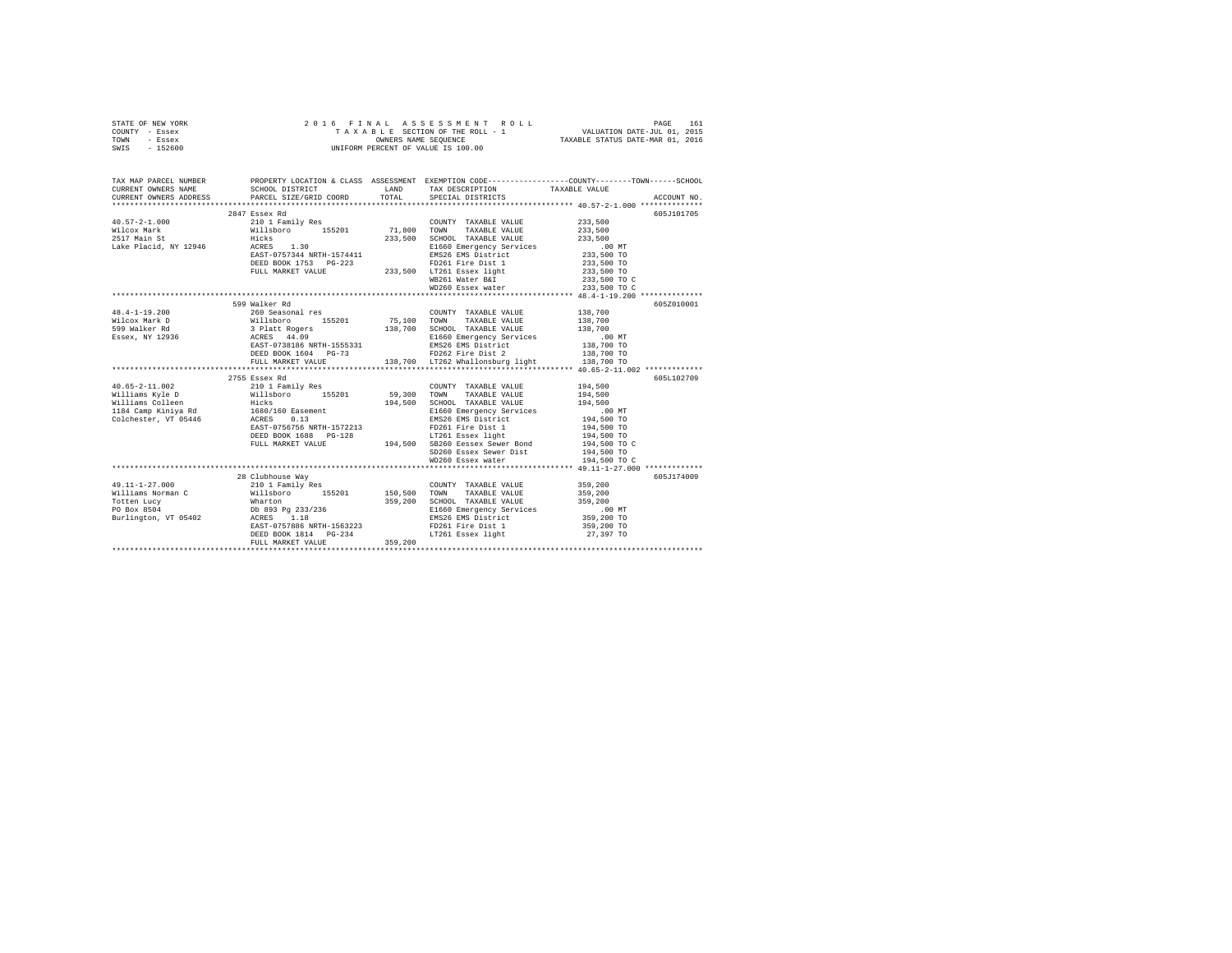|      | STATE OF NEW YORK |  |  | 2016 FINAL ASSESSMENT ROLL         | PAGE                             | 162 |
|------|-------------------|--|--|------------------------------------|----------------------------------|-----|
|      | COUNTY - Essex    |  |  | TAXABLE SECTION OF THE ROLL - 1    | VALUATION DATE-JUL 01, 2015      |     |
| TOWN | - Essex           |  |  | OWNERS NAME SEOUENCE               | TAXABLE STATUS DATE-MAR 01, 2016 |     |
| SWIS | $-152600$         |  |  | UNIFORM PERCENT OF VALUE IS 100.00 |                                  |     |

| TAX MAP PARCEL NUMBER                                                                                                                                                                                                                  | PROPERTY LOCATION & CLASS ASSESSMENT EXEMPTION CODE----------------COUNTY-------TOWN-----SCHOOL                                                                                                                                          |         |                                                  |                                                                                                                                                                                                                                                                                               |                    |
|----------------------------------------------------------------------------------------------------------------------------------------------------------------------------------------------------------------------------------------|------------------------------------------------------------------------------------------------------------------------------------------------------------------------------------------------------------------------------------------|---------|--------------------------------------------------|-----------------------------------------------------------------------------------------------------------------------------------------------------------------------------------------------------------------------------------------------------------------------------------------------|--------------------|
| CURRENT OWNERS NAME                                                                                                                                                                                                                    | SCHOOL DISTRICT                                                                                                                                                                                                                          |         | LAND TAX DESCRIPTION TAXABLE VALUE               |                                                                                                                                                                                                                                                                                               |                    |
| CURRENT OWNERS ADDRESS                                                                                                                                                                                                                 |                                                                                                                                                                                                                                          |         |                                                  |                                                                                                                                                                                                                                                                                               |                    |
|                                                                                                                                                                                                                                        |                                                                                                                                                                                                                                          |         |                                                  |                                                                                                                                                                                                                                                                                               |                    |
| $40.73 - 5 - 16.000$                                                                                                                                                                                                                   | 2235 Lake Shore Rd<br>210 1 Family Res                                                                                                                                                                                                   |         | COUNTY TAXABLE VALUE 211,800                     |                                                                                                                                                                                                                                                                                               | 605J102710         |
|                                                                                                                                                                                                                                        |                                                                                                                                                                                                                                          |         | TOWN                                             | 211,800                                                                                                                                                                                                                                                                                       |                    |
| Wilson Denise N Millsboro 155201 53,300                                                                                                                                                                                                |                                                                                                                                                                                                                                          | 211,800 | TAXABLE VALUE                                    | 211,800                                                                                                                                                                                                                                                                                       |                    |
| $\begin{tabular}{lllllllllll} \textbf{2235 Lake Shore Rd} & & \textbf{Potts} \\ \textbf{PO Box 106} & & 1677/273-Sasement \\ \textbf{ESsex, NY 12936} & & \textbf{ACRES} & 0.22 \\ \end{tabular}$                                      |                                                                                                                                                                                                                                          |         | SCHOOL TAXABLE VALUE<br>E1660 Emergency Services |                                                                                                                                                                                                                                                                                               |                    |
|                                                                                                                                                                                                                                        | 1677/273-1-sastement<br>RASEA - 10.22 - 10.22 - 10.23 - 10.24 First District<br>RASEA - 11,800 TO<br>PULL MARKET VALUE 211,800 - 211,800 TO<br>PULL MARKET VALUE 211,800 - 211,800 TO<br>PULL MARKET VALUE 211,800 - 121,800 - 121,800 T |         |                                                  |                                                                                                                                                                                                                                                                                               |                    |
|                                                                                                                                                                                                                                        |                                                                                                                                                                                                                                          |         |                                                  |                                                                                                                                                                                                                                                                                               |                    |
|                                                                                                                                                                                                                                        |                                                                                                                                                                                                                                          |         |                                                  |                                                                                                                                                                                                                                                                                               |                    |
|                                                                                                                                                                                                                                        |                                                                                                                                                                                                                                          |         |                                                  |                                                                                                                                                                                                                                                                                               |                    |
|                                                                                                                                                                                                                                        |                                                                                                                                                                                                                                          |         |                                                  |                                                                                                                                                                                                                                                                                               |                    |
|                                                                                                                                                                                                                                        |                                                                                                                                                                                                                                          |         | SD260 Essex Sewer Dist<br>WD260 Essex water      | 211,800 TO<br>211,800 TO C                                                                                                                                                                                                                                                                    |                    |
|                                                                                                                                                                                                                                        |                                                                                                                                                                                                                                          |         |                                                  |                                                                                                                                                                                                                                                                                               |                    |
|                                                                                                                                                                                                                                        |                                                                                                                                                                                                                                          |         |                                                  |                                                                                                                                                                                                                                                                                               |                    |
|                                                                                                                                                                                                                                        | 608 Walker Rd                                                                                                                                                                                                                            |         |                                                  |                                                                                                                                                                                                                                                                                               | 605J104408         |
| $\begin{array}{cccccc} 48.4-1-19.100 && 312\text{ Vac w/imprv} && 64,300\text{ TOWTY TAXABLE VALUE} && 67,900\\ \text{Wodside LP} && 8111\text{sboro} && 155201 && 64,300\text{ TOWN} && \text{TAXABLE VALUE} && 67,900\\ \end{array}$ |                                                                                                                                                                                                                                          |         | COUNTY TAXABLE VALUE 67.900                      |                                                                                                                                                                                                                                                                                               |                    |
|                                                                                                                                                                                                                                        |                                                                                                                                                                                                                                          |         |                                                  |                                                                                                                                                                                                                                                                                               |                    |
|                                                                                                                                                                                                                                        |                                                                                                                                                                                                                                          |         |                                                  |                                                                                                                                                                                                                                                                                               |                    |
|                                                                                                                                                                                                                                        |                                                                                                                                                                                                                                          |         |                                                  |                                                                                                                                                                                                                                                                                               |                    |
|                                                                                                                                                                                                                                        |                                                                                                                                                                                                                                          |         |                                                  |                                                                                                                                                                                                                                                                                               |                    |
|                                                                                                                                                                                                                                        | DEED BOOK 1235 PG-25                                                                                                                                                                                                                     |         | FD262 Fire Dist 2 67.900 TO                      |                                                                                                                                                                                                                                                                                               |                    |
|                                                                                                                                                                                                                                        | FULL MARKET VALUE                                                                                                                                                                                                                        |         | 67,900 LT262 Whallonsburg light 67,900 TO        |                                                                                                                                                                                                                                                                                               |                    |
|                                                                                                                                                                                                                                        |                                                                                                                                                                                                                                          |         |                                                  |                                                                                                                                                                                                                                                                                               |                    |
|                                                                                                                                                                                                                                        | 160 Lighthouse Way                                                                                                                                                                                                                       |         |                                                  |                                                                                                                                                                                                                                                                                               | 605J101514         |
| $49.4 - 1 - 6.110$                                                                                                                                                                                                                     |                                                                                                                                                                                                                                          |         |                                                  |                                                                                                                                                                                                                                                                                               | $0 \t 30.000$      |
| Woodside LP                                                                                                                                                                                                                            |                                                                                                                                                                                                                                          |         |                                                  |                                                                                                                                                                                                                                                                                               |                    |
| 160 Lighthouse Way 5udd                                                                                                                                                                                                                |                                                                                                                                                                                                                                          |         |                                                  |                                                                                                                                                                                                                                                                                               |                    |
| Essex, NY 12936                                                                                                                                                                                                                        |                                                                                                                                                                                                                                          |         |                                                  |                                                                                                                                                                                                                                                                                               |                    |
|                                                                                                                                                                                                                                        |                                                                                                                                                                                                                                          |         |                                                  |                                                                                                                                                                                                                                                                                               |                    |
|                                                                                                                                                                                                                                        |                                                                                                                                                                                                                                          |         |                                                  |                                                                                                                                                                                                                                                                                               |                    |
|                                                                                                                                                                                                                                        | FULL MARKET VALUE                                                                                                                                                                                                                        |         | 795,000 FD262 Fire Dist 2                        | 795,000 TO                                                                                                                                                                                                                                                                                    |                    |
|                                                                                                                                                                                                                                        |                                                                                                                                                                                                                                          |         |                                                  |                                                                                                                                                                                                                                                                                               |                    |
|                                                                                                                                                                                                                                        | 5 Christian Rd                                                                                                                                                                                                                           |         |                                                  |                                                                                                                                                                                                                                                                                               | 605J183006         |
| $49.69 - 2 - 4.000$                                                                                                                                                                                                                    | 210 1 Family Res RES. STAR 41854                                                                                                                                                                                                         |         |                                                  | $\sim$ 0 $\sim$ 0 $\sim$ 0 $\sim$ 0 $\sim$ 0 $\sim$ 0 $\sim$ 0 $\sim$ 0 $\sim$ 0 $\sim$ 0 $\sim$ 0 $\sim$ 0 $\sim$ 0 $\sim$ 0 $\sim$ 0 $\sim$ 0 $\sim$ 0 $\sim$ 0 $\sim$ 0 $\sim$ 0 $\sim$ 0 $\sim$ 0 $\sim$ 0 $\sim$ 0 $\sim$ 0 $\sim$ 0 $\sim$ 0 $\sim$ 0 $\sim$ 0 $\sim$ 0 $\sim$ 0 $\sim$ | $\Omega$<br>30,000 |
|                                                                                                                                                                                                                                        |                                                                                                                                                                                                                                          |         |                                                  |                                                                                                                                                                                                                                                                                               |                    |
|                                                                                                                                                                                                                                        |                                                                                                                                                                                                                                          |         | 109,700 TOWN TAXABLE VALUE                       |                                                                                                                                                                                                                                                                                               |                    |
|                                                                                                                                                                                                                                        |                                                                                                                                                                                                                                          |         | SCHOOL TAXABLE VALUE 79,700                      |                                                                                                                                                                                                                                                                                               |                    |
|                                                                                                                                                                                                                                        | EAST-0744949 NRTH-1555714                                                                                                                                                                                                                |         |                                                  |                                                                                                                                                                                                                                                                                               |                    |
|                                                                                                                                                                                                                                        | DEED BOOK 1753 PG-42                                                                                                                                                                                                                     |         |                                                  |                                                                                                                                                                                                                                                                                               |                    |
|                                                                                                                                                                                                                                        | FULL MARKET VALUE                                                                                                                                                                                                                        |         | 109,700 FD262 Fire Dist 2                        | 109,700 TO                                                                                                                                                                                                                                                                                    |                    |
|                                                                                                                                                                                                                                        |                                                                                                                                                                                                                                          |         |                                                  |                                                                                                                                                                                                                                                                                               |                    |
|                                                                                                                                                                                                                                        |                                                                                                                                                                                                                                          |         |                                                  |                                                                                                                                                                                                                                                                                               |                    |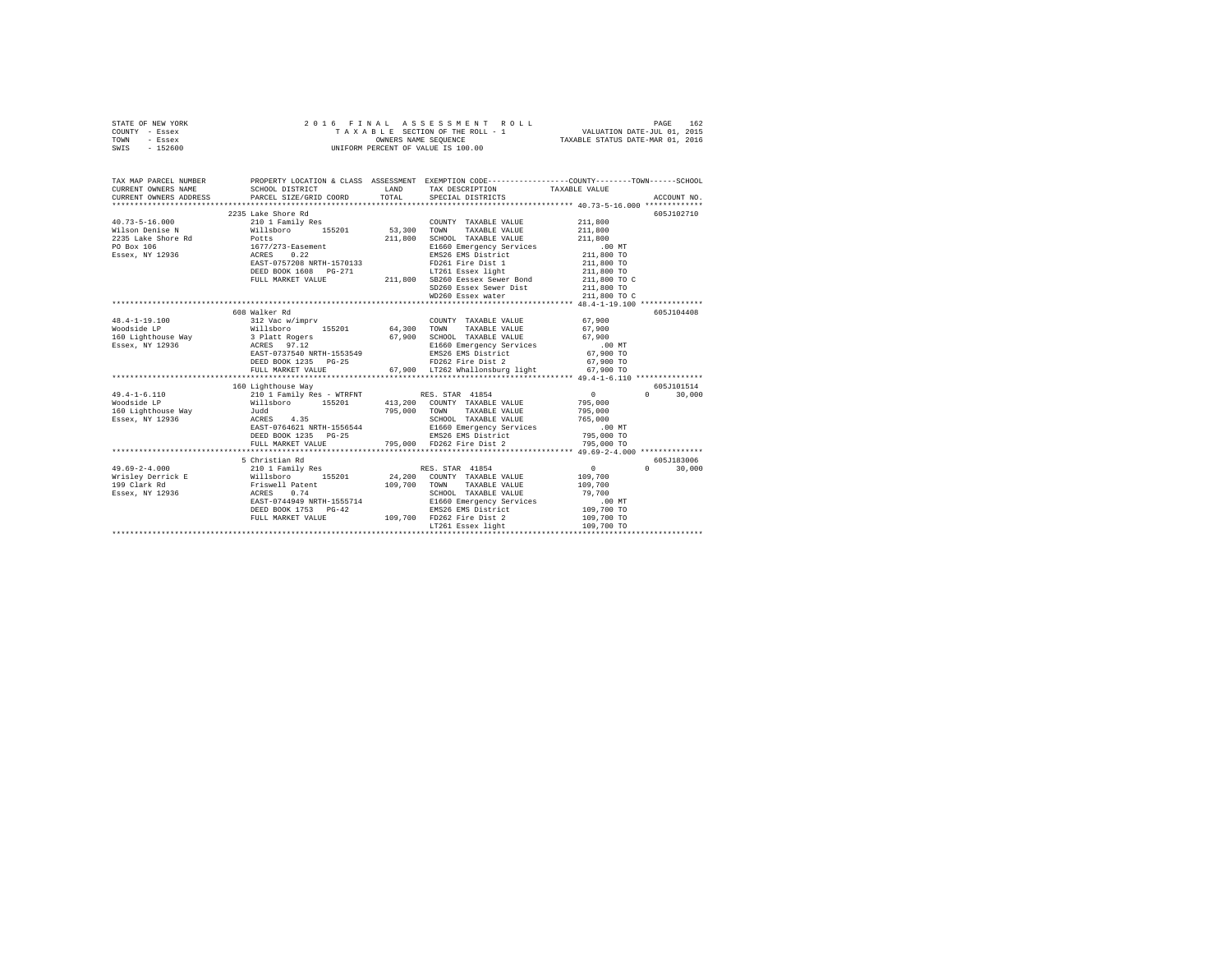| STATE OF NEW YORK | 2016 FINAL ASSESSMENT ROLL         | 163<br>PAGE                      |
|-------------------|------------------------------------|----------------------------------|
| COUNTY - Essex    | TAXABLE SECTION OF THE ROLL - 1    | VALUATION DATE-JUL 01, 2015      |
| TOWN<br>- Essex   | OWNERS NAME SEOUENCE               | TAXABLE STATUS DATE-MAR 01, 2016 |
| $-152600$<br>SWIS | UNIFORM PERCENT OF VALUE IS 100.00 |                                  |

| TAX MAP PARCEL NUMBER<br>CURRENT OWNERS NAME                                                    | SCHOOL DISTRICT<br>CURRENT OWNERS ADDRESS PARCEL SIZE/GRID COORD TOTAL                                                                                                                                                                                                                                                                       | LAND   | TAX DESCRIPTION TAXABLE VALUE<br>SPECIAL DISTRICTS                                                                                                                                                                     | PROPERTY LOCATION & CLASS ASSESSMENT EXEMPTION CODE---------------COUNTY-------TOWN------SCHOOL | ACCOUNT NO.                 |
|-------------------------------------------------------------------------------------------------|----------------------------------------------------------------------------------------------------------------------------------------------------------------------------------------------------------------------------------------------------------------------------------------------------------------------------------------------|--------|------------------------------------------------------------------------------------------------------------------------------------------------------------------------------------------------------------------------|-------------------------------------------------------------------------------------------------|-----------------------------|
|                                                                                                 | 25 Gladd Ln<br>48.4-1-11.000 - 21011 Family Res (2000)<br>Wrisley Kyle (2011 Family Res 155201 32,600 TOWN<br>25 Gladd Ln (2013)<br>25 Gladd Ln (2013)<br>25 Gladd Ln (2013)<br>258ex, NY 12936 (2013)<br>258826 (2013)<br>258826 (2013)<br>258826 (2013)<br>25                                                                              |        | COUNTY TAXABLE VALUE 88,000<br>TAXABLE VALUE 88,000<br>SCHOOL TAXABLE VALUE 88,000<br>E1660 Emergency Services .00 MT<br>EMS26 EMS District 88,000 TO<br>FD262 Fire Dist 2 88,000 TO                                   | 88,000 TO                                                                                       | 605J104602                  |
|                                                                                                 | 15 Gladd Ln<br>49.3-1-4.000 312 Vac w/imprv<br>Wrisley Kyle O Willsboro 155201 26,400<br>WIBELY NYE USE THE MANUFATURE OF THE MANUFATURE OF THE MANUFATURE OF THE MANUFATURE OF THE MANUFATURE OF THE MANUFATURE OF THE MANUFATURE OF THE MANUFATURE OF THE MANUFATURE OF THE MANUFATURE OF THE MANUFATURE OF THE MANUF<br>FULL MARKET VALUE | 30,900 | COUNTY TAXABLE VALUE 30,900<br>TOWN TAXABLE VALUE 30,900<br>SCHOOL TAXABLE VALUE 30,900<br>E1660 Emergency Services 6.00 MT<br>EMS26 EMS District 30,900 TO<br>FD262 Fire Dist 2<br>LT262 Whallonsburg light 30,900 TO | 30,900 TO                                                                                       | 605J104603                  |
|                                                                                                 | 199 Clark Rd<br>Essex, NY 12936-9725 EAST-0748732 NRTH-1551312                                                                                                                                                                                                                                                                               |        | LT262 Whallonsburg light 111,000 TO                                                                                                                                                                                    |                                                                                                 | 605J102213<br>$0 \t 30,000$ |
| $49.3 - 2 - 26.130$<br>MAY BE SUBJECT TO PAYMENT FULL MARKET VALUE<br>UNDER AGDIST LAW TIL 2020 | 1445 Lake Shore Rd                                                                                                                                                                                                                                                                                                                           |        | SCHOOL TAXABLE VALUE 77,343<br>E1660 Emergency Services 6.00 MT<br>EMS26 EMS District 172,500 TO<br>172,500 FD262 Fire Dist 2                                                                                          | 77,343<br>77,343<br>172,500 TO                                                                  | 605J195004<br>95,157        |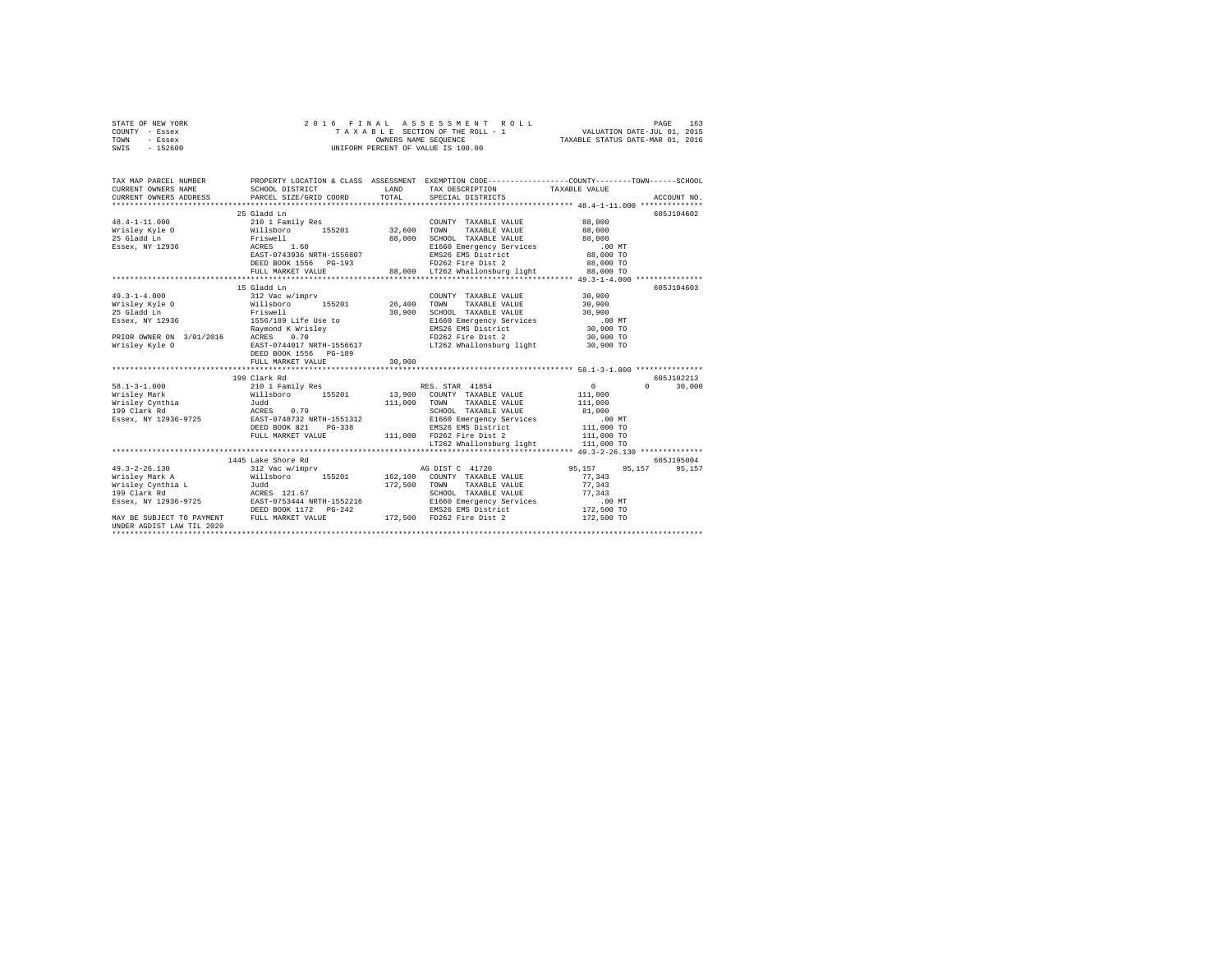|      | STATE OF NEW YORK |  | 2016 FINAL ASSESSMENT ROLL         | 164<br>PAGE                      |
|------|-------------------|--|------------------------------------|----------------------------------|
|      | COUNTY - Essex    |  | TAXABLE SECTION OF THE ROLL - 1    | VALUATION DATE-JUL 01, 2015      |
| TOWN | - Essex           |  | OWNERS NAME SEOUENCE               | TAXABLE STATUS DATE-MAR 01, 2016 |
| SWIS | - 152600          |  | UNIFORM PERCENT OF VALUE IS 100.00 |                                  |

| TAX MAP PARCEL NUMBER<br>CURRENT OWNERS NAME | PROPERTY LOCATION & CLASS ASSESSMENT EXEMPTION CODE---------------COUNTY-------TOWN-----SCHOOL<br>SCHOOL DISTRICT | <b>T.AND</b> | TAX DESCRIPTION                           | TAXABLE VALUE    |                    |
|----------------------------------------------|-------------------------------------------------------------------------------------------------------------------|--------------|-------------------------------------------|------------------|--------------------|
| CURRENT OWNERS ADDRESS                       | PARCEL SIZE/GRID COORD                                                                                            | TOTAL        | SPECIAL DISTRICTS                         |                  | ACCOUNT NO.        |
|                                              |                                                                                                                   |              |                                           |                  |                    |
|                                              | Clark Rd                                                                                                          |              |                                           |                  | 605J183003         |
| $58.1 - 3 - 2.000$                           | 105 Vac farmland                                                                                                  |              | AG DIST C 41720                           | 24.602<br>24,602 | 24,602             |
| Wrisley Mark A                               | 155201<br>Willsboro                                                                                               | 43,500       | COUNTY TAXABLE VALUE                      | 35,298           |                    |
| Lacey Cynthia L                              | Judd Patent                                                                                                       | 59,900       | TOWN<br>TAXABLE VALUE                     | 35,298           |                    |
| 199 Clark Rd                                 | 50.0 Acres                                                                                                        |              | SCHOOL TAXABLE VALUE                      | 35,298           |                    |
| Essex, NY 12936-9725                         | ACRES<br>50.00                                                                                                    |              | E1660 Emergency Services                  | .00MT            |                    |
|                                              | EAST-0749753 NRTH-1551184                                                                                         |              | EMS26 EMS District                        | 59,900 TO        |                    |
| MAY BE SUBJECT TO PAYMENT DEED BOOK 768      | $PG-143$                                                                                                          |              | FD262 Fire Dist 2                         | 59,900 TO        |                    |
| UNDER AGDIST LAW TIL 2020                    | FULL MARKET VALUE                                                                                                 |              | 59.900 LT262 Whallonsburg light 59.900 TO |                  |                    |
|                                              |                                                                                                                   |              |                                           |                  |                    |
|                                              | 1345 NYS Route 22                                                                                                 |              |                                           |                  | 605-102012         |
| $57.2 - 4 - 2.100$                           | 240 Rural res                                                                                                     |              | RES. STAR 41854                           | $\sim$           | $\Omega$<br>30,000 |
| Zahorchak Jennifer                           | Willsboro<br>155201                                                                                               | 41,000       | COUNTY TAXABLE VALUE                      | 147,800          |                    |
| VanDeusen Gregg                              | 4 Split Rock Tract                                                                                                | 147,800      | TOWN<br>TAXABLE VALUE                     | 147,800          |                    |
| 1345 NYS Route 22                            | ACRES 10.00 BANK1STARSG                                                                                           |              | SCHOOL TAXABLE VALUE                      | 117,800          |                    |
| Essex, NY 12936                              | EAST-0739718 NRTH-1550783                                                                                         |              | E1660 Emergency Services                  | .00MT            |                    |
|                                              | DEED BOOK 1588 PG-198                                                                                             |              | EMS26 EMS District                        | 147,800 TO       |                    |
|                                              | FULL MARKET VALUE                                                                                                 | 147,800      | FD262 Fire Dist 2                         | 147,800 TO       |                    |
|                                              |                                                                                                                   |              | LT262 Whallonsburg light                  | 147,800 TO       |                    |
|                                              |                                                                                                                   |              |                                           |                  |                    |
|                                              | 1829 NYS Route 22                                                                                                 |              |                                           |                  | 605J100907         |
| $49.1 - 1 - 36.000$                          | 210 1 Family Res                                                                                                  |              | RES. STAR 41854                           | $\Omega$         | 30,000<br>$\Omega$ |
| Zeh Beverley J                               | Willsboro<br>155201                                                                                               | 31,200       | COUNTY TAXABLE VALUE                      | 94,700           |                    |
| Currier Eric R                               | Wharton                                                                                                           | 94,700       | TOWN<br>TAXABLE VALUE                     | 94,700           |                    |
| 1829 NYS Route 22                            | 0.96 BANKCORE<br>ACRES                                                                                            |              | SCHOOL TAXABLE VALUE                      | 64,700           |                    |
| Essex, NY 12936                              | EAST-0744913 NRTH-1560822                                                                                         |              | E1660 Emergency Services                  | .00MT            |                    |
|                                              | DEED BOOK 1792 PG-196                                                                                             |              | EMS26 EMS District                        | 94,700 TO        |                    |
|                                              | FULL MARKET VALUE                                                                                                 | 94,700       | FD262 Fire Dist 2                         | 94,700 TO        |                    |
|                                              |                                                                                                                   |              | LT262 Whallonsburg light                  | 94,700 TO        |                    |
|                                              |                                                                                                                   |              |                                           |                  |                    |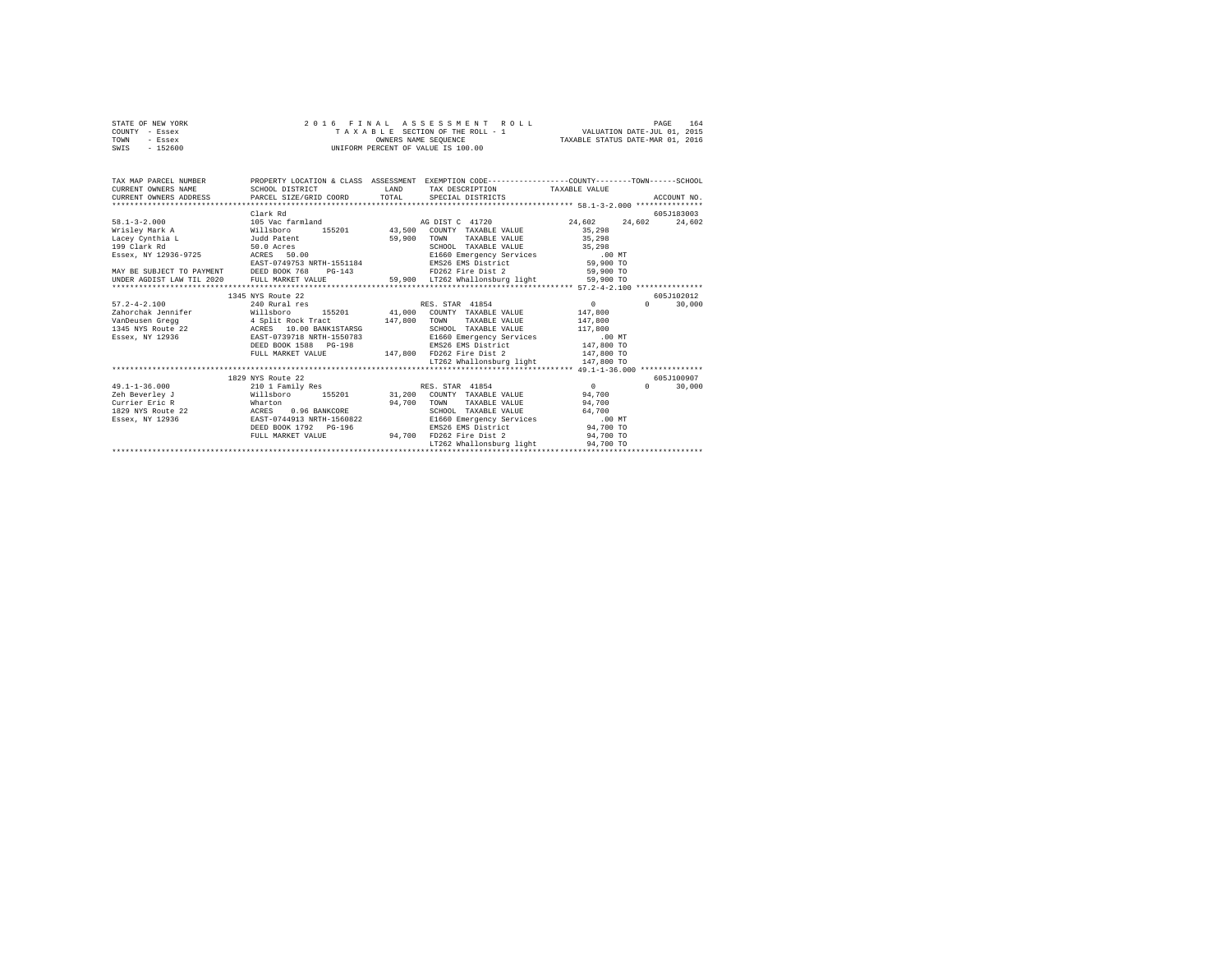| STATE OF NEW YORK | 2016 FINAL ASSESSMENT ROLL         | 165<br>PAGE                      |
|-------------------|------------------------------------|----------------------------------|
| COUNTY - Essex    | TAXABLE SECTION OF THE ROLL - 1    | VALUATION DATE-JUL 01, 2015      |
| TOWN<br>- Essex   |                                    | TAXABLE STATUS DATE-MAR 01, 2016 |
| SWIS<br>$-152600$ |                                    | RPS150/V04/L015                  |
|                   | UNIFORM PERCENT OF VALUE IS 100.00 | CURRENT DATE 6/21/2016           |
|                   |                                    |                                  |
|                   | ROLL SUB SECTION- - TOTALS         |                                  |

## \*\*\* S P E C I A L D I S T R I C T S U M M A R Y \*\*\*

|      |                      | TOTAL   | <b>EXTENSION</b>           | <b>EXTENSION</b> | AD VALOREM | EXEMPT | TAXABLE    |
|------|----------------------|---------|----------------------------|------------------|------------|--------|------------|
| CODE | DISTRICT NAME        | PARCELS | TYPE                       | VALUE            | VALUE      | AMOUNT | VALUE      |
|      |                      |         |                            |                  |            |        |            |
|      | AP904 Apptmnt tax S  |         | 2 MOVTAX                   | 1291.25          |            |        | 1,291.25   |
|      | OT904 Omitted tax S  |         | 2 MOVTAX                   | 1034.34          |            |        | 1,034.34   |
|      | EMS26 EMS District   |         | 688 TOTAL                  |                  | 126665.517 | 52.268 | 126613.249 |
|      | SB260 Eessex Sewer B |         | 129 TOTAL C                |                  | 29005,500  |        | 29005,500  |
|      | SD260 Essex Sewer Di |         | 129 TOTAL                  |                  | 29005,500  |        | 29005,500  |
|      | E1660 Emergency Serv |         | 688 MOVTAX                 |                  |            |        |            |
|      | FD261 Fire Dist 1    |         | 390 TOTAL                  |                  | 91601.935  | 52.268 | 91549.667  |
|      | FD262 Fire Dist 2    |         | 302 TOTAL                  |                  | 35063.583  |        | 35063.583  |
|      | LT261 Essex light    |         | $210$ TOTAL                |                  | 54208.397  | 52.268 | 54156.129  |
|      | LT262 Whallonsburg 1 |         | 82 TOTAL                   |                  | 11510,390  |        | 11510.390  |
|      | WB261 Water B&I      |         | 34 TOTAL C                 |                  | 14813,200  | 32,268 | 14780.932  |
|      | WD260 Essex water    |         | 168 TOTAL<br>$\mathcal{C}$ |                  | 45041.000  | 32,268 | 45008.732  |

## \*\*\* S C H O O L D I S T R I C T S U M M A R Y \*\*\*

| CODE             | DISTRICT NAME         | TOTAL<br>PARCELS | ASSESSED<br>LAND      | ASSESSED<br>TOTAL      | EXEMPT<br>AMOUNT    | TOTAL<br>TAXABLE       | STAR<br>AMOUNT       | <b>STAR</b><br>TAXABLE |
|------------------|-----------------------|------------------|-----------------------|------------------------|---------------------|------------------------|----------------------|------------------------|
| 155001<br>155201 | Westport<br>Willsboro | 99<br>589        | 4500,000<br>57188.237 | 8174,200<br>118491.317 | 750.762<br>5770.209 | 7423.438<br>112721.108 | 1247.300<br>5719,475 | 6176.138<br>107001.633 |
|                  | SUB-TOTAL             | 688              | 61688.237             | 126665.517             | 6520.971            | 120144.546             | 6966,775             | 113177.771             |
|                  | TOTAL                 | 688              | 61688.237             | 126665.517             | 6520.971            | 120144.546             | 6966,775             | 113177.771             |

\*\*\* S Y S T E M C O D E S S U M M A R Y \*\*\*

NO SYSTEM EXEMPTIONS AT THIS LEVEL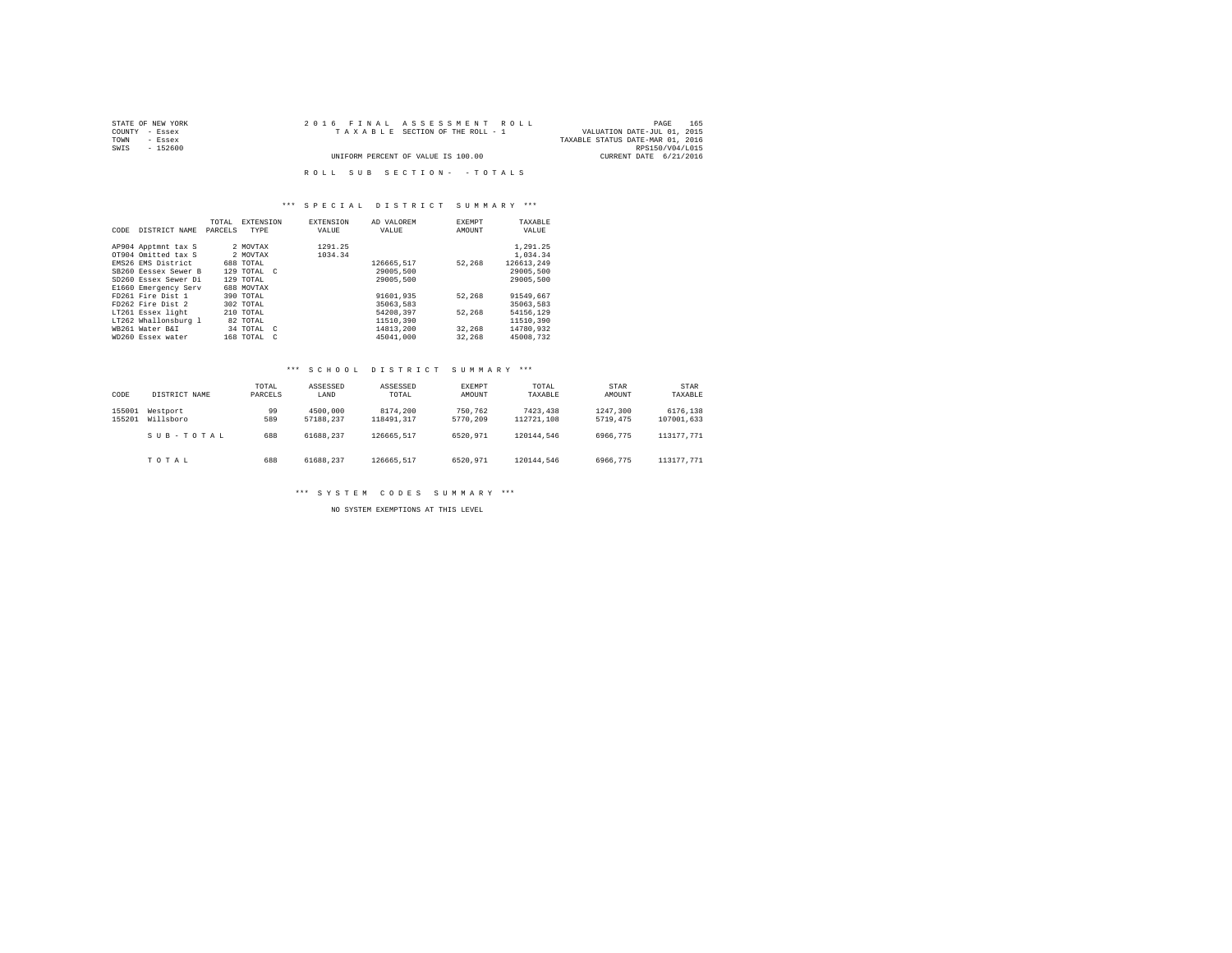| STATE OF NEW YORK | 2016 FINAL ASSESSMENT ROLL         | 166<br>PAGE                      |
|-------------------|------------------------------------|----------------------------------|
| COUNTY - Essex    | TAXABLE SECTION OF THE ROLL - 1    | VALUATION DATE-JUL 01, 2015      |
| TOWN<br>- Essex   |                                    | TAXABLE STATUS DATE-MAR 01, 2016 |
| SWIS<br>- 152600  |                                    | RPS150/V04/L015                  |
|                   | UNIFORM PERCENT OF VALUE IS 100.00 | CURRENT DATE 6/21/2016           |
|                   | ROLL SUB SECTION- - TOTALS         |                                  |

#### \*\*\* E X E M P T I O N S U M M A R Y \*\*\*

|       |              | TOTAL          |          |          |           |
|-------|--------------|----------------|----------|----------|-----------|
| CODE  | DESCRIPTION  | PARCELS        | COUNTY   | TOWN     | SCHOOL    |
| 33302 | CNTY REFOR   |                | 123,600  |          |           |
| 41101 | VETERANS     |                | 5,000    | 5,000    |           |
| 41120 | VETWAR CTS   | 15             | 225,000  | 225,000  | 225,000   |
| 41130 | VETCOM CTS   | 13             | 306.225  | 306,225  | 306,225   |
| 41132 | VET COM C    | $\overline{a}$ | 24,250   |          |           |
| 41133 | VET COM T    | $\overline{a}$ |          | 24,250   |           |
| 41140 | VETDIS CTS   | 3              | 125,430  | 125,430  | 125,430   |
| 41142 | VET DIS C    |                | 2.660    |          |           |
| 41143 | VET DIS T    |                |          | 2,660    |           |
| 41700 | AG. BLDG.    | 7              | 653.796  | 653,796  | 653.796   |
| 41720 | AG DIST C    | 77             | 4027.768 | 4027,768 | 4027.768  |
| 41800 | AGED ALL     | 19             | 1122,504 | 1122,504 | 1130,484  |
| 41801 | AGED C/T     | $\overline{2}$ | 112,850  | 112,850  |           |
| 41834 | STAR<br>SR   | 52             |          |          | 3048.100  |
| 41854 | RES.<br>STAR | 131            |          |          | 3918.675  |
| 42100 | AG. IMPMNT   | $\overline{2}$ | 52,268   | 52.268   | 52.268    |
|       | TOTAL        | 329            | 6781.351 | 6657.751 | 13487.746 |

#### \*\*\* G R A N D T O T A L S \*\*\*

| ROLL | DESCRIPTION | TOTAL   | ASSESSED  | ASSESSED   | TAXABLE    | TAXABLE    | TAXABLE    | STAR       |
|------|-------------|---------|-----------|------------|------------|------------|------------|------------|
| SEC  |             | PARCELS | LAND      | TOTAL      | COUNTY     | TOWN       | SCHOOL     | TAXABLE    |
|      | TAXABLE     | 688     | 61688.237 | 126665.517 | 119884.166 | 120007.766 | 120144.546 | 113177.771 |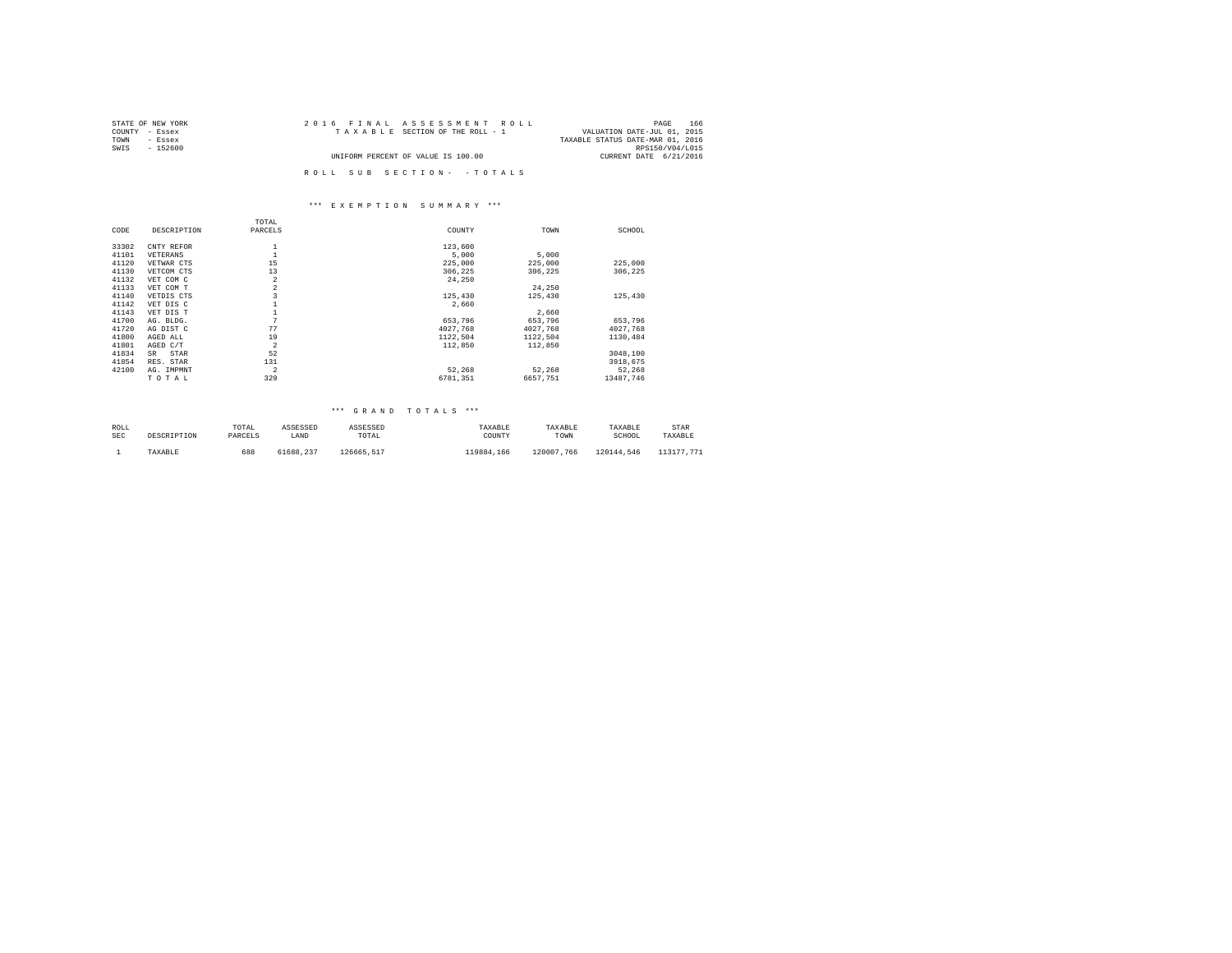| STATE OF NEW YORK |  | 2016 FINAL ASSESSMENT ROLL                                               |                                  | PAGE | 167 |
|-------------------|--|--------------------------------------------------------------------------|----------------------------------|------|-----|
| COUNTY - Essex    |  | TAXABLE SECTION OF THE ROLL - 1 SUB-SECT - A VALUATION DATE-JUL 01, 2015 |                                  |      |     |
| TOWN<br>- Essex   |  | OWNERS NAME SEOUENCE                                                     | TAXABLE STATUS DATE-MAR 01, 2016 |      |     |
| $-152600$<br>SWIS |  | UNIFORM PERCENT OF VALUE IS 100.00                                       |                                  |      |     |

| TAX MAP PARCEL NUMBER<br>CURRENT OWNERS NAME<br>CURRENT OWNERS ADDRESS                                                                                                                                                                       | PROPERTY LOCATION & CLASS ASSESSMENT EXEMPTION CODE----------------COUNTY-------TOWN------SCHOOL<br>SCHOOL DISTRICT<br>PARCEL SIZE/GRID COORD | <b>T.AND</b>         | TAX DESCRIPTION TAXABLE VALUE<br>TOTAL SPECIAL DISTRICTS                                         |                      | ACCOUNT NO.            |
|----------------------------------------------------------------------------------------------------------------------------------------------------------------------------------------------------------------------------------------------|-----------------------------------------------------------------------------------------------------------------------------------------------|----------------------|--------------------------------------------------------------------------------------------------|----------------------|------------------------|
|                                                                                                                                                                                                                                              |                                                                                                                                               |                      |                                                                                                  |                      |                        |
|                                                                                                                                                                                                                                              | Jersey St                                                                                                                                     |                      |                                                                                                  |                      | 605J103803             |
| $39.4 - 1 - 47.000$                                                                                                                                                                                                                          | 911 Forest s480                                                                                                                               |                      | FISCHER 47450                                                                                    | 14,503               | 14.503 14.503          |
| Shirley Forests Inc                                                                                                                                                                                                                          |                                                                                                                                               |                      |                                                                                                  | 26,897               |                        |
| Gore<br>c/o David Shirley                                                                                                                                                                                                                    |                                                                                                                                               | 41,400               | TOWN<br>TAXABLE VALUE 26,897                                                                     |                      |                        |
|                                                                                                                                                                                                                                              |                                                                                                                                               |                      |                                                                                                  |                      |                        |
| 17100 102nd Ave NE 50AC Under 480 RPTL<br>Bothell, WA 98011 ACRES 50.00                                                                                                                                                                      |                                                                                                                                               |                      | SCHOOL TAXABLE VALUE $26,897$<br>E1660 Emergency Services .00 MT<br>EMS26 EMS District 41,400 TO |                      |                        |
|                                                                                                                                                                                                                                              | EAST-0733281 NRTH-1569832                                                                                                                     |                      |                                                                                                  |                      |                        |
|                                                                                                                                                                                                                                              | DEED BOOK 662<br>PG-051                                                                                                                       |                      | FD262 Fire Dist 2 41,400 TO                                                                      |                      |                        |
|                                                                                                                                                                                                                                              | FULL MARKET VALUE                                                                                                                             | 41,400               |                                                                                                  |                      |                        |
|                                                                                                                                                                                                                                              |                                                                                                                                               |                      |                                                                                                  |                      |                        |
|                                                                                                                                                                                                                                              | Daniels Rd                                                                                                                                    |                      |                                                                                                  |                      | 605-7103804            |
| $48.1 - 1 - 2.000$                                                                                                                                                                                                                           | 911 Forest s480                                                                                                                               |                      | FISCHER 47450                                                                                    | 11,553 11,553 11,553 |                        |
| Shirley Forests Inc = 155001 25,000 COUNTY TAXABLE VALUE<br>26 OUNTY TAXABLE VALUE<br>27 ON TOWN TAXABLE VALUE<br>27 OUNTY TAXABLE VALUE<br>27 ON TOWN TAXABLE VALUE<br>27 OUNTY TAXABLE VALUE<br>27 OUNTY TAXABLE VALUE<br>27 OUNTY TAXABLE |                                                                                                                                               |                      |                                                                                                  | 13,447               |                        |
|                                                                                                                                                                                                                                              |                                                                                                                                               |                      | 25,000 TOWN TAXABLE VALUE 13,447                                                                 |                      |                        |
|                                                                                                                                                                                                                                              |                                                                                                                                               |                      |                                                                                                  |                      |                        |
|                                                                                                                                                                                                                                              |                                                                                                                                               |                      | SCHOOL TAXABLE VALUE $13,447$<br>E1660 Emergency Services .00 MT<br>EMS26 EMS District 25,000 TO |                      |                        |
|                                                                                                                                                                                                                                              | EAST-0725895 NRTH-1563687                                                                                                                     |                      |                                                                                                  |                      |                        |
|                                                                                                                                                                                                                                              | DEED BOOK 662<br>PG-051                                                                                                                       |                      | FD262 Fire Dist 2                                                                                | 25,000 TO            |                        |
|                                                                                                                                                                                                                                              | FULL MARKET VALUE                                                                                                                             | 25,000               |                                                                                                  |                      |                        |
|                                                                                                                                                                                                                                              |                                                                                                                                               |                      |                                                                                                  |                      |                        |
|                                                                                                                                                                                                                                              | Mason Rd                                                                                                                                      |                      |                                                                                                  |                      | 605J103906             |
| $48.1 - 1 - 5.000$                                                                                                                                                                                                                           | 911 Forest s480                                                                                                                               |                      | FISCHER 47450                                                                                    | 513 6                | $513$ and $513$<br>513 |
|                                                                                                                                                                                                                                              |                                                                                                                                               |                      | COUNTY TAXABLE VALUE 45,387                                                                      |                      |                        |
|                                                                                                                                                                                                                                              |                                                                                                                                               |                      | TAXABLE VALUE                                                                                    | 45,387               |                        |
| Shirley Forests Inc = 155001 = 165001 = 165001 = 165001 = 165001 = 176001 = 176001 = 176001 = 176001 = 176001 = 176001 = 176001 = 176001 = 176001 = 176001 = 176001 = 176001 = 176001 = 176001 = 176001 = 176001 = 176001 = 17               |                                                                                                                                               | 45,900 TOWN<br>SCHOO | SCHOOL TAXABLE VALUE                                                                             | 45,387               |                        |
|                                                                                                                                                                                                                                              |                                                                                                                                               |                      | E1660 Emergency Services .00 MT                                                                  |                      |                        |
|                                                                                                                                                                                                                                              | EAST-0726042 NRTH-1567047                                                                                                                     |                      |                                                                                                  | 45,900 TO            |                        |
|                                                                                                                                                                                                                                              | DEED BOOK 662 PG-051                                                                                                                          |                      | EMS26 EMS District<br>FD262 Fire Dist 2                                                          | 45,900 TO            |                        |
|                                                                                                                                                                                                                                              | FULL MARKET VALUE                                                                                                                             | 45,900               |                                                                                                  |                      |                        |
|                                                                                                                                                                                                                                              |                                                                                                                                               |                      |                                                                                                  |                      |                        |
|                                                                                                                                                                                                                                              | Daniels Rd                                                                                                                                    |                      |                                                                                                  |                      | 605J103806             |
| $48.1 - 1 - 6.000$                                                                                                                                                                                                                           | 911 Forest s480                                                                                                                               |                      | COUNTY TAXABLE VALUE 37,800                                                                      |                      |                        |
|                                                                                                                                                                                                                                              |                                                                                                                                               |                      |                                                                                                  |                      |                        |
|                                                                                                                                                                                                                                              |                                                                                                                                               |                      | TOWN TAXABLE VALUE 37,800                                                                        |                      |                        |
|                                                                                                                                                                                                                                              |                                                                                                                                               | 37,800               | SCHOOL TAXABLE VALUE 37,800<br>E1660 Emergency Services .00 MT<br>EMS26 EMS District 37,800 TO   |                      |                        |
| Bothell, WA 98011 ACRES 70.01                                                                                                                                                                                                                |                                                                                                                                               |                      |                                                                                                  |                      |                        |
|                                                                                                                                                                                                                                              | EAST-0725937 NRTH-1565330                                                                                                                     |                      | FD262 Fire Dist 2                                                                                | 37,800 TO            |                        |
|                                                                                                                                                                                                                                              | DEED BOOK 662<br>$PG-051$                                                                                                                     |                      |                                                                                                  |                      |                        |
|                                                                                                                                                                                                                                              | FULL MARKET VALUE                                                                                                                             | 37,800               |                                                                                                  |                      |                        |
|                                                                                                                                                                                                                                              |                                                                                                                                               |                      |                                                                                                  |                      |                        |
|                                                                                                                                                                                                                                              |                                                                                                                                               |                      |                                                                                                  |                      |                        |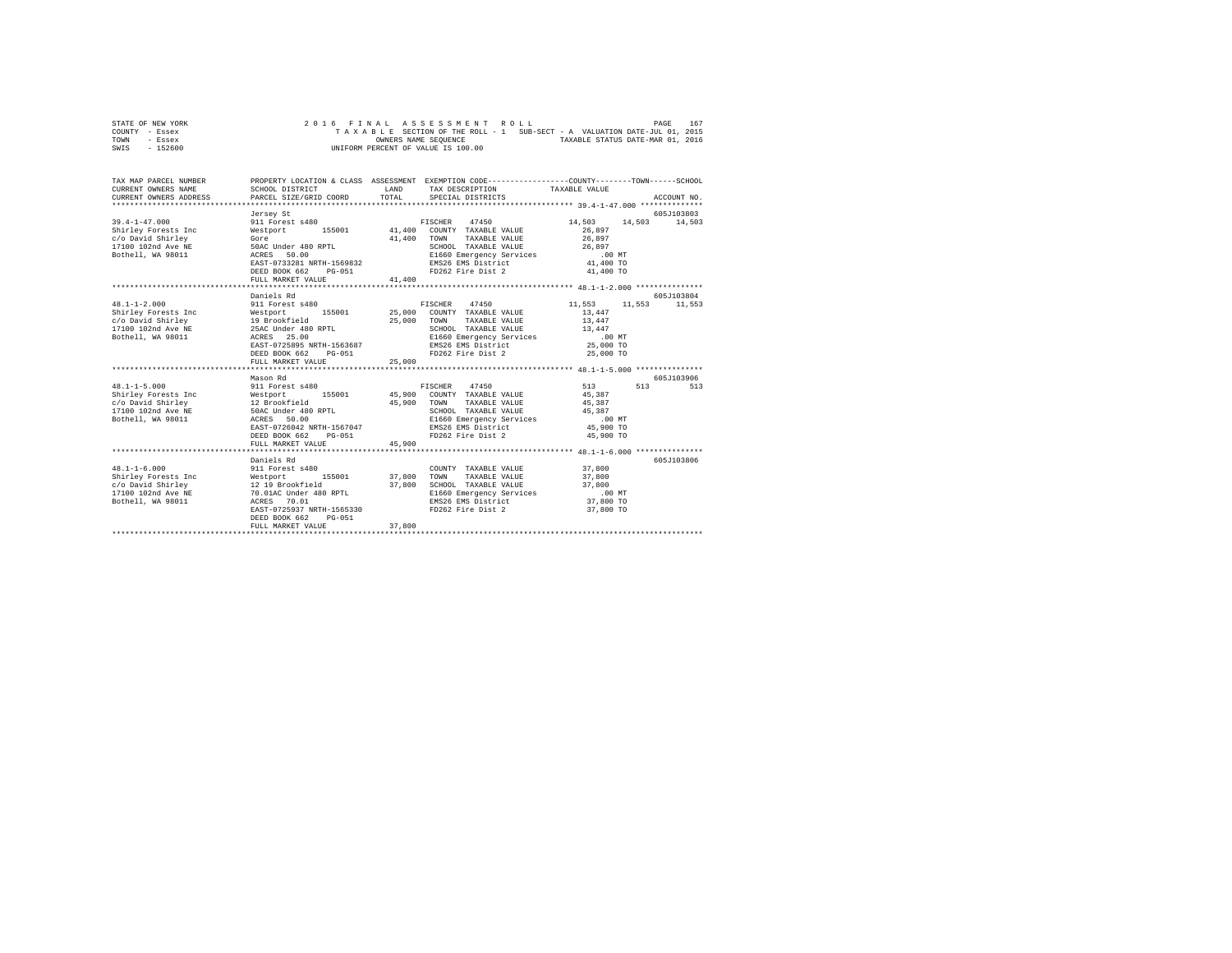| STATE OF NEW YORK |  |  |  | 2016 FINAL ASSESSMENT ROLL         |  |  |  |                                                                          | PAGE | 168 |
|-------------------|--|--|--|------------------------------------|--|--|--|--------------------------------------------------------------------------|------|-----|
| COUNTY - Essex    |  |  |  |                                    |  |  |  | TAXABLE SECTION OF THE ROLL - 1 SUB-SECT - A VALUATION DATE-JUL 01, 2015 |      |     |
| TOWN<br>- Essex   |  |  |  | OWNERS NAME SEOUENCE               |  |  |  | TAXABLE STATUS DATE-MAR 01, 2016                                         |      |     |
| $-152600$<br>SWIS |  |  |  | UNIFORM PERCENT OF VALUE IS 100.00 |  |  |  |                                                                          |      |     |

| TAX MAP PARCEL NUMBER<br>CURRENT OWNERS NAME<br>CURRENT OWNERS ADDRESS                                                                                                                                                            | PROPERTY LOCATION & CLASS ASSESSMENT EXEMPTION CODE----------------COUNTY-------TOWN------SCHOOL<br>SCHOOL DISTRICT<br>PARCEL SIZE/GRID COORD | <b>T.AND</b><br>TOTAL. | TAX DESCRIPTION TAXABLE VALUE<br>SPECIAL DISTRICTS                                                                                                                                                                               |                                                                | ACCOUNT NO.           |
|-----------------------------------------------------------------------------------------------------------------------------------------------------------------------------------------------------------------------------------|-----------------------------------------------------------------------------------------------------------------------------------------------|------------------------|----------------------------------------------------------------------------------------------------------------------------------------------------------------------------------------------------------------------------------|----------------------------------------------------------------|-----------------------|
| $48.1 - 1 - 7.000$<br>Shirley Forests Inc and Millsboro 155201 35,500 COUNTY TAXABLE VALUE<br>Shiriey Forests Inc. 2019<br>C/O David Shirley (18 19 Brookfield (19 10 102md Ave NE 14.1AC Under 480 RPTL (19 10 102md ACRES 44.10 | Daniels Rd<br>911 Forest s480<br>EAST-0727297 NRTH-1565007<br>DEED BOOK 662<br>PG-051<br>FULL MARKET VALUE                                    | 35,500 TOWN<br>35,500  | FISCHER 47450<br>TAXABLE VALUE<br>SCHOOL TAXABLE VALUE<br>E1660 Emergency Services 10 0 MT<br>EMS26 EMS District 35,500 TO<br>25,500 TO<br>FD262 Fire Dist 2 35,500 TO                                                           | 27.908<br>27,908<br>7.592<br>7.592                             | 605J103907<br>27,908  |
|                                                                                                                                                                                                                                   |                                                                                                                                               |                        |                                                                                                                                                                                                                                  |                                                                |                       |
| $48.1 - 1 - 9.000$                                                                                                                                                                                                                | Revnolds Rd<br>911 Forest s480<br>DEED BOOK 662<br>PG-051<br>FULL MARKET VALUE                                                                | 18,400                 | FISCHER 47450<br>TAXABLE VALUE<br>FD262 Fire Dist 2                                                                                                                                                                              | 10,802 10,802<br>7.598<br>7,598<br>18,400 TO                   | 605-7103815<br>10,802 |
|                                                                                                                                                                                                                                   |                                                                                                                                               |                        |                                                                                                                                                                                                                                  |                                                                |                       |
| $48.1 - 1 - 14.000$                                                                                                                                                                                                               | Revnolds Rd<br>911 Forest s480<br>EAST-0730036 NRTH-1564478<br>DEED BOOK 662 PG-051<br>FULL MARKET VALUE                                      | 73,800                 | FISCHER 47450<br>COUNTY TAXABLE VALUE<br>TAXABLE VALUE<br>SCHOOL TAXABLE VALUE $20,441$<br>E1660 Emergency Services  .00 MT<br>EMS26 EMS District<br>FD262 Fire Dist 2                                                           | 53,359<br>53,359<br>20,441<br>20,441<br>73,800 TO<br>73,800 TO | 605J103902<br>53,359  |
| $48.1 - 1 - 25.000$<br>Bothell, WA 98011 ACRES 102.80                                                                                                                                                                             | Daniels Rd<br>911 Forest s480<br>EAST-0730185 NRTH-1562632<br>DEED BOOK 662<br>$PG-051$<br>FULL MARKET VALUE                                  | 87,200                 | FISCHER 47450<br>87,200 TOWN TAXABLE VALUE<br>SCHOOL TAXABLE VALUE<br>SCHOOL TAXABLE VALUE 61,862<br>E1660 Emergency Services (00 MT)<br>EMS26 EMS District (87,200 TO<br>ED160 Eine Distant (200 To 200 To<br>FD262 Fire Dist 2 | 25, 338 25, 338<br>61,862<br>61,862<br>87,200 TO               | 605J103814<br>25,338  |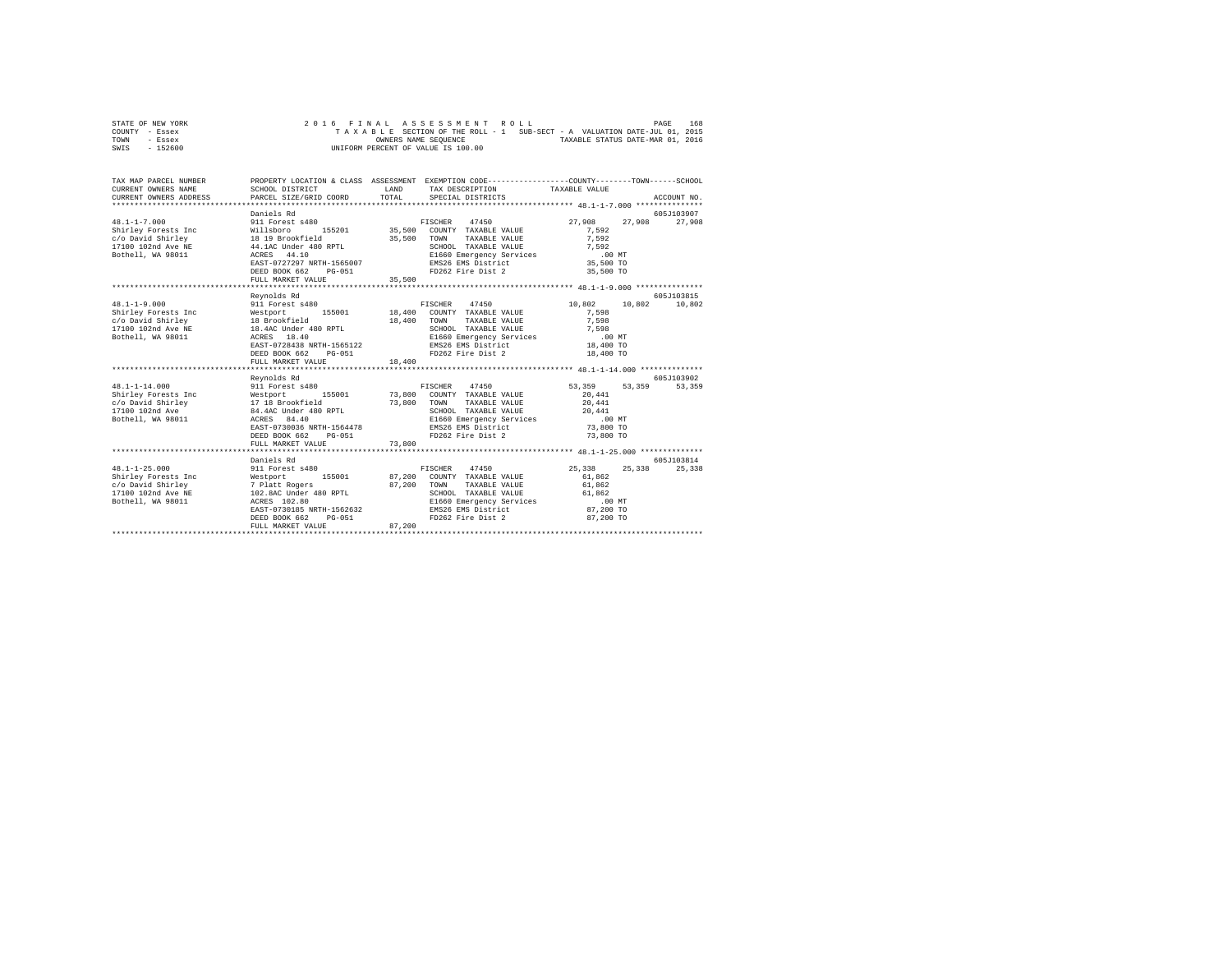| STATE OF NEW YORK |  |  |  | 2016 FINAL ASSESSMENT ROLL                                               |  |  |  |                                  | PAGE | 169 |
|-------------------|--|--|--|--------------------------------------------------------------------------|--|--|--|----------------------------------|------|-----|
| COUNTY - Essex    |  |  |  | TAXABLE SECTION OF THE ROLL - 1 SUB-SECT - A VALUATION DATE-JUL 01, 2015 |  |  |  |                                  |      |     |
| TOWN<br>- Essex   |  |  |  | OWNERS NAME SEOUENCE                                                     |  |  |  | TAXABLE STATUS DATE-MAR 01, 2016 |      |     |
| $-152600$<br>SWIS |  |  |  | UNIFORM PERCENT OF VALUE IS 100.00                                       |  |  |  |                                  |      |     |

| TAX MAP PARCEL NUMBER<br>CURRENT OWNERS NAME<br>CURRENT OWNERS ADDRESS                                                | SCHOOL DISTRICT<br>PARCEL SIZE/GRID COORD                                                                                                                                                       | LAND<br>TOTAL    | PROPERTY LOCATION & CLASS ASSESSMENT EXEMPTION CODE----------------COUNTY-------TOWN-----SCHOOL<br>TAX DESCRIPTION TAXABLE VALUE<br>SPECIAL DISTRICTS                          |                                                                                      | ACCOUNT NO.           |
|-----------------------------------------------------------------------------------------------------------------------|-------------------------------------------------------------------------------------------------------------------------------------------------------------------------------------------------|------------------|--------------------------------------------------------------------------------------------------------------------------------------------------------------------------------|--------------------------------------------------------------------------------------|-----------------------|
| $48.1 - 1 - 30.000$<br>Shirley Forests Inc<br>c/o David Shirley<br>17100 102nd Ave NE<br>Bothell, WA 98011            | Daniels Rd<br>911 Forest s480<br>Westport 155001<br>7 Platt Rogers<br>66.6AC Under 480 RPTL<br>ACRES 66.60<br>EAST-0726045 NRTH-1562046<br>DEED BOOK 662<br>PG-051<br>FULL MARKET VALUE         | 47,000<br>47.000 | FISCHER 47450<br>47,000 COUNTY TAXABLE VALUE<br>TOWN<br>TAXABLE VALUE<br>SCHOOL TAXABLE VALUE<br>E1660 Emergency Services<br>EMS26 EMS District<br>FD262 Fire Dist 2 47,000 TO | 25,819<br>25,819<br>21,181<br>21,181<br>21,181<br>.00 MT<br>47,000 TO                | 605J103901<br>25,819  |
|                                                                                                                       |                                                                                                                                                                                                 |                  |                                                                                                                                                                                |                                                                                      |                       |
| $48.2 - 1 - 24.000$                                                                                                   | Brookfield Rd<br>911 Forest s480                                                                                                                                                                |                  | FISCHER 47450                                                                                                                                                                  | 24,110<br>24,110                                                                     | 605J103805<br>24,110  |
| Shirley Forests Inc<br>c/o David Shirley<br>17100 102nd Ave NE<br>Bothell, WA 98011                                   | Westport<br>155001 77,900<br>--------<br>4 Platt Rogers<br>100AC Under 480 RPTL<br>ACRES 100.00<br>EAST-0732428 NRTH-1560568<br>DEED BOOK 662<br>PG-051<br>FULL MARKET VALUE                    | 77,900<br>77,900 | COUNTY TAXABLE VALUE<br>TOWN<br>TAXABLE VALUE<br>SCHOOL TAXABLE VALUE 53,790<br>E1660 Emergency Services .00 MT<br>EMS26 EMS District 77,900 TO<br>FD262 Fire Dist 2           | 53,790<br>53,790<br>77,900 TO                                                        |                       |
|                                                                                                                       |                                                                                                                                                                                                 |                  |                                                                                                                                                                                |                                                                                      |                       |
| $48.3 - 1 - 3.000$<br>Westport<br>Shirley Forests Inc<br>c/o David Shirley<br>17100 102nd Ave NE<br>Bothell, WA 98011 | Brookfield Rd<br>911 Forest s480<br>155001 32,900<br>Westport<br>7 Platt Rogers<br>61aC Under 480 RPTL<br>-- 61.00<br>EAST-0726465 NRTH-1559460<br>DEED BOOK 662<br>PG-051<br>FULL MARKET VALUE | 32,900<br>32,900 | FISCHER 47450<br>COUNTY TAXABLE VALUE<br>TOWN<br>TAXABLE VALUE<br>SCHOOL TAXABLE VALUE<br>E1660 Emergency Services .00 MT<br>EMS26 EMS District<br>FD262 Fire Dist 2           | 5,129<br>5,129<br>27.771<br>27.771<br>27.771<br>32,900 TO<br>32,900 TO               | 605J103813<br>5.129   |
| $48.3 - 1 - 4.000$<br>Bothell, WA 98011                                                                               | Brookfield Rd<br>911 Forest s480<br>155001<br>ACRES 156.30<br>EAST-0728996 NRTH-1560271<br>DEED BOOK 662<br>$PG-051$<br>FULL MARKET VALUE                                                       | 122,300          | FISCHER 47450<br>122,300 COUNTY TAXABLE VALUE<br>122,300 TOWN<br>TAXABLE VALUE<br>SCHOOL TAXABLE VALUE<br>E1660 Emergency Services<br>EMS26 EMS District<br>FD262 Fire Dist 2  | 49,951<br>49,951<br>72,349<br>72.349<br>72,349<br>.00 MT<br>122,300,70<br>122,300 TO | 605-T103808<br>49,951 |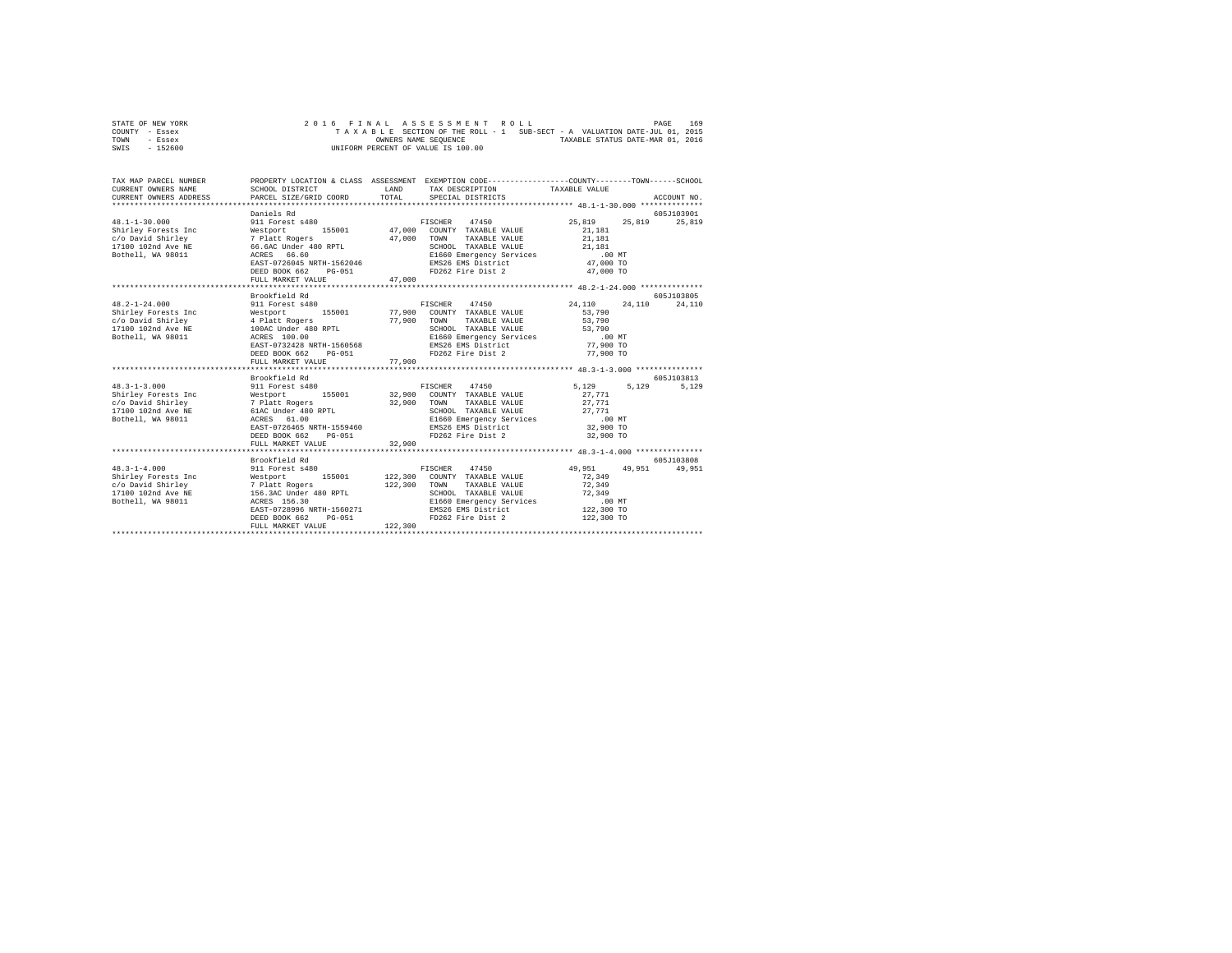| STATE OF NEW YORK |          |  |  |  | 2016 FINAL ASSESSMENT ROLL         |  |  |                                                                          |                                  | PAGE | 170 |
|-------------------|----------|--|--|--|------------------------------------|--|--|--------------------------------------------------------------------------|----------------------------------|------|-----|
| COUNTY - Essex    |          |  |  |  |                                    |  |  | TAXABLE SECTION OF THE ROLL - 1 SUB-SECT - A VALUATION DATE-JUL 01, 2015 |                                  |      |     |
| TOWN              | - Essex  |  |  |  | OWNERS NAME SEOUENCE               |  |  |                                                                          | TAXABLE STATUS DATE-MAR 01, 2016 |      |     |
| SWIS              | - 152600 |  |  |  | UNIFORM PERCENT OF VALUE IS 100.00 |  |  |                                                                          |                                  |      |     |

| TAX MAP PARCEL NUMBER PROPERTY LOCATION & CLASS ASSESSMENT EXEMPTION CODE--------------COUNTY-------TOWN-----SCHOOL<br>CURRENT OWNERS NAME<br>.CURRENT OWNERS ADDRESS PARCEL SIZE/GRID COORD TOTAL SPECIAL DISTRICTS (2011) ACCOUNT NO ACCOUNT NO CURRENT ACTOURS | SCHOOL DISTRICT                          |             | LAND TAX DESCRIPTION TAXABLE VALUE                                                                        |           |             |
|-------------------------------------------------------------------------------------------------------------------------------------------------------------------------------------------------------------------------------------------------------------------|------------------------------------------|-------------|-----------------------------------------------------------------------------------------------------------|-----------|-------------|
| $48.4 - 1 - 3.000$                                                                                                                                                                                                                                                | Cook Rd<br>911 Forest s480               |             | FISCHER 47450 17.563 17.563 17.563                                                                        |           | 605J103812  |
| Shirley Forests Inc                                                                                                                                                                                                                                               | Westport                                 |             | 155001 72,700 COUNTY TAXABLE VALUE                                                                        | 55,137    |             |
| c/o David Shirley                                                                                                                                                                                                                                                 | 4 5 Platt Rogers                         | 72,700 TOWN | TAXABLE VALUE 55,137                                                                                      |           |             |
|                                                                                                                                                                                                                                                                   |                                          |             | SCHOOL TAXABLE VALUE 55,137                                                                               |           |             |
|                                                                                                                                                                                                                                                                   | EAST-0734812 NRTH-1559221                |             |                                                                                                           |           |             |
|                                                                                                                                                                                                                                                                   | DEED BOOK 662 PG-051                     |             | E1660 Emergency Services<br>E1660 Emergency Services<br>EMS26 EMS District<br>FD262 Fire Dist 2 72,700 TO |           |             |
|                                                                                                                                                                                                                                                                   | FULL MARKET VALUE 72,700                 |             |                                                                                                           |           |             |
|                                                                                                                                                                                                                                                                   |                                          |             |                                                                                                           |           |             |
|                                                                                                                                                                                                                                                                   | Cook Rd                                  |             |                                                                                                           |           | 605-7103811 |
| $48.4 - 1 - 4.000$                                                                                                                                                                                                                                                | 911 Forest s480                          |             | FISCHER 47450 15,804 15,804 15,804                                                                        |           |             |
| Shirley Forests Inc                                                                                                                                                                                                                                               |                                          |             | Westport 155001 34,700 COUNTY TAXABLE VALUE<br>1 2 Platt Rogers 34,700 TOWN TAXABLE VALUE                 | 18,896    |             |
| c/o David Shirley                                                                                                                                                                                                                                                 |                                          |             | TAXABLE VALUE 18,896                                                                                      |           |             |
| 17100 102nd Ave NE 45.6AC Under 480 RPTL                                                                                                                                                                                                                          |                                          |             | SCHOOL TAXABLE VALUE 18,896                                                                               |           |             |
| Bothell, WA 98011 ACRES 45.60                                                                                                                                                                                                                                     | ACRES 45.60<br>EAST-0736414 NRTH-1559284 |             | E1660 Emergency Services .00 MT                                                                           |           |             |
|                                                                                                                                                                                                                                                                   |                                          |             | EMS26 EMS District 34,700 TO                                                                              |           |             |
|                                                                                                                                                                                                                                                                   | DEED BOOK 662 PG-051                     |             | FD262 Fire Dist 2 34,700 TO                                                                               |           |             |
|                                                                                                                                                                                                                                                                   | FULL MARKET VALUE 34,700                 |             |                                                                                                           |           |             |
|                                                                                                                                                                                                                                                                   | Brookfield Rd                            |             |                                                                                                           |           | 605-7103810 |
| 48.4-1-23.000 911 Forest s480 FISCHER 47450 30.445 30.445                                                                                                                                                                                                         |                                          |             |                                                                                                           |           | 30,445      |
| Shirley Forests Inc                                                                                                                                                                                                                                               |                                          |             | Westport 155001 68,100 COUNTY TAXABLE VALUE                                                               | 37,655    |             |
| c/o David Shirley                                                                                                                                                                                                                                                 |                                          | 68,100 TOWN | TAXABLE VALUE                                                                                             | 37,655    |             |
| 17100 102nd Ave NE                                                                                                                                                                                                                                                | 5 Platt Rogers<br>70.4AC Under 480 RPTL  |             | SCHOOL TAXABLE VALUE 37,655                                                                               |           |             |
| Bothell, WA 98011                                                                                                                                                                                                                                                 | ACRES<br>70.40                           |             | E1660 Emergency Services .00 MT                                                                           |           |             |
|                                                                                                                                                                                                                                                                   | EAST-0732659 NRTH-1557960                |             | EMS26 EMS District 68.100 TO                                                                              |           |             |
|                                                                                                                                                                                                                                                                   | DEED BOOK 662<br>$PG-051$                |             | FD262 Fire Dist 2                                                                                         | 68,100 TO |             |
|                                                                                                                                                                                                                                                                   | FULL MARKET VALUE                        | 68,100      |                                                                                                           |           |             |
|                                                                                                                                                                                                                                                                   |                                          |             |                                                                                                           |           |             |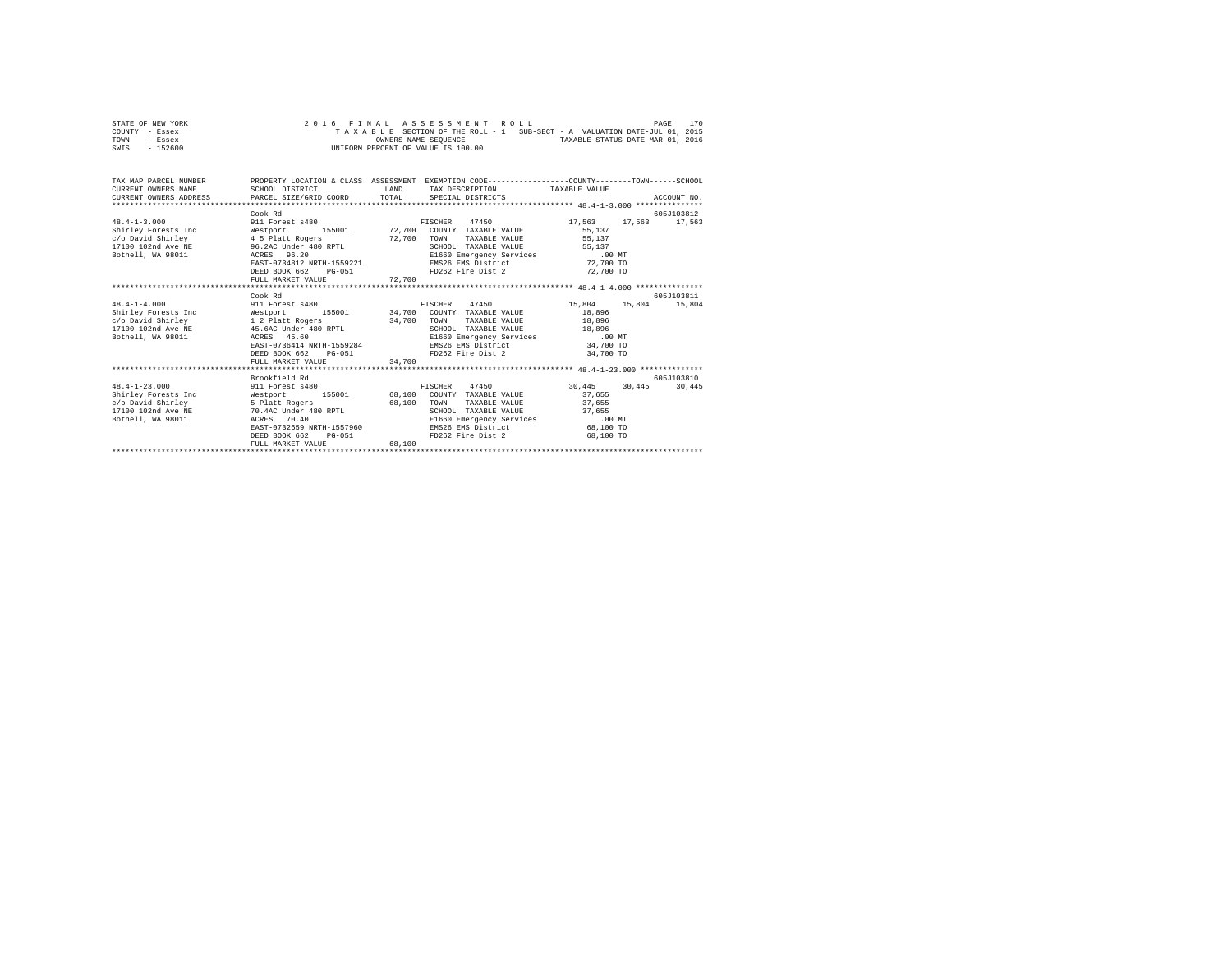| STATE OF NEW YORK | 2016 FINAL ASSESSMENT ROLL                                               | 171<br>PAGE                      |
|-------------------|--------------------------------------------------------------------------|----------------------------------|
| COUNTY - Essex    | TAXABLE SECTION OF THE ROLL - 1 SUB-SECT - A VALUATION DATE-JUL 01, 2015 |                                  |
| TOWN<br>- Essex   |                                                                          | TAXABLE STATUS DATE-MAR 01, 2016 |
| SWTS<br>- 152600  |                                                                          | RPS150/V04/L015                  |
|                   | UNIFORM PERCENT OF VALUE IS 100.00                                       | CURRENT DATE 6/21/2016           |
|                   |                                                                          |                                  |
|                   | ROLL SUB SECTION-A-TOTALS                                                |                                  |

## \*\*\* S P E C I A L D I S T R I C T S U M M A R Y \*\*\*

| CODE | DISTRICT NAME                             | TOTAL<br>PARCELS | EXTENSION<br><b>TYPE</b> | <b>EXTENSION</b><br>VALUE | AD VALOREM<br>VALUE | <b>EXEMPT</b><br>AMOUNT | TAXARLE<br>VALUE |
|------|-------------------------------------------|------------------|--------------------------|---------------------------|---------------------|-------------------------|------------------|
|      | EMS26 EMS District                        |                  | 15 TOTAL                 |                           | 820,600             |                         | 820,600          |
|      | E1660 Emergency Serv<br>FD262 Fire Dist 2 |                  | 15 MOVTAX<br>15 TOTAL    |                           | 820,600             |                         | 820,600          |

#### \*\*\* S C H O O L D I S T R I C T S U M M A R Y \*\*\*

| CODE             | DISTRICT NAME         | TOTAL<br>PARCELS | ASSESSED<br>LAND  | ASSESSED<br>TOTAL | EXEMPT<br>AMOUNT  | TOTAL<br>TAXABLE | <b>STAR</b><br>AMOUNT | STAR<br>TAXABLE  |
|------------------|-----------------------|------------------|-------------------|-------------------|-------------------|------------------|-----------------------|------------------|
| 155001<br>155201 | Westport<br>Willsboro | 14<br>÷.         | 785,100<br>35,500 | 785,100<br>35,500 | 284,889<br>27,908 | 500.211<br>7.592 |                       | 500.211<br>7.592 |
|                  | SUB-TOTAL             | 15               | 820,600           | 820,600           | 312.797           | 507.803          |                       | 507,803          |
|                  | TOTAL                 | 15               | 820,600           | 820,600           | 312.797           | 507,803          |                       | 507,803          |

# \*\*\* S Y S T E M C O D E S S U M M A R Y \*\*\*

## NO SYSTEM EXEMPTIONS AT THIS LEVEL

# \*\*\* E X E M P T I O N S U M M A R Y \*\*\*

| CODE  | DESCRIPTION      | TOTAL<br>PARCELS | COUNTY             | TOWN               | SCHOOL             |
|-------|------------------|------------------|--------------------|--------------------|--------------------|
| 47450 | FISCHER<br>TOTAL | 14<br>۰4<br>∸    | 312.797<br>312.797 | 312,797<br>312,797 | 312,797<br>312,797 |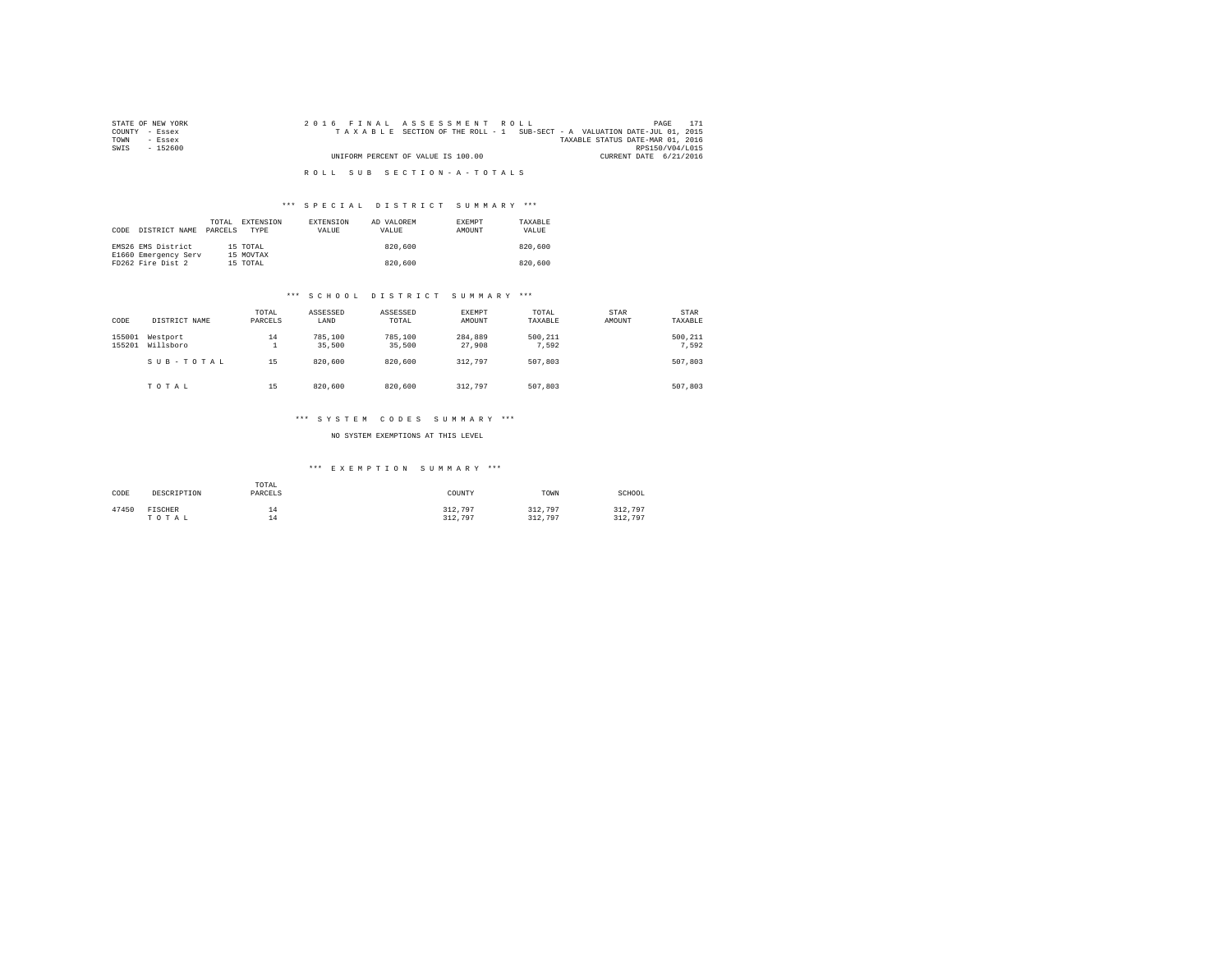| STATE OF NEW YORK<br>COUNTY<br>- Essex | 2016 FINAL ASSESSMENT ROLL<br>TAXABLE SECTION OF THE ROLL - 1 SUB-SECT - A VALUATION DATE-JUL 01, 2015 | 172<br>PAGE                               |
|----------------------------------------|--------------------------------------------------------------------------------------------------------|-------------------------------------------|
| TOWN<br>- Essex<br>$-152600$           |                                                                                                        | TAXABLE STATUS DATE-MAR 01, 2016          |
| SWIS                                   | UNIFORM PERCENT OF VALUE IS 100.00                                                                     | RPS150/V04/L015<br>CURRENT DATE 6/21/2016 |
|                                        | ROLL SUB SECTION-A-TOTALS                                                                              |                                           |

\*\*\* G R A N D T O T A L S \*\*\*

| ROLL       | DESCRIPTION | TOTAL   | ASSESSED | ASSESSED | TAXABLE | TAXABLE | TAXABLE | STAR    |
|------------|-------------|---------|----------|----------|---------|---------|---------|---------|
| <b>SEC</b> |             | PARCELS | LAND     | TOTAL    | COUNTY  | TOWN    | SCHOOL  | TAXABLE |
|            | TAXABLE     | --      | 820,600  | 820,600  | 507.803 | 507.803 | 507.803 | 507.803 |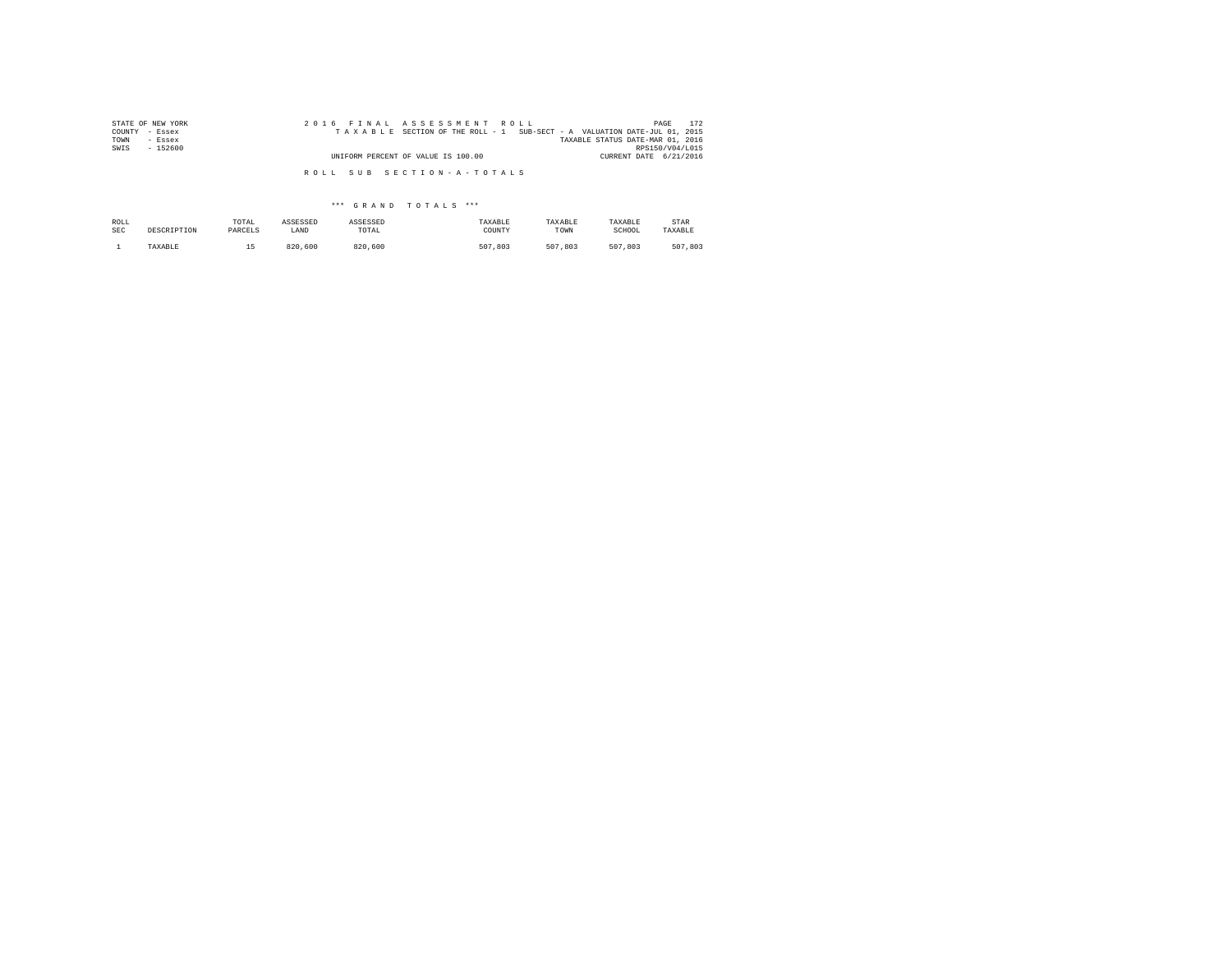| STATE OF NEW YORK | 2016 FINAL ASSESSMENT ROLL                                               | 173<br>PAGE                      |
|-------------------|--------------------------------------------------------------------------|----------------------------------|
| COUNTY - Essex    | TAXABLE SECTION OF THE ROLL - 1 SUB-SECT - B VALUATION DATE-JUL 01, 2015 |                                  |
| TOWN<br>- Essex   | OWNERS NAME SEOUENCE                                                     | TAXABLE STATUS DATE-MAR 01, 2016 |
| $-152600$<br>SWIS | UNIFORM PERCENT OF VALUE IS 100.00                                       |                                  |

| TAX MAP PARCEL NUMBER |                     | PROPERTY LOCATION & CLASS ASSESSMENT EXEMPTION CODE----------------COUNTY-------TOWN-----SCHOOL                                                                                                                                                                                                                                                                                              |            |
|-----------------------|---------------------|----------------------------------------------------------------------------------------------------------------------------------------------------------------------------------------------------------------------------------------------------------------------------------------------------------------------------------------------------------------------------------------------|------------|
|                       |                     |                                                                                                                                                                                                                                                                                                                                                                                              |            |
|                       |                     |                                                                                                                                                                                                                                                                                                                                                                                              |            |
|                       |                     |                                                                                                                                                                                                                                                                                                                                                                                              |            |
|                       | 124 Sayre Rd        |                                                                                                                                                                                                                                                                                                                                                                                              | 605J192002 |
|                       |                     |                                                                                                                                                                                                                                                                                                                                                                                              |            |
|                       |                     |                                                                                                                                                                                                                                                                                                                                                                                              |            |
|                       |                     |                                                                                                                                                                                                                                                                                                                                                                                              |            |
|                       |                     |                                                                                                                                                                                                                                                                                                                                                                                              |            |
|                       |                     |                                                                                                                                                                                                                                                                                                                                                                                              |            |
|                       |                     |                                                                                                                                                                                                                                                                                                                                                                                              |            |
|                       |                     |                                                                                                                                                                                                                                                                                                                                                                                              |            |
|                       |                     |                                                                                                                                                                                                                                                                                                                                                                                              |            |
|                       |                     |                                                                                                                                                                                                                                                                                                                                                                                              |            |
|                       | 124 Lighthouse Way  |                                                                                                                                                                                                                                                                                                                                                                                              | 605J185003 |
|                       |                     |                                                                                                                                                                                                                                                                                                                                                                                              |            |
|                       |                     |                                                                                                                                                                                                                                                                                                                                                                                              |            |
|                       |                     |                                                                                                                                                                                                                                                                                                                                                                                              |            |
|                       |                     |                                                                                                                                                                                                                                                                                                                                                                                              |            |
|                       |                     |                                                                                                                                                                                                                                                                                                                                                                                              |            |
|                       |                     |                                                                                                                                                                                                                                                                                                                                                                                              |            |
|                       |                     |                                                                                                                                                                                                                                                                                                                                                                                              |            |
|                       |                     |                                                                                                                                                                                                                                                                                                                                                                                              |            |
|                       |                     |                                                                                                                                                                                                                                                                                                                                                                                              |            |
|                       | 151 Grog Harbor Way |                                                                                                                                                                                                                                                                                                                                                                                              | 605J100103 |
|                       |                     |                                                                                                                                                                                                                                                                                                                                                                                              |            |
|                       |                     |                                                                                                                                                                                                                                                                                                                                                                                              |            |
|                       |                     |                                                                                                                                                                                                                                                                                                                                                                                              |            |
|                       |                     |                                                                                                                                                                                                                                                                                                                                                                                              |            |
|                       |                     |                                                                                                                                                                                                                                                                                                                                                                                              |            |
|                       |                     |                                                                                                                                                                                                                                                                                                                                                                                              |            |
|                       |                     |                                                                                                                                                                                                                                                                                                                                                                                              |            |
|                       |                     |                                                                                                                                                                                                                                                                                                                                                                                              |            |
|                       |                     |                                                                                                                                                                                                                                                                                                                                                                                              |            |
|                       | 237 Alden Rd        |                                                                                                                                                                                                                                                                                                                                                                                              | 605Z015001 |
|                       |                     |                                                                                                                                                                                                                                                                                                                                                                                              |            |
|                       |                     |                                                                                                                                                                                                                                                                                                                                                                                              |            |
|                       |                     |                                                                                                                                                                                                                                                                                                                                                                                              |            |
|                       |                     |                                                                                                                                                                                                                                                                                                                                                                                              |            |
|                       |                     |                                                                                                                                                                                                                                                                                                                                                                                              |            |
|                       |                     |                                                                                                                                                                                                                                                                                                                                                                                              |            |
|                       |                     |                                                                                                                                                                                                                                                                                                                                                                                              |            |
|                       |                     |                                                                                                                                                                                                                                                                                                                                                                                              |            |
|                       |                     | $\begin{tabular}{l c c c c} \multicolumn{1}{c}{\textbf{0.3--1-10.120}} & \multicolumn{1}{c}{27,674} & \multicolumn{1}{c}{27,674} & \multicolumn{1}{c}{27,674} & \multicolumn{1}{c}{27,674} & \multicolumn{1}{c}{27,674} & \multicolumn{1}{c}{27,674} & \multicolumn{1}{c}{27,674} & \multicolumn{1}{c}{27,674} & \multicolumn{1}{c}{27,674} & \multicolumn{1}{c}{27,674} & \multicolumn{1}{$ |            |
|                       |                     |                                                                                                                                                                                                                                                                                                                                                                                              |            |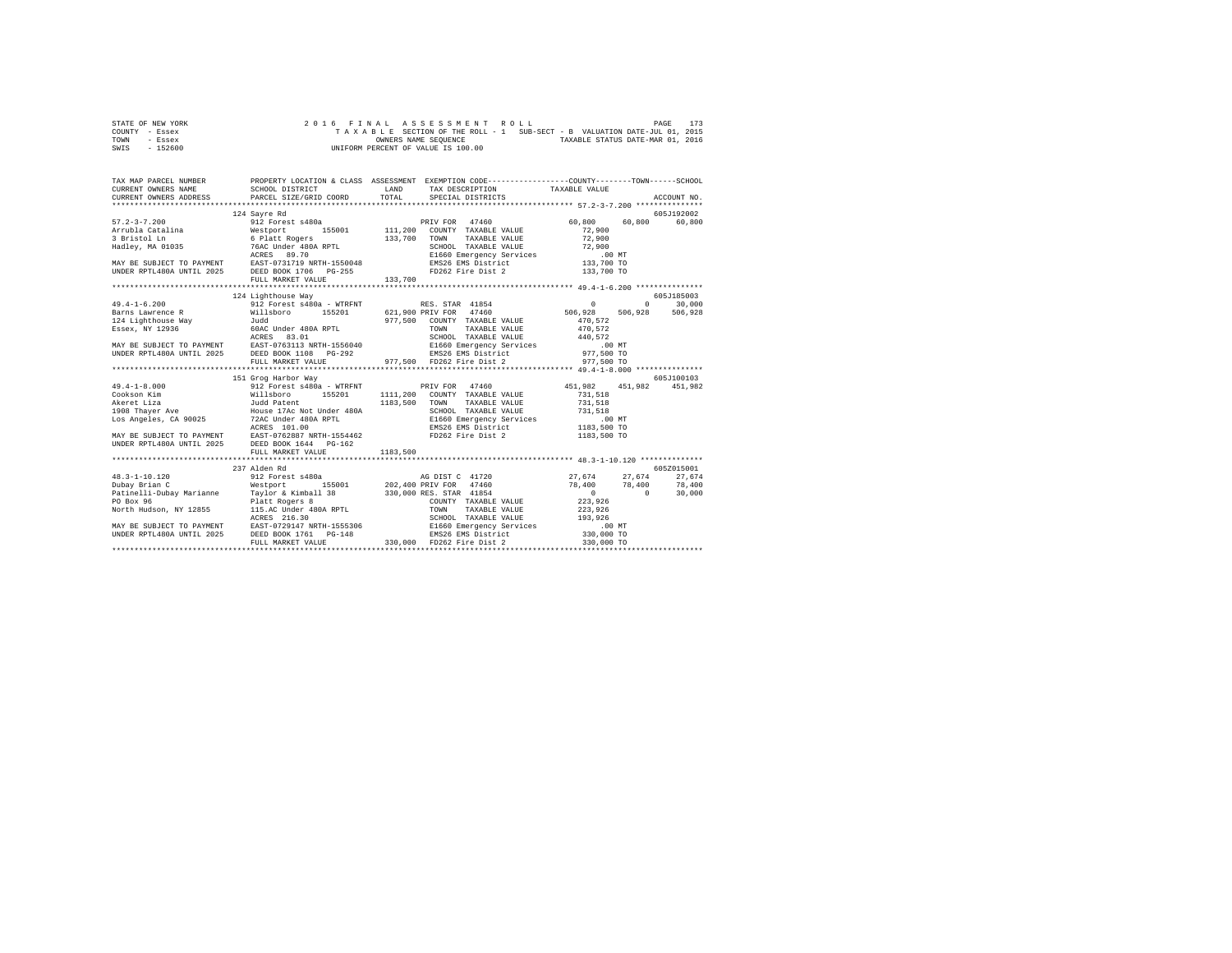| STATE OF NEW YORK |  |  | 2016 FINAL ASSESSMENT ROLL         |  |  |                                                                          |                                  | PAGE | 174 |
|-------------------|--|--|------------------------------------|--|--|--------------------------------------------------------------------------|----------------------------------|------|-----|
| COUNTY - Essex    |  |  |                                    |  |  | TAXABLE SECTION OF THE ROLL - 1 SUB-SECT - B VALUATION DATE-JUL 01, 2015 |                                  |      |     |
| TOWN<br>- Essex   |  |  | OWNERS NAME SEOUENCE               |  |  |                                                                          | TAXABLE STATUS DATE-MAR 01, 2016 |      |     |
| $-152600$<br>SWIS |  |  | UNIFORM PERCENT OF VALUE IS 100.00 |  |  |                                                                          |                                  |      |     |

| TAX MAP PARCEL NUMBER<br>CURRENT OWNERS NAME<br>CURRENT OWNERS ADDRESS PARCEL SIZE/GRID COORD          | SCHOOL DISTRICT                                                                                                  | LAND<br>TOTAL | PROPERTY LOCATION & CLASS ASSESSMENT EXEMPTION CODE----------------COUNTY-------TOWN-----SCHOOL<br>TAX DESCRIPTION TAXABLE VALUE<br>SPECIAL DISTRICTS |                  | ACCOUNT NO.   |
|--------------------------------------------------------------------------------------------------------|------------------------------------------------------------------------------------------------------------------|---------------|-------------------------------------------------------------------------------------------------------------------------------------------------------|------------------|---------------|
|                                                                                                        |                                                                                                                  |               |                                                                                                                                                       |                  |               |
|                                                                                                        | Brookfield Rd                                                                                                    |               |                                                                                                                                                       |                  | 605J101813    |
| $48.1 - 1 - 23.100$                                                                                    | 912 Forest s480a<br>Westport 1<br>16 17 Brookfield                                                               |               | PRIV FOR 47460                                                                                                                                        | 29,120<br>29,120 | 29,120        |
|                                                                                                        |                                                                                                                  |               |                                                                                                                                                       | 12,180           |               |
| Eddy Foundation<br>PO Box 42                                                                           |                                                                                                                  | 41,300        | TOWN<br>TAXABLE VALUE                                                                                                                                 | 12,180           |               |
|                                                                                                        |                                                                                                                  |               |                                                                                                                                                       | 12,180           |               |
| FO BOX 72<br>Essex, NY 12936 56AC Under 480A RPTL                                                      |                                                                                                                  |               | SCHOOL TAXABLE VALUE 12,180<br>E1660 Emergency Services .00 MT<br>EMS26 EMS District 41,300 TO                                                        |                  |               |
| MAY BE SUBJECT TO PAYMENT EAST-0731693 NRTH-1565061                                                    |                                                                                                                  |               |                                                                                                                                                       |                  |               |
| UNDER RPTL480A UNTIL 2025 DEED BOOK 1342 PG-171                                                        |                                                                                                                  |               | FD262 Fire Dist 2 41,300 TO                                                                                                                           |                  |               |
|                                                                                                        | FULL MARKET VALUE                                                                                                | 41,300        |                                                                                                                                                       |                  |               |
|                                                                                                        |                                                                                                                  |               |                                                                                                                                                       |                  |               |
|                                                                                                        | Brookfield Rd                                                                                                    |               |                                                                                                                                                       |                  | 605Z012001    |
| $48.1 - 1 - 24.200$                                                                                    | 912 Forest s480a                                                                                                 |               | PRIV FOR 47460                                                                                                                                        | 70.400 70.400    | 70,400        |
|                                                                                                        | Mission: 155001<br>Westport 155001<br>4 Platt Rogers 88,500<br>88AC Under 480A RPTL<br>Theo 89,50<br>1560 156001 |               | 155001 88,500 COUNTY TAXABLE VALUE                                                                                                                    |                  |               |
| Eddy Foundation                                                                                        |                                                                                                                  |               |                                                                                                                                                       | 18,100           |               |
| 6 Leaning Rd                                                                                           |                                                                                                                  |               | TOWN<br>TAXABLE VALUE                                                                                                                                 | 18,100           |               |
| Essex, NY 12936                                                                                        |                                                                                                                  |               | SCHOOL TAXABLE VALUE 18,100<br>E1660 Emergency Services .00 MT<br>EMS26 EMS District 88,500 TO                                                        |                  |               |
|                                                                                                        |                                                                                                                  |               |                                                                                                                                                       |                  |               |
| MAY BE SUBJECT TO PAYMENT EAST-0731918 NRTH-1562791                                                    |                                                                                                                  |               |                                                                                                                                                       |                  |               |
| UNDER RPTL480A UNTIL 2025                                                                              | DEED BOOK 1619 PG-231                                                                                            |               | FD262 Fire Dist 2                                                                                                                                     | 88,500 TO        |               |
|                                                                                                        | FULL MARKET VALUE                                                                                                | 88,500        |                                                                                                                                                       |                  |               |
|                                                                                                        |                                                                                                                  |               |                                                                                                                                                       |                  |               |
|                                                                                                        | Cook Rd                                                                                                          |               |                                                                                                                                                       |                  | 605J100705    |
|                                                                                                        |                                                                                                                  |               | PRIV FOR 47460                                                                                                                                        | 15,040           | 15,040 15,040 |
|                                                                                                        |                                                                                                                  |               | COUNTY TAXABLE VALUE                                                                                                                                  | 3,760            |               |
|                                                                                                        |                                                                                                                  |               | TOWN<br>TAXABLE VALUE                                                                                                                                 | 3,760            |               |
|                                                                                                        |                                                                                                                  |               |                                                                                                                                                       |                  |               |
|                                                                                                        |                                                                                                                  |               |                                                                                                                                                       |                  |               |
|                                                                                                        |                                                                                                                  |               | $ENSS26$ EMS District                                                                                                                                 | 18,800 TO        |               |
| MAY BE SUBJECT TO PAYMENT EAST-0735290 NRTH-1561299<br>UNDER RPTL480A UNTIL 2025 DEED BOOK 1303 PG-77  |                                                                                                                  |               | FD262 Fire Dist 2                                                                                                                                     | 18,800 TO        |               |
|                                                                                                        | FULL MARKET VALUE                                                                                                | 18,800        |                                                                                                                                                       |                  |               |
|                                                                                                        |                                                                                                                  |               |                                                                                                                                                       |                  |               |
|                                                                                                        | Brookfield Rd                                                                                                    |               |                                                                                                                                                       |                  | 605-7100608   |
| $48.2 - 1 - 27.000$                                                                                    | 912 Forest s480a                                                                                                 |               | PRIV FOR 47460                                                                                                                                        | 11,520<br>11,520 | 11,520        |
|                                                                                                        |                                                                                                                  |               | 155001 14,400 COUNTY TAXABLE VALUE                                                                                                                    | 2,880            |               |
|                                                                                                        |                                                                                                                  |               | 14,400 TOWN<br>TAXABLE VALUE                                                                                                                          | 2,880            |               |
|                                                                                                        |                                                                                                                  |               | SCHOOL TAXABLE VALUE                                                                                                                                  | 2,880            |               |
|                                                                                                        | ACRES<br>16.00                                                                                                   |               |                                                                                                                                                       |                  |               |
|                                                                                                        |                                                                                                                  |               | E1660 Emergency Services .00 MT<br>EMS26 EMS District 14,400 TO                                                                                       |                  |               |
| MAY BE SUBJECT TO PAYMENT EAST-0732844 NRTH-1565912<br>UNDER RPTL480A UNTIL 2025 DEED BOOK 1370 PG-109 |                                                                                                                  |               | FD262 Fire Dist 2                                                                                                                                     | 14,400 TO        |               |
|                                                                                                        | FULL MARKET VALUE                                                                                                | 14,400        |                                                                                                                                                       |                  |               |
|                                                                                                        |                                                                                                                  |               |                                                                                                                                                       |                  |               |
|                                                                                                        |                                                                                                                  |               |                                                                                                                                                       |                  |               |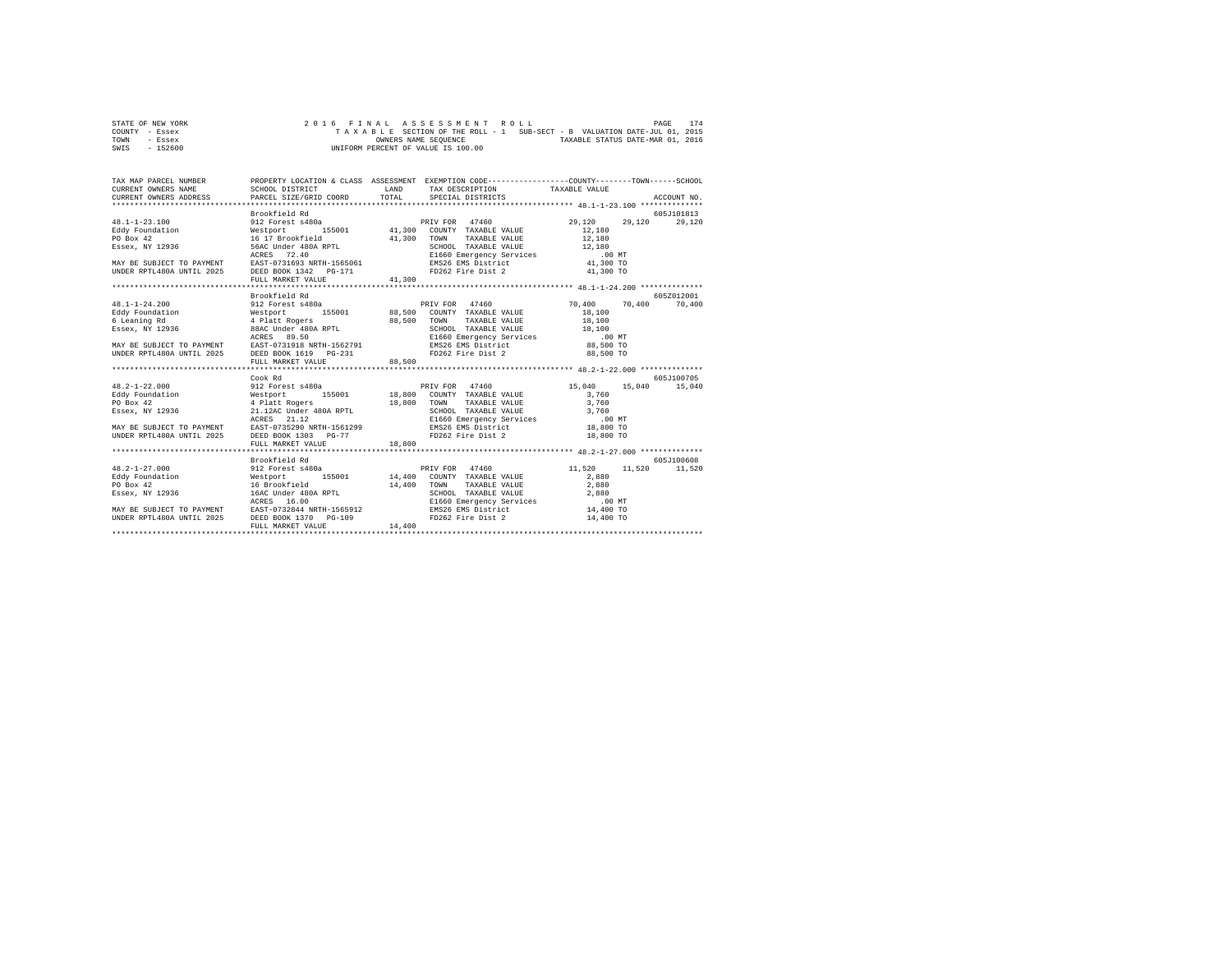| STATE OF NEW YORK |          |  |  |  |  | 2016 FINAL ASSESSMENT ROLL                                               |  |  |                                  | PAGE | 175 |
|-------------------|----------|--|--|--|--|--------------------------------------------------------------------------|--|--|----------------------------------|------|-----|
| COUNTY - Essex    |          |  |  |  |  | TAXABLE SECTION OF THE ROLL - 1 SUB-SECT - B VALUATION DATE-JUL 01, 2015 |  |  |                                  |      |     |
| TOWN              | - Essex  |  |  |  |  | OWNERS NAME SEOUENCE                                                     |  |  | TAXABLE STATUS DATE-MAR 01, 2016 |      |     |
| SWIS              | - 152600 |  |  |  |  | UNIFORM PERCENT OF VALUE IS 100.00                                       |  |  |                                  |      |     |

| 19.4-1-6.110 (1912 ROMER RELEVAL PRINT POLITIC SUPPLY ON THE RELEVAL PRINT POLITIC SUPPLY ON THE SEAL OF DEVICE AND THE POLITIC SUPPLY ON THE PRINT POLITIC SUPPLY ON THE PRINT POLITIC SUPPLY ON THE PRINT POLITIC SUPPLY ON                                                                                                                                                                   |         |  |            |
|-------------------------------------------------------------------------------------------------------------------------------------------------------------------------------------------------------------------------------------------------------------------------------------------------------------------------------------------------------------------------------------------------|---------|--|------------|
|                                                                                                                                                                                                                                                                                                                                                                                                 |         |  |            |
|                                                                                                                                                                                                                                                                                                                                                                                                 |         |  |            |
|                                                                                                                                                                                                                                                                                                                                                                                                 |         |  |            |
|                                                                                                                                                                                                                                                                                                                                                                                                 |         |  |            |
|                                                                                                                                                                                                                                                                                                                                                                                                 |         |  |            |
|                                                                                                                                                                                                                                                                                                                                                                                                 |         |  |            |
|                                                                                                                                                                                                                                                                                                                                                                                                 |         |  |            |
|                                                                                                                                                                                                                                                                                                                                                                                                 |         |  |            |
|                                                                                                                                                                                                                                                                                                                                                                                                 |         |  |            |
|                                                                                                                                                                                                                                                                                                                                                                                                 |         |  |            |
|                                                                                                                                                                                                                                                                                                                                                                                                 | Cook Rd |  | 605J197007 |
|                                                                                                                                                                                                                                                                                                                                                                                                 |         |  |            |
|                                                                                                                                                                                                                                                                                                                                                                                                 |         |  |            |
|                                                                                                                                                                                                                                                                                                                                                                                                 |         |  |            |
|                                                                                                                                                                                                                                                                                                                                                                                                 |         |  |            |
|                                                                                                                                                                                                                                                                                                                                                                                                 |         |  |            |
|                                                                                                                                                                                                                                                                                                                                                                                                 |         |  |            |
|                                                                                                                                                                                                                                                                                                                                                                                                 |         |  |            |
|                                                                                                                                                                                                                                                                                                                                                                                                 |         |  |            |
| 48.4-1-6.200<br>48.4-1-6.200<br>Eddy Foundation Willsboro 155201<br>Eddy Foundation Willsboro 155201 87,500 COUNTY TAXABLE VALUE 17,500<br>FOR ANY 12936 Fissuell & Wharton 87,500 TOM TAXABLE VALUE 17,500<br>ESSEX, NY 12936 I40AC                                                                                                                                                            |         |  |            |
|                                                                                                                                                                                                                                                                                                                                                                                                 | Cook Rd |  | 605J102401 |
|                                                                                                                                                                                                                                                                                                                                                                                                 |         |  |            |
|                                                                                                                                                                                                                                                                                                                                                                                                 |         |  |            |
|                                                                                                                                                                                                                                                                                                                                                                                                 |         |  |            |
|                                                                                                                                                                                                                                                                                                                                                                                                 |         |  |            |
|                                                                                                                                                                                                                                                                                                                                                                                                 |         |  |            |
|                                                                                                                                                                                                                                                                                                                                                                                                 |         |  |            |
|                                                                                                                                                                                                                                                                                                                                                                                                 |         |  |            |
|                                                                                                                                                                                                                                                                                                                                                                                                 |         |  |            |
|                                                                                                                                                                                                                                                                                                                                                                                                 |         |  |            |
|                                                                                                                                                                                                                                                                                                                                                                                                 |         |  |            |
|                                                                                                                                                                                                                                                                                                                                                                                                 |         |  |            |
|                                                                                                                                                                                                                                                                                                                                                                                                 |         |  |            |
|                                                                                                                                                                                                                                                                                                                                                                                                 |         |  |            |
|                                                                                                                                                                                                                                                                                                                                                                                                 |         |  |            |
| $\begin{tabular}{l cccc} \multicolumn{1}{c}{\textbf{18.4--120.132}} \multicolumn{1}{c}{\textbf{18.4--20.132}} \multicolumn{1}{c}{\textbf{18.4--20.132}} \multicolumn{1}{c}{\textbf{18.4--20.132}} \multicolumn{1}{c}{\textbf{18.4--20.132}} \multicolumn{1}{c}{\textbf{18.4--20.132}} \multicolumn{1}{c}{\textbf{18.4--20.132}} \multicolumn{1}{c}{\textbf{18.4--20.132}} \multicolumn{1}{c}{\$ |         |  |            |
|                                                                                                                                                                                                                                                                                                                                                                                                 |         |  |            |
|                                                                                                                                                                                                                                                                                                                                                                                                 |         |  |            |
|                                                                                                                                                                                                                                                                                                                                                                                                 |         |  |            |
|                                                                                                                                                                                                                                                                                                                                                                                                 |         |  |            |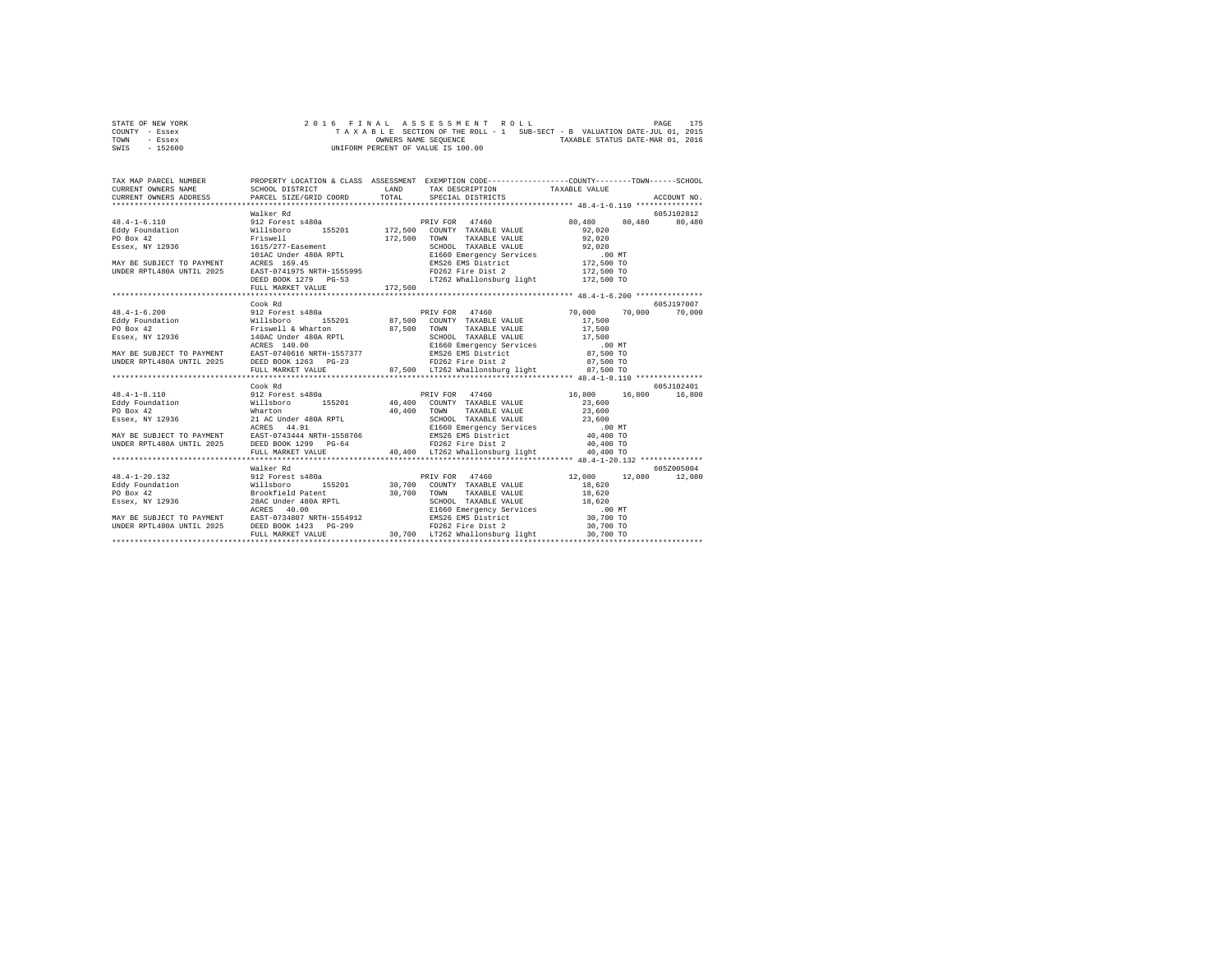| STATE OF NEW YORK |           |  |  |  |  | 2016 FINAL ASSESSMENT ROLL<br>PAGE                                       | 176 |
|-------------------|-----------|--|--|--|--|--------------------------------------------------------------------------|-----|
| COUNTY - Essex    |           |  |  |  |  | TAXABLE SECTION OF THE ROLL - 1 SUB-SECT - B VALUATION DATE-JUL 01, 2015 |     |
| TOWN              | - Essex   |  |  |  |  | TAXABLE STATUS DATE-MAR 01, 2016<br>OWNERS NAME SEOUENCE                 |     |
| SWIS              | $-152600$ |  |  |  |  | UNIFORM PERCENT OF VALUE IS 100.00                                       |     |

| TAX MAP PARCEL NUMBER                         | PROPERTY LOCATION & CLASS ASSESSMENT EXEMPTION CODE----------------COUNTY-------TOWN------SCHOOL |             |                                                            |             |
|-----------------------------------------------|--------------------------------------------------------------------------------------------------|-------------|------------------------------------------------------------|-------------|
| CURRENT OWNERS NAME                           | SCHOOL DISTRICT                                                                                  | <b>LAND</b> | LAND TAX DESCRIPTION TAXABLE VALUE TOTAL SPECIAL DISTRICTS |             |
| CURRENT OWNERS ADDRESS PARCEL SIZE/GRID COORD |                                                                                                  |             |                                                            | ACCOUNT NO. |
|                                               |                                                                                                  |             |                                                            |             |
|                                               |                                                                                                  |             |                                                            |             |
|                                               |                                                                                                  |             |                                                            |             |
|                                               |                                                                                                  |             |                                                            |             |
|                                               |                                                                                                  |             |                                                            |             |
|                                               |                                                                                                  |             |                                                            |             |
|                                               |                                                                                                  |             |                                                            |             |
|                                               |                                                                                                  |             |                                                            |             |
|                                               |                                                                                                  |             |                                                            |             |
|                                               | DEED BOOK 1047 PG-64                                                                             |             | FD261 Fire Dist 1 156,800 TO                               |             |
|                                               |                                                                                                  |             |                                                            |             |
|                                               |                                                                                                  |             |                                                            |             |
|                                               | NYS Route 22                                                                                     |             |                                                            | 605J101503  |
|                                               |                                                                                                  |             |                                                            |             |
|                                               |                                                                                                  |             |                                                            |             |
|                                               |                                                                                                  |             |                                                            |             |
|                                               |                                                                                                  |             |                                                            |             |
|                                               |                                                                                                  |             |                                                            |             |
|                                               |                                                                                                  |             |                                                            |             |
|                                               |                                                                                                  |             |                                                            |             |
|                                               |                                                                                                  |             |                                                            |             |
|                                               | FULL MARKET VALUE 96,200                                                                         |             |                                                            |             |
|                                               |                                                                                                  |             |                                                            |             |
|                                               | Alden Rd                                                                                         |             |                                                            | 605J103314  |
|                                               |                                                                                                  |             |                                                            |             |
|                                               |                                                                                                  |             |                                                            |             |
|                                               |                                                                                                  |             |                                                            |             |
|                                               |                                                                                                  |             |                                                            |             |
|                                               |                                                                                                  |             |                                                            |             |
|                                               |                                                                                                  |             |                                                            |             |
|                                               |                                                                                                  |             |                                                            |             |
|                                               |                                                                                                  |             |                                                            |             |
|                                               |                                                                                                  |             |                                                            |             |
|                                               |                                                                                                  |             |                                                            |             |
|                                               |                                                                                                  |             |                                                            |             |
|                                               | Jersey St                                                                                        |             |                                                            | 605.7103908 |
|                                               |                                                                                                  |             |                                                            |             |
|                                               |                                                                                                  |             |                                                            |             |
|                                               |                                                                                                  |             |                                                            |             |
|                                               |                                                                                                  |             |                                                            |             |
|                                               |                                                                                                  |             |                                                            |             |
|                                               |                                                                                                  |             |                                                            |             |
|                                               |                                                                                                  |             |                                                            |             |
|                                               |                                                                                                  |             |                                                            |             |
|                                               |                                                                                                  |             |                                                            |             |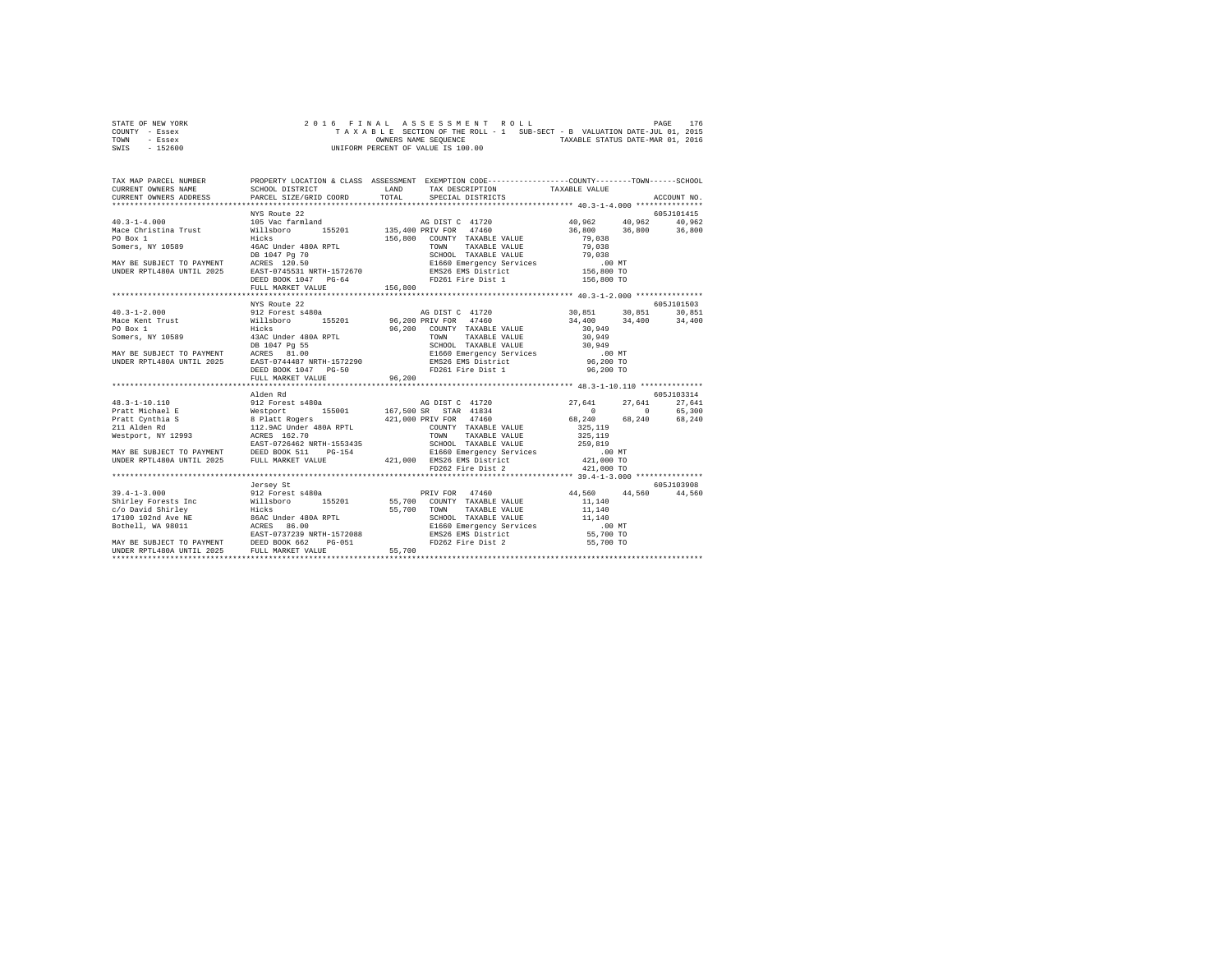| STATE OF NEW YORK | 2016 FINAL ASSESSMENT ROLL                                               | 177<br>PAGE                      |
|-------------------|--------------------------------------------------------------------------|----------------------------------|
| COUNTY - Essex    | TAXABLE SECTION OF THE ROLL - 1 SUB-SECT - B VALUATION DATE-JUL 01, 2015 |                                  |
| TOWN<br>- Essex   | OWNERS NAME SEOUENCE                                                     | TAXABLE STATUS DATE-MAR 01, 2016 |
| $-152600$<br>SWIS | UNIFORM PERCENT OF VALUE IS 100.00                                       |                                  |

| TAX MAP PARCEL NUMBER                                                                                                                                                                                                                                                                               | PROPERTY LOCATION & CLASS ASSESSMENT EXEMPTION CODE---------------COUNTY-------TOWN-----SCHOOL |         |                                                                                                                                                                                                                                                                                                |                   |                       |
|-----------------------------------------------------------------------------------------------------------------------------------------------------------------------------------------------------------------------------------------------------------------------------------------------------|------------------------------------------------------------------------------------------------|---------|------------------------------------------------------------------------------------------------------------------------------------------------------------------------------------------------------------------------------------------------------------------------------------------------|-------------------|-----------------------|
|                                                                                                                                                                                                                                                                                                     | Jersey St                                                                                      |         |                                                                                                                                                                                                                                                                                                |                   | 605J103909            |
| 39.4-1-41.100 912 Forest s480a<br>Shirley Forests Inc Willsboro 1<br>SILTING POTENTS IN THE STRUCTURE OF A STRUCTURE PRESSURE AND TRANSPORTED AND TRANSPORTED AND ISLAMIC PRESSURE OF A SCHOOL TAXABLE VALUE OF A SCHOOL TAXABLE VALUE OF A SCHOOL TAXABLE VALUE OF A SCHOOL TAXABLE VALUE OF A SCH |                                                                                                |         | ${\tt s480a} \begin{tabular}{lcccc} \multicolumn{2}{c}{\textbf{0}} & \multicolumn{2}{c}{\textbf{PRIV FOR}} & \multicolumn{2}{c}{\textbf{47460}}\\ \multicolumn{2}{c}{\textbf{155201}} & \multicolumn{2}{c}{\textbf{195,200}} & \multicolumn{2}{c}{\textbf{CONTY TRXABLE VALUE}} \end{tabular}$ | 133,600<br>61,600 | 133,600 133,600       |
|                                                                                                                                                                                                                                                                                                     |                                                                                                |         |                                                                                                                                                                                                                                                                                                |                   |                       |
|                                                                                                                                                                                                                                                                                                     |                                                                                                |         |                                                                                                                                                                                                                                                                                                |                   |                       |
|                                                                                                                                                                                                                                                                                                     | Daniels Rd                                                                                     |         |                                                                                                                                                                                                                                                                                                |                   | 605-7103904<br>95,280 |
|                                                                                                                                                                                                                                                                                                     |                                                                                                |         |                                                                                                                                                                                                                                                                                                |                   |                       |
|                                                                                                                                                                                                                                                                                                     | Daniels Rd                                                                                     |         |                                                                                                                                                                                                                                                                                                | 20.720            | 605J103903<br>20,720  |
| UNDER RPTL480A UNTIL 2025                                                                                                                                                                                                                                                                           | FULL MARKET VALUE                                                                              | 25,900  |                                                                                                                                                                                                                                                                                                |                   |                       |
| $48.3 - 1 - 8.000$                                                                                                                                                                                                                                                                                  | Brookfield Rd<br>912 Forest s480a                                                              |         | PRIV FOR 47460                                                                                                                                                                                                                                                                                 | 129,040 129,040   | 605J103809<br>129,040 |
|                                                                                                                                                                                                                                                                                                     |                                                                                                |         | 166,000 TOWN TAXABLE VALUE 36,960<br>166,000 TOWN TAXABLE VALUE 36,960<br>SHOGO TAXABLE VALUE 36,960<br>EIGO Emergency Services<br>ENS26 EWS District 166,000 TO<br>ENS26 EVE Dist 2 166,000 TO                                                                                                |                   |                       |
| UNDER RPTL480A UNTIL 2025 FULL MARKET VALUE                                                                                                                                                                                                                                                         |                                                                                                | 166,000 |                                                                                                                                                                                                                                                                                                |                   |                       |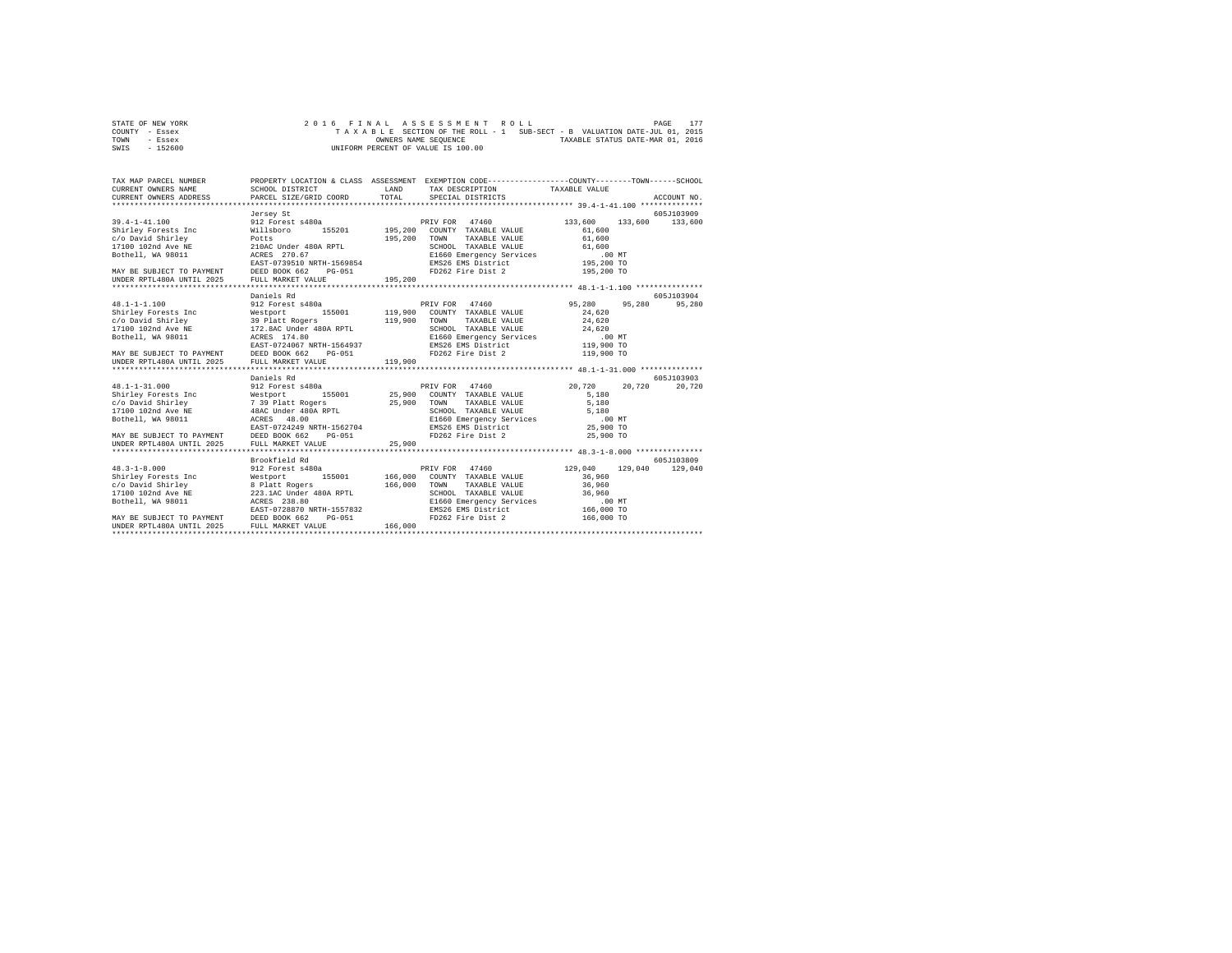| STATE OF NEW YORK | 2016 FINAL ASSESSMENT ROLL                                               | 178<br>PAGE                      |
|-------------------|--------------------------------------------------------------------------|----------------------------------|
| COUNTY - Essex    | TAXABLE SECTION OF THE ROLL - 1 SUB-SECT - B VALUATION DATE-JUL 01, 2015 |                                  |
| TOWN<br>- Essex   | OWNERS NAME SEOUENCE                                                     | TAXABLE STATUS DATE-MAR 01, 2016 |
| $-152600$<br>SWIS | UNIFORM PERCENT OF VALUE IS 100.00                                       |                                  |

| TAX MAP PARCEL NUMBER<br>CURRENT OWNERS NAME<br>CURRENT OWNERS ADDRESS | PROPERTY LOCATION & CLASS<br>SCHOOL DISTRICT<br>PARCEL SIZE/GRID COORD | ASSESSMENT<br>LAND<br>TOTAL | EXEMPTION CODE-----------------COUNTY-------TOWN------SCHOOL<br>TAX DESCRIPTION<br>SPECIAL DISTRICTS | TAXABLE VALUE  | ACCOUNT NO. |
|------------------------------------------------------------------------|------------------------------------------------------------------------|-----------------------------|------------------------------------------------------------------------------------------------------|----------------|-------------|
|                                                                        |                                                                        |                             |                                                                                                      |                |             |
|                                                                        | Brookfield Rd                                                          |                             |                                                                                                      |                | 605.T103807 |
| $48.3 - 1 - 9.000$                                                     | 912 Forest s480a                                                       |                             | 47460<br>PRIV FOR                                                                                    | 8,800<br>8,800 | 8,800       |
| Shirley Forests Inc                                                    | 155001<br>Westport                                                     | 16,700                      | COUNTY<br>TAXABLE VALUE                                                                              | 7.900          |             |
| c/o David Shirley                                                      | 8 Platt Rogers                                                         | 16,700                      | TOWN<br>TAXABLE VALUE                                                                                | 7,900          |             |
| 17100 102nd Ave NE                                                     | 18.9AC Under 480A RPTL                                                 |                             | TAXABLE VALUE<br>SCHOOL.                                                                             | 7,900          |             |
| Bothell, WA 98011                                                      | ACRES 29.90                                                            |                             | E1660 Emergency Services                                                                             | $.00$ MT       |             |
|                                                                        | EAST-0726511 NRTH-1557130                                              |                             | EMS26 EMS District                                                                                   | 16,700 TO      |             |
| MAY BE SUBJECT TO PAYMENT                                              | DEED BOOK 662<br>PG-051                                                |                             | FD262 Fire Dist 2                                                                                    | 16,700 TO      |             |
| UNDER RPTL480A UNTIL 2025                                              | FULL MARKET VALUE                                                      | 16,700                      |                                                                                                      |                |             |
|                                                                        |                                                                        |                             |                                                                                                      |                |             |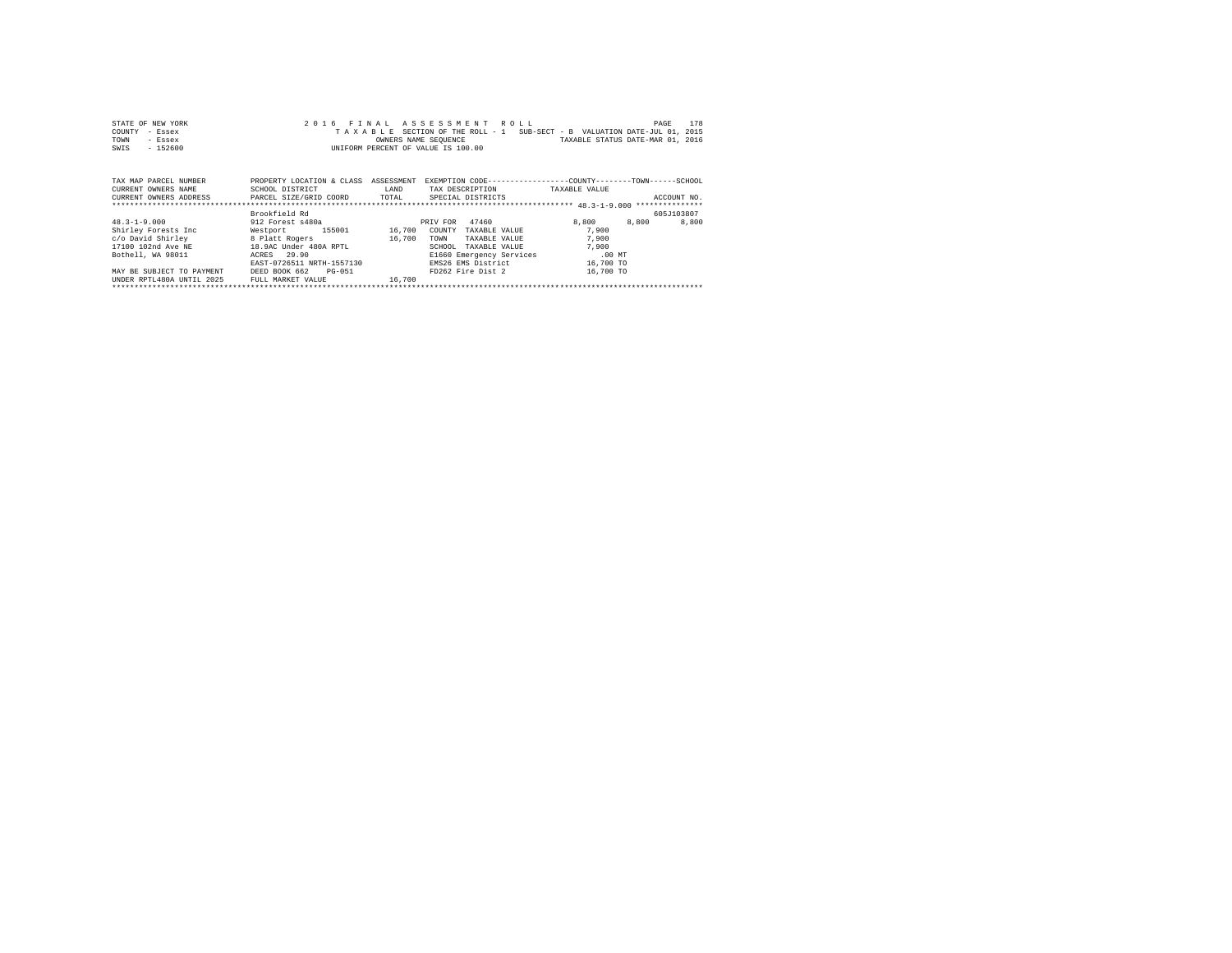| STATE OF NEW YORK | 2016 FINAL ASSESSMENT ROLL                                               | 179<br>PAGE                      |
|-------------------|--------------------------------------------------------------------------|----------------------------------|
| COUNTY - Essex    | TAXABLE SECTION OF THE ROLL - 1 SUB-SECT - B VALUATION DATE-JUL 01, 2015 |                                  |
| TOWN<br>- Essex   |                                                                          | TAXABLE STATUS DATE-MAR 01, 2016 |
| SWIS<br>- 152600  |                                                                          | RPS150/V04/L015                  |
|                   | UNIFORM PERCENT OF VALUE IS 100.00                                       | CURRENT DATE 6/21/2016           |
|                   |                                                                          |                                  |
|                   | ROLL SUB SECTION-B-TOTALS                                                |                                  |

## \*\*\* S P E C I A L D I S T R I C T S U M M A R Y \*\*\*

| CODE | DISTRICT NAME                              | TOTAL<br>PARCELS | EXTENSION<br>TYPE     | EXTENSION<br>VALUE | AD VALOREM<br>VALUE | EXEMPT<br>AMOUNT | TAXABLE<br>VALUE |
|------|--------------------------------------------|------------------|-----------------------|--------------------|---------------------|------------------|------------------|
|      | EMS26 EMS District<br>E1660 Emergency Serv |                  | 21 TOTAL<br>21 MOVTAX |                    | 4372.200            |                  | 4372,200         |
|      | FD261 Fire Dist 1                          |                  | 2 TOTAL               |                    | 253,000             |                  | 253,000          |
|      | FD262 Fire Dist 2                          |                  | 19 TOTAL              |                    | 4119,200            |                  | 4119,200         |
|      | LT262 Whallonsburg 1                       |                  | 4 TOTAL               |                    | 331,100             |                  | 331,100          |

## \*\*\* S C H O O L D I S T R I C T S U M M A R Y \*\*\*

| CODE             | DISTRICT NAME         | TOTAL<br>PARCELS | ASSESSED<br>LAND    | ASSESSED<br>TOTAL    | EXEMPT<br>AMOUNT    | TOTAL<br>TAXABLE    | <b>STAR</b><br>AMOUNT | STAR<br>TAXABLE     |
|------------------|-----------------------|------------------|---------------------|----------------------|---------------------|---------------------|-----------------------|---------------------|
| 155001<br>155201 | Westport<br>Willsboro | 11<br>10         | 972,600<br>2546,700 | 1376,200<br>2996,000 | 642.675<br>1459.443 | 733.525<br>1536.557 | 95,300<br>30,000      | 638,225<br>1506.557 |
|                  | SUB-TOTAL             | 21               | 3519,300            | 4372.200             | 2102.118            | 2270.082            | 125,300               | 2144.782            |
|                  | TOTAL                 | 21               | 3519,300            | 4372,200             | 2102.118            | 2270.082            | 125,300               | 2144.782            |

## \*\*\* S Y S T E M C O D E S S U M M A R Y \*\*\*

NO SYSTEM EXEMPTIONS AT THIS LEVEL

## \*\*\* E X E M P T I O N S U M M A R Y \*\*\*

| CODE  | DESCRIPTION       | TOTAL<br>PARCELS | COUNTY   | TOWN     | SCHOOL   |
|-------|-------------------|------------------|----------|----------|----------|
| 41720 | AG DIST C         | 4                | 127.128  | 127.128  | 127,128  |
| 41834 | STAR<br><b>SR</b> |                  |          |          | 65,300   |
| 41854 | RES. STAR         | $\sim$<br>∡      |          |          | 60,000   |
| 47460 | PRIV FOR          | 21               | 1974,990 | 1974,990 | 1974,990 |
|       | TOTAL             | 28               | 2102.118 | 2102.118 | 2227.418 |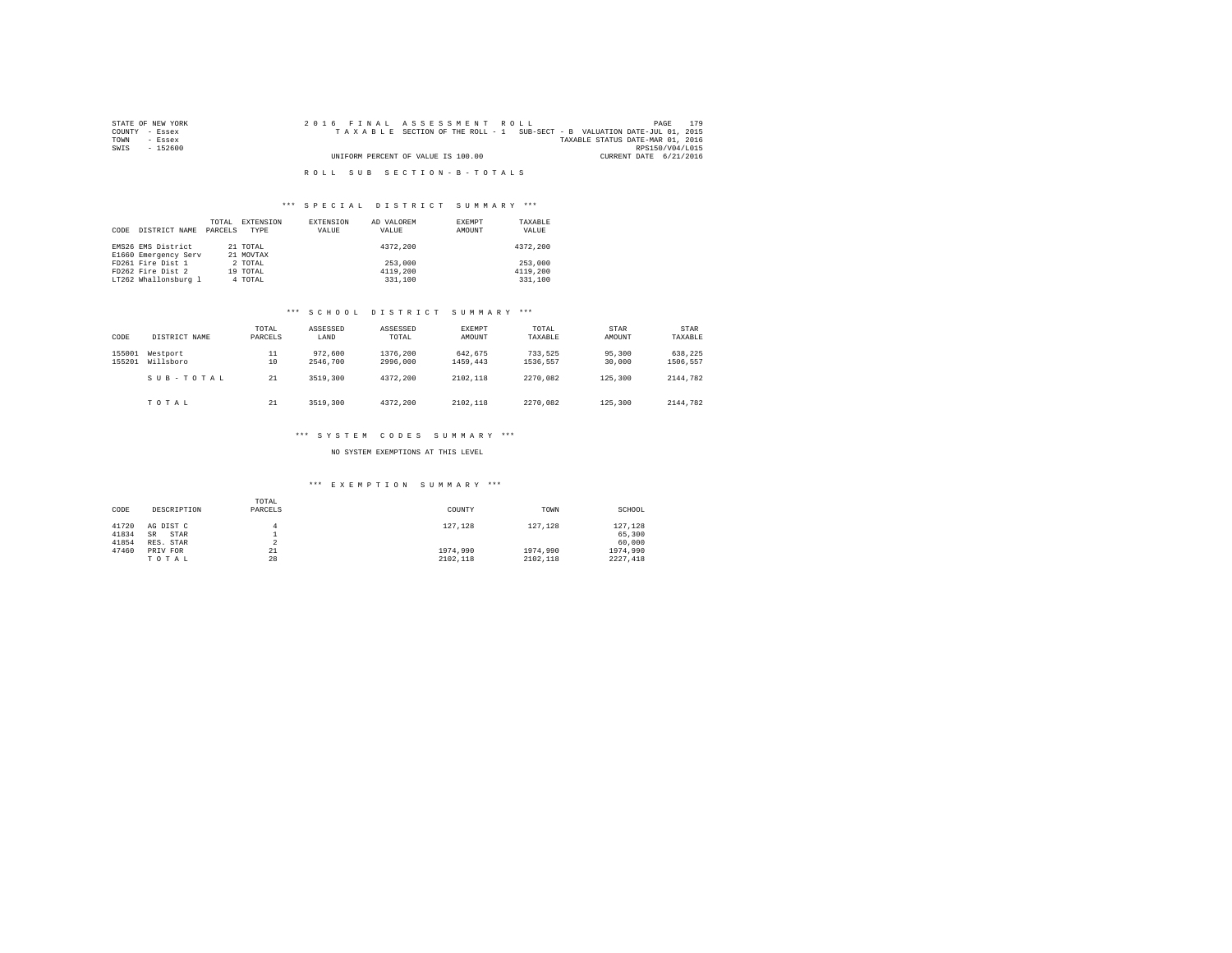| STATE OF NEW YORK | 2016 FINAL ASSESSMENT ROLL                                               | 180<br>PAGE                      |
|-------------------|--------------------------------------------------------------------------|----------------------------------|
| COUNTY - Essex    | TAXABLE SECTION OF THE ROLL - 1 SUB-SECT - B VALUATION DATE-JUL 01, 2015 |                                  |
| TOWN<br>- Essex   |                                                                          | TAXABLE STATUS DATE-MAR 01, 2016 |
| SWIS<br>$-152600$ |                                                                          | RPS150/V04/L015                  |
|                   | UNIFORM PERCENT OF VALUE IS 100.00                                       | CURRENT DATE 6/21/2016           |
|                   | ROLL SUB SECTION-B-TOTALS                                                |                                  |

## \*\*\* G R A N D T O T A L S \*\*\*

| ROLL | DESCRIPTION | TOTAL   | ASSESSED | ASSESSED | TAXABLE  | TAXABLE  | TAXABLE  | STAR     |
|------|-------------|---------|----------|----------|----------|----------|----------|----------|
| SEC  |             | PARCELS | LAND     | TOTAL    | COUNTY   | TOWN     | SCHOOL   | TAXABLE  |
|      | TAXABLE     | --      | 3519,300 | 4372.200 | 2270.082 | 2270.082 | 2270.082 | 2144.782 |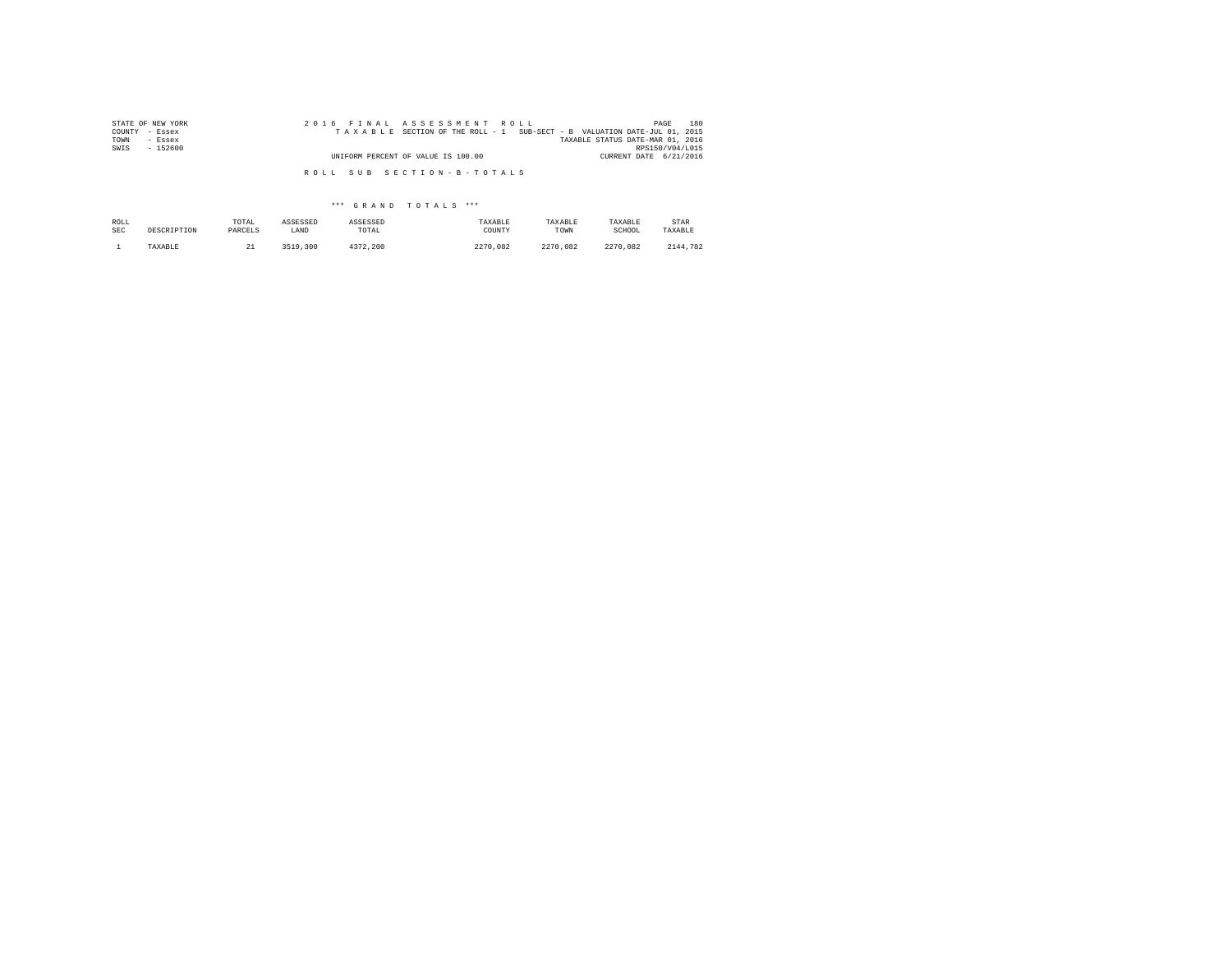|                | STATE OF NEW YORK | 2016 FINAL ASSESSMENT ROLL         |                                  | PAGE            | 181 |
|----------------|-------------------|------------------------------------|----------------------------------|-----------------|-----|
| COUNTY - Essex |                   | TAXABLE SECTION OF THE ROLL - 1    | VALUATION DATE-JUL 01, 2015      |                 |     |
| TOWN           | - Essex           |                                    | TAXABLE STATUS DATE-MAR 01, 2016 |                 |     |
| SWIS           | - 152600          | UNIFORM PERCENT OF VALUE IS 100.00 |                                  | RPS150/V04/L015 |     |
|                |                   |                                    | CURRENT DATE 6/21/2016           |                 |     |

## \*\*\* S P E C I A L D I S T R I C T S U M M A R Y \*\*\*

|      |                      | TOTAL   | <b>EXTENSION</b>           | <b>EXTENSION</b> | AD VALOREM | EXEMPT | TAXABLE    |
|------|----------------------|---------|----------------------------|------------------|------------|--------|------------|
| CODE | DISTRICT NAME        | PARCELS | TYPE                       | VALUE            | VALUE      | AMOUNT | VALUE      |
|      |                      |         |                            |                  |            |        |            |
|      | AP904 Apptmnt tax S  |         | 2 MOVTAX                   | 1291.25          |            |        | 1,291.25   |
|      | OT904 Omitted tax S  |         | 2 MOVTAX                   | 1034.34          |            |        | 1,034.34   |
|      | EMS26 EMS District   |         | 724 TOTAL                  |                  | 131858.317 | 52.268 | 131806.049 |
|      | SB260 Eessex Sewer B |         | 129 TOTAL C                |                  | 29005,500  |        | 29005,500  |
|      | SD260 Essex Sewer Di |         | 129 TOTAL                  |                  | 29005,500  |        | 29005,500  |
|      | E1660 Emergency Serv |         | 724 MOVTAX                 |                  |            |        |            |
|      | FD261 Fire Dist 1    |         | 392 TOTAL                  |                  | 91854,935  | 52.268 | 91802.667  |
|      | FD262 Fire Dist 2    |         | 336 TOTAL                  |                  | 40003,383  |        | 40003.383  |
|      | LT261 Essex light    |         | 210 TOTAL                  |                  | 54208.397  | 52.268 | 54156.129  |
|      | LT262 Whallonsburg 1 |         | 86 TOTAL                   |                  | 11841,490  |        | 11841.490  |
|      | WB261 Water B&I      |         | 34 TOTAL C                 |                  | 14813,200  | 32.268 | 14780.932  |
|      | WD260 Essex water    |         | 168 TOTAL<br>$\mathcal{C}$ |                  | 45041.000  | 32,268 | 45008.732  |

## \*\*\* S C H O O L D I S T R I C T S U M M A R Y \*\*\*

| CODE             | DISTRICT NAME         | TOTAL<br>PARCELS | ASSESSED<br>LAND      | ASSESSED<br>TOTAL       | EXEMPT<br>AMOUNT     | TOTAL<br>TAXABLE       | STAR<br>AMOUNT       | STAR<br>TAXABLE        |
|------------------|-----------------------|------------------|-----------------------|-------------------------|----------------------|------------------------|----------------------|------------------------|
| 155001<br>155201 | Westport<br>Willsboro | 124<br>600       | 6257.700<br>59770.437 | 10335,500<br>121522.817 | 1678.326<br>7257.560 | 8657.174<br>114265.257 | 1342,600<br>5749.475 | 7314.574<br>108515.782 |
|                  | SUB-TOTAL             | 724              | 66028.137             | 131858.317              | 8935,886             | 122922.431             | 7092.075             | 115830.356             |
|                  | TOTAL                 | 724              | 66028.137             | 131858.317              | 8935,886             | 122922.431             | 7092.075             | 115830.356             |

\*\*\* S Y S T E M C O D E S S U M M A R Y \*\*\*

NO SYSTEM EXEMPTIONS AT THIS LEVEL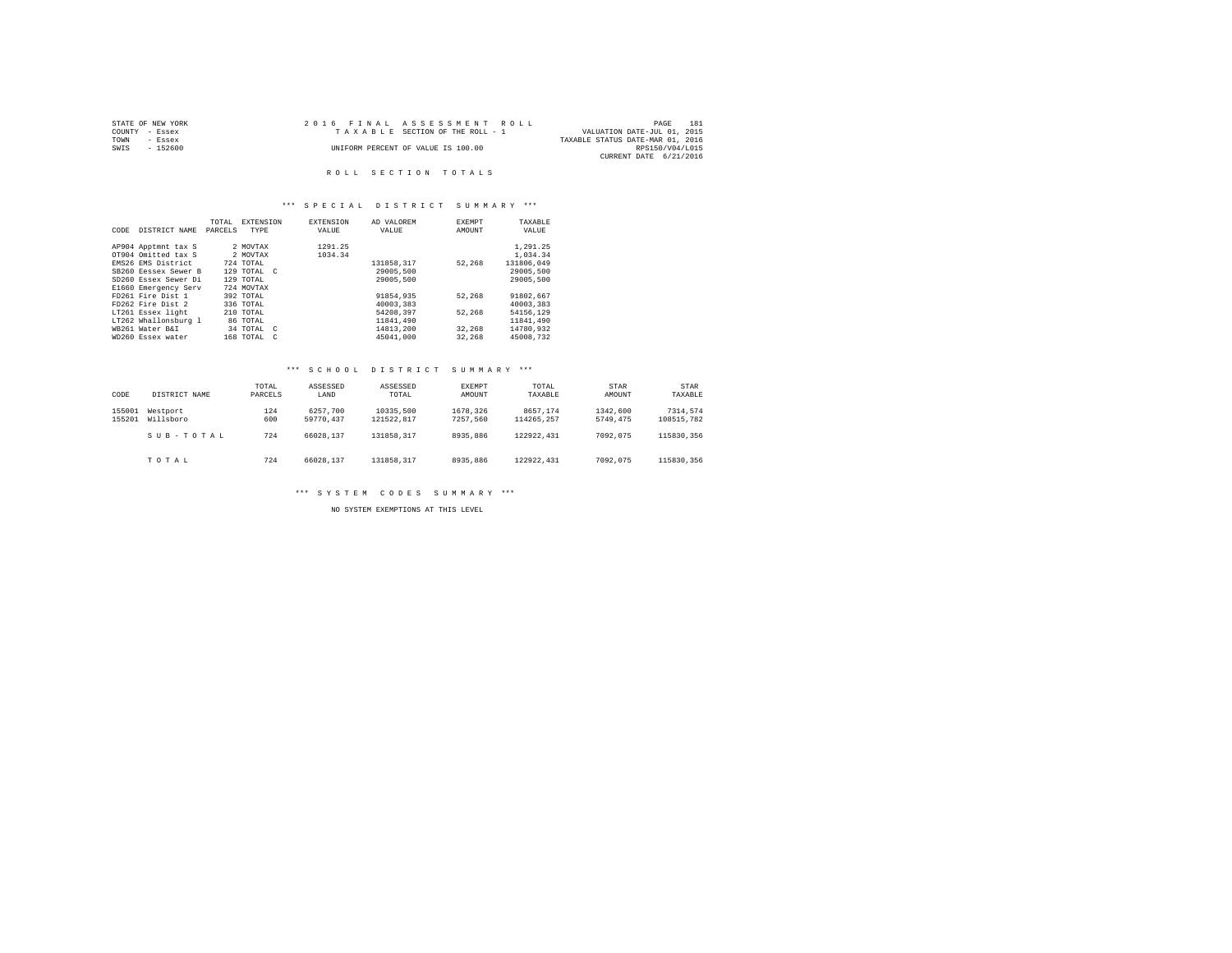| STATE OF NEW YORK | 2016 FINAL ASSESSMENT ROLL         | 182<br>PAGE                      |
|-------------------|------------------------------------|----------------------------------|
| COUNTY - Essex    | TAXABLE SECTION OF THE ROLL - 1    | VALUATION DATE-JUL 01, 2015      |
| TOWN<br>- Essex   |                                    | TAXABLE STATUS DATE-MAR 01, 2016 |
| SWIS<br>- 152600  | UNIFORM PERCENT OF VALUE IS 100.00 | RPS150/V04/L015                  |
|                   |                                    | CURRENT DATE 6/21/2016           |
|                   |                                    |                                  |

#### \*\*\* E X E M P T I O N S U M M A R Y \*\*\*

|       |             | TOTAL          |          |          |           |
|-------|-------------|----------------|----------|----------|-----------|
| CODE  | DESCRIPTION | PARCELS        | COUNTY   | TOWN     | SCHOOL    |
| 33302 |             |                | 123,600  |          |           |
|       | CNTY REFOR  |                |          |          |           |
| 41101 | VETERANS    |                | 5,000    | 5,000    |           |
| 41120 | VETWAR CTS  | 15             | 225,000  | 225,000  | 225,000   |
| 41130 | VETCOM CTS  | 13             | 306.225  | 306,225  | 306.225   |
| 41132 | VET COM C   | $\overline{a}$ | 24,250   |          |           |
| 41133 | VET COM T   | $\overline{a}$ |          | 24,250   |           |
| 41140 | VETDIS CTS  |                | 125,430  | 125,430  | 125,430   |
| 41142 | VET DIS C   |                | 2.660    |          |           |
| 41143 | VET DIS T   |                |          | 2,660    |           |
| 41700 | AG. BLDG.   | 7              | 653.796  | 653,796  | 653.796   |
| 41720 | AG DIST C   | 81             | 4154,896 | 4154,896 | 4154,896  |
| 41800 | AGED ALL    | 19             | 1122,504 | 1122,504 | 1130,484  |
| 41801 | AGED C/T    | $\overline{2}$ | 112,850  | 112,850  |           |
| 41834 | SR<br>STAR  | 53             |          |          | 3113,400  |
| 41854 | RES. STAR   | 133            |          |          | 3978.675  |
| 42100 | AG. IMPMNT  | $\overline{2}$ | 52.268   | 52,268   | 52,268    |
| 47450 | FISCHER     | 14             | 312.797  | 312,797  | 312,797   |
| 47460 | PRIV FOR    | 21             | 1974,990 | 1974,990 | 1974.990  |
|       | TOTAL       | 371            | 9196.266 | 9072.666 | 16027.961 |

| ROLL | DESCRIPTION | TOTAL   | ASSESSED  | ASSESSED   | TAXABLE    | TAXABLE    | TAXABLE    | STAR       |
|------|-------------|---------|-----------|------------|------------|------------|------------|------------|
| SEC  |             | PARCELS | LAND      | TOTAL      | COUNTY     | TOWN       | SCHOOL     | TAXABLE    |
|      | TAXABLE     | 724     | 66028.137 | 131858.317 | 122662.051 | 122785.651 | 122922.431 | 115830.356 |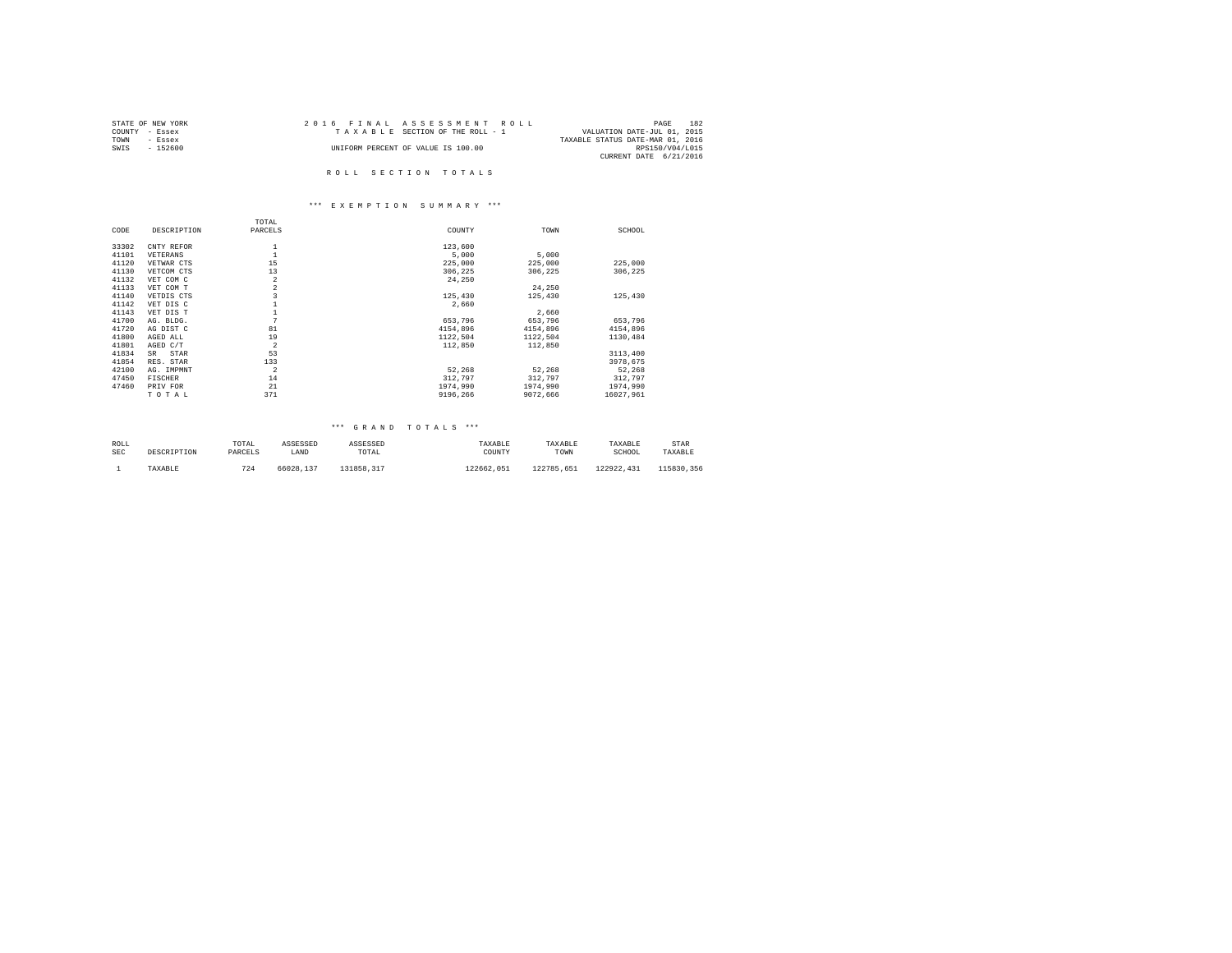|                | STATE OF NEW YORK |  | 2016 FINAL ASSESSMENT ROLL               |                                  | PAGE | 183 |
|----------------|-------------------|--|------------------------------------------|----------------------------------|------|-----|
| COUNTY - Essex |                   |  | STATE OWNED LAND SECTION OF THE ROLL - 3 | VALUATION DATE-JUL 01, 2015      |      |     |
| TOWN           | - Essex           |  | OWNERS NAME SEOUENCE                     | TAXABLE STATUS DATE-MAR 01, 2016 |      |     |
| SWIS           | $-152600$         |  | UNIFORM PERCENT OF VALUE IS 100.00       |                                  |      |     |

| CURRENT OWNERS NAME<br>CURRENT OWNERS ADDRESS PARCEL SIZE/GRID COORD TOTAL | SCHOOL DISTRICT             | T.AND    | TAX DESCRIPTION TAXABLE VALUE<br>SPECIAL DISTRICTS | TAX MAP PARCEL NUMBER PROPERTY LOCATION & CLASS ASSESSMENT EXEMPTION CODE--------------COUNTY-------TOWN------SCHOOL<br>ACCOUNT NO. |
|----------------------------------------------------------------------------|-----------------------------|----------|----------------------------------------------------|-------------------------------------------------------------------------------------------------------------------------------------|
|                                                                            |                             |          |                                                    |                                                                                                                                     |
|                                                                            | Lake Shore Rd               |          |                                                    | 605J195003                                                                                                                          |
| 49.3-2-26.120 931 Forest s532a                                             |                             |          | COUNTY TAXABLE VALUE                               | 60,100                                                                                                                              |
| 0110001                                                                    | 155201 60,100<br>Willsboro  |          | TOWN<br>TAXABLE VALUE                              | 60,100                                                                                                                              |
| State Of New York<br>Judd                                                  |                             | 60,100   | SCHOOL TAXABLE VALUE                               | 60,100                                                                                                                              |
| State Comptroller                                                          | ACRES 109.09                |          | E1660 Emergency Services .00 MT                    |                                                                                                                                     |
| Land Claims Unit                                                           | EAST-0750816 NRTH-1552356   |          | EMS26 EMS District                                 | 60,100 TO                                                                                                                           |
| 7th Fl Alfred E Smith Bld DEED BOOK 1070 PG-329                            |                             |          | FD262 Fire Dist 2 60,100 TO                        |                                                                                                                                     |
| Albany, NY 12233                                                           | FULL MARKET VALUE           | 60.100   |                                                    |                                                                                                                                     |
|                                                                            |                             |          |                                                    |                                                                                                                                     |
|                                                                            | Lake Shore Rd               |          |                                                    | 605J194004                                                                                                                          |
| 49.4-1-2.200 931 Forest s532a                                              |                             |          | COUNTY TAXABLE VALUE                               | 222,900                                                                                                                             |
| 0120001                                                                    | 155201 222,900<br>Willsboro |          | TOWN<br>TAXABLE VALUE                              | 222,900                                                                                                                             |
| Judd Pat<br>State Of New York                                              |                             | 222,900  | SCHOOL TAXABLE VALUE                               | 222,900                                                                                                                             |
| State Comptroller                                                          | ACRES 338.86                |          | E1660 Emergency Services                           | $.00$ MT                                                                                                                            |
| Land Claims Unit                                                           | EAST-0759025 NRTH-1553159   |          | EMS26 EMS District                                 | 222,900 TO                                                                                                                          |
| 7th Fl Alfred E Smith Bld DEED BOOK 1079 PG-316                            |                             |          | FD261 Fire Dist 1 222,900 TO                       |                                                                                                                                     |
| Albany, NY 12233                                                           | FULL MARKET VALUE           | 222.900  |                                                    |                                                                                                                                     |
|                                                                            |                             |          |                                                    |                                                                                                                                     |
|                                                                            | Errata                      |          |                                                    | 605Z012018                                                                                                                          |
| $999.99 - 1 - 1.000$                                                       | 993 Transition t            |          | COUNTY TAXABLE VALUE                               | $\circ$                                                                                                                             |
| 7777777                                                                    | 155201 0<br>Willsboro       |          | TAXABLE VALUE<br>TOWN                              | $\circ$                                                                                                                             |
| Errata                                                                     |                             | $\Omega$ | SCHOOL TAXABLE VALUE                               | $\Omega$                                                                                                                            |
| Essex, NY                                                                  | FULL MARKET VALUE           | $\cap$   | OT903 Omitted tax T                                | .16 MT                                                                                                                              |
|                                                                            |                             |          |                                                    |                                                                                                                                     |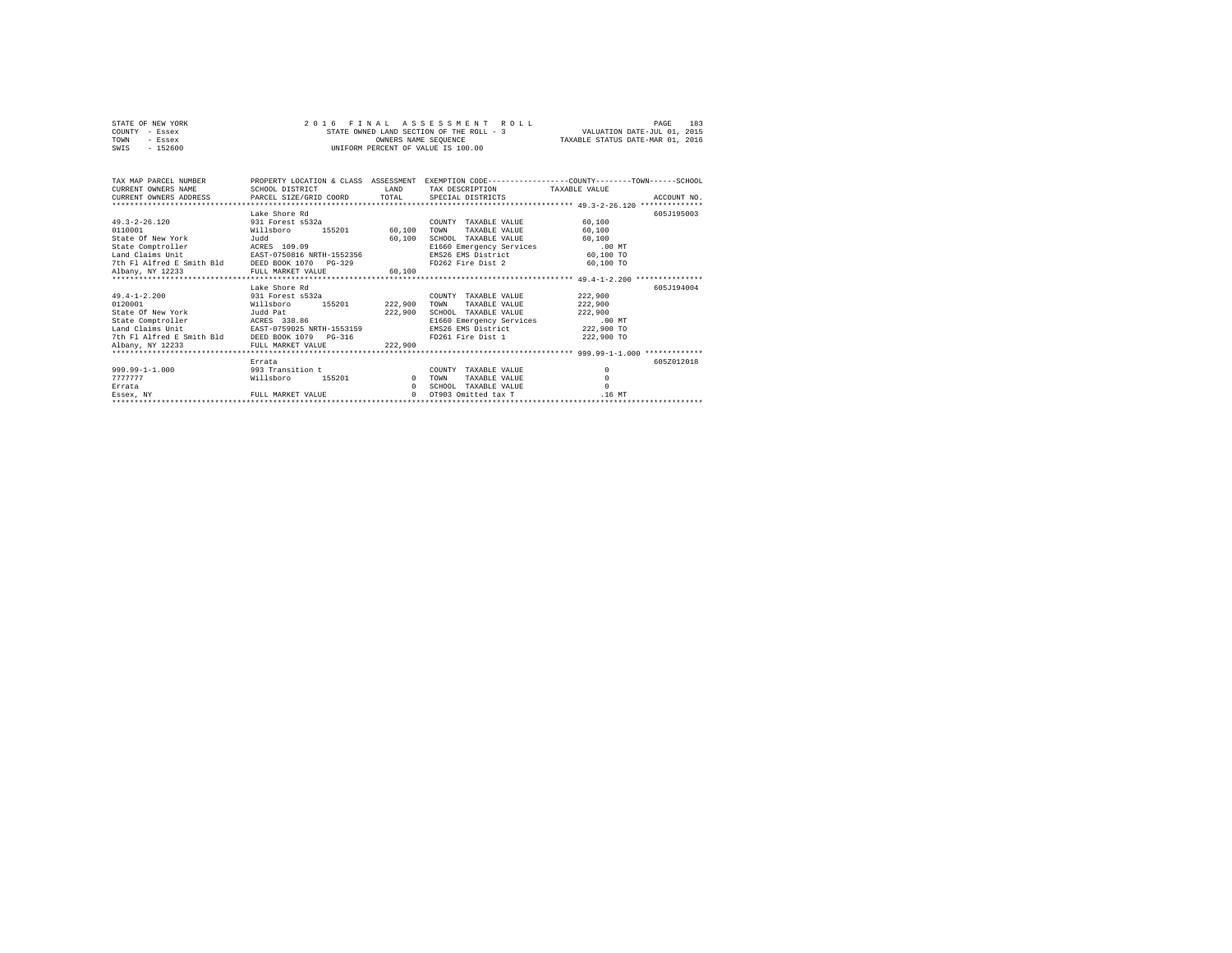| STATE OF NEW YORK | 2016 FINAL ASSESSMENT ROLL               | 184<br>PAGE                               |  |
|-------------------|------------------------------------------|-------------------------------------------|--|
| COUNTY - Essex    | STATE OWNED LAND SECTION OF THE ROLL - 3 | VALUATION DATE-JUL 01, 2015               |  |
| TOWN<br>- Essex   |                                          | TAXABLE STATUS DATE-MAR 01, 2016          |  |
| SWTS<br>- 152600  |                                          | RPS150/V04/L015<br>CURRENT DATE 6/21/2016 |  |
|                   | UNIFORM PERCENT OF VALUE IS 100.00       |                                           |  |
|                   | ROLL SUB SECTION- - TOTALS               |                                           |  |

| CODE | DISTRICT NAME                             | TOTAL<br>PARCELS | EXTENSION<br>TYPE   | EXTENSION<br>VALUE | AD VALOREM<br>VALUE | EXEMPT<br>AMOUNT | TAXABLE<br>VALUE |
|------|-------------------------------------------|------------------|---------------------|--------------------|---------------------|------------------|------------------|
|      | OT903 Omitted tax T<br>EMS26 EMS District |                  | 1 MOVTAX<br>2 TOTAL | .16                | 283,000             |                  | .16<br>283,000   |
|      | E1660 Emergency Serv                      |                  | 2 MOVTAX            |                    |                     |                  |                  |
|      | FD261 Fire Dist 1                         |                  | 1 TOTAL             |                    | 222,900             |                  | 222.900          |
|      | FD262 Fire Dist 2                         |                  | 1 TOTAL             |                    | 60,100              |                  | 60,100           |

## \*\*\* S C H O O L D I S T R I C T S U M M A R Y \*\*\*

| CODE   | DISTRICT NAME | TOTAL<br>PARCELS | ASSESSED<br>LAND | ASSESSED<br>TOTAL | <b>EXEMPT</b><br>AMOUNT | TOTAL<br>TAXABLE | <b>STAR</b><br>AMOUNT | STAR<br>TAXABLE |
|--------|---------------|------------------|------------------|-------------------|-------------------------|------------------|-----------------------|-----------------|
| 155201 | Willsboro     |                  | 283,000          | 283,000           |                         | 283,000          |                       | 283,000         |
|        | SUB-TOTAL     |                  | 283,000          | 283,000           |                         | 283,000          |                       | 283,000         |
|        | TOTAL         |                  | 283,000          | 283,000           |                         | 283,000          |                       | 283,000         |

## \*\*\* S Y S T E M C O D E S S U M M A R Y \*\*\*

NO SYSTEM EXEMPTIONS AT THIS LEVEL

### \*\*\* E X E M P T I O N S U M M A R Y \*\*\*

NO EXEMPTIONS AT THIS LEVEL

| ROLL | DESCRIPTION            | TOTAL   | ASSESSED | <b>\SSESSED</b> | "AXABLE | TAXABLE     | TAXABLE | STAR    |
|------|------------------------|---------|----------|-----------------|---------|-------------|---------|---------|
| SEC  |                        | PARCELS | LAND     | TOTAL           | COUNTY  | TOWN        | SCHOOL  | TAXABLE |
|      | OWNED<br>STATE<br>LAND |         | 283,000  | 283<br>.000     | 283,000 | 283<br>.000 | 283,000 | 283,000 |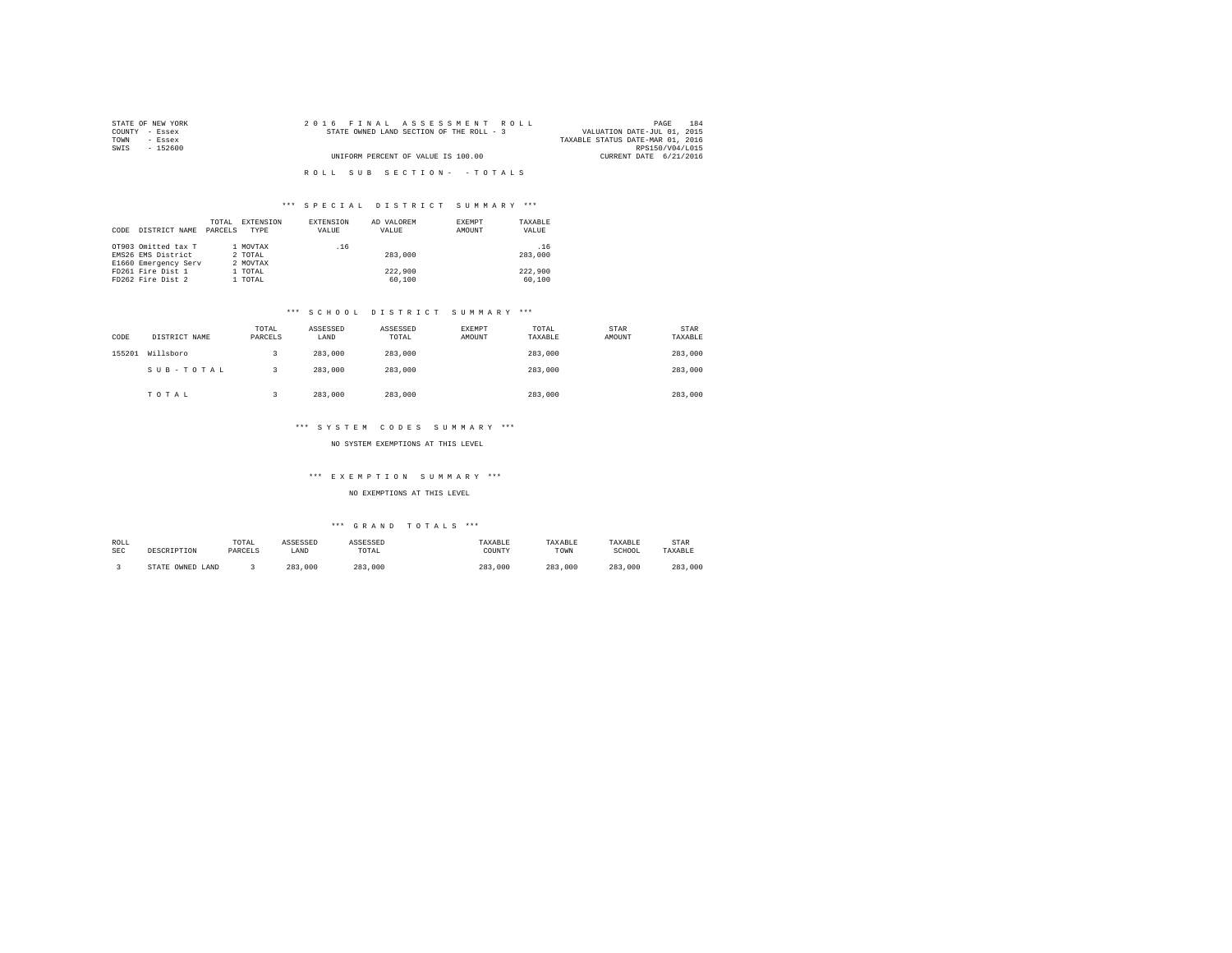| TOWN<br>- Essex<br>SWIS<br>$-152600$                                                                                     | ROLL SUB-SECT - P- ECL CONSERVATION AND COMMON LAW EASEMENTS                                                                                                                                                                      | TAXABLE STATUS DATE-MAR 01, 2016 |                                                   |                                                                                                                                       |
|--------------------------------------------------------------------------------------------------------------------------|-----------------------------------------------------------------------------------------------------------------------------------------------------------------------------------------------------------------------------------|----------------------------------|---------------------------------------------------|---------------------------------------------------------------------------------------------------------------------------------------|
|                                                                                                                          |                                                                                                                                                                                                                                   |                                  | UNIFORM PERCENT OF VALUE IS 100.00                |                                                                                                                                       |
|                                                                                                                          |                                                                                                                                                                                                                                   |                                  |                                                   |                                                                                                                                       |
| CURRENT OWNERS NAME                                                                                                      | SCHOOL DISTRICT                                                                                                                                                                                                                   | LAND                             | TAX DESCRIPTION                                   | TAX MAP PARCEL NUMBER PROPERTY LOCATION & CLASS ASSESSMENT EXEMPTION CODE--------------COUNTY-------TOWN------SCHOOL<br>TAXABLE VALUE |
| CURRENT OWNERS ADDRESS                                                                                                   | PARCEL SIZE/GRID COORD                                                                                                                                                                                                            | TOTAL                            | SPECIAL DISTRICTS                                 | ACCOUNT NO.                                                                                                                           |
|                                                                                                                          |                                                                                                                                                                                                                                   |                                  |                                                   |                                                                                                                                       |
|                                                                                                                          | 56 Albee Ln                                                                                                                                                                                                                       |                                  |                                                   | 605J101714                                                                                                                            |
| 49.4-1-2.110-ESMT                                                                                                        | 980 Consyn easmt - WTRFNT                                                                                                                                                                                                         |                                  | COUNTY TAXABLE VALUE                              | 471,689                                                                                                                               |
| State Of New York                                                                                                        | Willsboro 155201                                                                                                                                                                                                                  |                                  | 471,689 TOWN TAXABLE VALUE                        | 471,689                                                                                                                               |
| C/O County Treasurer                                                                                                     | Judd                                                                                                                                                                                                                              |                                  | 471,689 SCHOOL TAXABLE VALUE                      | 471,689                                                                                                                               |
| Essex County ACRES 63.20                                                                                                 |                                                                                                                                                                                                                                   |                                  | EMS26 EMS District                                | 471,689 TO                                                                                                                            |
|                                                                                                                          | EAST-0758359 NRTH-1556917                                                                                                                                                                                                         |                                  | FD261 Fire Dist 1                                 | 471,689 TO                                                                                                                            |
| PRIOR OWNER ON 3/01/2016 DEED BOOK 1831 PG-289                                                                           |                                                                                                                                                                                                                                   |                                  |                                                   |                                                                                                                                       |
| Heurich Gary F                                                                                                           | CONSERVATION ESMT % 83.00                                                                                                                                                                                                         |                                  |                                                   |                                                                                                                                       |
|                                                                                                                          | FULL MARKET VALUE                                                                                                                                                                                                                 | 471,689                          |                                                   |                                                                                                                                       |
|                                                                                                                          | Albee Ln                                                                                                                                                                                                                          |                                  |                                                   | 605Z012003                                                                                                                            |
| 49.4-1-2.120-ESMT                                                                                                        | 980 Consvn easmt - WTRFNT                                                                                                                                                                                                         |                                  | COUNTY TAXABLE VALUE                              | 306,353                                                                                                                               |
| State Of New York                                                                                                        |                                                                                                                                                                                                                                   | 306,353                          | TOWN<br>TAXABLE VALUE                             | 306,353                                                                                                                               |
| C/O County Treasurer                                                                                                     |                                                                                                                                                                                                                                   |                                  | 306,353 SCHOOL TAXABLE VALUE                      | 306,353                                                                                                                               |
| Essex                                                                                                                    |                                                                                                                                                                                                                                   |                                  | EMS26 EMS District                                | 306,353 TO                                                                                                                            |
|                                                                                                                          | Millsboro 155201<br>1991 - Judd<br>County ACRES 3.80<br>EAST-0759233 NRTH-15569<br>EAST-0759233 NRTH-1556917                                                                                                                      |                                  | FD261 Fire Dist 1                                 | 306,353 TO                                                                                                                            |
| PRIOR OWNER ON 3/01/2016 DEED BOOK 1831 PG-313                                                                           |                                                                                                                                                                                                                                   |                                  |                                                   |                                                                                                                                       |
| Heurich Gary F                                                                                                           | CONSERVATION ESMT % 83.00                                                                                                                                                                                                         |                                  |                                                   |                                                                                                                                       |
|                                                                                                                          | FULL MARKET VALUE                                                                                                                                                                                                                 | 306,353                          |                                                   |                                                                                                                                       |
|                                                                                                                          |                                                                                                                                                                                                                                   |                                  |                                                   |                                                                                                                                       |
|                                                                                                                          | Albee Ln                                                                                                                                                                                                                          |                                  |                                                   | 605Z012010                                                                                                                            |
| 49.4-1-2.130-ESMT                                                                                                        | 980 Consvn easmt - WTRFNT                                                                                                                                                                                                         |                                  | COUNTY TAXABLE VALUE                              | 575,937                                                                                                                               |
|                                                                                                                          |                                                                                                                                                                                                                                   |                                  | 575,937 TOWN TAXABLE VALUE                        | 575,937                                                                                                                               |
| State of New York Willsboro 155201<br>C/O County Treasurer Judd<br>Essex County ACRES 48.70<br>EAST-0761160 NRTH-1556248 |                                                                                                                                                                                                                                   |                                  | 575,937 SCHOOL TAXABLE VALUE                      | 575,937                                                                                                                               |
|                                                                                                                          |                                                                                                                                                                                                                                   |                                  | EMS26 EMS District                                | 575,937 TO                                                                                                                            |
|                                                                                                                          | EAST-0761160 NRTH-1556248                                                                                                                                                                                                         |                                  | FD261 Fire Dist 1                                 | 564,418 TO                                                                                                                            |
| PRIOR OWNER ON 3/01/2016                                                                                                 | DEED BOOK 1831    PG-301                                                                                                                                                                                                          |                                  | FD262 Fire Dist 2                                 | 11,519 TO                                                                                                                             |
| Heurich Gary F                                                                                                           | CONSERVATION ESMT % 83.00                                                                                                                                                                                                         |                                  |                                                   |                                                                                                                                       |
|                                                                                                                          | FULL MARKET VALUE                                                                                                                                                                                                                 | 575,937                          |                                                   |                                                                                                                                       |
|                                                                                                                          |                                                                                                                                                                                                                                   |                                  |                                                   |                                                                                                                                       |
| 49.4-1-2.160-ESMT                                                                                                        | Albee Ln<br>980 Consyn easmt                                                                                                                                                                                                      |                                  |                                                   | 605Z012013<br>80.759                                                                                                                  |
| State Of New York                                                                                                        | Willsboro 155201                                                                                                                                                                                                                  |                                  | COUNTY TAXABLE VALUE<br>80,759 TOWN TAXABLE VALUE | 80,759                                                                                                                                |
| C/O County Treasurer                                                                                                     | Judd                                                                                                                                                                                                                              |                                  | 80,759 SCHOOL TAXABLE VALUE                       | 80,759                                                                                                                                |
| Essex County ACRES 105.40                                                                                                |                                                                                                                                                                                                                                   |                                  | EMS26 EMS District                                | 80,759 TO                                                                                                                             |
|                                                                                                                          | EAST-0760149 NRTH-1555197                                                                                                                                                                                                         |                                  | FD261 Fire Dist 1                                 | 80,759 TO                                                                                                                             |
| PRIOR OWNER ON 3/01/2016 DEED BOOK 1831 PG-297                                                                           |                                                                                                                                                                                                                                   |                                  |                                                   |                                                                                                                                       |
| Heurich Gary F                                                                                                           | CONSERVATION ESMT % 83.00                                                                                                                                                                                                         |                                  |                                                   |                                                                                                                                       |
|                                                                                                                          | FULL MARKET VALUE                                                                                                                                                                                                                 | 80.759                           |                                                   |                                                                                                                                       |
|                                                                                                                          |                                                                                                                                                                                                                                   |                                  |                                                   |                                                                                                                                       |
|                                                                                                                          | Albee Ln                                                                                                                                                                                                                          |                                  |                                                   | 605Z012016                                                                                                                            |
| 49.4-1-2.190-ESMT                                                                                                        | 980 Consvn easmt                                                                                                                                                                                                                  |                                  | COUNTY TAXABLE VALUE                              | 5.478                                                                                                                                 |
| State Of New York                                                                                                        | % = 155201<br>er 3111 = 312 = 312 = 312 = 312 = 312 = 328 = 328 = 328 = 328 = 328 = 328 = 328 = 328 = 328 = 328 = 328 = 328 = 328 = 328 = 328 = 328 = 328 = 328 = 328 = 328 = 328 = 328 = 328 = 328 = 328 = 328 = 328 = 328 = 328 |                                  | 5,478 TOWN<br>TAXABLE VALUE                       | 5.478                                                                                                                                 |
| C/O County Treasurer                                                                                                     |                                                                                                                                                                                                                                   |                                  | 5,478 SCHOOL TAXABLE VALUE                        | 5.478                                                                                                                                 |
| Essex                                                                                                                    |                                                                                                                                                                                                                                   |                                  | EMS26 EMS District                                | 5,478 TO                                                                                                                              |
|                                                                                                                          |                                                                                                                                                                                                                                   |                                  | FD261 Fire Dist 1                                 | 5,478 TO                                                                                                                              |
| PRIOR OWNER ON 3/01/2016 DEED BOOK 1831 PG-305                                                                           |                                                                                                                                                                                                                                   |                                  |                                                   |                                                                                                                                       |
| Heurich Gary F                                                                                                           | CONSERVATION ESMT % 83.00                                                                                                                                                                                                         |                                  |                                                   |                                                                                                                                       |
|                                                                                                                          | FULL MARKET VALUE                                                                                                                                                                                                                 | 5,478                            |                                                   |                                                                                                                                       |
|                                                                                                                          |                                                                                                                                                                                                                                   |                                  |                                                   |                                                                                                                                       |

STATE OF NEW YORK<br>COUNTY - ESSEX STATE ON A STATE OWNED LAND SECTION OF THE ROLL - 3 SUB-SECT - P VALUATION DATE-JUL 01, 2015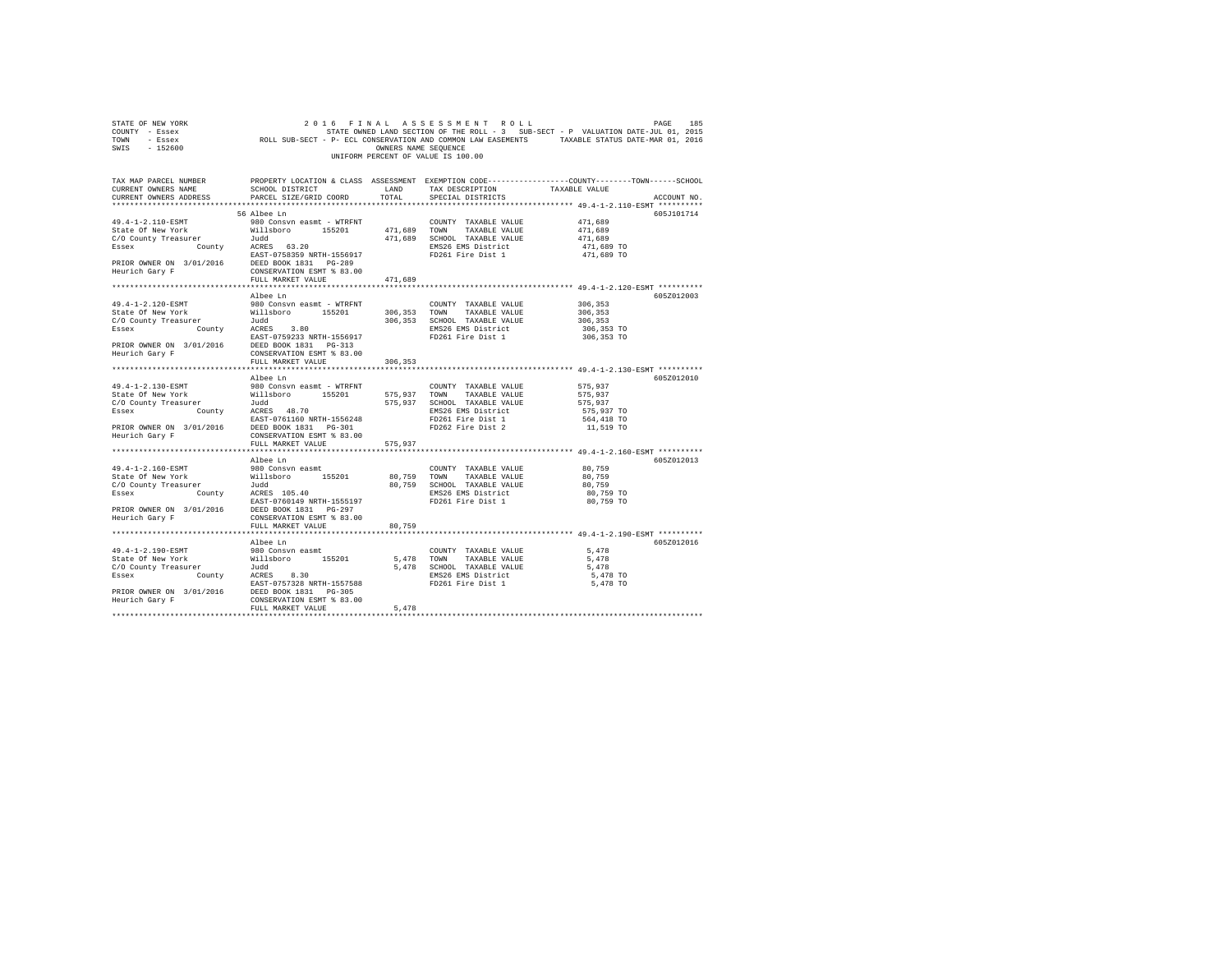| STATE OF NEW YORK<br>- Essex<br>COUNTY<br>TOWN<br>- Essex<br>$-152600$<br>SWIS | ROLL SUB-SECT - P- ECL CONSERVATION AND COMMON LAW EASEMENTS                 | OWNERS NAME SEQUENCE | 2016 FINAL ASSESSMENT ROLL<br>UNIFORM PERCENT OF VALUE IS 100.00 | STATE OWNED LAND SECTION OF THE ROLL - 3 SUB-SECT - P VALUATION DATE-JUL 01, 2015 |               | 186<br>PAGE<br>TAXABLE STATUS DATE-MAR 01, 2016 |
|--------------------------------------------------------------------------------|------------------------------------------------------------------------------|----------------------|------------------------------------------------------------------|-----------------------------------------------------------------------------------|---------------|-------------------------------------------------|
| TAX MAP PARCEL NUMBER<br>CURRENT OWNERS NAME<br>CURRENT OWNERS ADDRESS         | PROPERTY LOCATION & CLASS<br>SCHOOL DISTRICT<br>PARCEL SIZE/GRID COORD TOTAL | ASSESSMENT<br>LAND   | TAX DESCRIPTION<br>SPECIAL DISTRICTS                             | EXEMPTION CODE-----------------COUNTY-------TOWN------SCHOOL                      | TAXABLE VALUE | ACCOUNT NO.                                     |
|                                                                                |                                                                              |                      |                                                                  |                                                                                   |               |                                                 |
|                                                                                | 175 Lighthouse Way                                                           |                      |                                                                  |                                                                                   |               | 605.7101706                                     |
| 49.4-1-3.000-ESMT                                                              | 980 Consyn easmt - WTRFNT                                                    |                      | COUNTY                                                           | TAXABLE VALUE                                                                     | 868,263       |                                                 |
| State Of New York                                                              | Willsboro<br>155201                                                          | 868,263              | TOWN                                                             | TAXABLE VALUE                                                                     | 868,263       |                                                 |

| C/O County Treasurer     | Judd                      | 868,263 | TAXABLE VALUE<br>SCHOOL | 868,263    |
|--------------------------|---------------------------|---------|-------------------------|------------|
| Essex<br>County          | 00004.80                  |         | EMS26 EMS District      | 868.263 TO |
|                          | 39.60<br>ACRES            |         | FD261 Fire Dist 1       | 694,610 TO |
| PRIOR OWNER ON 3/01/2016 | EAST-0763865 NRTH-1556911 |         | FD262 Fire Dist 2       | 173,653 TO |
| Heurich Gary F           | DEED BOOK 1831 PG-309     |         |                         |            |
|                          | CONSERVATION ESMT % 83.00 |         |                         |            |
|                          | FULL MARKET VALUE         | 868,263 |                         |            |
|                          |                           |         |                         |            |
|                          | Lake Shore Rd             |         |                         | 605J101713 |
| 49.4-1-9.110-ESMT        | 980 Consyn easmt          |         | COUNTY<br>TAXABLE VALUE | 96.944     |
| State Of New York        | 155201<br>Willsboro       | 96.944  | TOWN<br>TAXABLE VALUE   | 96.944     |
| C/O County Treasurer     | Judd                      | 96.944  | SCHOOL<br>TAXABLE VALUE | 96.944     |
| Essex<br>County          | ACRES 121.80              |         | EMS26 EMS District      | 96,944 TO  |
|                          | EAST-0757479 NRTH-1555245 |         | FD261 Fire Dist 1       | 72,708 TO  |
| PRIOR OWNER ON 3/01/2016 | DEED BOOK 1831    PG-293  |         | FD262 Fire Dist 2       | 24,236 TO  |
| Heurich Gary F           | CONSERVATION ESMT % 83.00 |         |                         |            |
|                          | FULL MARKET VALUE         | 96.944  |                         |            |
|                          |                           |         |                         |            |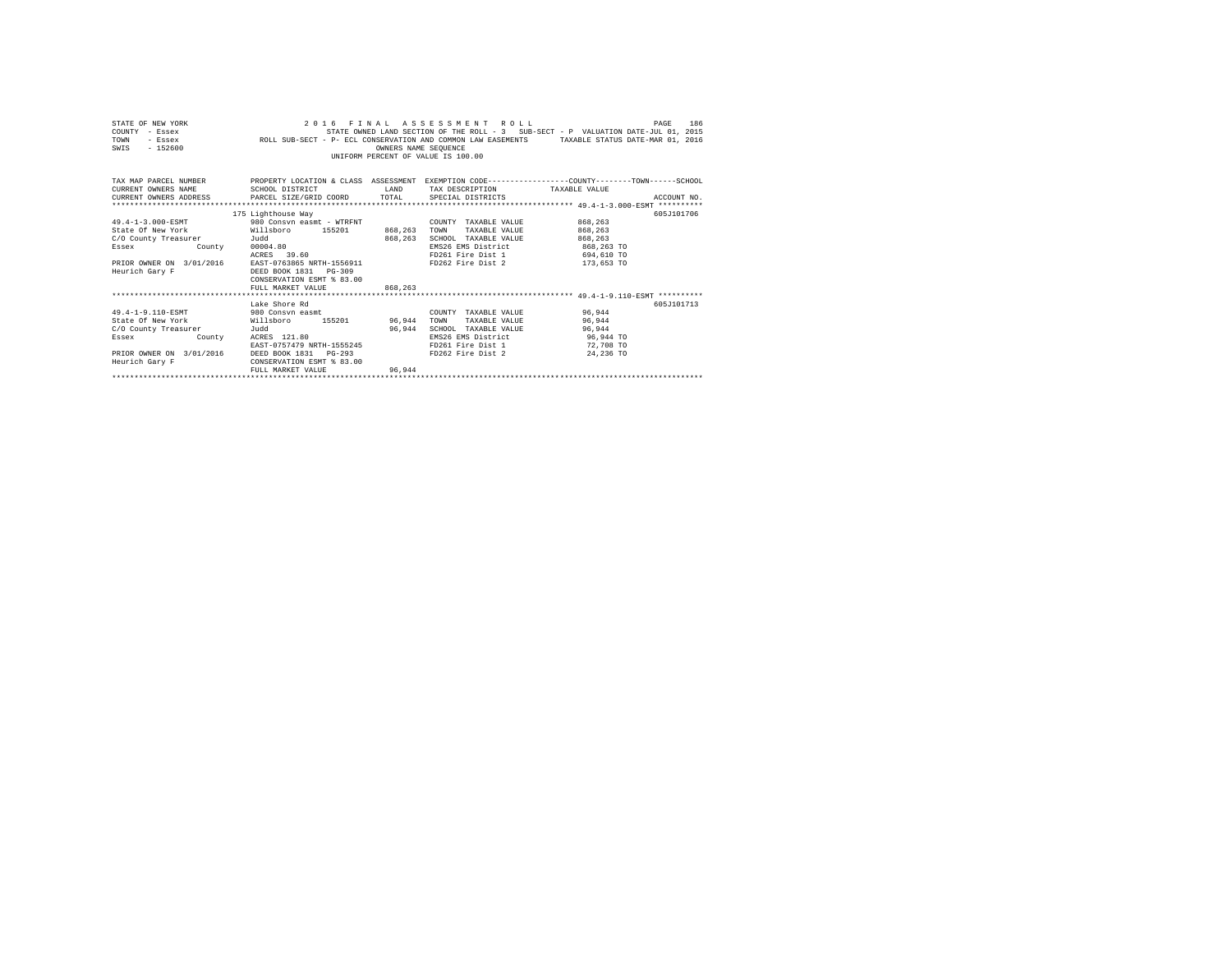| STATE OF NEW YORK | 2016 FINAL ASSESSMENT ROLL                                                                       | PAGE                   | 187 |
|-------------------|--------------------------------------------------------------------------------------------------|------------------------|-----|
| COUNTY - Essex    | STATE OWNED LAND SECTION OF THE ROLL - 3 SUB-SECT - P VALUATION DATE-JUL 01, 2015                |                        |     |
| TOWN<br>- Essex   | TAXABLE STATUS DATE-MAR 01, 2016<br>ROLL SUB-SECT - P- ECL CONSERVATION AND COMMON LAW EASEMENTS |                        |     |
| $-152600$<br>SWIS |                                                                                                  | RPS150/V04/L015        |     |
|                   |                                                                                                  | CURRENT DATE 6/21/2016 |     |
|                   | UNIFORM PERCENT OF VALUE IS 100.00                                                               |                        |     |
|                   | ROLL SUB SECTION-P-TOTALS                                                                        |                        |     |

| CODE | DISTRICT NAME                              | TOTAL<br>PARCELS | EXTENSION<br>TYPE   | EXTENSION<br>VALUE | AD VALOREM<br>VALUE | EXEMPT<br>AMOUNT | TAXARLE<br>VALUE    |
|------|--------------------------------------------|------------------|---------------------|--------------------|---------------------|------------------|---------------------|
|      | EMS26 EMS District<br>E1660 Emergency Serv |                  | 7 TOTAL<br>7 MOVTAX |                    | 2405,423            |                  | 2405,423            |
|      | FD261 Fire Dist 1<br>FD262 Fire Dist 2     |                  | 7 TOTAL<br>3 TOTAL  |                    | 2196.015<br>209,408 |                  | 2196,015<br>209,408 |

# \*\*\* S C H O O L D I S T R I C T S U M M A R Y \*\*\*

| CODE   | DISTRICT NAME | TOTAL<br>PARCELS | ASSESSED<br>LAND | ASSESSED<br>TOTAL | EXEMPT<br>AMOUNT | TOTAL<br>TAXABLE | STAR<br>AMOUNT | STAR<br>TAXABLE |
|--------|---------------|------------------|------------------|-------------------|------------------|------------------|----------------|-----------------|
| 155201 | Willsboro     |                  | 2405.423         | 2405.423          |                  | 2405.423         |                | 2405,423        |
|        | SUB-TOTAL     |                  | 2405.423         | 2405.423          |                  | 2405.423         |                | 2405.423        |
|        | TOTAL         |                  | 2405.423         | 2405.423          |                  | 2405,423         |                | 2405,423        |

# \*\*\* S Y S T E M C O D E S S U M M A R Y \*\*\*

## NO SYSTEM EXEMPTIONS AT THIS LEVEL

# \*\*\* E X E M P T I O N S U M M A R Y \*\*\*

## NO EXEMPTIONS AT THIS LEVEL

| ROLL<br>SEC | DESCRIPTION      | TOTAL<br>PARCELS | ASSESSED<br>LAND | ASSESSED<br>TOTAL | TAXABLE<br>COUNTY | TAXABLE<br>TOWN | TAXABLE<br>SCHOOL | <b>STAR</b><br>TAXABLE |
|-------------|------------------|------------------|------------------|-------------------|-------------------|-----------------|-------------------|------------------------|
|             | STATE OWNED LAND |                  | 2405, 423        | 2405.423          | 2405.423          | 2405.423        | 2405.423          | 2405.423               |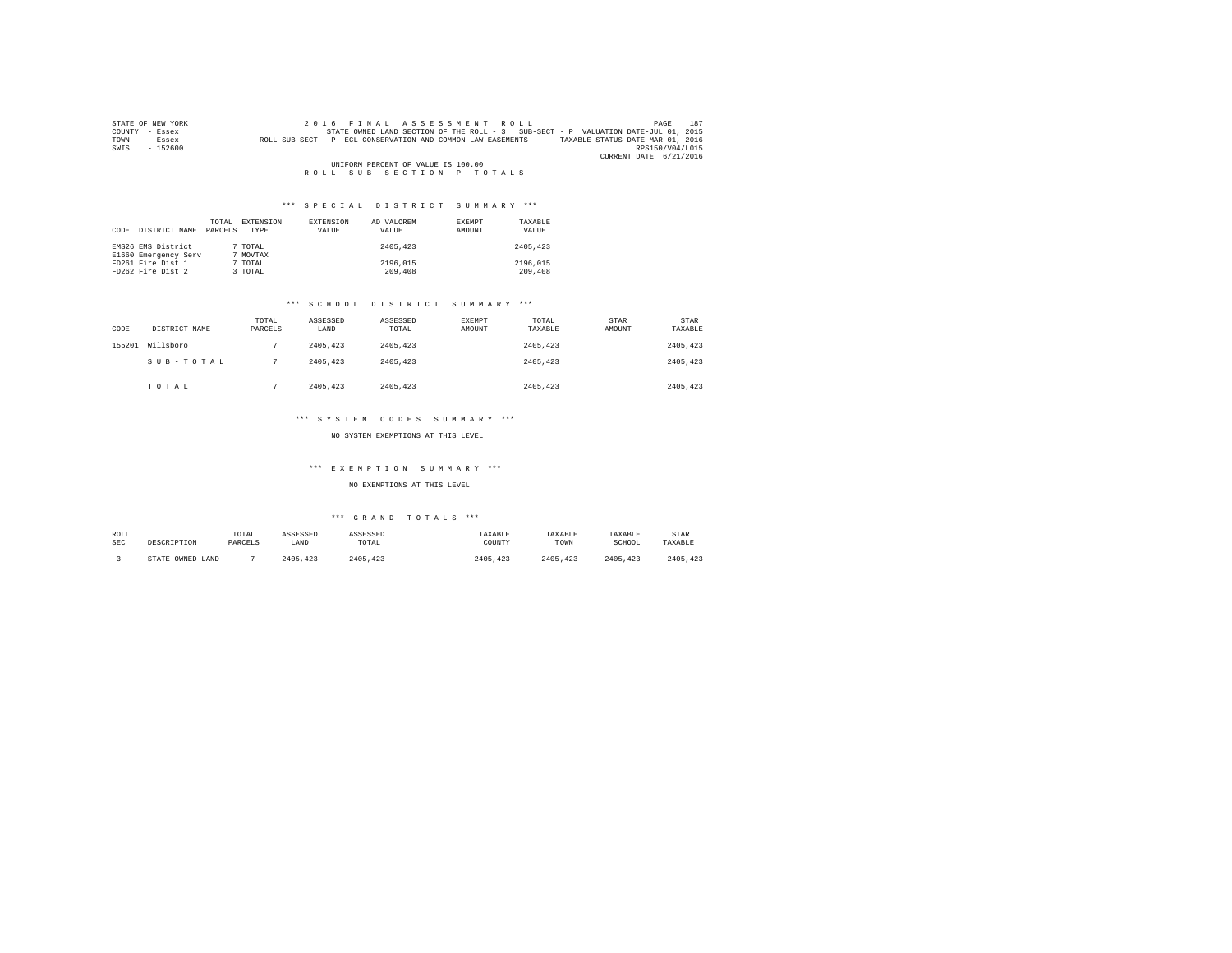| STATE OF NEW YORK | 2016 FINAL ASSESSMENT ROLL               | 188<br>PAGE                      |
|-------------------|------------------------------------------|----------------------------------|
| COUNTY - Essex    | STATE OWNED LAND SECTION OF THE ROLL - 3 | VALUATION DATE-JUL 01, 2015      |
| TOWN<br>- Essex   |                                          | TAXABLE STATUS DATE-MAR 01, 2016 |
| SWIS<br>$-152600$ |                                          | RPS150/V04/L015                  |
|                   | UNIFORM PERCENT OF VALUE IS 100.00       | CURRENT DATE 6/21/2016           |
|                   |                                          |                                  |
|                   | ROLL SECTION TOTALS                      |                                  |

| DISTRICT NAME<br>CODE                                          | TOTAL<br>PARCELS | EXTENSION<br>TYPE              | EXTENSION<br>VALUE | AD VALOREM<br>VALUE | EXEMPT<br>AMOUNT | TAXABLE<br>VALUE    |
|----------------------------------------------------------------|------------------|--------------------------------|--------------------|---------------------|------------------|---------------------|
| OT903 Omitted tax T<br>EMS26 EMS District                      |                  | 1 MOVTAX<br>9 TOTAL            | .16                | 2688.423            |                  | .16<br>2688.423     |
| E1660 Emergency Serv<br>FD261 Fire Dist 1<br>FD262 Fire Dist 2 |                  | 9 MOVTAX<br>8 TOTAL<br>4 TOTAL |                    | 2418,915<br>269,508 |                  | 2418,915<br>269,508 |

## \*\*\* S C H O O L D I S T R I C T S U M M A R Y \*\*\*

| CODE   | DISTRICT NAME | TOTAL<br>PARCELS | ASSESSED<br>LAND | ASSESSED<br>TOTAL | <b>EXEMPT</b><br>AMOUNT | TOTAL<br>TAXABLE | STAR<br>AMOUNT | <b>STAR</b><br>TAXABLE |
|--------|---------------|------------------|------------------|-------------------|-------------------------|------------------|----------------|------------------------|
| 155201 | Willsboro     | 10               | 2688,423         | 2688.423          |                         | 2688.423         |                | 2688.423               |
|        | SUB-TOTAL     | 10               | 2688.423         | 2688.423          |                         | 2688.423         |                | 2688.423               |
|        | TOTAL         | 10               | 2688.423         | 2688.423          |                         | 2688,423         |                | 2688.423               |

## \*\*\* S Y S T E M C O D E S S U M M A R Y \*\*\*

## NO SYSTEM EXEMPTIONS AT THIS LEVEL

### \*\*\* E X E M P T I O N S U M M A R Y \*\*\*

NO EXEMPTIONS AT THIS LEVEL

| ROLL       | DESCRIPTION      | TOTAL   | ASSESSED | ASSESSED | TAXABLE  | TAXABLE  | TAXABLE  | STAR    |
|------------|------------------|---------|----------|----------|----------|----------|----------|---------|
| <b>SEC</b> |                  | PARCELS | LAND     | TOTAL    | COUNTY   | TOWN     | SCHOOL   | TAXABLE |
|            | STATE OWNED LAND | 10      | 2688,423 | 2688.423 | 2688.423 | 2688.423 | 2688.423 | 2688.42 |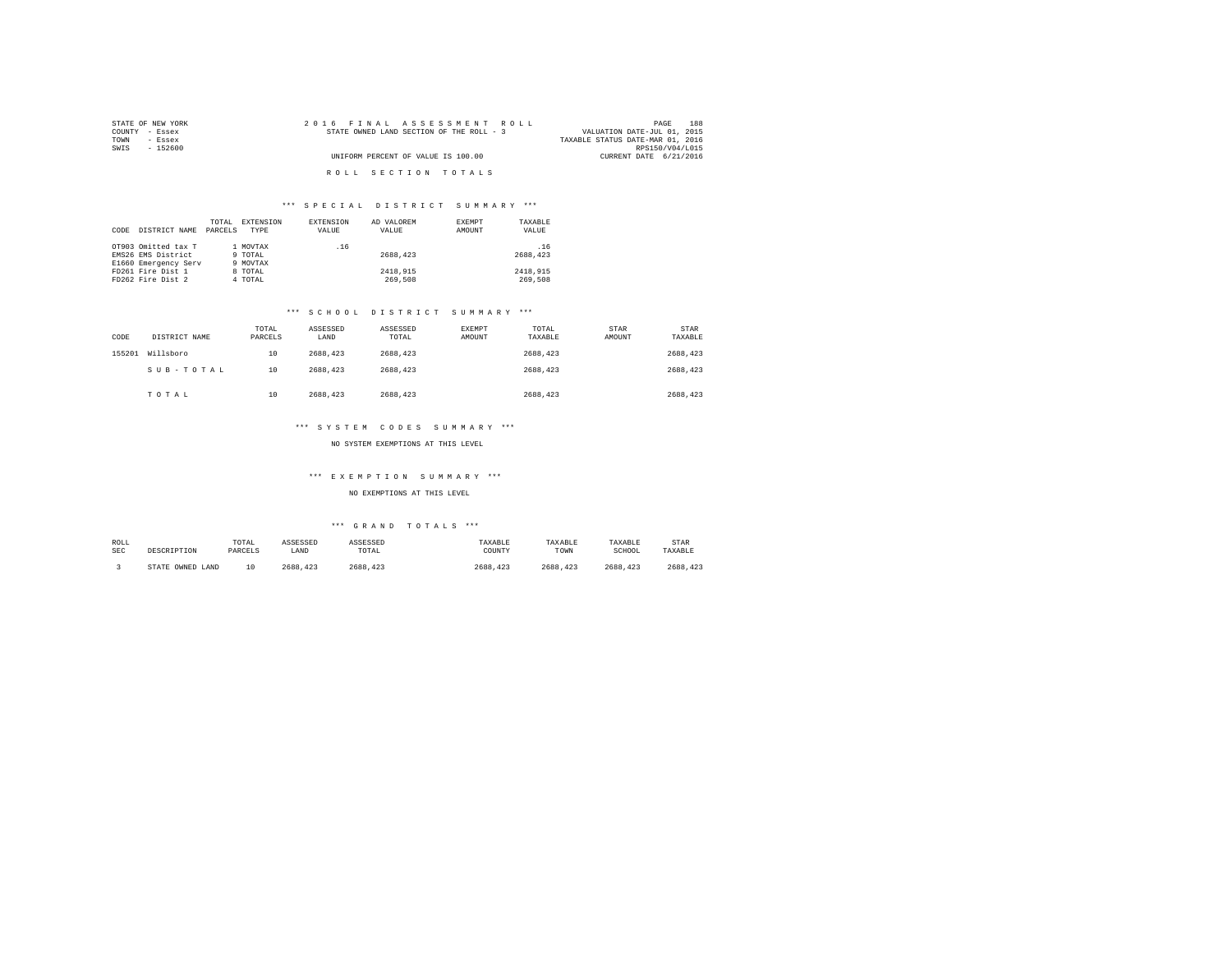| STATE OF NEW YORK | 2016 FINAL ASSESSMENT ROLL                | 189<br>PAGE                      |
|-------------------|-------------------------------------------|----------------------------------|
| COUNTY - Essex    | SPECIAL FRANCHISE SECTION OF THE ROLL - 5 | VALUATION DATE-JUL 01, 2015      |
| TOWN<br>- Essex   | OWNERS NAME SEOUENCE                      | TAXABLE STATUS DATE-MAR 01, 2016 |
| $-152600$<br>SWIS | UNIFORM PERCENT OF VALUE IS 100.00        |                                  |
|                   |                                           |                                  |

| TAX MAP PARCEL NUMBER<br>CURRENT OWNERS NAME<br>CURRENT OWNERS ADDRESS                                                                                                                                                                     | SCHOOL DISTRICT<br>PARCEL SIZE/GRID COORD                         | LAND<br>TOTAL                                                           | TAX DESCRIPTION<br>SPECIAL DISTRICTS                        | PROPERTY LOCATION & CLASS ASSESSMENT EXEMPTION CODE-----------------COUNTY-------TOWN------SCHOOL<br>TAXABLE VALUE<br>ACCOUNT NO. |
|--------------------------------------------------------------------------------------------------------------------------------------------------------------------------------------------------------------------------------------------|-------------------------------------------------------------------|-------------------------------------------------------------------------|-------------------------------------------------------------|-----------------------------------------------------------------------------------------------------------------------------------|
|                                                                                                                                                                                                                                            |                                                                   |                                                                         |                                                             |                                                                                                                                   |
|                                                                                                                                                                                                                                            | Town Outside Vlg                                                  |                                                                         |                                                             | 6050191019                                                                                                                        |
| 526. - 9999 - 905.840/8602                                                                                                                                                                                                                 | 869 Television                                                    |                                                                         | COUNTY TAXABLE VALUE                                        | 20,289                                                                                                                            |
| Cable Comm Of Willsboro                                                                                                                                                                                                                    | Willsboro 155201                                                  | $\sim$                                                                  | TOWN<br>TAXABLE VALUE                                       | 20,289                                                                                                                            |
| 6 Essex Rd                                                                                                                                                                                                                                 | Special Franchise Town 20.289                                     |                                                                         | SCHOOL TAXABLE VALUE                                        | 20,289                                                                                                                            |
| PO Box 625                                                                                                                                                                                                                                 |                                                                   |                                                                         | EMS26 EMS District                                          | 20,289 TO                                                                                                                         |
| Willsboro, NY 12996                                                                                                                                                                                                                        | No Land Improvements Only<br>905840-152600-860                    |                                                                         | FD261 Fire Dist 1                                           | 20,289 TO                                                                                                                         |
|                                                                                                                                                                                                                                            | EAST-0738014 NRTH-1554205                                         |                                                                         | FD262 Fire Dist 2                                           | 20,289 TO                                                                                                                         |
|                                                                                                                                                                                                                                            | FULL MARKET VALUE                                                 |                                                                         | 20,289 LT261 Essex light                                    | 20,289 TO                                                                                                                         |
|                                                                                                                                                                                                                                            |                                                                   |                                                                         | LT261 Essex light<br>LT262 Whallonsburg light               | 20,289 TO                                                                                                                         |
|                                                                                                                                                                                                                                            |                                                                   |                                                                         | WD260 Essex water                                           | 20,289 TO C                                                                                                                       |
|                                                                                                                                                                                                                                            |                                                                   |                                                                         |                                                             |                                                                                                                                   |
|                                                                                                                                                                                                                                            | Town Outside Vlg                                                  |                                                                         |                                                             | 6050304801                                                                                                                        |
| 526. - 9999-608.900/8601                                                                                                                                                                                                                   | 866 Telephone                                                     | $\begin{array}{cc} \text{COUNTY} \\ \text{1} & \text{TOWN} \end{array}$ | COUNTY TAXABLE VALUE                                        | 14,811<br>14,811                                                                                                                  |
| Chazy & Westport Tel Co                                                                                                                                                                                                                    | Westport 155001                                                   |                                                                         | TAXABLE VALUE                                               |                                                                                                                                   |
| Chazy, NY 12921                                                                                                                                                                                                                            | Special Franchise Town 14,811 SCHOOL TAXABLE VALUE                |                                                                         |                                                             | 14,811                                                                                                                            |
|                                                                                                                                                                                                                                            |                                                                   |                                                                         | EMS26 EMS District                                          | 14,811 TO                                                                                                                         |
|                                                                                                                                                                                                                                            |                                                                   |                                                                         |                                                             | 14,811 TO                                                                                                                         |
|                                                                                                                                                                                                                                            | EAST-0738014 NRTH-1554205                                         |                                                                         |                                                             |                                                                                                                                   |
|                                                                                                                                                                                                                                            | FULL MARKET VALUE                                                 | 14,811                                                                  |                                                             |                                                                                                                                   |
|                                                                                                                                                                                                                                            | Town Outside Vlg                                                  |                                                                         |                                                             | 605J190017                                                                                                                        |
| 526. - 9999-131.600/8601                                                                                                                                                                                                                   | 861 Elec & gas                                                    |                                                                         | COUNTY TAXABLE VALUE                                        | 31,492                                                                                                                            |
| NYSEG Corp                                                                                                                                                                                                                                 | Westport 155001 0                                                 |                                                                         | TOWN<br>TAXABLE VALUE                                       | 31,492                                                                                                                            |
| Utility Shared Svcs                                                                                                                                                                                                                        |                                                                   |                                                                         | SCHOOL TAXABLE VALUE                                        | 31,492                                                                                                                            |
| Freeport Bldg                                                                                                                                                                                                                              | Special Franchise Town 31,492<br>No Land Improvements Only 31,492 |                                                                         | EMS26 EMS District                                          | 31,492 TO                                                                                                                         |
|                                                                                                                                                                                                                                            |                                                                   |                                                                         |                                                             |                                                                                                                                   |
| 70 Farm View Dr 131600-152600-860 9.46%<br>New Gloucester, ME 04260 EAST-0738014 NRTH-1554205                                                                                                                                              |                                                                   |                                                                         | FD261 Fire Dist 1<br>FD262 Fire Dist 1<br>FD262 Fire Dist 2 | 19,393 TO<br>12,099 TO                                                                                                            |
|                                                                                                                                                                                                                                            | DEED BOOK 9 PG-46                                                 |                                                                         | LT261 Essex light                                           | 6,450 TO                                                                                                                          |
|                                                                                                                                                                                                                                            | FULL MARKET VALUE                                                 |                                                                         |                                                             | 6,450 TO                                                                                                                          |
|                                                                                                                                                                                                                                            |                                                                   |                                                                         | 31,492 LT262 Whallonsburg light<br>WD260 Essex water        | 4,261 TO C                                                                                                                        |
|                                                                                                                                                                                                                                            |                                                                   |                                                                         |                                                             |                                                                                                                                   |
|                                                                                                                                                                                                                                            |                                                                   |                                                                         |                                                             |                                                                                                                                   |
|                                                                                                                                                                                                                                            | Town Outside Vlg                                                  |                                                                         |                                                             | 6050304907                                                                                                                        |
| 526. - 9999 - 131. 600/8602                                                                                                                                                                                                                | 861 Elec & gas                                                    |                                                                         | COUNTY TAXABLE VALUE                                        | 301,401                                                                                                                           |
|                                                                                                                                                                                                                                            |                                                                   |                                                                         | TAXABLE VALUE                                               | 301,401                                                                                                                           |
|                                                                                                                                                                                                                                            |                                                                   |                                                                         | SCHOOL TAXABLE VALUE                                        | 301,401                                                                                                                           |
|                                                                                                                                                                                                                                            |                                                                   |                                                                         | EMS26 EMS District                                          | 301,401 TO                                                                                                                        |
|                                                                                                                                                                                                                                            |                                                                   |                                                                         | FD261 Fire Dist 1                                           | 185,603 TO                                                                                                                        |
|                                                                                                                                                                                                                                            |                                                                   |                                                                         | FD262 Fire Dist 2                                           | 115,798 TO                                                                                                                        |
| Utility Shared Svcs<br>Freeport Bldg<br>Town Wo Land Improvements Only<br>To Farm View Dr<br>No Land Improvements Only<br>New Gloucester, ME 04260 EAST-0738014 NEW STRACH PD261<br>New Gloucester, ME 04260 EAST-0738014 NEW STRACH PD261 | DEED BOOK 90 PG-54                                                |                                                                         |                                                             | 61,727 TO                                                                                                                         |
|                                                                                                                                                                                                                                            | FULL MARKET VALUE                                                 |                                                                         | G-54 LT261 Essex light<br>301,401 LT262 Whallonsburg light  | 61,727 TO                                                                                                                         |
|                                                                                                                                                                                                                                            |                                                                   |                                                                         | WD260 Essex water                                           | 40,780 TO C                                                                                                                       |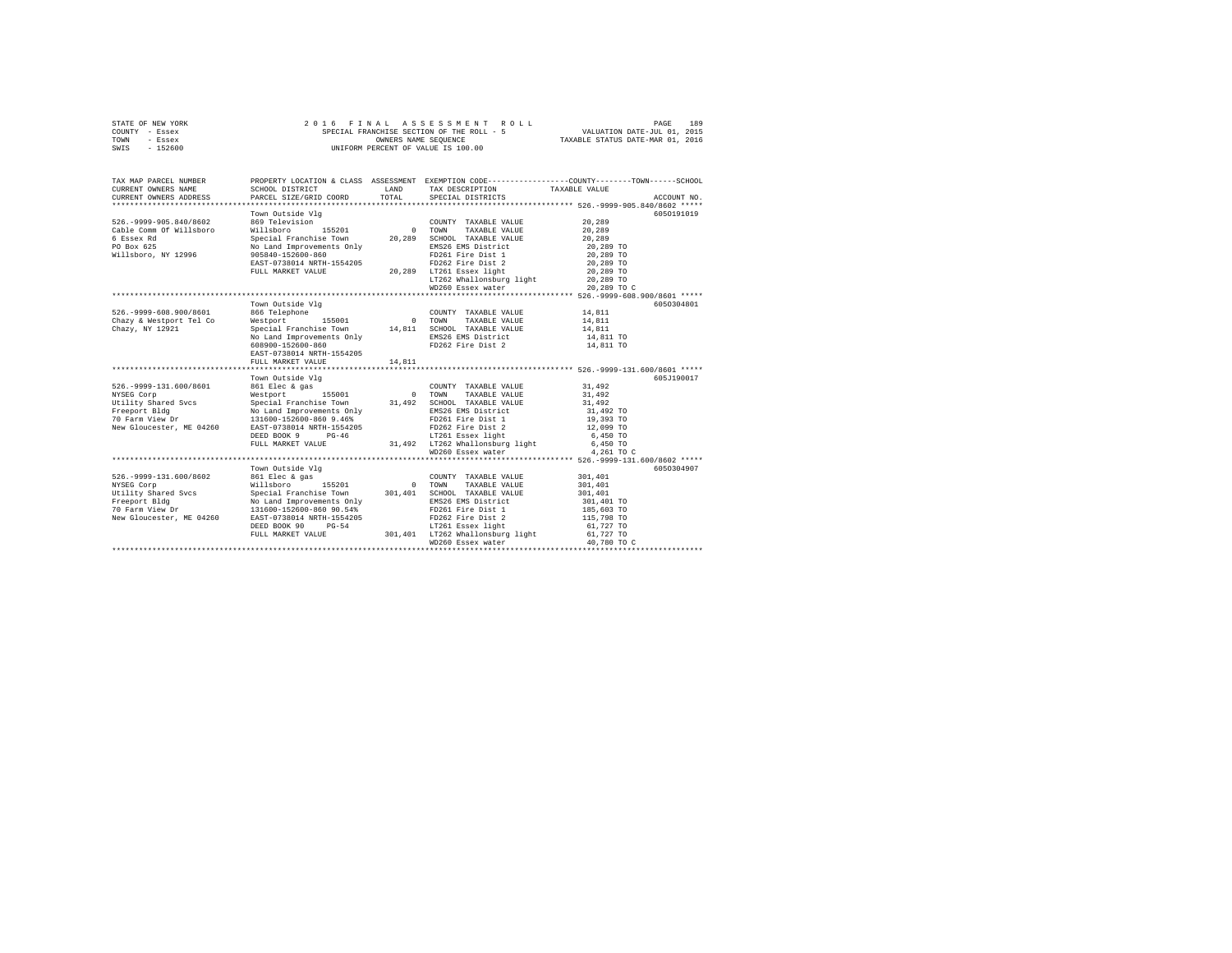|                | STATE OF NEW YORK     |  |  | 2016 FINAL ASSESSMENT ROLL                |                      |  |  |  |                                                                                                 | PAGE | 190 |
|----------------|-----------------------|--|--|-------------------------------------------|----------------------|--|--|--|-------------------------------------------------------------------------------------------------|------|-----|
| COUNTY - Essex |                       |  |  | SPECIAL FRANCHISE SECTION OF THE ROLL - 5 |                      |  |  |  | VALUATION DATE-JUL 01, 2015                                                                     |      |     |
| TOWN           | - Essex               |  |  |                                           | OWNERS NAME SEOUENCE |  |  |  | TAXABLE STATUS DATE-MAR 01, 2016                                                                |      |     |
| SWIS           | $-152600$             |  |  | UNIFORM PERCENT OF VALUE IS 100.00        |                      |  |  |  |                                                                                                 |      |     |
|                |                       |  |  |                                           |                      |  |  |  |                                                                                                 |      |     |
|                |                       |  |  |                                           |                      |  |  |  |                                                                                                 |      |     |
|                |                       |  |  |                                           |                      |  |  |  |                                                                                                 |      |     |
|                | TAX MAP PARCEL NUMBER |  |  |                                           |                      |  |  |  | PROPERTY LOCATION & CLASS ASSESSMENT EXEMPTION CODE---------------COUNTY-------TOWN------SCHOOL |      |     |

|                             | PROPERTY LOCATION & CLASS | ASSESSMENT |                          | EXEMPTION CODE-----------------COUNTY-------TOWN------SCHOOL |
|-----------------------------|---------------------------|------------|--------------------------|--------------------------------------------------------------|
| CURRENT OWNERS NAME         | SCHOOL DISTRICT           | LAND       | TAX DESCRIPTION          | TAXABLE VALUE                                                |
| CURRENT OWNERS ADDRESS      | PARCEL SIZE/GRID COORD    | TOTAL      | SPECIAL DISTRICTS        | ACCOUNT NO.                                                  |
|                             |                           |            |                          |                                                              |
|                             | Town Outside Vla          |            |                          | 6050304905                                                   |
| 526. - 9999 - 631. 900/8602 | 866 Telephone             |            | COUNTY TAXABLE VALUE     | 176.041                                                      |
| Verizon New York Inc        | Willsboro<br>155201       | $^{\circ}$ | TAXABLE VALUE<br>TOWN    | 176.041                                                      |
| c/o Duff & Phelps           | Special Franchise Town    | 176.041    | SCHOOL TAXABLE VALUE     | 176.041                                                      |
| PO Box 2749                 | No Land Improvements Only |            | EMS26 EMS District       | 176,041 TO                                                   |
| Addison, TX 75001           | 631900-152600-860         |            | FD261 Fire Dist 1        | 105,625 TO                                                   |
|                             | EAST-0738014 NRTH-1554205 |            | FD262 Fire Dist 2        | 70,416 TO                                                    |
|                             | FULL MARKET VALUE         | 176.041    | LT261 Essex light        | 37,391 TO                                                    |
|                             |                           |            | LT262 Whallonsburg light | 35,719 TO                                                    |
|                             |                           |            | WD260 Essex water        | 36,969 TO C                                                  |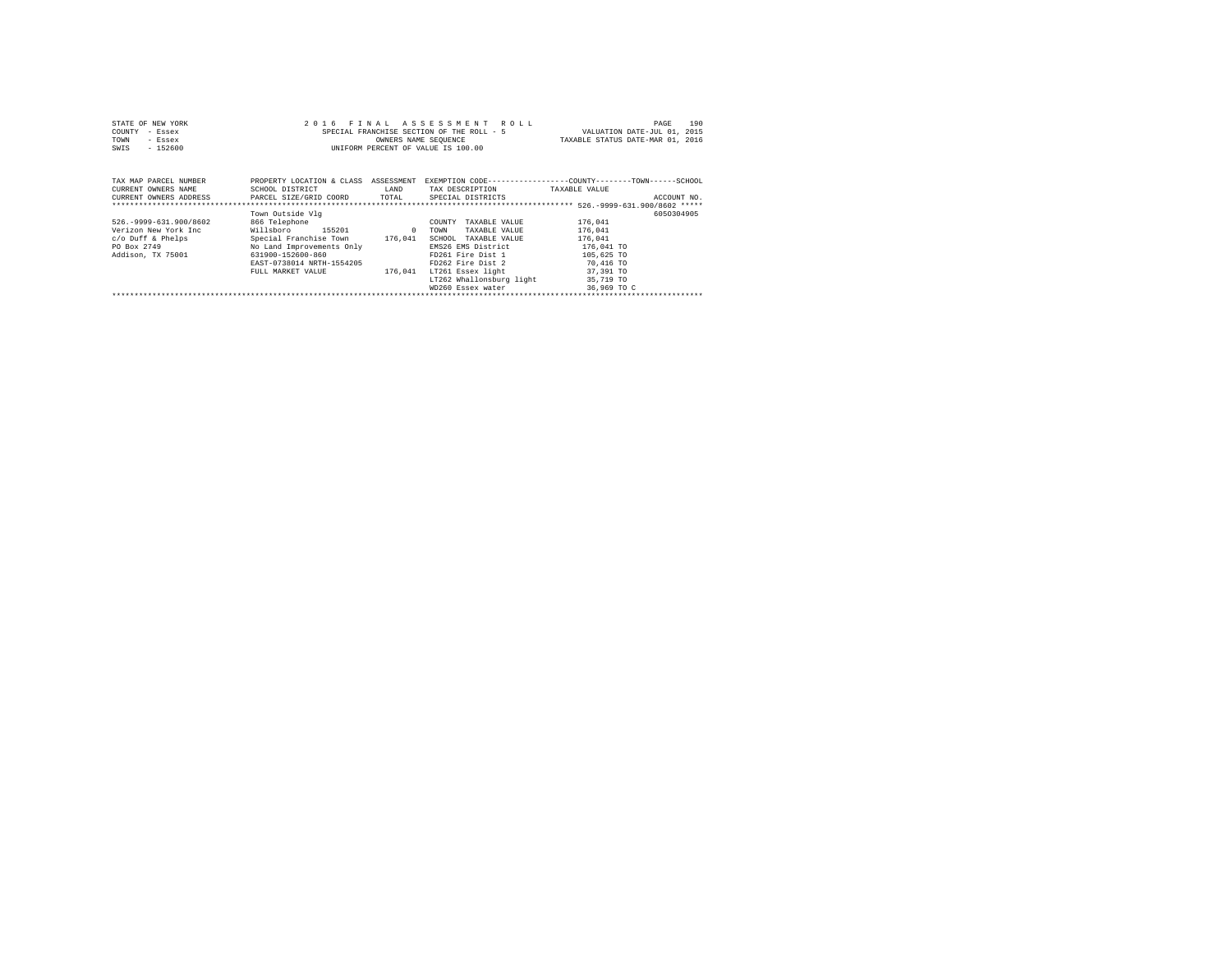| STATE OF NEW YORK | 2016 FINAL ASSESSMENT ROLL                | 191<br>PAGE                      |
|-------------------|-------------------------------------------|----------------------------------|
| COUNTY - Essex    | SPECIAL FRANCHISE SECTION OF THE ROLL - 5 | VALUATION DATE-JUL 01, 2015      |
| TOWN<br>- Essex   |                                           | TAXABLE STATUS DATE-MAR 01, 2016 |
| SWIS<br>$-152600$ |                                           | RPS150/V04/L015                  |
|                   | UNIFORM PERCENT OF VALUE IS 100.00        | CURRENT DATE 6/21/2016           |
|                   |                                           |                                  |
|                   | ROLL SUB SECTION- - TOTALS                |                                  |

|      |                      | TOTAL   | EXTENSION | EXTENSION | AD VALOREM | EXEMPT | TAXABLE  |
|------|----------------------|---------|-----------|-----------|------------|--------|----------|
| CODE | DISTRICT NAME        | PARCELS | TYPE      | VALUE     | VALUE      | AMOUNT | VALUE    |
|      |                      |         |           |           |            |        |          |
|      | EMS26 EMS District   |         | 5 TOTAL   |           | 544.034    |        | 544.034  |
|      | FD261 Fire Dist 1    |         | 4 TOTAL   |           | 330,910    |        | 330,910  |
|      | FD262 Fire Dist 2    |         | 5 TOTAL   |           | 233, 413   |        | 233, 413 |
|      | LT261 Essex light    |         | 4 TOTAL   |           | 125,857    |        | 125,857  |
|      | LT262 Whallonsburg 1 |         | 4 TOTAL   |           | 124,185    |        | 124,185  |
|      | WD260 Essex water    |         | 4 TOTAL C |           | 102.299    |        | 102,299  |

### \*\*\* S C H O O L D I S T R I C T S U M M A R Y \*\*\*

| CODE             | DISTRICT NAME         | TOTAL<br>PARCELS | ASSESSED<br>LAND | ASSESSED<br>TOTAL | EXEMPT<br>AMOUNT | TOTAL<br>TAXABLE  | STAR<br>AMOUNT | STAR<br>TAXABLE   |
|------------------|-----------------------|------------------|------------------|-------------------|------------------|-------------------|----------------|-------------------|
| 155001<br>155201 | Westport<br>Willsboro | 2                |                  | 46,303<br>497,731 |                  | 46,303<br>497,731 |                | 46,303<br>497,731 |
|                  | SUB-TOTAL             | ь                |                  | 544.034           |                  | 544.034           |                | 544.034           |
|                  | TOTAL                 | ь                |                  | 544.034           |                  | 544.034           |                | 544.034           |

## \*\*\* S Y S T E M C O D E S S U M M A R Y \*\*\*

NO SYSTEM EXEMPTIONS AT THIS LEVEL

\*\*\* E X E M P T I O N S U M M A R Y \*\*\*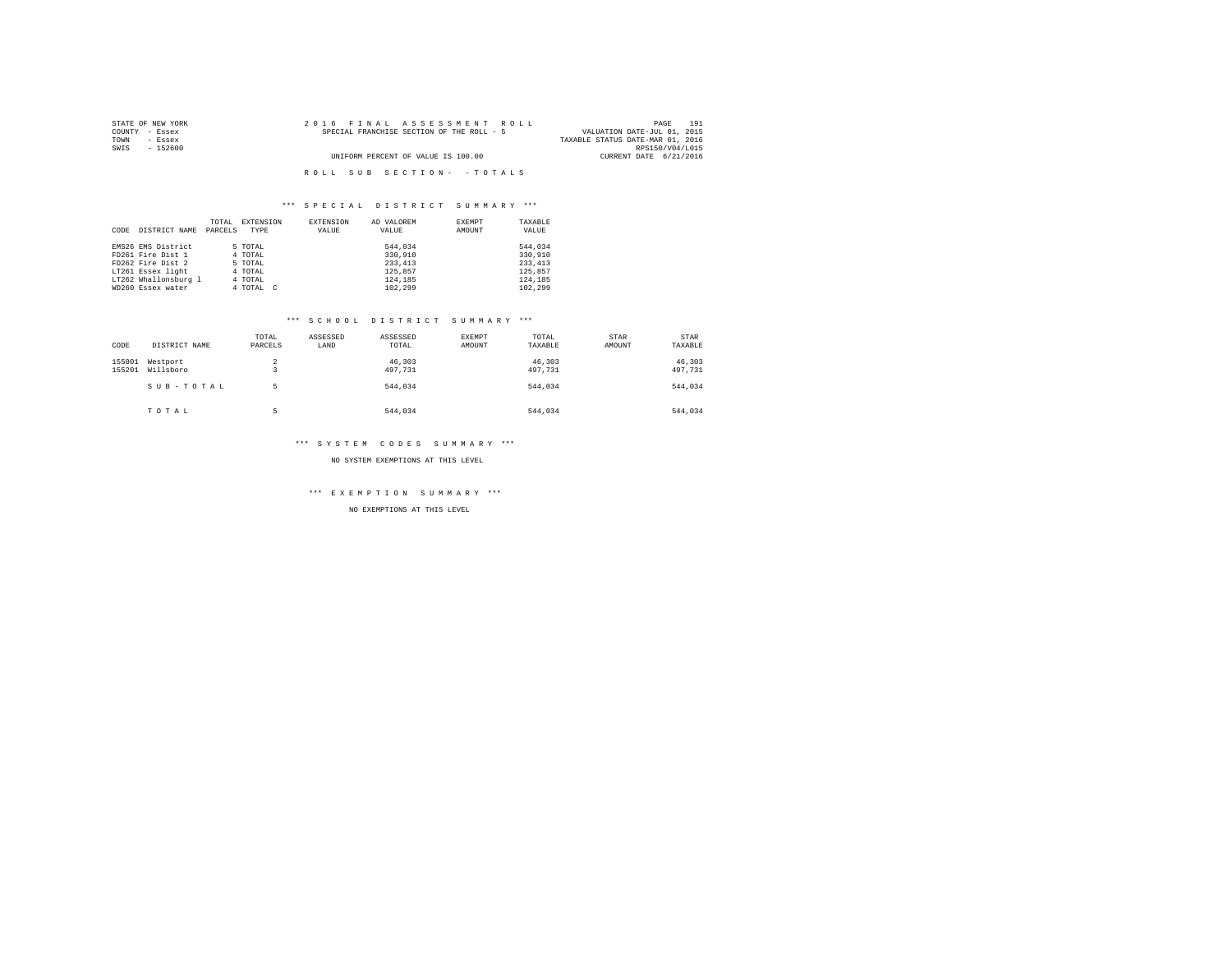| STATE OF NEW YORK | 2016 FINAL ASSESSMENT ROLL                | 192<br>PAGE                      |
|-------------------|-------------------------------------------|----------------------------------|
| COUNTY - Essex    | SPECIAL FRANCHISE SECTION OF THE ROLL - 5 | VALUATION DATE-JUL 01, 2015      |
| TOWN<br>- Essex   |                                           | TAXABLE STATUS DATE-MAR 01, 2016 |
| SWIS<br>$-152600$ |                                           | RPS150/V04/L015                  |
|                   | UNIFORM PERCENT OF VALUE IS 100.00        | CURRENT DATE 6/21/2016           |
|                   | ROLL SUB SECTION- - TOTALS                |                                  |

| ROLL       | DESCRIPTION       | TOTAL   | ASSESSED | ASSESSED | TAXABLE | TAXABLE | TAXABLE | STAR    |
|------------|-------------------|---------|----------|----------|---------|---------|---------|---------|
| <b>SEC</b> |                   | PARCELS | LAND     | TOTAL    | COUNTY  | TOWN    | SCHOOL  | TAXABLE |
|            | SPECIAL FRANCHISE |         |          | 544.034  | 544.034 | 544.034 | 544,034 | 544.034 |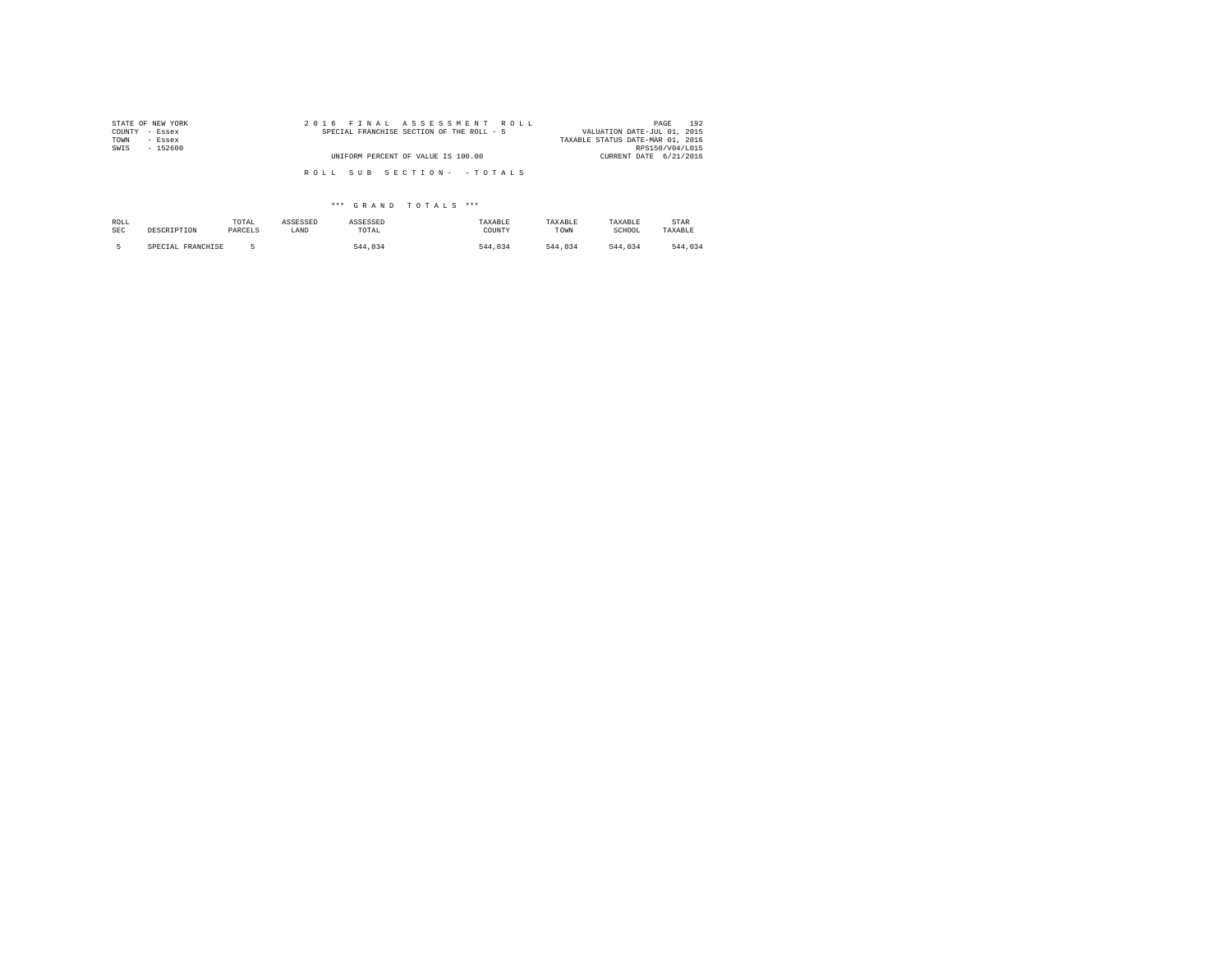|                | STATE OF NEW YORK | 2016 FINAL ASSESSMENT ROLL                |                                  | PAGE                   | 193 |
|----------------|-------------------|-------------------------------------------|----------------------------------|------------------------|-----|
| COUNTY - Essex |                   | SPECIAL FRANCHISE SECTION OF THE ROLL - 5 | VALUATION DATE-JUL 01, 2015      |                        |     |
| TOWN           | - Essex           |                                           | TAXABLE STATUS DATE-MAR 01, 2016 |                        |     |
| SWIS           | - 152600          | UNIFORM PERCENT OF VALUE IS 100.00        |                                  | RPS150/V04/L015        |     |
|                |                   |                                           |                                  | CURRENT DATE 6/21/2016 |     |

## \*\*\* S P E C I A L D I S T R I C T S U M M A R Y \*\*\*

|      |                      | TOTAL   | EXTENSION | EXTENSION | AD VALOREM | EXEMPT | TAXABLE  |
|------|----------------------|---------|-----------|-----------|------------|--------|----------|
| CODE | DISTRICT NAME        | PARCELS | TYPE      | VALUE     | VALUE      | AMOUNT | VALUE    |
|      |                      |         |           |           |            |        |          |
|      | EMS26 EMS District   |         | 5 TOTAL   |           | 544.034    |        | 544.034  |
|      | FD261 Fire Dist 1    |         | 4 TOTAL   |           | 330,910    |        | 330,910  |
|      | FD262 Fire Dist 2    |         | 5 TOTAL   |           | 233, 413   |        | 233, 413 |
|      | LT261 Essex light    |         | 4 TOTAL   |           | 125,857    |        | 125,857  |
|      | LT262 Whallonsburg 1 |         | 4 TOTAL   |           | 124,185    |        | 124,185  |
|      | WD260 Essex water    |         | 4 TOTAL C |           | 102.299    |        | 102.299  |

### \*\*\* S C H O O L D I S T R I C T S U M M A R Y \*\*\*

| CODE             | DISTRICT NAME         | TOTAL<br>PARCELS | ASSESSED<br>LAND | ASSESSED<br>TOTAL | EXEMPT<br>AMOUNT | TOTAL<br>TAXABLE  | STAR<br>AMOUNT | STAR<br>TAXABLE   |
|------------------|-----------------------|------------------|------------------|-------------------|------------------|-------------------|----------------|-------------------|
| 155001<br>155201 | Westport<br>Willsboro | 2<br>۰           |                  | 46,303<br>497,731 |                  | 46,303<br>497,731 |                | 46,303<br>497,731 |
|                  | SUB-TOTAL             | ь                |                  | 544.034           |                  | 544.034           |                | 544.034           |
|                  | TOTAL                 | ۰<br>н           |                  | 544.034           |                  | 544.034           |                | 544,034           |

## \*\*\* S Y S T E M C O D E S S U M M A R Y \*\*\*

NO SYSTEM EXEMPTIONS AT THIS LEVEL

\*\*\* E X E M P T I O N S U M M A R Y \*\*\*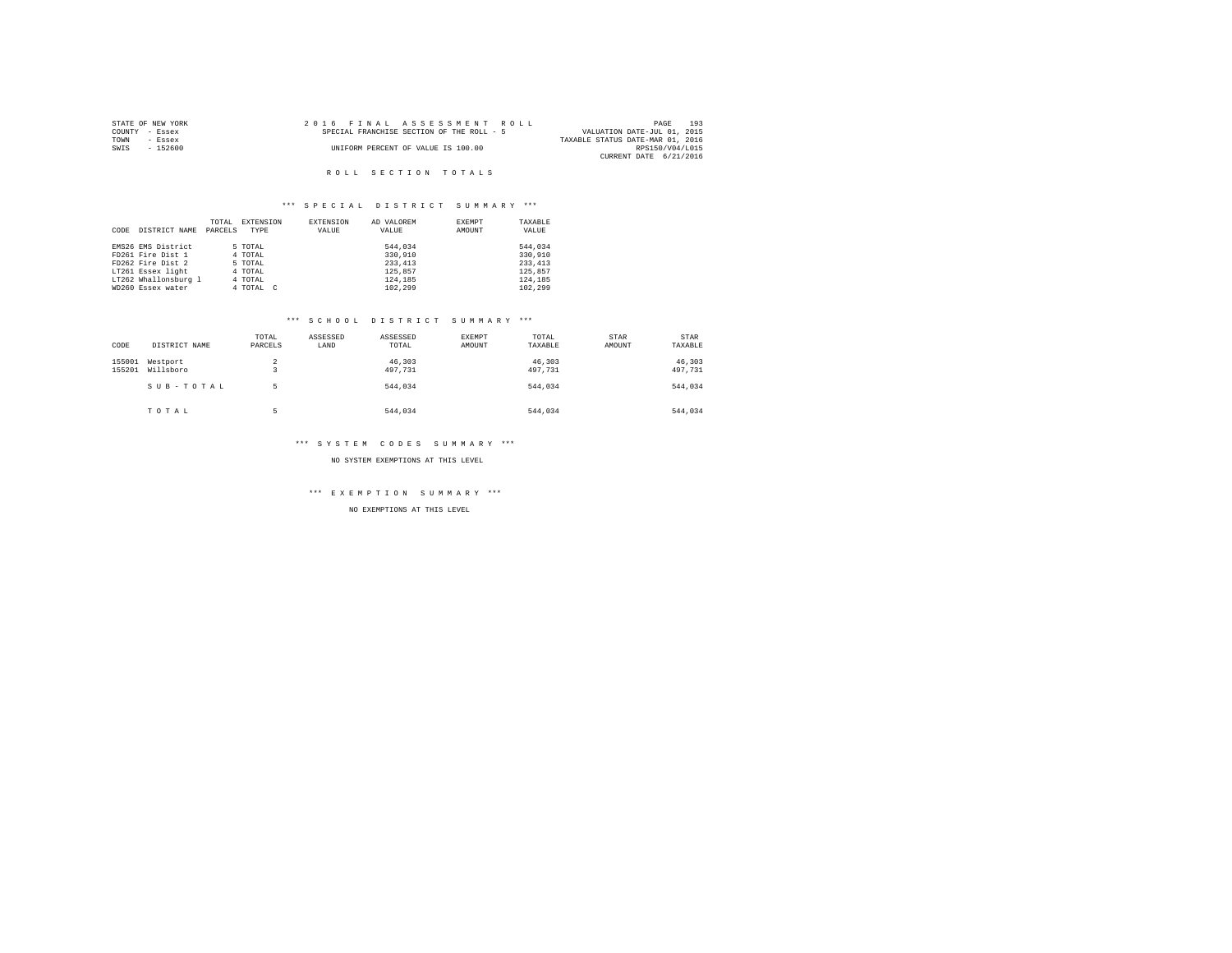| STATE OF NEW YORK | 2016 FINAL ASSESSMENT ROLL                | 194<br>PAGE                      |
|-------------------|-------------------------------------------|----------------------------------|
| COUNTY - Essex    | SPECIAL FRANCHISE SECTION OF THE ROLL - 5 | VALUATION DATE-JUL 01, 2015      |
| TOWN<br>- Essex   |                                           | TAXABLE STATUS DATE-MAR 01, 2016 |
| SWIS<br>$-152600$ | UNIFORM PERCENT OF VALUE IS 100.00        | RPS150/V04/L015                  |
|                   |                                           | CURRENT DATE 6/21/2016           |
|                   |                                           |                                  |
|                   | ROLL SECTION TOTALS                       |                                  |

| ROLL       | DESCRIPTION       | TOTAL   | ASSESSED | ASSESSED | TAXABLE | TAXABLE | TAXABLE | STAR    |
|------------|-------------------|---------|----------|----------|---------|---------|---------|---------|
| <b>SEC</b> |                   | PARCELS | LAND     | TOTAL    | COUNTY  | TOWN    | SCHOOL  | TAXABLE |
|            | SPECIAL FRANCHISE |         |          | 544.034  | 544.034 | 544.034 | 544.034 | 544.034 |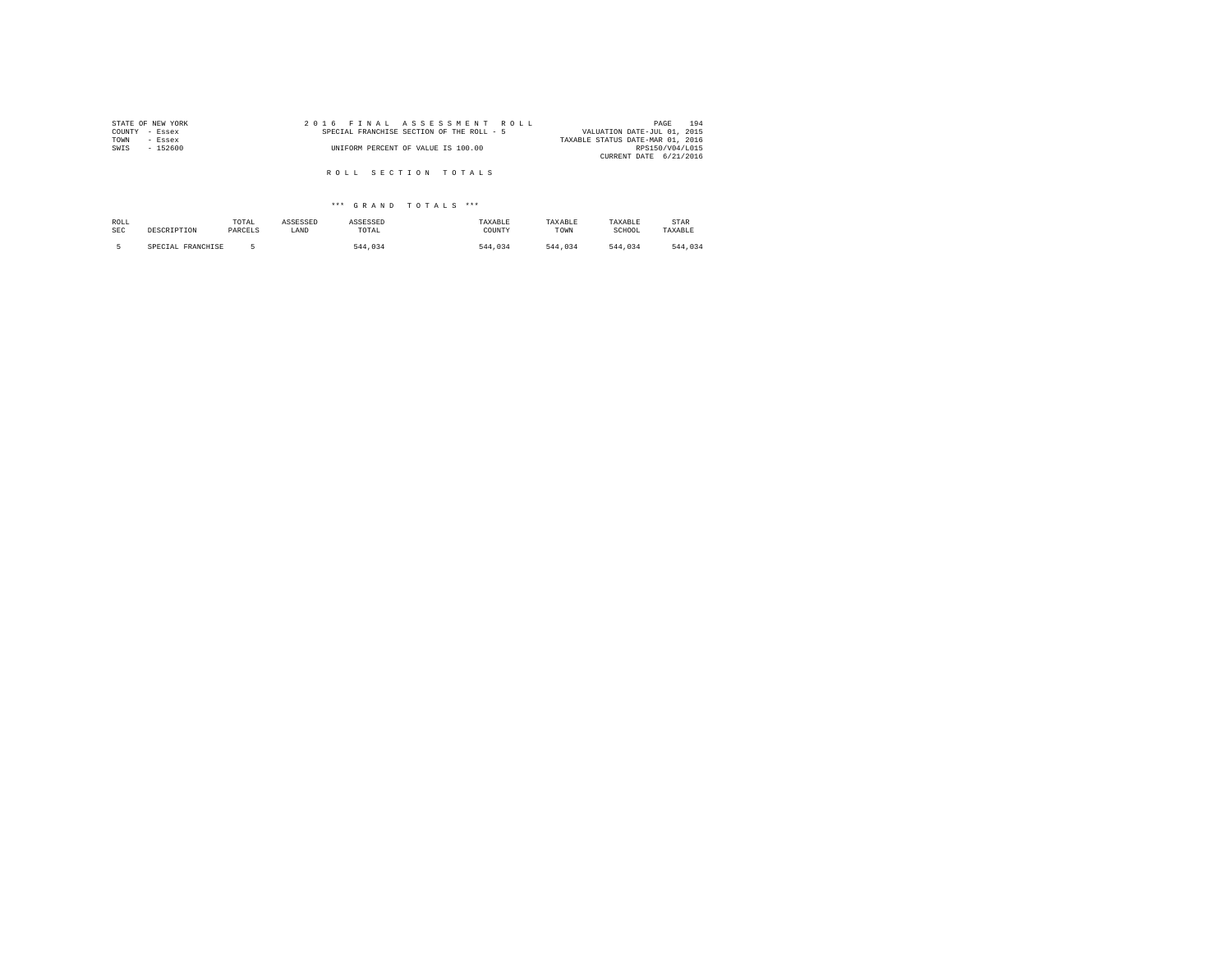|      | STATE OF NEW YORK | 2016 FINAL ASSESSMENT ROLL             | 195<br>PAGE                      |
|------|-------------------|----------------------------------------|----------------------------------|
|      | COUNTY - Essex    | UTILITY & R.R. SECTION OF THE ROLL - 6 | VALUATION DATE-JUL 01, 2015      |
| TOWN | - Essex           | OWNERS NAME SEOUENCE                   | TAXABLE STATUS DATE-MAR 01, 2016 |
| SWIS | $-152600$         | UNIFORM PERCENT OF VALUE IS 100.00     |                                  |

| TAX MAP PARCEL NUMBER<br>CURRENT OWNERS NAME<br>CURRENT OWNERS ADDRESS                                                                                                                                         | SCHOOL DISTRICT<br>PARCEL SIZE/GRID COORD                                                                                                                    | <b>T.AND</b><br>TOTAL. | TAX DESCRIPTION TAXABLE VALUE<br>SPECIAL DISTRICTS                                                                                                                                                                                                       | PROPERTY LOCATION & CLASS ASSESSMENT EXEMPTION CODE---------------COUNTY-------TOWN-----SCHOOL<br>ACCOUNT NO.                                   |
|----------------------------------------------------------------------------------------------------------------------------------------------------------------------------------------------------------------|--------------------------------------------------------------------------------------------------------------------------------------------------------------|------------------------|----------------------------------------------------------------------------------------------------------------------------------------------------------------------------------------------------------------------------------------------------------|-------------------------------------------------------------------------------------------------------------------------------------------------|
| 626. - 9999-608.900/1881<br>Chazy & Westport Tel Co<br>PO Box 249<br>Westport, NY 12993                                                                                                                        | Outside Plant<br>836 Telecom. eq.<br>Westport 155001<br>888888<br>155001 .10000<br>Apportion School 7.2%<br>EAST-0738014 NRTH-1554205<br>FULL MARKET VALUE   | 0 TOWN<br>448<br>448   | COUNTY TAXABLE VALUE<br>TAXABLE VALUE<br>SCHOOL TAXABLE VALUE<br>EMS26 EMS District<br>FD262 Fire Dist 2                                                                                                                                                 | 605N204701<br>448<br>448<br>448<br>448 TO<br>448 TO                                                                                             |
| 626. - 9999-608.900/1882<br>Chazy & Westport Tel Co<br>PO Box 249<br>Westport, NY 12993                                                                                                                        | Outside Plant<br>836 Telecom. ea.<br>Willsboro 155201<br>888888<br>155001 .10000<br>Apportion School 92.8%<br>EAST-0738014 NRTH-1554205<br>FULL MARKET VALUE | 5.774<br>5.774         | COUNTY TAXABLE VALUE<br>0 TOWN<br>TAXABLE VALUE<br>SCHOOL TAXABLE VALUE<br>EMS26 EMS District<br>FD262 Fire Dist 2                                                                                                                                       | 605N015004<br>5.774<br>5,774<br>5.774<br>5,774 TO<br>5,774 TO                                                                                   |
| $40.65 - 3 - 1.000$<br>Lake Champlain Trans Co Inc Willsboro 155201<br>King Street Dock<br>Burlington, VT 05401 ACRES                                                                                          | 2758 Essex Rd<br>448 Pier / wharf - WTRFNT<br>Hicks<br>0.50<br>EAST-0756958 NRTH-1572370<br>DEED BOOK 610<br>PG-017<br>FULL MARKET VALUE                     | 310,100                | COUNTY TAXABLE VALUE<br>270.400 TOWN TAXABLE VALUE<br>SCHOOL TAXABLE VALUE<br>E1660 Emergency Services<br>EMS26 EMS District<br>FD261 Fire Dist 1<br>310,100 LT261 Essex light<br>SB260 Eessex Sewer Bond<br>SD260 Essex Sewer Dist<br>WD260 Essex water | 605N204704<br>310,100<br>310,100<br>310,100<br>$.00$ MT<br>310,100 TO<br>310,100 TO<br>310,100 TO<br>310,100 TO C<br>310,100 TO<br>310,100 TO C |
| $40.3 - 3 - 13.200/1$<br>Nextel<br>c/o Sprint Nextel Property Svc This Account located in<br>Mailstop KSOPHT0101-Z2650 TM# 40.3-3-13.200<br>6391 Sprint Pkwy<br>Overland Park, KS 66251-2650 FULL MARKET VALUE | School St<br>837 Cell Tower<br>Willsboro<br>155201<br>EAST-0755475 NRTH-1570271                                                                              | $\sim$ 0<br>37,300     | COUNTY TAXABLE VALUE<br>TOWN<br>TAXABLE VALUE<br>SCHOOL TAXABLE VALUE<br>E1660 Emergency Services<br>EMS26 EMS District<br>37,300 FD261 Fire Dist 1<br>LT261 Essex light<br>WD260 Essex water                                                            | 605Z004010<br>37,300<br>37,300<br>37,300<br>$.00$ MT<br>37,300 TO<br>37,300 TO<br>37,300 TO<br>37,300 TO C                                      |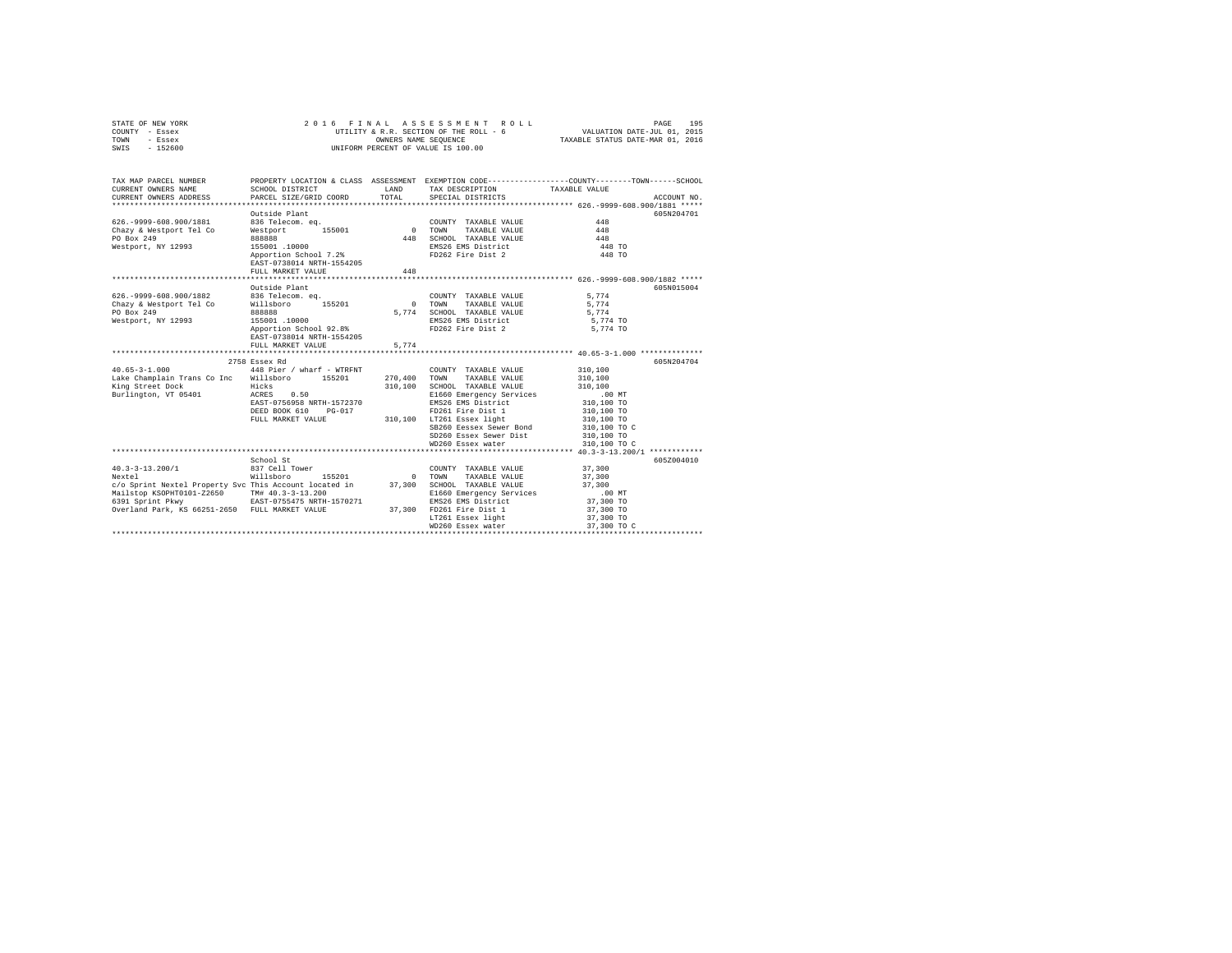| STATE OF NEW YORK | 2016 FINAL ASSESSMENT ROLL             | 196<br>PAGE                      |
|-------------------|----------------------------------------|----------------------------------|
| COUNTY - Essex    | UTILITY & R.R. SECTION OF THE ROLL - 6 | VALUATION DATE-JUL 01, 2015      |
| TOWN<br>- Essex   | OWNERS NAME SEOUENCE                   | TAXABLE STATUS DATE-MAR 01, 2016 |
| $-152600$<br>SWIS | UNIFORM PERCENT OF VALUE IS 100.00     |                                  |

| TAX MAP PARCEL NUMBER                                                                                                                                                                                                            |                           |        |                                                                                                                              | PROPERTY LOCATION & CLASS ASSESSMENT EXEMPTION CODE----------------COUNTY-------TOWN------SCHOOL |
|----------------------------------------------------------------------------------------------------------------------------------------------------------------------------------------------------------------------------------|---------------------------|--------|------------------------------------------------------------------------------------------------------------------------------|--------------------------------------------------------------------------------------------------|
|                                                                                                                                                                                                                                  |                           | T.AND  | TAX DESCRIPTION TAXABLE VALUE                                                                                                |                                                                                                  |
|                                                                                                                                                                                                                                  |                           | TOTAL  | SPECIAL DISTRICTS                                                                                                            | ACCOUNT NO.                                                                                      |
|                                                                                                                                                                                                                                  |                           |        |                                                                                                                              |                                                                                                  |
|                                                                                                                                                                                                                                  | Northeast Grouped Trans L |        |                                                                                                                              | 605Z000002                                                                                       |
| 626. - 9999-131. 600/1001                                                                                                                                                                                                        |                           |        |                                                                                                                              | 1.243                                                                                            |
| NYSEG Corp                                                                                                                                                                                                                       |                           |        |                                                                                                                              | 1,243                                                                                            |
|                                                                                                                                                                                                                                  |                           |        |                                                                                                                              |                                                                                                  |
|                                                                                                                                                                                                                                  |                           |        |                                                                                                                              |                                                                                                  |
|                                                                                                                                                                                                                                  |                           |        |                                                                                                                              |                                                                                                  |
|                                                                                                                                                                                                                                  |                           |        |                                                                                                                              |                                                                                                  |
|                                                                                                                                                                                                                                  |                           |        |                                                                                                                              |                                                                                                  |
|                                                                                                                                                                                                                                  | Northeast Grouped Trans L |        |                                                                                                                              | 605Z000003                                                                                       |
| 626.-9999-131.600/1002 882 Elec Trans Imp                                                                                                                                                                                        |                           |        | COUNTY TAXABLE VALUE 19,470                                                                                                  |                                                                                                  |
| NYSEG Corp                                                                                                                                                                                                                       | Willsboro 155201 0 TOWN   |        | TAXABLE VALUE                                                                                                                | 19,470                                                                                           |
|                                                                                                                                                                                                                                  |                           | 19,470 | SCHOOL TAXABLE VALUE                                                                                                         | 19,470                                                                                           |
|                                                                                                                                                                                                                                  |                           |        | EMS26 EMS District                                                                                                           | 19,470 TO                                                                                        |
|                                                                                                                                                                                                                                  |                           |        |                                                                                                                              |                                                                                                  |
| Nicolar Corp (1982)<br>Trelity Shared Svcs (1990)<br>Treeport Bldg (1982) 155201 09400<br>To Parm View Dr (1982–19738014 NRTH-1554205 19,470<br>New Gloucester, ME 04260 FULL MARKET VALUE (19,470                               |                           |        | 4205 FD261 Fire Dist 1 543 TO<br>19,470 FD262 Fire Dist 2 18,927 TO                                                          |                                                                                                  |
|                                                                                                                                                                                                                                  |                           |        |                                                                                                                              |                                                                                                  |
|                                                                                                                                                                                                                                  |                           |        |                                                                                                                              | 605Z000004                                                                                       |
|                                                                                                                                                                                                                                  |                           |        |                                                                                                                              | 581                                                                                              |
|                                                                                                                                                                                                                                  |                           |        |                                                                                                                              | 581                                                                                              |
|                                                                                                                                                                                                                                  |                           |        |                                                                                                                              | 581                                                                                              |
|                                                                                                                                                                                                                                  |                           |        |                                                                                                                              | 581 TO                                                                                           |
|                                                                                                                                                                                                                                  |                           |        |                                                                                                                              | 16 TO                                                                                            |
|                                                                                                                                                                                                                                  |                           |        |                                                                                                                              | 565 TO                                                                                           |
|                                                                                                                                                                                                                                  |                           |        |                                                                                                                              |                                                                                                  |
|                                                                                                                                                                                                                                  | Republic Steel Brook Tran |        |                                                                                                                              | 605Z000005                                                                                       |
| 626.-9999-131.600/1012 882 Elec Trans Imp                                                                                                                                                                                        |                           |        | COUNTY TAXABLE VALUE 9,099                                                                                                   |                                                                                                  |
|                                                                                                                                                                                                                                  |                           |        |                                                                                                                              |                                                                                                  |
|                                                                                                                                                                                                                                  |                           | 9,099  |                                                                                                                              |                                                                                                  |
|                                                                                                                                                                                                                                  |                           |        |                                                                                                                              |                                                                                                  |
|                                                                                                                                                                                                                                  |                           |        | TURN ANNUMENT ANNUMENT SCHOOL TAXABLE VALUE 9,099 TO<br>EMS26 EMS District 9,099 TO<br>FD261 Fire Dist 1 254 TO<br>26 A45 TO |                                                                                                  |
| NYSEG Corp 1999<br>The State of Company of the Company of the State of Company of the State of the State of the State of the State of the State of the State of the State of the State of the State of the State of the State of |                           |        | 9,099 FD262 Fire Dist 2                                                                                                      | 8,845 TO                                                                                         |
|                                                                                                                                                                                                                                  |                           |        |                                                                                                                              |                                                                                                  |
|                                                                                                                                                                                                                                  | Outside Plant             |        |                                                                                                                              | 605J190018                                                                                       |
| 626. - 9999-131.600/1881                                                                                                                                                                                                         | 884 Elec Dist Out         |        | COUNTY TAXABLE VALUE 81.220                                                                                                  |                                                                                                  |
| NYSEG Corp                                                                                                                                                                                                                       | Westport 155001           | 0 TOWN | TAXABLE VALUE                                                                                                                | 81,220                                                                                           |
|                                                                                                                                                                                                                                  |                           | 81,220 | SCHOOL TAXABLE VALUE 81,220                                                                                                  |                                                                                                  |
|                                                                                                                                                                                                                                  |                           |        | EMS26 EMS District                                                                                                           | 81,220 TO                                                                                        |
|                                                                                                                                                                                                                                  |                           |        | FD261 Fire Dist 1                                                                                                            | 2,266 TO                                                                                         |
| New Gloucester, ME 04260 FULL MARKET VALUE                                                                                                                                                                                       |                           |        | 81,220 FD262 Fire Dist 2                                                                                                     | 78,954 TO                                                                                        |
|                                                                                                                                                                                                                                  |                           |        |                                                                                                                              |                                                                                                  |
|                                                                                                                                                                                                                                  |                           |        |                                                                                                                              |                                                                                                  |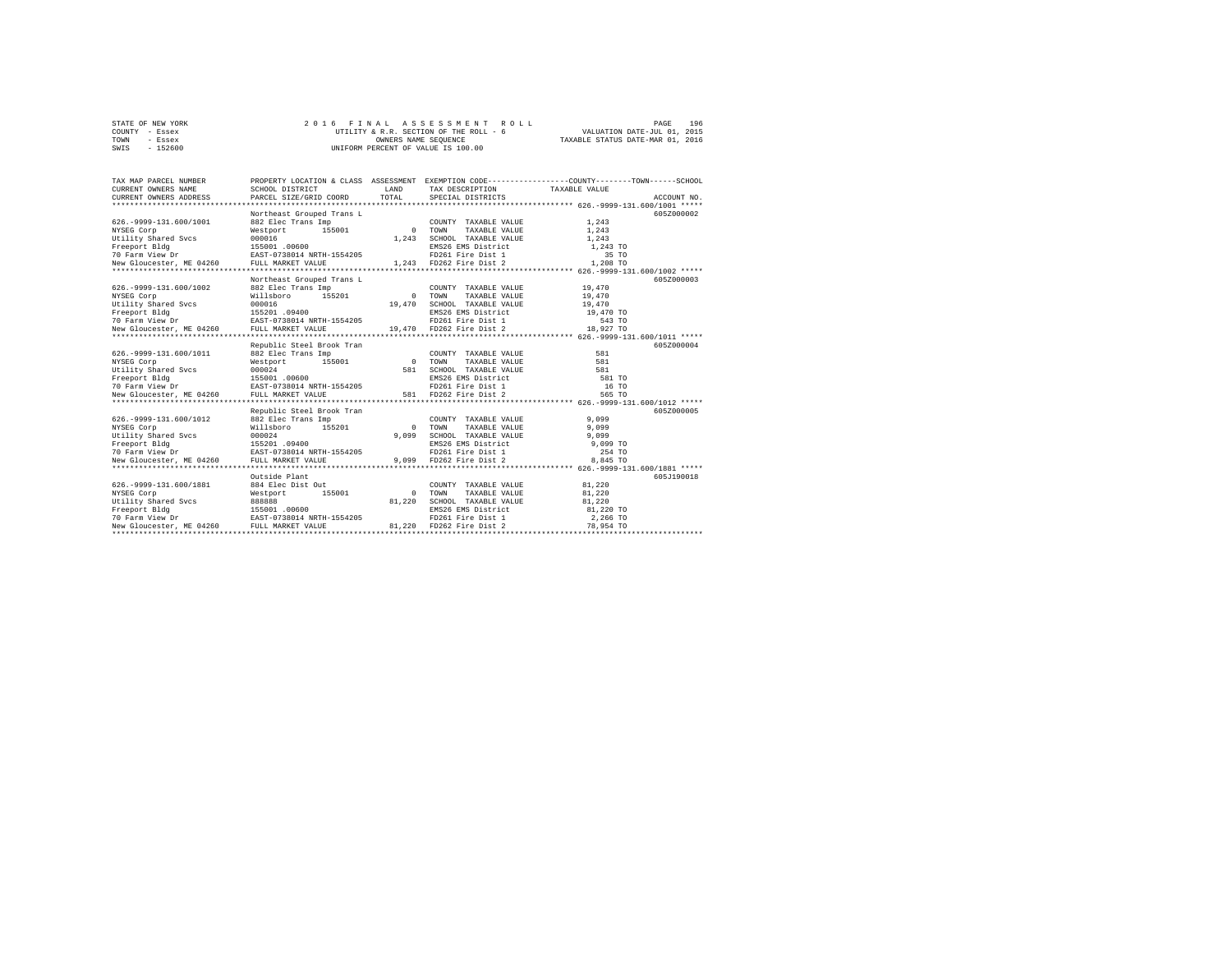|      | STATE OF NEW YORK | 2016 FINAL ASSESSMENT ROLL             | 197<br>PAGE                      |
|------|-------------------|----------------------------------------|----------------------------------|
|      | COUNTY - Essex    | UTILITY & R.R. SECTION OF THE ROLL - 6 | VALUATION DATE-JUL 01, 2015      |
| TOWN | - Essex           | OWNERS NAME SEOUENCE                   | TAXABLE STATUS DATE-MAR 01, 2016 |
| SWIS | $-152600$         | UNIFORM PERCENT OF VALUE IS 100.00     |                                  |

| TAX MAP PARCEL NUMBER<br>CURRENT OWNERS NAME                                                 | SCHOOL DISTRICT                            | <b>LAND</b> | TAX DESCRIPTION TAXABLE VALUE                                 | PROPERTY LOCATION & CLASS ASSESSMENT EXEMPTION CODE----------------COUNTY-------TOWN-----SCHOOL<br>.CURRENT OWNERS ADDRESS PARCEL SIZE/GRID COORD TOTAL SPECIAL DISTRICTS (26.-9999-131.600/1882 ***** |  |  |  |  |  |
|----------------------------------------------------------------------------------------------|--------------------------------------------|-------------|---------------------------------------------------------------|--------------------------------------------------------------------------------------------------------------------------------------------------------------------------------------------------------|--|--|--|--|--|
|                                                                                              | Outside Plant                              |             |                                                               | 605N204705                                                                                                                                                                                             |  |  |  |  |  |
| 626. - 9999-131. 600/1882                                                                    | 884 Elec Dist Out                          |             |                                                               | 1272.445                                                                                                                                                                                               |  |  |  |  |  |
| NYSEG Corp                                                                                   | 155201                                     | $\sim$ 0    | COUNTY TAXABLE VALUE<br>TOWN<br>TAXABLE VALUE                 | 1272.445                                                                                                                                                                                               |  |  |  |  |  |
|                                                                                              | Willsboro                                  |             | SCHOOL TAXABLE VALUE                                          | 1272.445                                                                                                                                                                                               |  |  |  |  |  |
| Utility Shared Svcs<br>Freeport Bldg<br>70 Farm View Dr 1980 19400<br>70 Farm View Dr 1.1.1. |                                            |             |                                                               |                                                                                                                                                                                                        |  |  |  |  |  |
|                                                                                              |                                            |             | EMS26 EMS District 1272,445 TO<br>FD261 Fire Dist 1 35,501 TO |                                                                                                                                                                                                        |  |  |  |  |  |
|                                                                                              |                                            |             |                                                               |                                                                                                                                                                                                        |  |  |  |  |  |
|                                                                                              |                                            |             |                                                               |                                                                                                                                                                                                        |  |  |  |  |  |
|                                                                                              | Outside Plant                              |             |                                                               | 605J190016                                                                                                                                                                                             |  |  |  |  |  |
| 626. - 9999-631.900/1881                                                                     |                                            |             | COUNTY TAXABLE VALUE                                          |                                                                                                                                                                                                        |  |  |  |  |  |
| Verizon New York Inc.                                                                        | 836 Telecom. eq.<br>Westport 155001 0 TOWN |             | TAXABLE VALUE                                                 | 5,913<br>5,913                                                                                                                                                                                         |  |  |  |  |  |
|                                                                                              |                                            | 5,913       | SCHOOL TAXABLE VALUE                                          | 5,913                                                                                                                                                                                                  |  |  |  |  |  |
| $c$ /o Duff & Phelps                                                                         |                                            |             |                                                               |                                                                                                                                                                                                        |  |  |  |  |  |
| PO Box 2749<br>Addison, TX 75001    Proportion School 7.2%                                   | 155001 .00600                              |             | EMS26 EMS District 5,913 TO<br>FD261 Fire Dist 1 2,957 TO     |                                                                                                                                                                                                        |  |  |  |  |  |
|                                                                                              |                                            |             |                                                               |                                                                                                                                                                                                        |  |  |  |  |  |
|                                                                                              | EAST-0738014 NRTH-1554205                  |             | FD262 Fire Dist 2 2,957 TO                                    |                                                                                                                                                                                                        |  |  |  |  |  |
|                                                                                              | FULL MARKET VALUE                          | 5,913       | LT261 Essex light 1,478 TO                                    |                                                                                                                                                                                                        |  |  |  |  |  |
|                                                                                              |                                            |             | LT262 Whallonsburg light 1,478 TO                             |                                                                                                                                                                                                        |  |  |  |  |  |
|                                                                                              |                                            |             |                                                               |                                                                                                                                                                                                        |  |  |  |  |  |
|                                                                                              |                                            |             |                                                               |                                                                                                                                                                                                        |  |  |  |  |  |
|                                                                                              | Outside Plant                              |             |                                                               | 605N204920                                                                                                                                                                                             |  |  |  |  |  |
| 626. - 9999 - 631. 900/1882                                                                  | 836 Telecom, eq.                           |             | COUNTY TAXABLE VALUE                                          | 76.207                                                                                                                                                                                                 |  |  |  |  |  |
| Verizon New York Inc                                                                         | Willsboro 155201                           | 0 TOWN      | TAXABLE VALUE                                                 | 76.207                                                                                                                                                                                                 |  |  |  |  |  |
| $c$ /o Duff & Phelps<br>888888                                                               |                                            | 76,207      | SCHOOL TAXABLE VALUE                                          | 76.207                                                                                                                                                                                                 |  |  |  |  |  |
| PO Box 2749                                                                                  | 155201 .09400                              |             | EMS26 EMS District                                            | 76,207 TO                                                                                                                                                                                              |  |  |  |  |  |
| Addison, TX 75001 Apportion School 92.8%                                                     |                                            |             | FD261 Fire Dist 1 38,104 TO                                   |                                                                                                                                                                                                        |  |  |  |  |  |
|                                                                                              | EAST-0738014 NRTH-1554205                  |             | FD262 Fire Dist 2 38,104 TO                                   |                                                                                                                                                                                                        |  |  |  |  |  |
|                                                                                              | FULL MARKET VALUE                          | 76.207      | LT261 Essex light 19,052 TO                                   |                                                                                                                                                                                                        |  |  |  |  |  |
|                                                                                              |                                            |             | LT262 Whallonsburg light 19,052 TO                            |                                                                                                                                                                                                        |  |  |  |  |  |
|                                                                                              |                                            |             | WD260 Essex water                                             | 6,348 TO C                                                                                                                                                                                             |  |  |  |  |  |
|                                                                                              |                                            |             |                                                               |                                                                                                                                                                                                        |  |  |  |  |  |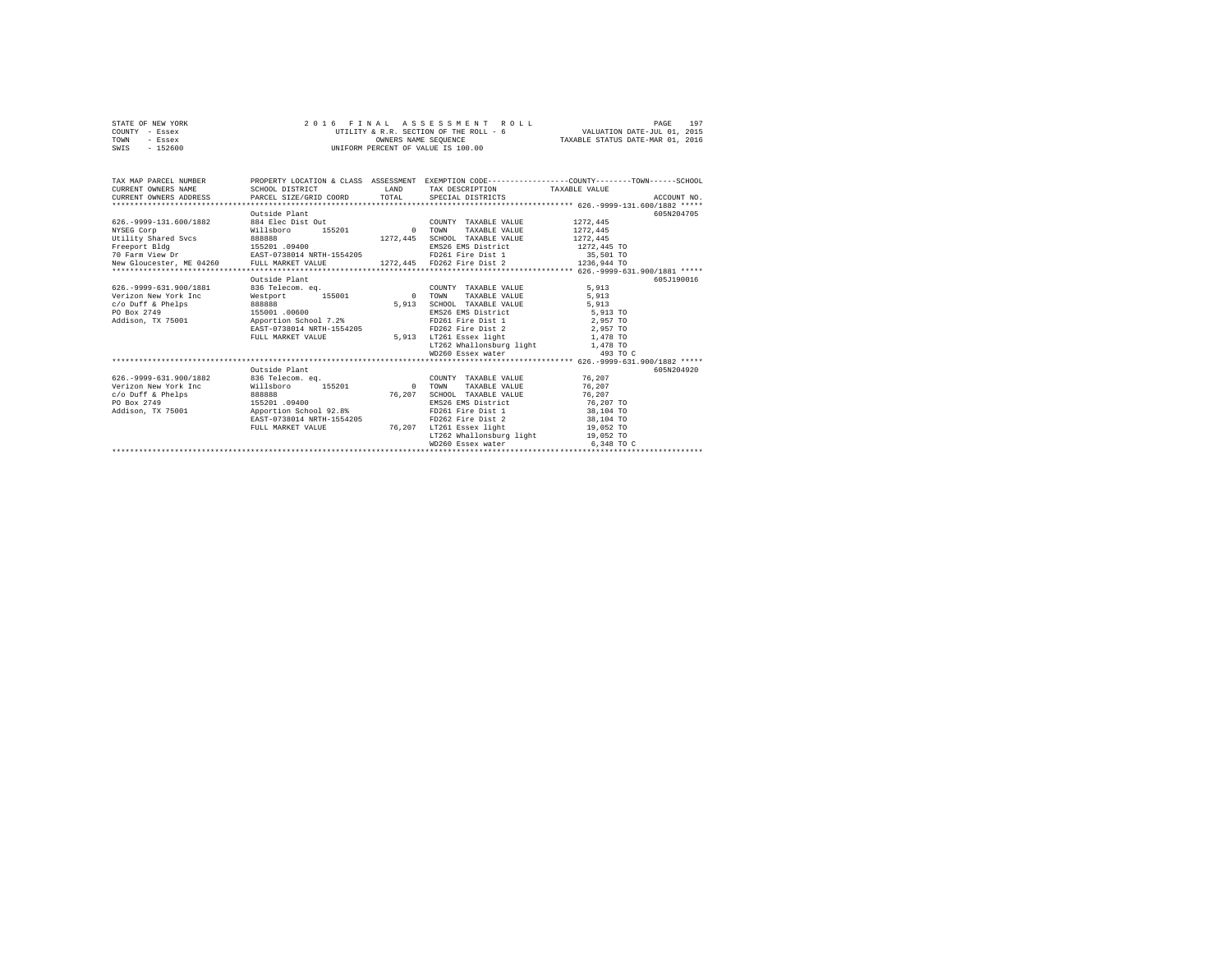| STATE OF NEW YORK | 2016 FINAL ASSESSMENT ROLL             | 198<br>PAGE                      |
|-------------------|----------------------------------------|----------------------------------|
| COUNTY - Essex    | UTILITY & R.R. SECTION OF THE ROLL - 6 | VALUATION DATE-JUL 01, 2015      |
| TOWN<br>- Essex   |                                        | TAXABLE STATUS DATE-MAR 01, 2016 |
| SWIS<br>- 152600  |                                        | RPS150/V04/L015                  |
|                   | UNIFORM PERCENT OF VALUE IS 100.00     | CURRENT DATE 6/21/2016           |
|                   |                                        |                                  |
|                   | ROLL SUB SECTION- - TOTALS             |                                  |

|      |                      | TOTAL   | <b>EXTENSION</b> | <b>EXTENSION</b> | AD VALOREM | EXEMPT | TAXABLE  |
|------|----------------------|---------|------------------|------------------|------------|--------|----------|
| CODE | DISTRICT NAME        | PARCELS | TYPE             | VALUE            | VALUE      | AMOUNT | VALUE    |
|      |                      |         |                  |                  |            |        |          |
|      | EMS26 EMS District   |         | 12 TOTAL         |                  | 1819,800   |        | 1819,800 |
|      | SB260 Eessex Sewer B |         | 1 TOTAL C        |                  | 310,100    |        | 310,100  |
|      | SD260 Essex Sewer Di |         | 1 TOTAL          |                  | 310,100    |        | 310,100  |
|      | E1660 Emergency Serv |         | 2 MOVTAX         |                  |            |        |          |
|      | FD261 Fire Dist 1    |         | 10 TOTAL         |                  | 427.076    |        | 427.076  |
|      | FD262 Fire Dist 2    |         | 10 TOTAL         |                  | 1392.726   |        | 1392.726 |
|      | LT261 Essex light    |         | 4 TOTAL          |                  | 367,930    |        | 367,930  |
|      | LT262 Whallonsburg 1 |         | 2 TOTAL          |                  | 20,530     |        | 20,530   |
|      | WD260 Essex water    |         | 4 TOTAL C        |                  | 354.241    |        | 354.241  |

## \*\*\* S C H O O L D I S T R I C T S U M M A R Y \*\*\*

| CODE             | DISTRICT NAME         | TOTAL<br>PARCELS | ASSESSED<br>LAND | ASSESSED<br>TOTAL  | <b>EXEMPT</b><br>AMOUNT | TOTAL<br>TAXABLE   | STAR<br>AMOUNT | STAR<br>TAXABLE    |
|------------------|-----------------------|------------------|------------------|--------------------|-------------------------|--------------------|----------------|--------------------|
| 155001<br>155201 | Westport<br>Willsboro | 5                | 270,400          | 89,405<br>1730.395 |                         | 89,405<br>1730.395 |                | 89,405<br>1730,395 |
|                  | SUB-TOTAL             | 12               | 270,400          | 1819,800           |                         | 1819,800           |                | 1819,800           |
|                  | TOTAL                 | 12               | 270,400          | 1819,800           |                         | 1819,800           |                | 1819,800           |

## \*\*\* S Y S T E M C O D E S S U M M A R Y \*\*\*

NO SYSTEM EXEMPTIONS AT THIS LEVEL

# \*\*\* E X E M P T I O N S U M M A R Y \*\*\*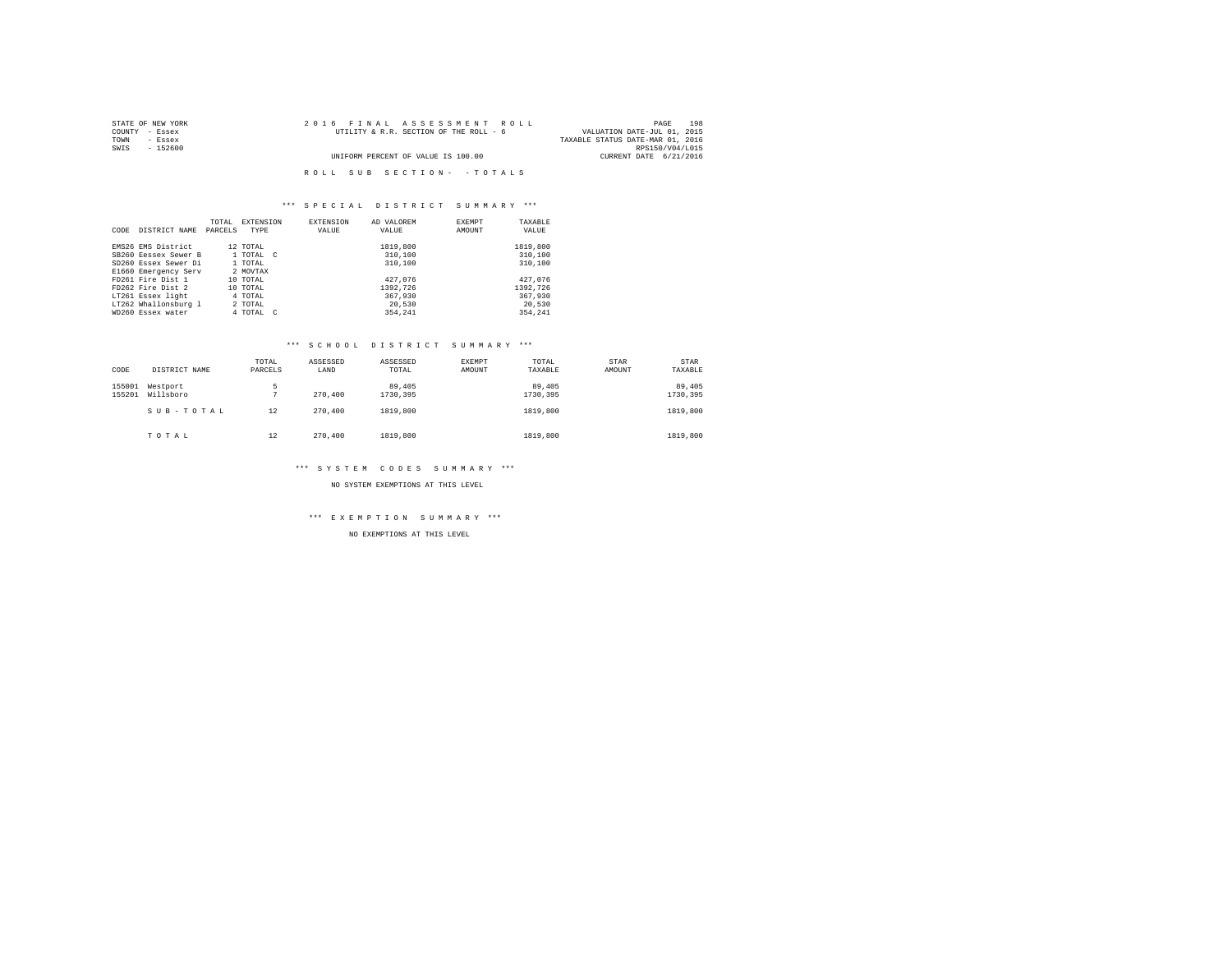| STATE OF NEW YORK | 2016 FINAL ASSESSMENT ROLL             | 199<br>PAGE                      |
|-------------------|----------------------------------------|----------------------------------|
| COUNTY - Essex    | UTILITY & R.R. SECTION OF THE ROLL - 6 | VALUATION DATE-JUL 01, 2015      |
| TOWN<br>- Essex   |                                        | TAXABLE STATUS DATE-MAR 01, 2016 |
| SWIS<br>$-152600$ |                                        | RPS150/V04/L015                  |
|                   | UNIFORM PERCENT OF VALUE IS 100.00     | CURRENT DATE 6/21/2016           |
|                   |                                        |                                  |
|                   | ROLL SUB SECTION- - TOTALS             |                                  |

| ROLL       | DESCRIPTION      | TOTAL   | ASSESSED | ASSESSED | TAXABLE  | TAXABLE  | TAXABLE  | STAR     |
|------------|------------------|---------|----------|----------|----------|----------|----------|----------|
| <b>SEC</b> |                  | PARCELS | LAND     | TOTAL    | COUNTY   | TOWN     | SCHOOL   | TAXABLE  |
|            | UTILITIES & N.C. |         | 270,400  | 1819,800 | 1819,800 | 1819,800 | 1819,800 | 1819,800 |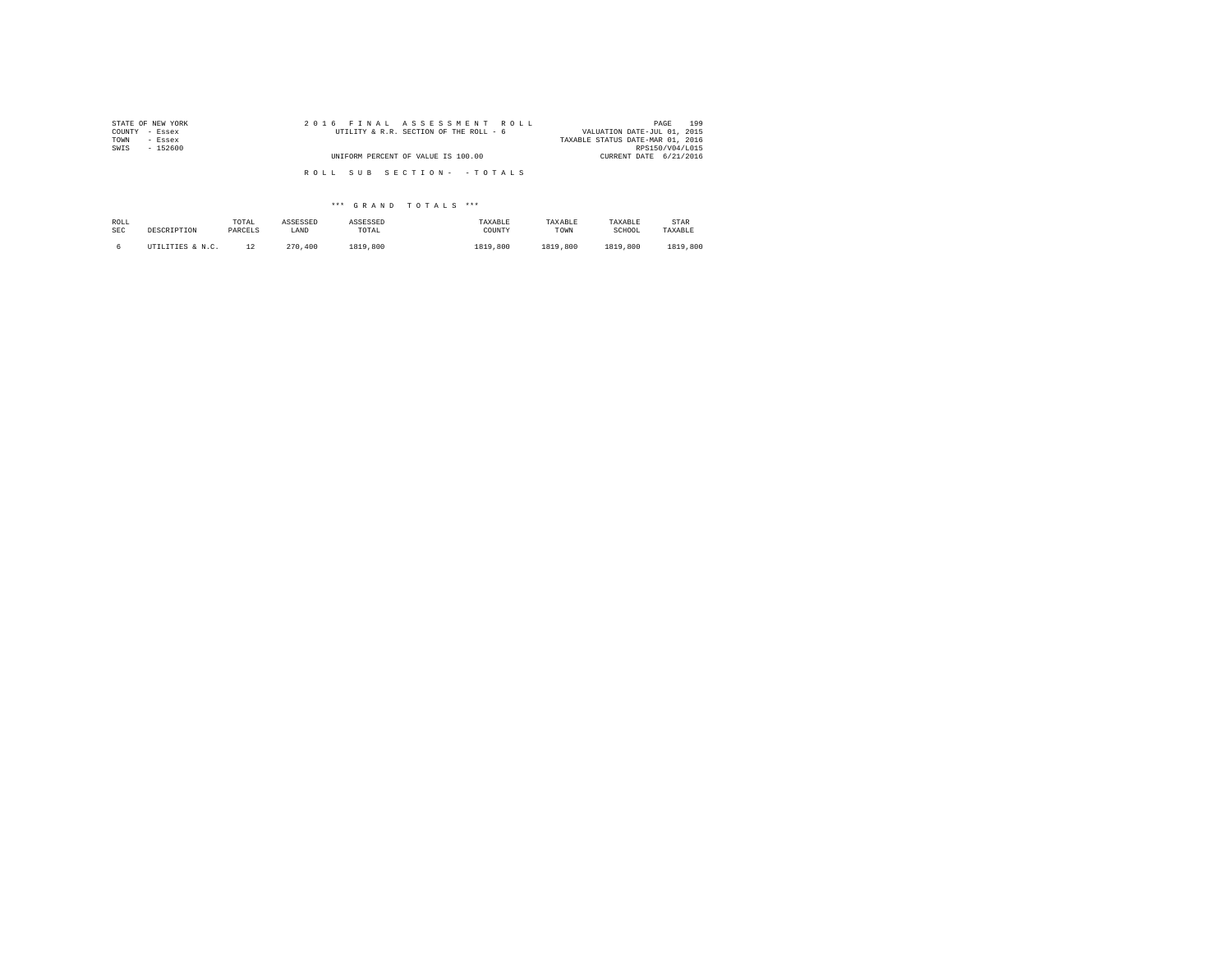| STATE OF NEW YORK | 2016 FINAL ASSESSMENT ROLL             | 200<br>PAGE                      |
|-------------------|----------------------------------------|----------------------------------|
| COUNTY - Essex    | UTILITY & R.R. SECTION OF THE ROLL - 6 | VALUATION DATE-JUL 01, 2015      |
| TOWN<br>- Essex   |                                        | TAXABLE STATUS DATE-MAR 01, 2016 |
| SWIS<br>- 152600  | UNIFORM PERCENT OF VALUE IS 100.00     | RPS150/V04/L015                  |
|                   |                                        | CURRENT DATE 6/21/2016           |

## ROLL SECTION TOTALS

## \*\*\* S P E C I A L D I S T R I C T S U M M A R Y \*\*\*

|      |                      | TOTAL   | EXTENSION | <b>EXTENSION</b> | AD VALOREM | EXEMPT | TAXABLE  |
|------|----------------------|---------|-----------|------------------|------------|--------|----------|
| CODE | DISTRICT NAME        | PARCELS | TYPE      | VALUE            | VALUE      | AMOUNT | VALUE    |
|      |                      |         |           |                  |            |        |          |
|      | EMS26 EMS District   |         | 12 TOTAL  |                  | 1819,800   |        | 1819,800 |
|      | SB260 Eessex Sewer B |         | 1 TOTAL C |                  | 310,100    |        | 310,100  |
|      | SD260 Essex Sewer Di |         | 1 TOTAL   |                  | 310,100    |        | 310,100  |
|      | E1660 Emergency Serv |         | 2 MOVTAX  |                  |            |        |          |
|      | FD261 Fire Dist 1    |         | 10 TOTAL  |                  | 427.076    |        | 427.076  |
|      | FD262 Fire Dist 2    |         | 10 TOTAL  |                  | 1392.726   |        | 1392.726 |
|      | LT261 Essex light    |         | 4 TOTAL   |                  | 367,930    |        | 367,930  |
|      | LT262 Whallonsburg 1 |         | 2 TOTAL   |                  | 20,530     |        | 20,530   |
|      | WD260 Essex water    |         | 4 TOTAL C |                  | 354,241    |        | 354.241  |

# \*\*\* S C H O O L D I S T R I C T S U M M A R Y \*\*\*

| CODE             | DISTRICT NAME         | TOTAL<br>PARCELS | ASSESSED<br>LAND | ASSESSED<br>TOTAL  | EXEMPT<br>AMOUNT | TOTAL<br>TAXABLE   | STAR<br>AMOUNT | <b>STAR</b><br>TAXABLE |
|------------------|-----------------------|------------------|------------------|--------------------|------------------|--------------------|----------------|------------------------|
| 155001<br>155201 | Westport<br>Willsboro | 5                | 270,400          | 89,405<br>1730,395 |                  | 89,405<br>1730.395 |                | 89,405<br>1730,395     |
|                  | SUB-TOTAL             | 12               | 270,400          | 1819,800           |                  | 1819,800           |                | 1819,800               |
|                  | TOTAL                 | 12               | 270,400          | 1819,800           |                  | 1819,800           |                | 1819,800               |

# \*\*\* S Y S T E M C O D E S S U M M A R Y \*\*\*

NO SYSTEM EXEMPTIONS AT THIS LEVEL

# \*\*\* E X E M P T I O N S U M M A R Y \*\*\*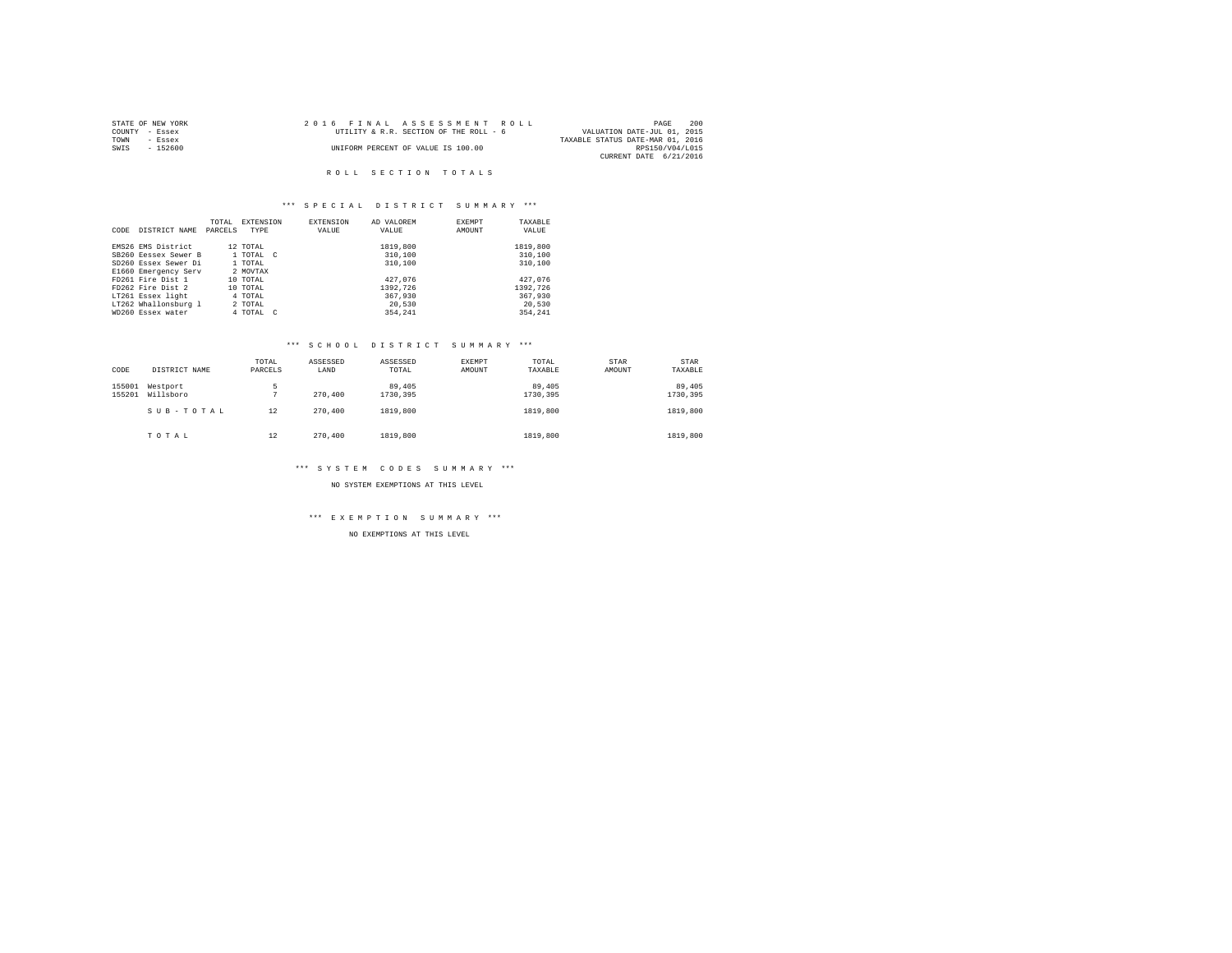| STATE OF NEW YORK | 2016 FINAL ASSESSMENT ROLL             | 201<br>PAGE                      |
|-------------------|----------------------------------------|----------------------------------|
| COUNTY<br>- Essex | UTILITY & R.R. SECTION OF THE ROLL - 6 | VALUATION DATE-JUL 01, 2015      |
| TOWN<br>- Essex   |                                        | TAXABLE STATUS DATE-MAR 01, 2016 |
| SWIS<br>$-152600$ | UNIFORM PERCENT OF VALUE IS 100.00     | RPS150/V04/L015                  |
|                   |                                        | CURRENT DATE 6/21/2016           |
|                   |                                        |                                  |
|                   | ROLL SECTION TOTALS                    |                                  |

| ROLL       | DESCRIPTION      | TOTAL   | ASSESSED | ASSESSED | TAXABLE  | TAXABLE  | TAXABLE  | STAR     |
|------------|------------------|---------|----------|----------|----------|----------|----------|----------|
| <b>SEC</b> |                  | PARCELS | LAND     | TOTAL    | COUNTY   | TOWN     | SCHOOL   | TAXABLE  |
|            | UTILITIES & N.C. | 1.2     | 270.400  | 1819,800 | 1819,800 | 1819,800 | 1819,800 | 1819,800 |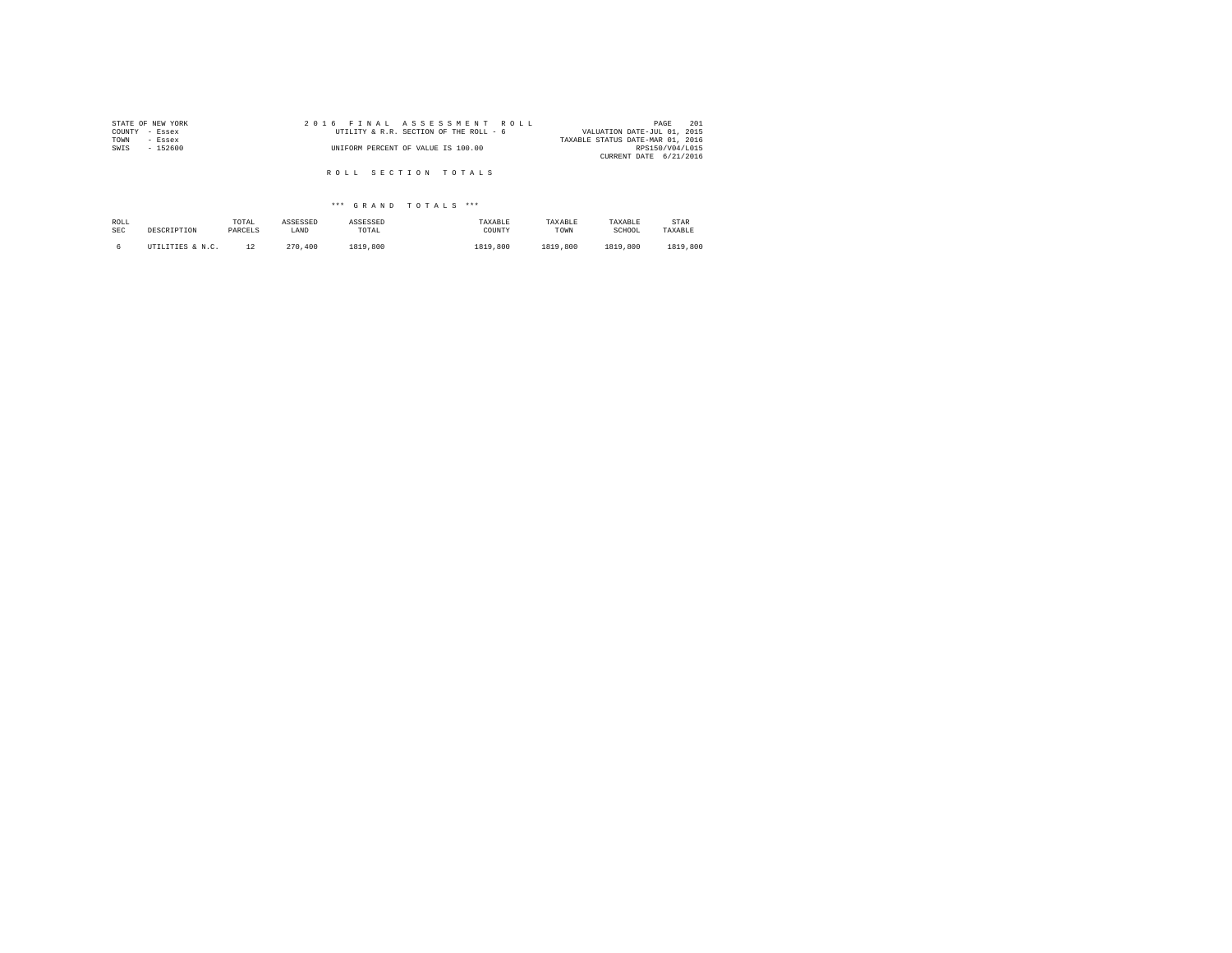| STATE OF NEW YORK | 2016 FINAL ASSESSMENT ROLL               | 202<br>PAGE                      |
|-------------------|------------------------------------------|----------------------------------|
| COUNTY - Essex    | CEILING RAILROAD SECTION OF THE ROLL - 7 | VALUATION DATE-JUL 01, 2015      |
| TOWN<br>- Essex   | OWNERS NAME SEOUENCE                     | TAXABLE STATUS DATE-MAR 01, 2016 |
| $-152600$<br>SWIS | UNIFORM PERCENT OF VALUE IS 100.00       |                                  |

| TAX MAP PARCEL NUMBER<br>CURRENT OWNERS NAME<br>CURRENT OWNERS ADDRESS                                     | PROPERTY LOCATION & CLASS<br>SCHOOL DISTRICT<br>PARCEL SIZE/GRID COORD                                                                                                                                       | ASSESSMENT<br>LAND<br>TOTAL  | EXEMPTION CODE-----------------COUNTY-------TOWN------SCHOOL<br>TAX DESCRIPTION<br>SPECIAL DISTRICTS                                                                                                | TAXABLE VALUE                                                                                     | ACCOUNT NO. |
|------------------------------------------------------------------------------------------------------------|--------------------------------------------------------------------------------------------------------------------------------------------------------------------------------------------------------------|------------------------------|-----------------------------------------------------------------------------------------------------------------------------------------------------------------------------------------------------|---------------------------------------------------------------------------------------------------|-------------|
| $49.1 - 1 - 29.000$<br>D&H Corporation<br>7th Floor Tax Dept<br>120 S 6th St<br>Minneapolis, MN 55402-1803 | NYS Route 22<br>842 Ceiling rr<br>155201<br>Willsboro<br>Railroad Ceiling Property<br>Main Line Thru Town<br>17.90<br>ACRES<br>EAST-0747199 NRTH-1564141<br>DEED BOOK 985<br>$PG-1$<br>FULL MARKET VALUE<br> | 46,600<br>658,668<br>658,668 | TAXABLE VALUE<br>COUNTY<br>TAXABLE VALUE<br>TOWN<br>SCHOOL<br>TAXABLE VALUE<br>E1660 Emergency Services<br>EMS26 EMS District<br>FD261 Fire Dist 1<br>FD262 Fire Dist 2<br>LT262 Whallonsburg light | 658,668<br>658,668<br>658,668<br>$.00$ MT<br>658,668 TO<br>299,035 TO<br>359,633 TO<br>359,633 TO | 605N204703  |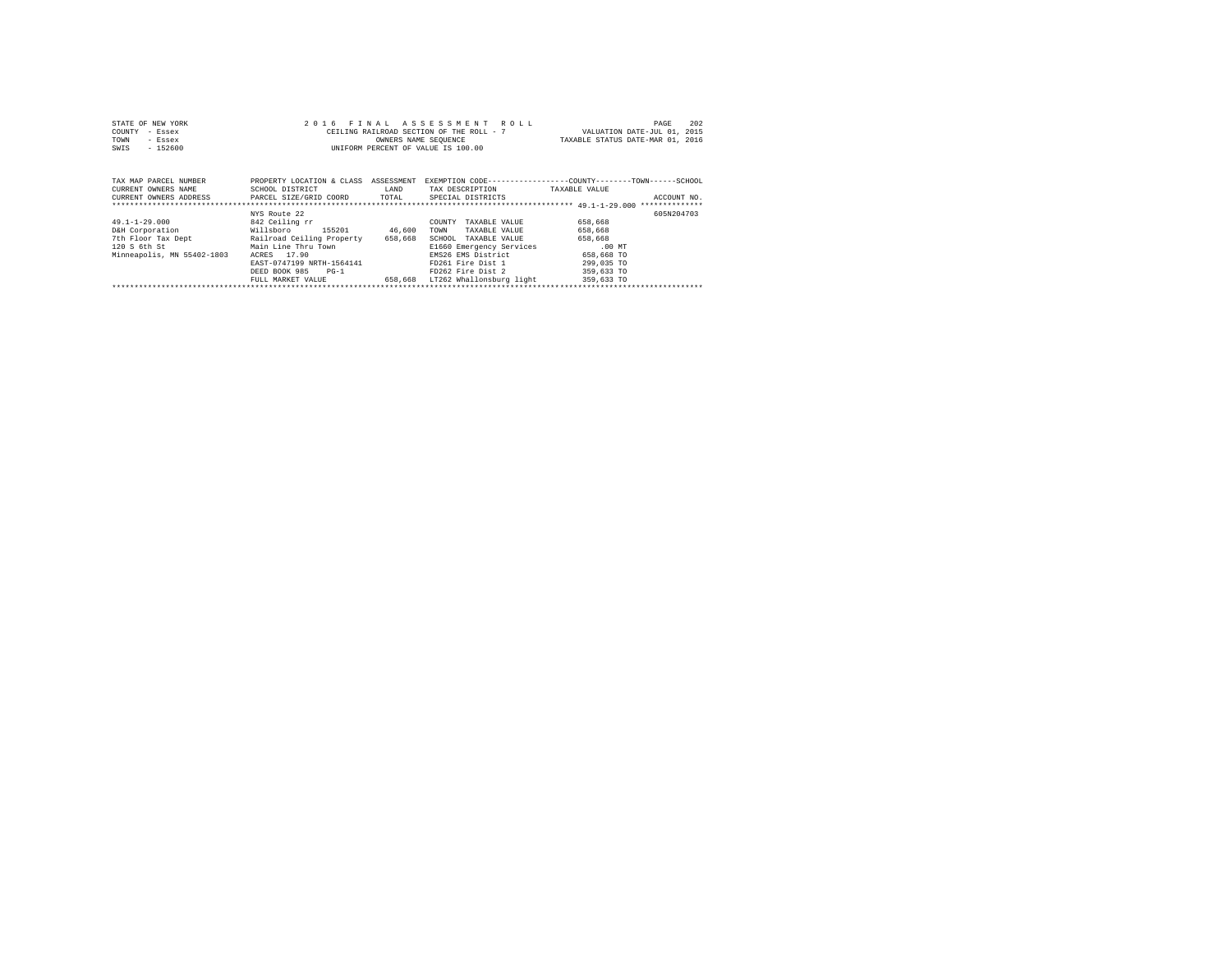| STATE OF NEW YORK | 2016 FINAL ASSESSMENT ROLL               | 203<br>PAGE                      |
|-------------------|------------------------------------------|----------------------------------|
| COUNTY - Essex    | CEILING RAILROAD SECTION OF THE ROLL - 7 | VALUATION DATE-JUL 01, 2015      |
| TOWN<br>- Essex   |                                          | TAXABLE STATUS DATE-MAR 01, 2016 |
| SWIS<br>- 152600  |                                          | RPS150/V04/L015                  |
|                   | UNIFORM PERCENT OF VALUE IS 100.00       | CURRENT DATE 6/21/2016           |
|                   |                                          |                                  |
|                   | ROLL SUB SECTION- - TOTALS               |                                  |

| CODE | DISTRICT NAME        | TOTAL<br>PARCELS | EXTENSION<br>TYPE | <b>EXTENSION</b><br>VALUE | AD VALOREM<br>VALUE | EXEMPT<br>AMOUNT | TAXABLE<br>VALUE |
|------|----------------------|------------------|-------------------|---------------------------|---------------------|------------------|------------------|
|      | EMS26 EMS District   |                  | 1 TOTAL           |                           | 658,668             |                  | 658,668          |
|      | E1660 Emergency Serv |                  | 1 MOVTAX          |                           |                     |                  |                  |
|      | FD261 Fire Dist 1    |                  | 1 TOTAL           |                           | 299,035             |                  | 299,035          |
|      | FD262 Fire Dist 2    |                  | 1 TOTAL           |                           | 359,633             |                  | 359,633          |
|      | LT262 Whallonsburg 1 |                  | 1 TOTAL           |                           | 359,633             |                  | 359,633          |

## \*\*\* S C H O O L D I S T R I C T S U M M A R Y \*\*\*

| CODE   | DISTRICT NAME | TOTAL<br>PARCELS | ASSESSED<br>LAND | ASSESSED<br>TOTAL | <b>EXEMPT</b><br>AMOUNT | TOTAL<br>TAXABLE | STAR<br>AMOUNT | STAR<br>TAXABLE |
|--------|---------------|------------------|------------------|-------------------|-------------------------|------------------|----------------|-----------------|
| 155201 | Willsboro     |                  | 46,600           | 658,668           |                         | 658,668          |                | 658,668         |
|        | SUB-TOTAL     |                  | 46,600           | 658,668           |                         | 658.668          |                | 658,668         |
|        | TOTAL         |                  | 46,600           | 658,668           |                         | 658,668          |                | 658,668         |

## \*\*\* S Y S T E M C O D E S S U M M A R Y \*\*\*

# NO SYSTEM EXEMPTIONS AT THIS LEVEL

### \*\*\* E X E M P T I O N S U M M A R Y \*\*\*

NO EXEMPTIONS AT THIS LEVEL

| ROLL       |                   | TOTAL   | ASSESSED | <b><i>ASSESSED</i></b> | TAXABLE | TAXABLE      | TAXABLE | STAR    |
|------------|-------------------|---------|----------|------------------------|---------|--------------|---------|---------|
| <b>SEC</b> | DESCRIPTION       | PARCELS | LAND     | TOTAL                  | COUNTY  | TOWN         | SCHOOL  | TAXABLE |
|            | CEILING RAILROADS |         | 46.600   | 658.668                | 658,668 | . 668<br>658 | 658,668 | 658,668 |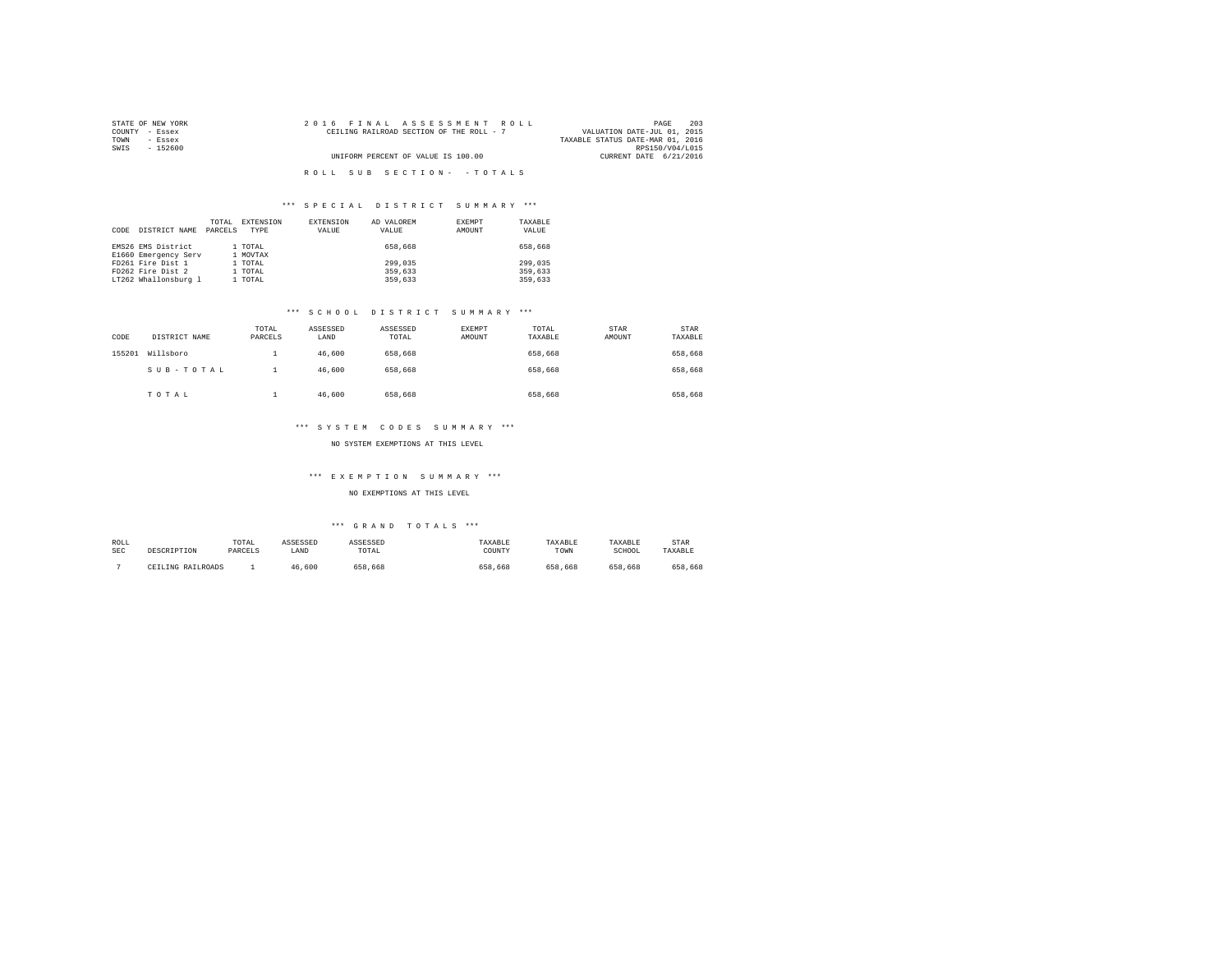|      | STATE OF NEW YORK |  |  | 2016 FINAL ASSESSMENT ROLL               |                                  | PAGE            | 204 |
|------|-------------------|--|--|------------------------------------------|----------------------------------|-----------------|-----|
|      | COUNTY - Essex    |  |  | CEILING RAILROAD SECTION OF THE ROLL - 7 | VALUATION DATE-JUL 01, 2015      |                 |     |
| TOWN | - Essex           |  |  |                                          | TAXABLE STATUS DATE-MAR 01, 2016 |                 |     |
| SWTS | - 152600          |  |  | UNIFORM PERCENT OF VALUE IS 100.00       |                                  | RPS150/V04/L015 |     |
|      |                   |  |  |                                          | CURRENT DATE 6/21/2016           |                 |     |

# \*\*\* S P E C I A L D I S T R I C T S U M M A R Y \*\*\*

| CODE | DISTRICT NAME        | TOTAL<br>PARCELS | EXTENSION<br>TYPE | EXTENSION<br>VALUE | AD VALOREM<br>VALUE | EXEMPT<br>AMOUNT | TAXABLE<br>VALUE |
|------|----------------------|------------------|-------------------|--------------------|---------------------|------------------|------------------|
|      | EMS26 EMS District   |                  | 1 TOTAL           |                    | 658,668             |                  | 658,668          |
|      | E1660 Emergency Serv |                  | 1 MOVTAX          |                    |                     |                  |                  |
|      | FD261 Fire Dist 1    |                  | 1 TOTAL           |                    | 299,035             |                  | 299,035          |
|      | FD262 Fire Dist 2    |                  | 1 TOTAL           |                    | 359,633             |                  | 359,633          |
|      | LT262 Whallonsburg 1 |                  | 1 TOTAL           |                    | 359,633             |                  | 359,633          |

## \*\*\* S C H O O L D I S T R I C T S U M M A R Y \*\*\*

| CODE   | DISTRICT NAME | TOTAL<br>PARCELS | ASSESSED<br>LAND | ASSESSED<br>TOTAL | EXEMPT<br>AMOUNT | TOTAL<br>TAXABLE | STAR<br>AMOUNT | STAR<br>TAXABLE |
|--------|---------------|------------------|------------------|-------------------|------------------|------------------|----------------|-----------------|
| 155201 | Willsboro     |                  | 46,600           | 658,668           |                  | 658.668          |                | 658,668         |
|        | SUB-TOTAL     |                  | 46.600           | 658,668           |                  | 658.668          |                | 658,668         |
|        | TOTAL         |                  | 46,600           | 658,668           |                  | 658,668          |                | 658,668         |

## \*\*\* S Y S T E M C O D E S S U M M A R Y \*\*\*

## NO SYSTEM EXEMPTIONS AT THIS LEVEL

### \*\*\* E X E M P T I O N S U M M A R Y \*\*\*

NO EXEMPTIONS AT THIS LEVEL

| ROLL       | DESCRIPTION       | TOTAL   | ASSESSED | ASSESSED | TAXABLE | TAXABLE | TAXABLE | STAR    |
|------------|-------------------|---------|----------|----------|---------|---------|---------|---------|
| <b>SEC</b> |                   | PARCELS | LAND     | TOTAL    | COUNTY  | TOWN    | SCHOOL  | TAXABLE |
|            | CEILING RAILROADS |         | 46.600   | 658.668  | 658,668 | 658.668 | 658,668 | 658.668 |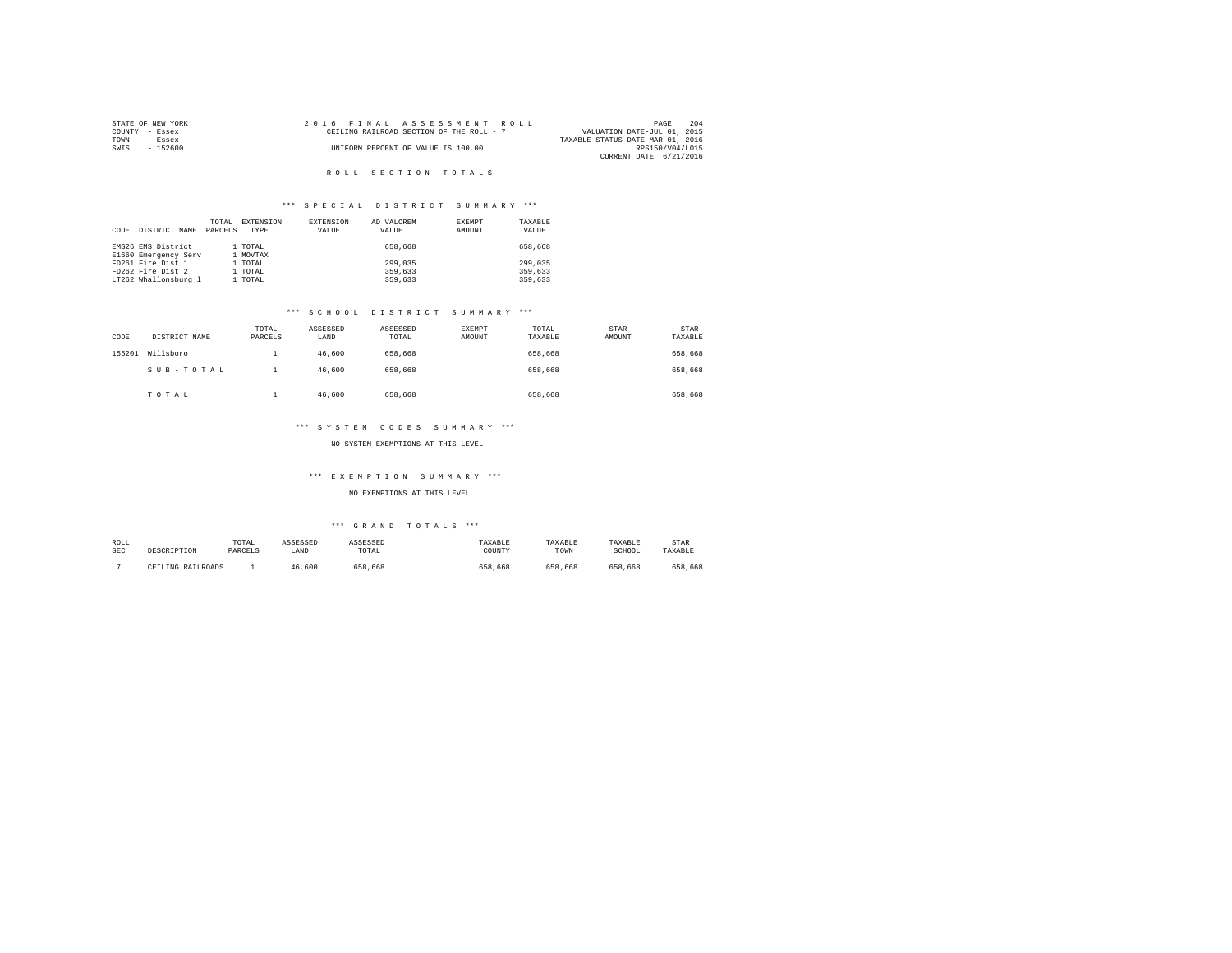|      | STATE OF NEW YORK |  | 2016 FINAL ASSESSMENT ROLL            | PAGE                             | 205 |
|------|-------------------|--|---------------------------------------|----------------------------------|-----|
|      | COUNTY - Essex    |  | WHOLLY EXEMPT SECTION OF THE ROLL - 8 | VALUATION DATE-JUL 01, 2015      |     |
| TOWN | - Essex           |  | OWNERS NAME SEOUENCE                  | TAXABLE STATUS DATE-MAR 01, 2016 |     |
| SWIS | - 152600          |  | UNIFORM PERCENT OF VALUE IS 100.00    |                                  |     |

| TAX MAP PARCEL NUMBER                                                                                                                                                                                                                      |                          | PROPERTY LOCATION & CLASS ASSESSMENT EXEMPTION CODE----------------COUNTY-------TOWN------SCHOOL                                                                        |                 |            |
|--------------------------------------------------------------------------------------------------------------------------------------------------------------------------------------------------------------------------------------------|--------------------------|-------------------------------------------------------------------------------------------------------------------------------------------------------------------------|-----------------|------------|
|                                                                                                                                                                                                                                            |                          |                                                                                                                                                                         |                 |            |
|                                                                                                                                                                                                                                            | Lake Shore Rd            |                                                                                                                                                                         |                 | 605J194005 |
|                                                                                                                                                                                                                                            |                          |                                                                                                                                                                         |                 |            |
|                                                                                                                                                                                                                                            |                          |                                                                                                                                                                         |                 |            |
|                                                                                                                                                                                                                                            |                          |                                                                                                                                                                         |                 |            |
|                                                                                                                                                                                                                                            |                          |                                                                                                                                                                         |                 |            |
|                                                                                                                                                                                                                                            |                          |                                                                                                                                                                         |                 |            |
|                                                                                                                                                                                                                                            |                          |                                                                                                                                                                         |                 |            |
|                                                                                                                                                                                                                                            | FULL MARKET VALUE 40,100 | 40,100 EX                                                                                                                                                               |                 |            |
|                                                                                                                                                                                                                                            |                          | FD262 Fire Dist 2                                                                                                                                                       | $0 \text{ to }$ |            |
|                                                                                                                                                                                                                                            |                          |                                                                                                                                                                         |                 |            |
|                                                                                                                                                                                                                                            |                          |                                                                                                                                                                         |                 |            |
|                                                                                                                                                                                                                                            | 203 Revnolds Rd          |                                                                                                                                                                         |                 | 6079905107 |
| $48.1 - 1 - 19.000$                                                                                                                                                                                                                        |                          | 695 Cemetery <b>EXECUTE:</b> TOWN CEMET 13510 2,000 2,000                                                                                                               |                 | 2,000      |
|                                                                                                                                                                                                                                            |                          |                                                                                                                                                                         |                 |            |
| 1991-11-12000 MOUNTY TAXABLE VALUE<br>Brookfield Cemetery Mestport 155001 2,000 COUNTY TAXABLE VALUE 0<br>1992-000 1000 MOUNTY TAXABLE VALUE 0<br>1993-101-12036 16<br>1993-101-12035 1.036 1.036 1.036 1.036 1.036 1.036 1.036 1.036 1.03 |                          |                                                                                                                                                                         |                 |            |
|                                                                                                                                                                                                                                            |                          |                                                                                                                                                                         |                 |            |
|                                                                                                                                                                                                                                            |                          |                                                                                                                                                                         |                 |            |
|                                                                                                                                                                                                                                            |                          |                                                                                                                                                                         |                 |            |
|                                                                                                                                                                                                                                            |                          | $2\, ,000$ $\,$ EX $\,$                                                                                                                                                 |                 |            |
|                                                                                                                                                                                                                                            |                          | FD262 Fire Dist 2                                                                                                                                                       | 0 T0            |            |
|                                                                                                                                                                                                                                            |                          | 2,000 EX                                                                                                                                                                |                 |            |
|                                                                                                                                                                                                                                            |                          |                                                                                                                                                                         |                 |            |
|                                                                                                                                                                                                                                            | 2891 Essex Rd            |                                                                                                                                                                         |                 | 6079905001 |
|                                                                                                                                                                                                                                            |                          |                                                                                                                                                                         |                 |            |
|                                                                                                                                                                                                                                            |                          |                                                                                                                                                                         |                 |            |
|                                                                                                                                                                                                                                            |                          |                                                                                                                                                                         |                 |            |
| PO Box 607 00001.00<br>Willsboro, NY 12996 ACRES 1.00                                                                                                                                                                                      |                          |                                                                                                                                                                         |                 |            |
|                                                                                                                                                                                                                                            |                          | E1660 Emergency Services .00 MT                                                                                                                                         |                 |            |
|                                                                                                                                                                                                                                            |                          | EAST-0757322 NRTH-1575547 EMS26 EMS District 0 TO TO TO TO TO TO BOOK 28,400 EMS26 EMS District 0 TO TO TO TO<br>DEED BOOK 078 PG-058 328,400 FD261 Fire Dist 1 0 TO TO |                 |            |
|                                                                                                                                                                                                                                            |                          |                                                                                                                                                                         |                 |            |
|                                                                                                                                                                                                                                            |                          |                                                                                                                                                                         |                 |            |
|                                                                                                                                                                                                                                            |                          | 328,400 EX                                                                                                                                                              |                 |            |
|                                                                                                                                                                                                                                            |                          | LT261 Essex light                                                                                                                                                       | 0 <sub>T</sub>  |            |
|                                                                                                                                                                                                                                            |                          | 328,400 EX                                                                                                                                                              |                 |            |
|                                                                                                                                                                                                                                            |                          | WB261 Water B&I                                                                                                                                                         | 328,400 TO C    |            |
|                                                                                                                                                                                                                                            |                          | WD260 Essex water                                                                                                                                                       | 328,400 TO C    |            |
|                                                                                                                                                                                                                                            |                          |                                                                                                                                                                         |                 |            |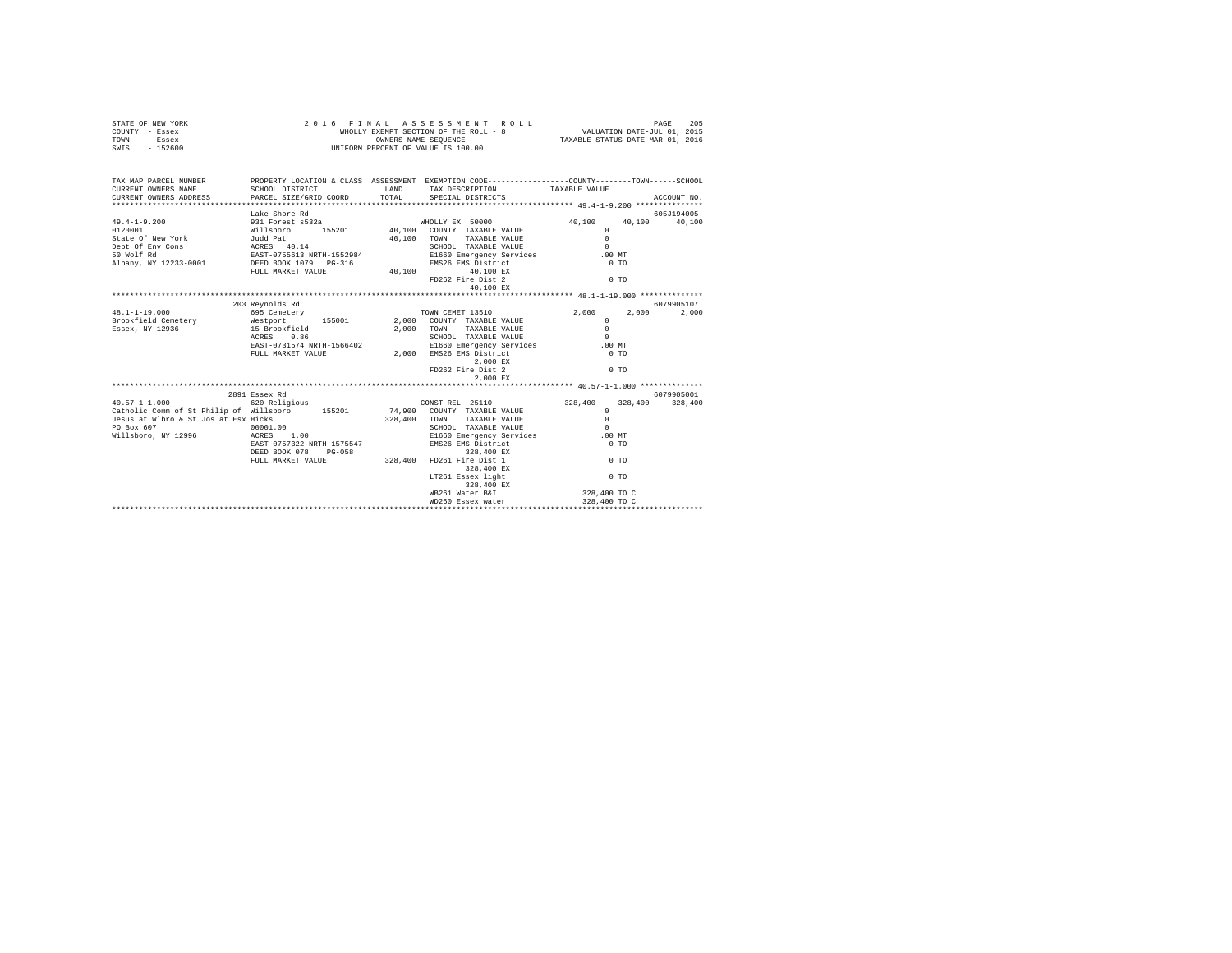| STATE OF NEW YORK<br>COUNTY - Essex<br>TOWN - Essex<br>SWIS - 152600                                                | 2016 FINAL ASSESSMENT<br>WHOLLY EXEMPT SECTION OF THE ROLL -<br>WHOLLY EXAMPERS NAME SEQUENCE<br>UNIFORM PERCENT OF VALUE IS 100.00 |                | FINAL ASSES MENT ROLL<br>WHOLLY EXEMPT SECTION OF THE ROLL - 8<br>WHOLLY EXEMPT SECTION OF THE ROLL - 8<br>WINDOWS ANNE SEQUEMES OF THE ROLL OF TAXABLE STATUS DATE-MAR 01, 2016<br>2016 FINAL ASSESSMENT ROLL |                |               |  |
|---------------------------------------------------------------------------------------------------------------------|-------------------------------------------------------------------------------------------------------------------------------------|----------------|----------------------------------------------------------------------------------------------------------------------------------------------------------------------------------------------------------------|----------------|---------------|--|
| TAX MAP PARCEL NUMBER PROPERTY LOCATION & CLASS ASSESSMENT EXEMPTION CODE--------------COUNTY-------TOWN-----SCHOOL |                                                                                                                                     |                | SCHOOL DISTRICT                     LAND        TAX DESCRIPTION                 TAXABLE VALUE                                                                                                                  |                |               |  |
|                                                                                                                     |                                                                                                                                     | $_{\tt TOTAL}$ | SPECIAL DISTRICTS                                                                                                                                                                                              |                | ACCOUNT NO.   |  |
|                                                                                                                     | 1865 NYS Route 22                                                                                                                   |                |                                                                                                                                                                                                                |                | 6079905109    |  |
|                                                                                                                     |                                                                                                                                     |                |                                                                                                                                                                                                                | 4,800 4,800    | 4,800         |  |
|                                                                                                                     |                                                                                                                                     |                |                                                                                                                                                                                                                |                |               |  |
|                                                                                                                     |                                                                                                                                     |                | $4,800$ EX                                                                                                                                                                                                     |                |               |  |
|                                                                                                                     |                                                                                                                                     |                |                                                                                                                                                                                                                |                |               |  |
|                                                                                                                     | Angier Hill Rd                                                                                                                      |                |                                                                                                                                                                                                                |                | 605J102712    |  |
|                                                                                                                     |                                                                                                                                     |                |                                                                                                                                                                                                                |                | 14,300 14,300 |  |
|                                                                                                                     |                                                                                                                                     |                |                                                                                                                                                                                                                |                |               |  |
|                                                                                                                     |                                                                                                                                     |                |                                                                                                                                                                                                                |                |               |  |
|                                                                                                                     |                                                                                                                                     |                |                                                                                                                                                                                                                |                |               |  |
|                                                                                                                     |                                                                                                                                     |                |                                                                                                                                                                                                                |                |               |  |
|                                                                                                                     |                                                                                                                                     |                | FD262 Fire Dist 2<br>14,300 EX                                                                                                                                                                                 | 0 <sub>T</sub> |               |  |
|                                                                                                                     |                                                                                                                                     |                | LT262 Whallonsburg light 0 TO<br>14,300 EX                                                                                                                                                                     |                |               |  |
|                                                                                                                     |                                                                                                                                     |                |                                                                                                                                                                                                                |                |               |  |
|                                                                                                                     | 2303 Main St                                                                                                                        |                |                                                                                                                                                                                                                |                | 605J104310    |  |
|                                                                                                                     |                                                                                                                                     |                |                                                                                                                                                                                                                |                | 508,880       |  |
|                                                                                                                     |                                                                                                                                     |                |                                                                                                                                                                                                                |                |               |  |
|                                                                                                                     |                                                                                                                                     |                |                                                                                                                                                                                                                |                |               |  |
|                                                                                                                     |                                                                                                                                     |                |                                                                                                                                                                                                                |                |               |  |
|                                                                                                                     |                                                                                                                                     |                |                                                                                                                                                                                                                |                |               |  |
|                                                                                                                     |                                                                                                                                     |                |                                                                                                                                                                                                                |                |               |  |
|                                                                                                                     |                                                                                                                                     |                |                                                                                                                                                                                                                |                |               |  |
|                                                                                                                     |                                                                                                                                     |                | 508,880 EX                                                                                                                                                                                                     |                |               |  |
|                                                                                                                     |                                                                                                                                     |                | SB260 Eessex Sewer Bond 508,880 TO C                                                                                                                                                                           |                |               |  |
|                                                                                                                     |                                                                                                                                     |                | SD260 Essex Sewer Dist                                                                                                                                                                                         | $0$ TO         |               |  |
|                                                                                                                     |                                                                                                                                     |                |                                                                                                                                                                                                                |                |               |  |
|                                                                                                                     |                                                                                                                                     |                |                                                                                                                                                                                                                |                |               |  |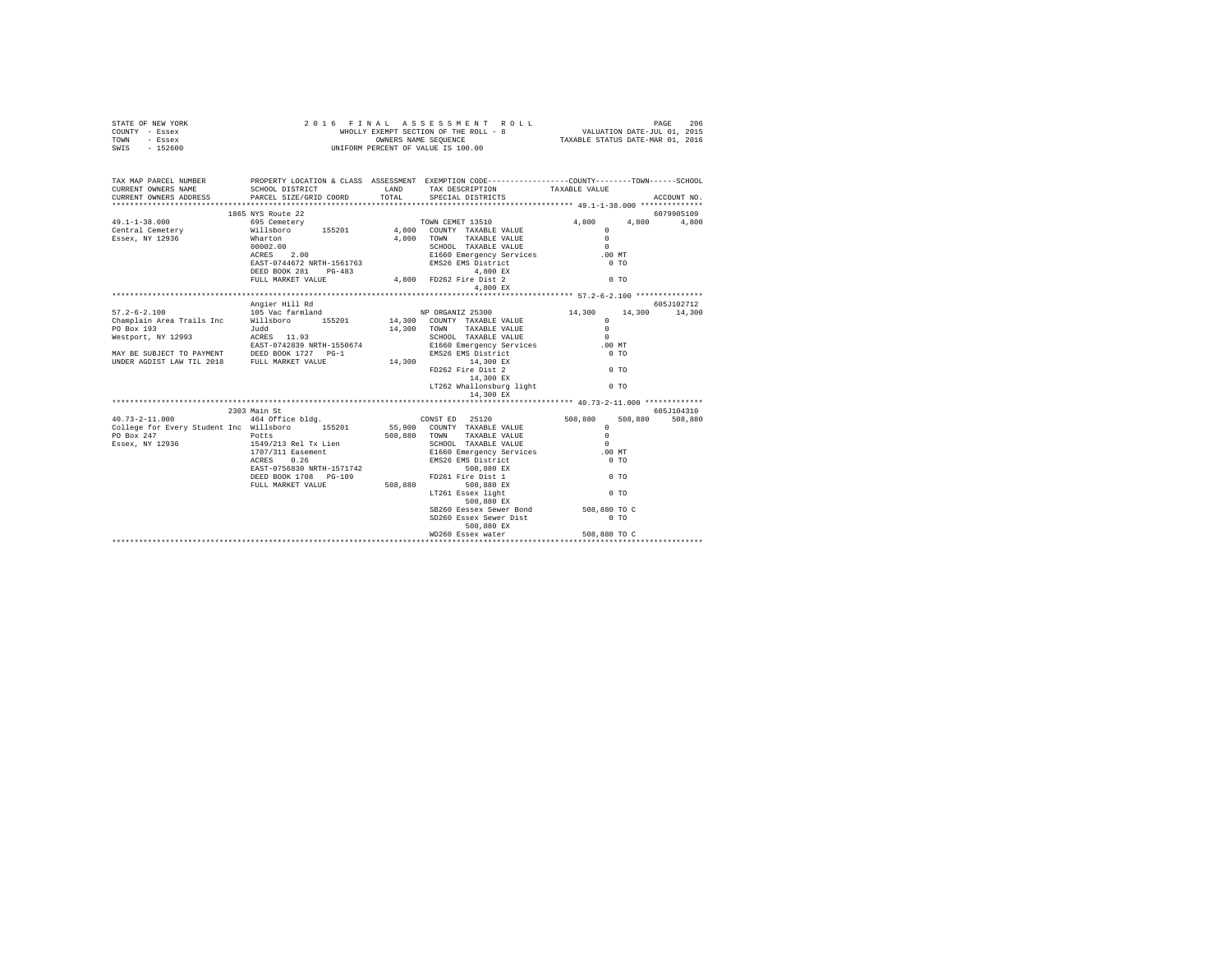| STATE OF NEW YORK<br>COUNTY - Essex                                                                                                                                                                                                                                                                                                                                                                                |            |                                                                                                                             |                      |             |
|--------------------------------------------------------------------------------------------------------------------------------------------------------------------------------------------------------------------------------------------------------------------------------------------------------------------------------------------------------------------------------------------------------------------|------------|-----------------------------------------------------------------------------------------------------------------------------|----------------------|-------------|
| TOWN - Essex                                                                                                                                                                                                                                                                                                                                                                                                       |            |                                                                                                                             |                      |             |
| SWIS - 152600                                                                                                                                                                                                                                                                                                                                                                                                      |            |                                                                                                                             |                      |             |
|                                                                                                                                                                                                                                                                                                                                                                                                                    |            |                                                                                                                             |                      |             |
|                                                                                                                                                                                                                                                                                                                                                                                                                    |            |                                                                                                                             |                      |             |
| TAX MAP PARCEL NUMBER                                                                                                                                                                                                                                                                                                                                                                                              |            | PROPERTY LOCATION & CLASS ASSESSMENT EXEMPTION CODE----------------COUNTY-------TOWN------SCHOOL                            |                      |             |
|                                                                                                                                                                                                                                                                                                                                                                                                                    |            | PROPERTI LOCATION & CHASS ASSESSMENT BARTETICA COMPUTER TRIABLE VALUE<br>SCHOOL DISTRICT LAND TAX DESCRIPTION TAXABLE VALUE |                      |             |
|                                                                                                                                                                                                                                                                                                                                                                                                                    |            | TOTAL SPECIAL DISTRICTS                                                                                                     |                      | ACCOUNT NO. |
|                                                                                                                                                                                                                                                                                                                                                                                                                    |            |                                                                                                                             |                      |             |
|                                                                                                                                                                                                                                                                                                                                                                                                                    |            |                                                                                                                             |                      | 605J100315  |
|                                                                                                                                                                                                                                                                                                                                                                                                                    |            |                                                                                                                             | 45,000 45,000 45,000 |             |
|                                                                                                                                                                                                                                                                                                                                                                                                                    |            |                                                                                                                             |                      |             |
|                                                                                                                                                                                                                                                                                                                                                                                                                    |            |                                                                                                                             |                      |             |
|                                                                                                                                                                                                                                                                                                                                                                                                                    |            |                                                                                                                             |                      |             |
|                                                                                                                                                                                                                                                                                                                                                                                                                    |            |                                                                                                                             |                      |             |
|                                                                                                                                                                                                                                                                                                                                                                                                                    |            |                                                                                                                             |                      |             |
|                                                                                                                                                                                                                                                                                                                                                                                                                    |            |                                                                                                                             |                      |             |
|                                                                                                                                                                                                                                                                                                                                                                                                                    |            |                                                                                                                             |                      |             |
| $\begin{tabular}{l c c c c c} \multicolumn{4}{c c c} \multicolumn{4}{c c} \cr \multicolumn{4}{c c} \cr 45.0-1-5.000 & 45 & 910~\mathrm{priv}} & \mathrm{Area} & \mathrm{NP} & \mathrm{ORGAN1Z} & 25300 & 45 \\ \mathrm{Edy~Foundation} & 910~\mathrm{priv} & 155001 & 45,000 & \mathrm{COUNT} & \mathrm{TXABLE~VALUE} & 0 \\ \mathrm{Edy~Foundation} & 96.5 & 45.00 & 45,000 & \mathrm{CONT} & \mathrm{TXABLE~VAL$ |            |                                                                                                                             |                      |             |
|                                                                                                                                                                                                                                                                                                                                                                                                                    | Leaning Rd |                                                                                                                             |                      | 605Z010003  |
|                                                                                                                                                                                                                                                                                                                                                                                                                    |            |                                                                                                                             |                      |             |
|                                                                                                                                                                                                                                                                                                                                                                                                                    |            |                                                                                                                             |                      |             |
|                                                                                                                                                                                                                                                                                                                                                                                                                    |            |                                                                                                                             |                      |             |
|                                                                                                                                                                                                                                                                                                                                                                                                                    |            |                                                                                                                             |                      |             |
|                                                                                                                                                                                                                                                                                                                                                                                                                    |            |                                                                                                                             |                      |             |
|                                                                                                                                                                                                                                                                                                                                                                                                                    |            |                                                                                                                             |                      |             |
|                                                                                                                                                                                                                                                                                                                                                                                                                    |            |                                                                                                                             |                      |             |
|                                                                                                                                                                                                                                                                                                                                                                                                                    |            |                                                                                                                             |                      |             |
| $\begin{tabular}{l c c c c c} \multicolumn{4}{c c c c} \multicolumn{4}{c c c} \multicolumn{4}{c c c} \multicolumn{4}{c c c} \multicolumn{4}{c c c} \multicolumn{4}{c c c} \multicolumn{4}{c c c} \multicolumn{4}{c c c} \multicolumn{4}{c c c} \multicolumn{4}{c c c} \multicolumn{4}{c c c} \multicolumn{4}{c c c} \multicolumn{4}{c c c} \multicolumn{4}{c c c} \multicolumn{4}{c c c} \multicolumn{$            |            |                                                                                                                             |                      |             |
|                                                                                                                                                                                                                                                                                                                                                                                                                    |            |                                                                                                                             |                      |             |
|                                                                                                                                                                                                                                                                                                                                                                                                                    |            |                                                                                                                             |                      |             |
|                                                                                                                                                                                                                                                                                                                                                                                                                    |            |                                                                                                                             |                      |             |
|                                                                                                                                                                                                                                                                                                                                                                                                                    |            |                                                                                                                             |                      |             |
|                                                                                                                                                                                                                                                                                                                                                                                                                    |            |                                                                                                                             |                      |             |
|                                                                                                                                                                                                                                                                                                                                                                                                                    |            |                                                                                                                             |                      |             |
|                                                                                                                                                                                                                                                                                                                                                                                                                    |            |                                                                                                                             |                      |             |
|                                                                                                                                                                                                                                                                                                                                                                                                                    |            |                                                                                                                             |                      |             |
|                                                                                                                                                                                                                                                                                                                                                                                                                    |            |                                                                                                                             |                      |             |
| $\begin{tabular}{l c c c c c} \hline \texttt{48.2--1-18.000} & \texttt{SO5101014} & \texttt{SO101014} & \texttt{SO101014} \\ \hline \texttt{48.2--1-18.000} & \texttt{300 Find the 127,700} & \texttt{3127,700} & \texttt{127,700} & \texttt{127,700} & \texttt{127,700} & \texttt{127,700} & \texttt{127,700} \\ \texttt{Eddy Foundation} & \texttt{W1B} & \$                                                     |            |                                                                                                                             |                      |             |
|                                                                                                                                                                                                                                                                                                                                                                                                                    | Cook Rd    |                                                                                                                             |                      | 605J100512  |
|                                                                                                                                                                                                                                                                                                                                                                                                                    |            |                                                                                                                             |                      |             |
|                                                                                                                                                                                                                                                                                                                                                                                                                    |            |                                                                                                                             |                      |             |
|                                                                                                                                                                                                                                                                                                                                                                                                                    |            |                                                                                                                             |                      |             |
|                                                                                                                                                                                                                                                                                                                                                                                                                    |            |                                                                                                                             |                      |             |
|                                                                                                                                                                                                                                                                                                                                                                                                                    |            |                                                                                                                             |                      |             |
|                                                                                                                                                                                                                                                                                                                                                                                                                    |            |                                                                                                                             |                      |             |
|                                                                                                                                                                                                                                                                                                                                                                                                                    |            |                                                                                                                             |                      |             |
|                                                                                                                                                                                                                                                                                                                                                                                                                    |            |                                                                                                                             |                      |             |
| $\begin{tabular}{l c c c c c} \multicolumn{3}{c c c c} \multicolumn{3}{c c c} \multicolumn{3}{c c c} \multicolumn{3}{c c c} \multicolumn{3}{c c c} \multicolumn{3}{c c c} \multicolumn{3}{c c c} \multicolumn{3}{c c c} \multicolumn{3}{c c c} \multicolumn{3}{c c c} \multicolumn{3}{c c c} \multicolumn{3}{c c c} \multicolumn{3}{c c c} \multicolumn{3}{c c c} \multicolumn{3}{c c c} \multicolumn{$            |            |                                                                                                                             |                      |             |
|                                                                                                                                                                                                                                                                                                                                                                                                                    |            |                                                                                                                             |                      |             |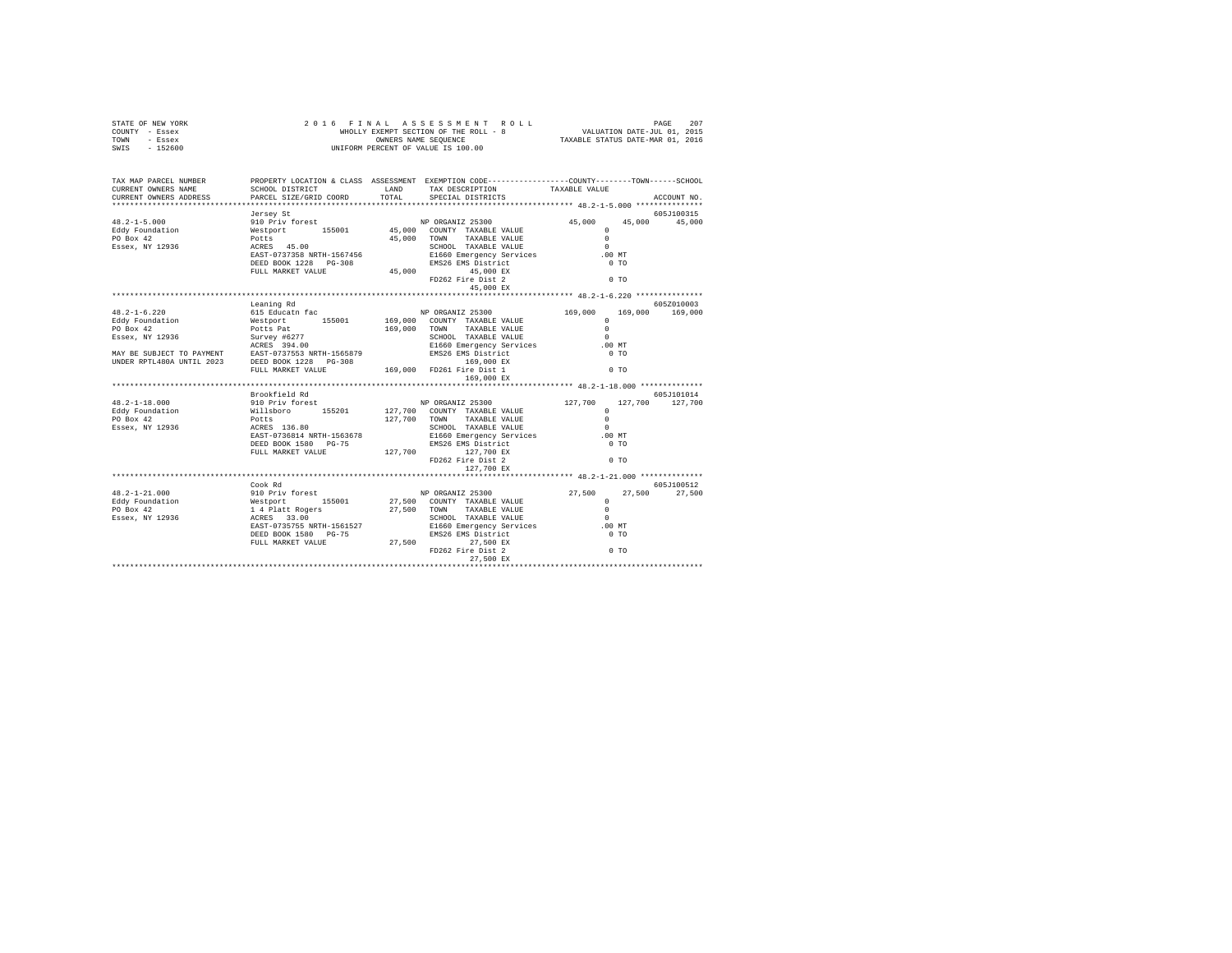| STATE OF NEW YORK<br>COUNTY - Essex<br>TOWN<br>- Essex<br>SWIS - 152600 |                                                                                                        |              | 2016 FINAL ASSESSMENT ROLL<br>WHOLLY EXEMPT SECTION OF THE ROLL - 8<br>OWNERS NAME SEQUENCE<br>UNIFORM PERCENT OF VALUE IS 100.00 | PAGE 208<br>VALUATION DATE-JUL 01, 2015<br>TAXABLE STATUS DATE-MAR 01, 2016 |                |             |
|-------------------------------------------------------------------------|--------------------------------------------------------------------------------------------------------|--------------|-----------------------------------------------------------------------------------------------------------------------------------|-----------------------------------------------------------------------------|----------------|-------------|
| TAX MAP PARCEL NUMBER<br>CURRENT OWNERS NAME                            | SCHOOL DISTRICT                                                                                        | LAND         | PROPERTY LOCATION & CLASS ASSESSMENT EXEMPTION CODE---------------COUNTY-------TOWN------SCHOOL<br>TAX DESCRIPTION                | TAXABLE VALUE                                                               |                |             |
| CURRENT OWNERS ADDRESS                                                  | PARCEL SIZE/GRID COORD                                                                                 | TOTAL        | SPECIAL DISTRICTS                                                                                                                 |                                                                             |                | ACCOUNT NO. |
|                                                                         | Brookfield Rd                                                                                          |              |                                                                                                                                   |                                                                             |                | 605J104213  |
| $48.4 - 1 - 5.000$                                                      | 910 Priv forest 1988 1999 NP ORGANIZ 25300                                                             |              |                                                                                                                                   | 53,900                                                                      | 53,900         | 53,900      |
| Eddy Foundation                                                         |                                                                                                        |              | 53,900 COUNTY TAXABLE VALUE                                                                                                       | $^{\circ}$                                                                  |                |             |
| PO Box 42                                                               |                                                                                                        |              | 53,900 TOWN<br>TAXABLE VALUE                                                                                                      | $\Omega$                                                                    |                |             |
| Essex, NY 12936                                                         |                                                                                                        |              | SCHOOL TAXABLE VALUE                                                                                                              | $\Omega$                                                                    |                |             |
|                                                                         |                                                                                                        |              | El660 Emscher Vervices<br>EMS26 EMS District<br>53,900 53,900 EX                                                                  | $.00$ MT                                                                    |                |             |
|                                                                         | DEED BOOK 1279 PG-244                                                                                  |              |                                                                                                                                   | 0 <sub>T</sub>                                                              |                |             |
|                                                                         | FULL MARKET VALUE                                                                                      |              |                                                                                                                                   |                                                                             |                |             |
|                                                                         |                                                                                                        |              | FD262 Fire Dist 2                                                                                                                 | $0$ TO                                                                      |                |             |
|                                                                         |                                                                                                        |              | $53,900$ EX                                                                                                                       |                                                                             |                |             |
|                                                                         |                                                                                                        |              | LT262 Whallonsburg light<br>53,900 EX                                                                                             |                                                                             | 0 <sub>T</sub> |             |
|                                                                         |                                                                                                        |              |                                                                                                                                   |                                                                             |                |             |
|                                                                         | 331 Cook Rd                                                                                            |              |                                                                                                                                   |                                                                             |                | 605J100802  |
| $48.4 - 1 - 7.000$                                                      | 140 Truck crops<br>Willsboro 155201<br>1 2 Platt Rogers<br>Bk 936 Pg 217                               |              | NP ORGANIZ 25300                                                                                                                  | 383,100                                                                     | 383,100        | 383,100     |
| Eddy Foundation                                                         |                                                                                                        |              | 233, 200 COUNTY TAXABLE VALUE                                                                                                     | $\Omega$                                                                    |                |             |
| PO Box 42                                                               |                                                                                                        |              | 383,100 TOWN<br>TAXABLE VALUE                                                                                                     | $^{\circ}$                                                                  |                |             |
| Essex, NY 12936                                                         |                                                                                                        |              | SCHOOL TAXABLE VALUE                                                                                                              | $\sim$                                                                      |                |             |
|                                                                         | $ACRES$ 213.00                                                                                         |              |                                                                                                                                   | $.00$ MT                                                                    |                |             |
|                                                                         | EAST-0739800 NRTH-1559494                                                                              |              | E1660 Emergency Services<br>EMS26 EMS District<br>383,100 EX                                                                      | 0 <sub>T</sub>                                                              |                |             |
|                                                                         | DEED BOOK 1263 PG-23                                                                                   |              | $383,100$ EX                                                                                                                      |                                                                             |                |             |
|                                                                         | FULL MARKET VALUE                                                                                      |              | 383,100 FD262 Fire Dist 2                                                                                                         | $0$ TO                                                                      |                |             |
|                                                                         |                                                                                                        |              | 383,100 EX                                                                                                                        |                                                                             |                |             |
|                                                                         |                                                                                                        |              | LT262 Whallonsburg light                                                                                                          |                                                                             | 0 <sub>T</sub> |             |
|                                                                         |                                                                                                        |              | 383,100 EX                                                                                                                        |                                                                             |                |             |
|                                                                         |                                                                                                        |              |                                                                                                                                   |                                                                             |                |             |
|                                                                         | Walker Rd                                                                                              |              |                                                                                                                                   |                                                                             |                | 605J104411  |
| 48.4-1-20.110                                                           | 910 Priv forest<br>Willsboro 155201<br>356 6 Platt Rogers<br>ACRES 315.00<br>EAST-0736136 NRTH-1554609 |              | NP ORGANIZ 25300                                                                                                                  | 240,300                                                                     | 240,300        | 240,300     |
| Eddy Foundation                                                         |                                                                                                        |              | 238,400 COUNTY TAXABLE VALUE                                                                                                      | $\Omega$                                                                    |                |             |
| PO Box 42                                                               |                                                                                                        | 240,300 TOWN | TAXABLE VALUE                                                                                                                     | $\Omega$                                                                    |                |             |
| Essex, NY 12936                                                         |                                                                                                        |              | SCHOOL TAXABLE VALUE                                                                                                              | $\Omega$                                                                    |                |             |
|                                                                         |                                                                                                        |              | E1660 Emergency Services                                                                                                          | .00 MT                                                                      |                |             |
|                                                                         | DEED BOOK 1274 PG-127                                                                                  |              | EMS26 EMS District                                                                                                                | 0 <sub>T</sub>                                                              |                |             |
|                                                                         | FULL MARKET VALUE                                                                                      | 240.300      | 240,300 EX                                                                                                                        |                                                                             |                |             |
|                                                                         |                                                                                                        |              | FD262 Fire Dist 2                                                                                                                 | 0 <sub>T</sub>                                                              |                |             |
|                                                                         |                                                                                                        |              | 240,300 EX                                                                                                                        |                                                                             |                |             |
|                                                                         |                                                                                                        |              | LT262 Whallonsburg light                                                                                                          |                                                                             | 0 <sub>T</sub> |             |
|                                                                         |                                                                                                        |              | 240,300 EX                                                                                                                        |                                                                             |                |             |
|                                                                         |                                                                                                        |              |                                                                                                                                   |                                                                             |                |             |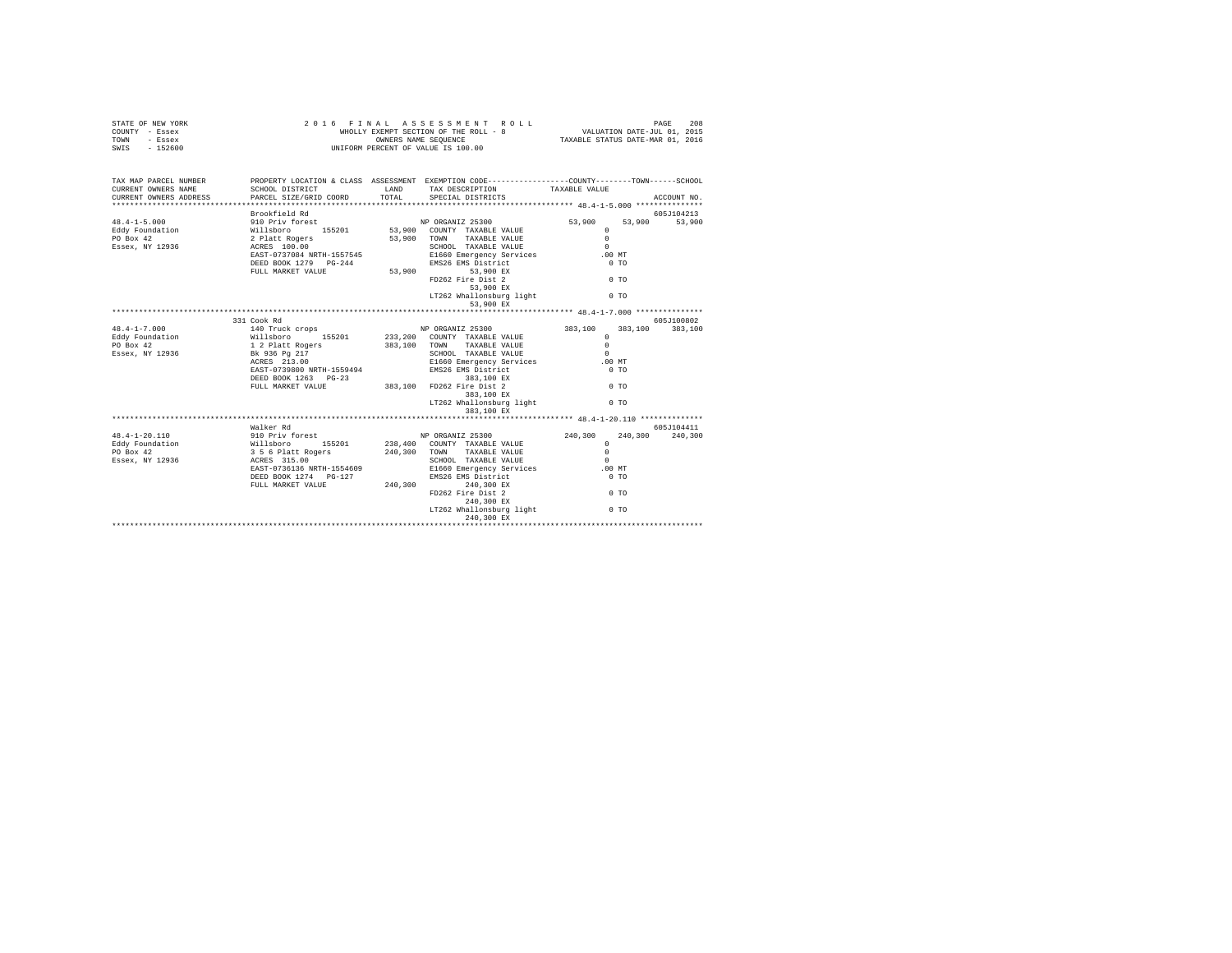| STATE OF NEW YORK | 2016 FINAL ASSESSMENT ROLL            | 209<br>PAGE                      |
|-------------------|---------------------------------------|----------------------------------|
| COUNTY - Essex    | WHOLLY EXEMPT SECTION OF THE ROLL - 8 | VALUATION DATE-JUL 01, 2015      |
| TOWN<br>- Essex   | OWNERS NAME SEOUENCE                  | TAXABLE STATUS DATE-MAR 01, 2016 |
| - 152600<br>SWIS  | UNIFORM PERCENT OF VALUE IS 100.00    |                                  |

| TAX MAP PARCEL NUMBER THE PROPERTY LOCATION & CLASS ASSESSMENT EXEMPTION CODE-------------COUNTY--------TOWN------SCHOOL<br>CURRENT OWNERS NAME SCHOOL DISTRICT TAND TAX DESCRIPTION TAXABLE VALUE                                  |                                         |                                                                          |                | ACCOUNT NO.    |
|-------------------------------------------------------------------------------------------------------------------------------------------------------------------------------------------------------------------------------------|-----------------------------------------|--------------------------------------------------------------------------|----------------|----------------|
|                                                                                                                                                                                                                                     | 2698 NYS Route 22                       |                                                                          |                | 6079905009     |
|                                                                                                                                                                                                                                     |                                         |                                                                          |                | 2,400<br>2,400 |
|                                                                                                                                                                                                                                     |                                         |                                                                          |                |                |
| Essex, NY 12936 Potts                                                                                                                                                                                                               |                                         |                                                                          | $\Omega$       |                |
|                                                                                                                                                                                                                                     | ACRES 1.00                              | 2,400 TOWN TAXABLE VALUE<br>SCHOOL TAXABLE VALUE                         | $\Omega$       |                |
|                                                                                                                                                                                                                                     | ACRES 1.00<br>EAST-0755688 NRTH-1571776 | 1571776 E1660 Emergency Services .00 MT<br>2,400 EMS26 EMS District 0 TO |                |                |
|                                                                                                                                                                                                                                     | FULL MARKET VALUE                       |                                                                          |                |                |
|                                                                                                                                                                                                                                     |                                         | $2\, , 400 \,$ EX                                                        |                |                |
|                                                                                                                                                                                                                                     |                                         | FD261 Fire Dist 1                                                        | $\sim$ 0 TO    |                |
|                                                                                                                                                                                                                                     |                                         | 2,400 EX                                                                 |                |                |
|                                                                                                                                                                                                                                     |                                         | LT261 Essex light                                                        | 0 <sub>T</sub> |                |
|                                                                                                                                                                                                                                     |                                         | 2.400 EX                                                                 |                |                |
|                                                                                                                                                                                                                                     |                                         | WB261 Water B&I                                                          | $0$ TO $C$     |                |
|                                                                                                                                                                                                                                     |                                         | 2.400 EX                                                                 |                |                |
|                                                                                                                                                                                                                                     |                                         | WD260 Essex water                                                        | $0$ TO C       |                |
|                                                                                                                                                                                                                                     |                                         | 2,400 EX                                                                 |                |                |
|                                                                                                                                                                                                                                     |                                         |                                                                          |                |                |
|                                                                                                                                                                                                                                     | 2757 Essex Rd                           |                                                                          |                | 605J102903     |
| 40.65-2-9.100    330 Vacant comm    VIP ORGANIZ 25300    73,900    73,900    73,900    73,900    73,900    73,900                                                                                                                   |                                         |                                                                          |                |                |
| Essex Comm Heritage Org Inc Willsboro 155201 73,900 COUNTY TAXABLE VALUE                                                                                                                                                            |                                         |                                                                          | $\Omega$       |                |
| Rte 22                                                                                                                                                                                                                              | <b>Example 2018</b>                     | 73,900 TOWN TAXABLE VALUE<br>SCHOOL TAXABLE VALUE                        | $\Omega$       |                |
| PO Box 250 1608/119 Easement                                                                                                                                                                                                        |                                         |                                                                          | $\Omega$       |                |
|                                                                                                                                                                                                                                     |                                         |                                                                          |                |                |
| בשנת 2012 ו-2012 ב-2014 ב-2014 ה-2014 ב-2014 ה-2014 ב-2014 ה-2014 ב-2014 ה-2014 ב-2014 ה-2014 ה-2014 ב-2014 ה<br>ה-2014 ה-2014 ה-2014 ה-2014 ה-2014 ה-2014 ה-2014 ה-2014 ה-2014 ה-2014 ה-2014 ה-2014 ה-2014 ה-2014 ה-2014 ה-20<br>ב |                                         |                                                                          |                |                |
|                                                                                                                                                                                                                                     |                                         |                                                                          |                |                |
|                                                                                                                                                                                                                                     | DEED BOOK 1030 PG-95                    | FD261 Fire Dist 1 0 TO                                                   |                |                |
|                                                                                                                                                                                                                                     | FULL MARKET VALUE 73.900 73.900 EX      |                                                                          | 0.70           |                |
|                                                                                                                                                                                                                                     |                                         | LT261 Essex light<br>73,900 EX                                           |                |                |
|                                                                                                                                                                                                                                     |                                         |                                                                          |                |                |
|                                                                                                                                                                                                                                     |                                         | SB260 Eessex Sewer Bond 73,900 TO C<br>SD260 Essex Sewer Dist            | $0$ TO         |                |
|                                                                                                                                                                                                                                     |                                         | 73,900 EX                                                                |                |                |
|                                                                                                                                                                                                                                     |                                         |                                                                          |                |                |
|                                                                                                                                                                                                                                     |                                         |                                                                          |                |                |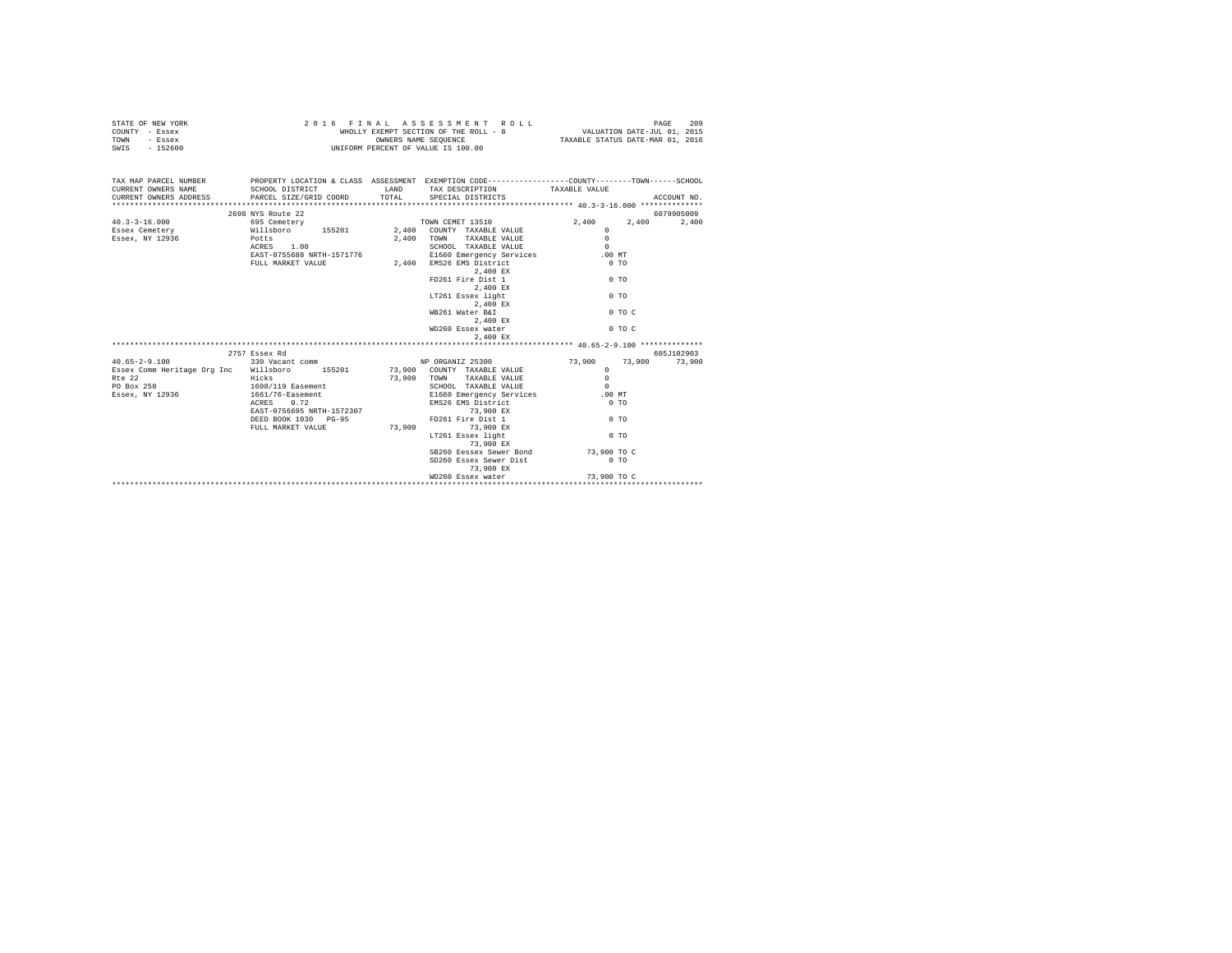| STATE OF NEW YORK | 2016 FINAL ASSESSMENT ROLL            | 210<br>PAGE                      |
|-------------------|---------------------------------------|----------------------------------|
| COUNTY - Essex    | WHOLLY EXEMPT SECTION OF THE ROLL - 8 | VALUATION DATE-JUL 01, 2015      |
| TOWN<br>- Essex   | OWNERS NAME SEOUENCE                  | TAXABLE STATUS DATE-MAR 01, 2016 |
| - 152600<br>SWIS  | UNIFORM PERCENT OF VALUE IS 100.00    |                                  |

| TAX MAP PARCEL NUMBER<br>CURRENT OWNERS NAME<br>CURRENT OWNERS ADDRESS PARCEL SIZE/GRID COORD TOTAL                      | SCHOOL DISTRICT TAND TAX DESCRIPTION | PROPERTY LOCATION & CLASS ASSESSMENT EXEMPTION CODE---------------COUNTY-------TOWN-----SCHOOL<br>SPECIAL DISTRICTS                                                                                                                 | TAXABLE VALUE                            | ACCOUNT NO.     |
|--------------------------------------------------------------------------------------------------------------------------|--------------------------------------|-------------------------------------------------------------------------------------------------------------------------------------------------------------------------------------------------------------------------------------|------------------------------------------|-----------------|
|                                                                                                                          |                                      |                                                                                                                                                                                                                                     |                                          |                 |
|                                                                                                                          |                                      |                                                                                                                                                                                                                                     |                                          | 605J102506      |
|                                                                                                                          |                                      |                                                                                                                                                                                                                                     | 231,000                                  | 231,000         |
|                                                                                                                          |                                      |                                                                                                                                                                                                                                     |                                          |                 |
|                                                                                                                          |                                      |                                                                                                                                                                                                                                     |                                          |                 |
|                                                                                                                          |                                      |                                                                                                                                                                                                                                     |                                          |                 |
|                                                                                                                          |                                      |                                                                                                                                                                                                                                     |                                          |                 |
|                                                                                                                          |                                      |                                                                                                                                                                                                                                     |                                          |                 |
|                                                                                                                          |                                      |                                                                                                                                                                                                                                     |                                          |                 |
|                                                                                                                          |                                      |                                                                                                                                                                                                                                     |                                          |                 |
|                                                                                                                          |                                      |                                                                                                                                                                                                                                     |                                          |                 |
|                                                                                                                          |                                      | 231,000 EX                                                                                                                                                                                                                          |                                          |                 |
|                                                                                                                          |                                      | SB260 Eessex Sewer Bond 231,000 TO C                                                                                                                                                                                                |                                          |                 |
|                                                                                                                          |                                      | SD260 Essex Sewer Dist                                                                                                                                                                                                              | $0$ TO                                   |                 |
|                                                                                                                          |                                      | 231,000 EX                                                                                                                                                                                                                          |                                          |                 |
|                                                                                                                          |                                      |                                                                                                                                                                                                                                     |                                          |                 |
|                                                                                                                          |                                      |                                                                                                                                                                                                                                     |                                          |                 |
|                                                                                                                          |                                      |                                                                                                                                                                                                                                     |                                          | 6079905014      |
|                                                                                                                          |                                      |                                                                                                                                                                                                                                     |                                          | 372,800 372,800 |
|                                                                                                                          |                                      |                                                                                                                                                                                                                                     |                                          |                 |
|                                                                                                                          |                                      |                                                                                                                                                                                                                                     |                                          |                 |
|                                                                                                                          |                                      |                                                                                                                                                                                                                                     | .00 MT                                   |                 |
|                                                                                                                          |                                      |                                                                                                                                                                                                                                     | $0$ TO                                   |                 |
|                                                                                                                          |                                      |                                                                                                                                                                                                                                     |                                          |                 |
|                                                                                                                          |                                      |                                                                                                                                                                                                                                     | $0$ TO                                   |                 |
|                                                                                                                          |                                      |                                                                                                                                                                                                                                     |                                          |                 |
|                                                                                                                          |                                      |                                                                                                                                                                                                                                     | $0$ TO                                   |                 |
|                                                                                                                          |                                      | 372,800 EX                                                                                                                                                                                                                          |                                          |                 |
|                                                                                                                          |                                      | SB260 Eessex Sewer Bond 372,800 TO C                                                                                                                                                                                                |                                          |                 |
|                                                                                                                          |                                      | SD260 Essex Sewer Dist                                                                                                                                                                                                              | $0$ TO                                   |                 |
|                                                                                                                          |                                      | 372,800 EX                                                                                                                                                                                                                          |                                          |                 |
|                                                                                                                          |                                      | WD260 Essex water                                                                                                                                                                                                                   | 372,800 TO C                             |                 |
|                                                                                                                          | 2306 Main St                         |                                                                                                                                                                                                                                     |                                          | 6079905015      |
|                                                                                                                          |                                      |                                                                                                                                                                                                                                     |                                          |                 |
| 40.73-3-4.000 620 Religious CHURCH PAR 21600<br>Essex Comm United Methodist Willsboro 155201 52,000 COUNTY TAXABLE VALUE |                                      |                                                                                                                                                                                                                                     |                                          |                 |
|                                                                                                                          |                                      |                                                                                                                                                                                                                                     |                                          |                 |
|                                                                                                                          |                                      |                                                                                                                                                                                                                                     |                                          |                 |
|                                                                                                                          |                                      |                                                                                                                                                                                                                                     |                                          |                 |
|                                                                                                                          |                                      | CHURCH PAR 21600 231,100 231,100 231,100<br>52,000 COUNTY TAXABLE VALUE 0<br>231,100 TOWN TAXABLE VALUE 0<br>SCHOOL TAXABLE VALUE 0<br>ELG60 Emergency Services 0<br>EMS26 EMS District 231,100 TO<br>EMS26 EMS District 231,100 TO |                                          |                 |
|                                                                                                                          |                                      |                                                                                                                                                                                                                                     | 231,100 TO                               |                 |
|                                                                                                                          |                                      |                                                                                                                                                                                                                                     | 231,100 TO<br>231,100 TO<br>231,100 TO C |                 |
|                                                                                                                          |                                      | SB260 Eessex Sewer Bond                                                                                                                                                                                                             |                                          |                 |
|                                                                                                                          |                                      |                                                                                                                                                                                                                                     |                                          |                 |
|                                                                                                                          |                                      |                                                                                                                                                                                                                                     |                                          |                 |
|                                                                                                                          |                                      |                                                                                                                                                                                                                                     |                                          |                 |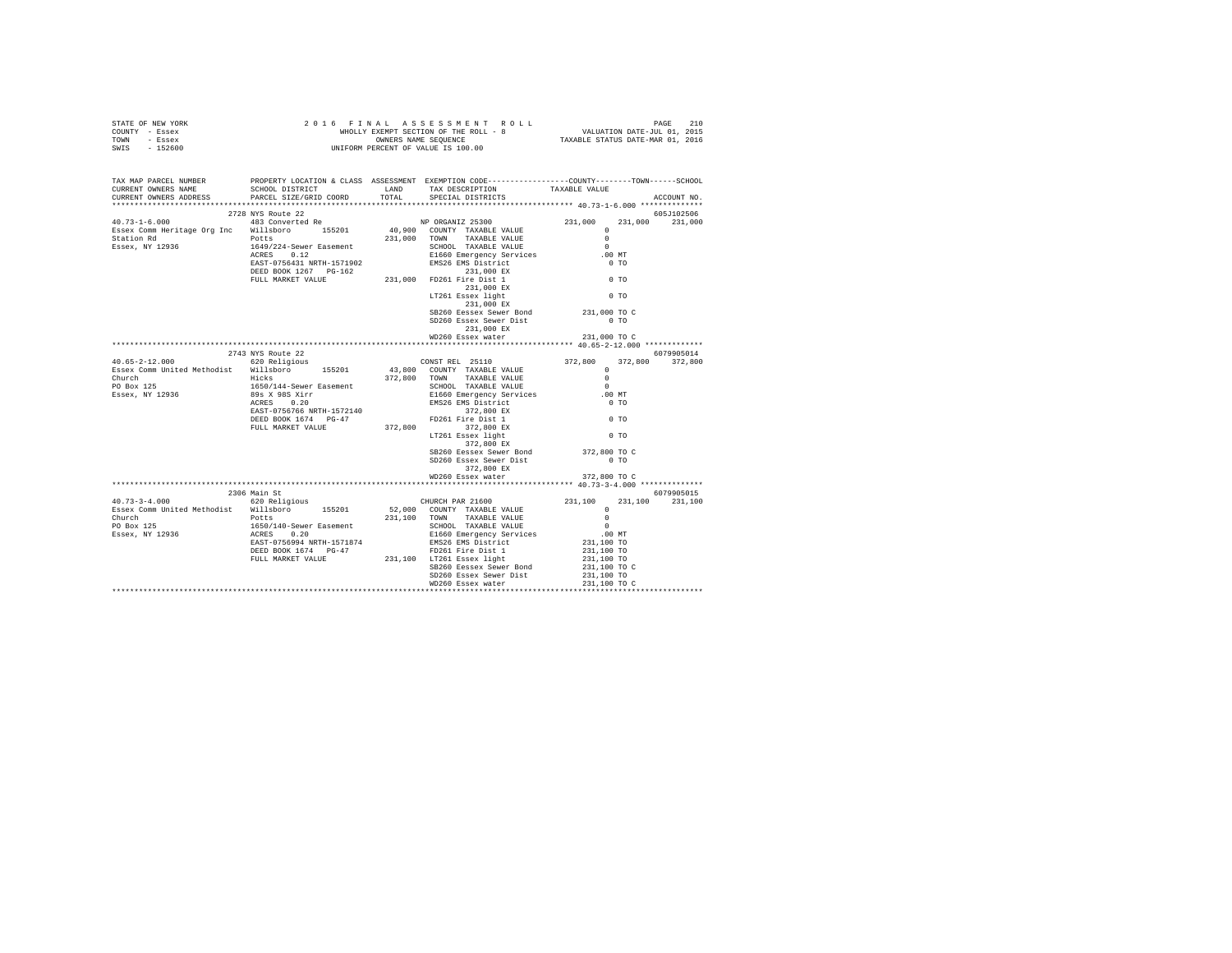| STATE OF NEW YORK<br>COUNTY - Essex<br>TOWN<br>- Essex<br>SWIS - 152600 | 2016 FINAL<br>WHOLLY EXEMPT SECTION OF THE ROLL - 8<br>UNIFORM PERCENT OF VALUE IS 100.00 | 211<br>PAGE<br>VALUATION DATE-JUL 01, 2015<br>TAXABLE STATUS DATE-MAR 01, 2016                                           |                      |                   |
|-------------------------------------------------------------------------|-------------------------------------------------------------------------------------------|--------------------------------------------------------------------------------------------------------------------------|----------------------|-------------------|
| TAX MAP PARCEL NUMBER<br>CURRENT OWNERS NAME                            | SCHOOL DISTRICT                                                                           | PROPERTY LOCATION & CLASS ASSESSMENT EXEMPTION CODE--------------COUNTY-------TOWN-----SCHOOL<br>LAND<br>TAX DESCRIPTION | TAXABLE VALUE        |                   |
| CURRENT OWNERS ADDRESS                                                  | PARCEL SIZE/GRID COORD                                                                    | TOTAL<br>SPECIAL DISTRICTS                                                                                               |                      | ACCOUNT NO.       |
|                                                                         | 17 Tyrrell St                                                                             |                                                                                                                          |                      | 605J104211        |
| $49.69 - 1 - 2.002$                                                     | 314 Rural vac<10                                                                          | CNTY OWN I 13100                                                                                                         | 100<br>100           | 100               |
| Essex County                                                            | Willsboro 155201                                                                          | 100 COUNTY TAXABLE VALUE                                                                                                 | $\Omega$             |                   |
| PO Box 217<br>Elizabethtown, NY 12932                                   | Friswell<br>FEMA Buyout                                                                   | $100$ TOWN<br>TAXABLE VALUE<br>SCHOOL TAXABLE VALUE                                                                      | $\Omega$<br>$\Omega$ |                   |
|                                                                         | FEMA Buyout<br>ACRES 0.29                                                                 |                                                                                                                          | $.00$ MT             |                   |
|                                                                         | EAST-0744217 NRTH-1556115                                                                 | E1660 Emergency Services<br>EMS26 EMS District<br>200 EMS 100 EX                                                         | 0 <sub>T</sub>       |                   |
|                                                                         | DEED BOOK 1760 PG-1                                                                       | 100 EX                                                                                                                   |                      |                   |
|                                                                         | FULL MARKET VALUE                                                                         | 100 FD262 Fire Dist 2                                                                                                    | $0$ TO               |                   |
|                                                                         |                                                                                           | 100 EX                                                                                                                   |                      |                   |
|                                                                         |                                                                                           | LT262 Whallonsburg light<br>100 EX                                                                                       | 0 <sub>T</sub>       |                   |
|                                                                         |                                                                                           |                                                                                                                          |                      |                   |
|                                                                         | NYS Route 22                                                                              |                                                                                                                          |                      | 6057016004        |
| $57.2 - 4 - 1.120$                                                      | 695 Cemetery                                                                              | CNTY OWN I 13100                                                                                                         | 2,200<br>2,200       | 2,200             |
| Essex County                                                            | Willsboro<br>155201                                                                       | 2.200 COUNTY TAXABLE VALUE                                                                                               | $\Omega$             |                   |
| PO Box 217                                                              | 9 Judds Patent                                                                            | 2.200 TOWN<br>TAXABLE VALUE                                                                                              | $\Omega$             |                   |
| Elizabethtown, NY 12932                                                 | ACRES 2.20                                                                                | SCHOOL TAXABLE VALUE                                                                                                     | $\Omega$             |                   |
|                                                                         | EAST-0741382 NRTH-1551951<br>DEED BOOK 1822 PG-8                                          | E1660 Emergency Services<br>EMS26 EMS Districts                                                                          | .00 MT<br>$0$ TO     |                   |
|                                                                         | FULL MARKET VALUE                                                                         | 2,200<br>2,200 EX                                                                                                        |                      |                   |
|                                                                         |                                                                                           | FD262 Fire Dist 2                                                                                                        | $0$ TO               |                   |
|                                                                         |                                                                                           | 2,200 EX                                                                                                                 |                      |                   |
|                                                                         |                                                                                           | LT262 Whallonsburg light                                                                                                 | $0$ TO               |                   |
|                                                                         |                                                                                           | 2,200 EX                                                                                                                 |                      |                   |
|                                                                         |                                                                                           |                                                                                                                          |                      |                   |
| $49.69 - 1 - 3.001$                                                     | Whallons Bay Rd<br>330 Vacant comm                                                        | VOL F DEPT 26400                                                                                                         | 100<br>100           | 605J196001<br>100 |
| Essex Fire Dist 2                                                       | Willsboro 155201                                                                          | 100 COUNTY TAXABLE VALUE                                                                                                 | $\mathbf{r}$         |                   |
| c/o Board of Commissioners Friswell Pat                                 |                                                                                           | 100 TOWN<br>TAXABLE VALUE                                                                                                | $\Omega$             |                   |
| $1637$ NYS Route $22$                                                   | ACRES 0.03                                                                                | SCHOOL TAXABLE VALUE                                                                                                     | $\Omega$             |                   |
| Essex, NY 12936                                                         | EAST-0744189 NRTH-1555692                                                                 | E1660 Emergency Services                                                                                                 | $.00$ MT             |                   |
|                                                                         |                                                                                           | FULL MARKET VALUE 6 100 EMS26 EMS District                                                                               | $0$ TO               |                   |
| PRIOR OWNER ON 3/01/2016                                                |                                                                                           | 100 EX                                                                                                                   |                      |                   |
| Essex Fire Dist 2                                                       |                                                                                           | FD262 Fire Dist 2                                                                                                        | $0$ TO               |                   |
|                                                                         |                                                                                           | 100 EX                                                                                                                   |                      |                   |
|                                                                         |                                                                                           |                                                                                                                          |                      |                   |
|                                                                         |                                                                                           | LT262 Whallonsburg light<br>100 EX                                                                                       | $0$ TO               |                   |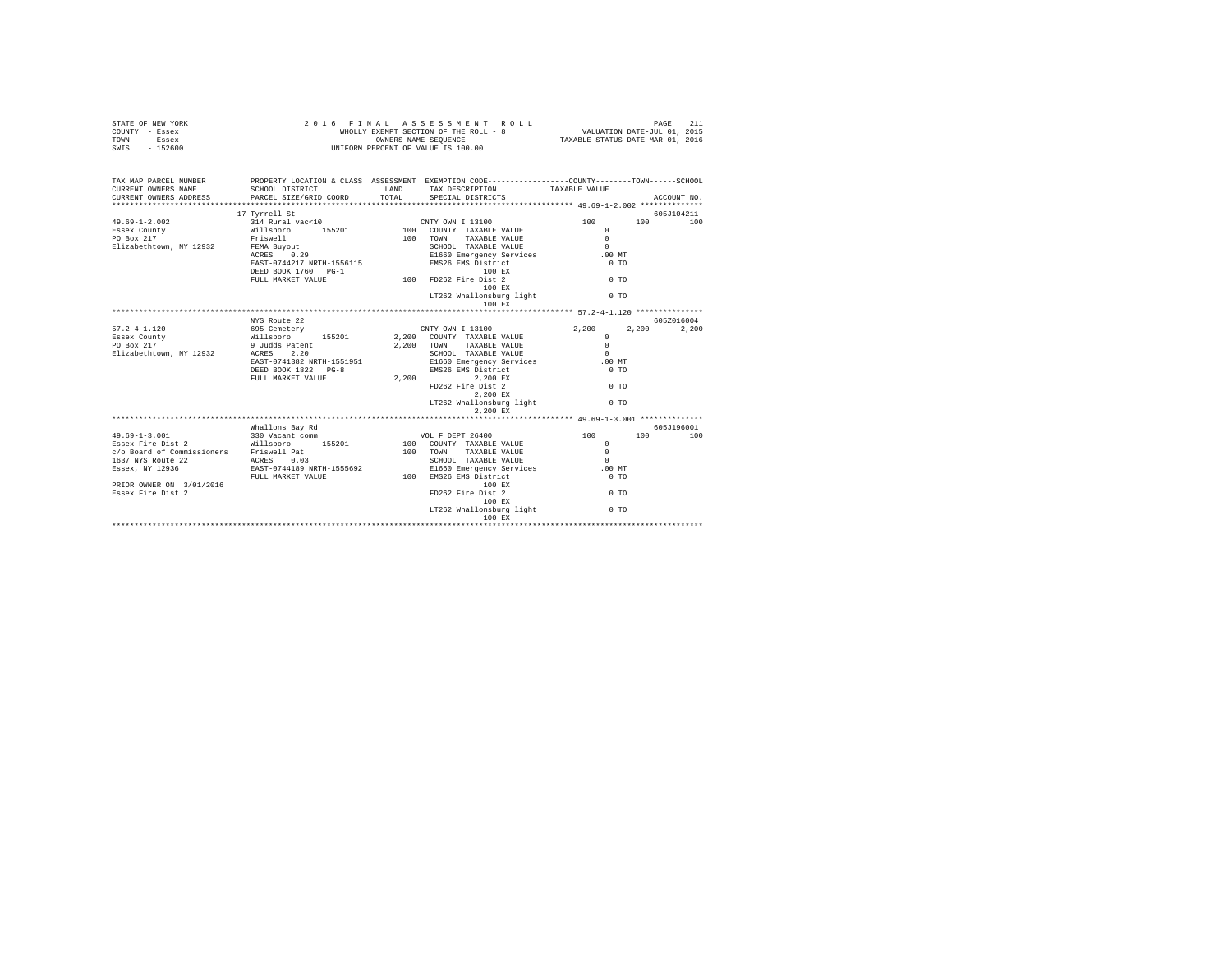| TAX MAP PARCEL NUMBER<br>CURRENT OWNERS NAME<br>CURRENT OWNERS ADDRESS                                                                                                                                                                                                                                                                                                    |              | PROPERTY LOCATION & CLASS ASSESSMENT EXEMPTION CODE---------------COUNTY-------TOWN-----SCHOOL<br>${\tt SRIOOL\,\, DISTRIBUT} \begin{tabular}{lcccc} LAND & TAX \,\, DESCRIPITION & TAXABLE \,\, VALUE \\ PARCHS \,\,IZE/GRID \,\,CORED & TOTAL & SPECTAL \,\, DISTRIBUTS \end{tabular}$ |              | ACCOUNT NO. |
|---------------------------------------------------------------------------------------------------------------------------------------------------------------------------------------------------------------------------------------------------------------------------------------------------------------------------------------------------------------------------|--------------|------------------------------------------------------------------------------------------------------------------------------------------------------------------------------------------------------------------------------------------------------------------------------------------|--------------|-------------|
|                                                                                                                                                                                                                                                                                                                                                                           |              |                                                                                                                                                                                                                                                                                          |              |             |
| 40.3–2–13.120<br>40.3–2–13.120<br>2659 NYS Route 22<br>2659 NYS Route 22<br>2669 Police/fire<br>Example 1557010<br>2667 Police/fire<br>2662 Police/fire<br>2662 Police/fire<br>2662 Police/fire<br>267,300 TOWNTY TAXABLE VALUE<br>267,300 TOWN TAXA                                                                                                                      |              |                                                                                                                                                                                                                                                                                          |              |             |
|                                                                                                                                                                                                                                                                                                                                                                           |              |                                                                                                                                                                                                                                                                                          |              |             |
|                                                                                                                                                                                                                                                                                                                                                                           |              |                                                                                                                                                                                                                                                                                          |              |             |
|                                                                                                                                                                                                                                                                                                                                                                           |              |                                                                                                                                                                                                                                                                                          |              |             |
|                                                                                                                                                                                                                                                                                                                                                                           |              |                                                                                                                                                                                                                                                                                          |              |             |
|                                                                                                                                                                                                                                                                                                                                                                           |              |                                                                                                                                                                                                                                                                                          |              |             |
|                                                                                                                                                                                                                                                                                                                                                                           |              |                                                                                                                                                                                                                                                                                          |              |             |
|                                                                                                                                                                                                                                                                                                                                                                           |              |                                                                                                                                                                                                                                                                                          |              |             |
|                                                                                                                                                                                                                                                                                                                                                                           |              |                                                                                                                                                                                                                                                                                          |              |             |
|                                                                                                                                                                                                                                                                                                                                                                           |              |                                                                                                                                                                                                                                                                                          |              |             |
|                                                                                                                                                                                                                                                                                                                                                                           |              |                                                                                                                                                                                                                                                                                          | 557,300 TO C |             |
|                                                                                                                                                                                                                                                                                                                                                                           |              | $557,300$ EX<br>WB261 Water B&I<br>WD260 Essex water                                                                                                                                                                                                                                     | 557,300 TO C |             |
| $\begin{tabular}{lcccc} \textbf{40.73--4-1.000} & \textbf{40.000} & \textbf{6079905101} & \textbf{6079905101} \\ \textbf{40.73--4-1.000} & \textbf{60.000} & \textbf{60.000} & \textbf{60.000} \\ \textbf{620} & \textbf{Religious} & \textbf{630} & \textbf{60.000} \\ \textbf{588ex & \textbf{50.000} } & \textbf{60.000} \\ \textbf{620} & \textbf{Religious} & \text$ |              |                                                                                                                                                                                                                                                                                          |              |             |
|                                                                                                                                                                                                                                                                                                                                                                           |              |                                                                                                                                                                                                                                                                                          |              |             |
|                                                                                                                                                                                                                                                                                                                                                                           |              |                                                                                                                                                                                                                                                                                          |              |             |
|                                                                                                                                                                                                                                                                                                                                                                           |              |                                                                                                                                                                                                                                                                                          |              |             |
|                                                                                                                                                                                                                                                                                                                                                                           |              |                                                                                                                                                                                                                                                                                          |              |             |
|                                                                                                                                                                                                                                                                                                                                                                           |              |                                                                                                                                                                                                                                                                                          |              |             |
|                                                                                                                                                                                                                                                                                                                                                                           |              |                                                                                                                                                                                                                                                                                          |              |             |
|                                                                                                                                                                                                                                                                                                                                                                           |              |                                                                                                                                                                                                                                                                                          |              |             |
|                                                                                                                                                                                                                                                                                                                                                                           |              |                                                                                                                                                                                                                                                                                          |              |             |
|                                                                                                                                                                                                                                                                                                                                                                           |              |                                                                                                                                                                                                                                                                                          |              |             |
|                                                                                                                                                                                                                                                                                                                                                                           |              | LT261 Essex light<br>352,400 EX                                                                                                                                                                                                                                                          |              |             |
|                                                                                                                                                                                                                                                                                                                                                                           |              | SB260 Eessex Sewer Bond 352,400 TO C                                                                                                                                                                                                                                                     |              |             |
|                                                                                                                                                                                                                                                                                                                                                                           |              | SD260 Essex Sewer Dist                                                                                                                                                                                                                                                                   | $0$ TO       |             |
|                                                                                                                                                                                                                                                                                                                                                                           |              | 352,400 EX                                                                                                                                                                                                                                                                               |              |             |
|                                                                                                                                                                                                                                                                                                                                                                           |              | WD260 Essex water 352,400 TO C                                                                                                                                                                                                                                                           |              |             |
|                                                                                                                                                                                                                                                                                                                                                                           | 10 Church St |                                                                                                                                                                                                                                                                                          |              | 6079905102  |
|                                                                                                                                                                                                                                                                                                                                                                           |              |                                                                                                                                                                                                                                                                                          | 216,700      | 216,700     |
|                                                                                                                                                                                                                                                                                                                                                                           |              |                                                                                                                                                                                                                                                                                          |              |             |
|                                                                                                                                                                                                                                                                                                                                                                           |              |                                                                                                                                                                                                                                                                                          |              |             |
|                                                                                                                                                                                                                                                                                                                                                                           |              |                                                                                                                                                                                                                                                                                          |              |             |
|                                                                                                                                                                                                                                                                                                                                                                           |              |                                                                                                                                                                                                                                                                                          |              |             |
|                                                                                                                                                                                                                                                                                                                                                                           |              |                                                                                                                                                                                                                                                                                          |              |             |
|                                                                                                                                                                                                                                                                                                                                                                           |              |                                                                                                                                                                                                                                                                                          |              |             |
|                                                                                                                                                                                                                                                                                                                                                                           |              |                                                                                                                                                                                                                                                                                          |              |             |
|                                                                                                                                                                                                                                                                                                                                                                           |              |                                                                                                                                                                                                                                                                                          |              |             |
|                                                                                                                                                                                                                                                                                                                                                                           |              |                                                                                                                                                                                                                                                                                          |              |             |
|                                                                                                                                                                                                                                                                                                                                                                           |              |                                                                                                                                                                                                                                                                                          |              |             |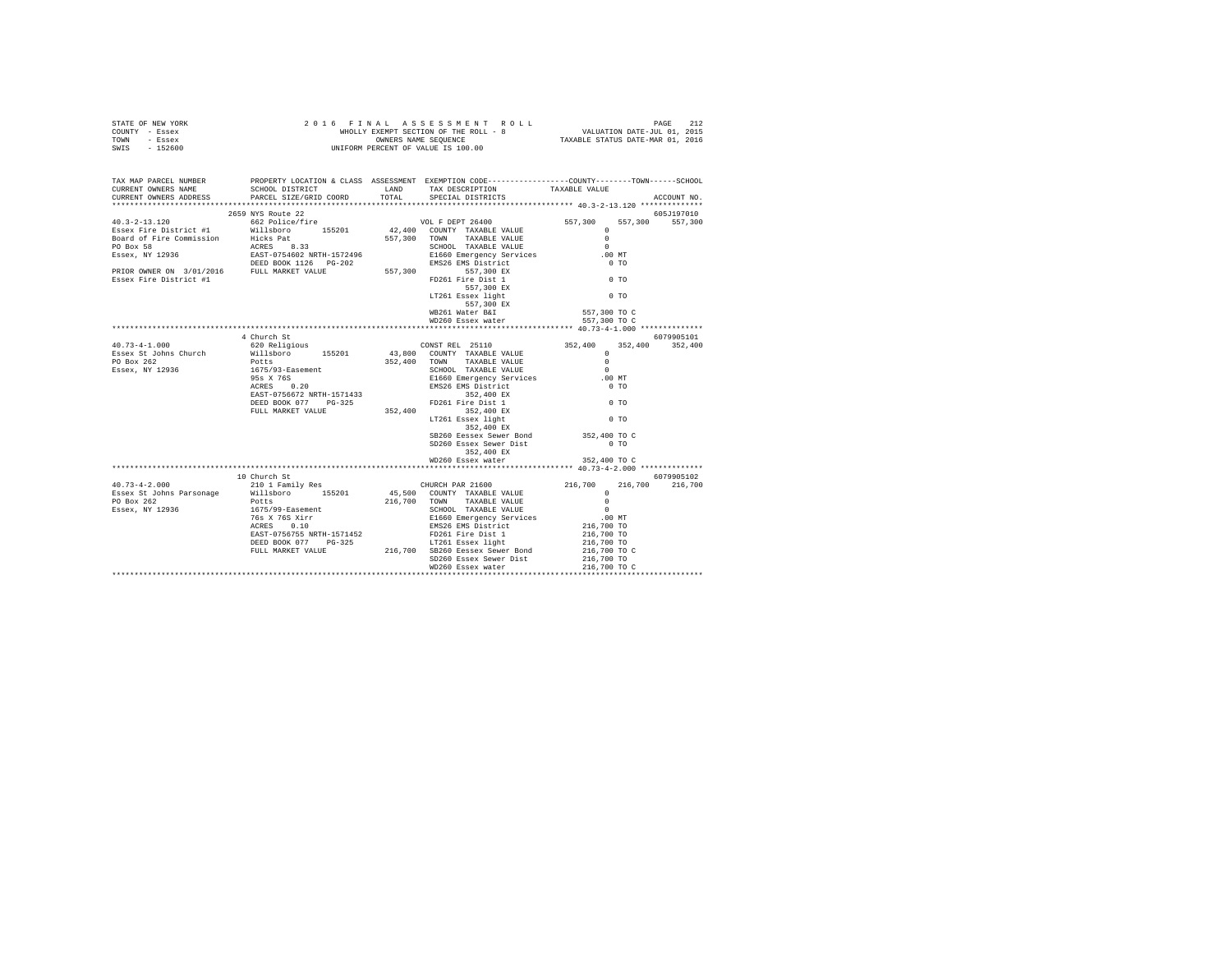| TAX MAP PARCEL NUMBER<br>CURRENT OWNERS NAME<br>CURRENT OWNERS ADDRESS                                                                                                                                                                                                                                                                                                                                           |               | PROPERTY LOCATION & CLASS ASSESSMENT EXEMPTION CODE----------------COUNTY-------TOWN------SCHOOL |              | ACCOUNT NO.     |
|------------------------------------------------------------------------------------------------------------------------------------------------------------------------------------------------------------------------------------------------------------------------------------------------------------------------------------------------------------------------------------------------------------------|---------------|--------------------------------------------------------------------------------------------------|--------------|-----------------|
| $\begin{tabular}{l c c c c c} \hline \texttt{39.4--1--23.000} & \texttt{2172 W8 Note} & \texttt{200}\xspace & \texttt{200}\xspace & \texttt{2017} & \texttt{2010} & \texttt{2010} & \texttt{2010} & \texttt{2010} & \texttt{2010} & \texttt{2010} & \texttt{2010} & \texttt{2010} & \texttt{2010} & \texttt{2010} & \texttt{2010} & \texttt{2010} & \texttt{2010} & \texttt{2$                                   |               |                                                                                                  |              | 6079905002      |
|                                                                                                                                                                                                                                                                                                                                                                                                                  |               |                                                                                                  |              | 293.100 293.100 |
|                                                                                                                                                                                                                                                                                                                                                                                                                  |               |                                                                                                  |              |                 |
|                                                                                                                                                                                                                                                                                                                                                                                                                  |               |                                                                                                  |              |                 |
|                                                                                                                                                                                                                                                                                                                                                                                                                  |               |                                                                                                  |              |                 |
|                                                                                                                                                                                                                                                                                                                                                                                                                  |               |                                                                                                  | $.00$ MT     |                 |
|                                                                                                                                                                                                                                                                                                                                                                                                                  |               |                                                                                                  | $0$ TO       |                 |
|                                                                                                                                                                                                                                                                                                                                                                                                                  |               |                                                                                                  | $0$ TO       |                 |
|                                                                                                                                                                                                                                                                                                                                                                                                                  |               |                                                                                                  |              |                 |
|                                                                                                                                                                                                                                                                                                                                                                                                                  |               |                                                                                                  |              |                 |
|                                                                                                                                                                                                                                                                                                                                                                                                                  | 2754 Essex Rd |                                                                                                  |              | 605J100205      |
|                                                                                                                                                                                                                                                                                                                                                                                                                  |               |                                                                                                  | 389,200      | 389,200         |
|                                                                                                                                                                                                                                                                                                                                                                                                                  |               |                                                                                                  |              |                 |
|                                                                                                                                                                                                                                                                                                                                                                                                                  |               |                                                                                                  |              |                 |
|                                                                                                                                                                                                                                                                                                                                                                                                                  |               |                                                                                                  |              |                 |
|                                                                                                                                                                                                                                                                                                                                                                                                                  |               |                                                                                                  |              |                 |
| $\begin{tabular}{l c c c c c} \multicolumn{3}{c}{\textbf{40.65--3-3.000}} & \multicolumn{3}{c}{2754\text{ Ssec X }\text{Rd}} & \multicolumn{3}{c}{483\text{ Converted Re}- \text{WTRENT}} & \multicolumn{3}{c}{\textbf{NP ORGANIZ 25300}} & \multicolumn{3}{c}{389,200} & \multicolumn{3}{c}{389,200} & \multicolumn{3}{c}{389,200} & \multicolumn{3}{c}{389,200} & \multicolumn{3}{c}{389,200} & \multicolumn{$ |               |                                                                                                  |              |                 |
|                                                                                                                                                                                                                                                                                                                                                                                                                  |               |                                                                                                  |              |                 |
|                                                                                                                                                                                                                                                                                                                                                                                                                  |               |                                                                                                  |              |                 |
|                                                                                                                                                                                                                                                                                                                                                                                                                  |               |                                                                                                  |              |                 |
|                                                                                                                                                                                                                                                                                                                                                                                                                  |               |                                                                                                  |              |                 |
|                                                                                                                                                                                                                                                                                                                                                                                                                  |               | SB260 Eessex Sewer Bond 389,200 TO C                                                             |              |                 |
|                                                                                                                                                                                                                                                                                                                                                                                                                  |               | SD260 Essex Sewer Dist                                                                           | $0$ TO       |                 |
|                                                                                                                                                                                                                                                                                                                                                                                                                  |               | 389,200 EX                                                                                       |              |                 |
|                                                                                                                                                                                                                                                                                                                                                                                                                  |               | WD260 Essex water                                                                                | 389,200 TO C |                 |
|                                                                                                                                                                                                                                                                                                                                                                                                                  |               |                                                                                                  |              |                 |
|                                                                                                                                                                                                                                                                                                                                                                                                                  | 2756 Essex Rd |                                                                                                  | 6079901912   |                 |
|                                                                                                                                                                                                                                                                                                                                                                                                                  |               |                                                                                                  |              |                 |
|                                                                                                                                                                                                                                                                                                                                                                                                                  |               |                                                                                                  |              |                 |
|                                                                                                                                                                                                                                                                                                                                                                                                                  |               |                                                                                                  |              |                 |
|                                                                                                                                                                                                                                                                                                                                                                                                                  |               |                                                                                                  |              |                 |
|                                                                                                                                                                                                                                                                                                                                                                                                                  |               |                                                                                                  |              |                 |
|                                                                                                                                                                                                                                                                                                                                                                                                                  |               |                                                                                                  |              |                 |
|                                                                                                                                                                                                                                                                                                                                                                                                                  |               |                                                                                                  |              |                 |
|                                                                                                                                                                                                                                                                                                                                                                                                                  |               |                                                                                                  |              |                 |
|                                                                                                                                                                                                                                                                                                                                                                                                                  |               |                                                                                                  |              |                 |
|                                                                                                                                                                                                                                                                                                                                                                                                                  |               | SB260 Eessex Sewer Bond 393,300 TO C                                                             |              |                 |
|                                                                                                                                                                                                                                                                                                                                                                                                                  |               | SD260 Essex Sewer Dist 0 TO                                                                      |              |                 |
|                                                                                                                                                                                                                                                                                                                                                                                                                  |               | 393,300 EX                                                                                       |              |                 |
|                                                                                                                                                                                                                                                                                                                                                                                                                  |               | WD260 Essex water                                                                                | 393,300 TO C |                 |
|                                                                                                                                                                                                                                                                                                                                                                                                                  |               |                                                                                                  |              |                 |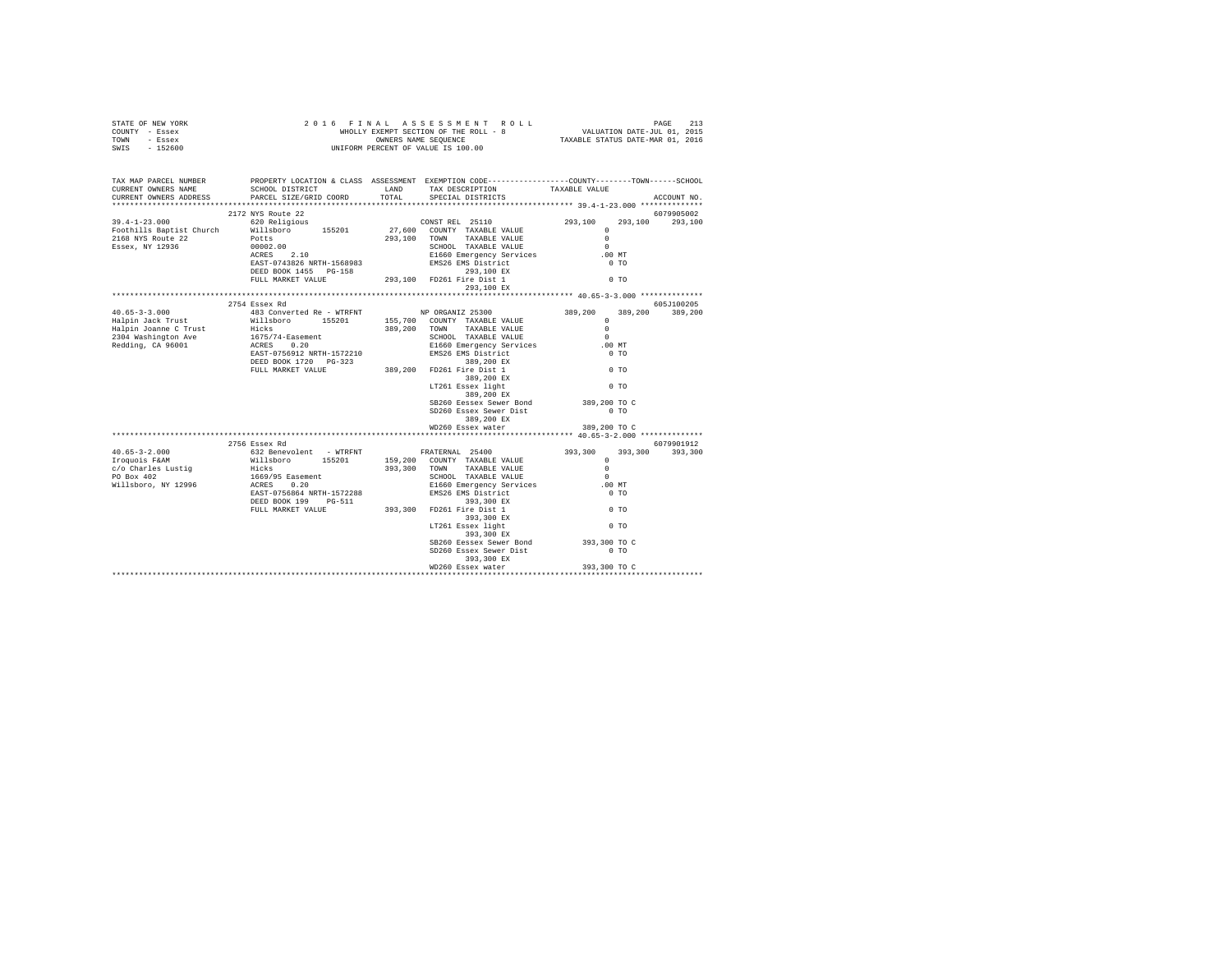| STATE OF NEW YORK<br>COUNTY - Essex<br>TOWN<br>- Essex<br>$-152600$<br>SWIS                                                                                                                                                                                                                                                                                                                                                                               | 2 0 1 6 F I N A L A S S E S S M E N T R (WHOLLY EXCHIVE ROLL - 8<br>WHOLLY EXEMPT SECTION OF THE ROLL - 8<br>UNIFORM PERCENT OF VALUE IS 100.00<br>2016 FINAL ASSESSMENT ROLL                                  |                                                         |                |  |                               |
|-----------------------------------------------------------------------------------------------------------------------------------------------------------------------------------------------------------------------------------------------------------------------------------------------------------------------------------------------------------------------------------------------------------------------------------------------------------|----------------------------------------------------------------------------------------------------------------------------------------------------------------------------------------------------------------|---------------------------------------------------------|----------------|--|-------------------------------|
| TAX MAP PARCEL NUMBER PROPERTY LOCATION & CLASS ASSESSMENT EXEMPTION CODE-------------COUNTY-------TOWN-----SCHOOL<br>CURRENT OWNERS NAME                                                                                                                                                                                                                                                                                                                 | SCHOOL DISTRICT                                                                                                                                                                                                |                                                         |                |  |                               |
| CURRENT OWNERS ADDRESS PARCEL SIZE/GRID COORD                                                                                                                                                                                                                                                                                                                                                                                                             |                                                                                                                                                                                                                |                                                         |                |  | ACCOUNT NO.                   |
|                                                                                                                                                                                                                                                                                                                                                                                                                                                           |                                                                                                                                                                                                                |                                                         |                |  |                               |
|                                                                                                                                                                                                                                                                                                                                                                                                                                                           | 1447 NYS Route 22                                                                                                                                                                                              |                                                         |                |  | 605J197008                    |
| $\begin{array}{lllllllllll} 57.2-4-1.200 & 418 & \texttt{Inn}/\texttt{long} & \texttt{NP ORGANIZ} & 25300 & 176,800 \\ \texttt{Leaveners Comm Fndtn Inc} & & & \texttt{Nilisboro} & 155201 & 49,600 & \texttt{COUNTY TAXABLE VALUE} & 0 \\ \texttt{PO Box} & & & \texttt{Judd Pat} & & & 176,800 & \texttt{TOMN} & \texttt{TAXABLE VALUE} & & & \\ \texttt{PQONY} & & & & \texttt{TrXABLE} & & & \texttt{VAtUIE} & & \\ \texttt$                          |                                                                                                                                                                                                                |                                                         |                |  | 176,800 176,800               |
|                                                                                                                                                                                                                                                                                                                                                                                                                                                           |                                                                                                                                                                                                                |                                                         |                |  |                               |
|                                                                                                                                                                                                                                                                                                                                                                                                                                                           | Judd Pat<br>ACRES 12.80<br>EAST-0741553 NRTH-1552690                                                                                                                                                           |                                                         |                |  |                               |
| Essex, NY 12936                                                                                                                                                                                                                                                                                                                                                                                                                                           |                                                                                                                                                                                                                | SCHOOL TAXABLE VALUE<br>E1660 Emergency Services .00 MT |                |  |                               |
|                                                                                                                                                                                                                                                                                                                                                                                                                                                           |                                                                                                                                                                                                                |                                                         | $0$ TO         |  |                               |
|                                                                                                                                                                                                                                                                                                                                                                                                                                                           | DEED BOOK 1287 PG-101 EMS26 EMS District<br>FULL MARKET VALUE 176,800 176,800 EX                                                                                                                               |                                                         |                |  |                               |
|                                                                                                                                                                                                                                                                                                                                                                                                                                                           |                                                                                                                                                                                                                | FD262 Fire Dist 2 0 TO                                  |                |  |                               |
|                                                                                                                                                                                                                                                                                                                                                                                                                                                           |                                                                                                                                                                                                                | 176,800 EX                                              |                |  |                               |
|                                                                                                                                                                                                                                                                                                                                                                                                                                                           |                                                                                                                                                                                                                | LT262 Whallonsburg light                                | $0$ TO         |  |                               |
|                                                                                                                                                                                                                                                                                                                                                                                                                                                           |                                                                                                                                                                                                                | 176,800 EX                                              |                |  |                               |
|                                                                                                                                                                                                                                                                                                                                                                                                                                                           |                                                                                                                                                                                                                |                                                         |                |  |                               |
| $48.3 - 1 - 1.000$                                                                                                                                                                                                                                                                                                                                                                                                                                        | Alden Rd<br>910 Priv forest                                                                                                                                                                                    | NP ORGANIZ 25300                                        | 122,900        |  | 6079905105<br>122,900 122,900 |
|                                                                                                                                                                                                                                                                                                                                                                                                                                                           |                                                                                                                                                                                                                |                                                         | $\Omega$       |  |                               |
| Plattaburg State College Millshoro 155201 122,900 COUNTY TAXABLE VALUE<br>College Aux Svcs Inc 414 Taylor & Kimball 122,900 TOWN TAXABLE VALUE<br>101 Broad St ACRES 267.80 SCROOL TAXABLE VALUE<br>Plattaburgh, NY 12901-2681 EAST-072                                                                                                                                                                                                                   |                                                                                                                                                                                                                |                                                         | $\Omega$       |  |                               |
|                                                                                                                                                                                                                                                                                                                                                                                                                                                           |                                                                                                                                                                                                                |                                                         | $\sim$         |  |                               |
|                                                                                                                                                                                                                                                                                                                                                                                                                                                           |                                                                                                                                                                                                                |                                                         | .00MT          |  |                               |
|                                                                                                                                                                                                                                                                                                                                                                                                                                                           |                                                                                                                                                                                                                |                                                         | $0$ TO         |  |                               |
|                                                                                                                                                                                                                                                                                                                                                                                                                                                           |                                                                                                                                                                                                                |                                                         |                |  |                               |
|                                                                                                                                                                                                                                                                                                                                                                                                                                                           | ACRES 267.80<br>EAST-0725300 NRTH-1556881 SCHOOL TAXABLE VALUE<br>DEED BOOK 244 PG-420 BMS26 EMS District<br>TULL MARKET VALUE 122,900 122,900 I22 PIC District<br>PULL MARKET VALUE 122,900 PD262 Pire Dist 2 |                                                         | 0 <sub>T</sub> |  |                               |
|                                                                                                                                                                                                                                                                                                                                                                                                                                                           |                                                                                                                                                                                                                |                                                         |                |  |                               |
|                                                                                                                                                                                                                                                                                                                                                                                                                                                           |                                                                                                                                                                                                                |                                                         |                |  |                               |
|                                                                                                                                                                                                                                                                                                                                                                                                                                                           | Angier Hill Rd                                                                                                                                                                                                 |                                                         |                |  | 6079993002                    |
|                                                                                                                                                                                                                                                                                                                                                                                                                                                           |                                                                                                                                                                                                                |                                                         |                |  |                               |
|                                                                                                                                                                                                                                                                                                                                                                                                                                                           |                                                                                                                                                                                                                |                                                         |                |  |                               |
|                                                                                                                                                                                                                                                                                                                                                                                                                                                           |                                                                                                                                                                                                                |                                                         |                |  |                               |
|                                                                                                                                                                                                                                                                                                                                                                                                                                                           |                                                                                                                                                                                                                |                                                         |                |  |                               |
|                                                                                                                                                                                                                                                                                                                                                                                                                                                           |                                                                                                                                                                                                                |                                                         |                |  |                               |
| $\begin{tabular}{l c c c c c} \hline 57.2-6-2.200 & \hline \multicolumn{3}{c}{\textbf{Angier Hill Rd}} & 6079993002 \\ \hline \multicolumn{3}{c}{\textbf{SNY Dept Env Cons}} & 961\text{ State park} \\ \hline \multicolumn{3}{c}{\textbf{SNY Dept Env Cons}} & 961\text{ State park} \\ \hline \multicolumn{3}{c}{\textbf{SNU Dept Env York}} & 155201 & 5,900\text{ COUNT TAXABLE VALUE} & 5,900\text{ TOH} \\ \hline \multicolumn{3}{c}{\textbf{S1W o$ |                                                                                                                                                                                                                |                                                         |                |  |                               |
|                                                                                                                                                                                                                                                                                                                                                                                                                                                           |                                                                                                                                                                                                                |                                                         |                |  |                               |
|                                                                                                                                                                                                                                                                                                                                                                                                                                                           |                                                                                                                                                                                                                |                                                         |                |  |                               |
|                                                                                                                                                                                                                                                                                                                                                                                                                                                           |                                                                                                                                                                                                                | LT262 Whallonsburg light                                | $0$ TO         |  |                               |
|                                                                                                                                                                                                                                                                                                                                                                                                                                                           |                                                                                                                                                                                                                |                                                         |                |  |                               |
|                                                                                                                                                                                                                                                                                                                                                                                                                                                           |                                                                                                                                                                                                                |                                                         |                |  |                               |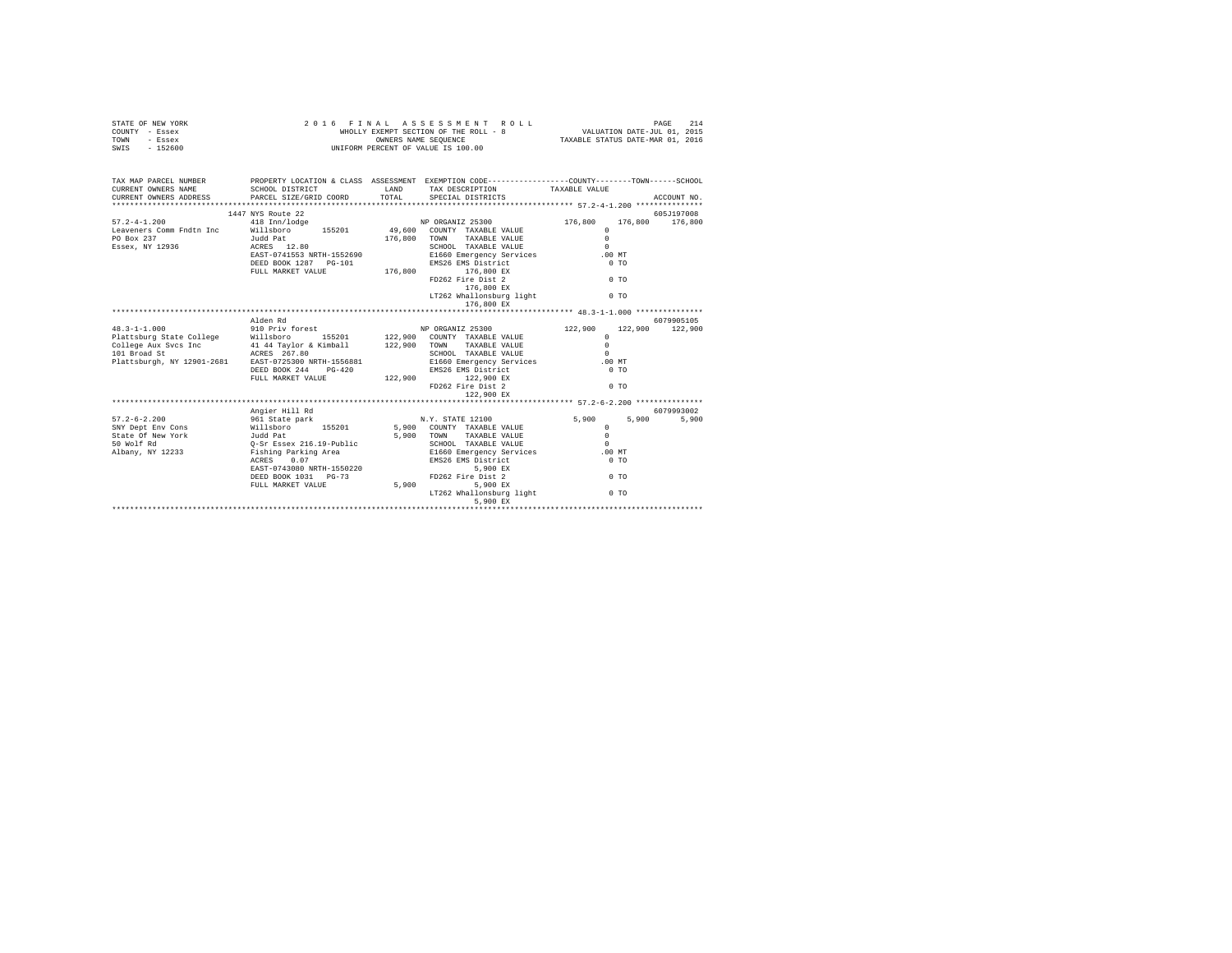| STATE OF NEW YORK<br>COUNTY - Essex<br>TOWN - Essex<br>SWIS - 152600                                                                                                                                                                          |                           | 2016 FINAL ASSESSMENT ROLL ROLL PAGE 215<br>WHOLLY EXEMPT SECTION OF THE ROLL - 8<br>WHOLLY EXEMPT SEQUENCE<br>ONNERS NAME SEQUENCE TRACKLE STATUS DATE-MAR 01, 2016<br>UNIFORM PERCENT OF VALUE IS 100.00 |                                                   |                       |
|-----------------------------------------------------------------------------------------------------------------------------------------------------------------------------------------------------------------------------------------------|---------------------------|------------------------------------------------------------------------------------------------------------------------------------------------------------------------------------------------------------|---------------------------------------------------|-----------------------|
| TAX MAP PARCEL NUMBER<br>CURRENT OWNERS NAME<br>CURRENT OWNERS ADDRESS                                                                                                                                                                        |                           | PROPERTY LOCATION & CLASS ASSESSMENT EXEMPTION CODE---------------COUNTY-------TOWN------SCHOOL                                                                                                            |                                                   | ACCOUNT NO.           |
|                                                                                                                                                                                                                                               | Whallons Bay Rd           |                                                                                                                                                                                                            |                                                   | 605J102410            |
|                                                                                                                                                                                                                                               |                           |                                                                                                                                                                                                            | 21,600                                            | 21,600                |
|                                                                                                                                                                                                                                               |                           |                                                                                                                                                                                                            |                                                   |                       |
|                                                                                                                                                                                                                                               |                           |                                                                                                                                                                                                            |                                                   |                       |
|                                                                                                                                                                                                                                               |                           |                                                                                                                                                                                                            |                                                   |                       |
|                                                                                                                                                                                                                                               |                           | 21,600 EX                                                                                                                                                                                                  |                                                   |                       |
|                                                                                                                                                                                                                                               |                           |                                                                                                                                                                                                            |                                                   |                       |
|                                                                                                                                                                                                                                               | Lake Shore Rd             |                                                                                                                                                                                                            | 182,400                                           | 6079905010<br>182,400 |
|                                                                                                                                                                                                                                               |                           |                                                                                                                                                                                                            |                                                   |                       |
|                                                                                                                                                                                                                                               |                           |                                                                                                                                                                                                            |                                                   |                       |
|                                                                                                                                                                                                                                               | FULL MARKET VALUE         | 182,400 182,400 EX                                                                                                                                                                                         |                                                   |                       |
|                                                                                                                                                                                                                                               | ************************* |                                                                                                                                                                                                            |                                                   |                       |
|                                                                                                                                                                                                                                               | 2214 NYS Route 22         |                                                                                                                                                                                                            |                                                   | 6079905103            |
| $39.4 - 1 - 17.000$<br>Town Of Essex                                                                                                                                                                                                          |                           |                                                                                                                                                                                                            |                                                   | 67.500                |
| Essex, NY 12936                                                                                                                                                                                                                               |                           |                                                                                                                                                                                                            |                                                   |                       |
|                                                                                                                                                                                                                                               |                           |                                                                                                                                                                                                            |                                                   |                       |
|                                                                                                                                                                                                                                               |                           |                                                                                                                                                                                                            |                                                   |                       |
|                                                                                                                                                                                                                                               |                           |                                                                                                                                                                                                            | ******************** 39.4-1-25.000 ************** |                       |
|                                                                                                                                                                                                                                               |                           |                                                                                                                                                                                                            |                                                   | 605J100503<br>7,200   |
|                                                                                                                                                                                                                                               |                           |                                                                                                                                                                                                            |                                                   |                       |
|                                                                                                                                                                                                                                               |                           |                                                                                                                                                                                                            |                                                   |                       |
|                                                                                                                                                                                                                                               |                           |                                                                                                                                                                                                            |                                                   |                       |
|                                                                                                                                                                                                                                               |                           |                                                                                                                                                                                                            |                                                   |                       |
| 39.4-1-25.000<br>39.4-1-25.000<br>39.4-1-25.000<br>39.4-1-25.000<br>39.4-1-25.000<br>39.4-1-25.000<br>39.4-1-25.000<br>39.4-1-25.000<br>39.4-1-25.000<br>39.4-1-25.000<br>39.4-1-25.000<br>39.400<br>39.400<br>39.400<br>39.5201<br>7,200 TOW |                           |                                                                                                                                                                                                            |                                                   |                       |
|                                                                                                                                                                                                                                               |                           |                                                                                                                                                                                                            |                                                   |                       |
|                                                                                                                                                                                                                                               |                           |                                                                                                                                                                                                            |                                                   |                       |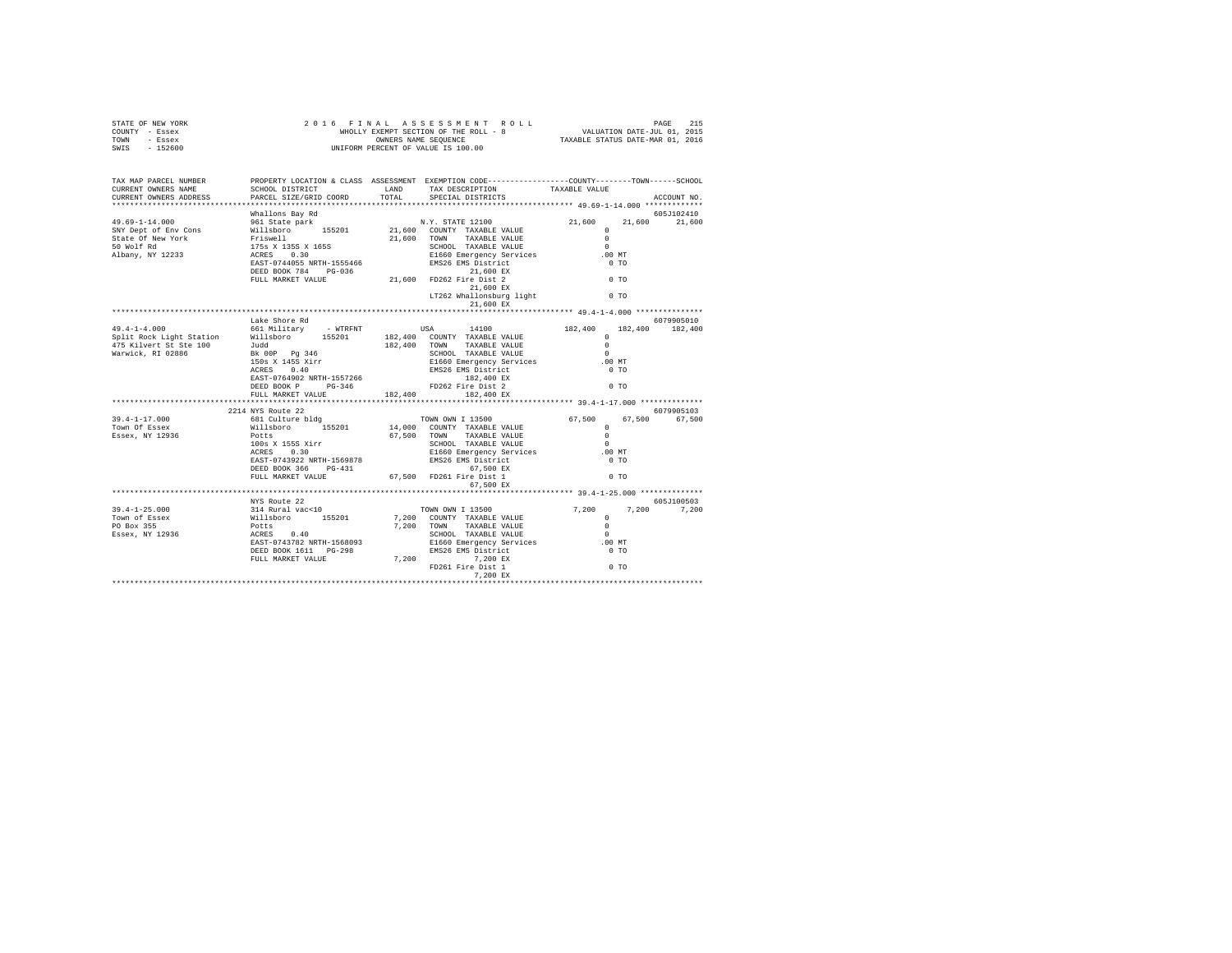| STATE OF NEW YORK<br>COUNTY - Essex<br>TOWN - Essex<br>SWIS - 152600                                                                                                                                                                          |                                                                                                                                                                                                                                                                                                                                                                                                                    | 2016 FINAL ASSESSMENT ROLL<br>WHOLLY EXEMPT SECTION OF THE ROLL - 8<br>UNIFORM PERCENT OF VALUE IS 100.00<br>WHOLLY EXEMPT SECTION OF THE ROLL - 8 VALUATION DATE-JUL 01, 2015<br>OWNERS NAME SEQUENCE TAXABLE STATUS DATE-MAR 01, 2016 |                      | PAGE<br>216 |
|-----------------------------------------------------------------------------------------------------------------------------------------------------------------------------------------------------------------------------------------------|--------------------------------------------------------------------------------------------------------------------------------------------------------------------------------------------------------------------------------------------------------------------------------------------------------------------------------------------------------------------------------------------------------------------|-----------------------------------------------------------------------------------------------------------------------------------------------------------------------------------------------------------------------------------------|----------------------|-------------|
| TAX MAP PARCEL NUMBER PROPERTY LOCATION & CLASS ASSESSMENT EXEMPTION CODE--------------COUNTY-------TOWN-----SCHOOL<br>CURRENT OWNERS NAME                                                                                                    |                                                                                                                                                                                                                                                                                                                                                                                                                    | SCHOOL DISTRICT                    LAND       TAX DESCRIPTION                 TAXABLE VALUE                                                                                                                                             |                      |             |
| CURRENT OWNERS NAME SCHOOL DISIRICI<br>CURRENT OWNERS ADDRESS PARCEL SIZE/GRID COORD                                                                                                                                                          |                                                                                                                                                                                                                                                                                                                                                                                                                    | TOTAL SPECIAL DISTRICTS                                                                                                                                                                                                                 |                      | ACCOUNT NO. |
|                                                                                                                                                                                                                                               | 2476 NYS Route 22                                                                                                                                                                                                                                                                                                                                                                                                  |                                                                                                                                                                                                                                         |                      | 6079905104  |
|                                                                                                                                                                                                                                               |                                                                                                                                                                                                                                                                                                                                                                                                                    |                                                                                                                                                                                                                                         | 35,300 35,300 35,300 |             |
|                                                                                                                                                                                                                                               | $\begin{tabular}{lllllllllllll} \textbf{W111} \textbf{Bob} & \textbf{15} & \textbf{20} & \textbf{20} & \textbf{7} & \textbf{W1} \\ \textbf{POLLs} & 10.0 \textbf{Area} & 25,300 & \textbf{50} & \textbf{W1} & \textbf{TAXABLE VALUE} & 0 \\ \textbf{30.0} & \textbf{ACRES} & 23.40 & \textbf{SCHOOL} & \textbf{TAXABLE VALUE} & 0.0 & \textbf{MT} \\ \textbf{RRES} & 23.40 & \textbf{RIST-070076} & \textbf{EMS26$ |                                                                                                                                                                                                                                         | $\Omega$             |             |
|                                                                                                                                                                                                                                               |                                                                                                                                                                                                                                                                                                                                                                                                                    |                                                                                                                                                                                                                                         |                      |             |
|                                                                                                                                                                                                                                               |                                                                                                                                                                                                                                                                                                                                                                                                                    | 35,300 EX                                                                                                                                                                                                                               |                      |             |
|                                                                                                                                                                                                                                               |                                                                                                                                                                                                                                                                                                                                                                                                                    |                                                                                                                                                                                                                                         |                      |             |
|                                                                                                                                                                                                                                               |                                                                                                                                                                                                                                                                                                                                                                                                                    |                                                                                                                                                                                                                                         |                      |             |
| 40.3-13.120 2662<br>40.3-13.120 2662<br>353.8ewage 155201<br>200 200 200 200 200 200 3541,200 3541,200 3541,200 3541,200<br>2313.8ain.st Williaboro 155201 43,000 200<br>2313.9ain.st Williaboro 155201<br>2313.8ain.st Williaboro 155201<br> |                                                                                                                                                                                                                                                                                                                                                                                                                    |                                                                                                                                                                                                                                         |                      |             |
|                                                                                                                                                                                                                                               |                                                                                                                                                                                                                                                                                                                                                                                                                    |                                                                                                                                                                                                                                         |                      |             |
|                                                                                                                                                                                                                                               |                                                                                                                                                                                                                                                                                                                                                                                                                    | 3541,200 EX                                                                                                                                                                                                                             |                      |             |
|                                                                                                                                                                                                                                               |                                                                                                                                                                                                                                                                                                                                                                                                                    |                                                                                                                                                                                                                                         |                      |             |
|                                                                                                                                                                                                                                               |                                                                                                                                                                                                                                                                                                                                                                                                                    |                                                                                                                                                                                                                                         |                      |             |
| 10.3 -13.2000 2018<br>10.3 -21 School St 2018<br>241 School St 2018<br>Town Of Essex<br>Town Of Essex<br>Millsboro 155201 15,700 COUNTY TAXABLE VALUE<br>Mater - District Potts Patent 50,000 TOWN TAXABLE VALUE<br>Essex, NY 12936 0.50,000  |                                                                                                                                                                                                                                                                                                                                                                                                                    |                                                                                                                                                                                                                                         |                      |             |
|                                                                                                                                                                                                                                               |                                                                                                                                                                                                                                                                                                                                                                                                                    | WD260 Essex water                                                                                                                                                                                                                       | 50,000 TO C          |             |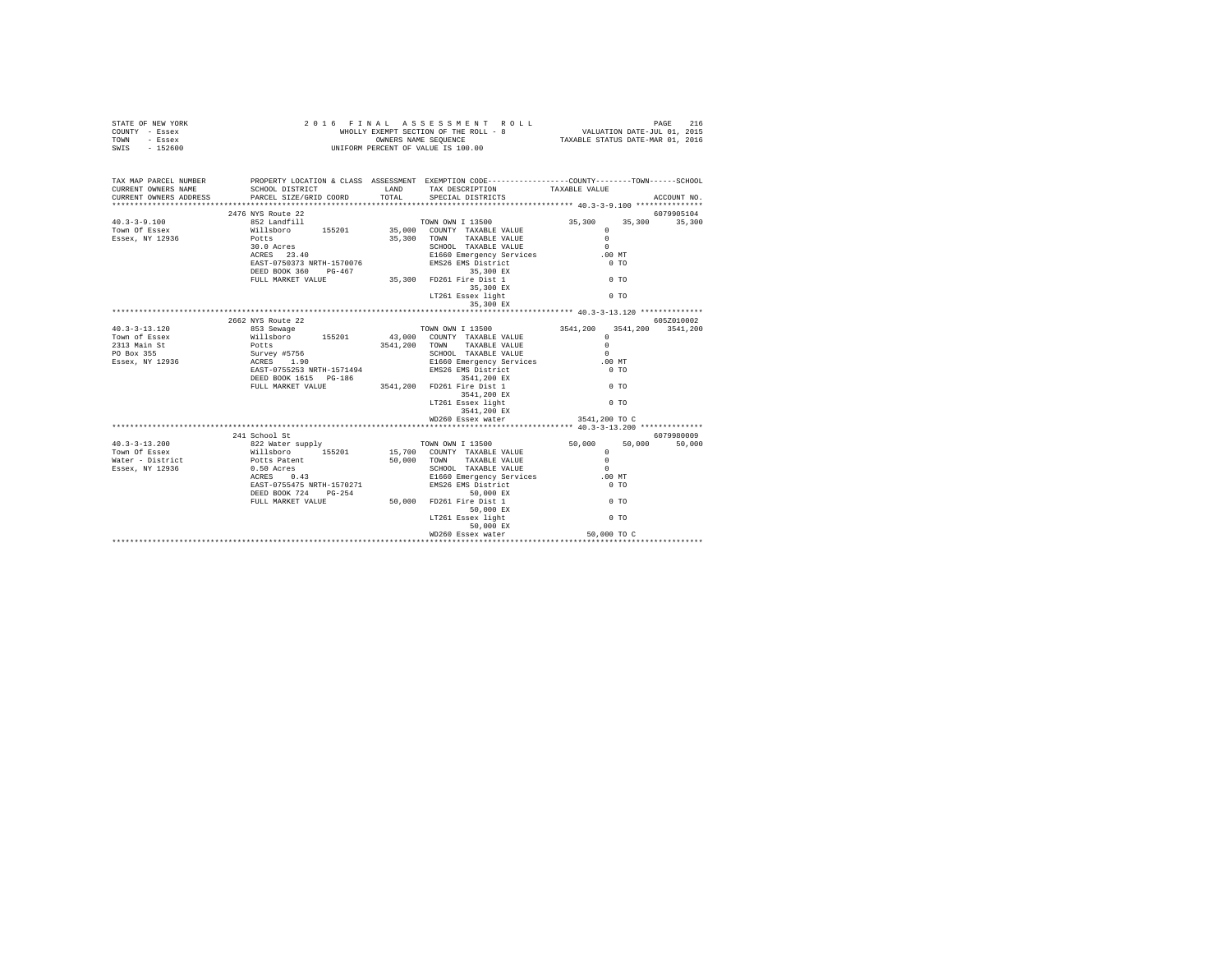| STATE OF NEW YORK                             |                                                                                                  |       | 2016 FINAL ASSESSMENT ROLL           |                                  |             |
|-----------------------------------------------|--------------------------------------------------------------------------------------------------|-------|--------------------------------------|----------------------------------|-------------|
| COUNTY - Essex                                |                                                                                                  |       |                                      |                                  |             |
| TOWN - Essex                                  |                                                                                                  |       | OWNERS NAME SEQUENCE                 | TAXABLE STATUS DATE-MAR 01, 2016 |             |
| SWIS - 152600                                 |                                                                                                  |       | UNIFORM PERCENT OF VALUE IS 100.00   |                                  |             |
|                                               |                                                                                                  |       |                                      |                                  |             |
| TAX MAP PARCEL NUMBER                         | PROPERTY LOCATION & CLASS ASSESSMENT EXEMPTION CODE----------------COUNTY-------TOWN------SCHOOL |       |                                      |                                  |             |
| CURRENT OWNERS NAME                           | SCHOOL DISTRICT TAND TAX DESCRIPTION TAXABLE VALUE                                               |       |                                      |                                  |             |
| CURRENT OWNERS ADDRESS PARCEL SIZE/GRID COORD |                                                                                                  | TOTAL | SPECIAL DISTRICTS                    |                                  | ACCOUNT NO. |
|                                               |                                                                                                  |       |                                      |                                  |             |
|                                               | Essex Rd                                                                                         |       |                                      |                                  | 605Z012008  |
|                                               |                                                                                                  |       |                                      | 84.600 84.600                    | 84,600      |
|                                               |                                                                                                  |       |                                      | $\Omega$                         |             |
|                                               |                                                                                                  |       | 84,600 TOWN TAXABLE VALUE            | $\Omega$                         |             |
|                                               |                                                                                                  |       | SCHOOL TAXABLE VALUE                 | $\Omega$                         |             |
|                                               |                                                                                                  |       | E1660 Emergency Services             | .00MT                            |             |
|                                               | FULL MARKET VALUE                                                                                |       | 84,600 EMS26 EMS District            | 0.70                             |             |
|                                               |                                                                                                  |       | 84,600 EX                            |                                  |             |
|                                               |                                                                                                  |       | FD261 Fire Dist 1                    | 0 <sub>T</sub>                   |             |
|                                               |                                                                                                  |       | 84,600 EX                            |                                  |             |
|                                               |                                                                                                  |       | LT261 Essex light                    | 0 <sub>T</sub>                   |             |
|                                               |                                                                                                  |       | 84,600 EX                            |                                  |             |
|                                               |                                                                                                  |       | SB260 Eessex Sewer Bond 84,600 TO C  |                                  |             |
|                                               |                                                                                                  |       | SD260 Essex Sewer Dist               | $0$ TO                           |             |
|                                               |                                                                                                  |       | 84,600 EX                            |                                  |             |
|                                               |                                                                                                  |       | WD260 Essex water                    | 84,600 TO C                      |             |
|                                               |                                                                                                  |       |                                      |                                  |             |
|                                               |                                                                                                  |       |                                      |                                  | 6079900208  |
| $40.65 - 2 - 10.000$                          |                                                                                                  |       |                                      | 256,000<br>256,000               | 256,000     |
| Town Of Essex                                 |                                                                                                  |       |                                      | $\Omega$                         |             |
| Essex, NY 12936                               |                                                                                                  |       |                                      |                                  |             |
|                                               | Db 1002/122 Quit Claim<br>ACRES 0.10                                                             |       |                                      |                                  |             |
|                                               |                                                                                                  |       |                                      |                                  |             |
|                                               | EAST-0756735 NRTH-1572397                                                                        |       | EMS26 EMS District                   | $0$ TO                           |             |
|                                               | DEED BOOK 576 PG-71<br>FULL MARKET VALUE 71                                                      |       | 256,000 EX                           | $0$ TO                           |             |
|                                               |                                                                                                  |       | FD261 Fire Dist 1                    |                                  |             |
|                                               |                                                                                                  |       | 256,000 EX                           |                                  |             |
|                                               |                                                                                                  |       | LT261 Essex light<br>256,000 EX      | 0 <sub>T</sub>                   |             |
|                                               |                                                                                                  |       | SB260 Eessex Sewer Bond 256,000 TO C |                                  |             |
|                                               |                                                                                                  |       | SD260 Essex Sewer Dist<br>256,000 EX | $0$ TO                           |             |
|                                               |                                                                                                  |       | WB261 Water B&I                      | 256,000 TO C                     |             |
|                                               |                                                                                                  |       | WD260 Essex water                    | 256,000 TO C                     |             |
|                                               |                                                                                                  |       |                                      |                                  |             |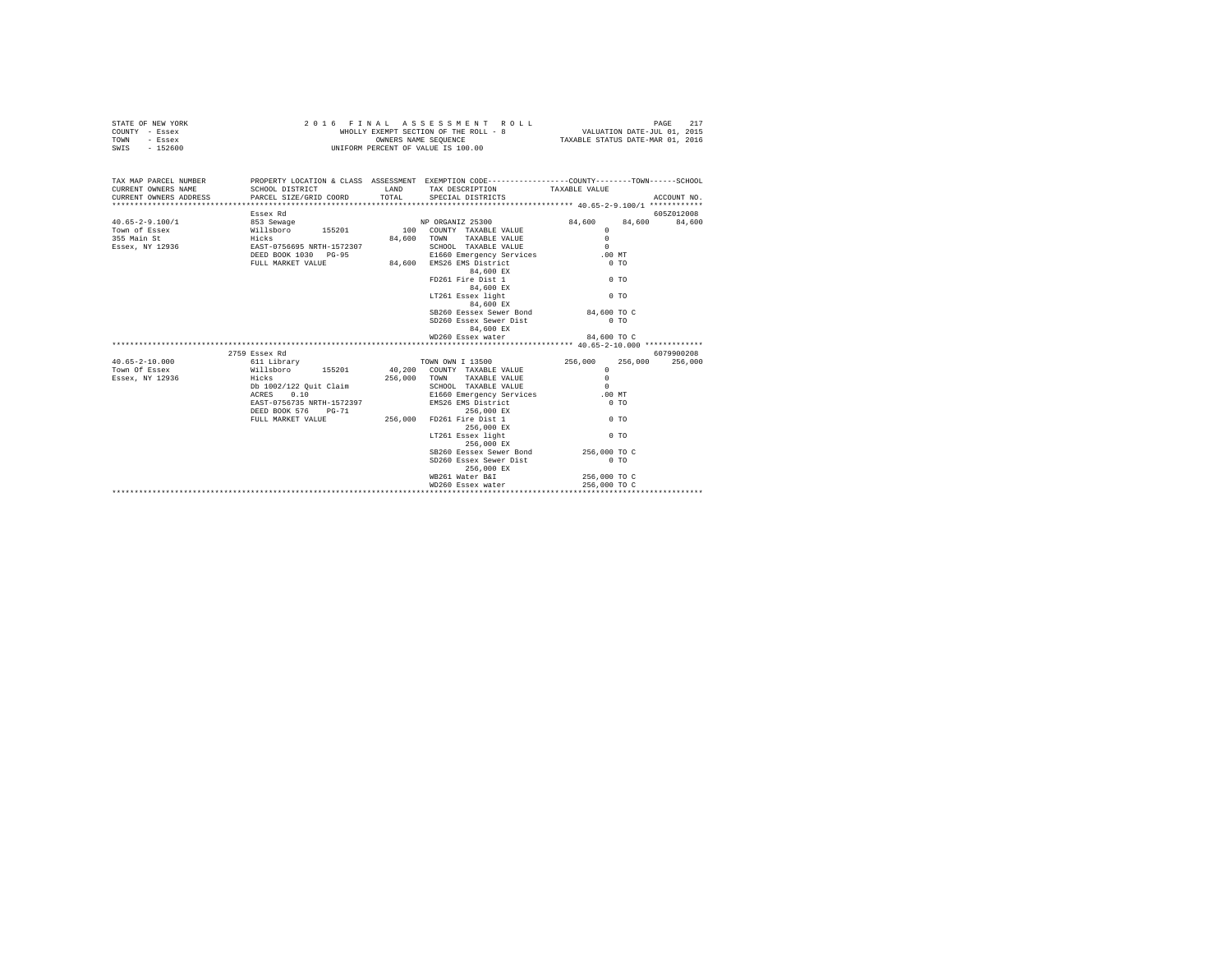| STATE OF NEW YORK                                                                                                                                                                                                                                                                                                                                                                                |                                                                                                                              | 2016 FINAL ASSESSMENT ROLL                                                                  |                                  | PAGE<br>218 |
|--------------------------------------------------------------------------------------------------------------------------------------------------------------------------------------------------------------------------------------------------------------------------------------------------------------------------------------------------------------------------------------------------|------------------------------------------------------------------------------------------------------------------------------|---------------------------------------------------------------------------------------------|----------------------------------|-------------|
| COUNTY - Essex                                                                                                                                                                                                                                                                                                                                                                                   |                                                                                                                              | WHOLLY EXEMPT SECTION OF THE ROLL - 8 VALUATION DATE-JUL 01, 2015                           |                                  |             |
| TOWN - Essex                                                                                                                                                                                                                                                                                                                                                                                     |                                                                                                                              |                                                                                             | TAXABLE STATUS DATE-MAR 01, 2016 |             |
| SWIS - 152600                                                                                                                                                                                                                                                                                                                                                                                    |                                                                                                                              | OWNERS NAME SEQUENCE<br>UNIFORM PERCENT OF VALUE IS 100.00                                  |                                  |             |
|                                                                                                                                                                                                                                                                                                                                                                                                  |                                                                                                                              |                                                                                             |                                  |             |
| TAX MAP PARCEL NUMBER PROPERTY LOCATION & CLASS ASSESSMENT EXEMPTION CODE---------------COUNTY-------TOWN------SCHOOL                                                                                                                                                                                                                                                                            |                                                                                                                              |                                                                                             |                                  |             |
| CURRENT OWNERS NAME                                                                                                                                                                                                                                                                                                                                                                              |                                                                                                                              | SCHOOL DISTRICT                    LAND       TAX DESCRIPTION                 TAXABLE VALUE |                                  |             |
| CURRENT OWNERS ADDRESS                                                                                                                                                                                                                                                                                                                                                                           |                                                                                                                              |                                                                                             |                                  |             |
|                                                                                                                                                                                                                                                                                                                                                                                                  |                                                                                                                              |                                                                                             |                                  |             |
|                                                                                                                                                                                                                                                                                                                                                                                                  | 2313 Main St                                                                                                                 |                                                                                             |                                  | 605J101312  |
| $40.73 - 2 - 7.000$                                                                                                                                                                                                                                                                                                                                                                              | در سد سد براہ ہے ۔<br>1899,800 کا 989,800 کا 989,800 کا 989,800 کا 989,800 کا 989,800 کا 989,800 کا 989,800 کا 989,800 کا 98 |                                                                                             |                                  |             |
| Town of Essex and the Millshoro 155201 73,000 COUNTY TAXABLE VALUE CONNECT AND TOWN COUNTY TAXABLE VALUE CONNE<br>Main St Millshoro 155201 901,800 TOWN TAXABLE VALUE<br>The SCHEN SCHEN SCHEN SCHEN SCHEN SCHEN SCHEN SCHEN SCHEN S                                                                                                                                                             |                                                                                                                              |                                                                                             | $\Omega$                         |             |
|                                                                                                                                                                                                                                                                                                                                                                                                  |                                                                                                                              |                                                                                             | $\Omega$                         |             |
|                                                                                                                                                                                                                                                                                                                                                                                                  |                                                                                                                              |                                                                                             | $\sim$                           |             |
|                                                                                                                                                                                                                                                                                                                                                                                                  | EAST-0756761 NRTH-1571977                                                                                                    | E1660 Emergency Services .00 MT                                                             |                                  |             |
|                                                                                                                                                                                                                                                                                                                                                                                                  |                                                                                                                              |                                                                                             | $0$ TO                           |             |
|                                                                                                                                                                                                                                                                                                                                                                                                  |                                                                                                                              | DEED BOOK 1007 PG-269 EMS26 EMS District<br>FULL MARKET VALUE 389,800 389,800 EX            |                                  |             |
|                                                                                                                                                                                                                                                                                                                                                                                                  |                                                                                                                              |                                                                                             |                                  |             |
|                                                                                                                                                                                                                                                                                                                                                                                                  |                                                                                                                              | FD261 Fire Dist 1                                                                           | $00$ TO                          |             |
|                                                                                                                                                                                                                                                                                                                                                                                                  |                                                                                                                              | 389,800 EX<br>LT261 Essex light                                                             |                                  |             |
|                                                                                                                                                                                                                                                                                                                                                                                                  |                                                                                                                              |                                                                                             | 0 <sub>T</sub>                   |             |
|                                                                                                                                                                                                                                                                                                                                                                                                  |                                                                                                                              | 389,800 EX                                                                                  |                                  |             |
|                                                                                                                                                                                                                                                                                                                                                                                                  |                                                                                                                              | SB260 Eessex Sewer Bond                                                                     | 389,800 TO C                     |             |
|                                                                                                                                                                                                                                                                                                                                                                                                  |                                                                                                                              | SD260 Essex Sewer Dist                                                                      | $0$ TO                           |             |
|                                                                                                                                                                                                                                                                                                                                                                                                  |                                                                                                                              | 389,800 EX                                                                                  |                                  |             |
|                                                                                                                                                                                                                                                                                                                                                                                                  |                                                                                                                              | WD260 Essex water                                                                           | 389,800 TO C                     |             |
|                                                                                                                                                                                                                                                                                                                                                                                                  |                                                                                                                              |                                                                                             |                                  |             |
| $\begin{tabular}{lcccc} \texttt{F*}}\texttt{F*} & \texttt{F*} & \texttt{F*} & \texttt{F*} & \texttt{F*} & \texttt{F*} \\ \texttt{40.73--2-13.000} & \texttt{652} & \texttt{652} & \texttt{652} & \texttt{652} & \texttt{700N} & \texttt{OWINY} & \texttt{TAXABLE} & \texttt{VAIUE} & \texttt{93.700} & \texttt{93.700} \\ \texttt{TwoN} & \texttt{658} & \texttt{658} & \texttt{700N} & \texttt$ |                                                                                                                              |                                                                                             |                                  | 6079905004  |
|                                                                                                                                                                                                                                                                                                                                                                                                  |                                                                                                                              |                                                                                             | $93,700$ $93,700$ $93,700$       |             |
|                                                                                                                                                                                                                                                                                                                                                                                                  |                                                                                                                              |                                                                                             |                                  |             |
|                                                                                                                                                                                                                                                                                                                                                                                                  |                                                                                                                              |                                                                                             |                                  |             |
|                                                                                                                                                                                                                                                                                                                                                                                                  |                                                                                                                              |                                                                                             |                                  |             |
|                                                                                                                                                                                                                                                                                                                                                                                                  |                                                                                                                              |                                                                                             |                                  |             |
|                                                                                                                                                                                                                                                                                                                                                                                                  | Covenant<br>ACRES 0.05                                                                                                       | EMS26 EMS District<br>93,700 EX<br>FD261 Fire Dist 1<br>93.700 EX<br>EMS26 EMS District     | $0$ TO                           |             |
|                                                                                                                                                                                                                                                                                                                                                                                                  | EAST-0756782 NRTH-1571598                                                                                                    |                                                                                             |                                  |             |
|                                                                                                                                                                                                                                                                                                                                                                                                  | DEED BOOK 1550 PG-48                                                                                                         |                                                                                             | $0$ TO                           |             |
|                                                                                                                                                                                                                                                                                                                                                                                                  |                                                                                                                              | FULL MARKET VALUE 93.700 93.700 BX                                                          |                                  |             |
|                                                                                                                                                                                                                                                                                                                                                                                                  |                                                                                                                              | LT261 Essex light                                                                           | $0$ TO                           |             |
|                                                                                                                                                                                                                                                                                                                                                                                                  |                                                                                                                              | 93,700 EX                                                                                   |                                  |             |
|                                                                                                                                                                                                                                                                                                                                                                                                  |                                                                                                                              | SB260 Eessex Sewer Bond 93,700 TO C                                                         |                                  |             |
|                                                                                                                                                                                                                                                                                                                                                                                                  |                                                                                                                              | SD260 Essex Sewer Dist                                                                      | $0$ TO                           |             |
|                                                                                                                                                                                                                                                                                                                                                                                                  |                                                                                                                              | 93,700 EX                                                                                   |                                  |             |
|                                                                                                                                                                                                                                                                                                                                                                                                  |                                                                                                                              |                                                                                             |                                  |             |
|                                                                                                                                                                                                                                                                                                                                                                                                  |                                                                                                                              |                                                                                             |                                  |             |
|                                                                                                                                                                                                                                                                                                                                                                                                  |                                                                                                                              |                                                                                             |                                  |             |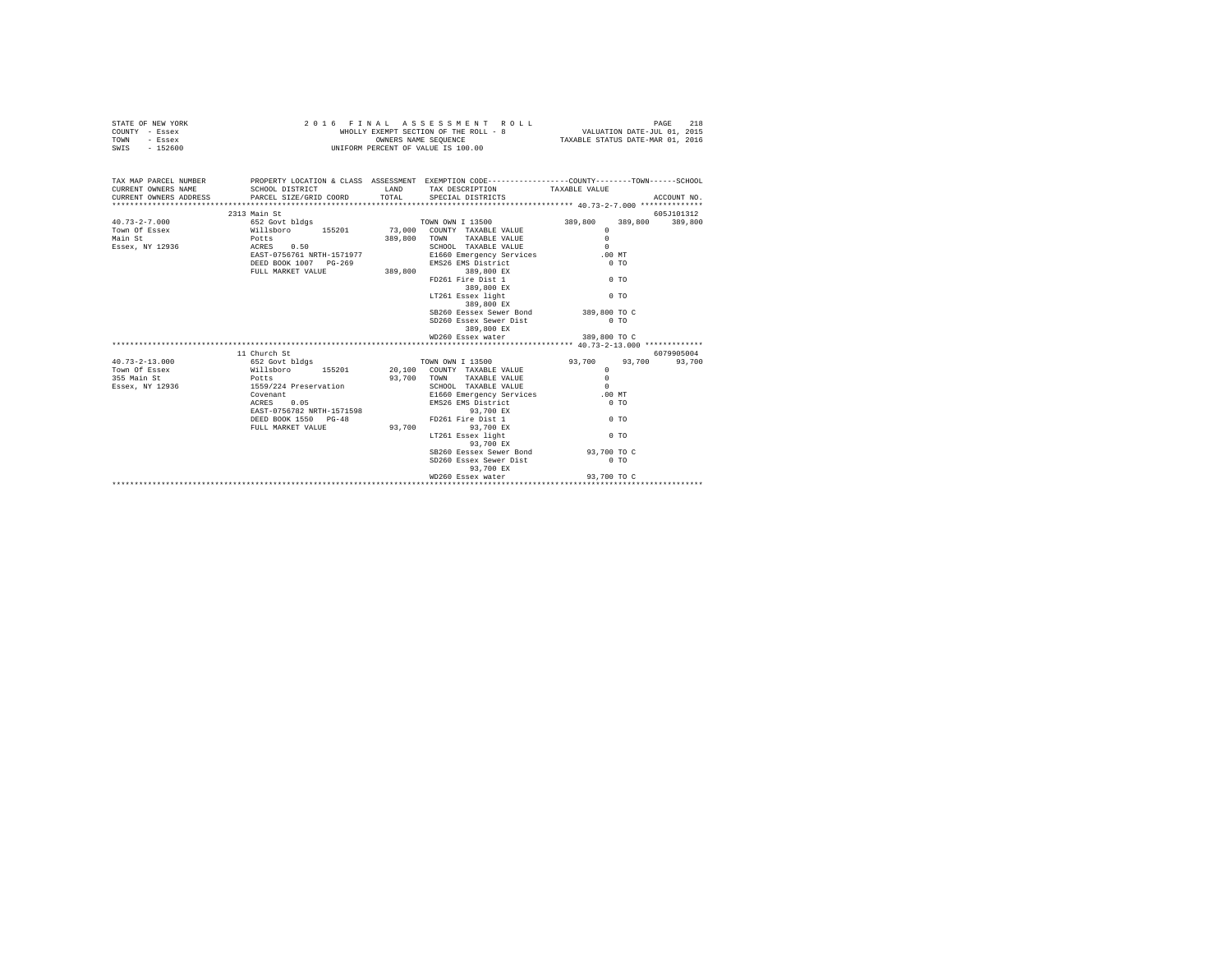| $\begin{array}{cccccccccccccccc} \texttt{STATE OF NEW VORE} & \texttt{PAGE} & \texttt{19} & \texttt{10} & \texttt{11} & \texttt{12} & \texttt{13} & \texttt{14} & \texttt{15} & \texttt{16} & \texttt{17} & \texttt{18} & \texttt{19} & \texttt{19} & \texttt{19} & \texttt{19} & \texttt{19} & \texttt{19} & \texttt{19} & \texttt{19} & \texttt{19} & \texttt{19} & \texttt{19} & \texttt{19} & \texttt{19} & \texttt{19$ |                   |                                                                                                                                                                                                                                                                                                                                                                                                             |                |             |
|-----------------------------------------------------------------------------------------------------------------------------------------------------------------------------------------------------------------------------------------------------------------------------------------------------------------------------------------------------------------------------------------------------------------------------|-------------------|-------------------------------------------------------------------------------------------------------------------------------------------------------------------------------------------------------------------------------------------------------------------------------------------------------------------------------------------------------------------------------------------------------------|----------------|-------------|
| TAX MAP PARCEL NUMBER<br>CURRENT OWNERS NAME<br>CURRENT OWNERS ADDRESS                                                                                                                                                                                                                                                                                                                                                      |                   | PROPERTY LOCATION & CLASS ASSESSMENT EXEMPTION CODE---------------COUNTY-------TOWN-----SCHOOL                                                                                                                                                                                                                                                                                                              |                | ACCOUNT NO. |
|                                                                                                                                                                                                                                                                                                                                                                                                                             |                   |                                                                                                                                                                                                                                                                                                                                                                                                             |                |             |
| $\begin{array}{cccc} \texttt{40.73--3-22.004} & \texttt{22 Beggs Point St} & \texttt{6079904011} \\ \texttt{Tom} & \texttt{593 p line} & \texttt{593 p line} \\ \texttt{Tom} & \texttt{583 p line} & \texttt{593 p line} \\ \texttt{Essex, NT 12936} & \texttt{Potts} & \texttt{23} \\ \texttt{ESsex, NT 12936} & \texttt{DCTS75151872} & \texttt{584,300} & \texttt{7000L TAXABLE VALUE} & \texttt{0} \\ \texttt{ESsex$    | 22 Beggs Point St |                                                                                                                                                                                                                                                                                                                                                                                                             |                | 6079904011  |
|                                                                                                                                                                                                                                                                                                                                                                                                                             |                   |                                                                                                                                                                                                                                                                                                                                                                                                             |                |             |
|                                                                                                                                                                                                                                                                                                                                                                                                                             |                   |                                                                                                                                                                                                                                                                                                                                                                                                             |                |             |
|                                                                                                                                                                                                                                                                                                                                                                                                                             |                   |                                                                                                                                                                                                                                                                                                                                                                                                             |                |             |
|                                                                                                                                                                                                                                                                                                                                                                                                                             |                   |                                                                                                                                                                                                                                                                                                                                                                                                             |                |             |
|                                                                                                                                                                                                                                                                                                                                                                                                                             |                   |                                                                                                                                                                                                                                                                                                                                                                                                             |                |             |
|                                                                                                                                                                                                                                                                                                                                                                                                                             |                   |                                                                                                                                                                                                                                                                                                                                                                                                             |                |             |
|                                                                                                                                                                                                                                                                                                                                                                                                                             |                   |                                                                                                                                                                                                                                                                                                                                                                                                             |                |             |
|                                                                                                                                                                                                                                                                                                                                                                                                                             |                   |                                                                                                                                                                                                                                                                                                                                                                                                             |                |             |
|                                                                                                                                                                                                                                                                                                                                                                                                                             |                   |                                                                                                                                                                                                                                                                                                                                                                                                             |                |             |
|                                                                                                                                                                                                                                                                                                                                                                                                                             |                   | SB260 Eessex Sewer Bond 584,300 TO C                                                                                                                                                                                                                                                                                                                                                                        |                |             |
|                                                                                                                                                                                                                                                                                                                                                                                                                             |                   | SD260 Essex Sewer Dist                                                                                                                                                                                                                                                                                                                                                                                      | $0$ TO         |             |
|                                                                                                                                                                                                                                                                                                                                                                                                                             |                   | 584,300 EX                                                                                                                                                                                                                                                                                                                                                                                                  |                |             |
|                                                                                                                                                                                                                                                                                                                                                                                                                             |                   | WD260 Essex water                                                                                                                                                                                                                                                                                                                                                                                           | 584,300 TO C   |             |
|                                                                                                                                                                                                                                                                                                                                                                                                                             | Main St           |                                                                                                                                                                                                                                                                                                                                                                                                             |                | 605J178525  |
|                                                                                                                                                                                                                                                                                                                                                                                                                             |                   |                                                                                                                                                                                                                                                                                                                                                                                                             |                | 400 400     |
|                                                                                                                                                                                                                                                                                                                                                                                                                             |                   |                                                                                                                                                                                                                                                                                                                                                                                                             |                |             |
|                                                                                                                                                                                                                                                                                                                                                                                                                             |                   |                                                                                                                                                                                                                                                                                                                                                                                                             |                |             |
|                                                                                                                                                                                                                                                                                                                                                                                                                             |                   |                                                                                                                                                                                                                                                                                                                                                                                                             |                |             |
|                                                                                                                                                                                                                                                                                                                                                                                                                             |                   |                                                                                                                                                                                                                                                                                                                                                                                                             |                |             |
|                                                                                                                                                                                                                                                                                                                                                                                                                             |                   |                                                                                                                                                                                                                                                                                                                                                                                                             |                |             |
|                                                                                                                                                                                                                                                                                                                                                                                                                             |                   |                                                                                                                                                                                                                                                                                                                                                                                                             |                |             |
|                                                                                                                                                                                                                                                                                                                                                                                                                             |                   |                                                                                                                                                                                                                                                                                                                                                                                                             |                |             |
|                                                                                                                                                                                                                                                                                                                                                                                                                             |                   |                                                                                                                                                                                                                                                                                                                                                                                                             |                |             |
|                                                                                                                                                                                                                                                                                                                                                                                                                             |                   |                                                                                                                                                                                                                                                                                                                                                                                                             |                |             |
|                                                                                                                                                                                                                                                                                                                                                                                                                             |                   | SB260 Eessex Sewer Bond                                                                                                                                                                                                                                                                                                                                                                                     | 400 TO C       |             |
|                                                                                                                                                                                                                                                                                                                                                                                                                             |                   | SD260 Essex Sewer Dist                                                                                                                                                                                                                                                                                                                                                                                      | 0 <sub>T</sub> |             |
|                                                                                                                                                                                                                                                                                                                                                                                                                             |                   | 400 EX<br>WD260 Essex water                                                                                                                                                                                                                                                                                                                                                                                 | 400 TO C       |             |
|                                                                                                                                                                                                                                                                                                                                                                                                                             |                   |                                                                                                                                                                                                                                                                                                                                                                                                             |                |             |
|                                                                                                                                                                                                                                                                                                                                                                                                                             |                   |                                                                                                                                                                                                                                                                                                                                                                                                             |                |             |
| $48.1 - 1 - 20.000$                                                                                                                                                                                                                                                                                                                                                                                                         |                   |                                                                                                                                                                                                                                                                                                                                                                                                             |                |             |
| Town Of Essex                                                                                                                                                                                                                                                                                                                                                                                                               |                   |                                                                                                                                                                                                                                                                                                                                                                                                             |                |             |
| Essex, NY 12936                                                                                                                                                                                                                                                                                                                                                                                                             |                   |                                                                                                                                                                                                                                                                                                                                                                                                             |                |             |
|                                                                                                                                                                                                                                                                                                                                                                                                                             |                   |                                                                                                                                                                                                                                                                                                                                                                                                             |                |             |
|                                                                                                                                                                                                                                                                                                                                                                                                                             |                   |                                                                                                                                                                                                                                                                                                                                                                                                             |                |             |
|                                                                                                                                                                                                                                                                                                                                                                                                                             |                   |                                                                                                                                                                                                                                                                                                                                                                                                             |                |             |
|                                                                                                                                                                                                                                                                                                                                                                                                                             |                   |                                                                                                                                                                                                                                                                                                                                                                                                             |                |             |
|                                                                                                                                                                                                                                                                                                                                                                                                                             |                   | ${\small \begin{tabular}{lcccc} \textbf{REy} & \textbf{0} & \textbf{0} & \textbf{0} & \textbf{0} & \textbf{0} & \textbf{0} \\ \hline 695 & \textbf{Cemetery} & 155001 & 4,800 & \textbf{COMNT} & TAKABLE VALUE & 4,800 & 4,800 & 4,800 \\ \textbf{Westport} & 155001 & 4,800 & \textbf{COMTT} & TAKABLE VALUE & 0 \\ \textbf{ErochYield LOLE} & 0 & 4,800 & \textbf{XAKBLE VALUE} & 0 \\ \textbf{RAST-0713$ |                |             |
|                                                                                                                                                                                                                                                                                                                                                                                                                             |                   |                                                                                                                                                                                                                                                                                                                                                                                                             |                |             |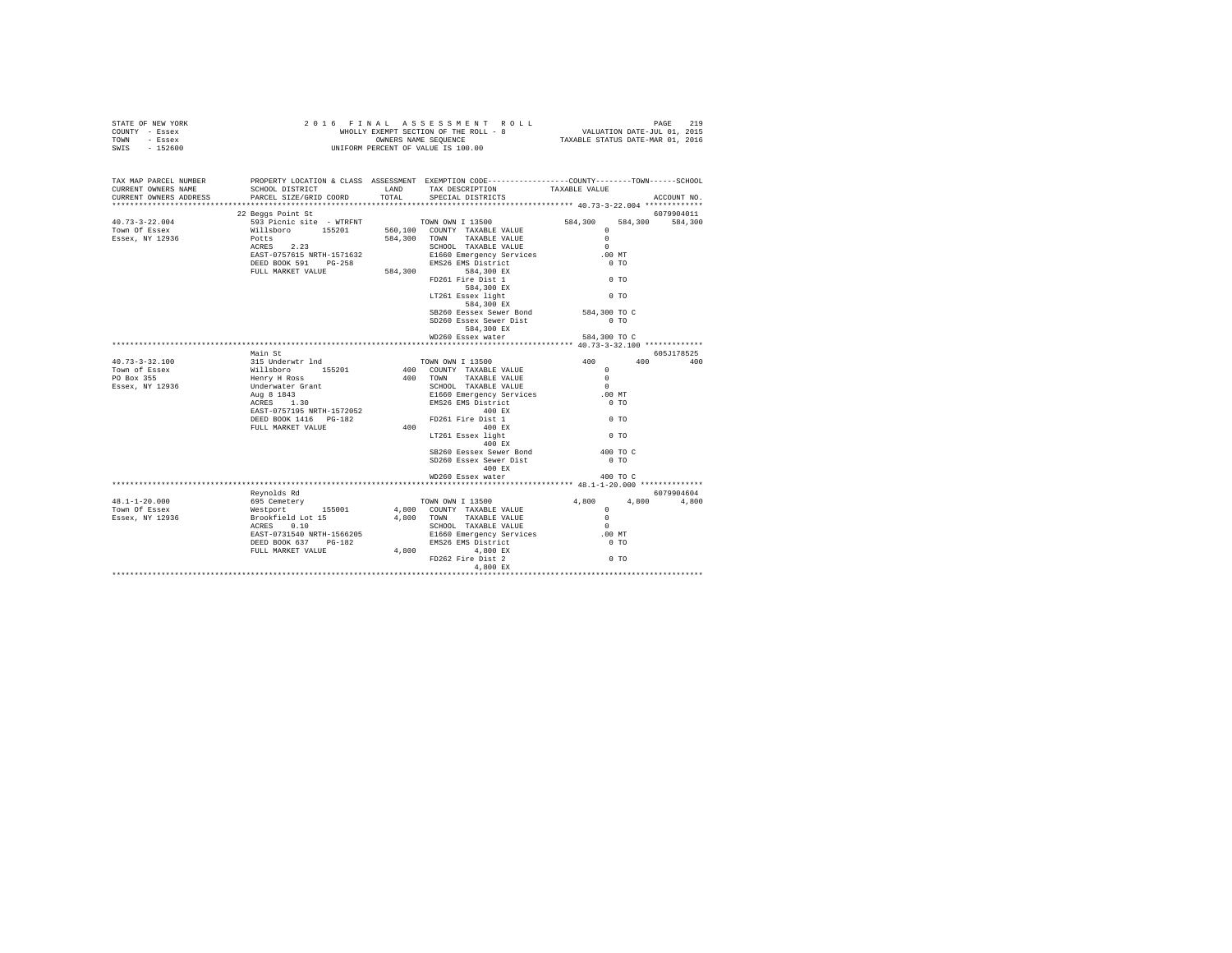| STATE OF NEW YORK<br>COUNTY - Essex<br>TOWN - Essex<br>SWIS - 152600                                                                                                                                                                                                                                                                                                                                            | 2016 FINAL ASSESSMENT RO<br>WHOLLY EXEMPT SECTION OF THE ROLL - 8<br>UNIFORM PERCENT OF VALUE IS 100.00 | FINAL ASSESSMENT ROLL MALL PAGE 220<br>WHOLLY EXEMPT SECTION OF THE ROLL - 8 VALUATION DATE-JUL 01, 2015<br>OWNERS NAME SEQUENCE TAXABLE STATUS DATE-MAR 01, 2016<br>2016 FINAL ASSESSMENT ROLL |                   |         |             |
|-----------------------------------------------------------------------------------------------------------------------------------------------------------------------------------------------------------------------------------------------------------------------------------------------------------------------------------------------------------------------------------------------------------------|---------------------------------------------------------------------------------------------------------|-------------------------------------------------------------------------------------------------------------------------------------------------------------------------------------------------|-------------------|---------|-------------|
| TAX MAP PARCEL NUMBER PROPERTY LOCATION & CLASS ASSESSMENT EXEMPTION CODE---------------COUNTY-------TOWN------SCHOOL                                                                                                                                                                                                                                                                                           |                                                                                                         |                                                                                                                                                                                                 |                   |         |             |
|                                                                                                                                                                                                                                                                                                                                                                                                                 |                                                                                                         |                                                                                                                                                                                                 |                   |         |             |
|                                                                                                                                                                                                                                                                                                                                                                                                                 |                                                                                                         |                                                                                                                                                                                                 |                   |         | ACCOUNT NO. |
|                                                                                                                                                                                                                                                                                                                                                                                                                 | 1610 NYS Route 22                                                                                       |                                                                                                                                                                                                 |                   |         | 605J104503  |
| $\begin{tabular}{l c c c c c} \multicolumn{3}{c}{\textbf{48.76--1-4.000}} & \multicolumn{3}{c}{\textbf{1610 WN}} & \multicolumn{3}{c}{\textbf{291.400}} & \multicolumn{3}{c}{\textbf{1610 WN}} & \multicolumn{3}{c}{\textbf{291.400}} & \multicolumn{3}{c}{\textbf{70WN}} & \multicolumn{3}{c}{\textbf{01 C0URTY}} & \multicolumn{3}{c}{\textbf{70W10 WI}} & \multicolumn{3}{c}{\textbf{1355 Main St}} & \mult$ |                                                                                                         |                                                                                                                                                                                                 |                   | 291,400 | 291,400     |
|                                                                                                                                                                                                                                                                                                                                                                                                                 |                                                                                                         |                                                                                                                                                                                                 |                   |         |             |
|                                                                                                                                                                                                                                                                                                                                                                                                                 |                                                                                                         |                                                                                                                                                                                                 |                   |         |             |
|                                                                                                                                                                                                                                                                                                                                                                                                                 |                                                                                                         |                                                                                                                                                                                                 |                   |         |             |
|                                                                                                                                                                                                                                                                                                                                                                                                                 |                                                                                                         |                                                                                                                                                                                                 |                   |         |             |
|                                                                                                                                                                                                                                                                                                                                                                                                                 |                                                                                                         |                                                                                                                                                                                                 |                   |         |             |
|                                                                                                                                                                                                                                                                                                                                                                                                                 |                                                                                                         |                                                                                                                                                                                                 |                   |         |             |
|                                                                                                                                                                                                                                                                                                                                                                                                                 |                                                                                                         |                                                                                                                                                                                                 |                   |         |             |
|                                                                                                                                                                                                                                                                                                                                                                                                                 |                                                                                                         | $291,400 \text{ EX}$ LT262 Whallonsburg light $0$ TO                                                                                                                                            |                   |         |             |
|                                                                                                                                                                                                                                                                                                                                                                                                                 |                                                                                                         |                                                                                                                                                                                                 |                   |         |             |
|                                                                                                                                                                                                                                                                                                                                                                                                                 |                                                                                                         | 291,400 EX                                                                                                                                                                                      |                   |         |             |
|                                                                                                                                                                                                                                                                                                                                                                                                                 | 1856 NYS Route 22                                                                                       |                                                                                                                                                                                                 |                   |         | 605J190015  |
|                                                                                                                                                                                                                                                                                                                                                                                                                 |                                                                                                         |                                                                                                                                                                                                 | 4,200 4,200 4,200 |         |             |
|                                                                                                                                                                                                                                                                                                                                                                                                                 |                                                                                                         |                                                                                                                                                                                                 |                   |         |             |
|                                                                                                                                                                                                                                                                                                                                                                                                                 |                                                                                                         |                                                                                                                                                                                                 |                   |         |             |
|                                                                                                                                                                                                                                                                                                                                                                                                                 |                                                                                                         |                                                                                                                                                                                                 |                   |         |             |
|                                                                                                                                                                                                                                                                                                                                                                                                                 |                                                                                                         |                                                                                                                                                                                                 |                   |         |             |
|                                                                                                                                                                                                                                                                                                                                                                                                                 |                                                                                                         |                                                                                                                                                                                                 |                   |         |             |
|                                                                                                                                                                                                                                                                                                                                                                                                                 |                                                                                                         |                                                                                                                                                                                                 |                   |         |             |
|                                                                                                                                                                                                                                                                                                                                                                                                                 |                                                                                                         |                                                                                                                                                                                                 |                   |         |             |
|                                                                                                                                                                                                                                                                                                                                                                                                                 |                                                                                                         |                                                                                                                                                                                                 |                   |         |             |
|                                                                                                                                                                                                                                                                                                                                                                                                                 |                                                                                                         | 4.200 EX                                                                                                                                                                                        |                   |         |             |
|                                                                                                                                                                                                                                                                                                                                                                                                                 |                                                                                                         |                                                                                                                                                                                                 |                   |         |             |
|                                                                                                                                                                                                                                                                                                                                                                                                                 | 1858 NYS Route 22                                                                                       |                                                                                                                                                                                                 |                   |         | 6079905106  |
|                                                                                                                                                                                                                                                                                                                                                                                                                 |                                                                                                         |                                                                                                                                                                                                 |                   |         |             |
|                                                                                                                                                                                                                                                                                                                                                                                                                 |                                                                                                         |                                                                                                                                                                                                 |                   |         |             |
|                                                                                                                                                                                                                                                                                                                                                                                                                 |                                                                                                         |                                                                                                                                                                                                 |                   |         |             |
|                                                                                                                                                                                                                                                                                                                                                                                                                 |                                                                                                         |                                                                                                                                                                                                 |                   |         |             |
|                                                                                                                                                                                                                                                                                                                                                                                                                 |                                                                                                         |                                                                                                                                                                                                 |                   |         |             |
|                                                                                                                                                                                                                                                                                                                                                                                                                 |                                                                                                         |                                                                                                                                                                                                 |                   |         |             |
|                                                                                                                                                                                                                                                                                                                                                                                                                 |                                                                                                         |                                                                                                                                                                                                 |                   |         |             |
|                                                                                                                                                                                                                                                                                                                                                                                                                 |                                                                                                         |                                                                                                                                                                                                 |                   |         |             |
|                                                                                                                                                                                                                                                                                                                                                                                                                 |                                                                                                         |                                                                                                                                                                                                 |                   |         |             |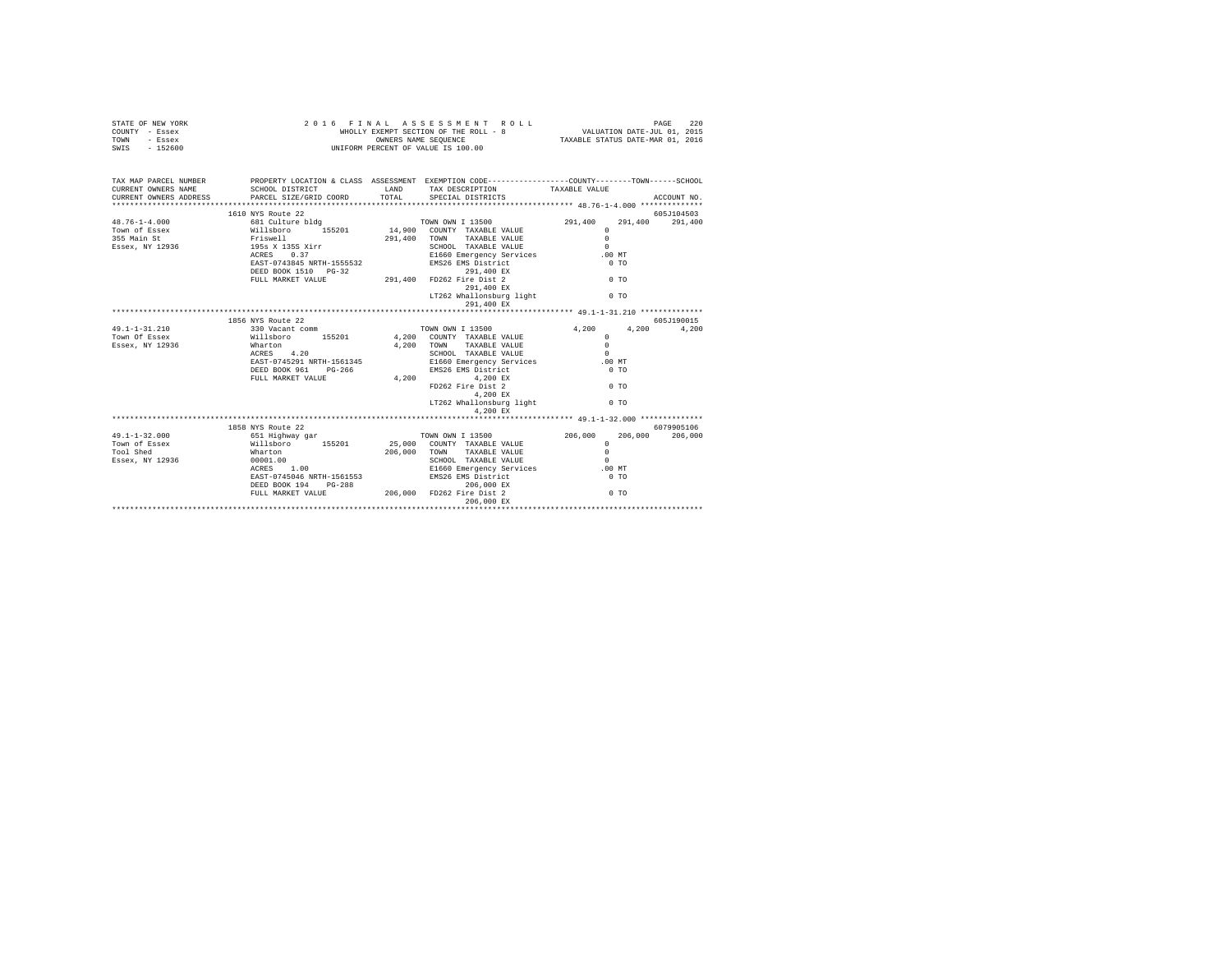| STATE OF NEW YORK<br>COUNTY - Essex<br>TOWN - Essex<br>SWIS - 152600                                                                                                                                                                                                                                                                                                                                                | WRUPPLE DUNINERS NAME SEQUENCE<br>OWNERS PERCENT OF VALUE IS 100.00                                                                                                                               |              | 2016 FINAL ASSESSMENT ROLL<br>WHOLLY EXEMPT SECTION OF THE ROLL - 8 $$\tt VALUATION\ DATE-JUL\ 01,\ 2015$<br>OWNERS NAME SEQUENCE                    | TAXABLE STATUS DATE-MAR 01, 2016 | 221<br>PAGE |
|---------------------------------------------------------------------------------------------------------------------------------------------------------------------------------------------------------------------------------------------------------------------------------------------------------------------------------------------------------------------------------------------------------------------|---------------------------------------------------------------------------------------------------------------------------------------------------------------------------------------------------|--------------|------------------------------------------------------------------------------------------------------------------------------------------------------|----------------------------------|-------------|
|                                                                                                                                                                                                                                                                                                                                                                                                                     |                                                                                                                                                                                                   |              |                                                                                                                                                      |                                  |             |
| TAX MAP PARCEL NUMBER<br>CURRENT OWNERS NAME                                                                                                                                                                                                                                                                                                                                                                        | PROPERTY LOCATION & CLASS ASSESSMENT EXEMPTION CODE----------------COUNTY-------TOWN-----SCHOOL<br>SCHOOL DISTRICT                     LAND        TAX DESCRIPTION                  TAXABLE VALUE |              |                                                                                                                                                      |                                  |             |
| CURRENT OWNERS ADDRESS PARCEL SIZE/GRID COORD                                                                                                                                                                                                                                                                                                                                                                       |                                                                                                                                                                                                   | <b>TOTAL</b> | SPECIAL DISTRICTS                                                                                                                                    |                                  | ACCOUNT NO. |
|                                                                                                                                                                                                                                                                                                                                                                                                                     | 1854 NYS Route 22                                                                                                                                                                                 |              |                                                                                                                                                      |                                  | 605J101105  |
| $\begin{array}{cccc} \texttt{49.1--1-33.000} & \texttt{651} & \texttt{Highway} & \texttt{gar} & \texttt{TOMN ONN} & \texttt{IM} & \texttt{13500} \\ \texttt{ToWm Of} & \texttt{Easex} & \texttt{Willaboro} & \texttt{155201} & \texttt{14,000} & \texttt{CONNY} & \texttt{TAKABLE VALUE} \\ \texttt{Easex, NY 12936} & \texttt{Wlathcon} & \texttt{36,600} & \texttt{TOMN} & \texttt{TAKABLE VALUF} \\ \end{array}$ |                                                                                                                                                                                                   |              |                                                                                                                                                      | 36,600 36,600                    | 36,600      |
|                                                                                                                                                                                                                                                                                                                                                                                                                     |                                                                                                                                                                                                   |              |                                                                                                                                                      | $\Omega$                         |             |
|                                                                                                                                                                                                                                                                                                                                                                                                                     |                                                                                                                                                                                                   |              | 36,600 TOWN TAXABLE VALUE                                                                                                                            | $\Omega$                         |             |
|                                                                                                                                                                                                                                                                                                                                                                                                                     |                                                                                                                                                                                                   |              | SCHOOL TAXABLE VALUE<br>E1660 Emergency Services                                                                                                     | $\Omega$                         |             |
|                                                                                                                                                                                                                                                                                                                                                                                                                     | 110 X 110<br>ACRES 0.30                                                                                                                                                                           |              |                                                                                                                                                      | .00MT                            |             |
|                                                                                                                                                                                                                                                                                                                                                                                                                     |                                                                                                                                                                                                   |              | EAST-0745040 NRTH-1561395 EMS26 EMS District                                                                                                         | $0$ TO                           |             |
|                                                                                                                                                                                                                                                                                                                                                                                                                     |                                                                                                                                                                                                   |              | $36,600$ EX                                                                                                                                          |                                  |             |
|                                                                                                                                                                                                                                                                                                                                                                                                                     | DEED BOOK 784 PG-166<br>FULL MARKET VALUE 36,600 FD262 Fire Dist 2                                                                                                                                |              |                                                                                                                                                      | 0.70                             |             |
|                                                                                                                                                                                                                                                                                                                                                                                                                     |                                                                                                                                                                                                   |              | 36,600 EX                                                                                                                                            |                                  |             |
|                                                                                                                                                                                                                                                                                                                                                                                                                     |                                                                                                                                                                                                   |              | LT262 Whallonsburg light 0 TO<br>36,600 EX                                                                                                           |                                  |             |
|                                                                                                                                                                                                                                                                                                                                                                                                                     |                                                                                                                                                                                                   |              |                                                                                                                                                      |                                  |             |
|                                                                                                                                                                                                                                                                                                                                                                                                                     | 1741 Lake Shore Rd                                                                                                                                                                                |              |                                                                                                                                                      |                                  | 6079905008  |
| 49.15-1-39.000                                                                                                                                                                                                                                                                                                                                                                                                      | 592 Athletic fld - WTRFNT TOWN OWN I 13500                                                                                                                                                        |              |                                                                                                                                                      | 288,800<br>288,800               | 288,800     |
| Town Of Essex                                                                                                                                                                                                                                                                                                                                                                                                       | Willsboro 155201 283,300 COUNTY TAXABLE VALUE<br>Friswell 288,800 TOWN TAXABLE VALUE                                                                                                              |              |                                                                                                                                                      | $\Omega$                         |             |
| Essex, NY 12936                                                                                                                                                                                                                                                                                                                                                                                                     |                                                                                                                                                                                                   |              |                                                                                                                                                      | $\Omega$                         |             |
|                                                                                                                                                                                                                                                                                                                                                                                                                     |                                                                                                                                                                                                   |              |                                                                                                                                                      | $\Omega$                         |             |
|                                                                                                                                                                                                                                                                                                                                                                                                                     |                                                                                                                                                                                                   |              |                                                                                                                                                      | $.00$ MT                         |             |
|                                                                                                                                                                                                                                                                                                                                                                                                                     |                                                                                                                                                                                                   |              |                                                                                                                                                      | 0.70                             |             |
|                                                                                                                                                                                                                                                                                                                                                                                                                     | ALASS 8.80<br>EAST-0757104 NRTH-1558287<br>SCHOOL TAXABLE VALUE<br>DEED BOOK 388 PG-473<br>PULL MARKET VALUE<br>PULL MARKET VALUE<br>288,800 288,800 EX                                           |              |                                                                                                                                                      | 0.70                             |             |
|                                                                                                                                                                                                                                                                                                                                                                                                                     |                                                                                                                                                                                                   |              | 288,800 EX                                                                                                                                           |                                  |             |
|                                                                                                                                                                                                                                                                                                                                                                                                                     |                                                                                                                                                                                                   |              |                                                                                                                                                      |                                  |             |
|                                                                                                                                                                                                                                                                                                                                                                                                                     | 1648 Lake Shore Rd                                                                                                                                                                                |              |                                                                                                                                                      |                                  | 6079905108  |
| $49.15 - 1 - 18.000$                                                                                                                                                                                                                                                                                                                                                                                                | 695 Cemetery                                                                                                                                                                                      |              | TOWN CEMET 13510                                                                                                                                     | 2,400 2,400                      | 2,400       |
| Whallon Bay Cemetery                                                                                                                                                                                                                                                                                                                                                                                                | Willsboro 155201 2,400 COUNTY TAXABLE VALUE                                                                                                                                                       |              |                                                                                                                                                      | $\Omega$                         |             |
| Essex, NY 12936                                                                                                                                                                                                                                                                                                                                                                                                     | Judd                                                                                                                                                                                              |              | 2.400 TOWN<br>TAXABLE VALUE                                                                                                                          | $\Omega$                         |             |
|                                                                                                                                                                                                                                                                                                                                                                                                                     | $ACRES$ $1.00$                                                                                                                                                                                    |              | SCHOOL TAXABLE VALUE                                                                                                                                 | $\sim$                           |             |
|                                                                                                                                                                                                                                                                                                                                                                                                                     |                                                                                                                                                                                                   |              |                                                                                                                                                      | .00MT                            |             |
|                                                                                                                                                                                                                                                                                                                                                                                                                     |                                                                                                                                                                                                   |              | سمجھنے سمجھنے سے 1956/1978 کے مسجد اللہ کا 1978 کے 1989 کا 1982<br>DEED BOOK 134 PG-069 BMS26 EMS District<br>FULL MARKET VALUE 2,400 2,400 2,400 BX | 0.70                             |             |
|                                                                                                                                                                                                                                                                                                                                                                                                                     |                                                                                                                                                                                                   |              |                                                                                                                                                      |                                  |             |
|                                                                                                                                                                                                                                                                                                                                                                                                                     |                                                                                                                                                                                                   |              |                                                                                                                                                      | 0.70                             |             |
|                                                                                                                                                                                                                                                                                                                                                                                                                     |                                                                                                                                                                                                   |              | 2,400 EX                                                                                                                                             |                                  |             |
|                                                                                                                                                                                                                                                                                                                                                                                                                     |                                                                                                                                                                                                   |              |                                                                                                                                                      |                                  |             |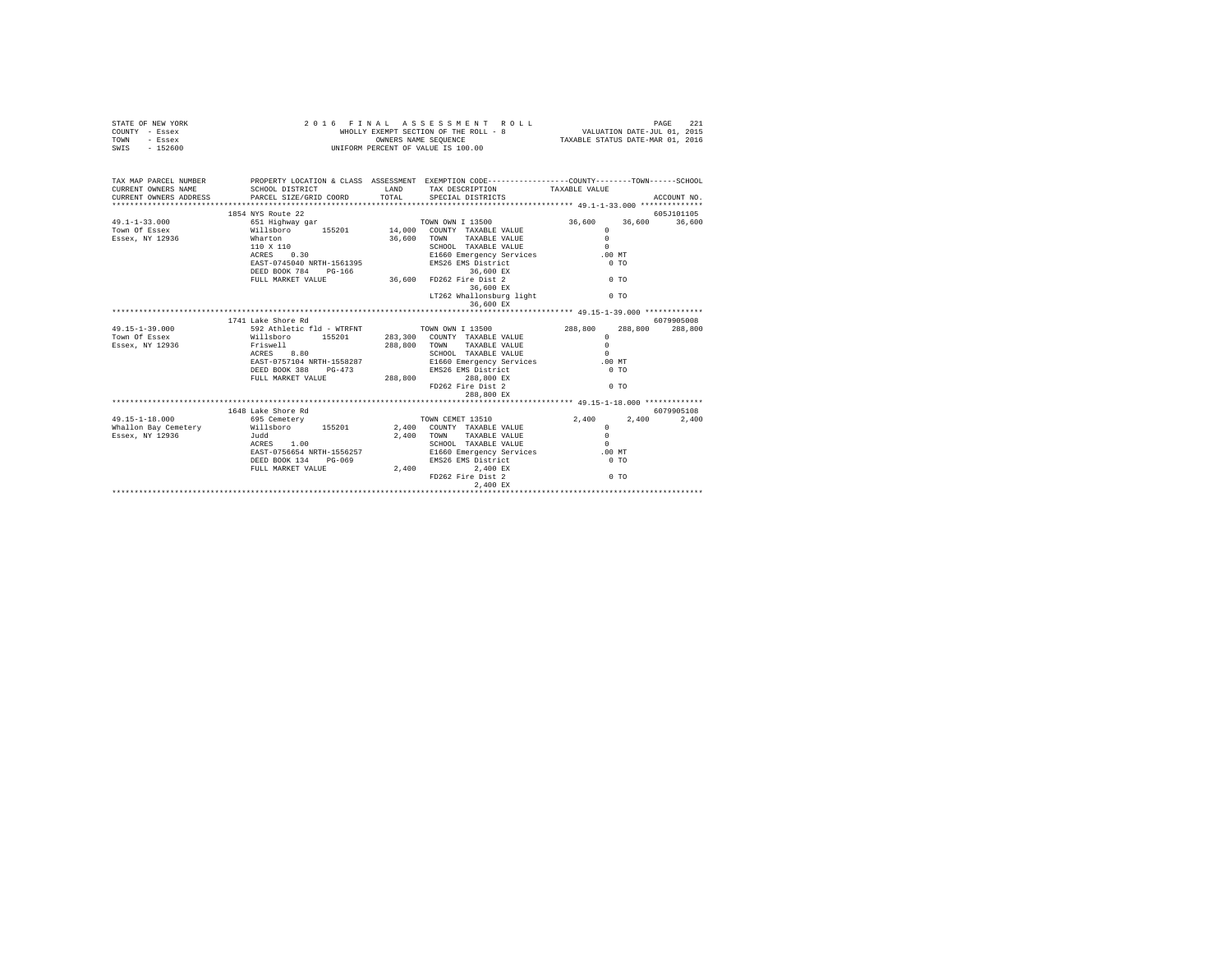|      | STATE OF NEW YORK | 2016 FINAL ASSESSMENT ROLL            | 222<br>PAGE                      |
|------|-------------------|---------------------------------------|----------------------------------|
|      | COUNTY - Essex    | WHOLLY EXEMPT SECTION OF THE ROLL - 8 | VALUATION DATE-JUL 01, 2015      |
| TOWN | - Essex           | OWNERS NAME SEOUENCE                  | TAXABLE STATUS DATE-MAR 01, 2016 |
| SWIS | - 152600          | UNIFORM PERCENT OF VALUE IS 100.00    |                                  |

| TAX MAP PARCEL NUMBER PROPERTY LOCATION & CLASS ASSESSMENT EXEMPTION CODE--------------COUNTY-------TOWN------SCHOOL<br>CURRENT OWNERS NAME SCHOOL DISTRICT                                                                                                                                                                                                                                                                                                                    |                                   | <b>LAND</b> | TAX DESCRIPTION TAXABLE VALUE |                    |                  |
|--------------------------------------------------------------------------------------------------------------------------------------------------------------------------------------------------------------------------------------------------------------------------------------------------------------------------------------------------------------------------------------------------------------------------------------------------------------------------------|-----------------------------------|-------------|-------------------------------|--------------------|------------------|
|                                                                                                                                                                                                                                                                                                                                                                                                                                                                                |                                   |             |                               |                    |                  |
| $\texttt{CURRE}\xspace \texttt{DRESE} \xspace \texttt{DDESE} \xspace \texttt{DREE} \xspace \texttt{DRESE} \xspace \texttt{DCE} \xspace \texttt{DCE} \xspace \texttt{DCE} \xspace \texttt{DCE} \xspace \texttt{DCE} \xspace \texttt{DCE} \xspace \texttt{DCE} \xspace \texttt{DCE} \xspace \texttt{DCE} \xspace \texttt{DCE} \xspace \texttt{DCE} \xspace \texttt{DCE} \xspace \texttt{DCE} \xspace \texttt{DCE} \xspace \texttt{DCE} \xspace \texttt{DCE} \xspace \texttt{DCE$ |                                   |             |                               |                    |                  |
|                                                                                                                                                                                                                                                                                                                                                                                                                                                                                | 1552 NYS Route 22                 |             |                               |                    | 605J103404       |
| $48.4 - 1 - 14.000$                                                                                                                                                                                                                                                                                                                                                                                                                                                            | 311 Res vac land COL F DEPT 26400 |             |                               | 22,000             | 22,000<br>22,000 |
| Whallonsburg Vol Fire Dept Willsboro                                                                                                                                                                                                                                                                                                                                                                                                                                           | 155201 22.000                     |             | COUNTY TAXABLE VALUE          | $\Omega$           |                  |
| c/o Board of Commissioners                                                                                                                                                                                                                                                                                                                                                                                                                                                     | Judd                              | 22,000      | TAXABLE VALUE<br>TOWN         | $\circ$            |                  |
| 1637 NYS Route 22                                                                                                                                                                                                                                                                                                                                                                                                                                                              | ACRES 3.00                        |             | SCHOOL TAXABLE VALUE          | $\Omega$           |                  |
| Essex, NY 12936                                                                                                                                                                                                                                                                                                                                                                                                                                                                | EAST-0743186 NRTH-1554265         |             | E1660 Emergency Services      | $.00$ MT           |                  |
|                                                                                                                                                                                                                                                                                                                                                                                                                                                                                | DEED BOOK 1266 PG-186             |             | EMS26 EMS District            | $0$ TO             |                  |
| PRIOR OWNER ON 3/01/2016 FULL MARKET VALUE                                                                                                                                                                                                                                                                                                                                                                                                                                     |                                   | 22,000      | 22,000 EX                     |                    |                  |
| Whallonsburg Vol Fire Dept                                                                                                                                                                                                                                                                                                                                                                                                                                                     |                                   |             | FD262 Fire Dist 2             | $0$ TO             |                  |
|                                                                                                                                                                                                                                                                                                                                                                                                                                                                                |                                   |             | 22,000 EX                     |                    |                  |
|                                                                                                                                                                                                                                                                                                                                                                                                                                                                                |                                   |             | LT262 Whallonsburg light      | 0.70               |                  |
|                                                                                                                                                                                                                                                                                                                                                                                                                                                                                |                                   |             | 22,000 EX                     |                    |                  |
|                                                                                                                                                                                                                                                                                                                                                                                                                                                                                |                                   |             |                               |                    |                  |
|                                                                                                                                                                                                                                                                                                                                                                                                                                                                                | 1637 NYS Route 22                 |             |                               |                    | 6079905006       |
| $49.69 - 1 - 1.000$                                                                                                                                                                                                                                                                                                                                                                                                                                                            | 662 Police/fire                   |             | VOL F DEPT 26400              | 218,900<br>218,900 | 218,900          |
| Whallonsburgh Fire Station Willsboro 155201 15,700 COUNTY TAXABLE VALUE                                                                                                                                                                                                                                                                                                                                                                                                        |                                   |             |                               | $\Omega$           |                  |
| c/o Board of Commissioners Friswell                                                                                                                                                                                                                                                                                                                                                                                                                                            |                                   | 218,900     | TOWN<br>TAXABLE VALUE         | $\Omega$           |                  |
| 1637 NYS Route 22 95.6 X 128 X Irr                                                                                                                                                                                                                                                                                                                                                                                                                                             |                                   |             | SCHOOL TAXABLE VALUE          | $\Omega$           |                  |
| Essex, NY 12936                                                                                                                                                                                                                                                                                                                                                                                                                                                                | ACRES 0.43                        |             | E1660 Emergency Services      | $.00$ MT           |                  |
|                                                                                                                                                                                                                                                                                                                                                                                                                                                                                | EAST-0744089 NRTH-1556184         |             | EMS26 EMS District            | 0.70               |                  |
| PRIOR OWNER ON 3/01/2016 DEED BOOK 329                                                                                                                                                                                                                                                                                                                                                                                                                                         | $PG-558$                          |             | 218,900 EX                    |                    |                  |
| Whallonsburgh Fire Station FULL MARKET VALUE                                                                                                                                                                                                                                                                                                                                                                                                                                   |                                   | 218,900     | FD262 Fire Dist 2             | 0 <sub>0</sub>     |                  |
|                                                                                                                                                                                                                                                                                                                                                                                                                                                                                |                                   |             | 218,900 EX                    |                    |                  |
|                                                                                                                                                                                                                                                                                                                                                                                                                                                                                |                                   |             | LT262 Whallonsburg light      | 0.70               |                  |
|                                                                                                                                                                                                                                                                                                                                                                                                                                                                                |                                   |             | 218,900 EX                    |                    |                  |
|                                                                                                                                                                                                                                                                                                                                                                                                                                                                                |                                   |             |                               |                    |                  |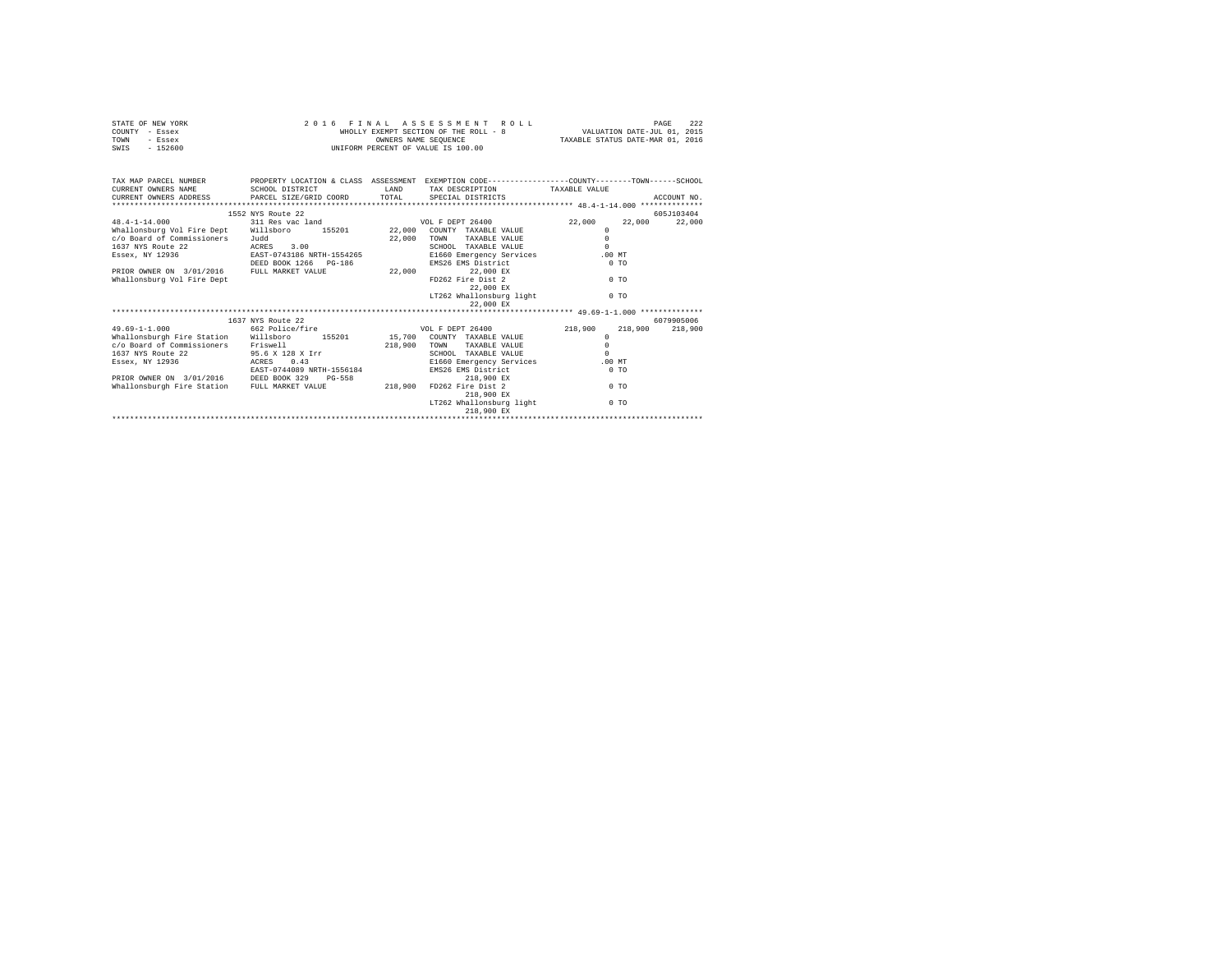| STATE OF NEW YORK | 2016 FINAL ASSESSMENT ROLL            | 223<br>PAGE                      |
|-------------------|---------------------------------------|----------------------------------|
| COUNTY - Essex    | WHOLLY EXEMPT SECTION OF THE ROLL - 8 | VALUATION DATE-JUL 01, 2015      |
| TOWN<br>- Essex   |                                       | TAXABLE STATUS DATE-MAR 01, 2016 |
| SWIS<br>- 152600  |                                       | RPS150/V04/L015                  |
|                   | UNIFORM PERCENT OF VALUE IS 100.00    | CURRENT DATE 6/21/2016           |
|                   |                                       |                                  |
|                   | ROLL SUB SECTION- - TOTALS            |                                  |

#### \*\*\* S P E C I A L D I S T R I C T S U M M A R Y \*\*\*

|      |                      | TOTAL   | EXTENSION       | <b>EXTENSION</b> | AD VALOREM | EXEMPT    | TAXABLE  |  |
|------|----------------------|---------|-----------------|------------------|------------|-----------|----------|--|
| CODE | DISTRICT NAME        | PARCELS | TYPE            | VALUE            | VALUE      | AMOUNT    | VALUE    |  |
|      | EMS26 EMS District   |         | 52 TOTAL        |                  | 11755,280  | 11307.480 | 447.800  |  |
|      | SB260 Eessex Sewer B |         | 15 TOTAL C      |                  | 4178,080   |           | 4178,080 |  |
|      | SD260 Essex Sewer Di |         | 15 TOTAL        |                  | 4178,080   | 3730.280  | 447,800  |  |
|      | E1660 Emergency Serv |         | 52 MOVTAX       |                  |            |           |          |  |
|      | FD261 Fire Dist 1    |         | 25 TOTAL        |                  | 9229,480   | 8781,680  | 447,800  |  |
|      | FD262 Fire Dist 2    |         | 27 TOTAL        |                  | 2525,800   | 2525,800  |          |  |
|      | LT261 Essex light    |         | 21 TOTAL        |                  | 8692,680   | 8244,880  | 447,800  |  |
|      | LT262 Whallonsburg 1 |         | 15 TOTAL        |                  | 1471,400   | 1471,400  |          |  |
|      | WR261 Water R&T      |         | 4 TOTAL C       |                  | 1144,100   | 2,400     | 1141,700 |  |
|      | WD260 Essex water    |         | 20 TOTAL<br>- C |                  | 8657,380   | 2,400     | 8654,980 |  |

#### \*\*\* S C H O O L D I S T R I C T S U M M A R Y \*\*\*

| CODE             | DISTRICT NAME         | TOTAL<br>PARCELS | ASSESSED<br>LAND    | ASSESSED<br>TOTAL    | <b>EXEMPT</b><br>AMOUNT | TOTAL<br>TAXABLE | STAR<br>AMOUNT | STAR<br>TAXABLE |
|------------------|-----------------------|------------------|---------------------|----------------------|-------------------------|------------------|----------------|-----------------|
| 155001<br>155201 | Westport<br>Willsboro | 5<br>47          | 248,300<br>3105,500 | 248,300<br>11506,980 | 248,300<br>11506.980    |                  |                |                 |
|                  | SUB-TOTAL             | 52               | 3353,800            | 11755.280            | 11755.280               |                  |                |                 |
|                  | TOTAL                 | 52               | 3353,800            | 11755.280            | 11755.280               |                  |                |                 |

| CODE  | DESCRIPTION        | TOTAL<br>PARCELS | COUNTY           | TOWN             | SCHOOL           |
|-------|--------------------|------------------|------------------|------------------|------------------|
| 50000 | WHOLLY EX<br>TOTAL |                  | 40,100<br>40.100 | 40.100<br>40.100 | 40.100<br>40.100 |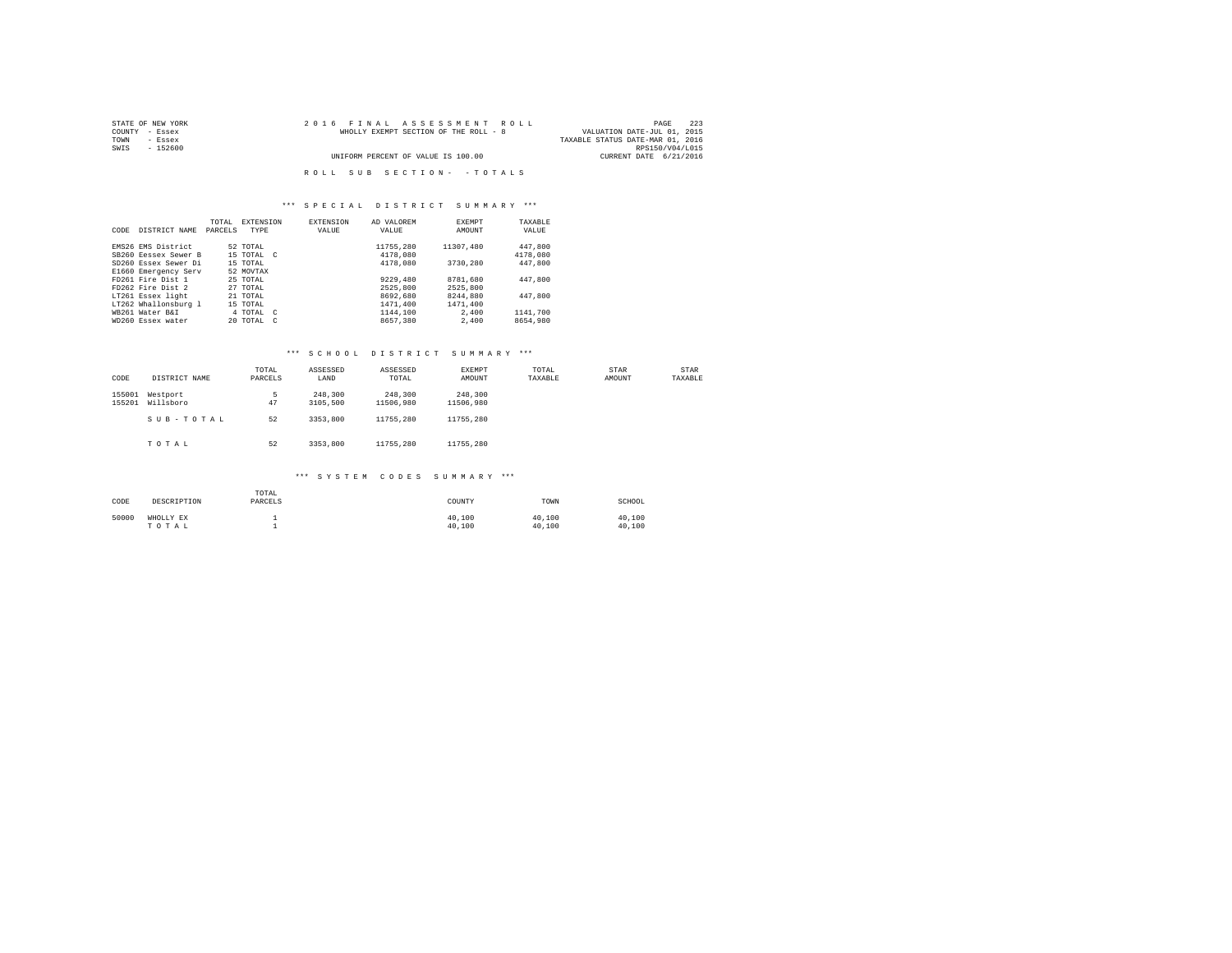| STATE OF NEW YORK | 2016 FINAL ASSESSMENT ROLL            | 224<br>PAGE                      |
|-------------------|---------------------------------------|----------------------------------|
| COUNTY - Essex    | WHOLLY EXEMPT SECTION OF THE ROLL - 8 | VALUATION DATE-JUL 01, 2015      |
| TOWN<br>- Essex   |                                       | TAXABLE STATUS DATE-MAR 01, 2016 |
| SWIS<br>$-152600$ |                                       | RPS150/V04/L015                  |
|                   | UNIFORM PERCENT OF VALUE IS 100.00    | CURRENT DATE 6/21/2016           |
|                   |                                       |                                  |
|                   | ROLL SUB SECTION- - TOTALS            |                                  |

|       |             | TOTAL             |           |           |           |
|-------|-------------|-------------------|-----------|-----------|-----------|
| CODE  | DESCRIPTION | PARCELS           | COUNTY    | TOWN      | SCHOOL    |
| 12100 | N.Y. STATE  | $\overline{2}$    | 27,500    | 27,500    | 27,500    |
| 13100 | CNTY OWN I  | $\overline{a}$    | 2,300     | 2,300     | 2,300     |
| 13500 | TOWN OWN I  | 16                | 5857.200  | 5857.200  | 5857.200  |
| 13510 | TOWN CEMET  | $\overline{4}$    | 11,600    | 11,600    | 11,600    |
| 14100 | USA         | ÷.                | 182,400   | 182,400   | 182,400   |
| 21600 | CHURCH PAR  | $\overline{a}$    | 447,800   | 447.800   | 447.800   |
| 25110 | CONST REL   | $\overline{4}$    | 1346,700  | 1346,700  | 1346,700  |
| 25120 | CONST ED    |                   | 508,880   | 508,880   | 508,880   |
| 25300 | NP ORGANIZ  | 14                | 2139,200  | 2139,200  | 2139.200  |
| 25400 | FRATERNAL   | $\mathbf{a}$<br>Ŧ | 393,300   | 393,300   | 393,300   |
| 26400 | VOL F DEPT  | $\overline{4}$    | 798,300   | 798,300   | 798,300   |
|       | TOTAL       | 51                | 11715,180 | 11715,180 | 11715,180 |

# \*\*\* G R A N D T O T A L S \*\*\*

| ROLL<br>the contract of the contract of the |      | UIAL    | .    | ,,,,,,,,,,,,                                             | AXABLI      | <b>SAAADLE</b> | .<br>IAAADLE | ----<br>STAR |
|---------------------------------------------|------|---------|------|----------------------------------------------------------|-------------|----------------|--------------|--------------|
| SEC                                         | ---- | ------- | LAND | TOTAL<br>the contract of the contract of the contract of | COUNTY<br>. | 'I OWN         | SCHOOL<br>.  |              |
|                                             |      |         |      |                                                          |             |                |              |              |

8 WHOLLY EXEMPT 52 3353,800 11755,280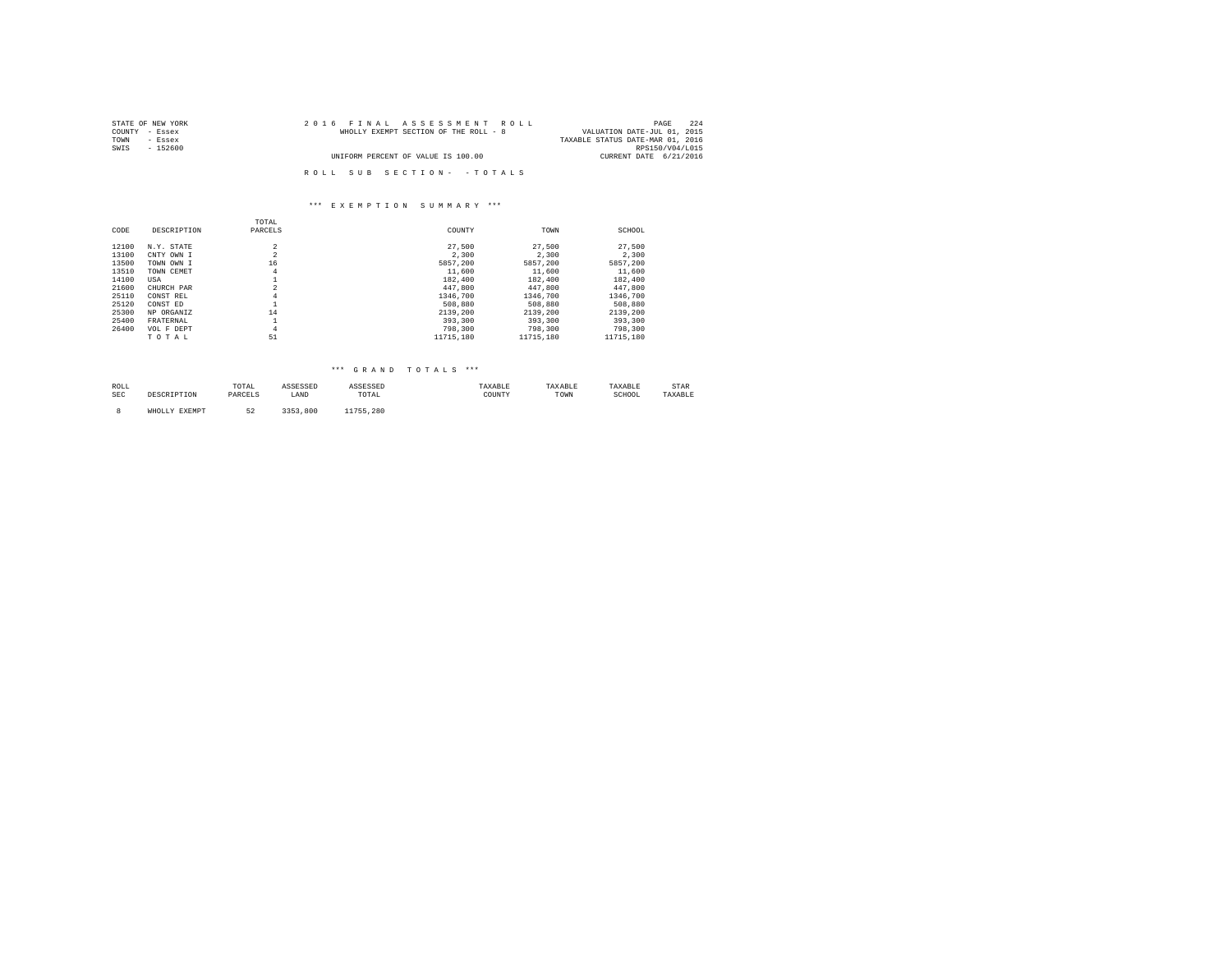| STATE OF NEW YORK | 2016 FINAL ASSESSMENT ROLL            | 225<br>PAGE                      |
|-------------------|---------------------------------------|----------------------------------|
| COUNTY - Essex    | WHOLLY EXEMPT SECTION OF THE ROLL - 8 | VALUATION DATE-JUL 01, 2015      |
| TOWN<br>- Essex   |                                       | TAXABLE STATUS DATE-MAR 01, 2016 |
| SWIS<br>- 152600  | UNIFORM PERCENT OF VALUE IS 100.00    | RPS150/V04/L015                  |
|                   |                                       | CURRENT DATE 6/21/2016           |

#### ROLL SECTION TOTALS

#### \*\*\* S P E C I A L D I S T R I C T S U M M A R Y \*\*\*

|      |                      | TOTAL   | EXTENSION  | <b>EXTENSION</b> | AD VALOREM | <b>EXEMPT</b> | TAXARLE  |  |
|------|----------------------|---------|------------|------------------|------------|---------------|----------|--|
| CODE | DISTRICT NAME        | PARCELS | TYPE       | VALUE            | VALUE      | AMOUNT        | VALUE    |  |
|      |                      |         |            |                  |            |               |          |  |
|      | EMS26 EMS District   |         | 52 TOTAL   |                  | 11755,280  | 11307,480     | 447,800  |  |
|      | SB260 Eessex Sewer B |         | 15 TOTAL C |                  | 4178,080   |               | 4178,080 |  |
|      | SD260 Essex Sewer Di |         | 15 TOTAL   |                  | 4178,080   | 3730,280      | 447.800  |  |
|      | E1660 Emergency Serv |         | 52 MOVTAX  |                  |            |               |          |  |
|      | FD261 Fire Dist 1    |         | 25 TOTAL   |                  | 9229,480   | 8781,680      | 447.800  |  |
|      | FD262 Fire Dist 2    |         | 27 TOTAL   |                  | 2525,800   | 2525,800      |          |  |
|      | LT261 Essex light    |         | 21 TOTAL   |                  | 8692,680   | 8244,880      | 447.800  |  |
|      | LT262 Whallonsburg 1 |         | 15 TOTAL   |                  | 1471,400   | 1471,400      |          |  |
|      | WR261 Water R&T      |         | 4 TOTAL C  |                  | 1144,100   | 2,400         | 1141,700 |  |
|      | WD260 Essex water    |         | 20 TOTAL   | $\epsilon$       | 8657.380   | 2,400         | 8654,980 |  |
|      |                      |         |            |                  |            |               |          |  |

#### \*\*\* S C H O O L D I S T R I C T S U M M A R Y \*\*\*

| CODE             | DISTRICT NAME         | TOTAL<br>PARCELS | ASSESSED<br>LAND    | ASSESSED<br>TOTAL    | EXEMPT<br>AMOUNT     | TOTAL<br>TAXABLE | STAR<br>AMOUNT | STAR<br>TAXABLE |
|------------------|-----------------------|------------------|---------------------|----------------------|----------------------|------------------|----------------|-----------------|
| 155001<br>155201 | Westport<br>Willsboro | 5<br>47          | 248,300<br>3105,500 | 248,300<br>11506,980 | 248,300<br>11506.980 |                  |                |                 |
|                  | SUB-TOTAL             | 52               | 3353,800            | 11755,280            | 11755.280            |                  |                |                 |
|                  | TOTAL                 | 52               | 3353,800            | 11755.280            | 11755.280            |                  |                |                 |

| CODE  | DESCRIPTION        | TOTAL<br>PARCELS | COUNTY           | TOWN             | SCHOOL           |
|-------|--------------------|------------------|------------------|------------------|------------------|
| 50000 | WHOLLY EX<br>TOTAL |                  | 40,100<br>40.100 | 40.100<br>40.100 | 40.100<br>40.100 |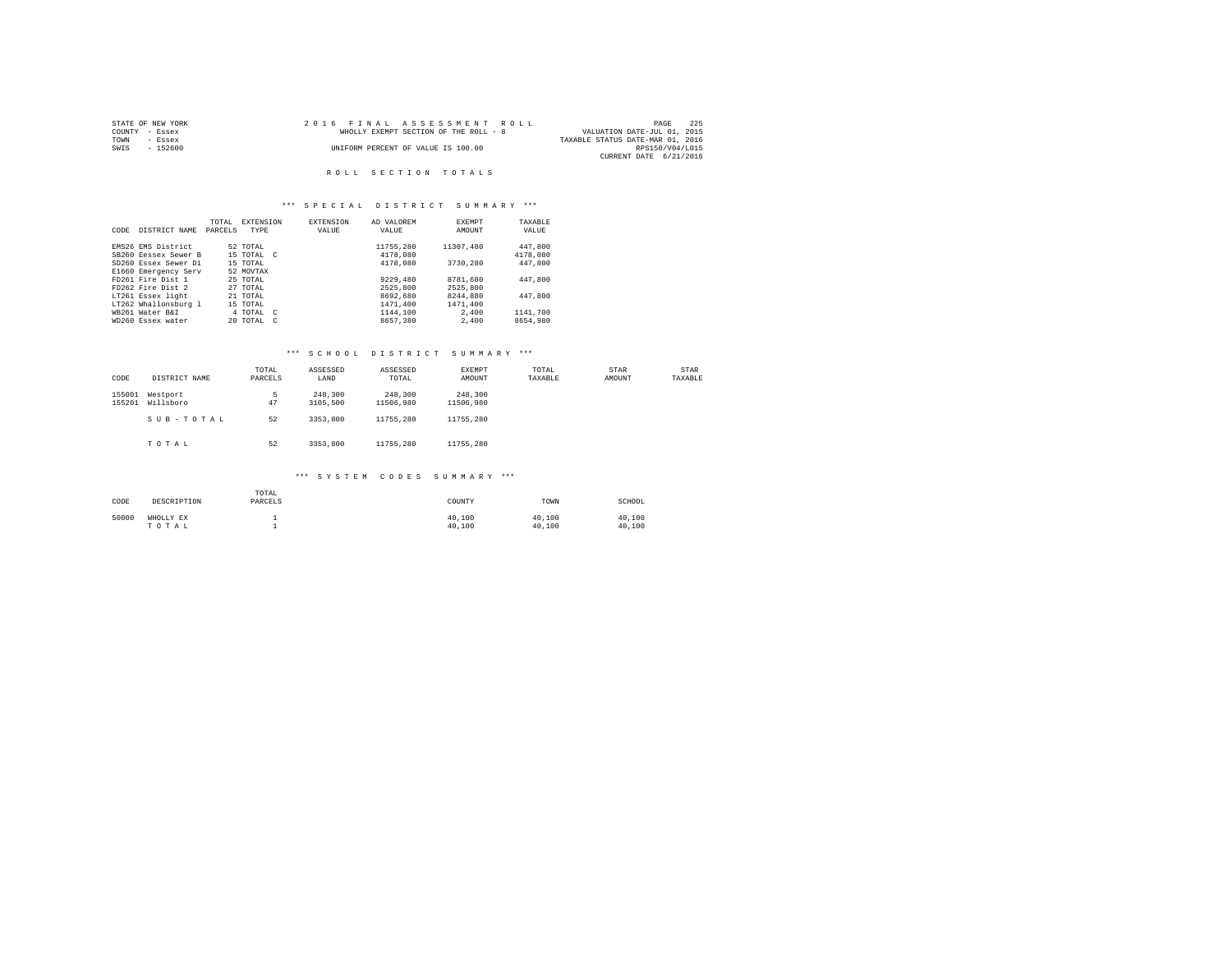| STATE OF NEW YORK | 2016 FINAL ASSESSMENT ROLL            | 226<br>PAGE                      |
|-------------------|---------------------------------------|----------------------------------|
| COUNTY - Essex    | WHOLLY EXEMPT SECTION OF THE ROLL - 8 | VALUATION DATE-JUL 01, 2015      |
| TOWN<br>- Essex   |                                       | TAXABLE STATUS DATE-MAR 01, 2016 |
| SWTS<br>- 152600  | UNIFORM PERCENT OF VALUE IS 100.00    | RPS150/V04/L015                  |
|                   |                                       | CURRENT DATE 6/21/2016           |
|                   |                                       |                                  |
|                   | ROLL SECTION TOTALS                   |                                  |

|       |             | TOTAL          |           |           |           |
|-------|-------------|----------------|-----------|-----------|-----------|
| CODE  | DESCRIPTION | PARCELS        | COUNTY    | TOWN      | SCHOOL    |
| 12100 | N.Y. STATE  | $\overline{a}$ | 27,500    | 27,500    | 27.500    |
| 13100 | CNTY OWN I  | $\overline{2}$ | 2,300     | 2,300     | 2,300     |
| 13500 | TOWN OWN I  | 16             | 5857.200  | 5857.200  | 5857.200  |
| 13510 | TOWN CEMET  | 4              | 11,600    | 11,600    | 11,600    |
| 14100 | USA         |                | 182,400   | 182,400   | 182,400   |
| 21600 | CHURCH PAR  | $\overline{2}$ | 447,800   | 447.800   | 447.800   |
| 25110 | CONST REL   | 4              | 1346,700  | 1346,700  | 1346,700  |
| 25120 | CONST ED    | ÷              | 508,880   | 508,880   | 508,880   |
| 25300 | NP ORGANIZ  | 14             | 2139,200  | 2139,200  | 2139.200  |
| 25400 | FRATERNAL   | $\mathbf{a}$   | 393,300   | 393,300   | 393,300   |
| 26400 | VOL F DEPT  | $\overline{4}$ | 798,300   | 798,300   | 798,300   |
|       | TOTAL       | 51             | 11715,180 | 11715.180 | 11715,180 |

## \*\*\* G R A N D T O T A L S \*\*\*

| ROLL |      | TOTAL<br>the contract of the contract of the contract of | .               | .                                                        | .<br>AAADII | .<br>. | VADT *<br>IAAADLE | STAR |
|------|------|----------------------------------------------------------|-----------------|----------------------------------------------------------|-------------|--------|-------------------|------|
| SEC  | ---- | ---------                                                | <b>BATT</b><br> | TOTAL<br>the contract of the contract of the contract of | COUNT)<br>. | TOWN   | SCHOOL<br>.       | .    |
|      |      |                                                          |                 |                                                          |             |        |                   |      |

8 WHOLLY EXEMPT 52 3353,800 11755,280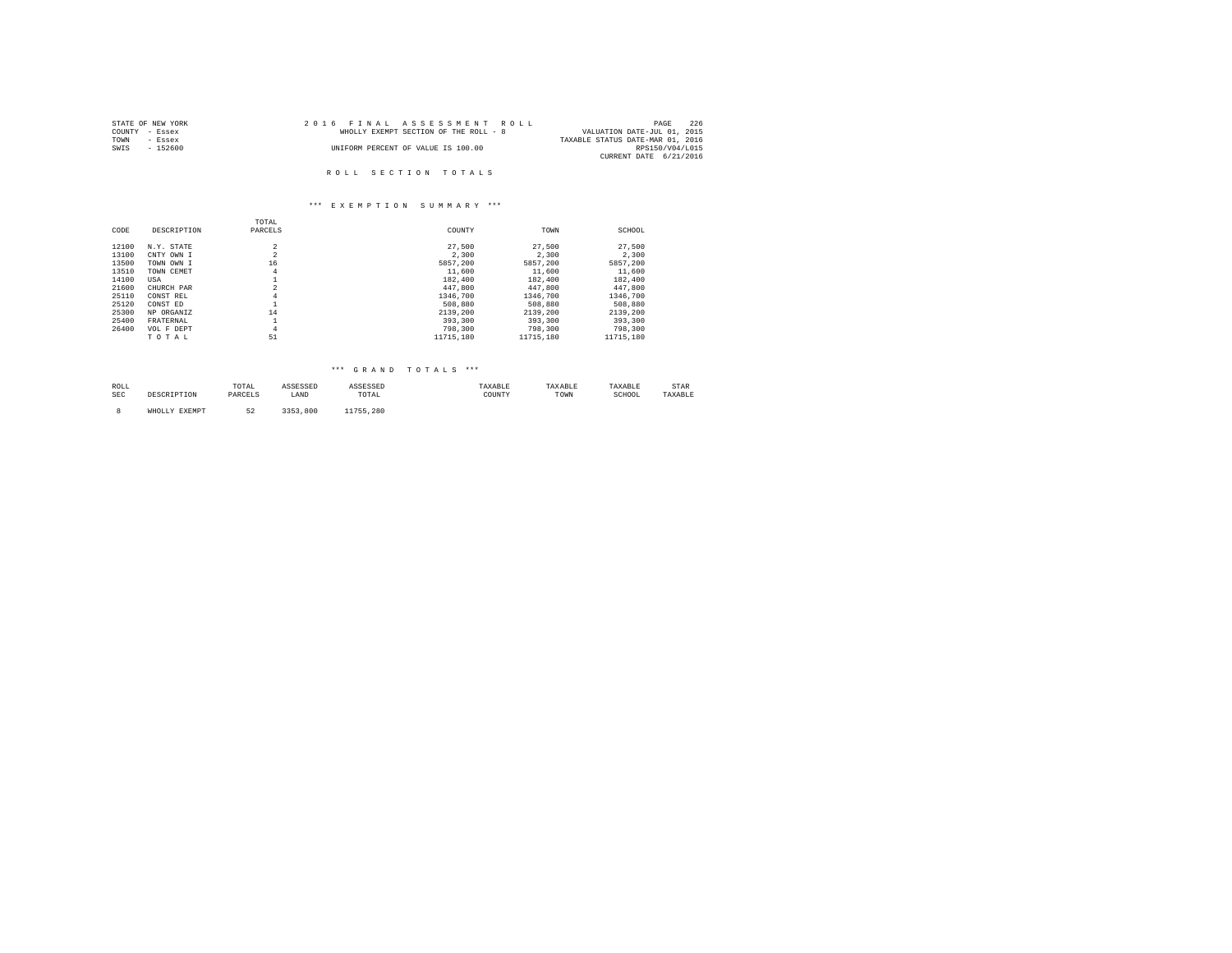|      | STATE OF NEW YORK | 2016 FINAL ASSESSMENT ROLL |                                    |                                  | PAGE            | - 227 |
|------|-------------------|----------------------------|------------------------------------|----------------------------------|-----------------|-------|
|      | COUNTY - Essex    |                            |                                    | VALUATION DATE-JUL 01, 2015      |                 |       |
| TOWN | - Essex           |                            | SWIS TOTALS                        | TAXABLE STATUS DATE-MAR 01, 2016 |                 |       |
| SWIS | $-152600$         |                            | UNIFORM PERCENT OF VALUE IS 100.00 |                                  | RPS150/V04/L015 |       |
|      |                   |                            |                                    | CURRENT DATE 6/21/2016           |                 |       |

#### \*\*\* SPECIAL DISTRICT SUMMARY \*\*\*

| CODE | DISTRICT NAME        | TOTAL<br>PARCELS | <b>EXTENSION</b><br>TYPE | <b>EXTENSION</b><br>VALUE | AD VALOREM<br>VALUE | EXEMPT<br>AMOUNT | TAXABLE<br>VALUE |
|------|----------------------|------------------|--------------------------|---------------------------|---------------------|------------------|------------------|
|      | AP904 Apptmnt tax S  |                  | 2 MOVTAX                 | 1291.25                   |                     |                  | 1,291.25         |
|      | OT903 Omitted tax T  |                  | 1 MOVTAX                 | .16                       |                     |                  | .16              |
|      | OT904 Omitted tax S  |                  | 2 MOVTAX                 | 1034.34                   |                     |                  | 1,034.34         |
|      | EMS26 EMS District   |                  | 803 TOTAL                |                           | 149324.522          | 11359.748        | 137964.774       |
|      | SB260 Ressex Sewer B |                  | 145 TOTAL C              |                           | 33493,680           |                  | 33493.680        |
|      | SD260 Essex Sewer Di |                  | 145 TOTAL                |                           | 33493.680           | 3730.280         | 29763,400        |
|      | E1660 Emergency Serv |                  | 788 MOVTAX               |                           |                     |                  |                  |
|      | FD261 Fire Dist 1    |                  | 440 TOTAL                |                           | 104560.351          | 8833,948         | 95726.403        |
|      | FD262 Fire Dist 2    |                  | 383 TOTAL                |                           | 44784,463           | 2525,800         | 42258.663        |
|      | LT261 Essex light    |                  | $239$ TOTAL              |                           | 63394.864           | 8297.148         | 55097.716        |
|      | LT262 Whallonsburg 1 |                  | 108 TOTAL                |                           | 13817.238           | 1471,400         | 12345.838        |
|      | WB261 Water B&I      |                  | 38 TOTAL<br>$\mathbb{C}$ |                           | 15957.300           | 34,668           | 15922.632        |
|      | WD260 Essex water    |                  | 196 TOTAL<br>$\epsilon$  |                           | 54154,920           | 34,668           | 54120.252        |

#### \*\*\* S C H O O L D I S T R I C T S U M M A R Y \*\*\*

| CODE             | DISTRICT NAME         | TOTAL<br>PARCELS | ASSESSED<br>LAND      | ASSESSED<br>TOTAL       | EXEMPT<br>AMOUNT      | TOTAL<br>TAXABLE       | <b>STAR</b><br>AMOUNT | <b>STAR</b><br>TAXABLE |
|------------------|-----------------------|------------------|-----------------------|-------------------------|-----------------------|------------------------|-----------------------|------------------------|
| 155001<br>155201 | Westport<br>Willsboro | 136<br>668       | 6506,000<br>65881,360 | 10719,508<br>138605,014 | 1926.626<br>18764.540 | 8792.882<br>119840.474 | 1342.600<br>5749.475  | 7450.282<br>114090.999 |
|                  | SUB-TOTAL             | 804              | 72387.360             | 149324.522              | 20691.166             | 128633.356             | 7092.075              | 121541.281             |
|                  | TOTAL                 | 804              | 72387.360             | 149324.522              | 20691.166             | 128633.356             | 7092.075              | 121541.281             |

| CODE  | DESCRIPTION        | TOTAL<br>PARCELS | COUNTY           | TOWN             | SCHOOL           |
|-------|--------------------|------------------|------------------|------------------|------------------|
| 50000 | WHOLLY EX<br>TOTAL |                  | 40.100<br>40.100 | 40.100<br>40,100 | 40.100<br>40.100 |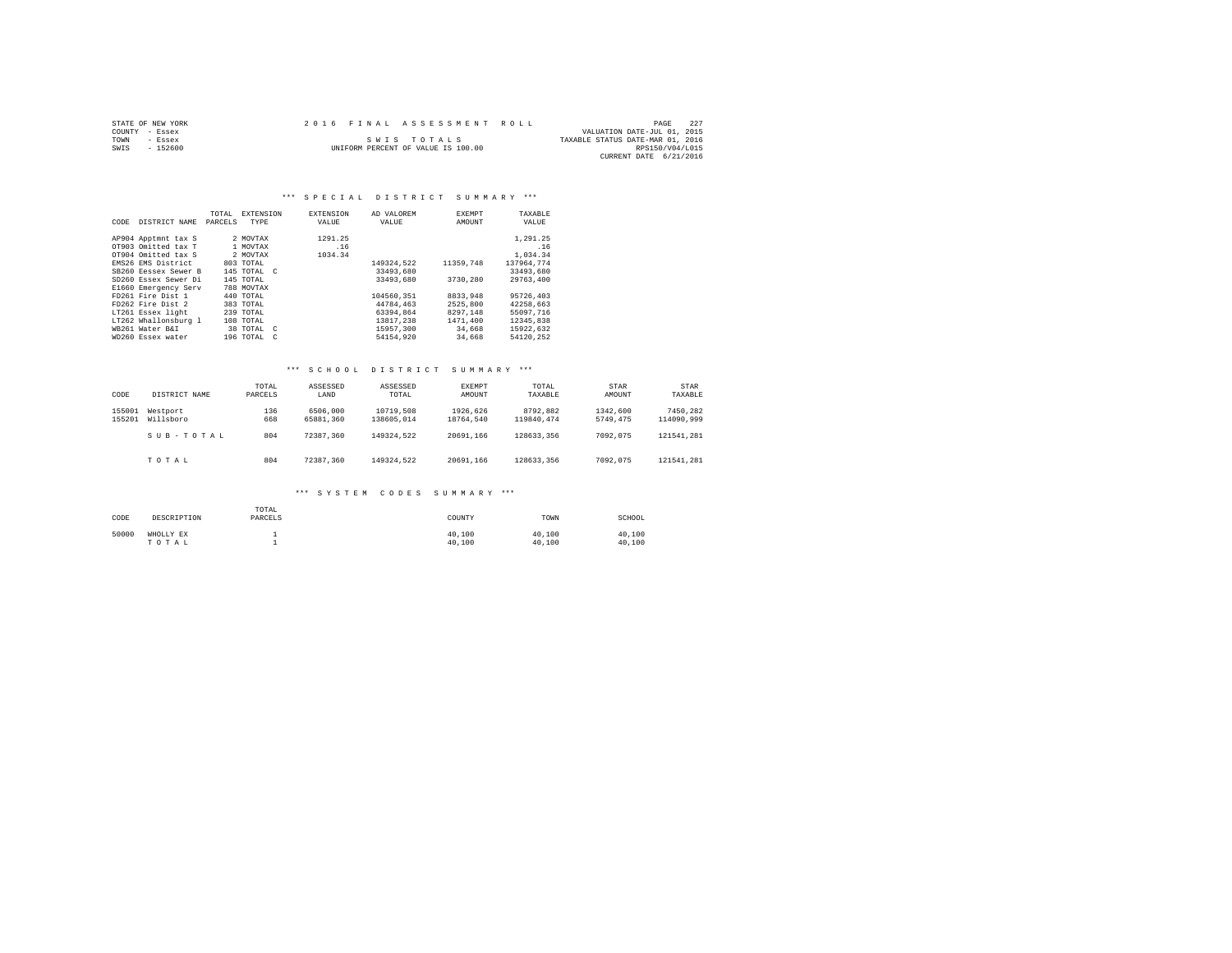|      | STATE OF NEW YORK | 2016 FINAL ASSESSMENT ROLL |                                    |                                  | PAGE            | 2.2.8 |
|------|-------------------|----------------------------|------------------------------------|----------------------------------|-----------------|-------|
|      | COUNTY - Essex    |                            |                                    | VALUATION DATE-JUL 01, 2015      |                 |       |
| TOWN | $-$ Essex         |                            | SWIS TOTALS                        | TAXABLE STATUS DATE-MAR 01, 2016 |                 |       |
| SWIS | $-152600$         |                            | UNIFORM PERCENT OF VALUE IS 100.00 |                                  | RPS150/V04/L015 |       |
|      |                   |                            |                                    | CURRENT DATE 6/21/2016           |                 |       |

|       |                     | TOTAL                   |           |           |           |
|-------|---------------------|-------------------------|-----------|-----------|-----------|
| CODE  | DESCRIPTION         | PARCELS                 | COUNTY    | TOWN      | SCHOOL    |
| 12100 | N.Y. STATE          | $\overline{a}$          | 27,500    | 27,500    | 27,500    |
| 13100 | CNTY OWN I          | $\overline{a}$          | 2,300     | 2,300     | 2,300     |
| 13500 | TOWN OWN I          | 16                      | 5857.200  | 5857.200  | 5857.200  |
| 13510 |                     | $\overline{4}$          | 11,600    | 11,600    | 11,600    |
|       | TOWN CEMET          | $\mathbf{1}$            |           |           |           |
| 14100 | USA                 |                         | 182,400   | 182,400   | 182,400   |
| 21600 | CHURCH PAR          | $\overline{a}$          | 447.800   | 447.800   | 447.800   |
| 25110 | CONST REL           | $\overline{4}$          | 1346,700  | 1346,700  | 1346,700  |
| 25120 | CONST ED            | $\mathbf{1}$            | 508,880   | 508,880   | 508,880   |
| 25300 | NP ORGANIZ          | 14                      | 2139,200  | 2139,200  | 2139.200  |
| 25400 | FRATERNAL           | $\mathbf{1}$            | 393,300   | 393,300   | 393,300   |
| 26400 | VOL F DEPT          | $\overline{4}$          | 798,300   | 798,300   | 798,300   |
| 33302 | CNTY REFOR          | $\mathbf{1}$            | 123,600   |           |           |
| 41101 | VETERANS            | $\mathbf{1}$            | 5,000     | 5,000     |           |
| 41120 | VETWAR CTS          | 15                      | 225,000   | 225,000   | 225,000   |
| 41130 | VETCOM CTS          | 13                      | 306.225   | 306.225   | 306,225   |
| 41132 | VET COM C           | $\,2\,$                 | 24,250    |           |           |
| 41133 | VET COM T           | $\overline{a}$          |           | 24,250    |           |
| 41140 | VETDIS CTS          | $\overline{\mathbf{3}}$ | 125,430   | 125,430   | 125,430   |
| 41142 | VET DIS C           | $\mathbf{1}$            | 2.660     |           |           |
| 41143 | VET DIS T           | 1                       |           | 2.660     |           |
| 41700 | AG. BLDG.           | 7                       | 653.796   | 653,796   | 653,796   |
| 41720 | AG DIST C           | 81                      | 4154.896  | 4154.896  | 4154.896  |
| 41800 | AGED ALL            | 19                      | 1122.504  | 1122.504  | 1130.484  |
| 41801 | AGED C/T            | $\overline{a}$          | 112,850   | 112,850   |           |
| 41834 | $_{\rm SR}$<br>STAR | 53                      |           |           | 3113,400  |
| 41854 | RES. STAR           | 133                     |           |           | 3978.675  |
| 42100 | AG. IMPMNT          | $\overline{2}$          | 52,268    | 52.268    | 52,268    |
| 47450 | FISCHER             | 14                      | 312,797   | 312,797   | 312,797   |
| 47460 | PRIV FOR            | 21                      | 1974,990  | 1974,990  | 1974,990  |
|       | TOTAL               | 422                     | 20911.446 | 20787.846 | 27743.141 |
|       |                     |                         |           |           |           |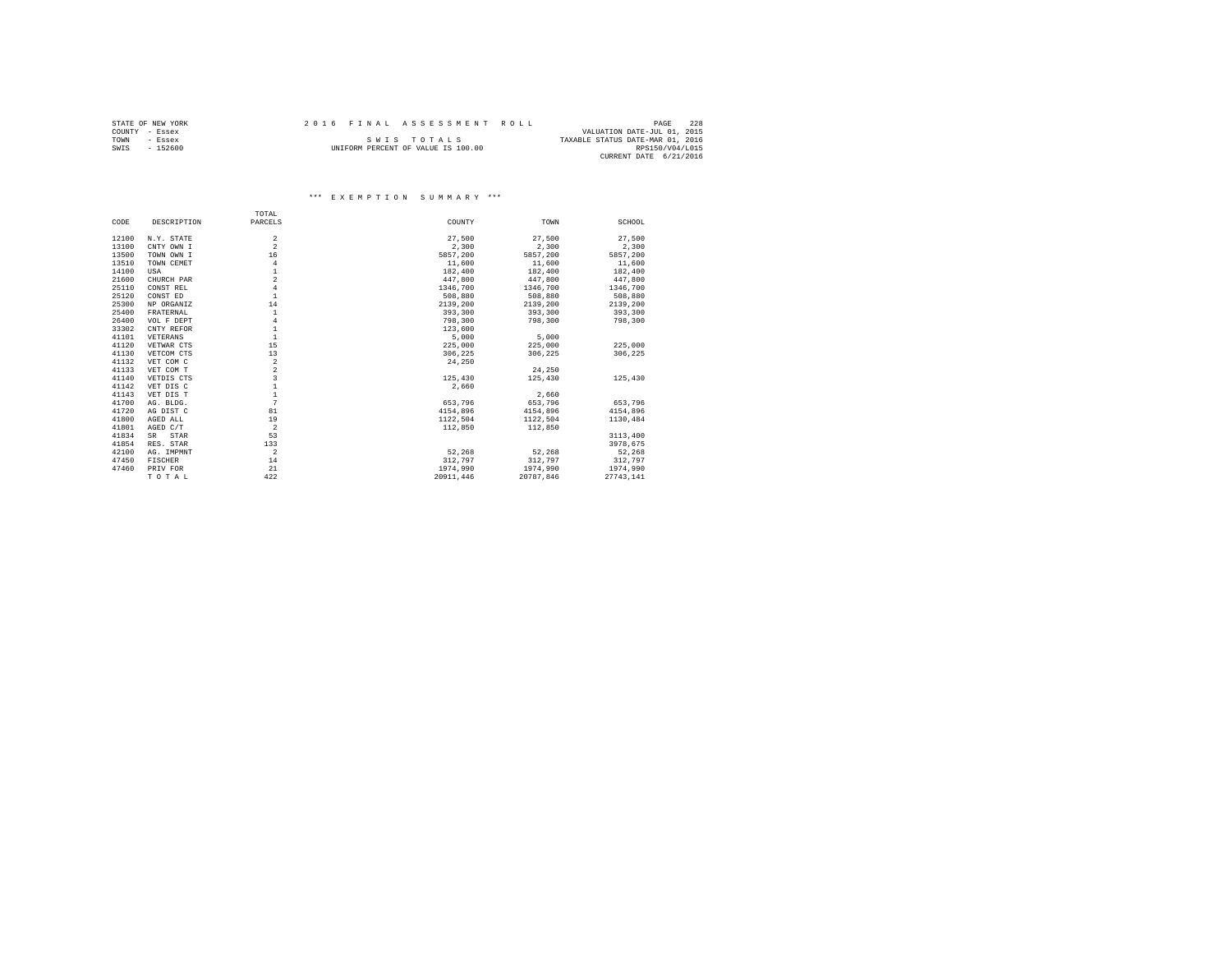|                | STATE OF NEW YORK |  | 2016 FINAL ASSESSMENT ROLL         |                                  | PAGE            | 229 |
|----------------|-------------------|--|------------------------------------|----------------------------------|-----------------|-----|
| COUNTY - Essex |                   |  |                                    | VALUATION DATE-JUL 01, 2015      |                 |     |
| TOWN           | - Essex           |  | SWIS TOTALS                        | TAXABLE STATUS DATE-MAR 01, 2016 |                 |     |
| SWIS           | - 152600          |  | UNIFORM PERCENT OF VALUE IS 100.00 |                                  | RPS150/V04/L015 |     |
|                |                   |  |                                    | CURRENT DATE 6/21/2016           |                 |     |

#### \*\*\* G R A N D T O T A L S \*\*\*

| ROLL<br>SEC  | DESCRIPTION         | TOTAL<br>PARCELS | ASSESSED<br>LAND | ASSESSED<br>TOTAL | TAXABLE<br>COUNTY | TAXABLE<br>TOWN | TAXABLE<br>SCHOOL | STAR<br>TAXABLE |
|--------------|---------------------|------------------|------------------|-------------------|-------------------|-----------------|-------------------|-----------------|
| $\mathbf{1}$ | TAXABLE             | 724              | 66028.137        | 131858.317        | 122662.051        | 122785,651      | 122922.431        | 115830.356      |
| 3            | STATE OWNED LAND    | 10               | 2688.423         | 2688.423          | 2688,423          | 2688.423        | 2688.423          | 2688,423        |
| 5            | SPECIAL FRANCHISE   | 5                |                  | 544,034           | 544,034           | 544.034         | 544.034           | 544.034         |
| 6            | UTILITIES & N.C.    | 12               | 270,400          | 1819,800          | 1819,800          | 1819,800        | 1819,800          | 1819,800        |
| 7            | CEILING RAILROADS   |                  | 46,600           | 658,668           | 658,668           | 658.668         | 658,668           | 658,668         |
| 8            | WHOLLY EXEMPT       | 52               | 3353,800         | 11755.280         |                   |                 |                   |                 |
| $\star$      | <b>SUB</b><br>TOTAL | 804              | 72387.360        | 149324.522        | 128372.976        | 128496.576      | 128633.356        | 121541.281      |
| $***$        | GRAND TOTAL         | 804              | 72387.360        | 149324.522        | 128372.976        | 128496.576      | 128633.356        | 121541.281      |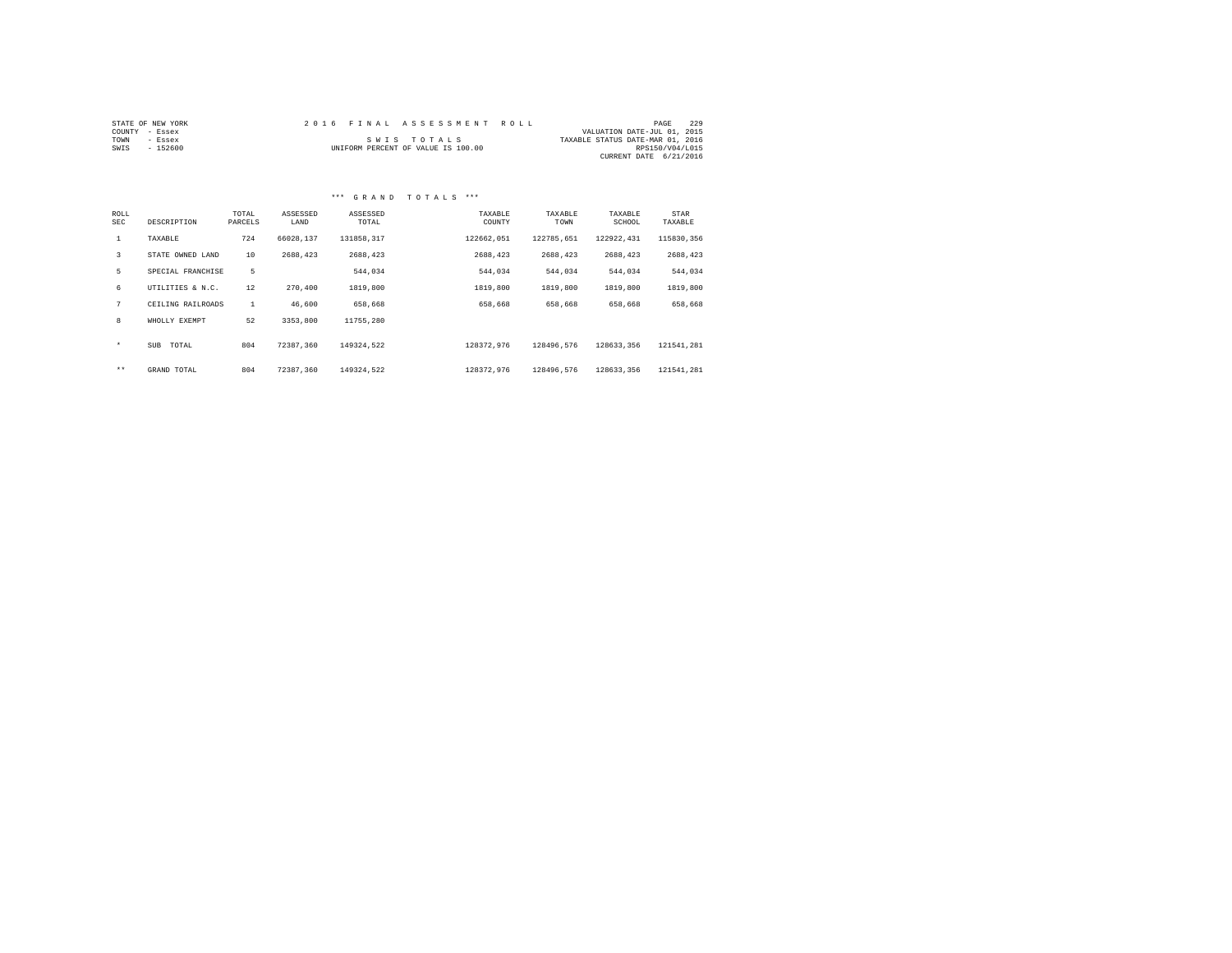| STATE OF NEW YORK | 2016 FINAL ASSESSMENT ROLL         | -230<br>PAGE                     |
|-------------------|------------------------------------|----------------------------------|
| COUNTY - Essex    | TOWN TOTALS                        | VALUATION DATE-JUL 01, 2015      |
| TOWN<br>- Essex   |                                    | TAXABLE STATUS DATE-MAR 01, 2016 |
| SWIS<br>$-1526$   | UNIFORM PERCENT OF VALUE IS 100.00 | RPS150/V04/L015                  |
|                   |                                    | CURRENT DATE 6/21/2016           |

#### \*\*\* SPECIAL DISTRICT SUMMARY \*\*\*

| CODE | DISTRICT NAME        | TOTAL<br>PARCELS | <b>EXTENSION</b><br>TYPE | <b>EXTENSION</b><br>VALUE | AD VALOREM<br>VALUE | <b>EXEMPT</b><br>AMOUNT | TAXABLE<br>VALUE |
|------|----------------------|------------------|--------------------------|---------------------------|---------------------|-------------------------|------------------|
|      | AP904 Apptmnt tax S  |                  | 2 MOVTAX                 | 1291.25                   |                     |                         | 1,291.25         |
|      | OT903 Omitted tax T  |                  | 1 MOVTAX                 | .16                       |                     |                         | .16              |
|      | OT904 Omitted tax S  |                  | 2 MOVTAX                 | 1034.34                   |                     |                         | 1,034.34         |
|      | EMS26 EMS District   |                  | 803 TOTAL                |                           | 149324.522          | 11359,748               | 137964.774       |
|      | SB260 Ressex Sewer B |                  | 145 TOTAL C              |                           | 33493,680           |                         | 33493.680        |
|      | SD260 Essex Sewer Di |                  | 145 TOTAL                |                           | 33493.680           | 3730.280                | 29763.400        |
|      | E1660 Emergency Serv |                  | 788 MOVTAX               |                           |                     |                         |                  |
|      | FD261 Fire Dist 1    |                  | 440 TOTAL                |                           | 104560.351          | 8833,948                | 95726,403        |
|      | FD262 Fire Dist 2    |                  | 383 TOTAL                |                           | 44784,463           | 2525,800                | 42258.663        |
|      | LT261 Essex light    |                  | 239 TOTAL                |                           | 63394.864           | 8297.148                | 55097.716        |
|      | LT262 Whallonsburg 1 |                  | 108 TOTAL                |                           | 13817.238           | 1471,400                | 12345.838        |
|      | WB261 Water B&I      |                  | 38 TOTAL C               |                           | 15957.300           | 34,668                  | 15922.632        |
|      | WD260 Essex water    |                  | 196 TOTAL<br>$\epsilon$  |                           | 54154.920           | 34,668                  | 54120.252        |

#### \*\*\* S C H O O L D I S T R I C T S U M M A R Y \*\*\*

| CODE             | DISTRICT NAME         | TOTAL<br>PARCELS | ASSESSED<br>LAND      | ASSESSED<br>TOTAL       | EXEMPT<br>AMOUNT      | TOTAL<br>TAXABLE       | <b>STAR</b><br>AMOUNT | <b>STAR</b><br>TAXABLE |
|------------------|-----------------------|------------------|-----------------------|-------------------------|-----------------------|------------------------|-----------------------|------------------------|
| 155001<br>155201 | Westport<br>Willsboro | 136<br>668       | 6506,000<br>65881,360 | 10719,508<br>138605,014 | 1926.626<br>18764.540 | 8792.882<br>119840.474 | 1342.600<br>5749.475  | 7450.282<br>114090.999 |
|                  | SUB-TOTAL             | 804              | 72387.360             | 149324.522              | 20691.166             | 128633.356             | 7092.075              | 121541.281             |
|                  | TOTAL                 | 804              | 72387.360             | 149324.522              | 20691.166             | 128633.356             | 7092.075              | 121541.281             |

| CODE  | DESCRIPTION        | TOTAL<br>PARCELS | COUNTY           | TOWN             | SCHOOL           |
|-------|--------------------|------------------|------------------|------------------|------------------|
| 50000 | WHOLLY EX<br>TOTAL |                  | 40.100<br>40.100 | 40.100<br>40,100 | 40.100<br>40.100 |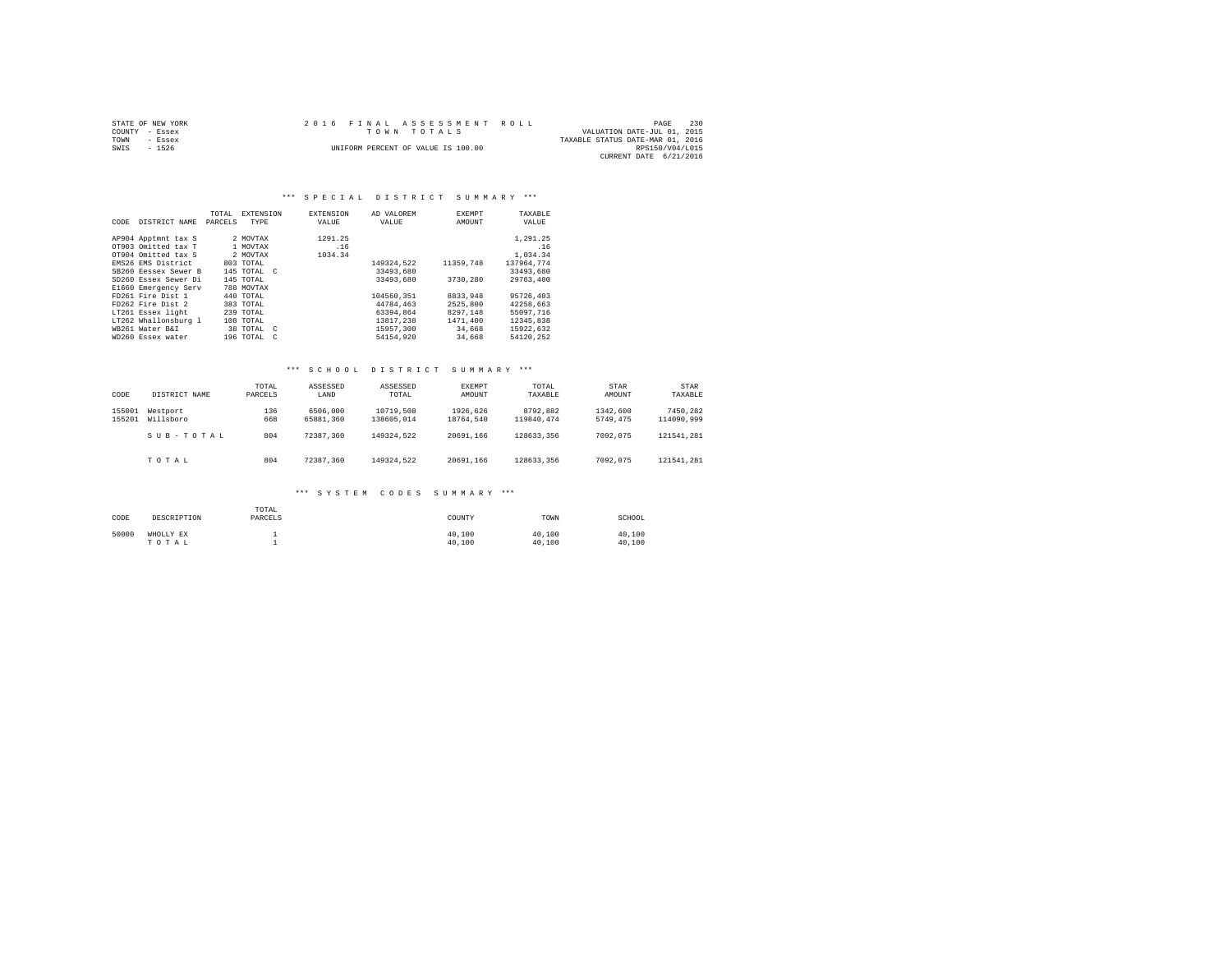|                | STATE OF NEW YORK |  |  |  |                                    |  |  |  | 2016 FINAL ASSESSMENT ROLL |  |                                  |                 | PAGE | 231 |
|----------------|-------------------|--|--|--|------------------------------------|--|--|--|----------------------------|--|----------------------------------|-----------------|------|-----|
| COUNTY - Essex |                   |  |  |  | TOWN TOTALS                        |  |  |  |                            |  | VALUATION DATE-JUL 01, 2015      |                 |      |     |
| TOWN           | - Essex           |  |  |  |                                    |  |  |  |                            |  | TAXABLE STATUS DATE-MAR 01, 2016 |                 |      |     |
| SWIS           | $-1526$           |  |  |  | UNIFORM PERCENT OF VALUE IS 100.00 |  |  |  |                            |  |                                  | RPS150/V04/L015 |      |     |
|                |                   |  |  |  |                                    |  |  |  |                            |  | CURRENT DATE 6/21/2016           |                 |      |     |

|       |             | TOTAL          |           |           |           |
|-------|-------------|----------------|-----------|-----------|-----------|
| CODE  | DESCRIPTION | PARCELS        | COUNTY    | TOWN      | SCHOOL    |
| 12100 | N.Y. STATE  | $\overline{a}$ | 27,500    | 27,500    | 27.500    |
| 13100 | CNTY OWN I  | $\overline{a}$ | 2.300     | 2,300     | 2,300     |
| 13500 | TOWN OWN I  | 16             | 5857.200  | 5857,200  | 5857,200  |
| 13510 | TOWN CEMET  | $\overline{4}$ | 11,600    | 11,600    | 11,600    |
| 14100 |             | $\mathbf{1}$   | 182,400   | 182,400   | 182,400   |
|       | USA         | $\overline{a}$ |           |           |           |
| 21600 | CHURCH PAR  |                | 447.800   | 447.800   | 447.800   |
| 25110 | CONST REL   | $\overline{4}$ | 1346,700  | 1346,700  | 1346,700  |
| 25120 | CONST ED    | $\mathbf{1}$   | 508,880   | 508,880   | 508,880   |
| 25300 | NP ORGANIZ  | 14             | 2139,200  | 2139,200  | 2139,200  |
| 25400 | FRATERNAL   | $\mathbf{1}$   | 393,300   | 393,300   | 393,300   |
| 26400 | VOL F DEPT  | $\overline{4}$ | 798,300   | 798,300   | 798,300   |
| 33302 | CNTY REFOR  | $\mathbf{1}$   | 123,600   |           |           |
| 41101 | VETERANS    | $\mathbf{1}$   | 5,000     | 5,000     |           |
| 41120 | VETWAR CTS  | 15             | 225,000   | 225,000   | 225,000   |
| 41130 | VETCOM CTS  | 13             | 306.225   | 306.225   | 306.225   |
| 41132 | VET COM C   | $\,2\,$        | 24,250    |           |           |
| 41133 | VET COM T   | $\overline{a}$ |           | 24,250    |           |
| 41140 | VETDIS CTS  | 3              | 125,430   | 125,430   | 125,430   |
| 41142 | VET DIS C   | $\mathbf{1}$   | 2,660     |           |           |
| 41143 | VET DIS T   | $\mathbf{1}$   |           | 2.660     |           |
| 41700 | AG. BLDG.   | 7              | 653,796   | 653,796   | 653.796   |
| 41720 | AG DIST C   | 81             | 4154.896  | 4154.896  | 4154.896  |
| 41800 | AGED ALL    | 19             | 1122.504  | 1122.504  | 1130.484  |
| 41801 | AGED C/T    | $\overline{2}$ | 112,850   | 112,850   |           |
| 41834 | STAR<br>SR. | 53             |           |           | 3113,400  |
| 41854 | RES. STAR   | 133            |           |           | 3978.675  |
| 42100 | AG. IMPMNT  | $\overline{2}$ | 52,268    | 52.268    | 52.268    |
| 47450 | FISCHER     | 14             | 312,797   | 312,797   | 312,797   |
| 47460 | PRIV FOR    | 21             | 1974,990  | 1974,990  | 1974,990  |
|       | TOTAL       | 422            | 20911,446 | 20787.846 | 27743,141 |
|       |             |                |           |           |           |